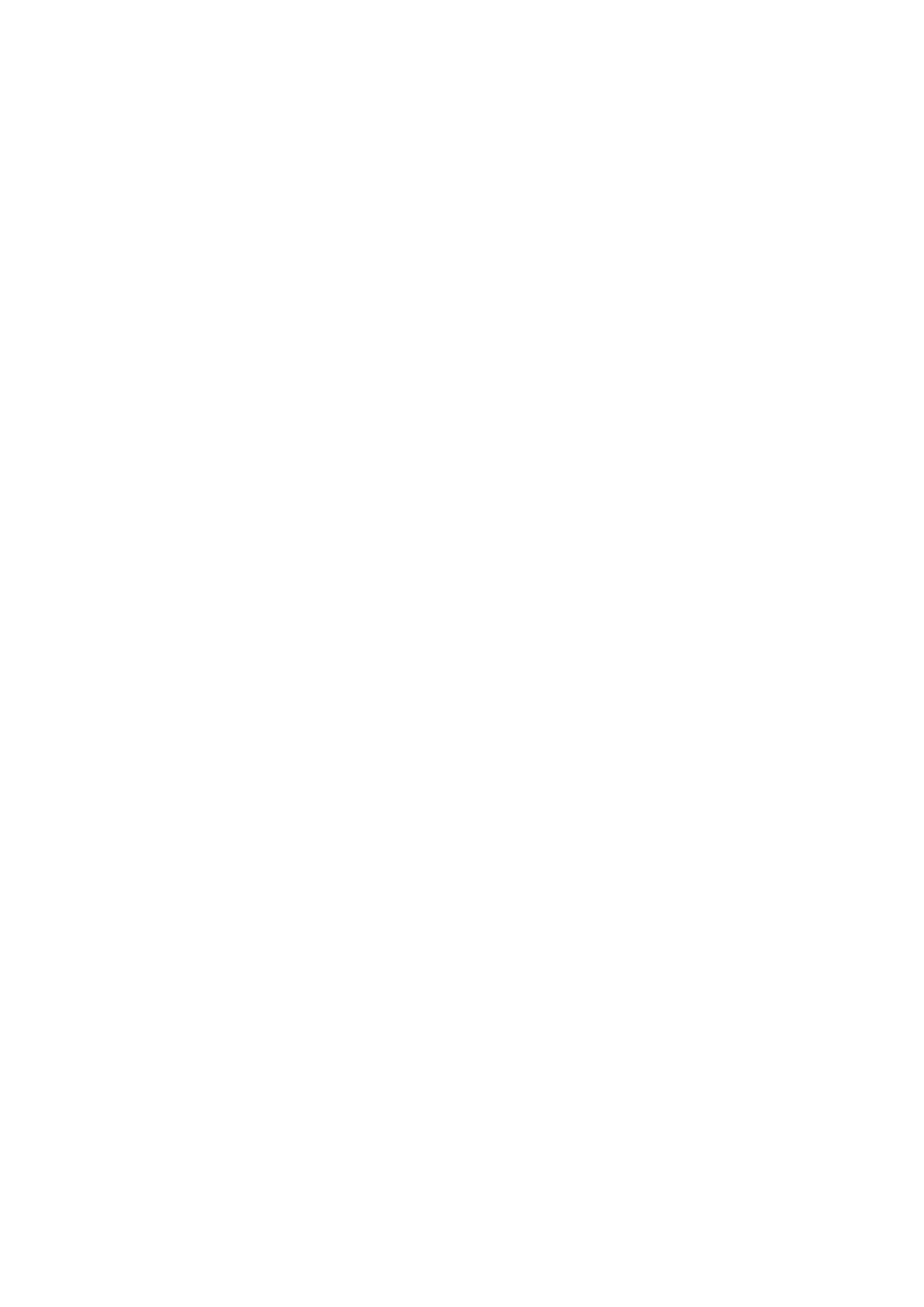## **Contents**

<span id="page-2-0"></span>

| Contents       |     |
|----------------|-----|
| The TEI Header | 386 |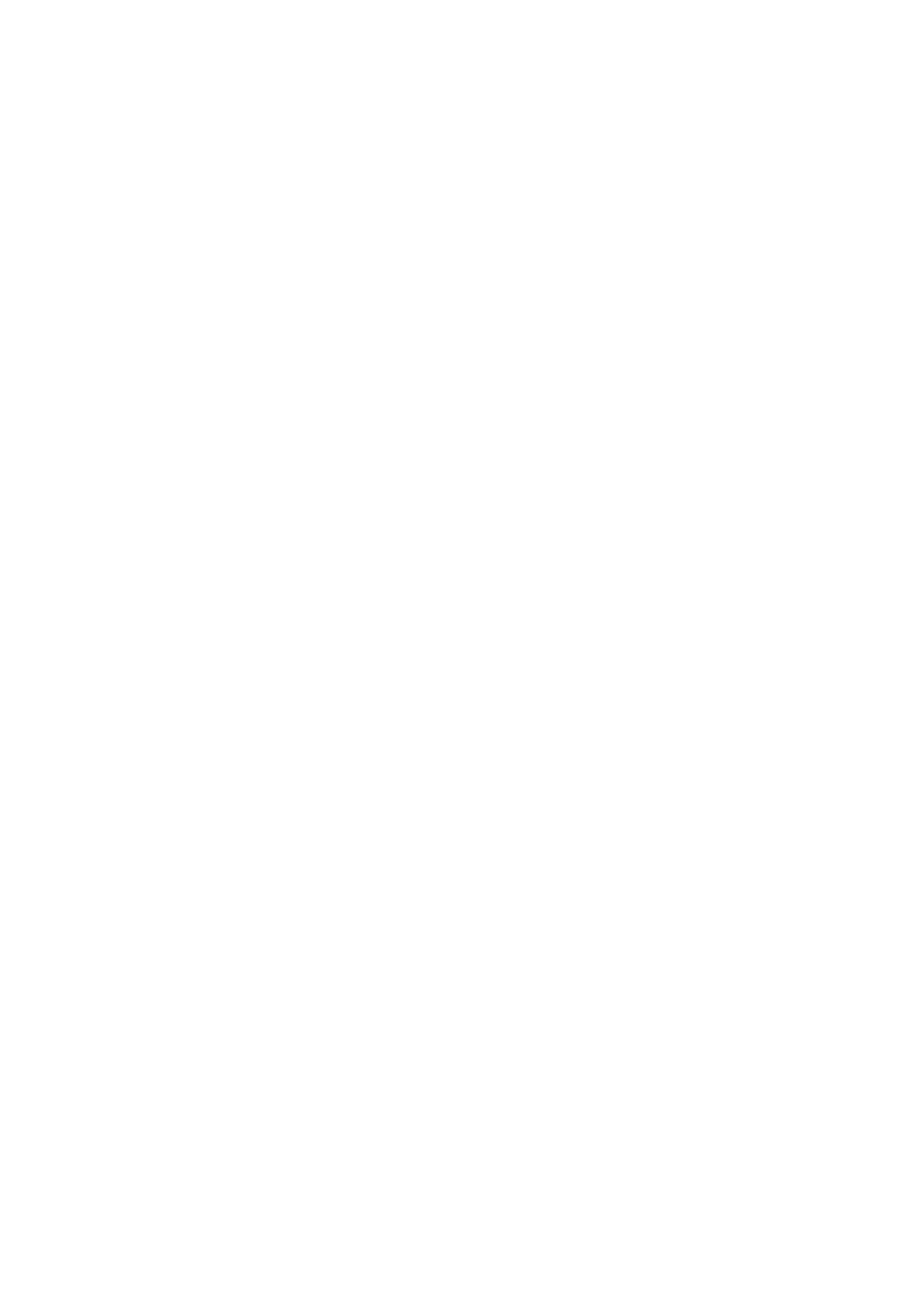$...12$ 

- भारताख्यानसदृषं पुराणाद्यद्विशिष्यते |  $\dots11$ तत्त्वा पृच्छाम वे जन्म कार्त्तिकेयस्य धीमतः || ११ ||<sup>§ 22</sup>
- सर्वागमपरार्थज्ञः सत्यधर्मपरायणः |  $...10$ द्विजपूजारतो नित्यं तेन पृच्छां बमर्हसि || १० || 920
- कथितं भारताख्यानं पुराणं च परं त्नया |  $\ldots\!9$ तेन नः प्रतिभासि बं साक्षात्सत्यवतीसुतः || ९ || $^{\$$ 18
- तमासीनमपृच्छन्त मुनयस्तपसैधिताः | 6 A  $\ldots\!8$ ब्रह्मसत्ने पुरा साधो नैमिञ्चारण्यवासिनाम् || ८ || $^{\S\,16}$
- स प्रणम्य च तान्सर्वान्सूतस्तान्मुनिपुंगवान् |  $\dots 7$ प्रदत्तमासनं भेजे सर्वधर्मसमन्वितः || ७ ||<sup>§ 14</sup>
- ्टष्ट्वा ते सूतमायान्तमृषयो हृष्टमानसाः |  $...6$ आशास्यासनसंवेशं तद्योग्यं समकल्पयन् || ६ || 812
- पौराणिकमपश्यन्तं सूतं सत्यपरायणम् |  $\ldots 5$ स्नाबा तस्मिन्महातीर्थे प्रणामार्थमुपागतम् || ५ || $^{\$40}$
- मुनयः संशितात्मानस्तपसा क्षीणकल्मषाः |  $\dots$ 4 तीर्थसंप्लवनार्थाय पौर्णमास्यां कृताह्निकाः || ४ ||<sup>§ 8</sup>
- प्रजापतेर्महाक्षेत्रे गङ्गाकालिन्दिसंगमे |  $\ldots\!3$ प्रयागे परमे पुण्ये ब्रह्मणो लोकवर्त्मनि || ३ || 66
- स्थितिसंरोधसर्गाणां हेतवे ऽन्तःप्रसारिणे |  $...2$ षड्विंशाय प्रधानाय महादेवाय धीमते || २ ||<sup>§ 4</sup>
- नमः परमदेवाय त्रैगुण्याविजितात्मने |  $...1\,$ सर्वतो योगरूपाय संसाराभावहेतवे || १ ||<sup>§2</sup>

१०

 $\mathsf{a}$ 

Å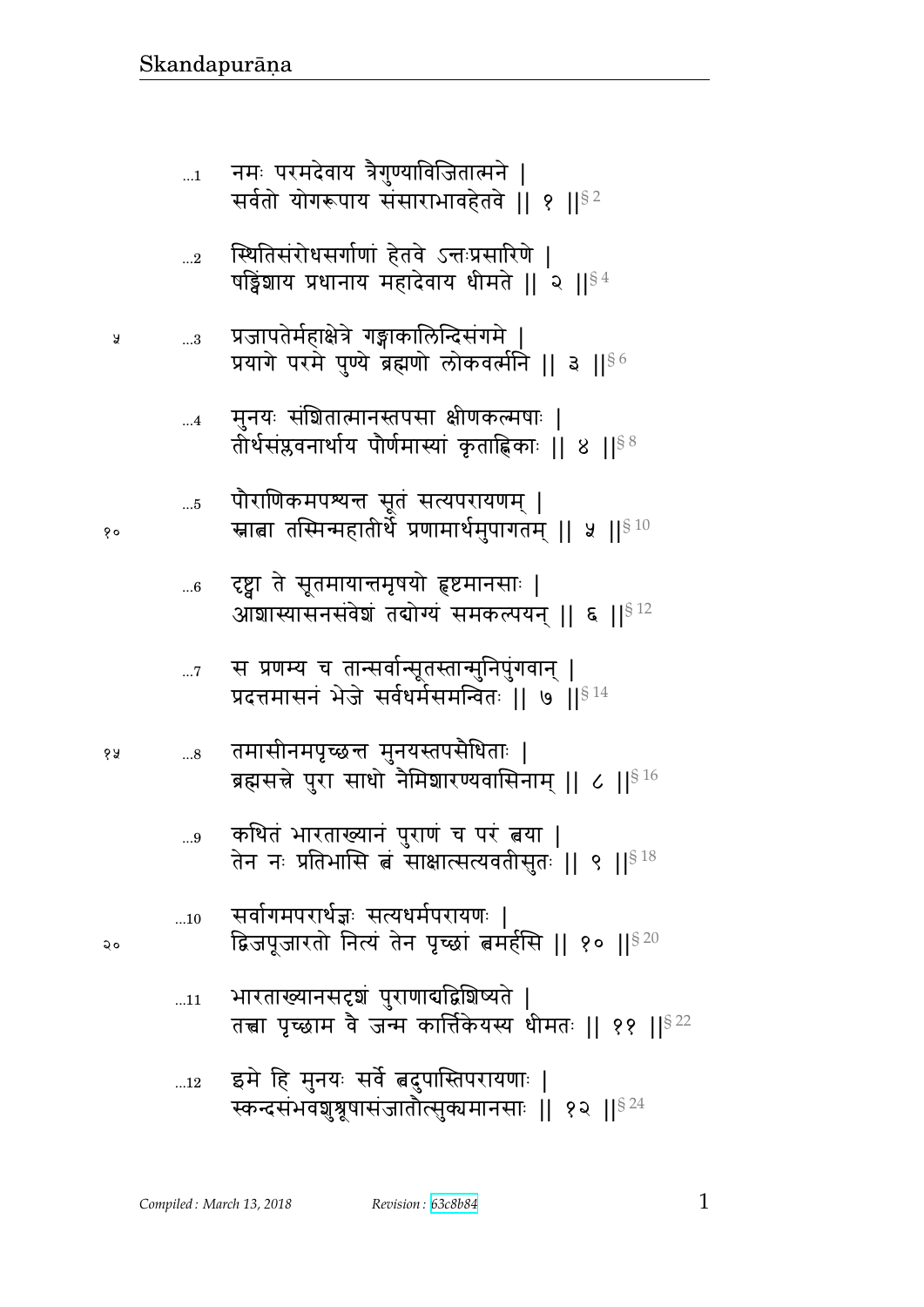|            | ब्रह्मण्यत्नं समाहात्म्यं वीर्यं च त्रिदशाधिकम् ॥ १४ ॥ २२                                                            |    |
|------------|----------------------------------------------------------------------------------------------------------------------|----|
| $\dots15$  | मुमुक्षया पर स्थान याते शुकमहात्मनि  <br>सुतशोकाभिसंतप्तो व्यासस्त्यम्बकमैक्षत    १५    <sup>§ 30</sup>              | Ã  |
| $\dots16$  | टृष्ट्वेव स महेशानं व्यासो ऽभूद्विगतव्यथः  <br>विचरन्स तदा लोकान्मुनिः सत्यवतीसुतः    १६    § 32                     |    |
| $\dots17$  | मेरुश्चङ्गे ऽथ दद्द्ये ब्रह्मणः सुतमग्रजम्  <br>सनत्कुमारं वरदं योगैश्वर्यसमन्वितम्    १७    834                     | १० |
| $\dots18$  | विमाने रविसंकाशे तिष्ठत्तमनलप्रभम्  <br>मुनिभिर्योगसंसिद्धैस्तपोयुक्तैर्महात्मभिः    १८    <sup>§ 36</sup>           |    |
| 19         | वेदवेदाङ्गतत्त्वज्ञैः सर्वधर्मागमान्वितैः  <br>सकलावाप्तविद्येस्तु चतुर्वक्तमिवावृतम् ॥ १९ ॥ <sup>§ 38</sup>         |    |
| $20$       | ऱ्ष्ट्वा तं सुमहात्मानं व्यासो मुनिमथास्थितम्  <br>ववन्दे परया भक्त्या साक्षादिव पितामहम्    २०    $^{\$~40}$        | १५ |
| $21\,$     | ब्रह्मसूनुरथ व्यासं समायातं महोजसम्  <br>परिष्वज्य परं प्रेम्णा प्रोवाच वचनं शुभम्    २१   § 42                      |    |
| $22$       | दिष्ट्या बमसि धर्मज्ञ प्रसादात्पारमेश्वरात्  <br>अपेतशोकः सम्प्राप्तः पृच्छस्त प्रवदाम्यहम् ॥ २२ ॥ $^{\S\,44}$       | २० |
| 23         | ्त्रुबाथ वचनं सूनोर्ब्रह्मणो मुनिपुंगवः  <br>इदमाह वचो विप्राश्चिरं यद्धदये स्थितम् ॥ २३ ॥ $^{\S\,46}$               |    |
| $\dots$ 24 | ्कुमारस्य कथं जन्म कार्त्तिकेयस्य धीमतः  <br>किंनिमित्तं कुतो वास्य इच्छाम्येतद्धि वेदितुम्    २४    <sup>§ 48</sup> |    |
| 25         | कथं रुद्रसुतश्चासौ वहिगङ्गासुतः कथम्                                                                                 | ২५ |

<u>Contents and Contents are the contents of the contents of the contents of the contents of the contents of the contents of the contents of the contents of the contents of the contents of the contents of the contents of the</u>

...13 एवमुक्तस्तदा सूतः सांसद्धमुनिपुगवः ।

 $_{\ldots 14}$  शृणुध्वं मुनयः सर्वे कार्त्तिकेयस्य सम्भवम् |

प्रोवाचेदं मुनीन्सर्वान्वचो भूतार्थवाचकम् || १३ || $^{\$ \, 26}$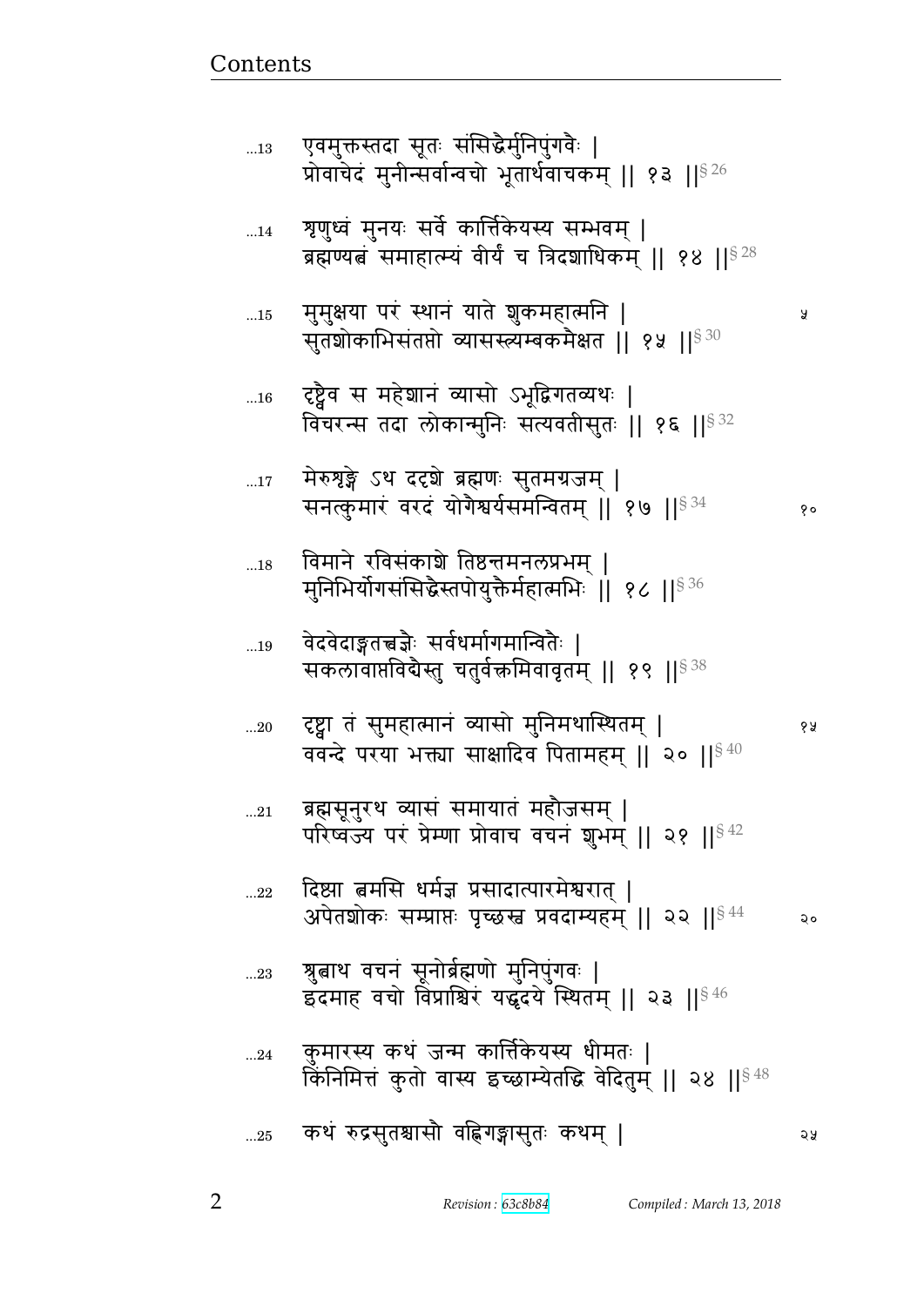- देवानां वरदानं च वसिष्ठस्य च धीमतः |  $...8$ पराशरस्य चोत्पत्तिर्व्यासस्य च महात्मनः || ८ ||<sup>§ 75</sup>
- सत्या विवादश्च तथा दक्षश्चापस्तथैव च |  $\dots 7$ मेनायां च यथोत्पत्तिर्यथा देव्याः स्तयंवरम् || ७ || 573
- ब्रह्मणश्चागमस्तत्र तपसश्चरणं तथा |  $...6$ शर्वस्य दर्शनं चैव देव्याश्चेव समुद्भवः || ६ ||  $^{\S\,71}$
- दर्शनं षद्कुलीयानां चक्रस्य च विसर्जनम् |  $\dots 5$ नैमिशस्योद्भवश्चैव सत्तस्य च समापनम् ॥ ४ ॥ $^{\$69}$
- देहावतारो देवस्य रुद्रस्य परमात्मनः |  $\dots$ 4 प्राजापत्याभिषेकश्च हरणं शिरसस्तथा || ४ ||§67
- तस्मै देवाय सोमाय प्रणम्य प्रयतः शुचिः |  $\ldots 3$ पुराणाख्यानजिज्ञासोर्वक्ष्ये स्कन्दोद्भवं शुभम् || ३ ||<sup>§ 65</sup>
- शक्तिरप्रतिघा यस्य ऐश्वर्यं चैव सर्वशः |  $\ldots$ 2 स्त्रामित्नं च विभुत्नं च स्त्रकृतानि प्रचक्षते || २ ||<sup>§ 63</sup>
- प्रपद्ये देवमीशानं सर्वज्ञमपराजितम् |  $\ldots\!1$ महादेवं महात्मानं विश्वस्य जगतः पतिम् ॥ १ ॥ $861$

```
सनत्कुमार उवाच| 859
```
- एवं स पृष्टस्तेजस्त्री ब्रह्मणः पुत्रसत्तमः |  $...27$ उवाच सर्वं सर्वज्ञो व्यासायाक्लिष्टकारिणे | तच्छृणुध्वं यथातत्त्वं कीर्त्यमानं मयानघाः || २७ || $^{\S\,57}$ इति स्कन्दपुराणे प्रथमो ऽध्यायः ||
- सूत उवाच |  $^{\S\,54}$ Å

Ã

१०

१५

कश्चासौ पूर्वमुत्पन्नः किंतपाः कश्च विक्रमः |  $...26\,$ भूतसंमोहनं ह्येतत्कथयस्त्रं यथातथम् || २६ || 53

उमायास्तनयश्चैव स्ताहायाश्च कथं पुनः | सुपर्ण्याश्चाथ मातृणां कृत्तिकानां कथं च सः || २५ || 51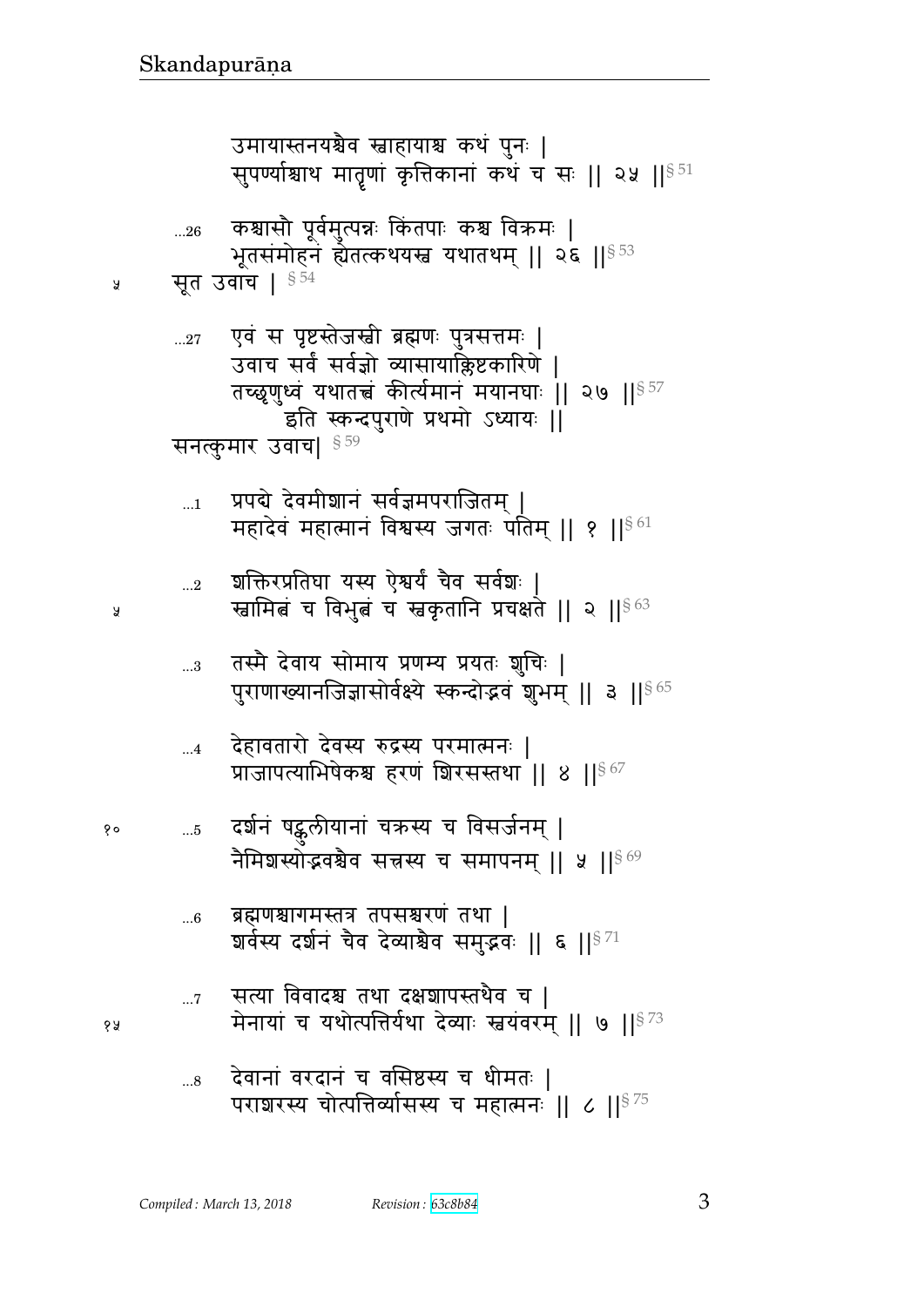| $10$       | रुद्रस्य चात्र सांनिध्यं नन्दिनश्चाप्यनुग्रहः  <br>गणानां दर्शनं चैव कथनं चाप्यशेषतः ॥ १० ॥ $^{\S\,79}$               |     |
|------------|-----------------------------------------------------------------------------------------------------------------------|-----|
| $\dots 11$ | कालीव्याहरणं चैव तपश्चरणमेव च  <br>सोमनन्दिसमाख्यानं वरदानं तथैव च    ११    $^{\$81}$                                 | प्र |
| $\dots12$  | गौरीबं पुत्रलम्भश्च देव्या उत्पत्तिरेव च  <br>कौशिक्या भूतमातृत्वं सिंहाश्च रथिनस्तथा    १२    $^{\$83}$              |     |
| $\dots13$  | गौर्याश्च निलयो विन्ध्ये विन्ध्यसूर्यसमागमः  <br>अगस्त्यस्य च माहात्म्यं वधः सुन्दनिसुन्दयोः    १३    <sup>§ 85</sup> | १०  |
| $\dots$ 14 | निसुम्भसुम्भनिर्याणं महिषस्य वधस्तथा  <br>अभिषेकश्च कौशिक्या वरदानमथापि च    १४    <sup>§ 87</sup>                    |     |
| 15         | अन्धकस्य तथोत्पत्तिः पृथिव्याश्चैव बन्धनम्  <br>हिरण्याक्षवधश्चैव हिरण्यकश्चिपोस्तथा ।। १५ ।। $8^{89}$                |     |
| 16         | बलिसंयमनं चैव देव्याः समय एव च  <br>देवानां गमनं चैव अग्नेर्दूतत्वमेव च    १६    $^{\S\,91}$                          | १५  |
| $17$       | देवानां वरदानं च शुक्रस्य च विसर्जनम्  <br>सुतस्य च तथोत्पत्तिर्देव्याश्चान्धकदर्शनम्    १७    <sup>§ 93</sup>        |     |
| 18         | ग्रैलादिदैत्यसंमर्दो देव्याश्च शतरूपता  <br>आर्यावरप्रदानं च ग्रैलादिस्तव एव च    १८    <sup>§ 95</sup>               |     |
| 19         | देवस्यागमनं चैव वृत्तस्य कथनं तथा  <br>पतिव्रतायाश्चाख्यानं गुरुशुश्रूषणस्य च    १९    १९                             |     |
| 20         | आख्यानं पश्चचूडायास्तेजसश्चाप्यधृष्यता  <br>दूतस्यागमनं चैव संवादो ऽथ विसर्जनम्    २०    <sup>§ 99</sup>              |     |
| $21$       | अन्धकासुरसंवादो मन्दरागमनं तथा                                                                                        | ১ম  |

...9 वासष्ठकााश्चिकाभ्या च् वराद्भवसमापूनम् |

वाराणस्याश्च ञ्चून्यत्वं क्षेत्रमाहात्म्यवर्णनम् || ९ || $^{\mathrm{S}\, 77}$ 

<u>Contents and Contents are the contents of the contents of the contents of the contents of the contents of the contents of the contents of the contents of the contents of the contents of the contents of the contents of the</u>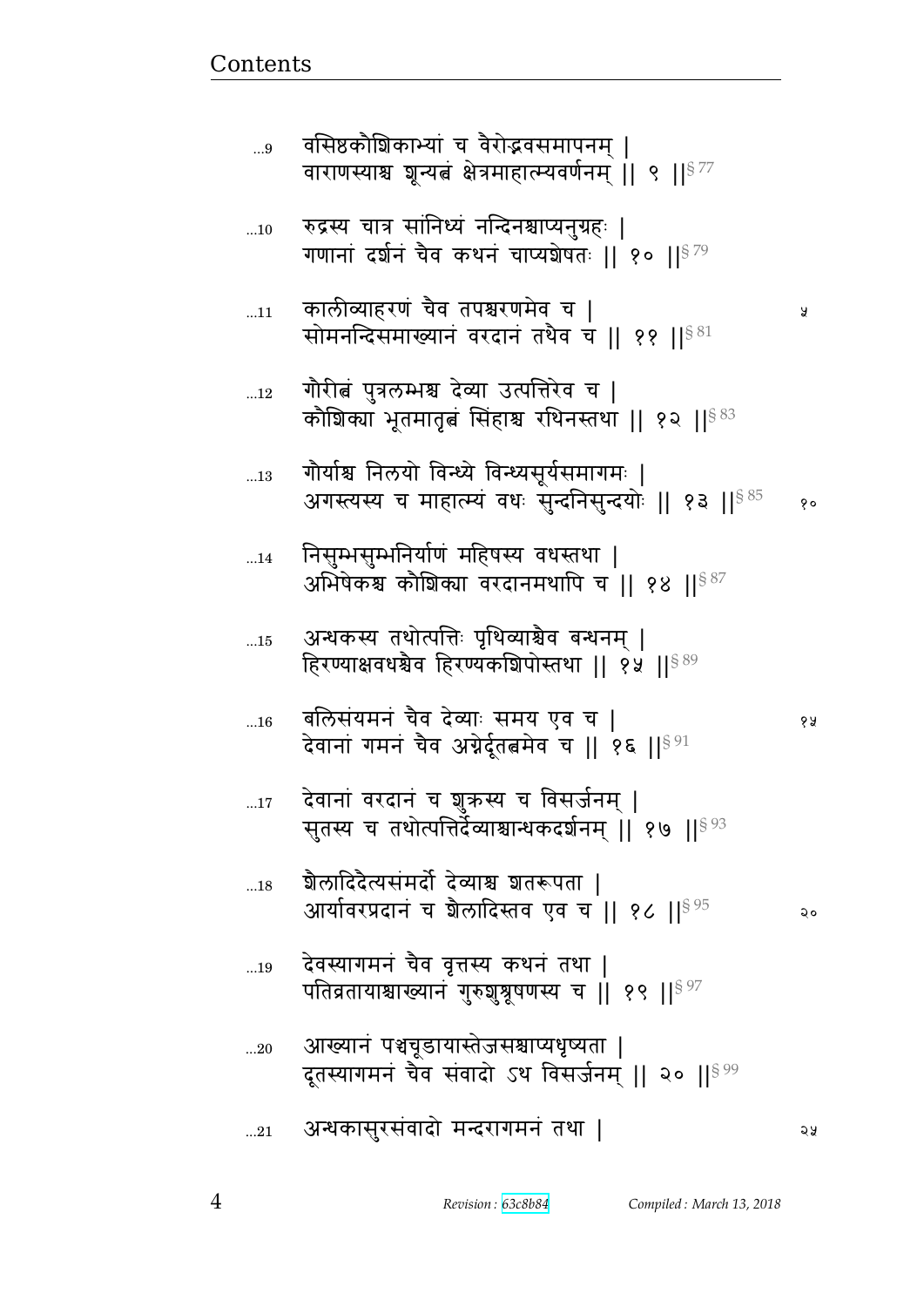...2 d d%ɕpfÔڪsdF |mF bt fqBbd ᅖ NxB fqxd4Î5yீq b~5yfF d^F ᅖᅖ 
ᅖᅖ§ 125

...1 श्रुणुष्वमा कथा दिव्या सवपापप्रणाशनाम् | कथ्यमाना मया चित्रा बह्वथा श्रुतिसामताम् | यां श्रुत्ना पापकर्मापि गच्छेच परमां गतिम् || १ || $^{\S\,123}$ 

~dɊf4 x^ P{b ᅖ § 120

...29 Xpசଉ yq{ f4 x^d4b^/ w{Fp> ᅖ ve{xp~אtਯ1 t4ÈB bऺ/p ~Bxpx> ᅖᅖ 
ᅖᅖ§ 118 Np ɕfɄrt4^\_F जp&y/ զyy1 ᅖᅖ

...28 rF{~4^wy/ɊtீɕGt4^B y4xF{ b ᅖ  Ì࢝r{¸ுG{ f6 pਰɇydxF{ b ᅖ xwþyB Îഐ\_dB {ɕp^F\_ Ìf,Ɋy@pF ᅖᅖ 
ᅖᅖ§ 116

...27 x}״y {sுG{ ¾0ૄ״y b dv@\_x> ᅖ |୯F ؇^\_B bG{ p^f״y {s1 |4w1 ᅖᅖ 
ᅖᅖ§ 113

 ...26 d^r״y`xுG{ p^fÌF}p״y ᅖ {sு p^f״y/¸/ yÈ wÊ{l״y b ᅖᅖ 
ᅖᅖ§ 111

...25 ÈGe/ຯ״y ~|¾״y {|&f^\_xF{ b ᅖ rF{~FdÌrdB b ~FdtɊyw}Fbdx> ᅖᅖ 
ᅖᅖ§ 109

...24 PɊtீy@^a״y f4 vF^״y b s&xp1 ᅖ d¸/ w4a`FɄÊ\_B |g^״y b tpdx> ᅖᅖ 
ᅖᅖ§ 107

...23 w״x~/x/ె{ுG{ ͉x|d{~pɕpq ᅖ ؇Ê״y d&efýmଉB pqypd{\_@dx> ᅖᅖ 
ᅖᅖ§ 105

...22 d¸ு̺sf״yq y4Fd xp pq ᅖ |^)^s@ÌrdB b L|/f~4p~B¸1 ᅖᅖ 

ᅖᅖ§ 103

गणानामागमश्चेव संख्यानश्रवणं तथा || २१ || ${}^{8\,101}$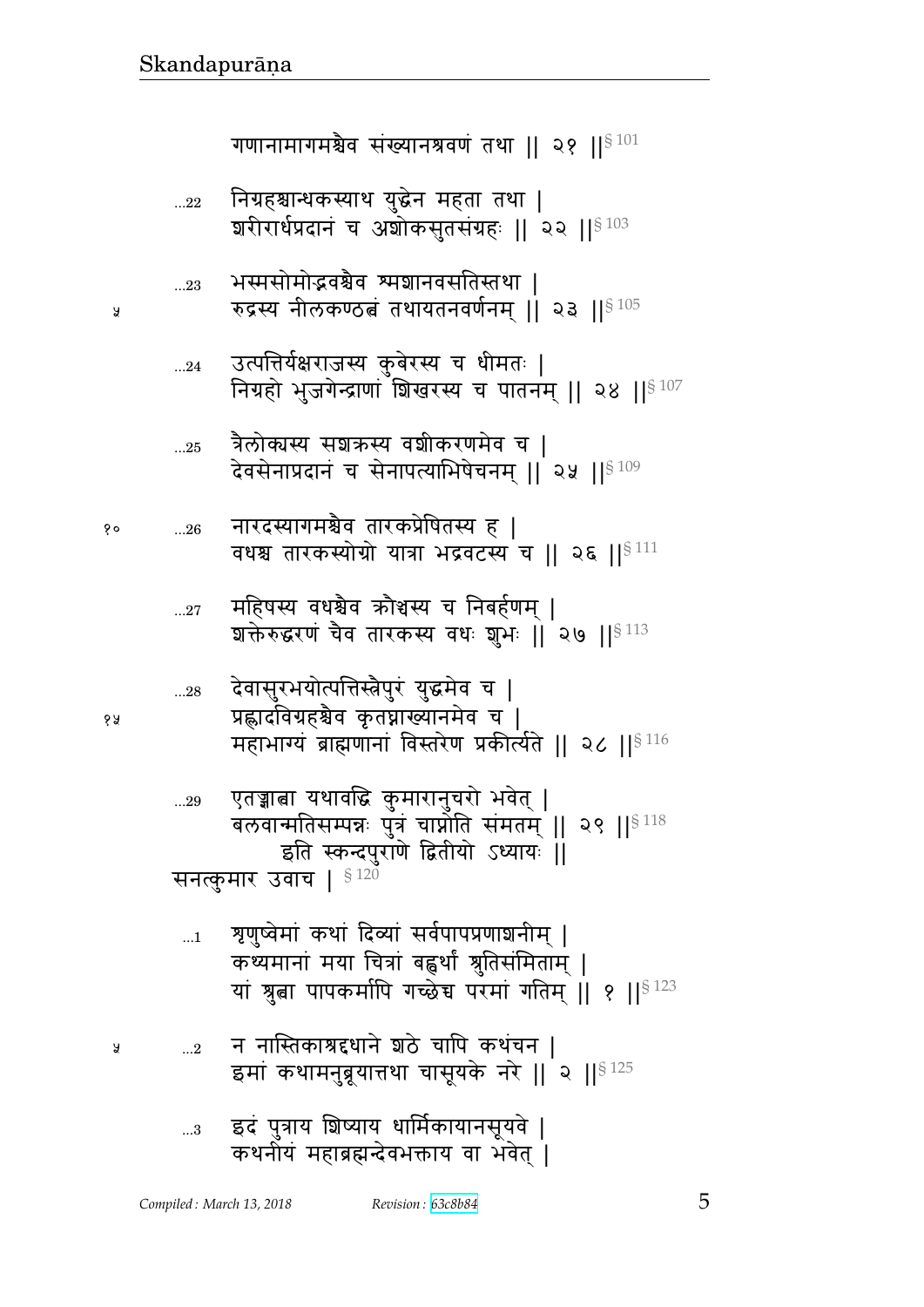१०

- व्यापिने व्याप्तपूर्वाय अधिष्ठात्रे प्रचोदिने |  $...15$
- एकस्मै शक्तियुक्ताय अशक्तिरहिताय च |  $...14$ अनन्तायाप्रमेयाय इन्द्रियाविषयाय च | १४ | | < 150
- नमः परमदेवाय देवानामपि वेधसे |  $\dots 13$ २० स्रष्टे वे लोकतन्त्राय ब्रह्मणः पतये नमः ॥ १३ ॥  $$^{148}$
- दर्शनं चागमत्तस्य वरदो ऽस्मीत्युवाच ह |  $\dots$ 12 स तुष्टाव नतो भूबा कृबा शिराँसे चार्ज़ालेम् || १२ || $\frac{18}{146}$
- महता योगतपसा युक्तस्य सुमहात्मनः |  $...11$ अचिरेणैव कालेन पिता सम्प्रतुतोष ह || ११ ||<sup>§ 144</sup>
- स व्यास पितरं दृष्ट्वा स्तदीत्या परया युतम् |  $...10$ पुत्रकामः प्रजाहेतोस्तपस्तीव्रं चकार ह || १० ||<sup>§ 142</sup> 68
- ब्रह्मं च यो विदधे पुत्रमग्रे ज्ञानं च यः प्रहिणोति स्म तस्मै |  $...9$ तमात्मस्थं ये ऽनुपर्य्यन्ति धीरास्तेषां शान्तिः शाश्वती नेतरेषाम्  $|| 9 ||^{\$ 140}$
- तदेषोपनिषत्प्रोक्ता मया व्यास सनातना |  $...8$ यां श्रुता योगिनो ध्यानात्प्रपद्यन्ते महेश्वरम् || ८ || § 138
- स दत्त्वा ब्रह्मणे शम्भुः स्रष्टूत्वं ज्ञानसंहितम् |  $\dots 7$ विभुबं चैव लोकानामन्तर्थे परमेश्वरः || ७ ||  $^{8\,136}$
- पुत्र पुत्रेति चाप्युक्तो ब्रह्मा शर्वेण धीमता |  $...6$ प्रणतः प्राञ्जलिर्भूत्वा तमेव शरणं गतः || ६ ||<sup>§ 134</sup>
- अहमेक इति ज्ञाबा सर्वांल् लोकानवेक्षत |  $\dots 5$ न चापश्यत तत्रान्यं तपोयोगबलान्वितः || ५ ||  $$^{132}$ R
- पुरा ब्रह्मा प्रजाध्यक्षः अण्डे ऽस्मिन्सम्प्रसूयते |  $\dots4$ सो ऽज्ञानात्पितरं ब्रह्मा न वेद तमसावृतः || 8 ||§ 130

कुमारभक्ताय तथा श्रद्दधानाय चैव हि || ३ || 5 128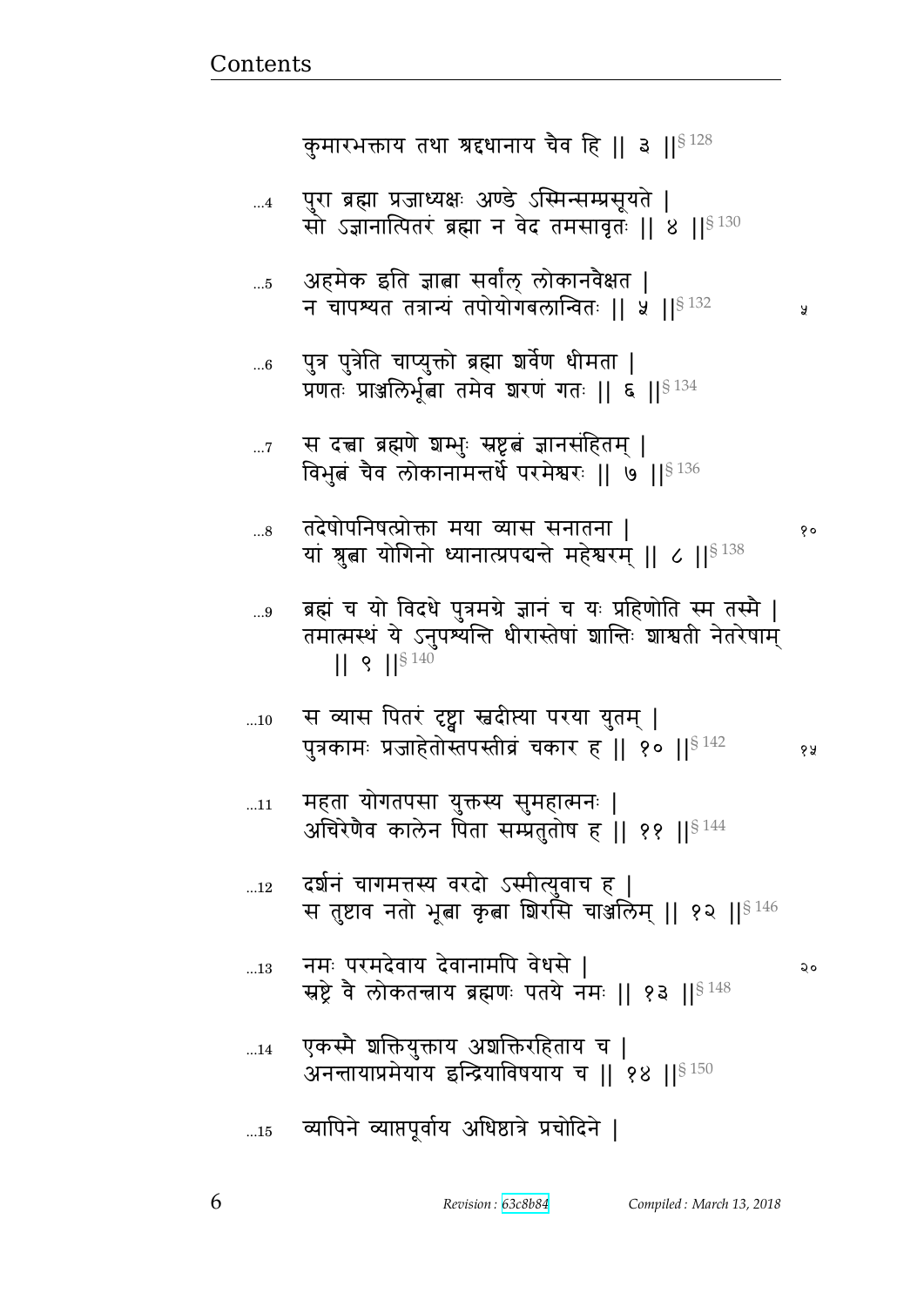|    | 18          | भूतानां गुणकर्त्रे च ञक्तिदाय तथैव च  <br>कर्त्रे ह्यण्डस्य मह्यं च अचिन्त्यायाग्रजाय च  <br>अप्रमेय पितर्नित्यं प्रीतो नो दिश शक्वरीम्    १८   § 159                  |
|----|-------------|------------------------------------------------------------------------------------------------------------------------------------------------------------------------|
| १० | $\dots$ 19  | तस्यैवं स्तुवतो व्यास देवदेवो महेश्वरः  <br>तुष्टो ऽब्रवीत्स्त्वयं पुत्रं ब्रह्माणं प्रणतं तथा    १९   § 161                                                           |
|    | $20$        | यस्मात्ते विदितं वत्स सूक्ष्ममेतन्महाबुते  <br>तस्माद्भह्मेति लोकेषु नाम्ना ख्यातिं गमिष्यसि    २०    $^{\$463}$                                                       |
|    | $\ldots 21$ | यस्माचाहं पितेत्युक्तस्त्वया बुद्धिमतां वर  <br>तस्मात्पितामहबं ते लोके ख्यातिं गमिष्यति    २१    <sup>§ 165</sup>                                                     |
| १५ | 22          | प्रजार्थं यच ते तप्तं तप उग्रं सुदुश्चरम्  <br>तस्मात्प्रजापतित्वं ते ददानि प्रयतात्मने    २२    $^{\S\,167}$                                                          |
|    | 23          | एवमुक्ता स देवेशो मूर्तिमत्यो ऽसृजत्स्त्रियः  <br>यास्ताः प्रकृतयस्त्रष्टौ विशेषाश्चेन्द्रियैः सह  <br>भावाश्च सर्वे ते देवमुपतस्थुः स्त्ररूपिणः    २३    $^{\S\,170}$ |
| २० | 24          | तानुवाच ततो देवः पतिर्युक्तः स्वतेजसा  <br>एतमबाभिषेकेण सम्पादयंत मा चिरम्    २४   § 172                                                                               |
|    | 25          | ताभिः स्त्रं स्त्रं समादाय भावं दिव्यमतर्कितम्  <br>अभिषिक्तो बभूवेति प्रजापतिरतिद्युतिः    २५    $^{\S\,174}$                                                         |
| ২५ | 26          | तत्रैवं योगिनः सूक्ष्मं दृष्ट्वा दिव्येन चक्षुषा  <br>पुराणं योगतत्त्वज्ञा गायन्ति त्रिगुणान्वितम्    २६    $^{\S\,176}$                                               |

Å

- विषयग्राहिणे चैव नियमस्य च कारिणे |<br>मनसः करणानां च तत्रैव नियमस्य च || १७ ||<sup>§ 156</sup>  $\dots$ 17
- प्रधानचोदकायैव गुणिनां शान्तिदाय च |<br>दृष्टिदाय च सर्वेषां स्त्वयं वे दर्शनाय च || १६ ||<sup>§ 154</sup>  $\dots16$

कृतप्रचेतनायैव तत्त्वविन्यासकारिणे || १५ ||<sup>§ 152</sup>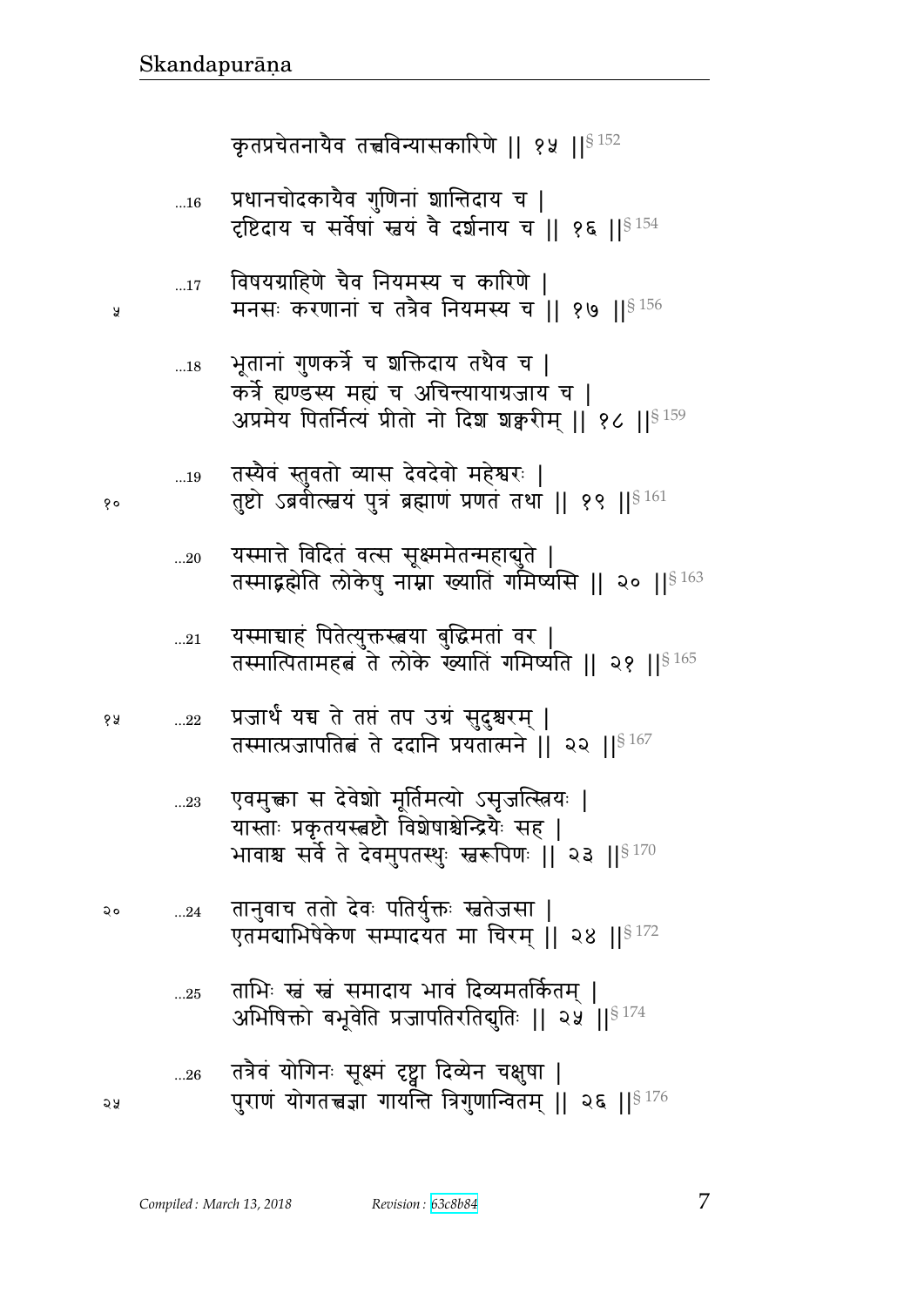¥

१५

तं ब्रह्मा लोकसृष्ट्यर्थं पुत्रस्त्वं मनसाब्रवीत् |  $\dots\!5$ स ज्ञात्ना तस्य संकल्पं ब्रह्मणः परमेश्वरः | मूढो ऽयमिति संचिन्त्य प्रोवाच वरदः स्तवम् || ५ || \$ 199

**ख्वयमागत्य देवेश्चो महाभूतपतिर्हरः |**  $\dots$ 4 व्याप्येव हि जगत्कृत्सं परमेण स्वतेजसा | १० श्वम्भुः प्राह वरं वत्स याचस्त्रेति पितामहम् || ४ ||  $^{8}$  196

सृष्टिहेतोस्तपस्तस्य ज्ञात्ना त्रिभुवनेश्वर<del>ः</del>  $\ldots 3$ तेजसा जगदाविश्य आजगामं तदन्तिकम् | स्रष्टा तस्य जगन्नाथो ऽदर्शयत्स्त्वतनौ जगत् || ३ || \$ 193

- स कुर्वाणस्तथा सृष्टिं शक्तिहीनः पितामहः |  $...2$ सृष्टार्थ भूय एवाथ तपश्चर्तुं प्रचक्रमे || २ || 3 190
- प्राजापत्यं ततो लब्ध्वा प्रजाः स्रष्टुं प्रचक्रमे |  $\dots$ 1 प्रजास्ताः सृज्यमानाश्च न विवर्धन्ति तस्य ह || १ || $^{\$~188}$

सर्वेषां मनसि सदावतिष्ठमानो जानानः शुभमशुभं च  $...30$ भूतनाथः | तं देवं प्रमथपतिं प्रणम्य भक्त्या नित्यं वै श्वरणमुपैमि सूक्ष्मसूक्ष्मम् || ३० ||<sup>§ 184</sup> इति स्कन्दपुराणे तृतीयो ऽध्यायः || सनत्कुमार उवाच |  $^{\S\,186}$ 

यः कृत्वा बहुविधमार्गयोगयुक्तं तत्त्वाख्यं जगदिदमादराद्युयोज  $...29$ †देवानां परममनत्तयोगयुक्तं† मायाभिस्त्रिभुवनमन्धमप्रसादम्  $|| 29 ||$ <sup>§ 182</sup>

स देवस्तोषितः सम्यक्परमैश्वर्ययोगधृक् |  $...28$ ब्रह्माणमग्रजं पुत्रं प्राजापत्ये ऽभ्यषेचयत् || २८ ||§ 180

रुद्रः स्रष्टा हि सर्वेषां भूतानां तव च प्रभो |  $...27$ अस्माभिश्च भवान्सार्धं जगतः सम्प्रवर्तकः || २७ || $^{\$\,178}$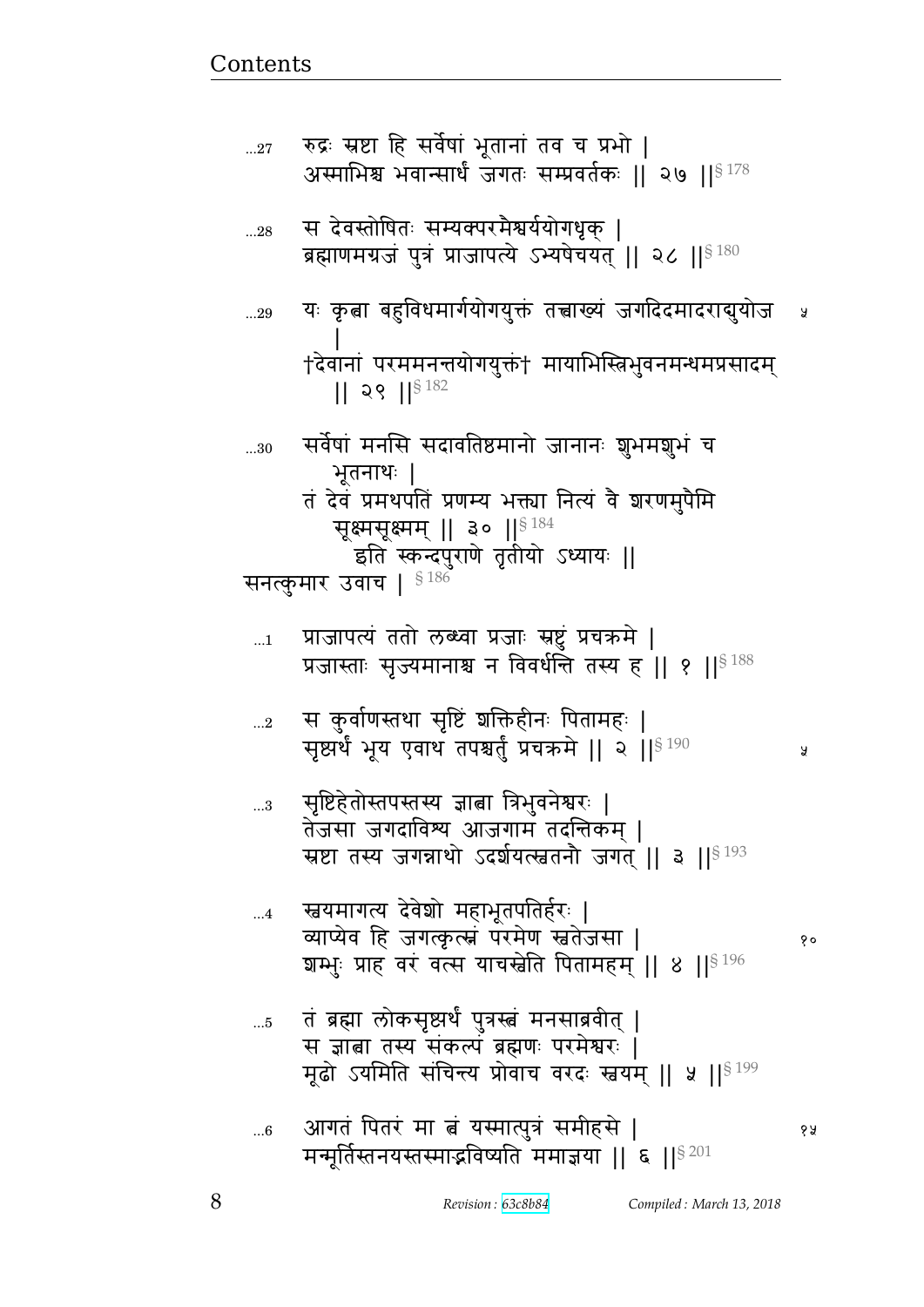- नीललोहित इत्येव तेनासावभवत्प्रभुः |  $\dots17$ त्र्यक्षो दशभुजः श्रीमान्ब्रह्माणं छादयन्निव || १७ || $^{8\,224}$ श्वर्वाद्येर्नामभिर्ब्रह्मा तनूभिश्च जलादिभिः ।  $\dots18$ स्तुबा तं सर्वगं देवं नीललोहितमव्ययम् || १८ || १९ || २२ จม
- तद्य संस्त्रेदजं तेजः पूर्वं चलनयोजितम् | २०  $\dots16$ भूबा लोहितमाश्वेव पुनर्नीलमभूत्तदा || १६ ||<sup>§ 222</sup>
- क्षणे तस्मिन्महेश्रेन स्मृत्वा तं वरमुत्तमम् |  $\ldots\!15$ प्रेषितो गणपो रुद्रः सद्य एवाभवत्तदा || १५ ||  $s^{220}$
- तद्धि माहेश्वरं तेजः संधितं ब्रह्मणि स्नुतम् |  $...14$ प्रेरितं देवदेवेन निपपात हविर्भुजि || १४ || 8218
- समित्संयोगजस्तस्य स्नेदबिन्दुर्ललाटजः ।  $\dots 13$ पपात चलने तस्मिन्द्विगुणं तस्य तेजसा || १३ ||<sup>§ 216</sup>
- स जुह्वञ्छ्रमसंयुक्तः प्रतिघातसमन्वितः |  $...12$ समियुक्तेन हस्तेन ललाटं प्रममार्ज ह || १२ ||  $8^{214}$
- एवमुक्ता गते तस्मिन्नत्तर्धानं महात्मनि | १०  $\dots 11$ ब्रह्मा चक्रे तदा चेष्टिं पुत्रकामः प्रजापतिः || ११ ||§<sup>212</sup>
- कमण्डलुस्तथा दण्डः अस्त्रं पाशुपतं तथा |  $...10$ संवर्तकाशनिश्चैव चक्रं च प्रतिसर्गिकम् । एवं सर्वर्द्धिसम्पन्नः सुतस्ते स भविष्यति || १० || $^{\S\,210}$
- मया दत्तानि तस्याशु उपस्थास्यन्ति सर्वश्चः |  $\ldots 9$ धनुः पिनाकं शूलं च खड़ परशुरेव च || ९ || 9207
- सर्वविद्याधिपत्यं च योगानां चैव सर्वश्चः |  $\ldots$ 8 बलस्याधिपतित्वं च अस्त्राणां च प्रयोक्तृता || ८ || ${}^{8\,205}$
- स च ते पुत्रतां यात्ना मदीयो गणनायकः |  $\dots 7$ रुद्रो विग्रहवान्भूत्वा मूढ त्नां विनयिष्यति || ७ || $^{\$203}$

Å

१५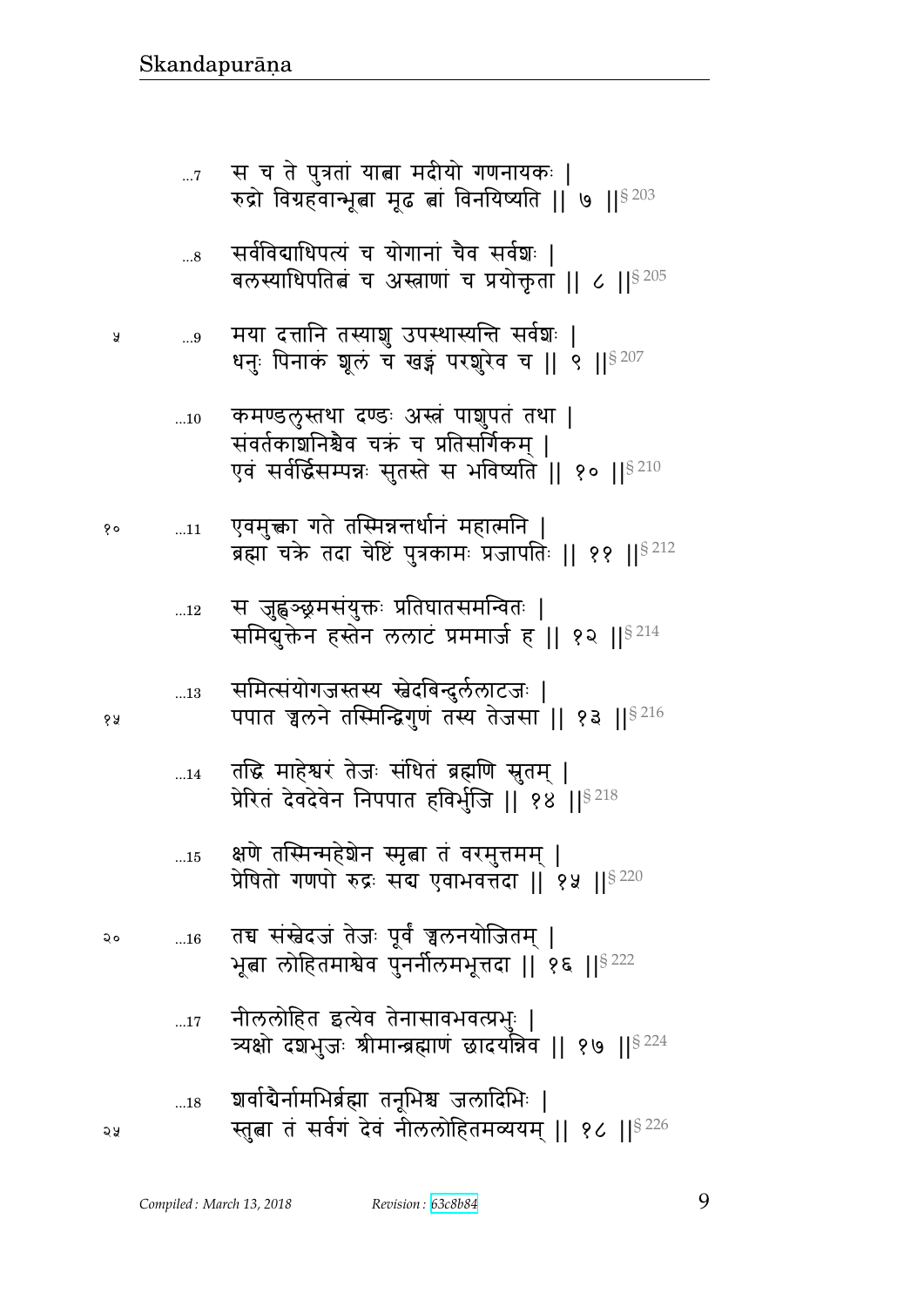Ã

कस्य भूतानि वश्यानि कः सर्वविनियोजकः |  $\ldots 30$ कथं पश्येम तं चैव एतन्नः शंस सर्वशः || ३० || \$ 250

- कः स्रष्टा सर्वभूतानां प्रकृतेश्च प्रवर्तकः |  $...29$ को ऽस्मान्सर्वेषु कार्येषु प्रयुनक्ति महामनाः || २९ ||<sup>§ 248</sup>
- किं परं सर्वभूतानां बलीयश्चापि सर्वतः |  $...28$ केन चाधिष्ठित विश्व को नित्यः कश्च शाश्वतः || २८ ||§246 २०
- एतं नः संशयं देव चिरं हृदि समास्थितम् |  $...27$ बं हि वेत्थ यथातच्चं कारणं परमं हि नः || २७ ||  $8^{244}$
- भगवन्नन्थकारेण महता स्मः समावृताः |  $...26$ १५ खिन्ना विवदमानाश्च न च पथ्याम यत्परम् || २६ || 8242
- भूगवो ऽङ्गिरसञ्चैव तपसा दग्धकित्बिषाः |  $...25$ ऊचुर्ब्रह्माणमभ्येत्य सहिताः कर्मणो ऽन्तरे || २५ ||<sup>§ 240</sup>
- ब्रह्मणः षद्भुलीयास्ते ऋषयः संशितव्रताः |  $...24\,$ मरीचयो ऽत्रयश्चैव वसिष्ठाः कृतवस्तथा || २४ || 5238
- प्रतिष्ठितायां वार्त्तायां प्रवृत्ते वृष्टिसर्जने |  $...23$ प्रजासु च विवृद्धासु प्रयागे यजतश्च ह || २३ || \$ 236  $\delta$  o
- अथ कालेन महता कल्पे ऽतीते पुनः पुनः |  $...22$ प्रजा धारयतो योगादस्मिन्कल्प उपस्थिते || २२ ||§<sup>234</sup>
- ब्रह्मणो ऽपि ततः पुत्रा दक्षधर्मादयः श्चुभाः |  $\dots 21$ असृजन्त प्रजाः सर्वा देवमानुषसंकुलाः || २१ || 5232
- सो ऽपि योगं समास्थाय ऐश्वर्येण समन्वितः |  $...20$ लोकान्सर्वान्समाविश्य धारयामास सर्वदा || २० || § 230
- ज्ञाबा सर्वसृजं पश्चान्महाभूतप्रतिष्ठितम् |  $...19$ असुजद्विविधास्त्वन्याः प्रजाः स जगति प्रभुः || १९ ||<sup>§ 228</sup>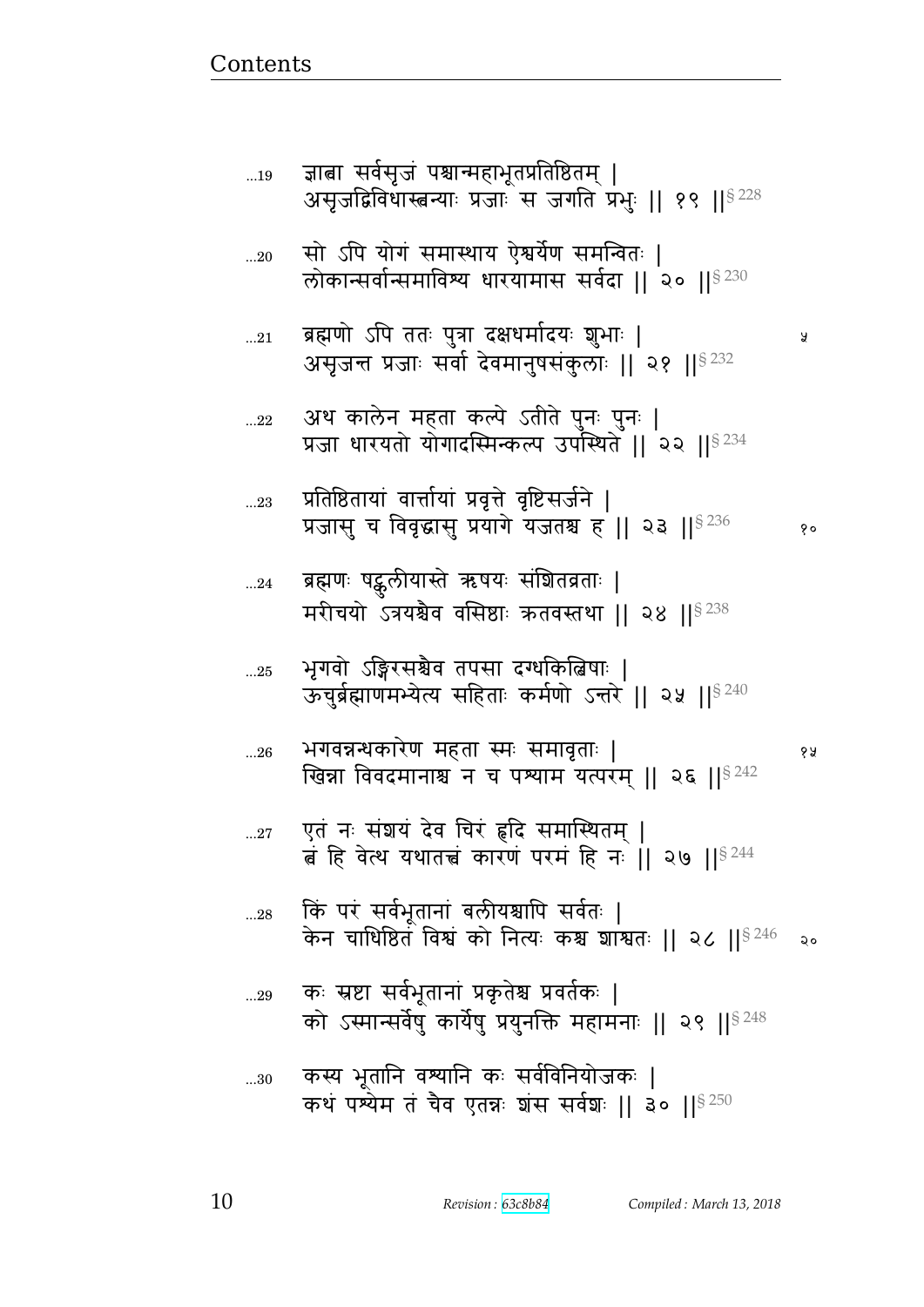विप्रैश्च दान्तैः श्वमयोगयुक्तैस्तीर्थैश्च सर्वैरपि चावनीधैः |  $...41$ गन्धर्वविद्याधरचारणेश्च साध्येश्च विश्वैः पितृभिः स्तुतं च || ४१  $\frac{1}{5}$  275

- तत्पूजितं देवमनुष्यसिद्धे रक्षोभिरुग्रेरुरगेश्च दिव्यैः |  $...40$ यक्षे सगन्धर्वपिशाचसंघे सर्वाप्सरोभिश्च दिते सुतैश्च || ४०  $\left| \right|$  \  $\left| \right|$  \  $\left| \right|$  273
- तस्य वे व्रजतः क्षिप्रं यत्र नेमिरशीर्यत | २० ...39 नैमिश्चं तत्स्मृतं नाम्ना पुण्यं सर्वत्र पूजितम् || ३९ || $^{\$271}$
- यत्रास्य नेमिः श्रीर्येत स देशस्तपसः शुभः |  $...38$ ततो मुमोच तचक्रं ते च तत्समनुव्रजन् || ३८ ||<sup>§ 269</sup>
- ततो मनोमयं चक्रं स सृष्ट्वा तानुवाच ह |  $\ldots 37$ क्षिप्तमेतन्मया चक्रमनुव्रजत मा चिरम् || ३७ || 8267
- सत्नं महत्समासध्वं वाञ्चनोदोषवर्जिताः |  $...36$ देशं च वः प्रवक्ष्यामि यस्मिन्देशे चरिष्यथ || ३६ ||§ 265
- किं तन्महत्तपो देव येन दृश्येत स प्रभुः |  $...35$ तन्नो वदस्त देवेश वरदं चाभिधत्स्त नः || ३५ || $8\,262$ पितामह उवाच |  $$^{263}$
- ततस्ते सर्वलोकेशा नमश्चऋुर्महात्मने || ३४ || 5259 ऋषय ऊचुः | § 260 १०
- स चापि तपसा शक्यो द्रष्टुं नान्येन केनचित् |  $\ldots 33$ स स्रष्टा सर्वभूतानां बलवांस्तन्मयं जगत् | तस्य वश्यानि भूतानि तेनेदं धार्यते जगत् || ३३ || $^{\$258}$
- यक्षाणामसुराणां च ये च कुत्र प्रवर्तकाः |  $...32\,$ पक्षिणां सौंपेशाचानां ये चान्ये तत्समीपगाः | उत्थाय प्राञ्जलिः प्राह रुद्रेति त्रिः प्लुतं वचः || ३२ ||<sup>§ 255</sup>
- एवमुक्तस्ततो ब्रह्मा सर्वेषामेव संनिधौ |  $...31$

१५

১ম

५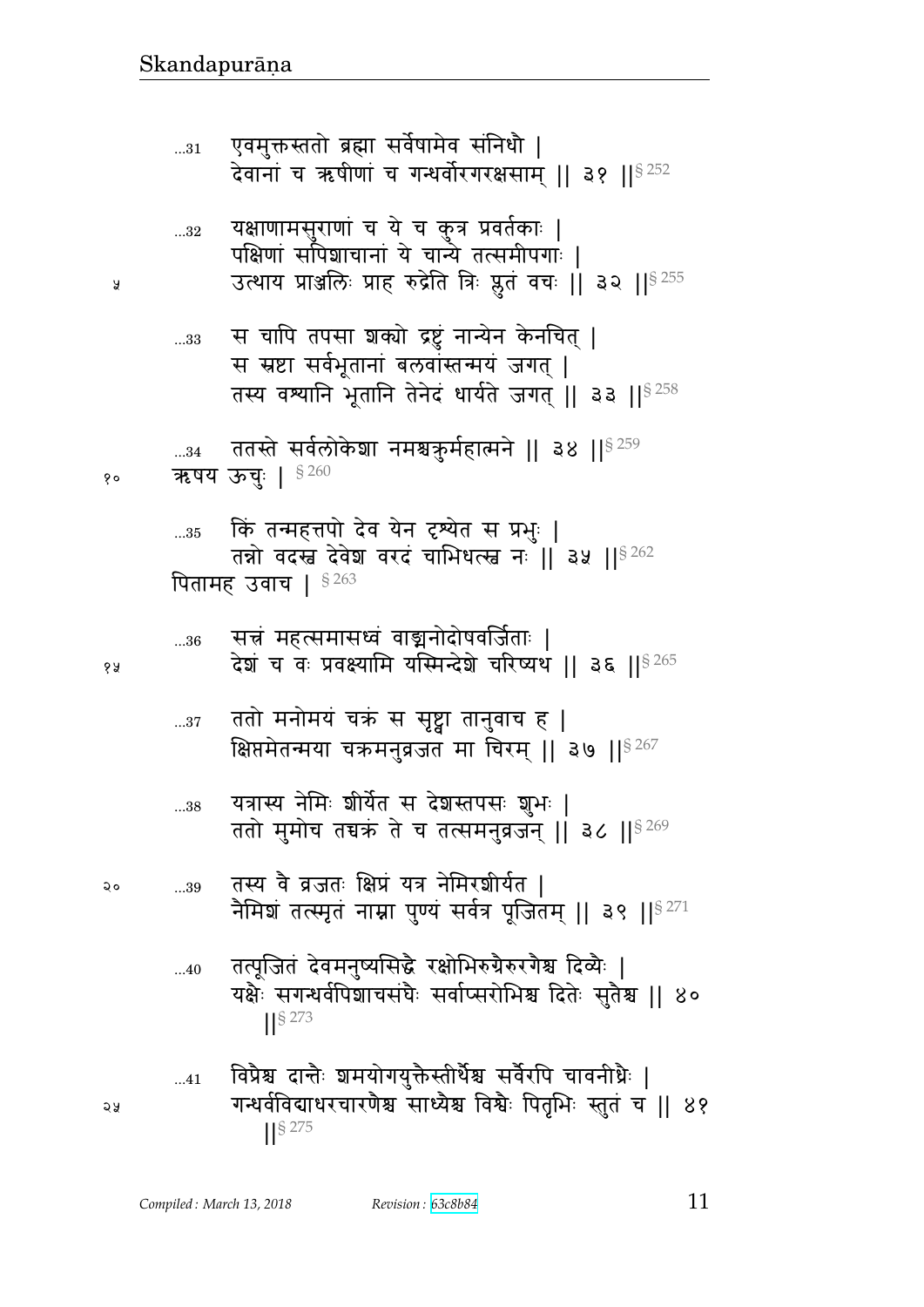|            | इति स्कन्दपुराणे चतुर्थो ऽध्यायः   <br>सनत्कुमार उवाच   §277                                                                                              |    |
|------------|-----------------------------------------------------------------------------------------------------------------------------------------------------------|----|
| $\dots$ 1  | तन्नैमिश्चं समासाद्य ऋषयो दीप्ततेजसः  <br>दिव्यं सत्नं समासन्त महद्वर्षसहस्रिकम् ॥ १ ॥ $^{\mathrm{S}\,279}$                                               |    |
| $\ldots$ 2 | एकाग्रमनसः सर्वे निर्ममा ह्यनहंकृताः  <br>ध्यायन्तो नित्यमीशेशं सदारतनयाग्नयः    २    $^{\$281}$                                                          | A  |
| $\ldots$ 3 | तन्निष्ठास्तत्पराः सर्वे तद्युक्तास्तदपाश्रयाः  <br>सर्वक्रियाः प्रकुर्वाणास्तमेव मनसा गताः    ३    <sup>§ 283</sup>                                      |    |
| $\dots$ 4  | तेषां तं भावमालक्ष्य मातरिश्वा महातपाः<br>सर्वप्राणिचरः श्रीमान्सर्वभूतप्रवर्तकः  <br>ददौ स रूपी भगवान्दर्शनं सन्निणां शुभः    ४    $^{8\,286}$           | १० |
| $\dots5$   | तं ते दृष्ट्वार्चयित्ना च मातरिश्वानमव्ययम्  <br>आसीनमासने पुण्ये ऋषयः संशितव्रताः  <br>पप्रच्छुरुद्भवं कृत्सं जगतः प्रलयं तथा    ५    \$ 289             |    |
| $6$        | स्थितिं च कृत्स्नां वंशांश्च युगमन्वन्तराणि च  <br>वंशानुचरितं कृत्सं दिव्यमानं तथैव च    ६    $^{\circ\,291}$                                            | १५ |
| $\dots 7$  | अष्टानां देवयोनीनामुत्पत्तिं प्रलयं तथा  <br>पितृसर्गं तथाशेषं ब्रह्मणो मानमेव च    ७    $^{8\,293}$                                                      |    |
| $\ldots 8$ | चन्द्रादित्यगतिं सर्वां ताराग्रहगतिं तथा  <br>स्थितिं सर्वेश्वराणां च द्वीपधर्ममञ्जेषतः  <br>वर्णाश्रमव्यवस्थानं यज्ञानां च प्रवर्तनम्    ८    $^{\$296}$ | ఎం |
| 9          | एतत्सर्वमशेषेण कथयामास स प्रभुः  <br>दिव्यं वर्षसहस्रं च तेषां तदभियात्तथा    ९    <sup>§ 298</sup>                                                       |    |
| 10         | अथ दिव्येन रूपेण सामवाग्दिङ्गिरीक्षणा  <br>यज़ुर्घाणाथर्वशिराः शब्दजिह्वा शुभा सती    १०    <sup>§ 300</sup>                                              |    |
| 11         | ऱ्यायश्रोत्रा निरुक्तत्नगृक्पादपदगामिनी                                                                                                                   | จง |

<u>Contents and Contents are the contents of the contents of the contents of the contents of the contents of the contents of the contents of the contents of the contents of the contents of the contents of the contents of the</u>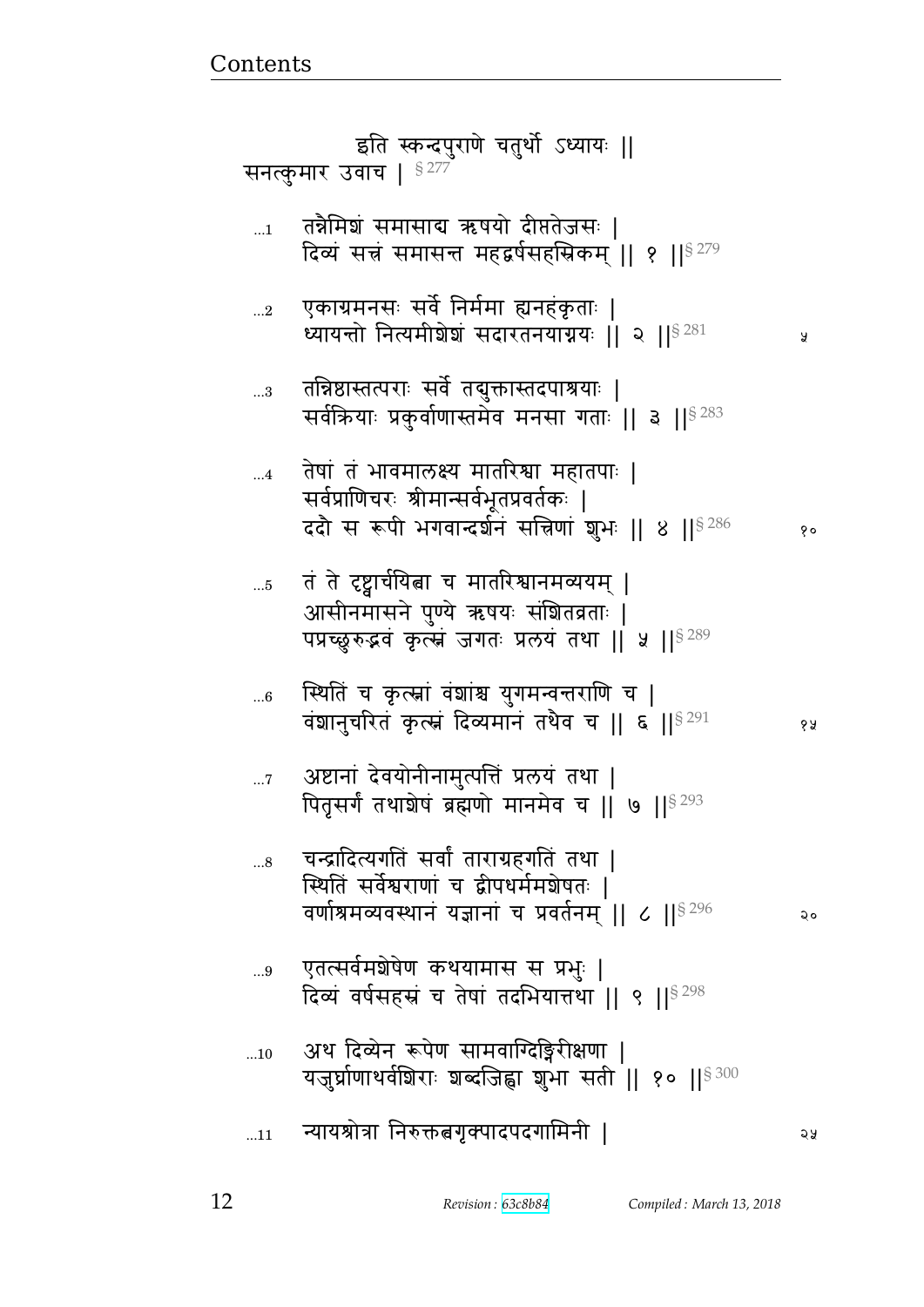- अत्र वो वर्तयिष्यामि इतिहासं पुरातनम् |  $...21\,$ ब्रह्मणश्चेव संवादं पुरा यज्ञस्य चैव ह || २१ || \$ 324 यज्ञैरिष्ट्वा पुरा देवो ब्रह्मा दीप्तेन तेजसा |  $...22\,$ असृजत्सर्वभूतानि स्थावराणि चराणि च || २२ ||§ 326
- कथमेषा महापुण्या प्रवृत्ता ब्रह्मलोकगा |  $...20$ कारणं किं च तत्रासीदेतदिच्छाम वेदितुम् || २० || ${}^{8\,321}$ वायुरुवाच |  $$^{322}$
- प्रथमं मर्त्यलोके ऽस्मिन्युष्मत्सिद्धर्थमागता |  $\dots 19$ नास्याः पुण्यतमा काचिन्निषु लोकेषु विद्यते || १९ ||  $$^{318}$ ऋषय ऊचुः | §<sup>319</sup>
- यस्मादियं नदी पुण्या ब्रह्मलोकादिहागता |  $\dots18$ इयं सरस्तृती नाम ब्रह्मलोकविभूषणा || १८ ||  $$^{316}$
- उवाच स महातेजा ऋषीन्धर्मानुभावितान् |  $\dots$ 17 शुद्धाः स्थ तपसा सर्वे महान्धर्मश्च वः कृतः || १७ ||  $^{8314}$
- तस्यान्ते ऽवभृथे प्लूत्य वायुना सह संगताः |  $\dots16$ १० तामपृच्छन्त का न्वेषा वायुं देवं महाधियम् || १६ || 8312
- त्रद्धाशुभाचारवस्त्रा योगधर्माभिभाषिणी |  $\dots15$ वेदीमध्याद्विनिःसृत्य प्रवृत्ता परमाम्भसा || १५ ||§310
- आश्रमोरूर्वर्णजानुर्यज्ञगुल्फा फलाङ्गलिः |  $...14$ लोकवेदशरीरा च रोमभिश्छान्दसैः शुभैः || १४ || \$308
- छन्दोविचितिमध्या च मीमांसानाभिरेव च |  $...13$ पुराणविस्तीर्णकटिर्धर्मशास्त्रमनोरथा || १३ ||<sup>§ 306</sup>

Å

१५

 $\mathsf{Q} \circ$ 

२५

कलादिभिः पर्वभिश्च मासैः कररुहैस्तथा |  $\dots 12$ कल्पसाधारणा दिव्या शिक्षाविद्योन्नतस्तनी || १२ || 5304

कालबाहूर्वर्षकरा दिवसाङ्गलिधारिणी || ११ || 5302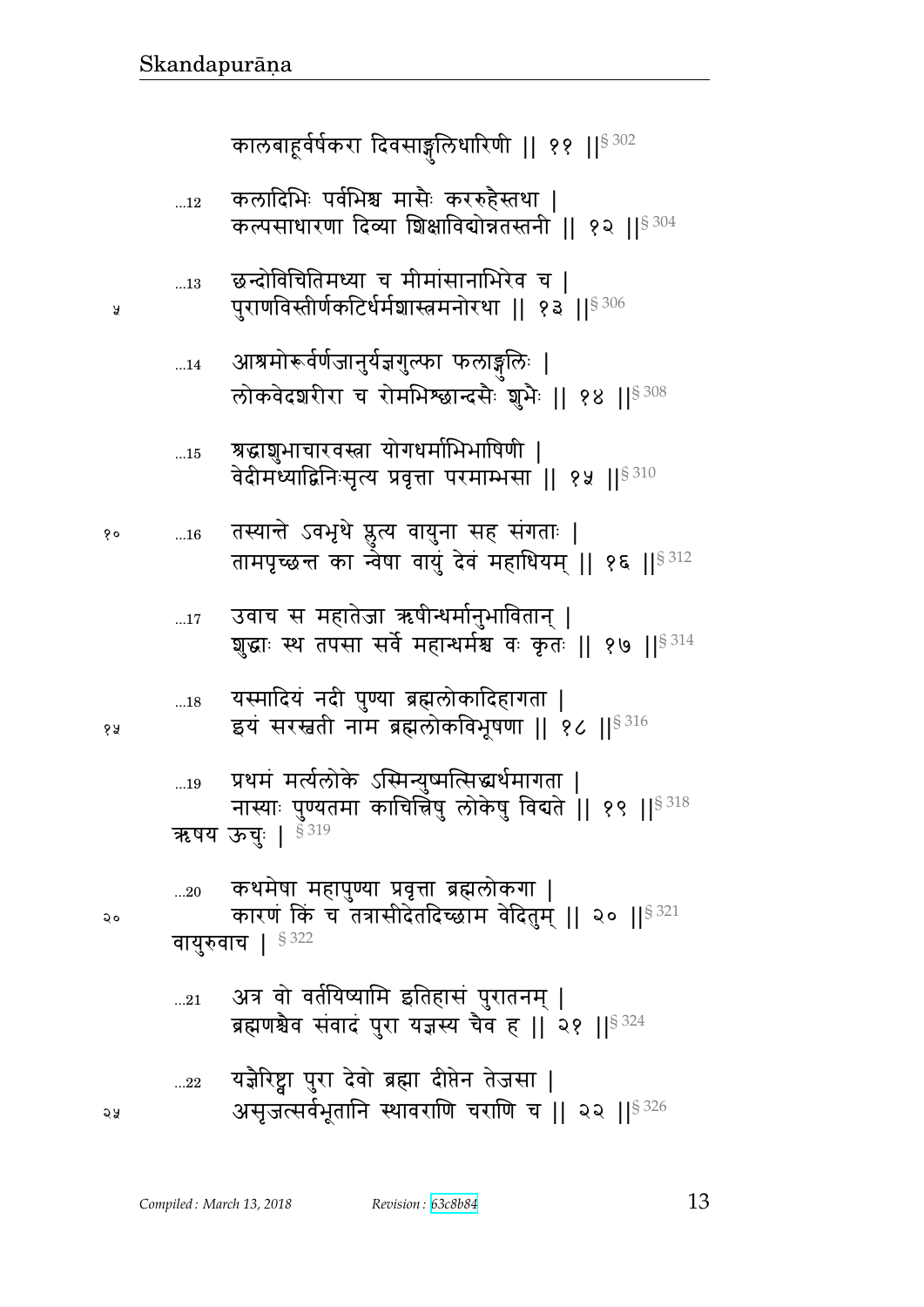Ã

१५

परमेशो महादेवो रुद्रः सर्वगतः प्रभुः |  $...33$ येनाहं तव दत्तश्च कृतस्त्वं च प्रजापतिः || ३३ ||§ 350

- अहं श्रेष्ठो महाभागौ न वदाम्यनृतं क्वचित् |  $...32$ त्रृणुध्वं मम यः कर्ता भूतानां युवयोश्च ह || ३२ ||<sup>§ 348</sup>
- अथागात्तत्र संविग्नो वेदः परमदीप्तिमान् ।  $...31$ उवाच चैव तो वेदो नैतदेवमिति प्रभुः ॥ ३१ ॥  $^{8346}$  $\mathsf{Q} \circ$
- तमुवाच तदा ब्रह्मा न बं धारयिता विभो | अहमेव हि भूतानां धर्ता भर्ता तथैव च | मया सृष्टानि भूतानि बमेवात्र विमुह्यसे || ३० || 344
- अहं कर्ता हि भूतानां भुवनस्य तथैव च |  $...29$ करोमि न च संमोहं यथा बं देव कत्थसे || २९ || \$ 341
- न युक्तमीदृषं ते ऽब सत्त्वस्थस्यात्मयोनिनः |  $...28$ स्रष्टा बं चैव नान्यो ऽस्ति तथापि न यशस्करम् || २८  $\left| \right|$  \$ 339
- उवाच चैनं दीप्तात्मा मैवं मंस्था महामते | १० अयं हि तव संमोहो विनाशाय भविष्यति || २७ || $^{\$337}$
- $\left| \right|^{§ \, 334}$ तस्यैवं मन्यमानस्य यज्ञ आगान्महामनाः |

नियन्ता लोककर्ता च न मयास्ति समः क्वचित् || २६

यो ऽहमेताः प्रजाः सर्वाः सप्तलोकप्रतिष्ठिताः |  $...25$ देवमानुषतिर्यक्षु ग्रसामि विसृजामि च || २५ ||  $\frac{332}{2}$ 

अहं स्रष्टा हि भूतानां नान्यः कश्चन विद्यते |

देवादीन्मनुष्यादींश्च दृष्ट्वा दृष्ट्वा महामनाः |  $...24$ अमन्यत न मे ऽन्यो ऽस्ति समो लोके न चाधिकः || २४ 

अवेक्षमाणः स्त्रांल् लोकांश्चतुर्भिर्मुखपङ्कजैः || २३ ||<sup>§ 328</sup>

स दृष्ट्वा दीप्तिमान्देवो दीप्त्या परमया युतः |

 $...23$ 

 $...26$ 

 $...27$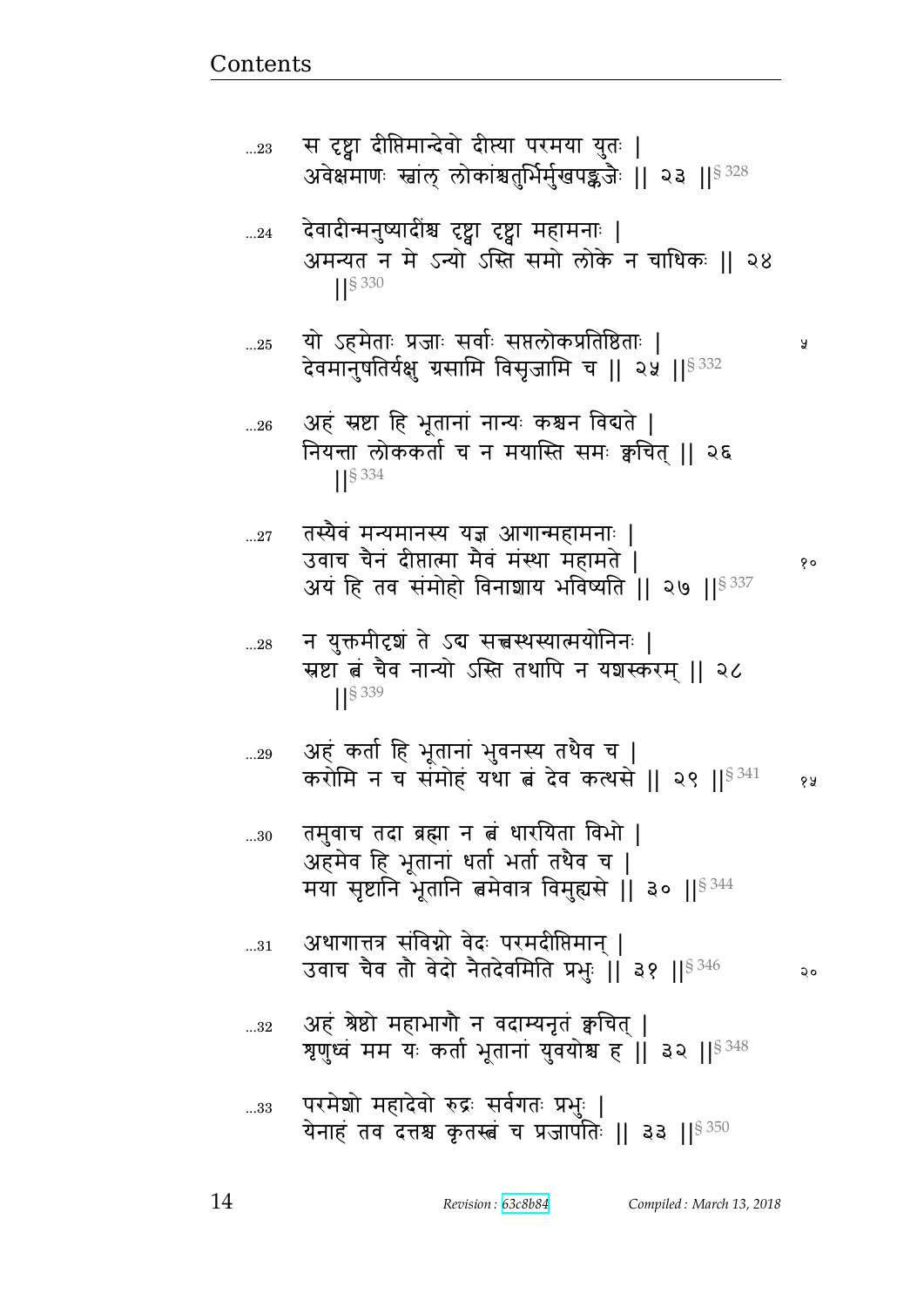- हस्ताङ्गुष्ठनखेनाशु वामेनावज्ञयेव हि |  $...43$
- वर्धमानं तदा तत्तु वडवामुखसंनिभम् |  $...42$ दीप्तिमच्छब्दवचैव देवो ऽसौ दीप्तमण्डलः || ४२ || ९ 372
- तं दृष्ट्वा पञ्चमं तस्य शिरो वै कोधजं महत् |  $...41$ संवर्तकाग्निसदृषां ग्रसिष्यत्तमवर्धत || ४१ ||<sup>§ 370</sup>
- स मुखं पञ्चमं दीप्तमसृजन्मूर्ध्नि संस्थितम् |  $...40$ तेनापश्यद्वियत्स्थं तं सूर्यायुतसमप्रभम् | आदित्यमण्डलाकारं शब्दवद्धोरदर्शनम् || ४० || 5368
- ततो ब्रह्मा दिशः सर्वा निरीक्ष्य मुखपङ्कजैः |  $...39$ चतुर्भिर्न वियत्स्थं तमपश्यत्स पितामहः || ३९ ||<sup>§ 365</sup>
- स चापि तस्माद्रिभ्रष्टो भूतलं समुपाश्रितः |  $...38$ हिमवत्कुञ्जमासाद्य नानाविहगनादितम् | व्योमगश्च चिरं भूला भूमिगः सम्बभूव ह || ३८ || 5363
- एवमुक्ते तदा तेन महाञ्छब्दो बभूव ह |  $...37$ आदित्यमण्डलाकारमदृष्यत च मण्डलम् । महच्छब्देन महता उपरिष्टाद्वियत्स्थितम् || ३७ ||<sup>§ 360</sup>
- मत्प्रसादाद्धि वेदस्तं यज्ञश्चायं न संशयः |  $...36$ मूढौ युवामधर्मो वा भवद्भामन्यथा कृतः | प्रायश्चित्तं चरध्वं वः किल्बिषान्मोक्ष्यथस्ततः || ३६ ||<sup>§ 357</sup>
- तमेवंवादिनं देवो ब्रह्मा वेदमभाषत |  $...35$ अहं श्रुतीनां सर्वासां नेता स्रष्टा तथैव च || ३५ ||<sup>§ 354</sup>
- यज्ञो ऽयं यत्प्रसूतिश्च अण्डं यत्रास्ति संस्थितम् |  $...34$ सर्वं तस्मात्प्रसूतं वे नान्यः कर्तास्ति नः क्वचित् || ३४  $\frac{1}{5}$  352

१५

२०

Å

१०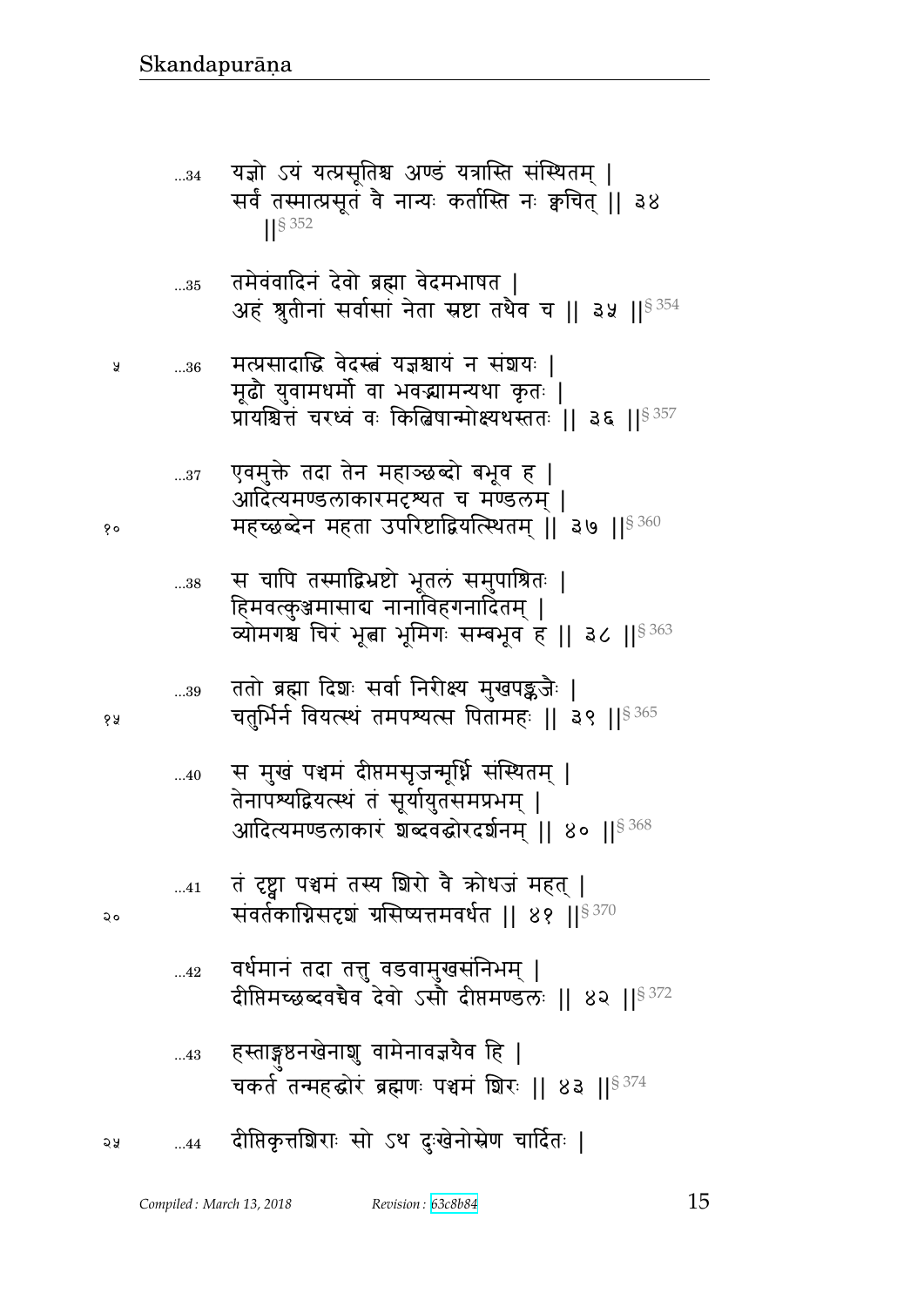| 55 | चक्षुषा तेन स तदा ब्रह्मा लोकपितामहः  <br>विमाने सूर्यसंकाशे तेजोराशिमपश्यत    ५५    5399 |    |
|----|-------------------------------------------------------------------------------------------|----|
| 56 | तस्य मध्यात्ततो वाचं महतीं समशृण्वत  <br>गम्भीरां मधुरां युक्तामथ सम्पन्नलक्षणाम्         | จง |

तस्यैवं स्तुवतः सम्यग्भावेन परमेण ह |  $\dots 54$ म तस्मै देवदेवेशो दिव्यं चक्षरदात्तदा ।। ५४ ।। $\S$   $^{397}$ 

- बमेव स्रष्टा लोकानां मन्ता दाता तथा विभो |  $...53$ शरणागताय दान्ताय प्रसादं कर्तुमर्हसि || ५३ || 5395 २०
- इन्द्रियार्थविशेषाय तथा नियमकारिणे ।  $...52$ भूतभव्याय शर्वाय नित्यं सत्त्ववदाय च || ५२ || 5393
- अन्तश्चराय सर्वाय प्रकृतेः प्रेरणाय च |  $\dots51$ व्यापिने सर्वसत्तानां पुरुषप्रेरकाय च || ५१ || 5391

नमः सहस्रलिङ्गाय सहस्रचरणाय च |  $...50$ संहारलिङ्गिने चैव जललिङ्गाय वे नमः || ५० || 5389

- आदित्यवर्णाय नमः शिरसश्छेदनाय च | ...49 सृष्टिप्रलयकर्त्रे च स्थितिकर्त्रे तथा नमः ॥ ४९ ॥ 5387
- सहस्रपाणये चैव सर्वतःपाणये नमः |  $...48$ नमः सर्वस्य स्रष्ट्रे च द्रष्ट्रे सर्वस्य ते नमः || ४८ || \$ 385  $90$
- नमः सहस्रवक्ताय सर्ववक्ताय वै नमः |  $\dots 47$ नमः सहस्रपादाय सर्वपादाय वे नमः | ४७ || १९३३
- नमः सहस्रनेत्राय शतनेत्राय वै नमः |  $...46$ नमो विवृतवक्ताय शतवक्ताय वे नम<sup>2</sup> || ४६ ||  $s^{381}$

Ã

१५

ब्रह्मोवाच ।  $$^{379}$ 

ततः सुप्तोत्थित इव संज्ञां लब्ध्वा महातपाः |  $...45$ मण्डलस्थं महादेवमस्तौषीद्दीनया गिरा || ४५ || 5378

पपात मूढचेता वे योगधर्मविवर्जितः || ४४ ||<sup>§ 376</sup>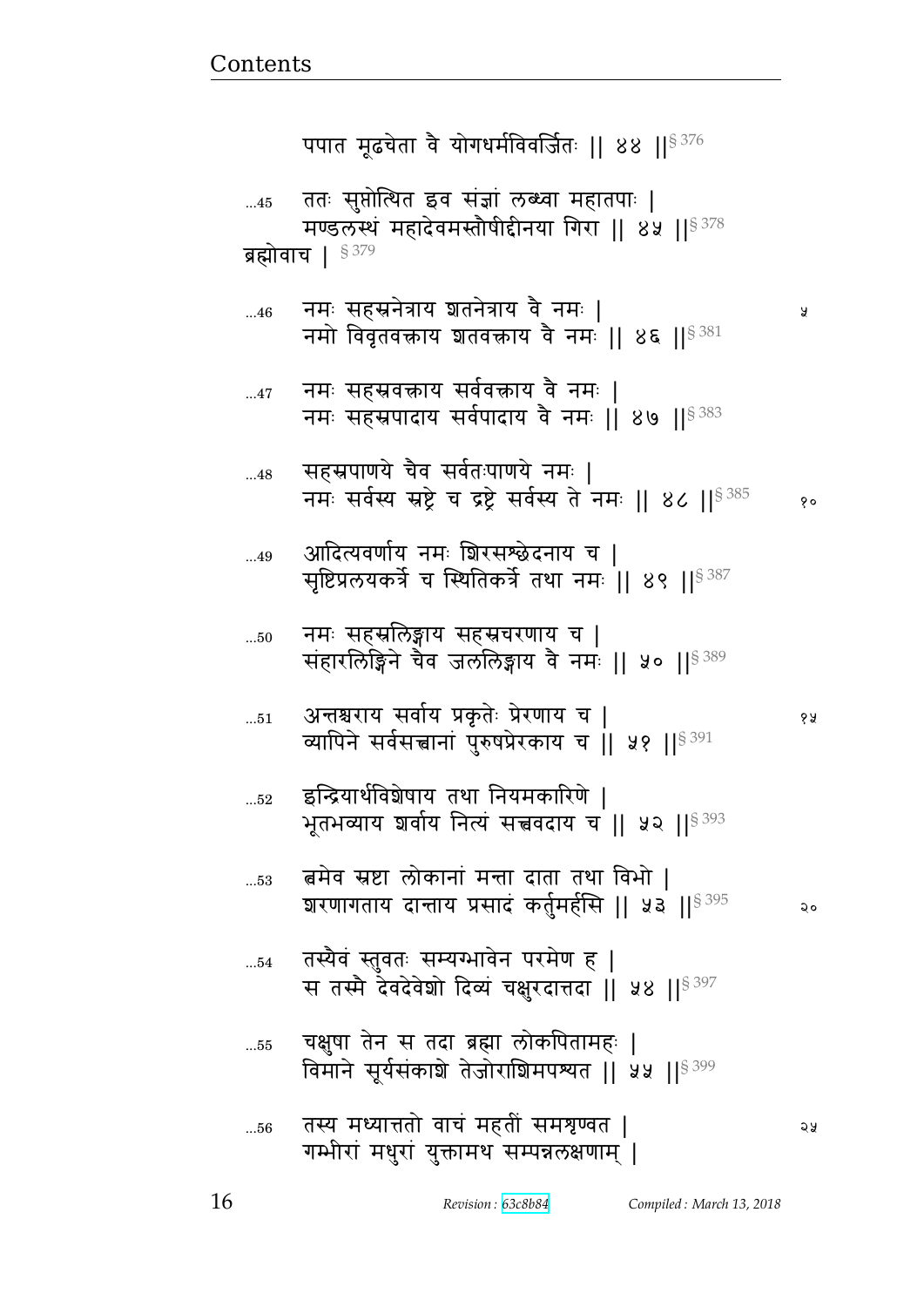| ४ प्र | $62$ | भगवन्नैव मे दुःखं दर्शनात्ते प्रबाधते  <br>इच्छामि शिरसो ह्यस्य धारणं सर्वदा तया  <br>ननु स्मरेयमेतच शिरसश्छेदनं विभो    ६२    $^{8417}$                                     |
|-------|------|------------------------------------------------------------------------------------------------------------------------------------------------------------------------------|
|       | 63   | भूयश्चाधर्मकार्येभ्यस्त्वयैवेच्छे निवारणम्  <br>तथा च कृत्यमुद्दिश्य पश्येयं ता यथासुखम्    ६३    $8419$                                                                     |
| २०    | $64$ | विज्ञप्तिं ब्रह्मणः श्रुत्वा प्रोवाच भुवनेश्वरः  <br>स एव सुतसंज्ञस्ते मन्मूर्तिर्नीललोहितः  <br>ग्रिरश्छेत्स्यति यज्ञस्य बिभर्त्स्यति ग्रिरश्च ते    ६४    <sup>§ 422</sup> |
|       | 65   | इत्युक्ता देवदेवेशस्तत्रेवान्तरधीयत  <br>गते तस्मिन्महादेवे ब्रह्मा लोकपितामहः ।<br>सयज्ञः सहवेदश्च स्तं लोकं प्रत्यपद्यत    ६५    § 425<br>$\S$ 426                         |
| 58    |      | वायुरुवाच  <br><u>ग टर्म बालमानार्को गर्ना देशशैरांगिरम् ।</u>                                                                                                               |

ततः स भगवान्हृष्टः प्रणम्य शुभया गिरा |  $...61$ उवाच प्राअलिर्भूत्वा लक्ष्यालक्ष्यं तमीश्वरम् || ६१ ||<sup>§ 414</sup>

वायुरुवाच |  $§$ <sup>412</sup>

y

१०

तस्य चैवोत्पथस्थस्य यज्ञस्य तु महामते |  $...60$ शिरश्छेत्स्यत्यसावेव कस्मिंश्चित्कारणात्तरे | स्तवेनानेन तुष्टो ऽस्मि किं ददानि च ते ऽनघ || ६० || \$ 411

तस्येयं फलनिष्पत्तिः शिरसश्छेदनं तव |  $\dots59$ मयैव कारिता तेन निर्वृतश्चाधुना भव | | ५९ | |  $\frac{8408}{9}$ 

मदीयो गणपो यस्ते मन्मूर्तिश्च भविष्यति |  $...58$ स प्राप्य परमं ज्ञानं मूढं बा विनयिष्यति || ५८ ||  $$^{406}$ 

संखेदात्पुत्र उत्पन्नो यत्तुभ्यं नीललोहितः |  $\dots57$ यच पूर्वं मया प्रोक्तस्त्वं तदा सुतमार्गणे || ५७ ||  $$^{404}$ 

विश्वदां पुत्र पुत्रेति पूर्वं देवेन चोदिताम् || ५६ || § 402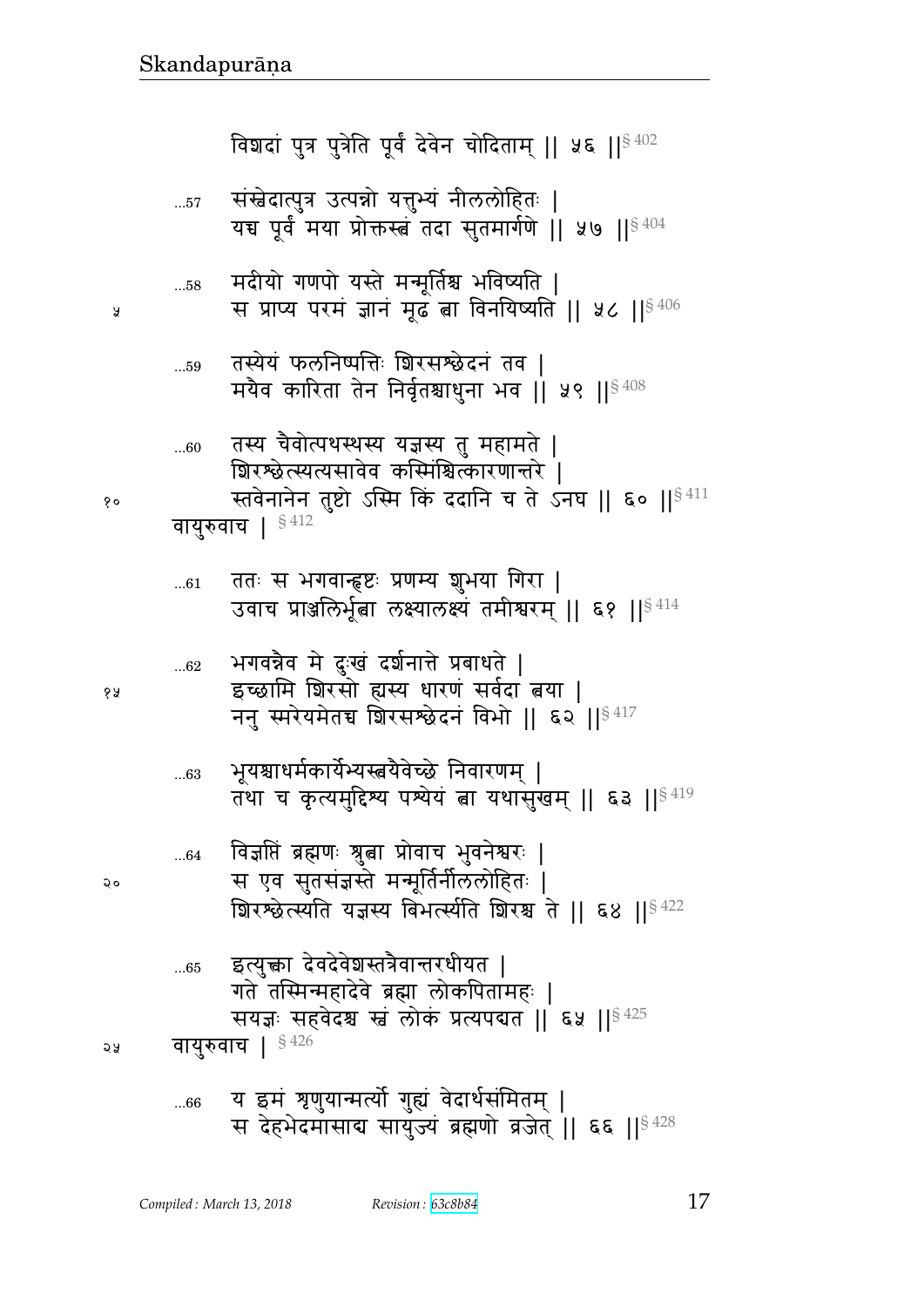¥

कृतावकाशो भवतीह मानवः शरीरभेदे प्रविशेत्पितामहम् ||  $89$  || $8434$ इति स्कन्दपुराणे पञ्चमो ऽध्यायः || सनत्कुमार उवाच |  $$^{436}$ ततः स भगवान्देवः कपर्दी नीललोहितः |  $\dots$ 1 आज्ञया परमेशस्य जग्राह ब्रह्मणः शिरः || १ ||<sup>§ 438</sup> तद्गृहीत्वा शिरो दीप्तं रूपं विकृतमास्थितः |  $\ldots 2$ योगकीडां समास्थाय भेक्षाय प्रचचार ह ।। २ ।।<sup>§ 440</sup> Ã स देववेश्मनि तदा भिक्षार्थमगमद्विजाः |  $\ldots 3$ न चास्य कश्चित्तां भिक्षामनुरूपामदाद्विभोः || ३ || $8\,442$ अभ्यगात्संक्रमेणैव वेश्म विष्णोर्महात्मनः |  $\dots$ 4 तस्यातिष्ठत स द्वारि भिक्षामुचारयञ्छुभाम् || ४ || 3444 स दृष्ट्वा तदुपस्थं तु विष्णुर्वे योगचक्षुषा |  $...5$  $90$ शिरां ललाटात्सम्भिब रक्तधारामपातयत् । पपात सा च विस्तीर्णा योजनार्धशतं तदा || ५ || § 447 तया पतन्त्या विप्रेन्द्रा बहून्यब्दानि धारया |  $...6$ पितामहकपालस्य नार्धमप्यभिपूरितम् | तमुवाच ततो देवः प्रहस्य वचनं शुभम् || ६ || §  $^{450}$ १५ सकृत्कन्याः प्रदीयन्ते सकृदग्निश्च जायते |  $\ldots 7$ सकृद्राजानो ब्रुवते सकृद्भिक्षा प्रदीयते || ७ || \$452 ... $\,$  तुष्टो ऽस्मि तव दानेन युक्तेनानेन मानद | वरं वरय भद्रं ते वरदो ऽस्मि तवाद्य वै || ८ ||  $s^{454}$ विष्णुरुवाच |  $§455$ २०

यश्चेमं पठते नित्यं ब्राह्मणानां समीपतः |

नापुत्रशिष्ययोगिभ्य इदमाख्यानमैश्वरम् |

स सर्वपापनिर्मुक्तो रुद्रलोके महीयते || ६७ ||  $$^{430}$ 

इदं महद्दिव्यमधर्मशासनं पठेत्सदा ब्राह्मणवैद्यसंसदि |

आंख्येयं नापि चाज्ञाय न शठाय न मानिने || ६८ ||§432

 $...67$ 

 $...68$ 

 $...69$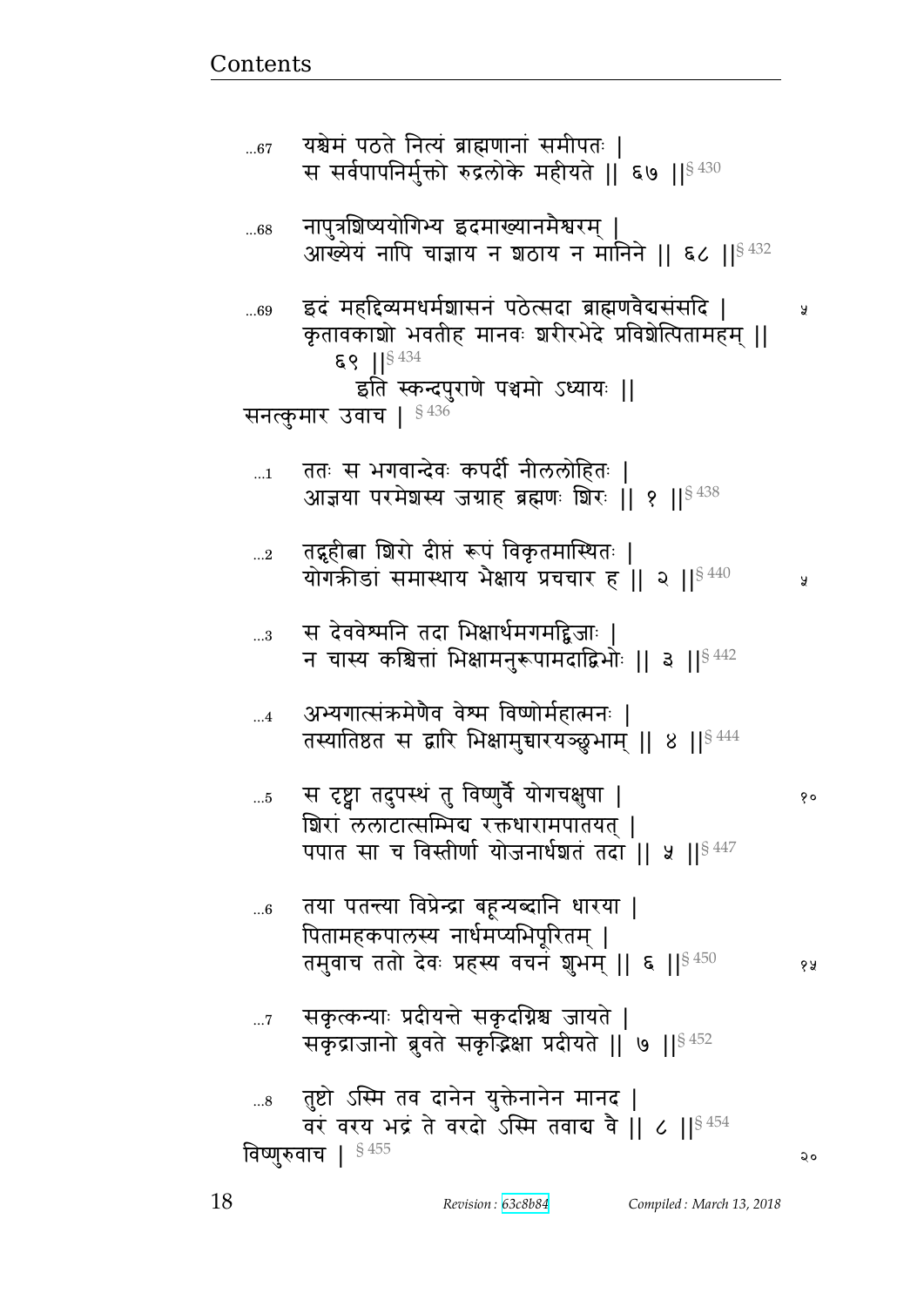## तस्य तद्वचनं श्रुत्वा भगवान्वदतां वरः |  $...5$

- इच्छामि देवदेवेश बया चिह्नमिदं कृतम् |  $\dots 4$ येन चिह्नेन लोको ऽयं चिह्नितः स्याज़ुगत्पते || ४ || $^{\S\,480}$
- तस्य तुष्टस्तदा देवो वरदो ऽस्मीत्यभाषत |  $\ldots\!3$ वृणीष्व वरमव्यग्रो यस्ते मनसि वर्तते || ३ ||<sup>§ 477</sup> ब्रह्मोवाच |  $$478$
- तं दृष्ट्वा विकृतं ब्रह्मा कपालकरभूषणम् |  $\ldots 2$ ज्ञाबा योगेन महता तुष्टाव भुवनेश्वरम् || २ || \$475
- ब्रह्मलोकं समासाद्य भगवान्सर्वलोकपः |  $\ldots 1$ भेक्ष्यं भेक्ष्यमिति प्रोच्य द्वारे समवतिष्ठत || १ || $5\,473$

वायुरुवाच |  $$471$ 

- य इदं नरजन्मेह शृणुयाद्वा पठेत वा |  $\dots$ 14 स कीर्त्या परया युक्तो विष्णुलोके महीयते || १४ || $^{\frac{6}{3}469}$ इति स्कन्दपुराणे षष्ठो ऽध्यायः ||
- तं तदाश्वास्य निक्षिप्य नरं विष्णोः स्तयं प्रभुः |  $\dots 13$ अगमद्भझसदनं तो चाविविशतुर्गृहम् || १३ || \$467

## वायुरुवाच | 5465 १०

Å

१५

Å

१०

- नारासु जन्म यस्मात्ते विष्णुदेहोद्भवासु च |  $...12$ नरस्तस्माद्धि नाम्ना बं प्रियश्चास्य भविष्यसि ॥ १२ ॥ $8464$
- तमाहाथाक्षयश्चासि अजरामर एव च |  $...11$ युद्धेषु चाप्रतिद्वन्द्वी सखा विष्णोरनुत्तमः | देवकार्यकरः श्रीमान्सहानेन चरस्त्व च || ११ ||  $^{8\,462}$
- देवश्छायां ततो वीक्ष्य कपालस्थे तदा रसे |  $\dots10$ ससर्ज पुरुषं दीप्तं विष्णोः सदृशमूर्जितम् || १० || \$459
- एष एव वरः श्लाघ्यो यदहं देवताधिपम् |  $...9$ पश्यामि शंकरं देवमुग्रं शर्वं कपर्दिनम् || ९ || \$457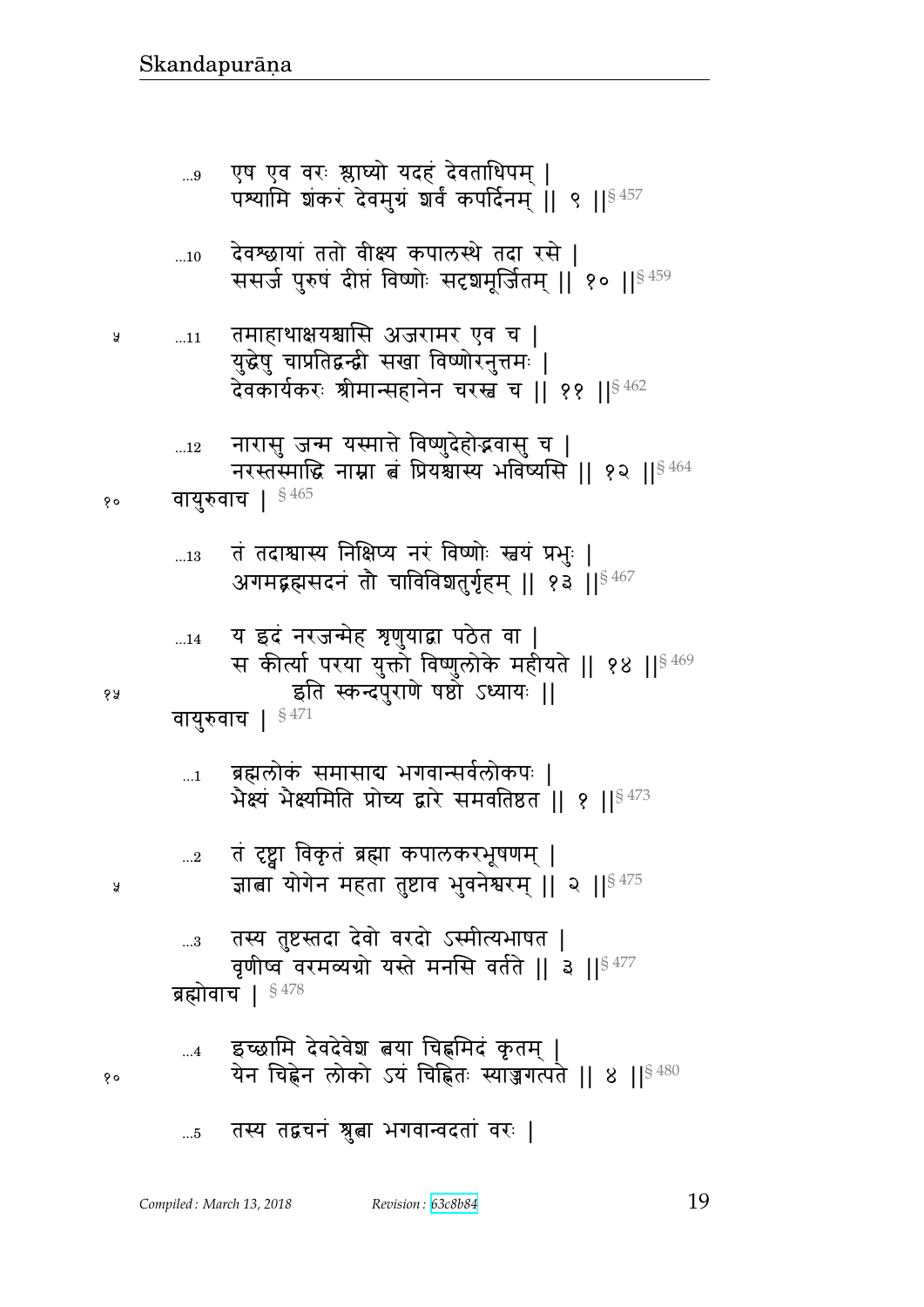Ã

१५

२०

|            | क्षुब्धार्णवाशनिप्रख्यं नभो येन व्यशीर्यत    १५   § 505 |    |
|------------|---------------------------------------------------------|----|
| $\dots 16$ | तेन शब्देन घोरेण असुरो देवकण्टकः                        | จง |
|            | हालाहल इति ख्यातस्तं देश सो ऽभ्यगच्छत    १६    507      |    |

- तत्स्थापितमथो दृष्ट्वा गणाः सर्वे महात्मनः |  $\dots$ 15 अनदन्सुमहानादं नादयन्तो दिशो दश |
- तत्र तच महद्दिव्यं कपालं देवताधिपः |  $...14$ स्थापयामास दीप्तार्चिर्गणानामग्रतः प्रभुः || १४ || \$ 502
- तं गृहीत्ना महादेवः कपालममितौजसम् |  $...13$ इम लोकमनुप्राप्य देशे श्रेष्ठे ऽवतिष्ठत | १३ | | ९८
- तोयामृतसुसम्पूर्णं स्त्रर्णपद्मोपञ्चोभितम् |  $...12$ नानापक्षिगणाकीर्णं मीनसंक्षोभितोदकम् । ततो विनिःसृता भूयः सेमं लोकमपावयत् || १२ ||<sup>§ 498</sup>
- ततः सा समनुज्ञाता शंकरेण विभाविनी |  $...11$ चके ब्रह्मसरः पुण्यं ब्रह्मलोके ऽतिपावनम् || ११ || \$495
- यज्ञभागं च देवास्ते दास्यन्ति सपितामहाः ।  $...10$ पुण्या च सर्वसरितां भविष्यसि न संशयः || १० ||§ 493
- इमं लोकं वराम्भोभिः पावयित्ना च सुप्रभे | ...9 सर्वांल् लोकांस्तारयित्री पुनस्त्वं नात्र संशयः || ९ || <sup>§ 491</sup> १०
- यस्माद्भह्मसरश्चेदं मुखं मम समाश्रिता |  $...8$ तस्मात्सरस्ततीत्येव लोके ख्यातिं गमिष्यसि || ८ || § 489
- तामुवाच तदा देवो वाचा संजीवयन्निव |  $\dots 7$ यस्मात्त्वमक्षरो भूत्वा मम वाचो विनिःसृता | सर्वविद्याधिदेवी बं तस्माद्देवि भविष्यसि ॥ ७ ॥ $$^{487}$
- श्वम्भोर्व्याहारमात्रेण वागियं दिव्यरूपिणी |  $...6$ निःसृता वदनादेवी प्रह्वा समवतिष्ठत || ६ ||  $$^{484}$

सर्वश्नुतिमयं ब्रह्म ओमिति व्याजहार ह || ५ ||  $\frac{8482}{ }$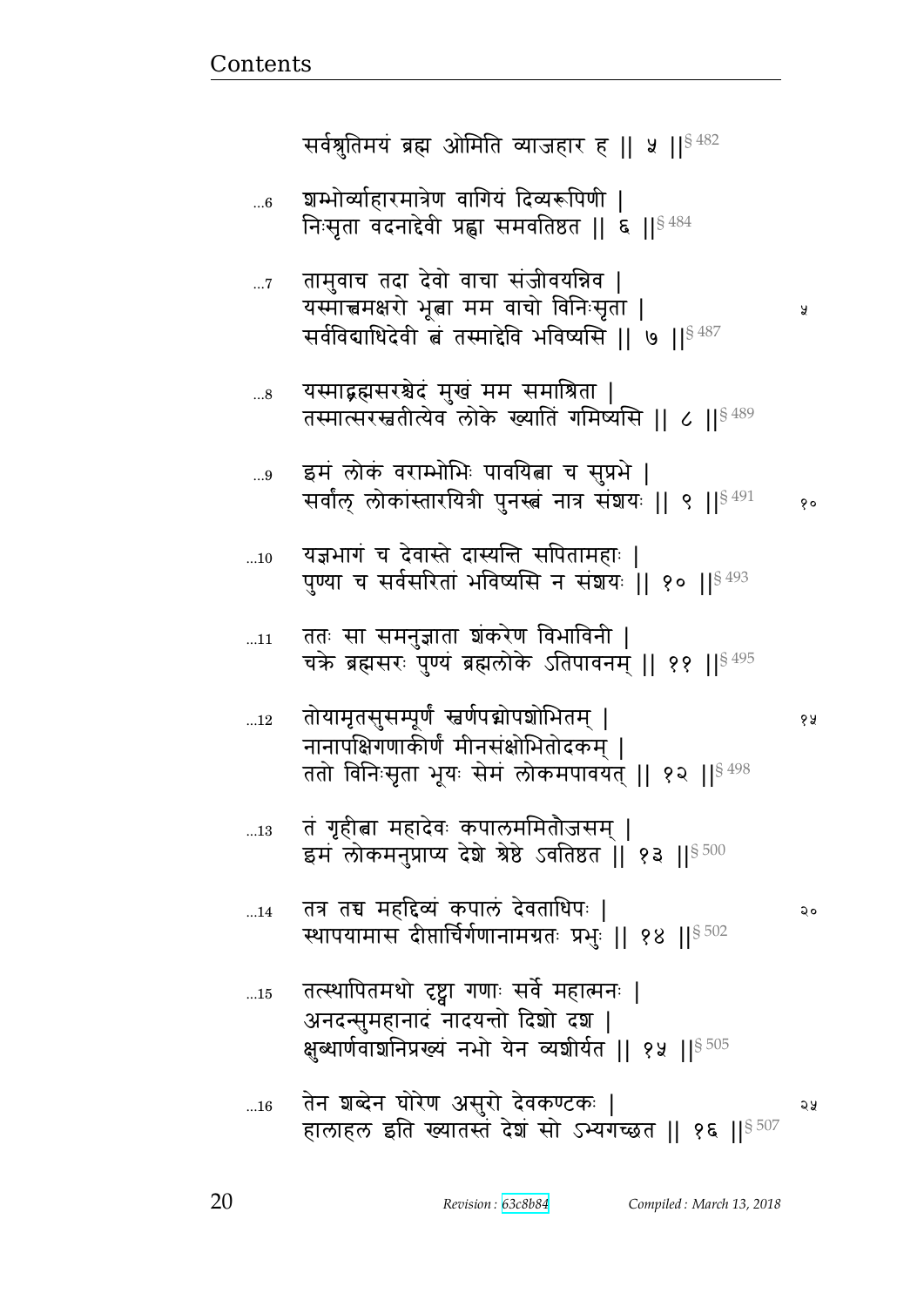$\lambda$ 

 $\mathsf{Q}\circ$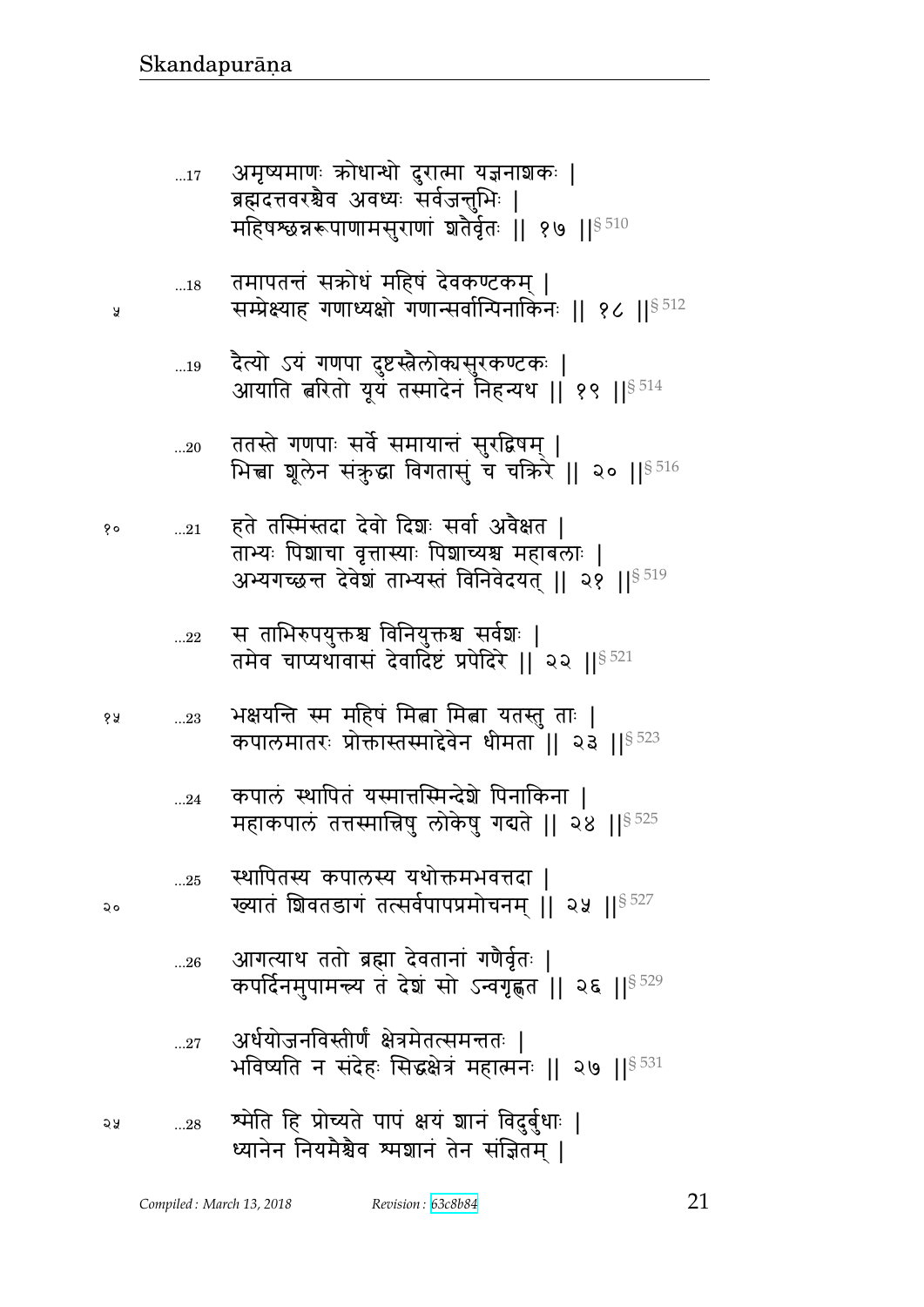एवं तत्र नरः पापं सर्वमेव प्रहास्यति |  $...29$ त्रिरात्रोपोषितश्चेव अर्चयिता वृषध्वजम् | राजसूयाश्वमेधाभ्यां फलं यत्तदवाप्स्यति || २९ ||§ 537 यश्च प्राणान्प्रियांस्तत्र परित्यक्ष्यति मानवः ।  $...30$ Ã स गुह्यगणदेवानां समतां समवाप्स्यति || ३० || \$539 वायुरुवाच | \$540 ततः स तत्र संस्थाप्य देवस्यार्चाद्वयं शुभम् |  $\ldots 31$ शूलेश्वरं महाकायं रुद्रस्यायतनं शुभम् || ३१ || 542 तत्राभिगमनादेव कृत्वा पापस्य संक्षयम् |  $...32$ १० रुद्रलोकमवाप्नोति स प्राहैवं पितामहः || ३२ ||<sup>§ 544</sup> यत्र चापि शिरस्तस्य चिच्छेद भुवनेश्वरः |  $...33$ कश्मीरः सो ऽभवन्नाम्ना देशः पुण्यतमः सदा || ३३ || ${}^{5\,46}$ ततो देवः सह गणै रूपं विकृतमास्थितः |  $...34$ पश्यतां सर्वदेवानामन्तर्धानमगात्प्रभुः || ३४ || 548 68 गते च देवनाथे ऽथ कपालस्थानमव्ययम् |  $...35$ सर्वतीर्थाभिषेकस्य फलेन समयोजयत् || ३५ ||§ 550 तदद्यापि महद्दिव्यं सरस्तत्र प्रदृश्यते |  $...36$ महाकपालं विप्रेन्द्राः स्तर्गास्तत्राक्षयाः स्मृताः || ३६ ||<sup>§ 552</sup> इदं शुभं दिव्यमधर्मनाशनं महाफलं सेन्द्रसुरासुरार्चितम् ।  $\mathsf{a}\mathsf{c}$  $...37$ महाकपालं प्रकृतोपदर्शनं सुरेशलोकादिविगाहने हितम् ||  $39$   $15^{554}$ तपोधनैः सिद्धगणैश्च संस्तुतं दिविष्ठतुल्यद्विजराजमण्डले |  $...38$ पठेन्नरो यः शृणुयाच सर्वदा त्रिपिष्टपं गच्छति सो ऽभिनन्दितः  $||$  36  $||$ <sup>§ 556</sup> इति स्कन्दपुराणे सप्तमो ऽध्यायः || वायुरुवाच | § 558

गुह्यं देवातिदेवस्य परं प्रियमनुत्तमम् || २८ || \$534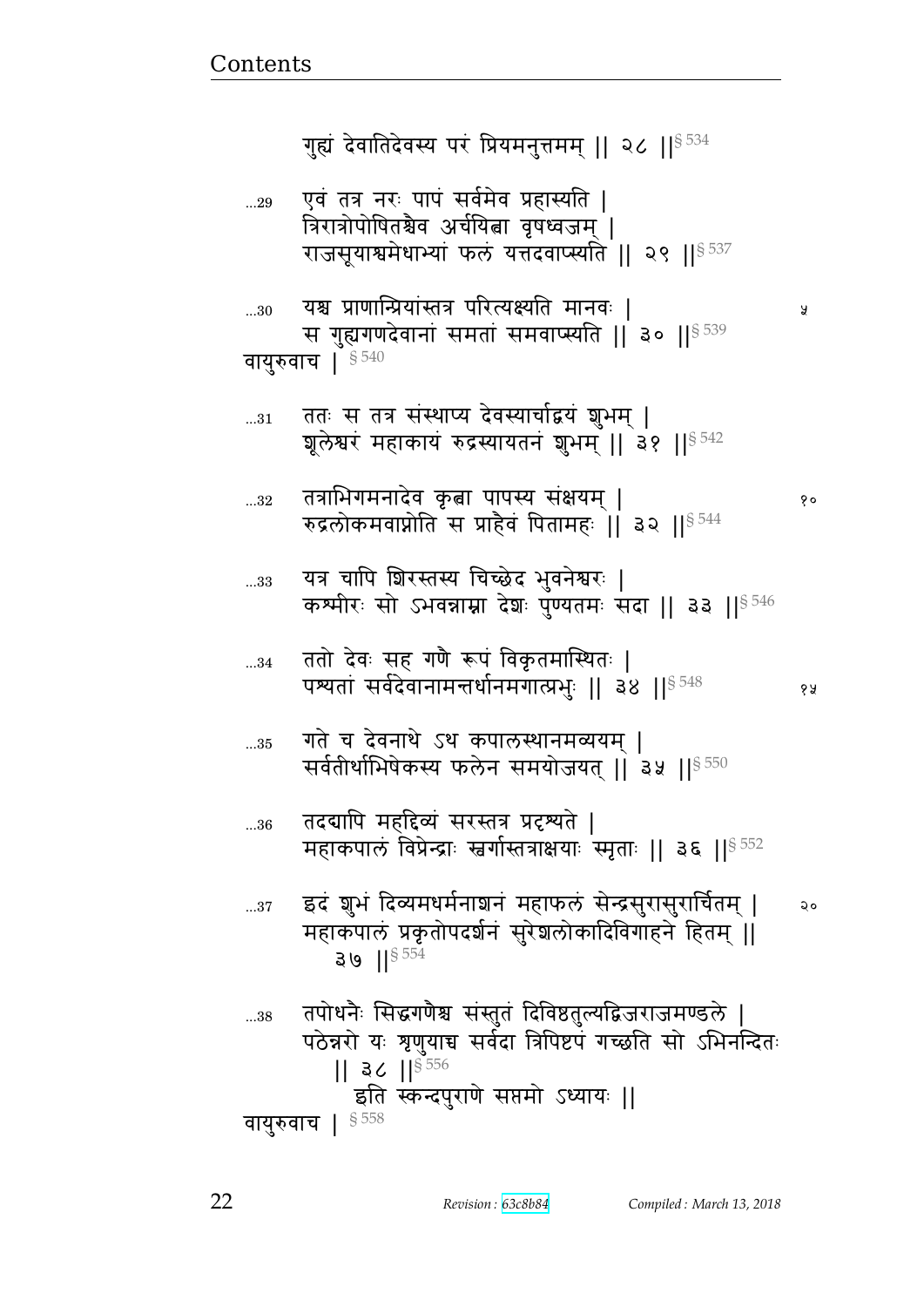- परमं यत्नमास्थाय मया सोमो ऽभिमार्गितः |  $...11$ न च तं वेग्नि केनासौ क्व वा नीत इति प्रभुः || ११ || \$ 582
- स एवमुक्तो मृगयन्न तमासादयत्प्रभुः |  $\ldots 10$ उवाच स तदा विप्रान्प्रणम्य भयपीडितः || १० ||§ 580
- ऊचुश्चैनं महाभागा हृतः सोमो हि नः प्रभो |  $\ldots\!9$ केनापि तद्भवान्क्षिप्रमिहानयतु मा चिरम् || ९ || 578
- ते गत्ना मुनयः सर्वे कलापग्रामवासिनः |  $\ldots\!8$ पुरूरवसमानीय राजानं ते ऽभ्यपेचयन् || ८ || 576
- अथ सो ऽपि कृतातिथ्यः अदृश्येन दुरात्मना | १५  $\dots 7$ खर्भानुना हृतः सोमस्ततस्ते दुःखिताभवन् || ७ || 574
- निःसोमां पृथिवीं कृबा कृत्स्नामेतां ततो द्विजाः |  $...6$ राजानं सोममानाय्य अभिषेक्तुमियेषिरे || ६ || $^{\$~572}$
- तथेत्युक्ता गते तस्मिन्सन्नाण्याजहिरे तदा |  $\dots5$ बहूनि विविधाकाराण्यभियुक्ता महाव्रताः || ५ ||<sup>§ 570</sup>
- विघ्नं तचैव संतीर्य तपस्तप्त्वा च भास्त्वरम् |  $\dots$ 4 योगं प्राप्य महबुक्तास्ततो द्रक्ष्यथ शंकरम् ॥ ४ ॥  $8^{568}$
- भूयो ऽन्येन ह सत्नेण यजध्वं देवमीश्वरम् |  $\ldots 3$ यदा वो भविता विघ्नं तदा निष्कल्मषं तपः || ३ || 566
- एवं तेषां समाप्ते ऽथ सन्ने वर्षसहस्रिके |  $\ldots$ 2 प्रवृत्तायां सरस्त्वत्यामगात्तत्र पितामहः || २ || \$ 563 ब्रह्मोवाच ।  $$^{564}$

Å

१०

२०

एवमेषा भगवती ब्रह्मलोकानुसारिणी | युष्माकं धर्मसिद्धर्थं वेदीमध्याद्यवर्तत || १ ||<sup>§ 560</sup> सनत्कुमार उवाच | 8561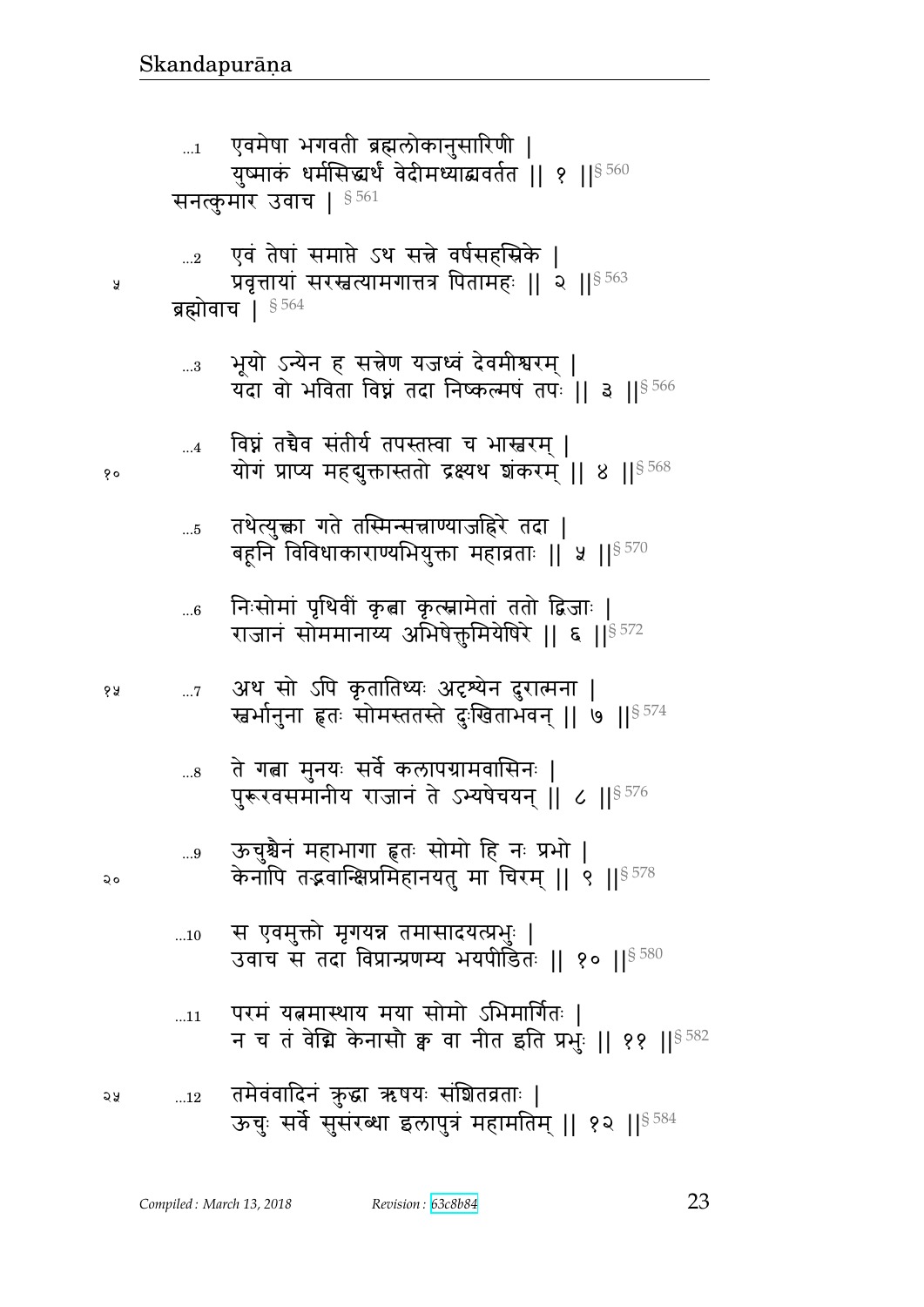১১

Ã

- ततस्तत्र स्त्रयं ब्रह्मा सह देवोरगादिभिः |  $...23$ आगत्य तानृषीन्प्राह तपः कुरुत मा चिरम् || २३ || $^{\$608}$
- ते तमासाद्य ऋषयः प्राप्य यज्ञफलं महत् |  $...22$ अमन्यन्त तपो ऽस्माकं निष्कल्मषमिति द्विजाः || २२  $\left| \right|$  \  $\left| \right|$  \ 606
- व्यग्राणामसुराणां सा गृहीत्ना सोममागता |  $\ldots 21$ आगम्य तानृषीन्प्राह अयं सोमो ऽभिषूयताम् || २१ ||<sup>§ 604</sup> २०
- सा तथोक्ता विनिश्चित्य दृष्ट्वा दिव्येन चक्षुषा |  $...20$ श्येनीभूता जगामाशु स्तर्भानुमसुरं प्रति || २० || १८०२

सनत्कुमार उवाच |  $$600$ 

सोमो नो ऽपहृतो देवि केनापि सुदुरात्मना |  $...19$ तमानय नमस्ते ऽस्तु एष नो वर उत्तमः || १९ || \$599 १५

तुष्टास्मि वत्साः किं वो ऽद्य करोमि वरदास्मि वः |  $\dots18$ ब्रूत तत्कृतमेवेह भविष्यति न संश्रयः || १८ ||<sup>§ 596</sup> ऋषय ऊंचुः | § 597

- स्तुवतां तु ततस्तेषां गायत्री वेदभाविनी |  $...17$ रूपिणी दर्शनं प्रादादुवाचेदं च तान्द्विजान् || १७ ||<sup>§ 594</sup>  $90$
- ततस्ते ऋषयः सर्वे तपसा दग्धकित्विषाः |  $...16$ अस्तुवन्वाग्भिरिष्टाभिर्गायत्रीं वेदभाविनीम् || १६ ||§ 592
- वयमेव हि राजानमानयिष्याम दुर्विदम् |  $...15$ तपसा स्तेन राजेन्द्र पश्य नो बलमुत्तमम् || १५ || \$ 590
- विषयेष्वतिसक्तात्मा योगात्तं नानुपर्श्यसि |  $...14$ तस्माद्विरोधमास्थाय द्विजेभ्यो वधमाप्स्यसि || १४ ||§ 588
- भवात्राजा कुतस्त्राता कृतो ऽस्माभिर्भयादितैः |  $...13$ न च नस्तद्भयं शक्तो विनाशयितुमाश्वपि || १३ ||  $$^{586}$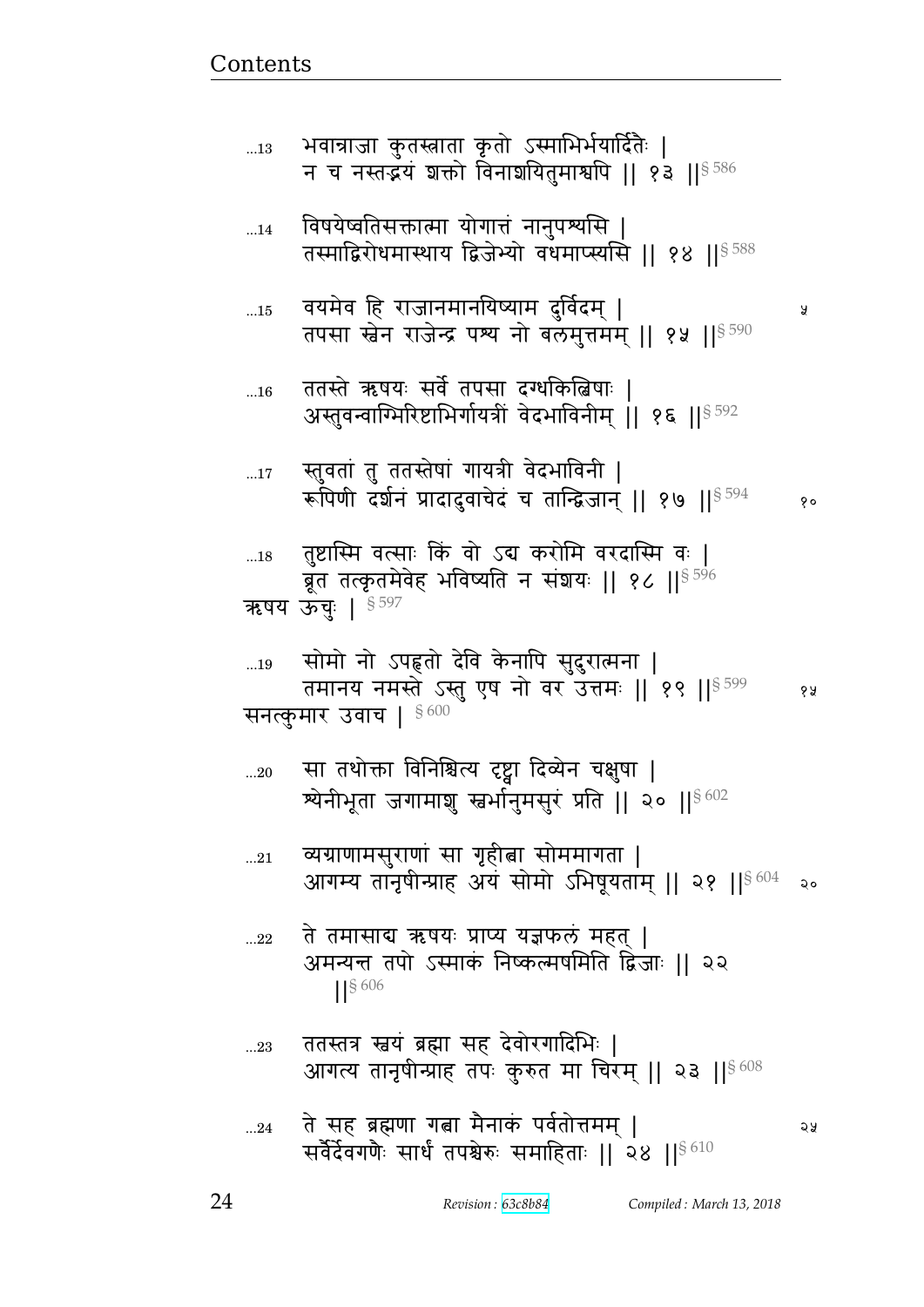तमपश्यन्त ते सर्वे देवा दिव्येन चक्षुषा | ...35 यं दृष्ट्वा न भवेन्मृत्युर्मर्त्यस्यापि कदाचन || ३५ || § 634

असिपट्टिसहस्तं च चक्रिणं चोर्ध्वमेहनम् |  $...34$ अक्षसूत्रकरं चैव दुष्प्रेक्ष्यमकृतात्मभिः | चन्द्रादित्यग्रहेश्चेव कृतस्रगुपभूषणम् || ३४ || $$^{632}$ 

मृष्टकुण्डलिनं चैव शूलासक्तमहाकरम् |  $\ldots 33$ पिनांकिन दण्डहस्त सुद्रराशनिपाणिनम् || ३३ || $8629$ 

दंष्ट्राकरालवदनं प्रदीप्तानललोचनम् ।  $...32$ त्रेताग्निपिङ्गलजटं भुजगाबद्धमेखलम् || ३२ ||<sup>§ 627</sup>

तस्य मध्ये ऽग्निकूटं च सुमहद्दीप्तिमास्थितम् |  $...31\,$ चालामालापरिक्षिप्तमर्चिभिरुपश्चोभितम् || ३१ || § 625

अपश्यन्त ततः सर्वे सूर्यायुतसमप्रभम् |  $...30$ विमानं मेरुसंकाशं नानारत्नविभूषितं || ३० ||  $^{6623}$ 

सनत्कुमार उवाच |  $$^{621}$ 

भो भो सब्रह्मका देवाः सविष्णुऋषिचारणाः |  $\ldots 29$ दिव्यं चक्षुः प्रयच्छामि पश्यध्वं मां यथेप्सितम् || २९ || $^{8\,620}$ 

तद्भावभाविताञ्चात्ना सद्भावेन परेण ह |  $...28$ उवाच मेघनिर्हादः शतदुन्दुभिनिस्तनः || २८ || 8618

अथ तेषां महादेवः पिनाकी नीललोहितः |  $...27$ अभ्यगच्छत तं देशं विमानेनार्कतेजसा || २७ || $8\,616$ 

ते युक्ता ब्रह्मणा सार्धमृषयः सह देवतैः |  $\ldots 26$ महेश्वरे मनः स्थाप्य निश्चलोपलवत्स्थिताः || २६ ||§614

तेषां कालेन महता तपसा भावितात्मनाम् |  $...25$ योगप्रवृत्तिरभवत्सूक्ष्मयुक्तास्ततस्तु ते || २५ || ९ / 19

१५

 $\mathsf{Q}$ 

प्र

१०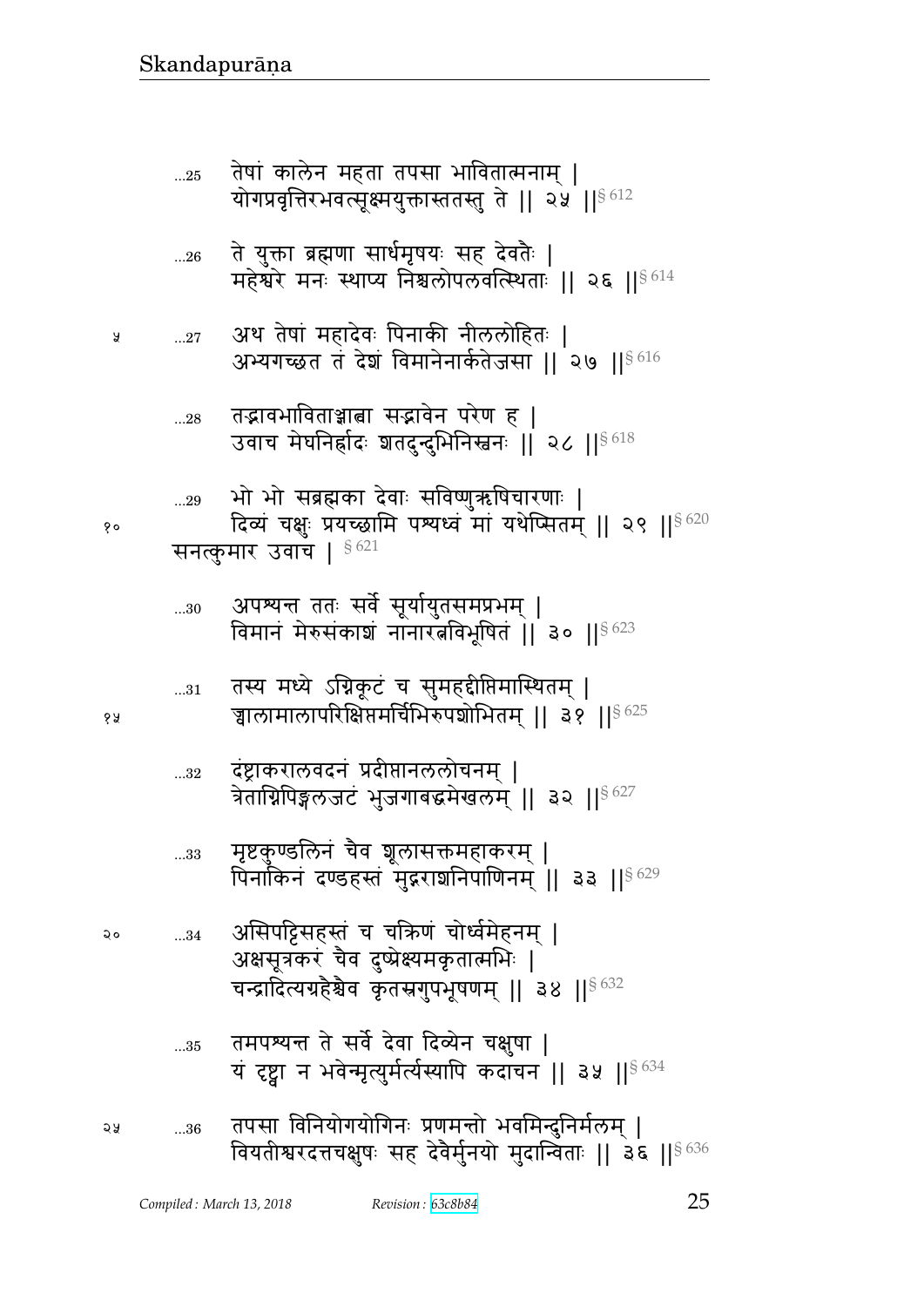Ã

१५

२०

न्नालामालासहस्राय ऊर्ध्वलिङ्गाय वै नमः |  $\dots 7$ नमः पर्वतवासाय शिरोहर्त्रे च मे पुरा || ७ || \$655 हालाहलविनाशाय कपालवरधारिणे |  $\ldots\!8$ विमानवरवाहाय जनकाय ममैव च | वरदाय वरिष्ठाय श्मशानरतये नमः || ८ ||  $\frac{8658}{9658}$ नमो नरस्य कर्त्रे च स्थितिकर्त्रे नमः सदा |  $\ldots\!9$ उत्पत्तिप्रलयानां च कर्त्रे सर्वसहाय च || ९ || 6600 ऋषिदेवतनाथाय सर्वभूताधिपाय च |  $...10$ 

शिवः सौम्यश्च देवेश भव नो भक्तवत्सल || १० ||§662

- वरदात्रे च रुद्राय सरस्त्रतीसृजे तथा |  $...6$ सोमसूर्यर्क्षमालाय अक्षसूत्रकराय च || ६ ||§ 653
- नमश्चऋधरायैव व्याघ्रचर्मधराय च ।  $...5$ कृष्णाजिनोत्तरीयाय सर्पमेखलिने तथा || ५ || § 651
- नमः पिनाकिने चैव नमो ऽस्त्वशनिधारिणे |  $\dots 4$ व्यालयज्ञोपवीताय कुण्डलाभरणाय च || ४ || ९ %  $80$
- दण्डिने नीलकण्ठाय करालदशनाय च |  $\ldots 3$ त्रेताग्निदीप्तनेत्राय त्रिनेत्राय हराय च || a ||§ 647
- नमः शिवाय सोमाय भक्तानां भयहारिणे |  $\ldots 2$ नमः शूलाग्रहस्ताय कमण्डलुधराय च || २ || 8645
- ते दृष्ट्वा देवदेवेशं सर्वे सब्रह्मकाः सुराः |  $\dots$ 1 अस्तुवन्वाग्मिरिष्टाभिः प्रणम्य वृषवाहनम् || १ || 9642 पितामह उवाच | § 643
- 
- इति स्कन्दपुराणे अष्टमो ऽध्यायः || सनत्कुमार उवाच | § 640

 $...37$ 

- प्रणमन्ति गतात्मभावचिन्ताः सह देवैर्जगदुद्भवं स्तुवन्तः || ३७
- प्रसमीक्ष्य महासुरेश्चकालं मनसा चापि विचार्य दुर्विसह्यम् |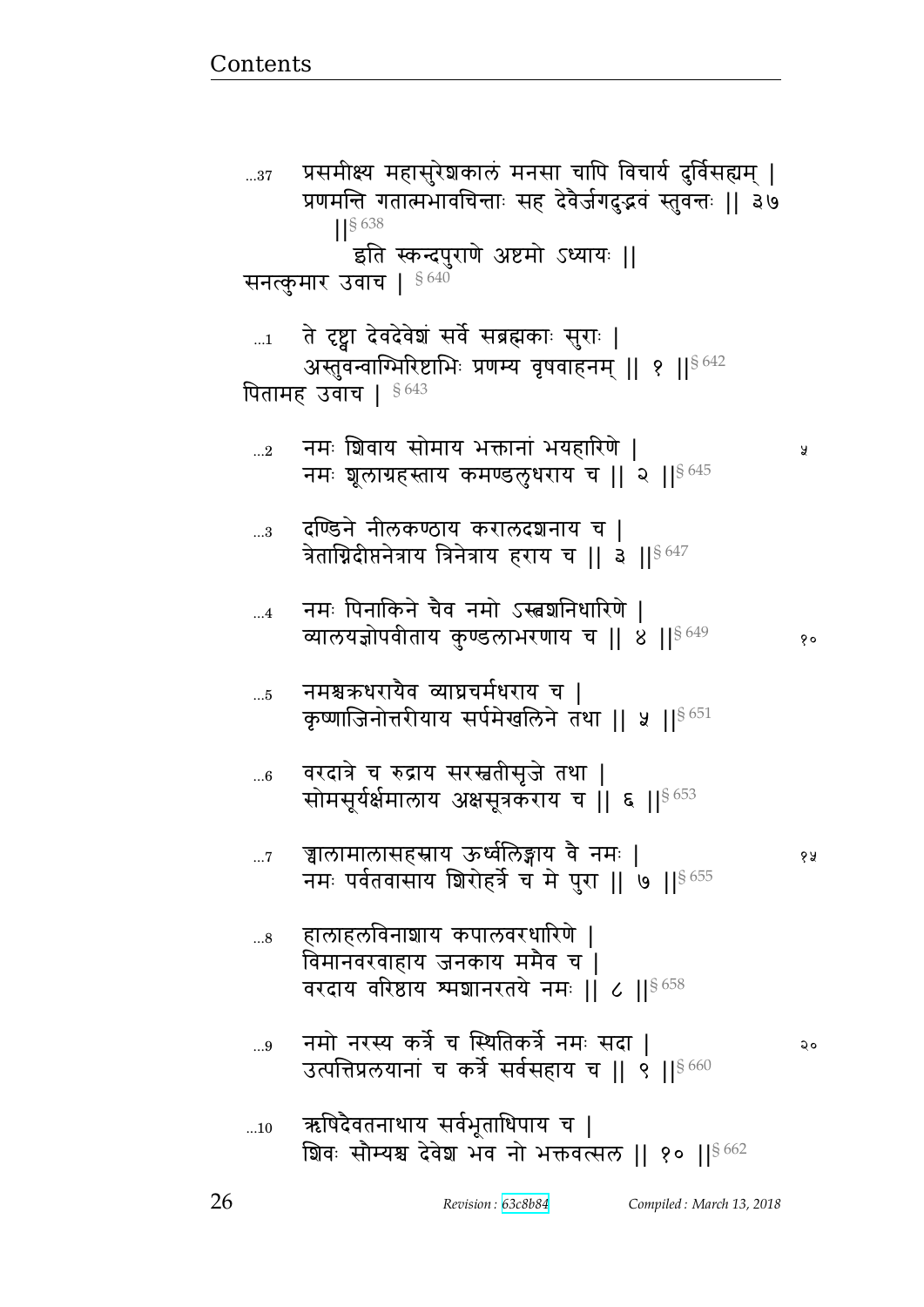|     | 20         | तामाह प्रहसन्देवो देवीं कमललोचनाम्  <br>ब्रह्माणं देवि वरदमाराधय शुचिस्मिते    २०    5686 |
|-----|------------|-------------------------------------------------------------------------------------------|
| ೨ శ | $\dots 21$ | सा तथेति प्रतिज्ञाय तपस्तप्तुं प्रचक्रमे  <br>रुद्रश्च तानृषीनाह त्रृणुध्वं मम तोषणे      |

- साकाशं द्यां च भूमिं च महिम्ना व्याप्य विष्ठिता |  $\dots 19$ उपतस्थे च देवेश दीप्यमाना यथा तडित् || १९ || $8684$
- अर्धेन तेजसः स्त्रस्य मुखादुल्कां ससर्ज ह |  $\dots18$ तामाह भव नारीति भगवान्विश्वरूपधृक् || १८ ||§682
- एवमुक्तः स भगवान्त्रह्मणा देवसत्तमः |  $...17$ खकं तेजो महद्दिव्यं व्यसृजत्सर्वयोगवित् || १७ || ९७ %

सनत्कुमार उवाच |  $$^{678}$ 

- सह देव्या ससूनुश्च सह देवगणैरपि |  $\dots16$ एष नो दीयतां देव वरो वरसहस्रद || १६ || 8677
- सुखसंव्यवहार्यश्च नित्यं तुष्टमनास्तथा |  $\dots15$ सर्वकार्येषु च सदा हितः पथ्यश्च शंकरः || १५ || ९८
- यदि तुष्टो ऽसि देवेश यदि देयो वरश्च नः | १०  $\dots14$ तस्माच्छिवश्च सौम्यश्च दृश्यश्चेव भवस्त नः || १४ || § 673

अथ सर्वानभिप्रेक्ष्य संतुष्टांस्तपसैधितान् |  $\dots 13$ दर्शनेनेव विप्रेन्द्र ब्रह्मा वचनमब्रवीत् || १३ ||  $8670$ ब्रह्मोवाच | § 671

- सनत्कुमार उवाच |  $§ 668$
- तुष्टो ऽस्म्यनेन वः सम्यक्तपसा ऋषिदेवताः |  $...12$ वरं ब्रूत प्रदास्यामि सुनिश्चिन्त्य स उच्यताम् || १२ || 667
- ब्रह्मण्यथैवं स्तुवति देवदेवः स लोकपः |  $\dots 11$ उवाच तुष्टस्तान्देवानृषींश्च तपसैधितान् || ११ || 665

सनत्कुमार उवाच |  $$^{663}$ 

 $\mathsf{a}$ 

y

१५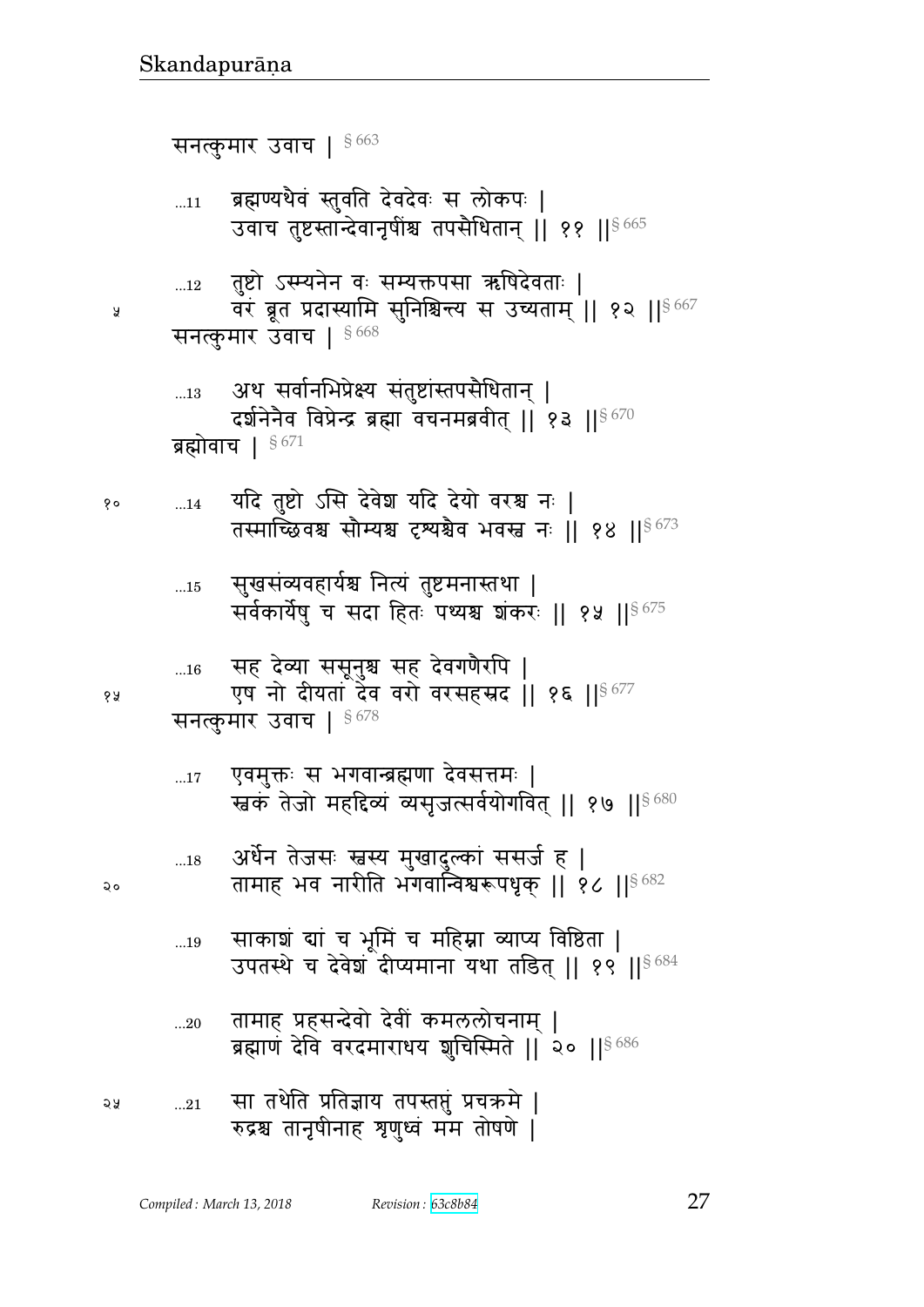पुण्यं पवित्रं स्थानं वे भविष्यति न संशयः || २३ ||§ 693 y मैनाके पर्वते श्रेष्ठे स्त्रर्णो ऽहमभवं यतः |  $...24$ रत्नर्णाक्षीं चासृजं देवीं स्त्रर्णाक्षं तेन तत्स्मृतम् || २४ ||<sup>§ 695</sup> स्तर्णाक्षे ऋषयो यूयं षट्कुलीयास्तपोधनाः |  $\ldots 25$ निवत्स्यथ मयाज्ञप्ताः स्त्रणीक्षं वे ततश्च ह | समन्ताबोजनं क्षेत्रं पवित्रं तन्न संशयः || २५ || \$698 १० देवगन्धर्वचरितमप्सरोगणसेवितम् |  $...26$ सिंहेभशरभाकीर्णं शार्दूलर्क्षमृगाकुलम् | अनेकविहगाकीर्णं लतावृक्षक्षुपाकुलम् ॥ २६ ॥  $\mathrm{s}^{701}$ ब्रह्मचारी नियमवाञ्जितक्रोधो जितेन्द्रियः |  $\dots 27$ उपोष्य त्रिगुणां रात्रिं चरुं कृता निवेद्य च | १५ यत्र तत्र मृतः सो ऽपि ब्रह्मलोके निवत्स्यति || २७ || $^{8704}$ यो ऽप्येवमेव कामात्मा पश्येत्तत्र वृषध्वजम् |  $...28$ गोसहस्रफलं सो ऽपि मत्प्रसादादवाप्स्यति । नियमेन मृतश्चात्र मया सह चरिष्यति || २८ || ${}^{8707}$ यावत्स्थास्यन्ति लोकाश्च मैनाकश्चाप्ययं गिरिः |  $...29$ २० तावत्सह मया देवा मत्प्रसादार्चारेष्यथ || २९ || 8709 एवं स तानृषीनुक्ता दृष्ट्वा सौम्येन चक्षुषा |  $\ldots 30$ पश्यतामेव सर्वेषां तत्रैवान्तरधीयत || ३० || ${}^{8711}$ सनत्कुमार उवाच |  $$^{712}$ य इमं शृणुयान्मर्त्यो द्विजातीञ्छावयेत वा |  $...31$ ১১ सो ऽपि तत्फलमासाब चरेन्मृत्युविवर्जितः || ३१ ||<sup>§ 714</sup>

अयं चैवाश्रमः श्रेष्ठः स्तर्णशृङ्गो ऽचलोत्तमः |  $\ldots 23$ 

अमरा जरया त्यक्ता अरोगा जन्मवर्जिताः |  $\ldots$ 22 मद्भक्तास्तपसा युक्ता इहैव च निवत्स्यथ || २२ ||  $8\,691$ 

फलं फलवतां श्रेष्ठा यद्भवीमि तपोधनाः || २१ ||  $\frac{8689}{9}$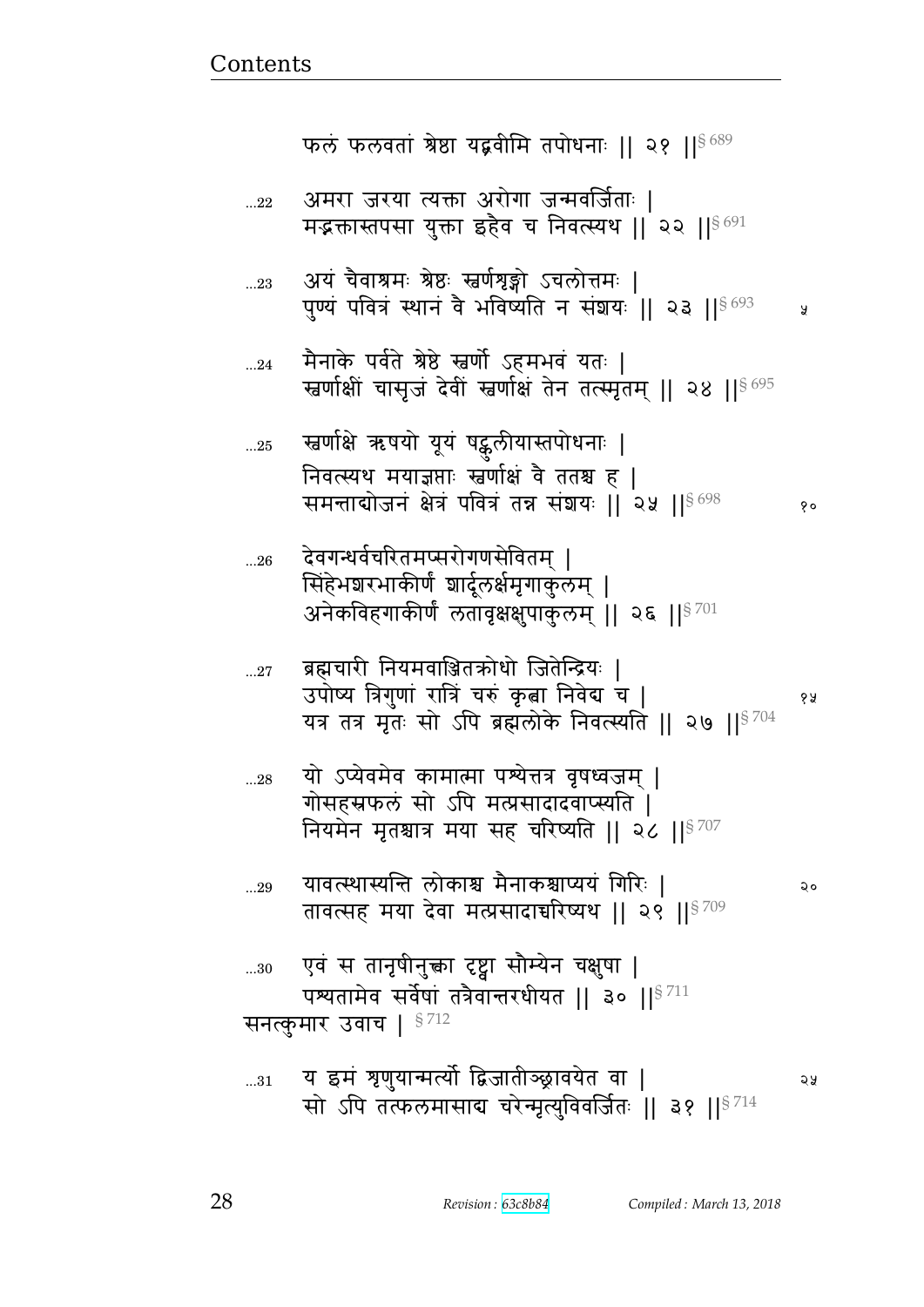$\ldots 8$ 

- तां दक्षस्त्यम्बकायैव ददौ भार्यामनिन्दिताम् |  $\dots 7$ ब्रह्मणो वचनाद्यस्यां मानसानसृजत्सुतान् | ७ | | 5736
- ततः सा तद्वचः श्रुत्ना योगादेवी मनस्त्विनी |  $...6$ दक्षस्य दुहिता जर्ज्ञे सती नामातियोगिनी  $|$ । ६ ।। $^{\mathrm{S}\,734}$
- तस्माद्धि योगाद्भवती दक्षस्येह प्रजापतेः |  $\ldots$ 5 जायस्त्र दुहिता भूत्वा पतिं रुद्रमवाप्स्यसि || ५ || ९ 732
- न हि येन शरीरेण क्रियते परमं तपः |  $\dots 4$ १० तेनैव परमेशो ऽसौ पतिः शम्भुरवाप्यते || ४ || 3730
- ब्रह्मोवाच | §728
- साब्रवीत् त्र्यम्बकं देवं पतिं प्राप्येन्दुवर्चसम् |  $\ldots\!3$ विचरेय सुखं देव सर्वअल् लोकान्नमस्तव | 3 || \$ 727
- तां तपश्चरणे युक्तां ब्रह्मा ज्ञात्नातिभास्त्वराम् |  $\dots 2$ उवाच ब्रूहि तुष्टो ऽस्मि देवि किं करवाणि ते || २ || \$ 725
- सा देवी त्र्यम्बकप्रोक्ता तताप सुचिरं तपः |  $\dots$ 1 निराहारा कदाचिच एकपर्णाञ्चना पुनः | वाय्वाहारा पुनश्चापि अब्भक्षा भूय एव च || १ || \$ 723
- पादचारी || ३२ ||  $8716$ मदनपुरविदारी नेत्रदत्तावपाती विगतभयविषादः सर्वभूतप्रचेताः  $...33$ सततमभिदधानश्चेकितानात्मचित्तः करचरणललामः सर्वदृग्देवदेवः ॥ ३३ ॥  $^{8718}$ इति स्कन्दपुराणे नवमो ऽध्यायः || सनत्कुमार उवाच |  $$^{720}$
- जयति जलदवाहः सर्वभूतान्तकालः शमदमनियतानां क्लेश्चहर्ता  $...32$ यतीनाम् | जननमरणहर्ता चेष्टतां धार्मिकाणां विविधकरणयुक्तः खेचरः

68

Å

Å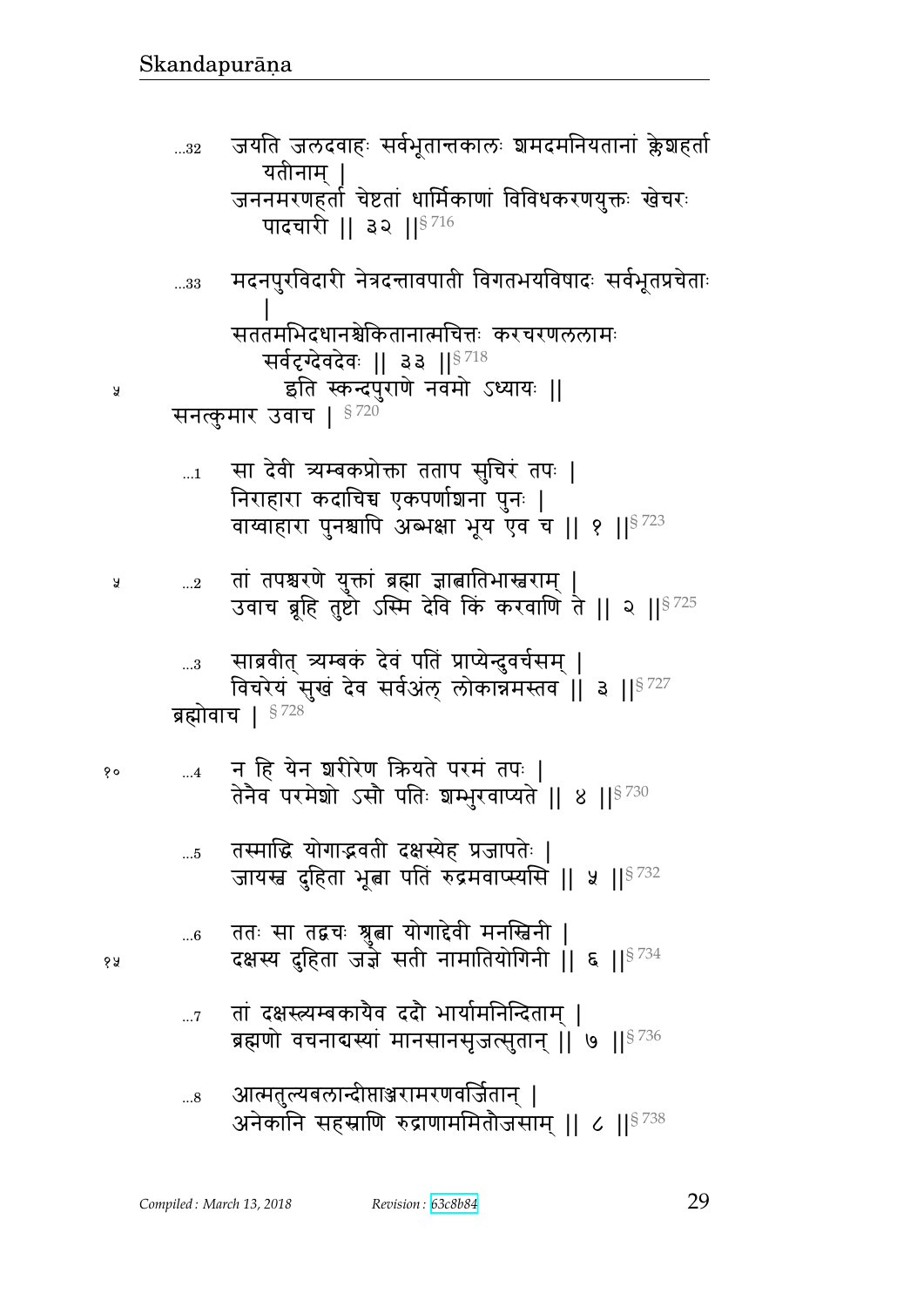| $\ldots\!9$ | तान्टष्ट्वा सृज्यमानांश्च ब्रह्मा तं प्रत्यपेधयत्  <br>मा स्राक्षीर्देवदेवेश प्रजा मृत्युविवर्जिताः    ९    $^{8\,740}$                     |    |
|-------------|---------------------------------------------------------------------------------------------------------------------------------------------|----|
| 10          | अन्याः सृजस्व भद्रं ते प्रजा मृत्युसमन्विताः  <br>तेन चोक्तं स्थितो ऽस्मीति स्थाणुस्तेन ततः स्मृतः    १०<br>$18^{742}$                      |    |
|             | देव उवाच   $$^{743}$                                                                                                                        | R  |
| 11          | न स्रक्ष्ये मृत्युसंयुक्ताः प्रजा ब्रह्मन्कथंचन  <br>स्थितो ऽस्मि वचनात्ते ऽद्य वक्तव्यो नास्मि ते पुनः    ११<br>$\frac{1}{5}$ 745          |    |
| $\dots 12$  | ये बिमे मानसाः सृष्टा महात्मानो महाबलाः  <br>चरिष्यन्ति मया सार्थं सर्व एते हि याज्ञिकाः    १२    ${}^{8\,747}$<br>सनत्कुमार उवाच  <br>§748 | १० |
| 13          | अथ काले गते व्यास स दक्षः शापकारणात्  <br>अन्यानाहूय जामातृन्सदारानर्चयद्गृहे    १३    $^{\S\,750}$                                         |    |
| 14          | सतीं सह त्र्यम्बकेन नाज़ुहाव रुषान्वितः  <br>सती ज्ञाबा तु तत्सर्वं गबा पितरमब्रवीत्    १४    <sup>§ 752</sup>                              |    |
| 15          | अहं ज्येष्ठा वरिष्ठा च जामात्रा सह सुव्रत  <br>मां हित्ना नार्हसे ह्येताः सह भर्तृभिरर्चितुम्    १५    <sup>§ 754</sup>                     | १५ |
| 16          | क्रोधेनाथ समाविष्टः स क्रोधोपहतेन्द्रियः  <br>निरीक्ष्य प्राब्रवीदृक्षश्चक्षुषा निर्दहन्निव    १६    $8756$                                 |    |
| $\dots17$   | मामेताः सति सस्नेहाः पूजयन्ति सभर्तृकाः  <br>न बं तथा पूजयसे सह भर्त्रा महाव्रते    १७    $$^{758}$                                         | २० |
| 18          | गृहांश्च मे सपत्नीकाः प्रविश्वन्ति तपोधनाः  <br>त्रेष्ठांस्तस्मात्सदा मन्ये ततस्तानर्चयाम्यहम् ॥ १८ ॥ $^{\mathrm{8}\,760}$                  |    |
| 19          | तस्माद्यत्ते करोम्यद्य शुभं वा यदि वाशुभम्  <br>पूजां गृहाण तां पुत्रि गच्छ वा यत्र रोचते   १९    8762<br>सनत्कुमार उवाच   8763             | ২५ |
|             |                                                                                                                                             |    |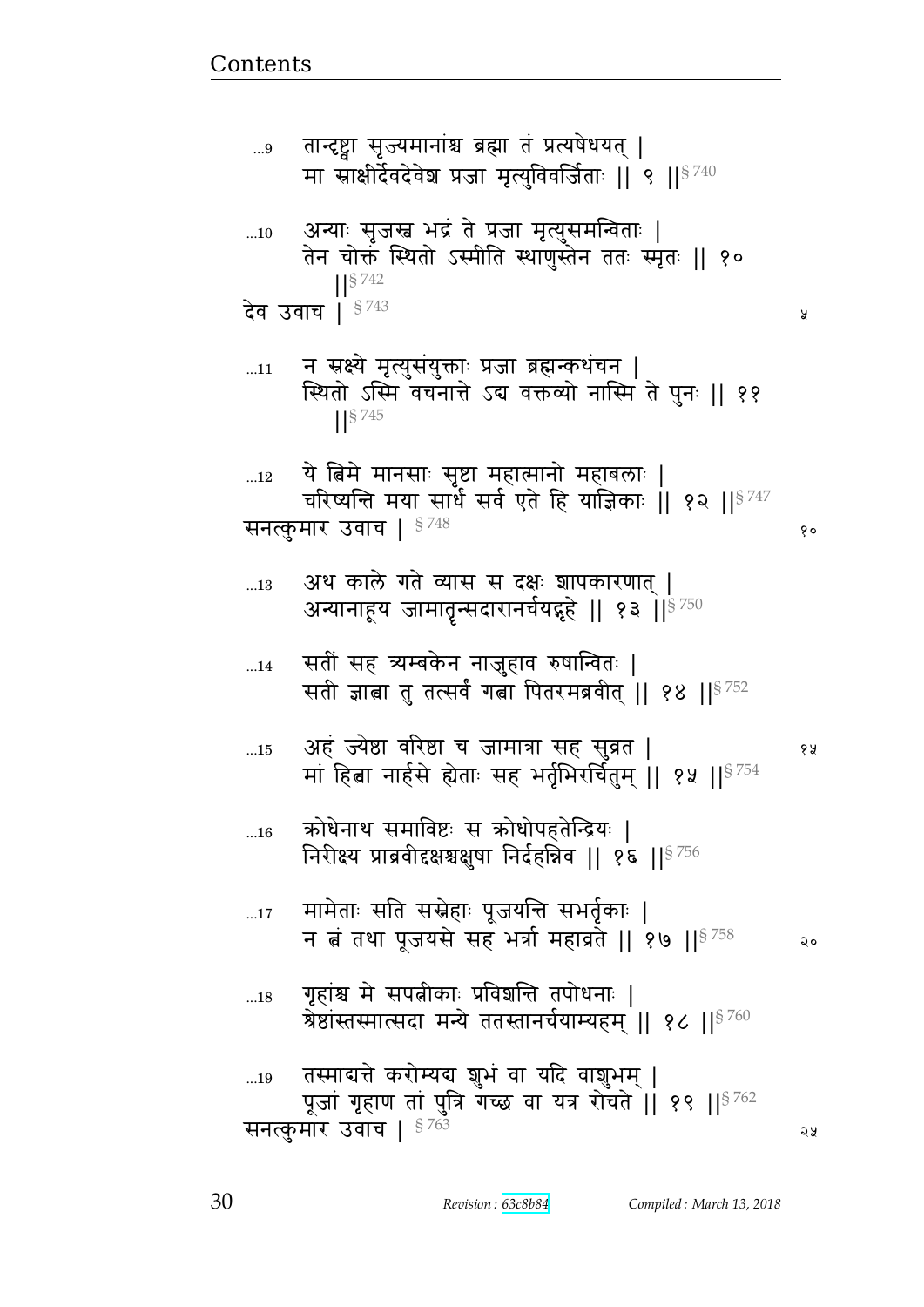|        | $_{21}$ यस्मादसंमतामेतां पूजां त्नं कुरुषे मयि  <br>श्लाघ्यां चैवाप्यदुष्टां च श्रेष्ठां मां गर्हसे पितः    २१    <sup>§ 767</sup>                                        |
|--------|---------------------------------------------------------------------------------------------------------------------------------------------------------------------------|
| $22\,$ | तस्मादिमं स्त्वकं देहं त्यजाम्येषा तवात्मजा  <br>असत्कृतायाः कि मे ऽब जीवितेनाशुभेन ह    २२    5769<br>सनत्कुमार उवाच  <br>§ 770                                          |
| $23$   | ततः कृबा नमस्कारं मनसा त्र्यम्बकाय ह  <br>उवाचेदं सुसंरब्धा वचनं वचनारणिः    २३    <sup>§ 772</sup>                                                                       |
|        | 24    यत्राहमुपपद्येयं पुनर्देहे  स्नयेच्छया   <br>एवं तत्राप्यसंमूढा सम्भूता धार्मिका सती  <br>गच्छेयं धर्मपत्नीतं त्र्यम्बकस्यैव धीमतः    २४    <sup>§ 775</sup>        |
| 25     | ततः सा धारणां कृता आग्नेयीं सहसा सती  <br>ददाह वे स्वकं देहं स्वसमुत्थेन वहिना    २५    <sup>§ 777</sup>                                                                  |
| 26     | तां ज्ञाबा त्र्यम्बको देवीं तथाभूतां महायञ्चाः  <br>उवाच दक्षं संगम्य इदं वचनकोविदः    २६    <sup>§ 779</sup>                                                             |
| $27$   | यस्मात्ते निन्दितश्चाहं प्रश्चस्ताश्चेतरे पृथक्  <br>जामातरः सपत्नीकास्तस्माद्वैवस्त्रते ऽन्तरे  <br>उत्पत्स्यन्ते पुनर्यज्ञे तव जामातरस्त्विमे    २७    <sup>§ 782</sup> |
| 28     | त्नं चैव मम शापेन क्षत्रियो भविता नृपः  <br>प्रचेतसां सुतश्चैव कन्यायां शाखिनां पुनः  <br>धर्मविघ्नं च ते तत्र करिष्ये क्रूरकर्मणः    २८    $^{\S\,785}$                  |
|        | §786<br>सनत्कुमार उवाच                                                                                                                                                    |
|        | उटा दशो दशवा तदरोग दे ।                                                                                                                                                   |

ततः सा कोधदीप्तास्या न जग्राहातिकोपिता |<br>पूजामसंमतां हीनामिदं चोवाच तं शुभा || २० ||<sup>§ 765</sup>

 $...{\bf 20}$ 

 $\pmb{\mathsf{y}}$ 

 $\delta$ o

४ प्र

২०

तमुवाच तदा दक्षो दूयता हृदयेन वै |<br>मया यदि सुता स्ना वै प्रोक्ता त्यक्तापि वा पुनः |<br>किं तवात्र कृतं देव अहं तस्याः प्रभुः सदा || २९ ||<sup>§ 789</sup>  $...29$ ২५

31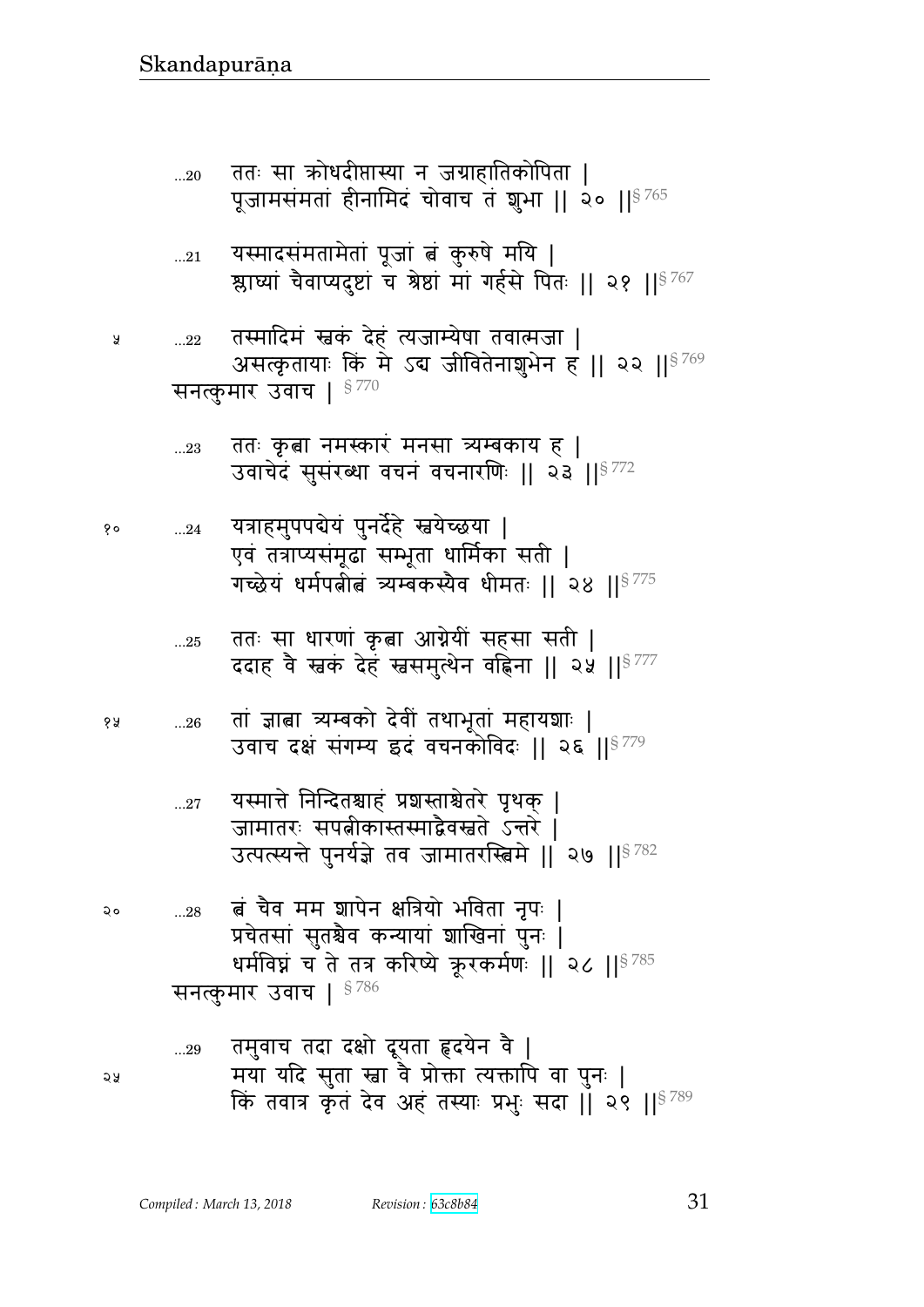...40  $\,$  य इमं दक्षशापाङ्कं देव्याश्चेवाशरीरताम् | $\,$ ेष्ट्रणुयाद्वाथ विप्रान्वा श्रावयीत यतव्रतः | सर्वपापविनिर्मुक्तो रुद्रलोकमवाप्नुयात् || ४० || $^{\$816}$ 

...39 वन्द्रदिवाकरवह्निसमाक्षं चन्द्रनिभाननपद्मदलाक्षम् । गोवृषवाहममेयगुणोघं सततमिहेन्दुवहं प्रणताः स्मः || ३९  $\frac{1}{5}$  813

...38 एवं स भगवाञ्छस्वा दक्षं देवो जगत्पतिः | विरराम महातेजा जगाम च यथागतम् || ३८ || $8811$ 

...37 बं तु मच्छापनिर्दग्धो विपरीतो नराधमः | रत्नस्यां सुतायां मूढात्मा पुत्रमुत्पादयिष्यसि || ३७ ||§ 808 सनत्कुमार उवाच |  $^{8809}$  |  $^{12}$  P |  $^{12}$  |  $^{12}$  |  $^{12}$  |  $^{12}$  |  $^{12}$  |  $^{12}$  |  $^{12}$  |  $^{12}$  |  $^{12}$  |  $^{12}$  |  $^{12}$  |  $^{12}$  |  $^{12}$  |  $^{12}$  |  $^{12}$  |  $^{12}$  |  $^{12}$  |  $^{12}$  |  $^{12}$  |  $^{12}$  |

... $_{36}$  देवानामेवमन्येषां दित्सवो ब्राह्मणर्षभाः | भागानपः स्पृशन्ति स्म तत्र का परिदेवना || ३६ || $8\,806$ 

 $_{\rm ...35}$  यथा हि देवनिर्माल्यं ज्ञुचयो धारयन्त्युत | अशुचिं स्प्रष्टुकामाश्च त्यक्तापः संस्पृर्शन्ति च || ३५ ||<sup>§ 804</sup> १५

...34 भागान्दत्ता तथान्येभ्यो दित्सवो मे द्विजातयः | अपः स्पृञ्चन्ति शुद्धर्थं भागं यच्छन्ति मे ततः | दच्चा स्पृशन्ति भूयश्च धर्मस्यैवाभिवृद्धये || ३४ ||  $8802$ 

...33 तमहं धारयाम्येको लोकानां हितकाम्यया । भूर्लोके हि धृते लोकाः सर्वे तिष्ठन्ति शाश्वताः | p״xீहɑyB dɊyxG{ d p{y ᅖᅖ ᅖᅖ§ 799 

...32 वतः स देवः प्रहसंस्तमुवाच त्रिलोचनः | सर्वेषामेव लोकानां मूलं भूर्लोक उच्यते || ३२ ||<sup>§ 796</sup>

... $31$  भागं च तव यज्ञेषु दत्त्वा सर्वे द्विजातयः | अपः स्प्रक्ष्यन्ति सर्वत्र महादेव महाबुते || ३१ ||§ 793 सनत्कुमार उवाच |  $^{\S\,794}$  |  $^{\S\,794}$  |  $^{\S\,794}$  |  $^{\S\,794}$  |  $^{\S\,794}$  |  $^{\S\,794}$  |  $^{\S\,794}$  |  $^{\S\,794}$  |  $^{\S\,794}$  |  $^{\S\,794}$  |  $^{\S\,794}$  |  $^{\S\,794}$  |  $^{\S\,794}$  |  $^{\S\,794}$  |  $^{\S\,7$ 

...30 यस्मात्नं मामभ्यञ्चपस्तस्मात्तमपि ञ्चकर । भूर्लोके वत्स्यसे नित्यं न स्तर्लोके कदाचन || ३० || $^{\$791}$ 

<u>Contents and Contents are the contents of the contents of the contents of the contents of the contents of the contents of the contents of the contents of the contents of the contents of the contents of the contents of the</u>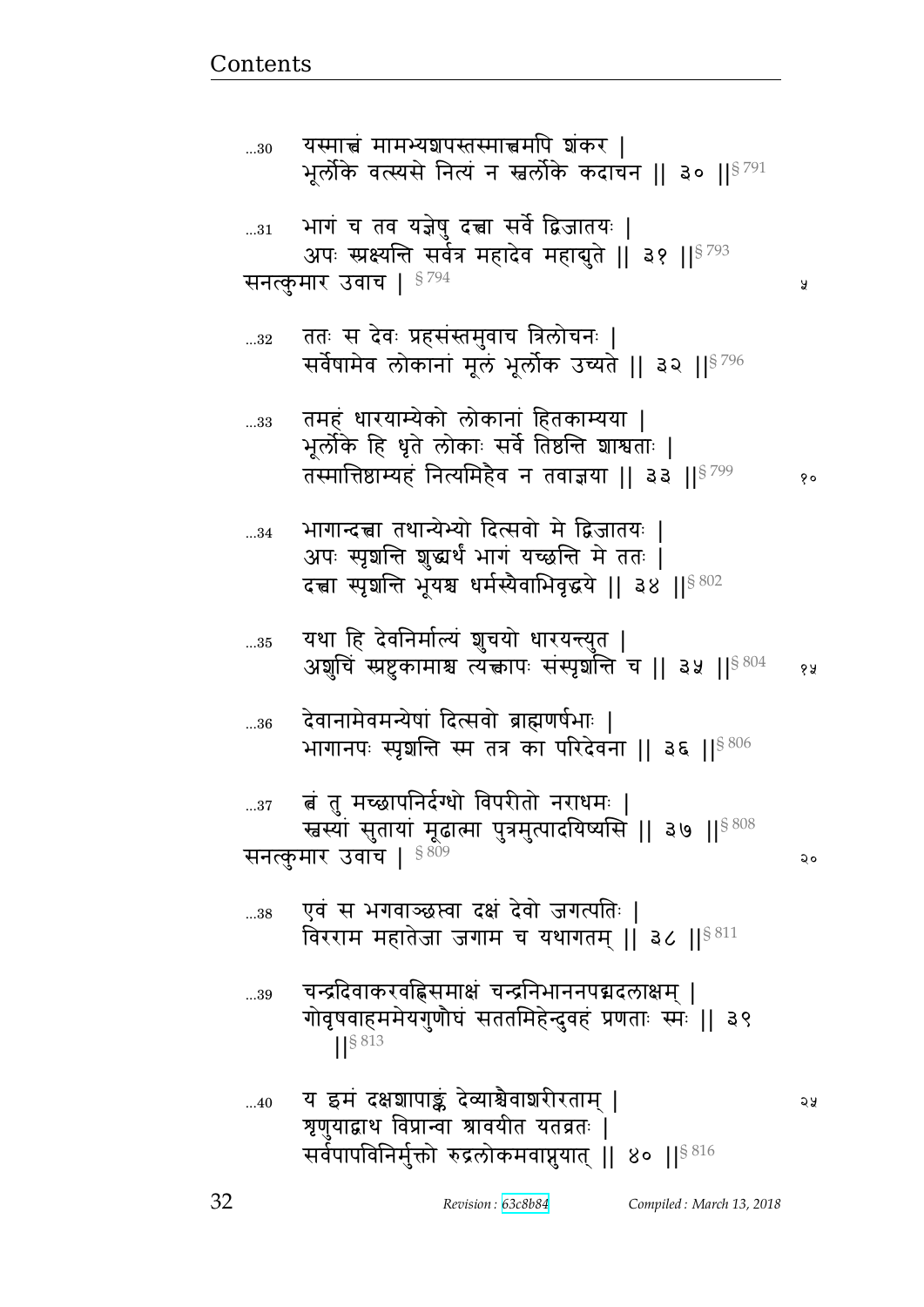- वयं ते ऽकृतपुण्यस्य पितरः सपितामहाः |  $\dots11$ प्रपितामहाश्च क्लिश्यामस्तव दुष्टेन कर्मणा || ११ || 842
- के यूयं वीरणस्तम्बे लम्बमाना ह्यधोमुखाः |  $\ldots 10$ दुःखिताः केन मोक्षश्च युष्माकं भवितानघाः || १० ||<sup>§ 839</sup> पितर ऊचुः | 5840
- गर्तायां वीरणस्तम्बे लम्बमानांस्तदा मुनीन् |  $\ldots\!9$ अपश्यदार्तो दुःखार्तानपृच्छत्तांश्च स द्विजः || ९ ||<sup>§ 837</sup>
- अथ स व्रजमानस्तु व्याघ्रेणाभीषितो द्विजः |  $\ldots\!8$ विवेश तं तदा देश सा गर्ता यत्र भूथर || ८ ||  $\frac{8835}{1}$
- अथागात्तत्र शैलेन्द्र विप्रो नियमवाञ्छुचिः |  $\ldots 7$ १५ तीर्थाभिषेकपूतात्मा परे तपसि संस्थितः || ७ ||<sup>§ 833</sup>
- तस्याधस्तादार्तनादं गर्तास्थाने त्रृणोम्यहम् |  $...6$ तानहं तपसा ज्ञाबा तत्रैवान्तर्हितः स्थितः || ६ ||<sup>§ 831</sup>
- वाराणसीमहं गच्छन्नपत्र्यं संस्थितं दिवि |  $\dots 5$ विमानं स्ननवद्दिव्यमनौपम्यमनिन्दितम् ॥ ५ ॥ $8^{829}$
- किं न पश्यसि शैलेन्द्र यतो मां परिपृच्छसि |  $\dots$ 4 वर्तयिष्यामि तद्यापि यन्मे दृष्टं पुराचल || ४ || \$ 327
- अपत्येन महाबाहो सर्वमेतदवाप्यते |  $\ldots$ 3 मम ख्यातिरपत्येन ब्रह्मणो ऋषिभिश्च ह || ३ ||<sup>§ 825</sup>
- कश्यप उवाच | § 823
- $\ldots 2$ तथैव चार्चनीयत सत्सु तं कथयस्त्र मे || २ || 822
- केनाक्षयाश्च लोकाः स्युः ख्यातिश्च परमा मुने |
- कदाचित्स्नगृहं प्राप्तं कश्यपं द्विपदां वरम् |  $\dots$ 1 अपृच्छद्विमवान्प्रश्नं लोके ख्यातिकरं नु किम् || १ || ९ 320
- सनत्कुमार उवाच |  $$^{818}$
- इति स्कन्दपुराणे दञ्चमो ऽध्यायः ||

१०

 $\mathsf{Q}$ 

२५

Å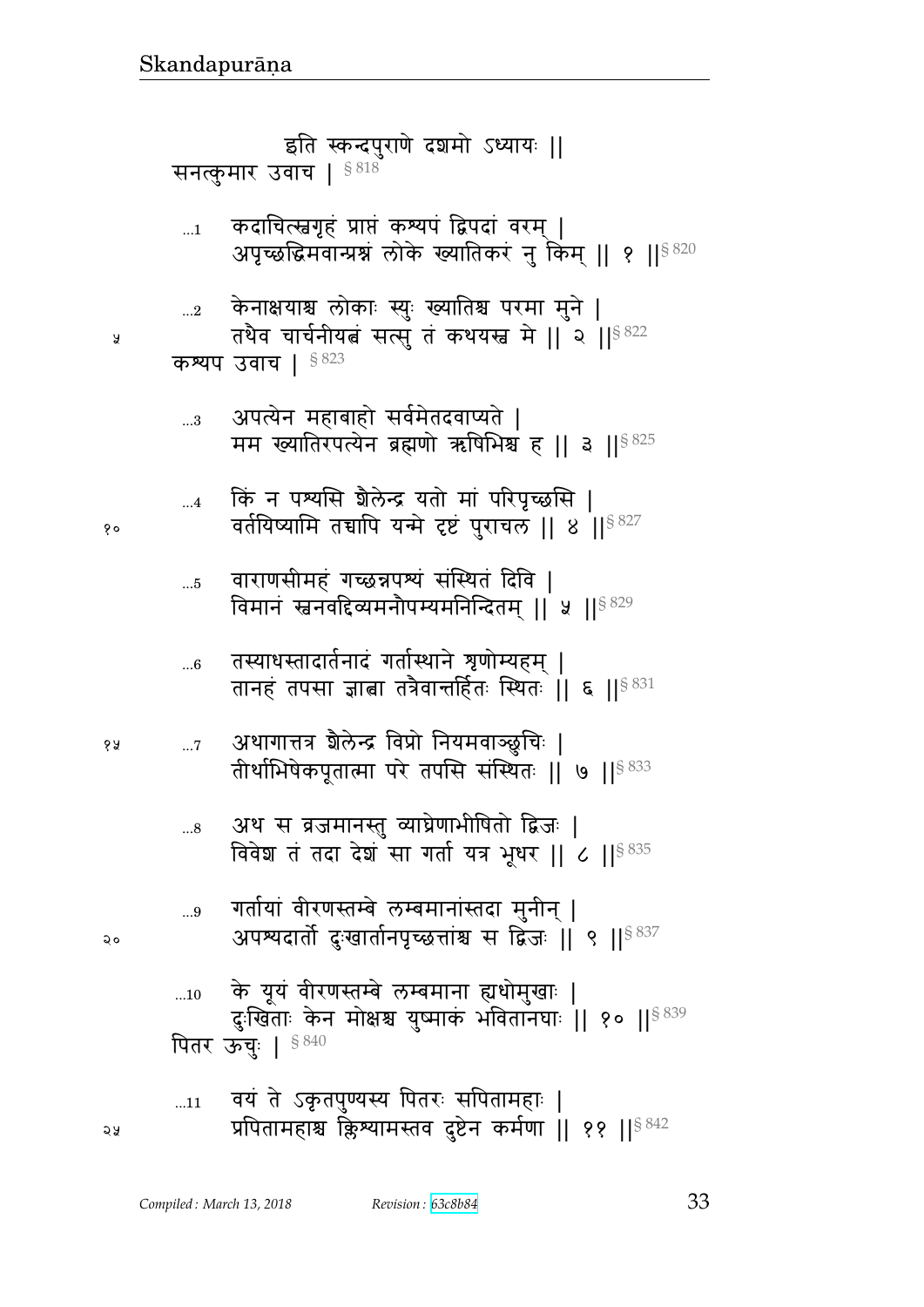त्नं चापि वीरणस्तम्बस्त्वयि लम्बामहे वयम् || १२ || <sup>§ 844</sup> यावच्चं जीवसे विप्र तावदेव वयं स्थिताः |  $...13$ मृते बयि गमिष्यामो नरकं पापचेतसः || १३ || § 846 यदि त्नं दारसंयोगं कृत्नापत्यं गुणोत्तरम् |  $...14$ Ã उत्पादयसि तेनास्मान्मुच्येम वयमेकशः ॥ १४ ॥  $8^{848}$ नान्येन तपसा पुत्र न तीर्थानां फलेन च |  $\dots15$ तत्कुरुष्व महाबुद्धे तारयस्त्र पितृन्भयात् || १५ || 850 स तथेति प्रतिज्ञाय आराध्य च वृषध्वजम् |  $\dots16$ पितृन्गर्तात्समुद्धत्य गणपान्प्रचकार ह || १६ || ९८ 52 १० रत्नयं च रुद्रदयितः सुकेशो नाम नामतः |  $...17$ समतो बलवांश्चेव रुद्रस्य गणपो ऽभवत् || १७ || 854 तस्मात्कृत्ना तपो घोरमपत्यं गुणवत्तरम् |  $\dots18$ उत्पादयस्त शैलेन्द्र ततः कीर्तिमवाप्स्यसि || १८ || § 856 सनत्कुमार उवाच |  $^{\$~857}$ १५ स एवमुक्तो ऋषिणा ग्रैलेन्द्रो नियमे स्थितः |  $...19$ तपश्चकार विपुलं येन ब्रह्मा तुतोष ह || १९ || \$859 तमागत्य तदा ब्रह्मा वरदो ऽस्मीत्यभाषत |  $...20$ ब्रूहि तुष्टो ऽस्मि ते शैल तपसानेन सुव्रत || २० || ९८८ हिमवानुवाच |  $$^{862}$  $\mathsf{Q}$ भगवन्पुत्रमिच्छामि गुणैः सर्वैरलंकृतम् |  $...21$ एतद्वरं प्रयच्छस्त यदि तुष्टो ऽसि नः प्रभो || २१ ||§ 864 ब्रह्मोवाच |  $$865$ कन्या भवित्री शैलेन्द्र सुता ते वरवर्णिनी |  $...22$ यस्याः प्रभावात्सर्वत्र कीर्तिमाप्स्यसि पुष्कलाम् || २२ จะ  $\left| \right|$  \  $\left| \right.$  \  $\left| \right.$  \  $\left| \right.$  \  $\left| \right.$  \  $\left| \right.$  \  $\left| \right.$  \  $\left| \right.$ 

नरको ऽयं महाभाग गर्तारूपं समास्थितः |

 $...12$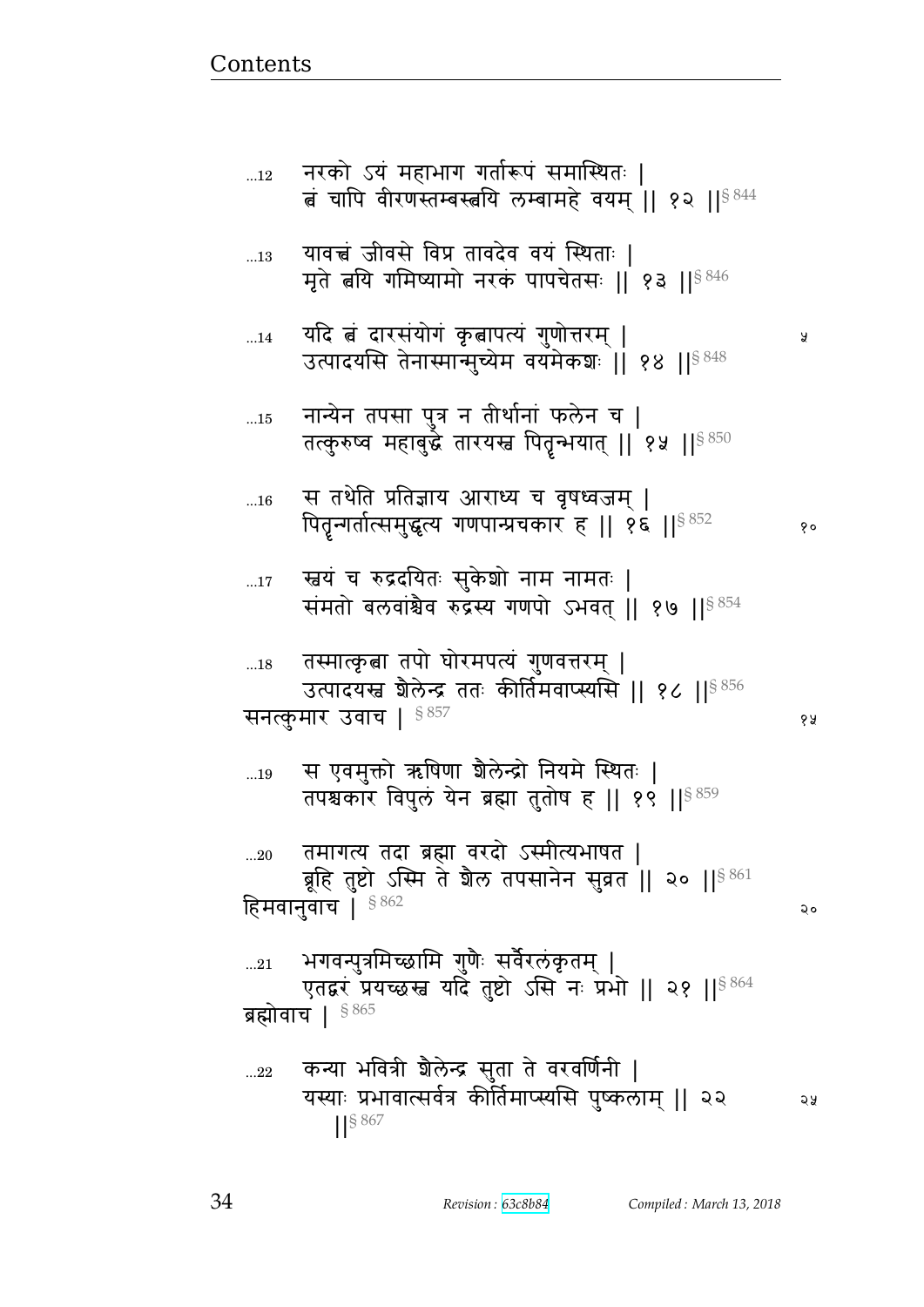- उमा तासां वरिष्ठा च श्रेष्ठा च वरवर्णिनी |  $...32\,$ महायोगबलोपेता महादेवमुपस्थिता || ३२ ||<sup>§ 892</sup>
- ता लोकमातरश्चैव ब्रह्मचारिण्य एव च |  $\ldots 31$ अनुगृह्णन्ति लोकांश्च तपसा स्तेन सर्वदा || ३१ || § 890
- तपःश्वरीरास्ताः सर्वास्तिस्रो योगबलान्विताः | २०  $...30\,$ सर्वाश्चेव महाभागाः सर्वाश्च स्थिरयोवनाः ॥ ३० ॥ $^{\mathrm{8\,888}}$
- एतत्तत्निकुमारीणां जगत्स्थावरजङ्गमम् |  $...29$ एतासां तपसा लब्धं यावद्भमिर्धरिष्यति || २९ ||<sup>§ 886</sup>
- सा तथोक्ता तदा मात्रा देवी दुश्चरचारिणी |  $\dots28$ तेनैव नाम्ना लोकेषु विख्याता सुरपूजिता || २८ ||<sup>§ 884</sup>
- पूर्णे पूर्णे सहस्रे तु आहारं तेन चक्रतुः |  $...27$ अपर्णा तु निराहारा तां माता प्रत्यभाषत | निषेधयन्ती ह्यू मेति मातृस्नेहेन दुःखिता || २७ ||<sup>§ 882</sup>
- आहारमेकपर्णेन सैकपर्णा समाचरत् |  $...26$ पाटलेन तथैकेन विदधात्येकपाटला || २६ ||§ 879
- न्यग्रोधमेकपर्णा तु पाटलं चैकपाटला |  $...25$ आश्रिते द्वे अपर्णा तु अनिकेता तपो ऽचरत् | ञ्चतं वर्षसहस्राणां दुश्चरं देवदानवैः || २५ ||<sup>§ 877</sup>
- एवमुक्ता ततो ब्रह्मा तत्रैवान्तरधीयत |  $...24$ सो ऽपि कालेन शैलेन्द्रो मेनायामुपपादयत् । अपर्णामेकपर्णां च तथा चाप्येकपाटलाम् ॥ २४ ॥  $8^{874}$

Å

१०

१५

২५

अर्चितः सर्वदेवानां तीर्थकोटीसमावृतः ।  $...23$ पावनश्चेव पुण्यश्च देवानामपि सर्वतः | ज्येष्ठा च सा भवित्री ते अन्ये चानु ततः शुभे || २३ || \$870 सनत्कुमार उवाच |  $$^{871}$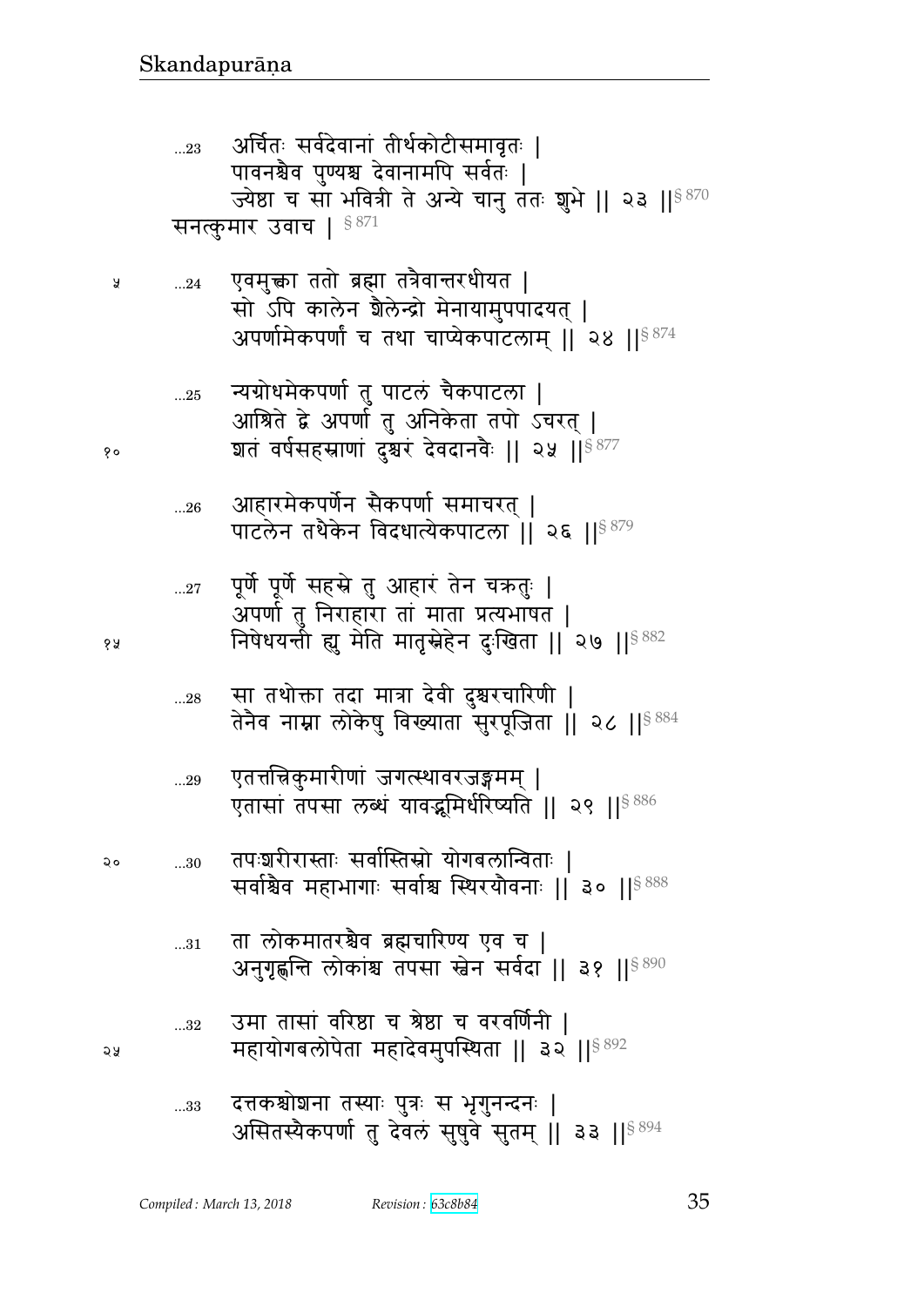¥ प्रधूपितं समालक्ष्य ब्रह्मा वचनमब्रवीत् || ३५ || ९ 900 ब्रह्मोवाच |  $$901$ देवि किं तपसा लोकांस्तापयस्यतिशोभने ।  $...36$ बया सृष्टमिदं विश्वं मा कृबा तद्विनाशय || ३६ ||  $8903$ बं हि धारयसे लोकानिमान्सर्वान्स्नतेजसा |  $...37$ १० ब्रूहि किं ते जगन्मातः प्रार्थितं सम्प्रसीद नः || ३७ || 5905 देव्युवाच | 8906 यदर्थं तपसो ह्यस्य चरणं मे पितामह | ..38 जानीषे तत्त्वमेतन्मे ततः पृच्छसि किं पुनः || ३८ || ९ 908 ब्रह्मोवाच | 8909 ४ ह यदर्थं देवि तपसा श्राम्यसे लोकभावनि | ...39 स बां स्तवं समागम्य इहैव वरयिष्यति ॥ ३९ ॥ 8911 सर्वदेवपतिः श्रेष्ठः सर्वलोकेश्वरेश्वरः  $...40$ वयं सदेवा यस्येशे वश्याः किंकरवादिनः ॥ ४० ॥ ९ 913 स देवदेवः परमेश्वरेश्वरः स्त्वयं तवायास्यति लोकपो ऽन्तिकम् २०  $...41$ उदाररूपो विकृताभिरूपवान्समानरूपो न हि यस्य कस्यचित्  $|| 89 ||$ <sup>§ 915</sup> महेश्वरः पर्वतलोकवासी चराचरेशः प्रथमो ऽप्रमेयः |  $...42$ विनेन्दुना इन्दुसमानवक्तो विभीषणं रूपमिहास्थितो ऽग्रम् ||  $82$   $||^{8917}$ इति स्कन्दपुराणे एकादशो ऽध्यायः || सनत्कुमार उवाच | § 919

तस्यापि शञ्चलिखितौ स्मृतौ पुत्रावयोनिजौ ।। ३४ ।।<sup>§ 897</sup> उमा तु या मया तुभ्यं कीर्तिता वरवर्णिनी |  $...35$ अथ तस्यास्तपोयोगाचेलोकामखिलं तदा |

या तु तासां कुमारीणां तृतीया ह्येकपाटला |  $...34$ पुत्रं शतशलाकस्य जैगीषव्यमुपस्थिता |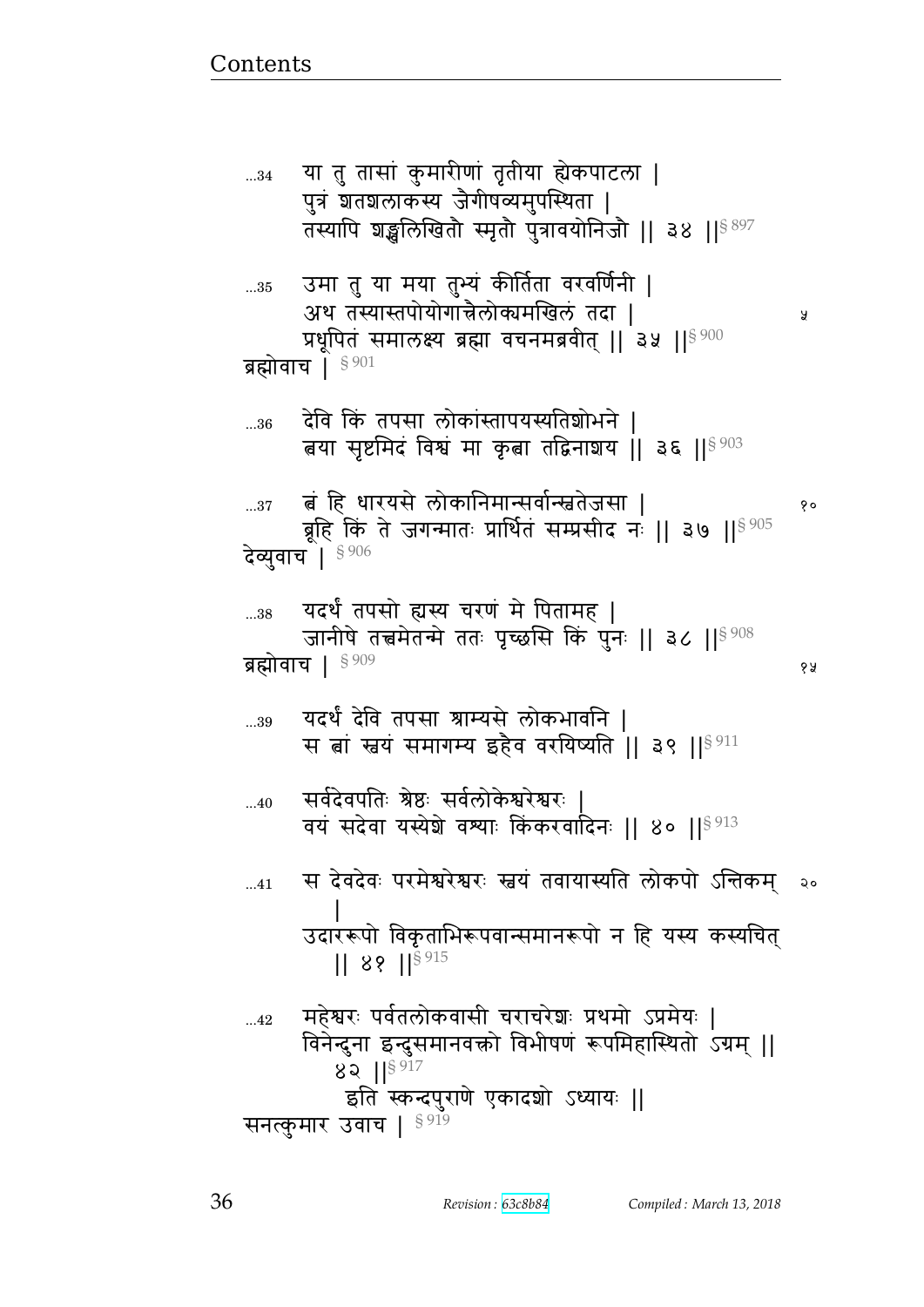- भगवन्नावमन्यामि ब्राह्मणान्भूमिदैवतान् ।  $...12$ मनीषितं तु यत्पूर्वं तच्छुणुष्व महातपः || १२ || $^{\$946}$
- स तं विकृतरूपेण ज्ञात्ना रुद्रमथाव्ययम् |  $\dots 11$ भीतः शापाच विमना इदं वचनमब्रवीत् || ११ || १९ ||
- ततः स भगवान्देवस्तथैव विकृतः प्रभुः |  $...10$ उवाच शैलराजं तमुमां मे यच्छ शैलराट् || १० || 5942
- सनत्कुमार उवाच | 5940
- गत्ना याचस्त्र पितरं मम शैलेन्द्रमव्ययम् ।  $\ldots$ 9 स चेद्दाति मां विप्र तुभ्यं तद्रुचितं मम || ९ ||<sup>§ 939</sup>
- भगवन्नस्ततन्त्रास्मि पिता मे ऽस्त्यरणी तथा |  $\ldots\!8$ तौ प्रभू मम दाने वै कन्याहं द्विजपुंगव || ८ ||  $\frac{8}{937}$

## देव्युवाच | <sup>§ 935</sup>

१५

२०

২১

Ã

- तमुवाचार्घ्यमानाय्य मधुपर्केण चैव हि |  $\dots 7$ सम्पूज्य ससुखासीनं ब्राह्मणं ब्राह्मणप्रिया || ७ ||<sup>§ 934</sup>
- अथोमा योगसंसिद्धा ज्ञाबा शंकरमागतम् |  $...6$ अन्तर्भावविशुद्धा सा क्रियानुष्ठानलिप्सया || ६ ||<sup>§ 932</sup>
- विभुग्ननासिको भूबा कुडुः केशान्तपिङ्गलः | १०  $\dots\!5$ उवाच विकृतास्यश्च देवि तां वरयाम्यहम् || ५ || 930
- अथागाचन्द्रतिलकस्त्रिदशार्तिहरो हरः |  $\dots$ 4 विकृतं रूपमास्थाय हस्तो बाहुक एव च || ४ ||  $8$  ||  $928$
- सा देवी युक्तमित्येवमुक्ता स्नस्याश्रमस्य ह |  $\ldots 3$ द्वारि जातमशोकं वे समुपाश्रित्य संस्थिता || ३ ||<sup>§ 926</sup>
- ततः प्रदक्षिणं कृत्वा ब्रह्मा व्यास गिरेः सुताम् |  $...2$ जगामादर्शनं तस्याः सा चापि विरराम ह || २ ||<sup>§ 924</sup>
- ततः स भगवान्देवो ब्रह्मा तामाह सुस्तरम् |  $\dots$ 1 देवि येनैव सृष्टासि मनसा यस्त्वया वृतः | स भर्ता तव देवेशो भविता मा तपः कथाः ॥ १ ॥<sup>§ 922</sup>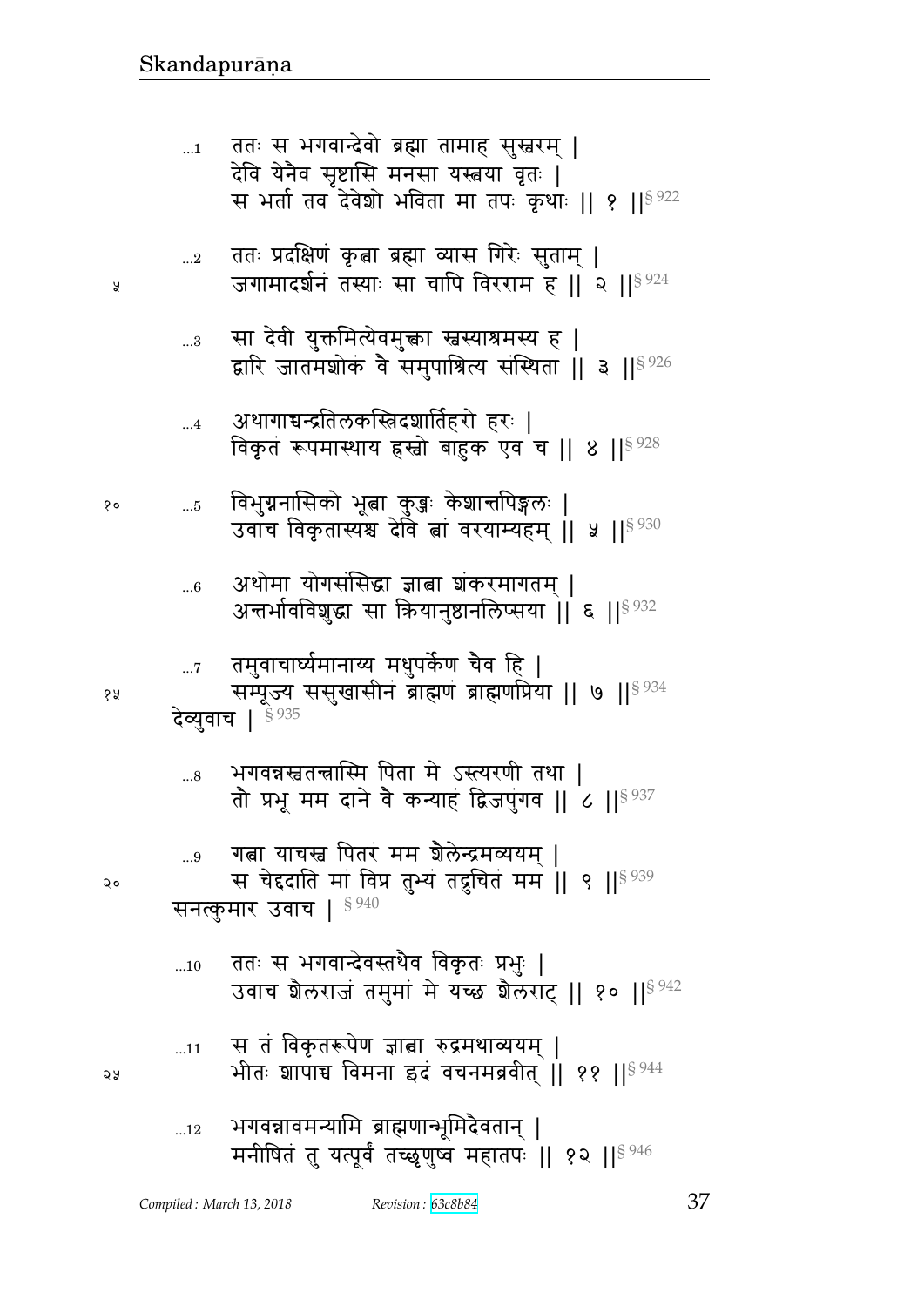$\lambda$ 

| 15           | देवि पित्रा तवाज्ञप्तः स्त्वयंवर इति श्रुतम्  <br>तत्र बं वरयित्री यं स ते भर्ता किलानघे    १५    <sup>§ 953</sup>              |    |
|--------------|---------------------------------------------------------------------------------------------------------------------------------|----|
| $\ldots\!16$ | तदापृच्छे गमिष्यामि दुर्लभा बं वरानने  <br>रूपवत्तं समुत्सृज्य वृणीथा मादृषं कथम्    १६    ९ 55<br>सनत्कुमार उवाच   8956        | १० |
| $17$         | तेनोक्ता सा तदा तत्र भावयन्ती तदीरितम्  <br>भावं च रुद्रनिहितं प्रसादं मनसस्तथा    १७    <sup>§ 958</sup>                       |    |
| $\dots 18$   | सम्प्राप्योवाच देवेश मा ते भूद्धुद्धिरन्यथा  <br>अहं बां वरयिष्यामि नान्यद्भूतं कथंचन    १८    $^{\$ \, 960}$                   |    |
| 19           | अथ वा ते ऽस्ति संदेहो मयि विप्र कथंचन  <br>इहैव बां महाभाग वरयामि मनोरथम्    १९    १९ %<br>सनत्कुमार उवाच   8963                | १५ |
| $20$         | गृहीत्ना स्तबक सा तु हस्ताभ्या तत्र संस्थितम्  <br>स्कन्धे श्रम्भोः समादाय देवी प्राह वृतो ऽसि मे    २०<br>$1$ <sup>S</sup> 965 |    |
| $21\,$       | ततः स भगवान्देवस्तथा देव्या वृतस्तदा  <br>उवाच तमशोकं वे वाचा संजीवयन्निव    २१    <sup>§ 967</sup>                             | २० |
| $22$         | यस्मात्तव सुपुष्पेण स्तबकेन वृतो ह्यहम्  <br>तस्मात्नं जरया त्यक्तः अमरः सम्भविष्यसि    २२    <sup>§ 969</sup>                  |    |
| $23\,$       | कामरूपः कामपुष्पः कामगो दयितो मम  <br>सर्वाभरणपुष्पाद्धः सर्ववृक्षफलोपगः    २३    <sup>§ 971</sup>                              | ১১ |
|              |                                                                                                                                 |    |

तच्छ्रुत्वा शैलवचनं भगवान्गोवृषध्वजः |<br>देव्याः समीपमागत्य इदमाह महामनाः || १४ ||<sup>§ 951</sup>  $...14$ 

सनत्कुमार उवाच | 8949

स्त्रयंवरो मे दुहितुर्भविता विप्रपूजितः |  $...13$ वरयेदां स्तयं तत्र स भर्तास्या भवेदिति || १३ ||§ 948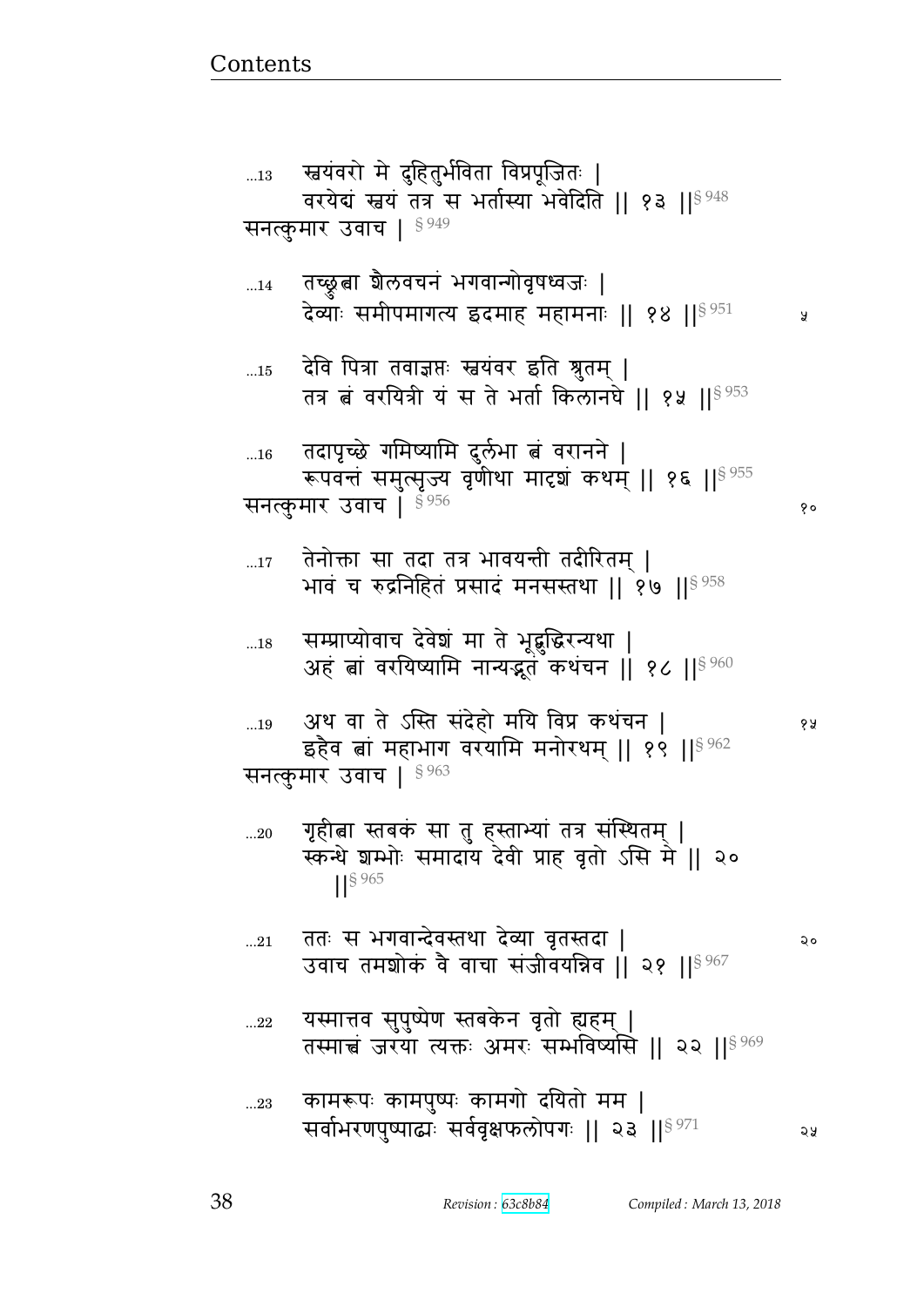- यास्यामि निधनं वक्ते ग्राहस्यास्य दुरात्मनः || ३३ || 995
- त्रातु मां कश्चिदेत्येह ग्राहेण हृतचेतसम् || ३२ ||<sup>§ 993</sup> धिक्कष्टं बाल एवाहमप्राप्तार्थमनोरथः |  $\dots33$
- योगमायामथास्थाय प्रपञ्चोद्भवकारणम् | २०  $...32\,$ तद्रूपं सरसो मध्ये कुबेदं समभाषत ।
- स कृता बालरूपं तु देवदेवः स्त्रयं शिवः |  $\ldots 31$ कीडाहेतोः सरोमध्ये ग्राहग्रस्तो ऽभवत्तदा || ३१ ||§ 990
- अथ शुश्राव सा शब्दं बालस्यार्तस्य शैलजा |  $\ldots 30$ सरस्युदंकसम्पूर्णे समीपे चात्रमस्य ह || ३० || \$988
- उन्मुखी सा गते तस्मिन्महेष्वासे प्रजापतौ |  $...29\,$ निशेव चन्द्ररहिता सा बभौ विमनास्तदा || २९ ||<sup>§ 986</sup>
- सापि देवी गते तस्मिन्भगवत्यमितात्मनि ।  $\ldots 28$ तत एवोन्मुखी स्थिता शिलायां संविवेश ह || २८ || ९ %
- एवमुक्ता तदा देव आपृच्छा हिमवत्सुताम् | १०  $...27$ अत्तर्दधे जगत्स्रष्टा सर्वभूतप ईश्वरः || २७ ||<sup>§ 982</sup>

¥

४ प्र

- यश्चात्र नियमैर्युक्तः प्राणान्सम्यक्परित्यजेत् |  $\ldots 26$ स देव्यास्तपसा युक्तो महागणपतिर्भवेत् | २६ || \$979 सनत्कुमार उवाच |  $$^{980}$
- आश्रमं चैवमत्यर्थं चित्रकूटेति विश्रुतम् |  $\ldots 25$ यो ऽभियास्यति पुण्यार्थी सो ऽश्वमेधमवाप्स्यति | यत्र तत्र मृतश्चापि ब्रह्मलोकं गमिष्यति || २५ ||<sup>§ 977</sup>
- सर्वान्नभक्षदश्चैव अमृतस्रव एव च |  $...24$ सर्वगन्धश्च देव्यास्त्रं भविष्यसि दृढं प्रियः | निर्भयः सर्वलोकेषु चरिष्यसि सुनिर्वृतः || २४ ||<sup>§ 974</sup>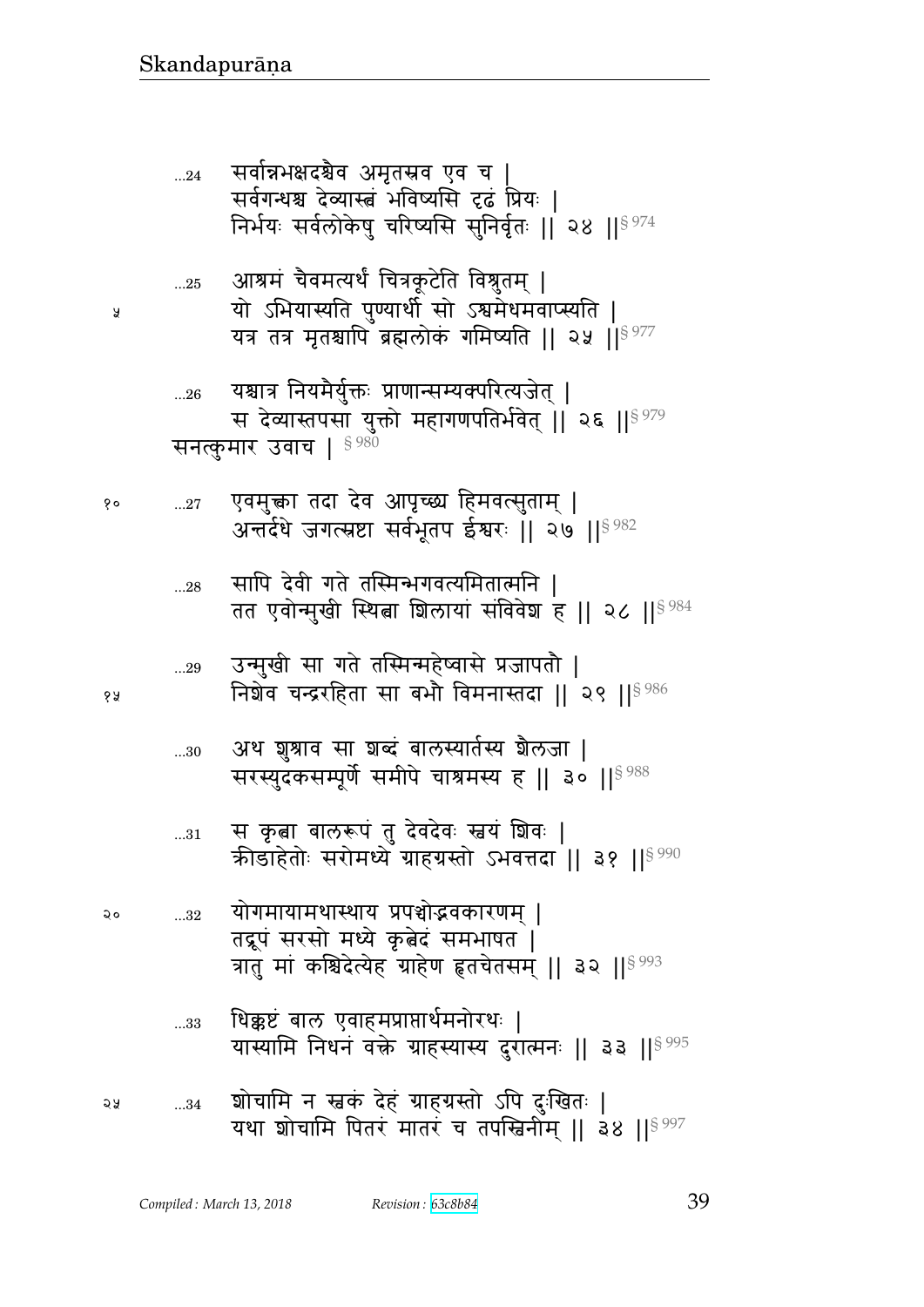y

 $90$ 

| $\dots45$ | मह्यमीञ्चेन तुष्टेन ञर्वेणोग्रेण ञूलिना             | จม |
|-----------|-----------------------------------------------------|----|
|           | अमरत्नमवध्यत्नमक्षयं बलमेव च    ४५    $^{\S\,1023}$ |    |

मा व्ययं तपसो देवि कार्षीः शैलेन्द्रनन्दने |  $...44$ नैनं मोचयितुं शक्तो देवराजो ऽपि स स्तवम् || ४४ ||  $$^{1021}$ 

यन्मया हिमवच्छूङ्गे चरितं तप उत्तमम् |  $...43$ २० तेन बालमिमं मुंश ग्राहराज नमो ऽस्तुं ते || ४३ ||  $^{8\,1018}$ ग्राह उवाच |  $§1019$ 

सो ऽयं मम महाभागे षष्ठे ऽहनि गिरीन्द्रजे |  $\ldots$ 42 ब्रह्मणा विहितो नून नैन मोक्ष्ये कथंचन || ४२ ||<sup>§ 1015</sup> देव्युवाच | 81016

यो देवि दिवसे षष्ठे प्रथमं समुपैति माम् |  $...41$ ४ ह स आहारो मम पुरा विहितो लोककर्तृभिः || ४१ ||<sup>§ 1013</sup>

ग्राह उवाच |  $\S\,1011$ 

ग्राहराज महासच्च बालकं ह्येकपुत्रकम् |  $...40$ विसृजेनं महादंष्ट्र क्षिप्रं भीमपराक्रम || ४० ||  $\frac{1}{3}$  1010

स कृष्यमाणस्तेजस्त्री नादमार्तं तदाकरोत् |  $...39$ अथाह देवी दुःखार्ता बालं दृष्ट्वा महाव्रता || ३९ ||<sup>§ 1008</sup>

सो ऽपि ग्राहवरः श्रीमान्ट्ट्वा देवीमुपागताम् |  $\dots38$ तं गृहीबा द्रुतं यातो मध्यं सरस एव ह || ३८ || \$1006

सापश्यदिन्दुवदना बालकं चारुरूपिणम् |  $...37$ ग्राहेण ग्रस्यमानं तं वेपमानमवस्थितम् || ३७ || 81004

श्रुत्वा तु देवी तं नादं विप्रस्यार्तस्य शोभना |  $...36$ उत्थाय प्रद्रुता तत्र यत्र तिष्ठत्यसौ द्विजः || ३६ ||<sup>§ 1002</sup>

मां श्रुत्ना ग्राहवदने प्राप्तं निधनमुत्सुको |  $...35$ प्रियपुत्रावेकपुत्रौ प्राणान्नूनं विहास्यतः || ३५ || ९ ९९९ सनत्कुमार उवाच | \$1000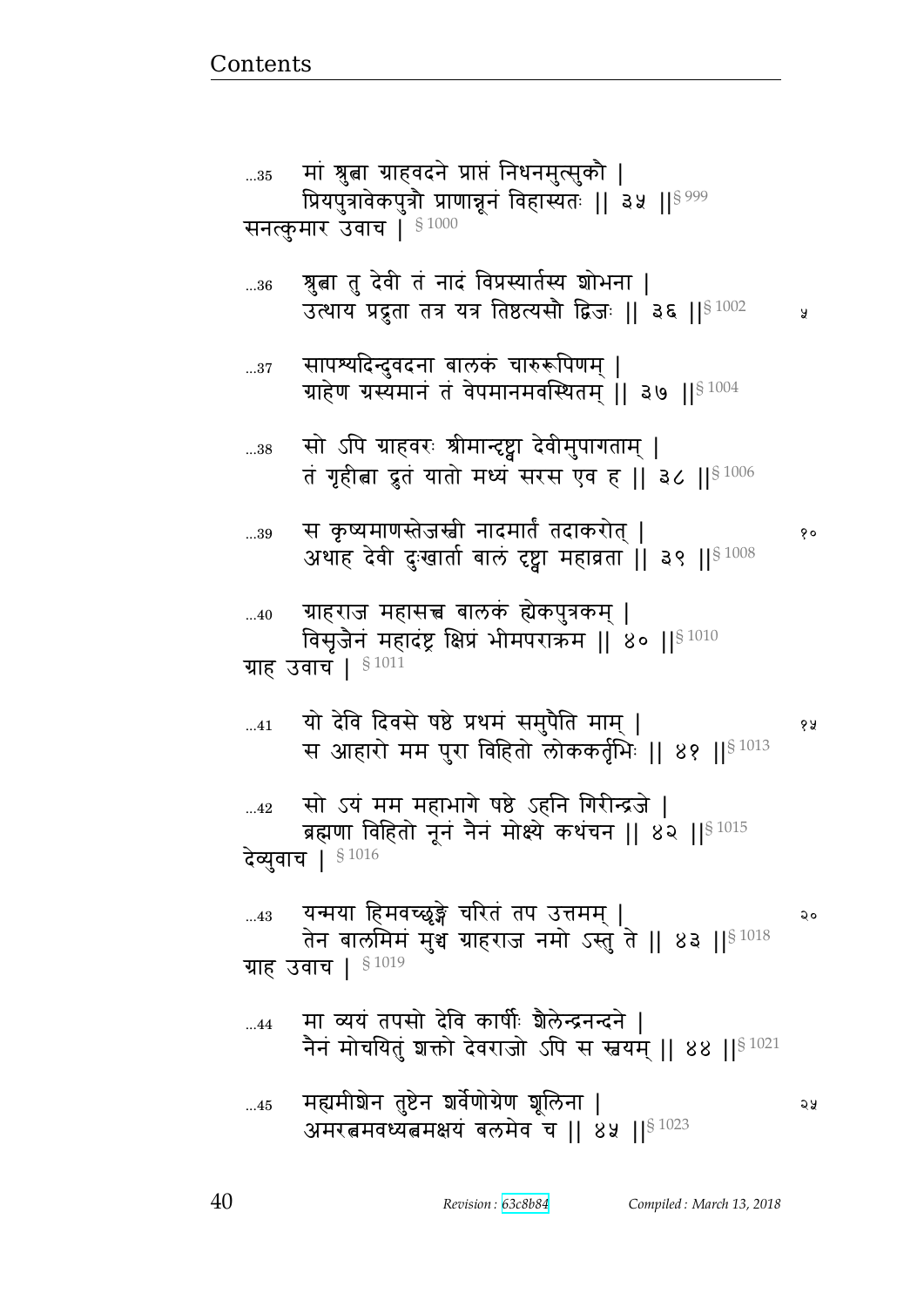- दच्चा चाहं न गृह्णामि ग्राहेन्द्र विदितं हि ते | ২५  $...55$ न हि कश्चिन्नरो ग्राह प्रदत्तं पुनराहरेत् || ५५ || $^{\$1049}$
- सा त्वेवमुक्ता ग्राहेण उवाचेदं महाव्रता |  $...54$ सुनिश्चित्य महाग्राह कृतं बालस्य मोक्षणम् | न विप्रेभ्यस्तपः श्रेष्ठं श्रेष्ठा मे ब्राह्मणा मताः || ५४ || $\S$  1047
- गृहाण तप एतच बाल चेम शूचिस्मिते | २०  $\dots53$ तुष्टो ऽस्मि ते विप्रभक्त्या वरं तस्माद्ददामि ते || ५३ || $^{\$1044}$
- उवाच चेदं तुष्टात्मा देवीं लोकस्य धारिणीम् |  $\dots52$ देवि किं कृतमेतत्ते अनिश्चित्य महाव्रते | तपसो ह्यर्जनं दुःखं तस्य त्यागो न शस्यते || ५२ || 91042
- प्रजन्नाल ततो ग्राहस्तपसा तेन बृहितः | १५  $...51$ आदित्य इव मध्याह्ने दुर्निरीक्ष्यस्तदाभवत् || ५१ ||<sup>§ 1039</sup>
- जन्मप्रभृति यत्पुण्यं महाग्राह कृतं मया |  $...50\,$ तत्ते सर्वं मया दत्तं बालं मुञ्च ममाग्रतः || ५० ||  $$^{1036}$ सनत्कुमार उवाच |  $$^{1037}$
- यत्कृतं वै तपः किंचिद्भवत्या स्तल्पमन्तशः | ...49 तत्सर्वं मे प्रयच्छन्त ततो मोक्षमवाप्स्यति || ४९ || ${}^{8\,1033}$ देव्युवाच | §1034
- ग्राहाधिप वदस्त्राश्च यत्सतामविगर्हितम् |  $...48$ तत्कृतं नात्र संदेहो मान्या मे ब्राह्मणा दृढम् || ४८ ||  $$^{1030}$ ग्राह उवाच |  $$^{1031}$
- देव्युवाच | 81028 Å

- अथ वा ते कृपा देवि भृषं बाले शुभानने |  $\dots 47$ ब्रवीमि यत्कुरु तथा ततो मोक्षमवाप्स्यति || ४७ || $^{\$~1027}$
- स्त्वयंग्रहणमोक्षश्च ज्ञानं चैवाव्ययं पुनः |  $...46$ दत्तं ततो ब्रवीमि तां नायं मोक्षमवाप्स्यति || ४६ ||<sup>§ 1025</sup>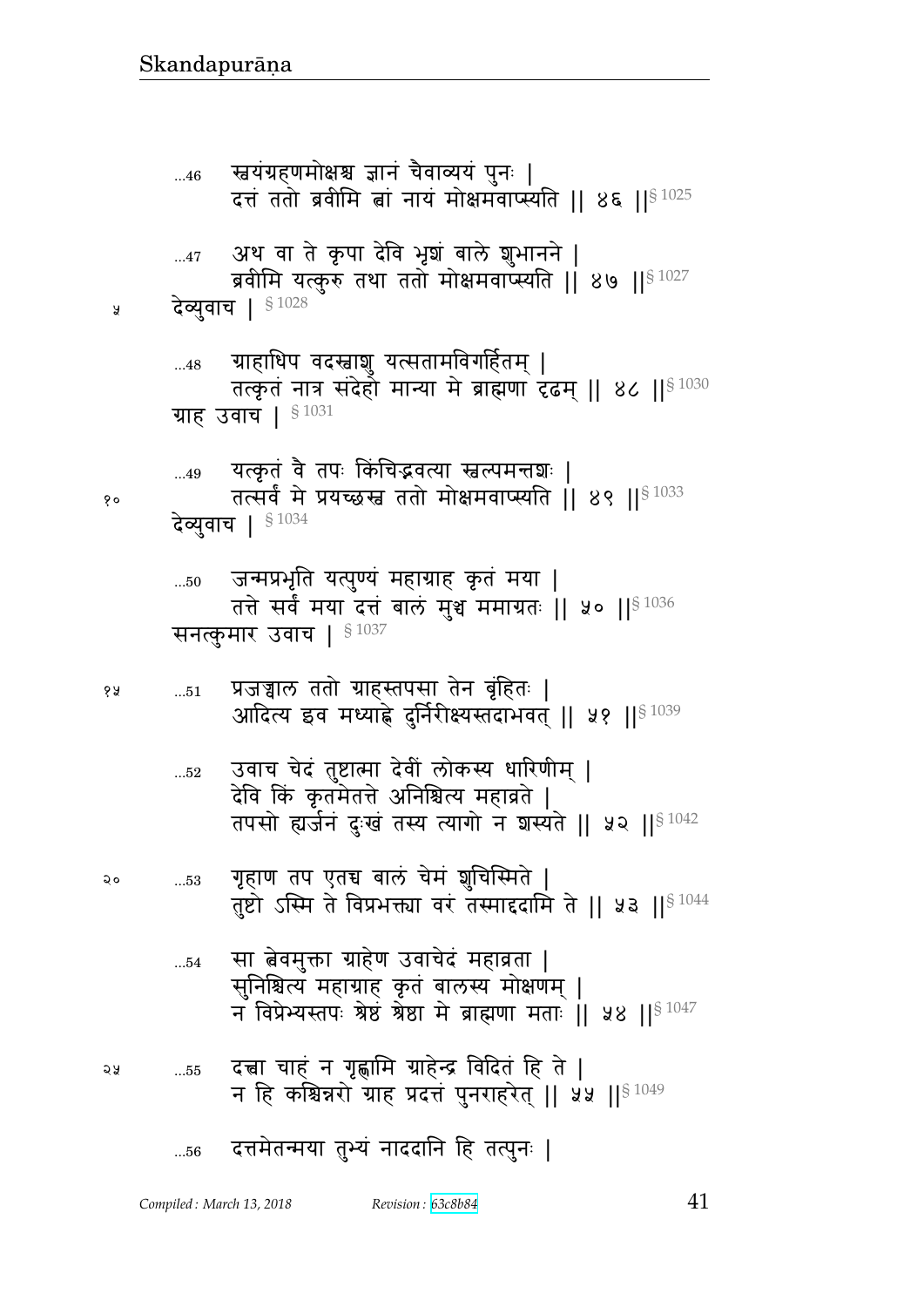y

१०

Ã

42

| देवदानवसिद्धानां सर्वलोकनिवासिनाम्               |  |
|--------------------------------------------------|--|
|                                                  |  |
| वृणुयात्परमेशानं समक्षं येन मे सुता ॥ ४ ॥ 8 1075 |  |
|                                                  |  |

- जानन्नपि महाशैलः समाचारक्रियेप्सया |  $\ldots 3$ स्त्वयंवरं ततो देव्याः सर्वलोकेष्वघोषयत् || ३ ||<sup>§ 1073</sup>
- अथ पर्वतराजो ऽसौ हिमवान्ध्यानकोविदः |  $\ldots$ 2 दुहितुर्देवदेवेन ज्ञाबा तदभिमन्त्रितम् || २ ||<sup>§ 1071</sup>
- विस्तृते हिमवत्पृष्ठे विमानशतसंकुले |  $\dots$ 1 अभवत्स तु कालेन शैलपुत्र्याः स्तयंवरः || १ || 81069
- इदं पठेद्यो हि नरः सदैव बालानुभावाचरणं हि श्रम्भोः |  $...63$ स देहभेदं समवाप्य पूतो भवेद्रणस्तस्य कुमारतुल्यः || ६३ १५  $\frac{1}{5}$  1065 इति स्कन्दपुराणे द्वादशमो ऽध्यायः || सनत्कुमार उवाच |  $^{\$1067}$
- इति लब्ध्वा वरं देवी तपसो ऽक्षय्यमुत्तमम् |  $...62$ स्त्रयंवरमुदीक्षन्ती तस्थौ प्रीतिमुदायुता || ६२ ||<sup>§ 1063</sup>
- मह्यमेतत्तपो देवि तया दत्तं महाव्रते |  $\dots61$ तेनैवमक्षयं तुभ्यं भविष्यति सहस्रधा || ६१ ||<sup>§ 1061</sup>
- कर्तुकामां तपो भूयो ज्ञाबा तां शंकरः स्वयम् |  $...60$ प्रोवाच वचन व्यास मा कृथास्तप इत्युत || ६० || 81059
- तपसो ऽथ व्ययं मत्ना देवी हिमगिरीन्द्रजा | ..59 भूय एव तपः कर्तुमारेभे यत्नमास्थिता || ५९ || 91057
- बालो ऽपि सरसस्तीरे मुक्तो ग्राहेण वै तदा |  $...58$ स्तप्रलब्ध इवार्थोघस्तत्रेवान्तरधीयत || ५८ || 91055
- तथोक्तस्तां प्रशस्याथ मुक्ता बालं नमस्य च |  $...57$ देवीमादित्यसद्भासं तत्रैवान्तरधीयत || ५७ || ${}^{8\,1053}$

बय्येव रमतामेतद्वालश्चायं विमुच्यताम् || ५६ ||<sup>§ 1051</sup>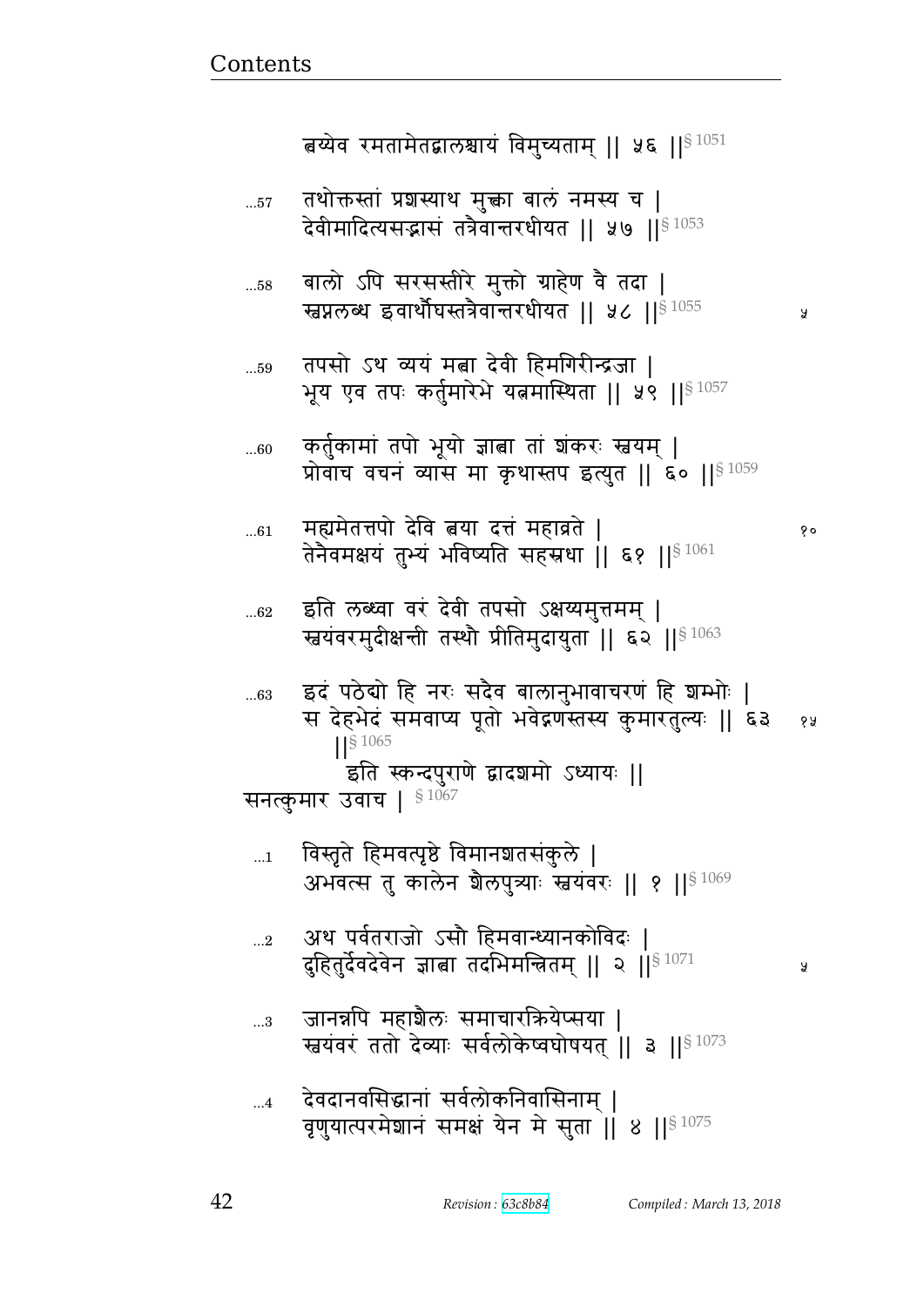- तदेव सुकृतं श्लाघ्यं ममाभ्युदयसंमतम् | ...5 इति संचिन्त्य शैलेन्द्रः कृता हृदि महेश्वरम् || ५ ||<sup>§ 1077</sup>
- आब्रह्मकेषु लोकेषु देव्याः श्रैलेन्द्रसत्तमः |  $...6$ कबा रत्नाकुलं देशं स्तवंवरमचीकरतु || ६ ||  $^{8\,1079}$
- अथैवमाघोषितमात्र एव स्तयंवरे व्यास महीध्रपुत्र्याः | ¥  $\dots 7$ देवादयः सर्वजगन्निवासाः समाययुर्दिव्यगृहीतवेषाः || ७  $||\S 1081$ 
	- प्रफुल्लपद्मासनसंनिविष्टः सिद्धैर्वृतो योगिभिरप्रमेयैः |  $...8$ विज्ञापितस्तेन महीधराज्ञा पितामहस्तत्र समाजगाम || ८  $\left| \right|^{§}$  1083
	- अक्ष्णां सहस्रं सुरराट् स बिभ्रदिव्याङ्गहारस्रगुदात्तरूपः |  $\ldots\!9$ ऐरावतं सर्वगजेन्द्रमुख्यं स्रवन्मदासारकृतप्रवाहम् | आरुह्य सर्वामरराट् स वज्रं बिभ्रत्समागात्पुरतः सुराणाम् ||  $\left| \right|^{5\,1086}$
	- तेजःप्रतापाधिकदिव्यरूपः प्रोद्भासयन्सर्वदिशो विवस्नान् ।  $...10$ हैमं विमानं सचलत्पताकमारुह्य आगात्तरितं जवेन ॥ १०  $|| \frac{1}{5} 1088$
	- मणिप्रदीप्तोञ्जलकुण्डलश्च वह्यर्कतेजःप्रतिमे विमाने |  $...11$ समभ्यगात्कश्यपविप्रसूनुरादित्य आगाद्भगनामधारी ॥ ११ ||S 1090
	- पीनाङ्गयष्टिः सुकृताङ्गहारस्तेजोबलाज्ञासदृशप्रभावः |  $\dots 12$ दण्डं समादाय कृतान्त आगादारुह्य भीमं महिषं जवेन ||  $92$   $15^{1092}$
	- महामहीध्रोच्छयपीनगात्रः स्नर्णादिरत्नाचितचारुवेषः  $...13$ समीरणः सर्वजगद्विभर्ता विमानमारुह्य समभ्यगाद्धि || १३  $\left| \right|^{§}$  1094
- संतापयन्सर्वसुरासुरेशांस्तेजोधिकस्तेजसि संनिविश्य | २०  $...14$ वहिः समभ्येत्य सुरेन्द्रमध्ये चलन्प्रतस्थौ वरवेषधारी || १४  $\frac{1}{5}$  1096

१०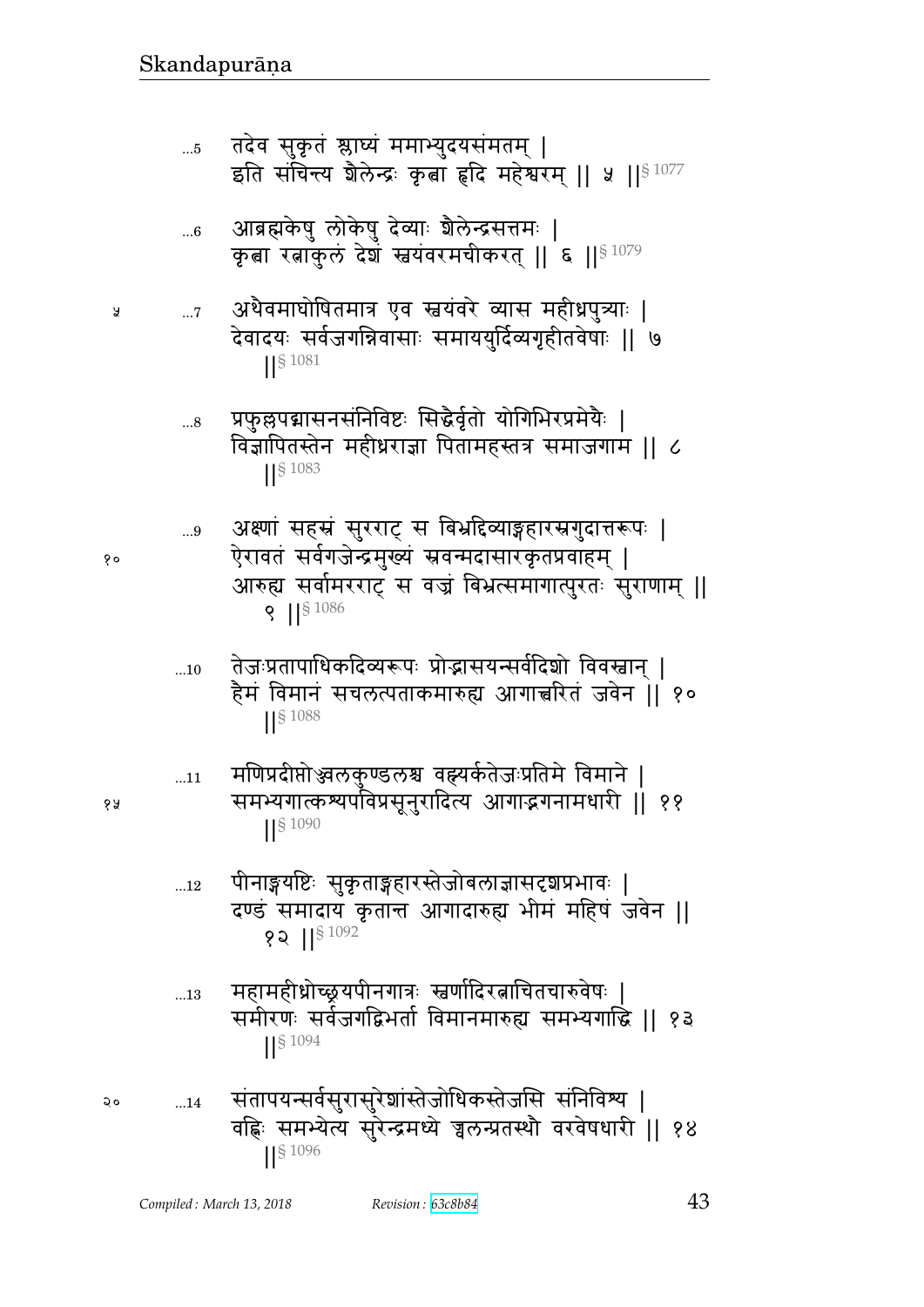नानामणिप्रञ्चलिताङ्गयष्टिर्जगचरन्दिव्यविमानमग्र्यम् ।  $...15$ आरुह्य सर्वद्रविणाधिपेशः स राजराजस्त्ररितो ऽभ्यगाच ॥  $92$  || $$1098$ 

- आप्याययन्सर्वसुरासुरेशान्कान्त्या च वेषेण च चारुरूपः |  $\dots\!16$ च्चलन्महारत्नविचित्ररूपं विमानमारुह्य शशी समागात् || १६  $\frac{1}{5}$  1100
- त्र्यामाङ्गयष्टिः सुविचित्रवेषः सर्वस्रगाबद्धसुगन्धमाली |  $\dots 17$ तार्क्ष्यं समारुह्य महीध्रकल्पं गदाधरो ऽसौ त्नरितं समेतः ॥ १७ || $§$ <sup>1102</sup>
- तथाश्विनौ देवभिषग्वरौ तु एकं विमानं बरयाभिरुह्य |  $...18$ मनोहरावुञ्जलचारुवेषावाजग्मतुर्देवसदः सुवीरौ || १८  $1$ <sup>S 1104</sup>
- श्वेषः सहस्रं स्फूरदग्निवर्णं बिभ्रत्स्फटानां चलनार्कतेजाः |  $...19$ सार्धं स नागैरपरैर्महात्मा विमानमारुह्य समभ्यगाच || १९ १०  $\left| \right|^{§}$  1106
- दितेः सुतानां च महासुराणां वह्यर्कश्चक्रानिलतुल्यभासाम् |  $...20$ वरानुरूपं प्रविधाय वेषं वृन्दं समागात्पुरतः सुराणाम् || २०  $\left| \right| ^{§}$  1108
- गन्धर्वराजः स च चारुरूपी दिव्यङ्गमो दिव्यविमानचारी |  $...21$ गन्धर्वसंघैः सहितो ऽप्सरोभिः श्रक्राज्ञया तत्र समाजगाम ||  $28$  || $81110$
- अन्ये च देवास्त्रिदिवौकसेशाः पृथक्पृथक्वारुगृहीतवेषाः |  $...22$ आजग्मुरारुह्य विमानपृष्ठं गन्धर्वयक्षोरगकिंनराश्च || २२  $\frac{\sqrt{2}}{3}$
- श्वचीपतिस्तत्र सुरेन्द्रमध्ये राजाधिकाराधिकलक्ष्यमूर्तिः |  $...23$ आज्ञाबलेश्वर्यकृतप्रमोहो वृथाधिक यत्नमुपाचकार || २३  $\frac{1}{5}$  1114
- हेतुस्त्रिलोकस्य जगत्प्रसूतेर्माता च तेषां ससुरासुराणाम् |  $...24$

Revision: 63c8b84

Å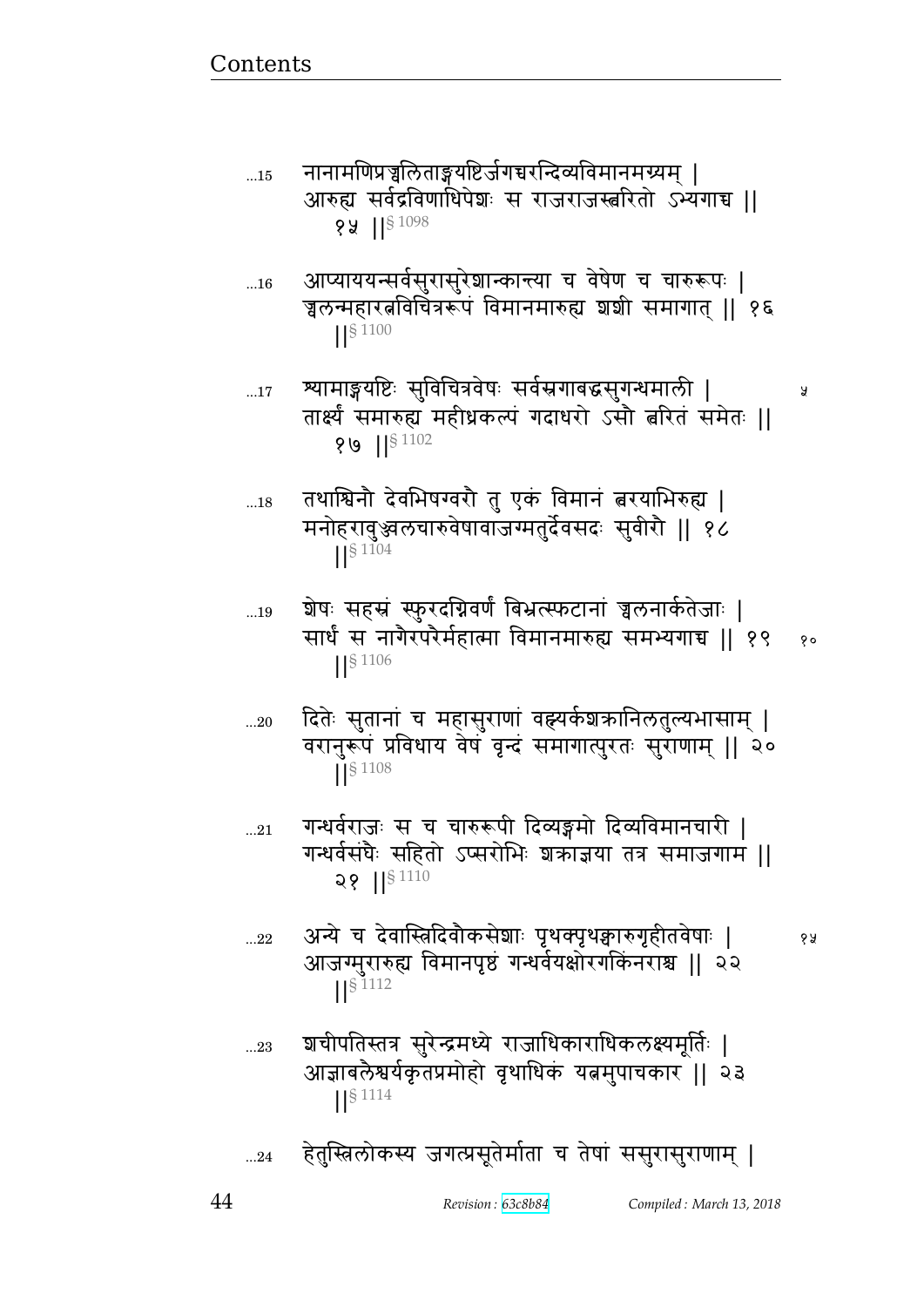पत्नी च शम्भोः पुरुषस्य धाम्नो गीता पुराणे प्रकृतिः परार्था | दक्षस्य कोपाद्धिमवद्गृहं सा कार्यार्थमागात्परमेशपत्नी || २४ ᅖᅖ§ 1117

- ...25 एवं यतस्तां न विदुः सुरेशा मोहस्ततस्तान्पर आविवेश | वरार्थमाजग्मुरतो विमूढा ईश्वेन यस्माद्धृडिताः कृतास्ते || จะ  $\| \mathbf{S} 1119 \|$
- ...26 pp1 Ìd6ீw^qɍ~^/w`@̺s{@~BhGு ~4`&p|ɏrG1 ᅖ स्थितेश्च नानाविधरूपवेषैर्देवासुरादित्रिदिवोकसंघैः || २६ ᅖᅖ§ 1121
	- ... $\rm{z}_{7}$   $\,$  विमानपृष्ठे मणिहेमचित्रे स्थिता चलचामरवीजिताङ्गी । सर्वर्तुपुष्पां सुसुगन्धमालां प्रगृह्य देवी प्रसभं प्रतस्थे ॥ २७  $\frac{1}{5}$  1123 सनत्कुमार उवाच |  $\$$ <sup>1124</sup>

 ...28 xeB Ì`6എ rFɓyB p4 %͋qpyB rF{~B~r ᅖ श्चक्राबेरागतेर्देवेः स्तयंवरमुपागतेः || २८ || $^{\$\,1126}$ 

> ...29 देव्या जिज्ञासया शम्भुर्भूत्वा पञ्चशिखः शिशुः | उत्सङ्गतलसंसुप्तो बभूव सहसा विभुः || २९ || $^{\S\,1128}$

...30 Lf״xrq pB rF{& ||4B tૄ|gB %͋qpx> ᅖ  ଉ y/`~xsd؛{F Ì&p~By4p ᅖᅖ ᅖᅖ§ 1130

- ...31 अथ सा शुद्धसंकल्पा काङ्क्षितप्राप्तसत्फला | निर्वृतेव तदा तस्थौ कृबा हृदि तमेव तु || ३१ || § 1132
- ...32 ततो दृष्ट्वा ग्रिश्चं देवा देव्या उत्सङ्गवर्तिनम् | को ऽयमत्रेति संमन्त्य चुक़ुधुर्भृश्रमार्दिताः || ३२ ||<sup>§ 1134</sup>
- ...33 {¹xf^yீ״y vؙx4%Ɋɍy {6È ᅖ स बाहुरुत्थितस्तस्य तथैव समतिष्ठत || ३३ || $$^{1136}$ 
	- ... $\scriptstyle{34}$   $\,$  स्तम्भितः श्रिशूरूपेण देवदेवेन श्रम्भुना | वज्र क्षेप्तुं न शशाक बाहुं चालयितुं न च || ३४ ||  $$^{1138}$

*Compiled : March 13, 2018 Revision : 63c8b84* 45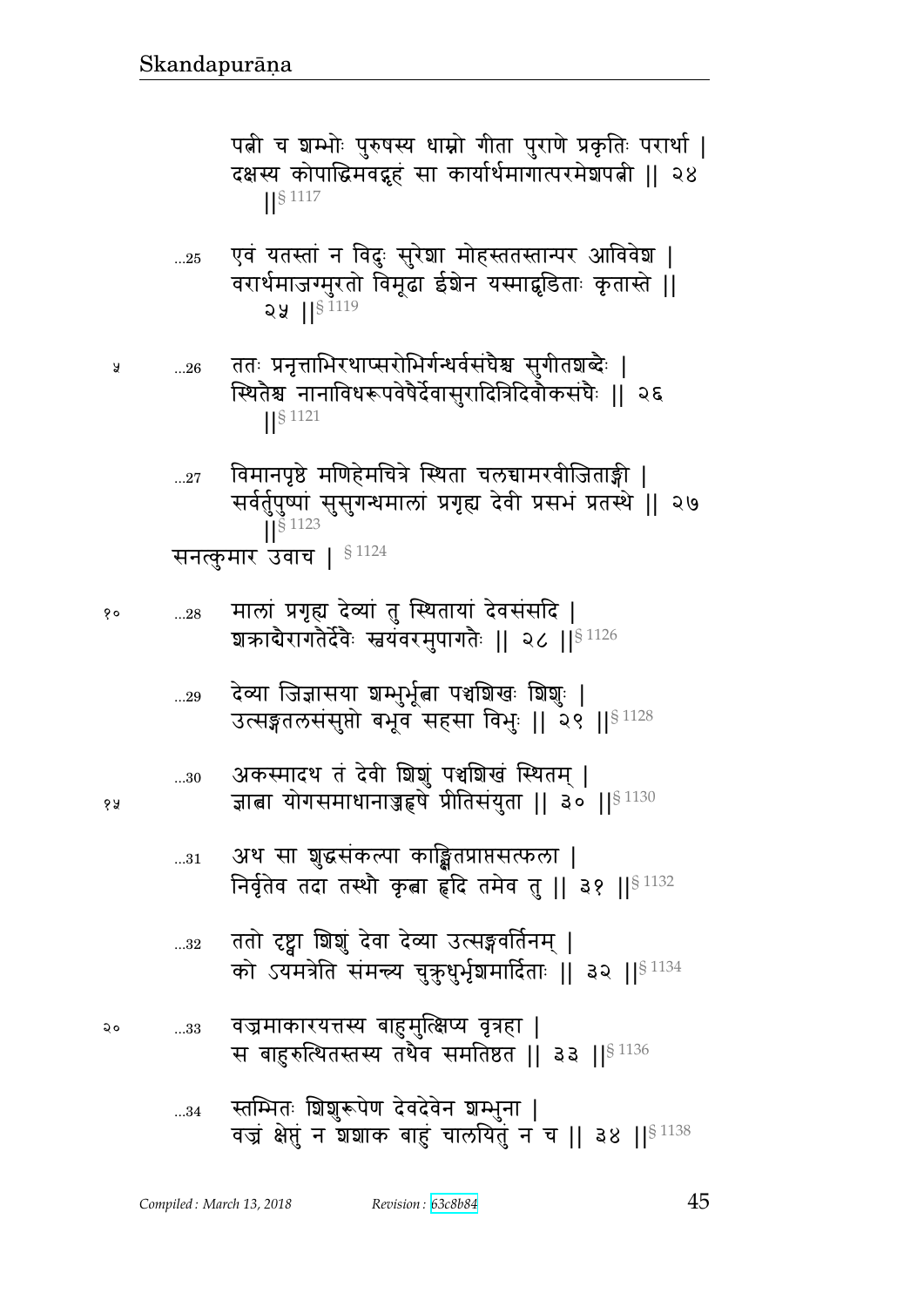| $\dots36$    | ष्ठिरः प्रकम्पयन्विष्णुः सक्रोधस्तमवेक्षत  <br>तस्यापि शिरसो देवः खालित्यं प्रचकार हू    ३६    <sup>§ 1143</sup>                                              | प्र   |
|--------------|---------------------------------------------------------------------------------------------------------------------------------------------------------------|-------|
| $\ldots\!37$ | पूषा दन्तान्दञ्चन्दन्तैः ञ्चर्वमैक्षत मोहितः  <br>तस्यापि दञ्चनाः पेतुर्दृष्टमात्रस्य ञ्चम्भुना    ३७    $^{\S\,1145}$                                        |       |
| $\dots38$    | यमस्य स्तम्भितो दण्डस्तेजो वह्रेः शशेः प्रभा  <br>बलं वायोस्तथान्येषां तस्मिन्सर्वदिवौकसाम्  <br>बलं तेजश्च योगं च तथैवास्तम्भयद्विभुः    ३८    $^{\S\,1148}$ | १०    |
| $\ldots 39$  | अथ तेषु स्थितेष्वेवं मन्युमत्सु सुरेषु तु  <br>ब्रह्मा परमसंविग्नो ध्यानमास्थाय सादरम्  <br>बुबुधे देवदेवेश्वमुमोत्सङ्गसमास्थितम्    ३९    <sup>§ 1151</sup>  |       |
| 40           | स बुद्धा परमेशानं शीघ्रमुत्थाय सादरम्  <br>ववन्दे चरणौ श्रम्भोरस्तुवच पितामहः  <br>पौराणैः सामसंगीतैः पुण्याख्यैर्गुह्यनामभिः    ४०    $^{\S\,1154}$          | ४ प्र |
| $41$         | अजस्त्वममरो देव स्रष्टा हर्ता विभुः परः  <br>प्रधानपुरुषस्तच्चं ब्रह्म ध्येयं तदक्षयम्    ४१    <sup>§ 1156</sup>                                             |       |
| 42           | अमृत परमात्मा च ईश्वरः कारणं महत्  <br>ब्रह्मकृत्प्रकृतेः स्रष्टा सर्वसुक्परमेश्वरः ॥ ४२ ॥ $^{\$4158}$                                                        | २०    |
| $43$         | इयं च प्रकृतिर्देवी सदा ते सृष्टिकारणम्  <br>पत्नीरूपं समास्थाय जगत्कारणमागता    ४३    $^{\S\,1160}$                                                          |       |
| 44           | नमस्तुभ्यं सदेशान देव्याश्चैव सदा नमः  <br>प्रसादात्तव देवेश नियोगाच मया प्रजाः ॥ ४४ ॥ $162$                                                                  |       |
| 45           | देवाद्यास्त इमे सृष्टा मूढास्त्रद्योगमोहिताः  <br>कुरु प्रसादमेतेषां यथापूर्वं भवन्त्विमे ॥ ४५ ॥ $^{\$4164}$                                                  | ১ম    |

भगो नाम ततो देव आदित्यः काश्यपो बली |<br>उत्क्षिप्य मुश्चलं दीप्तं क्षेप्तुमैच्छद्विमोहितः |<br>तस्यापि भगवान्बाहुं तथैवास्तम्भयत्तदा || ३५ ||<sup>§ 1141</sup>

 $...35$ 

 $...36$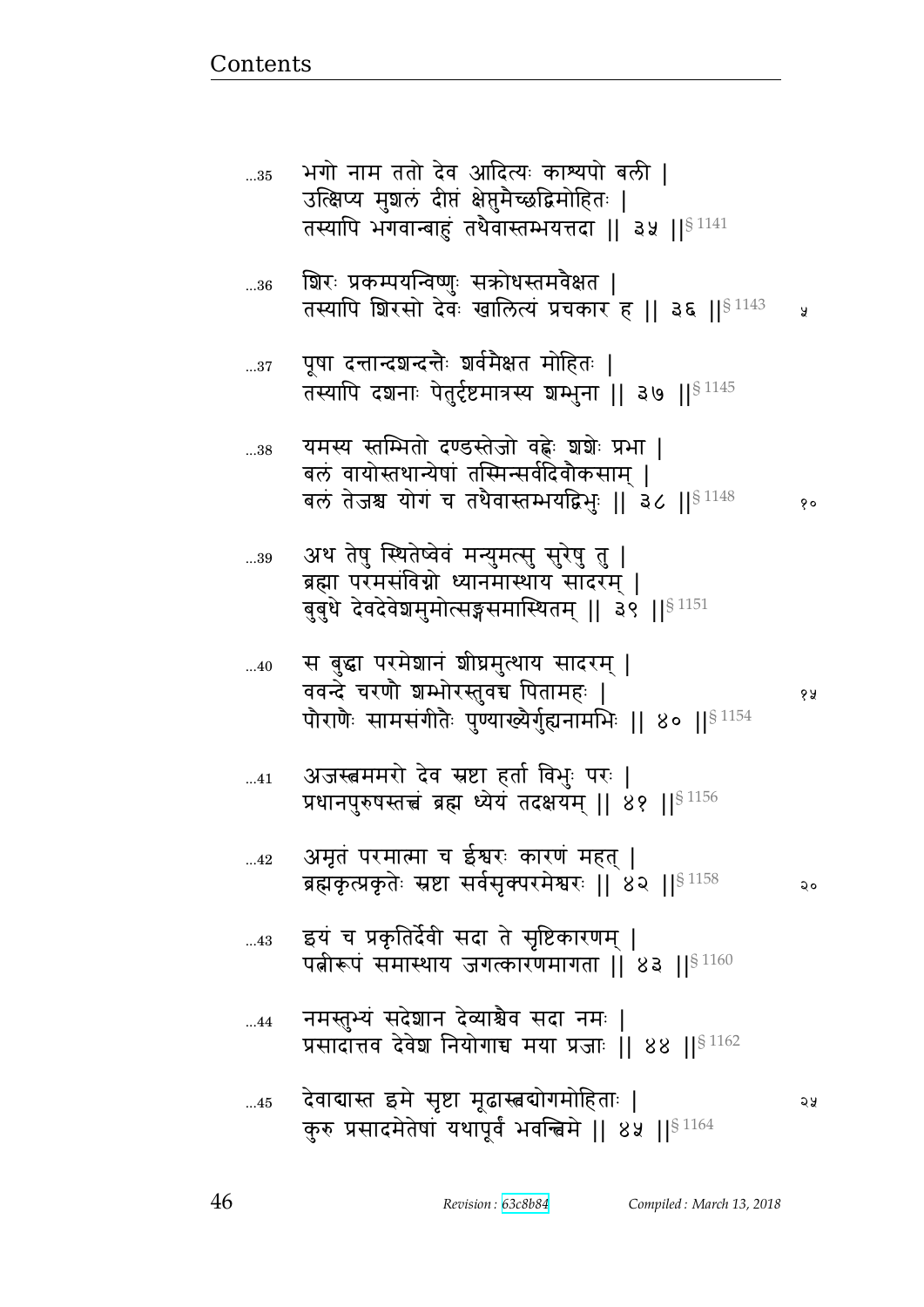- तस्य देवी तदा हृष्टा समक्षं त्रिदिवौकसाम् |  $\dots56$ पादयोः स्थापयामास स्नग्मालाममितदातेः || ५६ ||<sup>§ 1187</sup>
- ते दृष्ट्वा परमेशानं तृतीयेक्षणधारिणम् | २०  $\dots55$ ब्रह्माद्या नेमिरे तूर्णं सर्व एव सुरेश्वराः || ५५ || \$ 1185
- तेभ्यः परमकं चक्षुः स्नवपुर्दष्टिशक्तिमत् |  $\dots54$ प्रादात्परमदेवेशः अपश्यस्ते तदा प्रभुम् || ५४ || 81183
- तत एवं प्रवृत्ते तु सर्वदेवनिवारणे |  $\dots53$ वपुश्चकार देवेशस्त्यक्षं परममद्भुतम् | तेजसा यस्य देवास्ते चक्षुरप्रार्थयन्विभुम् || ५३ || 91181
- अथ तेषां प्रसन्नो ऽभूद्देवदेवो महेश्वरः |  $...52\,$ यथापूर्वं चकाराशू देवतानां तनूस्तदा || ५२ || 8 1178
- ततस्ते स्तम्भिताः सर्वे तथैव त्रिदिवौकसः |  $\dots51$ प्रणेमुर्मनसा श्चर्वं भावशुद्धेन चेतसा || ५१ ||<sup>§ 1176</sup>
- गच्छध्वं शरणं शीघ्रमेवमेवामरेश्वराः |  $...50\,$ सार्धं मयैव देवेशं परमात्मानमव्ययम् ॥ ५० ॥  $^{\$1174}$
- देवदेवः परं धाम ईश्वः पशुपतिः पतिः |  $...49$ जगत्स्रष्टा जगद्धर्ता जगत्संस्थितिकारणम् ॥ ४९ ॥ 8 1172
- अयं रुद्रो महादेवः श्चर्वो भीमः कपर्दिमान् |  $...48$ उग्र ईशान आत्मा च अजः शंकर एव च || ४८ || $^{\$~1170}$
- मूढाः स्थ देवताः सर्वे नैनं बुध्यत शंकरम् |  $...47$ देवदेवमिहायातं ममैवोत्पत्तिकारणम् ॥ ४७ ॥ $^{\$4168}$
- तत एवं तदा ब्रह्मा विज्ञाप्य परमेश्वरम् |  $...46$ स्तम्भितान्सर्वदेवांस्तानिदमाह महाद्मुतिः || ४६ ||<sup>§ 1166</sup>

१०

6 A

24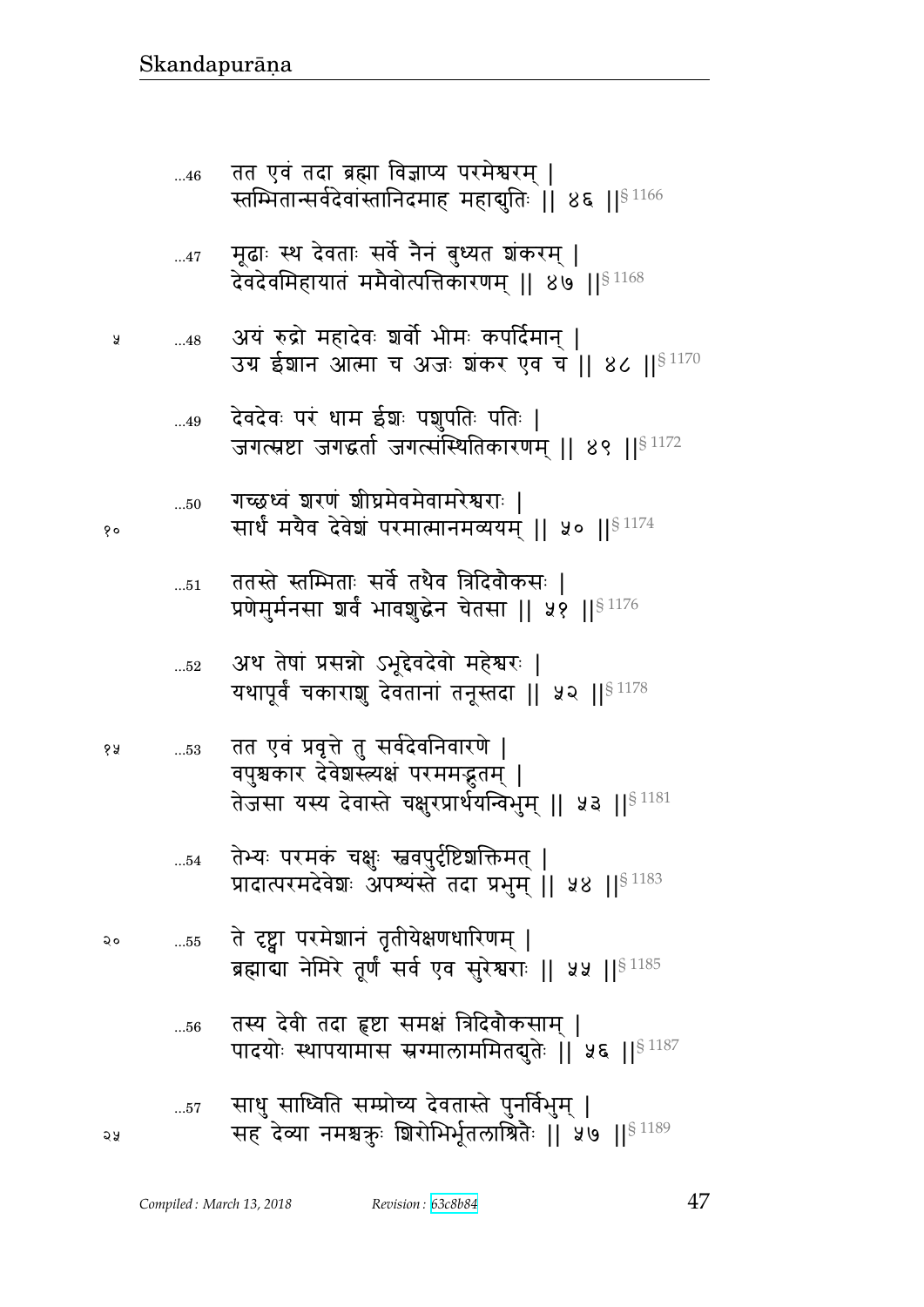| $\ldots\!61$ | प्रसादः सहसोत्पन्नो हेतुश्चापि त्नमेव हि  <br>उद्वाहं तु यथा यादक्तद्विधत्स्त्व पितामह    ६१    $^{\S\,1198}$                                          |    |
|--------------|--------------------------------------------------------------------------------------------------------------------------------------------------------|----|
| $62$         | तत एवं वचः श्रुत्वा गिरिराज्ञः पितामहः  <br>उद्वाहः क्रियतां देव इति देवमुवाच ह  <br>तमाह शंकरो देवं यथेष्टमिति लोकपः    ६२    <sup>§ 1201</sup>       | १० |
| $\dots63$    | तत्क्षणाच ततो व्यास ब्रह्मणा कल्पितं पुरम्  <br>उद्वाहार्थं महेशस्य नानारत्नोपशोभितम्    ६३    $^{\S\,1203}$                                           |    |
| $64$         | रत्नानि मणयश्चित्रा हेम मौक्तिकमेव च  <br>मूर्तिमन्त उपागम्य अलंचक्तः पुरोत्तमम्    ६४    <sup>§ 1205</sup>                                            | १५ |
| 65           | चित्रा मारकती भूमिः सौवर्णस्तम्भञ्चोभिता  <br>भास्त्रत्स्फटिकभित्तीभिर्मुक्ताहारप्रलम्बिता    ६५    <sup>§ 1207</sup>                                  |    |
| 66           | तस्मिञ्छिवपुरे रम्ये उद्वाहार्थं विनिर्मिते  <br>श्रुशुभे देवदेवस्य महेशस्य महात्मनः    ६६    <sup>§ 1209</sup>                                        | २० |
| $67$         | सोमादित्यौ समं तत्र भासयन्तौ महामणी  <br>सौरभेयं मनोरम्यं गन्धमाघ्राय मारुतः  <br>प्रववौ सुखसंस्पर्श ईश्वे भक्तिं प्रसादयन्    ६७    <sup>§ 1212</sup> |    |
| $68$         | समुद्रास्तत्र चत्नारः शकाबाश्च सुरोत्तमाः  <br>देवनद्यो महानद्यः सिद्धा मुनय एव च    ६८    <sup>§ 1214</sup>                                           | २५ |
| 69           | गन्धर्वाप्सरसः सर्वे नागा यक्षाः सराक्षसाः                                                                                                             |    |

अथास्मिन्नन्तरे व्यास ब्रह्मा लोकपितामहः |<br>हिमवन्तं महाश्रैलमिदमाह महाद्युतिः || ५८ ||<sup>§ 1191</sup>

ततः प्रणम्य हिमवांस्तं देवं प्रत्यभाषत |<br>बमेव कारणं देव येन शर्वादयं मम || ६० ||<sup>§ 1196</sup>

क्रियतां चाशु उद्वाहः किमर्थं स्थोयते परम् | ५९ | | \$1194

 $\lambda$ 

श्लाघ्यः पूज्यश्च वन्यश्च सर्वेषां नस्त्वमय हि |

शर्वेण सह सम्बन्धो यस्य ते ऽभूदयं महान् |

 $\dots58$ 

 $...59$ 

 $...60$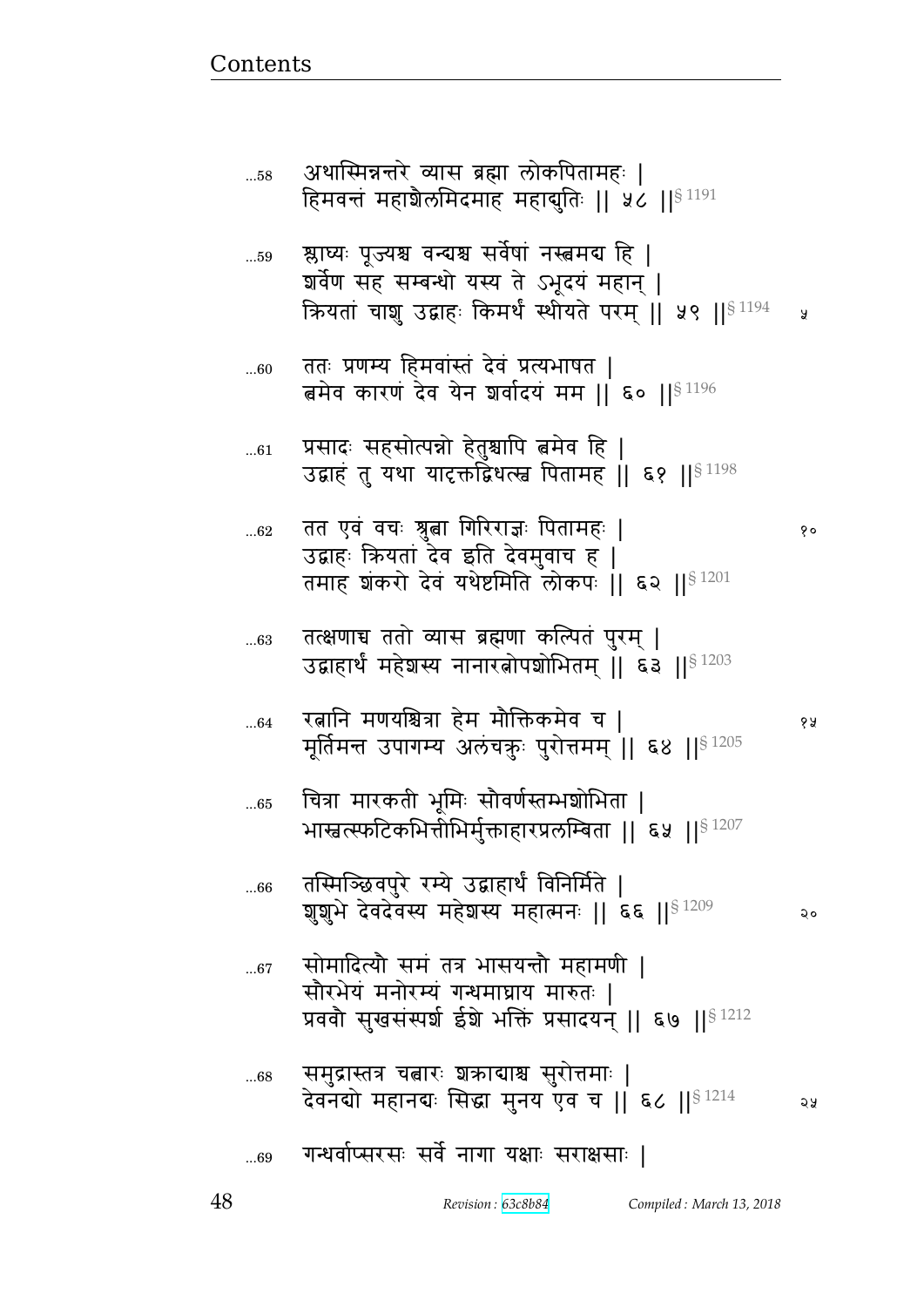$99$   $1$ <sup>§ 1236</sup>

- गर्जत्पयोदस्थगितेन्दुबिम्बा नवाम्बुसेकोद्गतचारुदूर्वा | ...80
- $96$   $|$ <sup>§ 1234</sup> विचित्रपुष्पस्पर्शात्सुगन्धिभिर्घनाम्बुसम्पर्कतया सुशीतलैः |  $\dots79$ विकम्पयन्ती पवनैर्मनोहरैः सुराङ्गनानामलकावलीः शुभाः ||
- तथा त्रिवर्णोञ्ज्वलचारुमूर्तिना श्रश्राङ्कलेखाकुटिलेन सर्वतः |  $\dots78$ पयोदसंघातसमीपवर्तिना महेन्द्रचापेन भृष्ठां विराजिता ||
- प्रियेषु मानोन्नतमानसानां सुनिश्चितानामपि कामिनीनाम् |  $...77$ मयूरकेकाभिरुतैः क्षणेन मनोहरैर्मानविभङ्गकर्त्री || ७७ ||§ 1232
- प्रत्यग्रसंजातंशिलीन्धकन्दला लताद्रुमाभ्युद्रतचारुपल्लवा |  $\dots76$ शुभाम्बुधाराप्रणयप्रबोधितैर्मदालसैर्भेकगणैश्च नादिता || ७६  $\frac{1}{5}$  1230
- विलोलपिङ्गलस्पष्टविद्युल्लेखावभासिता ।  $...75$ कुमुदापीतशुक्लाभिर्बलाकाभिश्च शोभिता || ७५ ||<sup>§ 1228</sup>
- नीलजीमृतसंघातमन्द्रध्वानप्रहर्षितैः | १०  $\dots 74$ केकायमानैः शिखिभिर्नृत्यमानैश्च सर्वश्चः ॥ ७४ ॥ $^{\$}$  1226
- ऋतवः षट् सम तत्र नानागन्धसुखावहाः |  $...73$ उद्वाहः शंकरस्येति मूर्तिमन्त उपस्थिताः ॥ ७३ ॥<sup>§ 1224</sup>
- जगतो मातरः सर्वा देवकन्याश्च कृत्स्नशः |  $\dots 72$ गायन्ति हृषिताः सर्वा उद्वाहे परमेष्ठिनः || ७२ ||<sup>§ 1222</sup>
- ऋषयः कृत्स्रञ्चस्तत्र वेदगीतांस्तपोधनाः |  $\dots 71$ पुण्यान्वैवाहिकान्मन्त्राञ्जेपुः संहृष्टमानसाः || ७१ ||<sup>§ 1220</sup>
- तुम्बुरुर्नारदो हाहा हूहू चैव तु सामगाः |  $\dots70$ रत्नान्यादाय वाद्याश्च तत्राजग्मुस्तदा पुरम् || ७० || 91218

गह्यकाः खेचराश्चान्ये किंनरा देवचारणाः ॥ ६९ ॥ 8 1216

१५

२०

Å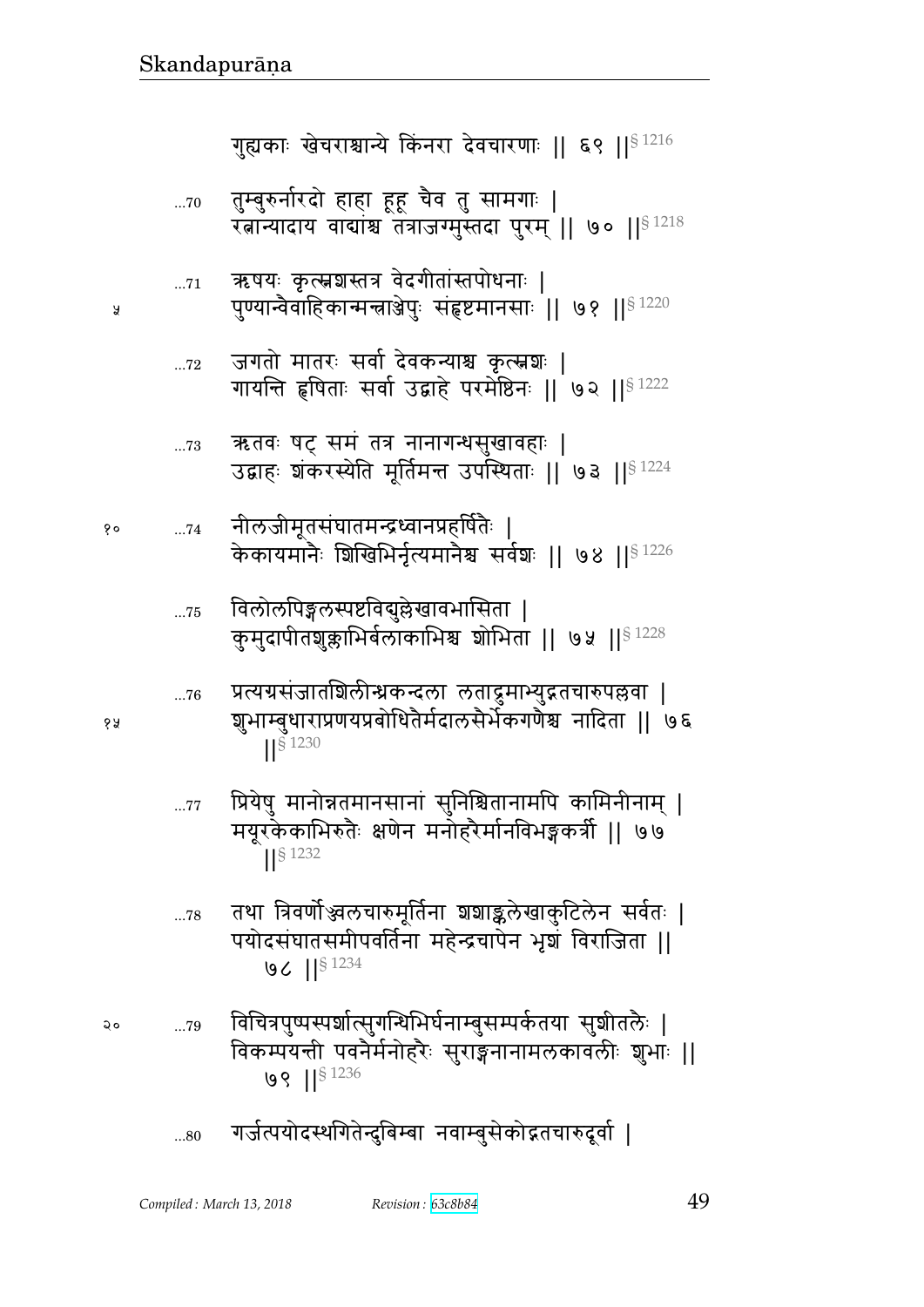| $\ldots81$  | हसनूपुरशब्दाढ्या समुन्नतपयोधरा  <br>चलद्विद्युल्लताकाश्ची स्पष्टपद्मविलोचना    ८१    <sup>§ 1240</sup>                                                                   |      |
|-------------|--------------------------------------------------------------------------------------------------------------------------------------------------------------------------|------|
| $\ldots82$  | असितजलदवृन्दध्वानवित्रस्तहंसा<br>विमलसलिलधारापातनम्रोत्पलाग्रा ।<br>सुरभिकुसुमरेणुक्.ल्ससर्वाङ्गशोभा गिरिदुहितृविवाहे<br>प्रावृडागाद्विभूत्ये ।। ८२ ।। <sup>§ 1242</sup> | ¥    |
| 83          | मेघकञ्चुकनिर्मुक्ता पद्मकोशोद्गतस्तनी  <br>हंसनूपुरनिर्हादा सर्वरम्यदिगत्तरा    ८३    <sup>§ 1244</sup>                                                                  |      |
| 84          | विस्तीर्णपुलिनश्रोणी कूजत्सारसमेखला  <br>प्रफुल्ले दीवराभोगविलोचनमनोहरा    ८४    <sup>§ 1246</sup>                                                                       |      |
| $\dots\!85$ | पक्वविम्बाधरपुटा कुन्ददत्तप्रहासिनी  <br>नवश्यामालताश्यामरोमराजीपरिष्कृता    ८५    <sup>§ 1248</sup>                                                                     | δo   |
| $\dots86$   | चन्द्रांशुहारवर्येण सौधोरःस्थलसर्पिणा  <br>प्रह्लादयन्ती चेतांसि सर्वेषां त्रिदिवौकसाम्    ८६    <sup>§ 1250</sup>                                                       |      |
| $\dots 87$  | समदालिकुलोद्गीतमधुरस्त्वरभाषिणी  <br>चलत्कुमुदसंघातचारुकुण्डलश्रोभिनी    ८७    $^{\$~1252}$                                                                              | १५   |
| $\dots88$   | रक्ताञ्चोकाग्रज्ञाखोत्थपल्लवाङ्गुलिधारिणी  <br>तत्पुष्पसंचयमयैर्वासोभिः समलंकृता    ८८    <sup>§ 1254</sup>                                                              |      |
| 89          | रक्तोत्पलाग्रचरणा जातीपुष्पनखावली  <br>कदलीस्तम्भचारूरुः शशाङ्कवदना तथा    ८९    $^{8\,1256}$                                                                            |      |
| 90          | पद्मकिञ्जल्कसम्पृक्तपवनाग्रकरैः सुरान्  <br>प्रेम्णा स्पृशन्ती कान्तेव शरदागान्मनोरमा    ९०    $$^{1258}$                                                                | ನಿ c |
| 91          | निर्मुक्तासितमेघकञ्चुकपुटा पूर्णेन्दुबिम्बानना<br>नीलाम्भोजविलोचनारविन्दमुकुलप्रोद्धिन्नचारुस्तनी                                                                        |      |

निरीक्षिता सादरमुत्सुकाभिर्निश्वासधूम्रं पथिकाङ्गनाभिः || ८०

 $||\S$  1238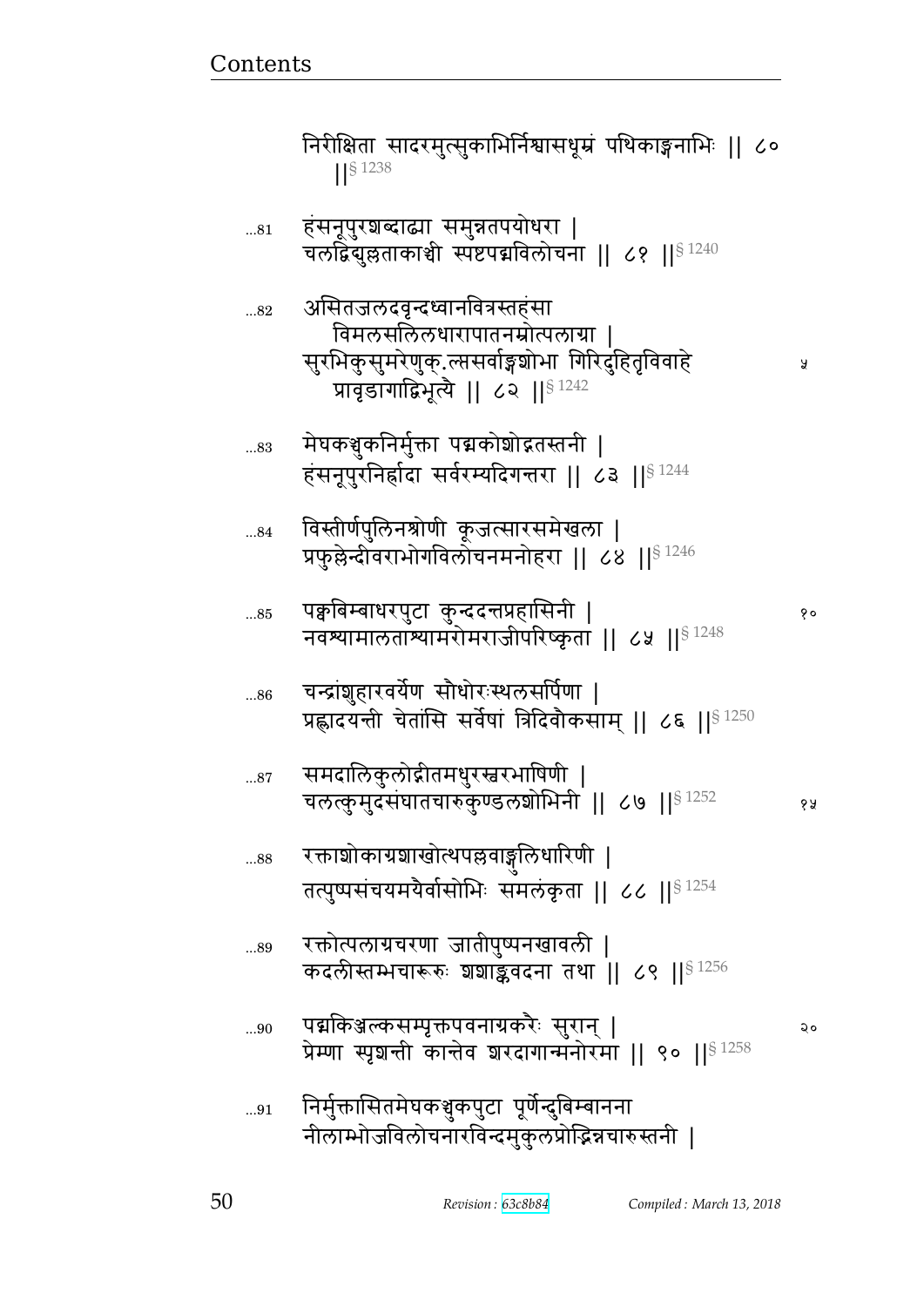- तस्मिन्नृतावद्रिसुताविवाहसिषेवया तं गिरिमभ्युपेते |  $...101$ प्रादुर्बभूवुः कुसुमावतसाः समन्ततः पादपगुल्मषण्डाः || १०१  $||\hat{\mathbf{S}}||^{282}$
- निर्धृतरूक्षानिलशीतदोषः प्रोद्भिन्नचूताङ्करकर्णपूरः |  $...100$ वसन्तकालश्च तमद्रिपुत्रीसेवार्थमागाद्धिमवन्तमाशु || १००  $\frac{1}{5}$  1280
- बहुकुसुमरजोभिरुत्कराङ्गा हिमकणसङ्गसुश्रीतलाः समीराः | ...99 ववुरमरगणेश्वराम्बराणि प्रतनुतमानि ष्रनैर्विकम्पयन्तः || ९९  $\frac{1}{5}$  1278
- तस्याचलेन्द्रस्य दरीष्वतीव विचित्रसारङ्गकुलाकुलासु | १५ ...98 प्रालेयधाराः श्रशिपादगौरा गोक्षीरधारा इव संनिपेतुः || ९८  $\frac{1}{5}$  1276
- पाण्डराणि विशालानि श्रीमन्ति सुभगानि च |  $...97$ तुङ्गानि चाद्रिशृङ्गाणि सौधानीव चकाशिरे || ९७ ||<sup>§ 1274</sup>
- प्रालेयपटलच्छन्नैः शृङ्गैः स शृशूभे नगः | ...96 छत्रैरिव महाभोगैः पाण्डरैः पृथिवीपतिः || ९६ ||§ 1272
- हिमस्थानेषु हिमवान्नाञ्चयामास पादपान् |  $\ldots\!95$ साधूपचारान्सहसा कृतार्थ इव दुर्जनः || ९५ || १९
- तेन प्रालेयवर्षेण घनेन स हिमाचलः |  $...94$ अगाधेन तदा रेजे क्षीरोद इव सागरः || ९४ || 81268
- ताभ्यामृतुभ्यां प्राप्ताभ्यां हिमवान्स नगोत्तमः | ...93 प्रालेयचूर्णवर्षिभ्यां क्षिप्रं रौप्य इवाबभौ || ९३ ||<sup>§ 1266</sup>
- अत्यर्थश्रीतलाम्भोभिः प्लावयन्तौ गिरेः शिलाः |  $\ldots\!92$ ऋतू शिशिरहेमन्तावाजग्मतुरतिद्युती || ९२ ||<sup>§ 1264</sup>

नानापुष्परजःसुगन्धिपवनप्रह्लादनी चेतसां तत्रागात्कलहंसनूपुरखा देव्या विवाहे शरत् || ९१ ||<sup>§ 1262</sup>

- 
- 

Å

१०

 $\mathsf{a}$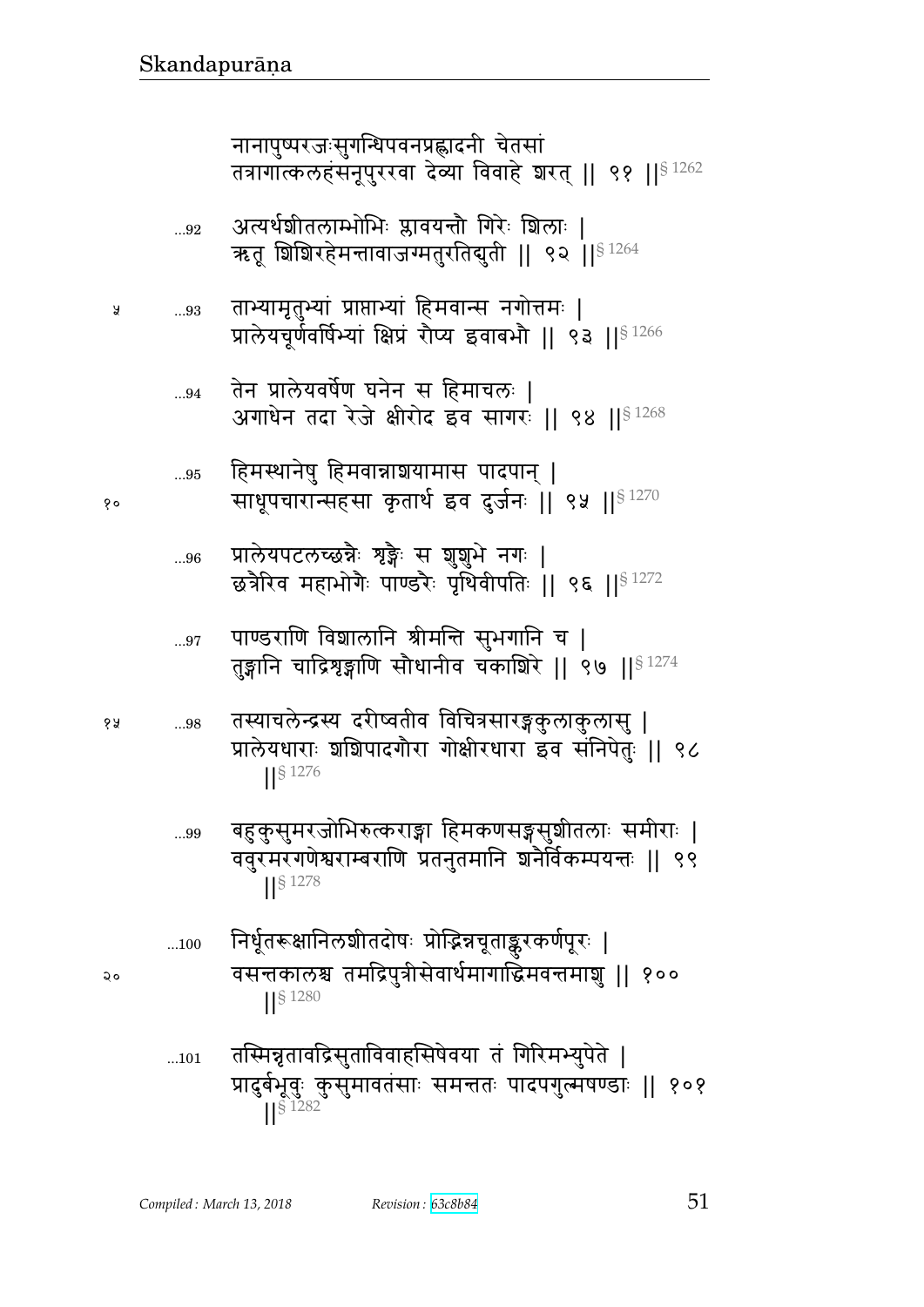वाप्यस्तत्राभवत्रम्याः कमलोत्पलभूषिताः |  $...112$ 

### हैमानि विस्तीर्णजलेषु केषुचिन्निरन्तरं मारकतानि केषुचित् |  $...111$ वैदूर्यनालानि सरःसु केषुचित्प्रजज्ञिरे पद्मवनानि सर्वतः || २० **???** ||<sup>§ 1302</sup>

- नीलानि नीलाम्बुरुहैः पयांसि गौराणि गौरेश्च सनालदण्डैः |  $...110$ रक्तैश्च रक्तानि भृष्ठां कृतानि मत्तद्विरेफार्धविदष्टपत्रैः || ११०  $||\S 1300$
- $...109$ परस्परं हिं मालत्यो भाषन्य इव रेजिरे ।। १०९ ।।<sup>§ 1298</sup>
- समदालिकुलोद्गीतलताकुसुमसंचयाः |

कामिन्य इव कान्तानां कण्ठालम्बितमूर्तयः || १०८ ||<sup>§ 1296</sup>

- फुल्लाशोकलतास्तत्र रेजिरे शालसंश्रिताः |  $...108$
- हिमशुक्लेषु शृङ्गेषु तिलकाः कुसुमोत्कराः |  $...107$ शुशुभुः कार्यमुद्दिश्य वृद्धा इव समागताः ॥ १०७ ॥  $\mathsf{S}^{1294}$
- तर्जयन्त इवान्योन्यं मञ्जरीभिश्चकाशिरे || १०६ ||<sup>§ 1292</sup>

१०

१५

્ર પ્ર

स्तच्छाम्बुपूर्णाश्च तथा नलिन्यः पद्मोत्पलानां मुकुलैरुपेताः |  $...103$ ईपत्समुद्रिन्नपयोधराग्रा नार्यो यथा रम्यतमा बभूवुः || १०३  $\frac{1}{5}$  1286

ऋतोः स्तभावाच मदोद्भवाच फुल्लासु श्राखासु निलीनपक्षाः |

चेतोभिरामं त्रिदशाङ्गनानां पुंस्कोकिलाश्चातिकलं विनेदुः ॥

नात्युष्णश्रीतानि सरःपयांसि किञ्जल्कचूर्णैः कपिलीकृतानि |

चक्राह्वयुग्मेरुपनादितानि पपुः प्रहृष्टाः सुरदन्तिमुख्याः || १०५

ववुः सुगन्धाः सुभगाः सुष्ठीता विचित्रपुष्पाग्ररजोत्कराङ्गाः |  $...102$ मनोभवोद्रेककराः सुराणां सुराङ्गनानां च मुहुः समीराः || १०२ || $§$ <sup>1284</sup>

 $...104$ 

 $...105$ 

 $...106$ 

 $908$  || $$^{1288}$ 

प्रियङ्गश्रूततरवश्रूताश्चापि प्रियङ्गवः |

 $\frac{1}{5}$  1290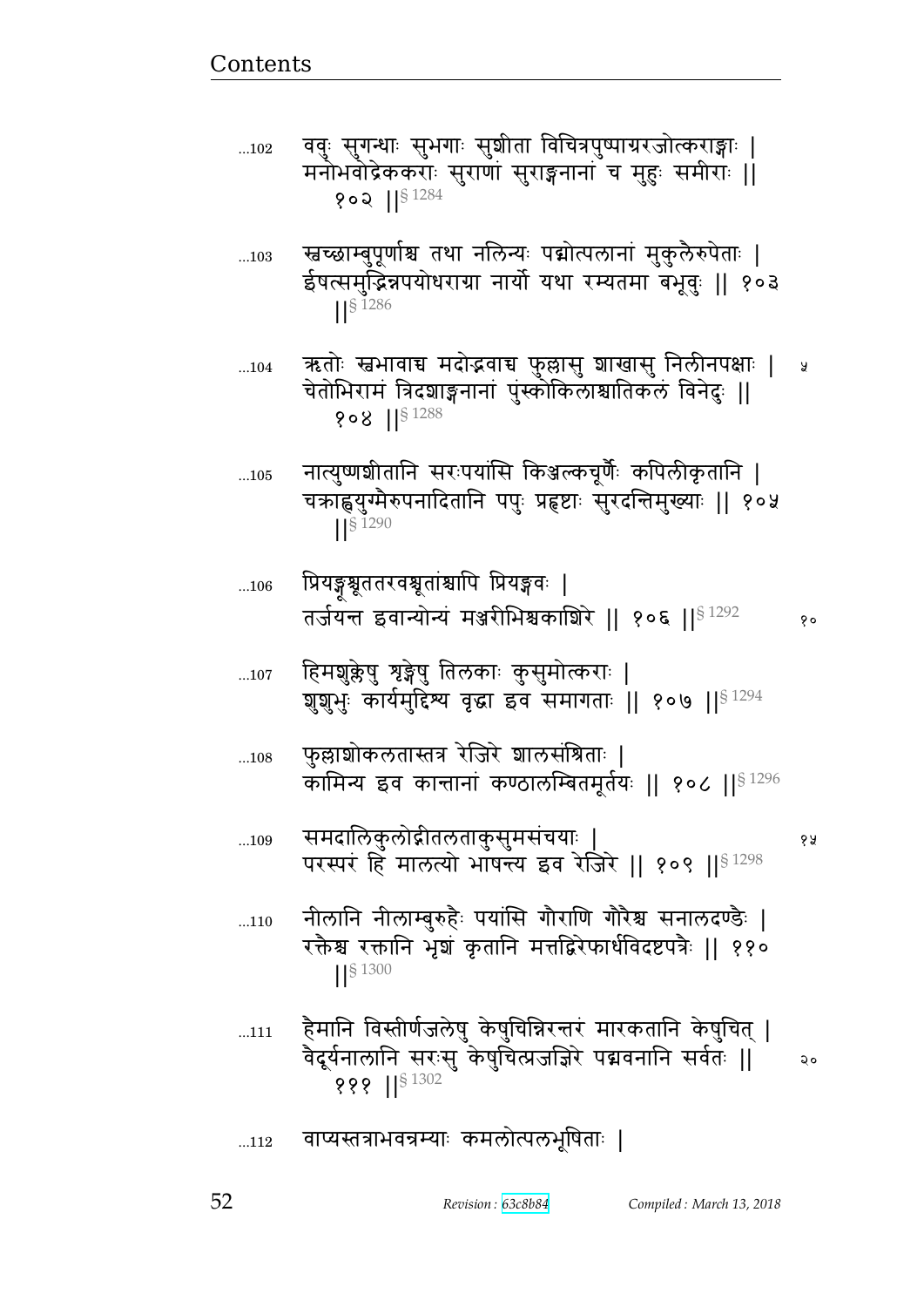Å

ò

१

 $\mathbf{Q}$ 

 $\mathbf{c}$ 

| o | 117 | तमालगुल्मैस्तस्यासीच्छोभा हिमवतस्तदा  <br>नीलजीमूतसंघातेर्निलीनेरिव सन्धिषु    ११७    <sup>§ 1314</sup>                                                                                           |
|---|-----|---------------------------------------------------------------------------------------------------------------------------------------------------------------------------------------------------|
|   | 118 | निकामपुष्पैः सुविशालशाखैः समुच्छ्रितेश्वम्पकपादपैश्च  <br>प्रमत्तपुंस्कोकिलसम्प्रलापेर्हिमाचलो ऽतीव तदा रराज ॥<br>886   §1316                                                                     |
|   | 119 | श्रुत्वा शब्दं ऋतुमदकलं सर्वतः कोकिलानां<br>चंशत्पक्षाः सुमधुररुतं नीलकण्ठा विनेदुः  <br>तेषां शब्देरुपचितबलः पुष्पचापेषुहस्तः<br>सज्जीभूतस्त्रिदशवनिता वेद्धमङ्गेष्वनङ्गः ।। ११९ ।। $^{8\,1320}$ |
|   | 120 | पटुसूर्यातपश्चापि प्रायः सोष्णजलाञ्चयः  <br>देवीविवाहसेवार्थं ग्रीष्म आगाद्धिमाचलम् ॥ १२० ॥ $^{\mathrm{S}\,1322}$                                                                                 |
| o | 121 | स चापि तरुभिस्तत्र बहुभिः कुसुमोत्करैः  <br>श्रोभयामास शृङ्गाणि प्रालेयाद्रेः समन्ततः    १२१    <sup>§ 1324</sup>                                                                                 |
|   | 122 | तस्यापि च ऋतोस्तत्र वायवः सुमनोहराः  <br>ववुः पाटलविस्तीर्णकदम्बार्जुनगन्धिनः    १२२    <sup>§ 1326</sup>                                                                                         |
|   | 123 | वाप्यः प्रफुल्लपद्मौघाः केसरारुणमूर्तयः  <br>अभवंस्तटसंघुष्टकलहंसकदम्बकाः    १२३    <sup>§ 1328</sup>                                                                                             |

- चीरुवाकविघुष्टानि किंशुकानां वनानि च |  $...116$ पर्वतस्य नितम्बेषु सर्वेष्वैवाभिजज्ञिरे ॥ ११६ ॥ 8 1312
- कृष्णाञ्जनाद्रिशृङ्गाभा नीलाशोकमहीरुहाः |  $...115$ गिरौ ववृधिरे फुल्लाः स्पर्धयेव परस्परम् | ११५ || \$1310
- ईषदुद्रिन्नकुसुमैः पाटलैश्चापि पाटलाः |  $...114$ सम्बभूवुर्दिशः सर्वाः पवनाकम्पिमूर्तिभिः || ११४ || \$ 1308
- ग्रुङ्गाणि तस्य तु गिरेः कर्णिकारैः सुपुष्पितैः |  $\dots113$ समुच्छ्रितान्यविरलैर्हैमानीव बभुर्मुने | ११३ || \$1306

नानाविहगसंघुष्टा हेमसोपानपङ्कयः || ११२ ||<sup>§ 1304</sup>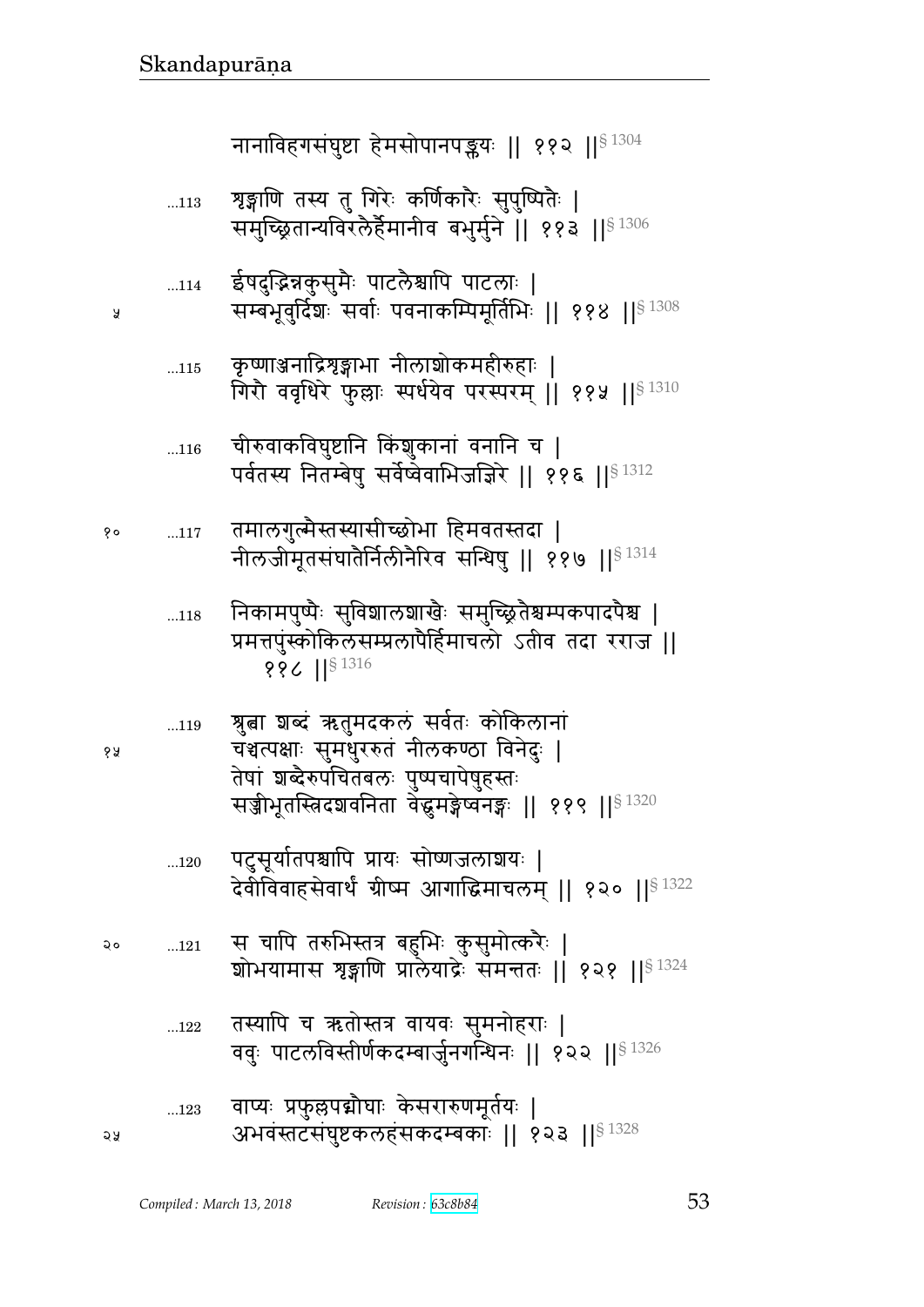## मुक्ता हस्तसमायोगं सहितः सर्वदेवतेः |  $\dots 134$ सुतेश्च मानसे सर्वे प्रहष्टेनात्तरात्मना |

- यथोक्तविधिना हुत्ना सर्पिस्तदमृतं च हि |  $...133$ त्रिश्च तं चलनं देवं कारयिता प्रदक्षिणम् || १३३ ||§ 1350
- 'ञ्चलन' च 'स्नय' कृता कृतार्श्वालेमुपस्थित |  $\dots132$ श्रुतिगीतैर्महामन्त्रैर्मूर्तिमद्भिरुपस्थितैः || १३२ ||<sup>§ 1348</sup> २०
- ततः प्रणम्य हृष्टात्मा ब्रह्मा लोकपितामहः |  $...131$ हस्तं देवस्य देव्याश्च योगबन्धे युयोज ह || १३१ || 81346
- तमाह शंकरो देवं देवदेवो जगत्पतिः |  $...130$ यद्यदिष्टं सुरेशान तत्कुरुष्व यथेप्सितम् | १५ कर्तास्मि वचनं सर्वं ब्रह्मंस्तव जगद्विभो || १३० ||<sup>§ 1344</sup>
- ततस्तु पुनरेवेशं ब्रह्मा व्यज्ञापर्याद्वेभुम् |  $...129$ हविर्जुहोमि वह्रौ तु उपाध्यायपदे स्थितः | ददासि मह्यं यद्याज्ञां कर्तव्यो ऽयं क्रियाविधिः || १२९  $\frac{1}{5}$  1341
- शैलपुत्रीमलंकृत्य योग्याभरणसम्पदा |  $...128$ पुरं प्रवेशयामास स्वयमादाय लोकधृक् || १२८ || 81338  $90$
- तत एवं प्रवृत्ते तु सर्वभूतसमागमे |  $\dots 127$ नानावाद्यञ्चताकीर्णे ब्रह्मा मम पिता स्तवम् || १२७ || 5 1336
- इति कुसुमविचित्रसर्ववृक्षा विविधविहंगमनादरम्यदेशाः |  $...126$ हिमगिरितनयाविवाहभूत्ये षडुपययुर्ऋतवो मुनिप्रवीर || १२६  $\frac{1}{5}$  1334
- बकुलाश्च नितम्बेषु विश्वालेषु महीभृतः |  $\dots125$ उत्ससर्जुर्मनोज्ञानि कुसुमानि समन्ततः || १२५ ||<sup>§ 1332</sup>
- तथा कुरवकाश्चापि कुसुमापाण्डुमूर्तयः |  $\dots124$ सर्वेषु जज्ञुः शृङ्गेषु भ्रमरावलिसेविताः || १२४ || 5 1330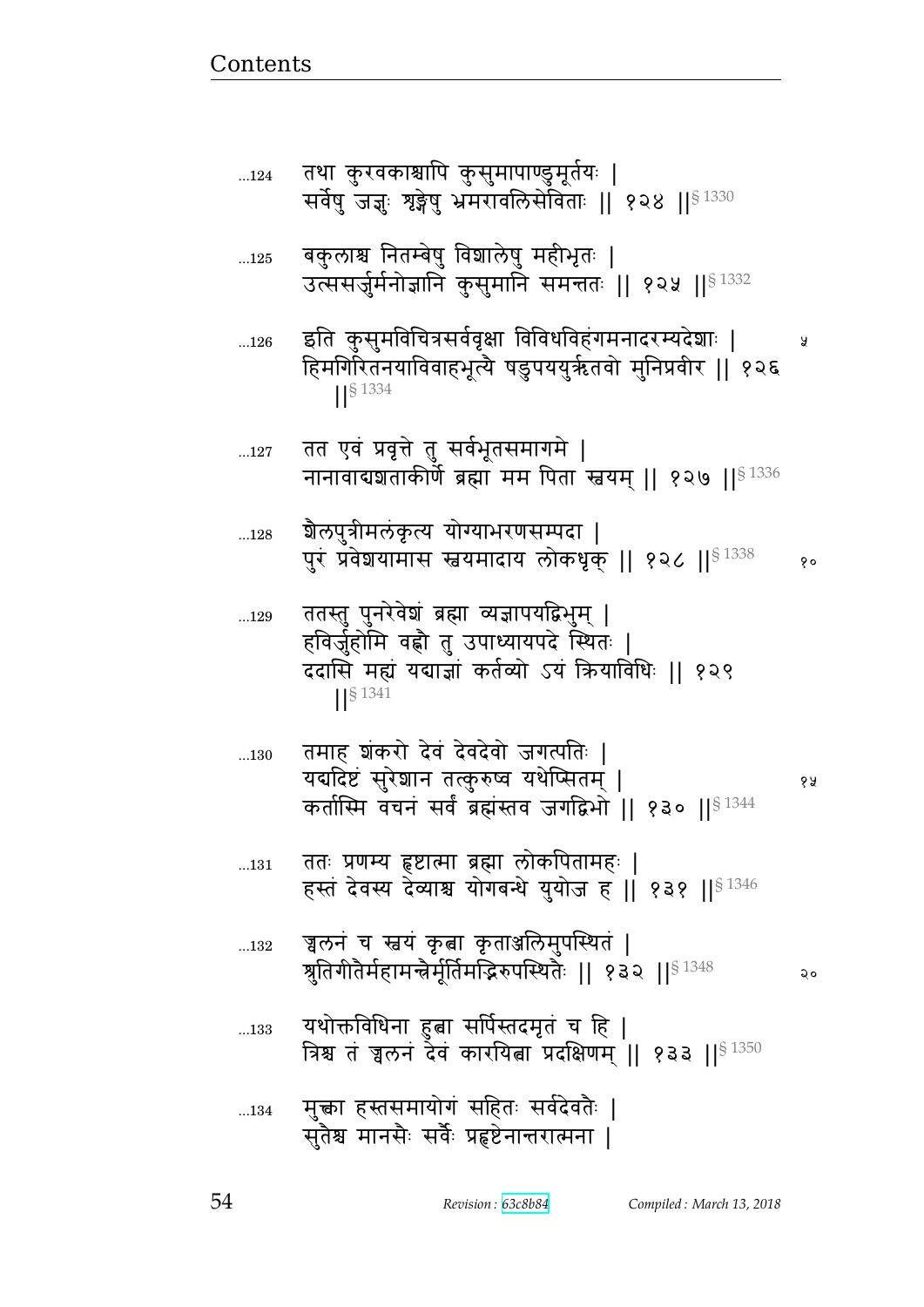# ...9 नमः खट्वाङ्गहस्ताय प्रमथातिहराय च |

- ... $s$  विमः कपालहस्ताय दंष्ट्रिणे गदिने नमः | नमस्त्रैलोकावाहाय सप्तलोकरथाय च || ८ ||  $\frac{8^{1376}}{200}$
- १४ ...7 सलिलेश्चयलिङ्गाय युगान्तायतलिङ्गिने नमः कपालमालाय कपालस्रग्मिणे नमः || ७ || $^{\$~1374}$
- <u>...</u>6 विष्टम्भनाय ञ्चऋस्य बाहोर्वेदाङ्कराय च | चराचराधिपतये शमनाय नमो नमः || ६ ||  ${}^{8\,1372}$
- ... $_5$   $\,$  नमः सहस्रनेत्राय सहस्रचरणाय च  $\,$ नमो वेदरहस्याय वेदाङ्गाय नमो नमः || ५ ||  $$^{1370}$
- ... $_4$  विमः पवनरूपाय ञ्चतरूपाय वै नमः |  $\alpha$ , we can be well as a set of  $\alpha$  and  $\alpha$  is the matrix b  $\alpha$  of  $\beta$   $1368$
- ... $_{\rm a}$  विमः क्लेशविनाशाय दात्रे च शुभसम्पदाम् | नमो नीलंशिखण्डाय अम्बिकॉपतये नमः || ३ ||<sup>§ 1366</sup>
- ...2 नमः पर्वतलिङ्गाय पर्वतेशाय वे नमः | नमः पवनवेगाय विरूपायाजिताय च || २ || $$^{1364}$
- ...1 अथ वृत्ते विवाहे तु भवस्यामिततेजसः | प्रहर्षमतुलं गत्ना देवाः सहपितामहाः | तुष्टुवुर्वाग्मिरिष्टाभिः प्रणमन्तो महेश्वरम् || १ ||  $^{8\ 1362}$
- ...136 इति ते सर्वमाख्यातं स्नयंवरमिदं ञ्चभम् | ४ उद्वाहश्चैव देवस्य शृण्वतः परमाद्भुतम् || १३६ || $^{\S\,1357}$ इति स्कन्दपुराणे नाम त्रयोदशो ऽध्यायः ॥ सनत्कुमार उवाच |  $$^{1359}$
- ...135 योगेनैव तयोर्व्यास तदोमापरमेशयोः | उद्वाहः स परो वृत्तो यं देवा न विदुः क्वचित् || १३५ ᅖᅖ§ 1355

वृत्ते उद्वाहकाले तु प्रणनाम वृषध्वजम् ॥ १३४ ॥ $8^{1353}$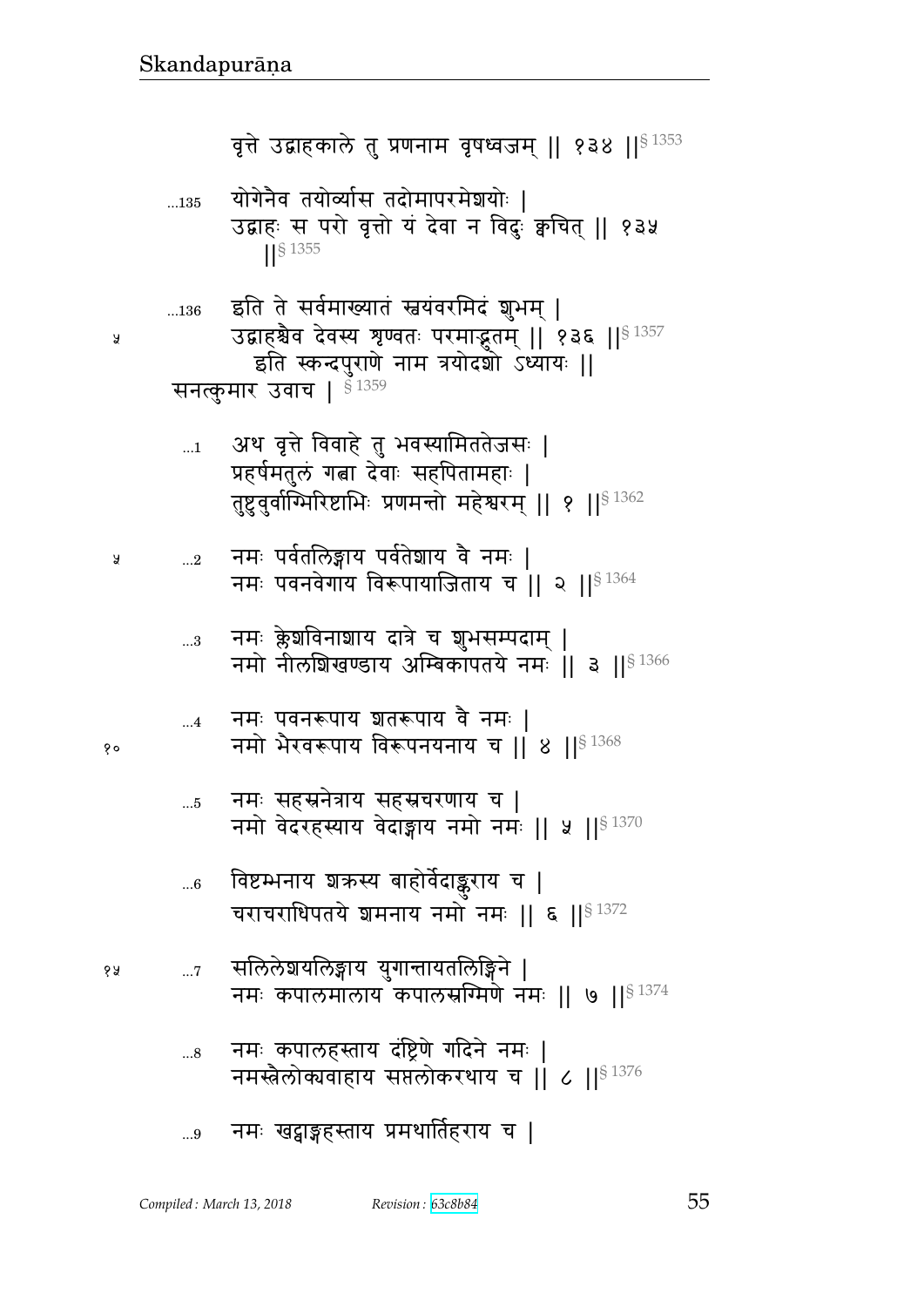|             | नमो यज्ञशिरोहर्त्रे कृष्णकेशापहारिणे    ९    $^{\$}$ 1378                                                       |    |
|-------------|-----------------------------------------------------------------------------------------------------------------|----|
| 10          | भगनेत्रनिपाताय पूष्णो दन्तहराय च  <br>नमः पिनाकशूलासिखङ्गमुद्ररधारिणे    १०    \$1380                           |    |
| 11          | नमो ऽस्तु कालकालाय तृतीयनयनाय च  <br>अत्तकात्तकृते चैव नमः पर्वतवासिने    ११    <sup>§ 1382</sup>               | Я  |
| 12          | सुवर्णरेतसे चैव सर्पकुण्डलधारिणे  <br>वाङ्गलेर्योगनाशाय योगिनां गुरवे नमः    १२    81384                        |    |
| 13          | शशाङ्कादित्यनेत्राय ललाटनयनाय च  <br>नमः श्मशानरतये श्मशानवरदाय च    १३    $$^{1386}$                           |    |
| 14          | नमो दैवतनाथाय त्र्यम्बकाय नमो नमः  <br>अञ्चनीञ्चतहासाय ब्रह्मण्यायाजिताय च    १४    $^{\S\,1388}$               | १० |
| 15          | गृहस्थसाधवे नित्यं जटिने ब्रह्मचारिणे  <br>नमो मुण्डार्धमुण्डाय पशूनां पतये नमः    १५    \$1390                 |    |
| 16          | सलिले तप्यमानाय योगैश्वर्यप्रदाय च  <br>नमः शान्ताय दान्ताय प्रलयोत्पत्तिकारिणे    १६    <sup>§ 1392</sup>      | १५ |
| $\dots 17$  | नमो ऽनुग्रहकर्त्रे च स्थितिकर्त्रे नमो नमः  <br>नमो रुद्राय वसवे आदित्यायाश्विने नमः    १७    <sup>§ 1394</sup> |    |
| 18          | नमः पित्रे ऽथ साध्याय विश्वेदेवाय वै नमः  <br>नमः शर्वाय सर्वाय उग्राय वरदाय च    १८    $^{8\,1396}$            |    |
| 19          | नमो भीमाय सेनान्ये पशूनां पतये नमः  <br>शुचये रेरिहाणाय सबोजाताय वे नमः    १९    <sup>§ 1398</sup>              | २० |
| 20          | महादेवाय चित्राय नमश्चित्ररथाय च  <br>प्रधानाय प्रमेयाय कार्याय करणाय च    २०    <sup>§ 1400</sup>              |    |
| $\ldots 21$ | पुरुषाय नमस्ते ऽस्तु पुरुषेच्छाकराय च  <br>नमः पुरुषसंयोगप्रधानगुणकारिणे    २१    <sup>§ 1402</sup>             | จร |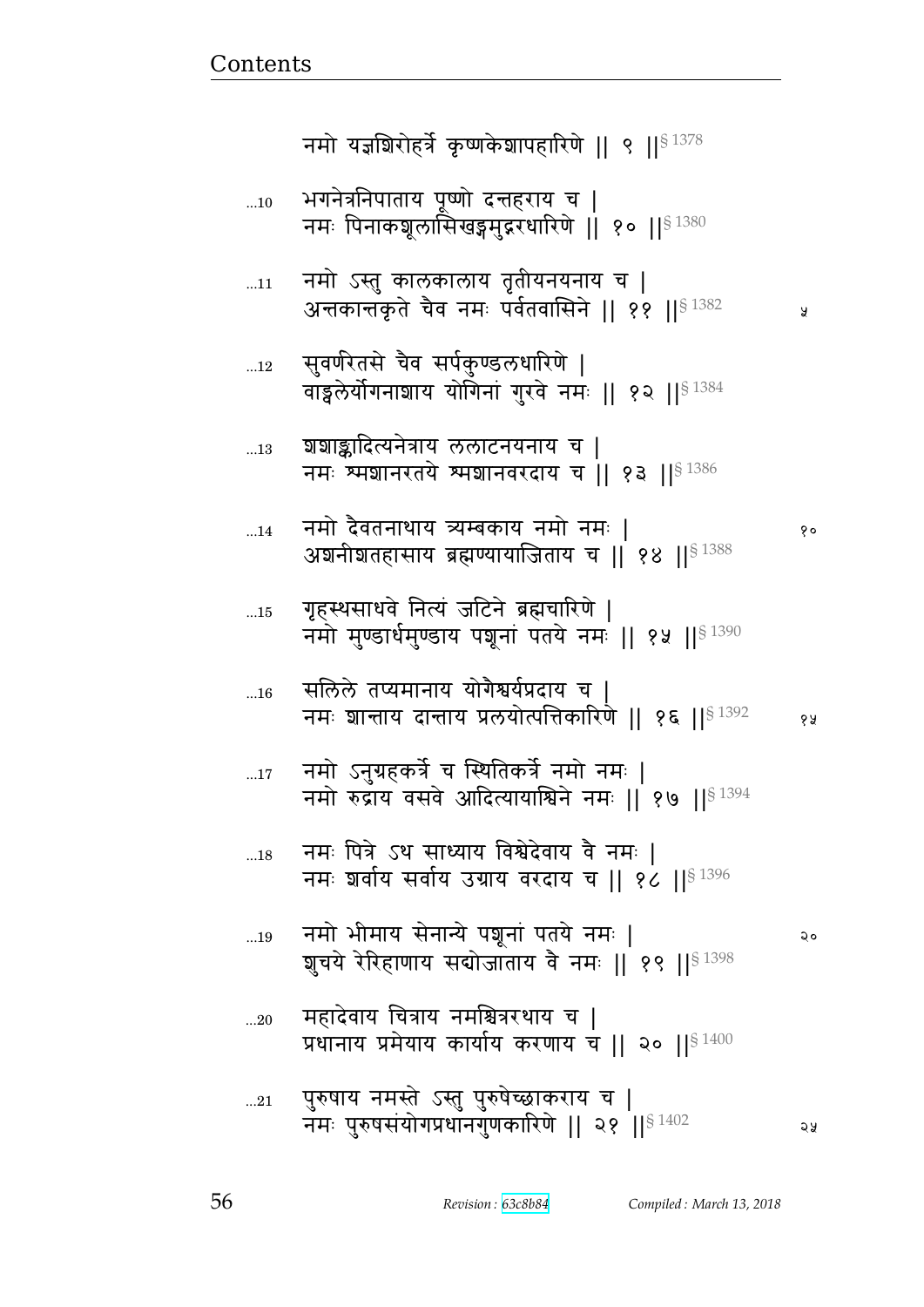$...29\,$ 

२०

Å

प्रविष्टे भवनं देवे सूपविष्टे वरासने |  $\dots$ 1 स बहिर्मन्मथः क्रूरो देवं वेद्धमनाभवत् || १ || \$ 1427

सो ऽप्रतिरूपगणेशसमानो देहविपर्ययमेत्य सुखी स्यात् ||  $29$  || $8^{1420}$ सनत्कुमार उवाच |  $$^{1421}$ पाराशर्य स्तवं हीदं शृणुयाद्यः पठेत वा |  $...30\,$ स स्तर्गलोकगो देवैः पूज्यते ऽमरराडिव || ३० || 8 1423 इति स्कन्दपुराणे चतुर्दशमो ऽध्यायः || सनत्कुमार उवाच | §<sup>1425</sup>

एवमस्त्रिति तानुक्ता विसृज्य च सुरान्हरः | 68  $...28$ लोकांश्च प्रमथैः सार्धं विवेश भवनं ततः || २८ ||<sup>§ 1418</sup>

यस्तु हरोत्सवमद्भुतमेतं गायति दैवतविप्रसमक्षम् |

- ततस्ते प्रणताः सर्वे ऊचुः सब्रह्मकाः सुराः |  $...27$ तवैव भगवन्हस्ते वर एषो ऽवतिष्ठताम् | यदा कार्यं तदा नस्त्वं दास्यसे वरमीप्सितम् || २७ ||  $^{8\,1416}$
- "द्रष्टुं सुखश्च सौम्यश्च देवानामस्मि भो सुराः | १०  $...26\,$ वरं ब्रूत यथेष्टं च दातास्मि वदतानघाः | २६ || 8 1413
- एवं स भगवान्देवो जगत्पतिरुमापतिः |  $\ldots 25$ स्तूयमानः सुरैः सर्वैरमरानिदमब्रवीत् || २५ ||<sup>§ 1411</sup>
- नमस्ते देवदेवेश नमस्ते भूतभावन |  $...24$ श्रिवः सौम्यः सुखो द्रष्टुं भव सोमो हि नः प्रभो || २४  $|$   $|$  \$ 1408 सनत्कुमार उवाच | §1409
- कालज्ञाय च सर्वत्र नमो नियमकारिणे |  $\ldots 23$ नमो वैषम्यकर्त्रे च गुणानां वृत्तिदाय च | २३ | |  $$^{1406}$
- प्रवर्तकाय प्रकृतेः पुरुषस्य च सर्वशः |  $...22$ कृताकृतस्य संवेन्ने फलसंयोगदाय च || २२ ||  $^{8\,1404}$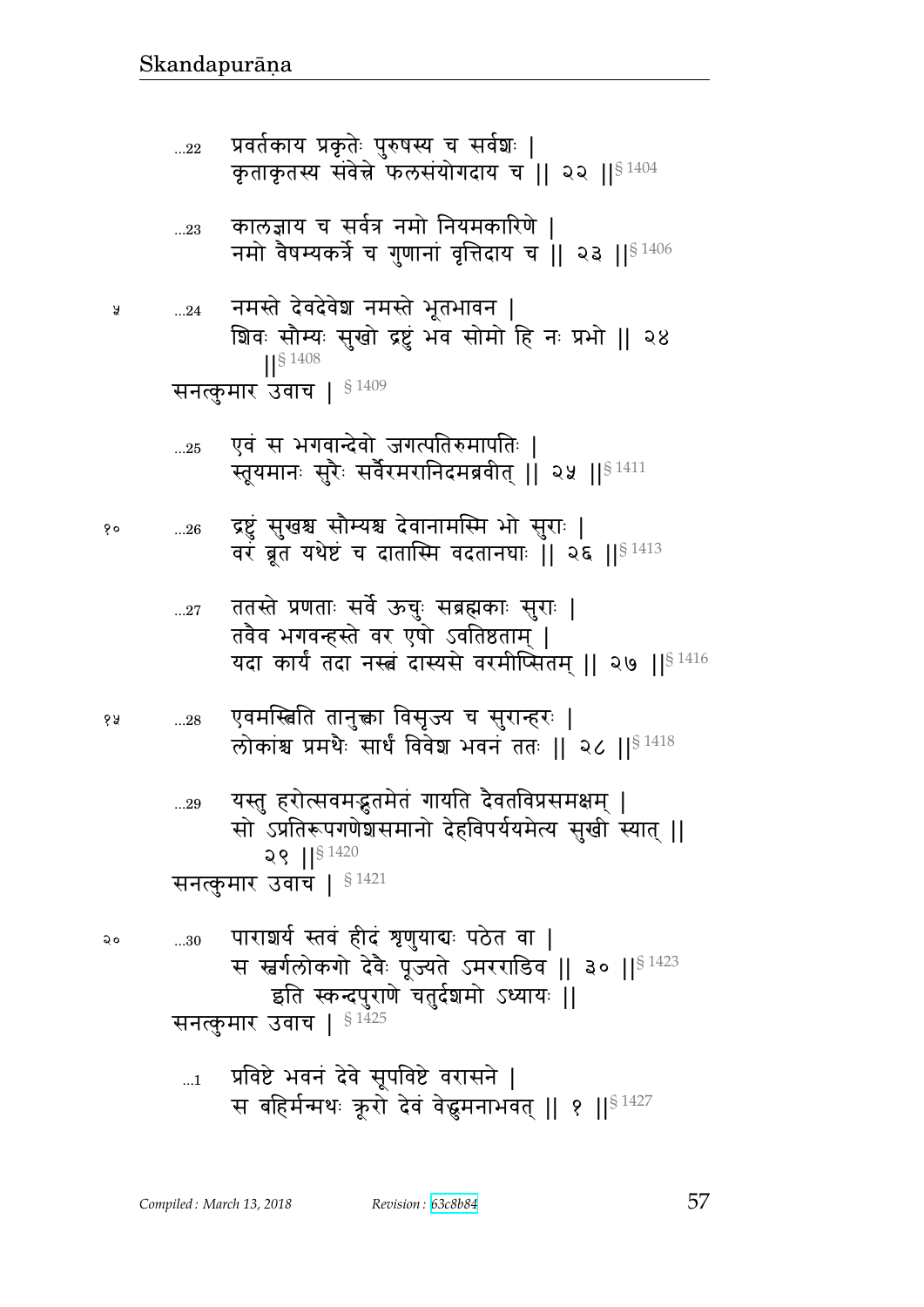प्र

| 5          | ततो ऽस्य नेत्रजो वहिर्ज्वालामालासहस्रवान्  <br>संवृत्य रतिभर्तारमदहत्सपरिच्छदम् ॥ ४ ॥ ९ 1435                                                  |    |
|------------|-----------------------------------------------------------------------------------------------------------------------------------------------|----|
| 6          | स दह्यमानः करुणमार्तो ऽक्रोश्चत विस्तरम्  <br>प्रसादयंश्व तं देवं पपात स महीतले    ६    <sup>§ 1437</sup>                                     | १० |
| $\dots 7$  | आशु सो ऽग्निपरीताङ्गो मन्मथो लोकतापनः  <br>पपात भस्मसाचैव क्षणेन समपद्यत    ७    $^{\S\,1439}$                                                |    |
| 8          | पत्नी तु करुणं तस्य विललाप सुदुःखिता  <br>देवं देवीं च दुःखार्ता अयाचत्करुणायती    ८    $^{\S\ 1441}$                                         |    |
| $\ldots$ 9 | तस्याश्च करुणां श्रुत्वा देवौ तौ करुणात्मकौ  <br>ऊचतुस्ता समालोका समाश्वास्य च दुःखिताम्    ९    <sup>§ 1443</sup>                            | १५ |
| 10         | दग्ध एष ध्रुवं भद्रे नास्योत्पत्तिरिहेष्यते  <br>अग्ररीरो ऽपि ते काले कार्यं सर्वं करिष्यति    १०    <sup>§ 1445</sup>                        |    |
| $\dots$ 11 | यदा तु विष्णुर्भविता वसुदेवसुतः शुभे  <br>तदा तस्य सुंतो ऽयं स्यात्पतिस्ते सं भविष्यति    ११<br>$\frac{1}{5}$ 1447<br>सनत्कुमार उवाच   § 1448 | २० |
| $\dots12$  | ततः सा तं वरं लब्ध्वा कामपत्नी शुभानना  <br>जगामेष्टं तदा देश प्रीतियुक्ता गतक्लमा    १२    <sup>§ 1450</sup><br>सनत्कुमार उवाच   § 1451      |    |
| $\dots 13$ | एवं दग्ध्वा स कामं तु शंकरो मूढचेतसम्                                                                                                         | ২५ |

अथाततायिनं व्यास वेद्धुकामं सुरेश्वरम् |<br>नयनेन तृतीयेन सावज्ञं तमवैक्षत || ४ ||<sup>§ 1433</sup>  $\dots 4$ 

ऋषीणां विघ्नकर्तारं नियमानां व्रतैः सह |<br>चक्राह्वयस्य रूपेण रत्या सह तमागतम् || ३ ||<sup>§ 1431</sup>  $\ldots 3$ 

तमनाचारसंयुक्तं दुरात्मानं कुलाधमम् |<br>लोकान्सर्वांस्तापयानं सर्वेष्वकरुणात्मकम् || २ ||<sup>§ 1429</sup>  $\ldots$ 2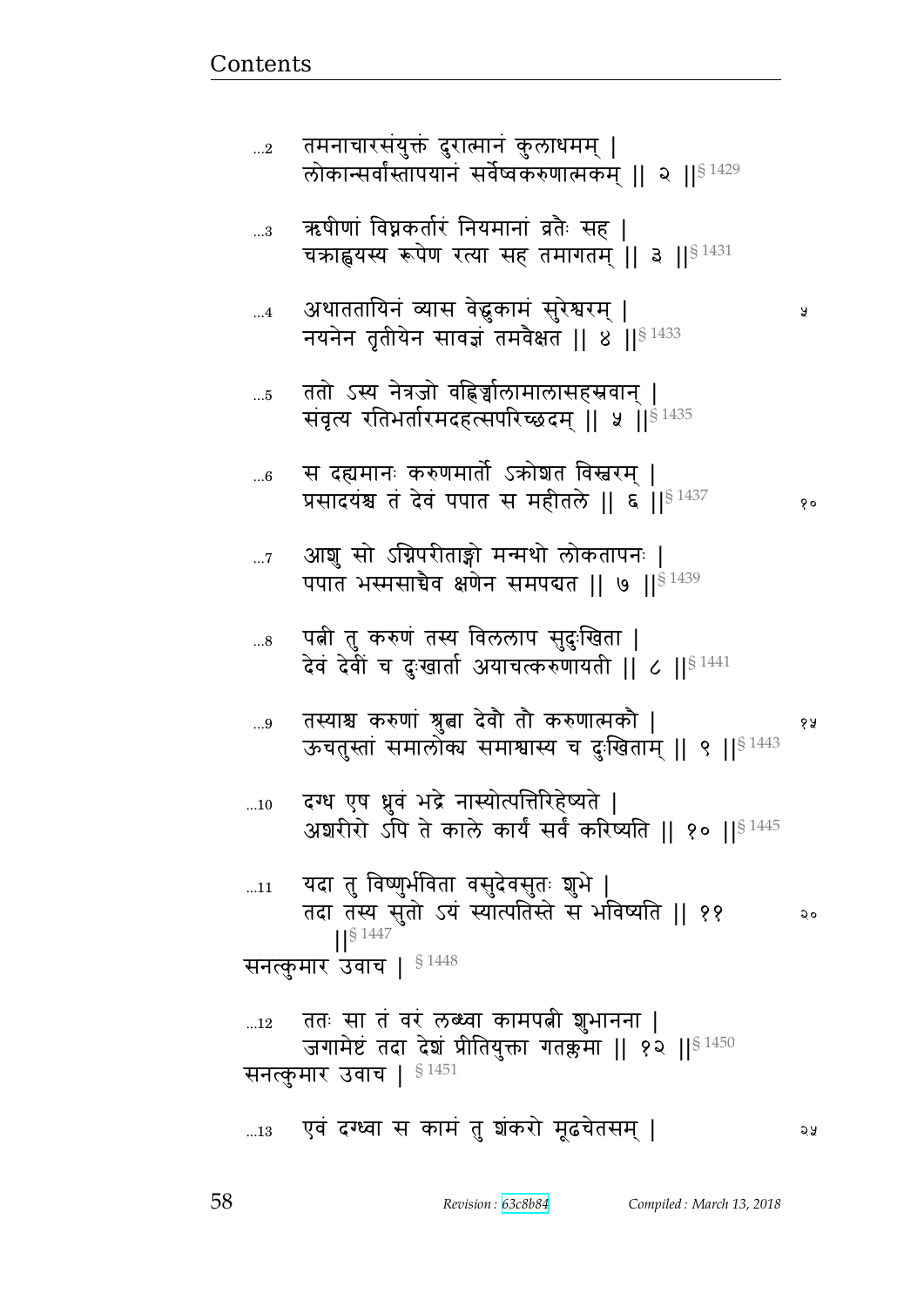| Ã  |             | जगाम तप्यतो ऽभ्याञ्चं वसिष्ठस्य मुनेर्विभुः    १५    <sup>§ 1457</sup>                                                                                  |
|----|-------------|---------------------------------------------------------------------------------------------------------------------------------------------------------|
|    | $\dots16$   | ततो मुनिवरश्रेष्ठं वरिष्ठं तपतां वरम्  <br>वसिष्ठमृषिशार्दूलं तप्यमानं परं तपः    १६    <sup>§ 1459</sup>                                               |
| १० | $17$        | पूर्णे वर्षसहस्रे तु च्चलमानमिवानलम्  <br>उवाच भगवान्गत्ना ब्रूहि किं ते ददानि ते  <br>ददामि दिव्यं चक्षुस्ते पश्य मां सगणं द्विज    १७    $^{8\,1462}$ |
|    | $\dots18$   | दृष्ट्वा स तु तमीशानं प्रणम्य शिरसा प्रभुम्  <br>ग्रिरस्यअलिमाधाय तुष्टाव हृषिताननः    १८    <sup>§ 1464</sup><br>$\S 1465$<br>वसिष्ठ उवाच              |
| १५ | 19          | नमः कनकलिङ्गाय वेदलिङ्गाय वै नमः  <br>नमः सहस्रलिङ्गाय वहिलिङ्गाय वे नमः    १९    <sup>§ 1467</sup>                                                     |
|    | $20$        | ्नमः पुराणलिङ्गाय श्रुतिलिङ्गाय वे नमः  <br>नमः पवनलिङ्गाय ब्रह्मलिङ्गाय वे नमः    २०    $$^{1469}$                                                     |
|    | $21\,$      | नमस्त्रेलोक्यलिङ्गाय दाहलिङ्गाय वे नमः  <br>नमः पर्वतलिङ्गाय स्थितिलिङ्गाय वै नमः ॥ २१ ॥ <sup>§ 1471</sup>                                              |
| २० | $\ldots$ 22 | नमो रहस्यलिङ्गाय सप्तद्वीपोर्ध्वलिङ्गिने  <br>नमः सर्वार्थलिङ्गाय सर्वलोकाङ्गलिङ्गिने    २२    $^{\$473}$                                               |
|    | 23          | नमो ऽस्बव्यक्तलिङ्गाय बुद्धिलिङ्गाय वे नमः  <br>नमो ऽहकारलिङ्गाय भूतलिङ्गाय वै नमः    २३    <sup>§ 1475</sup>                                           |
| ১ম | 24          | नम इन्द्रियोलेङ्गाय नमस्तन्मात्रोलेङ्गिने  <br>नमः पुरुषलिङ्गाय भावलिङ्गाय वे नमः    २४    <sup>§ 1477</sup>                                            |
|    |             |                                                                                                                                                         |

...14 = वासष्ठा नाम विप्रन्द्रा मा कृत्वा ह्वाद् तप्यत | तस्याहं वरदानाय प्रयास्यामि महाव्रते || १४ || $^{\mathrm{S}\,1455}$ 

...15 एवमुक्ता स दवा तु भाक्तप्रात्या तदा विभुः |

प्रोवाच हिमवत्पुत्रीं भक्त्या मुनिवरस्य ह || १३ || $8^{1453}$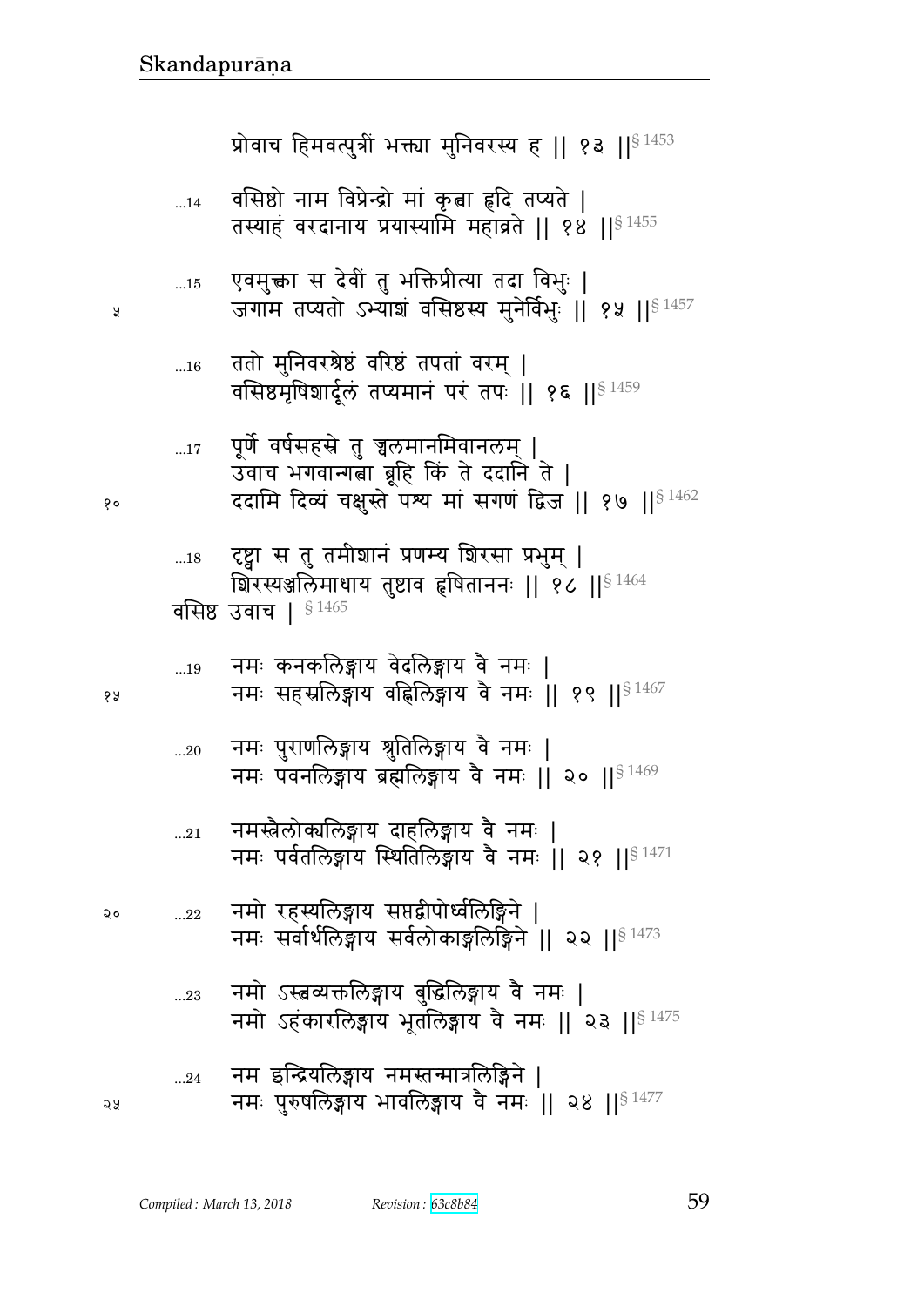नमो रजोर्ध्वलिङ्गाय सच्चलिङ्गाय वे नमः || २५ || ${}^{8\,1479}$ ...26 नमो गगनलिङ्गाय तेजोलिङ्गाय वे नमः | नमो वायूर्ध्वलिङ्गाय शब्दलिङ्गाय वे नमः || २६ || ${}^{S\ 1481}$ ...27 dx/ RɆɕp4pey ya4e@y {G dx1 ᅖ नमस्ते ऽथर्वलिङ्गाय सामलिङ्गाय वे नमः || २७ || ${}^{8\,1483}$ ...28 विमो यज्ञाङ्गलिङ्गाय पज्ञलिङ्गाय वे नमः | नमस्ते ऽनन्तलिङ्गाय देवानुगतलिङ्गिने || २८ || $8^{1485}$ ...29 दिश नः परमं योगमपत्यं मत्समं तथा | ब्रह्म चैवाक्षयं देव श्रमं चैव परं विभो | स्रोत कर्णाटक २० अक्षयत च वंशस्य धर्मे च मतिमक्षयाम् || २९ || $$^{1488}$ सनत्कुमार उवाच |  $$^{1489}$ ...30 एवं स भगवान्व्यास वसिष्ठेनामितात्मना | स्तूयमानस्तुतोषाथ तुष्टश्चेदं तमब्रवीत् || ३० || $^{\$~1491}$ भगवानुवाच |  $^{\S\ 1492}$  १४ ... $\mathrm{_{11}}$  तुष्टस्ते ऽहं ददान्येतत्तव सर्वं मनोगतम् | योगं च परमं सूक्ष्ममक्षयं सर्वकामिकम् || ३१ || ${}^{S\ 1494}$  $_{\mathrm{...32}}$  पौत्रं च तत्समं दिव्यं तपोयोगबलान्वितम् | ददानि ते ऋषिश्रेष्ठ प्रतिभास्यन्ति चैव ते || ३२ ||  $$^{1496}$ ...33 दमः शमस्तथा कीर्तिस्तुष्टिरकोध एव च | २० नित्यं तव भविष्यन्ति अमरतं च सर्वशः || ३३ || $81498$ ... $_{34}$  ad अवध्यत्नमसह्यत्नमक्षयत्नं च सर्वदा | वंशस्य चाक्षतिर्विप्र धर्मे च रतिरव्यया | ब्रूहि चान्यानपि वरान्ददामि ऋषिसत्तम || ३४ || $^{\$~1501}$ वसिष्ठ उवाच |  $\frac{8}{1502}$  |  $\frac{2}{3}$  $_{\rm ...35}$  ) भगवन्विदितं सर्वं भविष्यं देवसत्तम | न स्याद्धि तत्तथा देव यथा वा मन्यसे प्रभो || ३५ ||  $$^{1504}$ देव उवाच |  $\$^{\,1505}$ 

<u>Contents and Contents are the contents of the contents of the contents of the contents of the contents of the contents of the contents of the contents of the contents of the contents of the contents of the contents of the</u>

...25 नमः सर्वार्थलिङ्गाय तमोलिङ्गाय वे नमः |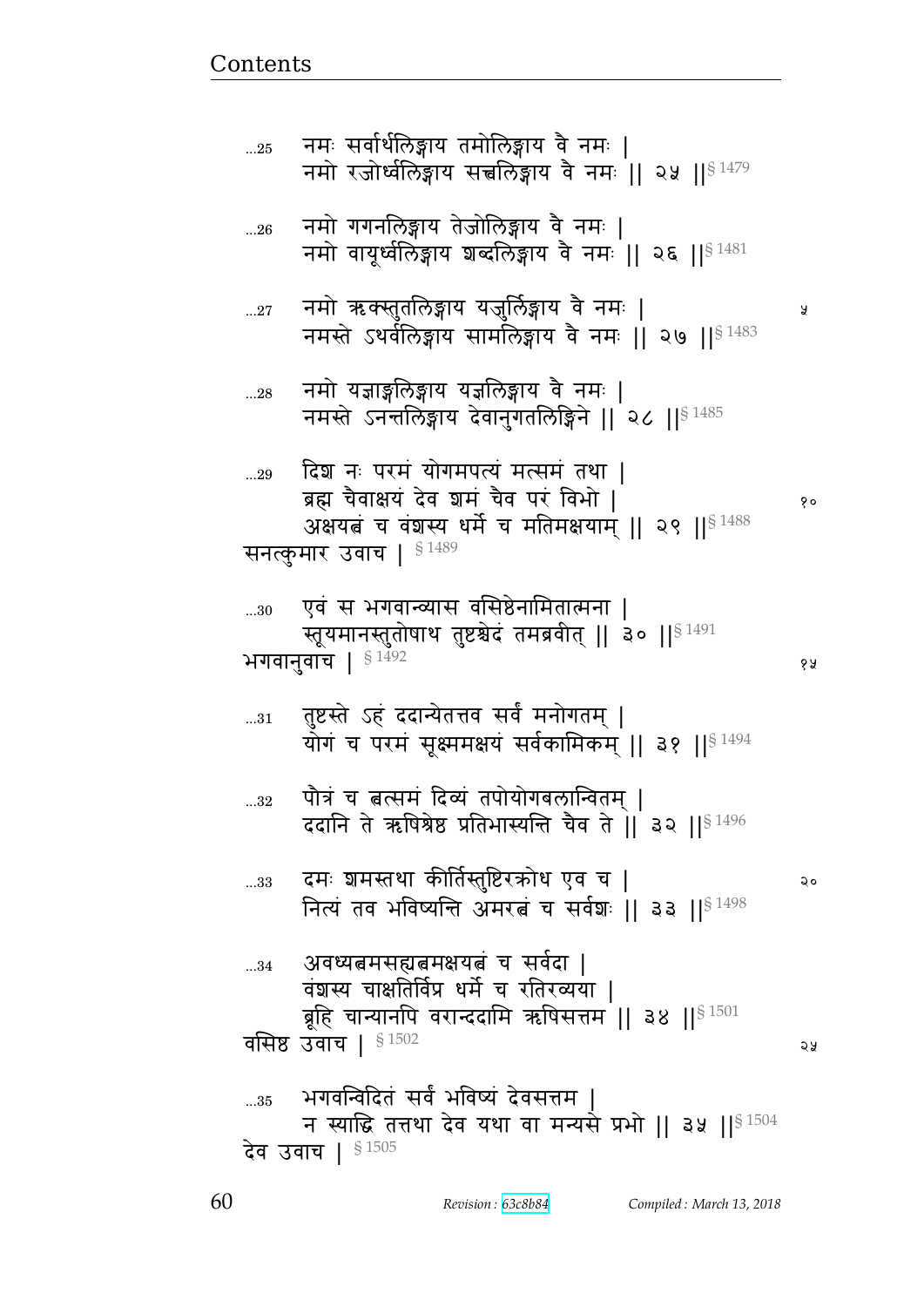आत्मानं पुत्रनामानं मम तुल्यं गुणैर्विभो |  $\dots 7$ इच्छामि दत्तं देवेश एष में दीयतां वरः || ७ || \$ 1531 सनत्कुमार उवाच |  $$^{1532}$ 

- बमेव भोक्ता भोज्यं च कर्ता कार्यं तथा किया |  $\ldots 6$ उत्पादकस्तथोत्पाद्य उत्पत्तिश्चैव सर्वश्चः || ६ ||<sup>§ 1529</sup>
- अथ दृष्ट्वा तमीशानमिदमाहानताननः |  $\dots 5$ केन स्तोष्यामि ते देव यस्त्वं सर्वजगत्पतिः | सर्वान्धारयसे लोकानात्मना समयाद्विभो || ५ ||<sup>§ 1527</sup>
- स कदाचिदपत्यार्थमाराधयदुमापतिम् | १०  $\dots 4$ तस्य तुष्टो महादेवो वरदो ऽस्मीत्यभाषत || ४ || $^{\$}$  1524
- तस्य बाल्यात्प्रभृत्येव वासिष्ठस्य महात्मनः |  $...3$ परेण चेतसा भक्तिरभवद्गोवृषध्वजे || ३ || 51522
- तेनासौ वरदानेन देवदेवस्य ञ्चलिनः |  $\dots 2$ अरुन्थत्यामजनयत्तपोयोगबलान्वितम् | ब्रह्मिष्ठं शक्तिनामानं पुत्रं पुत्रशताग्रजम् || २ ||  $^{8\,1520}$

```
'वरान्स लब्ध्वा भगवान्वसिष्ठो ऽस्मत्पितामहः |
 \dots1
       कं पुत्रं जनयामास आत्मनः सदृशबुतिम् || १ || $ 1516
सनत्कुमार उवाच | §1517
```

```
एवमुक्ता ततो देवः कपर्दी नीललोहितः |
...38पश्यतस्तस्य विप्रर्षेः क्षणादन्तरधीयत || ३८ ||<sup>§ 1512</sup>
            इति स्कन्दपुराणे पञ्चदञ्चमो ऽध्यायः ||
व्यास उवाच | 81514
```

```
तथा तन्नात्र संदेहो विहितं यद्यथा मया |
        तस्मात्ते ऽनुग्रहं कर्ता भूयः पुत्रस्तवाव्ययः || ३७ ||{}^{8\,1509}सनत्कुमार उवाच<sup>1 § 1510</sup>
```
 $...37$ 

Ã

Å

१५

भविष्यं नान्यथा कुर्यादिति मे निश्चिता मतिः |  $...36$ अहं कर्ता भविष्यस्य कथं कुर्यात्तदन्यथा | ३६ |  $\mathsf{S}^{1507}$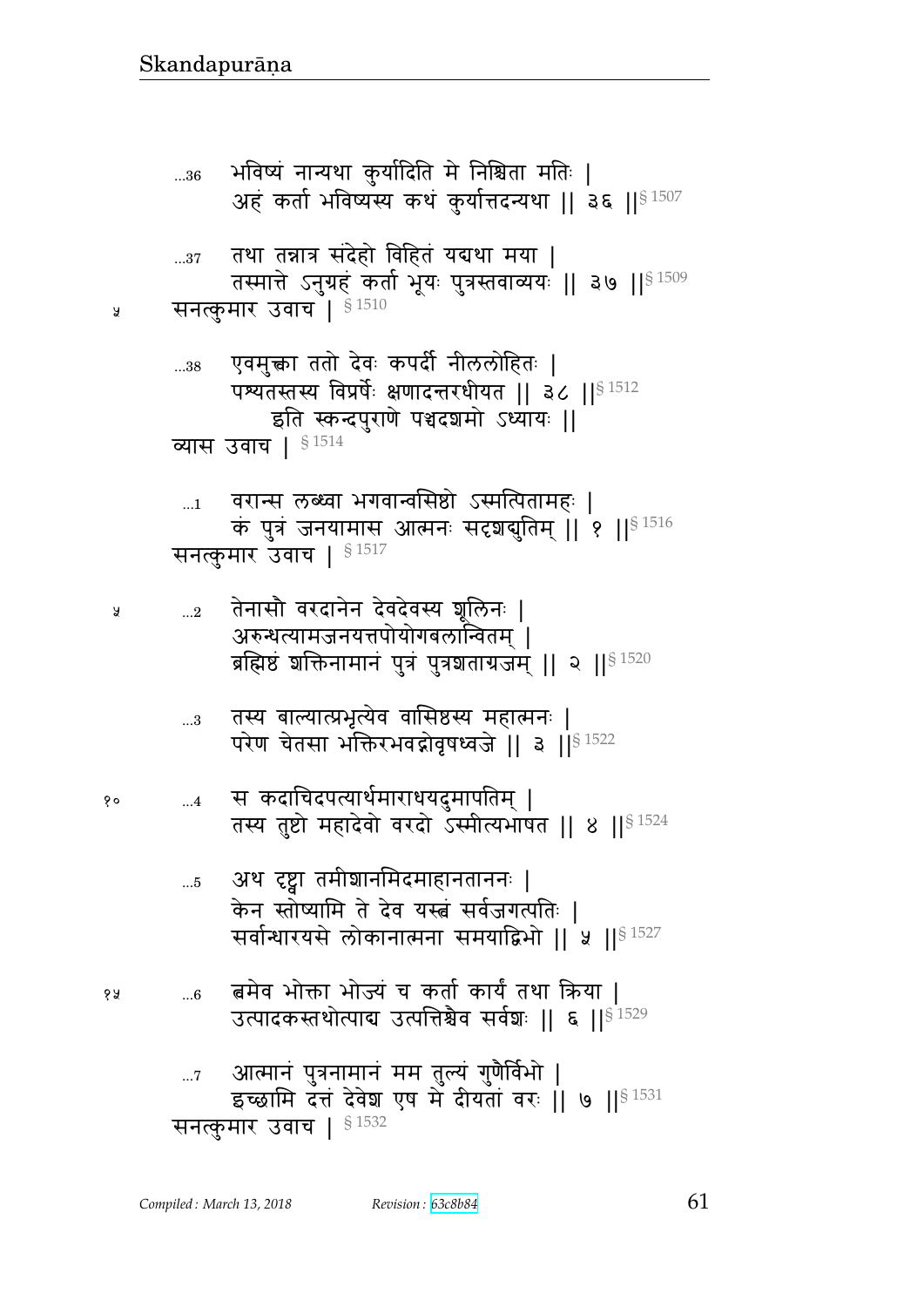Ã

१०

१५

Ã

तमागम्योचिवाञ्छक्तिश्चरिष्ये दीक्षितो व्रतम् |  $...3$ तत्र मे निशि राजेन्द्र सदैव पिशिताशनम् | 3 | |  $\frac{1}{3}$  1559

वसिष्ठयाज्यो राजासीन्नाम्ना मित्रसहः प्रभुः |  $\ldots$ <sup>2</sup> सुदासपुत्रो बलवानिन्द्रचन्द्रसमयुतिः || २ ||<sup>§ 1557</sup>

कस्मात्स राजा तमृषिं चखाद तपसान्वितम् |  $\dots$ 1 रक्षसा स किमर्थं च हृतचेताभवन्नृपः || १ || § 1554 सनत्कुमार उवाच |  $^{\$1555}$ 

- तस्यामापन्नसत्त्वायां राजा कल्माषपादृषिम् |  $\dots15$ भक्षयामास संरब्धो रक्षसा हृतचेतनः || १५ || \$ 1550 इति स्कन्दपुराणे षोडशो ऽध्यायः || व्यास उवाच | § 1552
- अथ काले ऽतिमहति समतीते शुभव्रते |  $...14$ तपसा भावितश्चापि महताग्निसमप्रभः | अदृष्यन्त्यां महाप्रज्ञ आदधे गर्भमुत्तमम् || १४ || $^{\S\ 1548}$
- तस्मिन्गते महादेवे शक्तिस्तव पितामहः |  $...13$ वचस्तत्परिनिश्चिन्त्य एवमेवेत्यमन्यत || १३ ||<sup>§ 1545</sup>
- एवमुक्ता तु तं देवः प्रहस्य च निरीक्ष्य च |  $...12$ जगाम सहसा योगी अदृश्यतमतिबुतिः || १२ ||<sup>§ 1543</sup>
- एवं स आत्मनात्मा वः संभूतो ऽपत्यसंज्ञितः |  $...11$ खेनात्मना न भविता परिणामान्तरं गतः || ११ ||<sup>§ 1540</sup> सनत्कुमार उवाच | §1541
- बीजात्मा च तथोद्भूतः स्तवयमेवाङ्करात्मना |  $\dots10$ बीजात्मना न भवति परिणामान्तरं गतः || १० || ${}^{8\,1538}$
- बयाहं याचितः शक्ते स च ते संभविष्यति |  $\ldots$ 9 बत्समः सर्ववेदज्ञस्बदीयो मुनिपुगव || ९ || 81536
- तमेवंवादिनं देवः प्रहस्य वदतां वरः |  $\ldots 8$ उवाच वचसा व्यास दिशः सर्वा विनादयन् || ८ || § 1534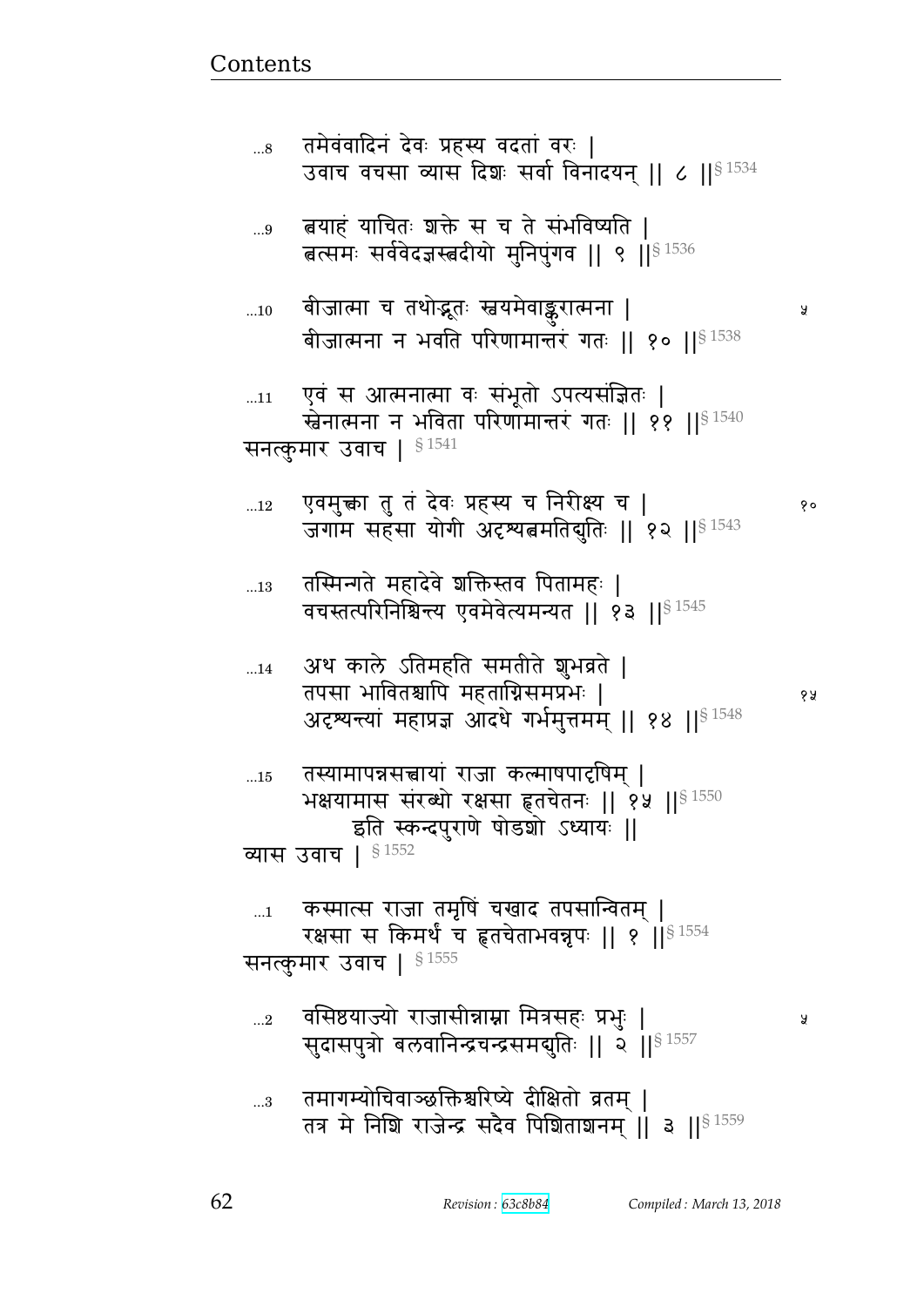राजन्न पिश्चितं बस्ति पुरे ऽस्मिञ्छुचि कर्हिचित् |  $...13$ मृगयन्परिखिन्नो ऽस्मि शाधि किं करवाणि ते | १३ | | \$1586 सनत्कुमार उवाच |  $$^{1587}$ 

- यदा न लब्धवान्मांसं तदोवाच नराधिपम् |  $...12$ गत्ना निष्ठि महाराजमिदं वचनमर्थवत् || १२ || $^{\$}$ <sup>1584</sup>
- एवमुक्तो ऽमृतवसुः प्रयत्नं महदास्थितः |  $...11$ पिशितं मृगयन्सम्यङ्गाप्यविन्दत कर्हिचित् || ११ || \$ 1582

```
जाने स्तोक च पिशित कार्य चेद तथाविधम् |
       मृग्यतां पिशितं क्षिप्रं लब्धव्यं यत्र मन्यसे || १० ||§ 1579
सनत्कुमार उवाच | $^{1580}
```

```
जाने सर्वोपयोगं च जाने चादुष्टतां तव |
...10
```

```
पिशितस्यैव चाल्पत्नाद्बहूनां चैव तद्भुजाम् |
 ...9अमितस्य प्रदानाच न किंचिदवशिष्यते || ९ || 51575
राजोवाच | §1576
```
- स एवमुक्तः प्रोवाच सूदो ऽमृतवसुस्तदा |  $\ldots 8$ राजंस्त्रया नो नाख्यातं प्रागेव नरपुंगव | साम्प्रतं नास्ति पिश्चितं स्तोकमप्यभिकाङ्क्षितम् || ८ ||<sup>§ 1573</sup>
- मयामृतवसो प्रातर्गुरुपुत्रस्य धीमतः |  $\dots 7$ पिशितं सम्प्रतिज्ञातं भोजनं निशि संस्कृतम् | तत्कुरुष्व तथा क्षिप्रं कालो नो नात्यगाद्यथा || ७ ||<sup>§ 1570</sup>
- गते ऽथ दिवसे तात संस्मृत्य प्रयतात्मवान् |  $...6$ सूदमाहूय चोवाच आर्तवत्स नराधिपः || ६ ||<sup>§ 1566</sup> सौदास उवाच | §1567
- एवमस्बिति तेनोक्तो जगाम स महामनाः |  $...5$ अथास्यान्तर्हितं रक्षो नृपतेरभवत्तदा | नाज्ञापयत्तदा सूदं तस्यार्थे मुनिसत्तम || ५ ||<sup>§ 1564</sup>
- इहागतस्य यच्छस्त शुचि सर्वगुणान्वितम् |  $\dots4$ अप्रतीकारसंयुक्तमेकदैकान्त एव च || ४ || \$ 1561

২५

Å

१०

१५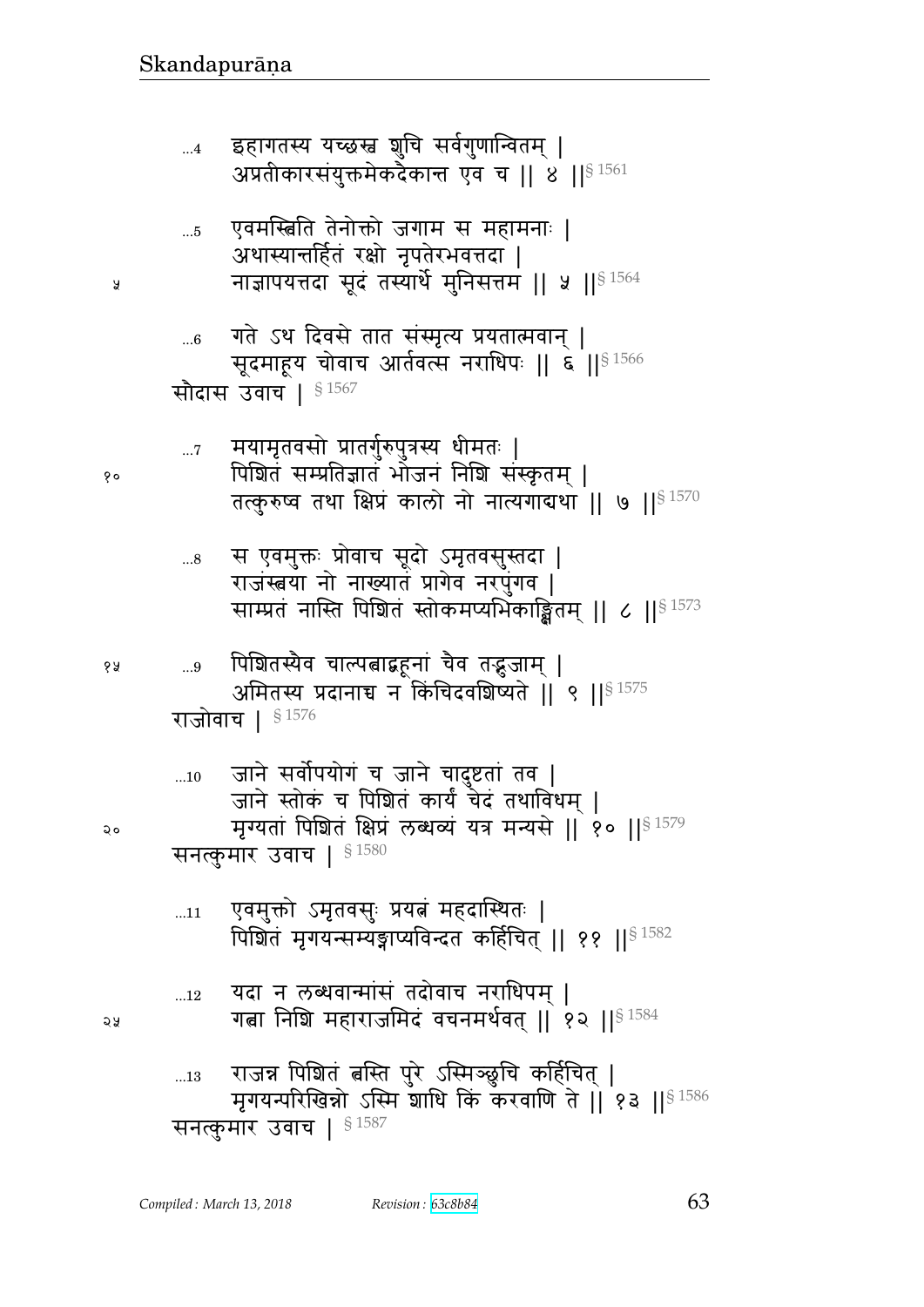...25 एवमुक्तस्तु तेजस्त्री राजा संचिन्त्य तत्तदा | उवाच क्रोधरक्ताक्षो राक्षसाविष्टचेतनः || २५ || $§$  1614

...22 स तदन्नं समानीतं समालभ्य महातपाः | चुकोप कुपितश्चाह पार्थिवं प्रदहन्निव || २२ || $^{\$~1606}$ शक्तिरुवाच |  $\frac{$1607}{}$ ... $^{23}$  पार्थिवाधम विप्राणां भोजनं राक्षसोचितम् | न दीयते विधिज्ञेन बं तु मामवमन्यसे || २३ || $^{\$4609}$ ...24 यस्माच्चं राक्षसमिदं मह्यं दित्ससि भोजनम् | तस्माचं कर्मणा तेन पुरुषादो भविष्यसि || २४ || ${}^{S \; 1611}$ सनत्कुमार उवाच |  $^{8\,1612}$   $\qquad \qquad$  2

 $_{\ldots 21}$   $\;$  स तमर्घेण पाद्येन आसनाग्र्यवरेण च | समर्चयिता विधिवदन्नमस्योपपादयत् || २१ || $$^{1604}$ 

...20 अथार्धरात्रसमये भास्कराकारवर्चसम् । श्वतानलसमप्रख्यमपश्यन्मुनिसत्तमम् || २० || $^{\S~1602}$  १४

...19 स एवमुक्तस्तेनाथ मानुष मांसमाददे | राजापकारिणो व्यास मृतोत्सृष्टस्य कस्यचित् || १९ || $$^{1600}$ 

...18 किमसौ ज्ञास्यते रात्रौ बया भूयश्च संस्कृतम् | रसवद्गन्धवचेव क्षिप्रमेव समाचर || १८ || ${}^{8\,1597}$  || १९ || सनत्कुमार उवाच |  $$^{1598}$ 

...17 गच्छ यत्किंचिदानीय मांसं मानुषमन्ततः | गार्दभं वाप्यथौष्ट्रं वा सर्वं संस्कर्तुमर्हसि || १७ || ${}^{8\,1595}$ 

...16 ^~ ~ pr{स/ ؇s^F\_ r^դxd ᅖ 4 उवाच सूदं शनकैः कर्णमूले महायुतिः || १६ || $^{\$~1593}$ 

 $_{\rm ...15}$   $\:$ तदन्तरमभिप्रेक्ष्य विश्वामित्रसमीरितः | राक्षसो रुधिरो नाम संविवेश नराधिपम् || १५ || $^{\$~1591}$ 

...14 स एवमुक्तः सूदेन तस्मिन्काले नराधिपः | नोवाच किंचित्तं सूदं तूष्णीमेव बभूव ह || १४ ||  ${}^{8\,1589}$ 

<u>Contents and Contents are the contents of the contents of the contents of the contents of the contents of the contents of the contents of the contents of the contents of the contents of the contents of the contents of the</u>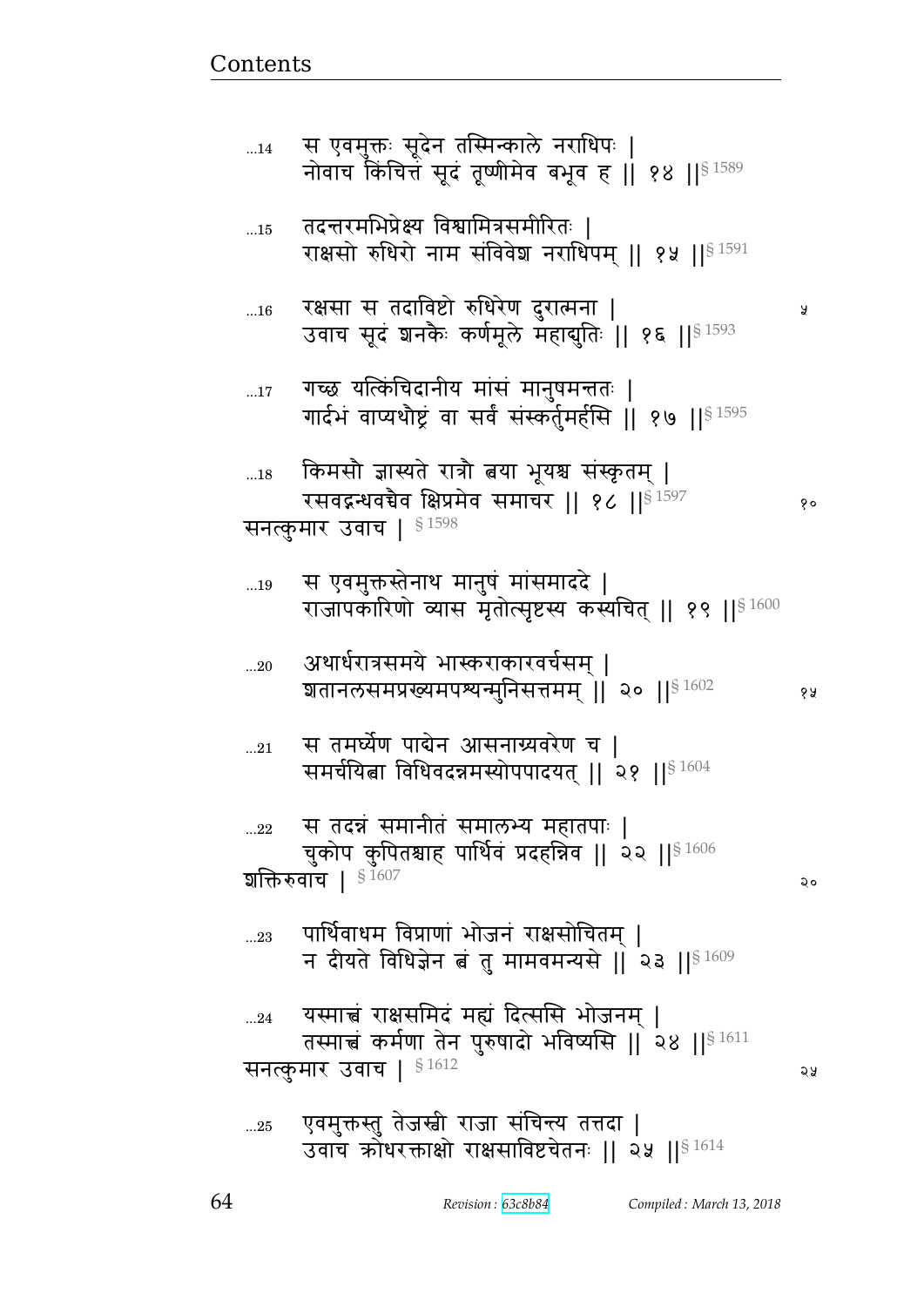- अथैनं चारुसर्वाङ्गी पीनोन्नतपयोधरा |  $...8$ उपतस्थे ऽग्रतः पत्नी शक्तेर्दीनाननेक्षणा || ८ || \$ 1639
- अथ शुश्राव वेदानां ध्वनिमेकस्य सुम्बरम् |  $\dots 7$ अधीयानस्य तत्राशु ध्यानमेवान्वपद्यत || ७ || 1637
- ततो ऽटवीं समासाब निराहारो जितेन्द्रियः |  $...6$ वायुभक्षस्तदा तस्थौ स्तं देहं परितापयन् || ६ || $^{\$4635}$
- पुनः पाश्चैर्दृढैर्बद्धा अन्यस्यामसृजद्वशी |  $...5$ तस्यां विपाशः संवृत्तो विपाशा साभवत्ततः || ५ || 91633
- स बद्धा महतीं कण्ठे शिलां ब्रह्मसुतः प्रभुः |  $\dots 4$ नद्यामात्मानमुत्सृज्य शतथा साद्रवद्भयात् | ञ्चतदूरिति तां प्राहुर्मुनयः संज्ञितव्रताः || ४ ||<sup>§ 1631</sup>
- ततः पुत्रवधं घोरं दृष्ट्वा ब्रह्मसुतः प्रभुः |  $\ldots$ 3 नोत्ससर्ज तदा क्रोधं वसिष्ठः कौशिकं प्रति | पुत्रशोकेन महता भृशमेवान्वकीर्यत || ३ ||<sup>§ 1628</sup>
- सो ऽभक्षयत तत्राग्रे शक्तिमेव महामुनिम् |  $\ldots 2$ ततो भ्रातृशतं तस्य वसिष्ठस्यैव पश्यतः || २ || $^{\$~1625}$
- ततः स राजा स्तं राज्यमुत्सृज्य सह भार्यया |  $\dots$ 1 वनं विवेश तत्राभूत्पुरुषादो महाबलः || १ || 93/ 1623

भक्षयित्वा विशुद्धर्थं मुक्तश्चापस्ततः परम् | चरिष्यामि तपः शुद्धं संयम्येन्द्रियसंहतिम् | पित्रा तवाभ्यनुज्ञातः स्त्वर्गे वत्स्ये यथेप्सितम् || २७ ||<sup>§ 1619</sup> इति स्कन्दपुराणे सप्तदशमो ऽध्यायः ॥ सनत्कुमार उवाच | 81621

 $...27$ 

Я

Ã

१०

१५

पुरुषादो भवेत्येवं मामवोचद्भवान्यतः  $...26$ ततस्त्वां भक्षयिष्यामि भ्रातृभिः सहितं द्विज || २६ ||<sup>§ 1616</sup>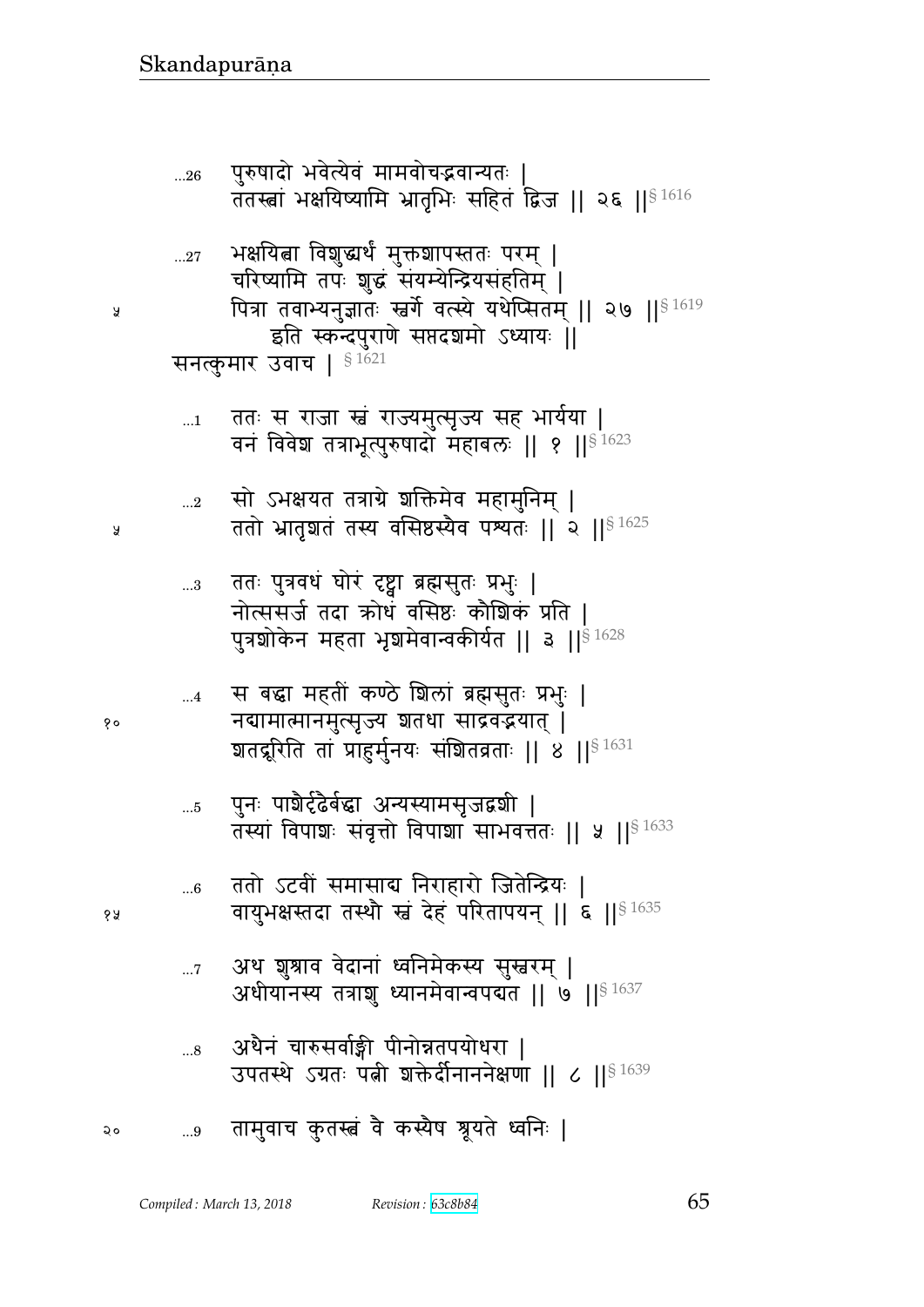5Ã

 $\dots 19$ 

प्रशाधि राज्य राजेन्द्र पितृपैतामहं विभो |

सोवाच दीनया वाचा रुदती श्वशुरं तदा || ९ || $^{\S\,1641}$ अटृष्यन्त्युवाच |  $^{\S\,1642}$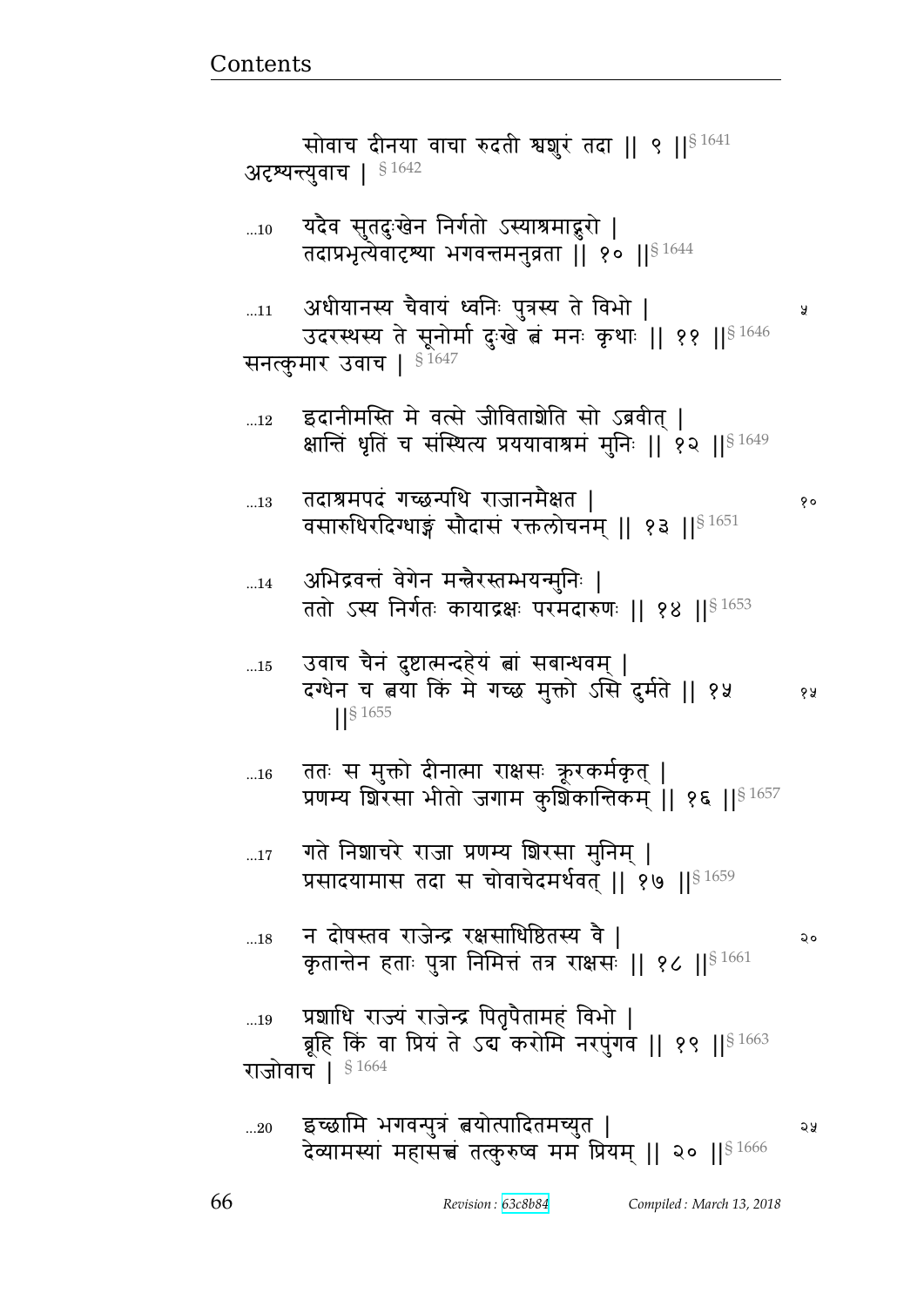#### कृतमेतन्न संदेहो यथा ब्रूषे महामते |  $...31$

तस्यैवं गर्वितं वाक्यं श्रुत्ना देवः पितामहः |  $...30$ उवाच श्लक्ष्णया वाचा सान्त्वयंस्तमिदं वचः || ३० || 31690 पितामह उवाच |  $$^{1691}$ २५

सह देवैरहं सर्वांल लोकान्धक्ष्यामि पावकैः |  $...29$ दग्ध्वान्यान्प्रथयिष्यामि तत्र लोकान्न संशयः || २९ || $$^{1687}$ सनत्कुमार उवाच |  $$^{1688}$ 

†देवतास्ते पतन्ति स्म यज्ञैर्मन्नपुरस्कृतेः |  $...28$ अष्टमं स्थानमेतद्धि देवानामाद्यमीदृशम् || २८ || § 1684 पराशर उवाच | \$1685

सुतमभ्येत्य सम्पूज्य वसिष्ठसहितः प्रभुः |  $...27$ ऋषिभिर्दैवतेश्चेव इदमाह पराशरम् || २७ ||  $^{8\,1681}$ ब्रह्मोवाच |  $$1682$ 

तत्र कोटीः स पञ्चाश्चद्रक्षसां क्रूरकर्मणाम् |  $...26$ जुहावाग्नौ महातेजास्ततो ब्रह्माभ्यगाद्रूतम् || २६ ||<sup>§ 1679</sup>

ततः कदाचिद्विज्ञाय भक्षितं रक्षसा शुचिम् |  $\dots25$ पितरं तपसा मन्त्रैरीजे रक्षःक्रतौ तदा || २५ || $^{\$4677}$ 

वसिष्ठं तु तदा धीमांस्तातमेवाभ्यमन्यत |  $...24$ तात तातेति च मुहुर्व्याजहार पितुर्गुरुम् || २४ ||<sup>§ 1675</sup>

वसिष्ठस्यापि कालेन शक्तेः पुत्रः प्रतापवान् |  $...23$ अदृष्यन्त्यां समभवत्पुत्रो नाम्ना पराशरः || २३ || 91673

तं शोणकं ततो राज्ये स्तं पुत्रमभिषिच्य सः |  $...22\,$ जगाम वनमेवाशु सभार्यस्तपसि स्थितः ॥ २२ ॥  $^{8\,1671}$ 

एवमस्त्रित्यथोक्तासौ तस्यां पत्न्यां महाव्रतः |  $...21$ पुत्रं च शोणकं नाम जनयामास निर्वृतः || २१ ||<sup>§ 1669</sup>

सनत्कुमार उवाच | §1667

Я

१०

१५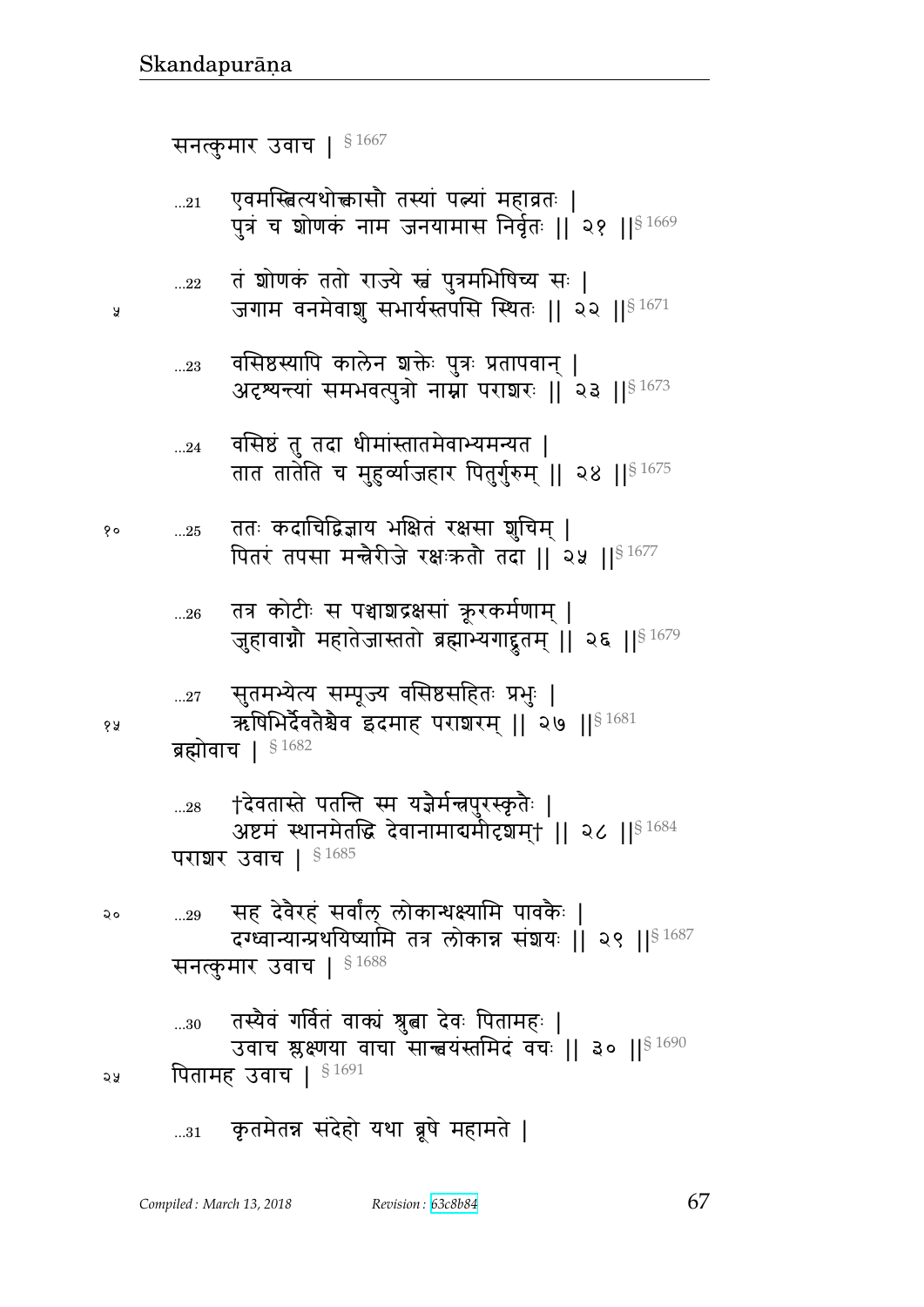देवाः प्राञ्जलयः सर्वे प्रणेमुस्ते महामुनिम् | ऋषयश्चेव ते सर्वे वाग्भिस्तुष्टविरे तदा | ३४ || \$1700 ततस्तेषां महातेजा वचांसि प्रत्यपूजयत् |  $...35$ विश्वामित्रस्य मिषत इदं प्रोवाच सुस्तरम् || ३५ || 91702  $90$ य एषां ब्राह्मणो वापि क्षत्रियो वा दुरात्मवान् |  $...36$ रक्षसां पक्षमास्थाय प्रतीकारं करिष्यति || ३६ ||<sup>§ 1704</sup> तमप्यत्रापि संकुद्धस्तपोयोगबलान्वितः |  $...37$ विहत्य तपसो योगाद्धोष्ये दीप्ते विभावसौ || ३७ ||  $$^{1706}$ सनत्कुमार उवाच |  $$^{1707}$ १५ ततो देवाः सगन्धर्वाः पितामहपुरःसराः |  $...38$ प्रभावं तस्य तं ज्ञाबा पराशरमपूजयन् || ३८ || 81709 हुतेषु च ततस्तेषु राक्षसेषु दुरात्मसु |  $\ldots 39$ संजहार ततः सच्चं ब्रह्मणो ऽनुमते तदा || ३९ || ${}^{8\,1711}$ सनत्कुमार उवाच |  $$^{1712}$ २० य इमं श्राद्धकाले वा दैवे कर्मणि वा द्विजान् |  $...40$ श्रावयीत शुचिर्भूत्वा न तं हिंसन्ति राक्षसाः || ४० ||<sup>§ 1714</sup> पराशरस्येदमदीनसम्भवं विशुद्धवाक्कर्मविधानसम्भवम् ।  $...41$ निशाम्य विप्रः कुलसिद्धिसम्भवं न राक्षसं गच्छति योनिसम्भवम् || ४१ ||<sup>§ 1716</sup> इति स्कन्दपुराणे ऽष्टादशमो ऽध्यायः || จง सनत्कुमार उवाच |  $$^{1718}$ 

†तस्य संकल्पसंतप्तो मन्युमूलमुदाहरत् |  $...33$ वसिष्ठस्य महाभाग बं निवारय पुत्रक† || ३३ || \$ 1698

Ã

यैस्ते पिता महाभाग भक्षितः सह सोदरैः | ...32 त एवाग्नौ च होतव्या विश्वामित्रस्य पश्यतः | अन्येषां स्त्रस्ति सर्वत्र देवानां सह राक्षसैः || ३२ || 51696

क्षन्तव्यं सर्वमेतत्तु अस्मत्प्रियचिकीर्षया || ३१ ||<sup>§ 1693</sup>

 $...34$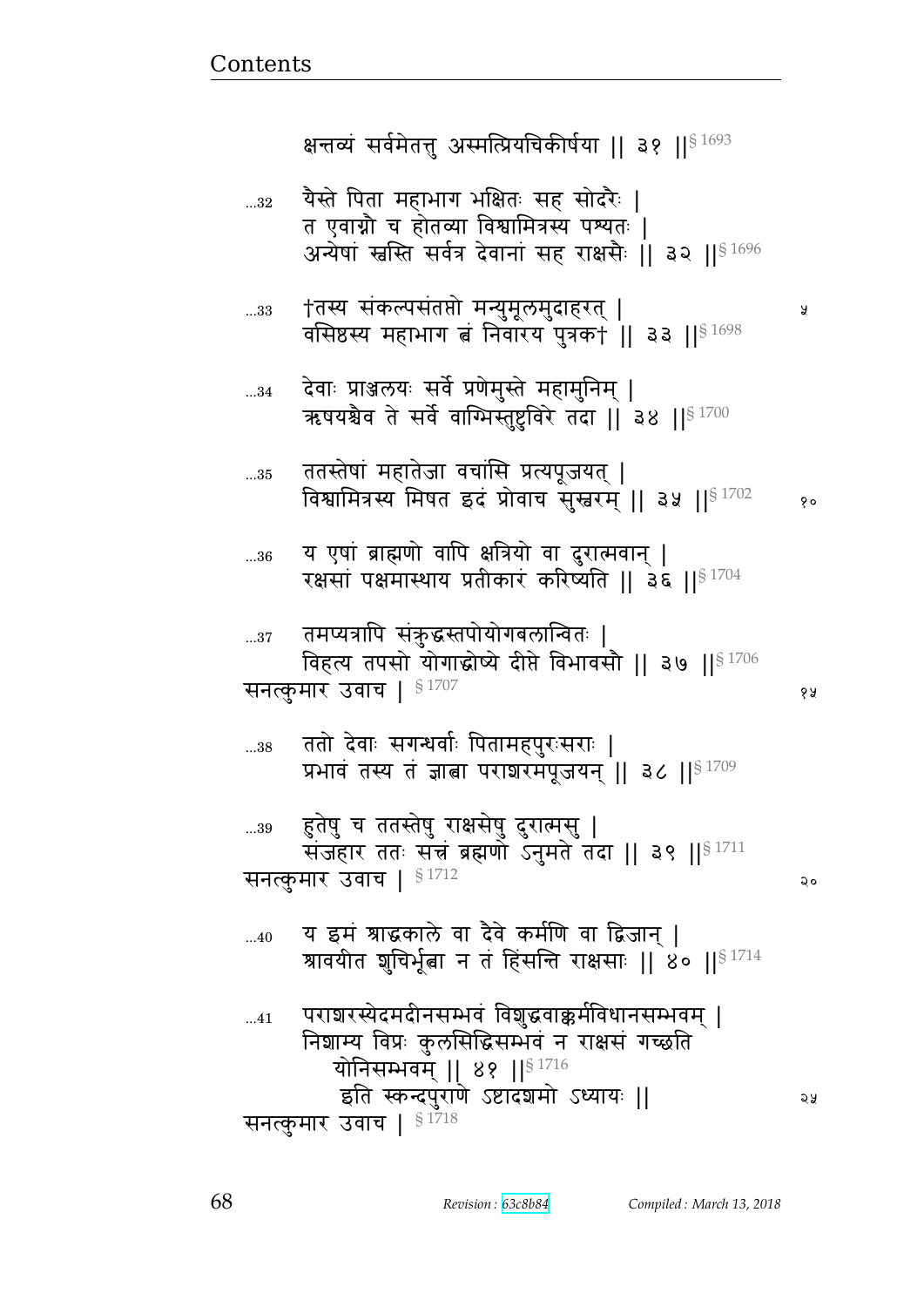- मत्सीगर्भसमुत्पन्नां वसोर्बीजाञ्चनात्पुरा |  $\dots11$ अद्रिकामप्सरःश्रेष्ठां ब्रह्मतेजोमयीं शुभाम् || ११ ||<sup>§ 1742</sup>
- सम्भ्रमन्दाञ्चराजस्य दुहितृत्वमुपागताम् |  $...10$ पितृकन्यां ततः कालीमपश्यदिव्यरूपिणीम् || १० || 81740
- स लब्धवर आगम्य ययाचे पुत्रकारणात् |  $\ldots\!9$ क्षेत्रं सुपरिशुद्धं च स्त्वपुत्रो यत्र सम्भवेत् || ९ || 9/ 1738
- तस्य कालेन महता तपसा भावितस्य तु |  $\ldots\!8$ उमापतिर्वरं प्रादात्स च वव्रे सुतं शुभम् || ८ ||§ 1736
- स एवमुक्तस्तेजस्त्री वसिष्ठेनामितात्मना |  $\dots 7$ १५ मैनाकं पर्वतं प्राप्य तपस्तेपे सुदुश्चरम् || ७ ||  $^{8\,1734}$
- तस्मात्पितॄणामानृण्यं गच्छ व्रतवतां वर |  $\dots 6$ सुतमुत्पादय क्षिप्रमधिकं सममेव वा || ६ ||<sup>§ 1731</sup> सनत्कुमार उवाच | § 1732
- स बं तपोन्वितश्चैव ज्ञानवान्यश्चसान्वितः | १०  $\dots 5$ पुत्रः पुत्रवतां श्रेष्ठो विहीनः प्रजया विभो || ५ || 91729
- अयं नः संततिं चैव ज्ञानवांस्तपसान्वितः ।  $\dots$ 4 करिष्यति गतिं चैव इति वेदविदो विदुः || ४ || § 1727
- पितरः पुत्रकामा वै तपः कृत्नातिदुश्चरम् |  $\ldots\!3$ पुत्रमुत्पादयन्ति स्म तपोज्ञानसमन्वितम् || ३ ||<sup>§ 1725</sup>
- वसिष्ठ उवाच |  $$^{1723}$ Å

२०

- तमागत्य वसिष्ठस्तु तपसा भास्करद्युतिम् |  $\ldots 2$ उवाच प्रीतिसम्पन्नमिदमर्थवदव्ययः || २ ||<sup>§ 1722</sup>
- एवं तव पिता व्यास रक्षःसच्चं समाहरत् |  $\dots$ 1 समापयिता च पुनस्तपस्तेपे च भास्तरम् | १ | | \$ 1720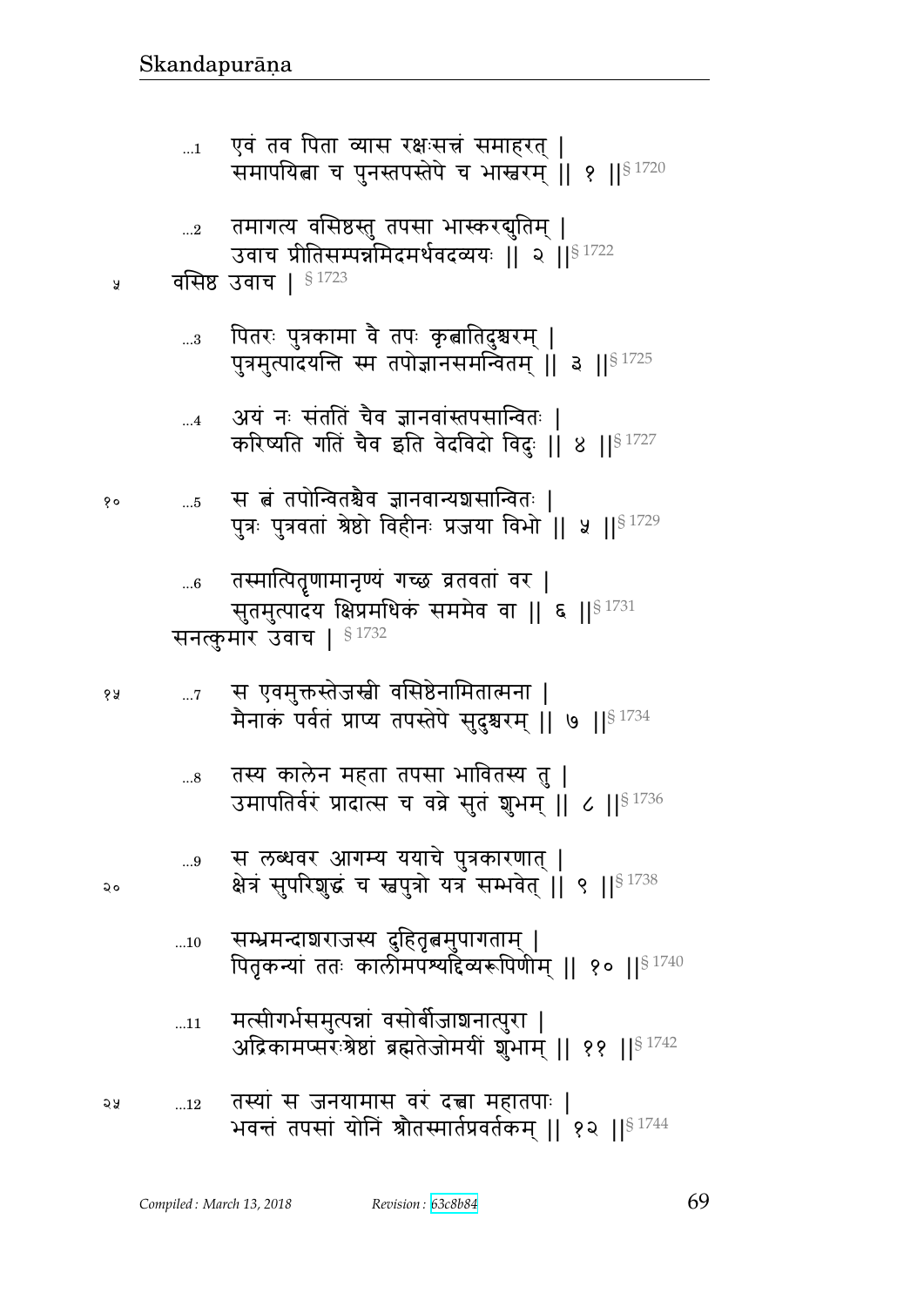- ...23 अथ तीर्थप्रसङ्गेन मुनिभिः समुपागतैः |
- ...22 विश्वामित्रेण सा ञ्चप्ता नदी लोकसुखप्रदा | अवहद्रुधिरं चैव मांसमेदस्तथैव च || २२ || $^{\S\,1769}$  २४
- ...21 वं दृष्ट्वापहृतं व्यास स्रोतसा मुनिसत्तमम् | उवाच च्छद्मना यस्माद्वेगेनापहृतस्त्वया | तस्मात्तं कर्मणानेन सासृक्तोया भविष्यसि || २१ || $^{\$~1767}$
- ...20 गाधेयस्य ततः सा तु जुह्वतो ऽग्निं दिवाकरे | मध्यं प्राप्ते ऽनयद्वेगाद्वसिष्ठं स्रोतसा शुभा || २० || $^{\$~1764}$  २०
- ...19 एवं कुरु महाभागे मां नयस्त्र यथेप्सितम् | मा ते क्रूरः स गाधेयः शापं दद्यात्सुदुस्तरम् || १९ || $^{\S\,1761}$ सनत्कुमार उवाच |  $$^{1762}$
- ... $_{18}$   $\,$  सैवमुक्ता तु तं गत्ना वसिष्ठं प्राह दुःखिता | यदुक्तवांस्तु गाधेयः स चोवाच महानदीम् || १८ ||<sup>§ 1759</sup> १५
- ...17 मुनिरप्याह तत्रासौ विश्वामित्रः प्रतापवान् | सरस्त्रतीमथैकान्ते वसिष्ठं मे महापगे | स्रोतसा महताक्षिप्य स्नायमानमिहानय || १७ || $^{\S\,1757}$
- ... $\scriptstyle\rm 16$   $\,$  तत्र वैरमनुस्मृत्य विश्वामित्रेण धीमता | x}pɕp4 {!~ह״y pB t4È|pB ؇} ᅖᅖ  ᅖᅖ§ 1754
- $_{\rm ...15}$  पराञ्चरे तु गर्भस्थे विप्रत्नं गाथिजे गते | सरस्तत्यां कुरुक्षेत्रे द्वयोरप्याश्रमौ तयोः || १५ ||  $s^{1752}$
- $_{\rm m14}$  ) कथं वैरं समभवद्विश्वामित्रवसिष्ठयोः | कथं चापगतं भूय एतदिच्छामि वेदितुम् || १४ || ${}^{8\,1749}$  || सनत्कुमार उवाच |  $^{\$ \, 1750}$
- ...13 ) तव पुत्रो ऽभवद्यापि शुको योगविदां वरः | तस्य पुत्राश्च चत्नारः कन्या चैका सुमध्यमा || १३ || ${}^{§\,1746}$ व्यास उवाच |  $§$ <sup>1747</sup>

<u>Contents and Contents are the contents of the contents of the contents of the contents of the contents of the contents of the contents of the contents of the contents of the contents of the contents of the contents of the</u>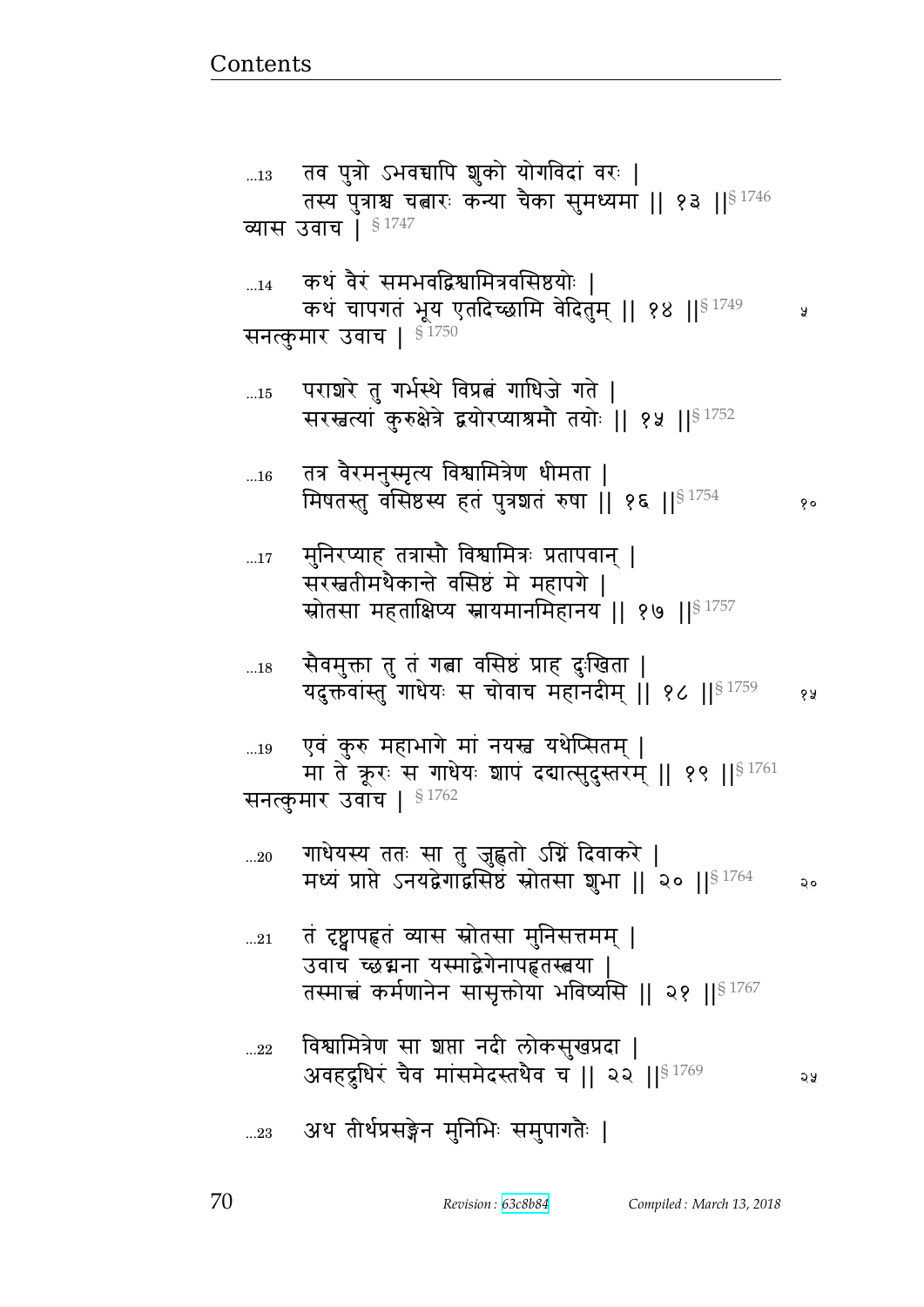...5 अभूदृषिः स धर्मात्मा शिलादो नाम वीर्यवान् | तस्याभूच्छिलकैर्वृत्तिः शिलादस्तेन सो ऽभवत् || ५ || $^{\$~1797}$ 

<sub>१० …4</sub> कथं नन्दी समुत्पन्नः कथं चाराध्य शकरम् | समानबमगाच्छंम्भोः प्रतीहारबमेव च || ४ ||  $8^{1794}$ सनत्कुमार उवाच |  $$^{1795}$ 

... $_{\rm a}$  = स=चाप्ययोनिजः पुत्र आराध्य परमेश्वरम् | रुद्रेण समतां लब्ख्या महागणपतिर्बभौ || ३ || $^{\$~1791}$ व्यास उवाच |  $$^{1792}$ 

...2 उमाहरौ तु संगम्य परस्परमनिन्दितौ | शालङ्कस्यान्वये विप्रं युयुजाते वरेण ह | २ | | \$ 1789

सनत्कुमार उवाच |  $$^{1787}$ 

 $_{\rm ...1}$   $\,$  उमाहरो तु देवेश्रो चऋतुर्यच संगतो | तन्मे सर्वमञ्जेषेण कथयस्त महामुने || १ || ${}^{8\,1786}$ 

 $_{\rm ...28}$  एवं तदभवद्यास विश्वामित्रवसिष्ठयोः | वैरं समाप्तं लोकानां हितार्थं पुनरेव च || २८ || $^{\$~1782}$ इति स्कन्दपुराणे ऊनविंशतितमो ऽध्यायः || व्यास उवाच |  $$^{1784}$ 

...27 ह्रीपौरुषौदार्यविहारसच्चेः समन्वितः सोञ्ज्ञलचारुवेषः | १० भवेच सर्वामरराजतुल्यस्त्रिपिष्टपे क्रीडति चेच्छया स्नयम् ॥  $9 | \, | \, \frac{1780}{3}$ 

...26 य इम शृणुयान्नित्यं ब्राह्मणाञ्छ्रावयीत वा | स दुस्तराणि दुर्गाणि तरत्यश्रान्तपौरुषः || २६ || $^{\S\,1778}$ 

...25 विश्वामित्रो महातेजा वसिष्ठे वैरमत्यजत् | ४ एवं तौ वैरमन्योन्यं जहतुर्मुनिसत्तमौ || २५ || $^{\S\,1775}$ सनत्कुमार उवाच |  $$^{1776}$ 

...24 महतस्तपसः श्वक्ता कालेन महता तदा | वसिष्ठस्य च तां क्षान्तिं ज्ञाबा स ऋषिपुंगवः || २४ || $$^{1773}$ 

अनुग्रहः कृतस्तस्या येन स्तच्छजलाभवत् || २३ || $8^{1771}$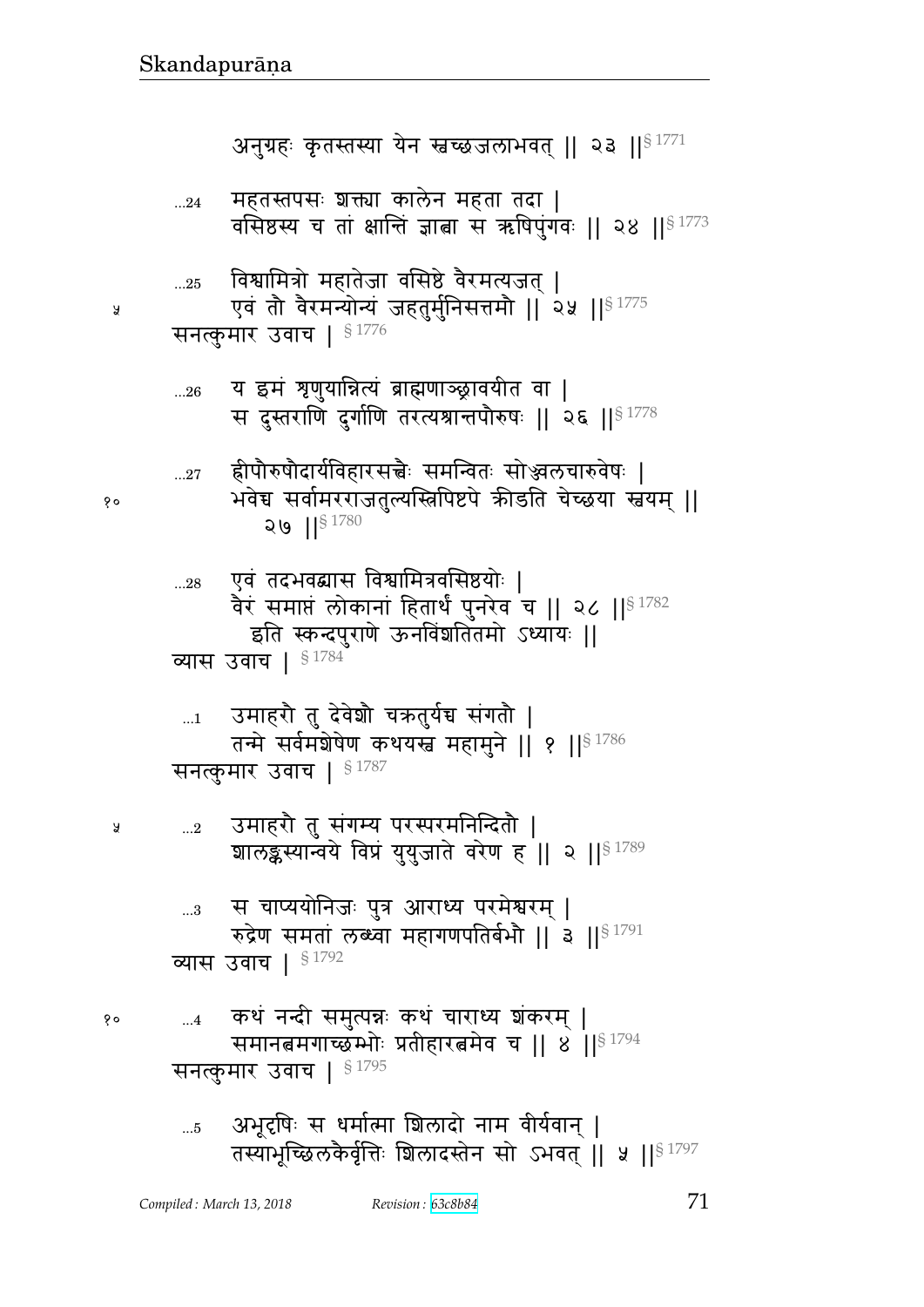| 6          | अपश्यल्लम्बमानांस्तु गर्तायां स पितृन्द्विजः  <br>विच्छिन्नसंततीन्योरं निरयं वै प्रपेतुषः    ६    $^{\S\,1799}$ |    |
|------------|-----------------------------------------------------------------------------------------------------------------|----|
| $\dots 7$  | तैरुक्तो ऽपत्यकामैस्तु देवं लोकेश्वमव्ययम्  <br>आराधय महादेवं सुतार्थं द्विजसत्तम    ७    $^{\$~1801}$          |    |
| 8          | तस्य वर्षसहस्रेण तप्यमानस्य शूलधृक्  <br>ष्ठार्वः सोमो गणवृतो वरदो ऽस्मीत्यभाषत    ८    <sup>§ 1803</sup>       | R  |
| $9$        | तं दृष्ट्वा सोममीशेशं प्रणतः पादयोर्विभोः  <br>हर्षगद्गदया वाचा तुष्टाव विबुधेश्वरम्    ९    $^{\$4805}$        |    |
| 10         | नमः परमदेवाय महेशाय महात्मने  <br>स्रष्ट्रे सर्वसुरेशानां ब्रह्मणः पतये नमः    १०    $$^{1807}$                 | १० |
| 11         | नमः कामाङ्गनाशाय योगसम्भवहेतवे  <br>नमः पर्वतवासाय ध्यानगम्याय वेधसे    ११    \$ 1809                           |    |
| 12         | ऋषीणां पतये नित्यं देवानां पतये नमः  <br>वेदानां पतये चैव योगिनां पतये नमः    १२    $\S$ <sup>1811</sup>        |    |
| 13         | प्रधानाय नमो नित्यं तत्त्वायामरसंज्ञिणे  <br>वरदाय च भक्तानां नमः सर्वगताय च    १३    ${}^{8\,1813}$            | १५ |
| 14         | तन्मात्रेन्द्रियभूतानां विकाराणां गुणैः सह  <br>स्रष्ट्रे च पतये चैव नमश्च प्रभविष्णवे    १४    $$^{1815}$      |    |
| 15         | जगतः पतये चैव जगत्स्रष्ट्रे नमः सदा  <br>प्रकृतेः पतये नित्यं पुरुषात्परगामिने    १५    81817                   | २० |
| 16         | ईश्वराय नमो नित्यं योगगम्याय रंहसे  <br>संसारोत्पत्तिनाशाय सर्वकामप्रदाय च    १६    < 1819                      |    |
| $\dots 17$ | श्वरण्याय नमो नित्यं नमो भस्माङ्गरागिणे  <br>नमस्ते ऽयोग्रहस्ताय तेजसां पतये नमः    १७    <sup>§ 1821</sup>     |    |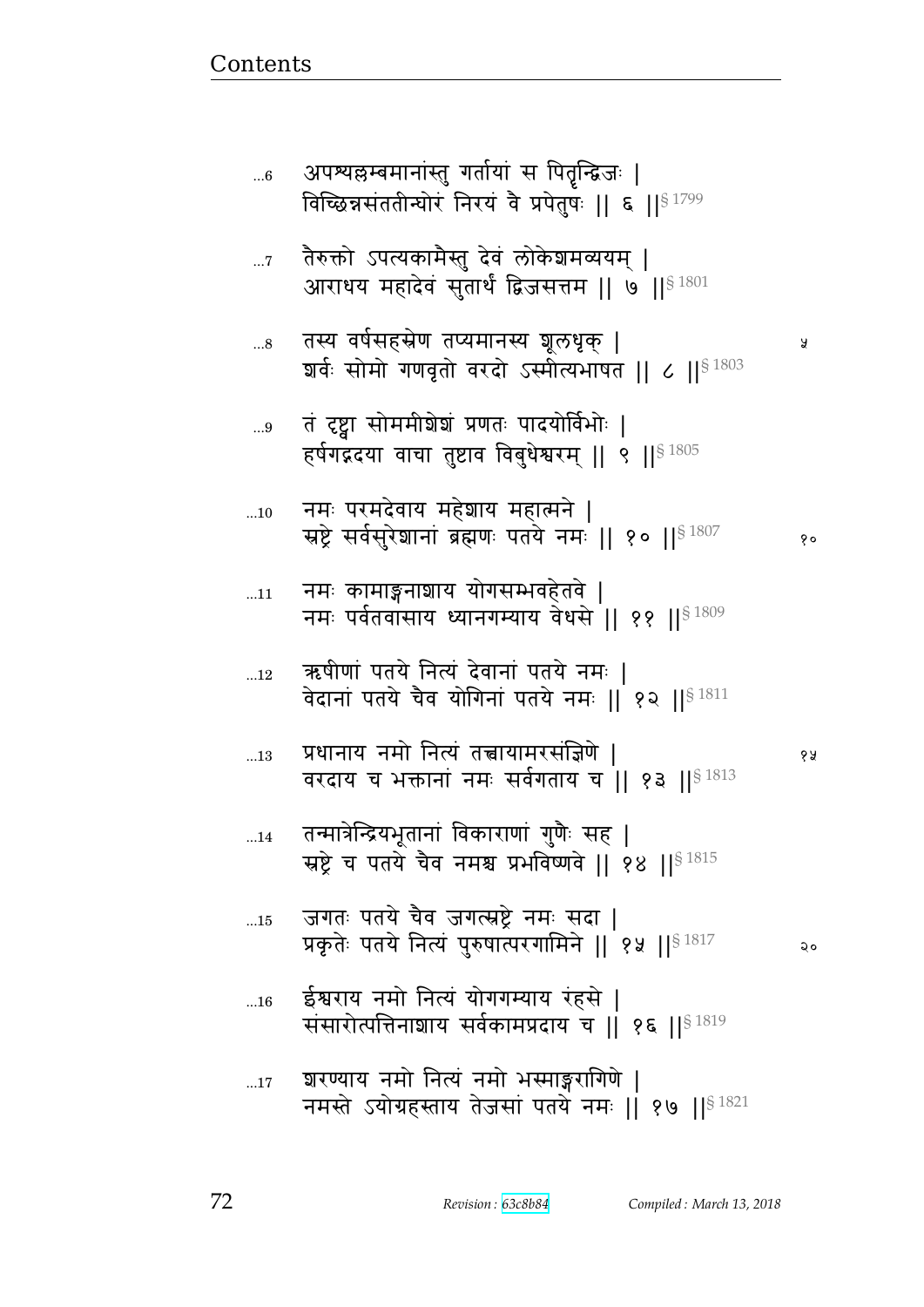- तस्यां तु कृष्यमाणायां सीतायां तत्समुत्थितः |  $...28$ संवर्तकानलप्रख्यः कुमारः प्रत्यदृश्यत | २८ | | 81844
- तैः प्रशस्तस्ततश्चैव कालेन मुनिसत्तम | २०  $...27$ यियक्षुर्यज्ञभूमिं स्त्रां लाङ्गलेन चकर्ष ताम् || २७ ||<sup>§ 1842</sup>
- गते तस्मिन्महेष्वासे ऋषिः परमपूजितः |  $...26$ स्त्वमाश्रममुपागम्य ऋषिभ्यो ऽकथयत्ततः || २६ || 81840
- एवमुक्तस्ततो देवः प्रीयमाणस्त्रिलोचनः |  $\ldots 25$ एवमस्बिति तं प्रोच्य तत्रैवान्तरधीयत || २५ || \$ 1838
- भगवन्यदि तुष्टो ऽसि यदि देयो वरश्च मे |  $...24$ इच्छाम्यात्मसमं पुत्रं मृत्युहीनमयोनिजम् || २४ ||<sup>§ 1836</sup>
- तमेवंवादिनं देवं शिलादो ऽभ्यर्चयत्तदा |  $...23$ उवाच चेदं देवेश स वाचा सञ्जमानया || २३ ||<sup>§ 1834</sup>
- ततः स भगवान्देवः स्तूयमानः सहोमया |  $\dots 22$ १० उवाच वरदो ऽस्मीति ब्रूहि यत्ते मनोगतम् || २२ || \$ 1832
- द्विजानाम् । तं ब्रह्मराक्षसनिशाचरभूतयक्षा हिंसन्ति नो द्विपदपन्नगपूतनाश्च  $|| 28 ||$ <sup>\$ 1830</sup>
- यः स्तोत्रमेतदखिलं पठते द्विजन्मा प्रातः शुचिर्नियमवान्पुरतो  $...21$
- सनत्कुमार उवाच |  $$^{1828}$
- अशरण्यस्य देवेश बत्तश्च शरणार्थिनः |  $...20$ प्रसादं परमालम्ब्य वरदो भव विश्वकृत् || २० || 81827
- स्तोतव्यस्य कुतो देव विश्रामस्तव विद्यते |  $...19$ यदा हेतुस्त्वमेवास्य जगतः स्थितिनाशयोः ॥ १९ ॥<sup>§ 1825</sup>
- सूर्यानिलहुताशाम्बुचन्द्राकाश्चराय च |  $...18$ स्थिताय सर्वदा नित्यं नमस्त्रेलोकवेधसे || १८ || 81823

१५

Å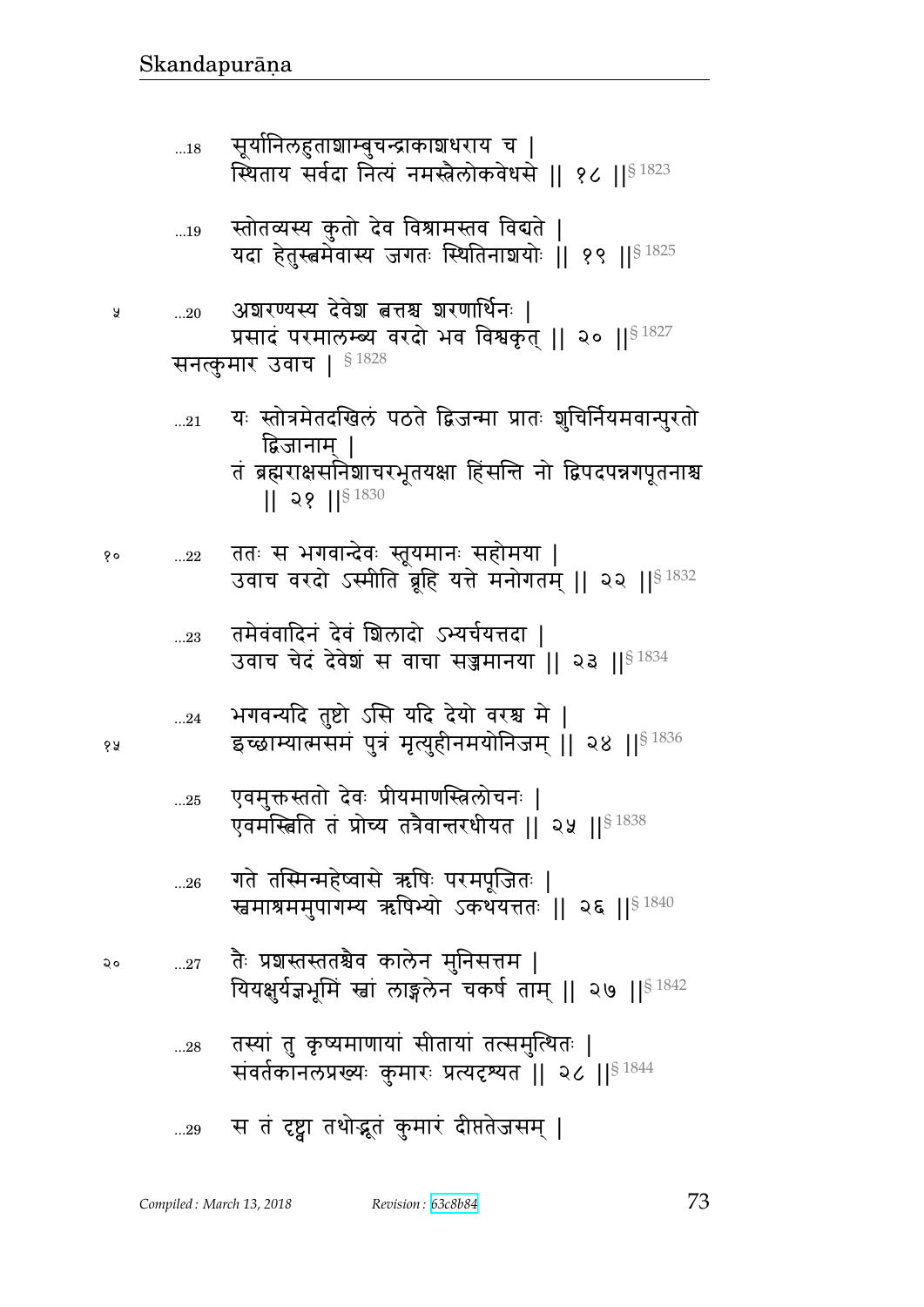y

१५

১১

|             | अब्दरधातवान्सव व्यास पञ्चाभरव च ॥ ३७ ॥४                                                                   |
|-------------|-----------------------------------------------------------------------------------------------------------|
| $\ldots 38$ | दक्षः शुचिरदीनात्मा प्रियवागनसूयकः  <br>सर्वलोकप्रियो नित्यं मनोनयननन्दनः    ३८    81868                  |
| 39          | तस्याथ सप्तमे वर्षे ऋषी दिव्यौ तपोधनौ  <br>आश्रमं समनुप्राप्तौ शिलादस्य महौजसौ    ३९    <sup>§ 1870</sup> |
| 40          | तावभ्यर्च्य यथान्यायं शिलादः सुमहातपाः                                                                    |

- भूतग्रामचिकित्सां च मातृणां चरितं च यत् |  $...37$ भुजंगानां च सर्वेषां यच किंचिद्विचेष्टितम् | २०  $C$  1066
- हस्तिनां चरितं यच नरनार्योश्च लक्षणम् |  $...36$ शिल्पानि चैव सर्वाणि निमित्तज्ञानमेव च || ३६ || \$ 1863
- कृत्वा चाध्यापयामास वेदान्साङ्गानशेषतः । ..35 आयुर्वेदं धनुर्वेदं गान्धर्वं शब्दलक्षणम् || ३५ || 81861

ततः स वायुवचनान्नन्दिनं परिषस्त्वजे |  $...34$ गृहीत्ना चात्रमं स्तेन सो ऽनयत्तुष्टिवर्धनम् | चूडोपनयनादीनि कर्माण्यस्य चकार सः ॥ ३४ ॥ 8 1859

- यस्मान्नन्दीकरस्ते ऽयं सदैव द्विजसत्तम |  $...33$ तस्मान्नन्दीति नाम्नायं भविष्यति सुतस्तव || ३३ ||<sup>§ 1855</sup>  $90$ सनत्कुमार उवाच |  $$^{1856}$
- शालङ्कायन पुत्रस्ते यो ऽसौ देवेन श्रम्भुना |  $\ldots 32$ अयोनिजः पुरा दत्तः स एष प्रतिनन्दय || ३२ ||<sup>§ 1853</sup>
- स तातेत्युच्यमानो ऽपि यदा तं नाभ्यनन्दत |  $\ldots 31$ ततो वायुस्तमाकाशे शिलादं प्राह सुस्तरम् | ३१ || \$ 1850 वायुरुवाच | §<sup>1851</sup>
- कुमारो ऽपि तथोद्भुतः पितरं दीप्ततेजसम् |  $...30$ उपासर्पत दीनात्मा तात तातेति चाब्रवीत् || ३० ||<sup>§ 1848</sup>

राक्षसो ऽयमिति ज्ञाबा भयान्नोपससार तम् || २९ || $$^{1846}$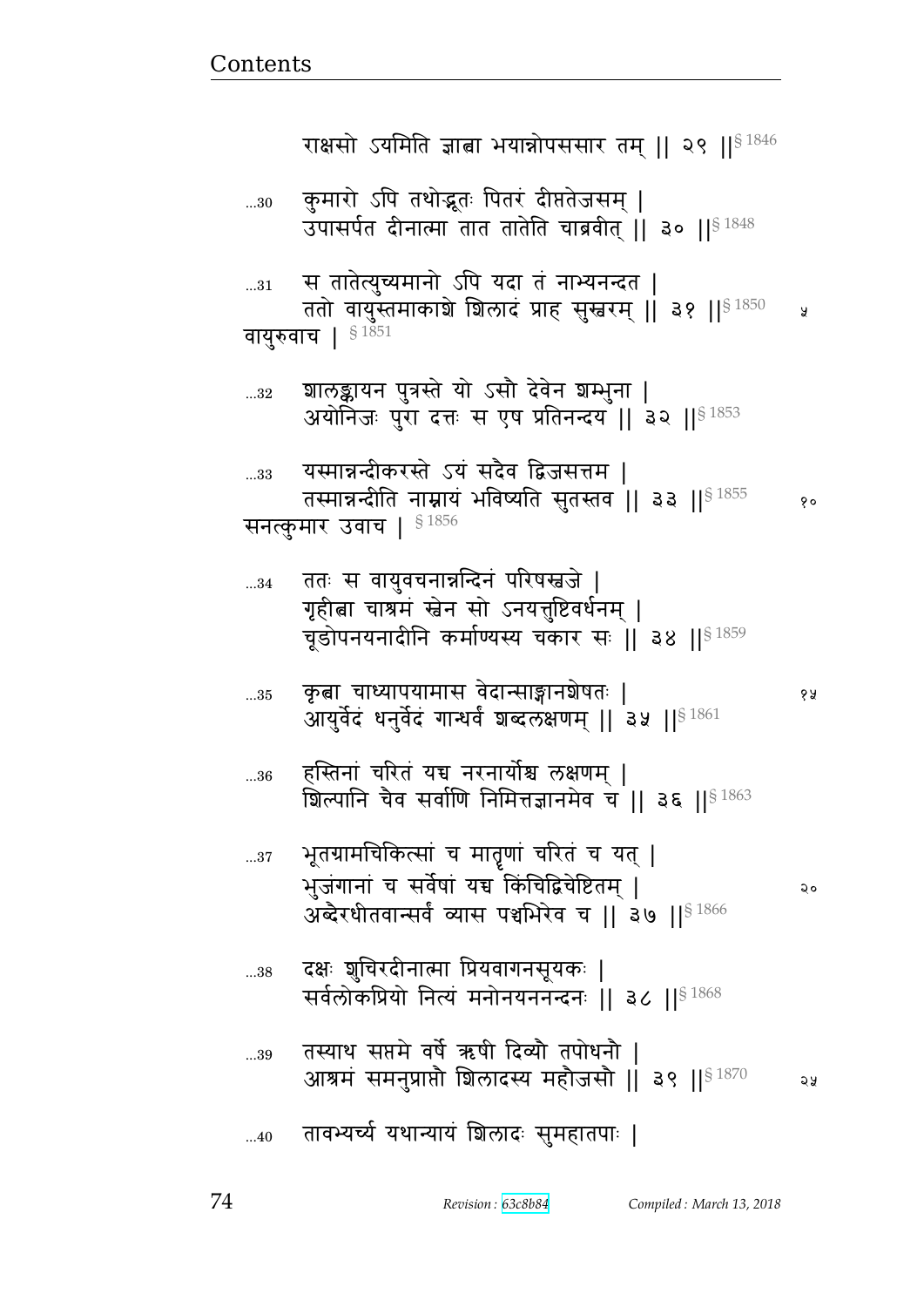तवैष तनयस्तात अल्पायुः सर्वसंमतः |  $...50$ अतो ऽन्यद्वर्षमेकं वे जीवितं धारयिष्यति || ५० ||<sup>§ 1896</sup> सनत्कुमार उवाच | \$1897

भगवन्तावृषी सत्यौ गतिज्ञौ सर्वदेहिनाम् |  $...49$ किमर्थं मम पुत्रस्य दीर्घमायुरुभावपि | प्रयुक्तवन्तौ सम्यक्तु नाशिषं मुनिसत्तमौ || ४९ ||<sup>§ 1893</sup> मित्रावरुणावूचतुः | § 1894

शिलादस्तामथालक्ष्य आशिषं देवयोस्तदा |  $...48$ विसृज्य नन्दिनं भीतः सो ऽपृच्छदृषिसत्तमौ || ४८ || 81889 शिलाद उवाच | §1890

सनत्कुमार उवाच | §1887

- तो तु तस्याशिषं देवो प्रयुङ्को धर्मनित्यताम् |  $...47$ गुरुशुश्रूषणे भावं लोकांश्चैव तथाक्षयान् || ४७ ||<sup>§ 1886</sup>
- तमाहूय स तुष्ठा तु पुत्रं नन्दिनमच्युतम् |  $...46$ तयोः पादेषु शिरसा अपातयत नन्दिनम् || ४६ ||<sup>§ 1884</sup>
- स एवमुक्तस्तेजस्त्री शिलादः पुत्रवत्सलः |  $...45$ उवाच गुणवान्सम्यक्कुलवंशविवर्धनः || ४५ || ९५ 3882
- कचिन्न वृद्धान्वालो न गुरून्वाप्यवमन्यते |  $...44$ कचिन्नियमवांश्वेव कचित्तुष्टिप्रदः सताम् || ४४ ||  $^{8\,1880}$
- ताभ्यां पृष्टश्च कचित्ते पुत्रस्तुष्टिप्रदः शुभः |  $...43$ स्त्राध्यायनियतः कचित्कचिद्धर्मस्य संततिः || ४३ ||<sup>§ 1878</sup>
- ताभ्यामनुज्ञातश्चेव निषसाद वरासने |  $...42$ उपविष्टस्ततः प्रीत इष्टाभिर्वाग्भिरस्तुवत् || ४२ || $^{\$1876}$
- मित्रावरुणनामानौ तपोयोगबलान्वितौ |  $...41$ अभिज्ञो सर्वभूतानां त्रैलोको सचराचरे || ४१ || $^{\$1874}$

सुखासीनौ समालक्ष्य आसने परमार्चितौ || ४० || 51872

१५

२०

১ম

१०

y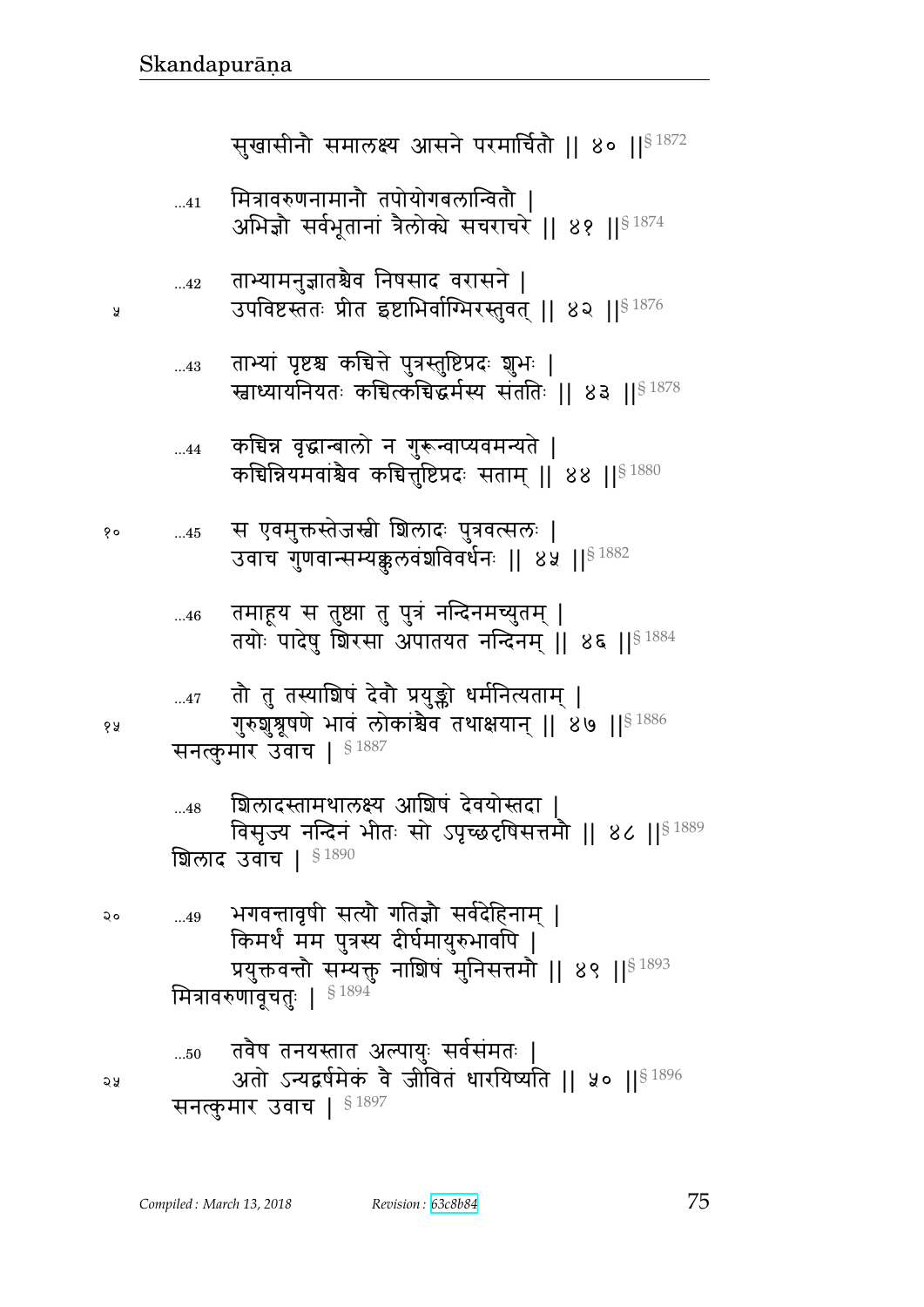Revision: 63c8b84

तस्य शोकाद्विलपतः स्वरं श्रुत्वा सुतः शुभः |  $...52$ नन्यागात्तमथापश्यत्पितरं दुर्गेखेतं भृषम् || ५२ || 81901 नन्बुवाच | \$1902 Ã केन बं तात दुःखेन दूयमानः प्ररोदिषि |  $\dots53$ दुःखं ते कुत उद्भूतं ज्ञातुमिच्छाम्यहं पितः || ५३ ||<sup>§ 1904</sup> शिलाद उवाच | \$1905 पुत्र बं किल वर्षेण जीवितं सम्प्रहास्यसि |  $...54$ ऊंचतुस्तावृषीत्येवं ततो मां कृच्छ्रमाविशत् || ५४ || 907  $90$ नन्बुवाच |  $^{\S\,1908}$ सत्यं देवऋषी तात न तावनृतमूचतुः |  $...55$ तथापि तु न मृत्युर्मे प्रभविष्यति मा शुचः || ५५ ||<sup>§ 1910</sup> शिलाद उवाच |  $\S$ <sup>1911</sup> किं तपः किं परिज्ञानं को योगः कः श्रमश्च ते |  $...56$ ४ ह येन बं मृत्युमुद्युक्तं वश्वयिष्यसि कथ्यताम् || ५६ || 913 नन्बुवाच | § 1914 न तात तपसा मृत्युं वृञ्चयिष्ये न विद्यया |  $\dots57$ महादेवप्रसादेन मृत्युं जेष्यामि नान्यथा || ५७ || 916 द्रक्ष्यामि शंकरं देवं ततो मृत्युर्न मे भवेत् |  $...58$ २० नष्टे मृत्यौ बया सार्थं चिरं वर्त्स्यामि निर्वृतः || ५८ || \$ 1918 शिलाद उवाच | 81919 मया वर्षसहस्रेण तपस्तप्त्वा सुदुश्चरम् |<br>महादेवः पुरा दृष्टो लब्धस्त्वं मे यतः सुतः || ५९ ||<sup>§ 1921</sup> ..59 भवांस्तु वर्षेणैकेन तपसा नातिभावितः |  $...60$ 58 कथं द्रष्टा महादेवमेतदिच्छामि वेदितुम् || ६० || 81923 नन्बुवाच | § 1924

ततः स शोकसंतप्तो न्यपतद्भवि दुःखितः |  $...51$ विसृज्य ऋषिशार्दूलावेकाकी विललाप च || ५१ || 81899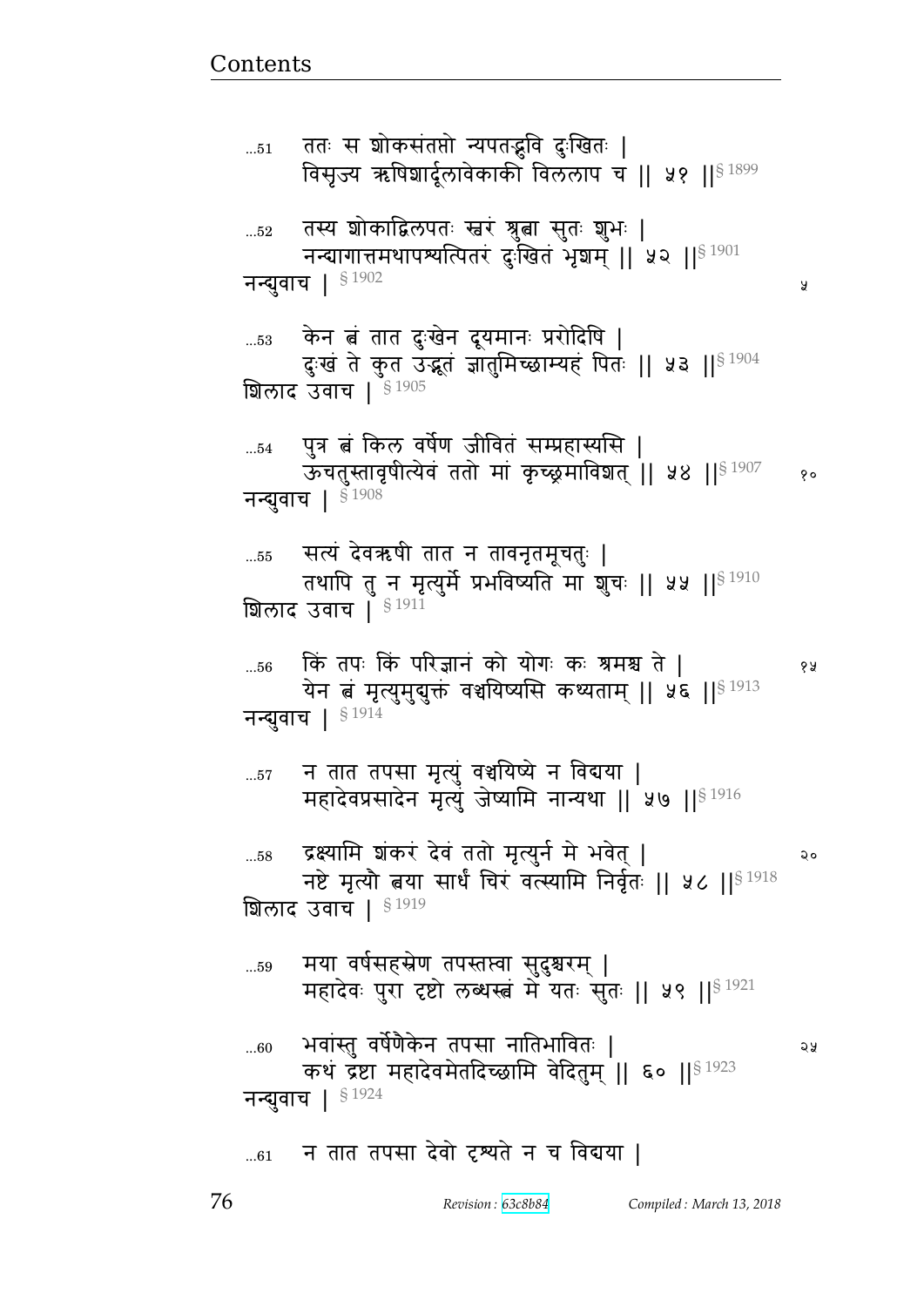- जपता तेन तत्रैव तत्परेण तदाशिषा |  $\ldots$ 3 कोटिरेका यदा जप्ता तदा देवस्तुतोष ह || ३ ||<sup>§ 1951</sup>
- तां प्रविश्य ततो धीमानेकाग्रो ह्रदमास्थितः |  $...2$ स जजाप तदा रुद्रान्मृत्योर्भीतः समाहितः || २ ||<sup>§ 1949</sup>
- निर्गतो ऽथ ततो नन्दी जगाम सरितां वराम् |  $\ldots 1$ भुवनामिति विख्यातां सर्वलोकसुखावहाम् ॥ १ ॥ $^{\mathrm{S}\ 1947}$
- अभिवाद्य ऋषीन्सर्वान्स दिदृक्षुरुदारधीः | मुनिः स देवमगमत्प्रणतार्तिहरं हरम् || ६९ ||<sup>§ 1943</sup> इति स्कन्दपुराणे विंशतितमो ऽध्यायः ॥ सनत्कुमार उवाच | §<sup>1945</sup>
- अभिवन्य पितुः पादौ शिरसा स महायशाः | १५  $...68$ प्रदक्षिणं समावृत्य सम्प्रतस्थे ऽतिनिश्चितः || ६८ ||<sup>§ 1941</sup>
- तमेवंवादिनं मत्ना ब्रुवाणं शुद्धया गिरा |  $...67$ व्यसर्जयददीनात्मा कृच्छ्रात्पुत्रं महातपाः || ६७ ||<sup>§ 1939</sup>

जपतश्चापि युक्तस्य रुद्रभावार्पितस्य च |  $...66$ न मृत्युकाला बहवः करिष्यत्ति मम व्यथाम् || ६६ ||<sup>§ 1936</sup> सनत्कुमार उवाच | §1937

- अवतीर्य जलं दिव्यं भावं शुद्धं समास्थितः |  $...65$ अभ्यस्य रौद्रमध्यायं ततो द्रक्ष्यामि शंकरम् || ६५ ||<sup>§ 1934</sup>
- तिष्ठन्तं वा ञ्चयानं वा धावन्तं पतितं तथा |  $...64$ न प्रतीक्षति वे मृत्युरिति बुद्धा शमं व्रज || ६४ ||<sup>§ 1932</sup>
- तिष्ठत्तं मां यमो ऽभ्येत्य पश्यतस्ते ऽभिसंमतम् |  $...63$ न हिंसति तथा तस्मादितस्तात व्रजाम्यहम् || ६३ ||<sup>§ 1930</sup>
- बया विसृष्टो गबाहमचिरेण त्रिलोचनम् |  $...62$ द्रष्टा तात न संदेहो विसृजाशु ततस्तु माम् || ६२ ||<sup>§ 1928</sup>

शुद्धेन मनसा भक्त्या दृष्यते परमेश्वरः || ६१ || 51926

y

..69

१०

Å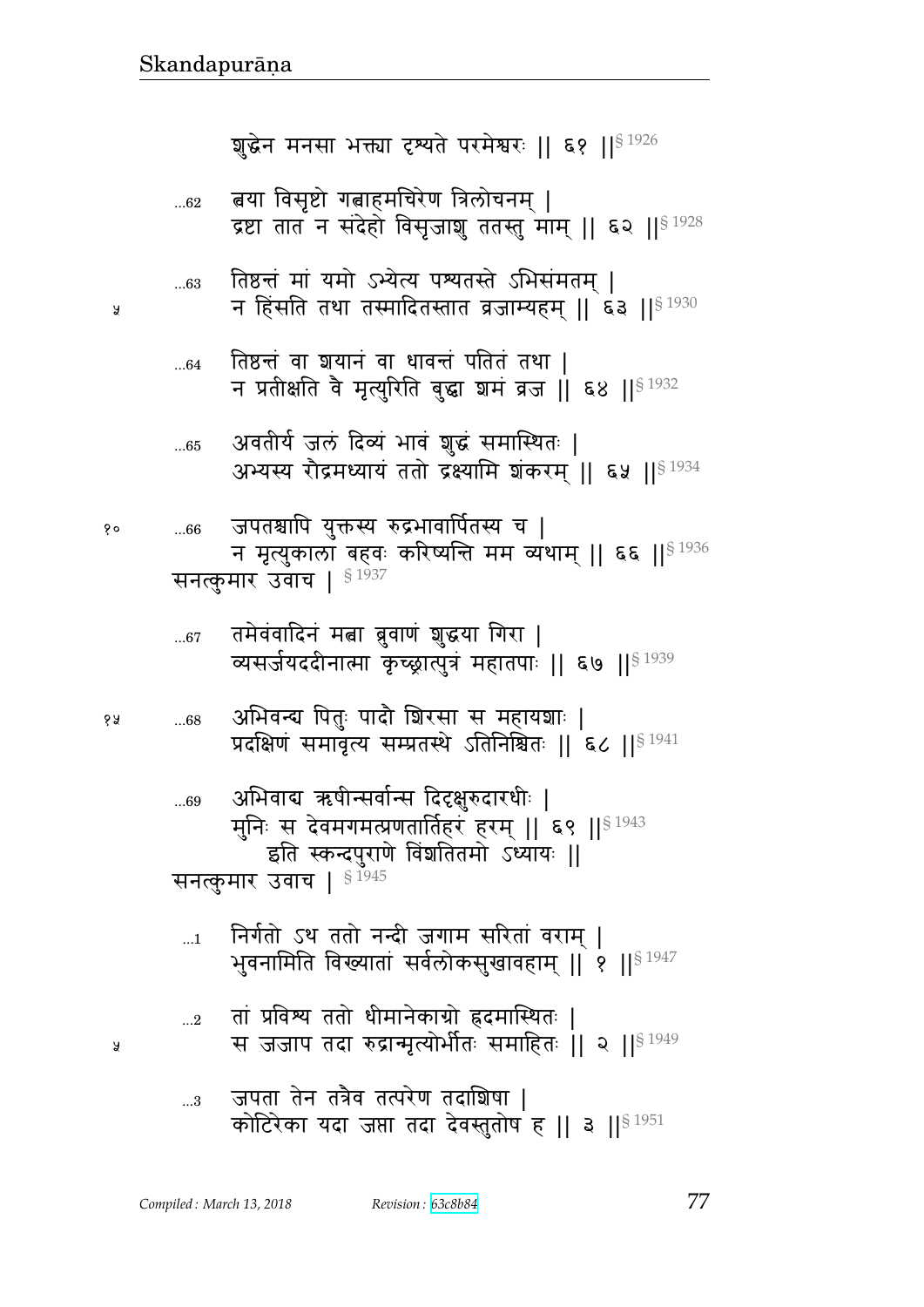जपेयं कोटिमन्यां तु भूयो ऽपि तव तेजसा |  $...14$ 2 y वरमेतं वृणे देव यदि तुष्टो ऽसि मे विभो || १४ || 91977 भगवानुवाच |  $$^{1978}$ 

ग्रैलादे वरदो ऽहं ते तपसानेन तोषितः |  $\dots 13$ साधु जप्तं बया धीमन्बूहि यत्ते मनोगतम् || १३ ||<sup>§ 1974</sup> श्रेलादिरुवाच |  $^{\S\,1975}$ 

Revision: 63c8b84

स तं करेण संगृह्य उद्धृत्य सलिलाच ह |  $\dots 12$ संमृजानो ऽग्रहस्तेन नन्दिनं कालहाब्रवीत् || १२ ||<sup>§ 1971</sup> २० देव उवाच | § 1972

- तस्य कोटीत्रये व्यास समाप्ते न्नलनत्निषः |  $...11$ सोमः सह गणेर्देवस्तं देशमुपचक्रमे || ११ || १९
- ततस्तृतीयां रुद्राणां कोटिमन्यां जजाप ह |  $\dots10$ युगान्तादित्यसंकाशस्ततः समभवद्विजः ॥ १० ॥  ${}^{8\,1967}$
- एवमस्बिति भूयो ऽपि भगवान्प्रत्युवाच ह |  $\ldots 9$ उक्ता जगाम खं वेश्म देव्या सह महाद्गुतिः || ९ ||<sup>§ 1965</sup>
- स प्राह भगवन्कोटिं तृतीयामपि कालहन् |  $\ldots\!8$ जपुमिच्छामि देवेश बत्प्रसादादहं विभो || ८ ||§ 1963
- द्वितीयायां ततः कोट्यां सम्पूर्णायां वृषध्वजः |  $\dots 7$ अभ्याजगाम तं चैव वरदो ऽस्मीत्यभाषत || ७ || ${}^{8\,1961}$  $90$
- सो ऽवतीर्य ततो भूयः प्रयतात्मा तथैव ह |  $...6$ जजाप कोटिमन्यां तु रुद्रमेवानुचित्तयन् || ६ ||<sup>§ 1959</sup>

सनत्कुमार उवाच |  $^{\$~1957}$ 

- उवाच प्रणतो भूबा प्रणतार्तिहरं हरम् |  $\ldots 5$ द्वितीयां जसुमिच्छामि कोटिं भगवतां विभो | एवमस्त्रिति देवो ऽपि प्रोच्यागच्छद्यथागतम् ।। ५ ।। $^{\$~1956}$ ¥
- तमागत्याह भगवाञ्छर्व उग्रः कपर्दिमान् |  $\dots 4$ नन्दिंस्तुष्टो ऽस्मि भद्रं ते वरं वृणु यथेप्सितम् || ४ || 3 1953

१५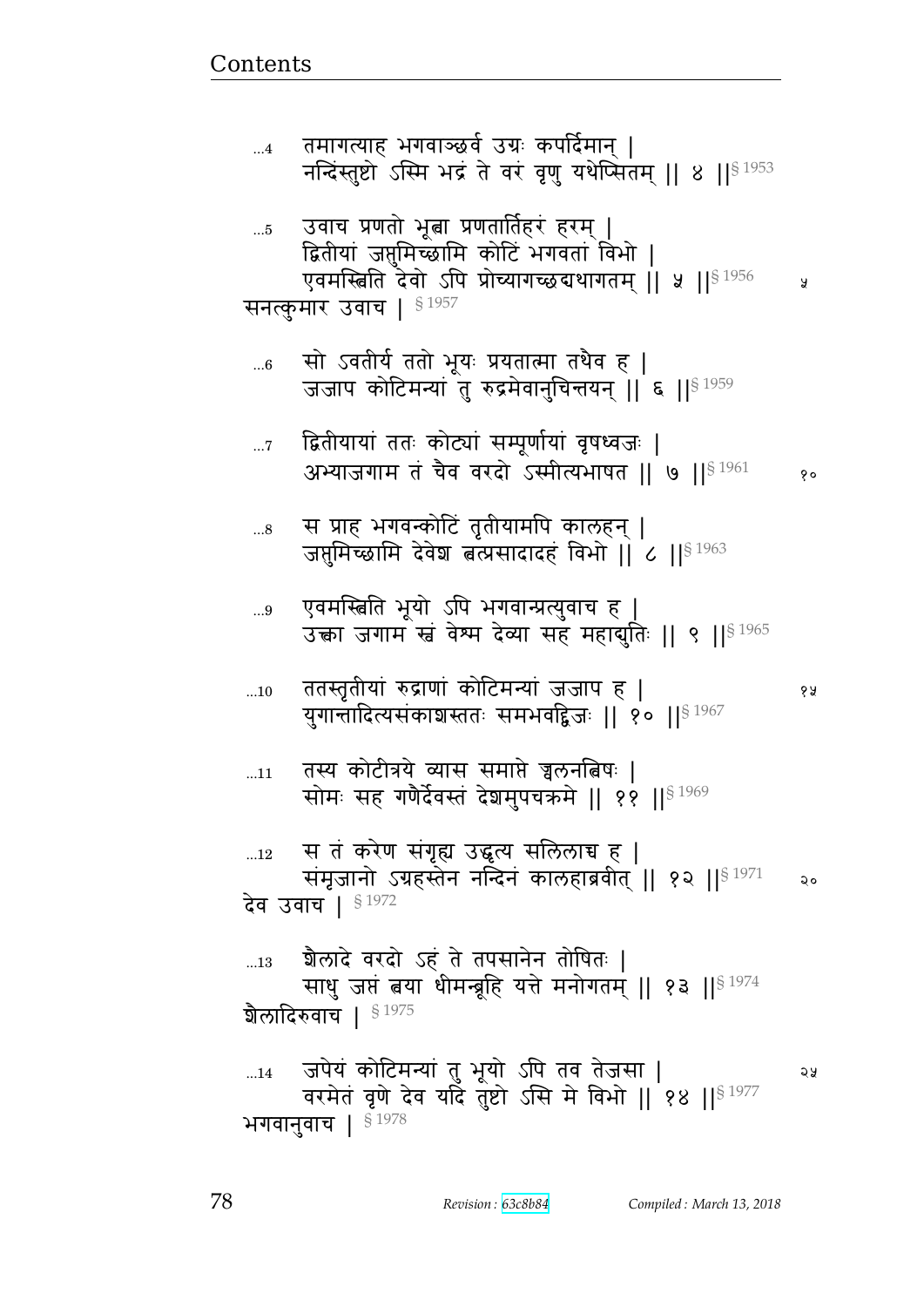- ...25 नमस्तिञ्चलहस्ताय उग्रदण्डधराय च | नमो गणाधिपतये रुद्राणां पतये नमः || २५ || $$^{2002}$
- $\overline{\phantom{a}}$ ...24 गदिने खड्गिने चैव परश्वधधराय च | रथिने वर्मिणे चैव महेष्वासाय वे नमः || २४ || ${}^{8\,2000}$
- ... $_{23}$  विमश्चन्द्रार्कवर्णाय योगेशायाजिताय च | २० पिनाकपाणये चैव शूलमुद्गरपाणये || २३ || $^{\S\,1998}$
- $_{\rm ...22}$   $\,$  नमस्ते रुकावर्णाय तथैवातीन्द्रियाय च | नमः कनकलिङ्गाय सर्वलिङ्गाय वै नमः || २२ || $^{\$~1996}$
- १४ ...21 सर्वतःपाणिपादाय सर्वतोक्षिमुखाय च | सर्वतःश्रुतये चैव सर्वमावृत्य तिष्ठते || २१ ||  $^{\$1994}$
- ...20 नमो नीलशिखण्डाय सहस्रशिरसे नमः | सहस्रपाणये चैव सहस्रचरणाय च || २० || $81992$
- ...19 विमस्तुषितनाशाय त्रैलोक्यदहनाय च | नमः कालोग्रदण्डाय उग्रदण्डाय वै नमः || १९ ||  $$^{1990}$
- ... $18$  नमो देवातिदेवाय महादेवाय वै नमः |  dx1 fxd|y d&efýmy {G dx1 ᅖᅖ  ᅖᅖ§ 1988
- ...17 स एवमुक्तो देवेन बिरसा पादयोर्नतः | तुष्टाव पुरकामाङ्गऋतुपर्वतनाञ्चनम् ॥ १७ ॥ $^{\$~1985}$ नन्बुवाच |  $$1986$
- ४ सनत्कुमार उवाच |  $$^{1983}$
- ...16 ब्रह्मबमथ विष्णुबमिन्द्रबम्थ वायुताम् | आदित्यो भव रुँद्रो वा ब्रूहि किं वा दंदानि ते || १६ ||§ 1982
- ...15 किं ते जप्तेन भूयो ऽपि तुष्टो ऽस्मि तव सर्वथा | यदान्तं वृणुषे कामं सर्वं तत्प्रददानि ते || १५ ||  $$^{1980}$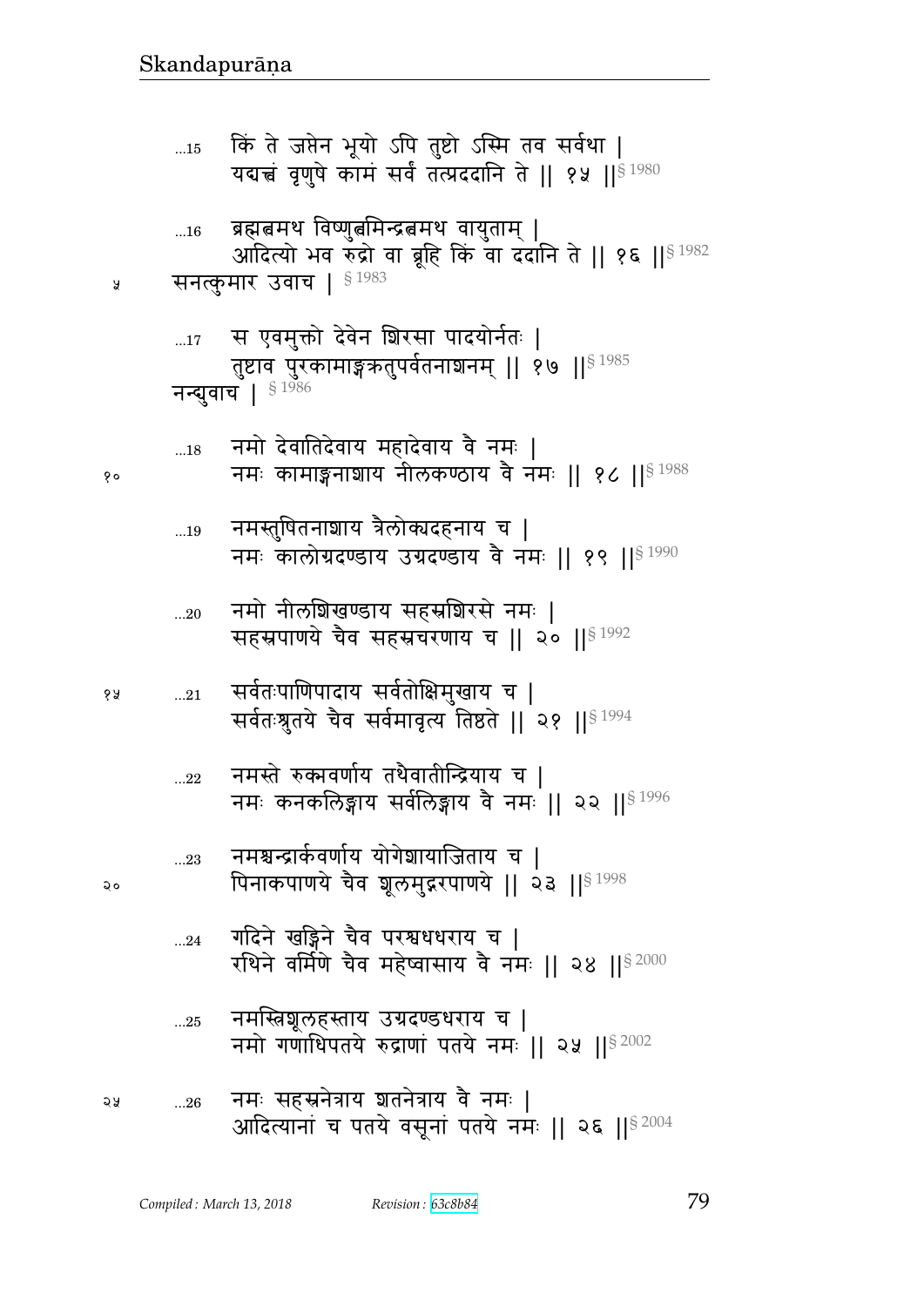| $27\,$      | नमः पृथिव्याः पतये आकाशपतये नमः  <br>नमः स्तर्लोकपतये उमायाः पतये नमः    २७    <sup>§ 2006</sup>               |      |
|-------------|----------------------------------------------------------------------------------------------------------------|------|
| 28          | नमो योगाधिपतये सर्वयोगप्रदाय च  <br>ध्यानिने ध्यायमानाय ध्यानिभिः संस्तुताय च    २८    <sup>§ 2008</sup>       |      |
| 29          | मृत्यवे कालदण्डाय यमाय च महात्मने  <br>देवाधिपतये चैव दिव्यसंहननाय च    २९    $^{\$2010}$                      | R    |
| $30$        | यज्ञाय वसुदानाय स्त्रगोयाजन्मदाय च  <br>सवित्रे सर्वदेवानां धर्मायानेकरूपिणे    ३०    <sup>§ 2012</sup>        |      |
| $\ldots 31$ | अमृताय वरेण्याय सर्वदेवस्तुताय च  <br>ब्रह्मणश्च शिरोहर्त्रे यज्ञस्य च महात्मनः    ३१    $^{\mathrm{S}\,2014}$ | १०   |
| $32\,$      | त्रिपुरघ्नाय चोग्राय सर्वाशुभहराय च  <br>उमादेहार्धरूपाय ललाटनयनाय च    ३२    <sup>§ 2016</sup>                |      |
| 33          | महिषान्धकभेत्ताय स्रष्ट्रे वै परमेष्ठिने  <br>ब्रह्मणो गुरवे चैव ब्रह्मणो जनकाय च    ३३    $^{\S\,2018}$       |      |
| $34\,$      | कुमारगुरवे चैव कुमारवरदाय च  <br>हलिने मुषलघ्नाय महाहासाय वै नमः    ३४    $^{\$}$ $^{2020}$                    | १५   |
| $35\,$      | मृत्युपाशोग्रहस्ताय तक्षकब्रह्मसूत्रिणे  <br>सविद्युद्धनवाहाय तथैव वृषयायिने    ३५    5 2022                   |      |
| 36          | हिमवद्विन्ध्यवासाय मेरुपर्वतवासिने  <br>कैलासवासिने चैव धनेश्वरसखाय च    ३६   § 2024                           | ನಿ ೦ |
| $\ldots 37$ | विष्णोदेहार्धदत्ताय तस्यैव वरदाय च  <br>सर्वभूतासमज्ञाय सर्वभूतानुकम्पिने    ३७    <sup>§ 2026</sup>           |      |
| 38          | अत्तर्भूताधिभूताय प्राणिनां जीवदाय च  <br>मनसे मन्यमानाय अतिमानाय चैव हि    ३८    <sup>§ 2028</sup>            |      |
| 39          | बुध्यमानाय बुद्धाय द्रष्ट्रे वै चक्षुषे नमः                                                                    | ২५   |

<u>Contents and Contents are the contents of the contents of the contents of the contents of the contents of the contents of the contents of the contents of the contents of the contents of the contents of the contents of the</u>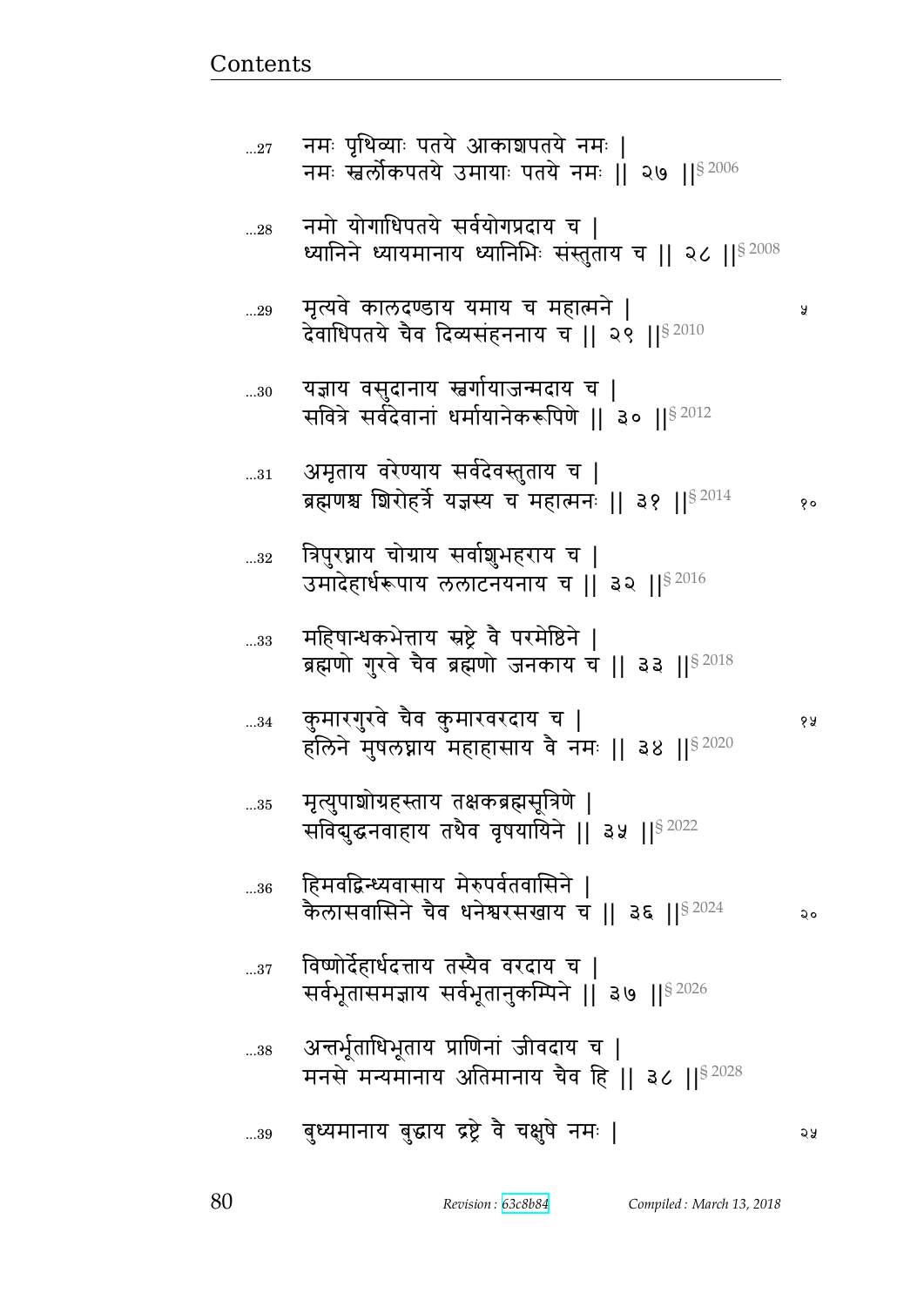१०

२०

จะ

सूक्ष्मेभ्यश्चापि सूक्ष्माय सर्वगाय महात्मने |  $...49$ नमस्ते भगवंस्त्यक्ष नमस्ते भगवञ्छिव । नमस्ते सर्वलोकेश नमस्ते लोकभावन || ४९ ||<sup>§ 2052</sup> न मे देवाधिपत्येन ब्रह्मबेनाथवा पुनः |  $...50\,$ न विष्णुत्नेन देवेश नापीन्द्रत्नेन भूतप | इच्छाम्यहं तवेशान गणतं नित्यमव्ययम् || ५० || 82055

- अक्षयायाव्ययायैव तथाप्रतिहताय च |  $...48$ अनावेश्याय सर्वेषां दृश्यायादृश्यरूपिणे || ४८ ||§ 2049
- तिष्ठते द्रवते चैव गायते नृत्यते ऽपि च |  $...47$ अवश्यायाप्यवध्याय अजरायामराय च | ४७ | | 5 2047
- धर्माय रुचये चैव वसिष्ठाय नमो ऽस्तु ते | १५  $...46$ भूताय भूतनाथाय कुष्माण्डपतये नमः || ४६ || 82045
- अत्रये भूगवे चैव तथैवाङ्गिरसे नमः |  $...45$ पुलहाय पुलस्त्याय कतुदक्षानलाय च || ४५ || १९२०
- ब्रह्मण्यायाथ शुद्धाय तथा दुर्वाससे नमः |  $...44$ श्चिल्पिने शिल्पनाथाय विदुषे विश्वकर्मणे | ४४ | | \$ 2041
- विष्णवे लोकतन्त्राय प्रजानां पतये नमः ।  $...43$ मनवे सप्तऋषये तप्यमानाय तापिने || ४३ ||  $$^{2039}$
- सूक्ष्माय चैव स्थूलाय सत्त्वाय रजसे नमः |  $...42$ नमश्च तमसे नित्यं क्षेत्रज्ञायाजिताय च || ४२ || १२०७७
- नमो ऽस्त्वानन्दकर्त्रे च आनन्दाय च वै नमः |  $\dots 41$ Å वाचे ऽथ वाग्मिने चैव तन्मात्राय महात्मने || ४१ || 82035
- नमस्ते रसयित्रे च तथैव रसनाय च|  $...40$ नमो घ्राणाय घ्रात्रे च श्रोत्रे श्रोत्राय चैव हि | हस्तिने चैव हस्ताय तथा पादाय पादिने || ४० ||§ 2033

नमस्ते स्पर्शयित्रे च तथैव स्पर्शनाय च || ३९ || $82030$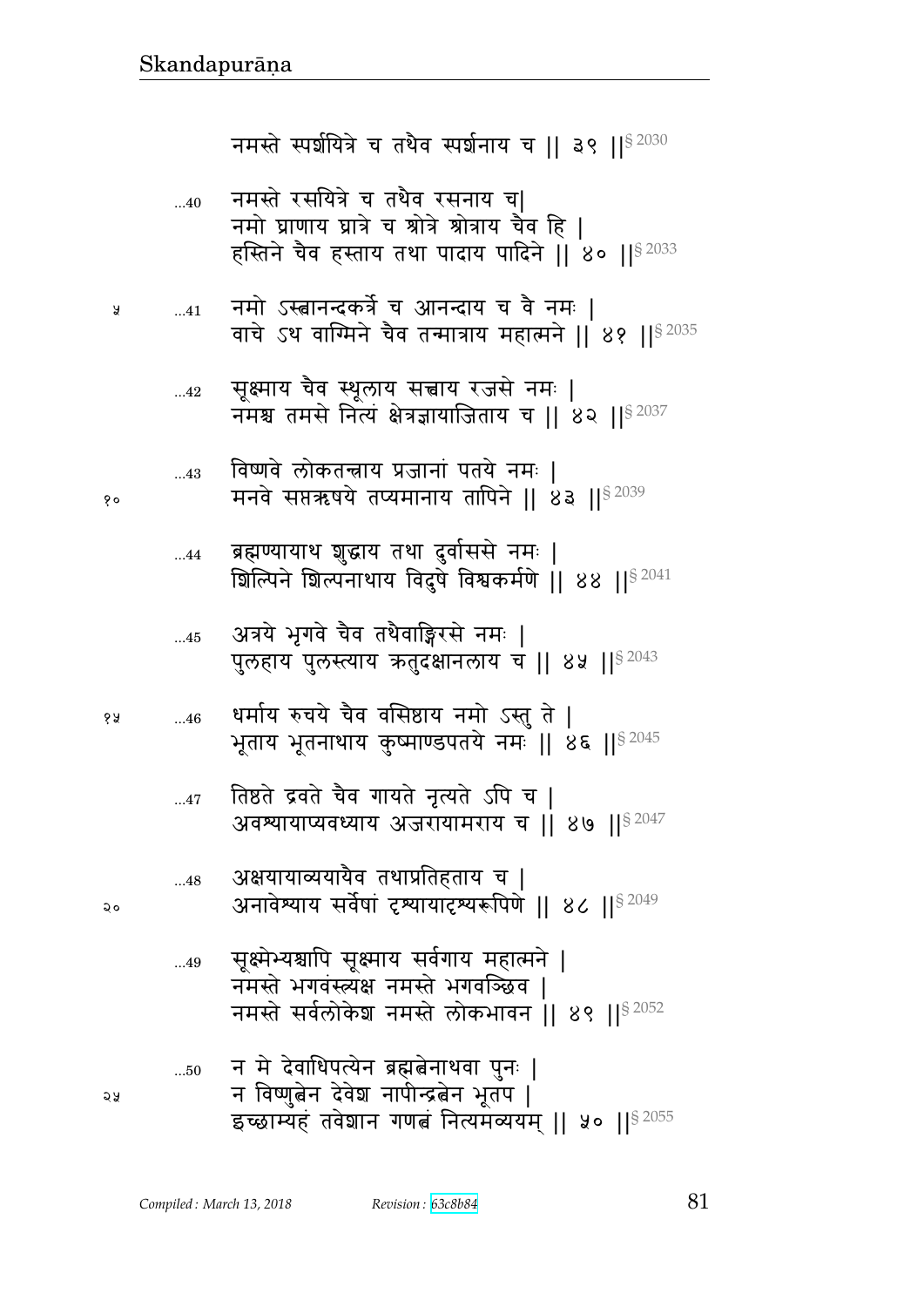Ã

१०

- उवाच चैनं तुष्टात्मा वचसाप्याययन्निव |  $\ldots\!3$ निरीक्ष्य गणपान्सर्वान्देव्या सह तदा प्रभुः || ३ || 5 2080
- कराभ्यां सुसुखाभ्यां तु संगृह्य परमातिहा |  $...2$ उत्थाप्य नयने सोमः अश्नुपूर्णे ममार्ज ह || २ || 92078 У
- अश्रुपूर्णेक्षणं दीनं पादयोः शिरसा नतम् || १ || 82076
- ततस्तु देवदेवेशो भक्त्या परमया युतम् |  $\dots$ 1
- इति स्कन्दपुराण एकविंशतिमो ऽध्यायः || सनत्कुमार उवाच |  $$^{2074}$
- यो ऽधीत्य नित्यं स्तवमेतमग्र्यं देवं सदाभ्यर्चयते यतात्मा |  $...58$ कि तस्य यज्ञैर्विविधेश्च दानैस्तीर्थैः सुतप्तैश्च तथा तपोभिः ॥  $46$   $||$ <sup>§ 2072</sup>
- श्रुत्वा सकृदपि ह्येतं स्तवं पापप्रणाशनम् |  $...57$ यत्र तत्र मृतो व्यास न दुर्गतिमवाप्नुयात् || ५७ || ${}^{8\,2070}$ १५
- यश्चेमं शृणुयान्नित्यं श्रावयेद्वा द्विजातिषु |  $...56$ सो ऽश्वमेथफलं प्राप्य रुद्रलोके महीयते || ५६ ||<sup>§ 2068</sup>
- य इमं प्रातरुत्थाय पठेदविमना नरः |  $...55$ स देहभेदमासाद्य नन्दीश्वरसमो भवेत् || ५५ || \$ 2066
- अनुरक्तं च भक्तं च बत्परं बदपाश्रयम् | प्रतीच्छ मां सदा देव एष मे दीयतां वरः || ५४ || ९२०६३ सनत्कुमार उवाच |  $$^{2064}$
- बया त्यक्तस्य चैवाशु विनाशो नात्र संशयः |  $...53$ अन्यां गतिं न पश्यामि यस्या आत्यन्तिकं शुभम् || ५३  $\frac{1}{5}$  2061
- बं नो गतिः पुरा देव बं चैवार्तायनं प्रभुः |  $\dots52$ शरणं च बमेवाथ नान्यं पश्यामि कर्हिचित् || ५२ || \$ 2059
- नित्यं बां सगणं साम्बं प्रसन्नं सपरिच्छदम् ।  $...51$ द्रष्टुमिच्छामि देवेश एष मे दीयतां वरः || ५१ || \$ 2057

 $...54$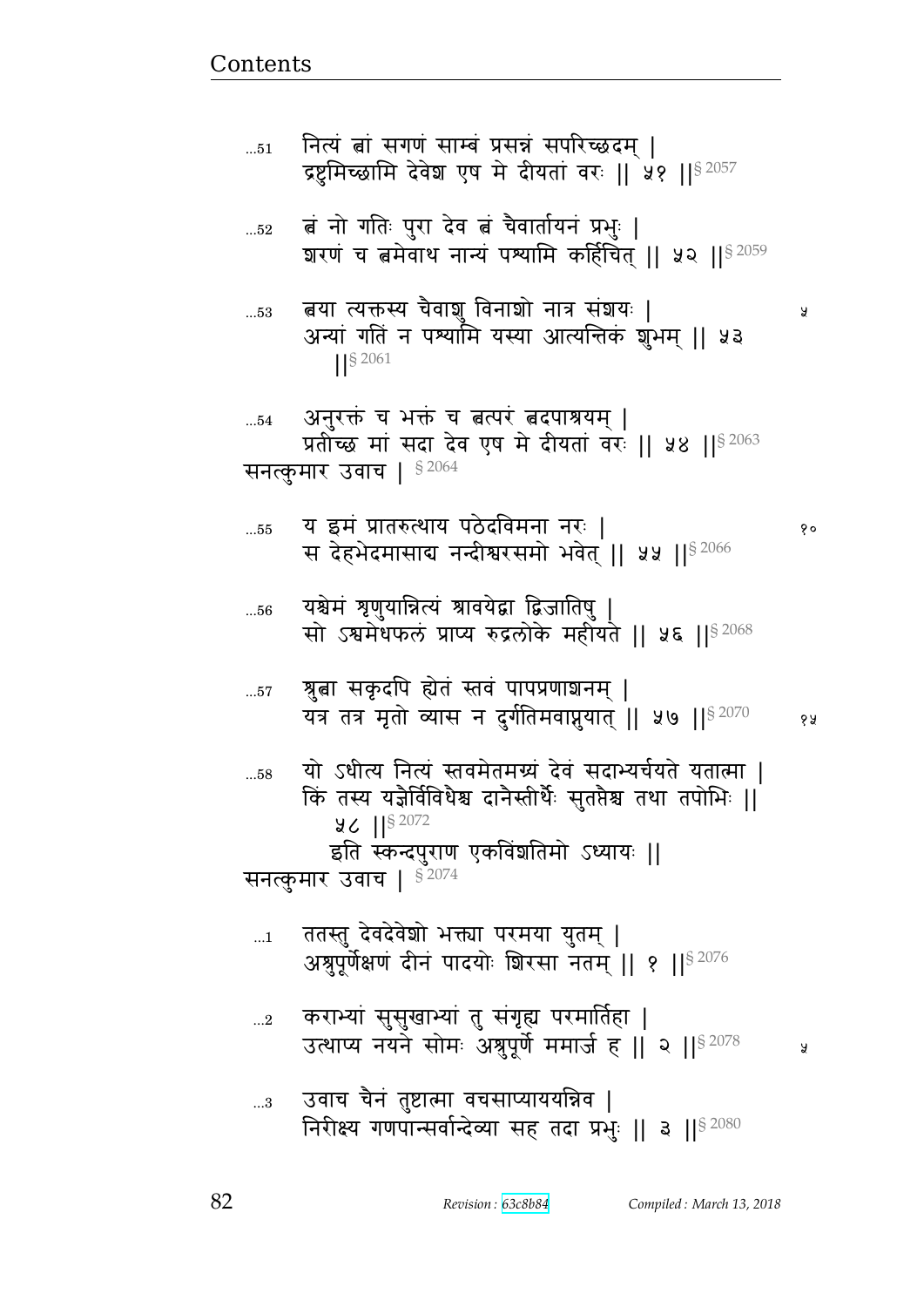# ...15 ततो जटास्नुतं वारि गृहीत्ना हारनिर्मलम् |

|       | $\ldots 8$ | ्कुशेशयमयीं मालामवमुच्यात्मनस्ततः  <br>आबबन्ध महातेजा नन्दिने दिव्यरूपिणीम्    ८    5 2092                                                     |
|-------|------------|------------------------------------------------------------------------------------------------------------------------------------------------|
|       | $\ldots$ 9 | स तया मालया नन्दी बभौ कण्ठावसक्तया  <br>त्र्यक्षो दशभुजः श्रीमान्द्वितीय इव शकरः    ९    92094                                                 |
| ४ प्र | 10         | ततस्तं वै समादाय हस्तेन भगवान्हरः  <br>उवाच ब्रूहि किं ते ऽब ददानि वरमुत्तमम्    १०    32096                                                   |
|       | 11         | आश्रमश्चायमत्यर्थं तपसा तव भावितः  <br>जप्येश्वर इति ख्यातो मम गुह्यो भविष्यति    ११    52098                                                  |
| २०    | $\dots$ 12 | समन्ताद्योजनं क्षेत्रं दिव्यं देवगणैर्वृतम्  <br>सिद्धचारणसंकीर्णमप्सरोगणसेवितम्  <br>सिद्धिक्षेत्रं परं गुह्यं भविष्यति न संशयः    १२   §2101 |
|       | $\dots$ 13 | कर्मणा मनसा वाचा यत्किंचित्कुरुते नरः  <br>शूभं वाप्यशूभं वात्र सर्वं भवितृ तच्छुभम्    १३   § 2103                                            |
| ১ম    | $\dots$ 14 | जाप्यं मानसं तुल्यं वै रुद्राणां तद्भविष्यति  <br>यत्र तत्र मृता मर्त्या यास्यन्ति तव लोकताम् ।। १४ ।। $^{8\,2105}$                            |
|       |            |                                                                                                                                                |

 $\;$ ... $\tau$  ऋद्धिमचैव ते द्वीपं क्षीरोदममृताकरम् |  $~\ddotsc$  , which we result that the set of the set of  $\mathbb{R}^{B~2090}$ 

...6 ममेष्टो गणपश्चेव मद्वीर्यो मत्पराक्रमः | इष्टो मम सदा चैव मम पार्श्वगतः सदा | मद्रूपश्चेव भविता महायोगबलान्वितः || ६ ||<sup>§ 2088</sup>

...5 अमरो जरया त्यक्तो नित्यं दुःखविवर्जितः | <sub>४</sub> अश्वयश्चाव्ययश्चेव सपिता ससुहृज्जनः || ५ ||<sup>§ 2085</sup>

...4 जाने भक्तिं तव मयि जाने चार्तिं तवानघ | तस्य सर्वस्य शैलादे उदर्कं संनिशामय || 8 || \$ 2083

देव उवाच |  $$^{2081}$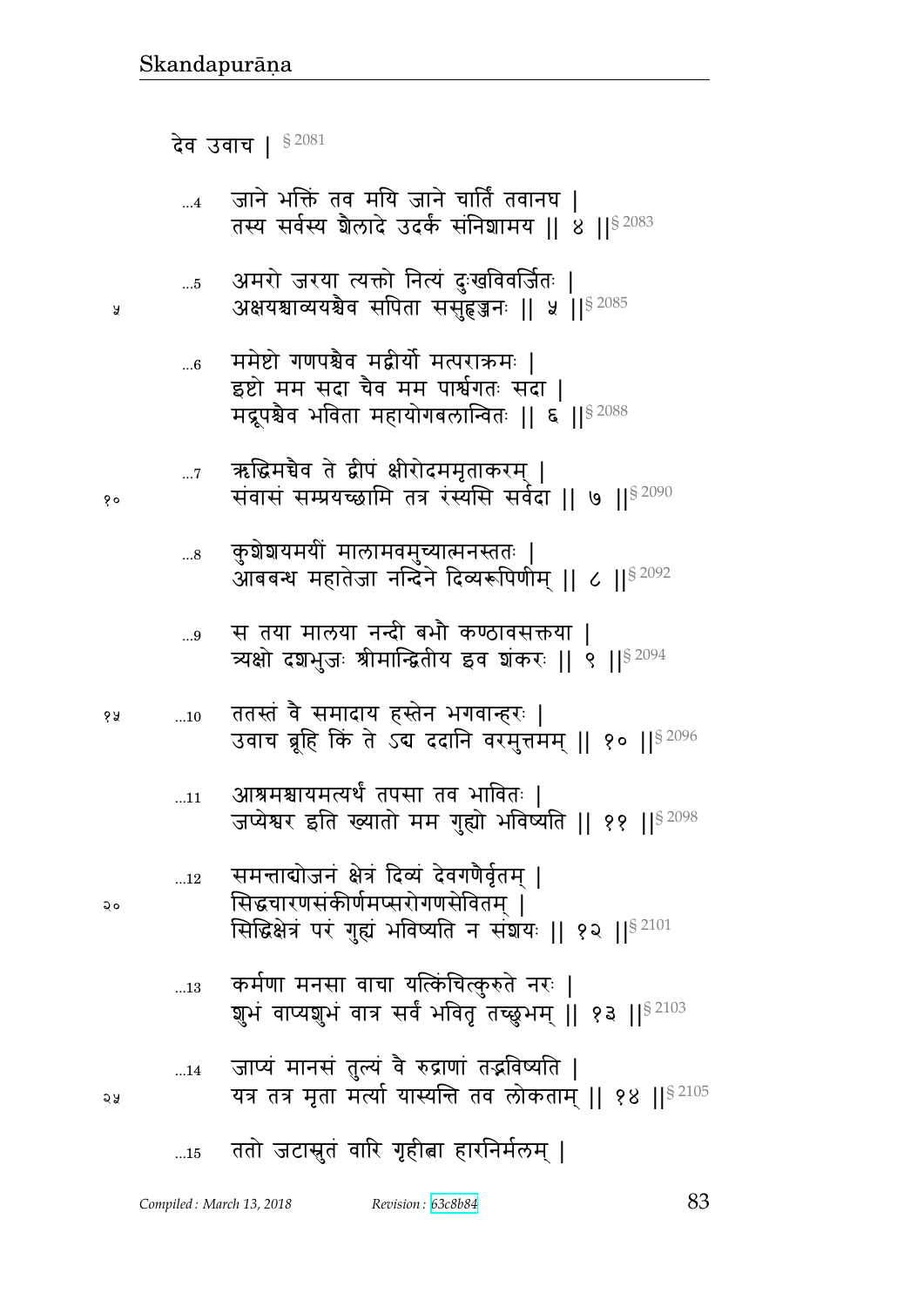Я

१०

१५

- तं तथाभ्यर्चितं व्योम्नि दृष्ट्वा मेघः प्रभाकरः |  $...26$
- जाम्बूनदमयं चित्रं स्तं देवः परमाद्भुतम् |  $\dots25$ मुकुटं चाबबन्धास्मै कुण्डले चामृतोद्भवे || २५ || 82131 २५
- यस्माद्दूषभनादेन प्रवृत्ता सा महानदी |  $\ldots$ 24 तस्माड्टित्किरिकां तां वे उवाच वृषभध्वजः ॥ २४ ॥  $s^{2129}$
- त्रिस्रोतसं नदीं दृष्ट्वा वृषः परमहर्षितः |  $\ldots 23$ २० ननर्द नादात्तस्माच सरिदन्या ततो ऽभवत् || २३ || 82127
- तानि स्रोतांसि त्रीण्यस्याः सूतान्योघवती नदी |  $...22$ नदीं त्रिस्रोतसीं पुण्यां ततस्तामवदद्धरः || २२ || $^{8\,2125}$
- सा तमाघ्राय शिरसि पाणिभ्यां परिमार्जती |  $...21$ पुत्रप्रेम्णाभ्यषिधत्तं स्रोतोभिः स्तनजैस्त्रिभिः | पयसा श्रञ्जश्वगौरेण देवी देवं निरीक्षती || २१ ||§ 2123
- ततो देव्या महादेवो नन्दीश्वरमतिप्रभम् |  $...20$ पुत्रस्ते ऽयमिति प्रोच्य पादयोस्तं व्यनामयत् || २० || 82120
- त्नयि स्नानं तु यः कुर्याच्छुचिः प्रयतमानसः |  $...19$ सो ऽश्वमेधफलं प्राप्य रुद्रलोके महीयते || १९ || 82117 सनत्कुमार उवाच |  $$^{2118}$
- तामुवाच ततो देवो नदीं स्तवयमुपस्थिताम् |  $\dots18$ यस्माञ्जटोदकाद्देवि प्रवृत्ता त्नं शुभानने | तस्माज़टोदा नाम्ना बं भविष्यसिं सरिद्वरा || १८ || 32115
- स्त्रीरूपधारिणी चैव प्राञ्जलिः शिरसा नता ।  $...17$ पद्मोत्पलदलाभाक्षी महादेवमुपस्थिता || १७ ||<sup>§ 2112</sup>
- सा ततो दिव्यतोया च पुण्या मणिजला शुभा |  $...16$ हंसकारण्डवाकीर्णा चऋवाकोपश्चोभिता | पद्मोत्पलवनोपेता प्रावर्तत महानदी || १६ || ${}^{8\,2110}$

उक्ता नदी भवस्त्रेति विससर्ज महातपाः ॥ १५ ॥  $82107$ 

84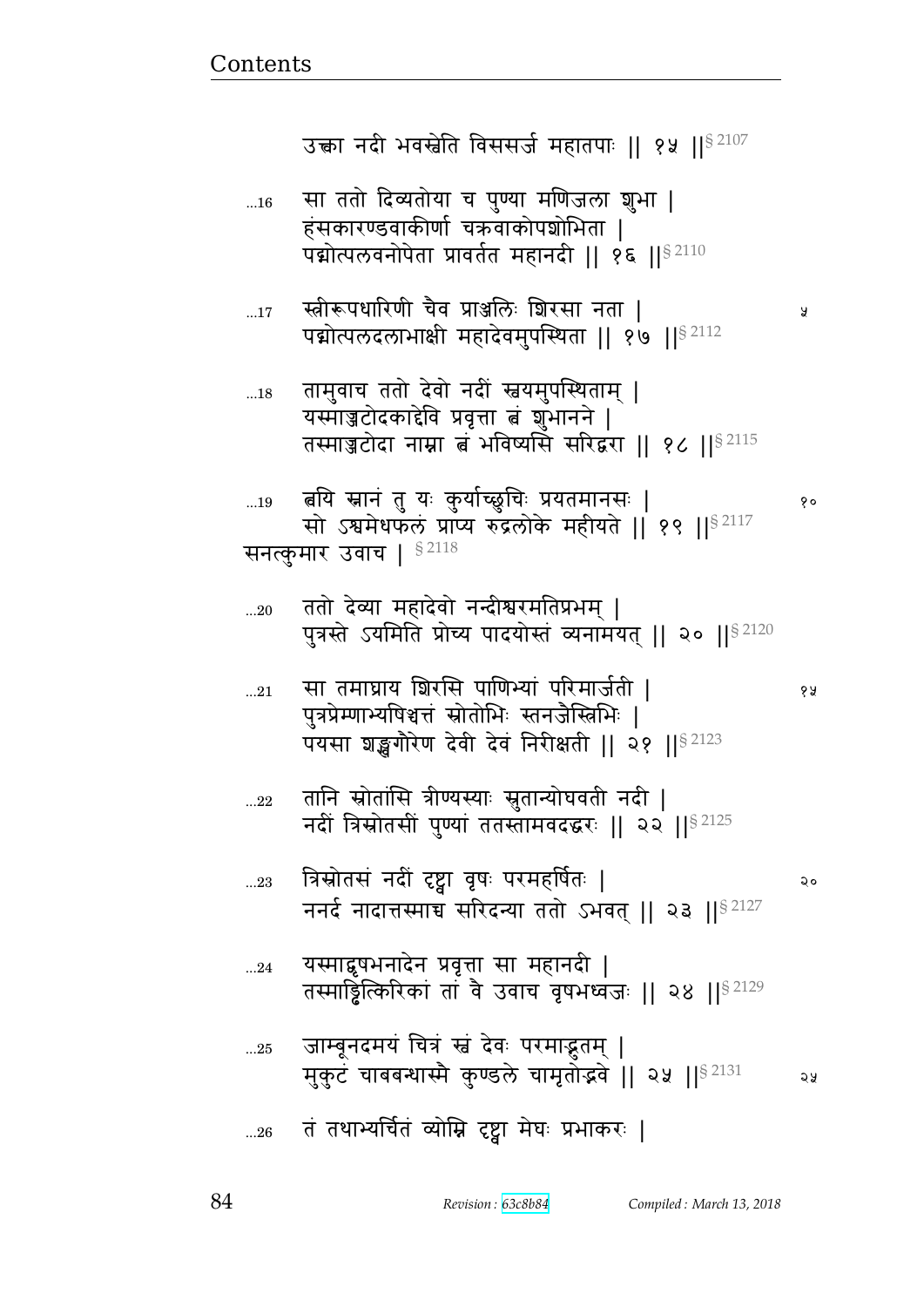- सप्तलोकाधिपत्यं च गणेशानां तथैव च ।  $\ldots$ 3
- देव्युवाच | §2157
- देवि नन्दीश्वरं देवमभिषेक्ष्यामि भूतपम् ।  $\ldots$ <sup>2</sup> गणानावाहयिष्यामि किं वा बं मन्यसे ऽव्यये || २ ||  $^{8\,2156}$
- भगवान्देवदेवेशः सर्वभूतपतिर्हरः |  $\dots$ 1 देवीमुवाच वागीश उमां गिरिवरात्मजाम् ॥ १ ॥  $8^{2154}$
- जप्येश्वरं पञ्चनदं च तद्वै यो मानवो ऽभ्येत्य जहाति देहम् |  $...34$ स मे सदा स्याद्रणपो वरिष्ठस्त्रया समः कान्तिवपुश्च नित्यम्  $||$  38  $||$ <sup>§ 2150</sup> इति स्कन्दपुराणे द्वाविंशतिमो ऽध्यायः || सनत्कुमार उवाच | §<sup>2152</sup>
- नन्दीश्वरसमो नित्यः शाश्वतः अक्षयो ऽव्ययः |  $\dots33$ मम पार्श्वादनपगः प्रियः संमत एव च || ३३ ||<sup>§ 2148</sup>
- यस्तु जप्येश्वरे प्राणान्परित्यजति दुस्त्यजान् |  $...32\,$ नियमेनान्यथा वापि स मे गणपतिर्भवेत् | 32  $11^{\$2146}$
- ब्राह्मणांश्च तर्पयित्ना यत्र तत्र मृतो नरः |  $...31$ नन्दीश्वरस्यानुचरः क्षीरोदनिलयो भवेत् || ३१ ||<sup>§ 2144</sup>
- तद्य पञ्चनदं दिव्यं देवं जप्येश्वरं च तम् |  $...30\,$ त्रिरात्रोपोषितो गत्ना स्नाताभ्यर्ष्य च शूलिनम् || ३० ||<sup>§ 2142</sup>
- एतत्पञ्चनदं नाम जप्येश्वरसमीपगम् |  $...29$ व्याख्यातं फलमेतासां जटोदायां महात्मना || २९ ||<sup>§ 2140</sup>
- जाम्बूनदमयाबस्माद्वितीया मुकुटाच्छुभात् |  $...28$ प्रावर्तत नदी पुण्या ऊचुर्जम्बूनदीति ताम् || २८ ||<sup>§ 2138</sup>
- तस्याभिषिक्तस्य तदा प्रवृत्ते स्रोतसी भृषयम् |  $...27$ यस्मात्सुवर्णान्निःसृत्य नद्येका सम्प्रवर्तत | रत्नर्णोदकेति नाम्ना तां महादेवो ऽभ्यभाषत || २७ ||<sup>§ 2136</sup>

देवोपवाह्यः सिषिचे सनादः सतडिद्रुणः ॥ २६ ॥  $^{\$2133}$ 

१५

Ã

१०

Å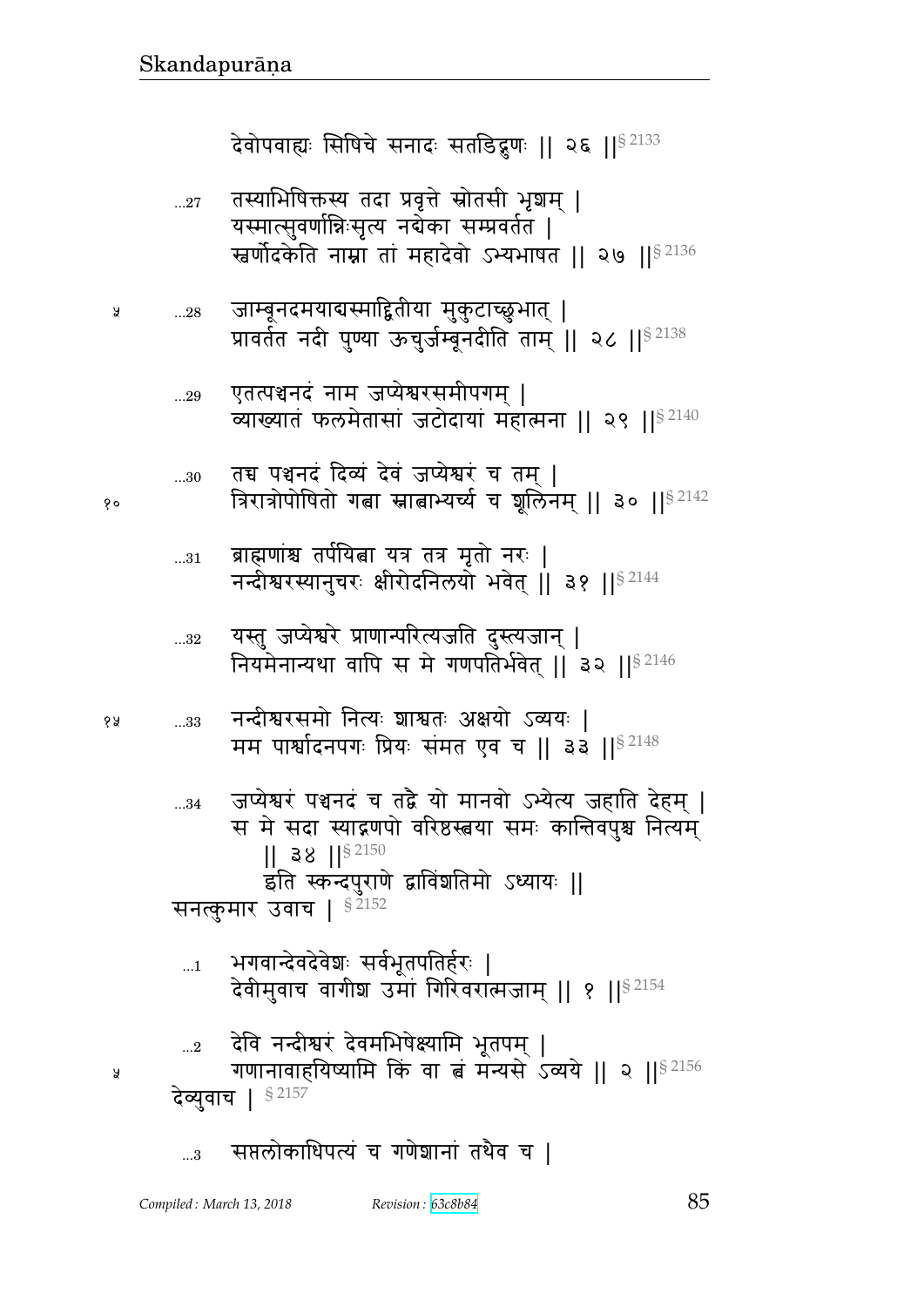Ã

| 12         | ्नृत्यन्गायश्च चित्राणि कुर्वन्नाट्यान्यनेकशः  <br>चलदंष्ट्रो महाहासो बृहत्स्कन्धः पिनाकधृक्    १२    १२    3        | Q٥ |
|------------|----------------------------------------------------------------------------------------------------------------------|----|
| $\dots 13$ | कोटीभिर्दश्रभिः सार्धं द्विगुणाभिर्महात्मनाम्  <br>गणानां चित्ररूपाणां युगपत्सम्प्रदृश्यत    १३    <sup>§ 2181</sup> |    |
| 14         | सिंहास्यगजकोकास्यैर्द्वीपिशार्दूलकाननैः  <br>सो ऽषाढिर्नाम गणपो व्यास तत्र समागतः    १४    ${}^{8\,2183}$            | ২५ |
|            | सनत्कुमार उवाच   82184                                                                                               |    |

- 
- ततो ऽपरो महाकेशो महाकायोर्ध्वमेहनः |  $...11$ त्र्यक्षो ऽनलशतप्रख्यः अशनीपातनर्दनः || ११ || 82177
- आत्मनः सदृशानां च कोटीभिर्दशभिर्वृतः |  $...10$ गणपानां सुरेशानां योगिनां दीप्ततेजसाम् || १० || \$ 2175
- भुजगाबद्धमौञ्जिश्च भुजगेरेव कङ्कणैः |  $\ldots\!9$ अट्टहासान्सृजानश्च अञ्चनीपातसंनिभान् | दिण्डिरित्येव विख्यातो गणपः समदृश्यत || ९ || ${}^{8\,2173}$ १५
- विद्मुञ्जिह्वो महाकायस्तथा चैवोर्ध्वमेहनः |  $...8$ सर्पयज्ञोपवीती च परश्वधधरस्तथा | ८ | |  $\frac{1}{5}$  2170
- जटासहस्रोर्ध्वशिरा चालाकेशो महाहनुः |  $\dots 7$ अग्न्यङ्गारकनेत्रश्च भुजगाबद्धमेखलः || ७ ||  $^{8\,2168}$  $80$
- ततः करालदञ्चनो भृकुटीभूषिताननः |  $...6$ श्चङ्खहाराम्बुगौरश्च दंष्ट्री स्नर्ग्मी त्रिलोचनः || ६ || 8 2166
- ततः सहस्रशस्तत्र गणाध्यक्षा मुदा युताः |  $\dots 5$ सम्प्राप्ताः सर्वलोकेशास्तच्छृणुष्व महामुने || ५ || २२ 164
- ततः स भगवान्देवः सुरश्चत्रुनिषूदनः |  $\dots 4$ प्राञ्चुखः स गणेशानामाह्वानमकरोत्तदा || ४ || 3 2162

सर्वमर्हति देवेश नन्दी पुत्रो ममाग्रजः || ३ ||<sup>§ 2159</sup> सनत्कुमार उवाच |  $$^{2160}$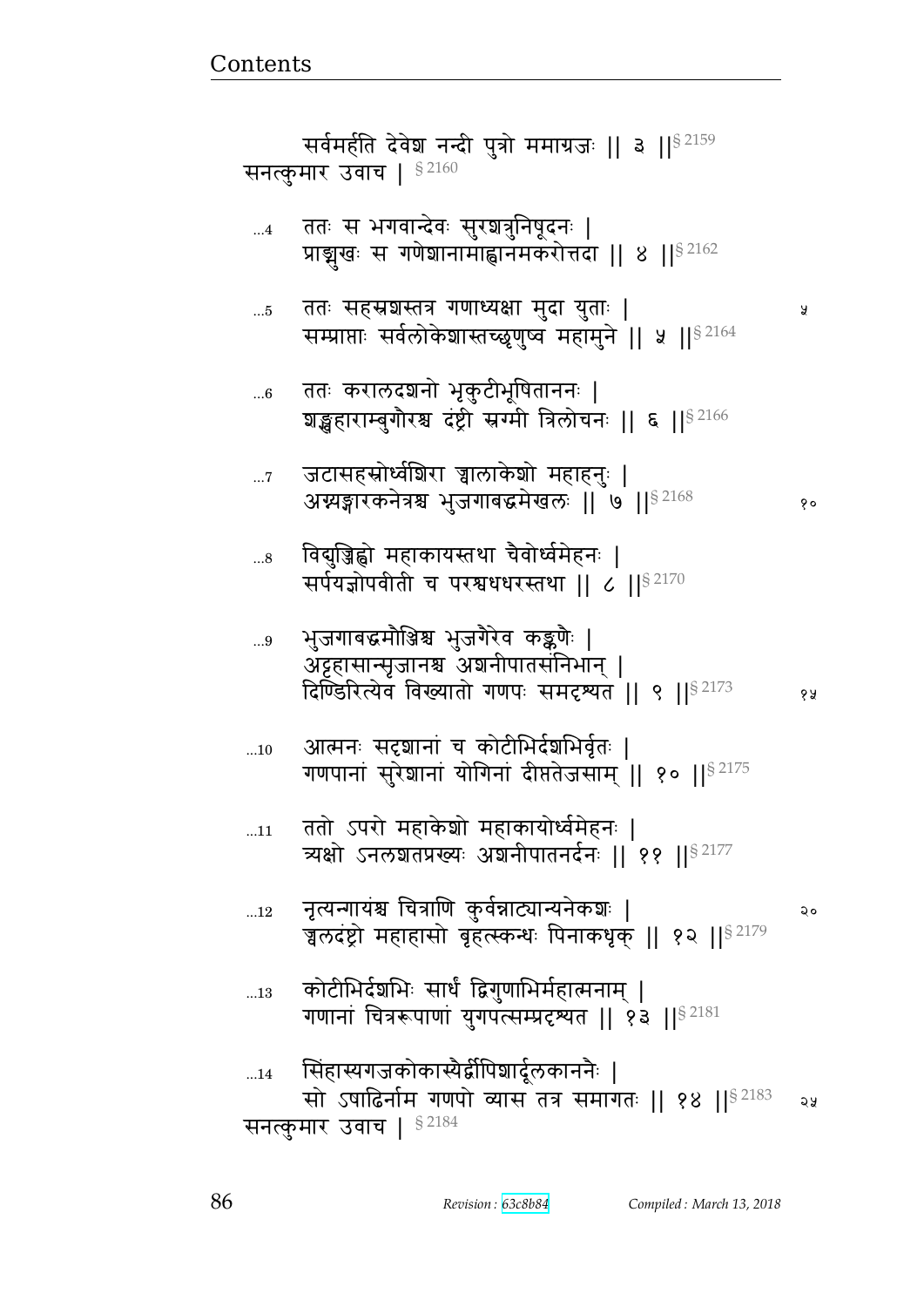#### अथापरो महाकायः श्रूलपाणिर्महाबलः |  $...27$

- बहुवेषधरश्चैव ध्यानयोगपरायणः |  $\ldots 26$ सोमवर्ण इति ख्यातः कोटीशतवृतः प्रभुः | तादशानां गणाध्यक्षो देवेनाहूत आगतः | २६ | | 5 2209
- ततो ऽपरः सौम्यरूपो भस्मदिग्धाङ्ग एव च |  $...25$ त्रिशूलपाणिर्दिग्वासा महायोगबलान्वितः || २५ || 8 2206
- महागणपतिं वीरं चुर इत्येव विश्रुतम् |  $...24$ कोटीशतवृतं तं च गणपं सो ऽन्वपश्यत || २४ || \$ 2204
- महोरगकृतापीडं श्रङ्ककर्णोर्ध्वमेहनम् |  $\ldots 23$ भस्मप्रहरणं चैव महादंष्ट्रं महाहनुम् || २३ || 82202
- ञ्चालामालाग्रकेशं च व्याघ्रचर्माजिनाम्बरम् । १५  $...22\,$ वायुवेगं महाहासं भुजगाबद्धमेखलम् ॥ २२ ॥  $8^{2200}$
- गृहीत्ना चाञ्चनीहासं त्रिपादं चीरवाससम् |  $...21$ शतोदरं त्रिशिरसं त्रिनेत्रं चोर्ध्वमूर्धजम् || २१ ||<sup>§ 2198</sup>
- ततः कुन्देन्दुशङ्खाभं हिमराश्यम्बुसनिभम् |  $...{\bf 20}$ मृणालस्फटिकाभं च भस्मकक्षावलम्बनम् || २० || 82196
- भारभूतीति विख्यातो महायोगबलान्वितः |  $...19$ गणपों देवदेवस्य समीपं सो ऽभ्यगच्छत || १९ ||§2194
- पञ्चजिह्वोर्ध्वकर्णश्च पाञ्चहस्तो मनोजवः |  $\dots18$ वृतः कोटीशतेनैव सदृशानामदृश्यत || १८ ||<sup>§ 2192</sup>
- पञ्चयोजनविस्तीर्णो दीर्घो वै तावदेव च ।  $...17$ दंष्ट्राश्चतस्रो वक्तेण विभ्रच्छङ्केन्दुपाण्डराः || १७ || १९ %

Å

१०

२०

24

- अतिदीर्घो ऽतिमेद्रश्च लम्बभ्न्ः स्थूलनासिकः |  $...16$ वृत्तास्यश्च महाक्षश्च भृकुटीसंहताननः || १६ ||<sup>§ 2188</sup>
- अथान्यो व्यास सम्प्राप्तो युगान्तादित्यसप्रभः |  $...15$ शतयोजनबाहुश्च दिग्वासाश्चोर्ध्वमेहनः || १५ ||<sup>§ 2186</sup>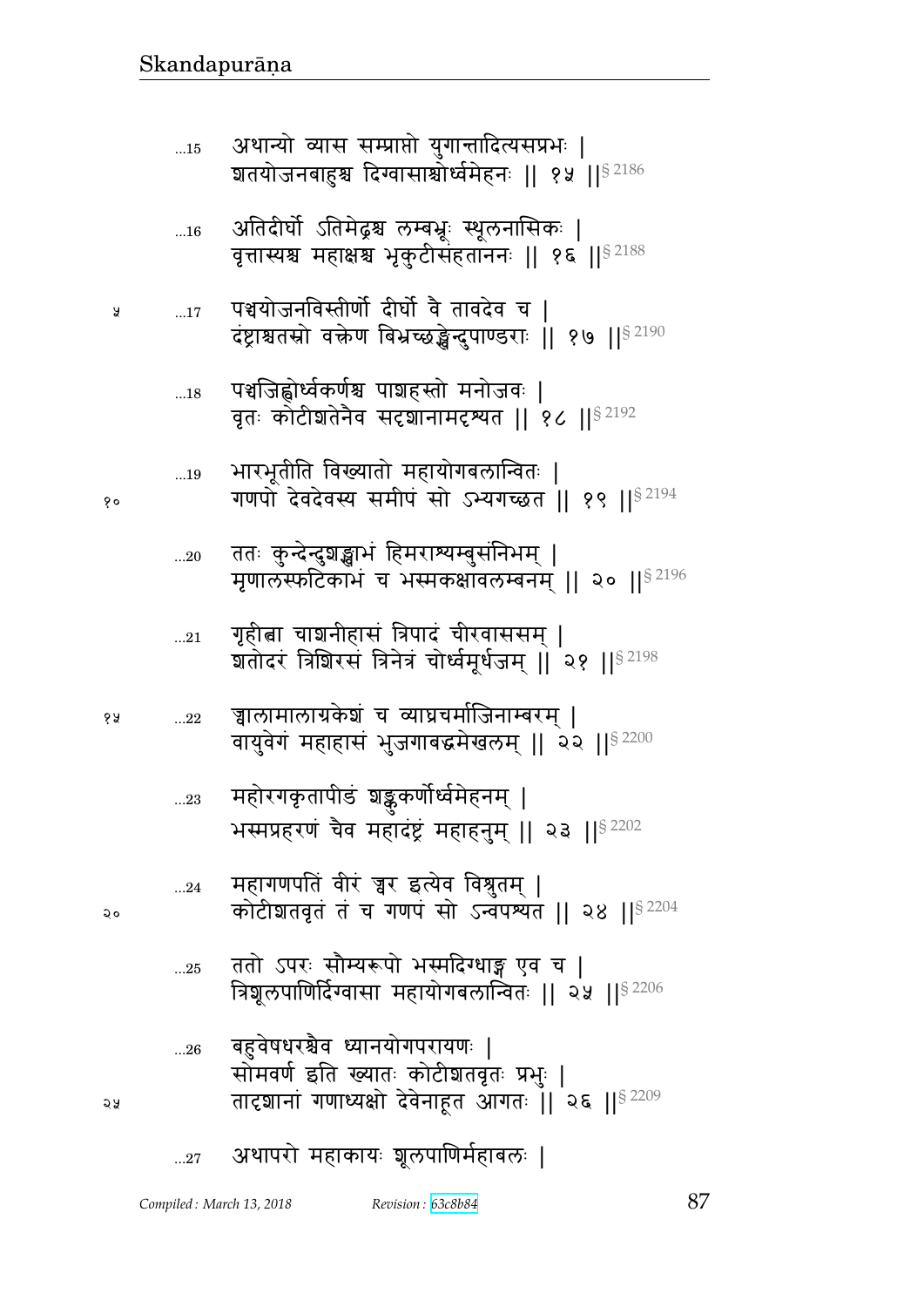y

 $\mathsf{Q}$ 

| 39 आगात्ततो ऽपरश्चापि विद्युत्केशो महाबलः |  |  |
|-------------------------------------------|--|--|

- हस्नबाहरुपादश्च अञ्चनिं धारयञ्छुभम् | ...38 श्वतेर्वृतश्च कोटीनामष्टाभिस्त्वात्मनः समैः | निकुम्भ इति विख्यातः शतपादोदराननः || ३८ || 8 2235 2 y
- आगात्ततो ऽपरो व्यास गणपः सुमहाबलः |  $...37$ सर्वतोवदनः श्रीमान्सर्वतःपाणिपादधृक् || ३७ || 8 2232
- अजैकपादिति ख्यातो वृतः कोटीशतेन सः |  $...36$ काञ्चनोपलवृक्षाद्यः समेघ इव पर्वतः || ३६ ||<sup>§ 2229</sup> सनत्कुमार उवाच |  $$^{2230}$
- असिपाणिर्महातेजाः श्वतपादः श्वतोदरः | ...35 विद्युत्केशो ऽतिहासश्च तथैवोभयतोगतिः || ३५ ||<sup>§ 2227</sup>
- सहस्रबाहुर्ज्ञालास्यो महानेत्रोर्ध्वमेहनः | ...34 करालदशनश्चेव शङ्ककर्णो महानखः || ३४ || 32225 १५
- ततो ऽपरः समापेदे देवं चन्द्रार्धधारिणम् |  $...33$ चतुर्वक्रो महातेजाश्चतुर्विशेक्षणः प्रभुः || ३३ ||<sup>§ 2223</sup>
- उग्रसेन इति ख्यातः कोटीशतवृतः स च |  $...32$ १० आगात्समीपं देवस्य आहूतः स्त्वयमीश्वरः ॥ ३२ ॥ 8 2221
- करालदञ्चनश्चैव कृष्णसर्पाम्बरच्छदः |  $\ldots 31$ त्र्यक्षश्चन्द्रकृतापीडः कण्ठमालाविभूषितः || ३१ || 8 2219
- ततो ऽपरः पट्टिसेन ह्रस्तपादोदरः शुचिः |  $...30$ सहस्रबाहुचरणः सहस्राक्षः प्रतापवान् || ३० || 8 2217
- ृवतः कोटीञ्चतेनैव स्थाणुस्तत्राभ्यवर्तत |  $...29$ समहापार्षदो रुद्रः सर्वासुरनिबर्हणः || २९ ||<sup>§ 2215</sup>
- चन्द्रमौलिर्महाकेश्चश्चतुर्बाहुर्विलोहितः |  $...28$ एकपादेर्महाकायैस्त्यक्षेस्तैः शूलपाणिभिः || २८ || 82213

युगान्तानलसंकाशः स्थिरः स्थिरयशोबलः ॥ २७ ॥  $s^{2211}$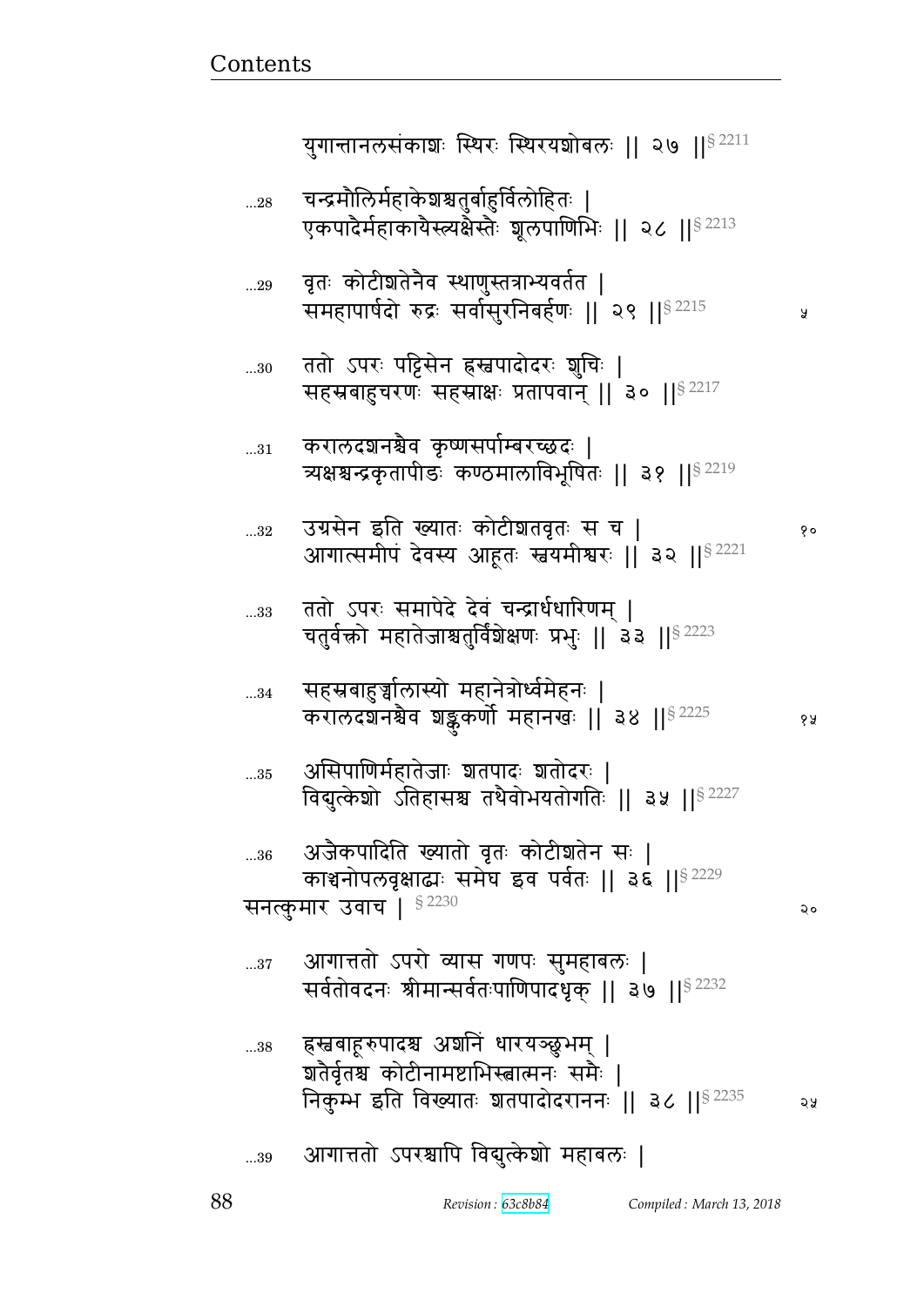५

२०

- आदित्यमूर्धा कोट्या च तथा चैव धनावहः | จะ  $\dots51$
- चतुर्मुखो द्वादशभिस्तथा बाहूपहारकः |  $...50$ महाकालः श्वतेनैव तथाग्निशिखरो गणः || ५० || \$ 2260
- आवेशनी तथाष्टाभिः सप्तभिश्च प्रवर्तनः |  $...49$ महारवः सहस्रेण कोटीनां गणपो वृतः || ४९ || 82258
- वरो दशभिरभ्यागात्कुम्भकर्णस्तथाष्टभिः |  $...48$ विष्वक्सेनः सहस्रेण अन्नदस्तु श्रतेन वे || ४८ || 82256
- सहस्रघण्टो ऽष्टादश्चभिस्तपः पञ्चभिरेव च |  $...47$ सहस्रशीर्षः षड्विश्च भवः कोटिशतावृतः ॥ ४७ ॥<sup>§ 2254</sup>
- हिरण्यवर्णः षड्मिश्च एकपादस्तथैव च | १५  $...46$ धूम्रकेशो द्वादशभिः पताकी दशभिस्तथा || ४६ ||§ 2252
- श्चङ्ककर्णो ऽभ्ययाचेव गणकोट्या महाबलः |  $...45\,$ नन्दिकश्चापि दश्चभिः पिङ्गाक्षो ऽष्टाभिरेव च । विनायकश्चतुःषष्ठ्या कुष्माण्डो नाम विश्रुतः || ४५ || 82250
- स नाम्ना विश्रुतो लोके ग्रहाप्यायन इत्युत | १०  $...44$ गणकोटिशतेः षड्मिर्वृतः समनुधावत || ४४ || 82247
- तथान्यः सर्पमालश्च चक्राभरण एव च |  $...43$ चक्रायुधो महातेजा हस्तपादकटीकरः || ४३ ||  $8^{2245}$
- स सूर्याप्यायनो नाम देवस्य परमप्रियः |  $...42$ धनुष्पाणिर्महातेजा विश्रुतः समहाद्युतिः || ४२ || 82243
- ततो ऽपरः सहस्रेण कोटीनां गणपो वृतः |  $...41$ सूर्यमालास्रजं बिभ्रदाजगाम महातपाः ॥ ४१ ॥§<sup>2241</sup>
- दण्डधारी महावक्तः श्रङ्खकुन्देन्दुसप्रभः |  $...40$ गणकोटीशतवृतः परमं परतापनः || ४० || 82239

चन्द्रमालाधरो घोरः प्रहसन्प्रविचालयन् || ३९ || 32237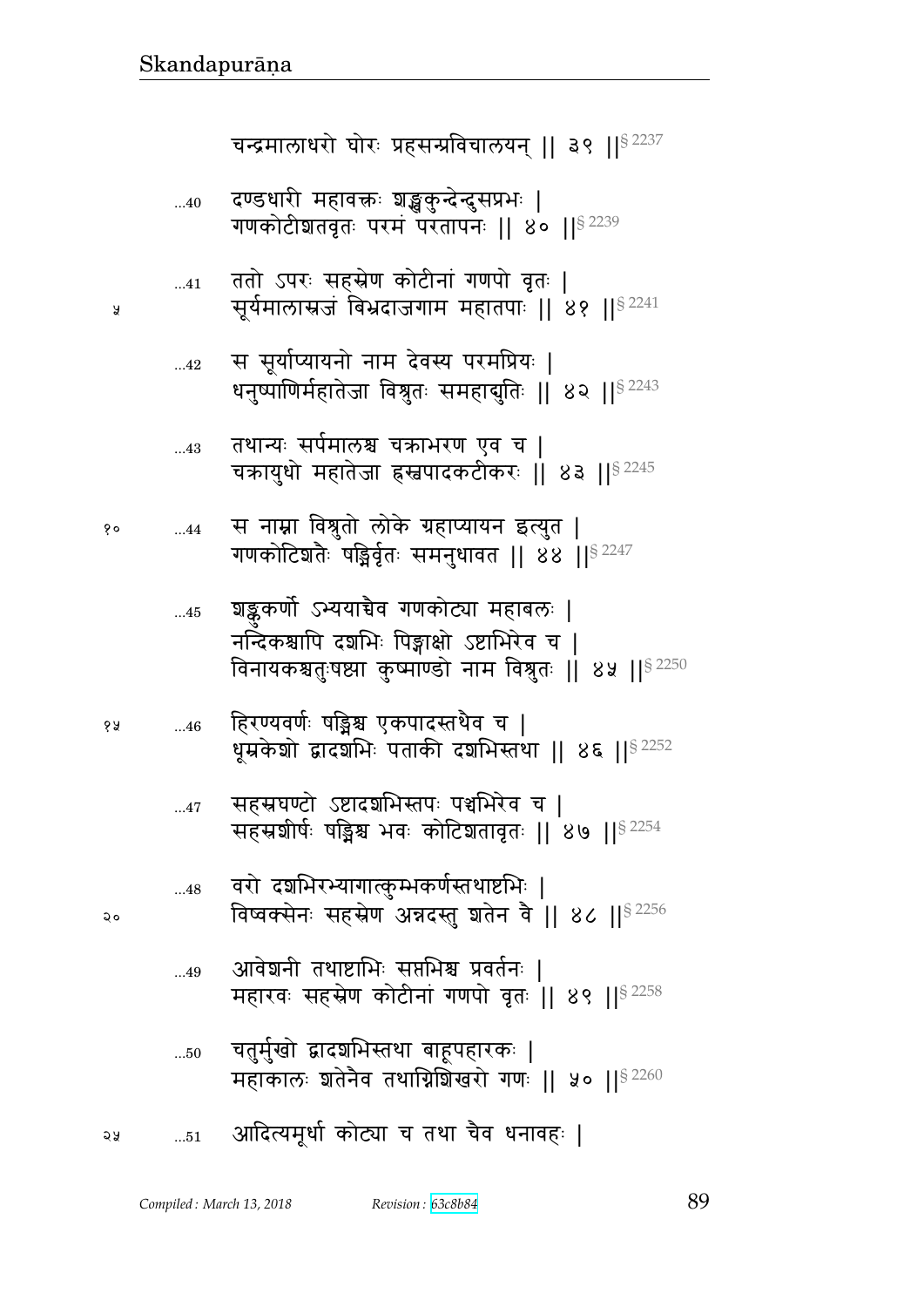१०

 $\mathsf{a}$ 

১ম

| 63 | गायन्तश्च द्रवन्तश्च नृत्यन्तश्च महाबलाः                 |  |
|----|----------------------------------------------------------|--|
|    | मुखाडम्बरवाद्यानि नादयन्तस्तथैव च    ६३    $^{\S\,2287}$ |  |

- एते चान्ये च गणपा गुह्या ये च महाबलाः |  $...62$ तत्राजग्मुर्मुदा युक्ताः सर्वे चित्रास्त्रयोधिनः || ६२ ||<sup>§ 2285</sup>
- मृत्युश्चैव यमश्चैव कालो विषहरस्तथा |  $\ldots61$ श्वतमायो महामायः सर्वत्राशरणस्तथा | एकशृङ्गी च विख्यातस्तथा भूङ्गिरिटिश्च यः || ६१ ||<sup>§ 2283</sup>
- संवर्तकस्तथा चैत्रस्त्रैलोक्यदहनस्तथा |  $...60$ लोकान्तकश्च दीप्तात्मा हेमकुण्डल एव च || ६० || 8 2280
- श्वतमन्युस्तथा चैव पञ्चाक्षश्चैव वीर्यवान् | ..59 तालकेतुश्च षण्डश्च कापाली गजनाशनः || ५९ || 82278
- गिरिको मेघनादश्च उदरो मणिरेव च |  $...58$ काष्ठकर्णश्च दिव्यात्मा बिल्लरूपश्च विश्रुतः || ५८ ||§ 2276 १५
- मेघः सौदामनीमालो नवत्या संवृतो ऽभ्यगात् |  $...57$ प्रभाकरश्च विश्वत्या विद्वतिश्च महाबलः || ५७ || \$2274
- भूताः कोटिसहस्रेण प्रमथाः कोटिभिस्त्रिभिः |  $\dots56$ वीरभद्रश्चतुःषष्ठ्या वृषभश्च महाबलः || ५६ || § 2272
- कोटीकोटीसहस्राणां श्रतैर्विंशतिभिर्वृताः |  $...55$ ईतयस्तत्र चाजग्मुर्महायोगबलान्विताः || ५५ || \$2270
- नीलो नवत्या देवेशः पूर्णभद्रस्तथैव च |  $...54$ निर्ऋतिश्चैव सप्तत्या कोटीनामभ्यगात्सह || ५४ ||§ 2268
- एकपादो ऽपरः षष्ट्या तथा सप्तश्चिरा गणः |  $...53$ महाबलश्च नवभिरपस्मारश्च विश्रुतः || ५३ || 8 2266 У
- कुन्दश्च पश्चदशभिस्तथा संकोटको ऽपरः |  $\dots52$ अमोघभूतिः कोट्या च तथा द्वौ मेघभूतिकौ || ५२ ||<sup>§ 2264</sup>

संनामश्च श्वतेनैव कुक्कुटो ऽष्टाभिरेव च || ५१ || 82262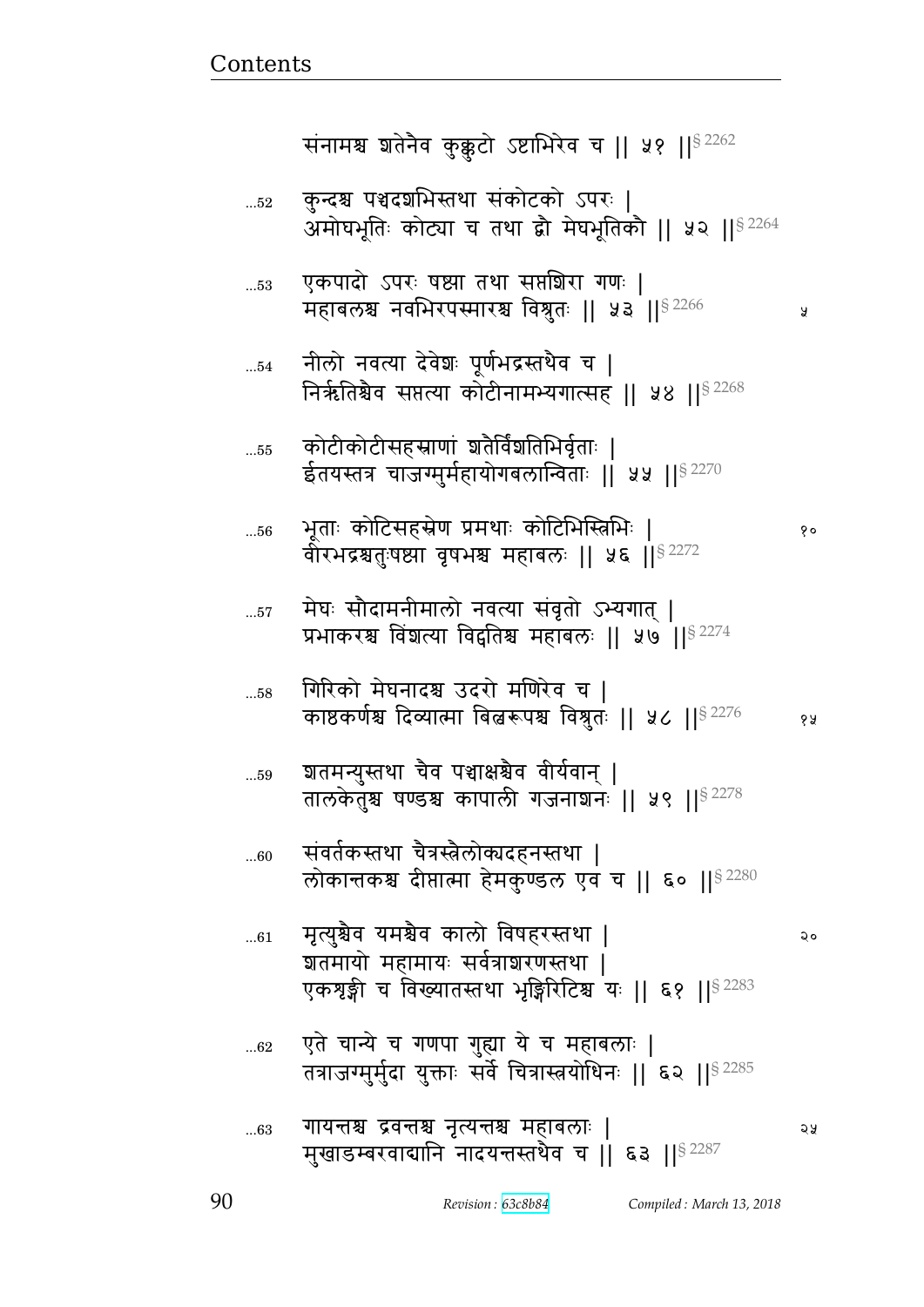- ...6 तांस्तथावादिनः सर्वान्नमतो भक्तवत्सलः ।
- <sub>१० ...5</sub> कस्याद्य व्यसनं घोरं करिष्यामस्तवाज्ञया | कस्य वाद्योत्सवं देव सर्वकामसमृद्धिमत् || ५ || $S^{2311}$
- ... $_4$  ) बद्धेन्द्रं सह देवैश्व सविष्णुं सह वायुना | आनयामः सुसंकुद्धा दैत्यान्वा सह दानवैः || ४ ||<sup>§ 2309</sup>
- ...3 किं सागराञ्छोषयामो यमं वा सह किंकरैः | हन्मो मृत्युमुतामृत्युर्न भवत्वय पद्मजः || ३ ||  $^{8\,2307}$
- $_{\rm ...2}$  ) भगवन्देवतारिघ्न देवदेवाम्बिकापते | <sub>थ</sub> किमर्थं वयमाहूता आज्ञापय कृतं हि तत् || २ ||<sup>§ 2305</sup>
- $_{\rm \ldots 1}$   $\,$  ते गणेशा महासच्चाः सर्वे देवेश्वरेश्वराः| प्रणम्य देवं देवीं च इदं वचनमब्रुवन् || ? ||  $$^{2303}$

सनत्कुमार उवाच |  $^{\rm g}$ <sup>2301</sup>

- ...69 वे विश्वकर्माणममित्रसाहा विश्वेशमेकाक्षरमव्ययं च | सहस्रनेत्रप्रतिमातिभास्त्रराः प्रणेमुरुचैरपि चाभिनेदुः || ६९ ||§ 2299 इति स्कन्दपुराणे त्रयोविंशतिमो ऽध्यायः ||
- ...68 दर्दुरेस्तालघातेश्च कच्छपैः पणवेरपि |  ${}_{\text{8}}\circ$  and and angle and the substantial model of  ${}_{\text{8}}$  and  ${}_{\text{8}}$   $\sim$  118  $^{2297}$
- ...67 भेरीझर्झरसंनादेराडम्बरकडिण्डिमैः | मड्डुकेर्वेणुवीणाभिर्विवृषेस्तुणवेरपि || ६७ || $^{\circ}$   $^{2295}$
- $_{\rm y}$  ...66 भेरीश्चङ्खमृदङ्गैश्च पणवानकगोमुखेः | वादित्रेर्विविधेश्चेव पटहेरेकपुष्करैः || ६६ ||  $s$   $^{2293}$
- ...65 ब्यापदेश्च तथानेकेरन्येश्च विविधैः शूभैः | विमानेषु तथारूढा मनुष्येषु तथापरे || ६५ ||<sup>§ 2291</sup>
- ... $_{64}$  रथैर्नागैर्हयैश्चैव वायुमर्कटवाहनाः | व्याप्रसिंहबिडालेश्व सर्पैः पक्षिभिरेव च || ६४ ||<sup>§ 2289</sup>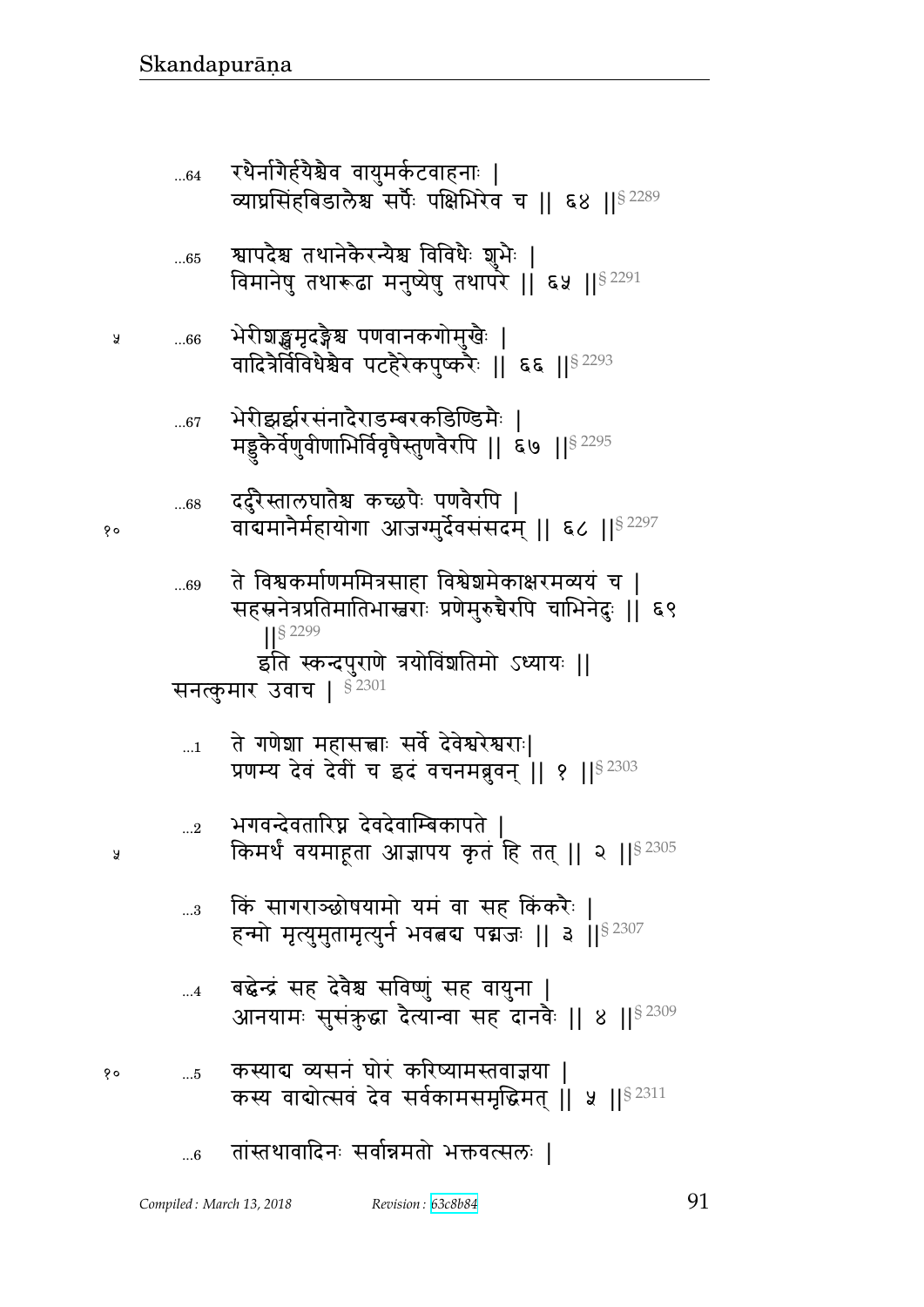Ã

## छत्तं शतशलाकं च जाम्बूनदमयं शुभम् |  $...17$

| 16 अग्रतो ऽग्निं समाधाय वृषभं चापि पार्श्वतः                   |  |
|----------------------------------------------------------------|--|
| सवत्सां सुरभिं चापि तस्य पार्श्वे ऽथ दक्षिणे    १६   § 2337 28 |  |

- तस्याग्रतः पादपीठं नीलं वज्रावभासितम् |  $\dots15$ चक़्ः पादप्रतिष्ठार्थं कलशो चास्य पार्श्वगो | सम्पूर्णौ परमाम्भोभिररविन्दावृताननौ || १५ || 8 2335
- स्तम्भेश्च वैडूर्यमयैः किङ्किणीजालसंवृतम् |  $...14$ चारुरत्नकसंयुक्तं मण्डपं विश्वतोमुखम् | कृता चक्रुश्च तन्मध्ये तदासनवरं शुभम् || १४ || 82332  $\mathsf{Q}$
- श्वातकुम्भमयं चापि चारुचामीकरप्रभम् |  $...13$ मुक्तादामावलम्बं च मणिरत्नावभासितम् || १३ || १२ 3229
- तस्य रूपाश्रयं दिव्यं जाम्बूनदमयं शुभम् |  $\dots 12$ आसनं मेरुसंकाशं मनोरममथाहरन् || १२ ||  $^{8}$  2327 १५
- एवमुक्ते भगवता गणपाः सर्व एव ते |  $...11$ एवमस्त्रिति समन्त्य सम्भारानाहरस्ततः || ११ || 82325
- अद्यप्रभृति युष्माकमयं नन्दीश्वरः शुभः |  $...10$ प्रियो गौरवयुक्तश्च सेनानीरमरः प्रभुः || १० || 8 2322  $80$ सनत्कुमार उवाच | § 2323
- तमिमं मम संदेशाद्यूयं सर्वे ऽभिसंमताः |  $\ldots\!9$ सेनान्यमभिषिधध्वं महायोगपतिं पतिम् || ९ || 32320
- नन्दीश्वरो ऽयं पुत्रो नः सर्वेषामीश्वरेश्वरः |  $...8$ प्रियो ऽग्रनायकश्चैव सेनानीर्वः समाहितः || ८ ||<sup>§ 2318</sup>
- ्रयुष्वं यत्कृते यूयमिहाहूता जगद्धिताः |  $\dots 7$ श्रुत्वा च प्रयतात्मानः कुरुध्वं तदश्रद्धिताः || ७ || § 2316

उवाच देवः सम्पूज्य गणान्गणपतिर्भवः || ६ || § 2313 **देव उवाच | § 2314**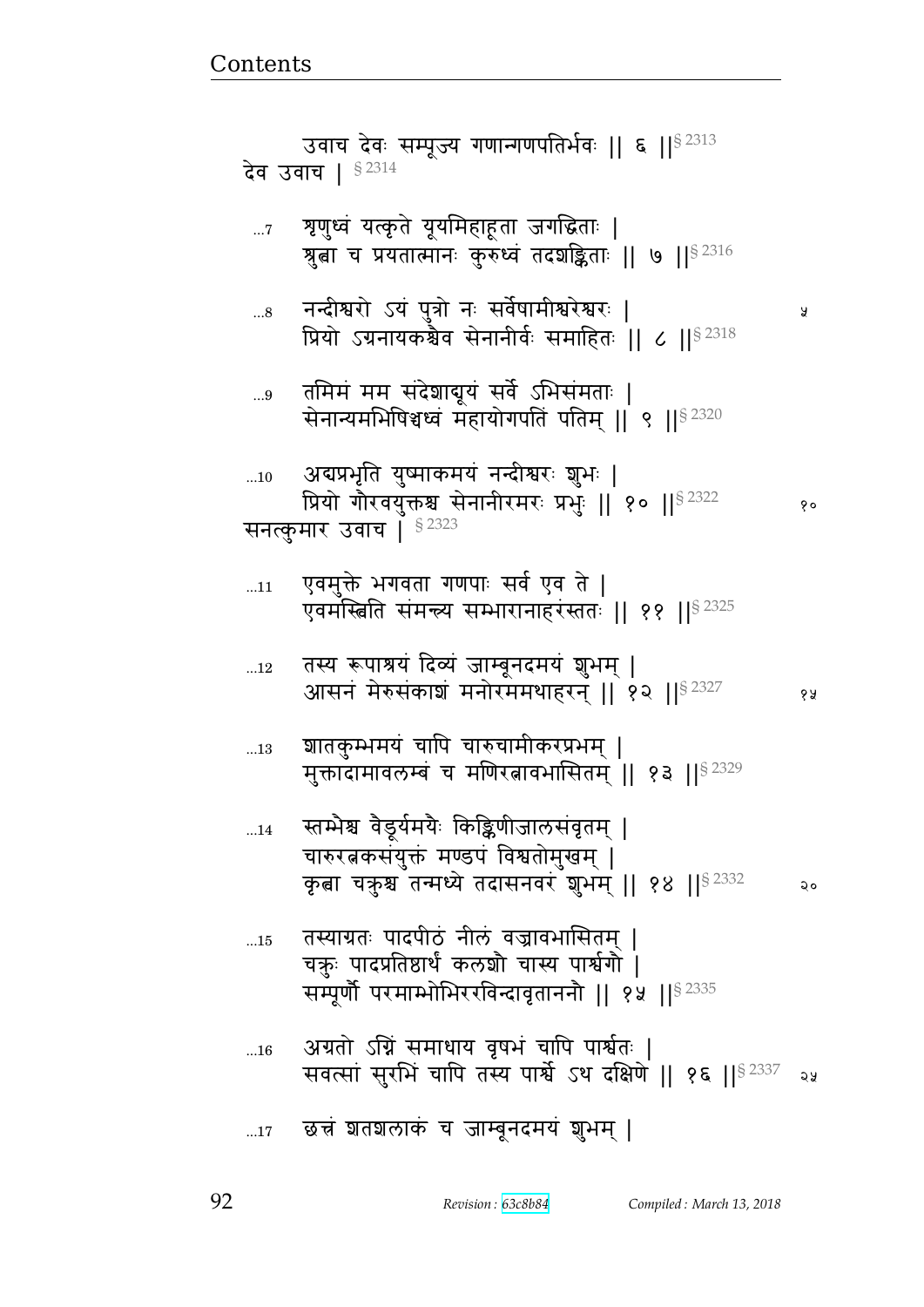- ततो दिशः समुद्राश्च वरुणः सधनेश्वरः |  $\ldots 28$ यमो ऽग्निर्वसवश्चैव चन्द्रादित्यौ ग्रहैः सह || २८ ||<sup>§ 2361</sup>
- दर्भांश्च दिव्यां समिधमाज्यं धूपमथापि च |  $...27$ २० समत्तान्निन्युरव्यग्रा गणपा देवसंमताः || २७ ||§<sup>2359</sup>
- हारं च मणिचित्राङ्गं रोचनारुचकं तथा।  $...26\,$ †नलभां पारियात्रं च वर्षं कङ्कणिमेव च† || २६ ||§ 2357
- पट्टिसं च महद्दिव्यं श्रूलं चाशनिमेव च |  $\dots25$ जाम्बूनदमयं सूत्रं केयूरद्वयमेव च || २५ || 82355
- मुकुटं काञ्चनं चैव सुकृतं विश्वकर्मणा |  $...24\,$ कुण्डले चामले दिव्ये वज्रं चैव वरायुधम् || २४ || \$ 2353
- ताम्राणामथ दिव्यानां सहस्रमनलबिषाम् |  $...23$ वासोयुगं वृक्षजं च विरजः सूक्ष्ममेव च || २३ ||<sup>§ 2351</sup>
- कलशानां सहस्रं च काश्चनानां सुवर्चसाम् | १०  $...22\,$ राजतानां सहस्रं च पार्थिवानां तथैव च || २२ || $^{8\,2349}$
- ऐरावतं सुप्रतीकं गजावेतौ च पूजितौ |  $...21$ ध्वजं च पूजितं दिव्यं श्रङ्खं चैवेन्दुवर्चसम् || २१ || 32347
- म्बस्तिकं वर्धमानं च श्रीवत्सं चैव काश्चनम् ।  $...20\,$ कीचका वेणवश्चैव कन्या चैवाभिपूजिता || २० ||§ 2345
- आनिन्युस्तत्र गणपा नन्द्यावर्ताश्च काञ्चनान् |  $...19$ पुनर्वसुं च पुष्यं च द्वौ मत्स्यौ वरुणालयौ || १९ || 32343
- व्यजनं चन्द्रशुभ्रं च हेमदण्डं सुचारुमत् |  $\dots18$ मालां कुशेशयानां च भ्रमरावलिसेविताम् || १८ || 8 2341

श्चङ्कहाराम्बुगौरेण पृष्ठेनाभिविराजितम् ॥ १७ ॥  $\frac{82339}{900}$ 

y

१५

১ম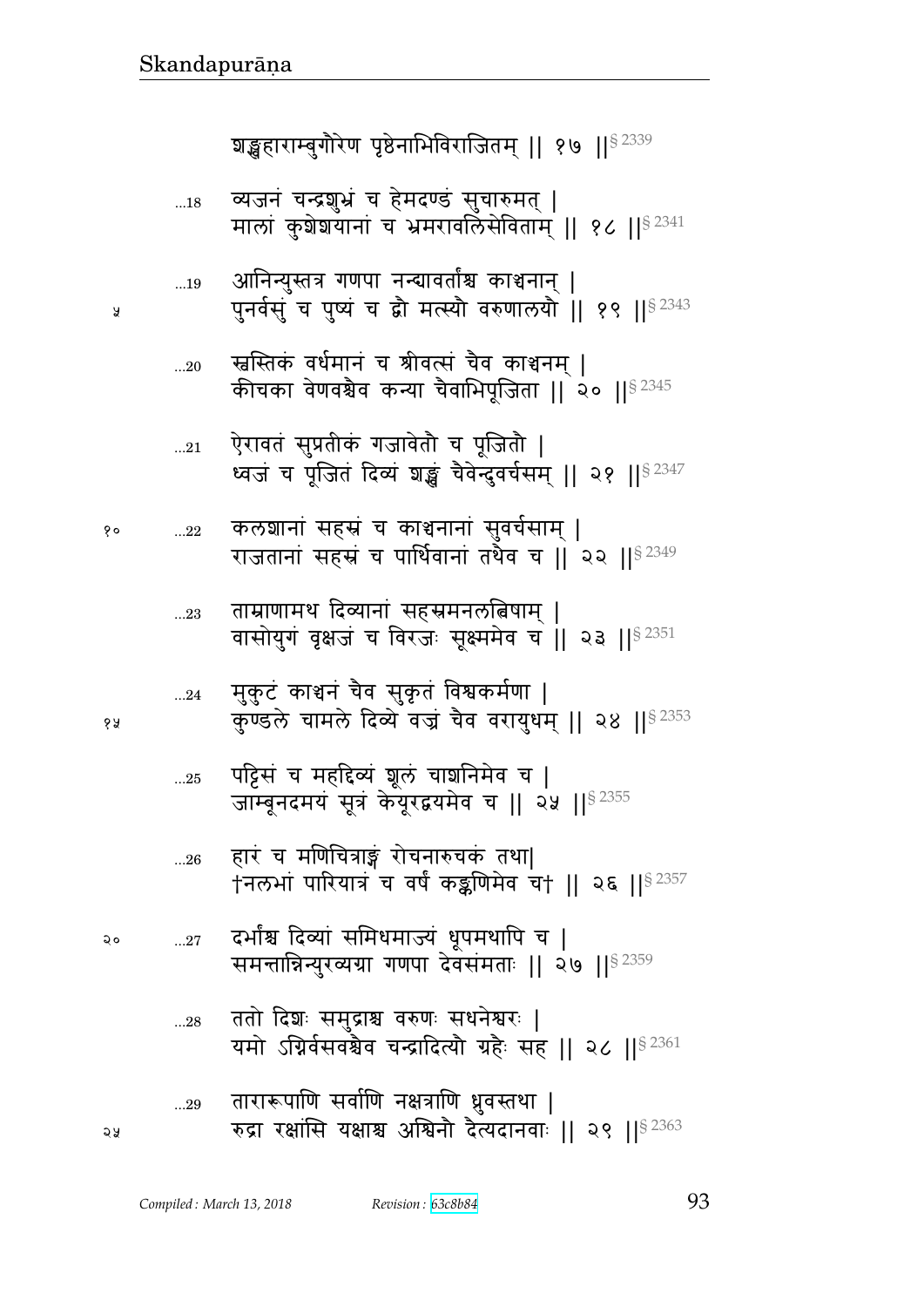| $\ldots 31$ | वृक्षाश्च वीरुधश्चैव ओषध्यश्च महाबलाः  <br>नद्यः सर्वाः समाजग्मुः पञ्चवश्चैव सर्वश्चः ॥ ३१ ॥ <sup>§ 2367</sup>                                       |    |
|-------------|------------------------------------------------------------------------------------------------------------------------------------------------------|----|
| 32          | लोकस्य मातरश्चैव पृथिवी स्तर्ग एव च  <br>भूतानि प्रकृतिश्चैव इन्द्रियाणि च सर्वश्चः ।। ३२ ।। <sup>§ 2369</sup>                                       | R  |
| 33          | तीर्थानि चैव सर्वाणि दानानि विविधानि च  <br>ऋचो यजूषि सामानि अथर्वाङ्गिरसावपि    ३३    $^{\$}$ $^{2371}$                                             |    |
| $34\,$      | यज्ञाश्च क्रतवश्चैव इष्टयो नियमास्तथा  <br>छन्दांसि चैव सर्वाणि पिश्चाचा देवयोनयः  <br>ब्रह्मा च ऋषयश्चेव विष्णुः सानुचरस्तथा    ३४    $^{\S\,2374}$ | १० |
| 35          | तेष्वागतेषु सर्वेषु भगवान्गोवृषध्वजः  <br>सर्वकार्यविधिं कर्तुमादिदेश पितामहम्    ३५    8 2376                                                       |    |
| 36          | एकैकं कलश्चं तत्र सर्वौपधिसमन्वितम्  <br>कृताद्रिः पूरयिता च कुशेशयमुखावृतम्    ३६    32378                                                          | १५ |
| $\ldots 37$ | जयां च विजयां चैव सिंहीं व्याप्रीं तथैव च  <br>सुवर्चलां श्चङ्खपुष्पीं विष्णुक्रान्तां पुनर्नवाम्    ३७    <sup>§ 2380</sup>                         |    |
| 38          | कुमारों चन्द्रकात्ता च मृतसंजीवनीमपि  <br>आदित्यवर्चसं चैव अमृतां श्रीनिकेतनाम्    ३८    <sup>§ 2382</sup>                                           |    |
| $\dots39$   | तथा कुमुद्रतीं चैव प्राक्षिपंस्तेष्वथौषधीः  <br>पार्थिवेषु तदा व्यास सर्वेष्वेव गणेश्वराः    ३९    52384                                             | २० |
| 40          | सौवर्णेषु तु सर्वेषु तीर्थानि विविधानि च  <br>दानानि चैव सर्वाणि भगवान्संन्यवेशयत्    ४०    82386                                                    |    |
| $41$        | राजतेषु च कुम्भेषु मन्त्रांश्छन्दांसि चैव ह  <br>ऋतूनन्यांश्च विविधा इष्टीः काम्यांस्तथेतरान्    ४१    32388                                         | 58 |

गन्धर्वाप्सरसञ्चेव नारदः पर्वतस्तथा |<br>पृथिवी च समुद्राश्च वर्षाणि गिरयस्तथा || ३० ||<sup>§ 2365</sup>

 $...30$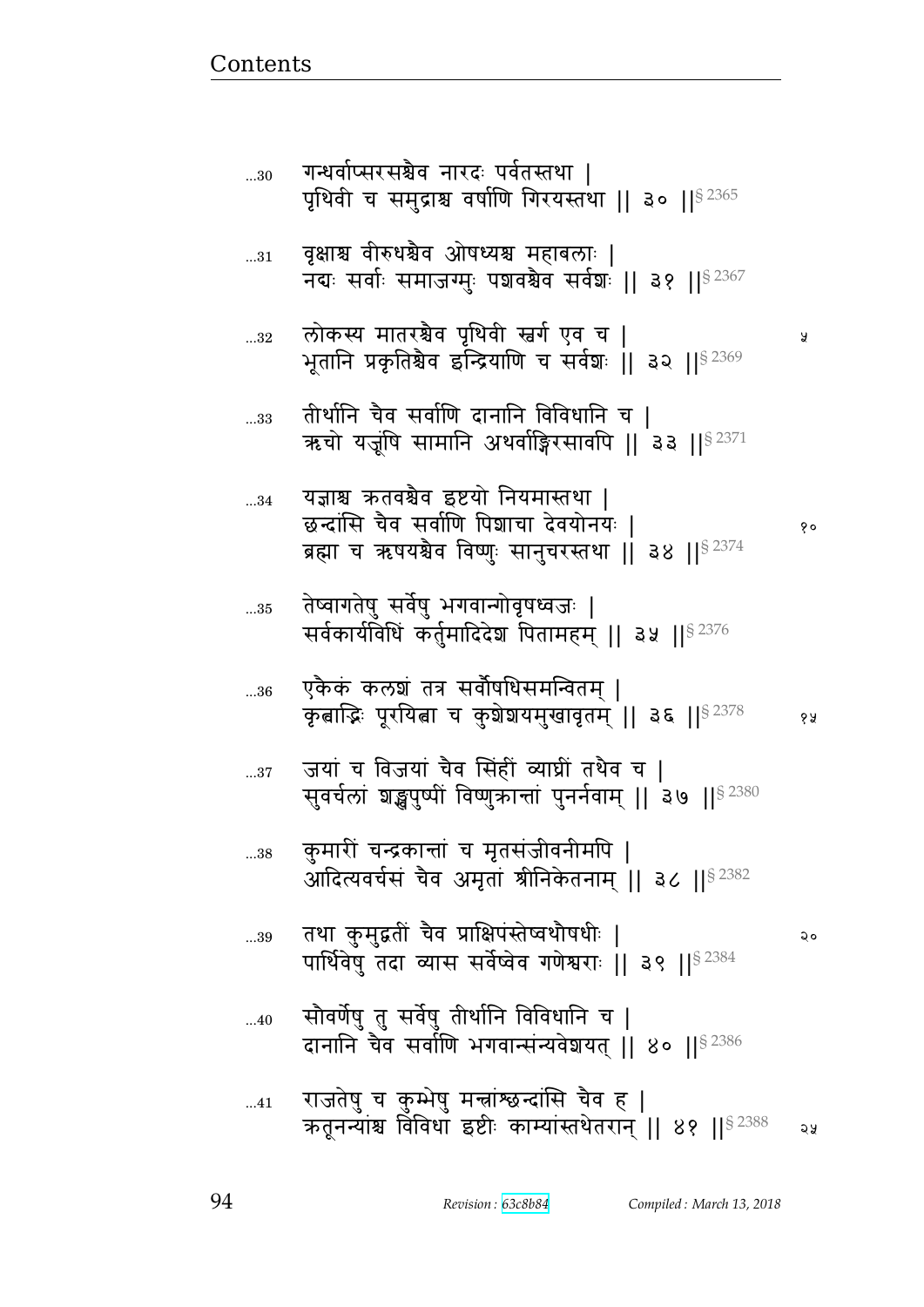$\mathbf{\mathsf{y}}$ 

१५

ನಿ ಗ

## द्वाराध्यक्षाय शूराय सुयशापतये नमः |  $\dots53$

 $\overline{1}$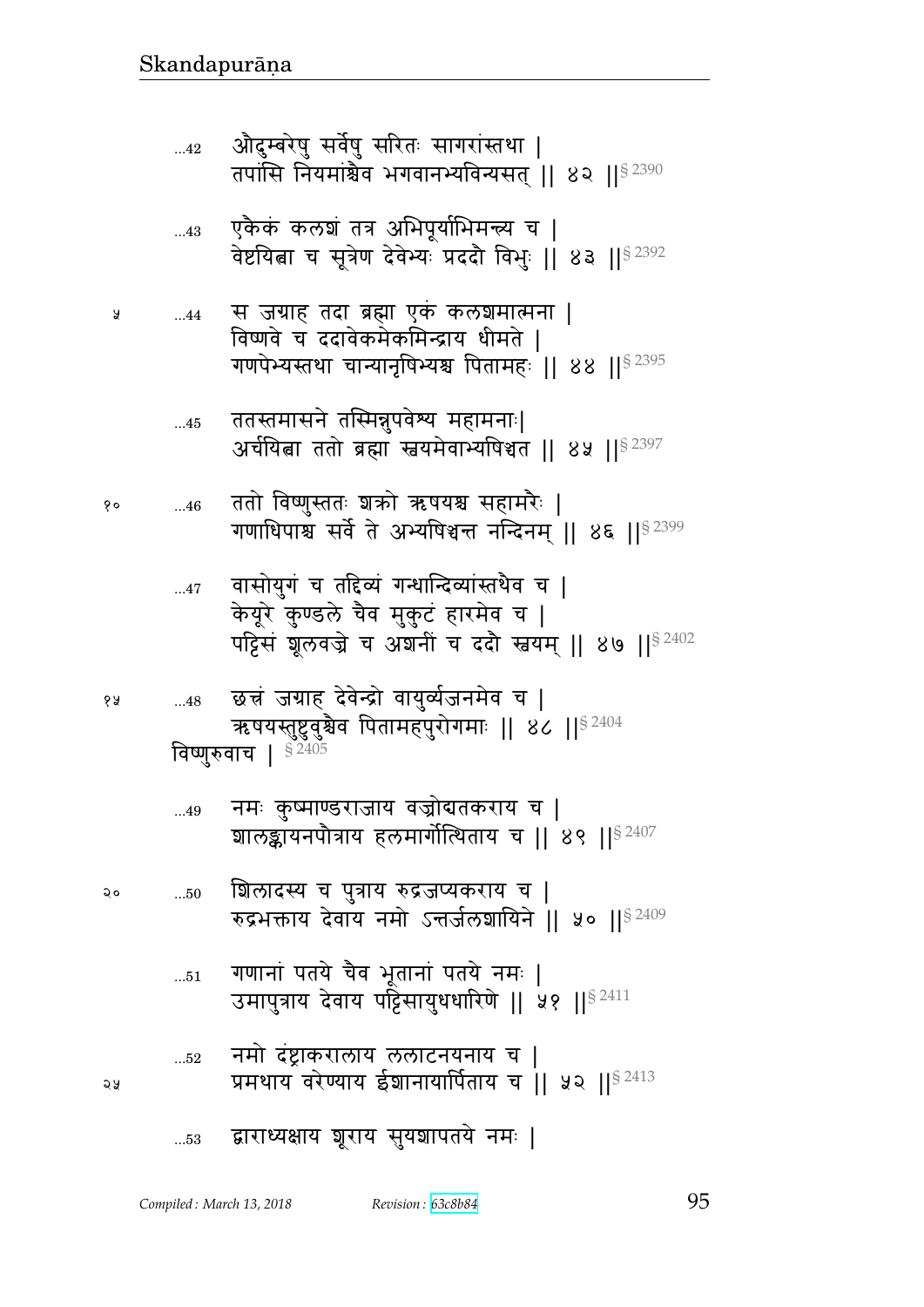१०

१५

|  |  | $_{65}$ वन्दीश्वरं ये प्रणमन्ति मर्त्या नित्यं प्रसन्नेन्द्रियशुद्धसत्त्वाः |  |
|--|--|-----------------------------------------------------------------------------|--|
|  |  |                                                                             |  |

- यत्रायं स्थाप्यते नित्यं स्तवः परमपूजितः |  $...64$ न भयं तत्र भवति ग्रहेभ्यो व्यास सर्वदा || ६४ ||§ 2439 2 y
- नमो नन्दीश्वरायेति कृत्वा यः स्तप्नमाचरेत्| ..63 तस्य कुष्माण्डराजेभ्यो न भयं विद्यते क्वचित् || ६३ ||§ 2437
- नन्दीश्वरस्य य इमं स्तवं देवाभिनिर्मितम् |  $...62$ २० पठेत सततं मर्त्यः स गच्छेन्मम लोकताम् || ६२ || 82435
- दिण्डिमान्वेणुकांश्चेव मर्दलांश्चेव सर्वशः |  $...61\,$ अवादयन्त गणपा हर्षयन्तो मुदा युताः || ६१ ||<sup>§ 2432</sup> सनत्कुमार उवाच |  $$^{2433}$
- ततः शङ्खांश्च भेरींश्च पटहाडम्बरांस्तथा |  $...60$ वंशांश्च पणवांश्चेव कृकवान्गोविषाणिकान् || ६० || 8 2430
- ततो गणा जयेत्यूचुस्ततो देवास्ततो ऽसुराः | ...59 ततः सर्वाणि भूतानि ब्रह्मा शकस्तथैव च || ५९ || 8 2428
- एवं स्तुत्वा ततो देवस्तस्मै व्यास महात्मने |  $...58$ प्राअलिः प्रयतो भूबा जयशब्दं चकार ह || ५८ || 8 2426
- किरीटिने कुण्डलिने महापरिघबाहवे |  $...57$ सर्वान्देवान्गणांश्चैव पाहि देव नमो ऽस्तु ते || ५७ ||<sup>§ 2423</sup> सनत्कुमार उवाच | § 2424
- नमः पवनवेगाय सर्वज्ञायाजिताय च |  $...56$ अनेकशिरसे चैव अनेकचरणाय च || ५६ ||<sup>§ 2421</sup>
- अक्षयायामृतायैव अजरायामराय च |  $...55$ पशूनां पतये चैव जेत्रे मृत्योस्तथैव च || ५५ || \$ 2419 y
- महागणाधिपतये महायोगेश्वराय च |  $...54$ दिण्डिमुण्डाय चण्डाय एकाक्षररताय च | ५४ || 8 2417

नमः प्रवरमालाय क्षीरोदनिलयाय च | । ५३ | | 5 2415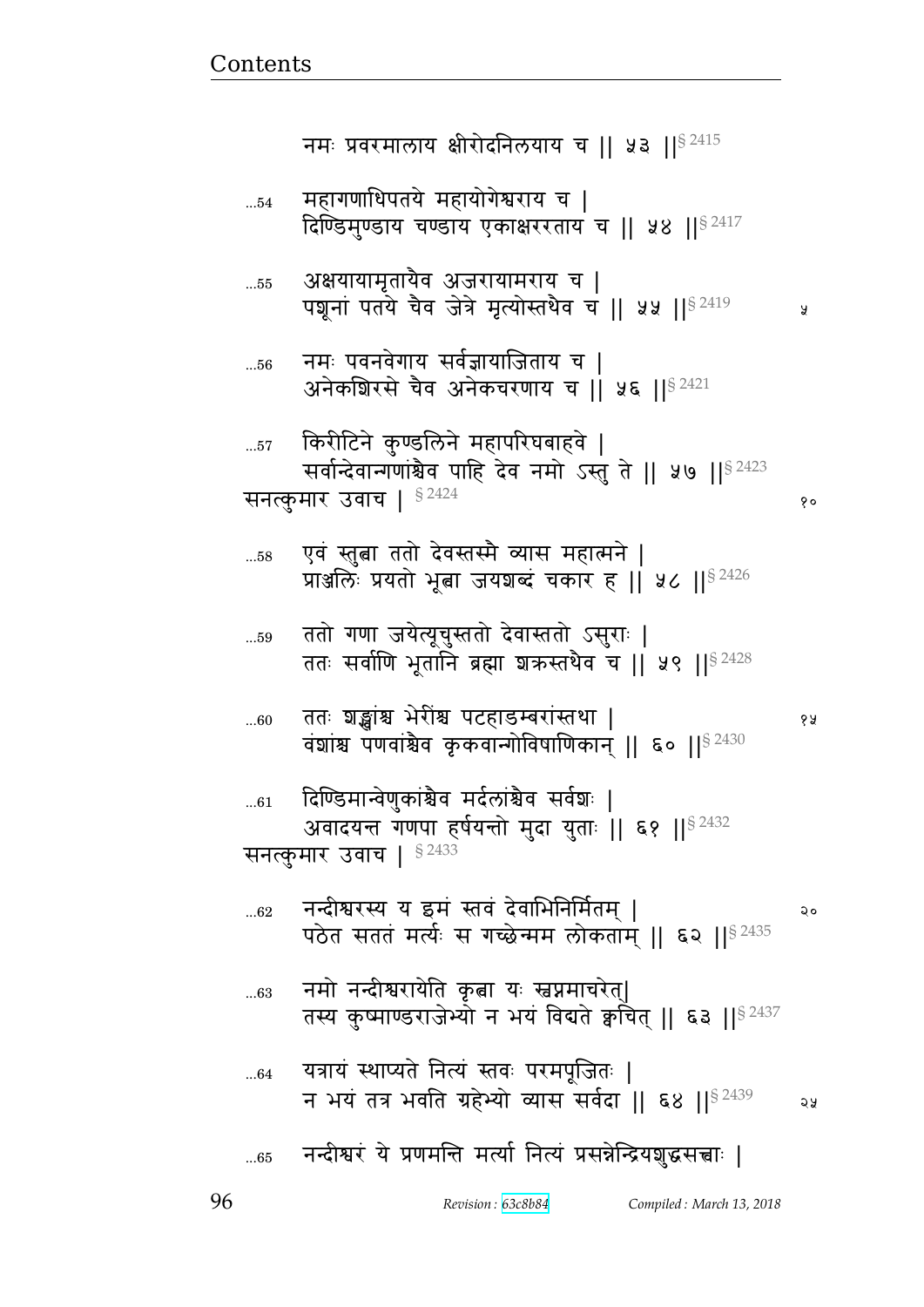विश्वावसू रुचिश्चैव हाहा हूहू तथैव च || ९ ||  $$^{2464}$ तथा शालिशिरा यश्च विश्रुतो गण्डमण्डकः |  $...10$ ईतिश्चैवेन्द्रवाहश्च यज्ञवाहो ऽथ दक्षिणः | एते चान्ये च गन्धर्वा जगुर्मधुरकण्ठिनः || १० || 32467

- नारदः पर्वतश्चैव चित्रसेनश्च गायनः |  $\ldots\!9$
- म्बयं होतास्य तत्रासीद्भह्मा लोकपितामहः |  $...8$ कश्यपश्च तथोद्गाता अत्रिः साम स्त्वयं जगौ | अथर्वाङ्गिरसौ देवौ ब्रह्मबमपि चक्रतुः || ८ ||<sup>§ 2462</sup>
- स एवमुक्तो देवेशो मरुद्भिर्देवसत्तमैः |  $\dots 7$ सुयशां मरुतां कन्यामानयामास तत्क्षणात् || ७ || \$ 2459
- पिता नः कश्यपः श्रीमान्मरीचिश्च पितामहः |  $...6$ पितामहपिता ब्रह्मा तस्यापि बं पितामहः | स बं पितामहो ऽस्माकं न परान्कर्तुमर्हसि || ६ ||<sup>§ 2457</sup>
- ंबयैव देया ग्राह्या च बं नो गतिरनुत्तमा |  $...5$ मा नः परानिवेशान याचनेन विभावय || ५ ||  $$^{2454}$
- 'बमस्माकं च तस्याश्च सर्वस्य जगतस्तथा |  $\dots$ 4 प्रभविष्णुस्त्रिलोकेश न तु याचितुमर्हसि ॥ ४ ॥ 8 2452
- युष्माकं सुयञ्चा कन्या सुभगा दिव्यरूपिणी |  $\ldots 3$ दातुमर्हथ तां सुभ्रूं स्नुषां मह्यं महाबलाः || ३ ||<sup>§ 2449</sup> मरुत ऊंचुः | § 2450
- मरुतो ये महावेगा महासच्चा महौजसः |  $\dots 2$ आमन्त्य नाम्ना तानीशः सश्चकः सपितामहः || २ ||<sup>§ 2447</sup>

¥

१०

१५

२०

จะ

- ततस्तत्रागतान्देवान्देवताधिपतिर्भवः |  $\ldots\!1$ मरुतः प्राह सम्पूज्य कन्यार्थं सदसत्पतिः ॥ १ ॥ <sup>§ 2445</sup>
- ते देवदेवस्य सहाद्रिपुत्र्या इष्टा वरिष्ठाश्च गणा भवन्ति || ६५  $\frac{1}{5}$  2441 इति स्कन्दपुराणे चतुर्विंशतिमो ऽध्यायः || सनत्कुमार उवाच | <sup>§ 2443</sup>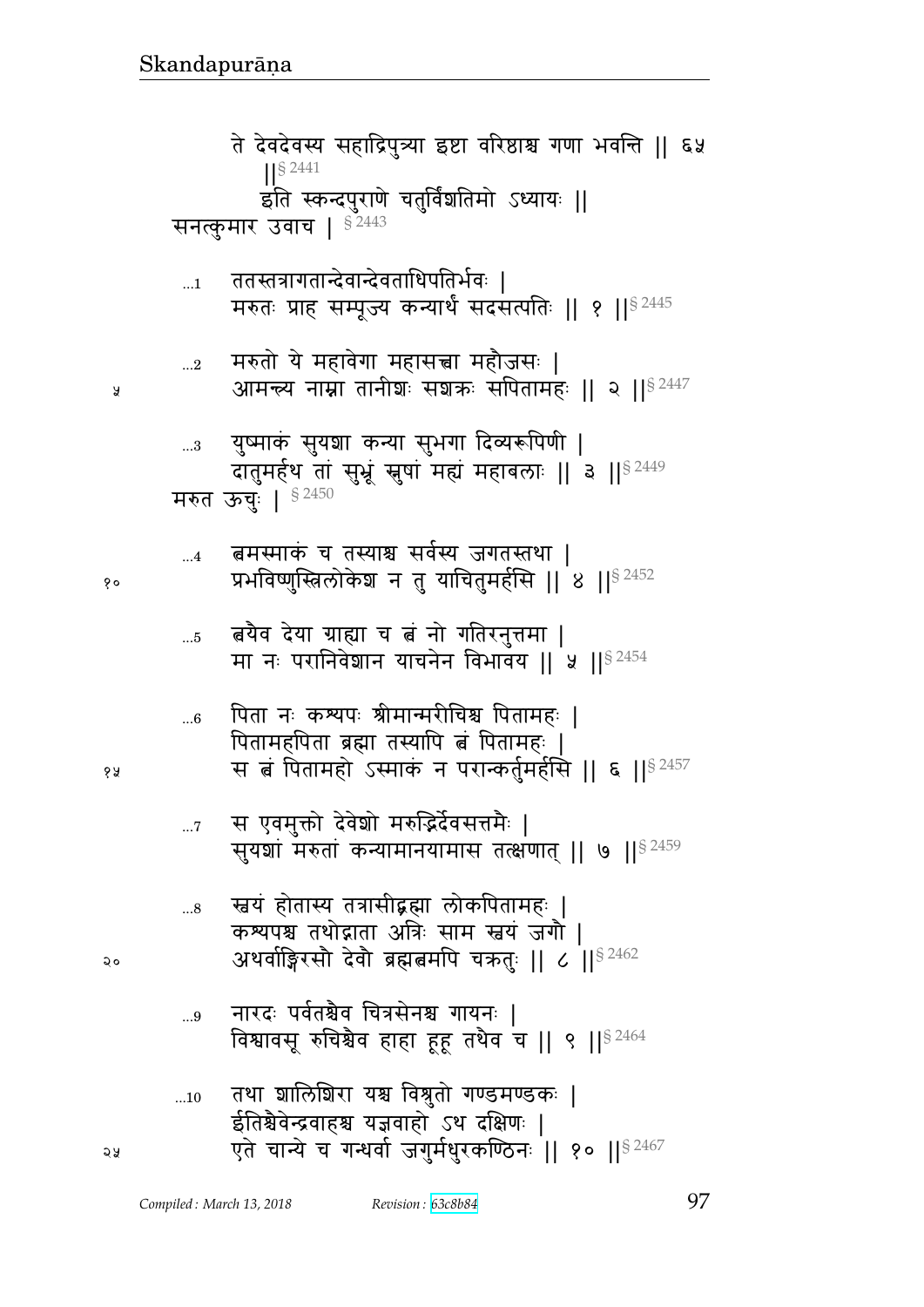Å

 $90$ 

### पर्वतं चास्य वैभ्राजं कामगं सर्वकाश्चनम् ।  $\ldots 21$

- अयं च ते पिता विप्रः परमैश्वर्यसंयुतः |  $...20$ ১ম भविष्यति गणाध्यक्षो महागणपतिर्मम || २० ||  $$^{2493}$
- अजय्यश्वैव जेता च पूज्येज्यश्च सदा भव |  $\dots 19$ अहं यत्र भवांस्तत्र यत्र बं तत्र चाप्यहम् || १९ || 82491
- सदेष्टश्च वरिष्ठश्च परमेश्वर्यसंयुतः |  $...18$ महायोगी महेष्वासो महाबलपराक्रमः || १८ ||<sup>§ 2489</sup>
- सदाहं तव नन्दीश सुतुष्टः सगणेश्वरः |  $\dots17$ पार्वत्या सहितो धीमन्निदं च त्रृणु मे वचः || १७ || १९ || २२  $\mathsf{a}$

## पितरं चैव मे देव उत्पादकमिमं प्रभो |  $\dots 16$ अनुग्रहेण युक्तेन योक्तुमर्हसि कामद || १६ ||<sup>§ 2484</sup> देव उवाच | § 2485

भगवन्यदि तुष्टो ऽसि बयि भक्तिर्दृढास्तु मे |  $\dots$ 15 सदा च तुष्टो भव मे साम्बः सह गणेश्वरैः || १५ || \$ 2482 १५

- वरं वृणीष्व पुत्र तं स्नुषा चेयं तव प्रिया |  $...14$ वरं ददामि ते वत्स अनया सहमीप्सितम् || १४ || 32479 नन्बुवाच | 82480
- ततः स तु कृतोद्वाहो नन्दी गत्ना महामनाः |  $\dots 13$ पादान्ववन्दे देवस्य देव्या ब्रह्मण एव च | शिलादस्य च लोकेशः श्रिया परमया युतः || १३ ||<sup>§ 2476</sup> देव उवाच | § 2477
- स एवमभवब्रास विवाहस्तस्य धीमतः |  $\dots$ 12 नन्दिनो गणमुख्यस्य अनौपम्यो ह्यनिन्दितः || १२ || १२ || 3

# सनत्कुमार उवाच |  $$^{2471}$

उर्वशी चैव रम्भा च घृताची पूर्वचित्त्यपि |  $\dots 11$ तिलोत्तमा च विश्वाची अन्याश्चाप्सरसः शुभाः | अनृत्यन्त महाभागा नृत्तं सुरमनोहरम् | ११ || $^{8\,2470}$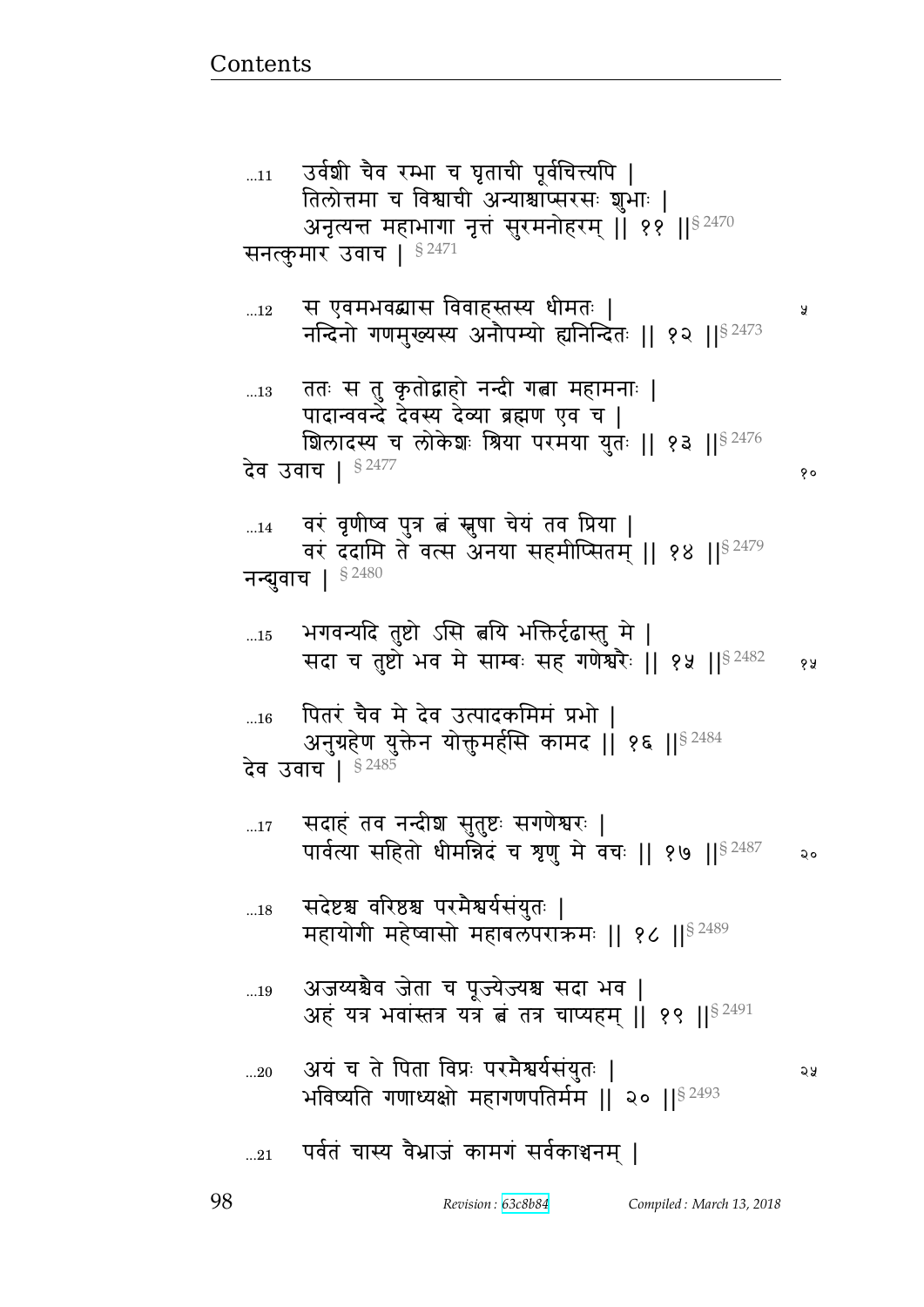...30 f4 ɔxýndB {^हு ؇Ê\_B ଉB xve1 ᅖ Op&dB ज^teு ÌxqdB pqG{ b ᅖᅖ ᅖᅖ§ 2519

...29 w{xഒd4xഒ b `p^`p^F{ b ᅖ L״xfx&|1 ~{F@}B rF{dxt bFౝ^1 ᅖᅖ 
 ᅖᅖ§ 2517

$$
\begin{array}{ll}\n\text{...28} & \text{33} \\
\text{35} & \text{45} \\
\text{46} & \text{56} \\
\text{57} & \text{48} \\
\text{58} & \text{57} \\
\text{69} & \text{60} \\
\text{70} & \text{71} \\
\text{81} & \text{72} \\
\text{93} & \text{94} \\
\text{108} & \text{11} \\
\text{110} & \text{12} \\
\text{130} & \text{130} \\
\text{140} & \text{15} \\
\text{150} & \text{16} \\
\text{160} & \text{17} \\
\text{170} & \text{18} \\
\text{181} & \text{19} \\
\text{192} & \text{193} \\
\text{103} & \text{195} \\
\text{117} & \text{196} \\
\text{129} & \text{197} \\
\text{130} & \text{198} \\
\text{140} & \text{198} \\
\text{151} & \text{198} \\
\text{162} & \text{198} \\
\text{170} & \text{198} \\
\text{181} & \text{199} \\
\text{191} & \text{199} \\
\text{192} & \text{199} \\
\text{103} & \text{199} \\
\text{104} & \text{199} \\
\text{118} & \text{199} \\
\text{129} & \text{199} \\
\text{130} & \text{199} \\
\text{140} & \text{199} \\
\text{151} & \text{199} \\
\text{162} & \text{199} \\
\text{171} & \text{199} \\
\text{181} & \text{199} \\
\text{199} & \text{199} \\
\text{199} & \text{199} \\
\text{199} & \text{199} \\
\text{199} & \text{199} \\
\text{199} & \text{199} \\
\text{199} & \text{199} \\
\text{199} & \text{199} \\
\text{109} & \text{199} \\
\text{100} & \text{199} \\
\text{1100
$$

...27 `\_ு״y pp/ ɐyFɊy ~{F@ rF{ÌyFɍ~y ᅖ {^B rrx@~ಿ1 ~ {ÓF fૄdÌw1 ᅖᅖ 
 ᅖᅖ 4 § 2512

 ...26 ppɕp{F{xFpீF w{pFp |4b%״xpF ᅖ Qbp4x4@rp0 rF{0 4}B pB {^{\_@d&x> ᅖᅖ 
 ᅖᅖ§ 2510

...25 y4{y/^ɕp4 w୯xF@ pq wp@^ bG{ ᅖ dɊyB bdt` ״yxF sxF@ b xp؇ீx ᅖ Xprՠjx rF{F|0 {^B {^~Ör0 ᅖᅖ 
 ᅖᅖ§ 2507 ~dɊf4 x^ P{b ᅖ § 2508

...24 pp/ x؇Ɋ~4p bG{ Pwɐyxt b/rp ᅖ  {^B {6\_4 yqFसB {G p{rB ÌɊy4{b ᅖᅖ 
 ᅖᅖ§ 2504

...23 pp/ rF{& xw` |GerF^rrज^x> ᅖ ~/ Î{&ಿy w୯xF@ ~rG{dt` w{Fp> ᅖᅖ 
 ᅖᅖ§ 2502

~dɊf4 x^ P{b ᅖ § 2500

...22 ͋qdB Ô&t{@pF b״y w{ɔyp ~4t5"apx> ᅖ w6`0 p%״xBு y1 Ì\_BɕɊyɗypF {G ~4sx@f1 ᅖ ~ fxb^) {GÏaF `\_t/ ״y w{ɔyp ᅖᅖ 

 ᅖᅖ§ 2499

उपत भवनादव्यः प्रयच्छााम जनावृतम् | तेनायं सर्वलोकेषु चरिष्यति यथेप्सितम् || २१ ||<sup>§ 2496</sup>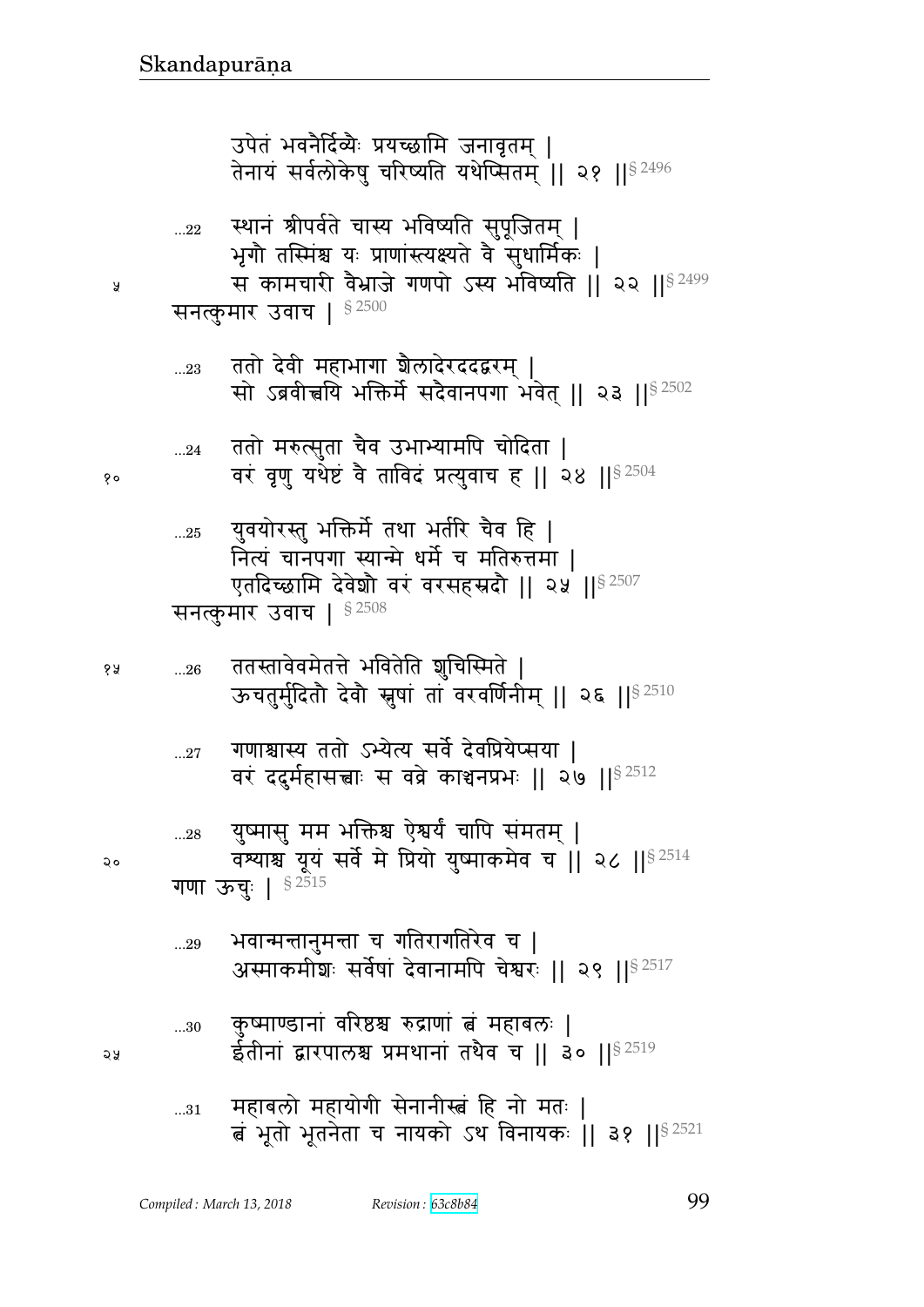बमग्रयोधी शत्रुघ्नस्त्वं वीरस्त्वं दिवस्पतिः || ३२ || $^{8\,2523}$  $_{\rm ...33}$   $\,$  महानुभावस्त्वं चैव क्षीरोदनिलयश्च ह | जप्येश्वरनिकेतश्च जप्येश्वरविभावितः || ३३ || ${}^{8\,2525}$ ...34 w{d1 ~{@w5pdB {^r/ {^rb@p1 ᅖ अस्माकं वरदश्चैव भव भूतेश्वर प्रभो || ३४ ||  $s^{2527}$ सनत्कुमार उवाच |  $$^{2528}$ ... $_{\rm 0.35}$  = स एवं गणपैः सर्वैः स्तुतो नन्दीश्वरो विभुः | उवाच प्रणतः सर्वान्ब्रूत किं करवाणि वः || ३५ ||  ${}^{8\,2530}$ ...36 p X{x4୯ `\_t1 ~{@ X{ xve1 ᅖ  ऊचुस्तं दिव्यभावज्ञा देवदेवस्य संनिधौ || ३६ || $82532$ ...37 बमस्माकं गणाध्यक्षः कृतो देवेन श्रम्भुना | अस्माभिश्चाभिषिक्तस्त्वं नायको धर्मदायकः || ३७ || $8^{2534}$ ... $^{38}$   $\,$  स बं शिवश्च सौम्यश्च गुणवानगुणेष्वपि | क्षमाश्रौचदमोपेतो भव नः प्रियकृत्सदा ।। ३८ ।। $8\,2536$  १४ सनत्कुमार उवाच|  $^{8\,2537}$ ...39 एवमुक्तस्तदा सर्वान्प्रणम्य बहुमानतः | श्चिरस्यञ्जलिमाधाय गणपानस्तुवत्तदा || ३९ || $^{§\ 2539}$ नन्बुवाच |  $$^{2540}$ ...40 विमाने वः सर्वभूतेभ्यो नमो योगिभ्य एव च | २० नमश्चाप्यनिकेतेभ्यो योगीशेभ्यो नमस्तथा || ४० || $8^{2542}$  $_{\ldots41}$  at and and axis are depth and the state  $\vert$ मृत्युभ्यश्च यमेभ्यश्च कालेभ्यश्च नमो नमः || ४१ ||  $8^{2544}$ ... $\overline{42}$  वामः काञ्चनमालेभ्यः सर्वधर्मिभ्य एव च | नमो वो वधकेभ्यश्च अवध्येभ्यस्तथेव च || ४२ || $8^{2546}$  २४

<u>Contents and Contents are the contents of the contents of the contents of the contents of the contents of the contents of the contents of the contents of the contents of the contents of the contents of the contents of the</u>

... $_{32}$  ्यहाणामधिपश्चेव उग्रदण्डधरस्तथा |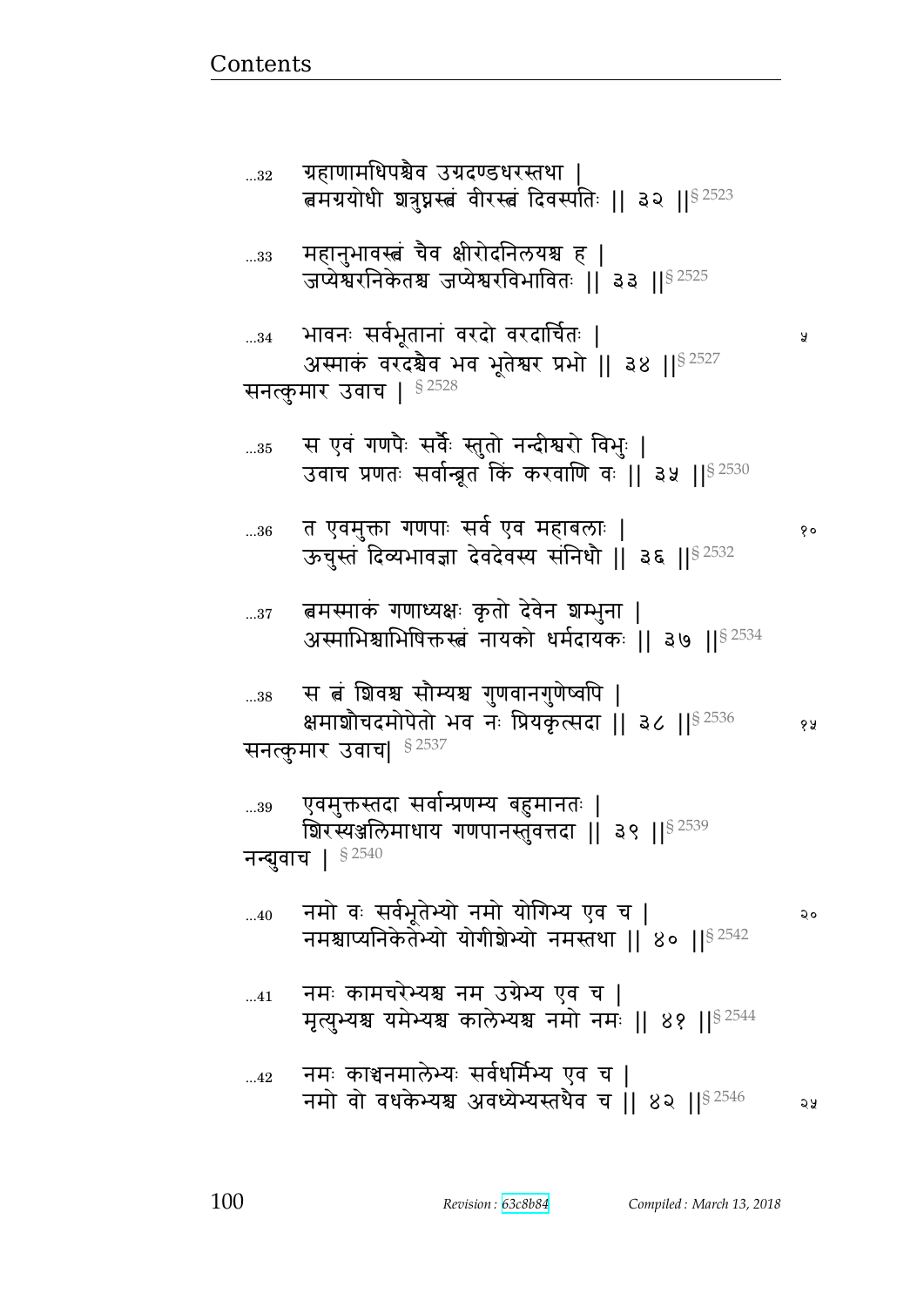... $_{51}$  ्यहेभ्यश्च नमो वो ऽस्तु मोक्षेभ्यश्च नमस्तथा | शुभेभ्यश्च नमो वो ऽस्तु अशुभेभ्यस्तथैव च | मम सौम्याः शिवाश्चैव भवन्तु गणनायकाः ॥ ५१ ॥ $8^{2565}$ २० ...52 इति स्तुता गणपतयो महाबलाः शुभेर्वचोभिः सुरश्चत्रुनाशनाः | दिशन्तु मे सुखमतुलं सुखप्रदा बलं च वीर्यं स्थिरतां च संयुगे || ५२ ||  $82567$ ...53 तपो ऽक्षयं स्थानमथातुलां गतिं यञ्चस्तथाग्र्यं बहु धर्मनित्यताम् | दिशन्तु सर्वं मनसेप्सितं च मे सुरेश्वराः पुष्टिमनुत्तमां तथा ||  $3 \text{ } | \text{ } |$ § 2569 सनत्कुमार उवाच |  $$^{2570}$ 

 ...50 rF{~4^xd4ɔy\_xɍyyɐy/ dx/ dx1 ᅖ नमो वः सर्वभूतानां नमो वः सर्वतः शुभाः || ५० || $8^{2562}$ 

...49 नमश्चोदरवक्तेभ्यः सर्ववक्तेभ्य एव च | नमो वामनरूपेभ्यो वामरूपेभ्य एव च || ४९ || $82560$ 

- ... $_{48}$   $\,$  नमो  $\,$  उग्निभ्यस्तथाद्भाञ्च वरुणेभ्यस्तथेव च  $\,$  | नमो धनेशरूपेभ्यः सर्वरूपिभ्य एव च || ४८ || $8^{2558}$
- ...47 विमो मार्जाररूपेभ्यः काककोकेभ्य एव च | १० विमा देवतरूपेभ्यः पवनेभ्यस्तथैव च || ४७ || $^{\$\,2556}$
- ... $_{46}$  वमः शरभरूपेभ्यः शतरूपेभ्य एव च | नमः पर्वतवासेभ्यो व्याघ्ररूपेभ्य एव च || ४६ || $8^{2554}$
- ४ .....45 धावद्भञ्च द्रवद्भञ्च प्रस्थितेभ्यो नमो नमः | नमो मुनिभ्यो गायद्यो जपद्मश्च नमो नमः || ४५ ||  $82552$
- ...44 नमो वल्कलवासेभ्यः कृत्तिवासेभ्य एव च | नमः श्वेताम्बरस्रग्भ्यश्चित्रस्रग्भ्यो नमो नमः || ४४ ||  $82550$
- ...43 dx1 t^xy/`ɐy/ alɐyு dx/ dx1 ᅖ नमो वो ऽदृश्यरूपेभ्यो विकृतेभ्यस्तथैव च || ४३ || $8^{2548}$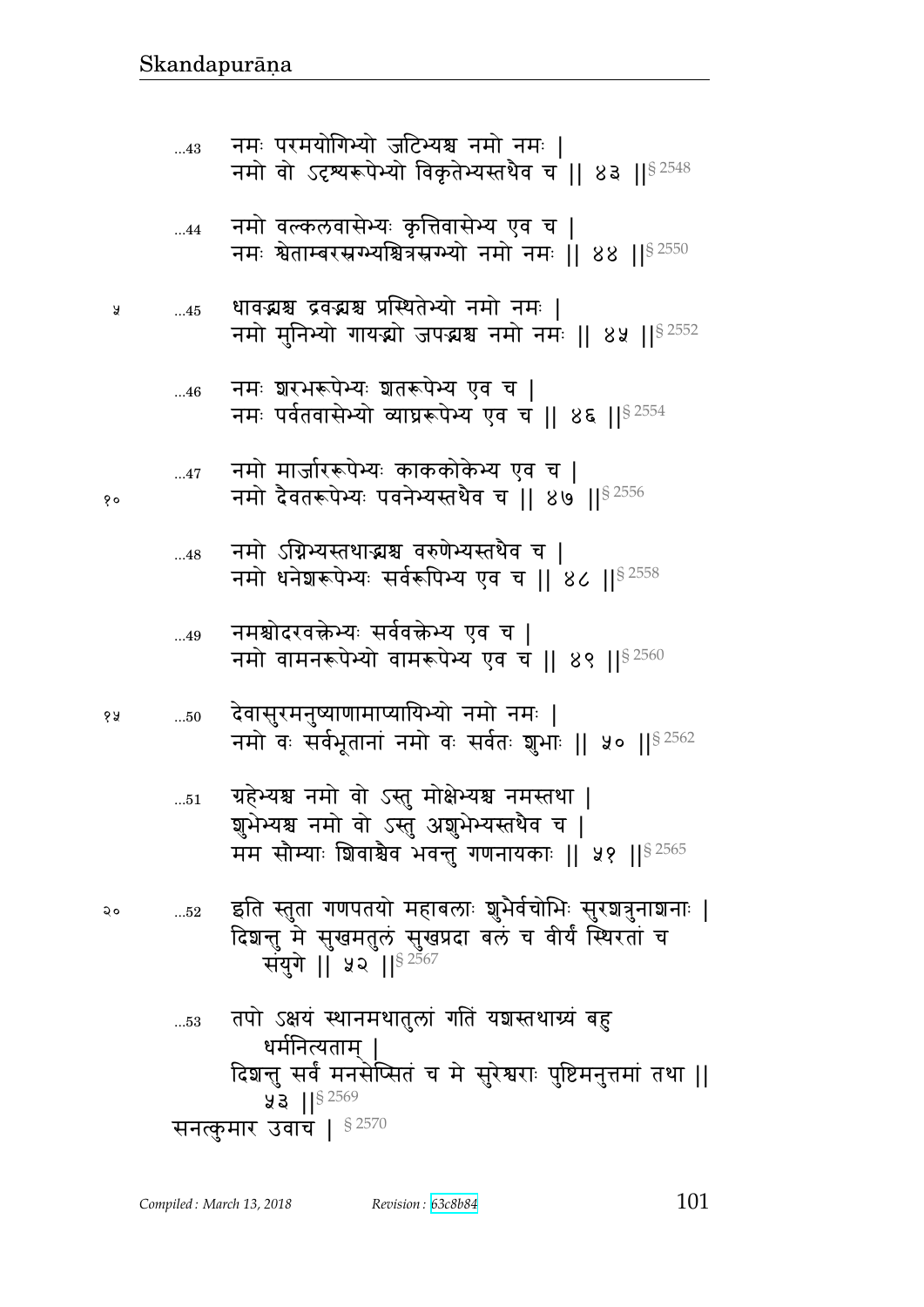Ã

ततस्ते गणपाः सर्वे संस्तुतास्तेन धीमता |  $...56$ निसृष्टाश्च तदा जग्मुः प्रणिपत्य वृषध्वजम् || ५६ || 92577 देवाश्च सर्वलोकाश्च ततो देवः स्त्वयं प्रभुः |  $...57$ सृष्ट्वा नन्दीश्वरगृहं प्रदाय च महामनाः | ईप्सितं सह देव्या वै जगाम स्थानमव्ययम् || ५७ || $^{\$2580}$  $90$ य इमं नन्दिनो जन्म वरदानं तथैव च |  $\dots58$ अभिषेकं विवाहं च पठेद्वा श्रावयीत वा | ब्राह्मणः स मृतो याति नन्दीश्वरसलोकताम् || ५८ || 52583 यो नियतस्तु पठेत्प्रयतात्मा सर्वमिमं प्रणतो भवभक्त्या |  $\dots59$ सो ऽपि गतः परलोकविचारी नन्दिसमो ऽनुचरो हि मम १५ स्यात् || ५९ || 82585 इति स्कन्दपुराणे पञ्चविंशतिमो ऽध्यायः || सनत्कुमार उवाच | <sup>§ 2587</sup> एवं नन्दीश्वरो व्यास उत्पन्नो ऽनुचरश्च ह |  $\dots$ 1 अभवद्देवदेवस्य सेनापत्ये ऽभिषेचितः ॥ १ ॥ ९  $^{18\,2589}$ व्यास उवाच | §<sup>2590</sup> देव्या सहाथ भगवानासीनस्तत्र कामदः |  $\ldots$ 2 R अकरोत्किं महादेव एतदिच्छामि वेदितुम् || २ || 5 2592 सनत्कुमार उवाच | § 2593 भगवान्हिमवच्छुङ्गे श्रर्वो देव्याः प्रियेप्सया |  $\ldots$ 3 गणेशैर्विविधाकारैर्हासं संजनयन्मुहः ॥ ३ ॥  $^{\circ}$  ॥  $^{\circ}$ देवीं बालेन्दुतिलको रामयच रराम च |  $\dots4$ १० महानुभावैः सर्वज्ञैः कामरूपधरैः शुभैः ॥ ४ ॥ 8 2597

इमौ नन्दिगणेन्द्राणां स्तवौ यो ऽध्येति नित्यशः |  $...54$ सो ऽश्वमेधावभृथवत्सर्वपापैः प्रमुच्यते || ५४ || 92572

पूर्वस्यां संत्यजेद्वापि सर्वरात्रिकृतं जपन् || ५५ || § 2574

सन्ध्यायामपरस्यां तु जपन्पापं दिवाकृतम् |

 $...55$ 

सनत्कुमार उवाच | § 2575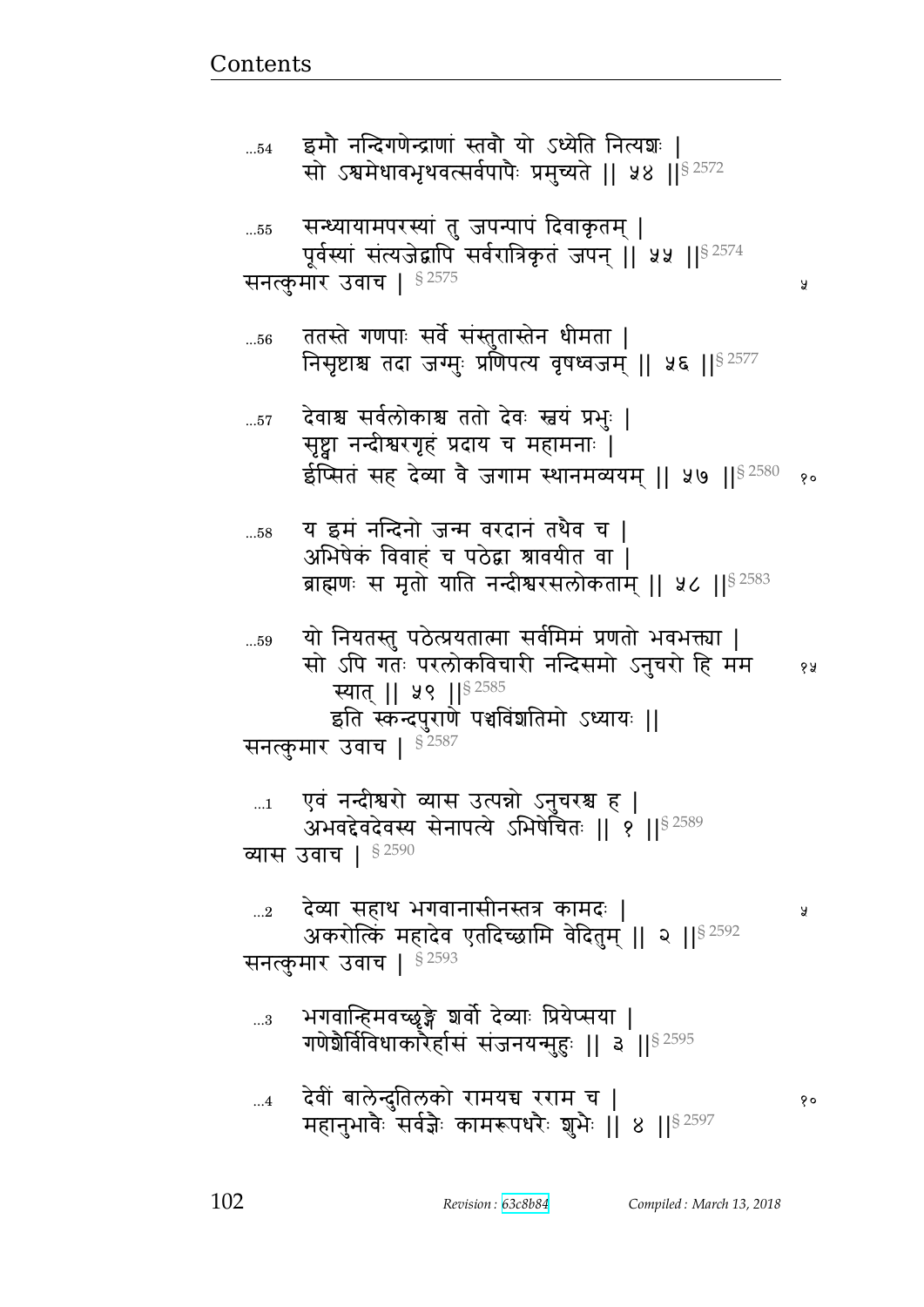आसनादिभिरभ्यर्च्य सा मामेवमभाषत |  $...14$ उमे तव सदा भर्ता दरिद्रकीडनैः शुभे | कीडते न हि देवानां कीडा भवति तारशी || १४ || $5^{2623}$ 

- गृहं गताहं देवेश पितुरब महात्मनः |  $\dots 13$ दृष्ट्वा च मे तत्र माता विजने लोकभावनी || १३ ||<sup>§ 2620</sup>
- इदानीं स्नयमेव बं वासमन्यत्र शोभने  $\dots$ 12 कस्मान्मृगयसे देवि ब्रूहि तन्मे शुचिस्मिते || १२ ||<sup>§ 2617</sup> देव्यवाच | §2618
- सदा बमुच्यमाना वे मया वासार्थमीश्वरि |  $...11$ अन्यत्र रोचितवती नावासं देवि कर्हिचित् || ११ ||<sup>§ 2615</sup>

Å

४ प्र

२०

२५

- विसृष्टा सा तदा मात्रा गत्ना देवमुवाच ह |  $\ldots 10$ भगवन्देवदेवेश नेह वत्स्यामि भूधरे | अन्यं वृणु ममावासं भुवनेश महाबुते || १० || 82612 देव उवाच | 82613
- ्सेवमुक्ता तु मात्राथ नातिहृष्टमनाभवत् |  $...9$ महत्याक्षमया युक्ता न किंचित्तामुवाच ह || ९ || \$ 2609
- सनत्कुमार उवाच | \$2607 १०
- ये दरिद्रा भवन्ति स्म तथैव च निराश्रयाः |  $\ldots\!8$ उमे त एवं क्रीडन्ति यथा तव पतिः शुभे || ८ || 5 2606
- आसीनां तां च सोवाच मेना हिमवतः प्रिया |  $\dots 7$ चिरस्यागमनं ह्यद्य तव पुत्रि शूभेक्षणे | दरिद्रकीडनैस्बं हि भर्त्रा कीडसि संगता || ७ || $^{\$2604}$
- अथ दृष्ट्वा सतीं देवीमागतां तु सुरूपिणीम् |  $...6$ आसनेन महार्हेण सम्पादयदनिन्दिताम् || ६ ||<sup>§ 2601</sup>
- अथ देव्याससादैका मातरं परमेश्वरी |  $...5$ आसीनां काश्चने शुभ्रे आसने परमार्चिते || ५ ||<sup>§ 2599</sup>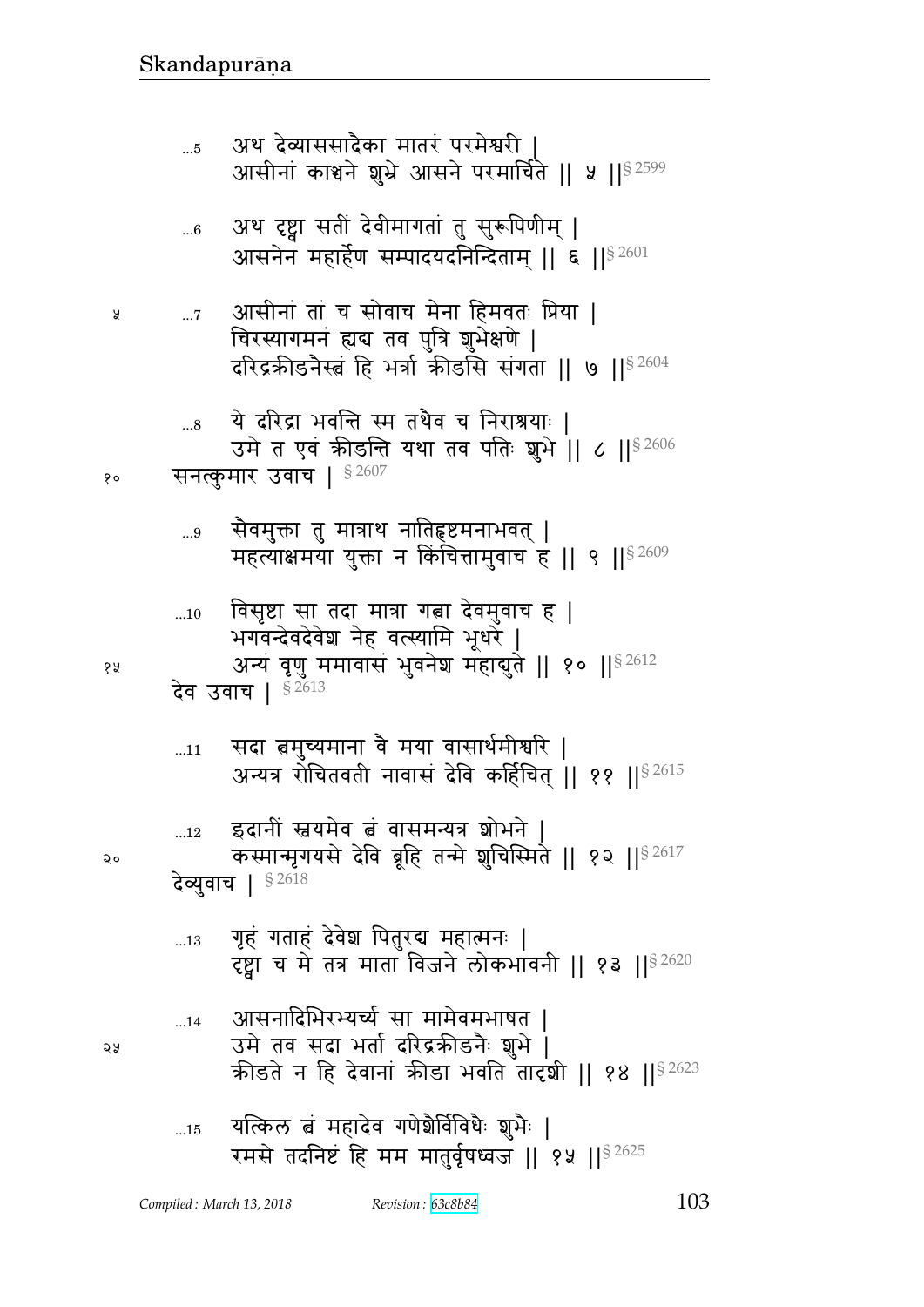तस्यैव चापराधेन शून्यां वाराणसीं कुरु || २३ || $8\,2645$  २० सनत्कुमार उवाच |  $$^{2646}$ ...24 जस एवमुक्तस्तेजस्त्री निकुम्भो गणसत्तमः | उवाच देवं प्रणतः प्राअलिईपिताननः || २४ ||<sup>§ 2648</sup> ... $_{25}$  तथा करिष्ये देवेश यथा स हि नराधिपः | w{ɔyɊyt^s&| ଉB b p4स/ w{ɔy!~ ᅖ शून्या वाराणसी चैव भविष्यति न संश्रयः || २५ ||<sup>§ 2651</sup> सनत्कुमार उवाच |  $$^{2652}$ 

...22 तत्र राजा निवसति दिवोदासः प्रतापवान् | धार्मिको मम भक्तश्च महायोगी महाबलः || २२ || $8^{2643}$ 

...<sub>23</sub> स बं तथा गतः कुर्या यथास्मै नापराध्यसे |

...21 `\_Fౝ^ df4 Ԫw ଉB `ଉ {^\_~&B |4wx> ᅖ  शून्यां कुरु महाबाहो उपायेनैव मा बलात् || २१ ||<sup>§ 2641</sup>

...20 \_ स एवमुक्तो देवेश्वो देव्या देवेश्वरः प्रभुः | पार्श्वस्थ गणपं प्राह निकुम्भं नाम विश्रुतम् || २० || $^{8\,2639}$ 

...19 d xF %ɕp v̺s4w1 fB bɊf6 ɊyB ~4^{^Fౝ^ ᅖ  तथा कुरु महादेव यथान्यत्र वसामहे || १९ ||  $$^{2636}$ सनत्कुमार उवाच |  $$^{2637}$ 

...<sub>18</sub> मा ऋ़धो देवि मातुस्त्वं तथ्यं मातावदत्तव | न हि मातृसमो बन्धुर्जनूनामस्ति शोभने || १८ || $8^{2633}$ देव्युवाच |  $$^{2634}$ 

...17 कृत्तिवासा ह्यवासा वा श्मञ्चाननिलयश्च ह | LdfF p/ എ^ýyF}4 t{@pdB `4~4 b ᅖ विचरामि गणैर्नग्नैर्वृतो ऽम्भोजविलोचने || १७ || ${}^{8\,2631}$ 

...16 वतो देवः प्रहस्याह देवीं हासयितुं प्रभुः | एवमेतन्न संदेहः कस्मान्मन्युरभूत्तव || १६ ||  $$^{2628}$ 

सनत्कुमार उवाच |  $$^{2626}$ 

<u>Contents and Contents are the contents of the contents of the contents of the contents of the contents of the contents of the contents of the contents of the contents of the contents of the contents of the contents of the</u>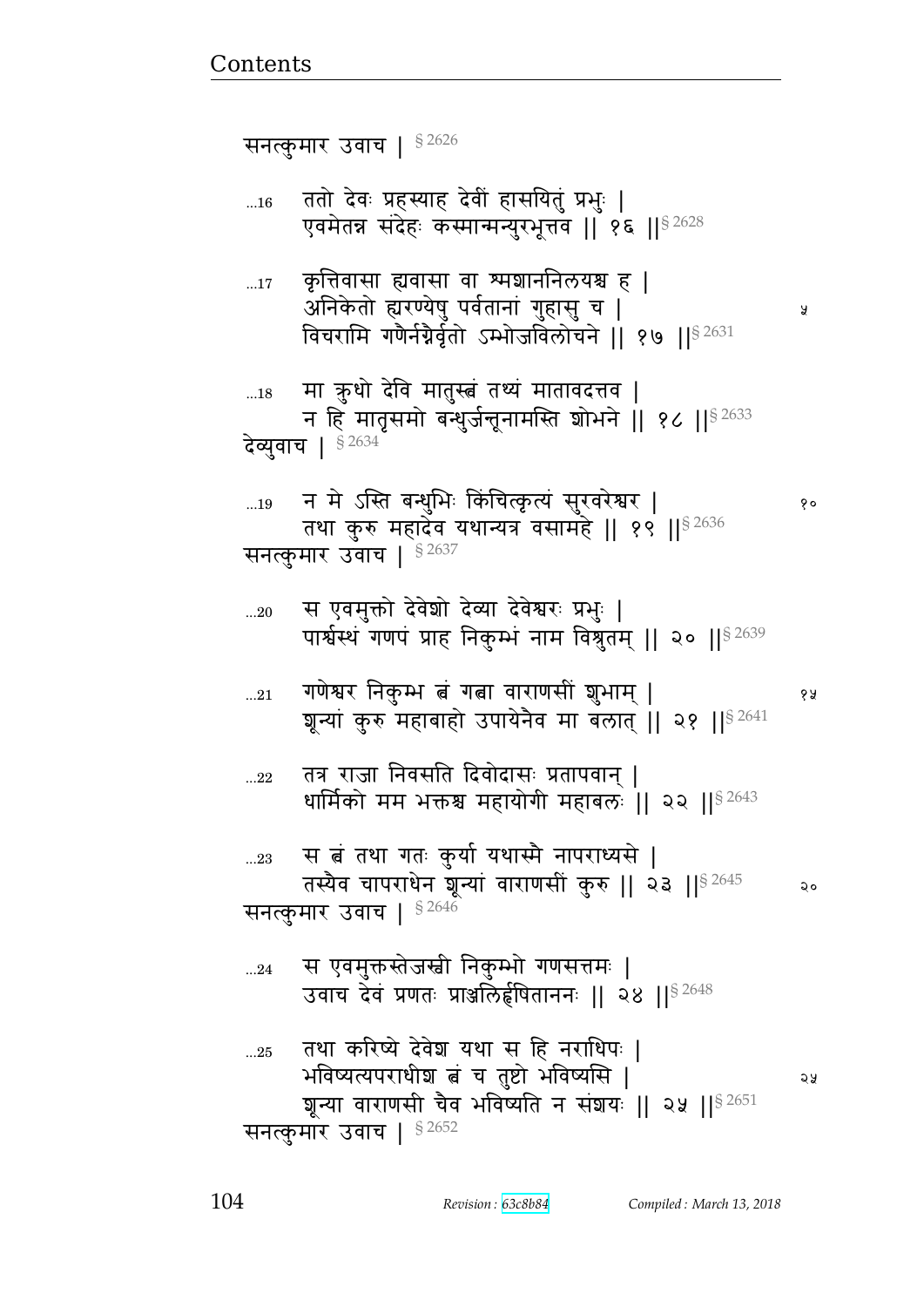|    | $33$ | तथेति सो ऽप्यनुज्ञातश्चके तत्र तदालयम्  <br>प्रत्यस्थापयदर्चां च यादृशीं दृष्टवानसौ    ३३    $5^{2671}$                    |
|----|------|----------------------------------------------------------------------------------------------------------------------------|
| २० | $34$ | तस्य पूजां च महतीं प्रावर्तयत <mark>शोभनाम्  </mark><br>गणेश्वस्य महासच्चः स च तां प्रत्यगृह्णत    ३४    <sup>§ 2673</sup> |
|    | 35   | स तस्मै कर्मणा तेन वित्तं यद्यत्समीहितम्  <br>पश्चूश्चैव हि पुत्रांश्च सौभाग्यं चाददत्प्रभुः    3.4    52675               |
| ১১ | $36$ | तस्य तां वृद्धिमतुलां नापितस्याभिवीक्ष्य तु  <br>आरिराधयिषुर्लोकस्तस्य पूजां चकार ह    ३६    8 2677                        |

स्त्रामिंस्तव गृहद्वारि करिष्ये गणपालयम् |  $...32$ स्थापयिष्ये गणेश च तन्मे ऽनुज्ञातुमर्हसि || ३२ || १८८६९

```
नापित उवाच | 52667
१५
```
१०

एवमुक्तो निकुम्भेन नापितो नृपतिं तदा |  $\ldots 31$ गत्नावदद्दिवोदासमिन्द्रवैवस्ततोपमम् || ३१ ||<sup>§ 2666</sup>

वित्तं च ते प्रदास्यामि पुत्रान्सौभाग्यमेव च |  $...30$ प्रियत्नं चैव सर्वत्र गतिं चानुत्तमां पुनः || ३० || 8 2663 सनत्कुमार उवाच | 82664

- दिवोदासगृहद्वारि कुरुष्व बं ममालयम् |  $...29\,$ स्थापयस्त च तत्रार्चां मद्रूपसदृशीं शूभाम् || २९ || 5 2661
- मण्डूकाक्ष निकुम्भो ऽहं गणपः शोकनाशनः |  $\dots 28$ तवानुग्रहकृत्प्राप्तो यद्ववीमि कुरुष्व तत् || २८ ||<sup>§ 2659</sup>
- निकुम्भ उवाच | § 2657 ¥
- तत्रासो दर्शनं स्त्रप्ने नापिताय ददो गणः |  $\dots 27$ मण्डूकाक्षाय रूपं च स्त्रं तस्यादर्शयत्तदा || २७ || 82656
- एवमुक्ता निकुम्भो ऽसौ प्रणम्य शिरसा हरम् |  $\ldots 26$ जगाम पुण्यां लोकेषु पुरीं वाराणसीं प्रभुः | २६ | | २८54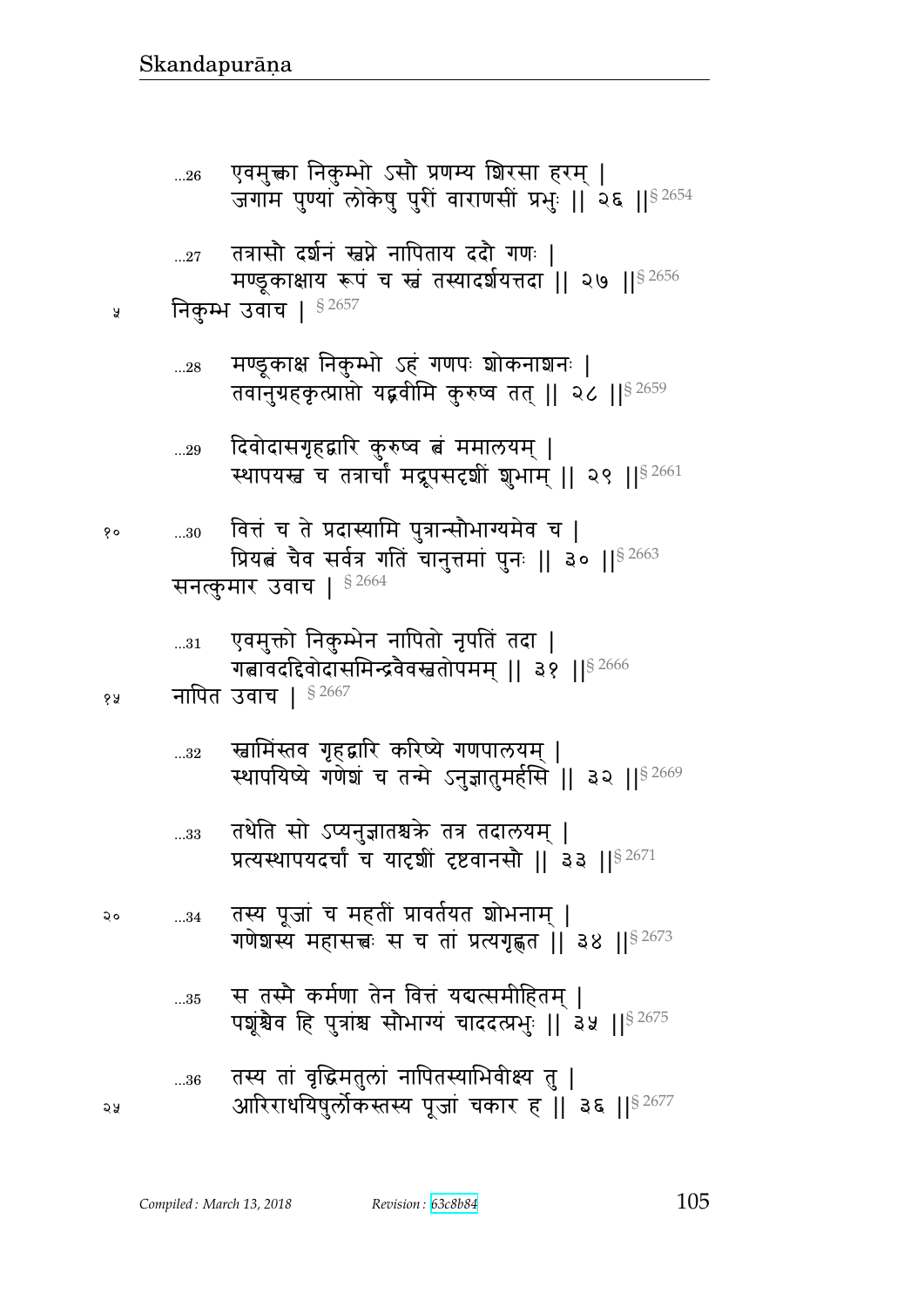## ... $48$  and the part of the pair of the pair  $\begin{array}{ccc} \hline \text{and} & \text{if} & \text{if} & \text{if} & \text{if} & \text{if} & \text{if} & \text{if} & \text{if} & \text{if} & \text{if} & \text{if} & \text{if} & \text{if} & \text{if} & \text{if} & \text{if} & \text{if} & \text{if} & \text{if} & \text{if} & \text{if} & \text{if} & \text{if} & \text{if} & \text{if} & \text{if} & \text$ उत्तिष्ठ नास्ति ते पुत्रो मा खेद बं वृथा कृथाः || ४८ ᅖᅖ§ 2703

- ...47 सा तमुक्ता तथा व्यास तस्थौ नियममास्थिता | सोपवासा तदा पूजां महतीं तस्य कुर्वती || ४७ || $82701$
- ...46 बहून्दास्यति राजा च ग्रामान्दास्यस्तथेव च | २० सदा सत्तं च पूजां च करिष्यति तव प्रभो || ४६ ||  $$^{2698}$ सनत्कुमार उवाच |  $$^{2699}$
- ...45 ब्राह्मणानां सहस्राणां ञ्चतं चापि सुपूजितम् | पुरस्ताद्रोजयिष्ये ते पुत्रे जाते न संशयः || ४५ ||<sup>§ 2696</sup>
- ...44 तथा घटसहस्रेण दध्नश्चैव घृतस्य च| क्षीरस्य पञ्चगव्यस्य करिष्ये स्नपनं च ते || ४४ || १२६९४
- ...43 जाते च पुत्रे दास्यामि शतानां दशतीर्दश | बामुदिश्य द्विजातिभ्यो गोधेनूनां गणेश्वर || ४३ || ${}^{8\,2692}$  १४
- ... $\rm _{42}$   $\,$  उपवासं करिष्यामि तव देवाभिराधने | तावन्न भोक्ष्ये यावन्मे वरो ऽदत्तस्तवया प्रभो || ४२ || $82690$
- ...41 ~G{x4୯ pr `ଉ `\_F|B Ìɍy |/wd ᅖ  उवाच भगवन्देव अनपत्याहमीश्वर || ४१ || 82688
- ...40 देवि सर्वानभिप्रायाञ्जनेभ्यो ऽयं प्रयच्छति | गणेश्वरं बमप्येनमपत्यार्थं प्रसादय || ४० ||  $8^{2686}$
- ...39 एवं तं कामदं ज्ञाबा दिवोदासो नृपस्तदा | उवाच महिषीं व्यास कदाचित्पुत्रलिप्सया || ३९ || $8^{2684}$
- ...38 तेभ्यस्तथाभ्युपेतेभ्यो निकुम्भः स महायञ्चाः | ददौ सर्वानभिप्रायान्ये ये तेषामभीप्सिताः || ३८ || $^{8\,2682}$  अ
- ...37 चक़ुर्यात्रास्तथा केचिदुपवासांस्तथापरे | होमं जप्यं तथैवान्ये पूजां चान्ये वरार्थिनः | उपहारांस्तथैवान्ये गीतनृत्तं तथापरे || ३७ || $^{8\,2680}$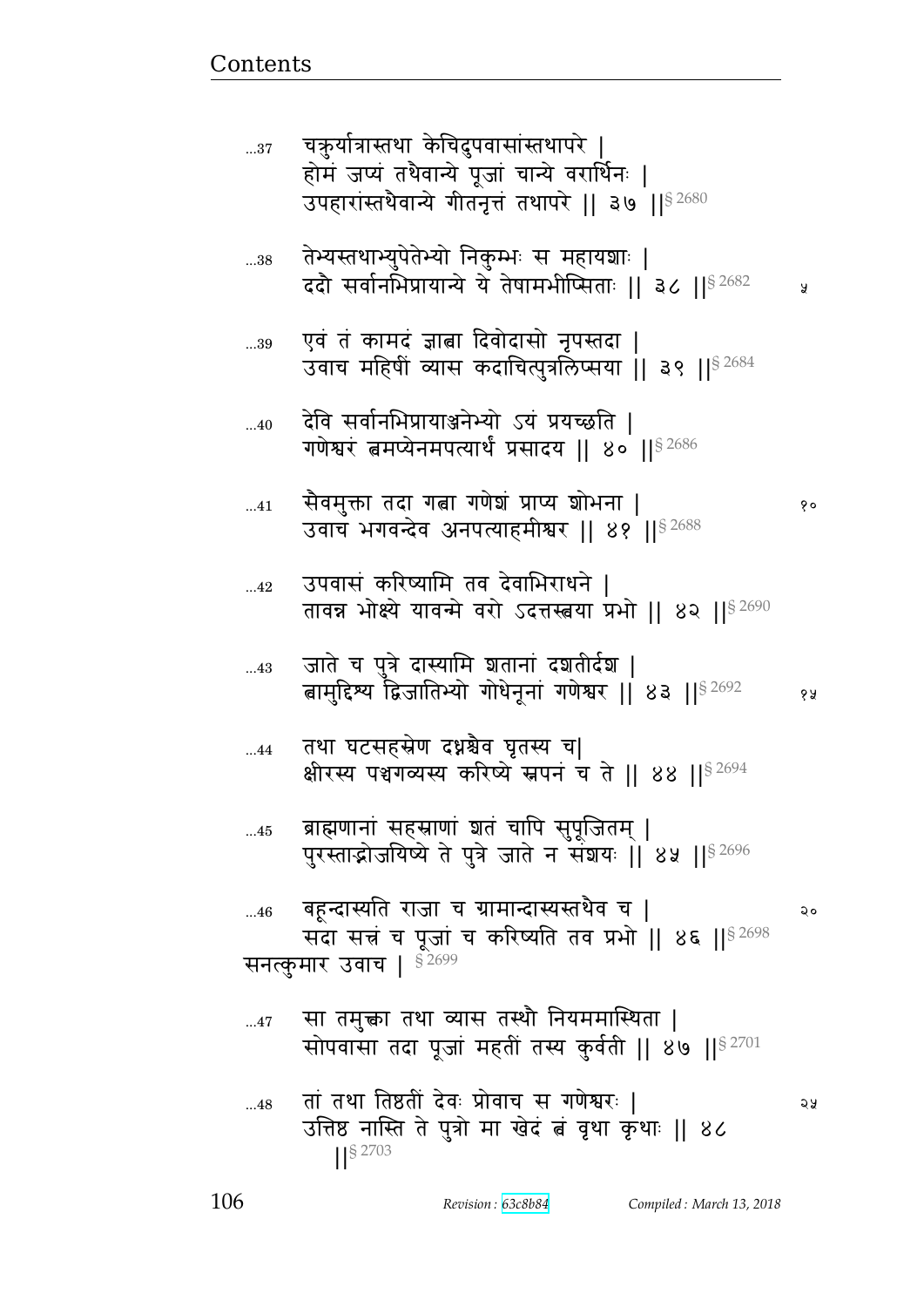#### यस्मान्ममालयो भग्नस्त्वया निरपकारिणः |  $...60$

- यथेष्टं सम्प्रयच्छन्ति देवा वरमभीप्सितम् ।  $...59$ न दत्तो यद्यसौ कोपः कस्तत्र भवतो ऽभवत् || ५९ || \$ 2728
- निकुम्भो ऽपि कृतार्थः सन्नाकाश्चे संस्थितः प्रभुः |  $\dots58$ उवांच तं दिवोदासं प्रदहन्निव तेजसा || ५८ || 82726
- ततो ऽस्य भेदयामास निलयं गजयूथपैः | २०  $\dots 57$ स्थण्डिलं च बभञ्जाशु ददाहार्चां च सुप्रभाम् || ५७ ||<sup>§ 2724</sup>
- पूजार्हो न भवांस्तस्मान्मत्तो दण्डं बमर्हसि |  $\dots56$ नृशसस्रावलिप्तश्च निष्ठुरो मत्सरान्वितः || ५६ || 92722
- मम चैव गृहद्वारि पौरेश्चैव समर्चितः |  $...55$ विषये मम वासी च न च पुत्रं प्रयच्छसि || ५५ || $^{8\,2720}$
- गणो वा त्नं पिञ्चाचो वा भूतो वा राक्षसो ऽपि वा |  $...54$ कृतघ्नस्तं न संदेहो न तं पूजामिहार्हसि || ५४ || \$2718

एवमुक्तः स राजेन्द्रो निकुम्भेन महाबलः |  $\dots53$ कोधरक्तेक्षणः प्राह तमुत्थाय गणेश्वरम् || ५३ ||  $^{82715}$ राजोवाच | §2716

- तमप्युवाच नृपतिं निकुम्भो नियमस्थितम् |  $\dots52$ मा स्था वृथेह नृपते न ते पुत्रं ददाम्यहम् || ५२ ||  $s^{2713}$
- एवं महिष्या स प्रोक्तः स्तवयमेव नराधिपः |  $\dots51$ सदा सनियमस्तस्थो गणेशस्याग्रतो नृपः || ५१ || 82711

ब्रवीति नास्ति ते पुत्रो मा वृथा नियमं कृथाः || ५० ||<sup>§ 2708</sup> सनत्कुमार उवाच | §2709

- ततो नराधिपं देवी प्रोवाच विमना तदा |  $...50\,$ आर्यपुत्र न मे पुत्रं गणपो ऽसौ प्रयच्छति |
- एवं तेन गणेशेन निकुम्भेन महात्मना |  $...49$ असकृत्प्रोच्यमाना सा नियमाद्विरराम ह || ४९ || $82705$

१५

२५

१०

Å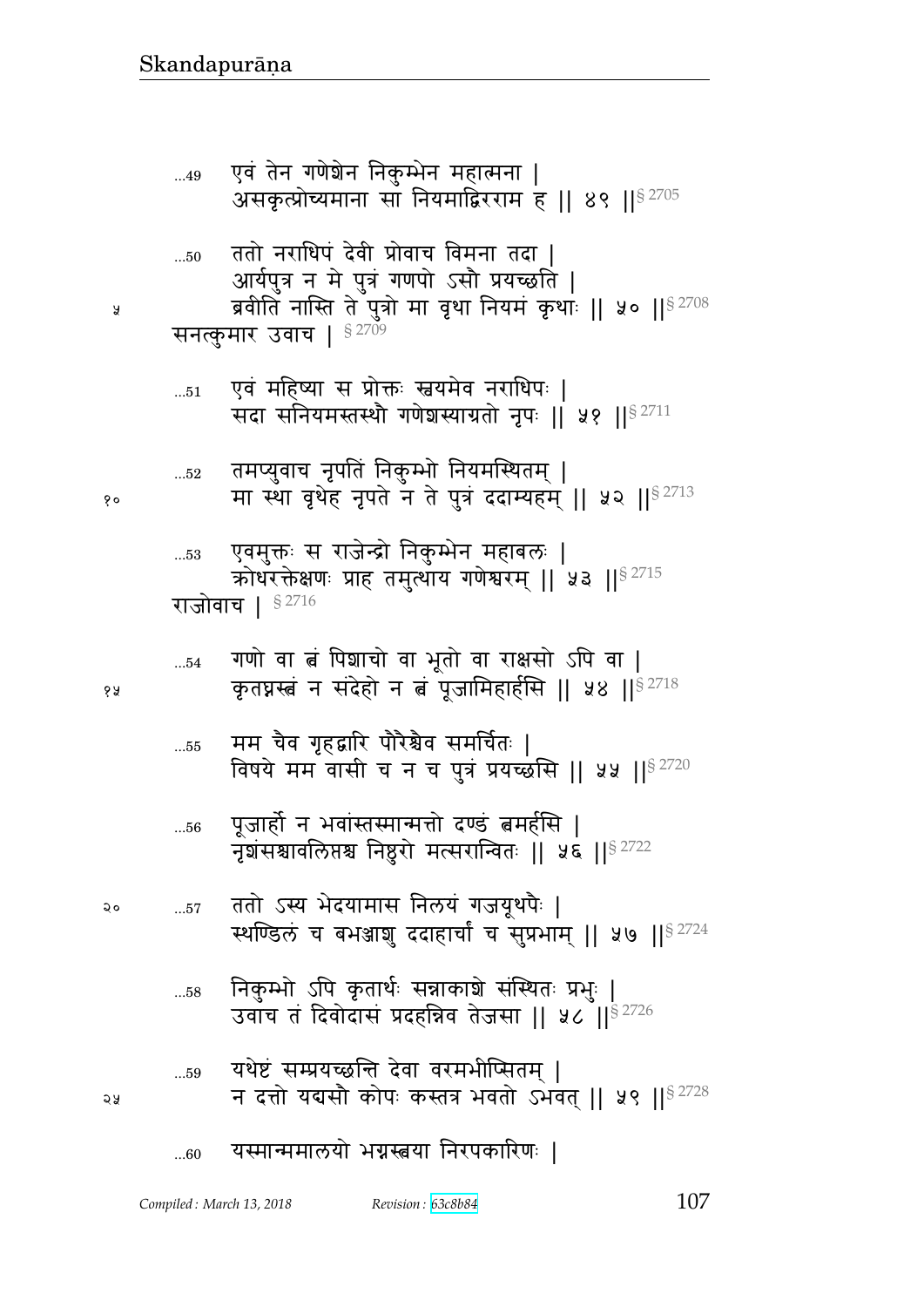Ã

- स तत्र मानसं दिव्यं विमानं सूर्यवर्चसम् ।  $...65$ अनौपम्यगुणं देवो मनसैवाभिनिर्मिमे || ६५ ||<sup>§ 2741</sup> न मे प्रभवति प्रज्ञा कृत्स्नशस्तन्निरूपणे |  $...66$ एतावच्छक्यते वक्तूमनौपम्यगुणं हि तत् || ६६ ||<sup>§ 2743</sup> देवोद्यानानि रम्याणि नन्दनाद्यानि यानि तु |  $...67$ १५ तेभ्यः श्रेष्ठतमं श्रीमदुद्यानमसृजत्प्रभुः || ६७ ||<sup>§ 2745</sup> तस्मिन्विमाने गिरिराजपुत्री सर्वर्द्वियुक्ते वचसामगम्ये |  $...68$ रेमे नवेन्दीवरफुल्लनेत्रा देवी न सस्मार वचश्च मातुः || ६८  $1$ <sup>S</sup> 2747 इति स्कन्दपुराणे पट्विंशो ऽध्यायः || सनत्कुमार उवाच | §2749 अथ तस्मिन्सुखासीनौ शैलजावृषभध्वजौ |  $\dots 1$ आसने कार्श्वने दिव्ये नानारतोपशोभिते || १ ||<sup>§ 2751</sup> अथाचलसुता देवी सुखासीना विभावरी |  $...2$ सर्वलोकपतिं प्राह गिरीन्द्रतनया पतिम् ॥ २ ॥ 8 2753 ă, ...3 भगवन्देवतारिघ्न चन्द्रावयवभूषण |
- तां तु शून्यां स विज्ञाय देव्या सह पिनाकधृक् |  $...64$ सगणो नन्दिना सार्धमाजगाम महाबुतिः || ६४ ||<sup>§ 2739</sup> १०
- अथ सा तेन श्वापेन पुरी वाराणसी तदा | ..63 शून्या समभवत्क्षिप्रं विशुद्धा मृगसेविता || ६३ ||<sup>§ 2737</sup>
- राजापि तस्य वाक्येन तथ्येनार्थेन चैव हि |  $...62$ व्रीडां परां समासाद्य गृहानभ्यागमत्तदा || ६२ || 82735
- स एवमुक्ता राजानं निकुम्भः परमात्मवान् |  $...61$ देवेशाय निवेद्यैवं तस्थौ पार्श्वगतः प्रभोः ॥ ६१ ॥ 82733

तस्माद्वर्षसहस्रं ते पुरी शून्या भविष्यति || ६० ||§ 2730 सनत्कुमार उवाच |  $^{\S\,2731}$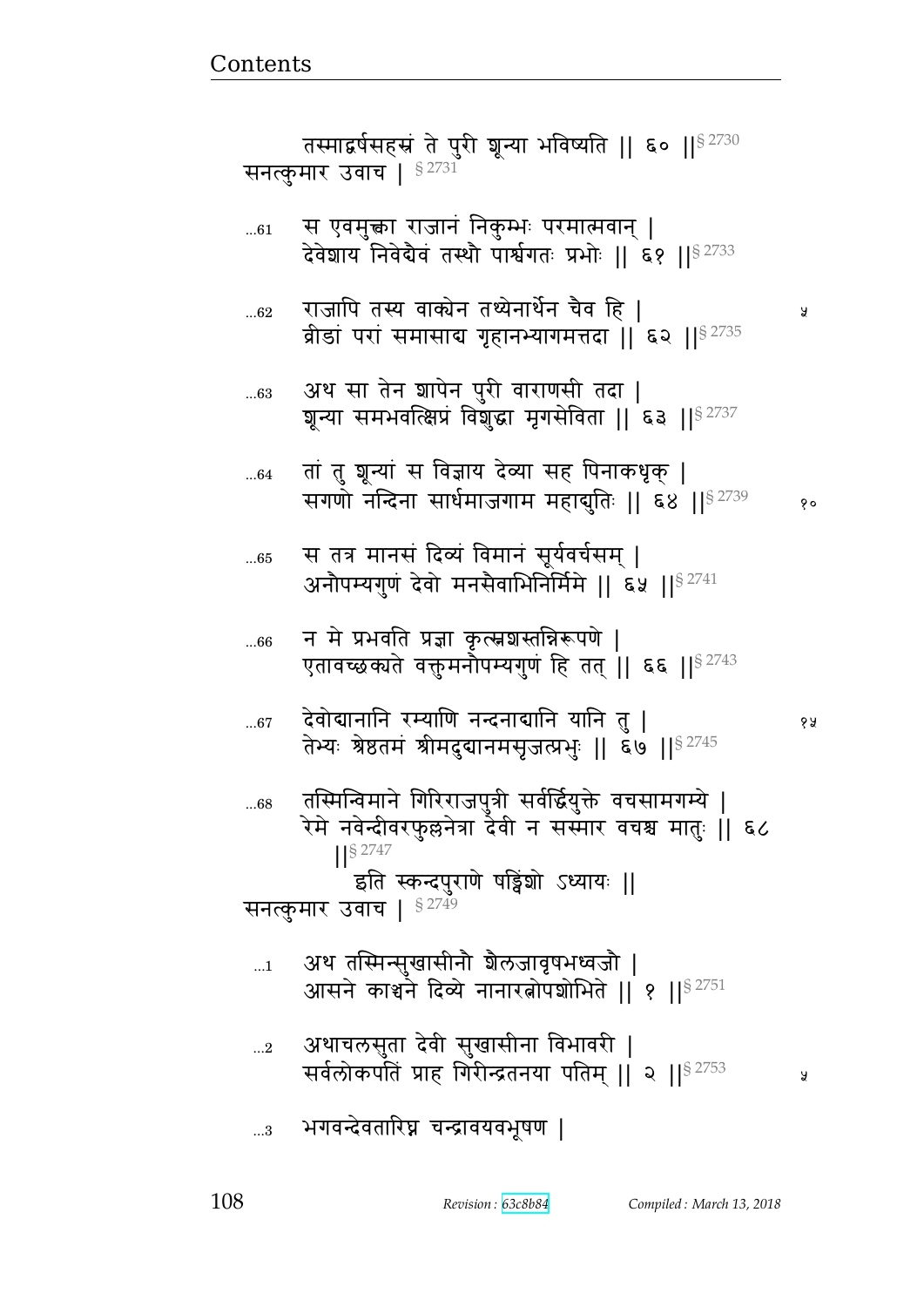- २५ ....13 विधानेन यथोक्तेन लिङ्गं मे स्थापयेच यः | चरते स मया सार्धं नित्यमष्टगुणान्वितः || १३ || ${}^{8\,2780}$
- ...12 प्रासादं यस्तु मे देवि शुभ्रं कुर्यादनिन्दिते | विदधाम्यर्जुनं तस्य गृहं शिवपुरे ऽक्षयम् || १२ ||  $s^{2778}$
- ...11 श्रूयतामभिधास्यामि यन्मां पृच्छसि सुव्रते | हिताय देवि भक्तानां पृष्टस्ते कथयामि ते || ११ || $8\,2776$

### २० देव उवाच |  $$^{2774}$

<sub>...10</sub> त्रूयतामभिधास्यामि पृच्छतस्ते महामुने | देवदेवेन पार्वत्या यत्पुरा कथितं हितम् || १० ||  $s^{2773}$ 

#### नन्दीश्वर उवाच |  $$^{2771}$

- १४ ...9 ईश्वेन यत्पुरा देव्याः कथितं गणसत्तम | तन्मे ब्रूहि यथातच्चं परं कोतूहलं हि मे || ९ ||  $s^{2770}$
- ...8 गणेञ्चानं महाभागं सूर्यायुतसमप्रभम् | अपृच्छमहमव्यग्रो नन्दीश्वरं महासुतिम् || ८ || $^{8\,2768}$
- ...7 मयाप्येतत्पुरा व्यास पृष्टो नन्दीश्वरः प्रभुः | यथोक्तवान्मयि ब्रह्मंस्तथा तत्कथयामि ते || ७ ||  $8^{2766}$

### १० सनत्कुमार उवाच |  $^{\$~2764}$

- ...6 किं तत्स भगवान्देवः प्रीयमाणो महातपाः | प्रणयात्स तदा देव्या पृष्टो ऽकथयदव्ययः || ६ || $8^{2763}$
- व्यास उवाच |  $$^{2761}$
- ...5 ~ X{x4xy Ì/୯1 |5et\_{6@}Ɍ{a1 ᅖ अवोचत्सर्वमव्ययो देवदेवः शुभाशुभम् || ५ ||  $^{8\,2760}$

# सनत्कुमार उवाच |  $\frac{8}{3}$ 2758

किं फलं तव देवेश लभन्ते भक्तवत्सल | भक्ता ये फलमुद्दिश्य कुर्वते तव किंचन || ४ ||  $8^{2757}$ 

कथयैतन्मम विभो यत्त्वां पृच्छामि मानद || ३ || $8^{2755}$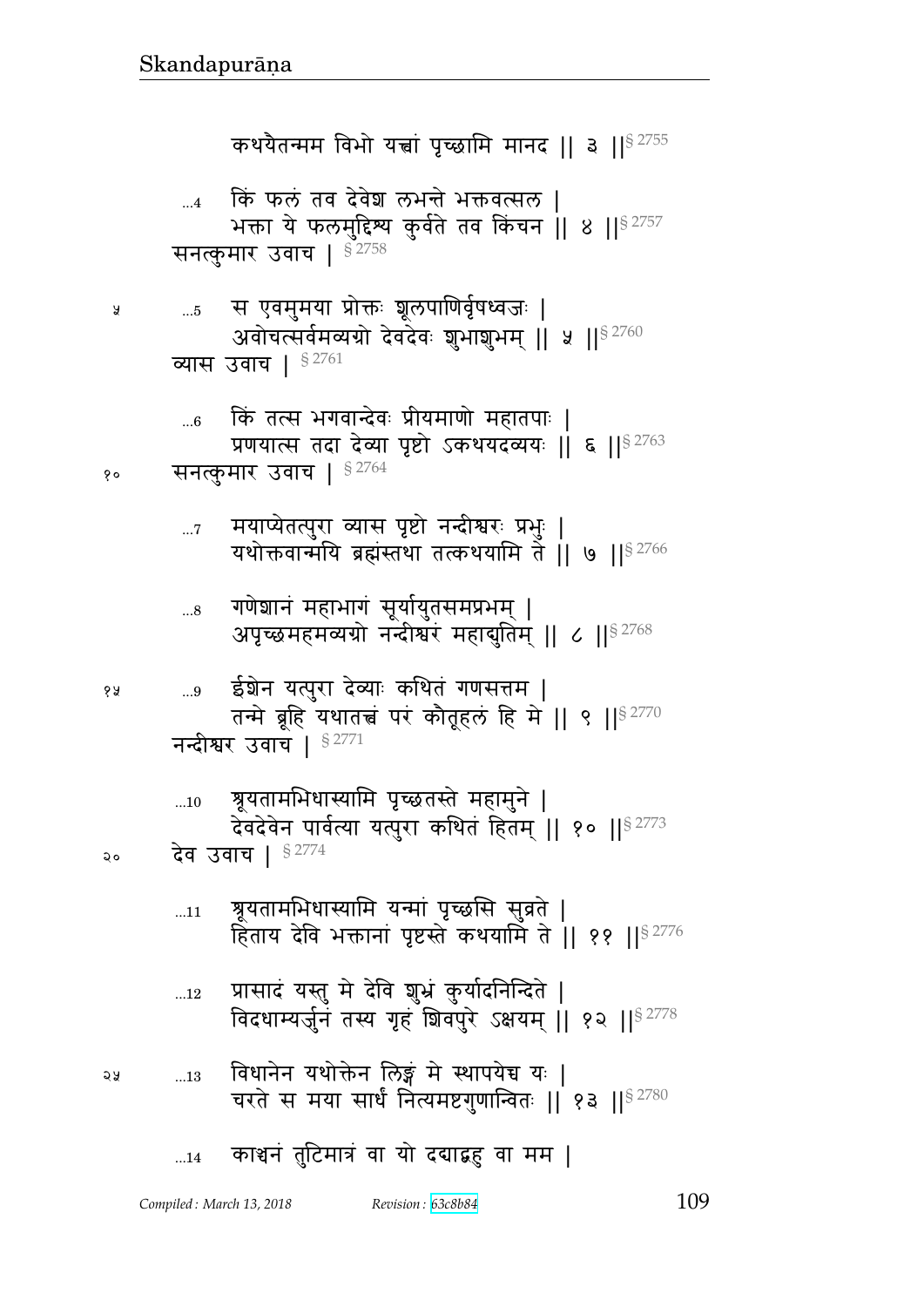У

२०

- अभ्यङ्गो ऽष्टशतं चैव स्नपनं त्रिशतं भवेत् |  $...25$ गन्धोदकं पञ्चशतं पञ्चगव्यं तथैव च || २५ || \$ 2804
- संमार्जनं पञ्चशतं सहस्रमुपलेपनम् |  $\dots$ 24 गन्धाश्च दशसाहस्रा आनन्त्यं चार्चनं स्मृतम् || २४ || \$ 2802
- स्नात्ना यः पूर्वसंध्यायां सदा मामुपगच्छति |  $...23$ स मित्रं यक्षराजस्य यक्षो भवति वीर्यवान् ।। २३ ।।<sup>§ 2800</sup>
- स तया श्रद्धया पूतो विमुक्तः सर्वपातकैः |  $...22$ मम लोकमवाप्नोति भिन्ने देहे न संशयः || २२ || ${}^{\rm S}\,{}^{2798}$
- मनसा चित्तयेद्यश्च पूजयेयमहं हरम् |  $\dots 21$ अशक्तो नास्ति च द्रव्यं यस्य नित्यं सुमध्यमे || २१ ||<sup>§ 2796</sup> १४
- †महिमानो†पचारैश्च यो मां जप्यैश्च पूजयेत्|  $...20$ ददानि ब्रह्मणो लोके वासं तस्य सुपूजितम् ॥ २० ॥ $^{\$2794}$
- यो ऽनुयानं चतुर्दव्यां कृष्णस्य कुरुते मम |  $...19$ १० रथेन वृषयुक्तेन मम लोके स मोदते || १९ ||<sup>§ 2792</sup>
- यो मे पुण्यफलं दद्यादात्मना पूर्वमार्जितम् |  $...18$ सो ऽनन्तफलमाप्नोति मोदते च त्रिविष्टपे || १८ || १२७०
- गोचर्मद्वयसां वापि यो मे दद्याद्वसुन्धराम् |  $\dots$ 17 स मे पुरं समासाब गणेशैः सह मोदते || १७ || १९ 3788
- वृषभं यः प्रयच्छेत श्वेतं नीलमथापि वा |  $...16$ स कुलानामुभयतस्तारयेदेकविंशतिम् || १६ || \$ 2786
- यो मे गास्तु हिरण्यं वा दद्यादविमनाः प्रिये |  $\dots15$ लोकान्ददान्यहं तस्मै सर्वकामसमन्वितान् || १५ ||<sup>§ 2784</sup>

तस्य हैमवते शृङ्गे ददानि गृहमुत्तमम् || १४ ||<sup>§ 2782</sup>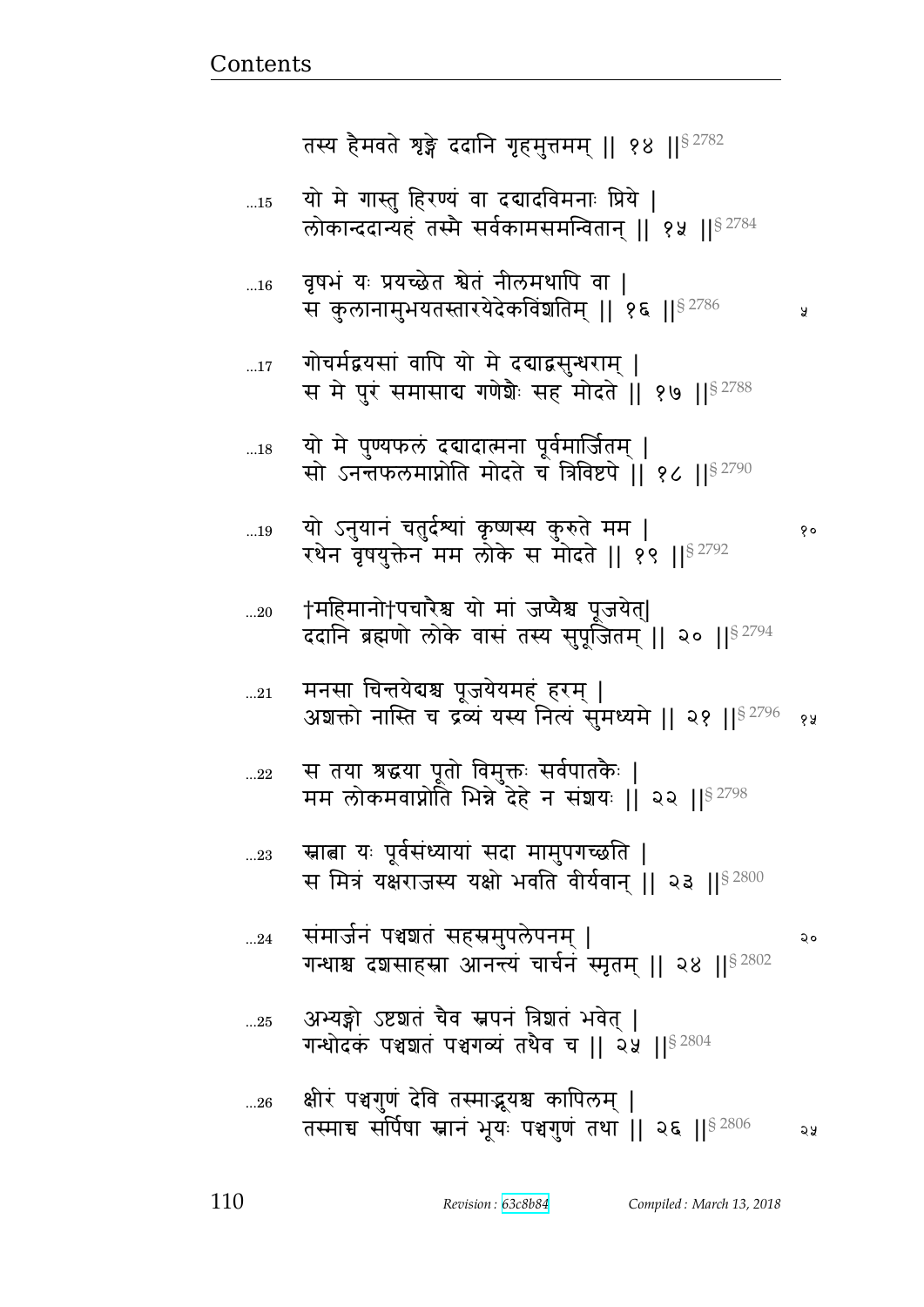- ...36 एकरात्रं च यो मर्त्यो दीपं धारयति स्थितः | सर्वयज्ञफलं तस्य ददानि श्रियमेव च || ३६ ||  $$^{2828}$
- ... $\text{ss}$  रक्तपीतकवासोभिः पुष्पैश्च विविधैरपि | २० पूजितो ऽहं सदा भक्त्या पुत्रत्ने कल्पयामि तम् || ३५ ||§ 2826
- ... $34$  उभे पक्षे त्रयोदश्यामष्टम्यां चोपवासिकः | उपतिष्ठेत मां भक्त्या सोपहारमनिन्दिते | ददान्यस्य स्तकं लोकं तुष्टो ऽहं देवि शाश्वतम् || ३४ ᅖᅖ§ 2824
- ... $\mathrm{_{33}}$  b घृतपात्रमसंख्येयमिह प्रेत्य च शाश्वतम् | प्रौणाति च पितृन्सर्वान्विमाने चैव मोदते |  jB rళૺ y1 ~/ t r&ɍypF pFa~ r{ ᅖᅖ ||§ 2821
- ...32 चरवो दञ्चसाहस्रा यावकश्च चतुर्गुणः | श्रेषाश्च चरवः सर्वे यावकार्धेन संमिताः || ३२ || ${}^{8\,2818}$
- ... $\overline{\mathbf{31}}$  दक्षिणायां तु यो मूर्तौ पायसं सघृतं शुभे |  d{FryFज}@xFfB ~ b d%Ʉr~x/ w{Fp> ᅖᅖ  ᅖᅖ§ 2816
- ...30 द्वे सहस्रे पलानां तु महिषाक्षस्य यो दहेत् | देवि संवत्सरं पूर्णं स मे नन्दिसमो भवेत् || ३० || $^{8\,2814}$
- ...29 Lpɕpýn4 ey{1 |ey/ ज|p1 ״x6p1 ᅖ आनन्त्यो गुग्गुलुश्चैव सहाज्येन सुधूपितः || २९ ||<sup>§ 2812</sup>
- ...28 अगरुं दञ्चसाहस्रं षट्घहस्रं तु चन्दनम् | चतुर्दशसहस्राणि धूपः कालागरुः स्मृतः || २८ || $^{8\,2810}$
- ...27 क्षमामि देवि चास्येह अपराधान्बहूर्नापे | भस्माभिषेकमानन्त्यं गुह्यं चैतन्ममेप्सितम् ॥ २७ ॥ $^{\$2808}$
- 
-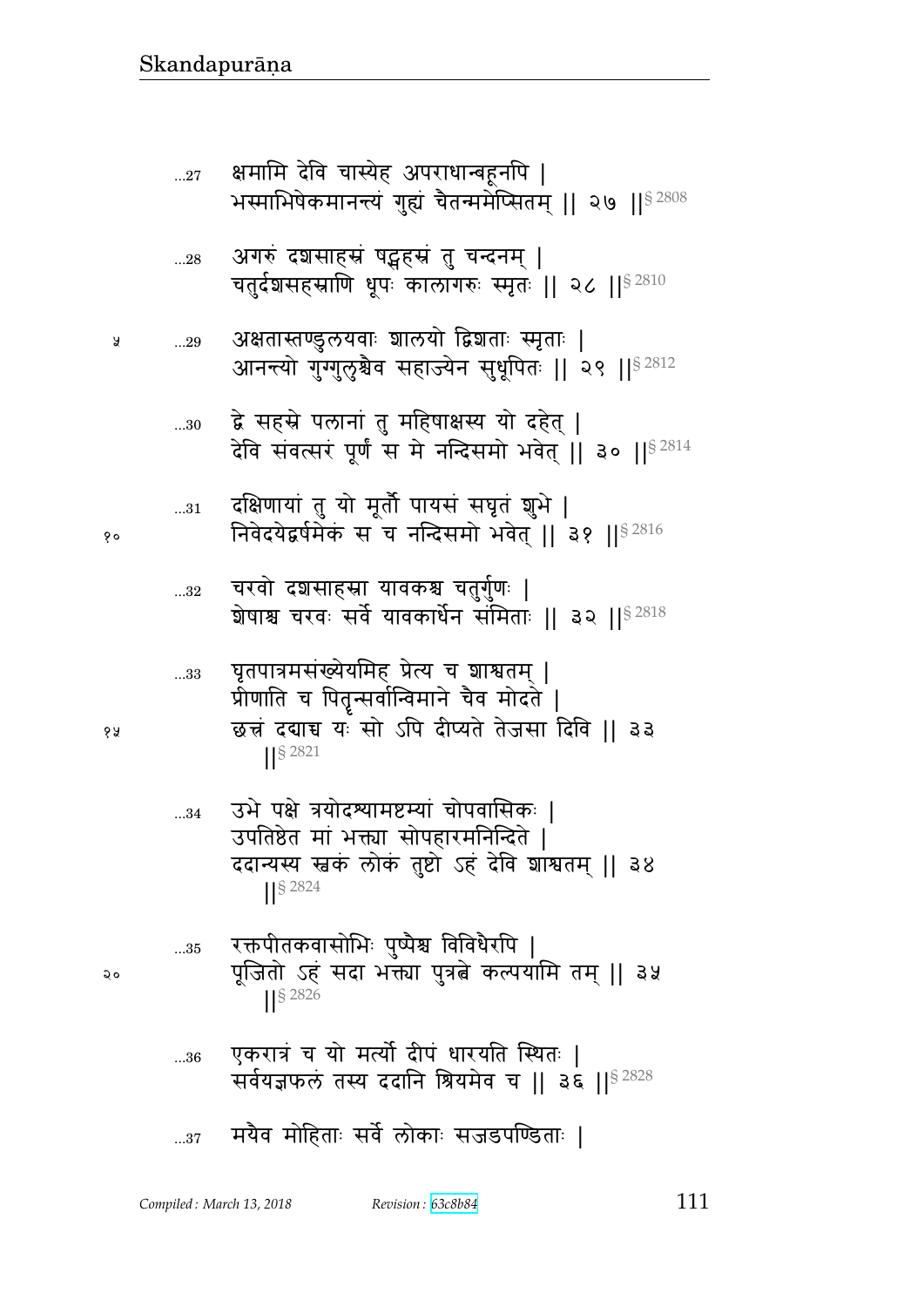112

 $...40$ 

ततो व्यास पुनर्देवी पतिं व्रतपतिं शुभा |  $\dots$ 1 अपृच्छद्वतसम्बद्धं फलं फलशतार्चिता || १ ||<sup>§ 2854</sup>

न शक्यो ऽस्मि तपोयुक्तैर्द्रष्टुं मुनिगणैरपि |  $\dots 41$ ध्यानिनो नित्ययक्ताश्च देवि पश्यन्ति मां बधाः ।। ४१ ।।<sup>§ 2838</sup> यानि लोकेषु तीर्थानि देवतायतनानि च |  $...42$ १० पादयोस्तानि सुश्रोणि सदा संनिहितानि में || ४२ || १२८ || २२ मर्य्यार्पतमना नित्यं तथा मद्भावभावितः |  $...43$ ममैव स प्रभावेन सर्वपापैः प्रमुच्यते || ४३ ||  $8^{2842}$ सर्वथा वर्तमानो ऽपि देवि यो मां सदा स्मरेत् ।  $\ldots$ 44 कल्मषेण न युज्येत नरः कर्ता कदाचन || ४४ || 82844 १५ सर्वावस्थो ऽपि पापात्मा ज्ञाननिष्ठेन चेतसा |  $...45$ यो ऽभ्यर्चयति मां नित्यं स ममात्मसमो भवेत ॥ ४५  $\frac{8}{2846}$ षडङ्गेन च योगेन यो मामर्चयते सदा |  $...46$ प्रविशेत स मां क्षिप्रमत्र नास्ति विचारणा || ४६ || 8 2848 यो ऽप्यसञ्जनरतो वियोनिजः पातकैरपि समन्वितः सदा ।  $...47$  $\mathsf{Q}$ सो ऽपि मद्रतमना मदर्पणो याति देवि गतिमप्रतर्किताम् ॥  $89$   $1$ <sup>§ 2850</sup> इति स्कन्दपुराणे सप्तविंशतितमो ऽध्यायः || सनत्कुमार उवाच | 52852

ये मे भक्ताः सदा चैव सांख्ययोगविशारदाः |  $...39$ सर्वं पश्यन्ति च मयि मां च सर्वत्र योगतः || ३९ || <br/>  $^{2834}$ y

गच्छन्ति मम ते लोकं तमो भित्ना सुदुर्भिदम् || ४० ||<sup>§ 2836</sup>

त्रींल लोकान्समतिकम्य ब्रह्मलोकं तथैव च |

ध्यानिनो नित्ययुक्ता ये सत्यधर्मपरायणाः | ..38 एकाग्रमनसो दान्तास्ते मां पश्यन्ति नित्यदा || ३८ || \$ 2832

न मां पश्यन्ति रागान्धास्तमसा बहुलीकृताः || ३७ || \$ 2830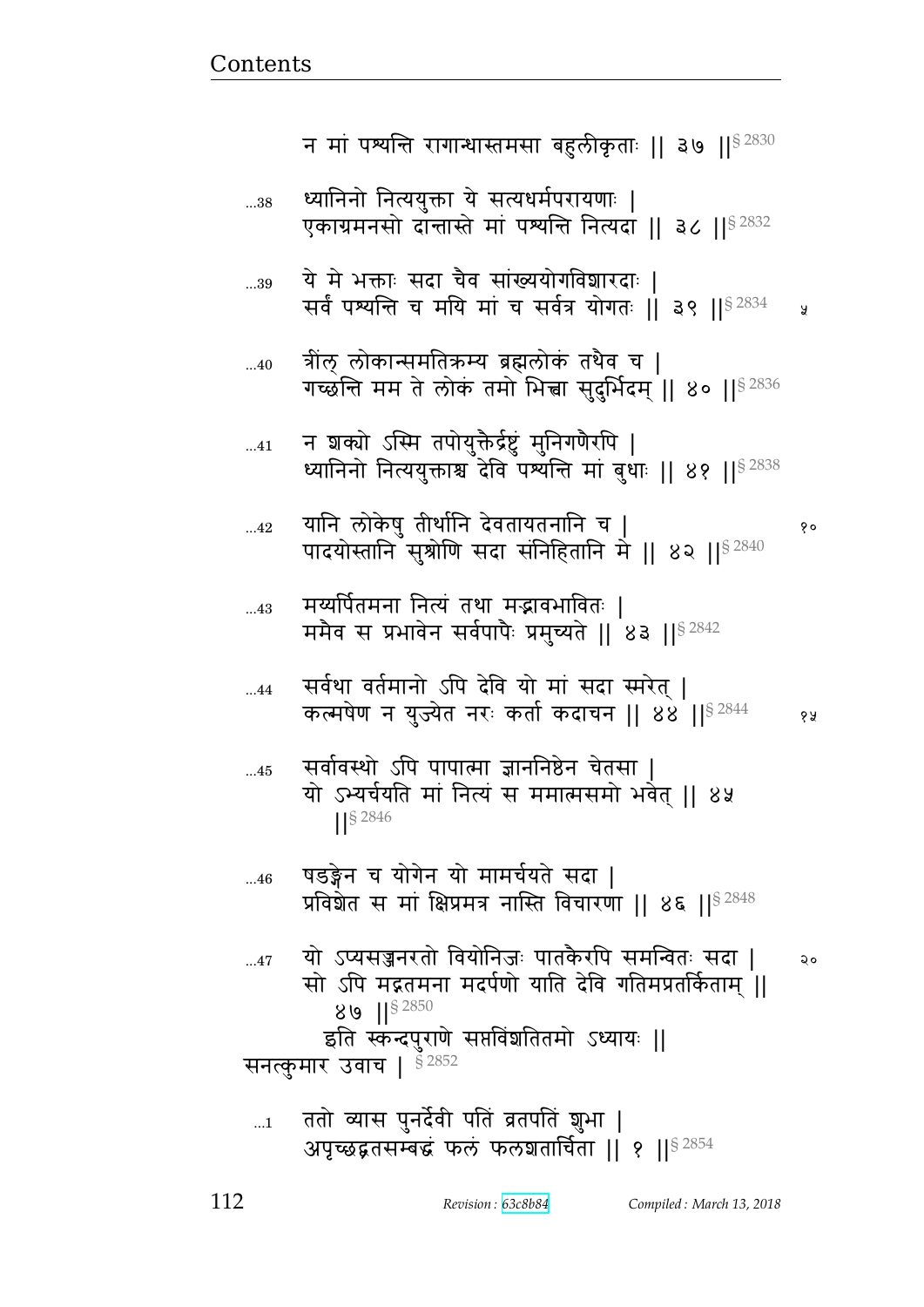- श्रीवत्सं यश्च पिष्टेन दद्याद्धेमफलं शुभम् |  $\dots 12$ किरेत्कृष्णतिलांश्चात्र तण्डुलाक्षतमेव च | फलेश्व विविधाकारेर्यथालब्धे रसान्वितेः || १२ || १२ 3878
- गाणपत्यं स लभते निःसपत्नमनिन्दिते |  $\dots$ 11  $\mathsf{Q} \circ$ भूतानां दयितश्चैव दिव्यं रूपं बिभर्ति च || ११ || 82875
- नवमी अष्टमी चैव पौर्णमासी त्रयोदशी ।  $\dots10$ यो भुङ्के देवि नैतेषु संयतस्तु नरः समाम् || १० || 8 2873
- संवत्सरं तु यो भुङ्के नित्यमेव ह्यतन्द्रितः |  $\ldots\!9$ निवेद्य पितृदेवेभ्यः पृथिव्यामेकराङ्मवेत् || ९ ||  $^{8\,2871}$
- पृथिवीभाजने भुङ्के नित्यं पर्वसु यो नरः |<br>स त्रिरात्रफलं देवि अहोरात्रेण विन्दति || ८ ||§<sup>2869</sup>  $\ldots\!8$
- मद्भक्तस्तपसा युक्तो मामेव प्रतिपद्यते |  $\dots 7$ लोकास्तस्याक्षयां देवि यद्यपि स्यात्सुपापकृतु || ७ || \$ 2867
- श्रय्यासनस्थः स्त्रीमध्ये रतिरक्तः सुखे रतः | १०  $\ldots 6$ स तप्यत्या नखाग्रेभ्यो नित्यं यो मां समाश्रितः || ६ ||<sup>§ 2865</sup>
- सत्त्रयाजिफलं यद्य सत्यवागृतुगामिनाम् |  $\dots 5$ तचैव फलमाप्नोति यमं चैव न पश्यति || ५ || $^{8\,2863}$
- चतुर्दथ्यां तथाष्टम्यामुभयोः पक्षयोः शुचिः |  $\dots 4$ संवत्सरमभुआनः शान्तो दान्तो जितेन्द्रियः || 8 || 82861
- महाफलं यद्भवति यद्याप्यल्पफलं शुभे |  $\ldots\!3$ व्रतं यादृक् यत्प्रोक्तं तच्छूणुष्व-म्-अनिन्दिते || ३ ||<sup>§ 2859</sup>

देव उवाच | §2857

व्रतानां फलमल्पं वा महद्वा यत्निलोकप |  $\dots 2$ व्रतं भवति यादग्वा तत्प्रब्रूहि महेश्वर || २ ||<sup>§ 2856</sup>

१५

Å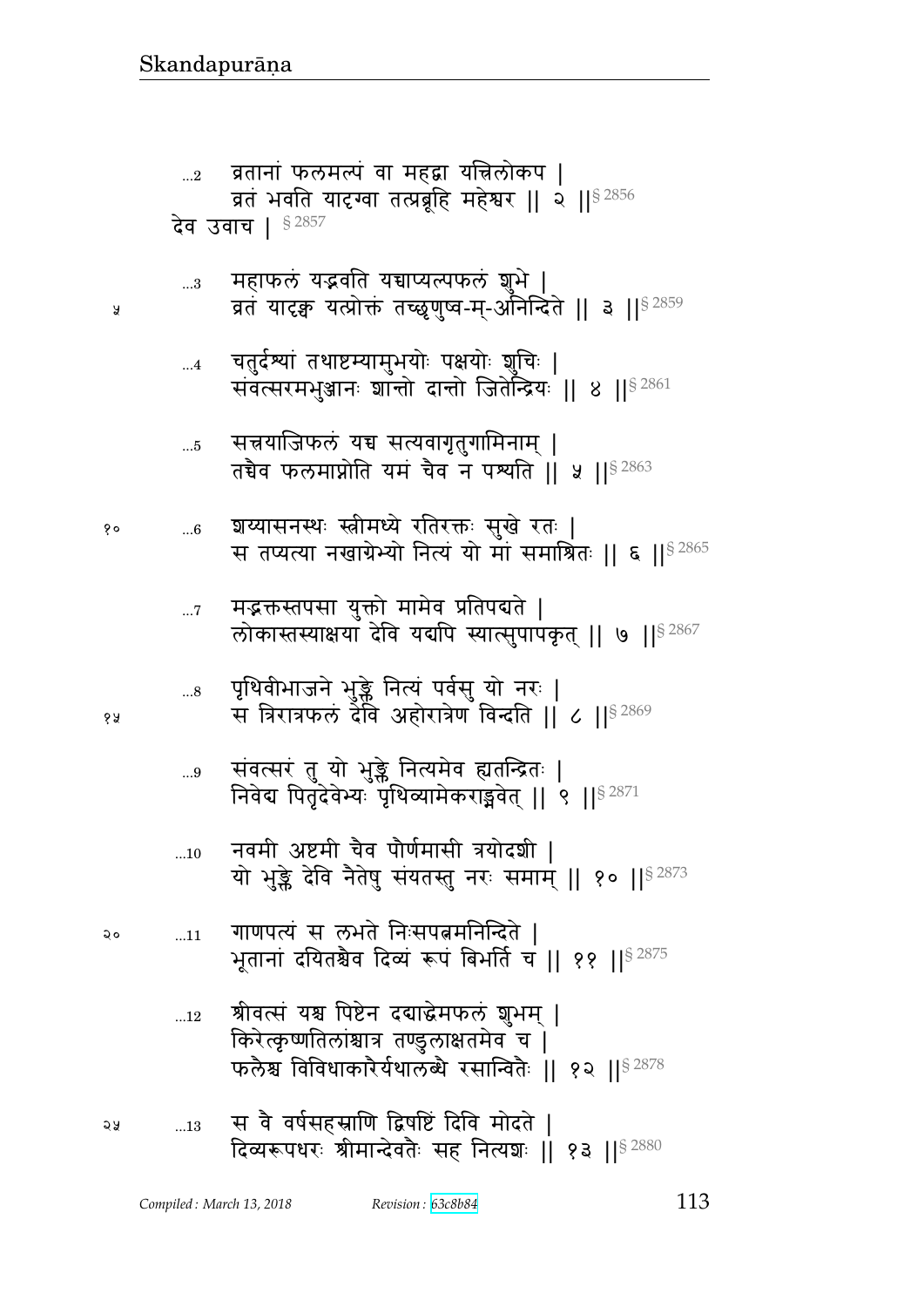|  |  |  | 25 यश्च तत्स्नपनं पश्येत्सर्वपापैः प्रमुच्यते |  |  |
|--|--|--|-----------------------------------------------|--|--|
|--|--|--|-----------------------------------------------|--|--|

- $\mathbb{L}_{24}$  क्षीरेण यो मां सततं स्नापयेत त्रिरुद्यतः । अपराधसहस्रं तु क्षमे तस्याहमन्तशः || २४ ||  $$^{2903}$
- ...23 . गुह्यमेतत्परं देवि यो वेत्ति स महातपाः | p״y Ìw{yFp sd{%ɄÌyr|@d1 ᅖ प्रज्ञारूपगुणैर्युक्तः संवत्सरशतायुतम् || २३ || $^{8\,2901}$
- $_{\rm ...22}$   $\,$  सर्वे देवास्तथा विष्णुर्ब्रह्मा ऋषय एव च | कुर्वन्यर्घे हि सांनिध्यं तेभ्यस्तद्विद्धि निःसृतम् || २२ ||<sup>§ 2898</sup>
- ...21 R}&Bு ~{@rF{Bு ؈tB bऺ/p t4ɔfex> ᅖ  मन्वत्तरं च गोलोके गोकन्याभिः स पूज्यते || २१ ||  $$^{2896}$
- ...20 सिद्धार्थकेरथार्घार्थे देवे पित्र्ये ऽथवा पुनः | त्रिंशद्वर्षसहस्राणि तर्पयेत्स पितृनपि || २० || $^{8\,2894}$
- ...19 रत्नावलिं तु यो दद्याद्वाह्मणः क्षत्रियो ऽथ विट् | शूद्रः स्त्री वा स मे लोके मत्सौख्यं प्राप्नुते परम् || १९ ||§ 2892
- ...18 = वर्षकोटिशतान्यष्टो दिवि भुक्ता महत्सुखम् । इह लोके सुखी जातो मामेव प्रतिपंद्यते | १८ | | ९२४% | १०
- ...17 तस्य पुण्यफलं देवि श्रृणु यन्मत्तकाश्चिनि | सर्वव्याधिविनिर्मुक्तस्तथा निष्कल्मषश्च ह || १७ || $^{8\,2888}$
- ...16 tౝF@}4 ^peB b f6 ɔ\_`؇xd1|ex> ᅖ चन्दनं चैव दद्याद्वे यथासंख्येन पूजितम् || १६ ||  $$^{2886}$
- ...15 भक्ष्यभोज्यैश्च विविधैः कृष्णपक्षे चतुर्दशीम् | पूर्वदक्षिणयोश्चात्र पश्चिमोत्तरयोस्तथा || १५ || $^{\$\,2884}$
- ...14 हरिबेरमयीं यो मे दद्यात्प्रतिकृतिं स्नकाम् । सर्वगन्धरसेर्युक्तां निर्यासेश्व सुसंस्कृताम् ॥ १४ ॥  $s^{2882}$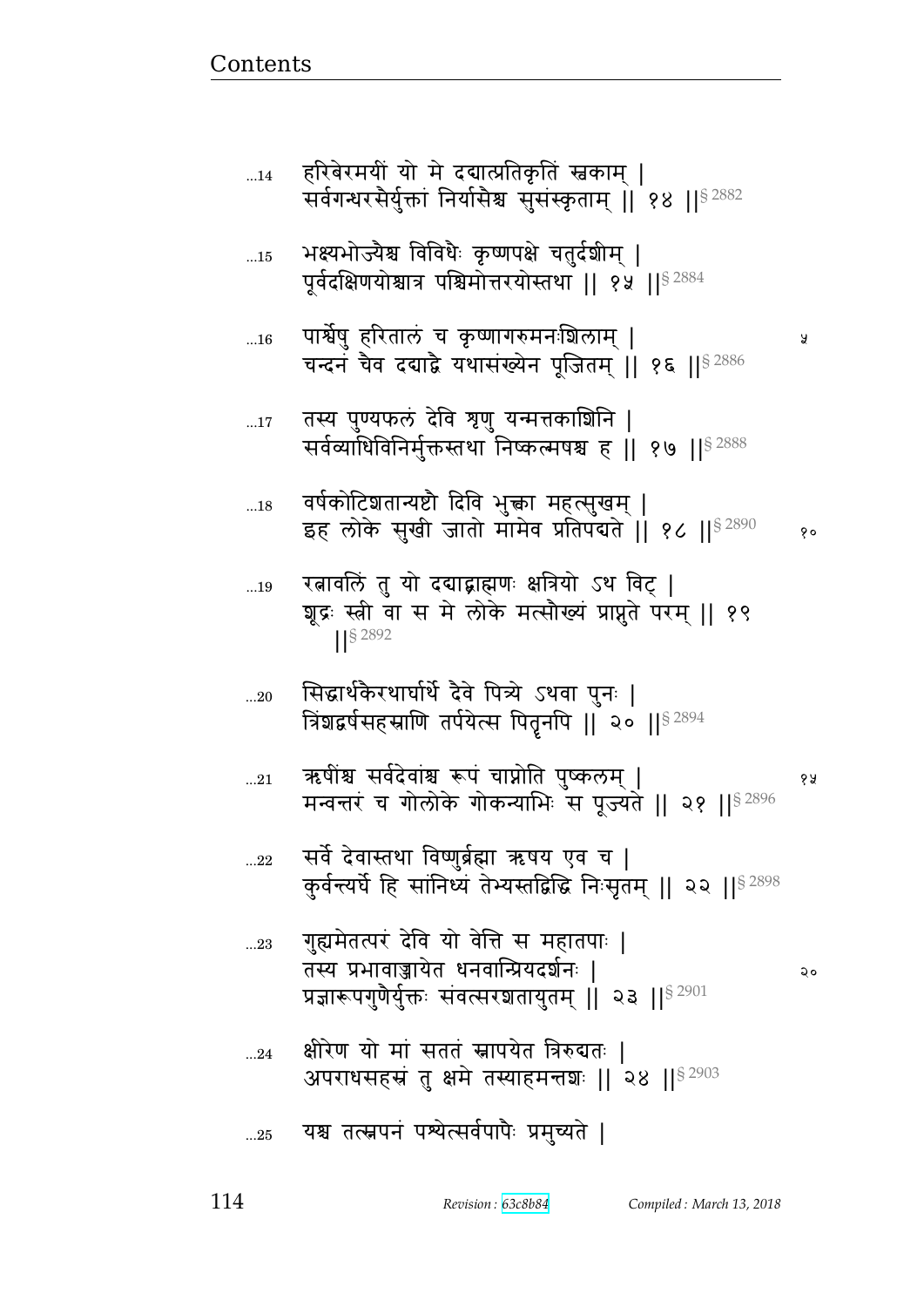|    | 33   | करवीरसहस्रस्य भवेदत्तस्य यत्फलम्  <br>तदेकस्य तु पद्मस्य दत्तस्य फलमुच्यते    ३३    <sup>§ 2923</sup>             |
|----|------|-------------------------------------------------------------------------------------------------------------------|
| २० | $34$ | पद्मानां तु सहस्रस्य मम दत्तस्य यत्फलम्  <br>तत्फल लभते पन्ने दत्ते बिलस्य शोभने    ३४    <sup>§ 2925</sup>       |
|    | 35   | बिल्वपन्नसहस्रे तु दत्ते मे यत्फलं स्मृतम्  <br>बुकपुष्पे तदेकस्मिन्मम दत्ते लभेत्फलम्    ३५    <sup>§ 2927</sup> |
| จง | 36   | बुकपुष्पसहस्रस्य मम दत्तस्य यत्फलम्  <br>पुष्पे दत्ते तदेकस्मिल् लभेद्धत्तूरकस्य तु ॥ ३६ ॥ 8 2929                 |

...32 सहस्रे बर्कपुष्पाणां दत्ते यत्कथ्यते फलम् | एकस्मिन्करवीरस्य दत्ते पुष्पे हि तत्फलम् ॥ ३२ ॥  $s^{2921}$ 

... $\mathrm{_{11}}$  and an intertional and interpretational matrix  $\bm{z}$  is a set of  $\bm{z}$ अर्कस्य करवीरस्य बिलख च बुकस्य च | १४ व्यापानिष्कं पुष्पे तु सर्वस्मिन्नेव कथ्यते || ३१ ||<sup>§ 2919</sup>

- ... $\mathrm{a}$ 0 लिङ्गपूजां तु यः कुर्यान्मम देवि दढव्रतः | शतं वर्षसहस्राणि दिव्यानि दिवि मोदते || ३० || $^{\S\,2916}$
- ...29 समार्जनं च यः कुर्यात्संवत्सरमनुव्रतः वितरामि शुभं लोक नित्यं तस्य धुवं शिवम् | <sub>१०</sub> सर्वलोकक्षये तस्य न क्षयो भवतीर्श्वारे || २९ ||<sup>§ 2914</sup>
- ... $28$  अभिगम्यश्च देवानां स भवेत नरोत्तमः | निष्काणां च सुवर्णस्य सहस्रस्य फलं लभेत् || २८ ||  $$^{2911}$
- ...27 सर्पिषा यो ममाभ्यङ्गं करोत्यविमना नरः | » द्विसाहस्रस्य जाप्यस्य मानसस्य फलं लभेत् || २७ || ९२९ ||
- ...26 संवत्सरं तु यः कुर्यात्क्षीरेण स्नपनं शुचिः | गाणपत्यं स लभते वल्लभबं च नित्यंशः || २६ || ${}^{8\,2907}$

मानसस्य च जाप्यस्य सहस्रस्य फलं लभेत् || २५ ||  $$^{2905}$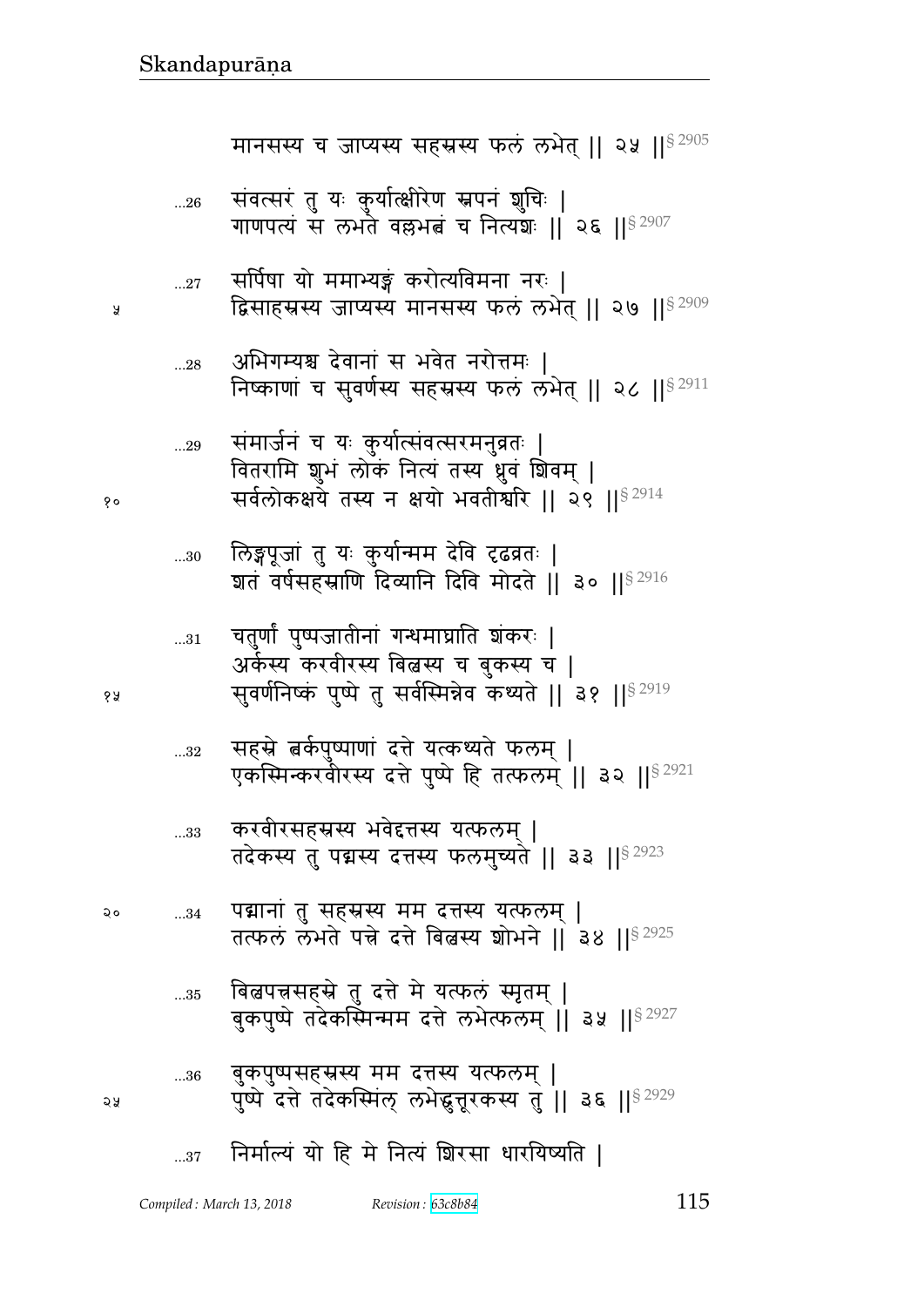$80$ 

68

२०

১১

ब्रह्मचारी शुचिर्भूत्वा निर्माल्यं यस्तु धारयेत् |  $...39$ तस्य पापमहं शीघ्रं नाशयामि महाव्रते || ३९ ||  $$^{2935}$ У दीपमालां तु यः कुर्यात्कार्त्तिके मासि वै मम |  $...40$ अवसाने च दीपानां ब्राह्मणांस्तर्पयेच्छुचिः | गाणपत्यं स लभते दीप्यते च रविर्यथा || ४० ||<sup>§ 2938</sup> दद्यात्कृष्णतिलांश्चेव सह सिद्धार्थकांश्च ह |  $\dots 41$ यो में देवि सदा मूर्ध्नि स मे नन्दिसमों भवेत् || ४१ S 2940 ये हि सिद्धार्थकाः प्रोक्तास्तथा कृष्णतिलाश्च ये |  $...42$ सर्वे ते बन्मया देवि गुह्यमेतन्मयेरितम् || ४२ || 32942 चित्रो नाम गणो मह्यं तेन सार्थं स मोदते |  $...43$ सर्वसम्प्रलये चैव प्राप्ते त्रैलोक्यसंक्षये । त्यक्ता सर्वाणि दुःखानि मामेव प्रतिपद्यते || ४३ ||<sup>§ 2945</sup> न तुष्याम्यर्चितो ऽर्चायां तथा देवि नगात्मजे |  $...44$ लिङ्गे ऽर्चिते यथात्यर्थं परितष्यामि पार्वति ।। ४४ ।।<sup>§ 2947</sup> सर्वेन्द्रियप्रसक्तो वा युक्तो वा सर्वपातकैः |  $...45$ स प्रयाति दिवं देवि लिङ्गं यो ऽर्चयतीह मे ।। ४५ ।।<sup>§ 2949</sup> त्यक्ता सर्वाणि पापानि निर्द्वन्द्वो दग्धकित्विषः ।  $...46$ मदाशीर्मन्नमस्कारो मामेव प्रतिपद्यते || ४६ ||<sup>§ 2951</sup> सनत्कुमार उवाच |  $$^{2952}$ ततो भगवती भूयः पतिं सर्वजगत्पतिम् |  $\dots 47$ अपृच्छत्पुष्प्यमाणास्या केन तं देव तुष्यसि || ४७ ||<sup>§ 2954</sup> ततः प्रहसमानास्यः सर्वलोकेश्वरेश्वरः |  $...48$ 

अश्चचिर्भिन्नमर्यादो नरः पापसमन्वितः ॥ ३७ ॥  $\mathsf{S}^{2931}$ 

नरके स पतेद्धोरे तिर्यग्योनौ च सम्भवेत् || ३८ ||§ 2933

रत्नेरी चैव तथायुक्तो नियमैश्च बहिष्कृतः |

..38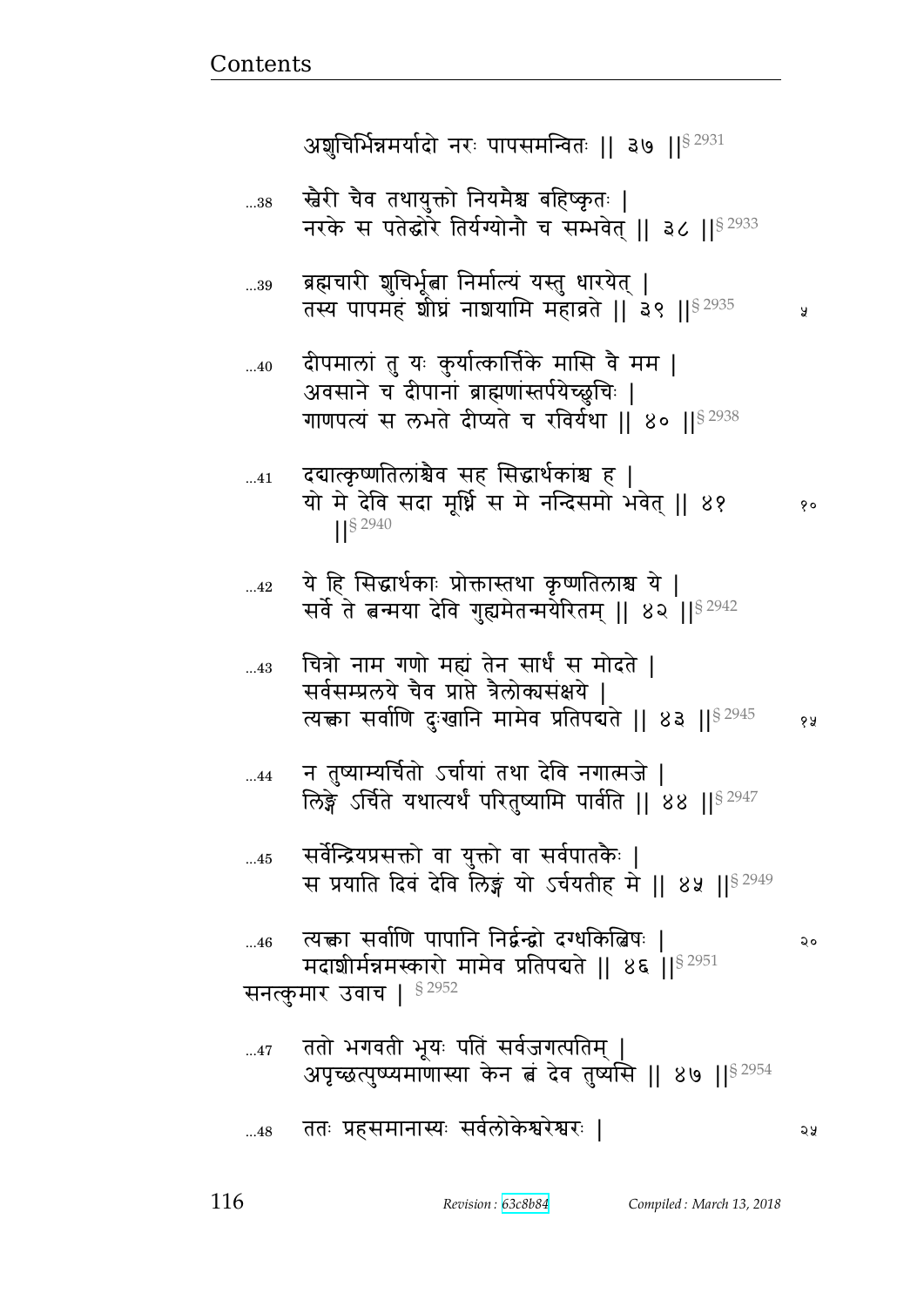- अथाञ्जलिममावास्यां सुसम्पूर्णां समाहितः |  $\dots58$ तिलानां चैव कृष्णानां सर्षपाणां च पार्वति | अर्चयित्ना यथान्यायं यथालाभं प्रयच्छति ॥ ५८ ॥<sup>§ 2979</sup>
- पुष्पाण्येतेन मन्त्रेण यो मे नित्यं निवेदयेत् | २०  $\dots 57$ सहस्रं तेन जाप्यस्य मानसस्य कृतं भवेत् || ५७ || 52976
- सर्वगुह्यमयो मन्त्रः स्त्राहा सोमाय चैव ह |  $\dots56$ कटकटाय वे स्नाहा स्नाहा देवाय शुष्मिणे || ५६ || 8 2974
- सोमाय भूतनाथाय भावनाय भवाय च |  $\dots55$ सर्वगुह्याय वै स्नाहा देवगुह्यमयाय च || ५५ ||§ 2972
- सर्वगाय सुरेशाय सर्वदेवमयाय च |  $\dots54$ नमो भगवते चैव गुह्यागुह्याय वै सदा || ५४ || ९२९७
- सर्वमाल्यानि यो दद्यात्सर्वमूर्तिषु नित्यञ्चः |  $\dots53$ मन्त्रेण विधिवचैव तस्य पुण्यफलं महत् || ५३ || $^{8\,2967}$ मन्तः | 82968
- तस्माच कीर्तनात्पापं सर्वमेव विनिर्दहेत् |  $\dots52$ यशः कीर्तिं च सम्प्राप्य रुद्रलोके महीयते || ५२ ||<sup>§ 2965</sup>
- न च प्रकाशयेद्धृह्यं नाम ते कीर्तयेन्नरः |  $\dots51$ सदा सर्वसहेत्येवं प्रातः प्राञ्जलिरुत्थितः || ५१ ||<sup>§ 2963</sup>
- यत्तत्परतरं गुह्यं तत्सर्वं त्वयि तिष्ठति |  $...50$ यो हि तत्नेन तद्वेद संसाराद्विप्रमुच्यते || ५० || 52961

Å

१०

४ प्र

शृणु देवि यथातत्त्वं येन यान्ति शुभां गतिम् |  $...49$ त्रैलोक्ये जन्तवः सर्वे मद्भक्ता ये शुभानने || ४९ || $^{\S\,2959}$ 

वचः प्रोवाच भगवांल लोकानां हितकाम्यया ।। ४८ ।।<sup>§ 2956</sup> देव उवाच | §2957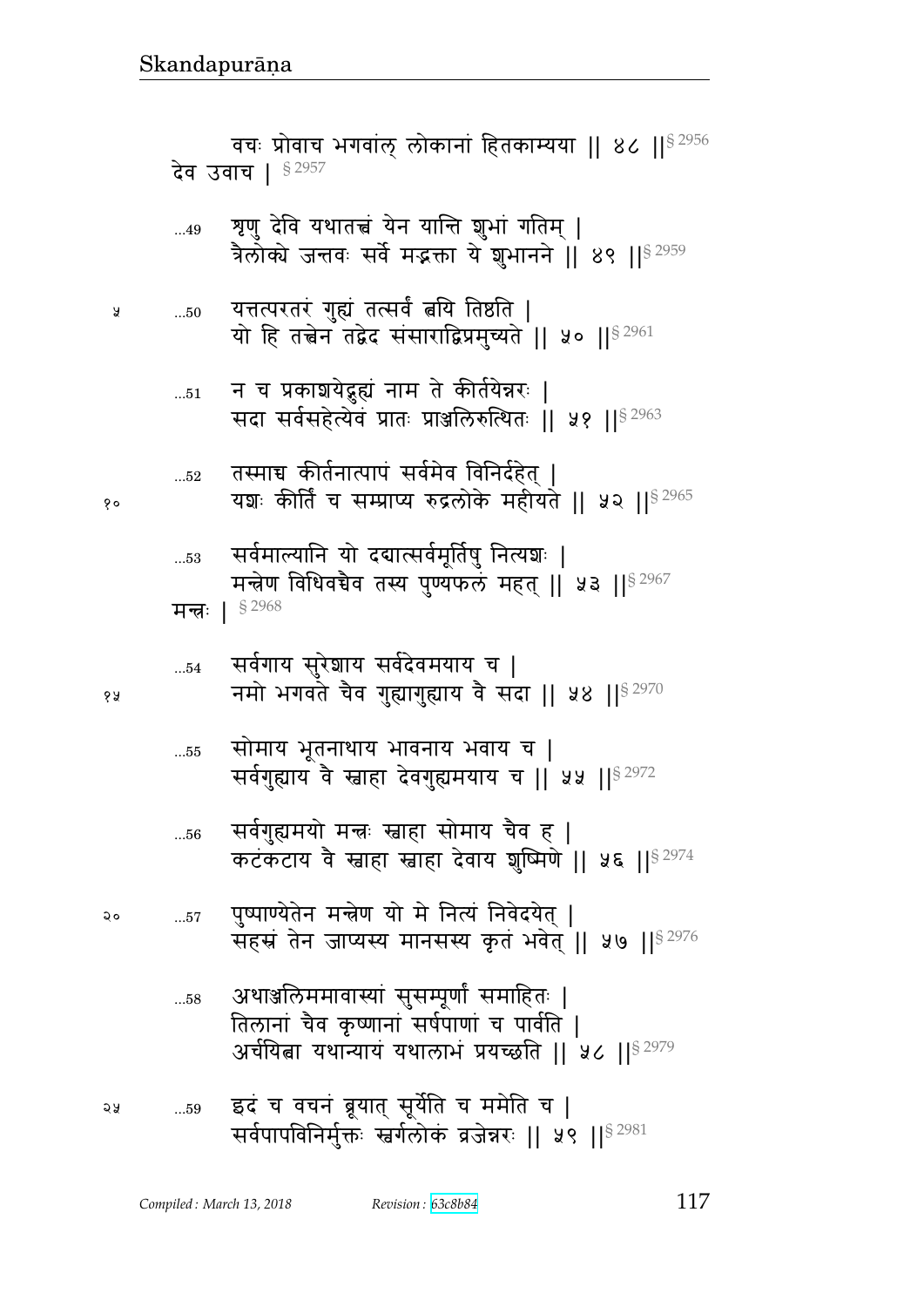| 60     | अर्चयित्ना च मां देवि यो मे नामानि कीर्तयेत्  <br>चतुर्दव्यामथाष्टम्यां पक्षयोरुभयोरपि  <br>सो ऽपि देवि प्रपश्येन्मां वियोनिं न स गच्छति    ६०<br>$1$ <sup>S</sup> 2984  |    |
|--------|--------------------------------------------------------------------------------------------------------------------------------------------------------------------------|----|
| $61$   | ्वामदेव सुदेवेति हर गुप्तेति वा पुनः  <br>उमापते नौलकण्ठ शान्त श्रीकण्ठ गोपते    ६१    <sup>§ 2986</sup>                                                                 | A  |
| $62\,$ | श्वर्व भीम पशुपते शंकरोग्र भवेति च  <br>महादेवेति चाप्यन्यन्नाम गुह्यं प्रकीर्तयेत्  <br>सर्वपापैः प्रमुच्येत दिवि देवैश्व पूज्यते ॥ ६२ ॥ 8 2989                         |    |
| 63     | एतेषामेकमपि यः कथयेद्वा पठेत वा  <br>स देहपद्धतिं भिच्चा मामेव प्रतिपद्यते  <br>एवं सर्वप्रणामेन यन्मया परिकीर्तितम्    ६३    <sup>§ 2992</sup>                          | १० |
| $64$   | अमावास्यां तु यो नित्यं सघृतं गुग्गुलुं दहेत्  <br>क्षीरेण चैव संमिश्रं गुह्यमेतन्मम प्रिये  <br>सो ऽच्युतं स्थानमाप्नोति मत्प्रसादान्न संशयः    ६४    <sup>§ 2995</sup> |    |
| 65     | इदं च परमं गुह्यं यो मे देवि निवेदयेत्  <br>अर्कपर्णपुटं पूर्णं घृतस्य मधुना सह  <br>निवेद्य विधिवद्भक्त्या सर्वपापैः प्रमुच्यते    ६५    8 2998                         | १५ |
| $66$   | इमानि च महाभागे यो मे नामानि कीर्तयेत्  <br>श्मञ्चाननिलयो नग्नो भस्मञ्चायी यतव्रतः    ६६    <sup>§ 3000</sup>                                                            |    |
| 67     | वामदेवः प्रशान्तश्च स्तब्धशेफस्त्रिलोचनः  <br>अवसव्यप्रियः सव्यो बहुरूपो ऽत्तकान्तकृत्    ६७    <sup>§ 3002</sup>                                                        | २० |
| $68\,$ | पुराणः पुरुहूतश्च मृत्योर्मृत्युर्जितेन्द्रियः  <br>अनिन्द्रियो ऽतीन्द्रियश्च सर्वभूतहृदि स्थितः    ६८    <sup>§ 3004</sup>                                              |    |
| 69     | संसारचकी योगात्मा कापाली दिण्डिरेव च  <br>महादेवो महादेवो महादेवेति चैव हि    ६९    <sup>§ 3006</sup>                                                                    | ঽ५ |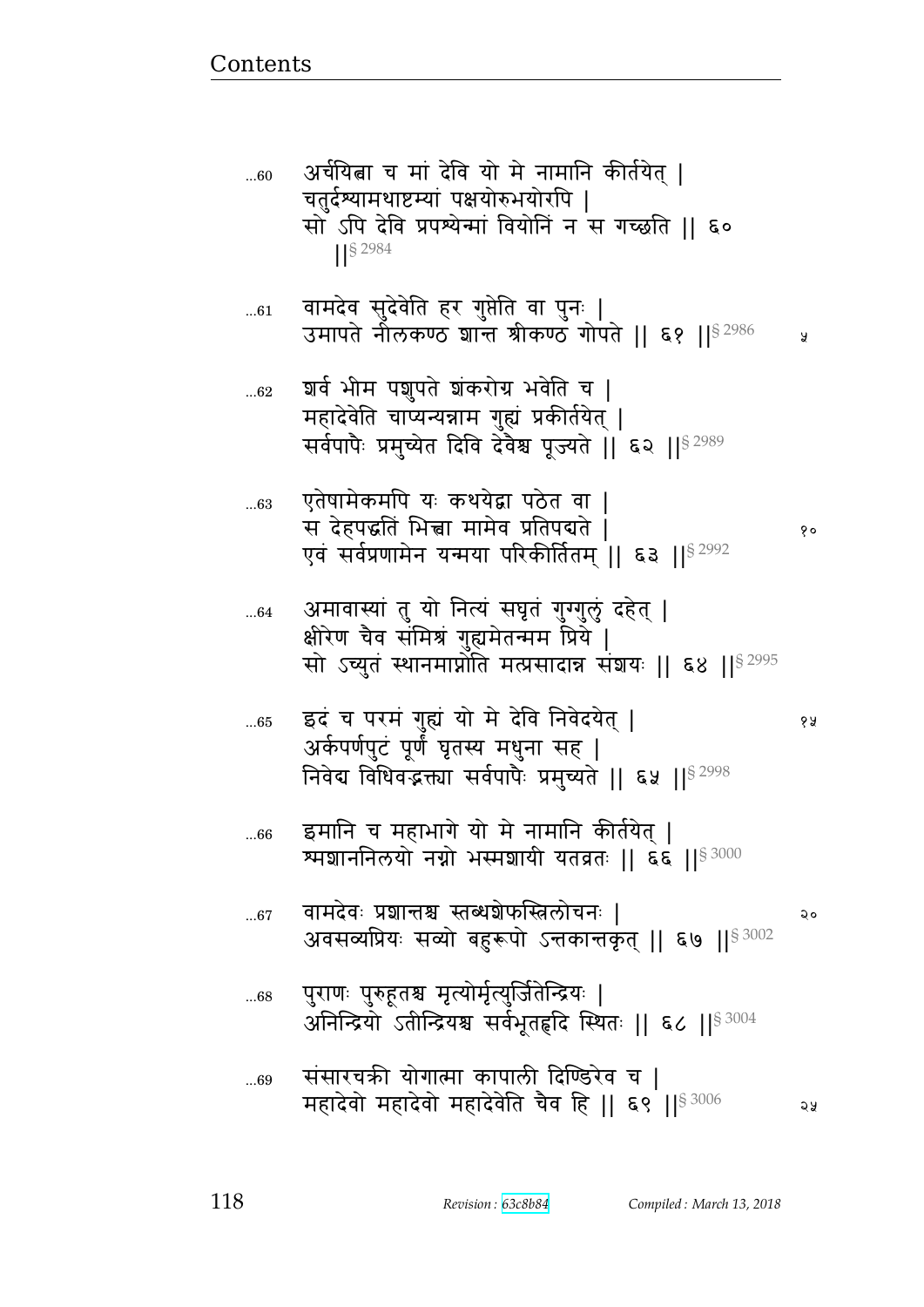- गन्धवद्भिश्च कुसुमैर्जातीकेसरकेतकैः |  $\dots 7$ रम्यैः सुरभिपुष्पेश्च षद्वद्रवातसेवितैः | संयुक्तं सर्वतः श्रीमद्वनं वैभ्राजसंनिभम् || ७ ||<sup>§ 3034</sup>
- चम्पकाशोकपुंनागप्रियङ्गचूतसंकुलम् |  $...6$ बिल्लार्जुनकदम्बेश्च न्यग्रोधोदुम्बरैरपि || ६ || 5 3031
- पूर्वस्मिन्स दिशाभागे देव्या देवः पिनाकधृक् |  $\dots 5$ उद्यानं दर्शयामास नानाकुसुमञ्जोभितम् || ५ ||<sup>§ 3029</sup>
- सह देव्या ततो व्यास वाराणस्यां वृषध्वजः |  $\dots 4$ देवोद्यानदिदृक्षार्थं विचचार समन्ततः || 8 || 3027

```
सनत्कुमार उवाच | $^{3025}१०
```
...3 एवं भवतु देवेश यथात्थ त्नं वृषध्वज | न हि मे ऽन्यत्र गत्तव्यमुद्यानात्परतो हर || ३ || $^{8\,3024}$ 

```
ततः स भगवान्देवो देवीं हिमवतः सुताम् |
 \ldots<sup>2</sup>
       उवाच देवि पश्याम उद्यानं यदि रोचते | २ || $ 3021
देव्युवाच | § 3022
```

```
एवं कालेन सम्प्राप्य वाराणस्यां निकेतनम् |
 \dots1
       जगतः पितरौ देवौ चक्रतुः किमतः परम् || १ ||<sup>§ 3018</sup>
सनत्कुमार उवाच | 53019
```

```
धन्यं यशस्यमायुष्यं शान्तिवृद्धिकरं शुभम् |
\dots 72पूतं पवित्रं परमं मङ्गलानां च मङ्गलम् |
       श्रोतव्यं न च सर्वेण तथा देयं न कस्यचित् || ७२ || 53014
          इति स्कन्दपुराणे ऽष्टाविंशतितमो ऽध्यायः |
व्यास उवाच | $^{3016}
```

```
नाशुभाय न पापाय नानृताय कदाचन |
\ldots71श्रावयेद्धक्तिमान्पुण्यं नाव्रताय कदाचन || ७१ ||^{\$3011}
```

```
सनत्कुमार उवाच | §3009
```
Å

Å

१५

जपेदेतन्नियमवान् त्रृणुयाद्वापि नित्यञ्चः |  $...70$ स देहभेदमासाब योगात्मा गणपो भवेत् || ७० || \$3008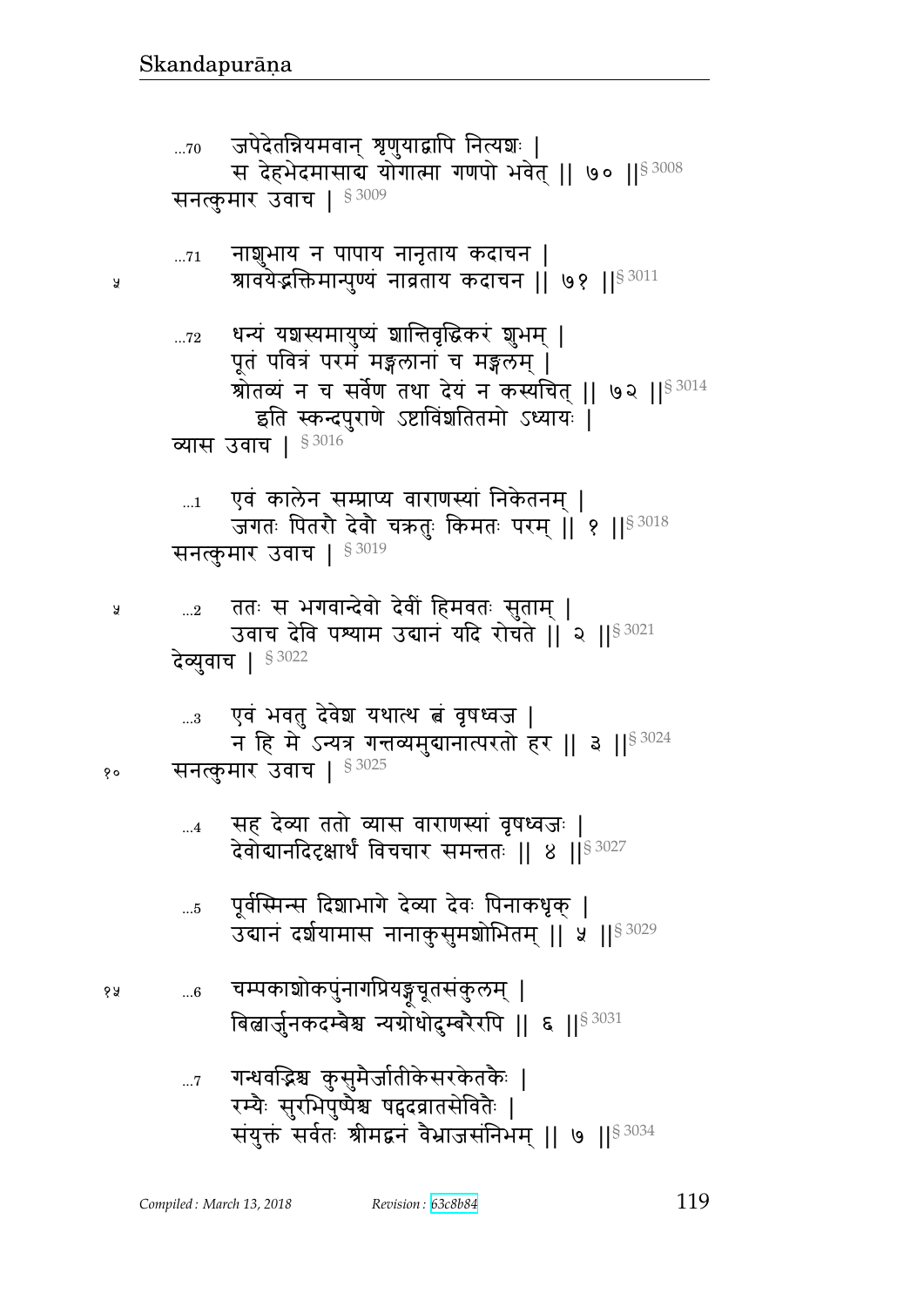- ...17 अत्रापि स्तवयमेवाहं वृषध्वज इति श्रुतः | सांनिध्यं कृतवान्देवि स चायं दृश्यतां स्थितः || १७ || $^{\$ 3057}$
- ...16 ततस्ता दह्यमानास्तु प्रसन्ने सुरभीर्मयि | ×rF %״xɄtFp4^ɐyFɊy |ഒɕp {vw4ɕpr ᅖ कपिलाहद इत्येव तदाप्रभृति कथ्यते || १६ ||§ 3055
- ...15 गोप्रेक्षेश्वरमागत्य दृष्ट्वा चार्च्य च मानवः | न दुर्गतिमवाप्नोति कल्मषैश्च विमुच्यते || १५ ||<sup>§ 3052</sup>
- ...14 pp/ x%͋qp/ rF{ ͋qdF %״xɄ໎yxF{ p4 ᅖ  गोप्रेक्षक इति ख्यातः संस्तुतः सर्वदेवतैः || १४ ||  $\frac{83050}{2}$
- ...13 अर्दिताभिस्तदा गोभिर्ब्रह्मा मामब्रवीत्ततः | प्रसादं कुरु देवेश सुरभीस्तेजसा तव | न नश्यन्ति यथा सबस्तथा सर्वसुरार्चित || १३ || $^{\$3048}$
- ...12 p~B |^ýypB yଉ pwx@xF{ |GeaF ᅖ  आश्रितः सोम आगत्य सह गोभिर्न तास्त्यजत् || १२ ᅖᅖ§ 3045
- ...11 गावः पूर्वमिमा देवि आसन्कपिलवर्णजाः | नेकवर्णास्तदाभूवन्यदा सम्प्रेक्षिता मया || ११ ||§ 3043
- ...10 pp/ xy/Ɍ{ئ सɕp4 `{ɕp1 ~/xtౝ@`1 ᅖ ततस्ताः प्रेक्षितास्तत्र मया गावस्तदाभवन् | तेजसा दह्यमानास्तु नैकवर्णा भृष्ठार्दिताः ॥ १० ॥ $^{\mathrm{S}\,3041}$
- ...9 ऊर्ध्वं गोलोकसंस्थानां गवां वत्सैः स्त्वयंभुवैः | पीयतीनां पयो वेगात्फेनं मूर्ध्नि समापतत् || ९ || ${}^{8\,3038}$
- ...8 स तदुद्यानमासाद्य देवीमाह जगत्पतिः | अस्मिन्देशे पुरा देवि तिष्ठतो मम शोभने || ८ || $^{\$3036}$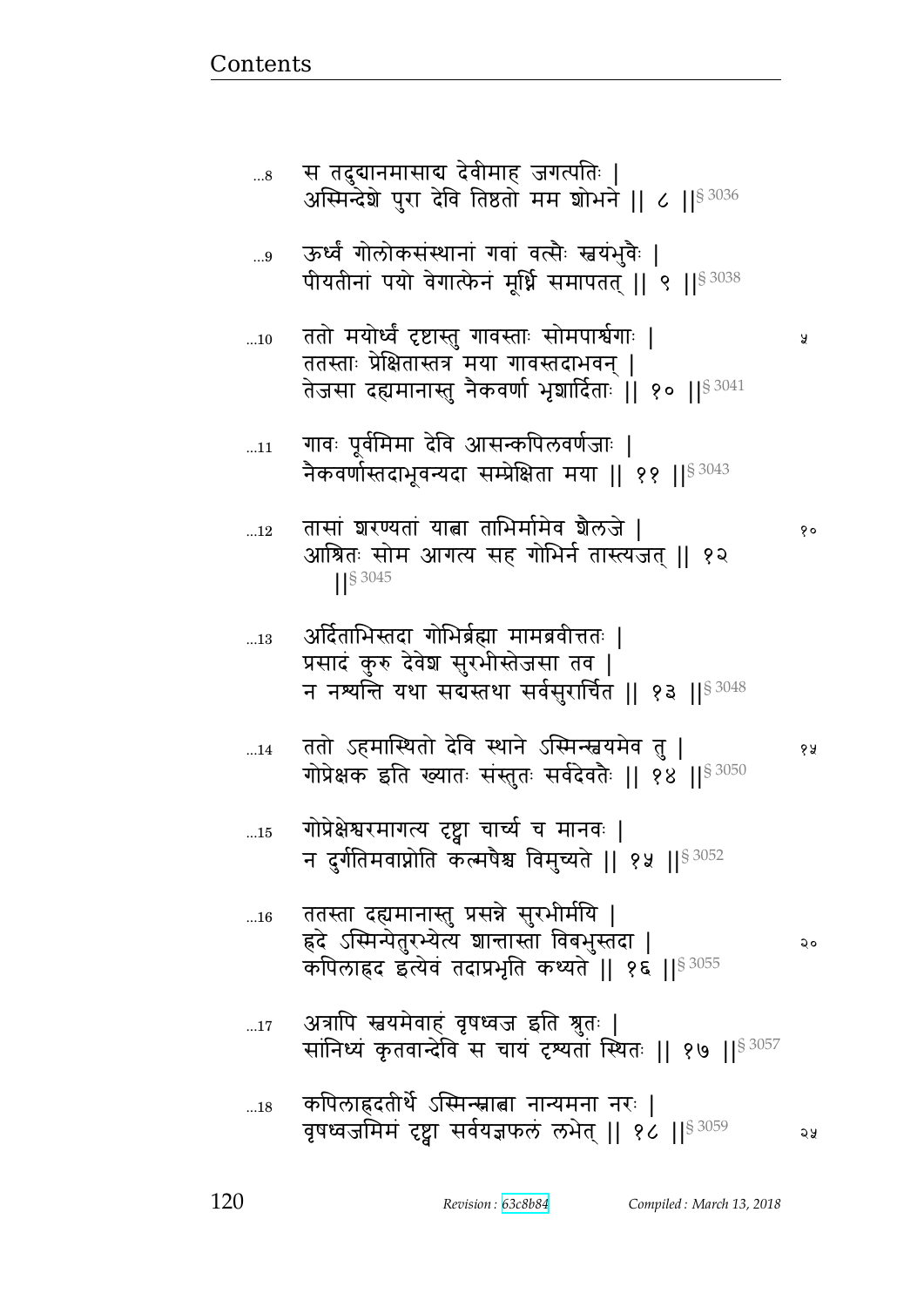- प्राणानिह नरस्त्यक्ता न पुनर्जायते क्वचित् | ২५  $...30$
- स्त्रस्मिन्परतरे लीनः प्रधाने मम कारणे |  $...29$ तस्मात्स्त्वर्लीन इत्येवं गुह्यं क्षेत्रं मम स्मृतम् || २९ ||<sup>§ 3083</sup>
- पुनश्चापि ततो ब्रह्मा मम लिङ्गमिमं शुभे |  $\ldots 28$ २० स्थापयामास विधिवद्भक्ता परमया युतः | खर्लीनेश्वर इत्येवमत्राहं स्तवयमास्थितः || २८ ||<sup>§ 3081</sup>
- मयैष स्थापितस्तेन नाम्ना तव भविष्यति |  $...27$ हिरण्यगर्भ इत्येवं ततो ऽत्राहं समास्थितः | ट्ट्वैनमपि देवेश मम लोकं व्रजेन्नरः || २७ ||<sup>§ 3078</sup>
- तमुवाच पुनर्विष्णुब्रेह्माण कुपिताननम् |  $...26\,$ १५ रुद्रदेवे ममात्यन्तं पुरा भक्तिर्महत्तरा || २६ ||<sup>§ 3075</sup>
- ब्रह्मणा स ततो विष्णुः प्रोक्तः संविग्नचेतसा |  $...25$ मयानीतमिदं लिङ्गं कंस्मात्स्थापितवानसि ॥ २५ ॥<sup>§ 3073</sup>
- अत्राहं ब्रह्मणानीय स्थापितः परमेष्ठिना |  $...24$ ब्रह्मणश्चापि संगृह्य विष्णुना स्थापितः पुनः || २४ || 53071
- स्थितो भूत्वाहमत्रस्थः पुण्यमस्यापि दर्शनम् |  $\ldots 23$ दृष्ट्वैनं प्रयतो मर्त्यः स्वर्गलोकमवाप्नुयात् || २३ ||<sup>§ 3069</sup>
- सर्वैर्देवेरहं देवि अस्मिन्देशे प्रसादितः |  $...22$ गच्छोपश्चममीश्रेति उपशान्तशिवस्ततः || २२ ||<sup>§ 3067</sup>
- तासां क्षीरेण संजातं ह्रदमेतन्मनोहरम् |  $...21\,$ भद्रदोहमिति ख्यातं पुण्यं देववनं शुभम् ॥ २१ ॥ 8 3065
- अस्मिन्नपि प्रदेशे तु ता गावो ब्रह्मणा स्तवम् |  $...20$ ञ्चान्त्यर्थं सर्वलोकानां सर्वा दुग्धाः पयोमृतम् || २० ||<sup>§ 3063</sup>
- सलोकतां मृतश्चापि अर्चयित्ना तु मामिह |  $\dots 19$ लभते देहभेदे तु गणबं चातिदुर्लभम् || १९ || 53061

१०

प्र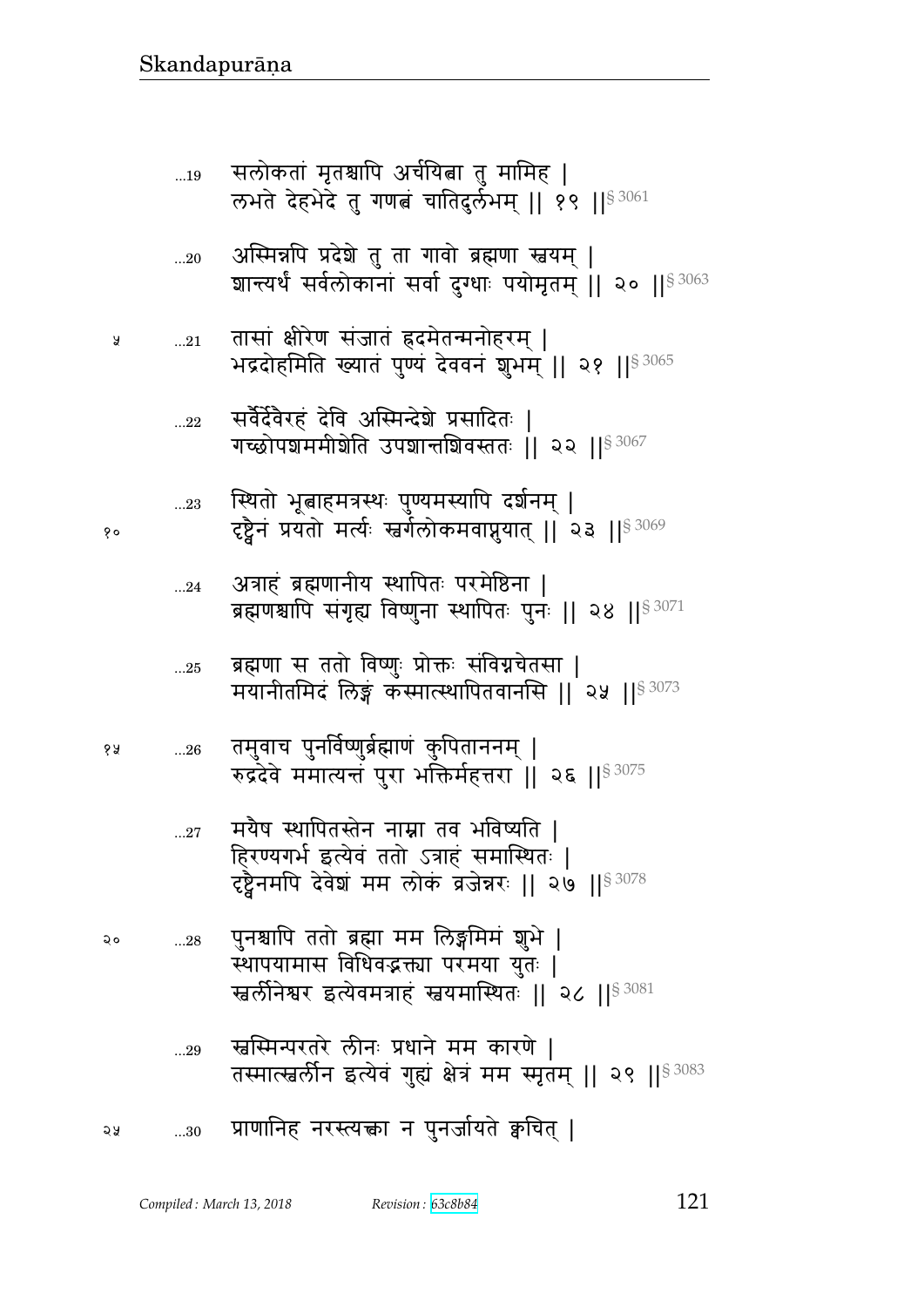- ...41 dr& {^\_~& bFyB t4ýy ttÌx/bd& ᅖ क्षेत्रमेतदलकृत्य जाह्नव्या सह संगता ।। ४१ ।।<sup>§ 3110</sup>
- ...40 श्रैलेश्वरमिति ख्यातं दृष्यतामिदमास्थितम् | दृष्ट्वेदं मनुजो देवि न दुर्गतिमनुव्रजेत् || ४० ||<sup>§ 3108</sup>
- ... $\text{\tiny 39}$  पित्रा ते गिरिराजेन पुरा हिमवता स्त्वयम् | मम प्रियमिद स्थान ज्ञाबा लिङ्ग प्रतिष्ठितम् || ३९ ||  $$^{3106}$
- ... $^{38}$  अविमुक्तेश्वरं मां वै यो ऽत्र द्रक्ष्यति मानवः | गाणपत्या गतिस्तस्य यत्र तत्र मृतस्य ह | प्राणानिह तु संन्यस्य यास्यते मुक्तिमुत्तमाम् || ३८ ||<sup>§ 3104</sup> २०
- ...37 Nrd&xx`Ɋy ໎yx%״xɄɓy{%͋qp1 ᅖ  न च मुक्तं मया यस्मादविमुक्तमिदं ततः | क्षेत्रं वाराणसी पुण्या मुक्तिदं सम्भविष्यति || ३७ || $^{\$~3101}$
- ...36 समन्ताद्देवतैः सर्वैर्लिङ्गानि स्थापितानि ह | दृष्ट्वा तु नियतो मर्त्यो देहभेदे गणो भवेत् || ३६ ||§ 3098
- ...35 दृष्ट्वेमं मम लिङ्गं तु ज्येष्ठस्थानसमाश्रितम् | न शोर्चाते पुनर्मर्त्यः संसिद्धो मृत्युजन्मनी || ३५ ||<sup>§ 3096</sup>
- ...34 आदावत्राहमागत्य आस्थितो गणपैः सह | ज्येष्ठं स्थानमिदं तस्मादेतन्मे पुण्यदर्शनम् ॥ ३४ ॥  $s^{3094}$  %
- ...33 उत्पलो विदलश्चैव यो दैत्यो ब्रह्मणा पुरा | स्त्रीवध्यो दर्पितो सृष्टो बयेव निहतो शुभे | सावज्ञं गेन्दुकेनात्र तस्येदं चिह्नमास्थितम् || ३३ ||<sup>§ 3092</sup>
- ...32 व्याघ्रेश्वरस्ततः ख्यातो नित्यमत्राहमास्थितः | न पुनर्दुर्गतिं याति दृष्ट्वेनममरेश्वरम् || ३२ ||<sup>§ 3089</sup> छ ।
- ...31 अस्मिन्नपि मया देशे दैत्यो देवतकण्टकः | व्याघ्ररूपं समास्थाय निहतो दर्पितो बली || ३१ ||<sup>§ 3087</sup>
- आनन्त्या सा गतिस्तस्य योगिनां चैव सा स्मृता ॥ ३० ||§ 3085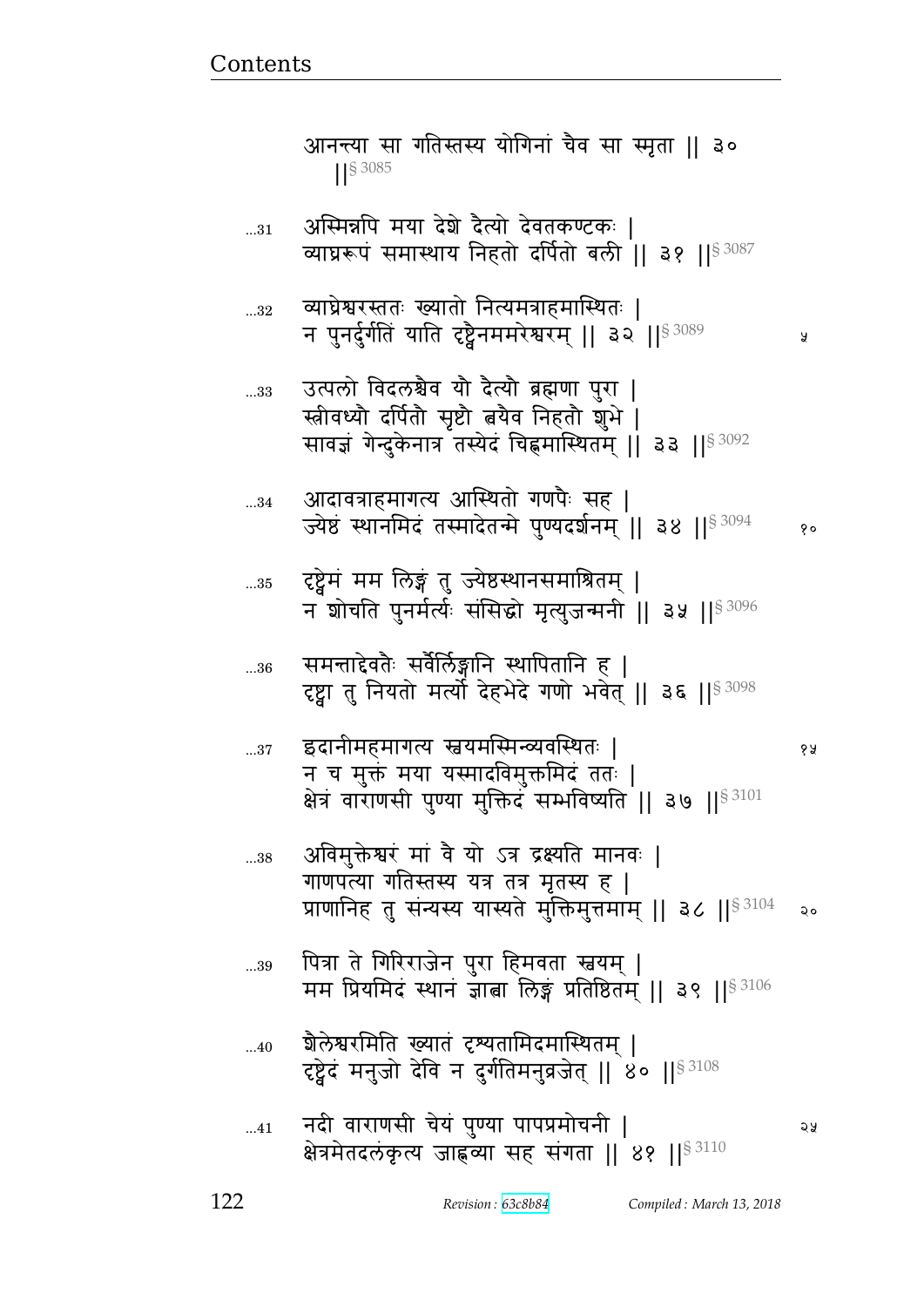|    |            | ब्रह्मणा उथ वर लब्ब्वा गामायुवयञ्चाङ्कताः ।। ४८ ।। $^{\mathrm{3\,GHz}}$                                                                  |
|----|------------|------------------------------------------------------------------------------------------------------------------------------------------|
|    | 49         | निहता हिमवत्पुत्रि जम्बुकेशस्ततो ह्यहम्  <br>अभवं जगति ख्यातः सुरासुरनमस्कृतः  <br>दृष्ट्वेनमपि देवेश सर्वकामानवाप्नुयात्    ४९    53129 |
| २० | $\ldots50$ | ग्रहैः शुक्रपुरोगैश्च एतानि स्थापितानि हि  <br>पश्य लिङ्गानि पुण्यानि सर्वकामप्रदानि तु    ५०    53131                                   |
|    | $\dots51$  | एवमेतानि पुण्यानि मन्निवासानि पार्वति  <br>कथितानि तब क्षेत्रे गुह्यं चान्यदिदं शृणु    ५१    § 3133                                     |
| ১১ | $\dots52$  | कोश्चं कोश्चं चतुर्दिक्षु क्षेत्रमेतत्प्रकीर्तितम्  <br>योजनं विद्धि चार्वङ्गि मृत्युकाले ऽमृतप्रदम्    ५२    <sup>§ 3135</sup>          |

- पुरा जम्बुकरूपेण असुरा देवकण्टकाः |<br>———————————————————— १५  $...48$  $11 \times 1183126$
- दृष्ट्वेदं मानवः सबो मुक्तः स्यात्सर्वकित्बिषैः |  $...47$ मृतश्च न पुनर्जन्म संसारे तु लभेन्नरः || ४७ || \$ 3124
- स्थापितं लिङ्गमेतच शुक्रेण तव सूनुना |  $...46$ नाम्ना शुक्रेश्वरं नाम सर्वसिद्धामरार्चितम् || ४६ ||<sup>§ 3122</sup>
- सिद्धानां स्थानमेतद्धि मदीयव्रतचारिणाम् |  $...45$ योगिनां मोक्षलिप्सूनां जन्ममृत्युजितात्मनाम् | दृष्टेदं मध्यमेशानं जन्म प्रति न शोर्चाते || ४५ || \$ 3120
- इदमन्यन्महत्क्षेत्रं निवासं योगिनां परम् |  $...44$ क्षेत्रमध्ये च यत्राहं स्त्वयं भूत्वा समास्थितः | मध्यमेश्वर इत्येवं ख्यातः सर्वसुरासुरैः || ४४ || 3117

Å

१०

- संगमे देवनबोस्तु यः स्नात्ना मनुजः शुचिः |  $...43$ अर्चयेत्संगमेशानं तस्य जन्मभयं कुतः || ४३ ||<sup>§ 3114</sup>
- स्थापितं संगमे चास्मिन्ब्रह्मणा लिङ्गमुत्तमम् |  $...42$ संगमेश्वरमित्येवं ख्यातं जगति दृश्यताम् ॥ ४२ ॥  ${}^{83112}$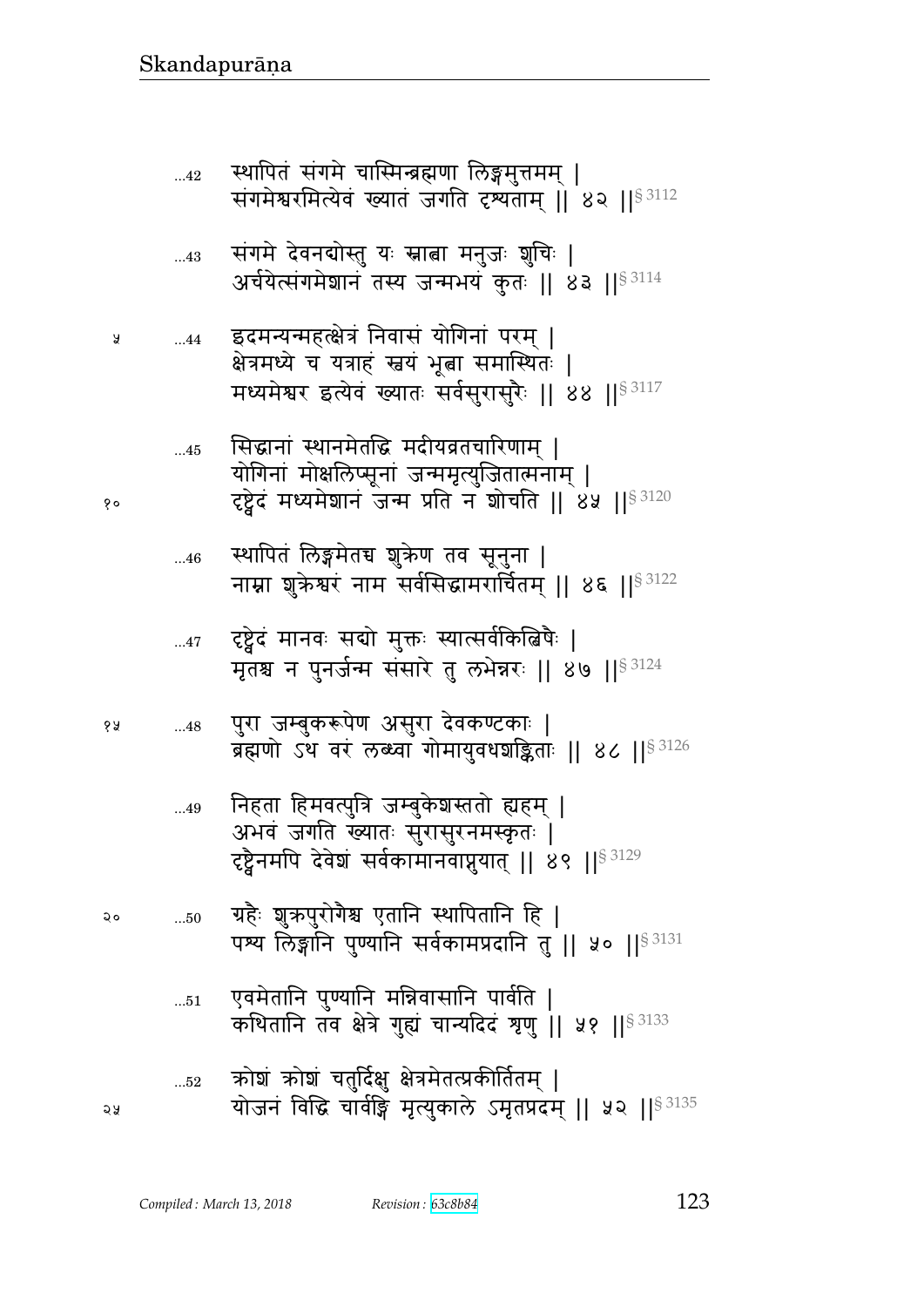|    | $100$ O $-$ O $-$ 1 $\sqrt{11}$ $\sqrt{11}$ $1 \sqrt{11}$ $1 \sqrt{11}$ $1 \sqrt{11}$ $1 \sqrt{11}$ $1 \sqrt{11}$<br>बहवः शतशो ऽभ्येत्य नमश्चकुर्महेश्वरम्    ६३   § 3160 | จง |
|----|---------------------------------------------------------------------------------------------------------------------------------------------------------------------------|----|
| 64 | पुनर्निरीक्ष्य देवेश्चं ध्यानयोगं च कृत्स्नशः                                                                                                                             |    |

...63 Lɓy୯edுG{ |{y/`/eÌw1 ᅖ

- ...62 ततः पाशुपताः सिद्धा भस्माभ्यङ्गसितप्रभाः | योगीश्वरा महात्मानस्तथा वैतानिकव्रताः || ६२ ||  $s^{3158}$
- ...61 अकस्मादभवत्सर्वं तद्देश्चं च्चलितं यथा | ~{ళ4Ɋɕpdph/}B ~5y@y4p|p/rpx> ᅖ तेजोभिरेकतः पूर्णं वह्निभास्करयोरिव || ६१ ||  ${}^{8\,3156}$
- ...60 एवमुक्ता महादेवो दिशः सर्वा व्यलोकयत् | विलोका संस्थिते पश्चाद्देवदेवे महेश्वरे || ६० ||  $s^{3153}$
- ...59 उपञ्चान्तञ्चिवं चैव ज्येष्ठस्थाननिवासिनम् | |4¾F ౝ^B b {ɇypB ɓyÀF|B aɑv4fF ౝ^x> ᅖ  दृष्ट्वा न जायते मर्त्यः संसारे दुःखसागरे || ५९ ||<sup>§ 3151</sup>
- ...58 शैलेशं संगमेशं च स्तर्लीनं मध्यमेश्वरम् | हिरण्यगर्भमीशानं गोप्रेक्षं सवृषध्वजम् | | ५८ |  $|S|^{3148}$
- ...57 L{x4୯F ౝ^B eB xx ࣸF xd{1 ᅖ  सद्यः पापविनिर्मुक्तः पशुपाश्चैर्विमुच्यते || ५७ ||  $s^{3146}$
- ...56 यतः सृष्टानि लोकानि ततः क्षेत्रमिदं शुभम् | कदाचिन्न मया मुक्तमविमुक्तं ततो ऽभवत् || ५६ || $^{\$3144}$
- ...55 केदारमध्यमे स्थाने स्थानं चैव महालयम् । मम पुण्यानि भूर्लोके तेभ्यः श्रेष्ठतमं बिदम् ॥ ५५ ॥  $83142$
- ... $_{54}$  वाणपत्यपदात्तस्माद्यतः सा मुक्तिरुत्तमा | ततो महालयात्तस्मात्केदारान्मध्यमादपि | ״x6pB t4ýypxB FÈx{x4୯xrB |4wF ᅖᅖ ᅖᅖ§ 3140
- ... $_{53}$  महालयगिरिस्थाने केदारे च व्यवस्थितम् | गणबं लभते दृष्ट्वा क्षेत्रे ऽस्मिन्मोक्ष-म्-आप्यते || ५३ ||  $s^{3137}$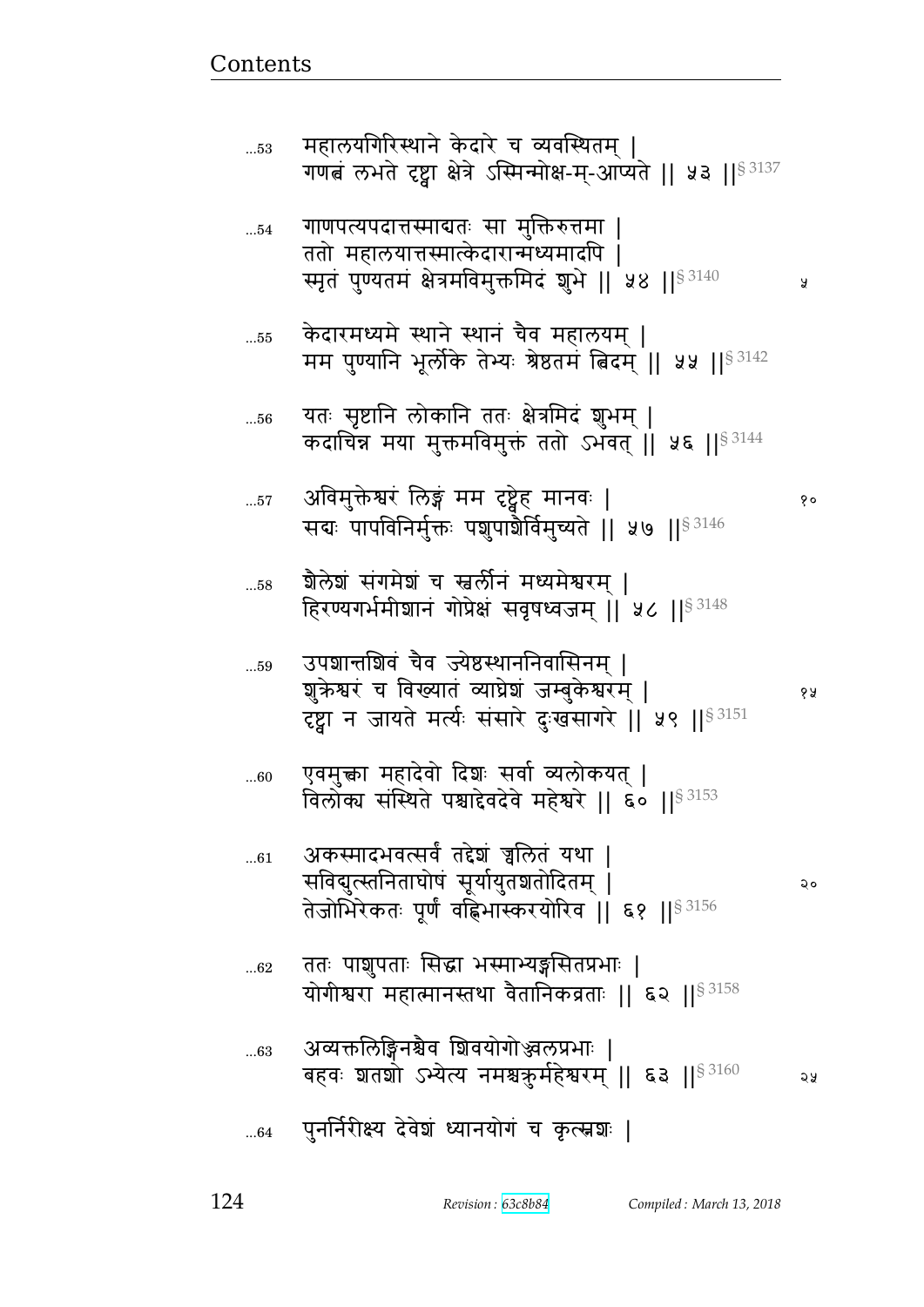श्रुतिमद्भिश्च विप्रेन्द्रैः संसिद्धेश्च तपस्त्रिभिः || ७४ ||<sup>§ 3184</sup> प्रतिमासमथाष्टम्यां प्रतिमासं चतुर्दशीम् ।  $\dots75$ उभयोः पक्षयोर्देवि वाराणस्यां ममास्पदे || ७५ ||§ 3186 จง

तस्मादिदं महत्क्षेत्रं ब्रह्मादैः सेव्यते मम |

- क्षेत्रस्यास्य प्रभावेन भक्त्या च मम भावतः |  $\dots73$ अनुग्रहो मया ह्येवं क्रियते मुक्तिदः सदा || ७३ ||§ 3182
- तामुवाच सुरश्रेष्ठस्तदा देवीं गिरीन्द्रजाम् |  $\dots 72$ मदीयं व्रतमाश्रित्य भक्तिमद्भिर्द्विजोत्तमैः । यैर्यैर्योग इहाभ्यस्तस्तेषामेकेन जन्मना || ७२ || $^{\$3180}$
- तं दृष्ट्वा शैलजा प्राह हृष्टसर्वतनूरुहा |  $...71$ स्तुन्वन्ती चरणौ गत्ना क इमे भगवन्निति || ७१ || 53177
- अनुगृह्य ततः सर्वांस्तान्सिद्धान्यतिपुंगवान् |  $...70$ नीललोहितमूर्तिस्थं पुनश्चके वपुः शुभम् || ७० || \$ 3175
- ततस्ते लयमाधाय योगिनः पुरुषस्य तु | ...69 विविशुर्हृदयं सर्वे दग्धसंसारबीजिनः || ६९ ||<sup>§ 3173</sup>
- ततस्तत्सृष्टमात्मानं बुद्धा सा प्रकृतिस्थितम् |  $...68\,$ प्रकृतेर्मूर्तिमास्थाय योगेन परमात्मिका | तं शशाक वपुर्द्रष्टुं पुरुषस्य परात्मनः || ६८ ||  ${}^{83171}$
- तस्य तां परमां मूर्तिमास्थितस्य जगत्प्रभोः |  $...67$ न शशाक वपुर्द्रष्टुं हृष्टरोमा गिरीन्द्रजा || ६७ ||  $$^{3168}$
- षड्विंश ईश्वरो ऽव्यक्तः सूर्यायुतसमप्रभः |  $...66$ कृत्स्नं जगदिवैकस्थं कर्तुमत्त इवास्थितः || ६६ ||<sup>§ 3166</sup>
- स्थितानां स तथा तेषां देवदेव उमापतिः |  $...65$ संचिन्त्य परमां मूर्तिं बभूव पुरुषः प्रभुः || ६५ || 53164

तस्थुरात्मानमाधाय लीयमाना इवेश्वरे || ६४ || 83162

 $90$ 

१५

२०

 $\dots 74$ 

¥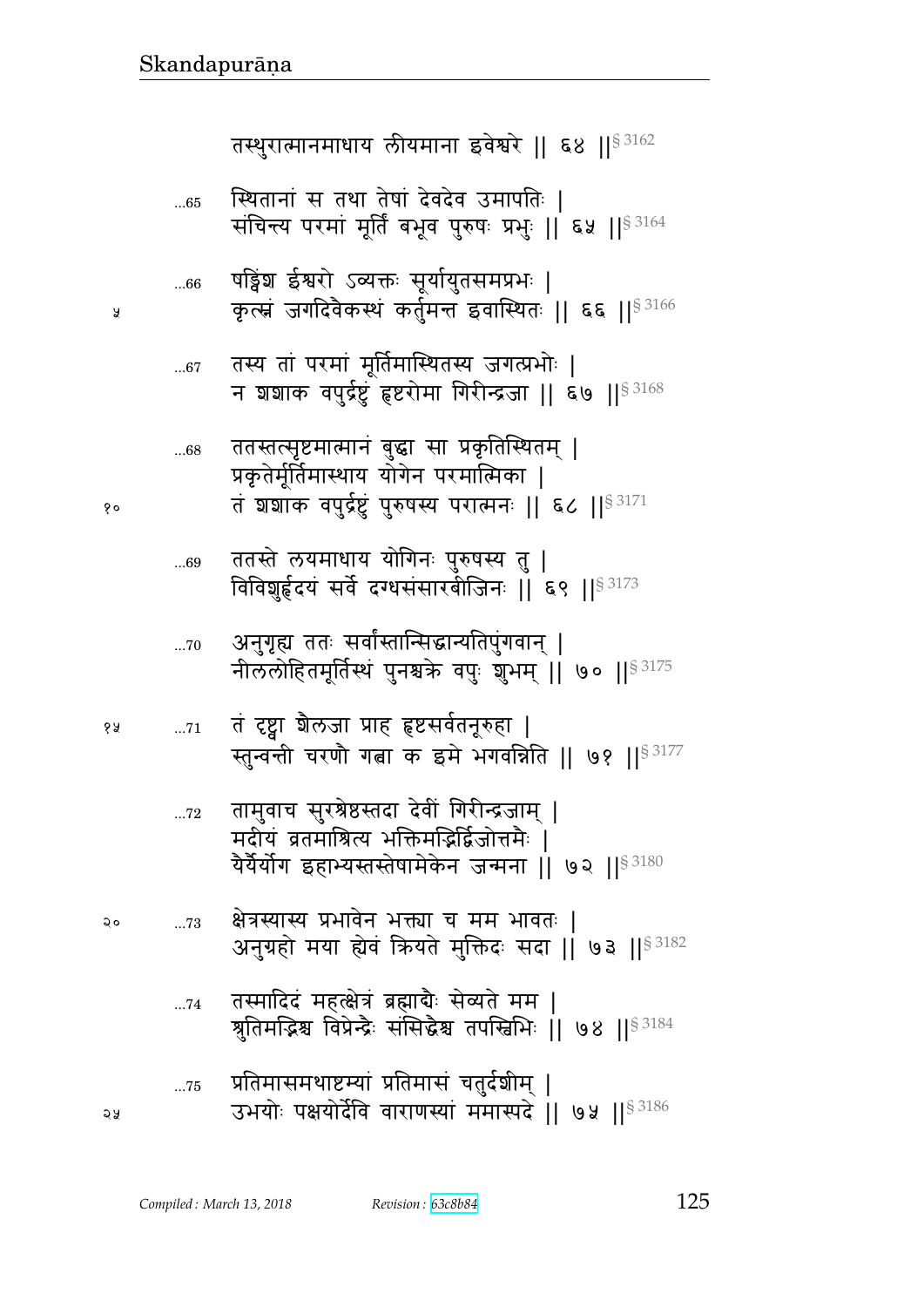|           | $\mathbf{F}$ runnelled the set of the set of $\mathbf{F}$<br>प्रविशन्ति सदाभ्येत्य पुण्यं पर्वसु पर्वसु    ८१    53200 |   |
|-----------|------------------------------------------------------------------------------------------------------------------------|---|
| $\dots82$ | केदारे चैव यल्लिङ्गं यद्य लिङ्गं महालये  <br>मध्यमेश्वरसंस्थं च तथा पशुपतीश्वरम्    ८२    53202                        | ୧ |
| 83        | श्चङ्कर्कर्णेश्वरं चैव गोकर्णे च तथा ह्युभौ  <br>द्रिमिचण्डेश्वरं चैव भद्रेश्वर तथैव च    ८३    <sup>§ 3204</sup>      |   |
| $84$      | स्थानेश्वरमथैकाम्रं कालेश्वरमजेश्वरम्  <br>भैरवेश्वरमीशानं तथा कारोहणास्थितम्    ८४    53206                           |   |
| 85        | यानि चान्यानि पुण्यानि स्थानानि मम भूतले  <br>तानि सर्वाण्यशेषेण काशिपुर्यां विशक्ति माम्    ८५    § 3208              |   |
| $\dots86$ | सर्वपर्वसु पुण्येषु गुह्यं चैतदुदाहृतम्  <br>तेनेह लभ्यते जन्तोर्विपन्नस्यामृतं पदम्    ८६    <sup>§ 3210</sup>        |   |
| 87        | स्नातस्य चैव गङ्गायां दृष्टेन च मया शुभे  <br>सर्वयज्ञफलैस्तुल्यमिष्टैः शतसहस्रशः                                      | Q |

अविमुक्तेश्वरं मां च काशीस्थमचलात्मजे |<br>पथिव्यां यानि पण्यानि महामायतनानि च ।  $\ldots81$ 

सन्ध्या सप्तऋचं चैव सर्वा नद्यः सरांसि च |  $...80$ समुद्राः सप्त चैवात्र देवतीर्थानि कृत्स्रशः | १० भागीरथीं समेष्यन्ति सर्वपर्वसु काशिगाम् || ८० ||§<sup>3197</sup>

संनिहित्या कुरुक्षेत्रं सार्धं तीर्थञ्चतैस्तथा |  $...79$ पुष्करं नैमिशं चैव प्रयागं सपृथूदकम् ॥ ७९ ॥  $^{\$3194}$ 

पितुस्ते गिरिराजाच स्रुतां हिमवतः शुभाम् |  $...78$ भजन्ते सर्वतो ऽभ्येत्य ताञ्छूणुष्व वरानने || ७८ || 53192

पृथिव्यां सर्वतीर्थानि वाराणस्यां तु जाह्नवीम् |  $...77$ उत्तरप्रवहां पुण्यां मम मौलिविनिर्गताम् || ७७ || \$3190

शशिभानूपरागे च कार्त्तिक्यां तु विशेषतः |  $...76$ सर्वपर्वस् पुण्येषु विषुवेष्वयनेषु च || ७६ || \$3188

Å

Å

Ã

 $\circ$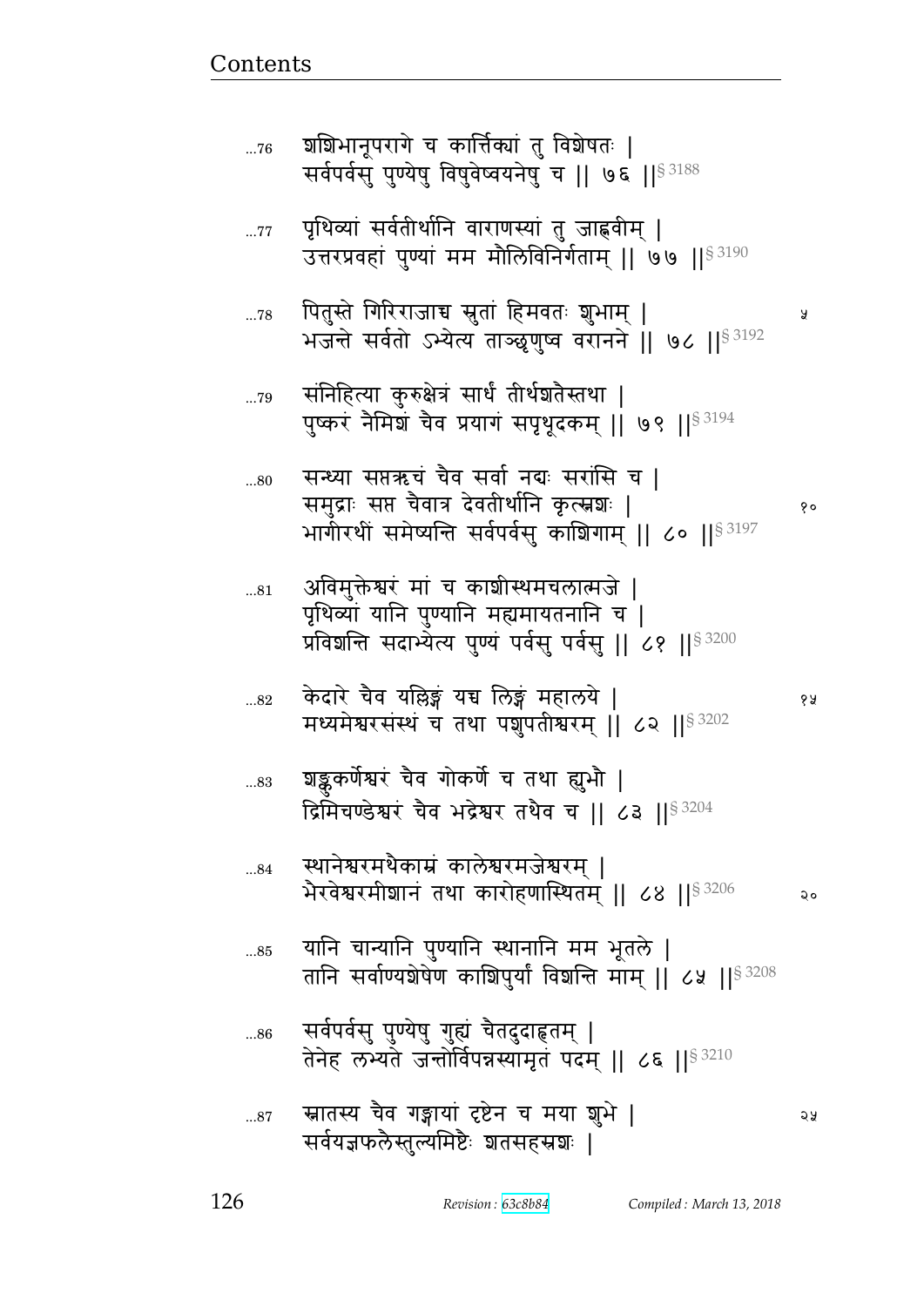- सो ऽपश्यत तदा विप्रं तप्यमानं परं तपः |  $\ldots\!97$ पुत्रं शतशलाकस्य जैगीषव्यं तपोधनम् ॥ ९७ ॥  $\frac{83236}{900}$
- आख्याय हिमवत्पुत्र्या विचचार तदा पुनः || ९६ ||§ 3234
- उद्यानानि ततो देवः स्थानानि च तथात्मनः | ...96
- क्षेत्रं ममेदं सुरसिद्धजुष्टं सम्प्राप्य मर्त्यः सुकृतप्रभावात् |  $...95$ ख्यातो भवेत्सर्वसुरासुराणां मृतश्च यायात्परमं पदं तम् || 8 3231 सनत्कुमार उवाच | 53232
- नातः शुभतरं किंचिन्नातः प्रियतरं मम ।। ९४ ।।<sup>§ 3229</sup>
- नातः पुण्यतमं देवि नातो गुह्यतमं क्वचित् |  $\ldots\!94$
- भागीरथीमिहासाब वाराणस्यां ममास्पदे |  $...93$ अश्वमेधशतं प्राप्य ब्रह्मलोकं च गच्छति || ९३ || 53227
- एवमेतत्सरःकीर्णं नानाद्रुमलताकुलम् |  $\ldots 92$ जाह्रव्यालंकृतं पुण्यं क्षेत्रं गुह्यतमं मम || ९२ ||<sup>§ 3225</sup>
- ते मर्त्या भयपापदुःखरहिताः संशुद्धकर्मक्रिया भिच्चा सम्भवबन्धजालगहनं विन्दन्ति मोक्षं परम् ।। ९१  $\frac{1}{5}$  3223
- स्थानं ममेदं हिमशैलपुत्रि गुह्यं सदा क्षेत्रमिदं सुपुण्यम् |  $...90$ विमोक्षसंसिद्धिफलप्रदं हि तत्त्वप्रबुद्धा यतयो वदन्ति || ९०  $\left| \right|$  \$ 3219

क्षेत्रे ऽस्मिन्निवसन्ति ये सुकृतिनो भक्ताः सदा मां नराः

पश्यन्तो ऽन्वहमादरेण शुचयः स्नाताः सदा मत्पराः |

- ब्रह्मार्कवैश्वानरञ्चऋचन्द्रैर्जलेञ्चवित्ताधिपवायुभिश्च |  $...89$ गन्धर्वयक्षोरगसिद्धसंघैः सार्धं सदा सेवितमेतदग्र्यम् ॥ ८९  $\left| \right|$  \  $\frac{3217}{5}$
- सर्वायतनमुख्यानां दिवि भूमौ गिरिष्वपि |  $...88$ नातः परतरं देवि बुध्यस्त्रास्तीति कृत्स्नशः || ८८ || § 3215

सब एव-म-अवाप्नोति किं न्वतः परमस्ति वै ।। ८७ ।।<sup>§ 3213</sup>

Я

१०

६ २

२०

 $...91$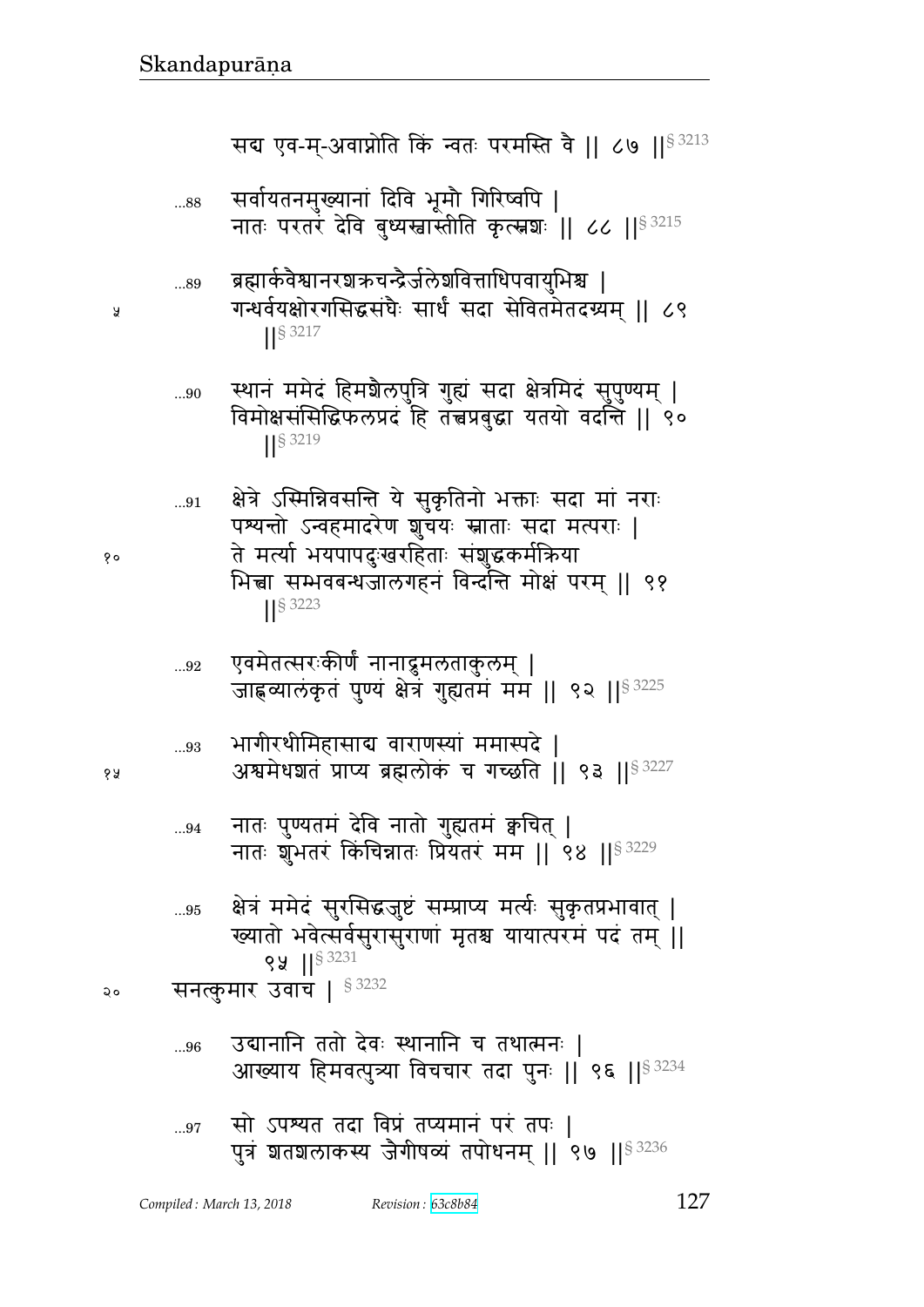| .108 | नमः कालकलाज्ञाय सकलायाकलाय च  <br>नमस्तत्त्वाधिवासाय प्रेताधिपतये नमः    १०८    8 3260       |    |
|------|----------------------------------------------------------------------------------------------|----|
| .109 | नमः क्रोधविहीनाय क्रोधाधिपतये नमः  <br>नमः श्रमायाश्रमिणे श्रमापनयनाय च    १०९    $8^{3262}$ | จง |

- नमः संसारपाराय अपारपरमाय च |  $...107$ स्त्वयमन्त्रे च मनसे दुर्विज्ञेयाय वे नमः || १०७ || 53258
- धारिणे सर्वलोकानां सर्वलोकेश्वराय च |  $...106$ नमो दशार्थवर्णाय संसारापनुदाय च || १०६ ||  $s^{3256}$  $\mathsf{Q} \circ$
- नमो मृत्युहरायैव नमः शोकहराय च |  $...105$ नमः सिद्धिप्रदात्रे च सिद्धिसिद्धाय वे नमः || १०५ ||  $^{83254}$
- नमो गणाधिपतये नमः शान्तेन्द्रियाय च |  $...104$ १५ योगसाहाय्यकर्त्रे च साहसोपश्चमाय च | १०४ || § 3252
- नमः पवनवेगाय ध्येयाय ध्यायिभिः सदा |  $...103$ नमः सोमाय हेम्ने च हेममालाधराय च || १०३ || \$3250
- नमः सर्वार्थसिद्धाय योगसिद्धाय वै नमः |  $...102$ नमः पिनाकहस्ताय हिमवन्निलयाय च || १०२ || 83248
- स एवमुक्तो देवेन सोमं दृष्ट्वा त्रिलोचनम् |  $...101$ प्रणम्य शिरसा पादाववन्दत्परया मुदा || १०१ ||  $^{83245}$ जैगीपव्य उवाच | §3246
- जैगीपव्य महाबुद्धे पश्य मां दिव्यचक्षुषा |  $...100$ तुष्टो ऽस्मि वरदश्चैव ब्रूहि यत्ते मनोगतम् || १०० || 53243
- तमेवं वर्तमानं तु भक्त्या परमया युतम् |  $...99$ भगवान्सहसाभ्येत्य इदं वचनमब्रवीत् | ९९ | | 53241 y
- स लिङ्गं देवदेवस्य प्रतिष्ठाप्यार्चयत्सदा | ...98 भस्मशायी भस्मदिग्धो नृत्तगीतेरतोषयत् | जप्येन वृषनादेश्च तपसा भावितः शुचिः ॥ ९८ ॥  $8^{3239}$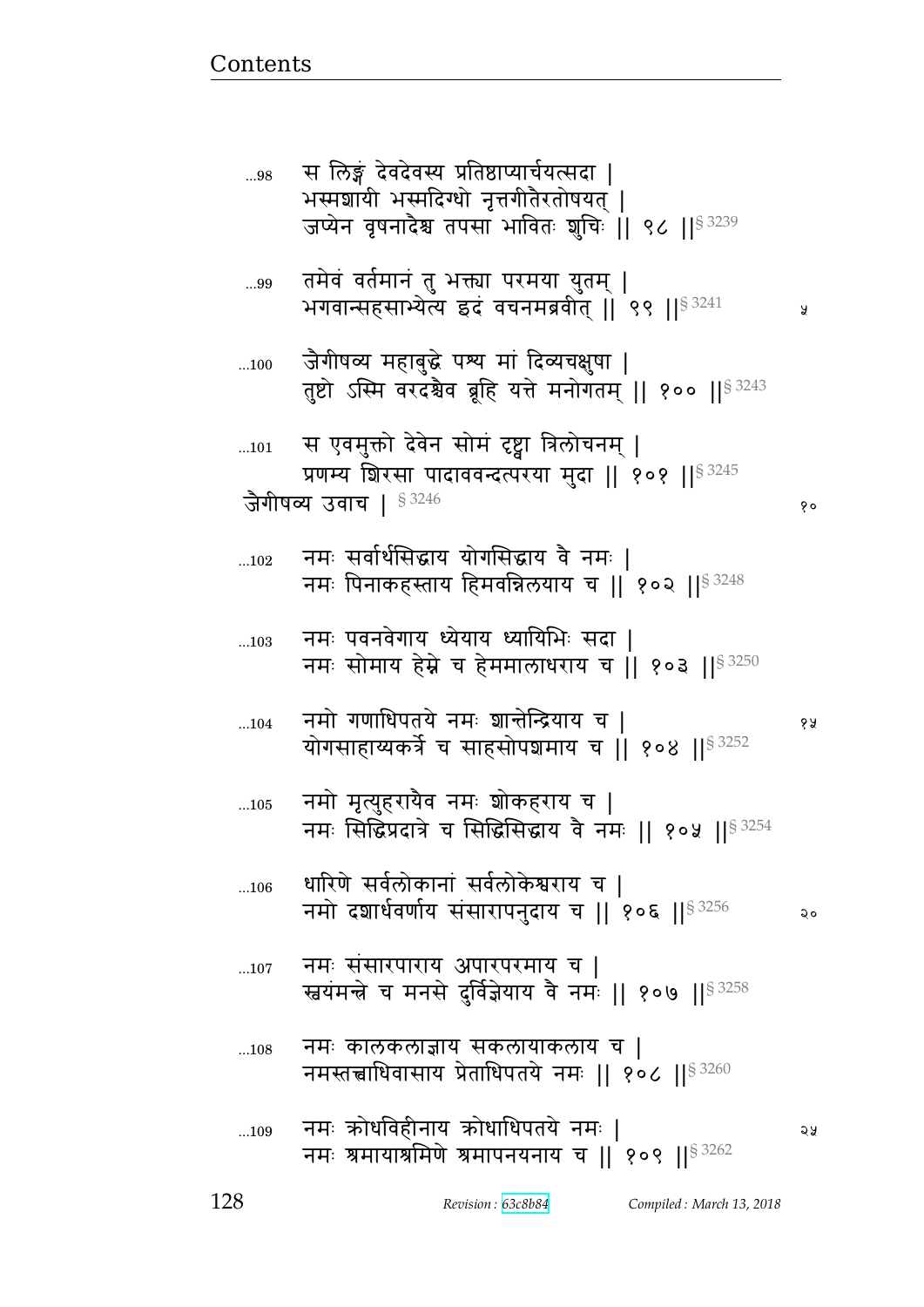त्रिरात्रेण व्यतीतांश्च परान्सप्त च तारयेत् |  $\dots120$ अतो भूयश्च किं ते ऽद्य जैगीषव्य ददान्यहम् || १२० ২५ S 3287

- मासेन पूर्वां जातिं च पूर्वाधीतं च वेत्स्यति |  $...119$ एकरात्रं गतिं शुद्धां द्वाभ्यां तारयते पितृन् || ११९ || 53285
- जैगीपव्यगुहां चेमां प्राप्य यो योक्ष्यते द्विजः | २०  $...118$ स सप्तरात्रं युक्तात्मा सर्वपापैः प्रमुच्यते ॥ ११८ ॥ 53283
- यश्चेमं त्वत्कृतं लिङ्गं नियमेनार्चयिष्यति |  $...117$ योनयः सप्त गत्ना तु योगं स समवाप्स्यति || ११७ || ${}^{3281}$
- प्रभावाचास्य गुह्यस्य क्षेत्रस्य मम शाश्वतम् |  $...116$ योगे ऽष्टगुणमैश्वर्यं प्राप्स्यसे परमं महत् | भविष्यसि द्विजश्रेष्ठ योगाचार्यश्च विश्रुतः || ११६ ||§ 3279
- अजरश्चामरश्चेव सर्वशोकविवर्जितः |  $...115$ महायोगी महावीर्यो योगैश्वर्यसमन्वितः || ११५ || 83276
- स एवं स्तूयमानश्च भक्त्या परमयापि च |  $80$  $...114$ तुष्टस्तुतोष भूयो ऽस्य इदं चैनमुवाच ह || ११४ || 53273 देव उवाच | §<sup>3274</sup>
- नमो योगरहस्याय योगदाय नमो नमः |  $...113$ महां सर्वात्मना कामान्प्रयच्छ भगवन्प्रभो || ११३ ||  $$^{3270}$ सनत्कुमार उवाच |  $$^{3271}$
- नमः शमदमाद्याय मृत्युदूतापहारिणे |  $...112$ नमः शैलादिनाथाय शैलादिगणपाय च || ११२ ||§ 3268

५

6 A

- नमो ज्ञानाय बन्धाय अज्ञानविनिवर्तिने |  $...111$ नमः सर्वानुभावाय भावानुगतचेतसे || १११ ||<sup>§ 3266</sup>
- नमो ज्ञानरसज्ञाय ज्ञानिने ऽज्ञानहारिणे |  $...110$ सक्ताय चैव तपसि ऐश्वर्यनिरताय च || ११० ||<sup>§ 3264</sup>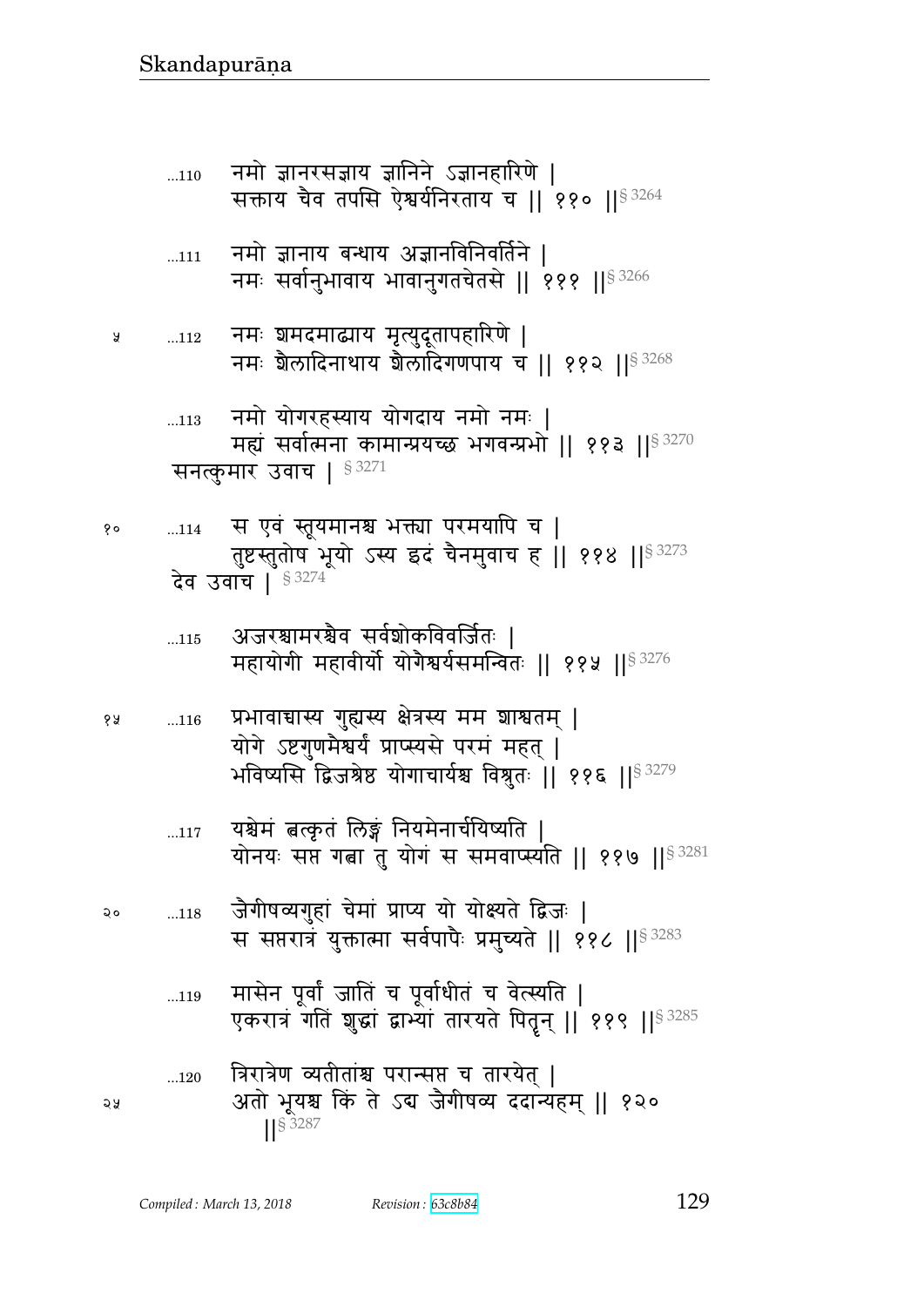| 126          | तप्यतो यक्षराजस्य कृबा हृदि महेश्वरम्  <br>वरदानाय देवेशो जगाम पुरतस्तदा    १२६    53302                                         | 8A |
|--------------|----------------------------------------------------------------------------------------------------------------------------------|----|
| $\dots 127$  | अथ दृष्ट्वा त्रिपादं च हस्नबाहूरुपादकम्  <br>तप्यमानं तपो घोरं सुतं विश्रवसस्तदा    १२७    53304                                 |    |
| 128          | ट्ट्वोवाच ततो देवः कुबेरं दीप्ततेजसम्  <br>तपसा भावितं व्यास तगस्थिपरिसंस्थितम्    १२८    <sup>§ 3306</sup><br>देव उवाच   § 3307 | २० |
| 129          | भो भो विश्रवसः पुत्र चक्षुर्दिव्य ददानि ते  <br>सोमं पश्य महासच्चे मां बं दिव्येन चक्षुषा    १२९    53309                        |    |
| $\dots\!130$ | ततः स दृष्ट्वा देवेशं साम्बं नन्दिपुरःसरम्  <br>प्रणम्य कर्षितः सम्यगुत्थातुं न शशाक ह    १३०    <sup>§ 3311</sup>               |    |
| 131          | अबलं तं समालक्ष्य उत्थाने ऽशक्तमीश्वरः                                                                                           | จง |

...125 वतः सं भगवान्दवः पाराशयामया सह | सनन्दी सगणश्चैव भक्तानुग्रहलिप्सया || १२५ || $^{\$~3300}$ 

...124 एते तव भविष्यन्ति अजय्यत्नं च योगिभिः | इंच्छतो दर्शनं चैव भविष्यति च ते मम || १२४ ||§ 3297 % सनत्कुमार उवाच |  $$^{3298}$ 

... $_{123}$  वाप्यभिभवं कुर्यान्न च तेजोवमाननाम् | एतान्वरानहं देव सदेच्छामि महाबुते || १२३ ||<sup>§ 3294</sup> देव उवाच |  $^{\S\,3295}$ 

...122 बयि भक्तिश्च नित्यं स्यात्सोमे सगणपेश्वरे | अनुत्सेकं तथा क्षान्तिं श्वमं दममथापि च $\,$  || १२२ || $^{8\,3292}$  2

... $_{121}$  भगवन्देवदेवेश यच्छ यन्मे मनोगतम् | अतो ऽहं नान्यदिच्छामि योगाक्षय्यात्परं हितम् || १२१ ᅖᅖ§ 3290

जेगीपव्य उवाच |  $$^{3288}$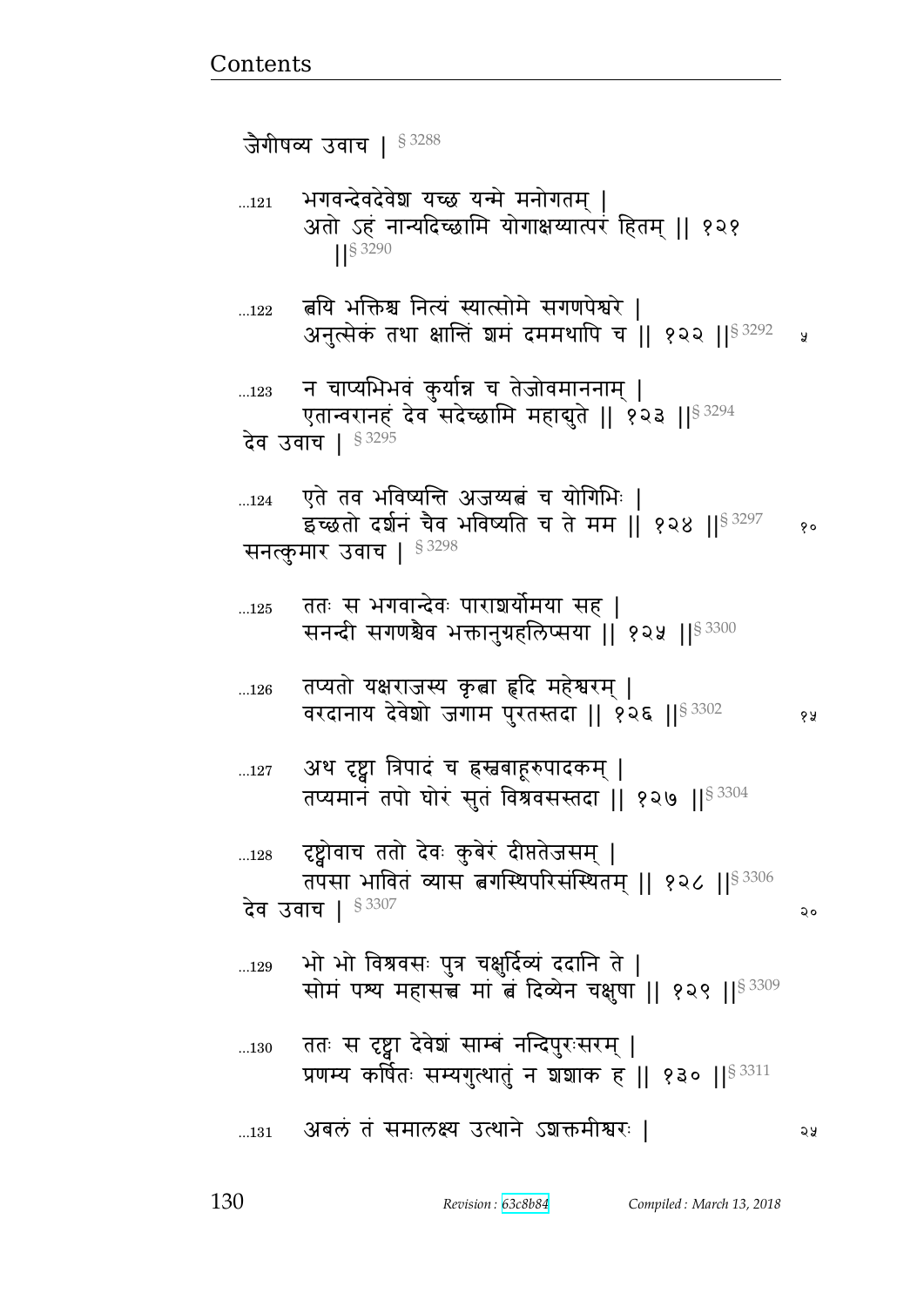Я

१०

|    | सनत्कुमार उवाच   $$^{3336}$                                                                                       |
|----|-------------------------------------------------------------------------------------------------------------------|
| จะ | 142 तामेवं कोधताम्राक्षीं कुद्धां सम्प्रेक्ष्य शंकरः  <br>उवाच मधुरं श्लक्ष्णं गिरीन्द्रतनयां वचः    १४२    53338 |

- तेजसां यो ऽप्रमेयानां कुर्यान्मोहेन लङ्घनम् |  $...141$ सो ऽल्पवीर्यो विनश्येत पतङ्गो ऽग्निमिवागतः ॥ १४१ **IIS 3335**
- एषो ऽसकृन्मां देवेश वीक्षते ऽविनयात्प्रभो | ২०  $...140$ मिनोति न गुणान्देव कस्मान्मम पुरः स्थितः || १४० || 53333
- कुतूहलतया होष तां निरीक्षितवाञ्छुभे |  $...139$ प्रसादं कुरु बालस्य धनदस्य महेर्श्वारे || १३९ || 53330 देव्यवाच | § 3331
- मा कुधो देवि यक्षस्य भक्तस्यास्य तपस्त्रिनः | १५  $\dots\!138$ यशस्त्री धार्मिकश्चाय भक्तस्त्वां च विशेषतः ॥ १३८ ॥ 83328
- पुनश्चास्य विनाशाय कुबेरस्य शुभानना |  $...137$ मतिं दधे तपोयोनिरथैनामवदद्धरः || १३७ || \$ 3326
- सा कुद्धा तु कुबेरस्य वाममक्षि सुदीप्तिमत् |  $\dots\!136$ विशुष्कं कक्षमादीप्ता ददाहाग्नेः शिखा यथा || १३६ ||<sup>§ 3324</sup>
- तमेवंभूतमनसमीक्षमाणं च पार्वतीम् |  $...135$ बुबोध देवी बुद्धा च चुकोप परमेश्वरी || १३५ || 53322
- अहो ऽस्यास्तपसो वीर्यमहो दीप्तिरहो बलम् |  $...134$ या प्रभोः सर्वलोकस्य पत्नीत्वं प्रजगाम ह || १३४ ||<sup>§ 3319</sup> सनत्कमार उवाच | § 3320
- इयं सा पर्वतसुता सर्वलोकनमस्कृता |  $...133$ माता लोकत्रयस्यास्य महायोगबलान्विता || १३३ ||<sup>§ 3317</sup>
- तत उत्थाय जानुभ्यां कुबेरो ह्यवतिष्ठत |  $...132$ पार्श्वगां चैव नेत्रेण देवीमालोकयन्स्थितः || १३२ || 83315

उवाचोत्तिष्ठ भद्रं ते बलं पौराणमस्तु ते || १३१ ||<sup>§ 3313</sup>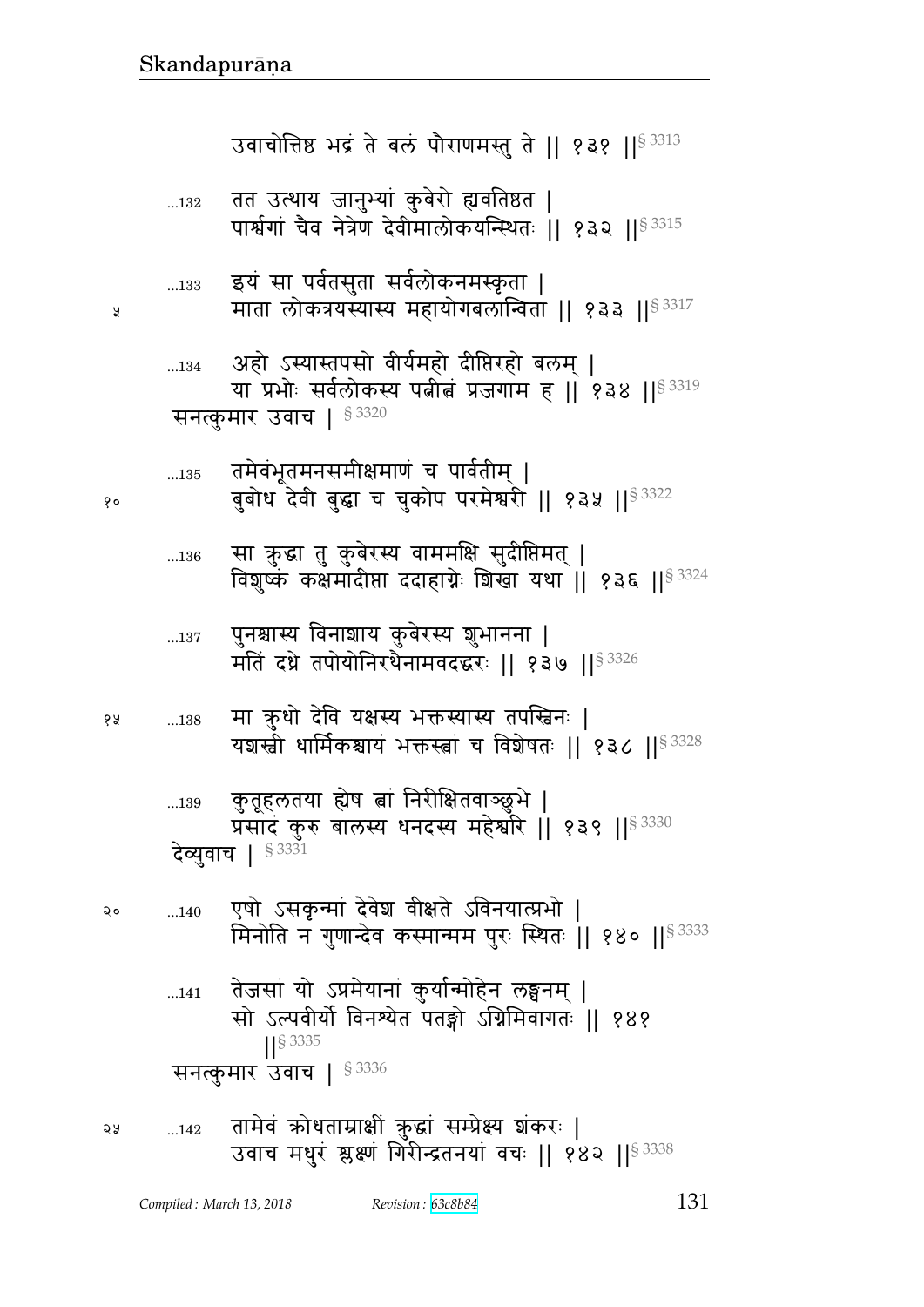बया सृष्टं जगत्सर्वं प्रकृतिस्बं सुरेश्वरि | पुत्रस्ते ऽयं यतो देवि तस्मान्न कोद्धमर्हसि || १४३ ||<sup>§ 3341</sup> मातरं चैव पुत्रस्य वीक्षमाणस्य श्रोभने |  $\dots144$ न दोषो ऽस्ति न चैवास्य बयि चेतो विमोहितम् || १४४ y  $\frac{1}{5}$  3343 तस्मात्तमेव देव्यस्य प्रसन्नस्य नतस्य च |  $...145$ प्रसादं कुरु देवेशे कुबेरस्य यथेप्सितम् || १४५ ||§ 3345 सनत्कुमार उवाच |  $$^{3346}$ सा तथा देवदेवेन प्रोक्ता गिरिवरात्मजा |  $...146$ प्रसादमकरोत्तस्य प्रसन्ना चेदमब्रवीत् || १४६ || § 3348  $\delta$  o देव्युवाच | 8 3349 कुबेर यत्ते दुरितं क्षान्तं तत्ते मयानघ |  $...147$ तुष्टास्मि मा कृथाश्चैव पुनस्तेजस्तिलङ्घनम् || १४७ ||  ${}^{83351}$ यत्तिदं ते मया दग्धमीक्षमाणस्य लोचनम ।  $...148$ वामं तथैव भवतु पिङ्गलं दीप्तिमच ह || १४८ || 53353 १५ अनेन चाङ्कितो लोके भविष्यसि न संशयः |  $...149$ एकाक्षिपिङ्गलो नाम्ना ख्यातः सर्वत्र पूजितः || १४९ ||<sup>§ 3355</sup> चरितं यत्तपश्चेदमक्षयं तद्य ते ऽव्ययम् |  $...150$ सौभाग्यमुत्तमं चैव मत्प्रसादाद्भविष्यति || १५० ||<sup>§ 3357</sup> सनत्कुमार उवाच | 83358 २० एवमुक्ता ततो देवी विरराम शुभानना |  $...151$ भगवान्वरदो ऽस्मीति कुबेरमवदत्ततः || १५१ || 83360 अथैवमुक्तो देवेन कुबेरो हृष्टमानसः |  $...152$ तुष्टाव देवं देवीं च शिरसा प्राअलिर्नतः || १५२ ||§ 3362 कुबेर उवाच | § 3363 จะ

ब्रवीमि बां महाभागे मा क़ुधो जगतो ऽरणि |

 $...143$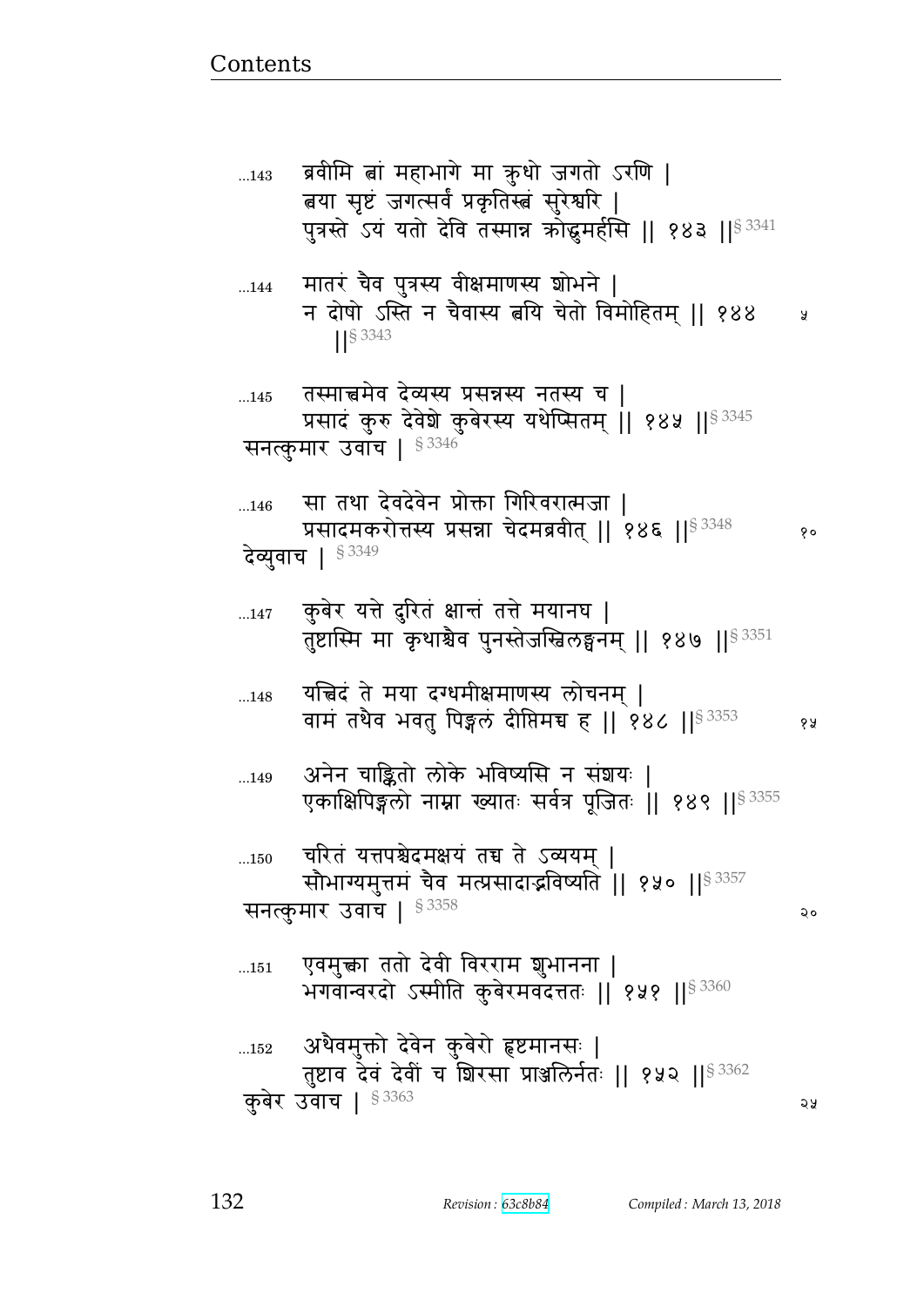|    |     | मोक्षाय मुक्तये चैव नमः कालाय मृत्यवे    १६३   § 3385                                                   |
|----|-----|---------------------------------------------------------------------------------------------------------|
|    | 164 | नमस्ते भगवन्देव सह देव्या जगत्पते  <br>दिश नो भूतभव्येश यन्मे मनसि संस्थितम्    १६४   § <sup>3387</sup> |
| ১১ |     | सनत्कुमार उवाच   § 3388                                                                                 |

...163 प्रलयोत्पत्तये चैव स्थित्यै संसारणाय च |

- ...162 नमः स्त्वधायै कव्याय हव्याय च नमो नमः | २० विमा वेद्याय विद्यायै नमः शर्वाय भक्तये || १६२ || १९३
- ...161  $\;$  इच्छाये रतये चैव नमः सम्पद्विरागिणे | नमः सिद्धे तथा पुष्टो तुष्टो क्षान्त्ये नमो नमः || १६१ ||§ 3381
- १४ ...160 नमो ऽग्नये च वेद्यै च स्त्राहायै हविषे नमः | नमो लक्ष्म्ये श्रिये चैव नमो धर्माय वेधसे || १६० ||  $s^{3379}$
- ...159 नमो यज्ञाय मन्त्राय दक्षिणाये ऋचे नमः | नमः साम्ने ऽथ यजुषे छन्दसे चेष्टये नमः || १५९ ||  $s^{3377}$
- ...158 नमा ऽस्तु रतय चव सुखाय च नमा नमः | नमः कीर्त्यै कर्मणे च आरम्भाय समाप्तये || १५८ ||<sup>§ 3375</sup>
- ...157 नमः प्रकृतये चैव नमो ऽस्तु पुरुषाय च | १० विमा अस्तु बुद्धये चैव अहंकाराय वे नमः || १५७ || १३७
- ...156 नमस्ताराभिधारिण्यै सिंहोरस्काय वै नमः | नमो रत्नाग्र्यधारिण्ये नमश्चन्द्रार्धमोलये || १५६ || $^{\$, 3371}$
- <u>५ …155</u> नमो नीलग्निखण्डिन्यै नमः पिङ्गजटाभृते | नमो ज्ञानाय तनवे भूताधिपतये नमः || १५५ || $83369$
- ...154 विमः सर्वाङ्गकेशाय दीर्घकेश्ये नमो नमः | नमो मेखलधारिण्ये नमो मोञ्जीधराय च || १५४ || $\$$  3367
- ... $_{153}$  नमः पट्टिसहस्ताय किरीटवरधारिणे | नमो वलॅयधारिण्ये धारिण्ये दर्पणस्य च || १५३ || $83365$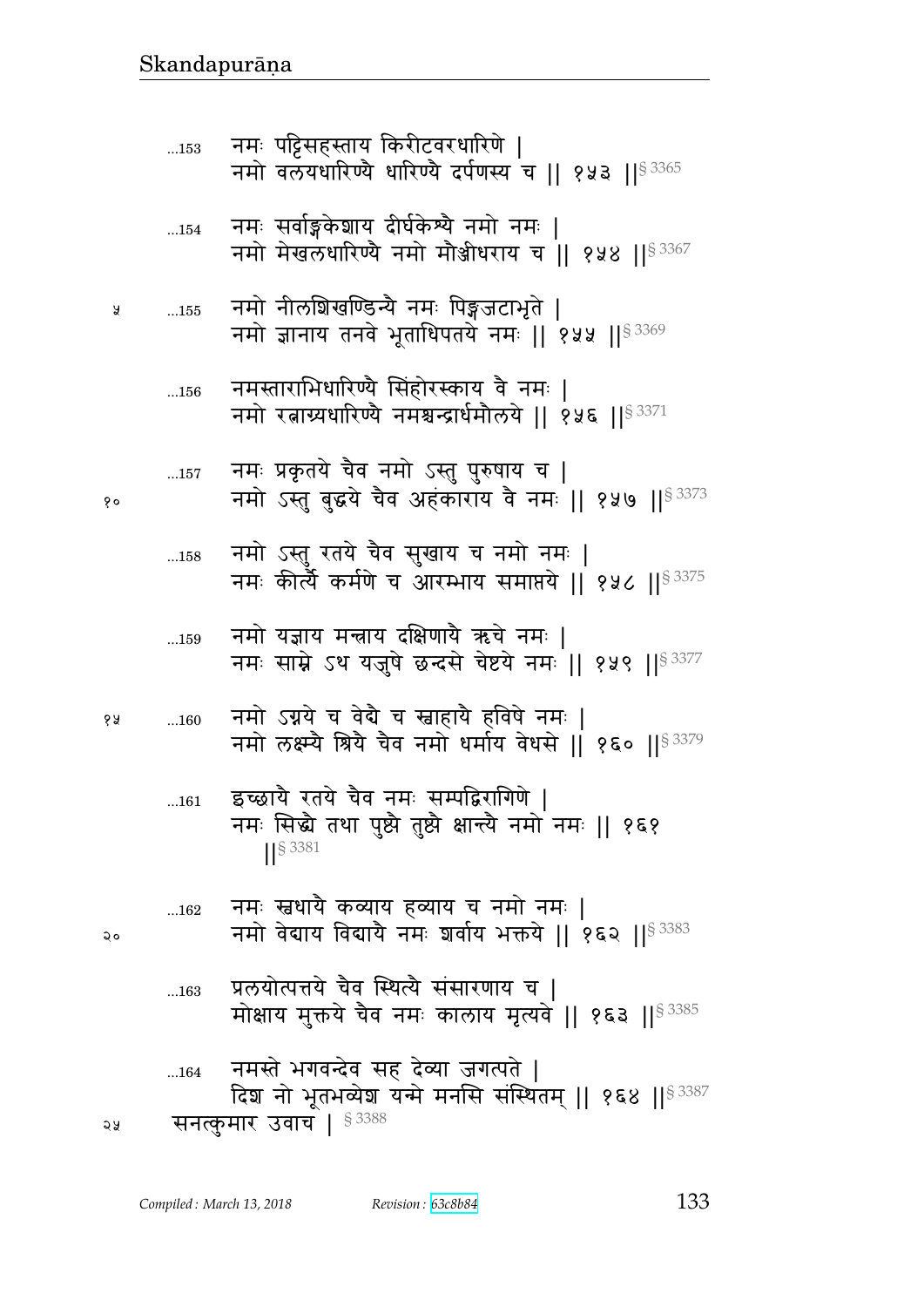Å

२०

 $...174$ 

ततः स देवस्तुष्टात्मा मालां स्नयमनिन्दिताम् |  $...173$ आबबद्धास्य शिरसि भास्कराकारवर्चसम् || १७३ ||<sup>§ 3410</sup>

कुशेशयानां फुल्लानां स्रग्दामं च मनोरमम् |

- अस्त्रं च ते प्रयच्छामि तव नाम्ना भविष्यति |  $...172$ कौबेरमिति विख्यातं मोहनं सर्वदेहिनाम् || १७२ || \$3407 सनत्कुमार उवाच | 53408
- इमां चैवाशनिं दिव्यामप्रतीघातलक्षणाम् |  $...171$ गृहाणायुधमेतत्ते भविष्यत्यरिदुःसहम् || १७१ || १९९
- गृहाण चेमां शिबिकां नरयुक्तामसङ्गिनीम् |  $...170$ लोकान्यथेष्टं लोकेश यामारुह्य चरिष्यसि || १७० ||  $\frac{1}{3}$  3403 68
- एवमस्त्रिति तत्सर्वं प्रदाय भगवाञ्छिवः |  $...169$ आत्मना सह सख्यं च ददावात्यत्तिकं तदा || १६९ ||<sup>§ 3400</sup> देव उवाच |  $$^{3401}$
- 'बत्तः प्रसादः सततं भक्तिश्च बयि शाश्वती |  $...168$ भगवंस्त्वां च पश्येयं वर एषो ऽस्तु मे विभो || १६८ || 53398 १०
- एवं स संस्तुतस्तेन कुबेरेण जगत्पतिः |  $...167$ उवाच वरदो ऽस्मीति ब्रूहि विश्रवसः सुत || १६७ || 53395 कुबेर उवाच | §3396
- तस्य तुष्टो धनेश्वस्तु प्रयच्छति महद्धनम् |  $...166$ सोमश्च भगवांस्तुष्टो गतिमिष्टां प्रयच्छति || १६६ || 53392 सनत्कुमार उवाच | §<sup>3393</sup>
- य इमं पठते नित्यं स्तवं प्रातः समुत्थितः |  $...165$ जपंश्च विप्रो वैश्यो वा शूद्रः क्षत्रिय एव वा || १६५ || 53390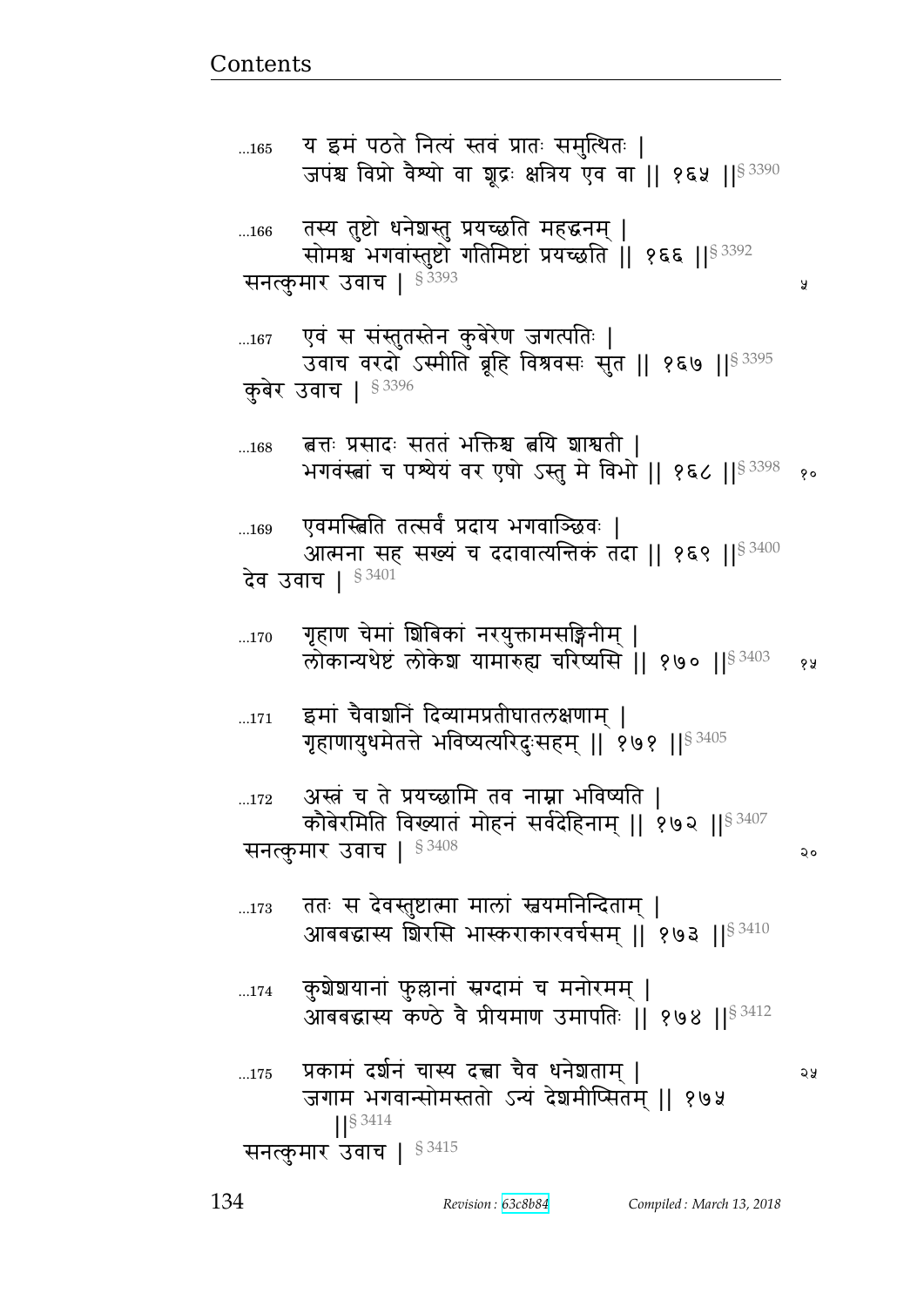- ...186 नमः कीर्त्यै नमः सत्यै उल्कजायै तथेष्टये || १८६ ||<sup>§ 3439</sup>
- ...185 अश्रुपूर्णेक्षणा दीनाः संस्तभ्यात्मानमात्मना | शिरस्यअलिमाधाय तुष्टुवुः सहिताः समम् || १८५ ||<sup>§ 3438</sup>
- <u>20 ...184 ता एवमुक्ताः पार्वत्या वैदिक्यो ऽप्सरसः शुभाः |</u> देवीं दृष्ट्वा प्रणम्यैव शिरसा पादयोर्नताः || १८४ || 53436
- ...183 तुष्टास्म्यप्सरसः साक्षात्पन्थध्वं मां ज्ञुचिस्मिताः । दंदानि वो वरानिष्टान्ये वो हृदयसंस्थिताः || १८३ ||  $$^{3433}$ सनत्कुमार उवाच |  $$^{3434}$
- १४ ...182 ततः सा देवदेवेन तथा समनुचोदिता | पश्चचूडाः समागम्य वच एतदुवाच ह || १८२ ||<sup>§ 3431</sup>
- ...181 एवं कुरु महाभागे भक्तानुग्रहमीप्सितम् | वैदिक्यो ऽप्सरसो ह्येताः पश्चचूडा इति स्मृताः | <u>बां कृबा हृ</u>दि तप्यन्ते वर आभ्यः प्रदीयताम् || १८१ ||§ 3429
- ...180 पुतासां तप्यमानानां योषितां वरमुत्तमम् | १० ददानीप्सितमीश्चान तन्मे ऽनुज्ञातुमर्हसि | तस्या विज्ञप्तिमाकर्ण्य भगवानिदमब्रवीत् || १८० || $^{\$3426}$
- ...179 कृशाञ्चो भक्तिमत्यश्च तपसा दग्धकिबिषाः | कारुण्याहृतचेतस्का देवं वचनमब्रवीत् || १७९ ||  $$^{3423}$
- ...178 Lq rF{& xw` ~p |Ԫw4d pr ᅖ संचिन्त्य पञ्चचूडास्तु तपन्त्यो ऽप्सरसः शुभाः || १७८  $\| \$ <sup>§ 3421</sup>
- ...177 धनवात्रूपसम्पन्नः पुत्रपौत्रसमन्वितः | कुलज्ञानबलोपेतो जायते स मृतो नरः || १७७ || $^{\$~3419}$
- ...176 य इमं तु कुबेरस्य वरदानमञ्जेषतः | त्रृणुयाच्छ्रावयेद्वापि नित्यं विप्रान्समाहितः || १७६ ||  $s$  3417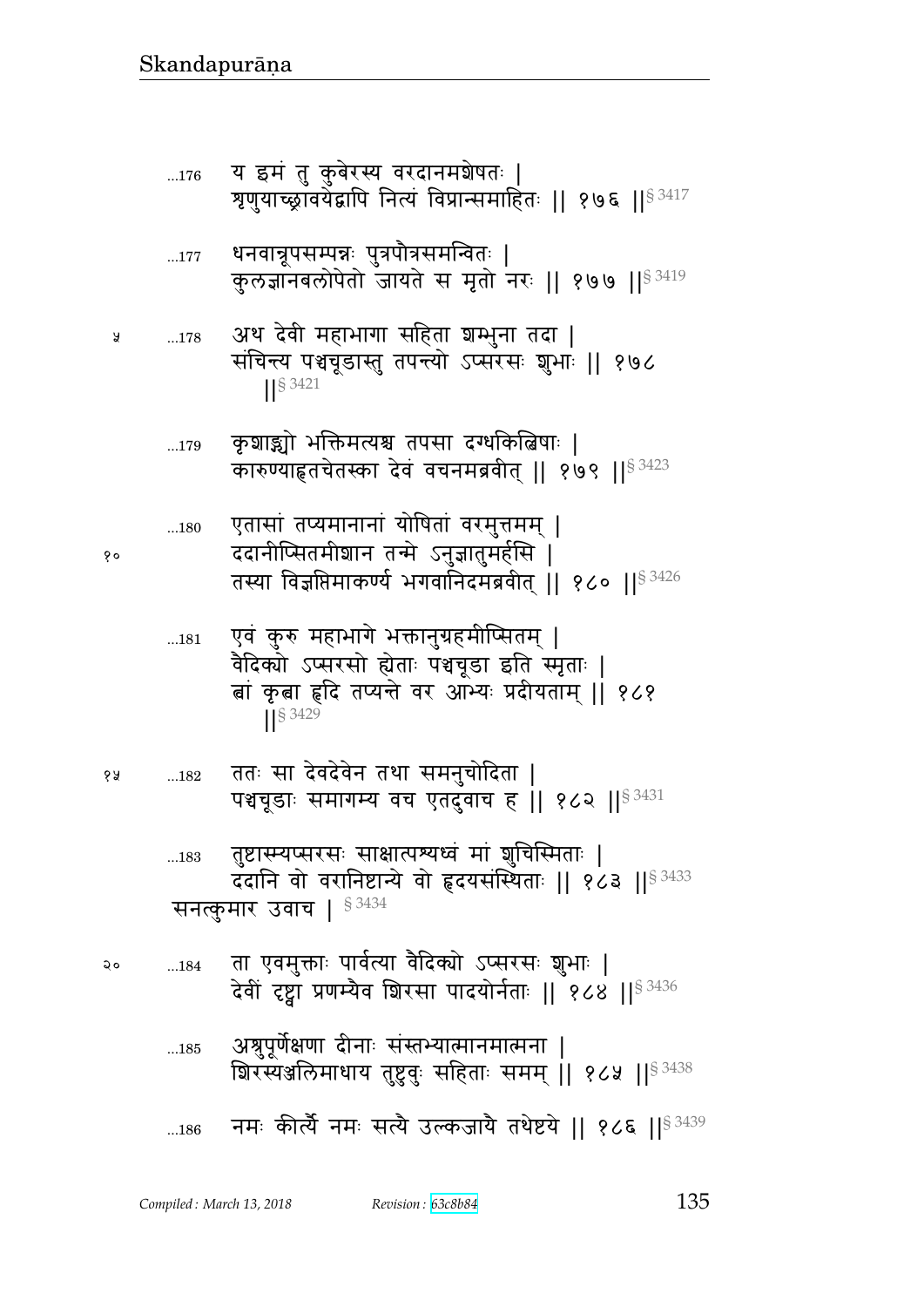- ...197 नमः सिंहरथिन्यै च ञ्चलिन्यै च नमो नमः | नमो मुद्गरधारिण्ये कवचिन्ये नमो नमः || १९७ ||  $83461$
- ...196 नमस्ते ऽस्तु सरस्त्रत्यै जिह्वायै दृष्टये नमः | नमो महिषघातिन्यै तथा सुम्भनिसुम्भयोः || १९६ || $^{\$3459}$  २०
- ...195 पूजायै ते नमस्ते ऽस्तु ञितिबाह्वे च सृप्तये | संज्ञायै च नमस्ते ऽस्तु गिरे ऽथ स्मृतये नमः || १९५  $\frac{1}{5}$  3457
- ...194 dx1 ~BdpyF bG{ xௌF b dx/ dx1 ᅖ  अणिमायै नमस्ते ऽस्तु लघिमायै नमो नमः || १९४ || $^{\$3455}$
- ...193 वारुण्यै च शरण्यायै गोर्यै काल्यै नमो नमः | कोशिको च नमस्ते ऽस्तु कात्यायन्यै नमो नमः || १९३ ᅖᅖ§ 3453
- ...192  $-$  हेतये प्रीतये चैव नमः करणवृत्तये | नमः संनतये चैव इरायै वृत्तये नमः || १९२ ||  $8^{3451}$
- ...191 गत्यायै गतये चैव इन्द्राण्यै मुक्तये नमः | नियत्ये सरिते चैव गङ्गायै सूतये नमः || १९१ || $\S$ <sup>3449</sup> १०
- ...190 वनमः प्रकृतये चैव ज्योत्स्नायै ऋद्धये नमः | शोभाये दीप्तये चैव भास्करग्रहरश्मये ॥ १९० ॥  $8^{3447}$
- ...189 dx1 t{@pfɄyyG xpyF ״x6pyF dx1 ᅖ नमः पर्वतवासिन्यै रुद्राण्यै च नमो नमः || १८९ || $83445$
- ...188 नमो ऽस्तु तडिते चैव सौदामन्यै नमो नमः | सावित्र्ये चाथ गायत्र्ये वेदमात्रे नमो नमः ॥ १८८ ॥  $83443$
- ...187 नमः पृथिव्यै कल्याण्यै श्रियै लक्ष्म्यै नमो नमः । नमः सुधाये स्नाहाये स्नधाये दितये नमः || १८७ ||  $$^{3441}$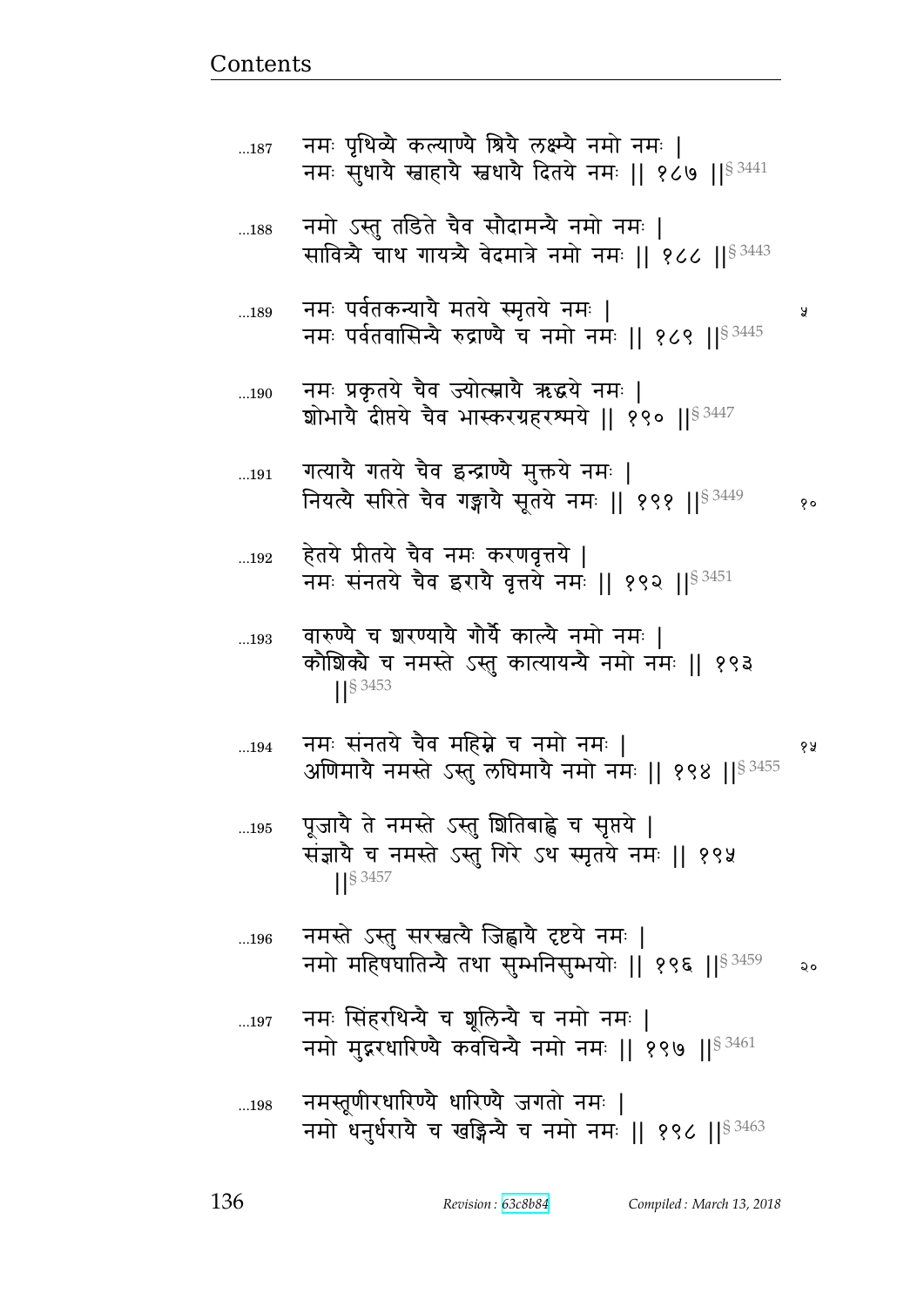- ...209 दुर्गायै दुर्गतारिण्यै धारिण्यै सर्वदेहिनाम् | नमस्ते सर्वदेवत्यै नमस्ते लोकभावनि ॥ २०९ ॥  $83485$
- ...<sub>208</sub> द्धन्द्रियाणां प्रवृत्त्यै च निवृत्त्यै चैव कर्मणाम् | २० श्रुतये सर्ववेदानां भवान्यै च नमो नमः || २०८ || $^{\S\,3483}$
- ...207 वमस्त्यम्बकभार्यायै विद्यायै च नमो नमः | दीक्षाये दक्षिणाये च चालाये च नमो नमः || २०७ ||  $$^{3481}$
- १४ ....206 वेदनाये नमस्ते ऽस्तु बृहदुक्ष्ये नमो नमः | नमः प्रभाये शुद्धाये शुद्धये शुचये नमः || २०६ ||  $83479$
- ...205 अपोहायै नमस्ते ऽस्तु वषद्वकृतये नमः | नमः समाधये चैव स्पृहायै वित्तये नमः || २०५ ||  $s^{3477}$
- ...204 नमः क्रियाये श्रद्धाये मेधाये च नमो नमः | नमो ऽस्तु धारणाये च ऊहाये च नमो नमः || २०४  $\frac{1}{5}$  3475
- ... $_{203}$   $\,$  स्त्रीणां सौभाग्यदायिन्यै धारिण्यै च नमो नमः |  $\mathbf{v}$  , we conside the response to the Ringley and the set of  $\mathbf{v}$  and  $\mathbf{v}$  is  $\mathbf{v}$
- ...202 नमो ऽस्तु तनुमध्यायै देवतायै धनस्य च | नमो धृत्यै नमश्चित्यै कीर्तये च नमो नमः || २०२ ||  ${}^{8\,3471}$
- ४ ....201 आर्यायै च नमो नित्यं शिखण्डिन्यै नमो नमः | नमो नीलशिखण्डिन्ये दीर्घवेण्ये नमो नमः || २०१ ||  $^{\$ 3469}$
- ...200 विशाखशाखयोश्चैव नेगमेषस्य चैव हि जात्ये सर्वरसानां च देवताये वनस्य च || २०० || $83467$
- ...199 नमः पिछ्छध्वजिन्ये च धारिण्ये पट्टिसस्य च | नमो ऽस्तु भूतमात्रे च स्कन्दस्य च नमो नमः || १९९  $|$   $|$   $\frac{3465}{2}$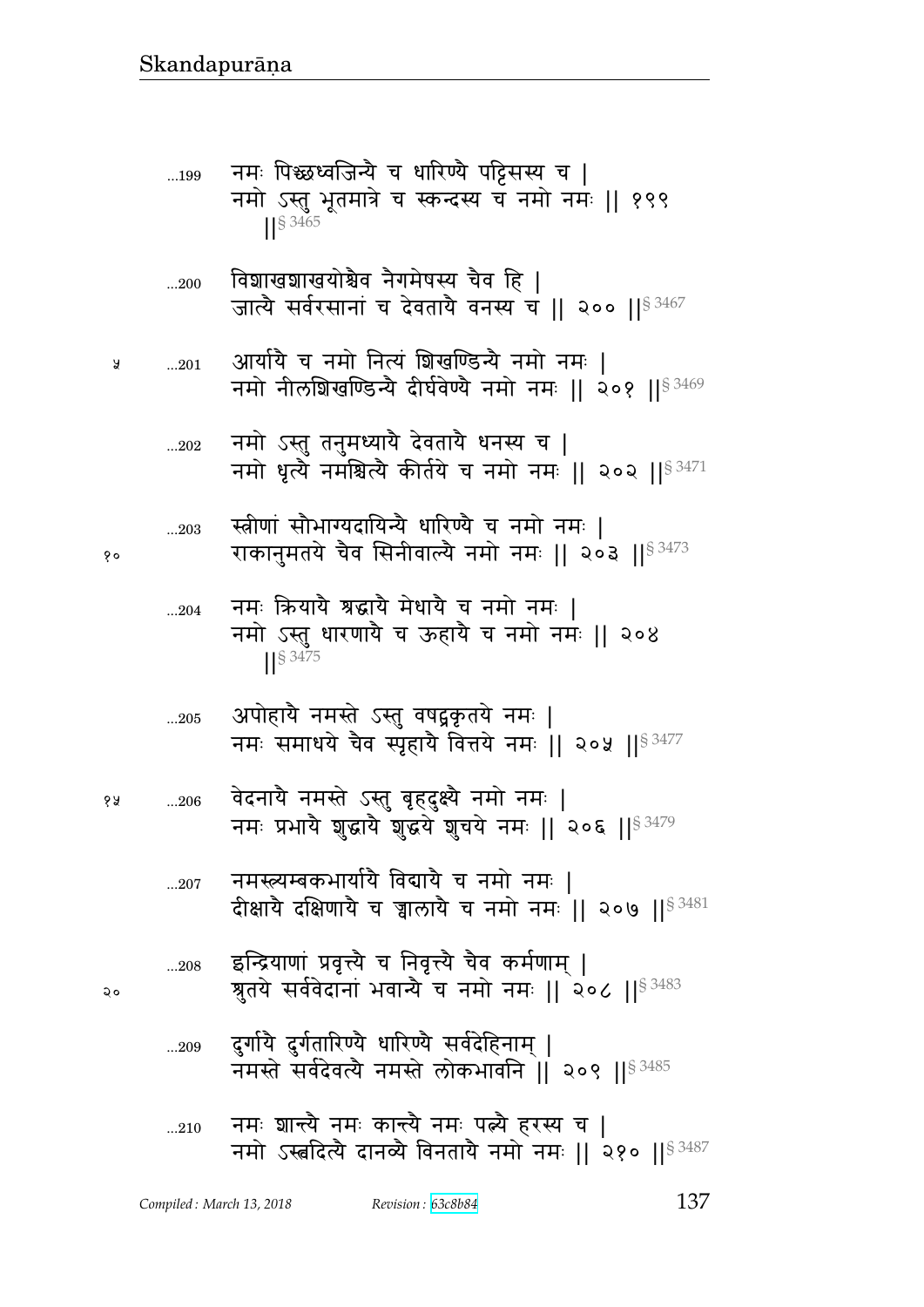- ...220 श्रुणुताप्सरसः सर्वास्तपसो ऽस्य महत्फलम् | यद्यापि परया भक्त्या मां प्रपन्नाः स्थ शोभनाः || २२० ᅖᅖ§ 3511
- ... $_{\rm 219}$   $\,$  ताभिरेवं स्तुता देवी स्थिता देवस्य संनिधौ | उवाच हर्षमाणास्या पञ्चचूडास्तदा वचः || २१९ ||§ 3509
- ... $\overline{218}$  ... जपनाद्देहतपनाद्देहे भिन्ने च भक्तिमान् | स भूबानुचरो देव्याः पुण्ये लोके महीयते || २१८ ||  $^{\$3506}$ सनत्कुमार उवाच |  ${}^{S\,3507}$  |  ${}^{S\,3507}$  |  ${}^{S\,450}$  |  ${}^{S\,450}$  |  ${}^{S\,450}$  |  ${}^{S\,450}$  |  ${}^{S\,450}$  |  ${}^{S\,450}$  |  ${}^{S\,450}$  |  ${}^{S\,450}$  |  ${}^{S\,450}$  |  ${}^{S\,450}$  |  ${}^{S\,450}$  |  ${}^{S\,450}$  |  ${}^{S\$
- ...217 यश्च भक्त्या परमया तिथौ नियमवान्नरः | देवीमभ्यर्च्य जपते सर्वपापैः प्रमुच्यते || २१७ ||<sup>§ 3504</sup>
- ...216 यश्चैनं प्रजहन्प्राणाञ्जपेन्मर्त्यः सुदुस्त्यजान् | विमाने सूर्यसंकाशे अप्सरोगणसेविते | सर्वपापविनिर्मुक्तो रमेद्वर्षायुतं समम् || २१६ || ${}^{8\,3502}$  ... १४
- ...215 यश्चेतच्छृणुयान्नित्यं द्विजान्वा श्रावयेत्सदा | स देहभेदमासाब पश्चचूडाप्रियो भवेत् || २१५ ||  $$^{3499}$
- ...214 श्वयानो जपते यश्च प्रयतो व्यास नित्यशः | दिवाकृतं स जह्यात्तु मृतश्च सुगतिं व्रजेत् || २१४ ||<sup>§ 3497</sup> १०
- ... $_{213}$  y द्यदं पठते नित्यं नरः स्त्री वा समाहितः | स रात्रिषु कृतं पापं त्यजेत्सर्वमशेषतः || २१३ ||<sup>§ 3495</sup>
- ... $_{\rm 212}$   $\,$  विनतायै तथा लक्ष्म्यै सुरसायै नमो नमः | नमस्ते **श्रितिकण्ठिन्यै नमस्ते सर्वतः सदा** | दिश नः सुमनाः सर्वं यत्किंचिद्धदये स्थितम् || २१२ ||<sup>§ 3492</sup> प्र सनत्कुमार उवाच |  $$^{3493}$
- ... $_{211}$  विमः शिवायै कर्च्यै च प्रभावायै नमो नमः | मृकण्ड्वे मार्दबाह्वे च तथा सुरतये नमः || २११ ||  $s^{3489}$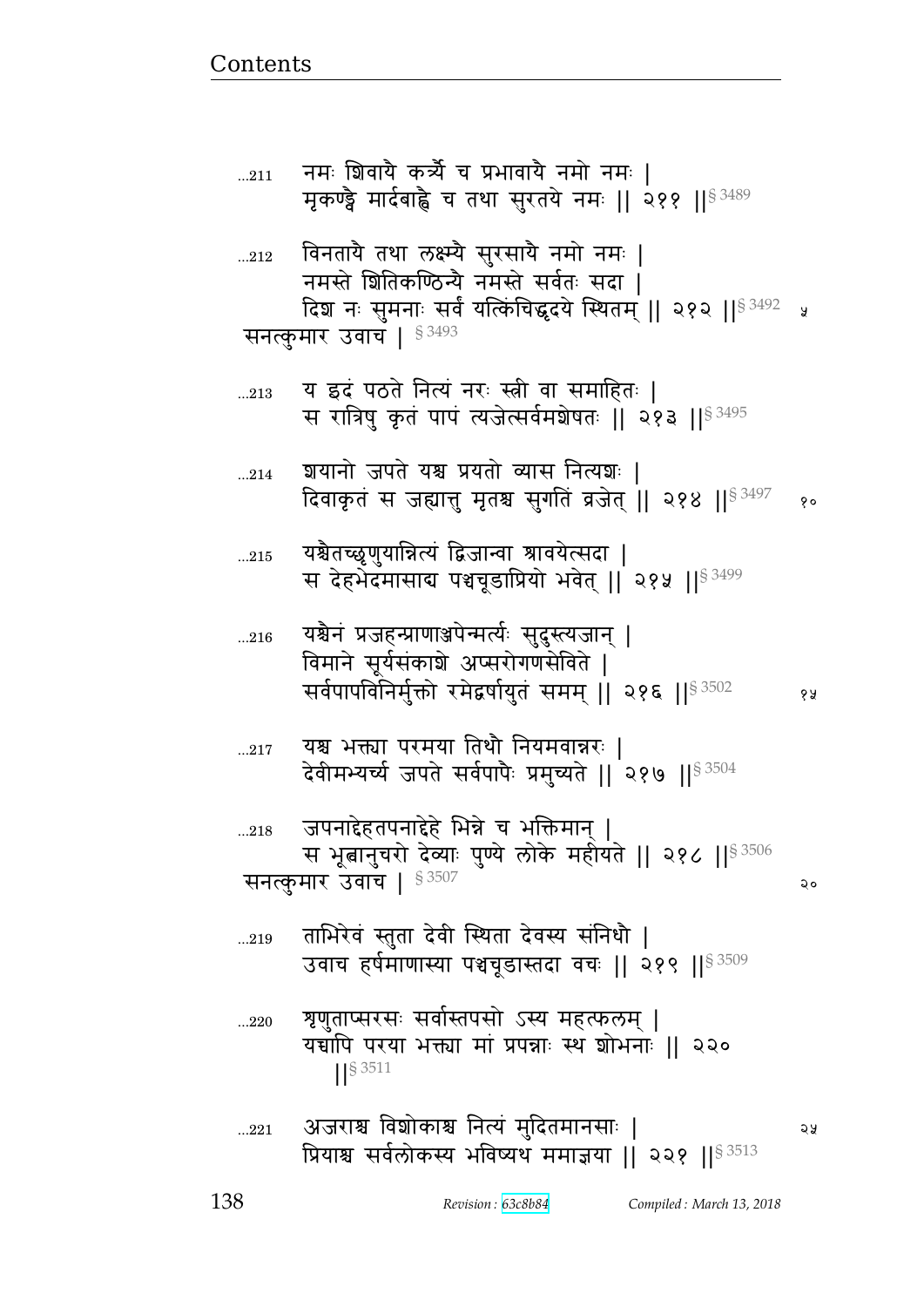...228 मातरं पितरं भ्रातृन्सुहृदो ऽथ सुतानपि | अकार्याणि करिष्यन्तु स्त्रीणां वश्यत्वमागताः || २२८ ||  $s^{3530}$ ...229 पश्यन्तो ऽपि व्यलीकानि दोषान्वैकृत्यमेव च | नेव द्रक्ष्यन्ति ते पुंसो मद्वरान्मोहितेन्द्रियाः || २२९ || $^{\$ 3532}$ २० सनत्कुमार उवाच ।  $^{\S\,3533}$ ...230 ततः सा देवदेवस्य पत्नी हिमवतः सुता | माल्यदामं गृहीबा तु भ्रामयन्ती श्रुभानना | भव नार्य इति प्राह हसन्ती प्रियमव्यया || २३० || $^{\$~3536}$ ...231 भाम्यतस्तस्य दाम्नस्तु यान्यशीर्यन्तं भूतले | २५ व्यालयमवंस्तानि नार्यः कमललोचनाः ॥ २३१ ॥<sup>§ 3538</sup>

- 
- <u>...22</u>7 व्यलीकान्यपि कुर्वन्त्यो बहूनि विविधानि च |  Ìy X{ w{ɔy"ഒ ttB d b w{FɊ~r ᅖᅖ 

 ᅖᅖ§ 3528
- ...226 आदोे पश्चाच सर्वाभ्यो हिरण्यं पञ्चवः स्त्रियः | सर्वभोगांश्च दास्यन्तु वञ्चगाः सर्वथापि च || २२६ || $83526$
- १० ....225 . अबप्रभृति लोकेषु सर्वस्त्रीणां नराः सदा | सर्वे वश्या भविष्यन्ति सर्वकार्यकराश्च ह || २२५ ||  $83524$
- ... $^{224}$  तद्देवि यदि तुष्टासि यदि देयो वरश्च नः | सर्वस्त्रीणां महादेवि भवन्तु पुरुषा वशाः || २२४ ||  $83521$ देव्युवाच | § 3522
- ...223 देवि पुंसां स्त्रियः सर्वाः कार्यार्थं विदितं च ते | <sub>४</sub> अर्थिनस्ते च नस्तावद्यावत्कार्यं समाप्यते | समाप्ते चैव तत्कार्ये परा इव भवन्ति नः || २२३ || $^{\$3519}$
- ...222 ब्रूत यद्यापि किंचिद्रो हृदि स्थितमञ्जङ्किताः | सर्वं दास्यामि तद्वो ऽहं मा चिराय तदुच्यताम् || २२२ ᅖᅖ§ 3515 पश्चचूडा ऊचुः | 83516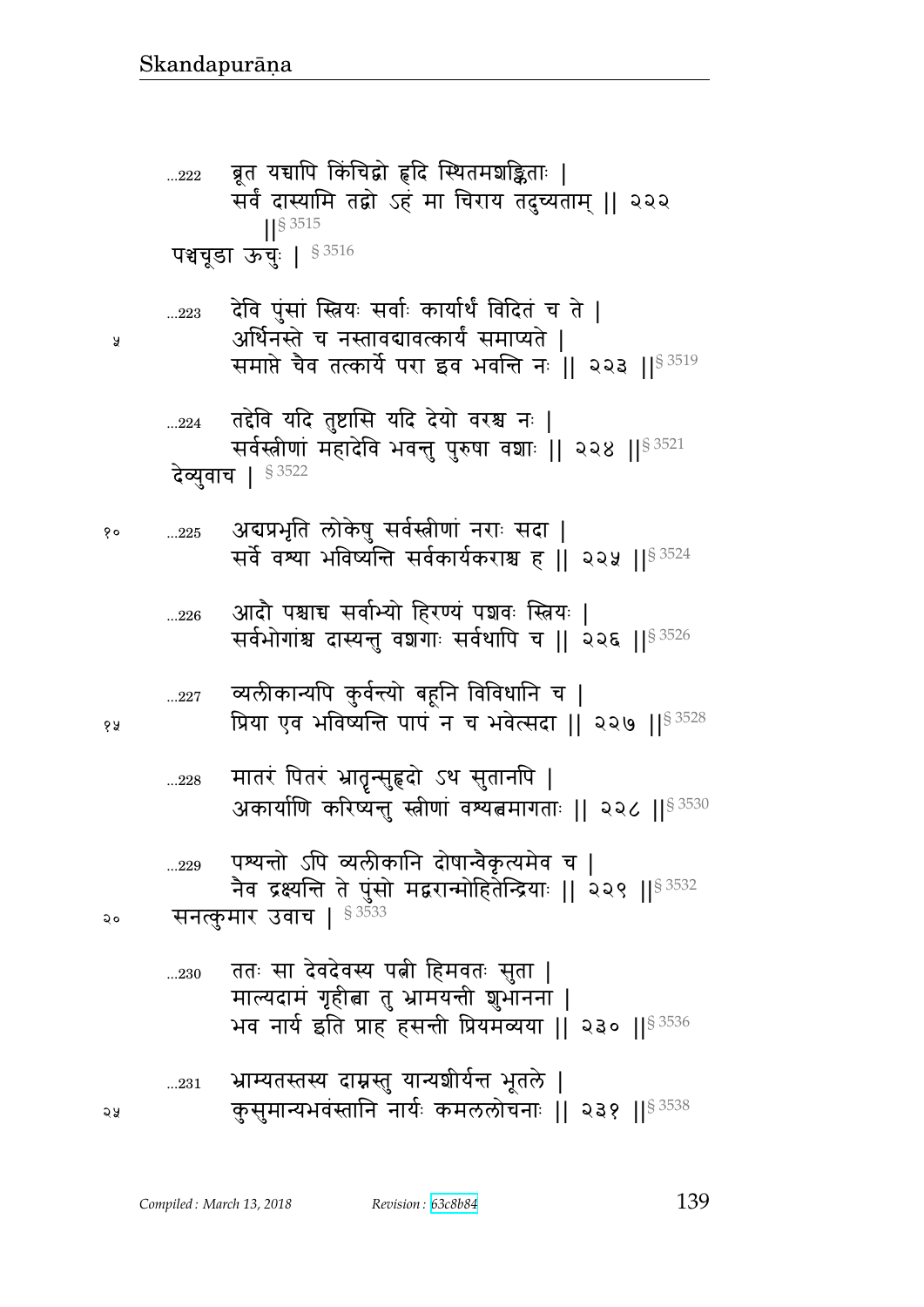१०

२०

- भगवन्पिङ्गलः केन गणत्नं समुपागतः |  $\dots$ 1 अन्नदबं च सम्प्राप्तो वाराणस्यां महादुतिः || १ ||§ 3561
- भगनयननिपाती दैत्यदर्पापहारी पुरकमलहिमौघः ...239 कामयज्ञेन्थनाग्निः । जलदवृषभयायी सर्वदुःखात्तकारी समरवृषभकेतुश्चन्द्रमौलिर्जगाम || २३९ ||<sup>§ 3557</sup> इति स्कन्दपुराणे ऊनत्रिंशो ऽध्यायः || व्यास उवाच |  $$^{3559}$
- ततः स सहितो देव्या सनन्दी परमेश्वरः |  $...238$ गणैः सर्वेश्च सहितो गृहान्स्तानाविशलस्भुः । २३८ ।। 5 3555
- तास्तुष्टमनसश्चापि ऊचुर्व्यास भवेमहि |  $...237$ देवानां मानुषाणां च अवध्याश्चैव रक्षसाम् | ता उवाच ततो देवी एवं लोके भविष्यतु || २३७ ||<sup>§ 3553</sup> 94
- एवं देवी तदा व्यास सृष्ट्वा ता वै विसृज्य च |  $...236$ उवाचाप्सरसो ब्रूत किं वो भूयः करोम्यहम् || २३६  $|$  \section 3550
- क्रियाः शुभाङ्गसंस्कारा दिव्या ये मानुषाश्च ह |  $...235$ बहुरूपाश्च ता भूबा विविशुः सर्वदाङ्गनाः || २३५ ||<sup>§ 3547</sup> सनत्कुमार उवाच |  $$^{3548}$
- वृत्तिः शुभा भवित्री च सर्वासां मम तेजसा |  $...234$ पुंसां स्त्रीभोगसिद्धर्थं स्त्रीणां रत्यर्थमेव च || २३४ || 53545
- दृष्टिस्पर्शविलासेषु आविश्य जगति स्त्रियः |  $...233$ समोहयिष्यथ नरान्स्त्रीवशांश्च करिष्यथ | नराः सर्वे च युष्मासु भविष्यत्ति सदा रताः || २३३ ||<sup>§ 3543</sup> व
- ता उवाचामरा यूयं जराक्षयविवर्जिताः |  $...232$ जगन्मोहकरा यूयं पुंसां हृदयबन्धनाः || २३२ ||<sup>§ 3540</sup>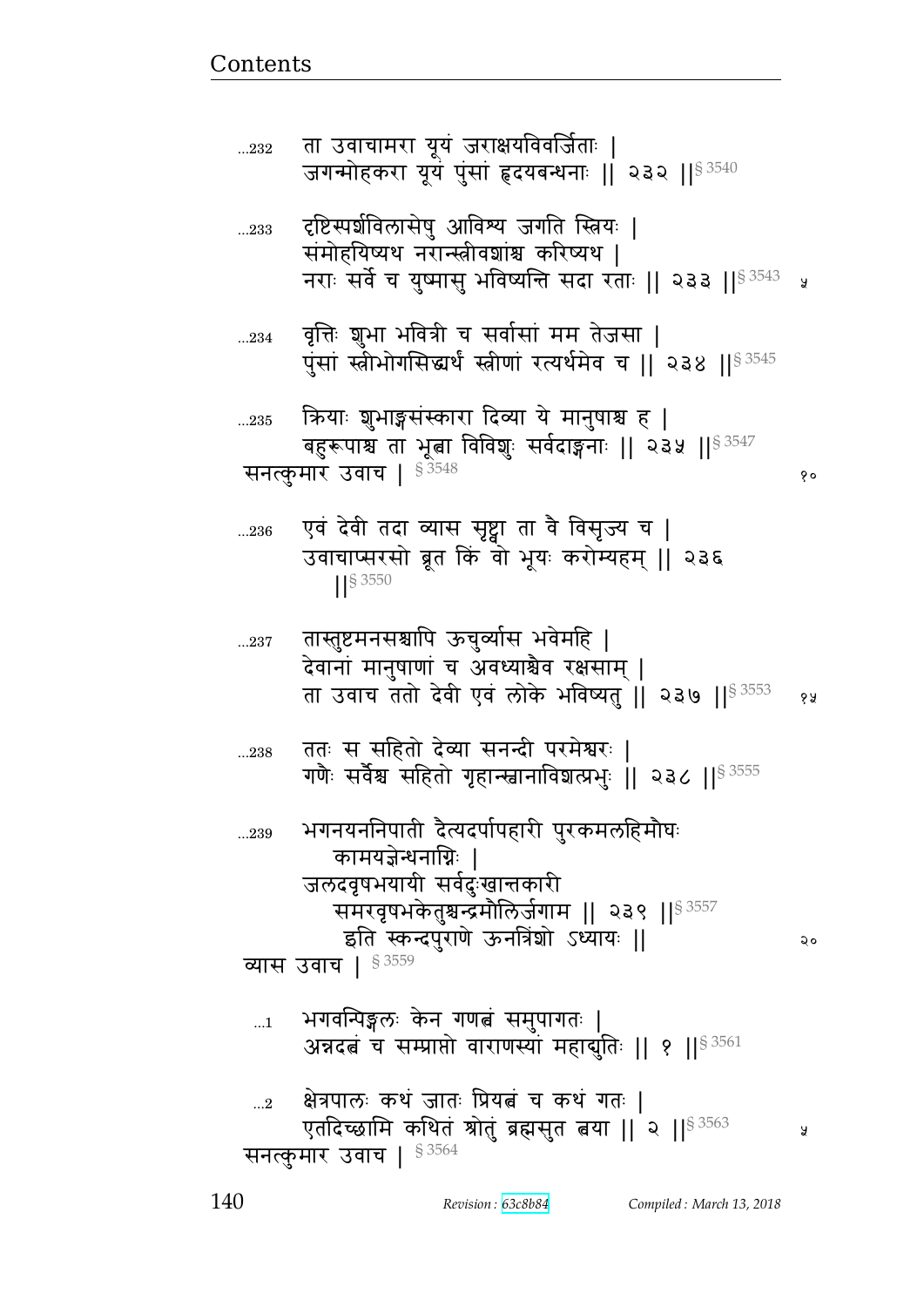- अथ चेद्विहितं तेषां कर्म तत्प्राप्तिसंश्रितम् ।  $\dots 12$ ममापि विहितं पश्य कर्मेतन्नात्र संशयः || १२ || 53587 सनत्कमार उवाच | 53588
- हिबा मनुष्यभावं च कर्मभिर्विविधेश्च ह | २०  $...11$ देवत्नं नो विमार्गेयुर्मानुष्यां जातिमेव च || ११ ||§ 3585
- <u>दुष्टा चैवाप्रश्रस्ता च गर्हिता साधुभिः सदा |</u>  $...10$ वृत्तिः स्तवम्भुवा सृष्टा त्यक्तव्या यदि नो भवेत् | आश्रमान्तरजं कर्म न कुर्युर्गृहिणस्ततः || १० ||<sup>§ 3583</sup>

हरिकेश उवाच | § 3580

- मैवं कार्षीर्न नो वृत्तिरेवं दृष्टा महात्मनाम् | स्तयम्भुवा यथा सृष्टा सेव वृत्तिः प्रशस्यते ॥ ९ ॥ 8 3579
- न हि यक्षकुलीनानामेतद्वृत्तं भवत्युत |  $\ldots 8$ गुह्यका वत यूयं वै स्तभावात्क्नूरचेतसः | ऋव्यादाश्चैव किंभक्षा हिंसाशीलाश्च पुत्रक || ८ || § 3577
- तमेवं युक्तमनसं पूर्णभद्रः पिताब्रवीत् |  $\dots 7$ न ता पुत्रमहं मन्ये दुर्जातो यस्तवमन्यथा || ७ || $^{\$3574}$
- आसीनश्च शयानश्च गच्छस्तिष्ठन्ननुव्रजन् |  $...6$ भुञ्जानो ऽथ पिबन्वापि रुद्रमेवार्नुचिन्तयत् || ६ ||<sup>§ 3572</sup>
- तस्य जन्मप्रभृत्येव श्रवे भक्तिरनुत्तमा |  $...5$ तदाशीस्तन्नमस्कारस्तन्निष्ठस्तत्परायणः || ५ || 93570
- पूर्णभद्रसुतः श्रीमानासीद्यक्षः प्रतापवान् |  $\dots 4$ हरिकेश इति ख्यातो ब्रह्मण्यो धार्मिकश्च ह || ४ ||  $\frac{83568}{1}$
- शृणु व्यास यथा लेभे गणेश्चत्नं स पिङ्गलः |  $\ldots 3$ अन्नदबं च लोकानां स्थानं वाराणसीं च हि || ३ || \$ 3566

१५

१०

Å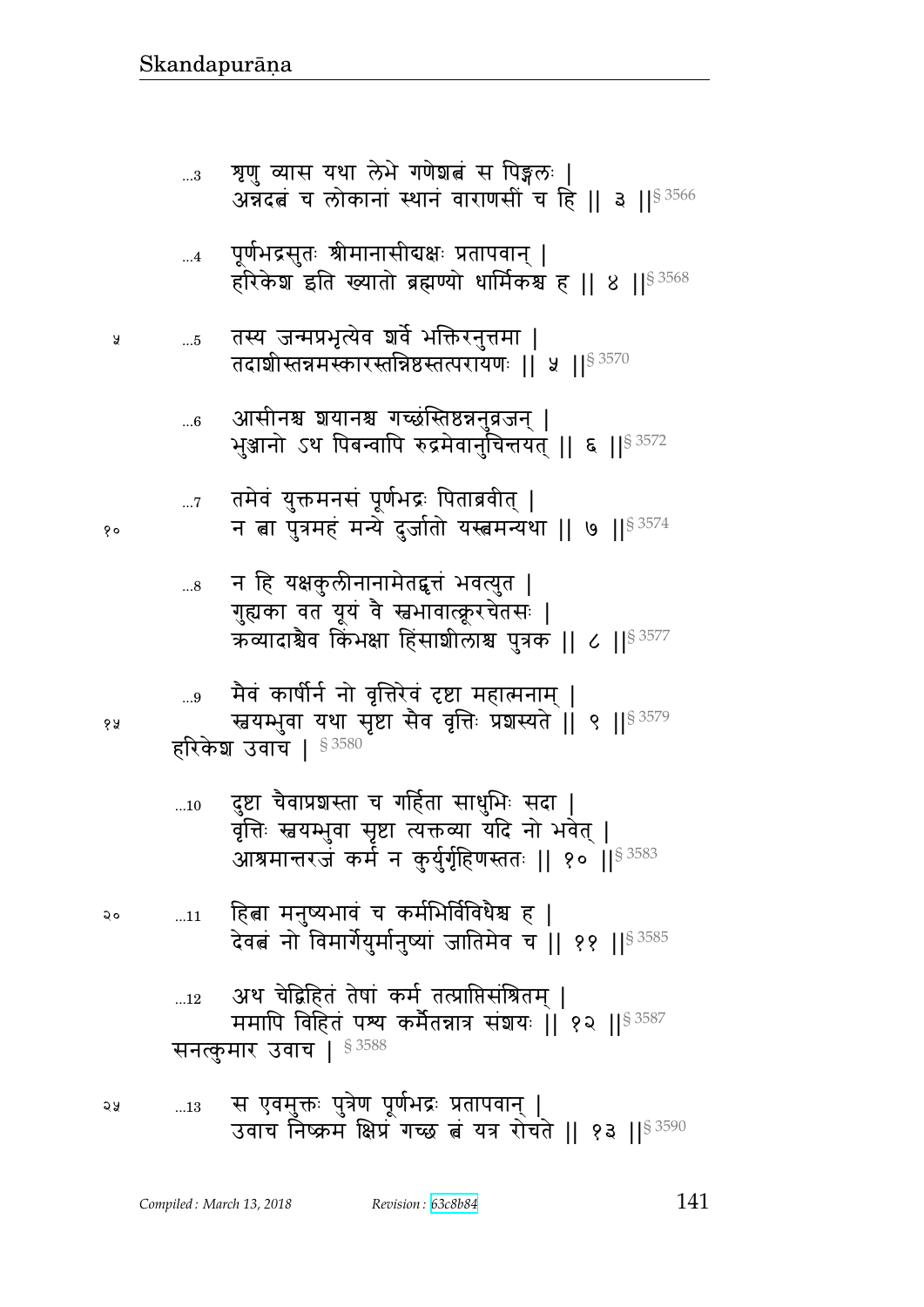$\dots$ 14

| $\dots15$   | स्थाणुभूतो ह्यनिमिषः शुष्ककाष्ठोपलोपमः  <br>संनियम्येन्द्रियग्राममवार्तिष्ठत निश्चलः    १५    <sup>§ 3594</sup>                                      |    |
|-------------|------------------------------------------------------------------------------------------------------------------------------------------------------|----|
| 16          | अथ तस्यैवमनिश्चं तत्परस्य तदाशिषः  <br>सहस्रमेकं वर्षाणां दिव्यमभ्यतिवर्तत    १६    <sup>§ 3596</sup>                                                | R  |
| 17          | वल्मीकेन समाक्रान्तो भक्ष्यमाणः पिपीलिकैः  <br>वज्रसूचीमुखैर्व्यास विध्यमानस्तथैव च    १७    $^{\$3598}$                                             |    |
| 18          | निर्मासरुधिरत्नकु कुन्दञ्चङ्केन्दुसप्रभः  <br>अस्थिशेषो ऽभवत्सर्वो देवश्चैनममन्यत    १८    <sup>§ 3600</sup>                                         | १० |
| 19          | एतस्मिन्नन्तरे देवी व्यज्ञापयत शंकरम्  <br>उद्यानं पुनरेवेदं द्रष्टुमिच्छामि सर्वद    १९    $$^{3602}$                                               |    |
| 20          | क्षेत्रस्य चैव माहात्म्यं श्रोतुं कौतूहलं हि मे  <br>यतश्च प्रियमेतत्ते यद्यास्य फलमुत्तमम्    २०    $^{\$ 3604}$                                    |    |
| $\ldots 21$ | इति विज्ञापितो देवः पार्वत्या भुवनेश्वरः  <br>सर्वं पृष्टं यथान्यायमाख्यातुमुपचक्रमे    २१    53606                                                  | १५ |
| 22          | निर्जगाम च देवेशः पार्वत्या सह शंकरः  <br>उद्यानं दर्शयामास देव्या देवः पिनाकधृक्    २२   § 3608                                                     |    |
| 23          | प्रफुल्लनानाविधगुल्मशोभितं लताप्रतानावनतं मनोहरम्  <br>विरूढपुष्पैः परितः प्रियङ्गुभिः सुपुष्पितैः कण्टकितैश्च केतकैः<br>$   23   ^{83610}$          | ২০ |
| 24          | तमालगुल्मैर्निचितं सुगन्धिभिर्निकामपुष्पैर्बकुलैश्च सर्वशः  <br>अशोकपुनागवनैः सुपुष्पितेर्द्विरेफमालाकुलपुष्पसंचयैः    २४<br>$ $   $\frac{$3612}{ }$ |    |
| 25          | ङ्घचित्प्रफुल्लाम्बुजरेणुरूषितैर्विहंगमैश्वारुकलप्रणादिभिः                                                                                           |    |

ततः स निर्गतस्त्यक्ता गृहसम्बन्धिबान्धवान् |<br>वाराणसीं समासाद्य तपस्तेपे सुदुश्चरम् || १४ ||<sup>§ 3592</sup>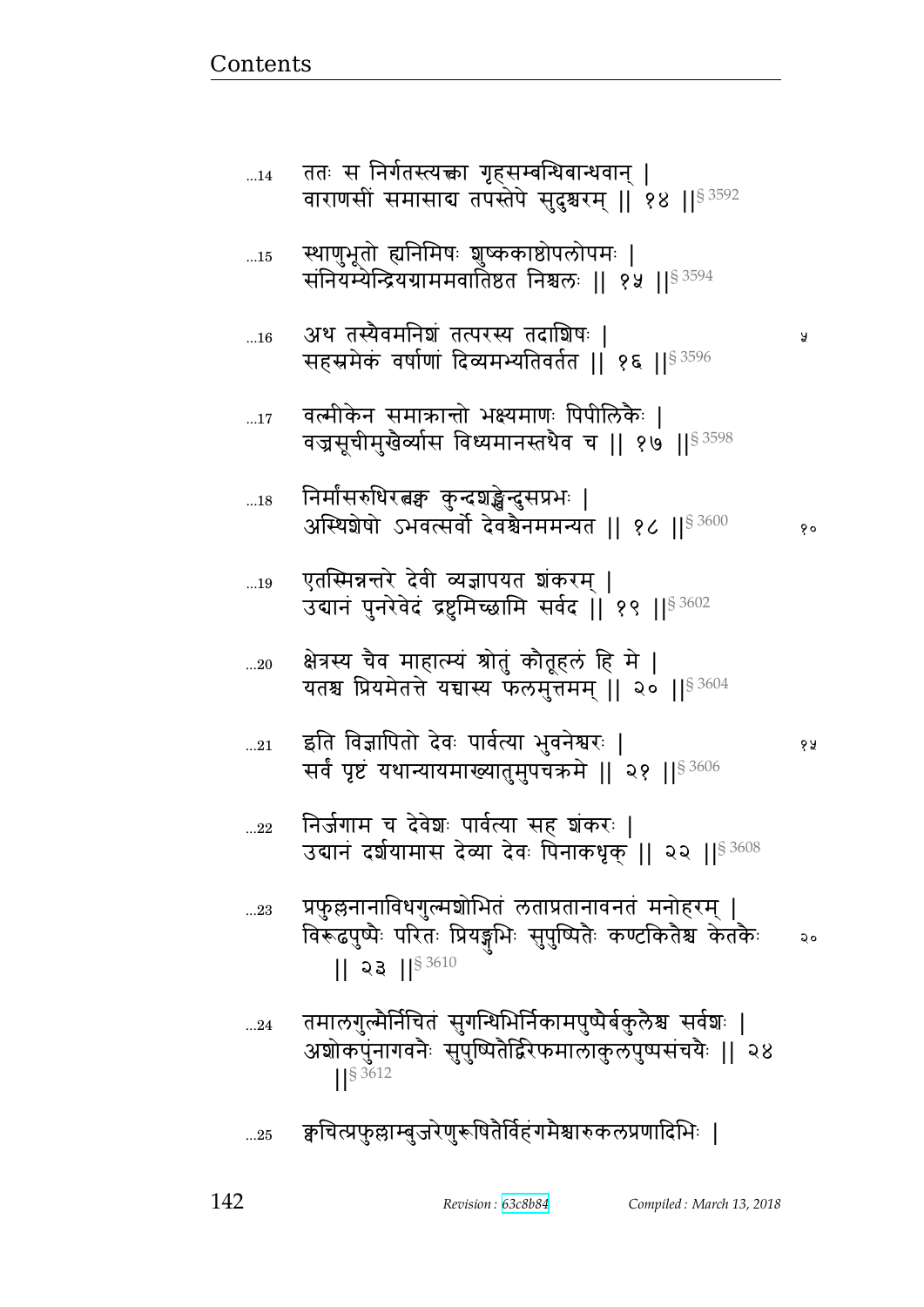# विनादितं सारसहंसनादिभिः प्रमत्तदात्यूहरुतैश्च वल्गुभिः ॥  $22$  || $83614$

क्वचिच चक्राह्वरुतोपनादितं क्वचिच कादम्बकदम्बकायुतम् |  $...26$ क्वचिच कारण्डवनादनादितं क्वचिच मत्तालिकुलाकुलीकृतम्  $|| 2 \xi ||$ <sup>§ 3616</sup>

- मदाकुलाभिर्भ्रमराङ्गनाभिर्निषेवितं चारुसुगन्धिपुष्पम् |  $\ldots 27$ क्वचित्सुपुष्पैः सहकारवृक्षेर्लतोपगूढैस्तिलकैश्च गूढम् || २७ S 3618
- प्रगीतविद्याधरसिद्धचारणं प्रनृत्तनित्यानुगताप्सरोगणम् |  $...28$ प्रहृष्टनानाविधपक्षिसेवितं प्रमत्तहारीतकुलोपनादितम् || २८  $|$  \elleft 3620
- मृगेन्द्रनादाकुलसन्नमानसैः क्वचित्क्वचिद्व इकदम्बकं मृगैः |  $...29$ प्रफुल्लनानाविधचारुपङ्कजैः सरस्तडागैरुपञ्चोभितं क्वचित् ||  $29$   $||$ <sup>§ 3622</sup>
- निविडनिचुलनीलं नीलकण्ठाभिरामं १०  $...30$ मदमुदितविहंगव्रातनादाभिरामम् | कुसुमिततरुघाखालीनमत्तद्विरेफं नॅर्वाकैसलयशोभाशोभितप्रान्तशाखम् ॥ ३० ॥<sup>§ 3626</sup>
	- क्वचिच दन्तिक्षतचारुवीरुत्क्वचिल्लतालिङ्गितचारुवृक्षम् |  $...31$ क्वचिद्विलासालसगामिनीभिर्निषेवितं किंपुरुषाङ्गनाभिः ॥ ३१  $\left| \right|^{5}$  3628
	- पारावतध्वनिनिकृजितचारुशृङ्गैरभ्रंकषैः सितमनोहरचारुरूपैः |  $...32$ आकीर्णपुष्पनिकरप्रविविक्तहासैर्विभ्राजितं त्रिदश्चदेवकुलैरनेकैः  $||$  32  $||$ <sup>§ 3630</sup>
	- फ़॒क़ॖॊत्पलागरुसहस्रवितानयुक्तैस्तोयाश्चयैः  $...33$ समनुशोभितदेवमार्गम् । मार्गान्तरागलितपुष्पविचित्रभक्ति सम्बद्धगुल्मविटपैर्विहगैरुपेतम्  $||$  33  $||$ <sup>§ 3632</sup>
- तुङ्गाग्रेर्नीलपुष्पस्तबकभरनतप्रान्तञ्चाखैरञ्चोकैर्  $\mathsf{a}$  $...34$

५

१५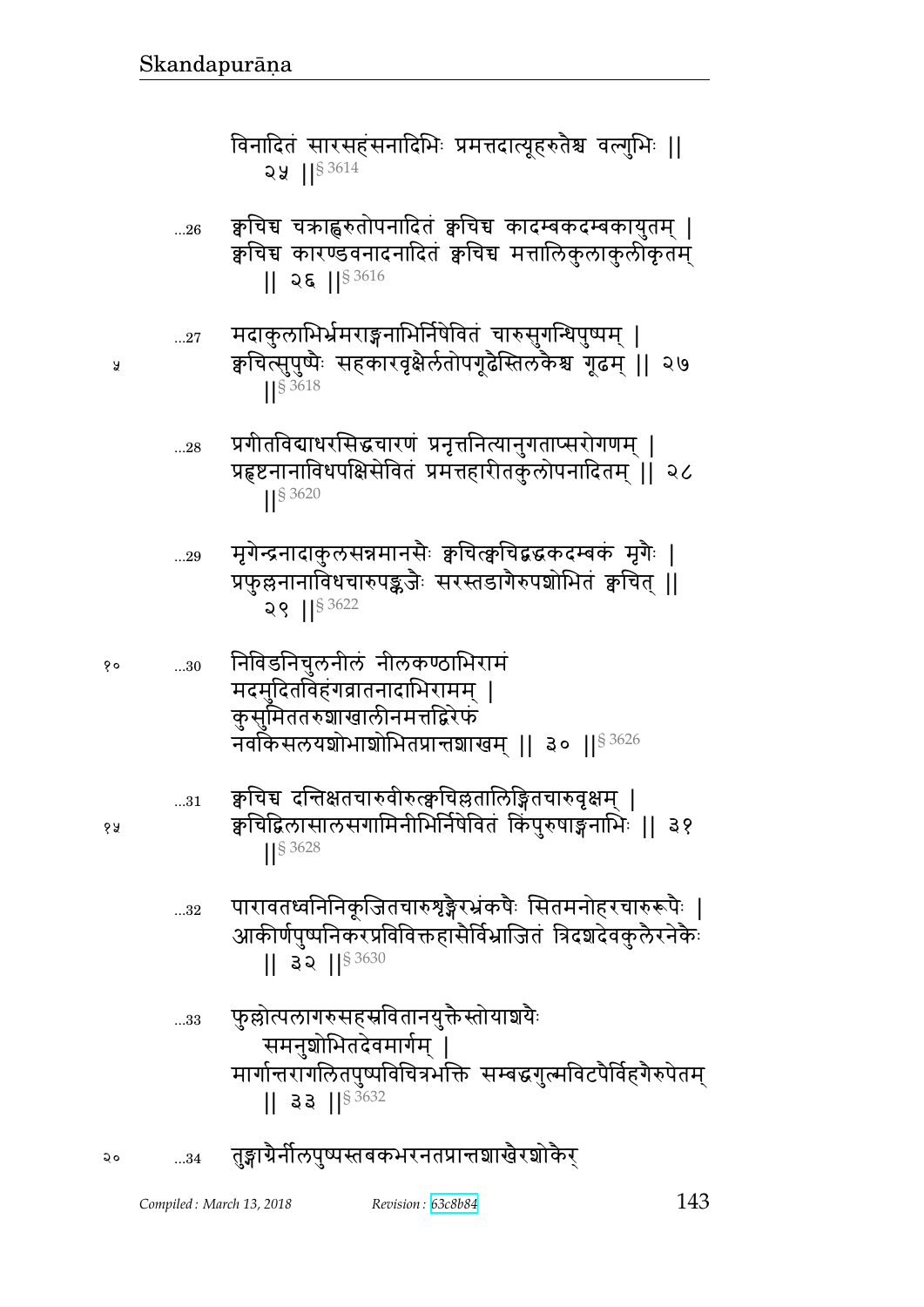|    | मत्तालिव्रातगीतश्रुतिसुखजननेर्भासितान्तं मनोज्ञैः  <br>रात्रौ चन्द्रस्य भासा कुसुमिततिलकैरेकतां सम्प्रयातं<br>छायासुप्तप्रबुद्धस्थितहरिणकुलालुप्तदर्भाङ्कराग्रम्    ३४<br><b>S</b> 3636                                           |    |
|----|-----------------------------------------------------------------------------------------------------------------------------------------------------------------------------------------------------------------------------------|----|
| 35 | हसानां पक्षवातप्रचलितकमलस्तच्छविस्तीर्णतोयं<br>तोयानां तीरजातप्रविकचकदलीवाटनृत्यन्मयूरम्  <br>मायूरैः पक्षचन्द्रैः क्वचिदपि पतितै रञ्जितक्ष्माप्रदेशं<br>देश्चे देश्चे निलीनप्रमुदितविलसन्मत्तहारीतवृन्दम्    ३५<br><b>S</b> 3640 | R  |
| 36 | सारङ्गेः क्वचिदुपसेवितप्रदेश<br>संछन्नं कुसुमचयैः क्वचिद्विचित्रैः  <br>हृष्टाभिः क्वचिदपि किंनराङ्गनाभिः<br>क्षीवाभिः सुमधुरगीतवृक्षषण्डम्    ३६    3644                                                                         | १० |
| 37 | संसृष्टैः क्वचिदुपलिप्तकीर्णपुष्पैर्<br>आवासैः परिवृतपादपं मुनीनाम्  <br>आ मूलात्फलनिचितेः क्वचिद्विशालेर<br>उत्तुङ्गैः पनसमहीरुहैरुपेतम्    ३७    <sup>§ 3648</sup>                                                              | १५ |
| 38 | फुल्लातिमुक्तकलतागृहलीनसिद्धं<br>सिद्धाङ्गनाकनकनूपुररावरम्यम् ।<br>रम्यप्रियङ्गतरुमञ्जरिसक्तभृङ्गं<br>भृङ्गावलीशबलिताम्रकदम्बपुष्पम्    ३८    <sup>§ 3652</sup>                                                                   |    |
| 39 | पुष्पोत्करानिलविघूर्णितपादपाग्रम्<br>अग्रे सुरेभविनिपातितवंशगुल्मम्  <br>गुल्मान्तरप्रसृतभीतमृगीसमूहम्<br>ऊहावतां तनुभृतामपवर्गदातृ    ३९    <sup>§ 3656</sup>                                                                    | २० |
| 40 | चन्द्रांशुजालधवलैस्तिलकैर्मनोज्ञैः<br>सिन्दूरकुङ्कुमकुसुम्भनिभैरश्चोकैः  <br>चामीकरप्रतिसमैरथ कर्णिकारैः<br>पुष्पोत्करैरुपचितं सुविशालशाखैः    ४०    <sup>§ 3660</sup>                                                            | २५ |
| 41 | क्वचिदञ्जनचूर्णाभैः क्वचिद्विद्रुमसनिभैः                                                                                                                                                                                          |    |

144

Revision: 63c8b84

Compiled: March 13, 2018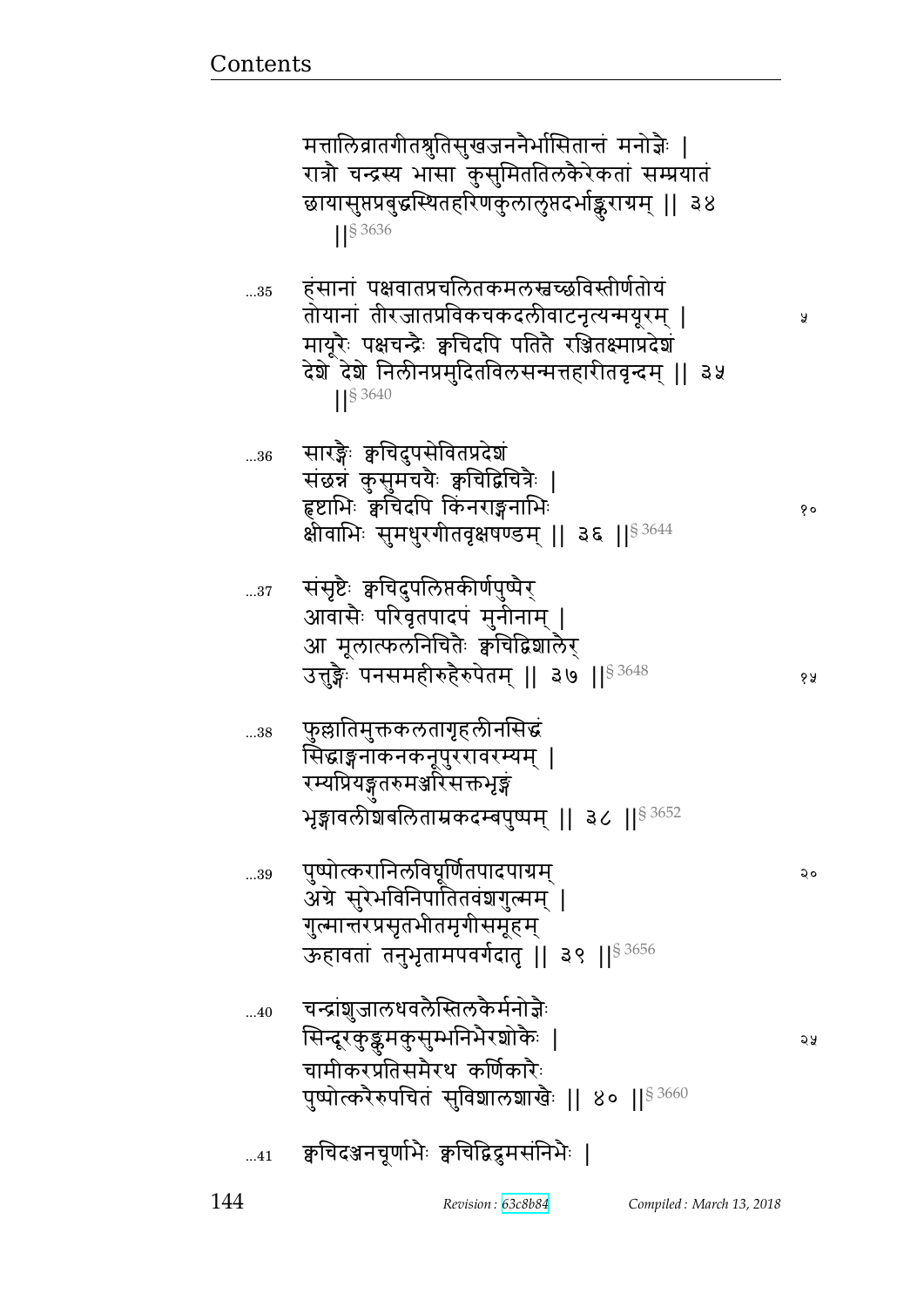| จง | 51 | एतन्मम पुरं दिव्यं गुह्यादृह्यतरं महत्  <br>ब्रह्मादयो विजानन्ति ये च सिद्धा मुमुक्षवः |
|----|----|----------------------------------------------------------------------------------------|

- ... $_{50}$  मन्मना मम भक्तश्च मयि सर्वार्पितक्रियः | यथा मोक्षमिहाप्नोति अन्यत्र न तथा क्वचित् || ५० || $^{\$ 3685}$
- ...49 अप्सरोगणगन्धर्वैः सदा संसेविते ज्ञुभे | रोचते मे सदावासो येन कार्येण तच्छृणु || ४९ ||  $$^{3683}$
- ...48 नानावृक्षसमाकीर्णे नानाविहगसेविते | २० कमलोत्पलपुष्पाद्धैः सरोभिः समलंकृते ॥ ४८ ॥ $^{\mathrm{S}\,3681}$
- ...47 अस्मिन्सिद्धाः सदा देवि मदीयं व्रतमाश्रिताः | नानालिङ्गधरा नित्यं मम लोकाभिकाङ्किणः | अभ्यस्यन्ति परं योगं युक्तात्मानो जितेन्द्रियाः || ४७ ||<sup>§ 3679</sup>
- ...46 इदं गुह्यतमं क्षेत्रं सदा वाराणसी मम |  $_{3}$ ४  $_{8}$ सर्वेषामेव जनूनां हेतुर्मोक्षस्य सर्वदा ॥ ४६ ॥ $^{\rm s}$   $^{3676}$

...45 अस्य क्षेत्रस्य माहात्म्यमविमुक्तस्य तत्तदा | श्रुत्नापि न हि मे तृप्तिरतो भूयो वदस्त्व मे || ४५ || $^{\$ \, 3673}$ देव उवाच |  $$^{3674}$ 

...44 उद्यानं दर्शितं देव शोभया परया युतम् | १० क्षेत्रस्य तु गुणान्सर्वान्पुनर्वक्तुमिहार्हसि || ४४ || $^{\$ 3671}$ 

देव्युवाच |  $$^{3669}$ 

- ...43 सकलभुवनभर्ता लोकनाथस्तदानीं <sub>४</sub> तुहिनशिखरिपुत्र्या सार्धमिष्टेर्गणेशैः | विविधतरुविशालं मत्तहृष्टान्यपुष्टम् उपवनमतिरम्यं दर्शयामास देव्याः || ४३ ||<sup>§ 3668</sup>
- ... $\rm_{42}$  पुंनागेषु द्विजञ्चतविरुतं रक्ताञ्चोकस्तबकभरनतम् | रम्योपान्तं क्लमहरपवनं फुल्लाड्रेषु भ्रमरविलसितम् || ४२ ||§ 3664

क्वचित्काञ्चनसंकाशैः पुष्पैराचितभूतलम् ॥ ४१ ॥ $^{\rm s}$  3662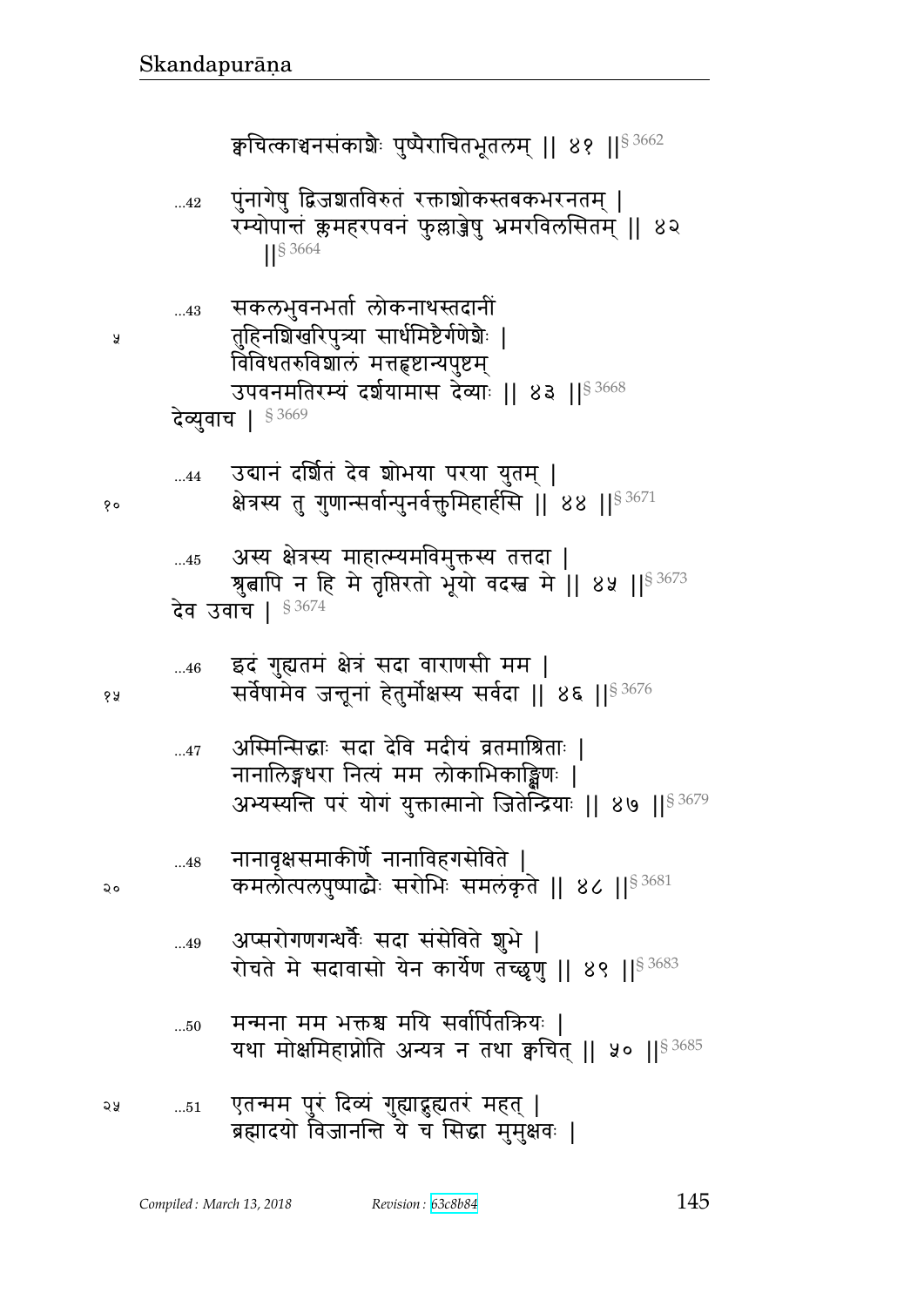Ã

२०

১১

तेभ्यश्चाहं प्रयच्छामि योगैश्वर्यमनुत्तमम् |  $\dots58$ आत्मनश्चैव सायुज्यमीप्सितं स्थानमेव च || ५८ || 53704 कुबेरः स महायक्षस्तथा सर्वार्पितक्रियः | ..59 क्षेत्रसंसेवनाद्देवि गणेशबमवाप ह || ५९ ||<sup>§ 3706</sup> संवर्तो भविता यश्च सो ऽपि भक्त्या ममैव तु |  $...60$ इहैवाराध्य मां देवि सिद्धिं यास्यत्यनुत्तमाम् || ६० || 53708 पराशरसुतो योगी ऋषिर्व्यासो महातपाः |  $...61$ धर्मवक्ता भविष्यश्च वेदसंस्थाप्रवर्तकः । रंस्यते सो ऽपि पद्माक्षि क्षेत्रे ऽस्मिन्मुनिपुंगवः || ६१ ||§ 3711 ब्रह्मा देवर्षिभिः सार्धं विष्णुर्वायुर्दिवाकरः |  $...62$ 

- अव्यक्तलिङ्गैर्मुनिभिः सर्वसिद्धान्तवेदिभिः |  $...57$ इह सम्प्राप्यते मोक्षो दुर्लभो ऽन्यत्र कर्हिचित् || ५७ १५  $1$ <sup>S</sup> 3702
- जैगीषव्यगुहा श्रेष्ठा योगिनां स्थानमिष्यते |  $...56$ ध्यायतस्तत्र मां नित्यं योगाग्निर्दीप्यते भृषाम्। कैवल्यं परमं याति देवानामपि दुर्लभम् ॥ ५६ ॥  $8\,3700$
- जैगीषव्यः परां सिद्धिं यो गतः स महातपाः ।  $...55$ अस्य क्षेत्रस्य माहात्म्याद्भक्त्या च मम भावतः ॥ ५५ ॥ $^{\$ \, 3697}$  $80$
- प्रयागे वा भवेन्मोक्ष इह वा मत्परिग्रहात् |  $...54$ प्रयागादपि तीर्थाग्र्यादिदमेव महत्स्मृतम् || ५४ || § 3695
- नैमिशे ऽथ कुरुक्षेत्रे गङ्गाद्वारे ऽथ पुष्करे |  $\dots53$ स्नानात्संसेवनाद्वापि न मोक्षः प्राप्यते यतः | इह सम्प्राप्यते येन तत एतद्विशिष्यते || ५३ || $^{\$3693}$
- विमुक्तं न मया यस्मान्मोक्ष्यते वा कदाचन |  $\dots52$ मम क्षेत्रमिदं तस्मादविमुक्तमिति स्मृतम् || ५२ || १९ 3690

अतः प्रियमिदं क्षेत्रमस्माचेह रतिर्मम ।। ५१ ।।<sup>§ 3688</sup>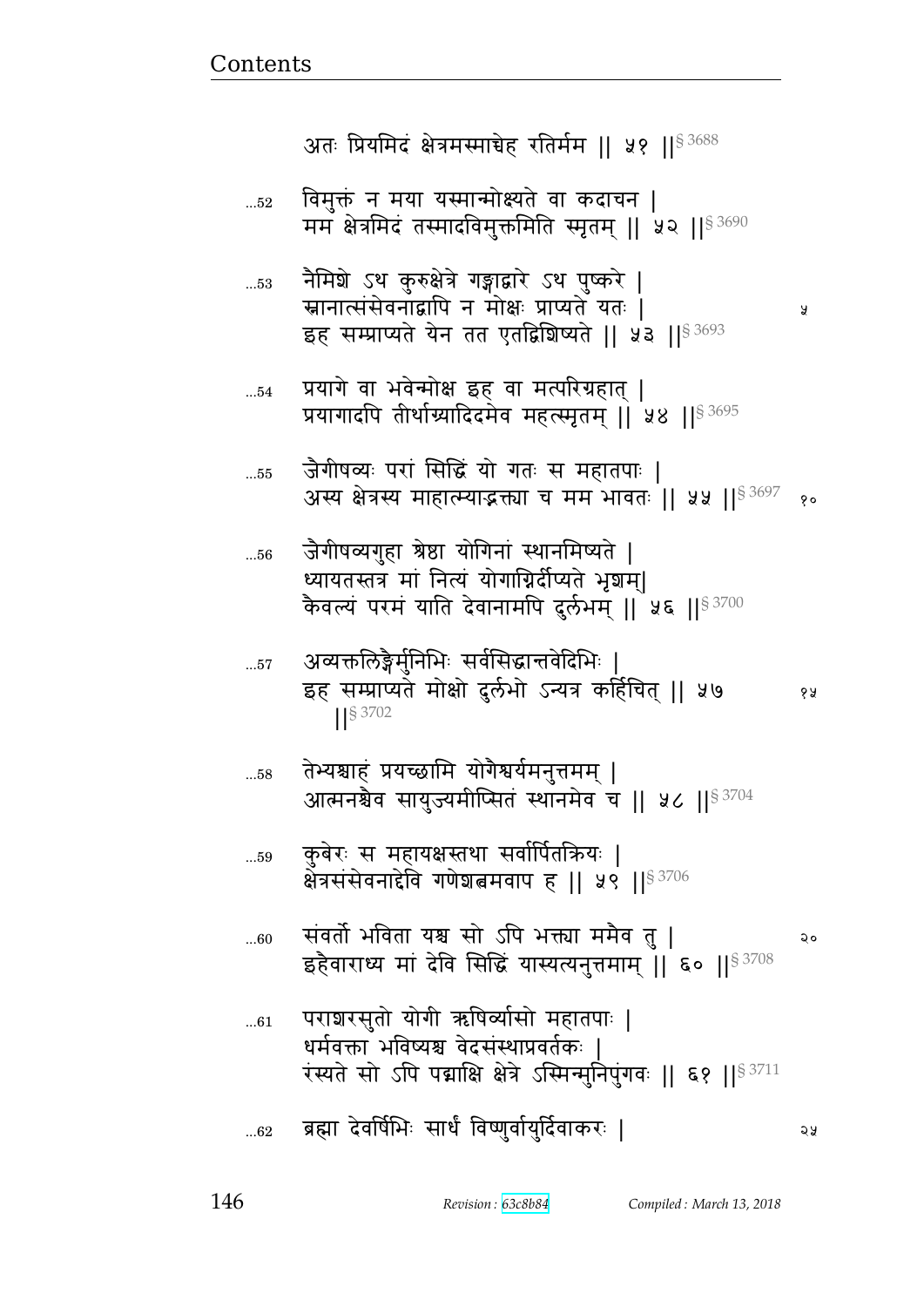## 147

|    | 65         | स्फीतां जनपदाकीर्णां भुक्ता च सुचिरं नृपः  <br>मयि सर्वार्पितप्राणो मामेव प्रतिपत्स्यते    ६५    $s^{3720}$                                                      |
|----|------------|------------------------------------------------------------------------------------------------------------------------------------------------------------------|
| १० | $66$       | ततः प्रभृति चार्वङ्गि ये ऽपि क्षेत्रनिवासिनः  <br>गृहिणो लिङ्गिनो वापि मद्भक्ता मत्परायणाः  <br>मत्प्रसादाद्रमिष्यन्ति मोक्षं परमदुर्गमम्    ६६    $^{\S\,3723}$ |
|    | 67         | विषयासक्तचित्तो ऽपि त्यक्तथर्मरतिर्नरः  <br>इह क्षेत्रे मृतः सो ऽपि संसारं न पुनर्विशेत्    ६७    <sup>§ 3725</sup>                                              |
| १५ | 68         | ्ये पुनर्निर्ममा धीराः सत्त्वस्था विजितेन्द्रियाः  <br>व्रतिनश्च निरारम्भाः सर्वतो मयि भाविताः    ६८    53727                                                    |
|    |            | 69    देहभेदं समासाद्य धीमन्तः सङ्गवर्जिताः  <br>गता एव पर मोक्ष प्रसादान्मम सुव्रते    ६९    <sup>§ 3729</sup>                                                  |
|    | $70$       | जन्मात्तरसहस्रेषु युञ्जन्योगी यमाप्नुयात्  <br>तमिहैव परं मोक्षं मरणादधिगच्छति    ७०    <sup>§ 3731</sup>                                                        |
| २० | $\ldots71$ | एतत्संक्षेपतो देवि क्षेत्रस्यास्य महत्फलम्  <br>अविमुक्तस्य कथितं मया ते गुह्यमुत्तमम्    ७१    <sup>§ 3733</sup>                                                |
|    | 72         | अतः परतरं नास्ति क्षेत्रं गुह्यमितीश्वरि  <br>एतद्दृध्यन्ति योगज्ञा ये च योगीश्वरा भुवि    ७२    <sup>§ 3735</sup>                                               |
| ১ম | $\dots73$  | एतदेव परं ज्ञानमेतदेव परं शिवम्  <br>एतदेव परं ब्रह्म एतदेव परं पदम्    ७३    53737                                                                              |
|    |            | 74 वाराणसीति भुवनत्रयसारभूता                                                                                                                                     |

प्र

 $...64$ 

अन्ये च योगिनः सिद्धाश्छन्नरूपा महाव्रते |  $...63$ अनन्यमनसो भूबा मामिहोपासते सदा || ६३ || § 3716

अलर्कश्च पुरीमेतां मत्प्रसादादवाप्स्यति |

देवराजस्तथा शको ये ऽपि चान्ये दिवौकसः |<br>उपासते महात्मानः सर्वे मामिह सुव्रते || ६२ ||<sup>§ 3714</sup>

स चैनां पूर्ववत्कृता चतुर्वर्णसमाकुलाम् || ६४ || 83718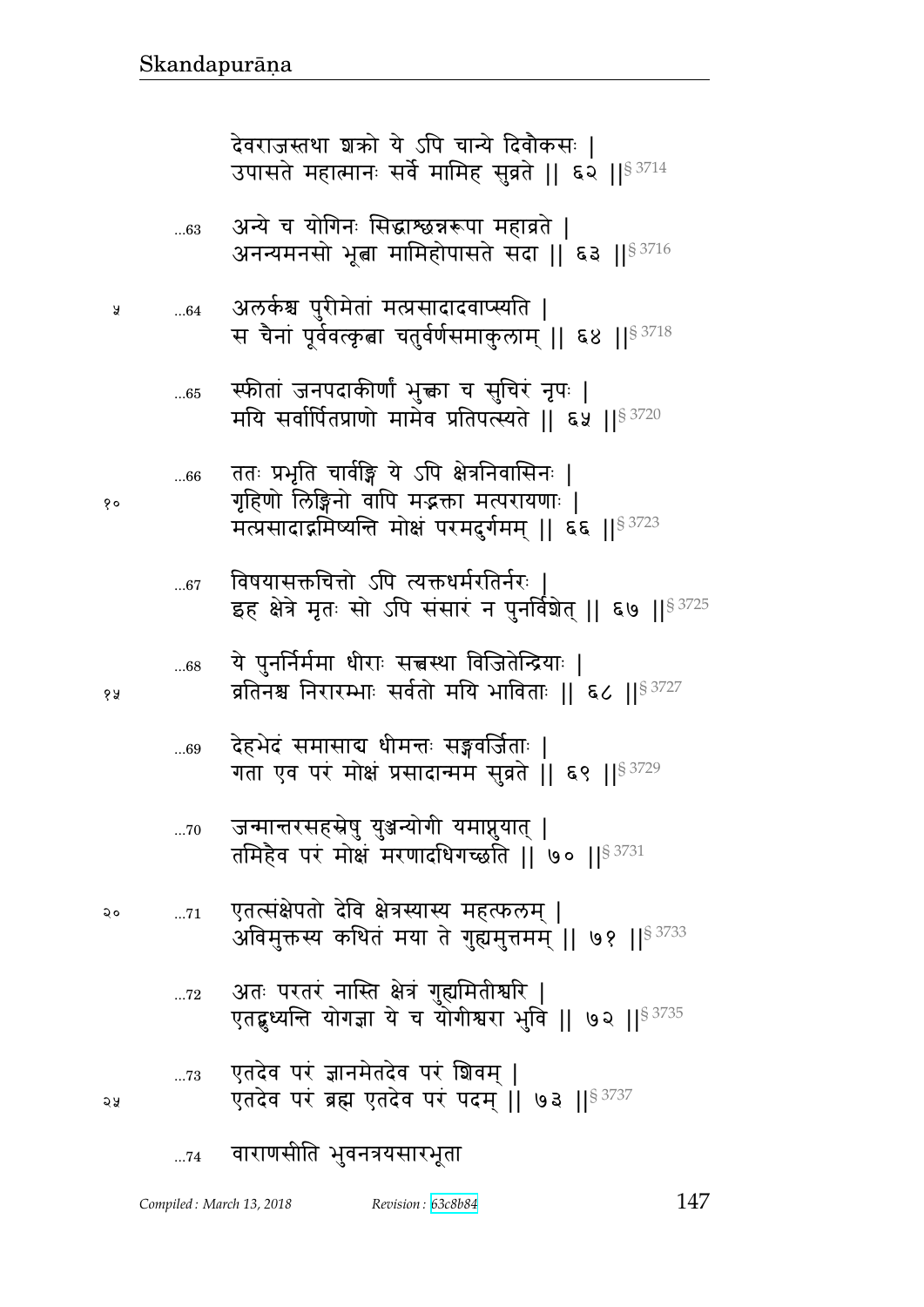रम्या पुरी मम सदा गिरिराजपुत्रि | अत्रागता विविधदुष्कृतकारिणो ऽपि पापक्षयाद्विरजसः प्रतिभान्ति मर्त्याः ।। ७४ ।।<sup>§ 3741</sup> एतत्स्मृतं प्रियतमं मम देवि नित्यं  $...75$ क्षेत्रं विचित्रतरुगुल्मनिकामपुष्पम् | Å अस्मिन्मृतास्तनुभृतः पदमाप्नुवन्ति मोक्षाख्यमेनसि रतापि न संञ्चयो ऽत्र || ७५ || $^{\$3745}$ इति स्कन्दपुराणे त्रिंशत्तमो ऽध्यायः || सनत्कुमार उवाच | § 3747 एतस्मिन्नन्तरे देवो देवीं प्राह गिरीन्द्रजाम् |  $\dots$ 1 प्रयाम दातुं यक्षाय वरं भक्ताय भाविनि ॥ १ ॥ 8 3749 भक्तो मम वरारोहे तपसा हतकिबिषः |  $\ldots 2$ अर्हो वरमसौ लब्धमस्मत्तो भुवनेश्वरि || २ || $^{\$3751}$ У एवमुक्ता तदा देवः सह देव्या जगत्पतिः |  $\ldots 3$ जगाम यक्षो यत्रास्ते कृषो धमनिसंततः || ३ ||<sup>§ 3753</sup> तं दृष्ट्वा प्रणतं भक्त्या हरिकेशं वृषध्वजः | दिव्यं चक्षुरदात्तस्मै येनापश्यत्स शंकरम् || ४ ||  $\frac{83755}{ }$ सनत्कुमार उवाच | § 3756 १० अथ यक्षस्तदा व्यास श्रनेरुन्मील्य लोचने |  $...5$ अपश्यत्सगणं देवं वृषं चैव-म्-उपाश्रितम् || ५ || 53758 देव उवाच | § 3759 बलं ददानि ते पूर्वं त्रैकाल्यं दर्शनं तथा |  $...6$ सावर्ण्यं च शरीरस्य पश्य मां विगतन्नरः || ६ || 53761 १५ सनत्कुमार उवाच | § 3762 ततः स लब्ध्वा तु वरं शरीरेणाक्षतेन च |  $\ldots 7$ पादयोः प्रणतस्तस्थौ कृता शिरसि चाञ्जलिम् || ७ || 3764 उवाच स तदा यक्षो वरदो ऽस्मीति चोदितः |  $...8$ भगवन्भक्तिमग्र्यां तु बय्यनन्यां विधत्स्त्वं मे || ८ ||  $\frac{83766}{2}$ २०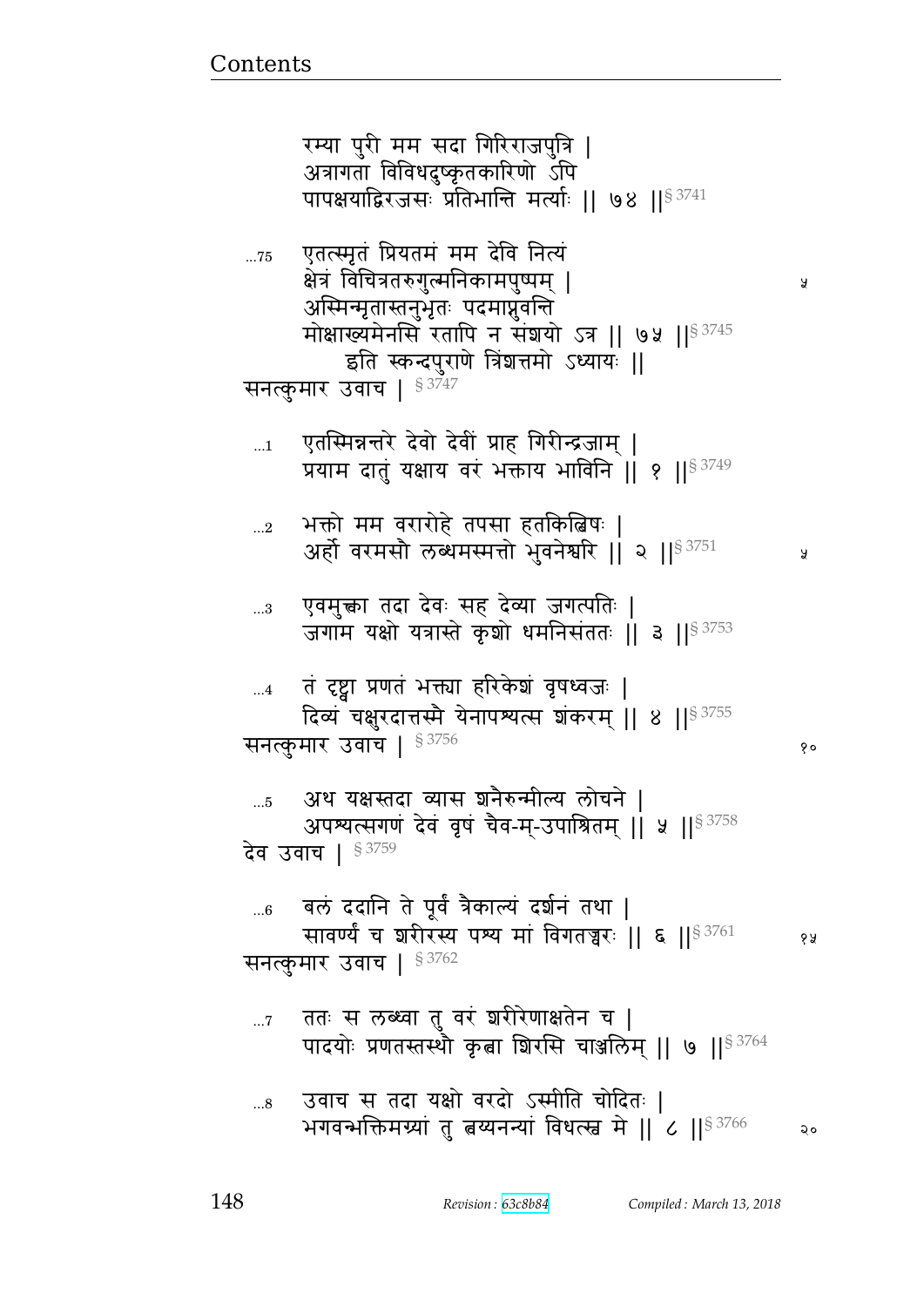- नय मामपि देवेश मन्दरं चारुकन्दरम् |  $\dots 19$ न रंस्ये ऽहं विना देव बया सर्वजगत्पते || १९ || \$ 3793
- देव्युवाच | § 3791 २५
- अब वर्षसहस्राणि पञ्च दिव्यानि पार्वति ।  $...18$ तप्यते तपसा श्रेष्ठो मयि सर्वात्मभावितः || १८ ||§ 3790
- सभार्यः ससुतश्चेव स हि मां ससुहृजनः |  $...17$ प्रसन्नस्तपसा श्रेष्ठो मन्दरः पर्वतोत्तमः || १७ || \$ 3788
- देवि फुल्लारविन्दाक्षि गमिष्यामि सुमध्यमे |  $\dots16$ मन्दरं पर्वतश्रेष्ठमनुग्रहवरेप्सया || १६ || 53786
- देव उवाच | § 3784
- अथ दृष्ट्वा ततो देवीं देवदेवो वृषध्वजः |  $\dots\!15$ तप्यतो मन्दरस्याशु वरदानार्थमब्रवीत् || १५ || 53783
- एवं स भगवान्व्यास यक्षं कृत्वा गणेश्वरम् |  $...14$ जगाम धाम देवेश: सह तेन सुरेश्वर: || १४ ||<sup>§ 3781</sup>
- उद्भमः संभ्रमश्चैव गणौ ते परिचारकौ |  $\dots 13$ तवाज्ञया करिष्येते लोकस्योद्धमसंभ्रमौ || १३ ||<sup>§ 3778</sup> सनत्कुमार उवाच | § 3779
- महाबलो महासच्चो ब्रह्मण्यो ऽथ मम प्रियः |  $\dots 12$ व्यक्षश्च दण्डपाणिश्च महायोगी तथैव च || १२ ||  $8^{3776}$
- अजय्यश्चापि सर्वेषां योगैश्वर्यसमन्वितः ।  $...11$ अन्नदश्चापि लोकेभ्यः क्षेत्रपालो भविष्यसि || ११ ||§ 3774
- जरामरणसंत्यक्तः सर्वशोकविवर्जितः |  $...10$ भविष्यसि गणाध्यक्षो वरदः सर्वपूजितः || १० ||§ 3772
- अन्नदबं च लोकानां गाणपत्यं तथाक्षयम् | ...9 अविमुक्ते च ते स्थाने पश्येयं सर्वदा यथा | एतदिच्छामि देवेश दत्तं वरमनुत्तमम् || ९ || ९ 3769 देव उवाच | § 3770

४ प्र

২०

 $90$ 

Å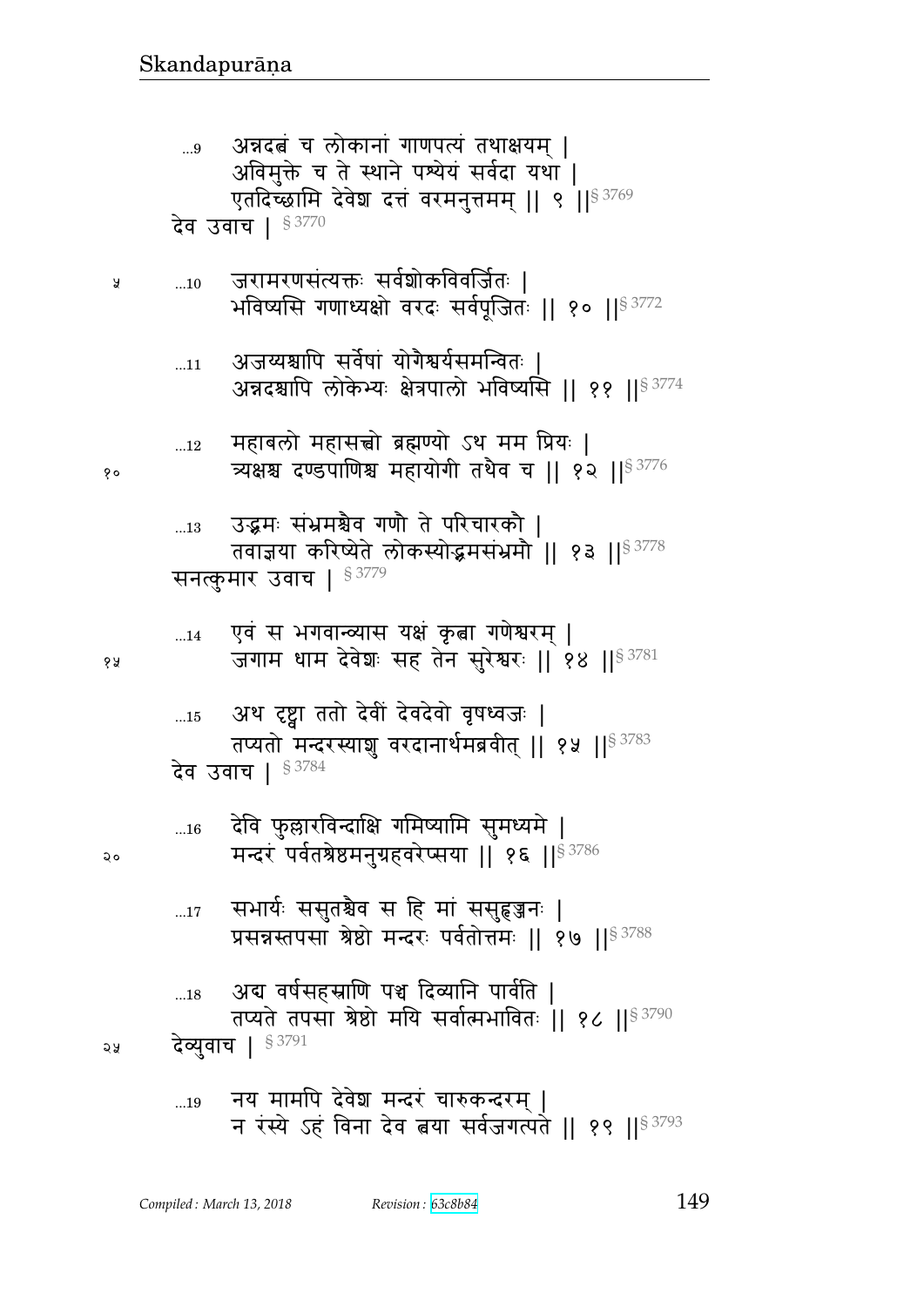...30 इच्छामि देवदेवेश पादस्पर्शेन ते सदा | पवित्रीकृतमात्मानं सोमेन सगणेन च | ३० ||  $$^{3820}$ 

... $_{29}$  भगवन्यदि तुष्टो ऽसि देवदेव जगत्पते | मयि ते वासंमिच्छामि सोमस्य सगणस्य च || २९ || $^{\$3818}$  २४

...28 तं तथा व्याकुलं दृष्ट्वा हर्षजास्राविलेक्षणम् | वरेण च्छन्दयामास भूय एव हरो गिरिम् || २८ ||  $^{\$3815}$ मन्दर उवाच |  $$^{3816}$ 

...27 पुनः पुनर्हरं दृष्ट्वा देवीं चैव पुनः पुनः | पुनः पुनर्गणांश्वेव नन्दिनं च ननाम सः || २७ || $^{\$3813}$  २०

...26 स एवमुक्तः ञ्चर्वेण दृष्ट्वा त्रिभुवनेश्वरम् | सोमं सनन्दिनं चैव प्रणम्य वृषवाहनम् || २६ || ${}^{8}$   $^{3811}$ 

वरं वृणु यथेष्टं बं सर्वं तत्प्रददानि ते || २५ || २३ % सनत्कुमार उवाच |  $$^{3809}$ 

...25 वरदो ऽस्मि गिरीशाद्य तपसानेन ते भृशम् |

...24 जस गत्ना भुवनेशानस्तप्यमानं परं तपः | अपश्यन्मन्दरं तत्र दृष्ट्वा चैनमुवाच ह || २४ ||  $^{\$3806}$ 

...23 pp1 ~ w`{ɄrF{/ {6}x؇എ ~{@`x> ᅖ  सोमः सनन्दिः सगणो मन्दरं प्रययौ हरः || २३ ||  $83804$ 

ऐश्वर्यात्सर्वगा हि त्नं यथाहं देवि सर्वगः || २२ ||§ 3801 सनत्कुमार उवाच |  $$^{3802}$ 

... $_{22}$  पुवमेतद्वरारोहे यथा वदसि पार्वति |

...21 हह चैव निवत्स्यामि गमिष्यामि च मन्दरम् | अविमुक्तमिदं स्थानं ततो देव भविष्यति || २१ || $^{\$3798}$  || देव उवाच |  $^{\S\,3799}$ 

...20 वतो देवः प्रहस्यैनामुवाच परमेश्वरः | अविमुक्तं न मोक्तव्यं कथं त्नं यातुमिच्छसि || २० || $^{\$~3795}$ देव्युवाच |  $$^{3796}$ 

<u>Contents and Contents are the contents of the contents of the contents of the contents of the contents of the contents of the contents of the contents of the contents of the contents of the contents of the contents of the</u>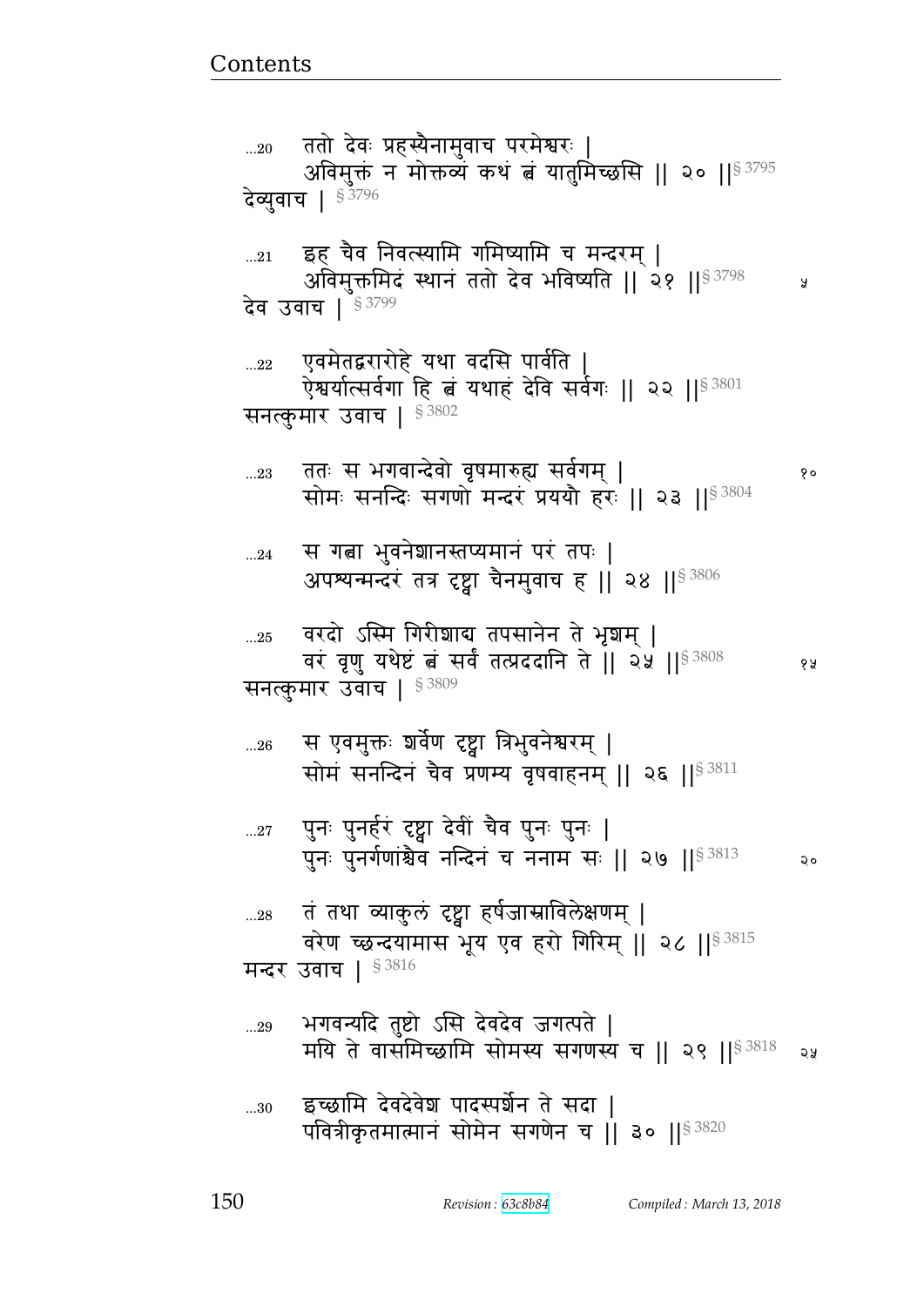आत्मानमथ स ज्ञाबा नातितेजसमच्युतः | ২५  $...40$ तताप सुमहद्यास तपो यज्ञः सुदुश्चरम् || ४० || 53846

- स लोकाप्यायनकरः प्रयुक्तो ब्रह्मणा स्तवयम्|  $...39$ प्रजा विवर्धयिषता नावर्धयदञ्चेषतः || ३९ ||<sup>§ 3844</sup>
- पुरा वेदः सुतो जज्ञे ब्रह्मणः प्रथमो ऽद्भुतः |  $\dots38$ द्वितीयश्चैव यज्ञो ऽभूत्तं च लोके ऽभ्ययुञ्जत || ३८ || 53842
- अभवज्जलदः पूर्वं वाहनं रुद्रवल्लभम् |  $...37$ तत्कथं संपरित्यज्य वृषभे मतिमादधे || ३७ || \$ 3839 सनत्कुमार उवाच | §3840 २०
- भगवन्ब्रह्मणः सूनो सर्वयोगेश्वरेश्वर |  $...36$ न मे तृप्तिस्त्वयांख्याते देवदेवस्य चेष्टिते || ३६ ||§ 3837
- व्यास उवाच | 5 3835 १५

५

- न तादग्ब्रह्मणो ऽप्यस्ति किमुतान्यस्य कस्यचित् |  $\dots35$ तेजसा वर्ष्मणा कान्त्या वृष नाम्नेति विश्नुतम् ॥ ३५ ॥ $^{\$3834}$
- संद्य-म्-एवासृजत्तत्र जम्बूनदमयं महत् |  $...34$ मनसातिगुणं व्यास न तेनास्ति समं क्वचित् || ३४ || ९  $3832$
- सनत्कुमार उवाच | \$3830 १०
- रम्यश्च सर्वभूतानां हेमरत्नविभूषितः |  $...33$ अप्सरोगणसंकीर्णः सुरसिद्धनिषेवितः || ३३ ||<sup>§ 3829</sup>
- सनन्दी सह देव्या च निवत्स्यामि सदा त्नयि |  $...32$ <u>त्वं चापि भूभृतां श्रेष्ठो जरामरणवर्जितः |</u> अभेद्यश्चैव वज्रेण मत्प्रसादाद्भविष्यसि ॥ ३२ ॥  $s^{3827}$
- नान्यं वरमिहेच्छामि बत्तो देव जगद्गुरो |  $...31$ एष एव वरो मह्यं दीयतां भुवनेश्वर | एवमस्बिति तं प्राह मन्दरं वरदस्तदा || ३१ || \$ 3823 भगवानुवाच | § 3824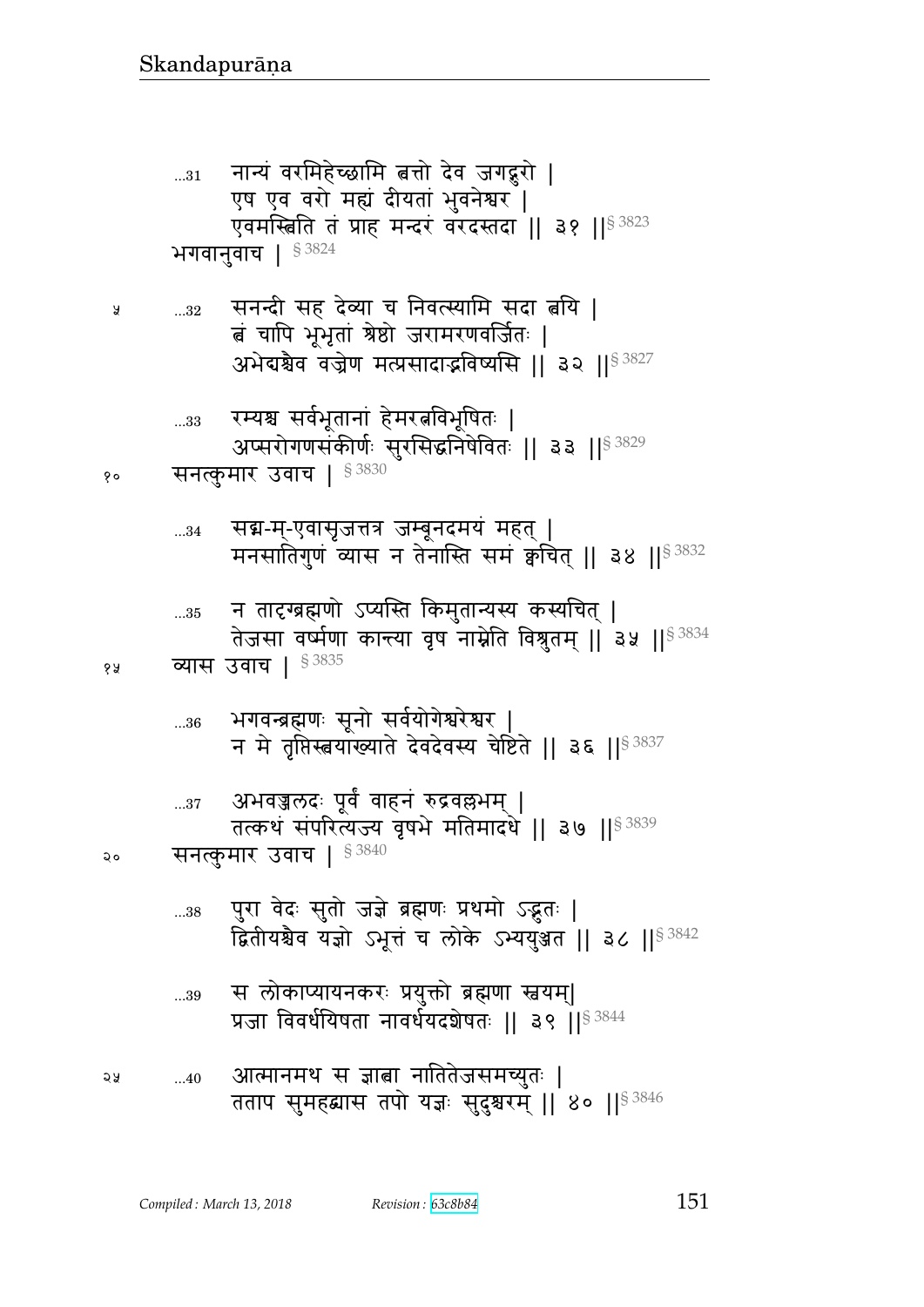|           | यज्ञ उवाच   $$^{3849}$                                                                                                                                |     |
|-----------|-------------------------------------------------------------------------------------------------------------------------------------------------------|-----|
|           | 42     भगवंल्  लोकसिद्धर्थं  प्रयुक्तो  ऽहं  स्नयम्भुवा   <br>न च मे ऽस्ति तथावीर्यं तन्मे यच्छ नमस्तव    ४२    $83851$                               | ୍ତୁ |
|           | देव उवाच   § <sup>3852</sup>                                                                                                                          |     |
| 43        | जीमूतो भव लोकानां तव सिद्धिर्भविष्यति  <br>ततो ऽमृताभिरद्भिस्त्रं लोकान्संवर्धयिष्यसि    ४३    <sup>§ 3854</sup>                                      |     |
|           | यज्ञ उवाच   $$^{3855}$                                                                                                                                |     |
| 44        | जीमूतबं यदि मम लोकसिद्धिकरं शुभम्  <br>तस्माद्भवन्तं पृष्ठेन वहेयं विद्युतालयः    ४४    3857                                                          | १०  |
| 45        | यथाहं यज्ञभावे ऽपि वहामि त्नां महाप्रभम्  <br>तथैव जलदत्ने ऽपि वहेयमहमव्ययम् ॥ ४५ ॥ $\frac{83859}{9}$                                                 |     |
|           | सनत्कुमार उवाच   $$^{3860}$                                                                                                                           |     |
| 46        | एवमस्त्विति संप्रोच्य वाहनत्वे व्यकल्पयत्  <br>जीमूतं व्यास भगवान्यज्ञमूर्तिमतिप्रभम्    ४६    <sup>§ 3862</sup>                                      | १५  |
| $47$      | यदा तु यजतो व्यास दक्षस्य सुमहात्मनः  <br>ग्निरश्छिन्नं घरेणाशु यज्ञस्यामिततेजसः  <br>तदाशिरस्कं तं यज्ञं वाहनत्नादपानुदत्    ४७    <sup>§ 3865</sup> |     |
|           | व्यास उवाच   $$^{3866}$                                                                                                                               | २०  |
| 48        | कथं यज्ञं स दक्षस्य भगवानाहनच्छुभम्  <br>कारणं चात्र किं विप्र येन तं हतवान्प्रभुः    ४८    \$ 3868                                                   |     |
|           | सनत्कुमार उवाच   § 3869                                                                                                                               |     |
| 49        | श्वापः पूर्वं समाख्यातः कारणं मुनिसत्तम  <br>इदं च शृणु मे भूयो विस्तरेण पुरातनम्    ४९    $^{\$3871}$                                                | २५  |
| $50$      | पुरा हि ब्रह्मणो वक्तात्क्षुवतो ऽभिविनिःसृतः  <br>बद्धगोधाङ्गुलित्रश्च शरी तूणी शरासनी   ५०     53873                                                 |     |
| $\dots51$ | खड्गी किरीटमाली च कुण्डली कवची तथा                                                                                                                    |     |

<u>Contents and Contents are the contents of the contents of the contents of the contents of the contents of the contents of the contents of the contents of the contents of the contents of the contents of the contents of the</u>

...41 अथ तुष्टस्तुदा दवः ञ्चवा यज्ञस्य सुव्रत |

उवाच वरदो ऽस्मीति स वव्रे वरदं वरम् || ४१ ||<sup>§ 3848</sup>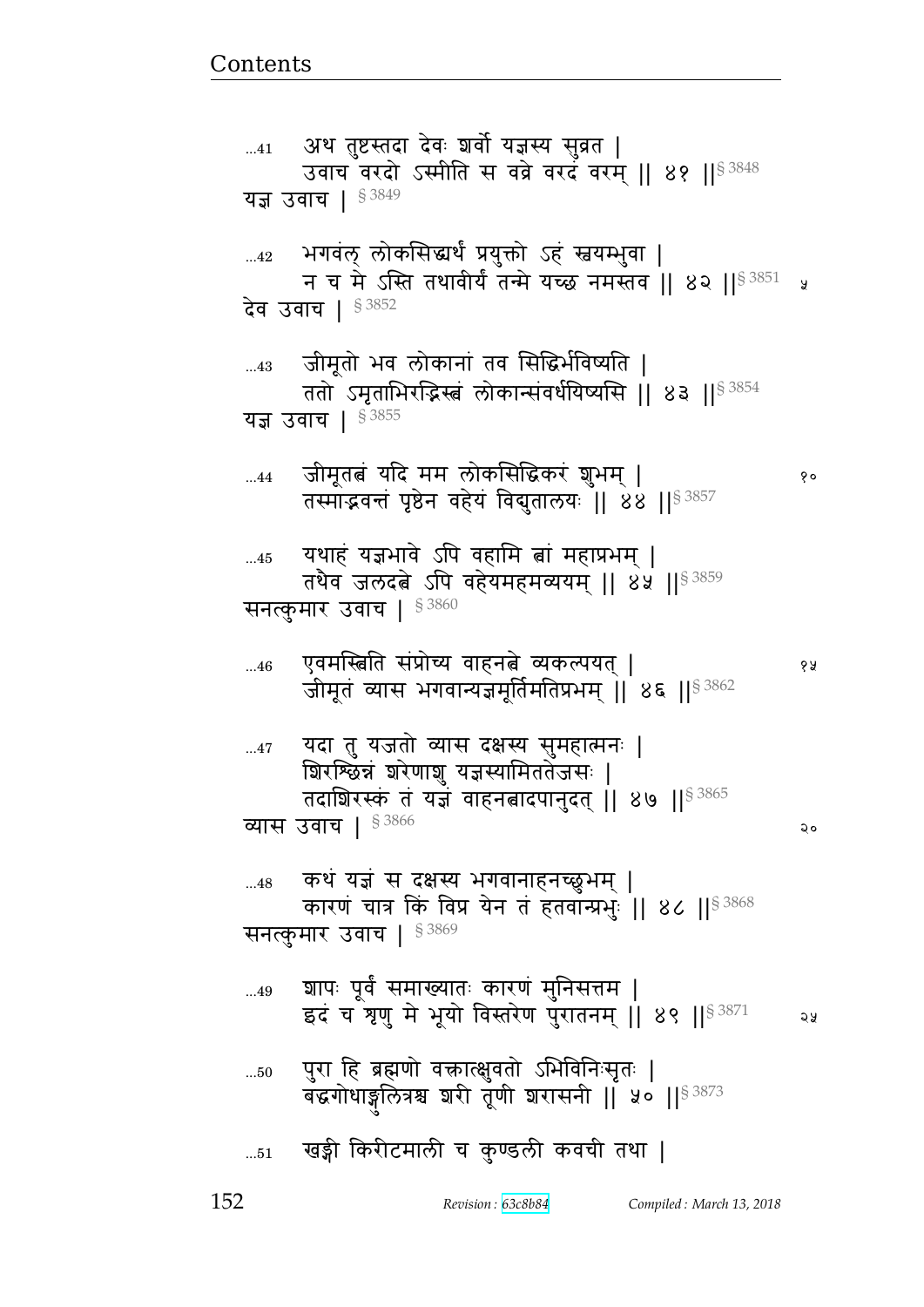|    | UJ     | ब्राह्मणबस्य चाग्र्यबात्तथा देवकृतेन च    ५९    53893                                                |
|----|--------|------------------------------------------------------------------------------------------------------|
| २० | 60     | क्रुद्धो दधीचस्तं व्यास वामहस्तेन मूर्धनि  <br>आजघान महातेजा वज्रेणाताडयत्स च    ६०    53895         |
|    | 61     | वज्रेण स द्विधा छिन्नः शक्रमाह्वयदव्ययः  <br>सो ऽवदत्त्वं महायोगः शक्तः संधातुमात्मना    ६१    53897 |
| ১ম | $62\,$ | स्त्रदेहं स तथा श्रुत्ना दधीचो योगमायया  <br>संधयामास शर्वं च शरणं समपदात    ६२    53899             |
|    | 63     | स सुरेश्वरमाराध्य प्राप्यावध्यत्नमुत्तमम्                                                            |

्यथ तीश्णतया चैव तपोधिकतया तथा ।

क्षुपो ऽब्रवीत्क्षत्रमिति दधीचो ब्रह्म वेति च |  $...58$ अब्रूतां कारणे चोभे न व्यवर्तत कश्चन || ५८ || 53891

- अथाभवत्तयोर्व्यास रागो जातिकृतः प्रभुः |  $\dots57$ क्षत्रं श्रेष्ठं न वा श्रेष्ठं ब्रह्म श्रेष्ठं न वेति च || ५७ || \$ 3889
- स तेन सह संगम्य सुखासीनो वरासने |  $\dots56$ चक्रे कथा विचित्रार्थाः प्रीयमाणः पुनः पुनः || ५६ || \$3887
- स एवमुक्तस्तेजस्त्री राजा भुवि बभूव ह | १०  $\dots55$ च्यावनिश्च दधीचो ऽस्य सखा समभवत्तदा || ५५ || 53885

चिन्तितं करमेतत्ते वज्रमेष्यति नान्यथा |  $...54$ एवं भवतु भद्रं ते भव राजा प्रजाहितः || ५४ ||<sup>§ 3882</sup> सनत्कुमार उवाच | 53883

सो ऽब्रवीद्यदि मे वज्रमायुधं त्नं प्रयच्छसि |  $\dots53$ ततः स्यां भुवि राजाहं नान्यथा रोचते मम || ५३ || 53879 इन्द्र उवाच | §  $3880$ 

Å

१५

 $50$ 

क्षुप इत्येव नाम्ना तं ब्रह्मा स्तवमभाषत |  $...52$ तमिन्द्रो वरयामास राजानं भुवि लोकपम् || ५२ ||<sup>§ 3877</sup>

महोरस्को महोत्साहः पुरुषः काञ्चनप्रभः ॥ ५१ ॥ 83875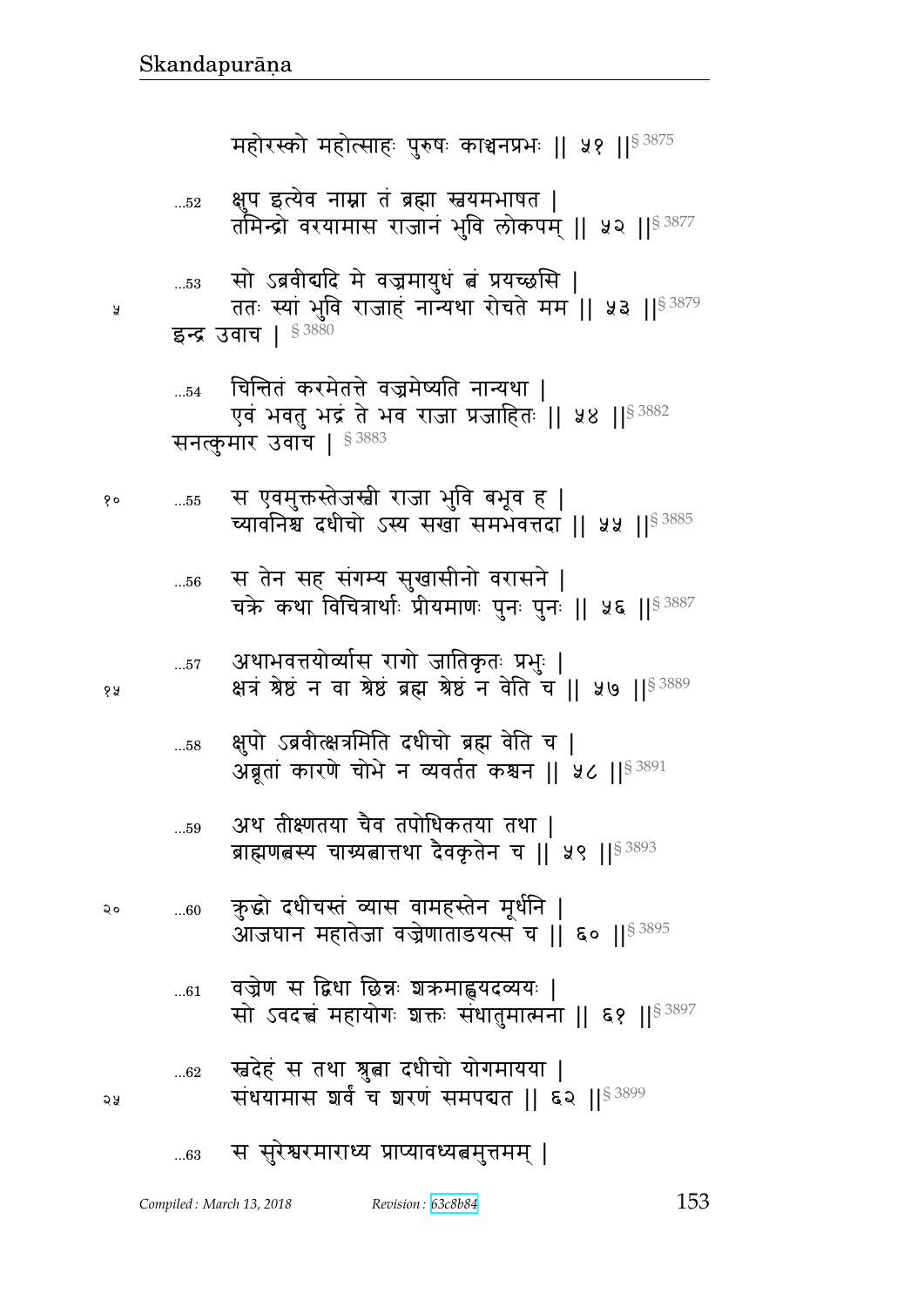प्रसादितो ऽहं विप्रेन्द्र क्षुपेण शुभकर्मणा |  $...73$ वरदो ऽस्मीति चाप्युक्तो वरं वव्रे महामुने | प्रोक्तं बया बिभेमीति ब्रूहि तन्मदनुग्रहात् || ७३ ||<sup>§ 3926</sup>

- भगवन्त्राह्मणश्रेष्ठ पितामहसमयुते |  $...72$ वरमेकं वृणे बत्तस्तद्भवान्दातुमर्हसि || ७२ ||<sup>§ 3923</sup>
- स प्रविश्याश्रमं व्यास दधीचेनाभिपूजितः |  $...71$ २० अभिवाद्याञ्जलिं कृता दधीचमिदमब्रवीत् || ७१ ||<sup>§ 3921</sup>
- एवमुक्तो नरेशेन स विष्णुर्लोकभावनः |  $...70$ तथास्त्रिति च तं प्रोच्य दधीचस्याश्रमं ययौ || ७० || 3919
- बिभेम्यहं न देवस्य राक्षसस्यासुरस्य वा |  $...69$ पिशाचस्याथ यक्षस्य वयसो मानुषस्य वा | बिभेमीति यथा ब्रूयात्तथा बं कर्तुमर्हसि || ६९ ||<sup>§ 3917</sup>
- दधीचो नाम विप्रर्षिरवध्यो ऽक्षय एव च |  $...68$ सखा मम हृषीकेश स च मामाह नित्यदा || ६८ ||<sup>§ 3914</sup>
- वरदो ऽस्मीति तुष्टेन विष्णुना स च चोदितः|  $...67$ १० प्रोवाच प्रणतो विष्णुमिदं व्यास महामनाः || ६७ || 53911 क्षप उवाच | §<sup>3912</sup>
- अवध्यत्नमथो ज्ञात्ना क्षुपस्तस्य महात्मनः |  $...66$ नारायणं समासाद्य वरार्थं समराधयत् | ६६ | | 5 3909
- वामपादेन चाप्येनं क्षुपं स समताडयत् |  $...65$ पुनश्च वज्रमादाय स चैनमहनत्तदा | न चार्ति न व्यथां तस्य तद्वज्रमकरोन्मुने || ६५ || 53907
- Ã

१५

১ম

पुनरागात्क्षुपं द्रष्टुं पुनः संख्यमभूत्तयोः |  $...64$ रागो जातिकृतो यश्च पूर्ववत्स बभूव ह || ६४ ||<sup>§ 3904</sup>

वज्रास्थितमभेदातमजरतं च शंकरात् | सर्वभूतानुकम्पित्नं महायोगित्वमेव च || ६३ ||<sup>§ 3902</sup>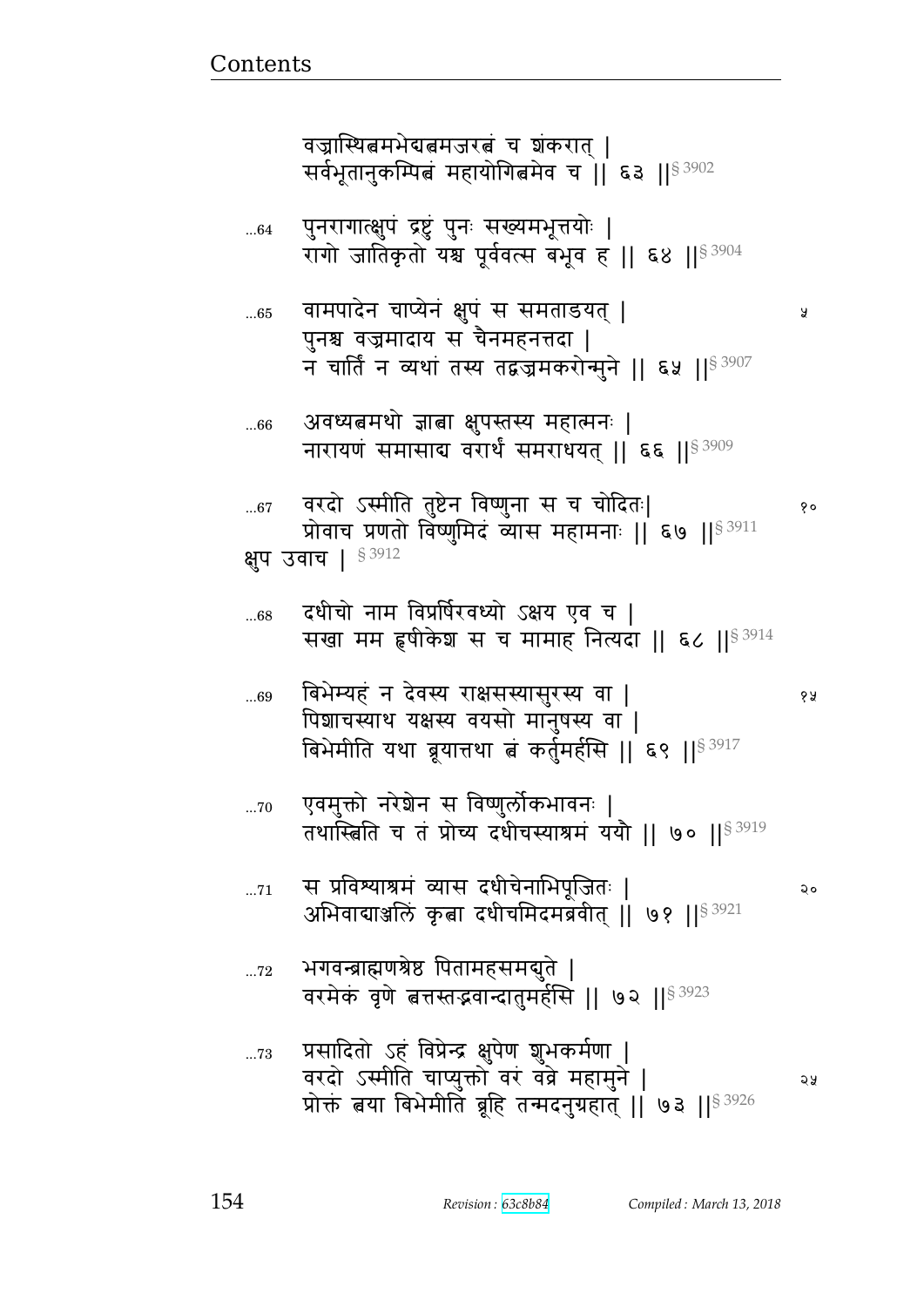| $\dots$ 74   | अभयं सर्वभूतेभ्यो ब्राह्मणस्य न संशयः  <br>अवध्यश्चापि सर्वेषां महायोगबलान्वितः  <br>अभीतस्त्रं तथाप्यद्य मदर्थं वद तत्प्रभो    ७४    $^{\S\,3929}$                                 |
|--------------|-------------------------------------------------------------------------------------------------------------------------------------------------------------------------------------|
|              | $_{75}$ दधीचस्त्वेवमुक्तो वे विष्णुना मधुरं तदा  <br>उवाच न बिभेमीति भूयो भूयो जनार्दनम्  <br>नाहं वक्ष्ये बिभेमीति नौक्तं नाप्युच्यते मया    ७५    53932<br>सनत्कुमार उवाच   83933 |
|              |                                                                                                                                                                                     |
| $\dots76$    | एवमुक्तश्चऋपाणिश्च्यावनिं ऋोधमूर्छितः  <br>उवाच चक्रमुद्यम्य भयमस्य विदर्शयन्    ७६    <sup>§ 3935</sup>                                                                            |
|              | 77 एवमेव हि कर्तव्या ये भूत्ना बलवत्तराः  <br>अस्त्रामिन इव प्रेम्णा ब्रुवते दुर्बलं जनम्    ७७    <sup>§ 3937</sup>                                                                |
|              | <sub>78</sub> न चेद्वक्ष्यसि भीतो ऽस्मीत्येतचक्रं ततस्तव  <br>सूनसं मुखमादाय महीं संप्रापयिष्यति    ७८    § 3939                                                                    |
|              | च्यावनिरुवाच   5 3940                                                                                                                                                               |
| 79           | किं वृथा चक्रमुद्यम्य त्नं विष्णो क्लेश्चमर्छसि  <br>नाहं चक्रस्य ते गम्यः प्रसादात् व्यम्बकस्य तु    ७९<br>  § 3942                                                                |
| 80           | किं तु जिज्ञासया यामि लोकपालश्चरण्यताम्  <br>तेषां निष्क्रियतां ज्ञाबा ततो ध्यास्यामि श्रंकरम् ॥ ८०<br>$18^{3944}$                                                                  |
| $\ldots\!81$ | एवमुक्ता च्यावनिस्तु प्राद्रवद्वरुणं प्रति  <br>शरणं तं प्रपन्नश्च स ददावभयं प्रभुः ॥ ८१ ॥ ९ 3946                                                                                   |
| 82           | तत्र विष्णोश्च देवस्य वरुणस्य च धीमतः  <br>युद्धं समभवद्धोरं बहूनब्दान्विभीषणम्    ८२    <sup>§ 3948</sup>                                                                          |
| 83           | निगृहीते तु वरुणे च्यावनिर्यममभ्यगात्  <br>स चास्याभयदस्तस्मै विष्णुना निर्जितो युधि  <br>ततो ऽग्निमभ्यगाद्यास सो ऽपि तेनाभिनिर्जितः    ८३<br>$1$ <sup>S</sup> 3951                 |

 $\mathbf{\mathsf{a}}$ 

 $\delta$  o

१५

 $\mathfrak{d} \circ$ 

58

155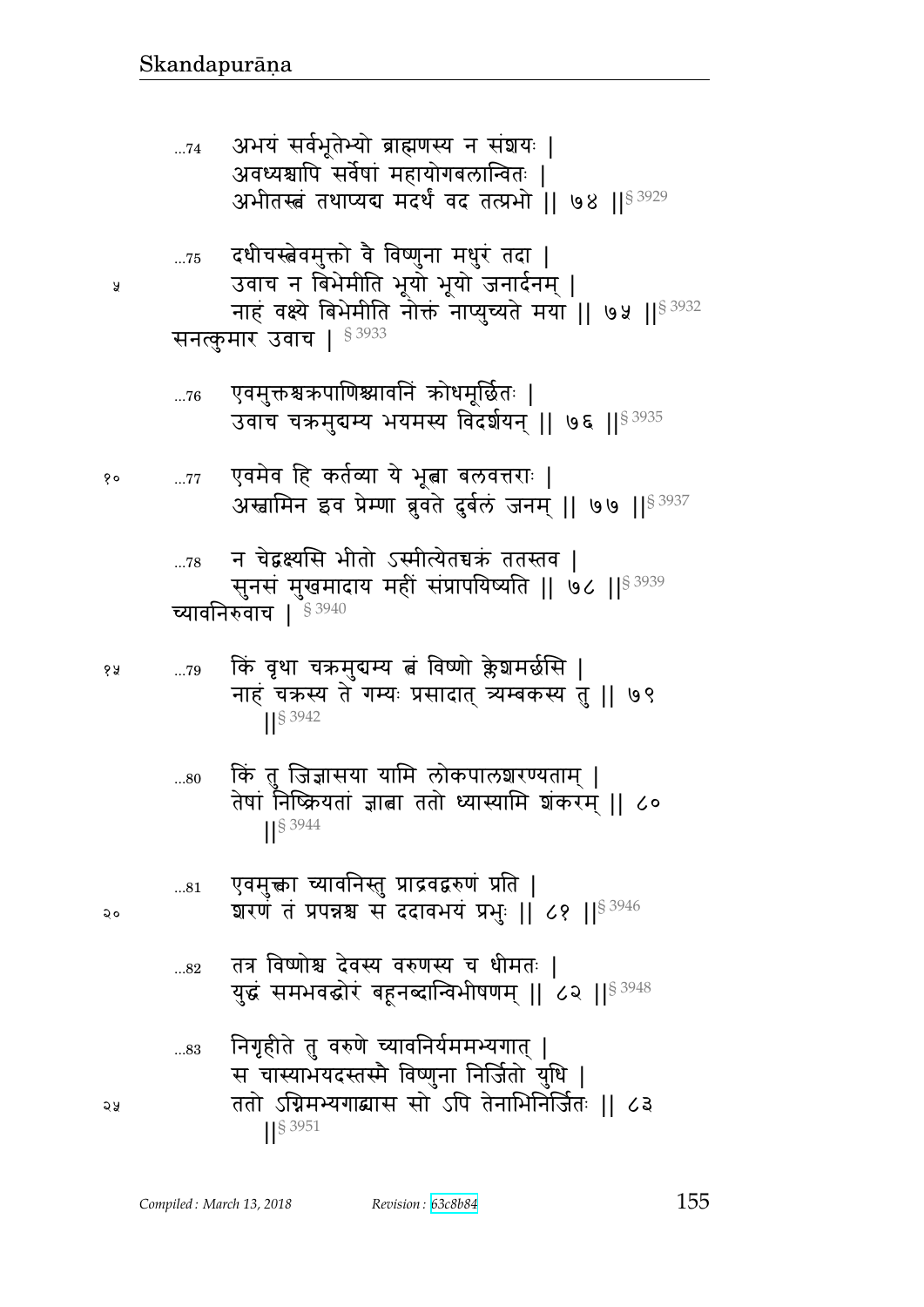| 85           | जिज्ञासार्थं लोकपालानहं घरणमेयिवान्  <br>अबलास्ते च सर्वे ऽपि मय्येव बलमुत्तमम्    ८५    53955                                                    |      |
|--------------|---------------------------------------------------------------------------------------------------------------------------------------------------|------|
| 86           | अब गर्वं च दर्पं च बलं यद्य तवाद्भुतम्  <br>तत्सर्वं नाशयिष्यामि तिष्ठेदानीं जनार्दन    ८६    <sup>§ 3957</sup>                                   | R    |
| $\dots 87$   | ततो युद्धं समभवत्तुमुलं लोमहर्षणम्  <br>नारायणस्य च व्यास च्यावनेश्च महात्मनः    ८७   § <sup>3959</sup>                                           |      |
| 88           | यान्यस्त्राणि श्वरा ये च नारायणकरच्युताः  <br>योगेन तान्दधीचो ऽसौ कुञ्चमुष्टौ न्यवेञ्चयत्    ८८    $^{\$3961}$                                    | १०   |
| 89           | ततो विष्णोर्योगबलाद्गात्रेभ्यः संप्रजज्ञिरे  <br>देवा युयुधिरे सर्वे विष्णुना सह दंशिताः    ८९    <sup>§ 3963</sup>                               |      |
| 90           | तानप्यशेषतः सर्वान्सायुधान्सह वाहनैः  <br>कुश्चमुष्टौ सुसंकुद्धो विष्णुवर्जं न्यवेशयत्    ९०    <sup>§ 3965</sup>                                 |      |
| $\ldots\!91$ | ततः सर्वामरेव्यास कुश्चमुष्टिं प्रवेशितैः  <br>योगेन तेजसा चैव दधीचेन महात्मना    ९१    <sup>§ 3967</sup>                                         | १५   |
| $\ldots 92$  | विष्णुं संविग्नरूपं तु कोपावेशात्प्रमोहितम्  <br>तत्रागम्य स्तवं ब्रह्मा तदा वचनमब्रवीत्    ९२    $$^{3969}$                                      |      |
| $\ldots 93$  | किं तवानेन गोविन्द वृथा यत्नेन सद्विजे  <br>कृतेनास्य दधीचस्य श्रवाहिब्धवरस्य तु    ९३    <sup>§ 3971</sup>                                       | ನಿ ಂ |
| 94           | किं न वेत्सि यथा ह्येष प्रसादात्परमेश्वरात्  <br>अवध्यत्नं सुयोगित गुणैश्वर्यत्नमेव च  <br>वज्रास्थिसारतां चैव लब्धवान्स्नयमीश्वरात् ॥ ९४ ॥§ 3974 |      |
| 95           | न चैवं बद्धिधा देव ब्राह्मणेषु विकुर्वते  <br>तस्मादाशु निवर्तस्त क्षमयेनं द्विजोत्तमम्    ९५    <sup>§ 3976</sup>                                | จง   |

ततः स मुष्टिमादाय कुष्ठानां च्यावनिः <mark>शुभम् |</mark><br>स्त्वमाश्रममुपागम्य तिष्ठ तिष्ठेत्यभाषत || ८४ ||<sup>§ 3953</sup>

 $...84$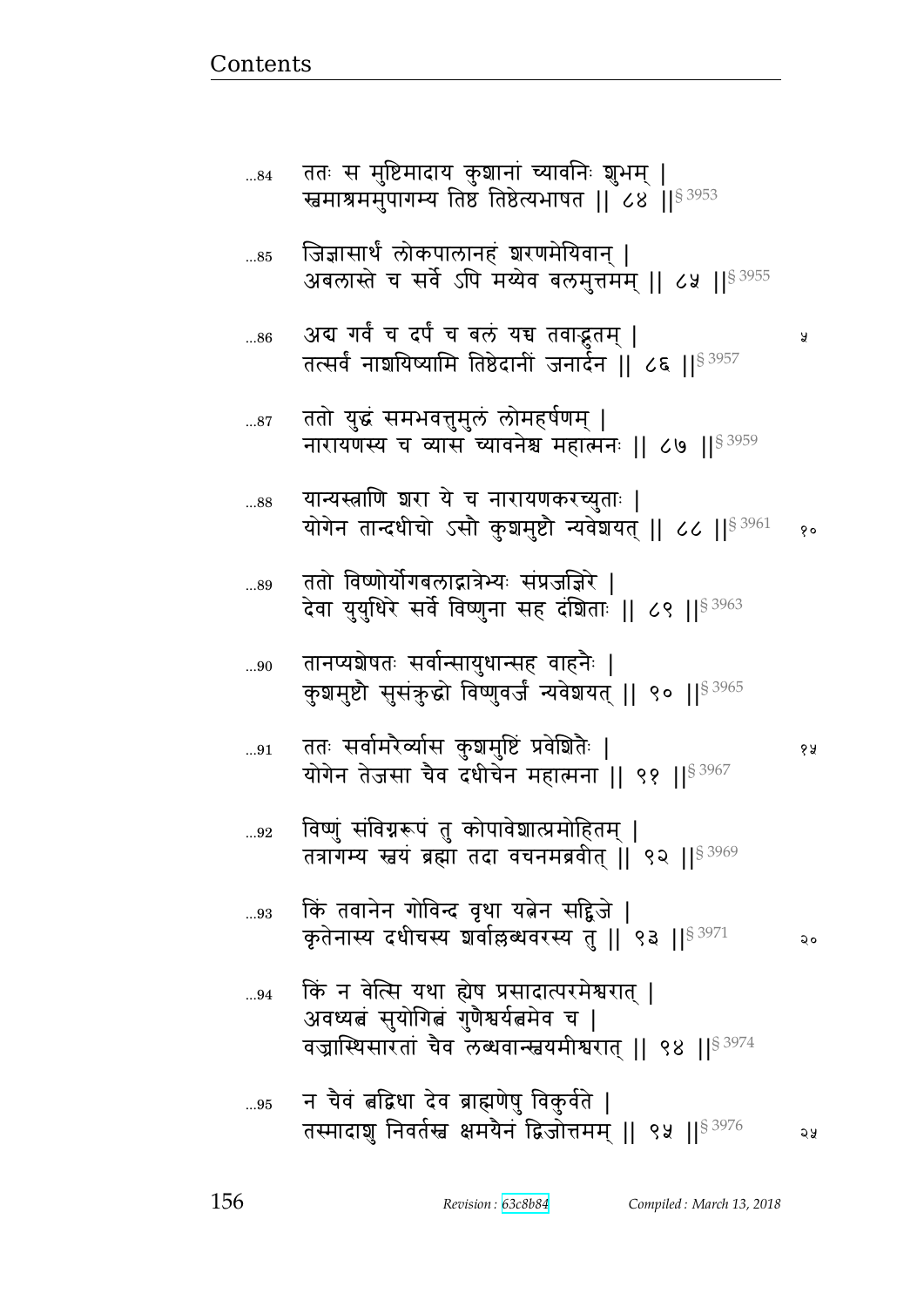จง देव उवाच | §4002

¥

68

२०

च्यावने तपसानेन तव तुष्टो ऽस्मि सुव्रत |  $...100$ ब्रूहि यत्ते ऽभिलषितं कृतमेव हि तन्मया || १०० || 53988 दधीच उवाच | § 3989 भगवन्यदि तुष्टो ऽसि यदि देयो वरश्च मे |  $...101$ इच्छामि विष्णुना सार्थं सर्वान्देवांस्त्रया जितान् || १०१  $|$   $|$  \$ 3991 सनत्कुमार उवाच | § 3992 ततः प्रहस्य वरदो दधीचमृषिसत्तमम् |  $\dots102$ एवमस्त्रिति तं प्राह प्रणतार्तिहरो हरः || १०२ || ९२९ | तस्मिन्दत्ते तदा तेन त्र्यम्बकेन वरे शुभे |  $\dots103$ अमन्यत स्थित वैरं क्षुपेण सह वे ऋषिः || १०३ || 53996 ध्यायत्तं तं तथा दृष्ट्वा भगवान्गोवृषध्वजः |  $...104$ उवाच वरमन्यच ब्रूहि विप्र ददानि ते || १०४ || 53998 दधीच उवाच | § 3999 यस्मात्स्थितमिदं वैरं वरदानात्तव प्रभो |  $...105$ इह तस्मात्तव स्थानं नाम्नैतेन भवत्वज || १०५ ||  $$^{4001}$ 

अथास्य युक्तस्य तदा तपसा भास्करबुतेः |  $\dots99$ तुतोष भगवांस्त्यक्षस्तुष्टश्चेवाब्रवीदिदम् || ९९ ||<sup>§ 3985</sup> देव उवाच | §3986 १०

दधीचो ऽपि महातेजास्तपस्तेपे स्त्रके ऽश्रमे |  $\ldots 98$ महादेवप्रसादार्थमुग्रं वाय्वम्बुभोजनः || ९८ || 53983

ब्रह्मापि तमृषिं सान्त्य पूजयित्वा च लोकपः |  $\dots97$ जगामादर्शनं व्यास सह सर्वामरैस्तदा || ९७ ||<sup>§ 3981</sup>

ततो ब्रह्मवचः श्रुत्ना स विष्णुलोकभावनः |  $...96$ योगेन तद्वलं ज्ञाबा दधीचस्य च शंकरात् | क्षमयामास विप्रेन्द्रं स्त्रं चावासमथाभ्यगात् ।। ९६ ।।  $$^{3979}$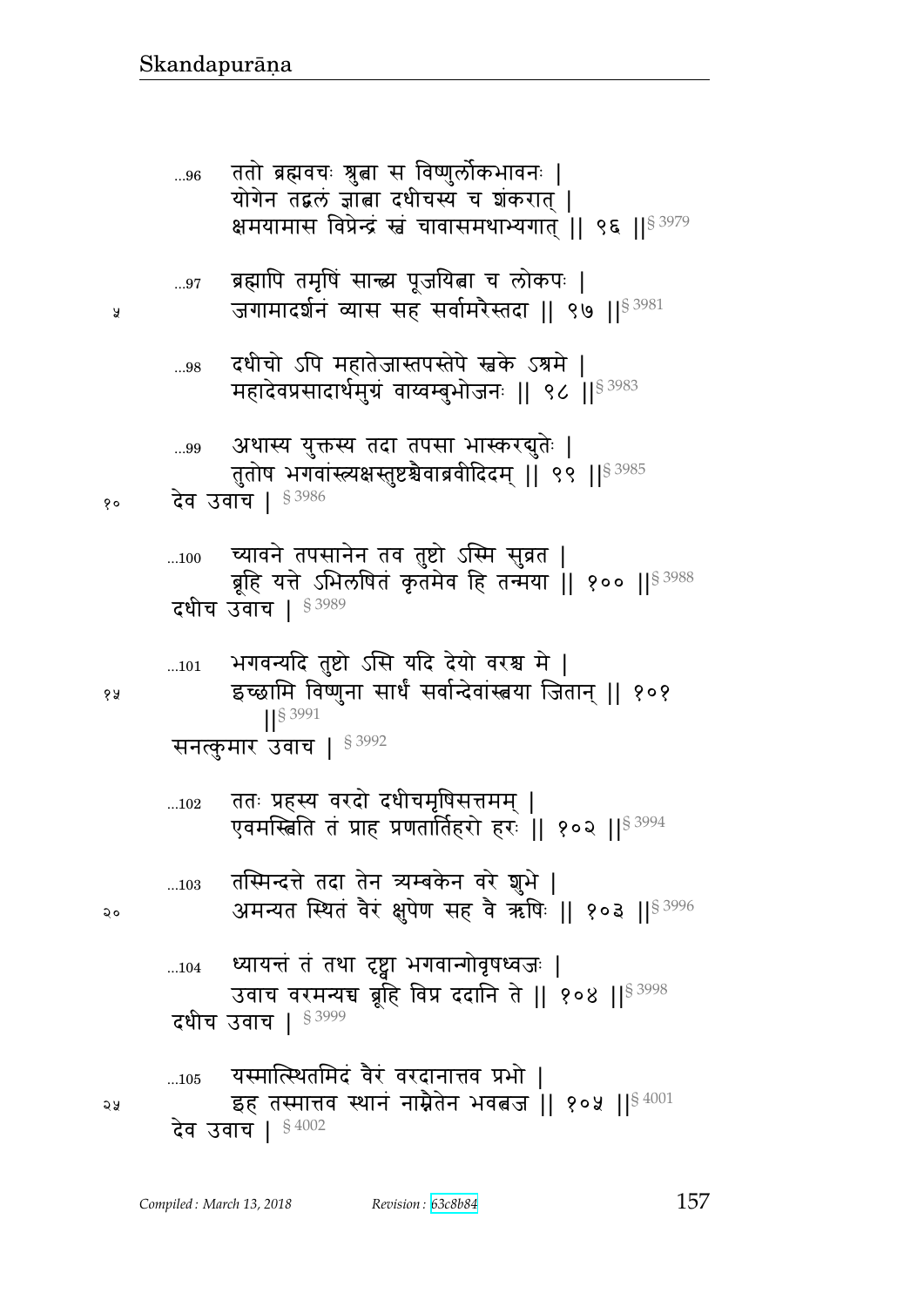Ã

एतस्मिन्नेव काले तु व्यास दक्षः प्रजापतिः |  $\dots$ 1 अयजत्सो ऽश्वमेधेन राजा प्राचेतसात्मजः । १ ॥  $\frac{84027}{364027}$ 

चीर्णं वर्षं भवेत्तेन स्थाणुव्रतमनुत्तमम् || १११ || $84015$ सर्वपापविनिर्मुक्तो गणपः स भवेन्मम |  $...112$ अकम्पनो नाम महान्महायोगबलान्वितः || ११२ || ${}^{8\,4017}$ १५ यश्च प्राणान्नियमवान्यमवानथवा पुनः |  $...113$ परित्यजेत मनुजस्तस्य पुण्यफलं महत् || ११३ ||<sup>§ 4019</sup> सर्वपापविनिर्मुक्तः सर्वबन्धविवर्जितः |  $...114$ गणेश्वरो नन्दिसमः स मे भवति सर्वगः || ११४ || $8\,4021$ स्थानेश्वरे यस्त्विदमेकरात्रं स्थिता क्षपेत्सर्वमशेषतो हि |  $...115$  $20$ स सर्वपापप्रविमुक्तचेता गणेश्वरो मे भवितातिभीमः ॥ ११५  $\frac{1}{5}$  4023 स्कन्दपुराण एकत्रिंशत्तमो ऽध्यायः || सनत्कुमार उवाच | \$4025

- यो ऽत्र तिष्ठेदहोरात्रं वाग्यतो नियताञ्चनः |  $...111$
- अयं चापि वटः श्रीमान्स्थितो ऽहं यत्र साम्प्रतम् |  $...110$ वरं दातुं मदाख्यातो नाम्ना स्थाणुवटो महान् | १० भविष्यति न संदेहः फलं चास्यापि मे शृणु || ११० ||  $^{84013}$
- स्थाणुतीर्थं च भवितृ तवैव पापनाञ्चनम् |  $...109$ अश्वमेधफलं ह्यत्र स्नातः प्राप्नोति पुष्कलम् || १०९ ||<sup>§ 4010</sup>
- ब्राह्मणं भोजयित्ना च चरुं धर्मेण संयुतः |  $...108$ सर्वपापविनिर्मुक्तो रुद्रलोकमवाप्नुयात् || १०८ || \$4008
- अत्र यो ऽभ्यर्चयेन्मां तु परं नियममास्थितः |  $...107$ त्रिरात्रोपोषितः सम्यक्स्रांता नद्यां तु मानवः || १०७ || \$ 4006
- स्थानेश्वरमिति ख्यातं नाम्नेतत्स्थानमुत्तमम् |  $...106$ भवितृ क्रोशपर्यन्तं नानापुष्पलताकुलम् || १०६ ||<sup>§ 4004</sup>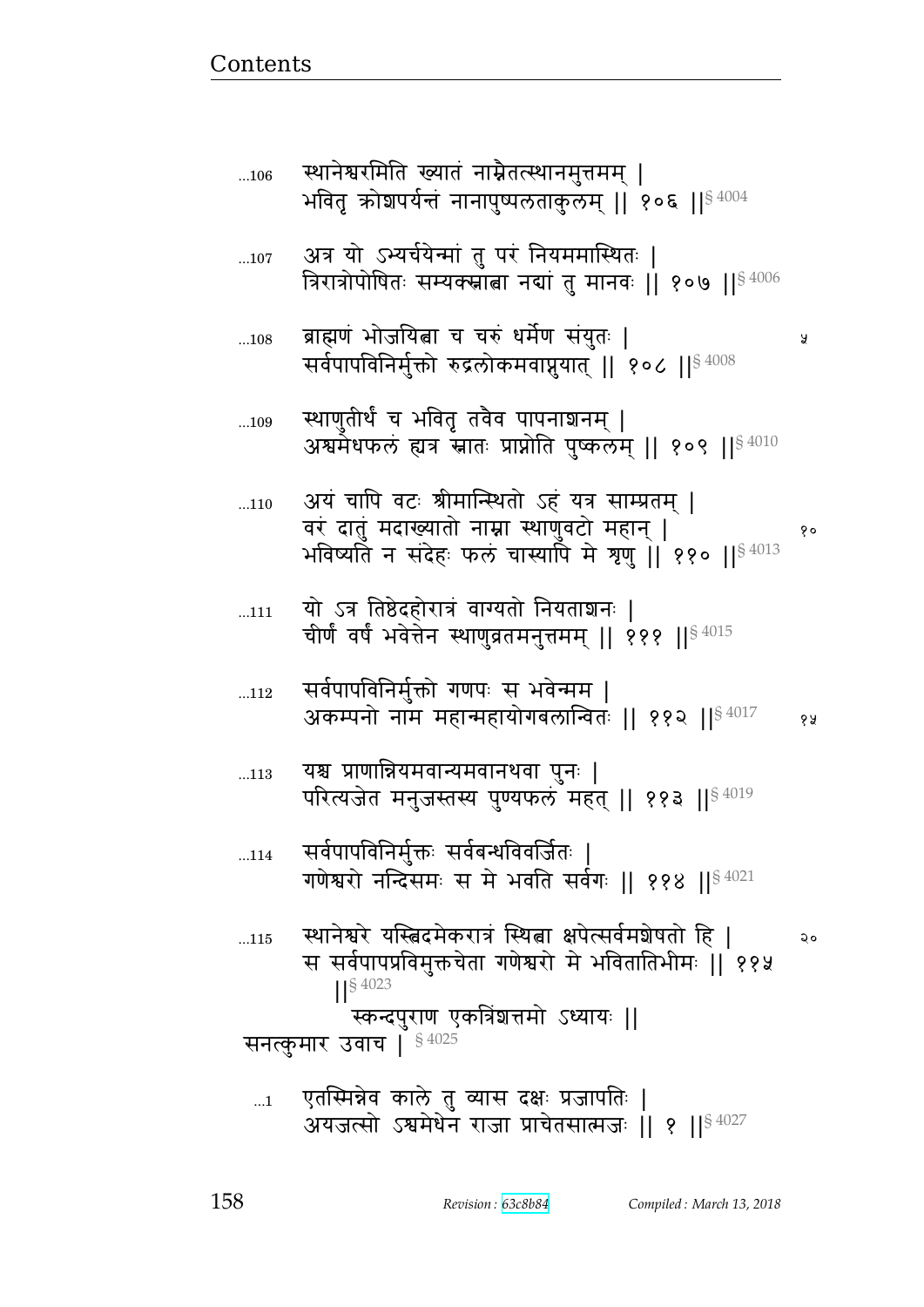### सखड़ा सधनुष्का च सतूणीरा पताकिनी |  $...13$

- तस्यां संमृद्यमानायां नासिकायामतिप्रभा |  $...12\,$ जज्ञे स्त्री भृकुटीवक्ता चतुर्दष्ट्रा त्रिलोचना | बद्धगोधाङ्गुलित्रा च कवचाबद्धमेखला || १२ || 54053
- ललाटे भृकुटीं कृत्वा ततो देव्यायतेक्षणा |  $\dots11$ कोधात्करेण नासाग्रं संममर्द शुचिस्मिता || ११ ||<sup>§ 4050</sup>
- मम बं भावविज्ञानं कुर्वती देवि भाषसे ।  $20$  $...10$ न हि दुःखं पितुर्लोके कश्चिदिच्छति भामिनि || १० ||<sup>§ 4048</sup>
- एवमुक्तस्तदा व्यास भगवान्वृषभध्वजः |  $...9$ उवाच प्रहसन्देवीं पिता तव शुचिस्मिते | पूर्वजन्मनि सुश्रोणि प्रजापतिसुतः शुभे || ९ ||<sup>§ 4046</sup>

सनत्कुमार उवाच | §4043

Å

१०

१५

24

- दधीचस्य वरश्चापि त्वया दत्तस्तदा प्रभो |  $\ldots\!8$ तस्यायमागतः कालस्तदर्थेन विधीयताम् ॥ ८ ॥ ९ ॥ २
- साम्ना सर्वसुराध्यक्ष विक्रमेण विना विभो |  $\dots 7$ अयं मूढो ऽवलिप्तश्च राजा प्राचेतसात्मजः | अनुस्मरन्यूर्ववैरं नैव दास्यत्यशासितः || ७ ||  $^{8\,4040}$
- देवानां भागधेयानि वहत्यग्निरयं भव |  $...6$ नायं तव महेशान किं कारणमतिबुते || ६ ||  $^{8\,4037}$
- बं देव सर्वदेवानां गतिश्च शरणं तथा |  $\dots5$ बया विना कथं यज्ञो वर्तते सर्वदेवप || ५ || \$ 4035
- उवाच चैनं गिरिजा बोधयन्ती पुरातनम् |  $\dots4$ श्लुक्ष्णं मधुरया वाचा कारणेन समन्वितम् || ४ || \$ 4033
- वहन्तं तमपश्यद्य देवी गिरिवरात्मजा |  $\ldots 3$ अनुस्मरत्ती तद्वैरं शापकारणमेव च || 3 || 3 4031
- तत्र देवनिकायानां भागधेयानि सर्वश्चः ।  $\ldots$ <sup>2</sup> हव्यवाहस्तदा तत्र वहन्मन्त्रैः समीरितः || २ ||<sup>§ 4029</sup>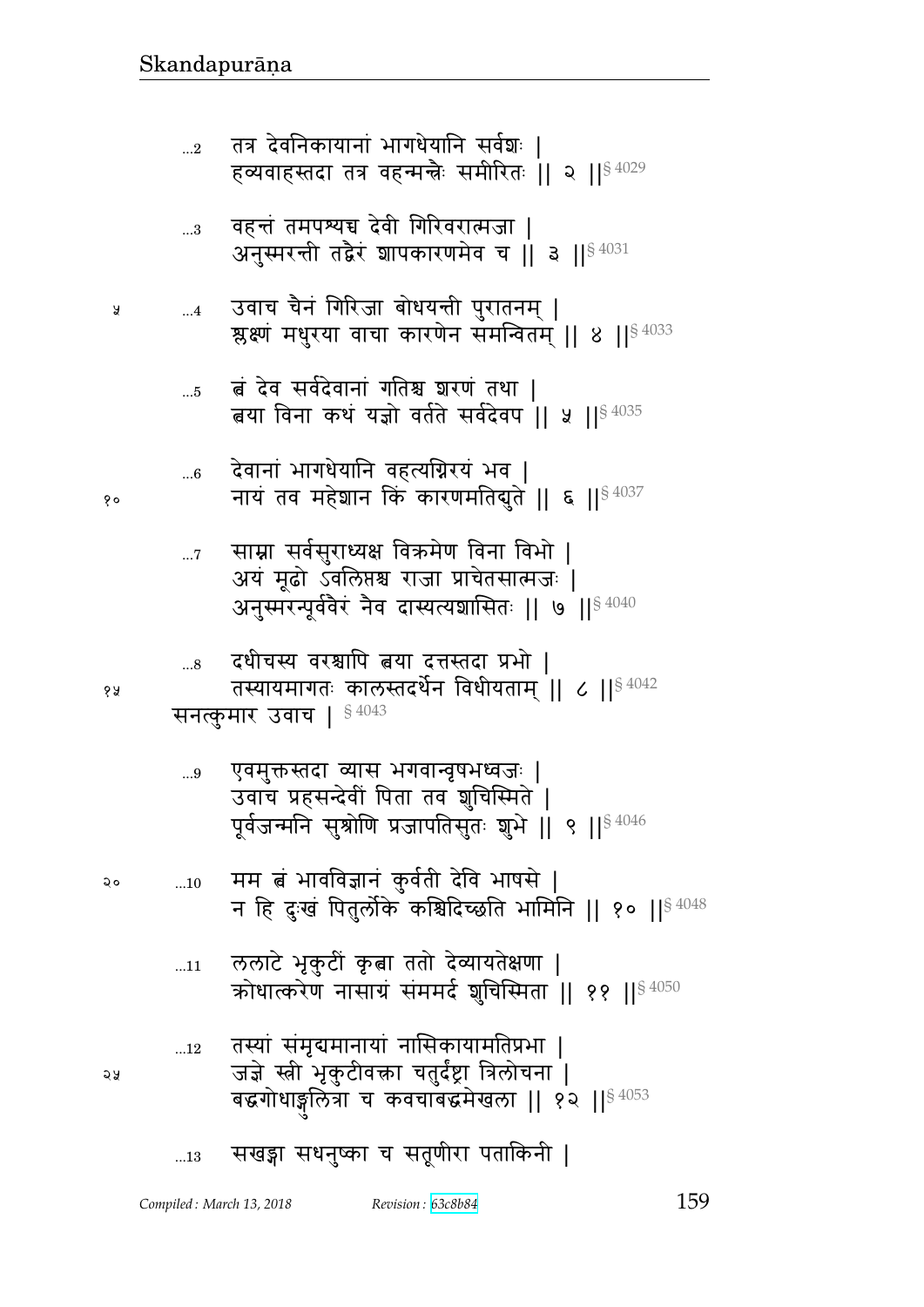| $\dots\!15$ | ततो ऽब्रवीत्तदा देवमेषा सृष्टा मया प्रभो  <br>बमप्यन्यं सृज गणमनुरूपं नमो ऽस्तु ते    १५    <sup>§ 4059</sup>                                                                          | A     |
|-------------|----------------------------------------------------------------------------------------------------------------------------------------------------------------------------------------|-------|
| $\dots16$   | ततो देवस्तदा स्कन्धं स्तमेक्षत सुभास्तरम्  <br>तस्माज्जज्ञे पुमान्दिव्यस्त्रैलोक्यं संहरन्निव    १६    $^{\S\,4061}$                                                                   |       |
| $\dots 17$  | भृकुटीभूषितास्यश्च बद्धगोधाङ्गलित्रवान्  <br>कवची बद्धतूणीरः शरी खड्गी शरासनी  <br>व्यक्षश्चतुर्भुजश्चेव वज्रसंहननो युवा    १७    <sup>§ 4064</sup>                                    | १०    |
| $\dots18$   | स सृष्टः प्रणतो भूबा हरिर्नाम्ना गणेश्वरः  <br>उवाच प्राअलिर्भूत्वा देवदेवं सहोमया  <br>आज्ञापय सुरेशान यत्कर्तव्यं मया विभो    १८   § 4067                                            |       |
| $\dots19$   | ततः स भगवानाह हरि त गणनायकम्  <br>प्राचेतसात्मजस्येमं यज्ञं गच्छ विनाशय  <br>भद्रकाल्या सहाशु बमेतत्कृत्यं गणेश्वर    १९    \$4070                                                     | १ प्र |
| $20$        | ततो ऽस्य भगवान्देवो गणेशान्कामरूपिणः  <br>$- - -   $ 20 $  ^{84072}$                                                                                                                   |       |
| $\dots 21$  | पस्पर्श बाहुं सम्यक्तु तस्मिञ्जाता महाबलाः  <br>कोट्यस्ता नवतिश्चैव श्वतं चैव तदा प्रभोः  <br>सर्वांश्चोवाच भगवान्यज्ञं प्रमथतानघाः    २१    $$^{4075}$<br>$\S 4076$<br>सनत्कुमार उवाच | २०    |
| 22          | ततस्तौ तेन सैन्येन महताभिसमावृतौ  <br>जग्मतुः सागरोन्नादमेघाशनिविनादितौ   २२     ऽ 4078                                                                                                |       |
| 23          | देवो ऽपि सह पार्वत्या रैभ्याश्रमसमीपतः  <br>स्थितापश्यद्रणेशानां कर्म तदाज्ञनाशनम्    २३    $84080$<br>$\frac{1}{5}$ 4081<br>सनत्कमार उवाच                                             | จง    |

घनस्तनी पृथुकटी नागनासोरुरव्यया |<br>भद्रकालीति तां प्राह देवीं देवी शुभानना || १४ ||<sup>§ 4057</sup>  $\dots$ 14

द्वादशास्या दशभुजा तनुमध्या तमोनिभा || १३ ||<sup>§ 4055</sup>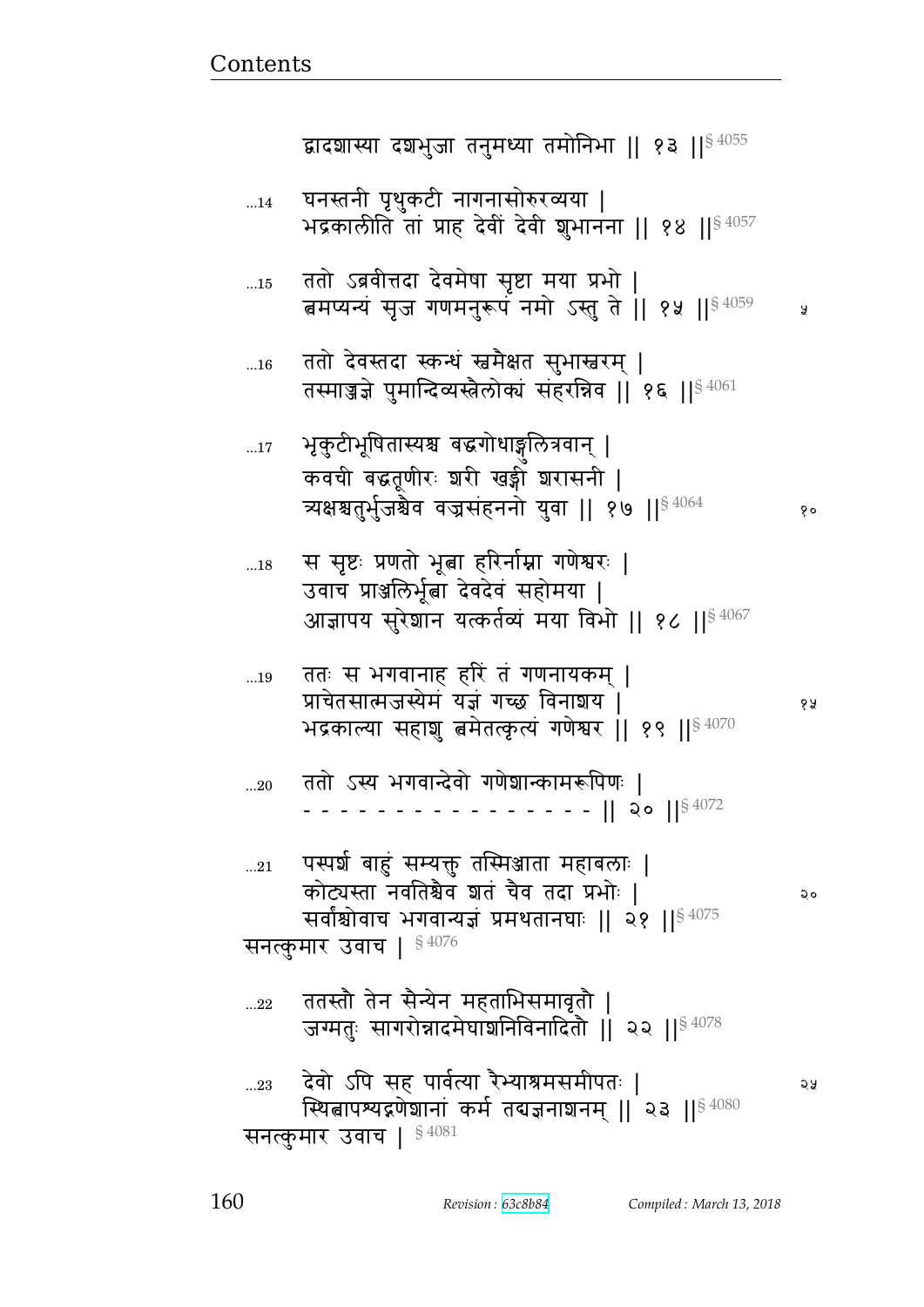- मन्त्रैस्ते प्रोच्यमानापि नैव भागान्ददुर्यदा |  $...32\,$ तदा यातास्ततो मन्त्रा ब्रह्मलोकं सनातनम् || ३२ || $^{\$4104}$
- मन्नाप्यूचुः सुरान्यूयं तमोपहतचेतसः |  $\ldots\!31$ २०
- एवमुक्तास्तु हरिणा सर्वे देवपुरःसराः |  $...30$ ऊचुर्मन्त्राः प्रमाणं वो भागं प्रति गणेश्वराः || ३० || ${}^{8\,4100}$
- 68 भागो भवद्मो देयस्तु नास्मन्यमिति कथ्यताम् | तं ब्रूत यो ज्ञापयति वेत्स्यामो हि वयं ततः || २९ ||<sup>§ 4098</sup>
- अथ चेत्कस्यचिदियमाज्ञा मुनिसुरोत्तमाः |  $...29$
- अथ चेत्स्त्वामिनो देवास्तेन भागार्हतां गताः |  $...28$ खामिबे च बल हेतुस्तपो वा नात्र संशयः | अस्मास्त्रेवोभयं तच स्त्रामित तेन नो वरम् || २८ || \$ 4095
- तपसा यज्ञभागार्हा बलेन नियमेन वा | ऐश्वर्येणाथ योगेन येन तेन पुरो हि वः | सर्वं चास्मास्त्वपि हि तद्वयमप्यंशभागिनः || २७ || < 4092
- वयं ह्यनुचराः सर्वे शर्वस्य परमात्मनः | इहाभिलिप्सवः प्राप्ता भागान्यच्छध्वमीप्सितान् || २६  $\left| \right|^{5\,4089}$
- गणेश्वरबलं चागाद्गीमं कालीपुरोगमम् |  $\ldots 25$ ते संप्राप्य महाभागाः सर्वे दीप्तानलप्रभाः | ऊचुस्तं यजमानं च ऋबिजो ऽथ मुनीन्सुरान् || २५  $\left| \right|^{§}$  4087
- वृक्षाः कनखला यत्र गङ्गाद्वारसमीपगाः |  $...24$ सुवर्णशृङ्गश्च गिरिर्मेरुपर्वतसंनिभः | तस्मिन्प्रदेशे दक्षस्य यज्ञो ऽयमभवत्तदा || २४ || $^{\$4084}$

 $...26$ 

 $...27$ 

y

१०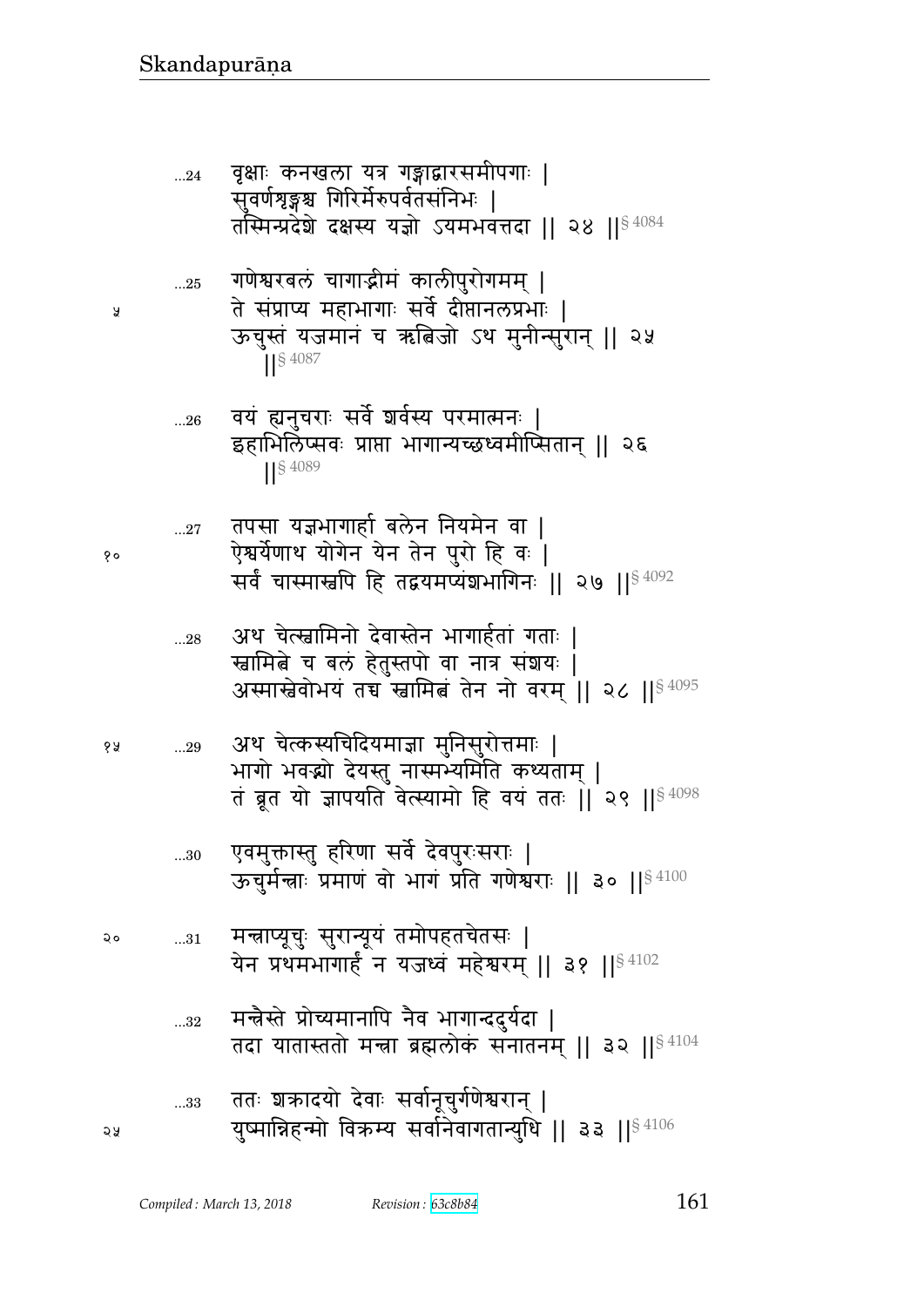১ম

Ã

- राजानश्चापि ये केचित्तत्रायाता दिदृक्षवः |  $...45$ तान्सर्वानस्त्रवीर्येण स्त्रगृहाननयद्वलात् || ४५ || 84132
- अन्यांश्च देवान्देवो ऽसौ सर्वान्युद्धाय संस्थितान् ।  $...44$ मोहनेनास्त्रवीर्येण समोहयदनिर्न्दितः || ४४ || $^{\S\,4130}$
- तुषिताश्च तथा देवानुबुक्तान्युद्धलालसान् |  $...43$ वायव्यास्त्रेण संहत्य पृथिव्यां तान्न्यपातयत् || ४३ ||<sup>§ 4128</sup>
- विष्णोश्चक्रं च तद्धोरं युगान्तादित्यवर्चसम् |  $...42$ व्यष्टम्भयददीनात्मा करस्थं न चचाल ह || ४२ ||  $\frac{84126}{ }$ २०
- भगस्य नेत्रे पूष्णश्च दञ्चनान्नुषिताननः |  $...41$ धनुष्कोट्या समाहत्य मिषतां स न्यपातयत् || ४१ ||<sup>§ 4124</sup>
- हरिभद्रो ऽपि दीप्तात्मा शकस्योदाच्छतः करम् |  $...40$ १५ व्यष्टम्भयददीनात्मा तथान्येषां दिवौकसाम् || ४० || 84122
- यजमानं च पाश्चेन बद्धा निन्युर्यथासुखम् | ..39 वेदीमध्ये कुशानन्ये स्नुचो ऽन्ये चमसानपि | व्यनाशयंश्चिक्षिपुश्च शालाश्चान्ये ऽभ्यदीपयन् || ३९ ||<sup>§ 4120</sup>
- गणेश्वराश्च संकुद्धा यूपानुत्पाट्य चिक्षिपुः |  $\ldots\!38$ प्रस्थात्रा सह होतारमश्चं चैव गणेश्वराः | १० गृहीत्वा कुपिताः सर्वे गङ्गास्रोतसि चिक्षिपुः || ३८ || ${}^{8\,4117}$
- एवमुक्ता स तेजस्त्री हरिभद्रः प्रतापवान् |  $...37$ भद्रकाली च संकुद्धावभिदुदृवतुः सुरान् | 3७ | | 54114
- ऋबिग्मिर्भागधेयैश्च सह यज्ञेन चोद्यतः |  $\ldots 36$ येषां च बलवत्ता वस्तान्सर्वान्नाशयाम्यहम् || ३६ || 94112
- मन्नाः प्रमाणं न कृता युष्माभिर्बलगर्वितैः |  $\dots35$ यस्मात्प्रसह्य तस्माद्वो नाञ्चयाम्यद्य गर्वितम् || ३५ || $\mathbb{S}^{4110}$
- तेषां सगर्वं तद्वाक्यं श्रुत्वा हरिरमित्रजित् |  $...34$ उवाच प्रहसन्सर्वानिदं वचनमूर्जितम् || ३४ ||  $$^{4108}$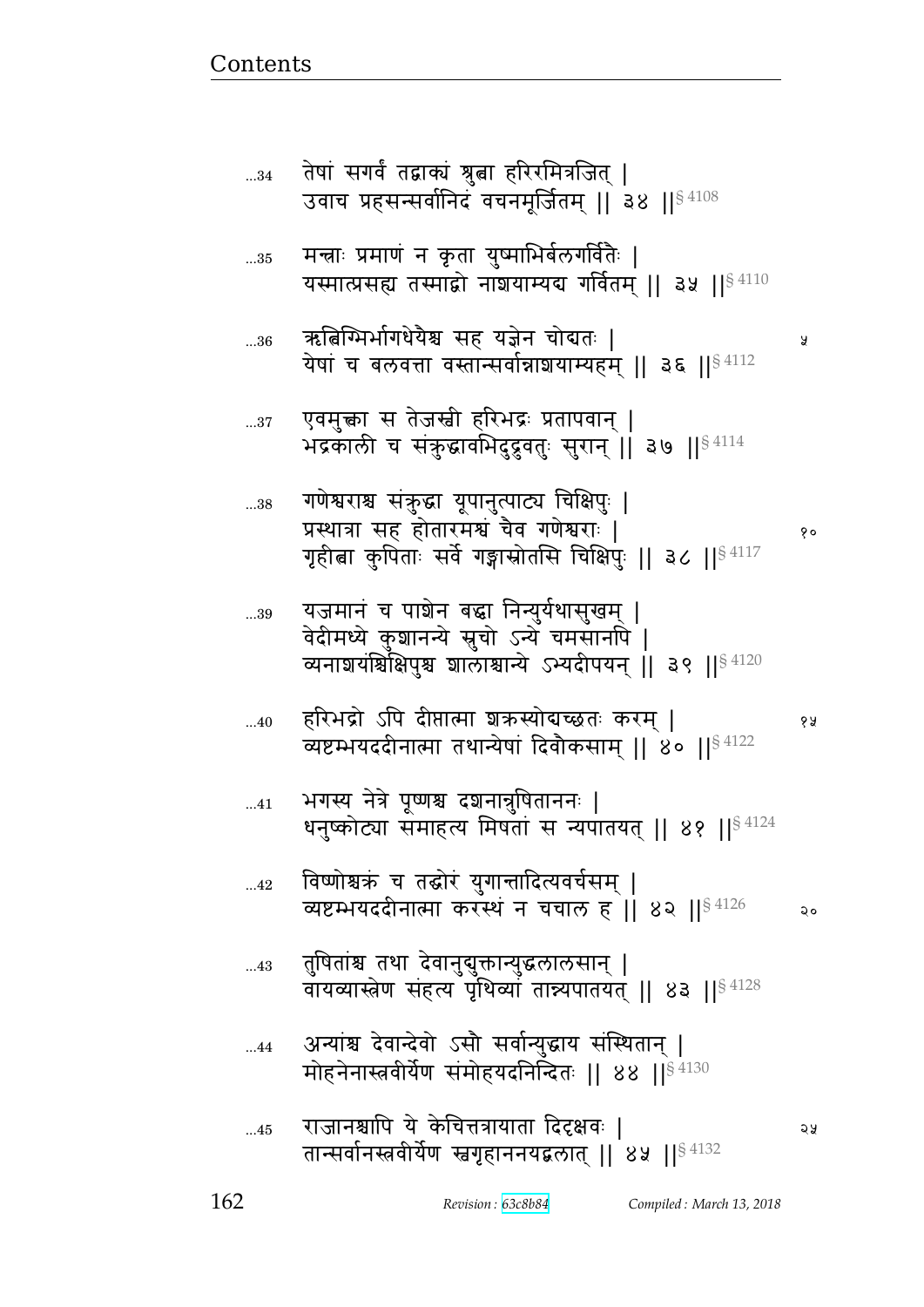|    | 52        | ततस्ते नातिदूरे तु साम्बं सगणमीश्वरम्  <br>अपश्यन्त महात्मानं सर्वे तद्गतमानसाः ॥ ५२ ॥ $^{\$4149}$              |
|----|-----------|-----------------------------------------------------------------------------------------------------------------|
|    | $\dots53$ | ते तं दृष्ट्वा प्रणम्योचैस्तुष्टुवुर्दीप्ततेजसम्  <br>वाग्भिरावाहनीयाभिः कृत्वा ब्रह्माणमग्रतः    ५३    $84151$ |
| २० |           | <b>देवा ऊचुः   §4152</b>                                                                                        |
|    | $\dots54$ | नमस्ते सुरञ्चत्रुघ्न सुरयज्ञप्रवर्तक  <br>महायज्ञ महासच्च महाऋतुशतस्तुत    ५४    $\frac{4154}{3}$               |
|    | 55        | नमो यज्ञविनाशाय वेदसर्वस्त्रदाय च  <br>श्चिपिविष्टकृते विष्णोर्नरसिंहाभिघातिने    ५५    § 4156                  |
| २५ | $56$      | मन्दराद्रिनिवासाय शुभसर्वस्त्रदाय च  <br>महाविमानयानाय ऋतुविघ्नकराय च    ५६    $$^{4158}$                       |

तान्प्रपन्नांस्तदा सर्वान्देवान्समुनिलोकपान् |  $...50$ हरिः काल्या सहैवाह गच्छध्वं सोममव्ययम् | प्रसादयध्वं देवेश ततो वो भविता शमः || ५० || 84144 सनत्कुमार उवाच | §4145

प्रसादयितुमव्यग्रा दुःखश्चोकसमन्विताः || ५१ ||<sup>§ 4147</sup>

त एवमुक्ता हरिणा जग्मुर्देवं प्रमन्यवः |

एवं ते निकृता व्यास गणैः काल्या तथैव च |<br>हरिणा चैव देवेन सर्वे श्वरणमागताः || ४९ ||<sup>§ 4141</sup>  $...49$ 

श्चरं चापरमादाय वीरभद्रः प्रतापवान् |  $...48$ पलायमानं तं यज्ञं ससार मृगरूपिणम् || 86 || 84138 सनत्कुमार उवाच | §4139

प्र

१०

१५

 $\dots51$ 

- तं तदा मृगरूपेण धावन्तं गगनं प्रति |  $...47$ हरिः शरं समाधाय विशिरस्कमथाकरोत् || ४७ || \$4136
- तत्प्रविध्वस्तकलश्चं भग्नयूपं सतोरणम् |  $...46$ प्रदीपितमहाशालं दृष्ट्वा यज्ञो ऽभिदुदृवे || ४६ || 84134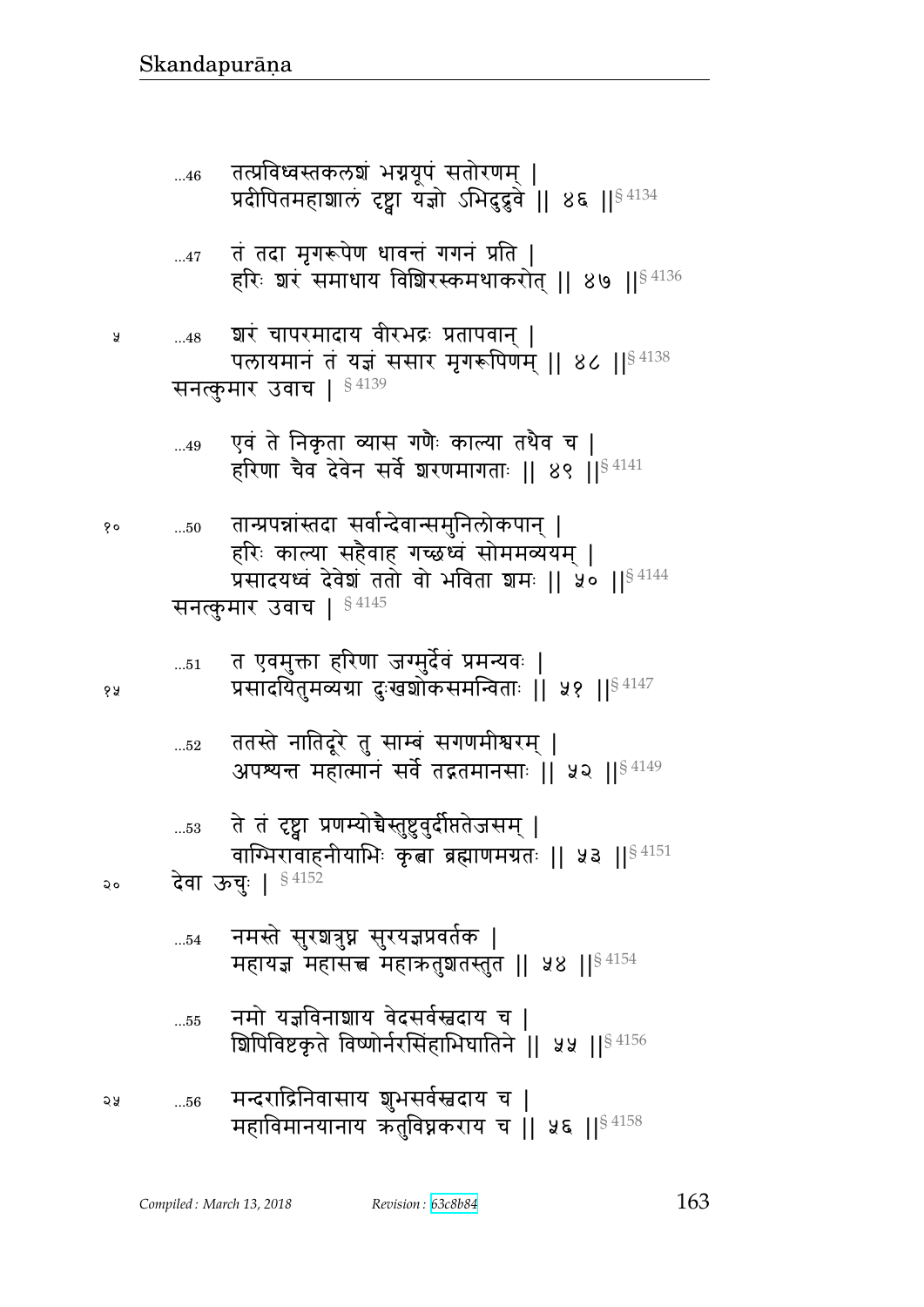विष्टम्भनाय शक्रस्य विष्णोश्चक्रस्य चैव हि |  $...58$ नमो यज्ञप्रणेत्रे च यज्ञोत्पत्तिकराय च || ५८ ||  $84162$ वरदानाधिगम्याय ब्रह्मणो जनकाय च |  $...59$ Ã व्याघ्रचर्मभूते तुभ्यं कृष्णचर्माम्बराय च || ५९ || 94164 नमः स्रग्वरमालाय नरपित्रे तथैव च |  $...60$ उत्पादकाय विष्णोश्च जयाय विजयाय च || ६० ||<sup>§ 4166</sup> नमो मन्युविनाशाय वीरभद्रप्रजाय च |  $...61$ नमो हर्षाय कोपाय गणेश्वरसृजे नमः || ६१ || 84168  $90$ नमो देवानुतापाय मृगबाणार्पणाय च |  $...62$ नमस्ते भगवन्देव नमस्ते भगवञ्छिव || ६२ ||  $$^{4170}$ नमस्ते सर्वलोकेश नमस्ते लोकभावन ।  $...63$ बया सृष्टमिदं विश्वं यज्ञो देवाश्च यज्ञहन् | प्रसीद मा क़ुधो ऽस्माकं मा नः कृत्वा विनाशय || ६३ १५  $18^{4173}$ सनत्कुमार उवाच |  $$^{4174}$ य इमं पठते नित्यं नियतः प्रातरुत्थितः |  $...64$ न तस्य विघ्नरूपाणि कदाचित्संभवन्त्युत | ६४ |  $\mathbb{S}^{4176}$ सनत्कुमार उवाच |  $$^{4177}$ स एवमुक्तो देवेशस्तदा तान्स्तुवतः स्थितान् |  $...65$ २० उवाच प्रहसन्वाकां सर्वान्देवान्समागतान् || ६५ ||<sup>§ 4179</sup> देव उवाच | 84180 नाहं कुद्धो भवन्तो मे नित्यमेवातिवल्लभाः |<br>कुद्धे हि मयि युष्माकं न स्याज्जीवं क्षणान्तरे || ६६ ||<sup>§ 4182</sup>  $...66$ एवमुक्ता तदा देवः सुराणां हितकाम्यया |  $...67$ จง प्रावेशयत्सुरान्सर्वांस्ततस्तान्योगमायया | खे शरीरे महादेवो विस्मापयितुमोजसा || ६७ ||<sup>§ 4185</sup>

मन्नानःकरणायैव मन्नव्रतकराय च |  $...57$ पूष्णो दत्तविनाशाय भगनेत्रहराय च || ५७ ||<sup>§ 4160</sup>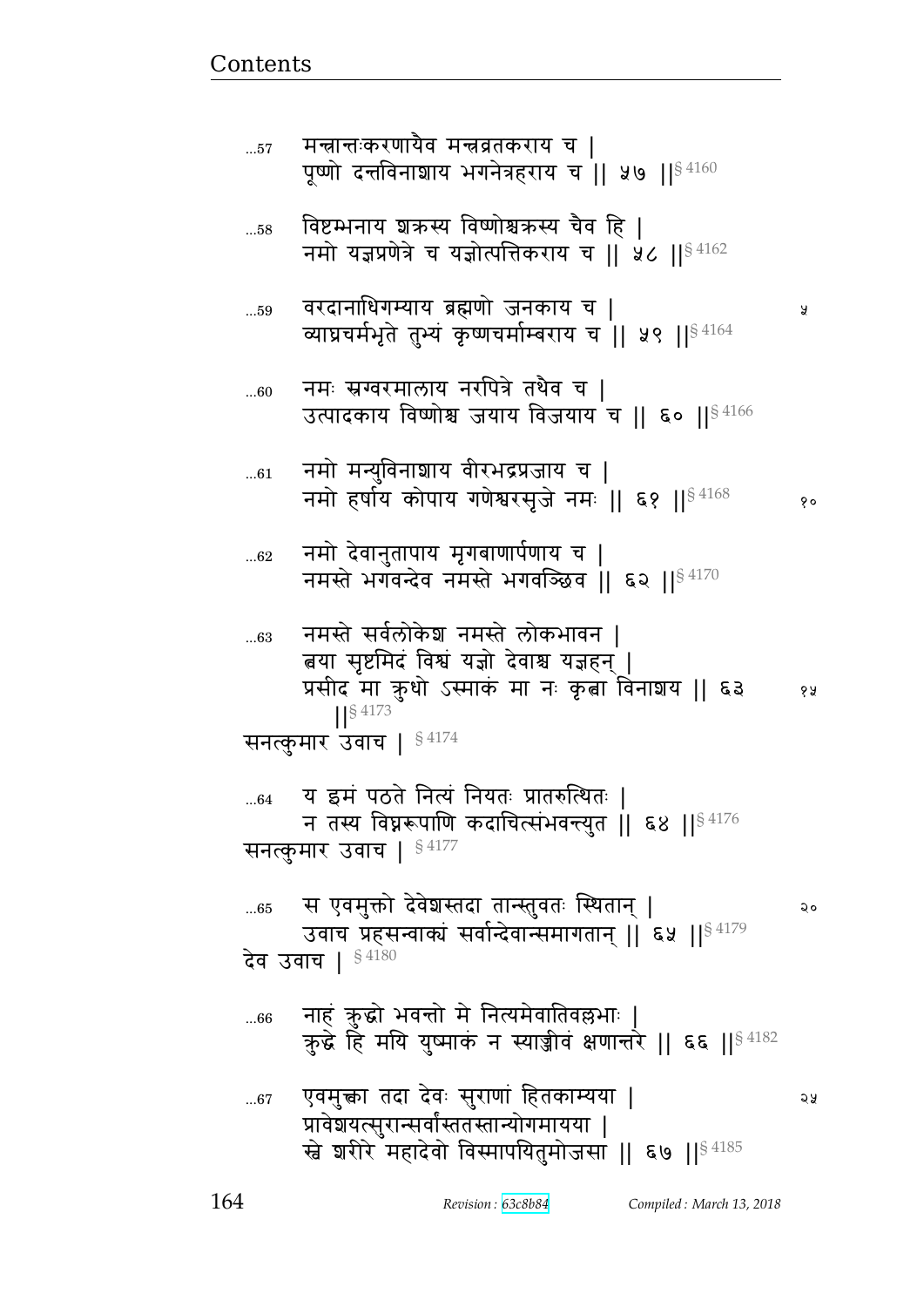Å

|    | प्रभागमयनव प्राकारण पारष्कृतम् ॥ ७७ ॥ $\frac{3.7200}{2.7200}$                                         |
|----|-------------------------------------------------------------------------------------------------------|
| จะ | 78 तेषां मध्ये जनपदाः सर्वदुःखविवर्जिताः  <br>शक्लाभिजनसंपन्नाः सर्वे च स्थिरयोवनाः ॥ ७८ ॥ $$^{4210}$ |

- तस्य मध्ये ऽपरं चान्यद्विकोटीविस्तृतं शुभम् |  $...77$
- नगरं तस्य मध्ये च त्रिकोटीयोजनं शुभम् | २०  $...76$ सर्वरत्नविचित्रेण प्राकारेणाभिसंवृतम् || ७६ ||§ 4206
- तस्य मध्ये ह्यपश्यंस्ते विबुधा मुनिसत्तम |  $...75$ चतुर्योजनकोटीकं विस्तारायामतः समम् | वैड्रर्योपलयुक्तेन प्राकारेणाभिसंवृतम् ॥ ७५ ॥ $^{\$4204}$
- तस्य मध्ये पुनश्चान्यत्पञ्चकोटीप्रमाणतः | १५  $\dots 74$ इन्द्रनीलोपलेनेव प्राकारेण समावृतम् || ७४ ||  $$^{4201}$
- तस्य मध्ये ऽपरं चोचं षद्कोटीविस्तृतं पुरम् |  $\ldots73$ जाम्बूनदमयेनैव प्राकारेणाभिसंवृतम् || ७३ ||<sup>§ 4199</sup>
- ततो ऽपरमपश्यंस्ते तन्मध्ये सुरसत्तमाः | १०  $...72$ सप्तयोजनकोटीकं समत्तान्नगरं शुभम् | राजतेनावृतं दिव्यं प्राकारेणेन्दुवर्चसा || ७२ ||<sup>§ 4197</sup>
- अपश्यंस्ते महाभागा नगरं सूर्यसंनिभम् |  $...71$ स्फाटिकेनातिमहता प्राकारेणाभिसंवृतम् | शृङ्गेश्च विविधेश्चित्रेर्मणिहेमोञ्जलेः शुभेः || ७१ ||<sup>§ 4194</sup>
- तेन ते सुरशार्दूलाः सर्वे ह्यूर्ध्वमतन्द्रिताः |  $...70$ आक्षिप्तास्तन्मुहूर्तेन लोकमन्यमुपागताः || ७० ||<sup>§ 4191</sup>
- ते परिभ्रम्य तांल् लोकान्कृत्स्नान्सर्वे भयान्विताः |  $...69$ पञ्चाक्षं गणपं वीरं तत्रापश्यन्समागताः || ६९ || $84189$
- ते प्रविष्टास्तदा देहमीश्वरस्य महात्मनः |  $...68\,$ सप्तलोकसमायुक्तमपश्यञ्जगदद्भुतम् || ६८ || 84187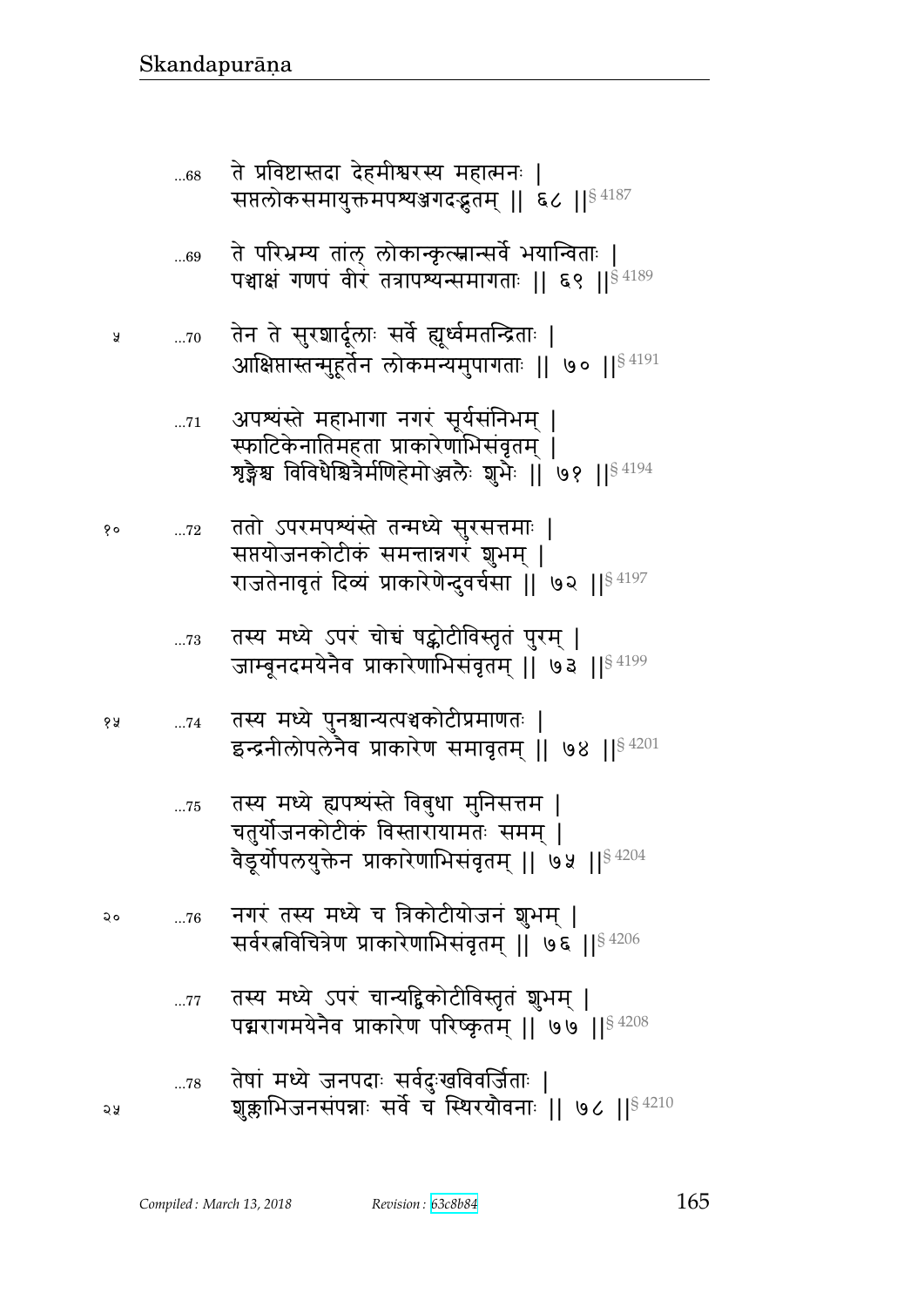५

क्षुत्पिपासाविनिर्मुक्ता रोगशोकविवर्जिताः |<br>अमरा जरया त्यक्ता नित्यं मुदितमानसाः || ७९ ||<sup>§ 4212</sup>  $...79$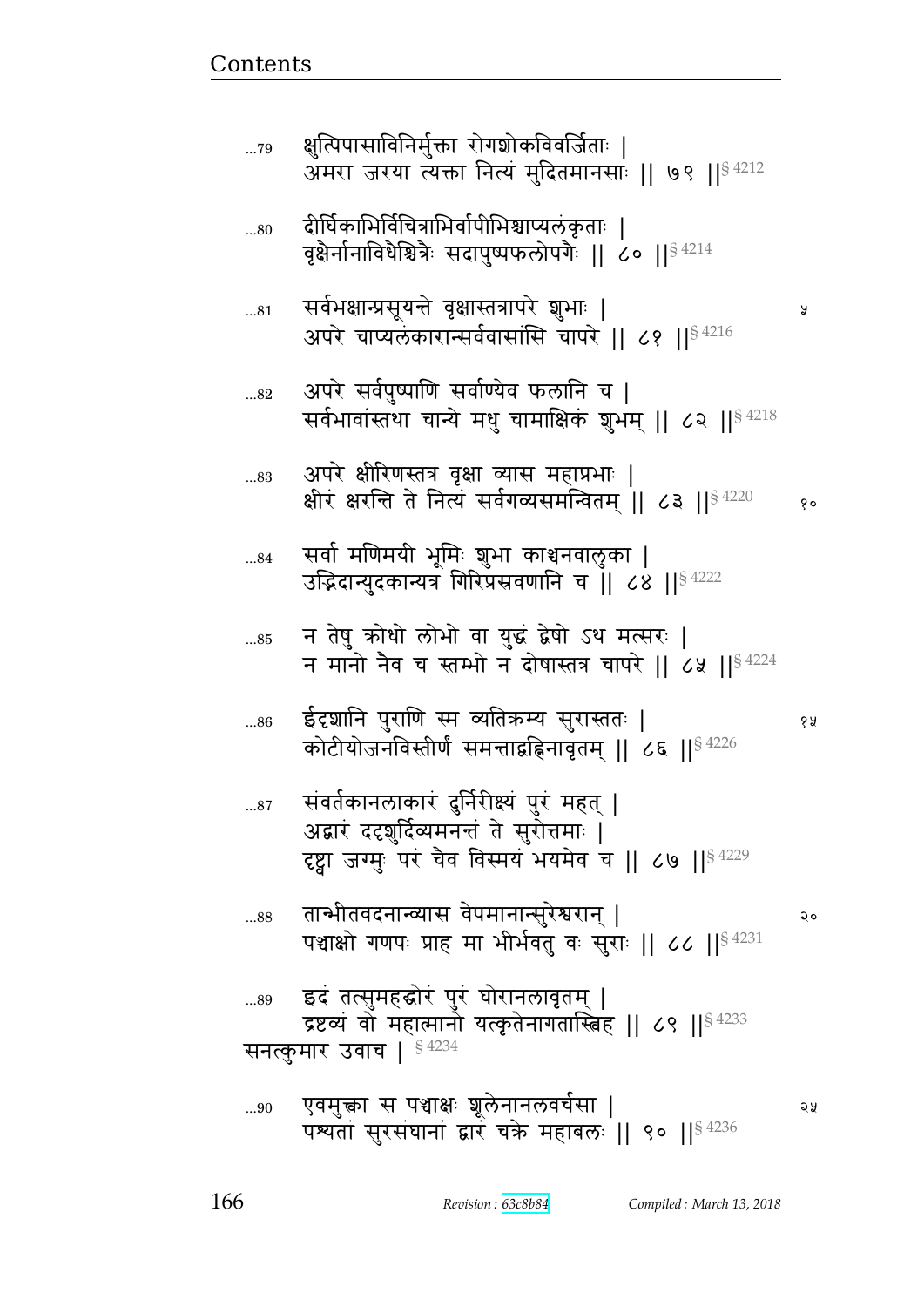Å

१०

१५

२०

- दंष्ट्राकरालवदनां बहुपादकराङ्गलिम् |  $\dots101$ ২५ धनुःपरशुखङ्गेषुचक्रशूलासिधारिणीम् || १०१ ||<sup>§ 4262</sup>
- एवमुक्तवति स्त्रामिन्युद्धता ताम्रलोचना |  $...100$ देवी देवीं मुखाद्धोरां ससुजे भयवर्धनीम् ॥ १०० ॥ $$^{4260}$
- 'इयं तु देवी युष्माकं कुपिता पर्वतात्मजा | ..99 एतां प्रसादयत वे नाहं कुप्यामि वः सुराः || ९९ ||<sup>§ 4257</sup> सनत्कुमार उवाच |  $$4258$
- यदि सर्वानहं कोधाद्विसृजेयं कथंचन |  $\ldots\!98$ न भवेयुरसंदेहात्सर्वे यूयं क्षणात्सुराः ॥ ९८ ॥  $$^{4255}$
- दृष्टा हि वो मम क्रोधाः सिंहरूपा भयानकाः |  $...97$ एकेन तेषां रोद्रेण सर्वे यूयं विनिर्जिताः || ९७ ||§ 4253
- वेपमाना भयेनेश शारणं पर्युपागताः |  $...96$ ताञ्छरण्यः स भगवानुवाच प्रहसंस्तदा | आमच्य सर्वान्देवेशो भयार्तांस्तान्दिवौकसः || ९६ ||<sup>§ 4251</sup>
- न भेतव्यं सुरा देवं दर्शयाम्यधुना हि वः |  $...95$ इत्युक्ता ददृशः श्चर्वं सहसा ते सहोमया | न चैव तत्पुरं व्यास न सिंहान्नापि किंचन || ९५ ||<sup>§ 4248</sup>
- तस्य सिंहस्य नादेन भैरवेण दिवौकसः |  $...94$ विषण्णवदनाः सर्वे पञ्चाक्षं शरणं ययुः ।। ९४ ।।  $$^{4244}$ पश्चाक्ष उवाच |  $$^{4245}$
- तेषामेकस्तदा सिंहश्छिच्चा बन्धनमूर्जितः |  $\ldots 93$ अन्वधावत संकुद्धः प्रलम्बितमहासटः || ९३ ||<sup>§ 4242</sup>
- मेरुमन्दरकल्पानां नखदंष्ट्रावतां तथा |  $\ldots 92$ घोराणामग्निवर्णानां कुद्धानामतितेजसाम् || ९२ ||<sup>§ 4240</sup>
- ते प्रविष्टा महात्मानः पञ्चाक्षसहिताः सुराः |  $...91$ दिव्यं ददृशिरे पूर्णं सिंहानां तत्पुरं महत् || ९१ ||<sup>§ 4238</sup>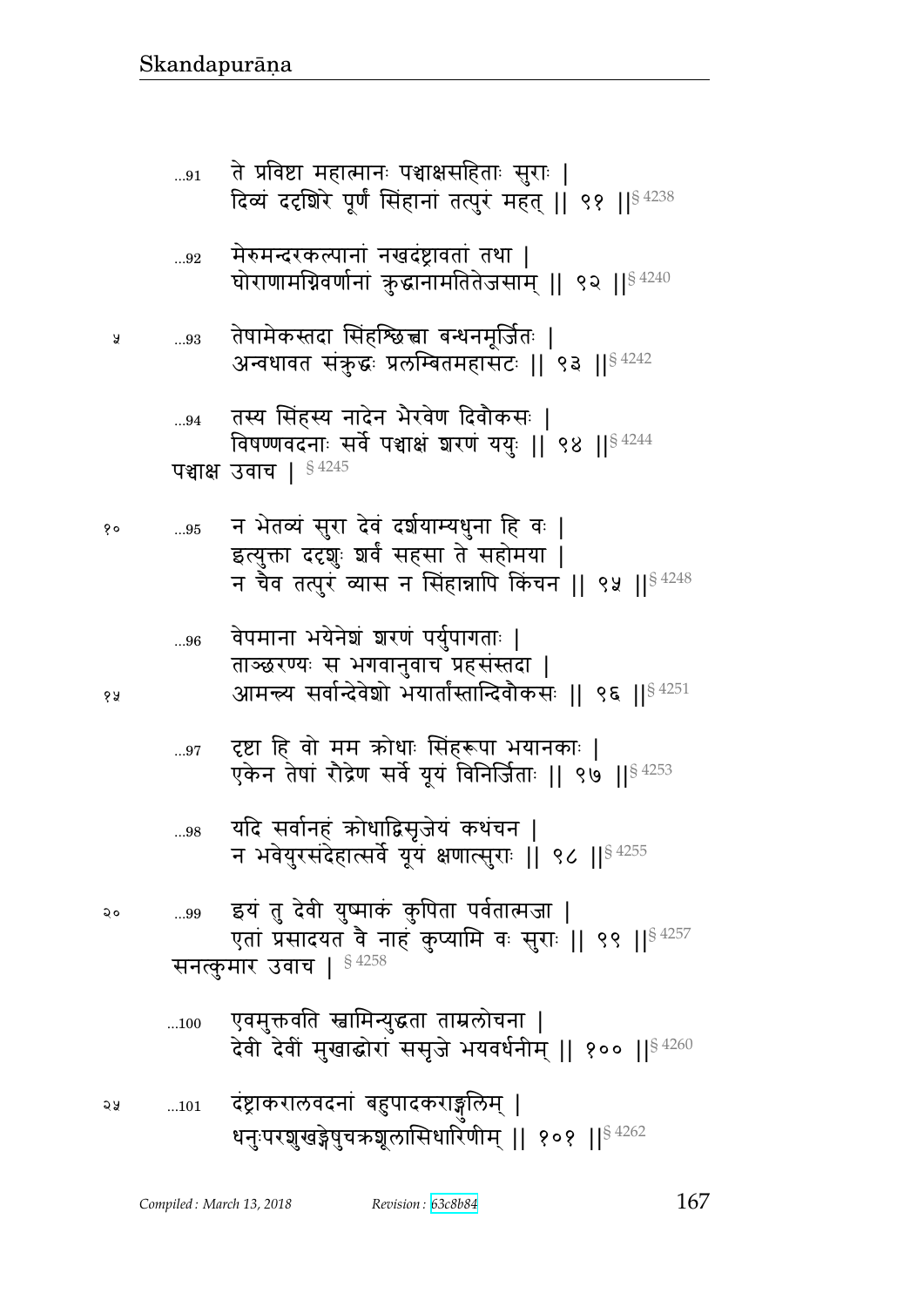|     | न्यवर्तत सुरेभ्यस्तु कोपं तत्याज चोत्थितम्    १११    <sup>§ 42</sup>                                                         |
|-----|------------------------------------------------------------------------------------------------------------------------------|
| 112 | कालकर्णी निवृत्तां तु दृष्ट्वा ते ऽपि सुरास्ततः  <br>शान्तं च भयमत्युग्रं तुष्टुवुर्हिमवत्सुताम्    ११२    <sup>§ 4285</sup> |
|     | <b>देवा ऊचुः   §4286</b>                                                                                                     |

- इत्युक्ता कालकर्णी तु देव्या भैरवरूपिणी|  $\dots111$ २० 83
- नैषां मृत्युः प्रभवति श्रंकरार्पितचेतसाम् |  $...110$ मया ह्येतद्वतं पूर्वं चरितं सार्वकामिकम् || ११० ||<sup>§ 4281</sup>
- रौद्राः पञ्चव एते हि प्रवेशाद्भस्मनो ऽधुना |  $...109$ जाताश्च गणपाः सर्वे हत्तव्या न तयेर्थारे || १०९ ||<sup>§ 4279</sup>
- एते भगवतो ऽवश्यमनुग्राह्याः सुरोत्तमाः |  $...108$ भस्म येन प्रविष्टास्तु तस्मान्मैतान्विनाशय || १०८ || 94277 १५
- एतत्पशुपतिप्रोक्तं व्रतं पाशुपतं पुरा |  $\dots107$ यद्भमना पवित्रेण स्नानं स्नानेभ्यं उत्तमम् || १०७ || \$4275
- कालकर्णि निवर्तस्त मा वधीः सुरसत्तमान् |  $...106$ एते पाशुपतीभूता भस्मना दिग्धमूर्तयः || १०६ ||<sup>§ 4273</sup>
- तान्दृष्ट्वा भस्मकूटं तु प्रविष्टाञ्छरणार्थिनः |  $...105$ सुरान्भस्मविलिप्ताङ्गान्देवीं देवी न्यषेधयत् || १०५ || \$ 4270 देव्युवाच | § 4271
- ततो व्यथितचित्तास्ते कालकर्ण्या भयात्सुराः |  $...104$ भस्मराशिं स्थितं पार्श्वे देवस्य विविशूर्भयात् || १०४ ||§ 4268
- भयाभिभूतास्ते देवा वध्यमानाश्च सर्वेशः |  $...103$ न शेकुः पुरतः स्थातुं व्याघ्रान्मृगगणा इव || १०३ ||<sup>§ 4266</sup>
- . चुलंदर्कसंहस्रांशुतेजसा विश्वरूपिणीम् ।  $...102$ दशयोजनसाहस्रस्तस्या देहः प्रकीर्तितः || १०२ ||<sup>§ 4264</sup>

१०

Å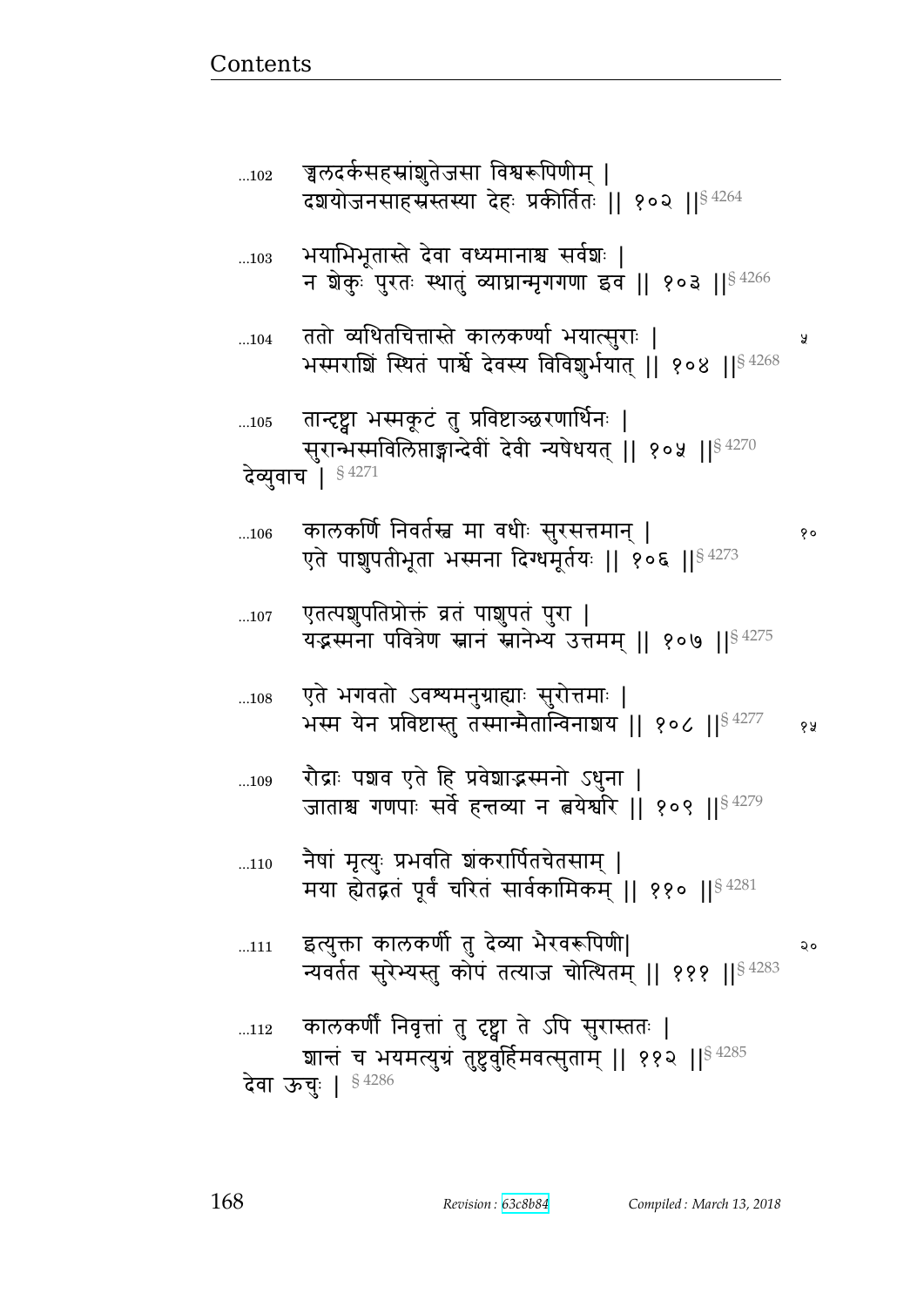- हरवरमहिषीं महादेवपत्नीं प्रियां त्र्यम्बकस्याम्बिकां  $...113$ वाचमेकाक्षरां लोकसंहारकर्त्रीमुमां देवदेवस्य पत्नीं शुभां श्चङ्खकुन्देन्दुहाराम्बुगौरोग्रदंष्ट्रां जयामाहवे दुर्निरीक्ष्यामचिन्त्योग्रदृष्टिं विशालेक्षणां पीतकौशेयवस्त्रां महाश्चलघण्टापताकाध्वजां दिव्यगन्धाज्यधूपप्रियां कालदण्डासिचर्माग्रहस्तां वपाशोणितान्त्रावसापूर्णभाण्डां दिशां दक्षिणां चारुचामीकराबद्धपट्टां युगान्तानलाभेक्षणामट्टहासान्सृजन्तो यथाकामकत्रीमनङ्गायुधाविक्षतां श्रूरसेनानदीं विश्रुतां मन्दरावासनित्यां दिविष्ठां प्रपद्ये ऽहमेकानसीम् ॥ ११३  $\left| \right|^{§}$  4287
- असुरमहिषदारणीं दारणीं दुन्दुभेः सुम्भमारीं निसुम्भस्य मृत्युं  $...114$ विभां सोमसूर्याग्निभासां सृजत्कान्तिमिष्टप्रदां शोकदुःखार्तिहर्त्री विशोकां सुघोरां वरामत्तकस्यात्तकर्त्री मुनेर्जामदग्नस्य चोर्जां तथा राजराज्ञीमनोज्ञां करालां हियं दण्डनीतिं स्थितिं सिद्धिमिष्टां शुभां कालरात्रीमपर्णां समाधिं ञ्चरण्यां नगेन्द्राधिवासप्रियां क्षीरनद्यब्धिवासां ज्ञुभां किङ्किणीकां प्रकीर्णोर्ध्वकेशीं प्रदीप्ताग्निसन्ध्याभ्ररागत्विषां बद्धगोधाङ्गलित्रां त्रिनेत्रां जटाकेशरक्ताम्बुजाबद्धमालां विश्वल्यामनङ्गारिनेत्रोल्कजां हेममालापिनद्धस्रजां दीर्घवेणीं यश्चःकीर्तियुक्तां मयूराङ्गजाबद्धचित्रध्वजां शान्तिकर्त्रीं प्रपद्ये ऽहमेकां संदा || ११४ || 84288

भुजगञ्चतकृताङ्गदां दानवप्राणञ्चौण्डां चिताभस्मरूक्षाङ्गकेशीं  $...115$ महाजानुलम्बोदरा सर्पयज्ञोपवीतार्धवक्तोद्धृताक्षार्धपादार्धहस्तावतंसां महामेखलादामलम्बद्विचित्रस्रजां मेघतूर्योग्रवादित्रनृत्यप्रियां गीतहास्यप्रलापप्रमोदप्रियां जप्यहोमोपवासाप्रवासाधिवासातिरक्तां महायोगविज्ञातसारानुसारोग्रसारां धृति ज्यानुघण्टावबद्धोग्रशब्दां महामेघवज्रप्रपातोदधिप्रख्यघोषक्रियां दीक्षितानां च दीक्षां विरूपाक्षभार्यां हरस्यार्धदेहाधिवासां प्रपद्ये मुखोल्कोद्भवां देवि-म्-आद्यां परां पार्वतीं सर्वविद्याधिदेवां गतिं || ११५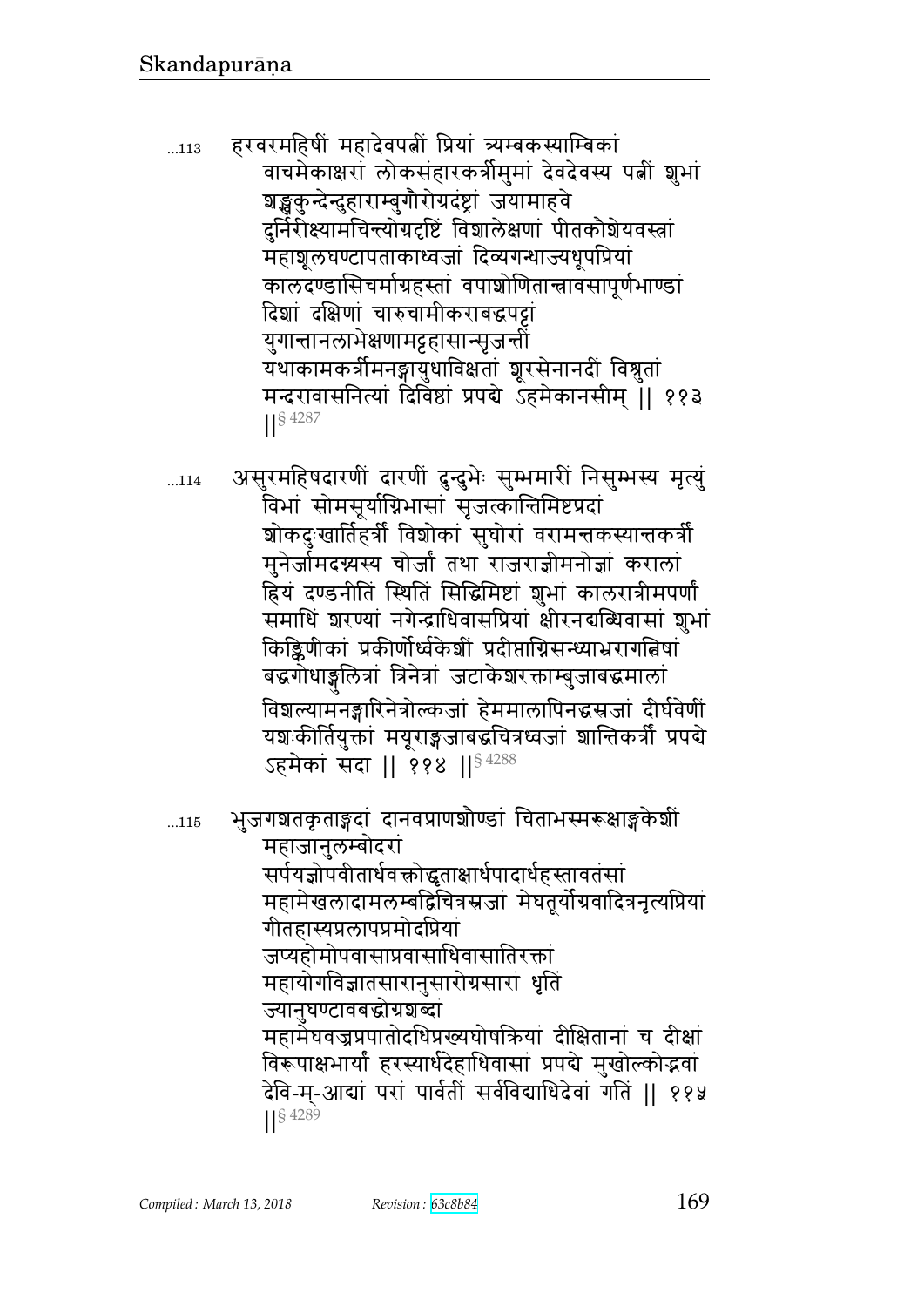y

170

### उवाच चैतान्देवेशो गच्छध्वं विगतच्चराः |  $...121$

## ततः स देवः प्रहसन्कपर्दी नीललोहितः |  $...120$ १० प्रकृतिस्थान्सुरान्सर्वाश्चकार सुरज्ञत्रुहा ।। १२० ।।  $$^{4300}$

गच्छध्वं विच्वराः सर्वे तुष्टाहं वो न संशयः |  $...119$ कोपेन नः पुनर्देवा मा विनाशो हि वो भवेत् || ११९  $\frac{1}{5}$  4297 सनत्कुमार उवाच | §4298

देव्युवाच | § 4295

एवं सा संस्तुता देवी देवैर्दिव्येन चेतसा |  $...118$ त्र्यम्बकानुग्रहाचैव देवांस्तुष्टाब्रवीदिदम् || ११८ || अस्य २२२

सनत्कुमार उवाच |  $$^{4292}$ 

चिन्तयामैकबुद्धा तथाध्यायमानाः सदा दारुणं चापि सर्वं कृतं यत्नया तद्य नो नाशयाम्बाद्य तुष्टा यथा वै तुषारं महासूर्यदेहोद्भवा यच नो जातिकोटीसहस्रेषु पूर्वं कृतं यत्करिष्याम यत्कुर्म तत्सर्वमेवं च दद्याश्च नः सर्वमर्थं सकामं तथारोग्यमूर्जां श्रियं ज्ञानविज्ञानमेधास्तथा धारणीं तर्कमूहामपोहां धृतिं चार्यभावं गतिं चैव दिव्यां तथा धर्मनित्यत्नमेतांश्च ये चाप्यतो ऽन्ये गुणास्तांश्च सर्वाञ्जुषस्ताद्य नो देवि तुभ्यं नमः || ११७ ||<sup>§ 4291</sup>

दिश तु सुखमतः सुतुष्टा महादेवपत्नीं शुभां यां वयं

यमनियमदमात्मभूतां पितृणां च कन्यां शुभां पर्वतेन्द्रात्मजां दक्षयज्ञान्तकारी भवस्यार्धदेहाश्रितादित्यदन्तावपातां सुरेन्द्राग्रहस्तप्रतिस्तम्भनीं विष्णुकेशापहर्त्रीं महासिंहयुक्तातिवाहां महाभैरवाभीषितां स्कन्दचन्द्रारणीं मातरं हस्तिवक्तस्य चाग्र्यां विशाखस्य जन्मारणीं नन्दिनो नैगमेषस्य चोत्पादनीं सर्वलोकस्य चाद्यारणीं मातरं योगिनां योगिनीं ध्यायमानां धृतिं देवविप्रैर्महायोगतर्कैरगम्यां विशिष्टेष्टशिष्टाधिवासां च लक्ष्मीं तरीं भूर्भुवःस्तर्जनःसत्यवैराजमाहात्म्यलोकार-णीमिन्द्रियाणामहंकारतन्मात्रकर्त्रीं तमःसत्त्वरागप्रवृत्तिं परां च प्रवृत्तिं महेशस्य शक्तिं तथा चेतनां सर्वविज्ञानचिन्त्यां प्रपद्ये ऽम्ब देवीमुमां मातरम् || ११६ ||§ 4290

 $...116$ 

 $...117$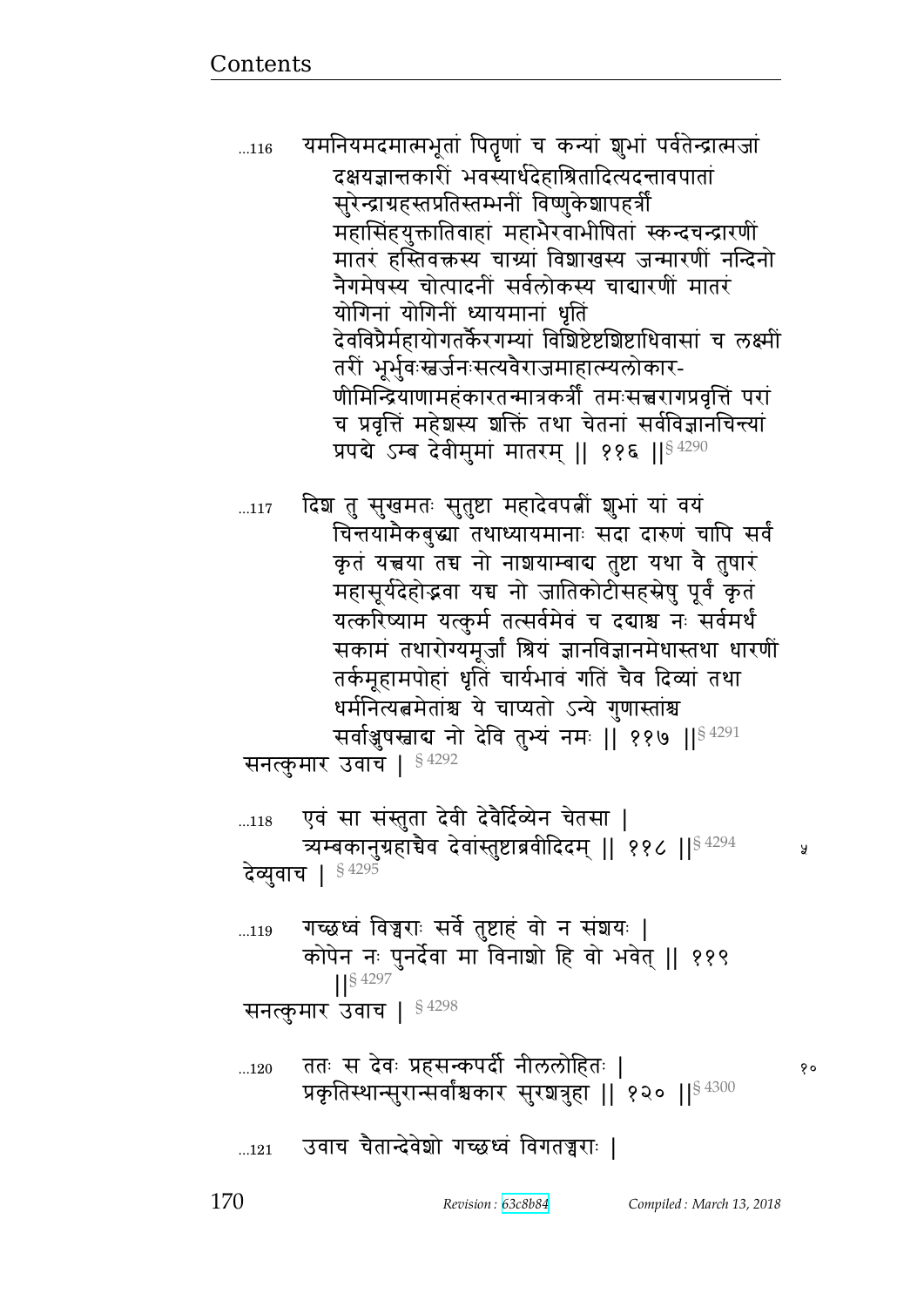| 127 | एवमुक्तो ऽथ देवेशः सुरैः सर्वैः सुरेश्वरः  <br>चकार रूपं परमं सर्वदेवमयं शुभम्    १२७    \$4318                                                       |
|-----|-------------------------------------------------------------------------------------------------------------------------------------------------------|
| 128 | स्त्रात्मानं ते तदा देवा ह्यपश्यन्त महेश्वरे  <br>अवस्थितान्महात्मानो मुनींश्चेव तपोधनान्    १२८    <sup>§ 4321</sup>                                 |
| 129 | स तदूपं तदा कृता देवान्प्रोवाच शंकरः  <br>सर्वे यूयं महात्मानो मच्छरीरसमुद्भवाः  <br>युष्माकं च शरीराणि मन्मयानि प्रपश्यत    १२९    <sup>§ 4324</sup> |
| 130 | ततस्ते देवता व्यास सर्वं रुद्रात्मकं जगत्  <br>आत्मनश्चाप्यपश्यन्तं विस्मयापन्नचेतसः ॥ १३० ॥ $\mathbb{S}^{4326}$                                      |
| 131 | एवं स तेषां देवेशो दर्शयितात्मनो बलम् ।<br>उवाच सुरशार्दूलान्दृष्टा ह्येता विभूतयः    १३१    <sup>§ 4328</sup>                                        |

| 126 | एष तावत्क्रतुश्रेष्ठस्तवैव भवतु प्रभो                               |
|-----|---------------------------------------------------------------------|
|     | श्चर्वः सुरपते देव शतमभ्यर्च्यते ऽव्यय                              |
|     | भागानां सर्वयज्ञेषु तुभ्यं सर्वं ददामहे    १२६    <sup>§ 4316</sup> |

एवमुक्ता भगवता देवास्ते ब्रह्मणा सह |  $...125$ श्रिरोभिः प्रणताः सर्वे शर्वमूर्चुारेदं वचः || १२५ || 84313

#### सनत्कुमार उवाच | § 4311 १०

१५

२०

58

भद्रकाली हरिश्चैव गणाश्चेमे महाबलाः |  $\dots 124$ सर्वे भद्रा भविष्यन्ति युष्माकममराः सदा || १२४ || 84310

नक्षत्रसमतां यातु यज्ञो ऽयं सुरसत्तमाः |  $...123$ मृगानुसारी देवो ऽपि हरिरस्य भवत्वयम् || १२३ || 84308

#### देव उवाच | §4306 ¥

ततः स्तोत्रं च मन्त्रं च संधानकरमव्ययम् |  $...122$ ददावाथर्वणं देवः प्रोवाचेदं च सुस्त्वरम् || १२२ || 84305

यज्ञैश्चेव यदा कृत्यं तदायं भविता हि वः |<br>सश्चिरस्को ऽदितेः पुत्रा मन्त्रेणानेन संधितः || १२१ ||<sup>§ 4303</sup>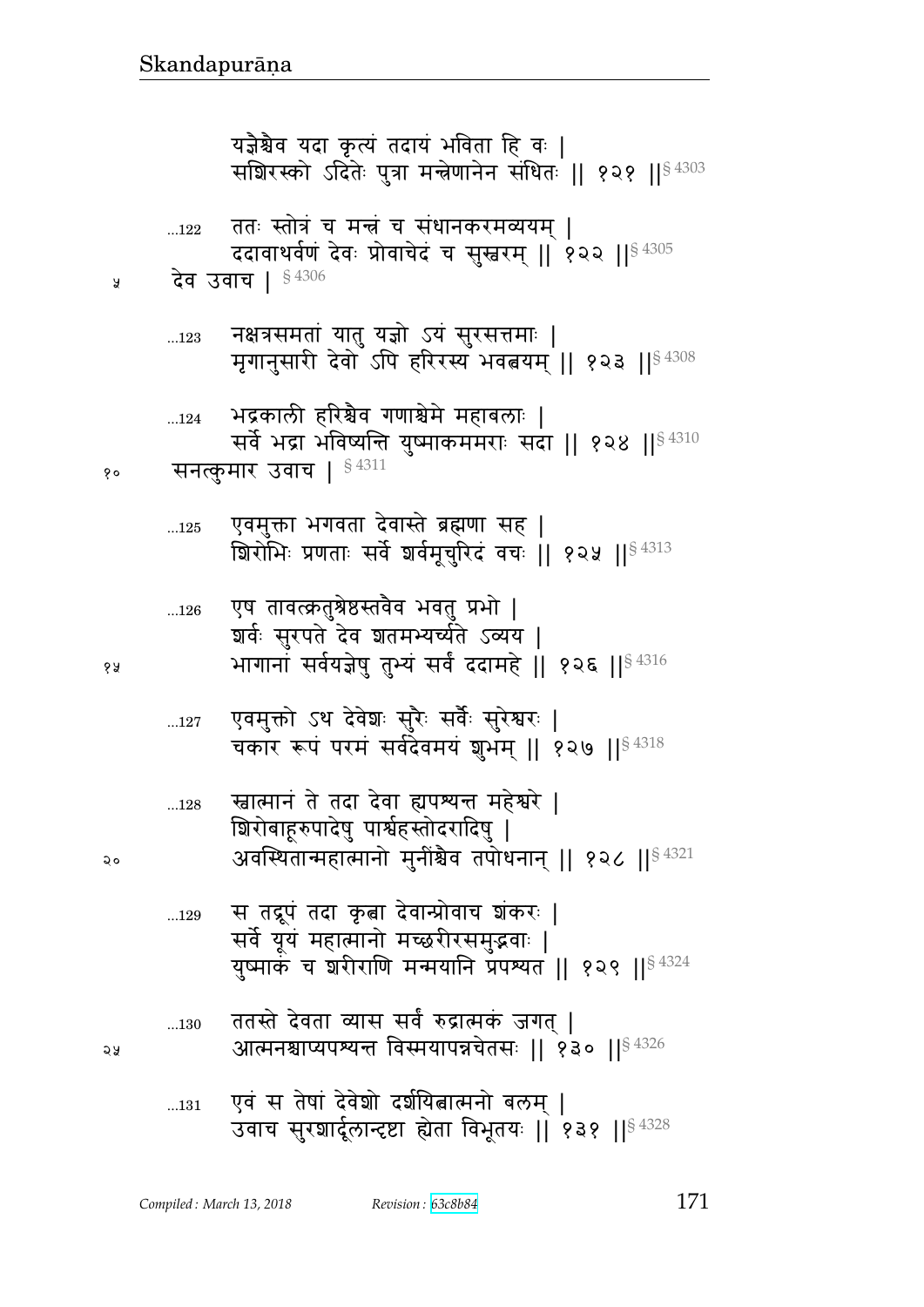Å

#### एवमस्त्रिति स प्रोच्य मन्दरं चारुकन्दरम् |  $...143$

- परित्यक्ष्यति यश्चात्र कश्चित्प्राणान्नरोत्तमः |  $...142$ हरिभद्रस्य स गणो भविष्यति महाबलः || १४२ ||<sup>§ 4351</sup>
- अश्वमेधस्य यत्पुण्यं सम्यगिष्टस्य यज्ञहन् |  $...141$ २० तदत्र देव भवतु नरस्याभ्यर्च्य सर्वदा || १४१ || 84349
- यत्र चोक्तं बया देव स्थितेन भगवन्प्रभो |  $...140$ हरिभद्रेति पुण्यो ऽयं बत्प्रसादाद्भवबज || १४० ||<sup>§ 4347</sup>
- सर्वपापविनिर्मुक्तो यत्र तत्र मृतो नरः |  $...139$ मोदते ऽप्सरसां मध्ये दिवि देव इवापरः || १३९ || \$ 4345
- भद्रकर्णह्रदे चास्मिन्स्नात्ना यो ऽभ्यर्चयेद्धरम् |  $...138$ साधयिता चरुं चैव भोजयेद्वाह्मणं शुचिः || १३८ || 84343 68
- यश्चेमं कीर्तयेन्नित्यं कल्यमुत्थाय यज्ञहन् |  $\dots137$ श्रावयेद्यापि द्विजेभ्यः सर्वपापैः प्रमुच्यते || १३७ ||<sup>§ 4341</sup>
- समत्ताद्योजनं चैव रुद्रक्षेत्रं सनातनम् |  $...136$ १० मृतो ऽत्र गणपो देव वल्लभस्ते भविष्यति || १३६ ||§ 4339
- इदं च भगवन्स्थानं भद्रेश्वरमिति श्रुतम् |  $...135$ भविष्यति जगच्छ्रेष्ठं स्थानेभ्यः पुण्यकृत्तमम् || १३५ || \$ 4337
- गुह्यमेतत्परं देव त्नयास्माकं निदर्शितम् |  $...134$ एवं यो वेत्स्यते मर्त्यः स लोकान्प्राप्स्यते ऽव्ययान् ॥ १३४  $\frac{1}{5}$  4335
- न भागधेयैः कृत्यं मे भागधेयानि वः सुराः |  $...133$ सर्वाण्येव ददान्यद्य यात सर्वे गतन्नुराः || १३३ || 84332 **देवा ऊचुः | § 4333**

यो यां पूजयते मूर्तिं भक्त्या परमया युतः |  $...132$ तस्य तां मूर्तिमास्थाय पूजां गृह्णाम्यहं सुराः || १३२ ||<sup>§ 4330</sup>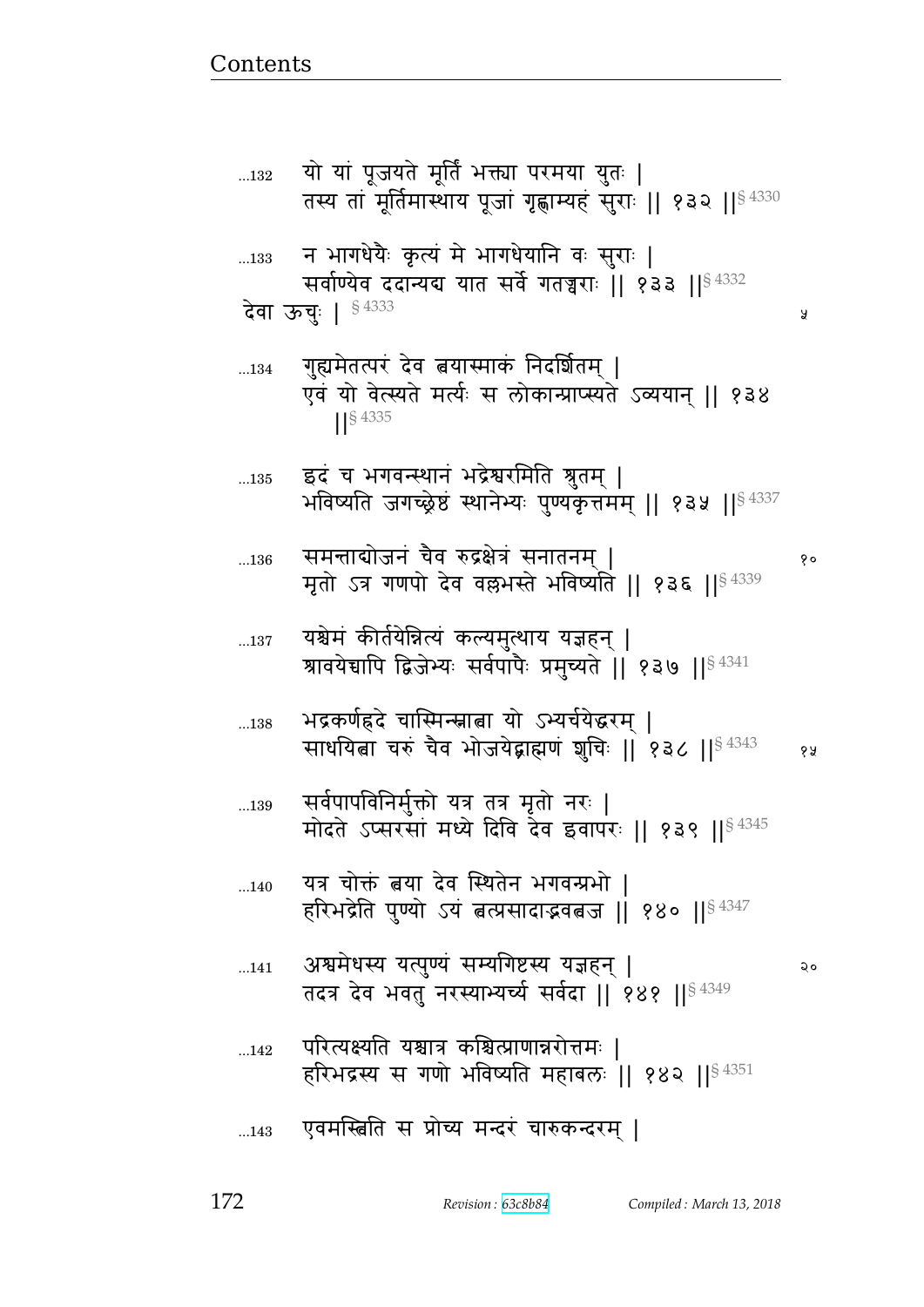|            | $\frac{1}{2}$ $\frac{1}{2}$ $\frac{1}{2}$ $\frac{1}{2}$ $\frac{1}{2}$ $\frac{1}{2}$ $\frac{1}{2}$ $\frac{1}{2}$ $\frac{1}{2}$ $\frac{1}{2}$ $\frac{1}{2}$ $\frac{1}{2}$ $\frac{1}{2}$ $\frac{1}{2}$ $\frac{1}{2}$ $\frac{1}{2}$ $\frac{1}{2}$ $\frac{1}{2}$ $\frac{1}{2}$ $\frac{1}{2}$ $\frac{1}{2}$ $\frac{1}{2}$ |
|------------|---------------------------------------------------------------------------------------------------------------------------------------------------------------------------------------------------------------------------------------------------------------------------------------------------------------------|
| 145        | स गत्ना स्तोकमध्वानमुभाभ्या सहितः प्रभुः  <br>नातिंदूरे ततः प्राह तिष्ठं विष्णो महाबल    १४५    $84357$                                                                                                                                                                                                             |
| 146        | स प्रणम्य ततः पादौ हरस्य पुरुषोत्तमः  <br>तस्थावाम्रं समालम्ब्य स कुडुः समपद्यत    १४६    <sup>§ 4359</sup>                                                                                                                                                                                                         |
| 147        | यस्मादाम्रं समालम्ब्य तस्मिन्देशे स्थितो हरिः  <br>निरीक्षमाणो देवेश्चं देशस्तस्मादभूदसौ    १४७    $^{\S\,4361}$                                                                                                                                                                                                    |
| 148        | कुड़ाम्रक इति ख्यातो विष्णोः क्षेत्रं समृद्धिमत्  <br>पुण्यं निवर्तनान्यष्टौ गोसहस्रफलप्रदम् ॥ १४८ ॥ $^{\$4363}$                                                                                                                                                                                                    |
| 149        | नातिदूरं ततो गत्ना भूयो देवः पितामहम्  <br>निवर्तेत्यब्रवीद्यास गगनं च समाविश्वत्    १४९    <sup>§ 4365</sup>                                                                                                                                                                                                       |
| 150        | तस्मिन्वियद्गते देवे ब्रह्मा प्राञ्जलिरुन्मुखः  <br>प्रदक्षिणं समावृत्य प्रणम्य प्रययौ ततः    १५०   § 4367                                                                                                                                                                                                          |
| $\dots151$ | यस्मात्तत्र हरं तेन कुर्वता वे प्रदक्षिणम्  <br>आवर्तः स्तृश्चरीरस्य प्रकृतः पुण्यकर्मणा  <br>तस्मात्स देशो विख्यातो ब्रह्मावर्तेति शोभनः    १५१    <sup>§ 4370</sup>                                                                                                                                               |
| 152        | अश्वमेधफलं तत्र स्नातः प्राप्नोति मानवः  <br>साधयित्ना चरुं चात्र भोजयित्ना तथा द्विजम्  <br>प्राणान्परित्यज्य ततो ब्रह्मलोकमवाप्नुयात्    १५२    <sup>§ 4373</sup>                                                                                                                                                 |
| 153        | ततो ऽभ्येत्य सुरैः सार्धं ब्रह्मा विष्णुपुरःसरम्  <br>भद्रेश्वरे पशुपतेर्महिमानमथाकरोत्    १५३    <sup>§ 4375</sup>                                                                                                                                                                                                 |
| 154        | स लिङ्गं तत्र संस्थाप्य पूजां कृबातिभास्तराम्  <br>भद्रकर्णह्रदे स्नाबा सह देवेर्दिवं ययो    १५४    54377                                                                                                                                                                                                           |

 $\lambda$ 

१०

१५

२०

२५

देवापि राज्ञा सहितास्तस्मिन्स्थाने यथासुखम् |<br>तस्थर्ब्रह्मा च विष्णश्च जग्मतर्देवपृष्ठतः || १४४ ||<sup>§ 4355</sup>  $...144$ 

जगाम भगवाञ्छर्वः सोमो गणश्चतैर्वृतः || १४३ ||<sup>§ 4353</sup>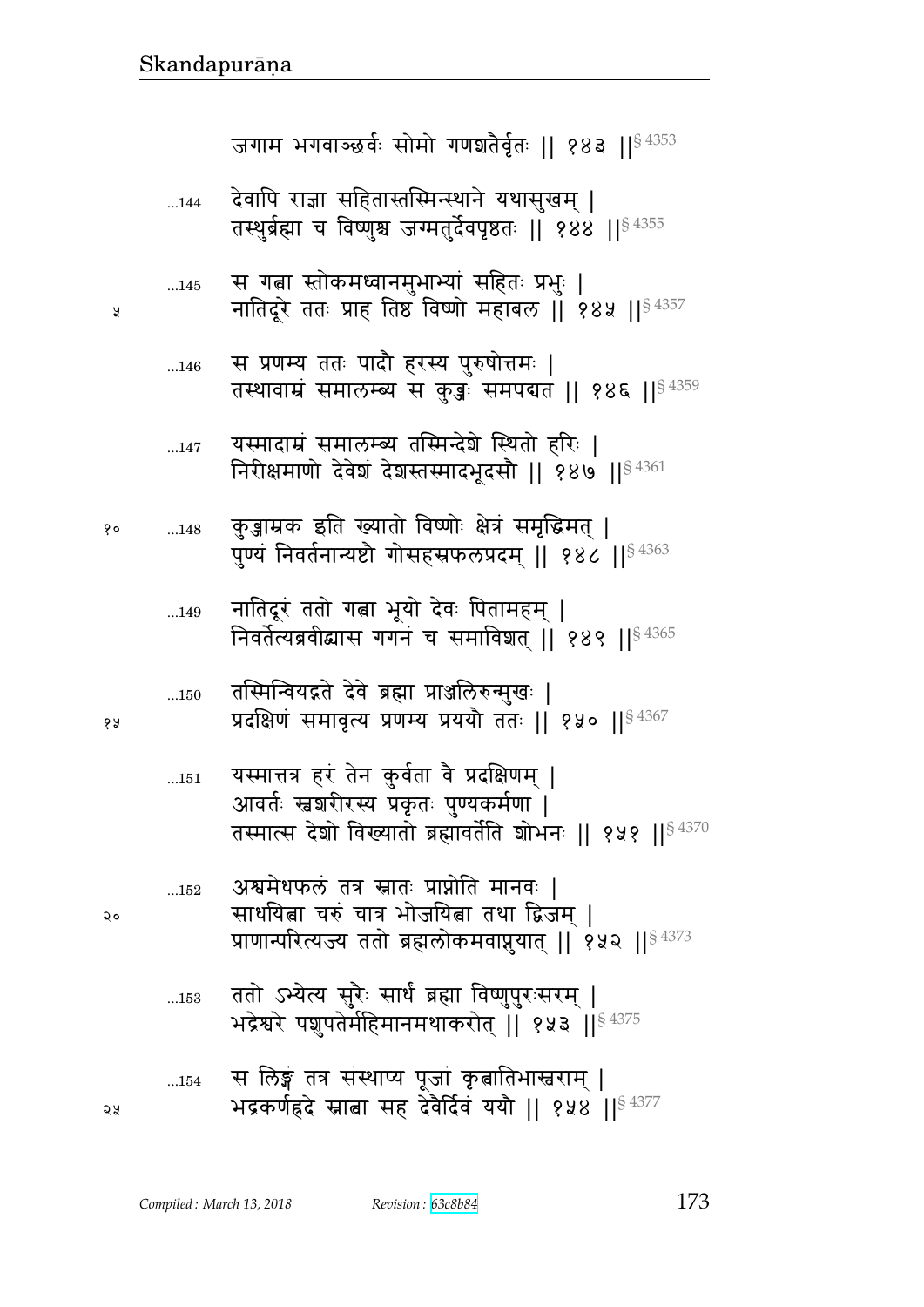१०

बमेव देवि यच्छास्मै वरानिष्टान्यथासुखम् |  $...164$ अनुज्ञाता मया सुभ्रु बमेवास्य वरं दिश || १६४ ||<sup>§ 4400</sup> सनत्कुमार उवाच | § 4401

तदस्य दुष्टभावस्य प्रसन्नस्य महेश्वर |  $...163$ क्षन्तुमर्हासे भक्तस्य तामस्यार्थे प्रसादये || १६३ ||§ 4397  $\mathsf{Q} \circ$ देव उवाच | §4398

क्षुद्रो ऽयं दुष्टचेताश्च स्तब्धो मानी च दुर्मतिः |  $...162$ दिष्ट्या बया विनिकृतस्बामेव शरणं गतः || १६२ || 84395

उवाच हृषिता देवी देवं सर्वसुरार्चितम् |  $...161$ कृताञ्जलिपुटा व्यास सर्वदेवपतिं पतिम् || १६१ || \$ 4392 १५ **देव्युवाच | § 4393** 

ततो दृष्ट्वा महादेवी वायुभक्षमवस्थितम् |  $...160$ लिङ्गं परमया भक्त्या पूजयन्तं महेश्वरम् || १६० ||  $\frac{4390}{360}$ 

प्राचेतसात्मजो देवि स्थितस्तपसि संयतः ।  $...159$ पश्येनं मद्गतेनेशे चेतसा समवस्थितम् || १५९ ||<sup>§ 4388</sup>

तस्य संवत्सरश्चते पूर्णे दिव्ये प्रजापतेः |  $...158$ महादेवो ऽद्रिजां प्राह प्रहसन्गिरिमूर्धनि || १५८ ||<sup>§ 4386</sup>

स एवमुक्तो देवेन ब्रह्मणा व्यास तत्त्वतः |  $\dots157$ लिङ्गं कनखले कृता रुद्रमभ्यर्चयत्तदा || १५७ ||  $$^{4384}$ 

प्रसादय महेष्वासं शर्वमुग्रं कपर्दिनम् |  $...156$ ततो यज्ञसमाप्तिं च लोकांश्च प्राप्स्यसे ऽक्षयान ॥ १५६ Å  $\frac{1}{5}$  4382

तं प्रयान्तं तदा दक्षो ब्रह्माणमिदमूचिवान् |  $...155$ कर्तव्यं किं मया देव मम तद्बूहि पृच्छतः || १५५ || 54379 पितामह उवाच | §4380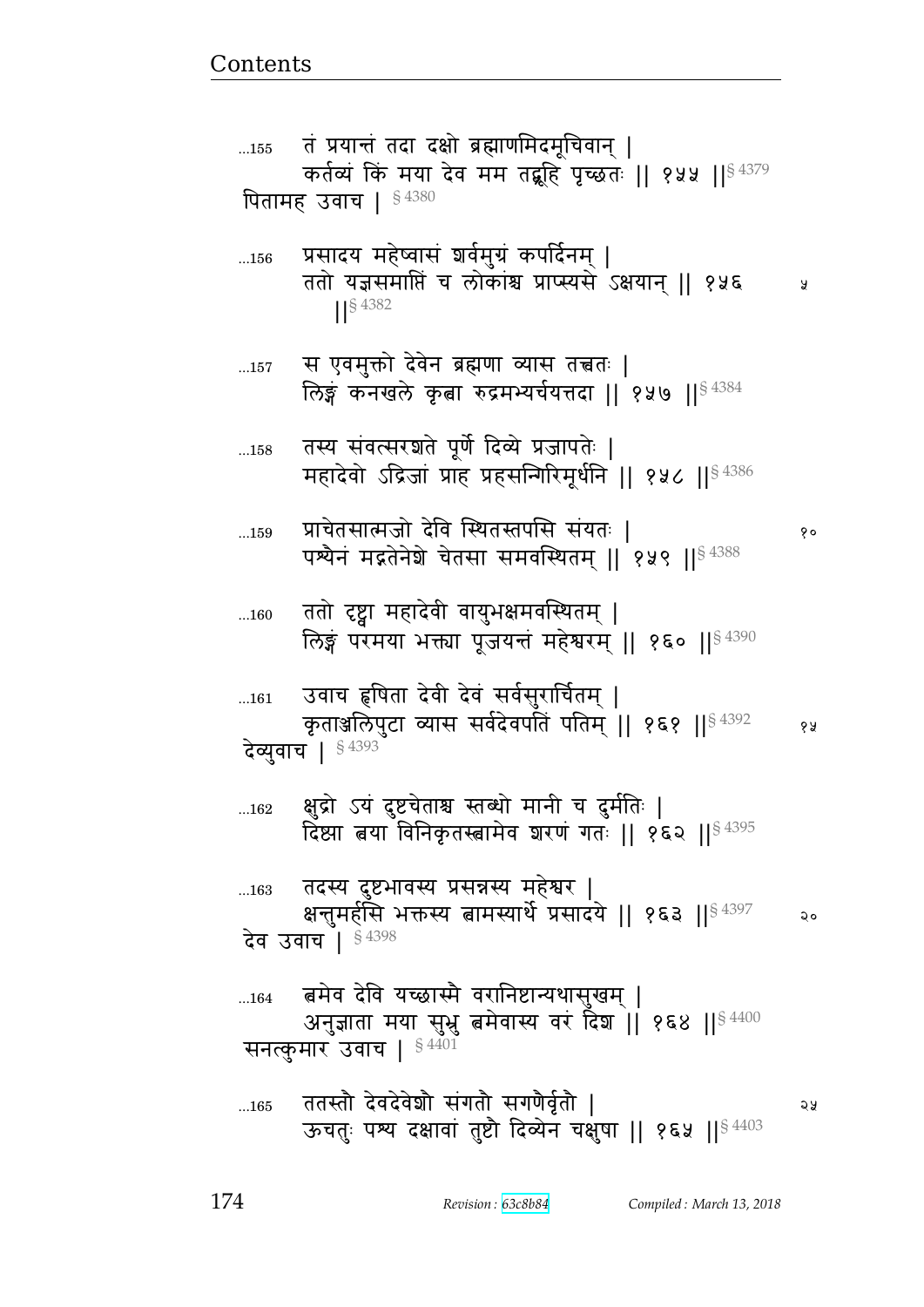यः कोधान्महदसृजद्गणेश्वरेशं सिंहेन्द्रं हरिममितप्रभावरूपम्| २०  $...174$ पत्नीं चाप्यमितगुणप्रभावयुक्तां तं देवं शरणगता वयं सभार्यम्  $|| 808 ||$ <sup>\$4424</sup>

- यः स्रष्टा सुरगणयक्षराक्षसानां नागानां दितिसुतदानवेन्द्रनॄणाम्  $\dots 173$ भूतानां पशुमृगपक्षिपन्नगानां तं देवं श्वरणगता वयं सभार्यम्  $|| 803 ||$ <sup>§ 4422</sup>
- ऽद्रिपुत्र्या | यः शापं मम रुषितो ददौ सुरेशस्तं देवं शरणगता वयं सभार्यम् || १७२ ||<sup>§ 4420</sup>
- यो ऽज्ञानादसुरतयातिमानमोहान्नास्माभिः सह खलु पूजितो  $\dots172$
- यो देवस्त्रिभुवनजन्मनाश्रकर्ता यं मूढा न विदुरनुक्तमेकमेव |  $...171$ भक्तानामशुभहरं पिनाकपाणि तं देवं शरणगता वयं सभार्यम्  $|| 898 ||$   $8418$
- एवमुक्तस्तदा दक्षो हिमवत्सुतया तया |  $...170$ प्रार्श्वोतेः प्रणतो भूबा इदमाह महायुतिः || १७० ||  $^{8\,4415}$ **दक्ष उवाच | §4416**
- वृणुष्व भूयः किं चान्यत्प्रयच्छतु महेश्वरः |  $...169$ सुदुष्करमपि ह्येष वरं दद्यात्त्वयार्थितः || १६९ || अस्य कर कर कर सनत्कुमार उवाच | 84413 १०
- अक्षयश्चाव्ययश्चैव दुःखश्चोकविवर्जितः |  $...168$ भविष्यसि महाभाग मम चैव समीपगः || १६८ ||§ 4409 देव्युवाच | 54410
- यस्ते यज्ञो गणैर्ध्वस्तः फलं तस्य बमाप्नुहि |  $...167$ कामरूपथरः श्रीमान्गणेश्रश्च भवस्त मे ॥ १६७ ॥ $^{\$4407}$
- प्राचेतस महाभाग वरदौ स्त महातपः |  $...166$ शापशान्त्यर्थमेतत्ते वरं दधि तवेप्सितम् || १६६ || 84405

१५

Å

175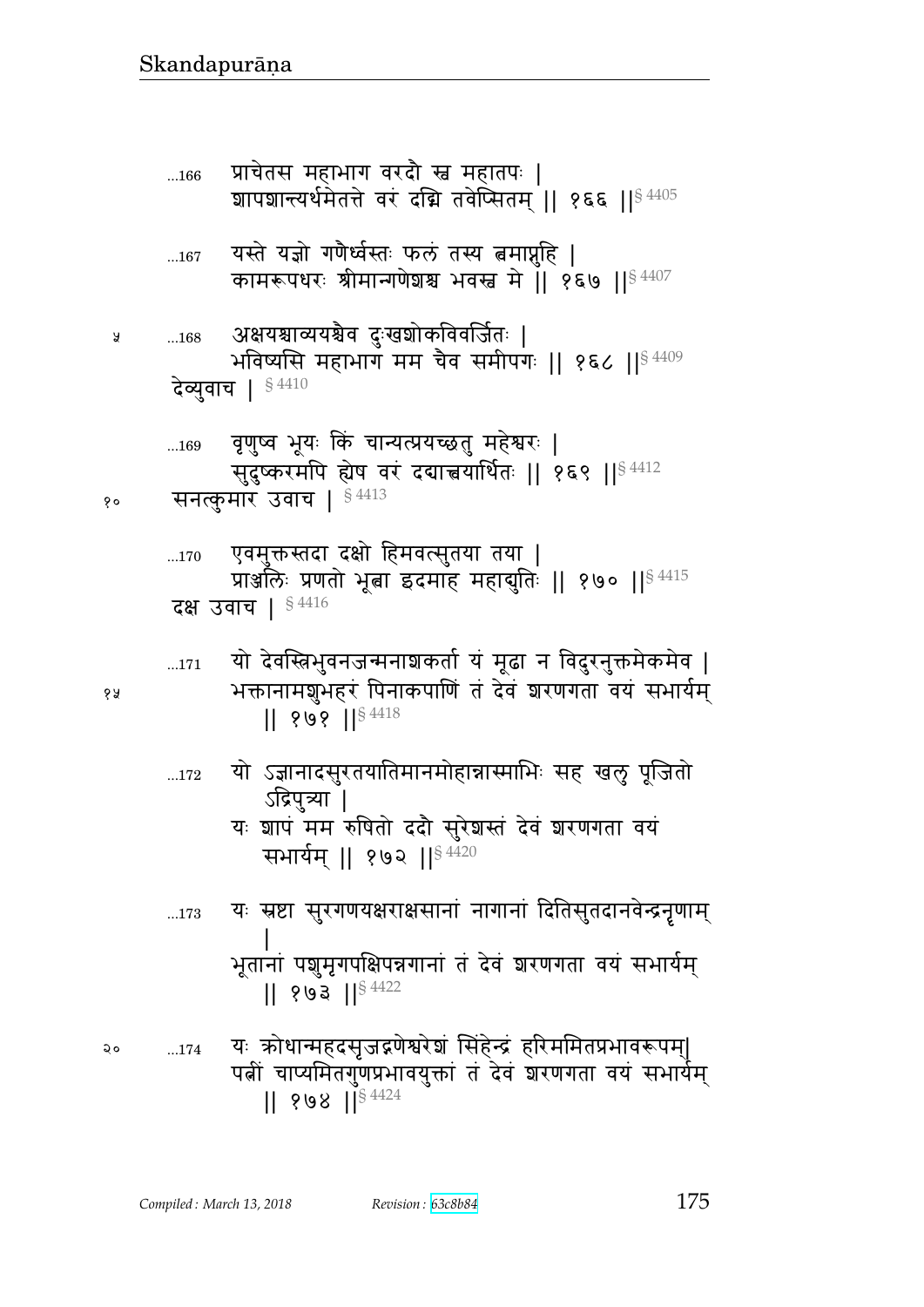Ã

| 184 | एवं स सृष्ट्वा सरितं कृत्वा चैवाप्यनुग्रहम्                   |  |
|-----|---------------------------------------------------------------|--|
|     | तमाश्वास्य सुरेशस्तु दक्ष प्राह नृपं तदा    १८४    $$^{4447}$ |  |

- त्रिरात्रोपोषितो यश्च चरुं कृत्वा निवेद्य च  $...183$ ब्राह्मणं भोजयेत्स्नातस्त्रयि सो ऽपि गमिष्यति ।  $20$ गवां लोकं महातेजा न च तस्मात्पतिष्यति ।। १८३ ।।<sup>§ 4445</sup>
- मृतश्च तव तीरे ऽस्मिन्नियमेनेतरेण वा |  $...182$ न पुनर्जन्म मानुष्ये दुर्गतिं चोपलप्स्यते || १८२ ||<sup>§ 4442</sup>
- पर्व पर्व समासाद्य वहिष्यसि महायञ्चे  $...181$ १५ अश्वमेधफलं चापि त्नयि स्नातो ह्यवाप्स्यति ॥ १८१ ॥ 4440
- तामुवाच महादेवो नदी वै पुण्यलक्षणाम् ।  $...180$ अर्जुनादसूबिन्दोस्त्वं यस्मादेव विनिःसृता | तस्मात्ख्याता भवित्री बमर्जुना नामतः शुभा || १८०
- तस्यासूण्यपतन्भूमौ बिन्दुभूतानि तत्र वै |  $...179$ १० तानि सम्प्रति विप्रेन्द्र नदी तु समपद्यत || १७९ ||  $$^{4435}$
- तं प्रपन्नं तदा देवो दक्षं सास्राविलेक्षणम् ।  $...178$ सह देव्या महाभाग स्नयमुत्थापयद्वली | १७८ | | 84433
- तत एवं स देवेश स्तुत्वा साम्राविलेक्षणः |  $...177$ प्रसार्य बाहू सर्वेण शरीरेणापतद्भवि || १७७ || 84431
- यत्किंचिन्मयि कलृषं कृतं च दुष्टं ह्यज्ञानादपि च हि  $...176$ रागदोषमोहात् | तत्सर्वं मम सह भार्ययाद्य श्रर्वो विश्वात्मा क्षमतु महानुभावभावात् || १७६ || \$4428 सनत्कुमार उवाच | §4429
- यो देवान्सहवरुणान्सवित्तगोपान्सब्रह्मान्सञ्चतमखान्सविष्णवायुन  $...175$ इन्द्राग्र्यान्समुनिमहायुधान्विजिग्ये तं देवं शरणगता वयं सभार्यम् || १७५ ||<sup>§ 4426</sup>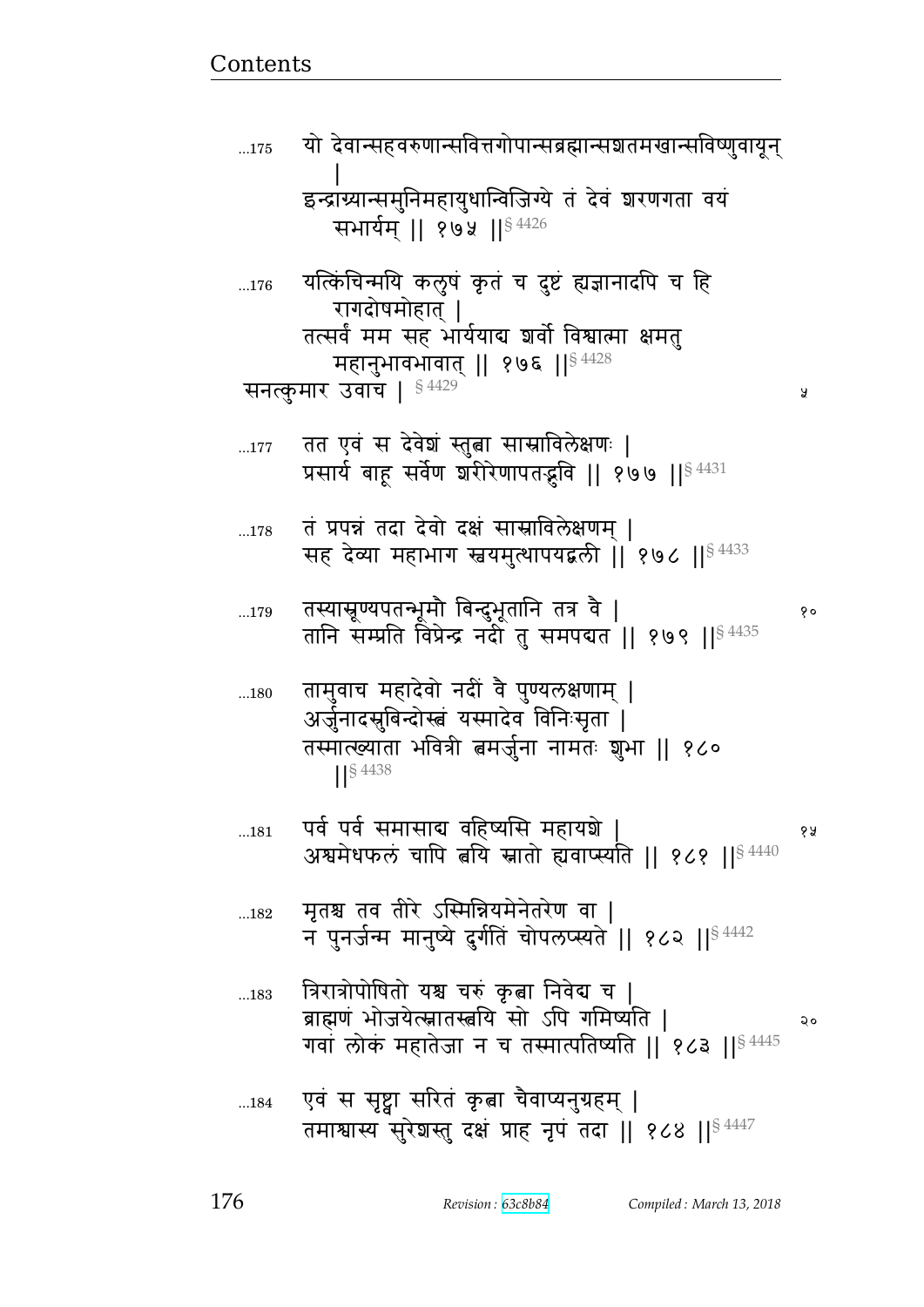$...194$ 

২५

Я

एवं स दक्षयज्ञो वै विध्वस्तो व्यास श्रम्भुना |

देव उवाच | 84456 एते च मुनिकन्ये द्वे तप आस्थाय दुष्करम् | १०  $\dots\!188$ कणैः संवत्सरे पूर्णे खलेन च यतो ऽशनम् | कृतवत्यौ महाभागे बं च दक्ष यतः स्थितः || १८८ || \$4459 इदं कनखलं तस्मान्मम स्थानं भविष्यति । ...189 तीर्थं चैव महत्पुण्यं गङ्गासागरसंमितम् || १८९ || $^{\$}$  $^{4461}$ नात्र पापा न च श्वठा नास्तिका न च मानिनः | 68  $...190$ लप्स्यन्ते वै सदागन्तुं न च वस्तुं कथंचन | मृतो ऽत्र न पुनर्जन्म लप्स्यते मम तेजसा || १९० ||<sup>§ 4464</sup> अत्राभिगम्य स्नात्ना च चरुं कृत्ना तथैव व |  $...191$ सर्वपापविनिर्मुक्तः श्रकलोके महीयते || १९१ ||<sup>§ 4466</sup> ततो गणपतिं तत्र हरिभद्रमयोजयत् | २०  $...192$ कालीं चास्मै ददौ प्रीतो भार्यां सर्वगुणोदिताम् || १९२  $\left| \right|^{§}$  4468 वरांश्च विपुलान्दिव्यान्द्वीपं चापि घृतोदकम् । ...193 बाहुजेभ्यश्च सुबहून्गणेभ्यः प्रददौ वरान् || १९३ ||§ 4470 सनत्कुमार उवाच | 54471

यदि तुष्टो ऽसि मे देव भवत्नत्र तवाव्यय |  $...187$ स्थानं पुण्यं पवित्रं च वर एषो ऽस्तु मे श्रिव || १८७  $\frac{1}{5}$  4455

अथ दक्षस्तदोवाच प्रणम्य शुभया गिरा |  $...186$ भूयो भूयः समाश्वास्य निरीक्ष्य च पुनः पुनः || १८६ || 84452 दक्ष उवाच | \$4453

गतं तस्माद्भयं ते ऽस्तु गणेश्रो मे भव प्रियः |  $\dots\!185$ ब्रूहि किं ते पुनः साधो ददानि वरमीप्सितम् || १८५  $\left|\right|$  \  $\left| \right|$  \  $\left| \right|$  4449 सनत्कुमार उवाच | 54450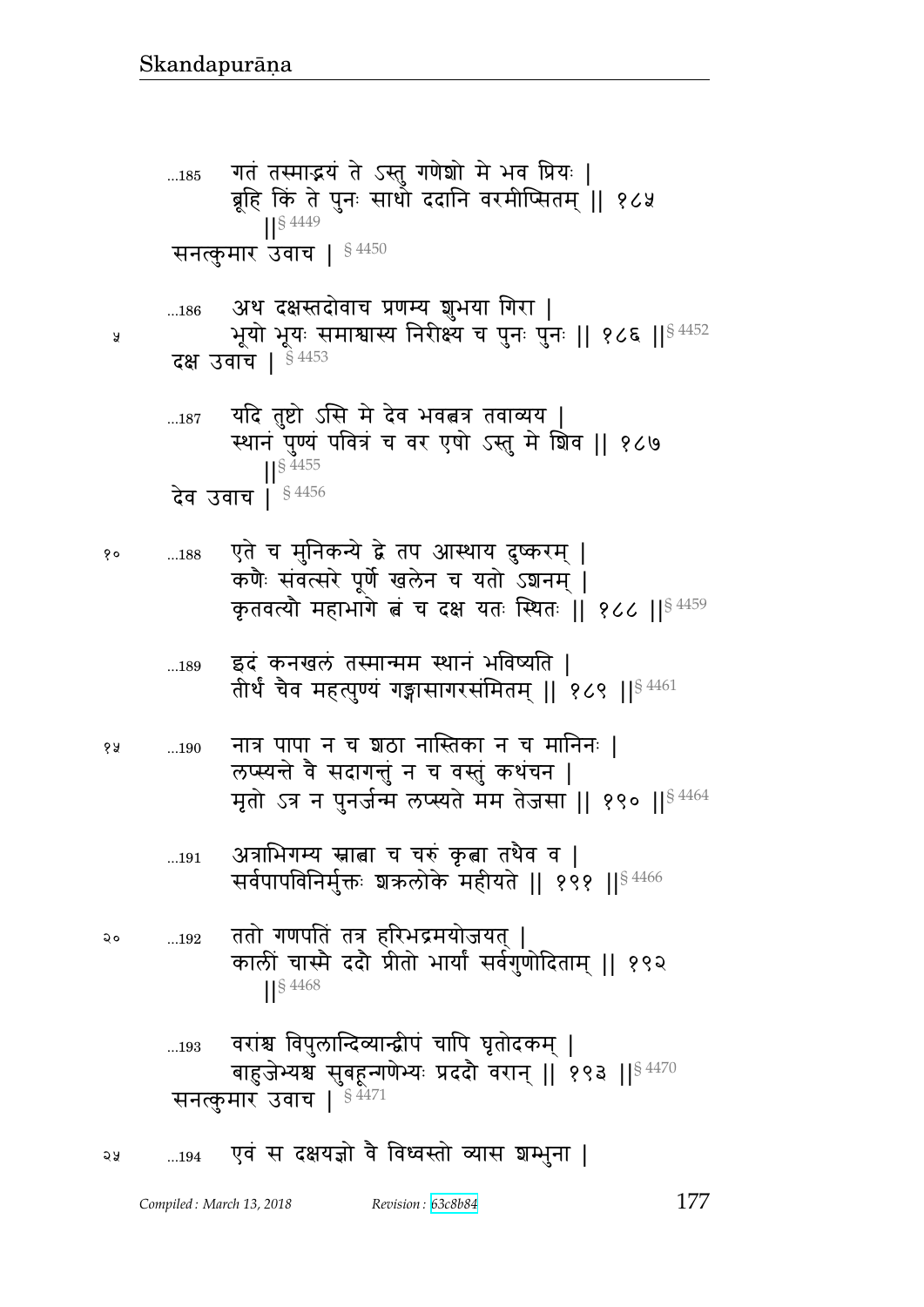|              | यज्ञस्य च शिरश्छिन्नं यथैतत्कथितं तव    १९४    84473<br>व्यास उवाच   <sup>§ 4474</sup>                                                                                      |    |
|--------------|-----------------------------------------------------------------------------------------------------------------------------------------------------------------------------|----|
| $\dots195$   | सा देवीमुखजा दिव्या घोरा देवभयंकरी  <br>क्व वा गता कथं वापि ह्येतदिच्छामि वेदितुम्    १९५<br>$\frac{1}{5}$ 4476<br>सनत्कुमार उवाच   § 4477                                  | R  |
| 196          | स्तुता यदा भगवती प्रणतेः सुरसत्तमेः  <br>तदास्यजाम्बिकां प्राह ब्रूहि किं करवाण्यहम्    १९६<br><b>S</b> 4479                                                                |    |
| 197          | ततो ब्रह्मा महादेवीं प्रणम्य बहुमानतः  <br>उवाच दुहितृत्वे मे भवत्वेषा सुरेश्वरि    १९७    $^{8\,4481}$                                                                     |    |
| 198          | एवमस्बित्युमा प्रोच्य तां देवीं प्रददौ सुताम्  <br>मृत्युस्त्रमिति सो ऽप्युक्ता घोरे कर्मण्ययोजयत्  <br>सर्वप्राणभृतां देवीं प्राणापहरणे शुभाम्    १९८    <sup>§ 4484</sup> | १० |
| 199          | सापि तत्कार्यकरणे नियुक्ता ब्रह्मणा स्तवम्  <br>† उद्ववाह सदेवेशा सदोद्युक्ता त्वया मया†    १९९    <sup>§ 4486</sup>                                                        |    |
| 200          |                                                                                                                                                                             | १५ |
| 201          | य इमं दक्षयज्ञस्य विध्वंसनमनुत्तमम्  <br>भद्रेश्वरप्रतिष्ठां च दक्षानुग्रहमेव च    २०१    84490                                                                             |    |
| $\ldots 202$ | पठेत श्रृणुयाद्वापि श्रावयीत द्विजानपि  <br>सर्वपापविनिर्मुक्तः स्तर्गलोके महीयते    २०२    <sup>§ 4492</sup>                                                               | २० |
| 203          | भगनयननिपातं दक्षयज्ञे दवाग्निं<br>मदनपुरहुताशं चन्द्रलेखोञ्जलाङ्गम्  <br>सुरगुरुमुखकालं सप्तलोकाधिपालं                                                                      |    |
|              | श्वरणमुपगतो ऽहं शंकरं शर्महेतोः    २०३    <sup>§ 4496</sup><br>इति स्कन्दपुराणे द्वात्रिंशो ऽध्यायः   <br>सनत्कुमार उवाच   $$^{4498}$                                       | २५ |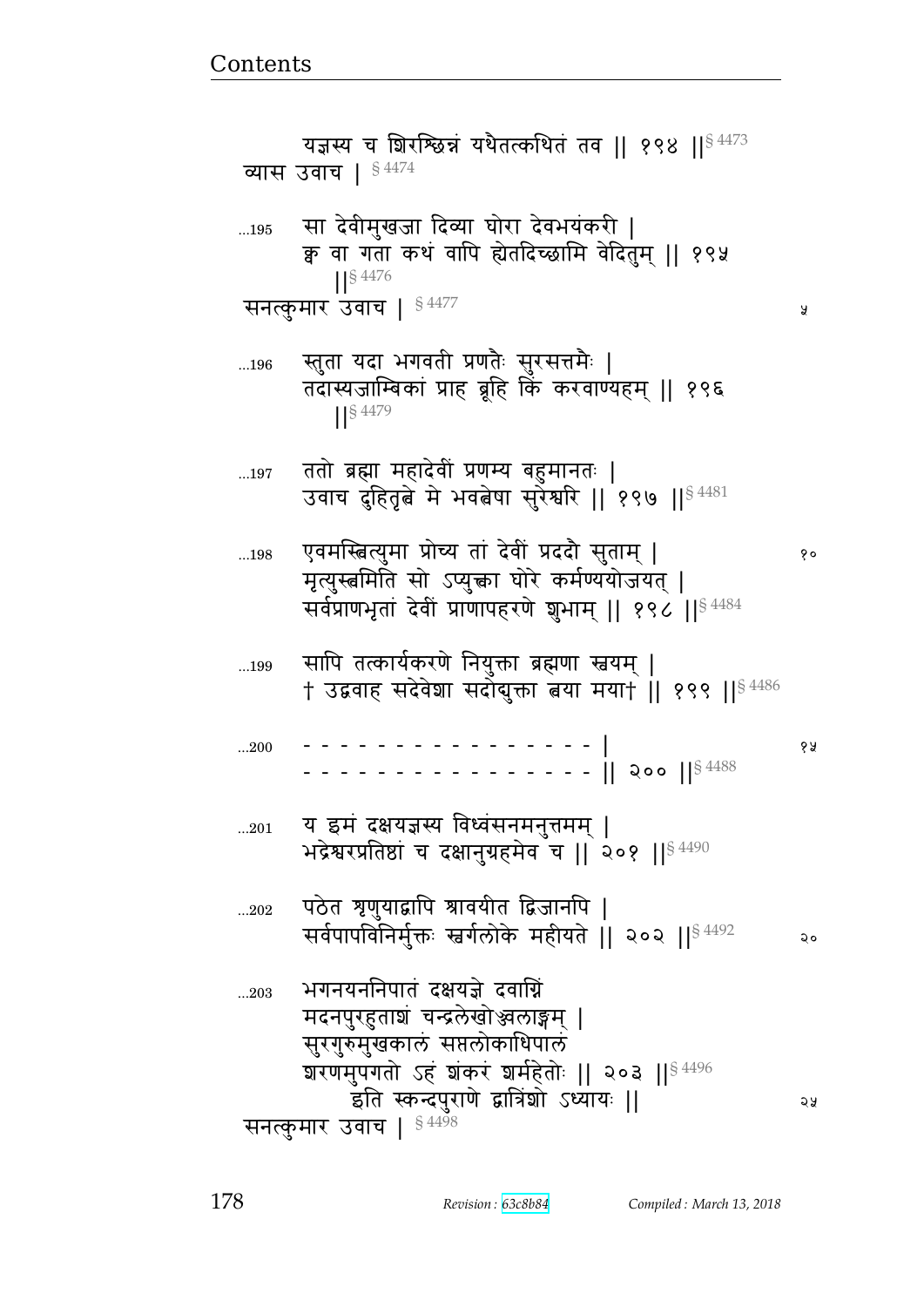| १० | $\dots 5$  | तांस्तो महेश्वरान्दृष्ट्वा बहून्वे सदृशप्रभान्  <br>परस्परममन्येतां को न्वेषामीश्वरो भवेत्    ५    \$ 4509       |
|----|------------|------------------------------------------------------------------------------------------------------------------|
|    | $\dots 6$  | तौ तदा वीक्ष्य संमन्त्य स्मृत्ना चैव पुनः पुनः  <br>मध्ये महेश्वरं तेषां मेनाते तेजसां निषिम्   ६   $ S ^{4511}$ |
| १५ |            | ग्रिरसोरअलिं कृता तुष्टुवाते ऽमितोजसो    ७    <sup>§ 4513</sup>                                                  |
|    |            | 8 नमस्त्रैलोक्यनाथाय दिग्वासायामृतात्मने  <br>चतुष्पर्थनिवासाय चतुष्पथरताय च   ८     8 4515                      |
|    |            | चतुर्व्यूहाय देवाय त्रिनेत्राय भवाय च  <br>चतुर्मुखाय शुद्धाय जलान्तरविचारिणे    ९    <sup>§ 4517</sup>          |
| २० | 10         | इन्द्रानुग्रहकर्त्रे च ब्रह्मानुग्रहकारिणे  <br>ऊर्ध्वलिङ्गाय देवाय मदनायामदाय च    १०    \$4519                 |
|    | 11         | नमो हिरण्यवर्णाय सूर्याक्षाय तथैव च  <br>नमः पवित्रकेशाय दीर्घजिह्वाय चैव हि    ११    \$4521                     |
| ১ম | $\dots 12$ | नमस्ते नैकपादाय एकाक्षाय नमो नमः  <br>नमः सहस्रघण्टाय सहस्राक्षाय वे नमः   १२     १२   54523                     |

 $\mathcal{A}$ 

यथा तु वृषभो देवमवहन्मुनिपुङ्गव |<br>तत्ते ऽहं संप्रवक्ष्यामि नमस्कृत्वा वृषध्वजम् || १ ||<sup>§ 4500</sup>  $\dots$ 1

 $\blacktriangle$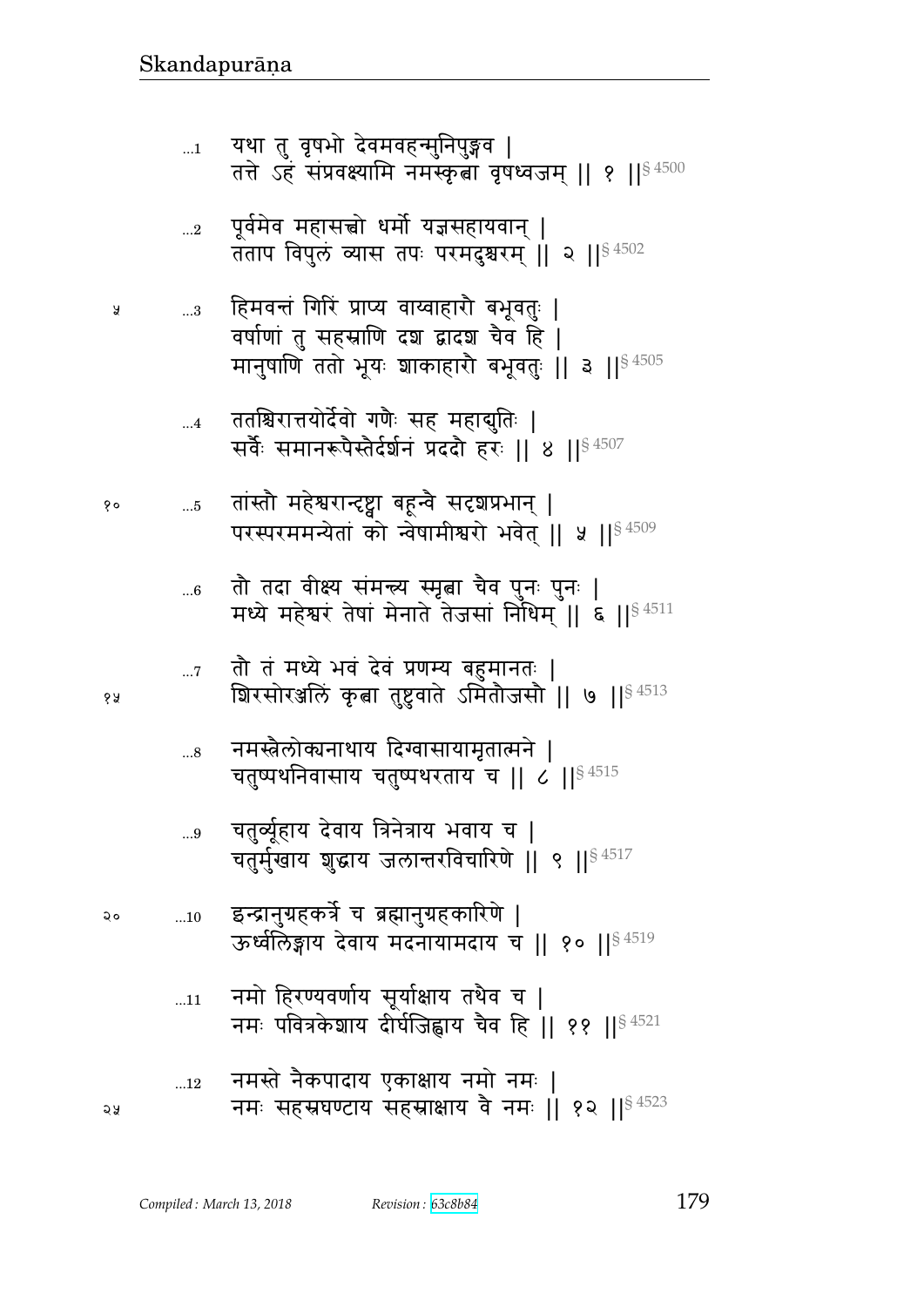सनत्कुमार उवाच |  $^{8\,4543}$  expanding the set of the set of  $\sim$ ...22 अथ देवस्तु तान्सर्वाननयत्प्रकृतिं गणान् | नन्दिनं चैव देवीं च स्त्रयं चात्मानमच्युतम् | उवाच चैतौ तुष्टो ऽस्मि गृह्यतामीप्सितो वरः || २२ ||<sup>§ 4546</sup> देवावूचतुः |  $$^{4547}$ 

... $_{\rm 21}$  यो ऽनेन स्तौति वै नित्यं नियमेन समन्वितः | सर्वकामैः स संपन्नो यथेष्टां गतिमाप्नुयात् || २१ ||§ 4542

...20 dx/ d4xഒ xഒ ଉB ~{@w5pÌ{p@f1 ᅖ  आवयोरीप्सितान्कामान्विधत्स्त्वं भुवनेश्वर || २० ||  $^{\$~4539}$ सनत्कुमार उवाच |  $$^{4540}$ 

...19 नमो ऽस्तु नारीरूपाय सुभगाय नमो नमः | मध्यमाय नमस्ते ऽस्तु नमस्ते सर्वतस्तथा || १९ || $84537$ 

...18 ) नमश्चतुर्मुखायैव महादेवाय वै नमः  $\mid$ नमो ऽस्तु ब्रह्मणे चैव ध्रुवायैवाचलाय च || १८ ||  $$^{4535}$ 

...17 विमः प्रवर्तकायैव पद्ममालाय वै नमः । नमो महारवायैव भैरवाय नमो नमः || १७ ||  $$^{4533}$  ...

... $\frac{16}{2000}$  नमो ऽस्तु विष्वक्सेनाय प्रभासाय नमस्तथा | नमो ऽस्तु ते ऽन्नदायैव प्राणदाय नमो ऽस्तु ते || १६  $\frac{1}{5}$  4531

...15 dx/ {^y {G dɊyB {^ry pqG{ b ᅖ गोकर्णाय नमो नित्यमैश्वर्यपतये नमः || १५ ||  $\frac{84529}{ }$ 

...14 नमः स्तव्याय वै नित्यं श्चत्रुघ्नाय नमो नमः | नमो भवाय भव्याय भावनाय नमो नमः || १४ || $84527$ 

 $_{\ldots13}$  वमः पिनाकिने चैव ध्वजिने च नमो नमः | नमः सहस्रशीर्षाय संवर्ताय नमो नमः || १३ ||  $84525$ 

<u>Contents and Contents are the contents of the contents of the contents of the contents of the contents of the contents of the contents of the contents of the contents of the contents of the contents of the contents of the</u>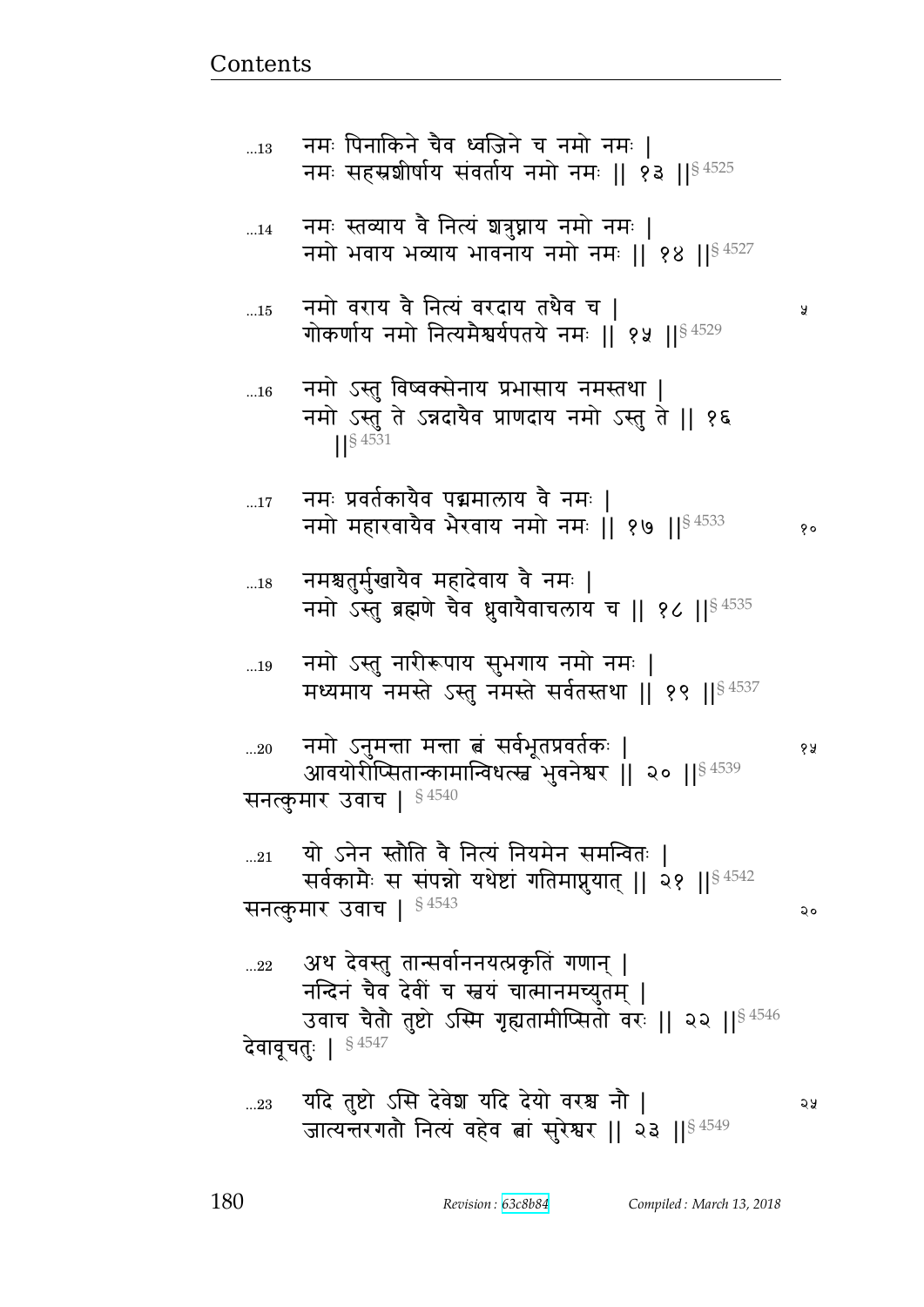- एकादश तथा रुद्रान्वृषभस्यानुजाञ्छुभान् |  $...34\,$ सप्त कन्याश्च ता गावो जगद्धांत्र्यः प्रसूयत || ३४ || \$4573
- तस्मिन्गते महादेवे सुरभी दीप्ततेजसम् |  $...33$ सर्वभूताग्रजं पुत्रं वृषभं समसूयत || ३३ ||<sup>§ 4571</sup>
- तथा दुहितरश्चान्या जगद्धात्र्यः सुशोभनाः |  $...32$ ततः सर्वं ददौ देवो ह्यदृष्यत जगाम च || ३२ ||§ 4569
- सा वव्रे पुत्रमतुलं सर्वप्राणभृतां वरम् |  $\ldots\!31$ पुत्रांश्चान्यान्महासत्त्वान्याज्ञियान्सुरसत्तमान् || ३१ ||<sup>§ 4567</sup>
- तया वर्षसहस्रेण तपसा तोषितो भवः | 6 A  $...30$ जगाम दर्शनं व्यास वरदो ऽस्मीति चाब्रवीत् || ३० ||<sup>§ 4565</sup>
- गते ऽथ देवे सगणे कालेन बहुना ततः |  $...29$ मन्वत्तरे ऽस्मिन्सुरभी रुद्रमाराधयच्छुभा || २९ || 54563
- तत एवं तदा देवस्तावुक्ता देवसत्तमौ |  $...28$ जगाम गणपैः सार्धं मन्दरं हेमकन्दरम् || २८ ||<sup>§ 4561</sup>
- वाहनतं समासाद्य लोकान्संधारयिष्यथः || २७ || \$4558 सनत्कुमार उवाच | §4559 १०

युवां जात्यन्तरं प्राप्य पूजितो बलवत्तरो |

Å

 $\mathsf{a}$ 

 $...27$ 

- यस्मान्मध्ये भवो ऽस्मीति युवयोरर्चितः स्थितः |  $\ldots 26$ तस्मान्नाम्ना तु विख्यातमिदं भवतु मध्यमम् || २६ ||<sup>§ 4556</sup>
- इदं मे परमं गुह्यं भवितृ स्थानमुत्तमम् |  $\dots25$ पञ्चेषुक्षेपमात्रं वे मृतो ऽत्र गणपो भवेत् || २५ || § 4554
- इदं च गुह्यं स्थानं नौ तपसातीव भावितम् |  $...24$ तव चैव प्रसादेन भवेत्पुण्यं सुरेश्वर || २४ || 84551 देव उवाच | §4552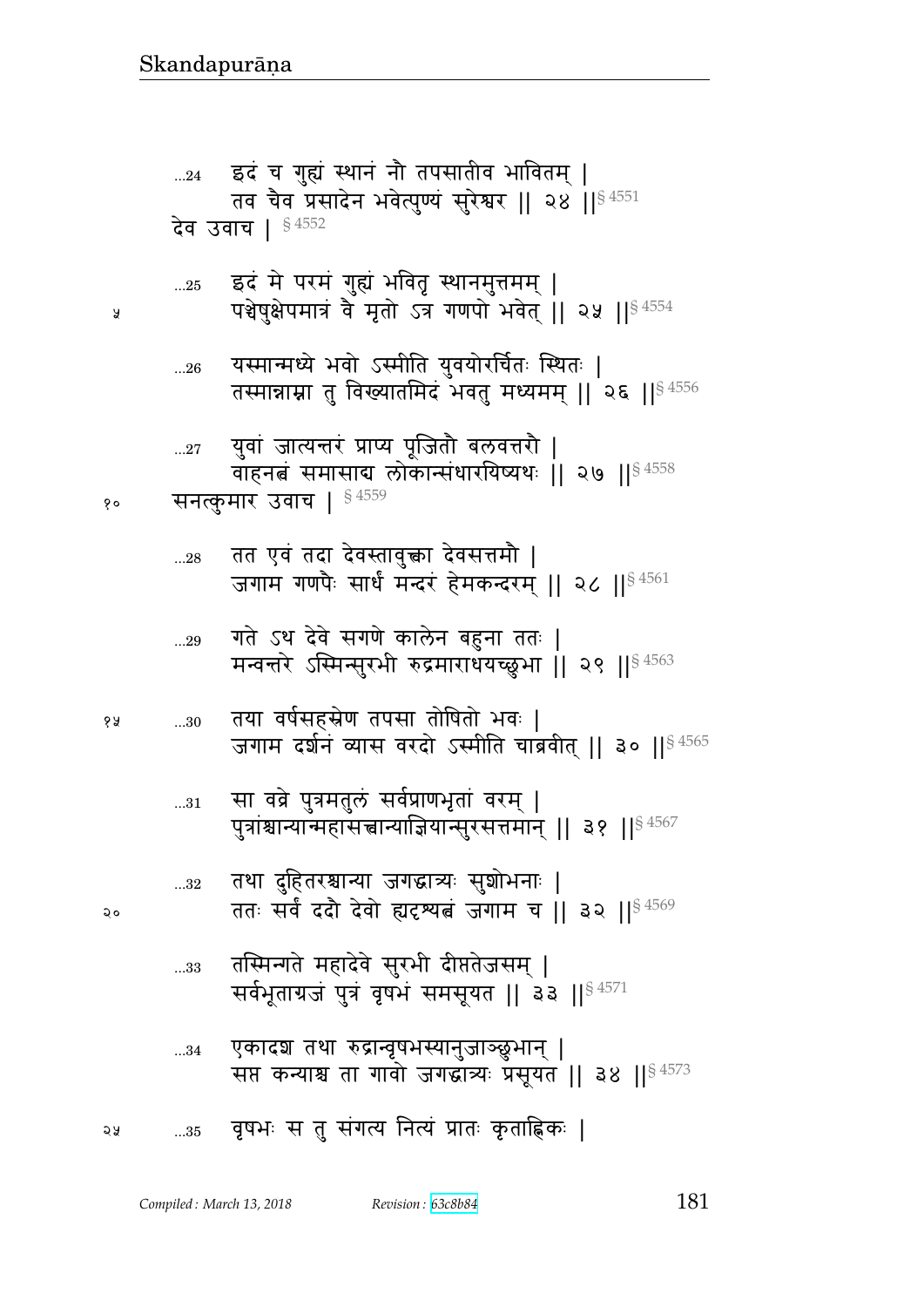## ...46 न मे मतिरभूदग्ने निःशेषं कर्तुमम्बुधिम् |

...38 सो ऽवगाह्य महाग्रासः सागरस्य तदा महत् | मध्यं व्यादाय वदनं सझषं सतिमिंगिलम् । अपिबत्सागरजलं न च तृप्तिमुपागमत् || ३८ || $^{\$\,4583}$ ...39 p%״xɄt&yp rGɊyFɄÊ1 ~Bd1 ~!~x`@\_1 ᅖ  सथनुष्पाणयः सर्वे सहस्राणि चतुर्दश्च || ३९ ||<sup>§ 4585</sup> ...40 निष्पेतुः श्रऋसंकाशा यमकालानलोपमाः | मयपुत्रा महासत्त्वा वृषभं प्रति वेगिताः || ४० || $^{\$~4587}$ ...41 तांस्तथा रुषितान्दैत्यान्सासिमुद्गरतोमरान् | ~G{ ~`^Ԫw/w^tvɊ~ xve1 ᅖᅖ  ᅖᅖ§ 4589  ...42 तान्पीतान्पीयमानांश्च दृष्ट्वा ह्यर्णववासिनः | वित्रेसुः सहसा सर्वे विनेदुश्चापि दुःखिताः || ४२ ||<sup>§ 4591</sup> ...43 ) ततः समुद्रो भगवान्पीयमानः सुदुःखितः | वडवामुखमागत्य संवर्तं शरणं ययौ || ४३ ||  $$^{4593}$ ...44 ~ bde1 ~4~B^ɏs/ rಿ p״xG xve1 ᅖ अभयं वृषमागत्य प्रोवाचेदं कृताञ्जलिः || ४४ || $^{\$~4595}$ संवर्त उवाच |  $^{\S\,4596}$ ...45 सर्वभूतशरण्यो ऽयं दैत्यानां चालयः शुभः | नेनं हीनं भवानद्भिः कर्तुमर्हसि वीर्यवान् || ४५ || $^{\$4598}$  $\overline{q}$ ष उवाच |  $^{8\,4599}$ 

...37 ~ frbजdF p%״xBு^Bɕpबɕp:}r@p1 ᅖ जगाम सागरं पातुं वृषराट् सुरभीसुतः || ३७ || $84580$ 

...36 वनं सिद्धगणावासं यत्र सा ह्यमृतोद्भवा | दूर्वामृतरसा दिव्या छिन्नदग्धप्ररोहिणी || ३६ ||<sup>§ 4578</sup>

<u>Contents and Contents are the contents of the contents of the contents of the contents of the contents of the contents of the contents of the contents of the contents of the contents of the contents of the contents of the</u>

पितरं मातरं चैव तथैव च पितामहम । अभिवाद्य ययौ शुभ्रश्चतुर्दिग्गजसेवितम् ॥ ३५ ॥  $8^{4576}$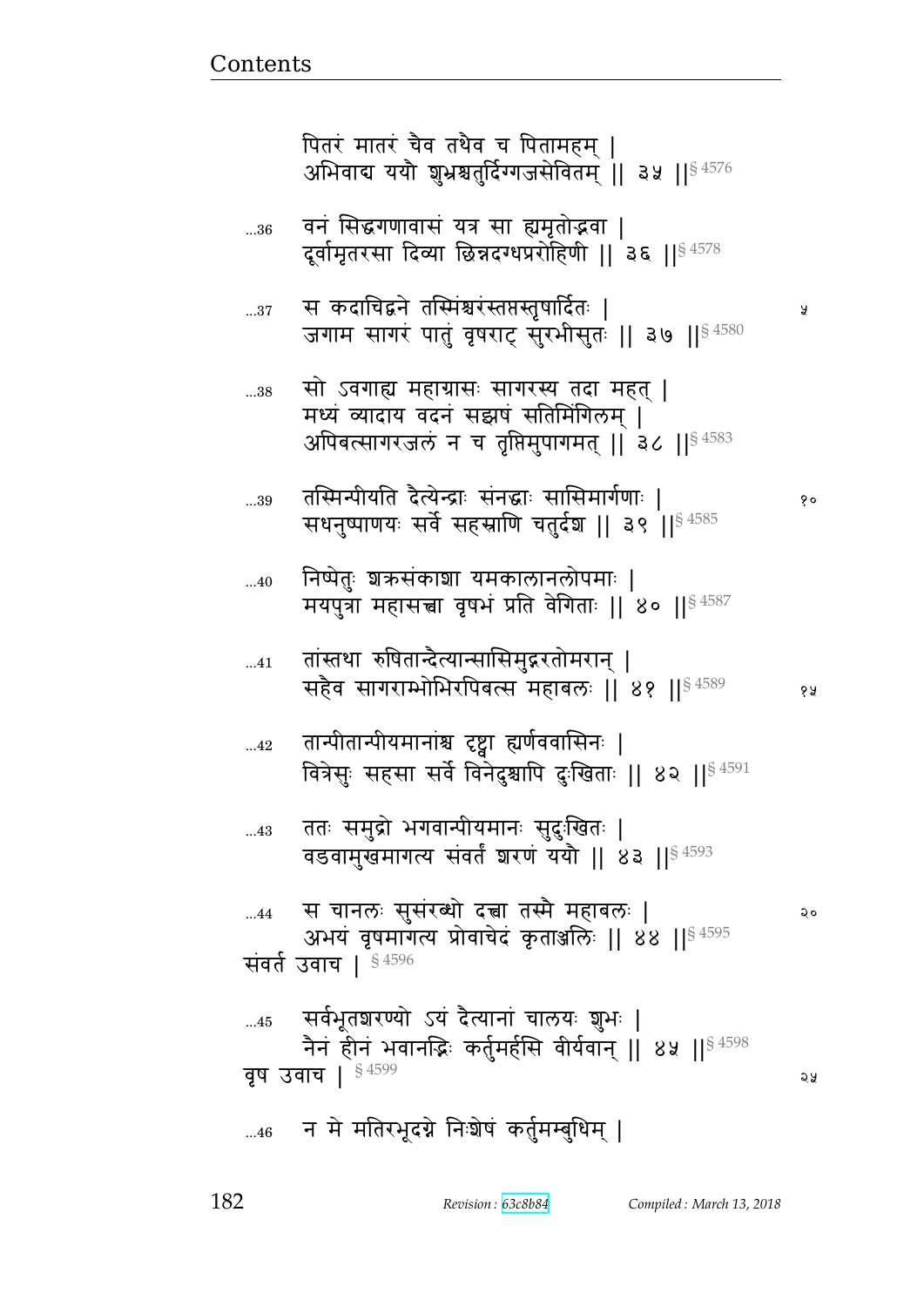- ...56 सो ऽवमानेन तेजस्त्री महोक्षः सुरभीसुतः | <sub>२५</sub> दुःखेन चातिसन्नात्मा जगामैवं विचित्तयन् || ५६ ||<sup>§ 4625</sup>
- ...55 विसृज्य वृषभं वह्रिराञ्च यातः स्तमालयम् | वृषभो ऽपि जगामैव दुःखञ्चोकाभिसंवृतः || ५५ ||<sup>§ 4623</sup>
- सनत्कुमार उवाच |  $$^{4621}$
- ...54 ञक्तस्तवाहं दहने ह्यञ्चक्तो मे भवान्वधे | २० तथाप्यहं न गर्जामि गर्जितेः किं बलीयसाम् ॥ ५४ ॥ $^{\$4620}$
- ... $\,$ 53 वतः संवर्तको वहिर्निगृहीतं ककुञ्चिनम् | विसृज्योवाच गच्छेति न त्नां हन्मि वृषेश्वर || ५३ || $8\,4618$

सनत्कुमार उवाच |  $$^{4616}$ 

- ... $_{52}$  यत्पीतं छर्दयामास तत्तोयं दानवैर्विना | <u>१४</u> औदरेणाग्निना तस्य ते दग्धाः सर्व एव हि || ५२ ||<sup>§ 4615</sup>
- ... $_{51}$  ततस्तं भगवान्वह्रिरुपसृत्य महाद्युतिः | गले जग्राह बलवान्न चचाल ततः स च || ५१ ||  $$^{4613}$

...50 न बं पास्यसि रक्षिष्ये सागरं मम संनिधौ |  $\mathbb{R}^\bullet$  . अहं बां वारयिष्यामि सुरभीसुत कत्थन || ५० || $^{\$~4610}$ सनत्कुमार उवाच |  $$^{4611}$ 

- ...49 न मे बं प्रतिमः शत्रुर्न च वैरं बया हि मे | यत्तु कृत्यं समारब्धस्तत्करिष्ये तथा ह्यहम् ॥ ४९ ॥  $84608$
- अनल उवाच |  $$4606$
- ...48 एवमुक्ता वृषेन्द्रस्तु वडवामुखवासिनम् |  $\mu$   $\frac{1}{8}$  संख्यः सागरं पातुं निःशेषमुपचक्रमे || 86 || $^{8\,4605}$
- ...47 यस्ते दर्पश्च गर्वश्च यद्वलं यच पौरुषम् | तन्मे दर्शय हव्येश पिबाम्येनं तवाग्रतः || ४७ || $^{\$~4603}$

भवांस्त्रस्य यतो मन्ता करिष्ये ऽहं ततो ऽद्य वै || ४६ ||§ 4601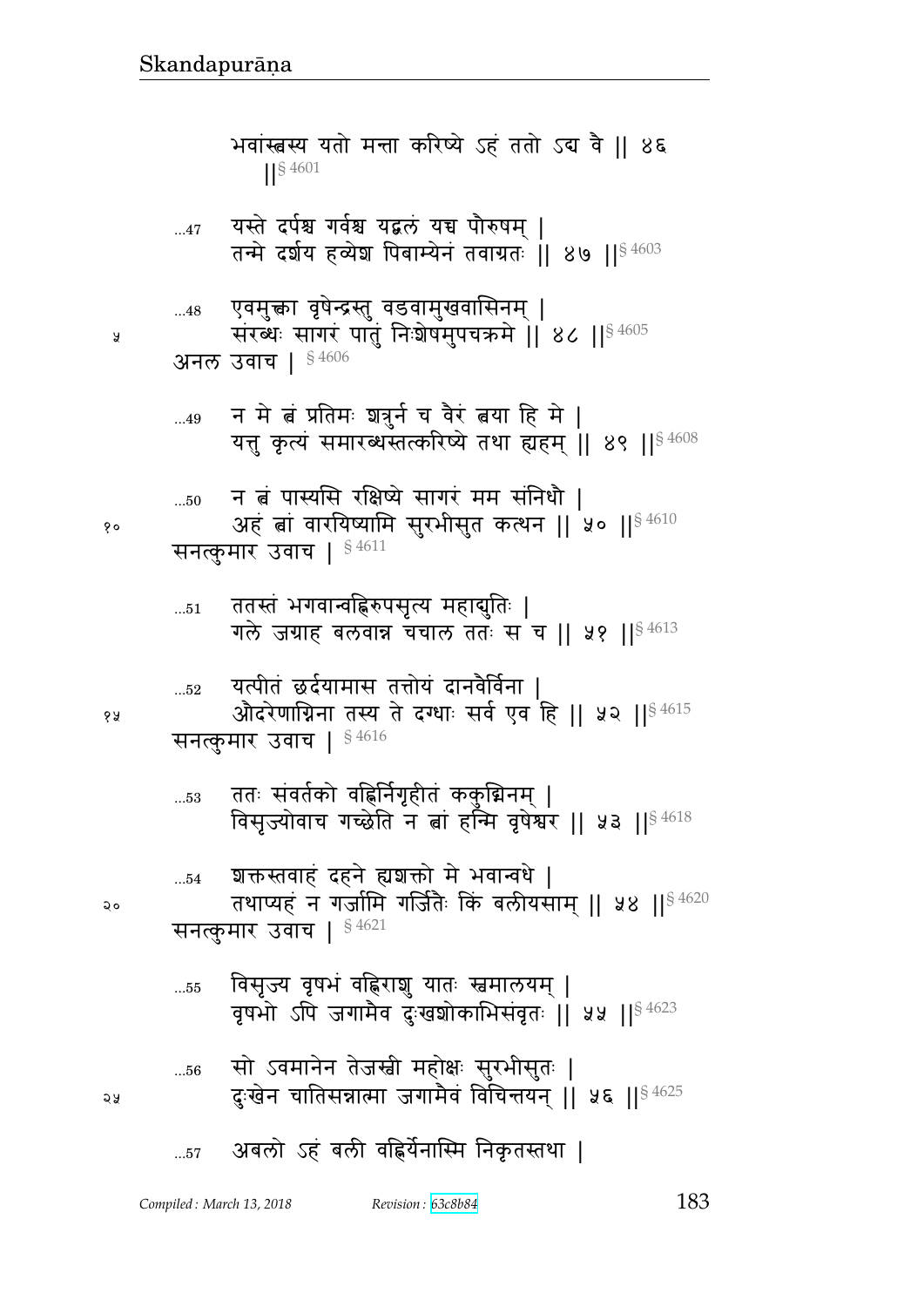- ततः स देवं संदृश्य साम्बं सगणमीश्वरम् |  $...67$ प्रणम्य शिरसा पादौ प्राअलिः सुसमाहितः || ६७ ||<sup>§ 4650</sup>
- सौरभेय महाभाग तुष्टो ऽस्मि तव पुत्रक |  $...66$ २० इष्टान्ब्रूहि वरान्वत्स दास्ये तान्सुबहूर्नापे || ६६ ||<sup>§ 4647</sup> सनत्कुमार उवाच |  $^{\$4648}$
- तस्य वर्षसहस्रेण तत्परस्य तदाशिषः |  $...65$ भगवान्सर्वभूतेशः साम्बः सगण ऊचिवान् || ६५ ||<sup>§ 4644</sup> देव उवाच | § 4645
- एतच्छ्रुबा महातेजाः साध्यस्य सुमहात्मनः |  $...64$ १५ हिमवन्तं गिरिं प्राप्य तताप विपुलं तपः || ६४ || 84642
- स स्रष्टा सर्वभूतानां ब्रह्मादीनां न संशयः |  $...63$ स ते दुःखमिदं सर्वं व्यपनेष्यति गोवृष || ६३ ||<sup>§ 4639</sup> सनत्कुमार उवाच | § 4640
- रुद्रं सर्वसुरेशानं सर्वेभ्यो बलवत्तरम् |  $...62$ तं प्रपद्यस्तं देवेशं ततो जेष्यसि पावकम् || ६२ ||  $^{84637}$
- स एवं चित्तयन्नुक्षा वाचं शुश्राव खाच्छुभाम् |  $...61$ सौरभेय न भेतव्यं यद्भवीमि कुरुष्व तत् || ६१ ||  $\frac{84635}{ }$
- शत्रूणां निगृहीतस्य दुर्बलस्य दुरात्मनाम् |  $...60$ जीवितान्मरणं मन्ये विशिष्टं जीवितेन किम् || ६० ||<sup>§ 4633</sup>
- अब प्राणानहं त्यक्ष्ये नियतो व्रतमास्थितः |  $...59$ यथा न पुनरेवं मे मानभङ्गो भविष्यति || ५९ || 84631 ¥
- मोघं मम बलं सर्वं तथा चैवाभिगर्जितम् ।  $...58$ बरज़लधरस्येव विहीनस्याद्भिरम्बरे || ५८ || 84629

जीवितेशेन भूत्वा च नाहं प्राणैर्वियोजितः || ५७ || $8\,4627$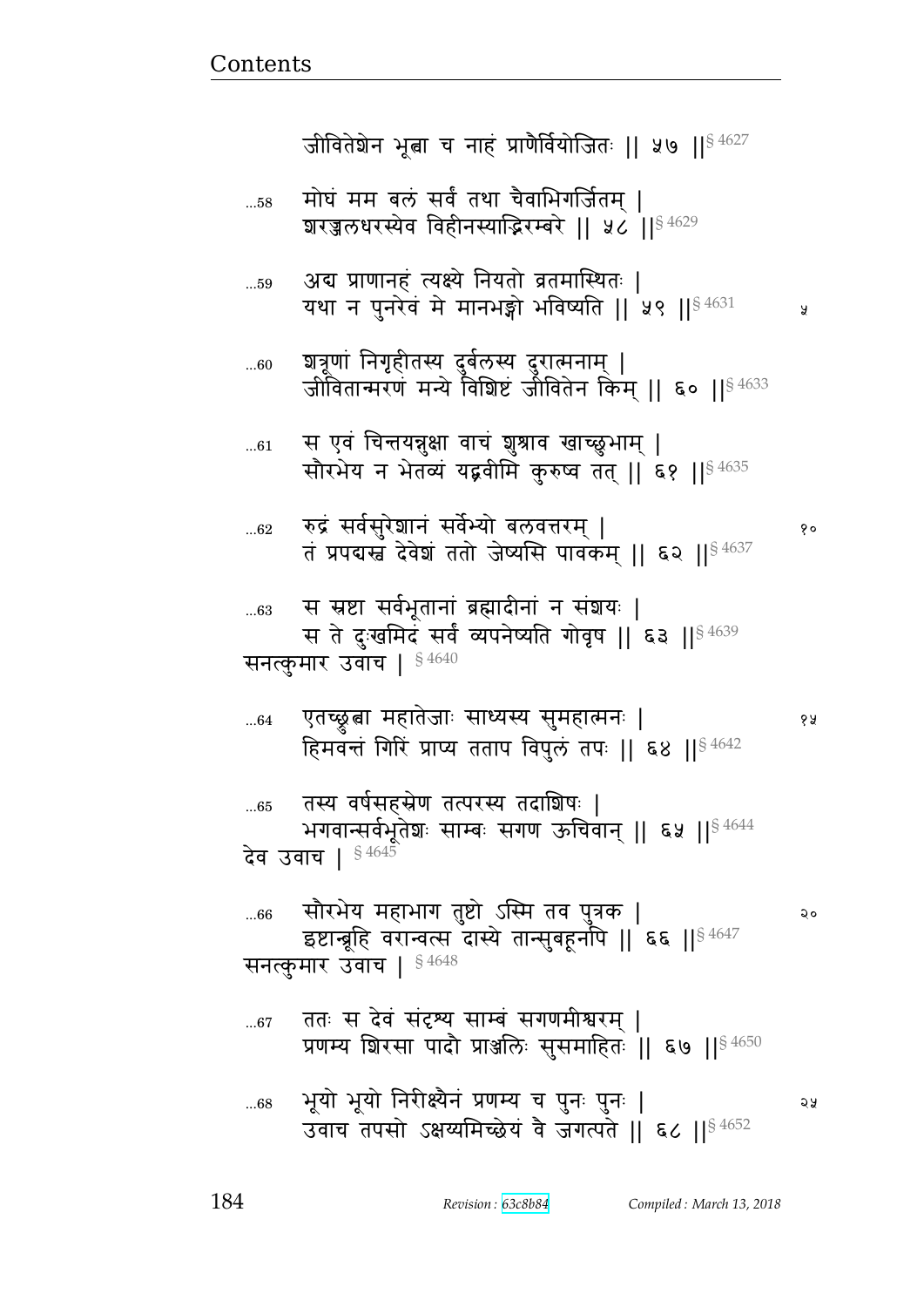- ...78 स्त्रामी सर्वस्य जगतो देवश्वन्द्रार्थभूषणः | आज्ञापयति वह्रे बं वृषमेवं प्रसादय || ७८ || $$^{4676}$
- ...77 ~ स गत्ना गणपः ऋुद्धः संवर्तकमथानलम् | उवाच क्रोधरक्ताक्षेस्तदा वचनमर्थवत् || ७७ ||  $84674$
- ... $\rm{76-}$  कीटक्तद्युद्धमभवत्किरीटेः पावकस्य च | एतदिच्छामि विज्ञातुं वद बं वदतां वर || ७६ || $8\,4671$ २० सनत्कुमार उवाच |  $^{\S\,4672}$
- १४ ...75 स युद्धं बलवान्कृत्वा सुघोरं रोमहर्षणम् | संवर्तकानलं बद्धा देवपार्श्वमुपानयत् || ७५ || १८४६/ व्यास उवाच |  $$4669$
- ... $\scriptstyle\rm 74$  aन्दित्ना चरणौ तस्य सोमस्य गणनायकः | जगाम सागरं वेगादृदर्श च हुताशनम् || ७४ || $84666$
- ... $\rm{73}$  तमाह रुद्रो गच्छेति वडवामुखवासिनम् | संवर्तकानलं बद्धा विस्फुरत्तमिहानय || ७३ || $^{\$\,4664}$
- ...72 किरीटमालिनं त्र्यक्षं कुण्डलाङ्गदभूषणम् | महोरस्कं कवचिनं धनुर्हस्तं महाबलम् | १० बद्धगोधाङ्गुलित्रं च खङ्गदिव्यास्त्रधारिणम् || ७२ ||<sup>§ 4662</sup>
- ... $\scriptstyle\rm 71$  पुवमुक्तस्तु तान्दचा वरान्सत्यवतीसुत | वामपार्श्व तदामृज्य रुद्रमेकं ससर्ज ह || ७१ || $^{\$4659}$
- ४ सनत्कुमारं उवाच |  $$^{4657}$
- ...70 संवर्तकानलं चैव वडवामुखवासिनम् | द्रष्टुमिच्छामि देवेश निगृहीतं बयाव्यय || ७० || $^{8\,4656}$
- ...69 बलं चानुत्तमं देव योगैश्वर्यं तथाक्षयम् | बदीयो वाहनश्चाहमग्निनेवं विमानितः || ६९ || $^{\$4654}$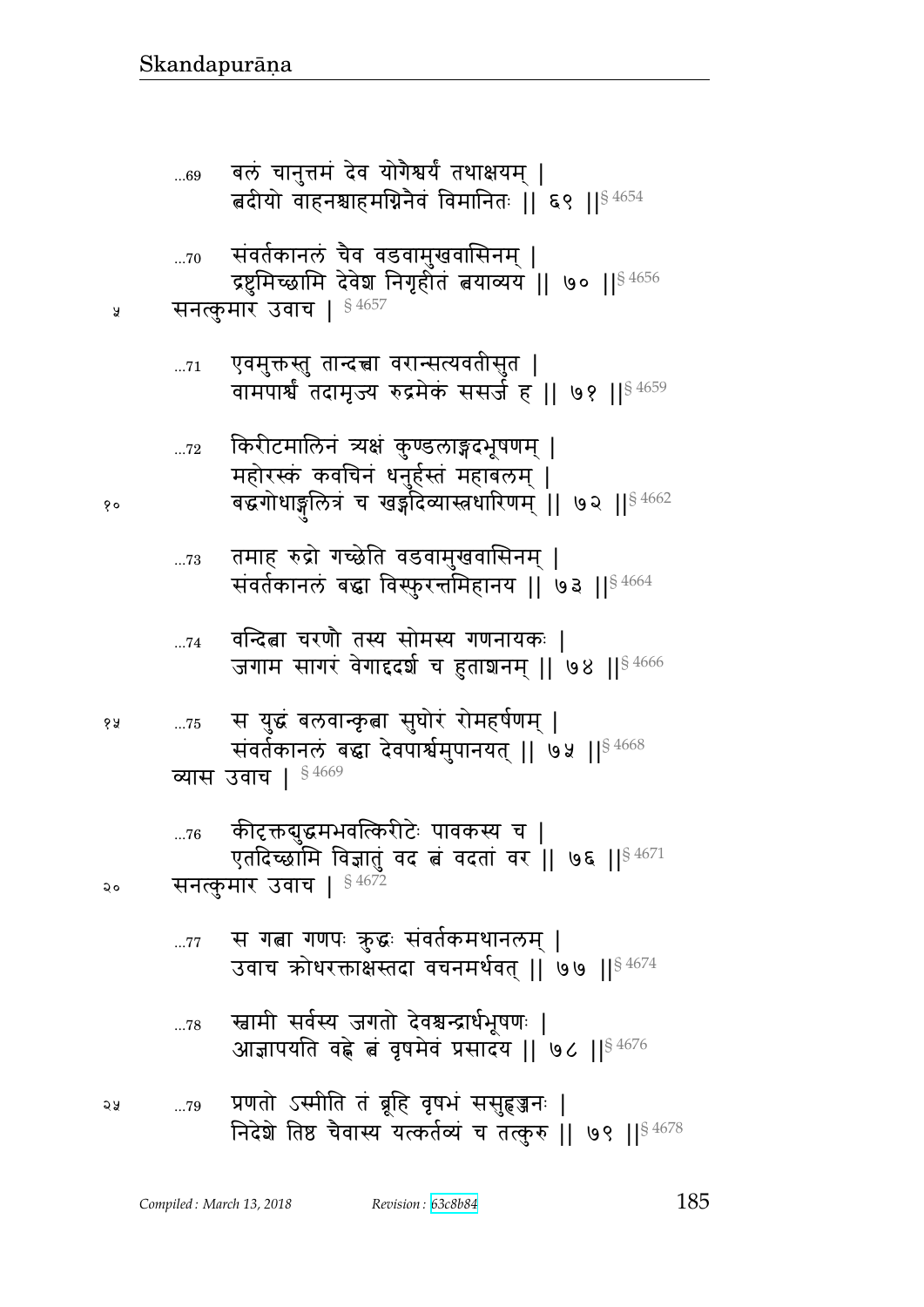| 87           | .स एवमुक्तस्तेजस्त्री कोधदीप्तानलेक्षणः  <br>गणपं प्रति दुद्राव तिष्ठ तिष्ठेति चाब्रवीत्    ८७    <sup>§ 4696</sup> |
|--------------|---------------------------------------------------------------------------------------------------------------------|
| 88           | तमापतन्तं वेगेन पर्जन्यास्त्रेण सो बली  <br>ताडयामास बलवान्स प्रजन्नाल वेगवान्    ८८    <sup>§ 4698</sup>           |
| 89           | चलत्तं तं तदाभ्यासमागतं क्रोधमूर्छितम्  <br>अंशन्यस्त्रेण महता स जघान स्तनान्तरे    ८९    $8\,4700$                 |
| 90           | अभ्याहतस्ततो ऽस्त्रेण तेजोवानपि मूर्छितः  <br>तस्थौ मुहूर्तं संविग्नो विधूमो दहनेश्वरः    ९०    54702               |
| $\ldots\!91$ | ततस्तं रुद्रपाशेन बबन्ध करयोस्तदा                                                                                   |

 $\theta$ 

न चेद्रचो मे कर्तासि बद्धा बाह ततो ऽद्य वै |  $...86$ विस्फुरन्तं महापाश्चेर्नेष्यामि बुभृतो ऽन्तिकम् || ८६ || 54693 68 सनत्कुमार उवाच | 54694

सो ऽहं बलवता तेन लोककर्त्रा पिनाकिना |<br>दूतः सर्वार्थसिद्धर्थं प्रहितो बलवानिह || ८५ ||<sup>§ 4691</sup>  $...85$ 

सकृदाज्ञा बलवतां सकृत्प्रभवतामपि| ...84 दूतश्चापि स वे श्रेष्ठो यो भवेदर्थसाथकः ॥ ८४ ॥ § 4689

बालिशा बत ये ऽप्राज्ञा बलज्ञानबहिष्कृताः | ...83 त एवमुक्ता गच्छन्ति यथा मां बं प्रभाषसे || ८३ ||  $\frac{4687}{3}$ 

गच्छ मद्वचनाद्बहि भगवन्तं त्रिलोचनम् ।  $...82$ यदि मां वक्ष्यति पुनः करिष्ये ऽहं ततस्तथा || ८२ || \$4684 गणेश्वर उवाच |  $$4685$ 

नियोज्यो देवदेवस्य तस्यैवाहं सहानुगः |  $\ldots81$ न च मां स नियुक्तेह योक्ष्यते ऽन्यत्र कर्हिचित् || ८१  $\left| \right|^{5\,4682}$ 

एवमुक्तो ऽनलः श्रुत्ना देवदेवस्य तद्वचः |  $...80$ उवाच नातिसंहृष्ट इदं वचनमर्थवत् || ८० || \$ 4680

 $\mathsf{Q} \circ$ 

Å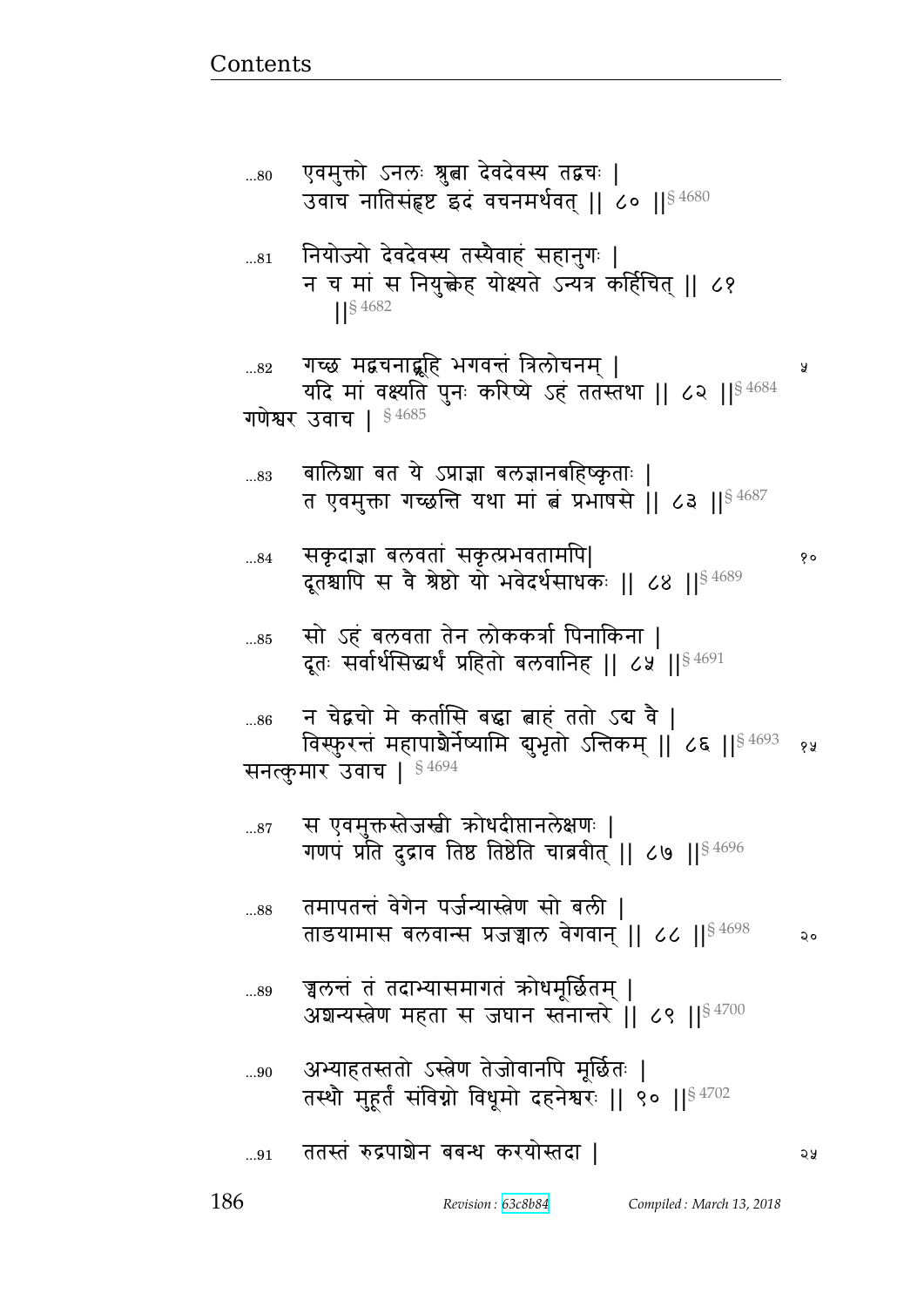- तस्मिन्काले तदा देवाः सर्वे ब्रह्मपुरःसराः |  $\dots102$ देवदेवं समागम्य वाक्यमूचुर्यथार्थवत् || १०२ || $84728$
- दिव्यं कामगमं व्यास भवनैरुपशोभितम ।  $...101$ जाम्बूनदमयैः शुभ्रैः सर्वकामसमन्वितैः || १०१ ||<sup>§ 4726</sup>
- रुद्रं तं च जराशोकजन्ममृत्युविवर्जितम् |  $...100\,$ गणेश्वरपतिं कृता द्वीपमस्मै ददत्प्रभुः | मनोरमणमित्येव नाम्ना ख्यातं महर्द्धिमत् || १०० || $8\,4724$
- एतद्वचो महेश्रो वै वृषभस्याभिभाषितम् |  $...99$ श्रुत्वा तुष्टः प्रहस्यैनं दहनं व्यसृजत्तदा || ९९ ||§ 4721
- पुत्रा ह्यस्य हताः सर्वे सुहृदश्चेव सर्वशः | १५  $\dots98$ दौनस्यास्य न मे देव वध इष्टो विमुच्यताम् ॥ ९८ ॥  $$^{4719}$
- दीनो ऽयं कृपणश्चापि ह्यबलश्च महाबल | ...97 विसृज्यतां सुरश्रेष्ठ हत एष न संशयः || ९७ || $84717$
- भगवन्देवदेवेश सर्वलोकमहेश्वर |  $...96$ दृष्टमेतत्तव विभो माहात्म्यं सदसत्पते || ९६ ||§ 4715
- स तं कृपणमालक्ष्य महोक्षा दीनचेतसम् |  $\dots95$ प्रणम्य शिरसा पादाविदमाह कृताञ्जलिः ।। ९५ ।।  $84713$
- तमानीतं महादेवः संप्रेक्ष्यार्णवभोजनम् |  $\dots94$ उवाच वृषभं ब्रूहि किमस्य क्रियतामिति || ९४ ||<sup>§ 4711</sup>
- तानप्यसौ विनिर्जित्य गणपस्तं हुताञ्चनम् | ...93 उपनिन्ये हरायाशु पशुं मेध्यमिवाध्वरे || ९३ || अर्य/ 1999
- तं बद्धं पाञ्चवर्येण पतितं वीक्ष्य चैव हि ।  $\ldots 92$ तस्य पुत्रसुहृद्वर्गा विविधायुधपाणयः | दुद्रुवुर्गणपं क्रुद्धाः श्वतशो ऽथ सहस्रशः || ९२ ||<sup>§ 4707</sup>

विस्फुरन्तं महावह्निं गणपः क्रोधमूर्छितः || ९१ ||<sup>§ 4704</sup>

 $\mathsf{Q}$ 

२५

Å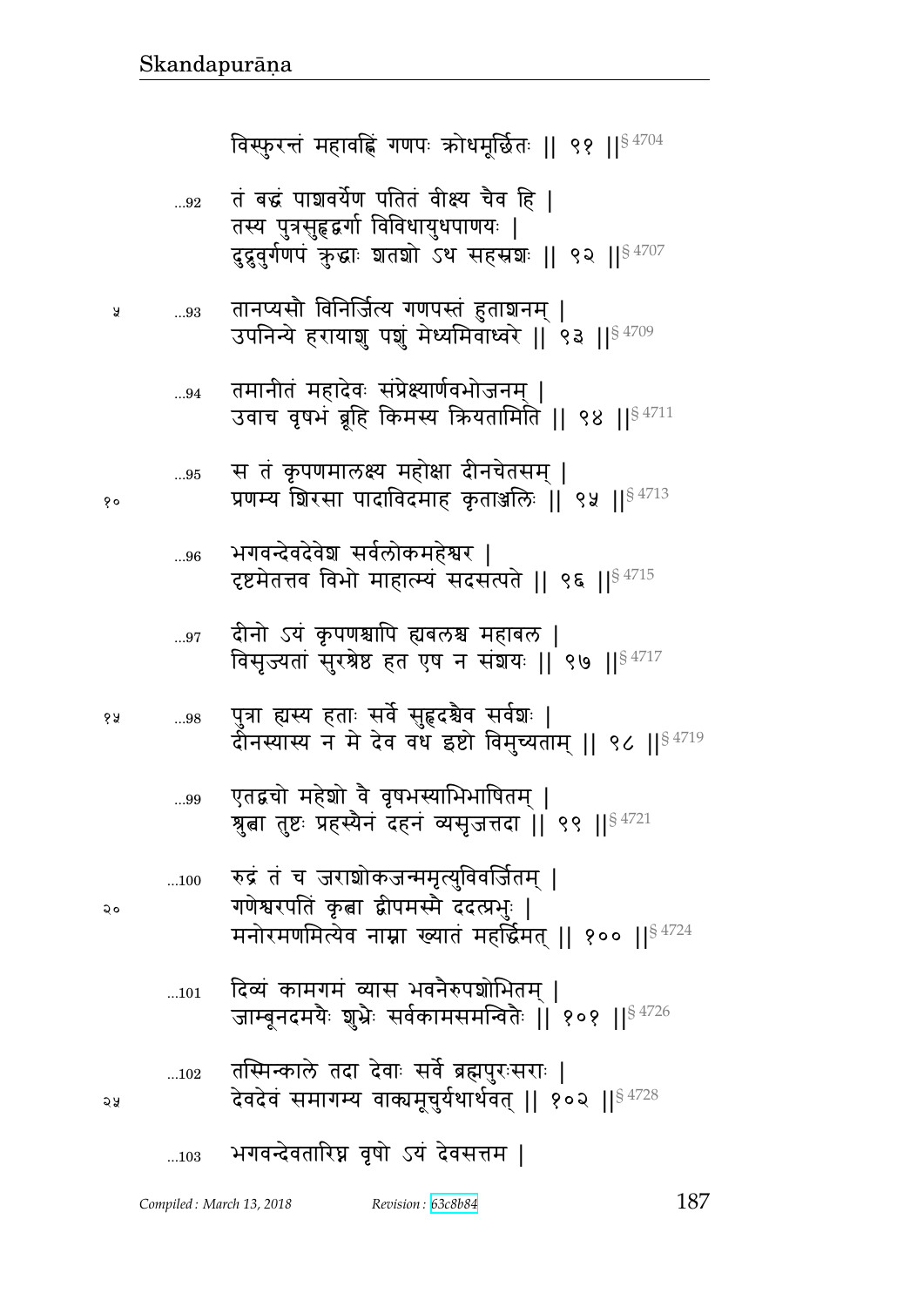|     | 105    अधुना वरलब्धश्च अस्मान्भूयस्तथैव ह  <br>यथा न कुरुते देव उपायः संविधीयताम्    १०५    $^{\$4735}$                          | Å  |
|-----|----------------------------------------------------------------------------------------------------------------------------------|----|
| 106 | ंबं नो गतिश्च देवेश शरणं चैव भूतप  <br>सदा भयाभिभूतानां बं त्राता सर्वश्चः प्रभो    १०६    <sup>§ 4737</sup><br>देव उवाच   §4738 |    |
| 107 | यथा भयं न भवति यथा स्त्रस्थाश्च नित्यञः  <br>लोका भवन्ति सर्वे वै तथा हि विदधामि वः    १०७<br>$\left  \right ^{§\,4740}$         | १० |
| 108 | ततः स भगवान्व्यास देवदेवो महाद्मुतिः  <br>असृजद्वरदानार्थं गणेशं चारुकुण्डलम्    १०८    94742                                    |    |
| 109 | आ कर्णाद्दारितास्यं च महाकायं महाबलम्  <br>महापरिघबाहुं च वज्रसंहननं दृढम्    १०९    <sup>§ 4744</sup>                           | १५ |
| 110 | महादंष्ट्रं महोरस्कं महाखङ्गधनुर्धरम्  <br>दीप्ताङ्गारकनेत्रं च त्रिनेत्रं कवचोञ्जलम् ॥ ११० ॥ $8^{4746}$                         |    |
| 111 | बिभ्रत्तमक्षयौ ऽत्यर्थमिषुधी चर्मवाससम्  <br>बारमेकेन हस्तेन धनुरेकेन चोद्वहन्    १११    $^{\S\,4748}$                           |    |
| 112 | ग्रहनक्षत्रचित्रेण तडित्सूर्यवता तथा  <br>उत्तरीयेण वियता भास्त्रन्तं मेरुकूटवत्    ११२    <sup>§ 4750</sup>                     | २० |
| 113 | प्रभाकरेति सुव्यक्तमामन्त्य भगवानिदम्  <br>अब्रवीत्सर्वदेवानां समक्षं तं प्रभाकरम्    ११३    <sup>§ 4752</sup>                   |    |
| 114 | प्रभाकर मयाज्ञाप्तस्त्वं देवानां गुणाकर  <br>परमैश्वर्यसंयुक्तो वृषवेगं निवारय    ११४    <sup>§ 4754</sup>                       | 59 |

वेगेन च दिशः सर्वा विमानैः सह भूतप |<br>भ्रामयन्विवशं नादाद्रगने संचचार ह || १०४ ||<sup>§ 4733</sup>  $...104$ 

बया ह्यध्यासितः पूर्वं नादेनापूरयद्वली |<br>त्रैलोक्यमखिलं दर्पादस्त्वस्थं कृतवान्प्रभो || १०३ ||<sup>§ 4731</sup>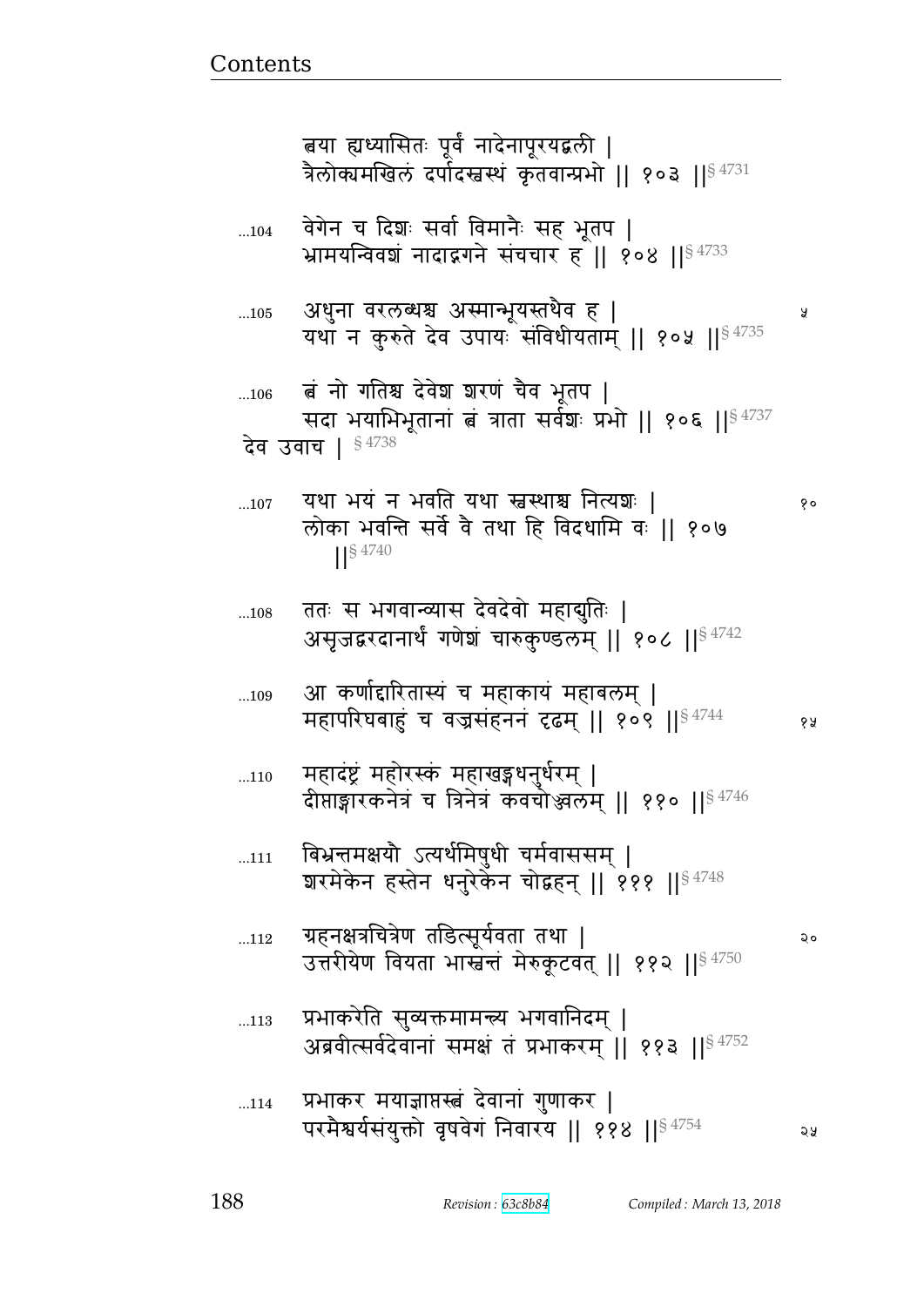- अन्त्रभूताश्च पञ्चवः सकृत्स्नायुश्च वीरुधः |  $\dots125$ वल्ल्यो ऽथ वृक्षगुल्माश्च तथैवान्ये नगाः शुभाः || १२५
- सप्तलोकं मुखं ह्यासीत्तस्याप्रतिमतेजसः ।  $...124$ दन्ता मरीचयश्चैव मञ्जा औषध्य एव च || १२४ ||§ 4776
- इष्टयो वेदयज्ञाश्च मन्त्राः स्तोत्राः फलानि च |  $\dots 123$ अभवंस्तस्य मांसानि रुधिरं सरिदर्णवाः || १२३ ||<sup>§ 4774</sup>
- रोमाणि ऋषयः सर्वे नक्षत्राणि च सर्वशः |  $...122$ ग्रहास्तस्याभवन्व्यास सन्धयः शुभदर्शनाः ॥ १२२ ॥§ 4772
- अस्थीनि पर्वताः सर्वे पुरीषं श्रीरभूच्छुभा | 6 A  $\ldots 121$ मूत्रं चास्याभवदिव्यममृतं व्यास पावनम् || १२१ || अ 4770
- आयुधानि खुरास्तस्य चक्रवज्रे च शृङ्गयोः |  $\dots 120$ अपाने च स्तवं मित्रः पुच्छं छन्दांसि सर्वशः || १२० ||<sup>§ 4768</sup>
- जङ्गाः शेषास्तथादित्या ऊरूंश्चैव समाश्रिताः |  $...119$ रुद्राः कर्णौ च नासां च ग्रीवोष्ठौ हनुमेव च || ११९ || $^{\$4766}$
- जिह्वायां तस्य वरुणो वायुरत्तश्चरः स्तवम् |  $\dots118$ पादा विष्णुर्भगश्चैव पूषा शक्रश्च संस्थिताः ॥ ११८ ॥  $$^{4764}$
- मुखतो ऽर्धं वृषो धर्मो जघनं यज्ञ उच्यते |  $\dots117$ चक्षुषी चन्द्रसूर्यौ च ब्रह्मा मूर्धानमाश्रितः || ११७ || $^{\$4762}$
- ततस्तं देवताः सर्वाः प्रणम्य ब्रह्मणा सह |  $...116$ जग्मुः स्त्रानि क्षयानि स्म देवो ऽपि वृषवान्बभौ || ११६  $84760$
- निवासार्थं च दिव्यं तमिन्द्रद्वीपं ददामि ते |  $...115$ ज्योत्स्ना भवित्री पत्नी ते तथा चैवाजरामरः | भविष्यसि मयाज्ञाप्तो महागणपतिर्मम || ११५ ||§ 4757 सनत्कुमार उवाच |  $$4758$

२०

Å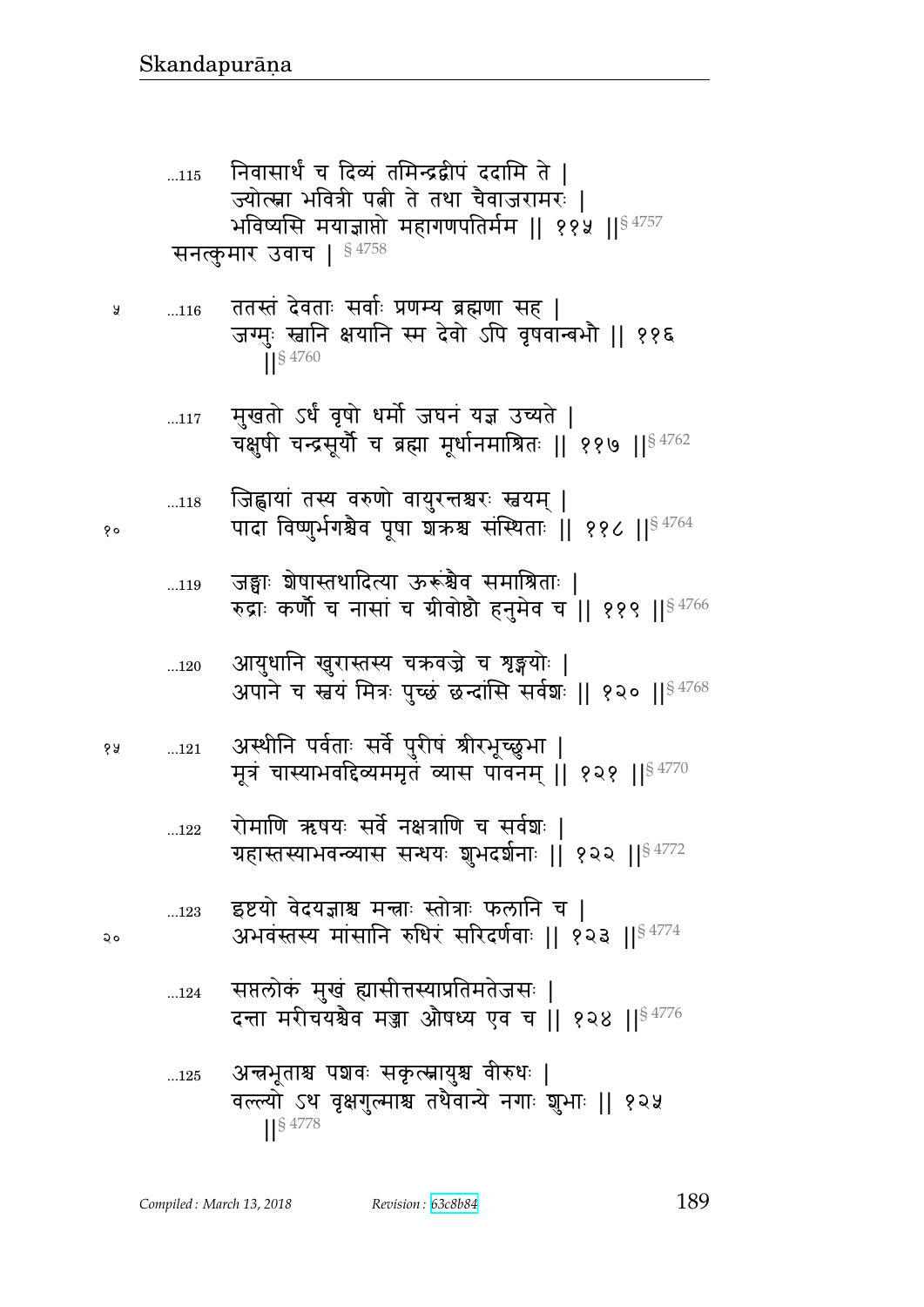सनत्कुमार उवाच |  $$^{4799}$ ...1 एवं स भगवान्व्यास मेघमुत्सृज्य देवपः | वृषवाहः समभवद्यथा ते कथितं मया || १ ||§  $4801$ व्यास उवाच |  $§ 4802$ ...2 fqB w`{p& rF{& f6 ɔ\_ `0^ଉx`p ᅖ कारण तत्र किं चापि एतदिच्छामि वेदितुम् || २ ||  $\frac{84804}{B}$ 

...134 यो लोकदेवप्रभवेन तेन सर्वार्थसिद्धेन महाबलेन | यात्यम्बुदाम्भोनिधिगर्जितेन स वो ऽस्तु नित्यं सुमना महेशः  $|| 838 ||$ <sup>§ 4797</sup> इति स्कन्दपुराणे त्रयस्त्रिंशो ऽध्यायः || ब्राह्म संस्था २०

...133 ) इदं पुत्राय शिष्याय धार्मिकाय महात्मने | देयं श्राव्यं च शुचये गुह्यमेतत्सनातनम् || १३३ ||  $84795$ 

...132 नेदं ञ्चठाय दातव्यं श्राव्यं वापि कथंचन । न नास्तिकाय दुष्टाय तथा वा पापकर्मिणे || १३२ ||<sup>§ 4793</sup> १४

...131 नित्यं शुचिरदीनात्मा सर्वपापैः प्रमुच्यते | मृतश्च काले काले वा रुद्रलोकमवाप्नुयात् || १३१ ||  $$^{4791}$ 

...130 y NxB ~0^wFy״y ax fx@ b pಿp1 ᅖ  माहात्म्यमखिलं चैव त्रृणुयाद्वा पठेत वा || १३० || १५%

...129 एवं स भगवान्देवः परमैश्वर्यसंयुतः | सौरभेयो महादेवः सर्वदेवमयो ऽभवत् || १२९ || $84787$ 

... $_{128}$   $\,$  मानुषा मातरञ्चैव भूतानि विविधानि च | रोमकूपाणि तस्यासन्वृषस्य सुमहात्मनः || १२८ ||  $$^{4785}$ 

...127 पिञ्चाचा राक्षसा यक्षा गन्धर्वाप्सरसस्तथा । श्चिरा धमन्यो ऽथ मदो दर्पश्चैवाभिजज्ञिरे || १२७ || $\S$  $^{4783}$  x

...126 नागास्तस्याभवन्नाड्यो वसवः शुक्रसंचयः | आमपक्वाश्चयो तस्य तो देवावश्विनो स्मृतो | मेघास्तस्याभवंस्त्रकः तडिन्मालाविभूषिताः ॥ १२६ ॥ $\S$   $^{4781}$ 

<u>Contents and Contents are the contents of the contents of the contents of the contents of the contents of the contents of the contents of the contents of the contents of the contents of the contents of the contents of the</u>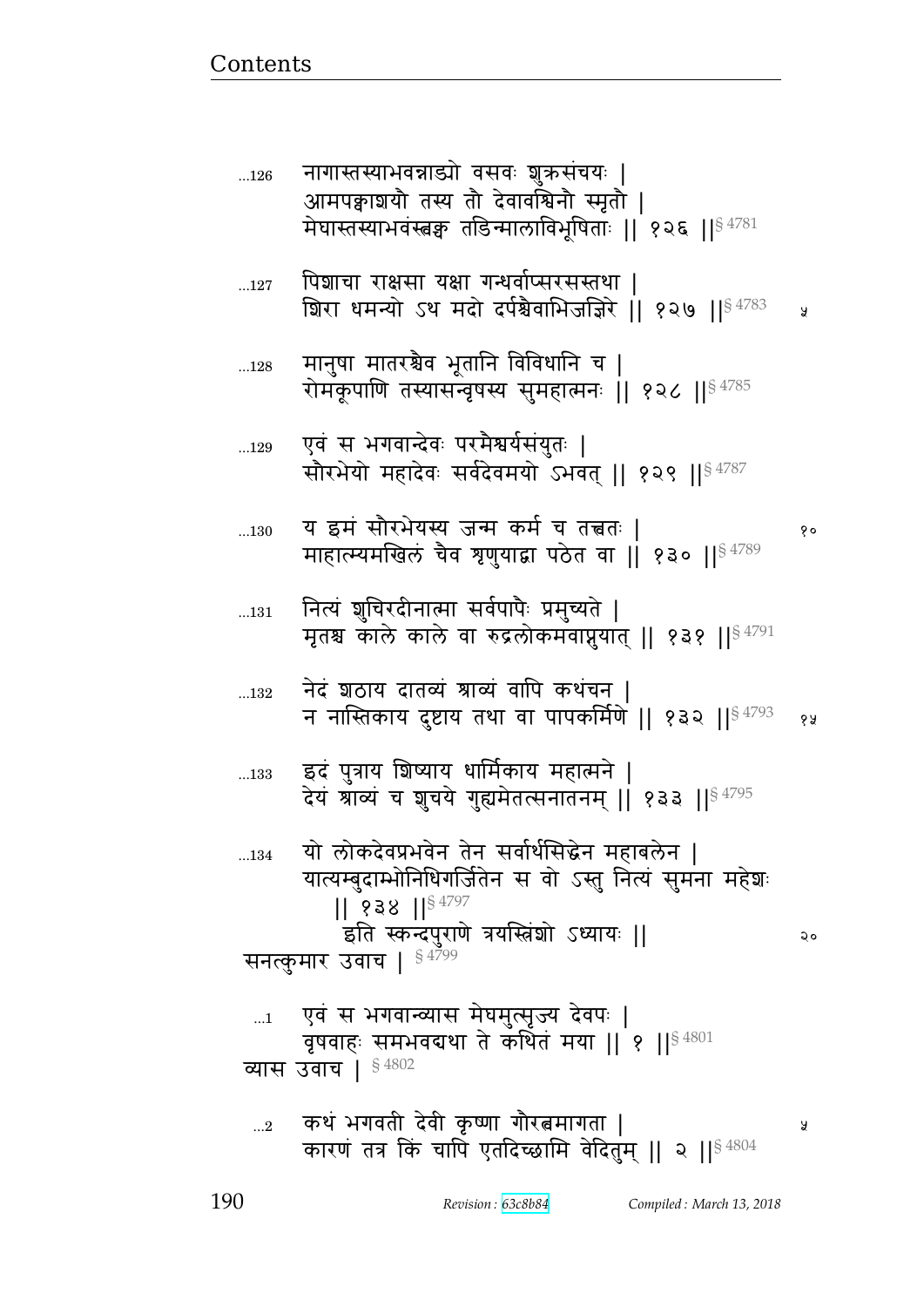...12  $\,$  एतदर्थमहं पादौ प्रणम्य तव ञ्चंकर | विज्ञापयामि सर्वेश गौरवर्णमनुत्तमम् | <u>२५ विज्ञापयामि पुत्रश्च यथा मम भवेदिति || १२ || $^{\S\,4829}$ </u>

... $_{11}$  यदा यदा वदसि मां कृष्णेति वदतां वर | तदा तदा मे हृदयं विदीर्यत इव प्रभो || ११ ||  $\frac{84826}{ }$ 

...10 इति तेनेष्टवचसा तुष्टो देव्याः पिनाकधृक् |  $\infty$  and the posturation of the set of  $\mathbf{F}$  and  $\mathbf{F}$  and  $\mathbf{F}$  are  $\mathbf{F}^{18\,4824}$ 

...9 ଉB `4؇1 ~{@e/f״y t5Ɂy/ wp@ xxG{ b ᅖ - - - - - - - - - - - - - - - || 9 ||<sup>§ 4822</sup>

देव्युवाच | § 4820

तमेवंवादिनं देवं श्रुत्ना गिरिवरात्मजा | १४ व्या अगमत्परमां तुष्टिमिदं चोवाच सुस्तरम् || ८ || २ मी

...7 अद्यप्रभृति नानेन वचसाहं शुभानने | वक्ष्यामि बां त्यज कोधं तामुवाच पिनाकधृक् || ७ ||  $s^{4816}$ सनत्कुमार उवाच |  $$^{4817}$ 

...6 देवि मा क्रोधमनघे कृथा विश्वसुगव्यये |  $\mathbb{R}^\bullet$  हास्यं प्रकृतमेतन्मे कृष्णेति समुदाहृतम् || ६ || $^{\$~4814}$ 

... $_5$  कुपितां तां महादेवः परिष्वज्य महाद्गुतिः | उवाचासकृदव्यग्रः सान्त्वयन्मधुरं वचः | | ५ | | 8 4811 देव उवाच |  $§$ <sup>4812</sup>

...4 31थ देवेन तत्रस्था कीडता सा कथान्तरे | ४ कृष्णेत्युक्ता भगवती सा चुकोप मनस्त्रिनी ।। ४ ।। $^{\$~4809}$ 

...3 आसीनौ मन्दरप्रस्थे उमाकामाङ्गनाश्चनौ | रेमतुः प्रमथैः सार्थं नानारूपथरैस्तदा || ३ || $^{\$~4807}$ 

सनत्कुमार उवाच |  $$^{4805}$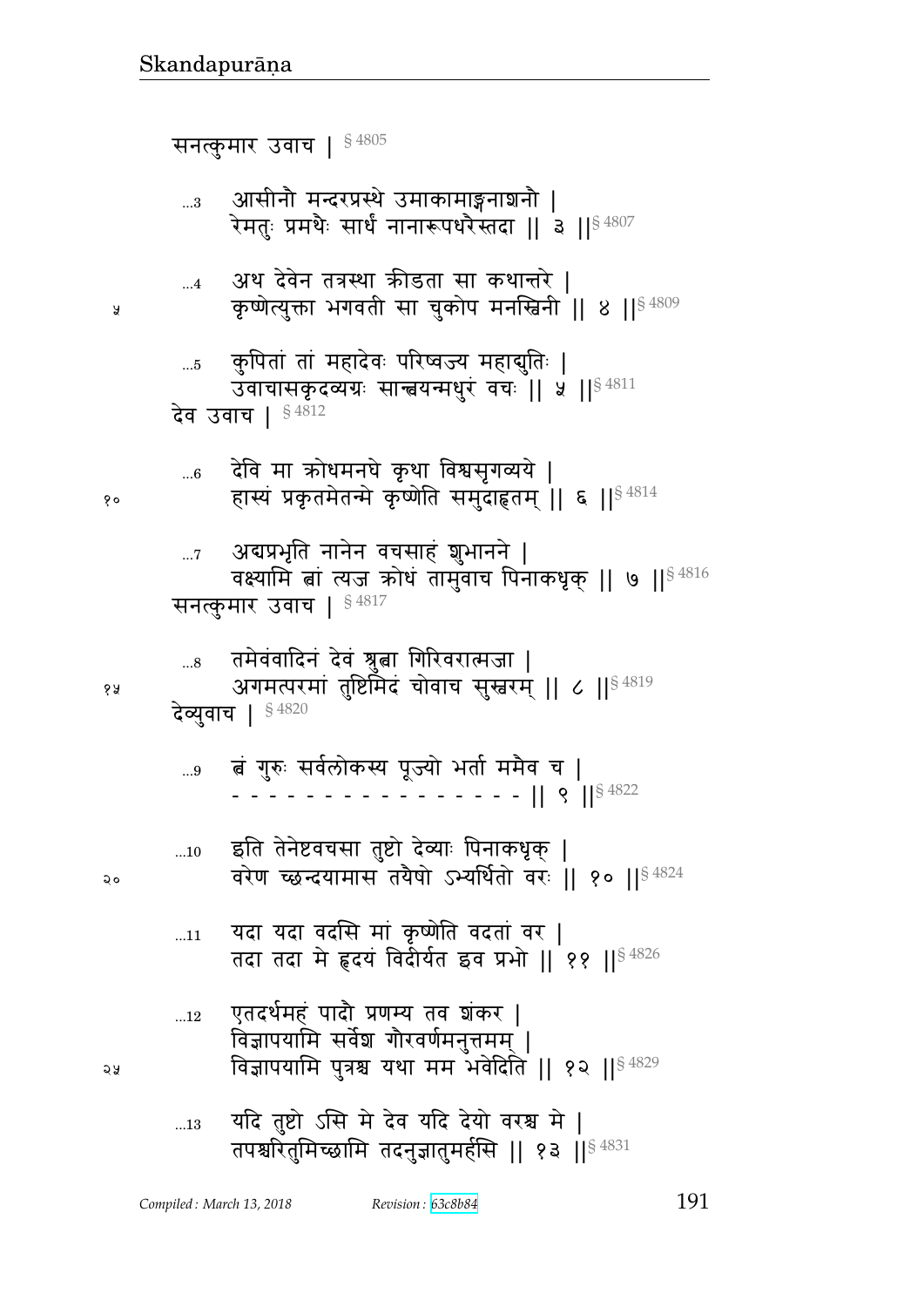| $14$        | ततो हरः प्रहस्यैनामुवाच तपसा हि किम्  <br>तपसा काङ्कित यत्ते तदबैव ददानि ते    १४    \$4833                                                              |    |
|-------------|----------------------------------------------------------------------------------------------------------------------------------------------------------|----|
| $\dots15$   | इत्युक्ता गिरिजा प्राह तप्ते तपसि पुष्कले  <br>त्नमेव दाता भगवन्वरान्मह्यं यथेप्सितान् ।। १५ ।। <sup>§ 4835</sup>                                        |    |
| 16          | तदा विज्ञापितेनैवं सर्वकार्यार्थदर्शिना  <br>अनुज्ञाता सती भक्त्या चकार त्रिः प्रदक्षिणम्    १६    <sup>§ 4837</sup>                                     | R  |
| $\dots 17$  | चरणौ च नमस्कृत्य शिरसामिततेजसः  <br>प्रस्थिता वियदुत्पत्य गिरिं गिरिवरात्मजा    १७    <sup>§ 4839</sup>                                                  |    |
| $18$        | सा क्षणादागता देवी हिमवन्तं नगोत्तमम्  <br>ददर्श ऋषिमुख्यानामाश्रमैरुपशोभितम्    १८    $^{\$}$ $^{4841}$                                                 | १० |
| 19          | सरो मानसमासाब तथा बिन्दुसरश्च तत्  <br>दिव्यां पाण्डुशिलां चैव गङ्गाप्रभवमेव च ॥ १९ ॥ 8 4843                                                             |    |
| 20          | ततो महालयं प्राप्य देवदारुवनं तथा  <br>अन्यानि च ततो ऽग्र्याणि वनान्यासाद्य सा सती    २०<br>$1$ <sup>S</sup> 4845                                        |    |
| $\ldots 21$ | तस्योत्तरेण ग्रैलस्य गत्ना सातिमनोहरम्  <br>अपश्यच्छिखरं दिव्यमेकमेकान्तमाश्रितम् ।<br>चामीकरमयं दिव्यं सर्वौषधिसमन्वितम् ॥ २१ ॥ $^{\$4848}$             | 68 |
| 22          | इन्द्रनीलमहानीलनीलोपलतलैः शुभैः  <br>वृक्षेर्मणिमयेश्वित्रैः सर्वतः परिसंवृतम्    २२    < 4850                                                           |    |
| 23          | क्वचिन्मनःशिलाशृङ्गं हरितालोपलं क्वचित्  <br>क्वचिदञ्जनपुञ्जाभं स्फटिकोपलमेव च  <br>क्वचिद्धेमोपलं दिव्यं क्वचिचित्रोपलं पुनः    २३    <sup>§ 4853</sup> | २० |
| 24          | सालतालतमालैश्च प्रियालाम्रातकेस्तथा ।<br>अशोकेश्वम्पकेर्लोधैः कदम्बाम्रातिमुक्तकैः ॥ २४ ॥ $^{\mathrm{S}\,4855}$                                          |    |
| 25          | नागपुन्नागतिलकैः सुरभीचन्दनैरपि                                                                                                                          | จร |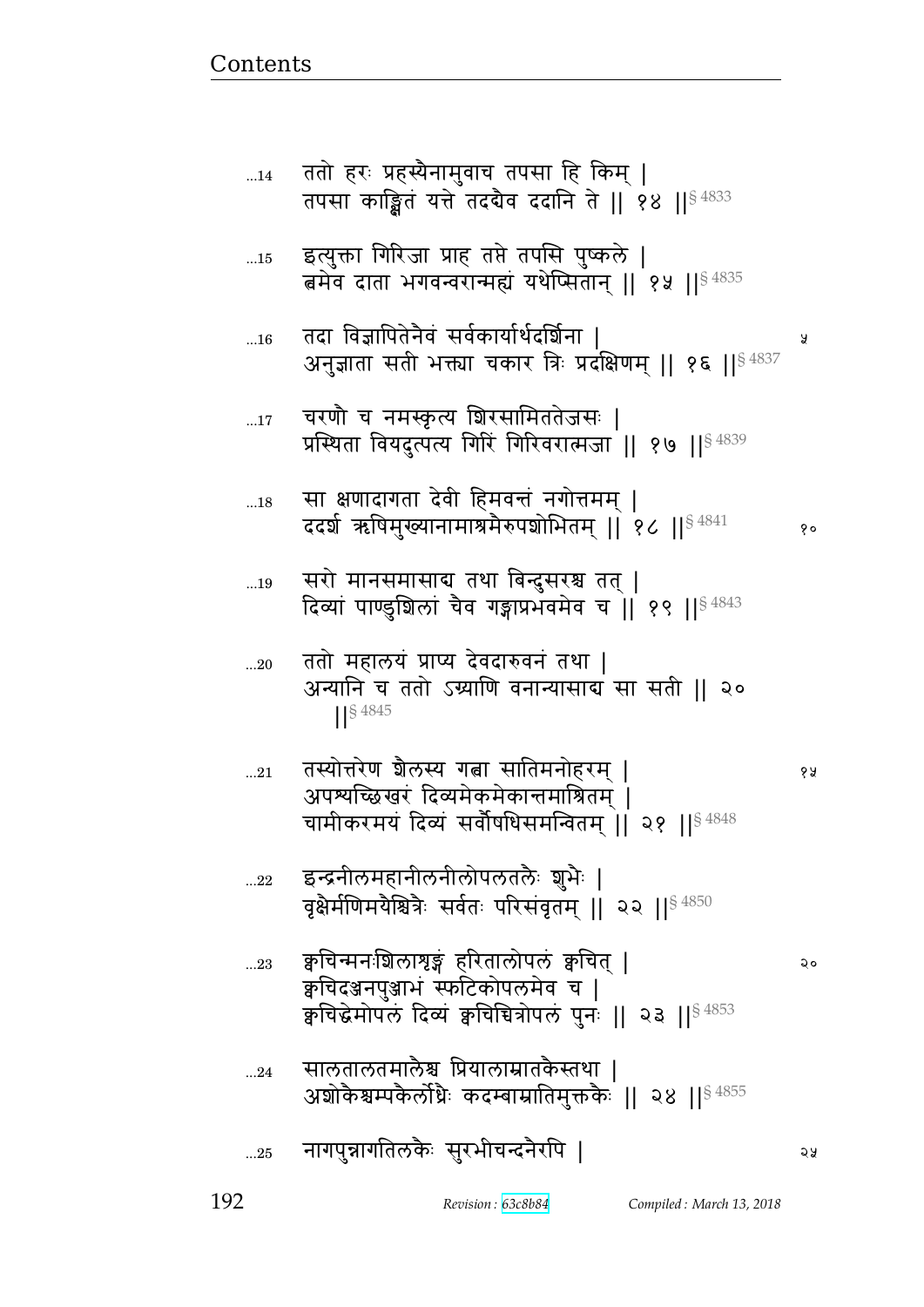¥

१०

 $...30$ 

| १५   | $\ldots 31$ | मेरुमन्दरसंकाशं सर्वपुष्पफलप्रदम्  <br>रम्यं स्वर्गमिवागम्यं पापानां क्रूरकर्मिणाम्  <br>श्रियाः स्वलंकृतावासमुद्यानमिव सत्कृतम्    ३१    <sup>§ 4871</sup> |
|------|-------------|-------------------------------------------------------------------------------------------------------------------------------------------------------------|
|      | $\ldots 32$ | तत्र केचिन्मधुफला वृक्षाः सर्वत्र कामदाः  <br>अपरे क्षीरिणों नाम वृक्षास्तत्र मनोरमाः    ३२    १८२४                                                         |
|      | 33          | अपरे सर्वपुष्पाणि फलानि च महीरुहाः  <br>पुष्पन्ते च फलन्ते च काशनाश्वापरे दूमाः    ३३    \$4875                                                             |
| ನಿ ೦ | 34          | फलन्ति भक्ष्याण्यपरे भोजनानि च सर्वदा  <br>मानुषाण्यथ दिव्यानि षड्रसानि महादूमाः    ३४    <sup>§ 4877</sup>                                                 |
|      | 35          | वस्त्राण्यन्ये प्रसूयन्ते फलेष्वाभरणानि च  <br>तथा बहुविधा अन्ये शय्याः स्तास्तरणा द्रमाः ॥ ३५ ॥ $84879$                                                    |
| จง   | 36          | अमाक्षिकं मध्वपरे अमृतप्रतिमं नगाः  <br>भोगांश्च विविधानन्ये तथैवाभरणानि च  <br>अन्ये स्त्रीः संप्रसूयन्ते मनुष्यांश्च तथापरे    ३६    <sup>§ 4882</sup>    |

पक्षिभिर्मधुरालापैः समन्ताद्याभिनादितम् |  $...29$ मयूरचातकोपेतं हंसचक्राह्वसंकुलम् | सारसैः खञ्जरीटेश्च हारीतेश्चाभिनादितम् || २९ ||  $\frac{84866}{ }$ 

सिंहशार्दूलचरितं शरभेभसमाकुलम् || ३० || 84868

जीवंजीवसमाकीर्णं महिषर्क्षसमाकुलम् |

- सदापुष्पफलोपेतेश्चारुचामीकरप्रभैः |  $\dots 28$ तथा प्रस्रवणेश्चेव नदीभिश्चोपशोभितम् || २८ || $^{\$4863}$
- कपित्थैः खदिरैश्चैव भव्यैः पारावतैरपि ।  $\dots 27$ मृद्वीकामण्डपेश्चेव तथाङ्कोठेः समावृतम् || २७ ||<sup>§ 4861</sup>
- कदलीभिश्च चित्राभिः खर्जूरैः पनसैरपि |  $...26$ बकुलेर्नालिकेरेश्च पद्मषण्डेश्च शोभितम् || २६ || \$ 4859

धातकीकेतकीभिश्च तथैवोद्दालकैरपि || २५ ||<sup>§ 4857</sup>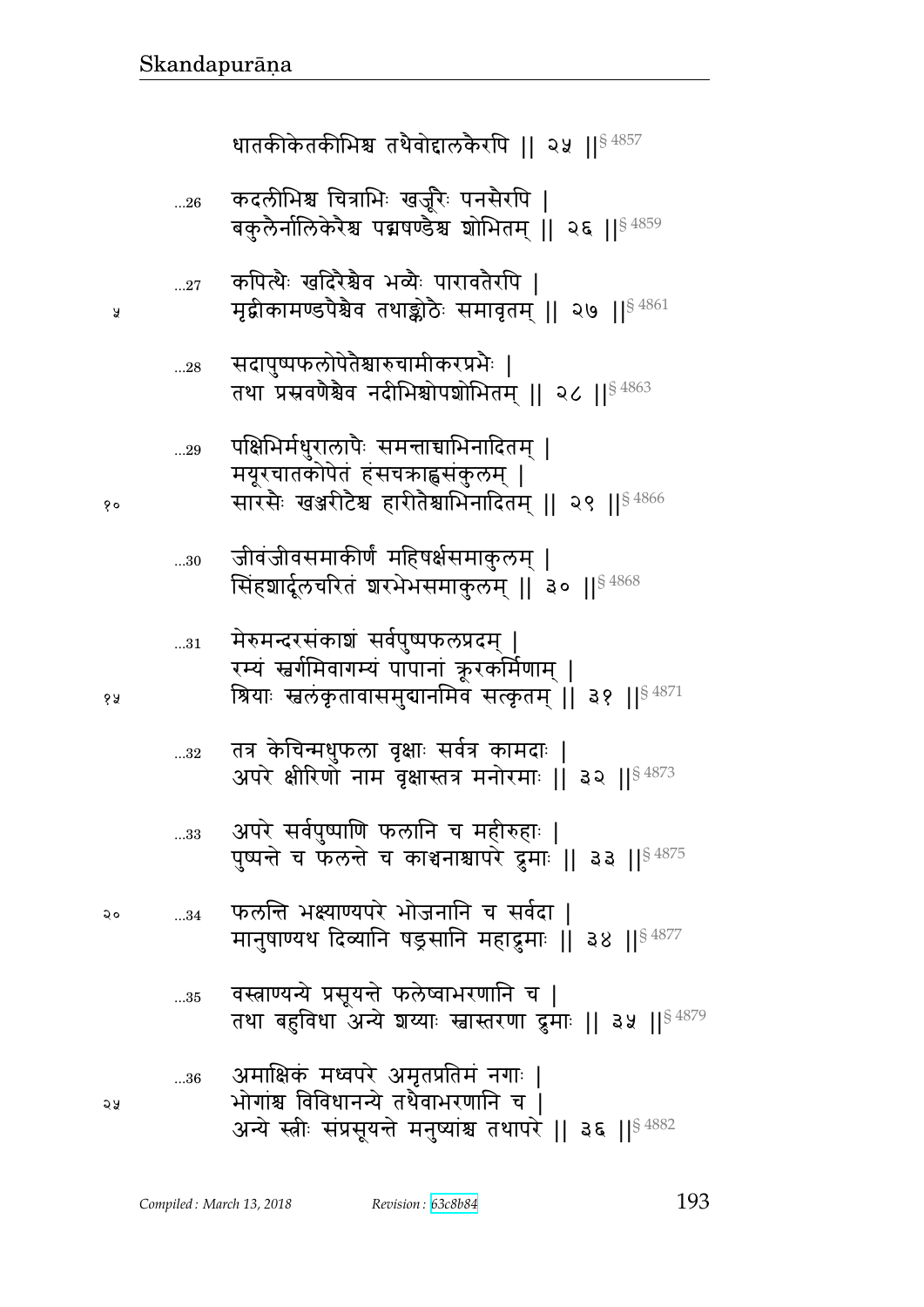| $\ldots\!37$ | सर्वा माणमया भूमादिव्य तास्माञ्छलाचय  <br>सुगन्धः पवनो वाति नात्यर्थं चोष्णञ्चीतलः    ३७    <sup>§ 4884</sup>                              |    |
|--------------|--------------------------------------------------------------------------------------------------------------------------------------------|----|
| 38           | यावदेव महादेवी तं गिरिं नाभ्यगच्छत  <br>प्रीत्यर्थं तावदेवासौ देव्या रुद्रेण निर्मितः    ३८    <sup>§ 4886</sup>                           |    |
| $39$         | तस्यैव च प्रसादेन नासौ गम्यः शिलोद्ययः  <br>सर्वदेवनिकायानां भूतानां चैव सर्वश्चः    ३९    <sup>§ 4888</sup>                               | R  |
| 40           | तस्मिन्गिरिवरे देवी तपस्तेपे सुदुश्चरम्  <br>वार्क्षे दधाना रुचिरे वाससी धर्मसाधने    ४०    $^{\$4890}$                                    |    |
| 41           | कदाचित्सा फलाहारा कदाचित्पर्णभोजना  <br>कदाचिदम्बुभक्षाभूत्कदाचिदनिलाञ्चना    ४१    <sup>§ 4892</sup>                                      | १० |
| $\ldots$ 42  | कदाचिदेकपादेन सूर्यस्याभिमुखी स्थिता  <br>निगृहीतेन्द्रियग्रामा सा बभूव वरानना    ४२    $^{\S\,4894}$                                      |    |
| 43           | महादेवनमस्कारा महादेवपरायणा  <br>महादेवप्रिया देवी पुत्रार्थं च वरार्थिनी    ४३    $^{\$4896}$                                             |    |
| 44           | अजैकपादं रुद्रं च दिण्डिमुण्डेश्वरं तथा  <br>कापालिनं भारभूतिमषाढिं चैव सानुगम्  <br>निकुम्भं शतमन्युं च भूतमोहनमेव च    ४४    $^{\$4899}$ | १५ |
| 45           | कालदण्डधरं चैव मृत्युदण्डधरं तथा  <br>ब्रह्मदण्डधरं चैव घोरचक्रधरं तथा    ४५    94901                                                      |    |
| 46           | एतान्गुह्यान्गणाध्यक्षानदृष्यान्सर्वतोमुखान्  <br>प्रागेव तस्या रक्षार्थं महादेवो नियुक्तवान्    ४६    <sup>§ 4903</sup>                   | २० |
| 47           | उपरिष्टादधस्ताच त गिरिं ते गणेश्वराः  <br>अदृष्याः सर्वतश्चैव ररक्षुरमितोजसः    ४७    <sup>§ 4905</sup>                                    |    |
| 48           | न तस्य गिरिशृङ्गस्य रक्षमाणस्य तेस्तदा  <br>देवदानवगन्धर्वाः श्चेकुर्गन्तुमुपान्तिकम् ॥ ४८ ॥ $^{\$4907}$                                   | २५ |

<u>Contents and Contents are the contents of the contents of the contents of the contents of the contents of the contents of the contents of the contents of the contents of the contents of the contents of the contents of the</u>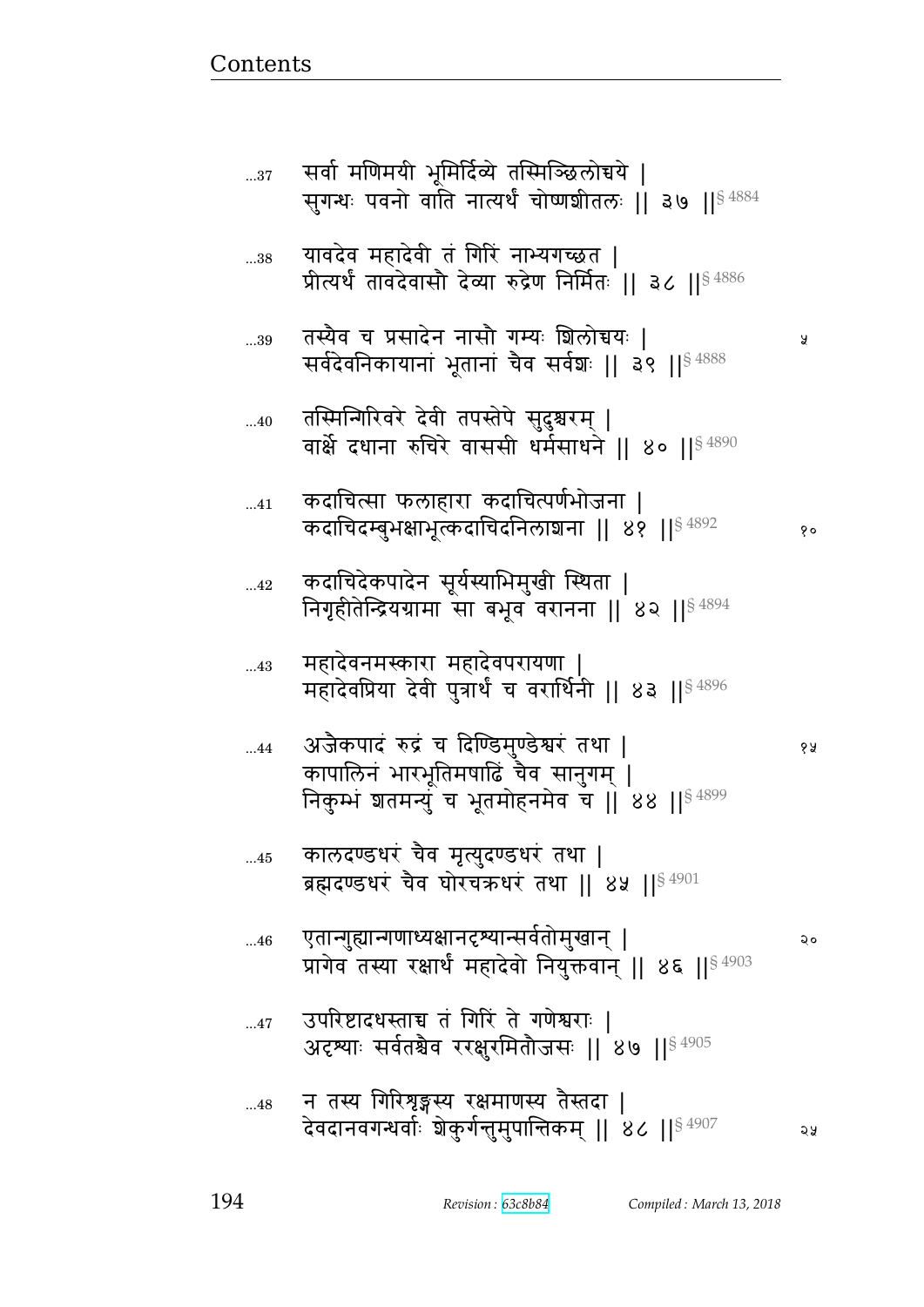- विचिन्त्यैवं स शार्दूलो देव्यादूरे समास्थितः |  $...60$
- तस्मादेनामुपासिष्ये यावत्कालस्य पर्ययः |  $\dots59$ स्त्रयमेतां मृतां पश्चाद्यथेष्टमबलामहम् | भक्षयिष्ये बुभुक्षार्तो मुनिः फलमिवात्रमे || ५९ ||<sup>§ 4930</sup>
- महता तेजसा युक्ता नेयं शक्या मया शुभा |  $\dots58$ हन्तुं भक्षार्थमबेह ययाहं स्तम्भितः स्थितः || ५८ ||<sup>§ 4927</sup>
- तपसा किं तदा वास्या यस्या भर्ता पिनाकधृक् |  $\dots 57$ तद्रूपिणीयं काप्यन्या तपोनियममास्थिता || ५७ ||<sup>§ 4925</sup>
- अथवा नित्यमेवासौ महेश्वरमनुव्रता ।  $\dots56$ मन्दरे सह देवेन रमते हिमवत्सुता || ५६ ||<sup>§ 4923</sup>
- नार्येषा दृष्टपूर्वा मे श्वर्वपार्श्वे सुशोभना |  $\dots 55$ यादृशं तपसञ्चास्या वीर्यं मन्ये न मानुषी || ५५ || \$ 4921
- ततः स देवीमालोक्य भक्षार्थमुपचऋमे |  $\dots$  54 तपसा स्तम्भितस्तस्या एतदेवान्वचिन्तयत् || ५४ ||<sup>§ 4919</sup>
- गुहामुखाद्विनिःसृत्य व्यजृम्भत महाबलः |  $...53$ जृम्भतस्तस्य वदनान्निष्पेतुरनलार्चिषः || ५३ ||<sup>§ 4917</sup>
- महाकायमुखो भीमः पिङ्गलानललोचनः |  $\dots52$ नखदंष्ट्रायुधो भीमस्त्रासनः सर्वदेहिनाम् || ५२ || १९२९
- यस्मिन्नेव दिने देवी सा तथातिष्ठदद्रिजा |  $\dots51$ तस्मिन्नेव दिने व्यास शार्दूलो ऽपि जगाम ताम् || ५१  $\frac{1}{5}$  4913
- तामलंकारधारेति विश्रुतां पापनाशनीम् |  $...50\,$ अद्यापि पश्यन्ति जनाः सर्वकालजलां शुभाम् ॥ ५० ॥<sup>§ 4911</sup>
- प्रागेव स्थापितवती यानि चारुशिलातले |  $...49$ भूषणानि नदी तेभ्यो जज्ञे पुण्यजलाश्रया || ४९ ||<sup>§ 4909</sup>

Å

१५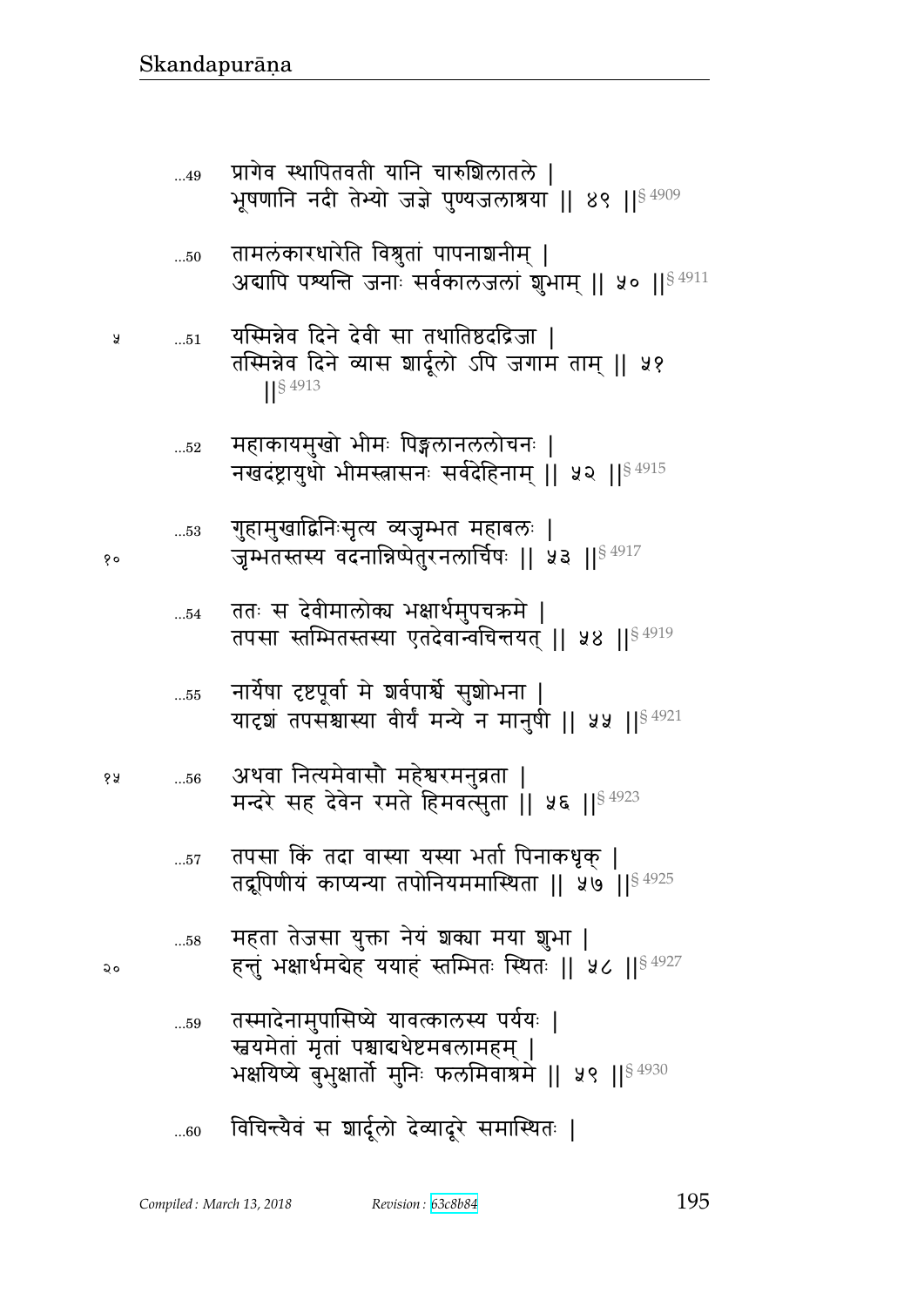|      | स्तब्धदक्कर्णलाङ्गल उपविष्टो निरीक्ष्य ताम्    ६०    <sup>§ 4932</sup>                                                                             |    |
|------|----------------------------------------------------------------------------------------------------------------------------------------------------|----|
| 61   | सापि देव्यूर्ध्वदृष्टिं तं दृष्ट्वा स्थितमसङ्गिनम्  <br>अनुग्रहकरीं बुद्धिं चक्रे तस्मिन्सदैव हि    ६१    <sup>§ 4934</sup><br>व्यास उवाच   § 4935 |    |
| 62   | तपश्चरणसक्तायां देव्यां देवस्त्रिलोचनः  <br>किमकुर्वत्सुरेशान एतदिच्छामि वेदितुम्    ६२    <sup>§ 4937</sup><br>सनत्कुमार उवाच   $$^{4938}$        | y  |
| 63   | देव्यामदीनात्मतपोरतायां वर्णप्रसादं प्रति भावितायाम्  <br>पुत्रार्थमासक्तमनोरथायां देवो ऽकरोदात्तदिदं शृणुष्व    ६३<br>$1$ <sup>§ 4940</sup>       |    |
| 64   | देव्यां तपसि सक्तायां भगवान्गोवृषध्वजः  <br>जगामानुग्रहं कर्तुमुपमन्योर्महात्मनः    ६४    <sup>§ 4942</sup>                                        | १० |
| 65   | स ऋषिर्मातुलगृहे कदाचित्क्षीरमुत्तमम्  <br>होमशेषमतिस्तादु पीतवानग्निहोत्रगः    ६५    <sup>§ 4944</sup>                                            |    |
| 66   | तत्स्मृत्वा मातरं प्राह देहि मातः पयो मम  <br>तस्मै पिष्टं ददौ माता तोयेनालोड़ा दुःखिता    ६६    <sup>§ 4946</sup>                                 | १५ |
| $67$ | क्षीरमित्युपनीतं तं दृष्ट्वा पिष्टं तदा मुनिः  <br>नेतत्क्षीरमिति प्राह मातरं सा ततो ऽब्रवीत्    ६७    <sup>§ 4948</sup>                           |    |
| 68   | वत्स क्षीरं कुतो ऽस्माकं कुतश्चान्नं तपस्त्विनाम्  <br>आराधय महादेवं स ते सर्वं प्रदास्यति    ६८    <sup>§ 4950</sup>                              |    |
| 69   | इत्युक्तः स तदा मात्रा दुःखञ्चोकपरिप्लतः  <br>जगाम शरण देव सर्वभावेन शंकरम् ॥ ६९ ॥ <4952                                                           | २० |
| 70   | आदित्याभिमुखो भूबा पादेनैकेन संयतः  <br>मनसा चिन्तयन्नित्यं प्रणतार्तिहरं हरम्    ७०    < 4954                                                     |    |
| 71   | सहस्रमेकं वर्षाणां तस्थौ दिव्यं फलाञ्चनः  <br>द्वितीयं शीर्णपर्णाशी तृतीयं चाम्बुभोजनः    ७१    <sup>§ 4956</sup>                                  | ২५ |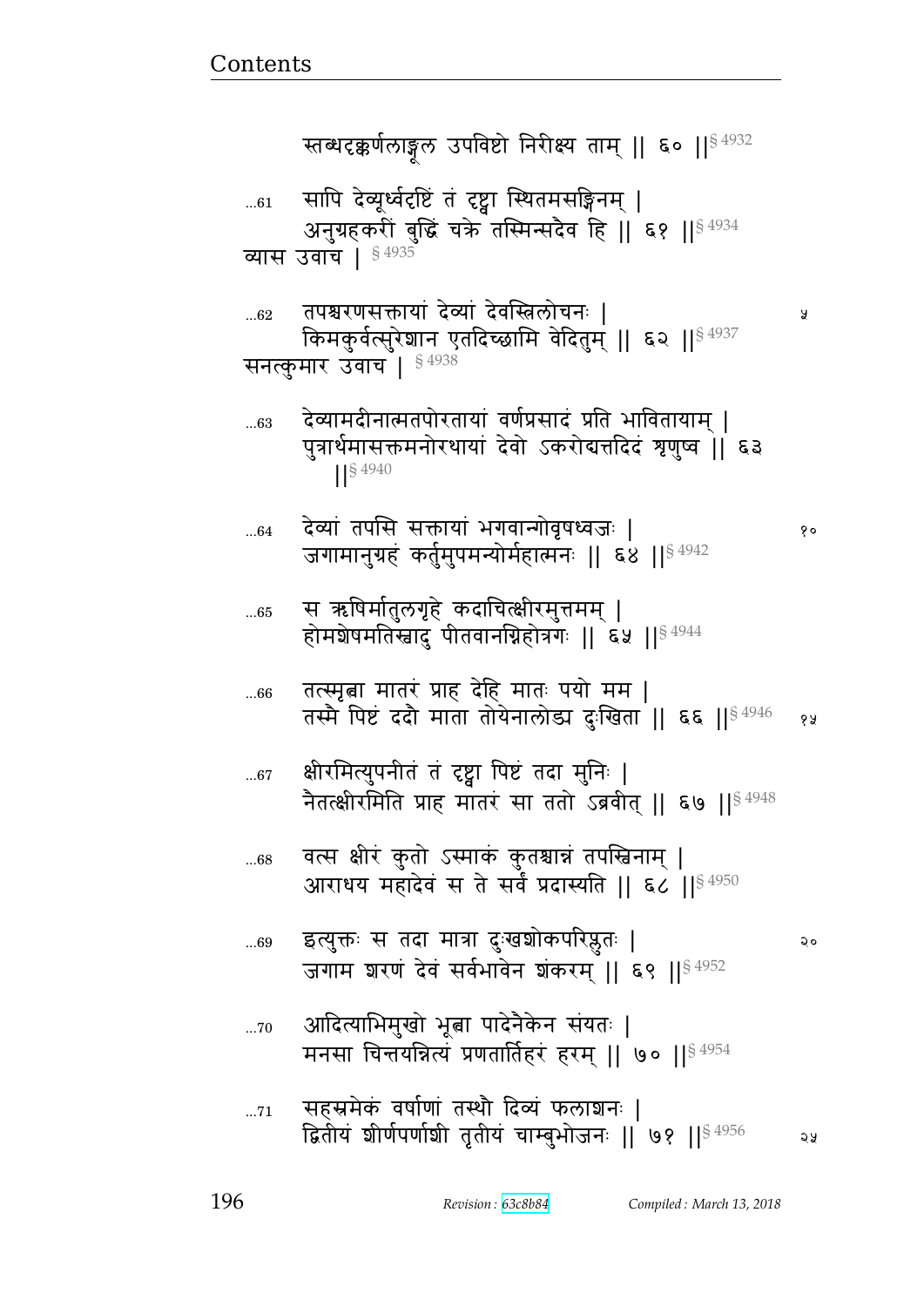- ...<sub>80</sub> महादेवं न पश्यन्ति सुरापि सदसत्पतिम् | २५ व्यास को द्रश्यसि विप्रेन्द्र ब्रूहि यत्ते मनोगतम् || ८० || $^{\$4981}$
- ... $\rm{79}$  देवराज्यमपि बत्तो नाहं कांक्षे सुरोत्तम | महादेवमहं भक्तस्तस्मादिच्छाम्यहं वरम् || ७९ ||  $$^{4978}$ शक उवाच |  $$4979$
- ... $\rm{78}$   $\,$  भवतो मे पिता विप्र सखाभूत्परमः पुरा | तेन स्नेहेन दृष्ट्वाहं भवन्तं तपसि स्थितम् | ङ्गिश्यमानमिहायातो ब्रूहि किं ते ददाम्यहम् || ७८ ||<sup>§ 4975</sup> २० उपमन्युरुवाच |  $^{\S\,4976}$
- शक उवाच |  $§$ <sup>4972</sup>
- ...77 किं करोमि तदाख्याहि प्रार्थयस्त्र महाबल | १४ कृतमेव हि तद्विद्धि यदि स्यात्सुकरं मया || ७७ || $^{\$~4971}$
- ... $\rm{76}$  ट्वदं पाद्यमिदं चार्घ्यमिदमासनविष्टरम् | अयं च मधुपर्कस्ते गृह्यतां सदसत्पते || ७६ ||  $84969$
- ...75 व्हागतं देवराजस्य त्रैलोक्याधिपतेरिह | <sub>१०</sub> अद्य निष्कल्मषं मन्ये तपश्चीर्णं मया महत् | यो ऽहं त्रैलोकादेवेशमिन्द्रं पश्यामि दिक्पतिम् ॥ ७५  $\frac{1}{5}$  4967
- ...<sub>74</sub> उपमन्यो महाभाग तपस्ते बहु संचितम् | तुष्टो ऽस्मि ते वरं ब्रूहि यद्यदिच्छसि पुत्रक || ७४ || $^{\$~4963}$ उपमन्युरुवाच | 84964
- ... $\rm{73}$  यदा चतुर्थं तत्पूर्णं सहस्रं घरदां मुने | तुष्टस्तदा ददौ शर्वः शकरूपेण दर्शनम् || ७३ || $^{\S\,4960}$ ४ शक उवांच |  $$^{4961}$
- ... $\rm{72}$   $\,$  महादेवपरो भूबा चतुर्थं वे जितेन्द्रियः | तस्थौ सहस्रं वर्षाणामनिलाशन एव सः || ७२ ||<sup>§ 4958</sup>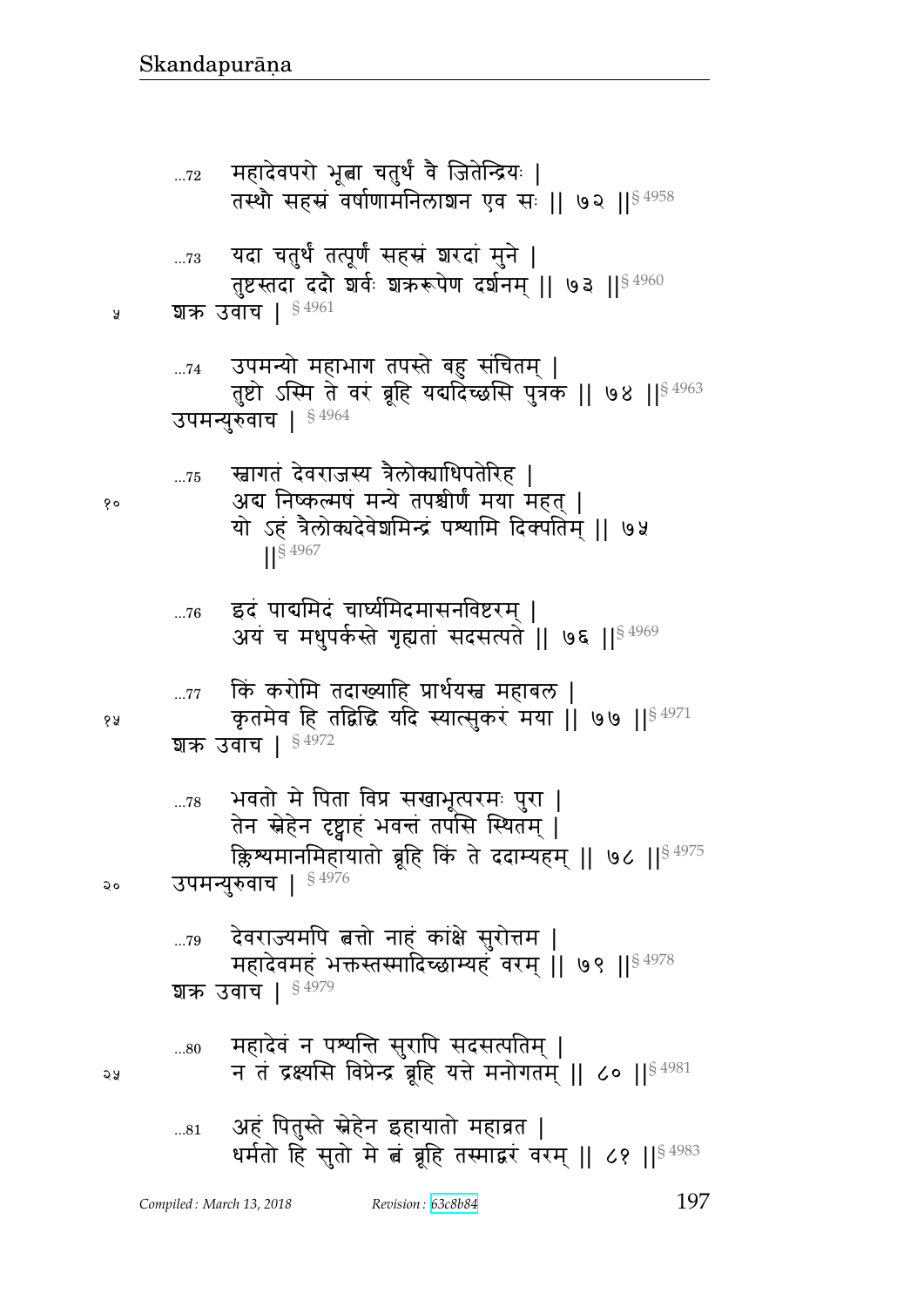...<sub>85</sub> गते तस्मिंस्तदा हीन्द्रे रुद्रः स्त्रं रूपमास्थितः | तस्यादर्शयदव्यग्र इदं चोवाच सुस्तरम् || ८५ || $^{8\,4993}$  ९० रुद्र उवाच |  $$^{4994}$ ...86 उपमन्यो महाभाग पश्य मां विगतन्नुरः | ब्रूहि निश्चिन्त्य मनसा वरं यावद्ददामि ते || ८६ || $^{\S\,4996}$ सनत्कुमार उवाच |  $$^{4997}$ ...87 ततः स दृष्ट्वा देवेञ्चं द्वा कोरसाभिप्रणम्य च | उवाच प्रणतो वाक्यं मनसा संप्रधारयन् || ८७ ||  $84999$ ...88 भगवन्यदि तुष्टो ऽसि सदासुरगणार्चित | यद्भवीमि तदीशान मह्यं यच्छं नमो ऽस्तु ते || ८८ || $^{\$~5001}$ ...89 ट्रव्यं किंचिदनाश्रित्य मानुषं दिव्यमेव वा | क्षीरोदनं समश्नीयामयाचितमुपस्थितम् || ८९ || $^{\$~5003}$  २० देव उवाच |  $$^{5004}$ ...90 अनाश्रित्येह नैवास्ति कस्यचिद्विजसत्तम | तृणमप्याश्रयं कृता तस्माद्वद महामुने || ९० ||  $^{\$5006}$ उपमन्युरुवाच |  $$5007$ ...91 dG{xÔyF fB bɊÌ~rె`{Bɕp{ ᅖ तदर्थश्चायमारम्भस्तत्प्रयच्छ यथार्थितम् || ९१ ||  $^{\$5009}$ देव उवाच |  $$^{5010}$ 

...<sub>84</sub> गच्छामि स्नस्ति ते चास्तु निर्विघ्नस्ते भवत्नयम् |

रुद्रं प्रति समारम्भः स्मरेथास्त्रं हि मां विभो ॥ ८४ ॥ $$^{4991}$ 

...83 X{x4୯1 ~ pFa໎& |¾؈t& xFౝ^1 ᅖ उवाँच तप्स्यसे पश्चात्कि ते रुद्रः करिष्यति || ८३ || $84989$ 

सनत्कुमार उवाच |  $$^{4987}$ 

...82 कृतं स्तडजनकृत्यं ते पूजितो ऽस्मि त्नया प्रभो | गच्छ नाहमृते रुद्राद्वरं याचे नमस्तव || ८२ ||  $$^{4986}$ 

उपमन्युरुवाच | § 4984

<u>Contents and Contents are the contents of the contents of the contents of the contents of the contents of the contents of the contents of the contents of the contents of the contents of the contents of the contents of the</u>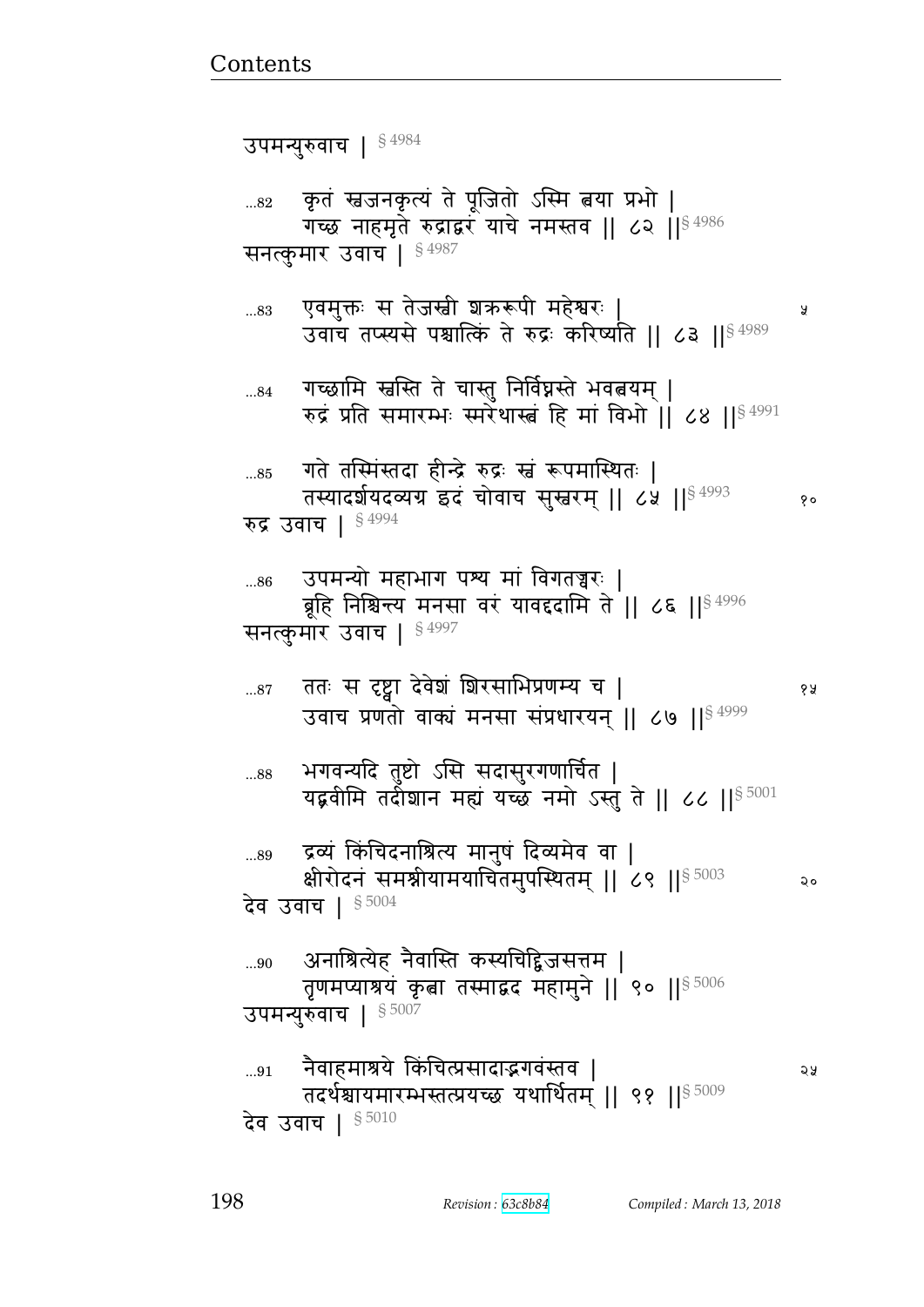- बहुना किं प्रलप्तेन तेन दत्तमहं वृणे |  $\dots102$ नरक वा पशुब वा कि पुनर्यदतो ऽन्यथा || १०२ ||  $^{5.5037}$
- इच्छया कुरुते देवः सर्वकार्याणि कार्यिणाम् |  $...101$ ददाति यादै लाभो मे न ददाति तथापि च ।। १०१ ।। 5 5035
- न गृहीतं प्रभो तेन मम किंचिन्महात्मना |  $...100$ ईश्वरः सर्वभूतानां न स्त्रामी तस्य कश्चन || १०० || 5033
- ब्रूहि किं ते ददान्यद्य विसृजस्त महेश्वरम् |  $\ldots 99$ नासौ दाता तवेशानस्तृणमप्येकमक्षतम् || ९९ || 5030 ২० उपमन्युरुवाच | 85031
- प्राजापत्यं सुरत्नं वा अमरत्नमथापि वा |  $...98$ इन्द्रबमथ सोमब विष्णुबं वा ददामि ते | लोकपालो भवानस्तु सर्वलोकाभिपूजितः || ९८ ||<sup>§ 5028</sup>
- रुद्रस्ते नाददद्विप्र क्षीरोदनमदुर्लभम् |  $...97$ स ते ऽन्यत्कुत एवेह दास्यते वरमुत्तमम् || ९७ || 5025
- महेश्वरमहं भक्तस्तदाशीस्तत्परायणः |  $...96$ तस्माद्वरं वृणे देव बत्तो नाहमसंशयम् || ९६ || 5022 ब्रह्मोवाच |  $$^{5023}$
- भगवन्सर्वलोकेश नमस्ते सर्वसृक्प्रभो  $\ldots\!95$ सूचीर्णं मे तपो देव यस्त्वां पश्यामि लोकप || ९५ ||<sup>§ 5020</sup>
- उपमन्यो महाप्रज्ञ सुचीर्णं ते तपः शुभम् |  $...94$ तुष्टो ऽस्मि ते ब्रूहि वरं प्रयच्छामि तवानघ || ९४ ||<sup>§ 5017</sup> उपमन्युरुवाच | 85018
- ब्रह्मोवाच |  $$^{5015}$ ५
- अन्तर्धानं ततो गत्ना जिज्ञासार्थं पिनाकधृक् |  $\ldots 93$ ब्रह्मणो रूपमास्थाय भूय एनं ततो ऽब्रवीत् || ९३ ||<sup>§ 5014</sup>
- मुने किंचिदनाश्रित्य नास्ति क्षीरोदनं तव |  $...92$ इत्युक्ता तं महादेवस्तत्रैवान्तरधीयत || ९२ || 5012

จม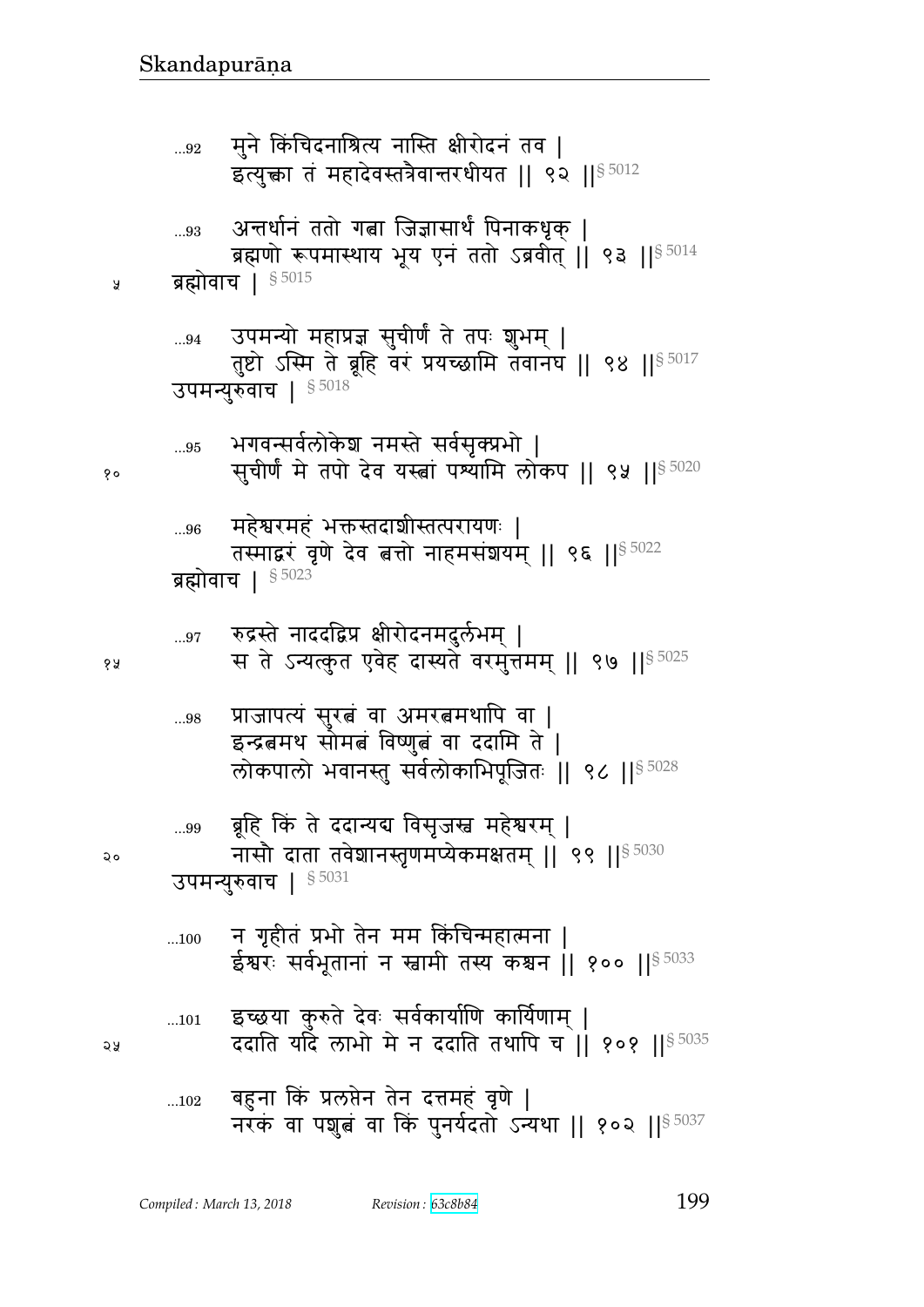Ã

| 114 | सर्वे भवन्तु विप्रर्षे य इमे तव बान्धवाः                 |     |
|-----|----------------------------------------------------------|-----|
|     | मत्प्रसादान्महासच्चा नित्यं क्षीरोदवासिनः    ११४    5062 | 2 y |
|     | सनत्कुमार उवाच   § 5063                                  |     |

- सप्त पूर्वाणि सर्वाणि कुलानि तव तापस |  $\dots113$ इदं चैव कुलं सर्वमनुगृह्णामि सुव्रत || ११३ ||  $\frac{85060}{ }$
- महायोगबलो भूत्ना सर्वज्ञः प्रियदर्शनः |  $...112$ २० भुङ्क क्षीरोदनं वत्स बन्धुभिः सहितः सदा || ११२ ||<sup>§ 5058</sup>
- द्वीपं चेमं गृहाण बं मया सृष्टं हि कामगम् |  $\dots111$ क्षीरोदेन समुद्रेण सर्वतः परिवारितम् || १११ ||<sup>§ 5056</sup>
- अमरो जरया त्यक्तः सर्वदुःखविवर्जितः |  $...110$ कामरूपथरः श्रीमान्मत्प्रसादाद्भविष्यसि || ११० || 5054
- दण्डी श्रूली महाहासो गणपैर्बहुभिर्वृतः |  $...109$ उवाच पुत्र पुत्रेति तुष्टो ऽस्मि तपसा तव || १०९ || $$^{5052}$ १५
- सर्पयज्ञोपवीती च व्याघ्रचर्माम्बरच्छदः |  $...108$ कृष्णाजिनोत्तरीयश्च कमण्डलुधरस्तथा | १०८ || § 5050
- त्र्यक्षो जटी विशालाक्षः कुण्डली दीप्तलोचनः |  $...107$ १० चालामालाधरः श्रीमान्भुजगाबद्धमेखलः || १०७ ||<sup>§ 5048</sup>
- तस्य तां भावनां ज्ञाबा पिनाकी स त्रिलोचनः |  $...106$ स्त्वमेव रूपमास्थाय दर्शयामास तत्क्षणात् || १०६ || 5046
- उपमन्युरपीशाने मनः संधाय निश्चलम् |  $...105$ तूर्ष्णीं बभूव देवो ऽपि तत्रैवान्तरधीयत || १०५ || 5044
- स एवमुक्तो देवेश्वस्तेन ब्रह्मर्षिणा तदा |  $...104$ तस्य तत्र पुनर्वाक्यं वरार्थमवदत्प्रभुः || १०४ || 5042
- बत्तो नेच्छामि विष्णुबं न शक्रबं पितामह |  $...103$ गच्छ सर्वसुरेशान मा वृथा क्लेशमाचर || १०३ || 5039 सनत्कुमार उवाच<sup>1 \$ 5040</sup>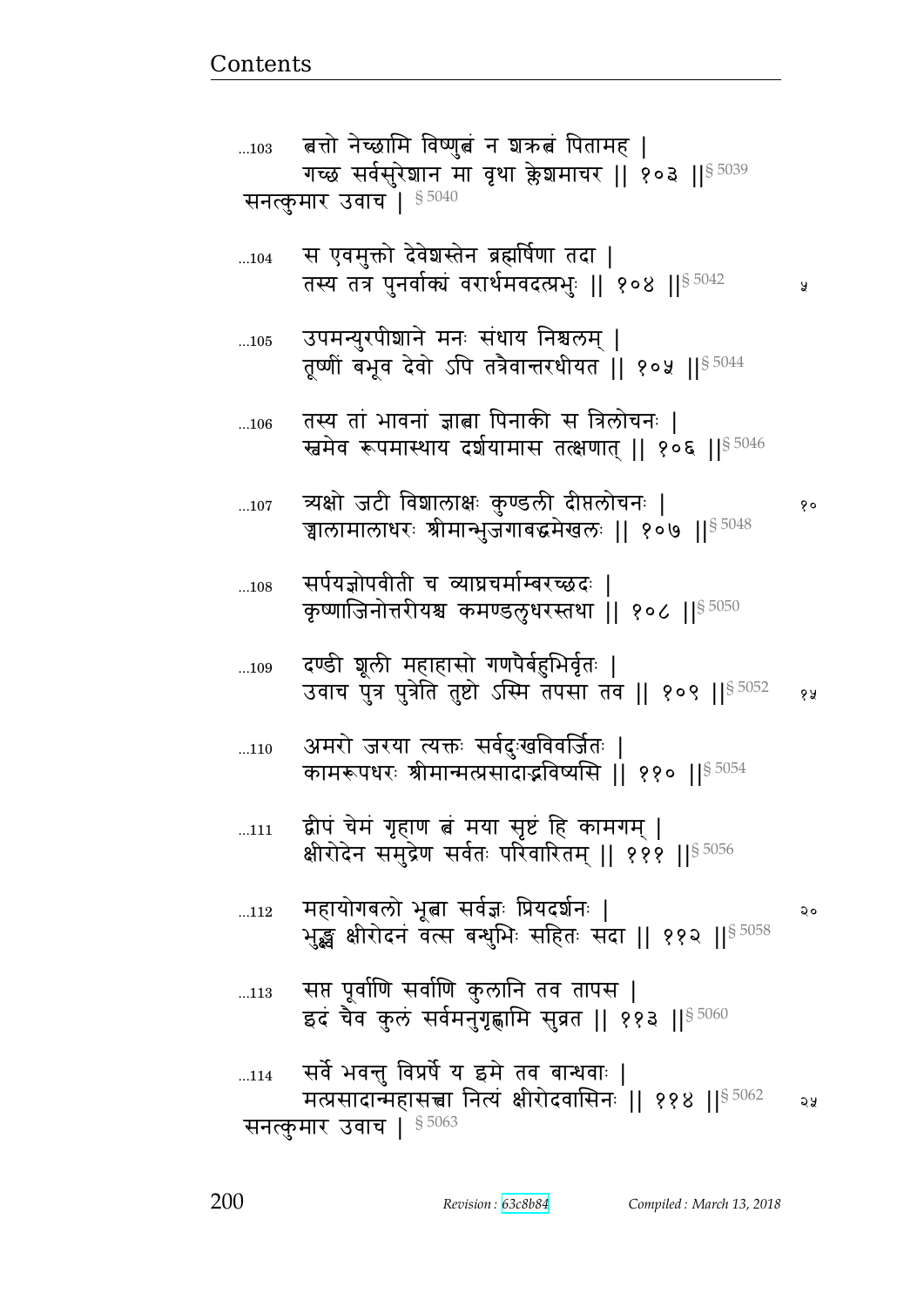...122 उपमन्युं च्वलितानलप्रकाञ्चं ञ्चतमन्युं तपसा जिगीषमाणम् | स चकारावनतं हरोग्रमन्युं वरदानेन तदा व्यपेतमन्युम् || १२२ || $$^{5081}$ : स्कन्दपुराणे चतुस्त्रिंश्चत्तमो ऽध्यायः || सनत्कुमार उवाच |  $$^{5083}$ ... $_1$  ) ततः स भगवान्देवः सुकेश्चं गणपं पुनः | चकार ब्राह्मणं व्यास तपःसत्यपरायणम् || १ || § 5085 व्यास उवाच |  $$^{5086}$  ...2 fqB ~ Îഐ\_1 t5{ئ\_` F|ଉx4t`p1 ᅖ केनास्य तपसा तुष्टो गणपत्नं ददौ प्रभुः || २ ||  $\frac{85088}{90}$ सनत्कुमार उवाच |  $$^{5089}$ ...3 अासीद्वसिष्ठकुलजो ब्राह्मणः सत्यवाक्शुचिः |

१४ ...121 ततस्तं मूर्ध्नुपाघ्राय समाश्वास्य विसृज्य च | जगाम भगवान्व्यास सुकेश प्रति स प्रभुः || १२१ ||<sup>§ 5079</sup>

...120 नमो विश्वाय पाञ्चाय नमो ऽचिन्त्याय चैव ह | त्नं नो गतिश्च श्रेयश्च तमेव हृदयं सदा || १२० ||§ 5076 सनत्कुमार उवाच |  $$^{5077}$ 

१० ...119 स्त्रीरूपाय नमस्तुभ्यं सर्वरूपधराय च | नमः स्कन्दविशाखाय विश्वक्सष्ट्रे नमो नमः || ११९ ||  $$^{5074}$ 

... $_{118}$   $\,$  नमः सुररिपुघ्नाय चण्डवेगाय वे नमः | नमः पितृसुरेशाय महिषघ्नाय वै नमः || ११८ ||  ${}^{8\,5072}$ 

 $_{\ldots117}$  वामः पवनवेगाय नमः पवनरूपिणे | नमः काञ्चनमालाय पद्ममालाय वै नमः || ११७ ||  $$^{5070}$ 

... $_{116}$  विमः सर्वामरेशाय विश्वेशाय नमो नमः | व्याला कर्मः सर्वार्तिहर्त्रे च नमः शोकहराय च || ११६ ||<sup>§ 5068</sup>

उपमन्युरुवाच |  $$^{5066}$ 

...115 स तु तं वरमादाय प्रणम्य शिरसा भवम् | श्चिरस्यञ्जलिमाधाय अस्तोषीत्प्रयतात्मवान् || ११५ || $^{\$~5065}$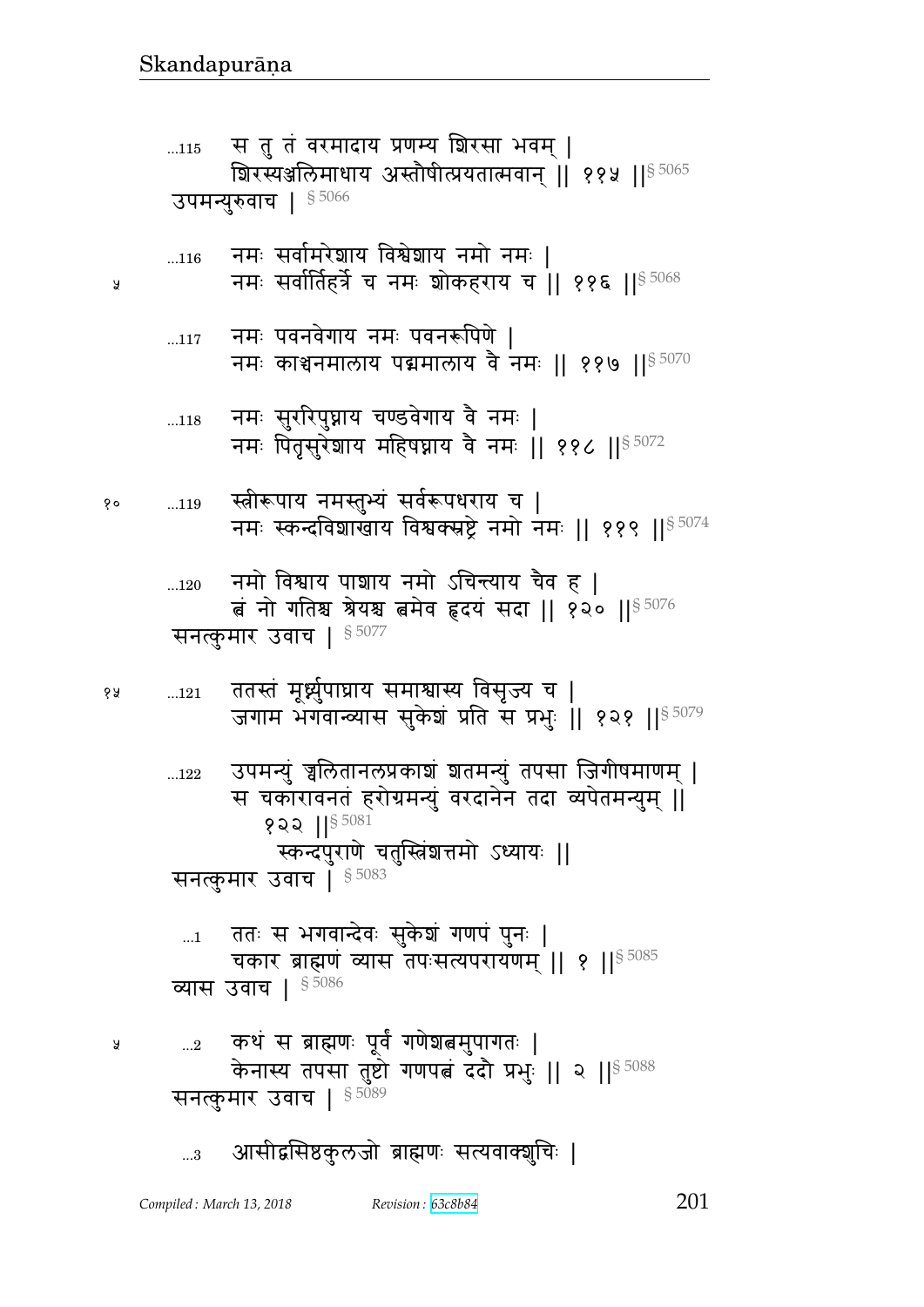ततः स तांस्तदोत्सृज्य दुःखेन महता वृतः |  $...14$ 

ऊर्ध्वरेताहमित्येतन्मया व्रतमुदाहृतम् |  $\dots13$ न दारानाहरिष्यामि तारयिष्ये च वै पितृन् || १३ ||  $s = 5115$ จม

- अपत्यं गुणसंयुक्तमुत्पादय तपोयुतम् |  $...12$ ततो वयमितो गर्तान्मुच्येम यदि मन्यसे || १२ ||<sup>§ 5112</sup> विप्र उवाच | § 5113
- न वयं तपसा शक्या न यज्ञेनाप्यतो ऽन्यथा |  $...11$ गर्तादस्मात्समुद्धर्तुं यद्भमस्तत्कुरुष्वं नः || ११ || $^{\$5110}$ २०
- मया तीर्थाभिगमनात्तपो यत्समुपार्जितम् |  $...10$ १५ जन्मप्रभृति यद्यापि मया किंचित्कृतं शुभम् | तेन यूयमितो गर्तादुद्धरध्वं पितामहाः || १० ||<sup>§ 5107</sup> पितर ऊचुः | 85108
- विप्र उवाच | § 5104

 $...5$ 

- पुत्रानिच्छन्ति मनुजास्तारयिष्यन्ति नस्त्विमे |  $...9$ नरकादिति स ब नः पातयिष्यसि दुःखितान् || ९ || 5103
- तव स्मः पितरः सर्वे नरके ऽस्मिन्नधोमुखाः |  $...8$ वीरणे बयि लम्बामस्तव दोषेण दुर्मते | ८ | | 55101
- तानवाक्शिरसो दृष्ट्वा लम्बमानांस्तदा द्विजान् |  $\dots 7$ के यूयमिति पप्रच्छ ते चैवमिदमूचिरे || ७ || 5099
- तत्रापश्यत्स पुरतो वीरणस्तम्बमाश्रितान् |  $...6$ पुरुषांल् लम्बमानांश्च कन्दमानान्सुदुःखितान् || ६ || 5097
- दृष्ट्वा तं स तदा विप्रस्त्यक्ता पन्थानमाशुगः | विवेश महतीं घोरामटवीं प्राणिवर्जिताम् || ५ || $^{\$5095}$

y

१०

स कदाचिद्विदेशस्थो वने ऽपश्यत्पथि स्थितम् |  $\dots 4$ व्याघ्रं व्यात्ताननं घोरं नखदंष्ट्रायुधं वरम् || 8 || 5093

तीर्थयात्रास्त्वभिरत उपवासपरायणः || ३ || $^{\$~5091}$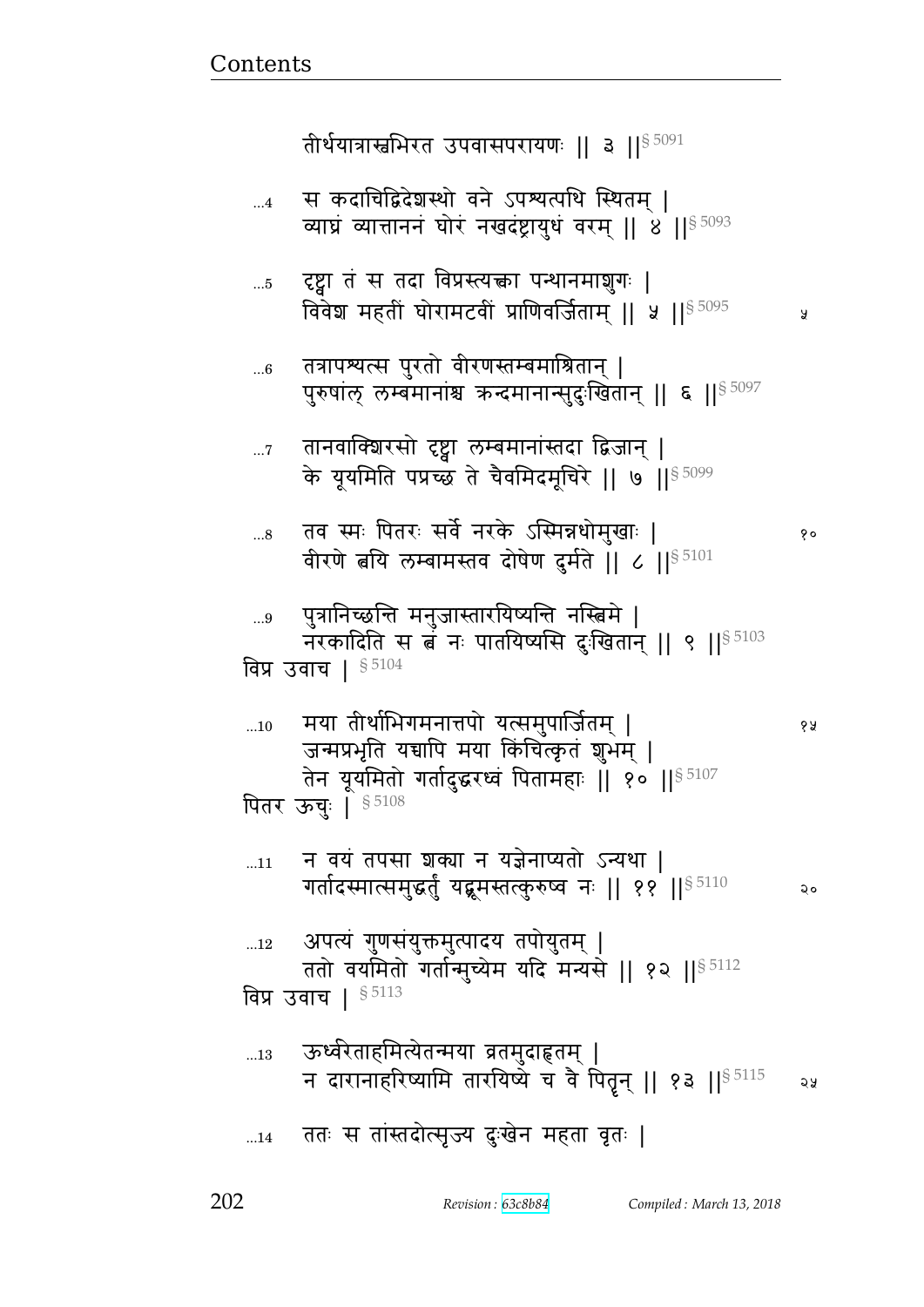- तस्य तं निश्चयं ज्ञाबा तुतोष भगवान्हरः |  $...25\,$ उवाच चैनं विप्रेन्द्र गणपो मे भवाक्षयः || २५ ||§ 5141 จะ
- भवन्तो ऽपि हि तं देवं यस्मात्सर्वे समाहिताः |  $\ldots$ 24 अर्चयध्वं स्तुवध्वं च तस्माच्छ्रेष्ठः स उच्यते || २४ || 5139
- श्चंकरादेव चक्रेश शुभं वा यदि वाशुभम् |  $...23$ २० वरं कांक्षे न च बत्तो न चान्यस्मात्कथंचन || २३ || 5137
- अलमेतेन विप्रर्षे निर्बन्धेन हरं प्रति |  $...22$ देवैरपि न शक्यो ऽसौ द्रष्टुं किमुत मानुषैः || २२ || \$ 5134 सुकेश उवाच | § 5135
- विष्णुरुवाच | § 5132
- सुकेशस्तु ततो दृष्ट्वा नारायणमुपागतम् |  $...21$ अब्रवीच्छंकरादिच्छे वरं न भवतो ह्यहम् || २१ || \$ 5131
- तुष्टो ऽस्मि तव भद्रं ते तपसानेन सुव्रत |  $...20\,$ वरं वरय विप्रर्षे यस्ते मनसि वर्तते || २० || \$5129
- अथ तं भगवान्देवो मासे वर्तति सप्तमे |  $\ldots 19$ विष्णुरूपथरो भूबा प्रोवाच द्विजसत्तमम् || १९ || § 5127
- तेन वर्षेण महता नैव तस्याभवत्तदा |  $...18$ दुःखं वाप्यथवा भङ्गः सम्यगेवावतस्थिवान् ॥ १८ ॥  $85125$
- तस्य पूर्णे तदा मासि वातवर्षमभून्महत् |  $...17$ सर्वसच्चप्रमथनं दुःसहं भीमशब्दवत् || १७ || \$ 5123
- संधाय स मनो रुद्रे निश्चलं सुसमाहितः |  $...16$ हृदयेन जपत्रुद्रानाकाशे समतिष्ठत || १६ ||<sup>§ 5121</sup>
- पितृष्वन्तर्हितेष्वेवं वायुभक्षस्तदा द्विजः |  $\dots15$ काष्ठलोष्टोपलीभूतो निरुच्छ्वासो ऽवतिष्ठत || १५ ||<sup>§ 5119</sup>

जगाम रुद्रं शरणं पितरो ऽन्तर्हितास्ततः || १४ ||<sup>§ 5117</sup>

Å

१५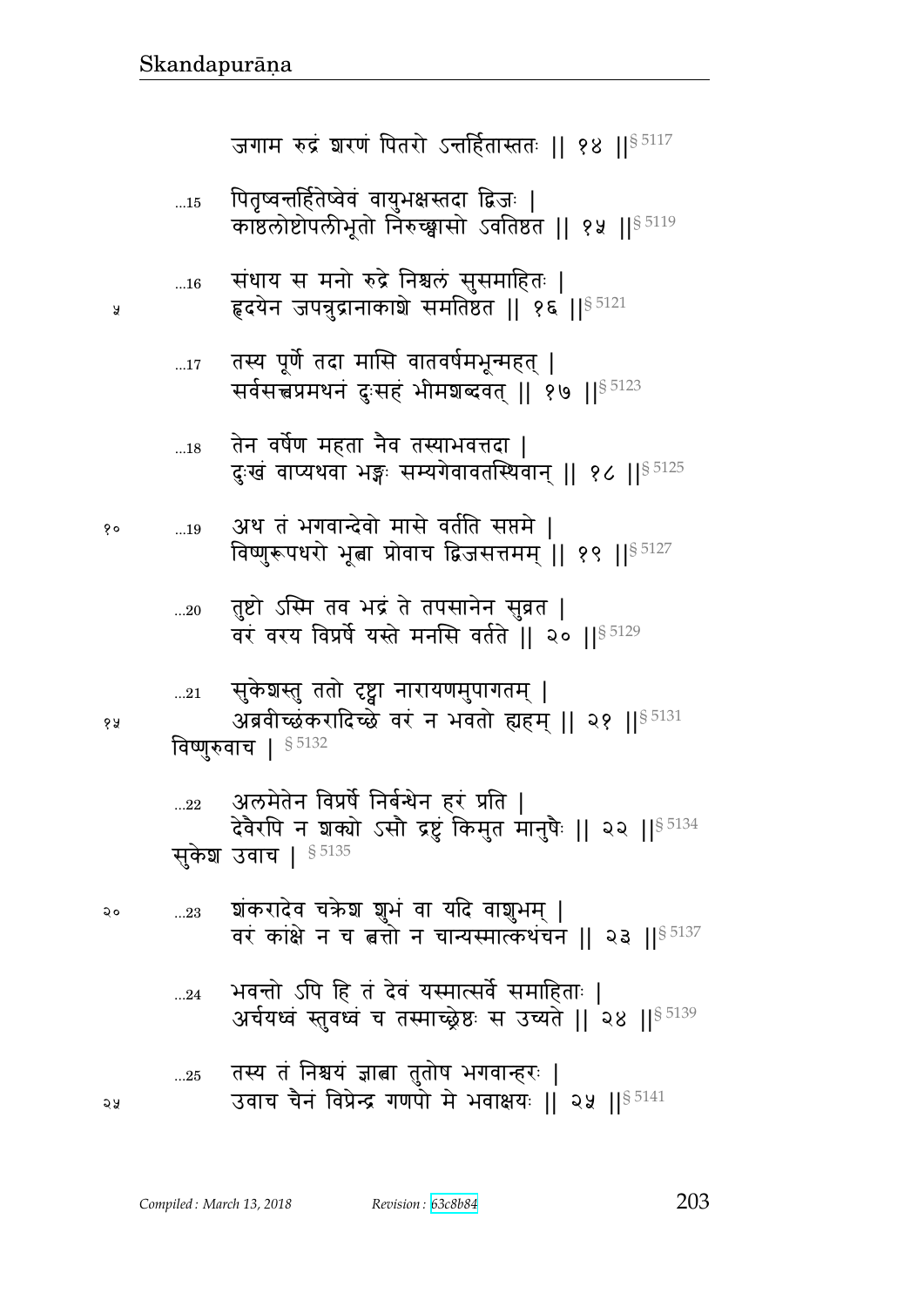|      | सुकश उवाच । उ $^{3120}$                                                                                                      |    |
|------|------------------------------------------------------------------------------------------------------------------------------|----|
| 33   | भगवन्गणपत्नं च लब्धमैश्वर्यमेव च  <br>अमरत्नं तथाक्षय्यं तथैवाजरता वरा    ३३    <sup>§ 5160</sup>                            |    |
| 34   | पितरस्तारिताश्चेमे गणपाश्चेव मे कृताः  <br>नगश्च कामगो होष लब्धो मे बत्प्रसादतः    ३४    5162                                | २० |
| $35$ | इच्छामि त्नां महादेव सोमं सप्रवरेश्वरम्  <br>सदा सुमुखमत्यर्थं सुदृष्यं चैव कामद    ३५    \$ 5164<br>सनत्कुमार उवांच   85165 |    |
| $36$ | स एवमुक्तो भगवान्सुकेशेन महात्मना  <br>उवाचैवमिदं सर्वं भविष्यति गणेश्वर    ३६    <sup>§ 5167</sup>                          | จง |

...32 xFౝ^B ؛सxd1 |^~ Ìૹed@p1 ᅖ  उवाच हर्षमाणास्यस्तदा वचनकोविदः || ३२ ||<sup>§ 5157</sup> सुकेश उवाच |  $^{\S\,5158}$ 

...31 वतः स दृष्ट्वाथ पितृन्नरकात्ससुहृज्जनान् | तीर्णान्गणेश्वरत्नेन पुनः पूज्येन संयुतान् || ३१ ||<sup>§ 5155</sup>

... $\mathrm{30}$  सुकेश इति नाम्ना च प्रथितस्त्रं भविष्यसि |  $\mathrm{_{20}}$ सदा चाष्टगुणेश्वर्यसमायुक्तश्चरिष्यसि || ३० ||  $^{\$~5152}$ सनत्कुमार उवाच |  $$^{5153}$ 

... $_{29}$  किंकरास्ते भविष्यन्ति नित्यं दुःखविवर्जिताः | गणेश्वरास्तवेवेमे भविष्यन्ति वंशानुगाः || २९ ||  $^{\$}$  5150

...28 yF}B f6 pF b ଉB t4È xB p/}yp4x4ళp1 ᅖ त चम ापतरः सव सुपुत्रण बयानघ | तारिता नरकाद्योराद्रणेशल्य सुपस्थिताः || २८ || ${}^{8\,5148}$ 

...27 इदं च मत्कृतं दिव्यं त्रिकूटं नाम पर्वतम् | भवनैः कार्शनैर्युक्तं कामग ते ददाम्यहम् || २७ || \$ 5145

...26 अमरो जरया त्यक्तः सर्वदुःखविवर्जितः | ऐश्वर्येण च संयुक्तः प्रियो मॅम पुरःसरः | २६ ||<sup>§ 5143</sup>

<u>Contents and Contents are the contents of the contents of the contents of the contents of the contents of the contents of the contents of the contents of the contents of the contents of the contents of the contents of the</u>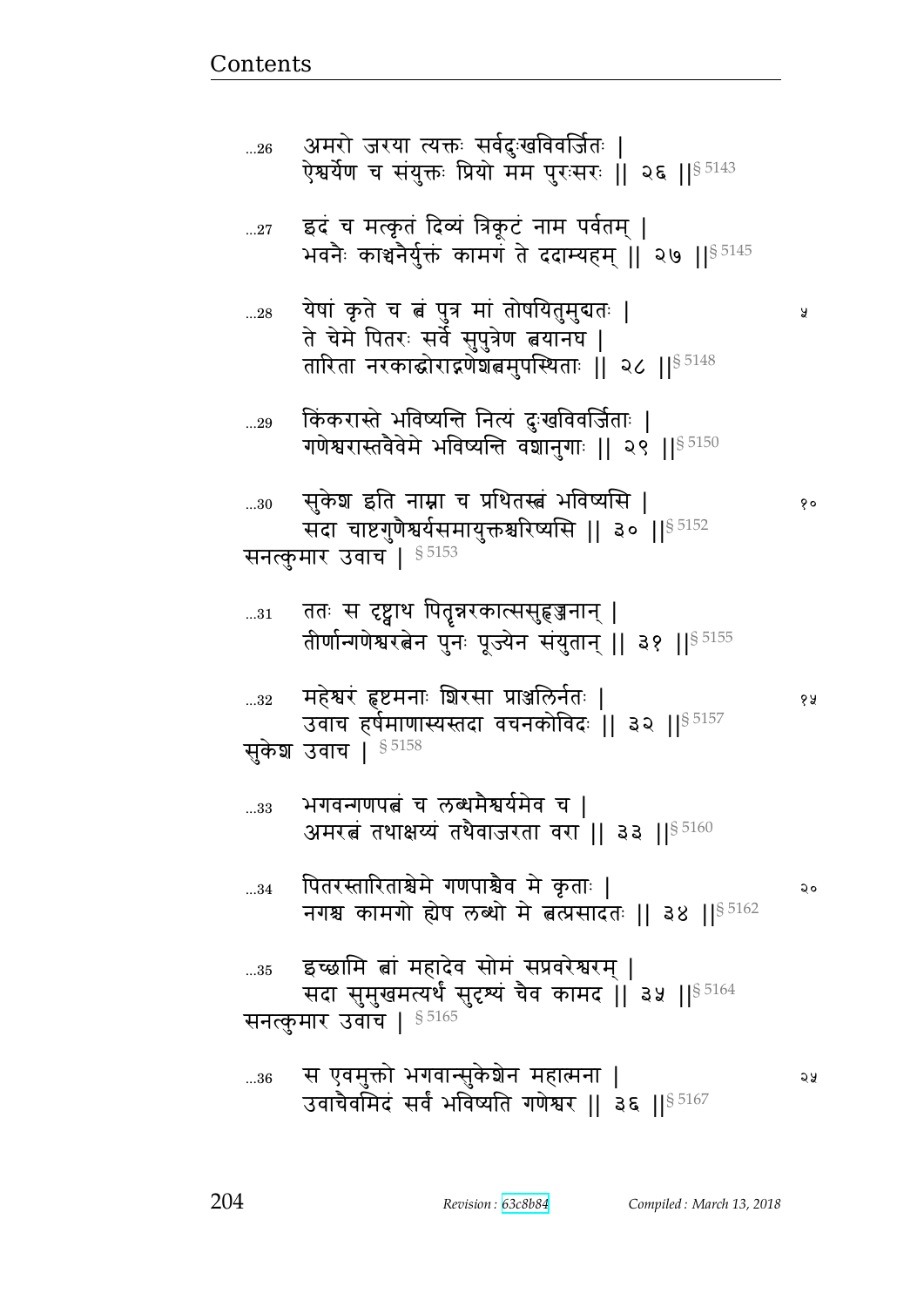नास्मत्प्रसादादैश्वर्यं तव पुत्र कदाचन || ४ || 5191  $\ldots\!5$ 

मैवं वदानृतं पुत्र माधर्मस्ते भवेदिह |  $\dots 4$ 

पितर ऊचुः | 85189

युष्माकं तेजसा सर्वमिदमैश्वर्यमीदृशम् |  $\ldots 3$ भवद्भिस्तत्कृतं देवा येनास्मि सुखभाक्कृतः || 3 || 5188

पितॄन्सर्वान्समाहूय संपूज्य विधिवत्तदा |  $...2$ सुखोपविष्टांस्तान्दृष्ट्वा इदं वचनमब्रवीत् || २ || 5186

त्रिकृटशिखरे तस्मिन्नगरे देवनिर्मिते |  $\dots$ 1 आसीनः काश्चने दिव्ये विमाने स्त्रीजनाकुले || १ ||<sup>§ 5184</sup>

सनत्कुमार उवाच | § 5182

स एवमुक्तः सुरसृक्सुतः प्रभुर्विमानकर्ता विगतप्रयोजनः |  $...42$ जगाद वाक्यं सुरलोकबन्धनं पुराकृतं दुष्कृतसर्वनाश्चनम् ॥ 82  $|$ <sup>§ 5180</sup> इति स्कन्दपुराणे पञ्चत्रिंशो ऽध्यायः ||

एतद्विस्तरञ्चस्तात संक्षेपाद्वा यथातथम् |  $...41$ बत्तो ऽहं श्रोतुमिच्छामि हितं सर्वसुखावहम् || ४१ || 5178

किमर्थं गणपो ब्रह्मंस्तान्पितृन्पर्यपृच्छत |  $...40$ कथं च पितरस्तत्र आचख्युस्तस्य धीमतः || ४० || \$5176

व्यास उवाच | 85174

सुकेशो ऽपि गिरौ तस्मिन्नगरे स्तर्गसंनिभे | Å  $...39$ नरकाणां स तत्त्वार्थं पितृन्पप्रच्छ यत्नतः || ३९ || \$ 5173

विसृज्य तं महादेवः सुकेशं गणनायकम् |  $\dots38$ जगामादर्शनं सोमः सर्वेषामेव पश्यताम् ॥ ३८ ॥  $^{8.5171}$ 

इमं गिरिं समाश्रित्य सहैभिः प्रवरेवरैः ।  $...37$ गच्छ स्तेष्टां गतिं वत्स देवान्विप्रांश्च पालय || ३७ || 5169

१०

Å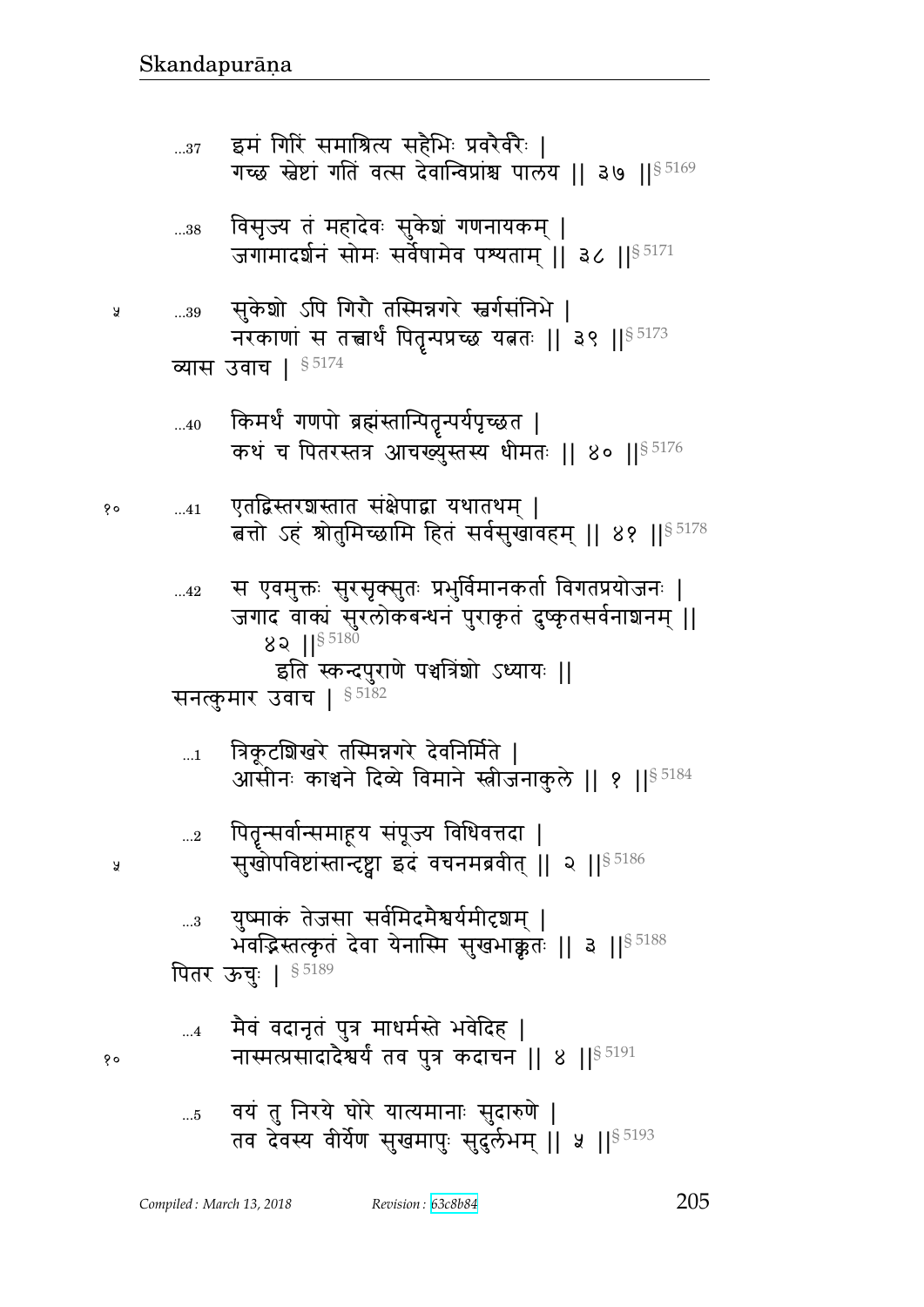Ã

- एष प्रभावो युष्माकं तपः सुचरितं च ह |  $\dots16$ ममात्र किं महाप्रज्ञा अनृत वात्र किं वचः || १६ ||§ 5217
- सो ऽहं भवद्भिर्धर्मेण परेण च समाधिना |  $\dots15$  $\mathsf{Q}$ जनितस्तपसा युक्तो भवतामेव सर्वश्चः | देवमाराध्य नरकात्पितृंस्तारितवान्पुनः || १५ || $^{\$~5215}$
- धार्मिकाश्च वदन्याश्च कृतज्ञाः सत्पथि स्थिताः |  $...14$ पितृभक्ताश्च सर्वत्र पितृणां तारणे रताः || १४ || 5212
- तेषां तत्कार्यकरणात्स्वधर्माच्यवनेन च |  $\dots 13$ स धर्मो ऽनुष्ठितः सम्यक्प्रजा जनयते शुभाः || १३ ||<sup>§ 5210</sup>
- धार्मिकाश्च कृतज्ञाश्च सत्कर्मरतयस्तथा |  $\dots 12$ ये नो नरकगर्तस्थांस्तारयिष्यन्ति नित्यशः ॥ १२ ॥ 5208 १५
- पितरः कर्म कुर्वन्ति सतां यत्संमतं भुवि |  $\ldots\!11$ नित्यं चाशासते तेन प्रजा नः सन्तु पुष्कलाः ॥ ११ ॥ ९ 5206
- शृणुध्वं वदतः सम्यञ्चावमंस्था वचो मम |  $\dots10$ १० न चावमन्ये पितरो देवतान्को ऽवमन्यते || १० ||§ 5204
- पितरो नोक्तपूर्वं मे मृषा न च वदामि वै |  $\ldots\!9$ यथा प्रभावाद्युष्माकमैश्वर्यं मम तत्तदा || ९ || 55202
- बहवः प्राणिनः पुत्र यात्यन्ते तत्र संयताः |  $...8$ अतिघोरे सुदुर्वृत्तास्तपस्तेषां न विद्यते || ८ ||<sup>§ 5199</sup> सकेश उवाच | § 5200
- अब वर्षसहस्राणि बहूनि निरये वयम् |  $\ldots 7$ पच्येम घोरे दुर्वृत्ता बन्धुः स्याच्चं न नो यदि || ७ || 5197
- ्बया वयं सुपुत्रेण तारिता निरयाद्यथा <u>|</u>  $...6$ तथा नान्यं प्रपथ्याम धन्यानां बं सुतो हि नः || ६ || 5195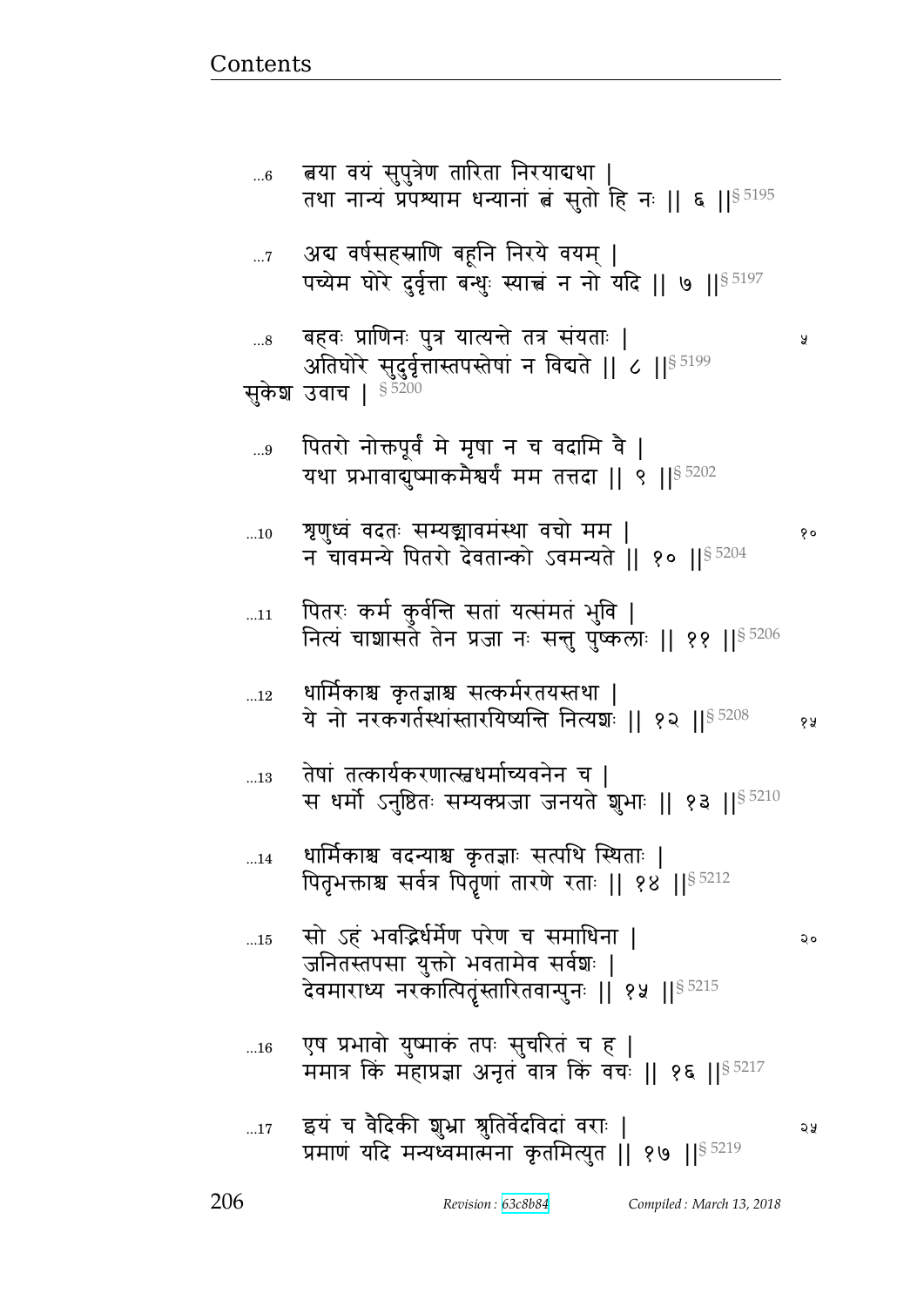| 21         | न चान्यकर्मणा कश्चिदन्यस्तरति दुर्गतिम्  <br>खकर्मणा हि जन्तूनां फलपाको विधीयते    २१    <sup>§ 5227</sup>                                                 |
|------------|------------------------------------------------------------------------------------------------------------------------------------------------------------|
|            | सनत्कुमार उवाच  <br>$\S~5228$                                                                                                                              |
| 22         | ततस्त एवं पितरस्तेन प्रोक्ता महात्मना  <br>हर्षेण सास्नुनयना इदमूचुस्तदा वचः    २२    <sup>§ 5230</sup>                                                    |
|            | पितर ऊचुः   § <sup>5231</sup>                                                                                                                              |
| 23         | बदन्यः को वदेदेवं यो न स्यादीशसंमतः  <br>युक्तमेतत्तव वचो धार्मिकस्य महात्मनः    २३    <sup>§ 5233</sup>                                                   |
|            | 24 ) यो न स्यादीदृशः पुत्र कथं तं सर्वदेवपः  <br>इष्टेस्तु योजयेत्सम्यग्यथा त्वां गोवृषध्वजः    २४    <sup>§ 5235</sup>                                    |
| 25         | बं धाता बं हि नो बन्धुस्बं जनेता महामते  <br>पिता बमेव पुत्रा हि वयं तव न संशयः    २५    $\frac{85237}{35237}$                                             |
| 26         | अत्र ते वर्तयिष्यामः पुरावृत्तं महामते  <br>श्रुतो स्मृतो च यद्गीत तन्नः संस्मर्तुमर्हसि    २६    <sup>§ 5239</sup>                                        |
|            | पितर ऊचुः   § 5240                                                                                                                                         |
| $\dots 27$ | पुत्रा हि ब्रह्मणा सृष्टा देवा यजत मामिति  <br>ते ऽयजन्त तदात्मानं तेषां ब्रह्मा चुकोप ह  <br>उवाच चैनान्संरब्धो नष्टसंज्ञा भविष्यथ    २७    $^{\S\,5243}$ |
| 28         | ते शतास्तं तदा देवं सर्व एव दिवौकसः  <br>दुःखशोकसमायुक्ता ब्रह्माणं तुष्टुवुस्तदा    २८    <sup>§ 5245</sup>                                               |

तस्माद्भवन्तो मन्यन्तु सर्व एव समाधिना |  $...20$ तस्माद्धि घोरनरकातारिताः स्तेन कर्मणा || २० || \$ 5225

Å

१०

१५

२०

२५

- अङ्गेभ्यो ऽहं समुत्पन्नो युष्माक् हृदयाच ह |  $\dots 19$ आत्मनाहं तथात्मानं युष्मांस्तारितवांस्तथा | १९ | | \$ 5223
- अङ्गादङ्गात्संभवसि हृदयादधिजायसे |<br>आत्मा वे पुत्रनामासि स जीव शरदः शतम् || १८ ||<sup>§ 5221</sup>  $\dots\!18$

207

 $||$ <sup>§ 5227</sup>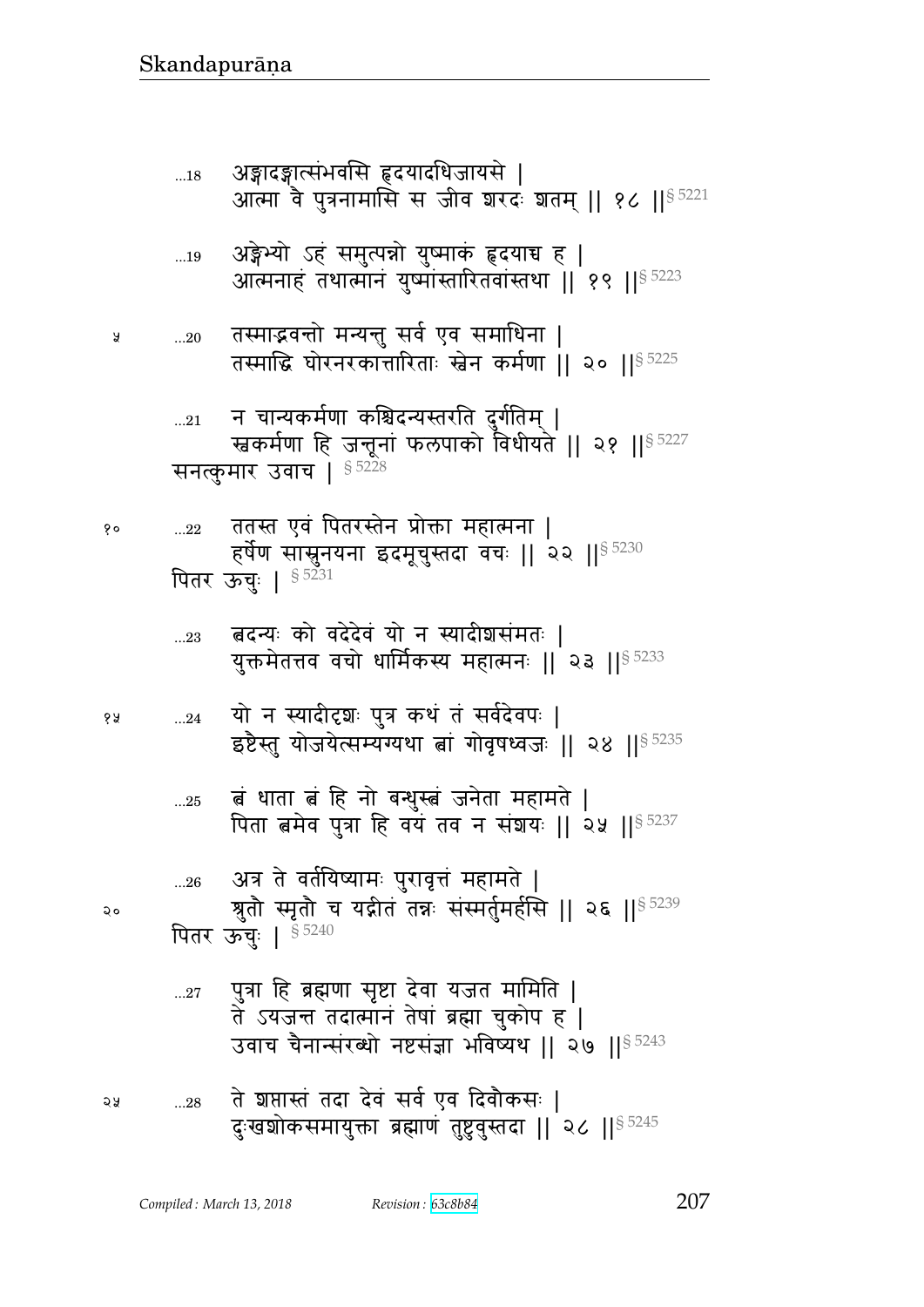¥

## ्वदन्ति नानृतं देवाः सत्यं देवेषु वर्तते |  $...39$

देवा ऊचुः | <sup>§ 5253</sup> सैव संज्ञा न नो देव विद्यते सर्वसुक्प्रभो |  $...32$ यया ज्ञास्यामहे तानि प्रायश्चित्तानि लोकप || ३२ ||<sup>§ 5255</sup>  $8^{\circ}$ ब्रह्मोवाच |  $$^{5256}$ ...33 स्त्रान्पुत्रान्परिपृच्छध्वं ततः श्रेय अवाप्स्यथ | पुनः संज्ञां च धर्मज्ञा मा कुरुध्वमतो ऽन्यथा || ३३ ||<sup>§ 5258</sup> पितर ऊँचुः | § 5259 ततस्ते सुरञ्चार्दूलाः पप्रच्छुः स्त्वान्सुतांस्तदा |<br>प्रायश्चित्तानि धर्माश्च वेदान्साङ्गान्सुविस्तरान् || ३४ ||<sup>§ 5261</sup>  $...34$ १५ ते च तेभ्यस्तदा पुत्रा आचख्युः प्रयताः शुभाः | ...35 याथातथ्येन तत्सर्वं परमेण समाधिना || 3५ || 5263 अथ ते लब्धसंज्ञाश्च लब्धकामास्तथैव च |  $...36$ स्त्वान्पुत्रानभ्यभाषन्त प्रीयमाना मुदा युताः || ३६ ||<sup>§ 5265</sup>  $\mathsf{Q} \circ$ देवा ऊचुः | § 5266 पुत्रा न यूयमस्माकं वयं पुत्रा हि वः सुताः |  $...37$ येर्ज्ञानं नष्टसंज्ञानां कृतमस्माकमव्ययम् || ३७ ||  $^{85268}$ तैरेवमुक्ते तत्रागाद्भ्झा लोकपितामहः |  $...38$ उवाच चेदं तान्देवान्सर्वानेव महायशाः || ३८ || \$ 5270 จะ ब्रह्मोवाच |  $$^{5271}$ 

अथैवमुक्तो देवैस्तैर्ब्रह्मा लोकपितामहः |  $...30$ उवाच प्रणतान्देवान्सानुक्रोश्रमिदं वचः || ३० || \$5250 प्रायश्चित्तं महासच्चाश्चरध्वं नियमेन ह |

व्यभिचारकृतं सर्वं ततः पापं प्रहास्यथ || ३१ || 5252

प्रसन्नं तं समालक्ष्य त ऊचुः शिरसा नताः |  $...29$ नष्टसंज्ञा वयं देव तन्नो यच्छ पुनः प्रभो | तत्क्षमस्त्र च देवेश अज्ञानाबत्कृतं हि नः || २९ ||<sup>§ 5248</sup>

 $...31$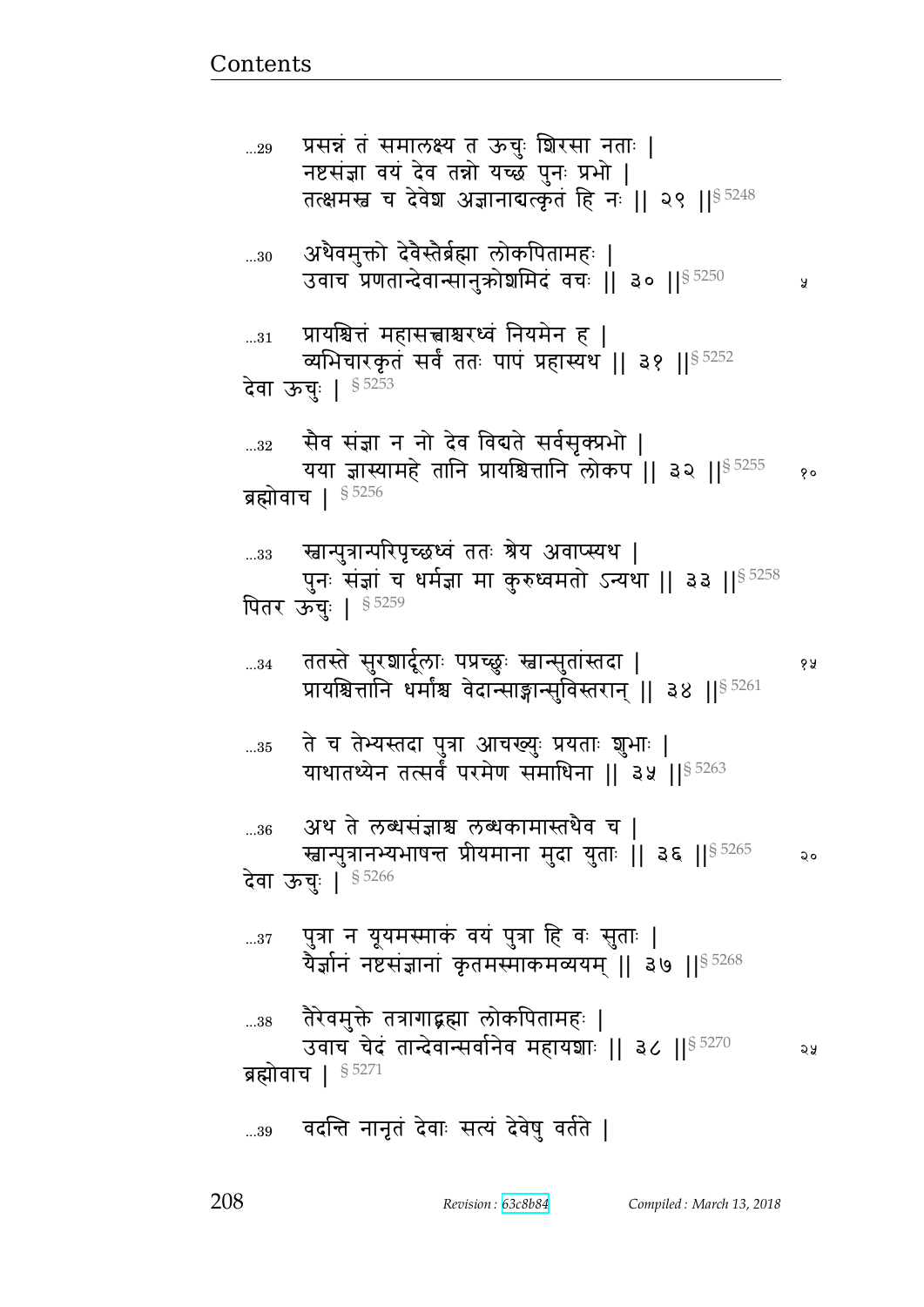| ২० | 49 एवमस्बिति तानुक्ता देवास्ते ऽतिगुणोदिताः                                                                      |
|----|------------------------------------------------------------------------------------------------------------------|
|    | यथागतं ततो जग्मुर्ब्रह्मणा सह सर्वश्चः    ४९    \$5293                                                           |
|    | पितर ऊचुः   85294                                                                                                |
|    | तथा वयं त्नया पुत्र नरकान्नष्टूचेतसः  <br>50<br>तारिताश्चेतनावन्तः पुनश्च प्रवरीकृताः    ५०    <sup>§ 5296</sup> |
| จะ | पिता ततो भवान्पूज्यो यो नु पासि महाभयात्  <br>$\dots51$                                                          |

- एनसा चाभिसंयुक्तो महानिरयभाग्भवेत् |  $...48$ †अबुद्धा† तेन देवाश्च तं ह्न्युः पापचेतसम् || ४८ || § 5291
- पितरश्च ततो ववुरग्रे यजनमात्मनः |  $\dots 47$ यो नो ऽनिष्ट्वा यजेद्देवान्न तत्फलमवाप्नुयात् || ४७ ||<sup>§ 5289</sup>
- ते पुत्रभावमासाब प्रीतात्मानो महाबलाः |  $...46$ पितरस्तान्वरैरिष्टैश्छन्दयामासुरव्यथाः || ४६ || § 5287
- ततस्ते ब्रह्मणः श्रुत्वा याथातथ्येन तद्वचः |  $...45$ पितृस्तु तान्सुतान्मबा पुत्रबमुपपेदिरे || ४५ || 5285
- पाति यस्मात्पिता तस्माज्जनयत्यपि वा पिता |  $...44$ पुत्रेषु चैतदुभयं पितरस्तेन वो मताः || 88 || \$5283

y

१०

१५

- यूयं च तारिताः पुत्रैरज्ञानान्नरकात्तथा |  $...43$ तस्मादिमे हि पितरो यूयं पुत्राश्च सर्वश्चः || ४३ || 5281
- तरन्ति पुत्रैः पितरः पुत्रांस्तांस्तारयन्ति च |  $\ldots$ 42 तारयिता पितृत च कर्मणा तेन यान्ति ते || ४२ || 5279
- न ह्यशिष्याय कथ्यन्ते रहस्यानि कथंचन |  $...41$ एकार्थो पुत्रशिष्यो च तस्मात्पुत्राः स्थ सर्वश्चः ॥ ४१ ॥<sup>§ 5277</sup>
- तस्मात्पितृत्वं युष्माकं पुत्राणां नित्यमव्ययम् |  $...40$ भविष्यति न संदेहो यूयं पुत्राश्च सर्वश्चः || ४० || 5275

सुताश्चोक्ता हि वः सर्वे पितरो नानृतं हि तत् || ३९ || \$ 5273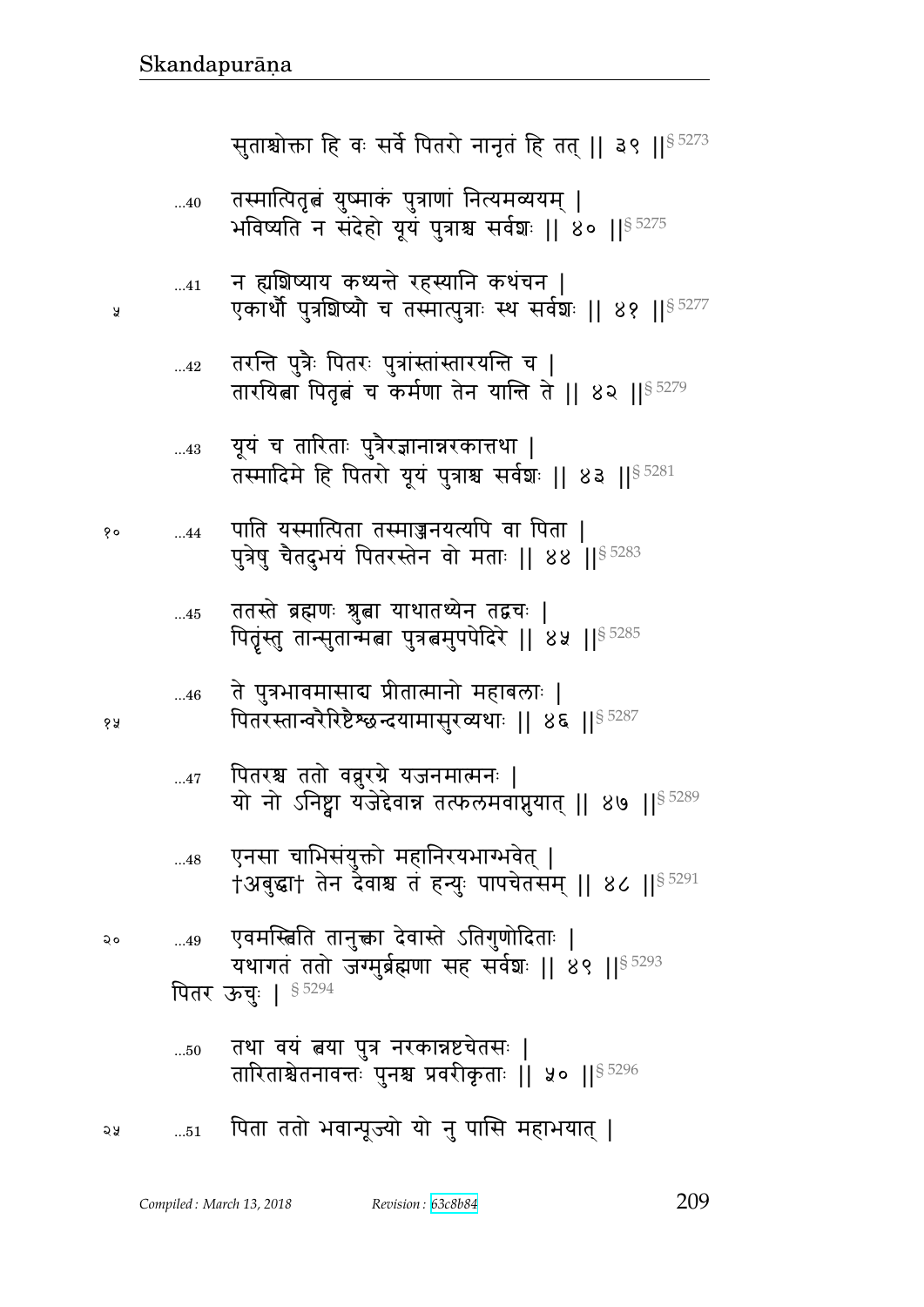## तमुपेन्द्रपितामहेश्वरेश्वप्रवरेशं विदितार्थतत्त्वकोशम् |  $...62$

- एतत्सर्वमशेषेण विस्तरेण यथातथम् ।  $...61$ कथयध्वं महाप्रज्ञाः परं कौतूहलं हि मे || ६१ || \$ 5322 **AS**
- कथं च पतते जन्तुर्यात्यते च कथं तथा |  $...60$ कियता चैव कालेन नरकात्स विमुच्यते | मुक्तश्चोत्तिष्ठते केन कथं संतरते पुनः || ६० || 5320
- कियन्तो नरकास्ते च किम्प्रमाणाः किमाश्रयाः । ...59 किरूपाः के च यात्यन्ते कथं चैव सुदुःखिताः || ५९ ||§ 5317 २०
- तेषां सतत्त्वं योगं च कालभेदं तथा ऋमम् |  $...58$ तत्सर्वं श्रोतुमिच्छामि परं कौतूहलं हि मे || ५८ ||<sup>§ 5315</sup>
- भवन्तो नरके घोरे परिक्लिष्टाः सुदारुणे |  $...57$ १५ अतो गतिज्ञाः सर्वेषां नरकानां न संशयः || ५७ ||<sup>§ 5313</sup>
- ब्रूहि यद्विदितं नो ऽस्ति कथयिष्याम तद्धि ते |  $...56$ श्रुतं यदनुभूतं वा यथाशक्ति यथाबलम् || ५६ || 5310 सकेश उवाच | § 5311
- नास्ति किंचिदविदितं भवतः प्रवरेश्वर  $...55$ भवानस्मत्प्रमाणार्थं व्याख्यातत्नमिहेच्छसि || ५५ || 5308
- वरं भूय इमं मह्यं प्रयच्छत गणेश्वराः |  $\dots54$ एतेन प्रश्नमिच्छामि कथितं द्विजसत्तमाः ॥ ५४ ॥<sup>§ 5305</sup> पितर ऊचुः | 85306
- एवमेतद्यथोक्तं वो नानृतं वो वचः शुभम् | ..53 परस्परपितृत हि सर्वेषां समुदाहृतम् || ५३ || \$5303

Ã

१०

स एवमुक्तस्तेजस्त्री सुकेशो गणसत्तमः |  $\dots52$ प्रणतः प्राञ्जलिर्भूत्वा पितृन्वचनमब्रवीत् || ५२ ||<sup>§ 5301</sup>

पुत्रा वयं तवेशान ब्रूहि किं करवाम ते || ५१ || \$ 5298 सनत्कुमार उवाच |  $$^{5299}$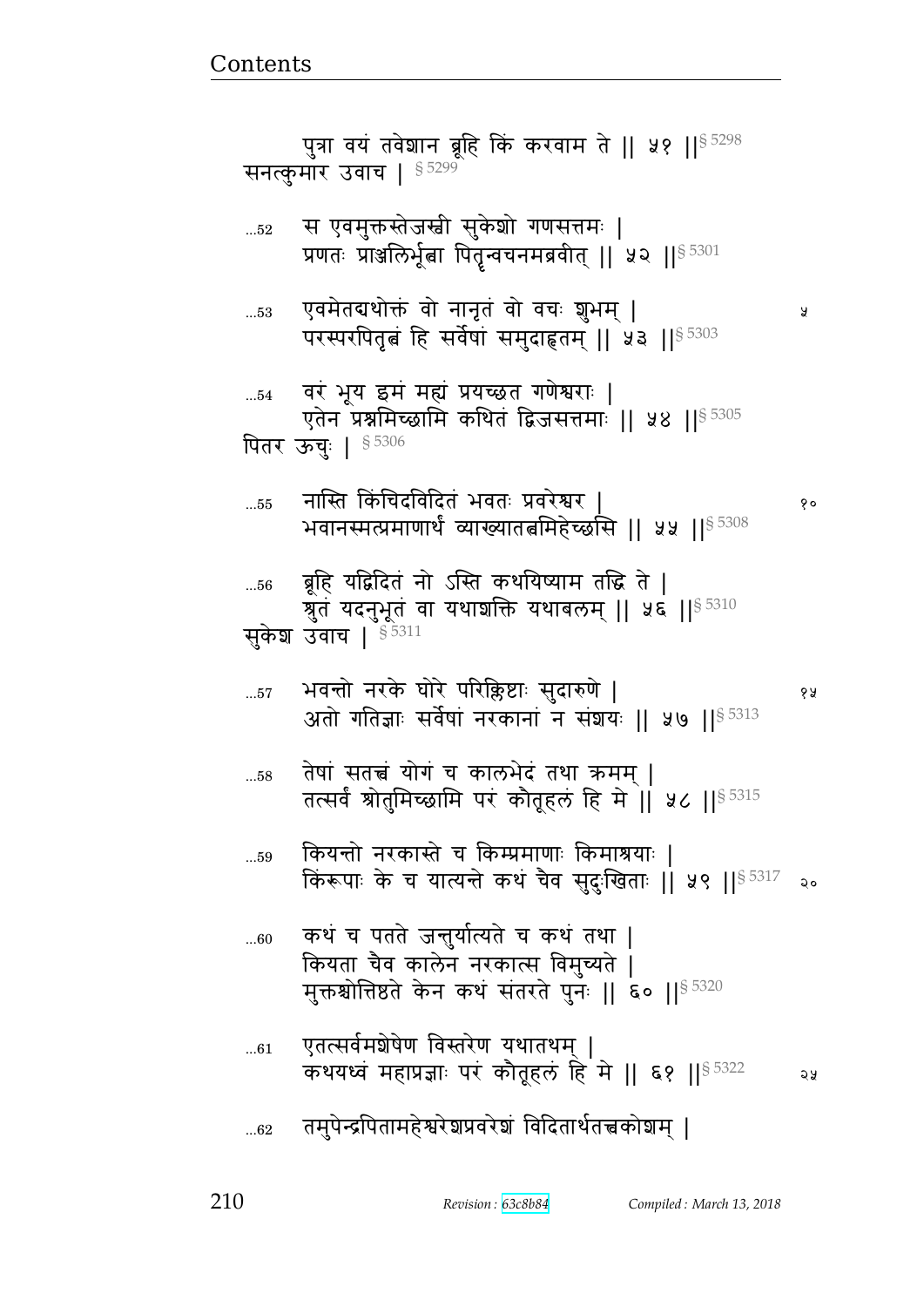तेषां सततदुःखं तु नॄणां पापेन कर्मणा |  $...10$ 

- एकैकस्योच्छ्रया ह्यष्टौ नरकास्ते ऽपि कीर्तिताः |  $\ldots 9$ उच्छ्रयेषु सविश्रामा यातना भवतीश्वर | इतरेषु बविश्रामा विशेषो होष कीर्तितः || ९ ||<sup>§ 5348</sup>
- द्वादशश्च तमो नाम तमस्तमतरस्तथा |  $\ldots\!8$ एते महान्तो नरका उच्छ्रयाश्च तथापरे || ८ ||§ 5345
- अष्टमः पद्म इत्येव महापद्मस्तथापरः |  $\dots 7$ रौरवो दशमश्चैव महारौरव एव च || ७ ||  $\frac{85343}{3}$
- कुम्भीपाकश्चतुर्थश्च असिपत्रवनो ऽपरः |  $...6$ तथा वेतरणी षष्ठः सप्तमश्चाप्ययोघनः || ६ || 5341
- प्रथमो नरकस्तत्र विश्रुतो यमलाचलः |  $...5$ द्वितीयः शाल्मलो नाम तृतीयः कालसूत्रकः || ५ || \$ 5339
- गणेश्वरेश शृणुया नरका ये प्रकीर्तिताः |  $\ldots 4$ दुरासदा महादुर्गाः सर्वप्राणिभयंकराः || ४ ||<sup>§ 5337</sup>
- ततः सुशर्मा विप्रर्षे तमामन्त्य महामनाः |  $\ldots 3$ उवाचेदं महासच्चं सुकेशं गणसत्तमम् || ३ ||<sup>§ 5334</sup> सुशर्मोवाच | 85335 १०
- अयं ते जनकः पुत्र सुश्चर्मा लोकविश्रुतः |  $\ldots 2$ कथयिष्यति तत्त्वेन यत्त्वया समुदाहृतम् ॥ २ ॥  $8^{5331}$ सनत्कुमार उवाच | 8 5332
- ततस्ते पितरस्तस्य प्रतिष्ठां स्त्रसुतं प्रति |  $\dots 1$ सूश्चर्माणमिति ख्यातं कथयामासुरव्ययाः || १ ||<sup>§ 5328</sup> पितर ऊंचुः | § 5329
- दुरिताङ्कितपापयुक्तयोगं प्रतियोगं बिदमाहुरग्रयोगम् || ६२  $|$   $|$  \$ 5324 स्कन्दपुराणे षट्विंशत्तमो ऽध्यायः || सनत्कुमार उवाच | 5 5326

२०

१५

Ã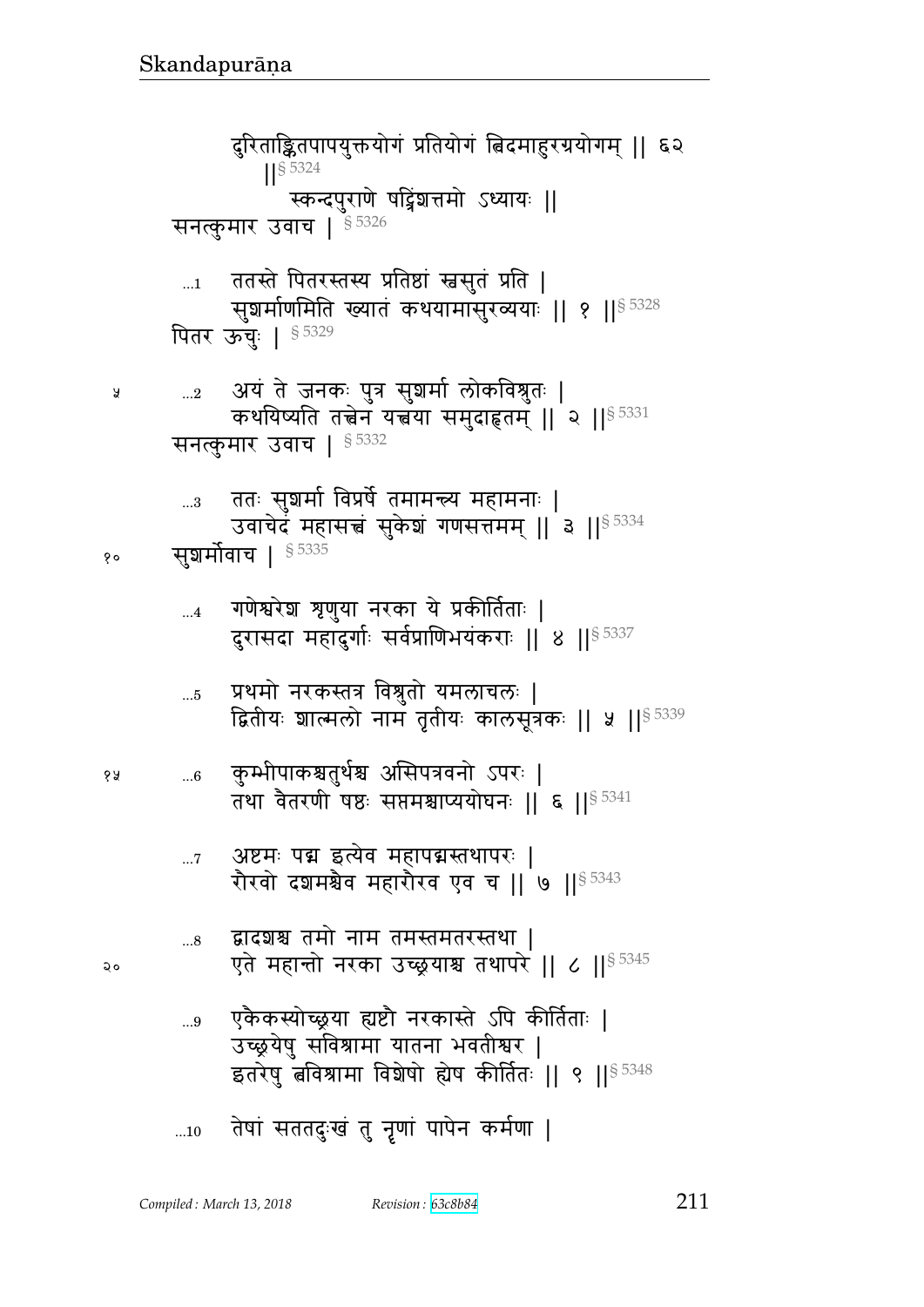- यमदूतेर्महापाश्चेर्बद्धा दुःखसमीरितः |  $...21$ विषमेण पथा देव नीयते विकृताकृतिः || २१ || \$ 5372
- कृबा पापानि कर्माणि क्षयान्ते दुष्टचेतनः |  $...20$ २० व्याध्याधियुक्तः क्लेश्चेन त्यजति स्त्रां तनुं ततः || २० ||<sup>§ 5370</sup>
- येन कालेन तु पुनर्जन्तुः पतति दुःखितः |  $...19$ यथा चैतच्छूणु विभो कथ्यमानं मयानघ || १९ ||§ 5368
- एवं हि नरकाः सर्वे ह्यनन्ताश्चाक्षयाव्ययाः |  $...18$ न तेषां परिसंख्यानं योजनैः संविधीयते || १८ || § 5366
- प्रपश्यन्ते परिमितं परिच्छिन्नं च सर्वशः |  $\dots 17$ १५
- एवं सर्वा दिशो गत्ना ह्यन्तमप्राप्य दुःखिताः |  $...16$ यात्यन्ते करुणं तत्र पापस्यान्ते ततः पुनः || १६ || \$ 5362
- विनिवृत्य ततो भूयो यात्यमानो विचेतनः |  $...15$ अन्यां दिशं पुनर्गत्ना तथैव विनिवर्तते || १५ ||<sup>§ 5360</sup>
- स गत्ना शीघ्रमध्वानं बहुयोजनविस्तृतम् |  $...14$ बहूनब्दाननासाद्य तस्यान्तं विनिवर्तते || १४ || \$5358
- पतितो नरके घोरे दुष्कृती स्तेन कर्मणा |  $\dots 13$ यात्यमानो ऽतिकरुणं दिशमेकां प्रपद्यते || १३ ||<sup>§ 5356</sup>
- नरको ऽतिततः सर्वो नान्तं तस्य प्रपश्यति ।  $\dots$ 12 क्षीणपापाः प्रपश्यन्ति यथा तच्छृणु मे ऽव्यय || १२ ||<sup>§ 5354</sup>
- प्रमाणं तु गणेशेश न शक्यं वक्तुमेकशः |  $...11$ विभुबात्कर्मणस्तस्य क्षयादन्तं प्रपश्यति || ११ ||§ 5352

भेदः क्षयाच पापस्य क्रमस्तेषां प्रवक्ष्यते || १० || \$5350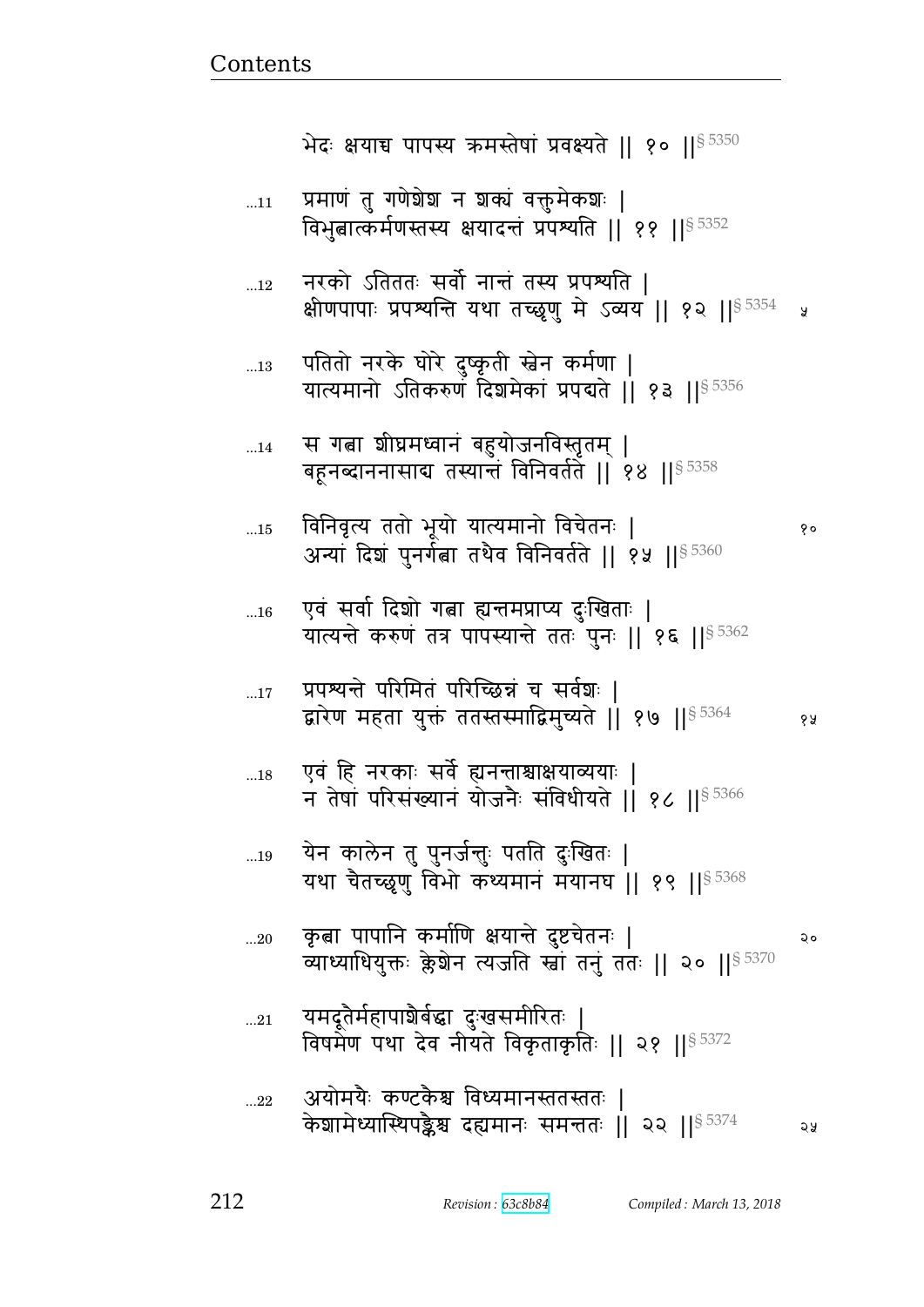Å

१५

- स तं विश्राममासाद्य विस्मृतो यातनां तदा |  $...34$ ১ম मुहूर्तमाहृते स्त्रप्ने राक्षसेनापकृष्यते || ३४ || 5400
- महानरकमुक्तश्च उच्छ्रयात्तरमाश्रितः |  $\dots33$ श्रीतेन वायुना स्पृष्टः सुखं तत्र स विन्दति || ३३ ||§ 5398
- स तत्र पतितो भूयो यात्यमानः सुदुःखितः |  $...32$ वर्षकोटीमविश्राम्य निरयान्तं प्रपद्यते || ३२ ||<sup>§ 5396</sup>
- प्रदीप्तेश्चायुधैर्घोरैरग्निवर्षेण चाप्युत |  $\ldots 31$ हन्यमानो दिवारात्रं विनदन्करुणं बहु | वर्षाणां तु सहस्रेण नरकं प्राप्नुते ऽशुभम् || ३१ ||<sup>§ 5394</sup>
- परिघेः करपत्रेश्च वज्रैष्टङ्कैर्हुलोपलैः |  $...30$ कीलेश्व मुसलेश्वेव क्षारपिष्टेन चैव हि || ३० ||  $^{\$}$  5391
- तोमरेश्चातितीक्ष्णाग्रैः श्ररेश्वाथ परश्वधैः |  $...29$ भिन्दिपालेर्मुद्गरेश्च असिभिर्दीर्घवेधनैः || २९ ||§ 5389
- उक्तो विभावितश्चैव चित्रगुप्तेन चोदितः |  $\ldots 28$ नरके निपतत्यार्त्त ऊर्ध्वपादो ह्यथःशिराः || २८ ||§ 5387
- सोमो ऽग्निर्वरुणो वायुः सूर्यश्चेति तदा नरम् | १०  $...27$ साक्षिणः सर्वजन्तूनां ब्रुवते कर्म यत्कृतम् || २७ ||<sup>§ 5385</sup>
- स ततो यममप्राप्य दूरादेव यमाज्ञया |  $...26\,$ चित्रगुप्तमुपागम्य श्राव्यते कर्म यत्कृतम् || २६ ||<sup>§ 5383</sup>
- एवं बहुविधाकारैर्दुःखदैः पथिभिः प्रभो |  $...25$ नीयमानो ऽवशः क्लेशात्प्राप्नोति यमसादनम् || २५ ||<sup>§ 5381</sup>
- तत्र भिन्नशिरोजानुपादबाहूरुबन्धनः|  $...24$ कृष्यते यमदूतैश्च पुनः कण्टकिभिर्द्धमैः | पाट्यते भिद्यते चैव वल्लीभिश्चावबध्यते || २४ ||§ 5379
- विषमेषु च गर्तेषु प्रपतन्मिद्यते पुनः |  $...23$ क्वचिचोपलवर्षेण महता संनिकीर्यते || २३ ||  $^{\$5376}$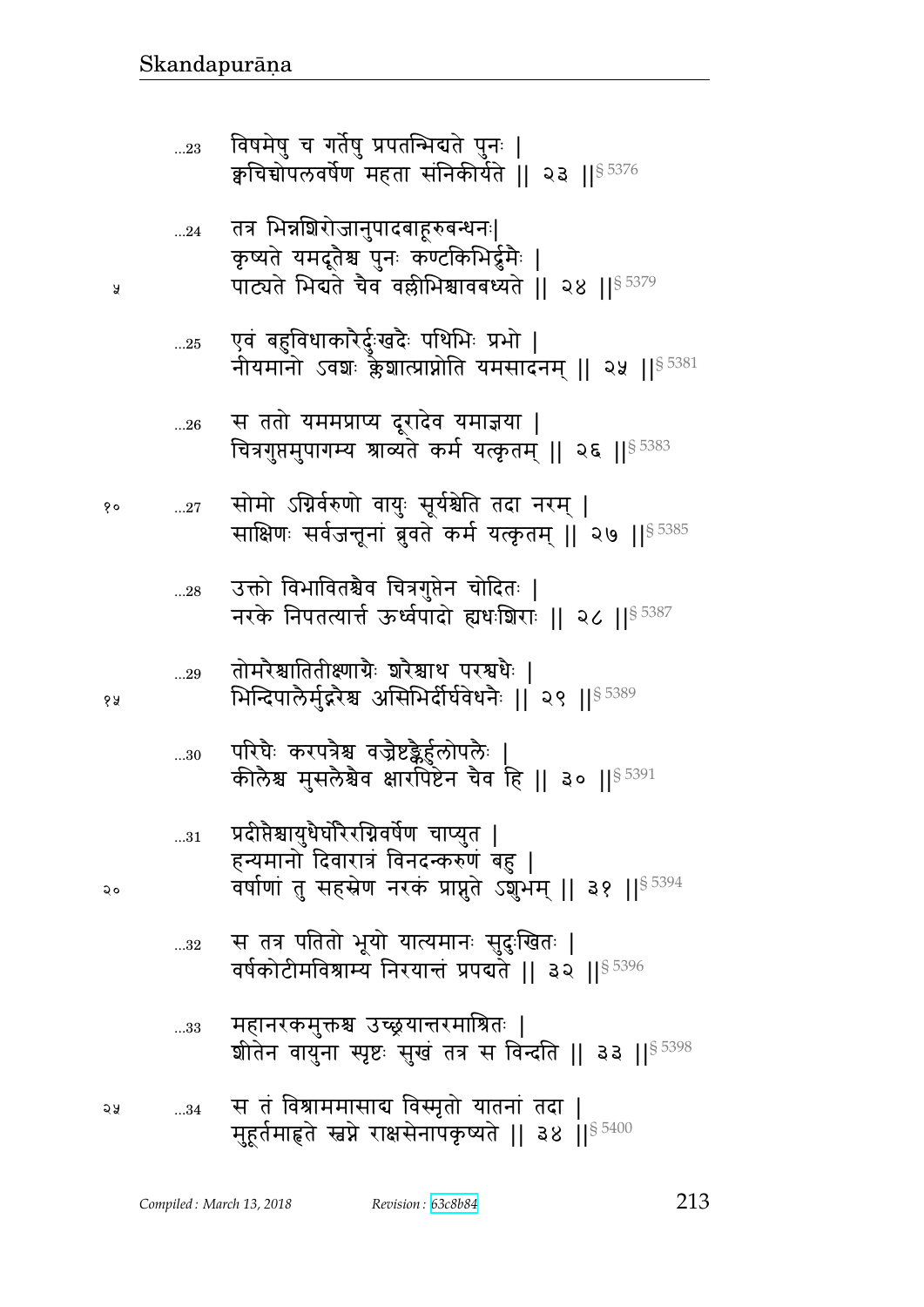| 36         | ततो भूयः समाकृष्य यातनायां स राक्षसः  <br>यातयत्येव तं जन्तुं सविश्रामं सचेतनम्    ३६    <sup>§ 5404</sup>                                                 |    |
|------------|------------------------------------------------------------------------------------------------------------------------------------------------------------|----|
| 37         | तत्र वर्षसहस्रं वै यातितः पुनरेव सः  <br>अन्यस्मिन्नुच्छ्रये घोरे यात्यते तावदेव हि    ३७    $^{5\,5406}$                                                  | R  |
| 38         | एवं स उच्छ्रयान्प्राप्य अष्टौ पापेन कर्मणा  <br>संसारं कृमिकीटादि जन्तुः संप्रतिपद्यते ।। ३८ ।। <sup>§ 5408</sup>                                          |    |
| 39         | ये तु गच्छन्ति तं घोरं नरकं पुरुषाधमाः  <br>तानहं संप्रवक्ष्यामि तव पुत्र समासतः    ३९    $^{\$}$ 5410                                                     | १० |
| 40         | प्रथमो यो मया प्रोक्तो नरको यमलाचलः  <br>यात्यन्ते तत्र पुरुषा महानिरयगामिनः    ४०    <sup>§ 5412</sup>                                                    |    |
| $41$       | पर्वतौ द्वौ महासत्त्व सिंहव्याघ्रसमाकुलौ  <br>श्वरभेभसमाकीर्णौ बहुसर्पसमाकुलौ    ४१    <sup>§ 5414</sup>                                                   |    |
| $\dots 42$ | पक्षिभिर्विविधाकारैः पुरुषैश्चोद्यतायुधैः  <br>वृक्षेरपर्णैः संयुक्तौ सूचिभिर्वज्रकण्टकैः    ४२    $^{\S\,5416}$                                           | १५ |
| 43         | तयोरन्तरमेकं वै समं सूचिभिरावृतम्  <br>ऊर्ध्वाभिर्वज्रतुण्डाभिरभेद्याभिस्तथैव च  <br>अन्यतः पुरुषेर्घारैः श्रस्त्रपाणिभिरावृतम् ।। ४३ ।। $^{\$}$ $^{5419}$ |    |
| 44         | प्राकारेण च लोहेन समन्तात्परिवारितौ  <br>आकाशे चापि लोहेन तो जालेन समावृतो    ४४    <sup>§ 5421</sup>                                                      | २० |
| 45         | यात्यन्ते तत्र पुरुषा ये वै स्त्रियमनिच्छतीम्  <br>आक्रमन्ति पराक्यां वै कन्यादूषक एव च    ४५    <sup>§ 5423</sup>                                         |    |
| 46         | ऱ्यासापहारकश्चैव तथा मांसापहारकः  <br>रसापहारकश्चैव यश्चापि परदूषकः    ४६   § 5425                                                                         | 58 |

स तेन कृष्यमाणश्च भूयो दुःखेन चार्दितः|<br>करुणं बहुधातीव प्रविलप्यावतिष्ठते || ३५ ||<sup>§ 5402</sup>

 $\ldots\!35$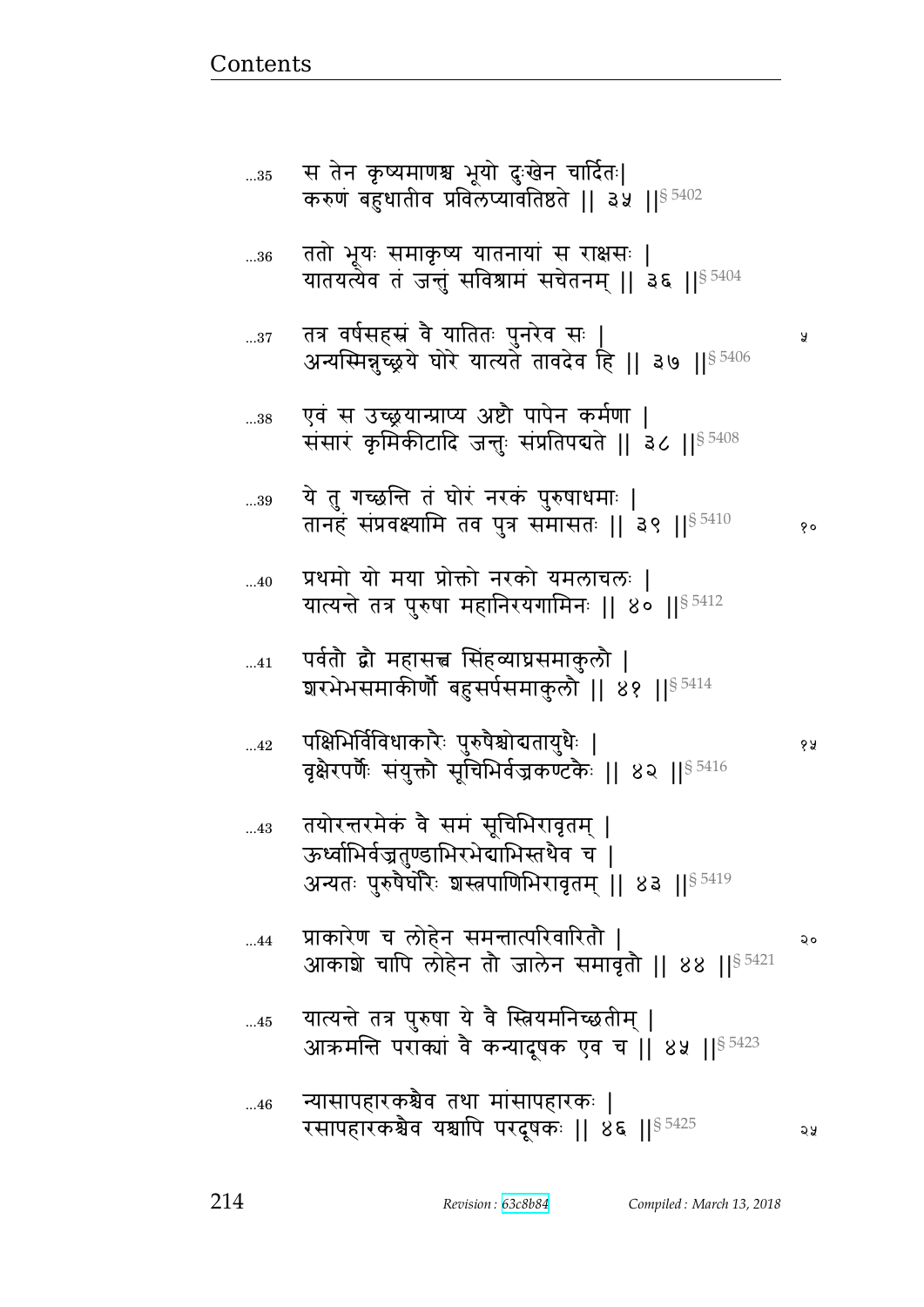| ನಿ ೦ | $\dots56$ | पीड्यमानो ऽचलाभ्यां च यन्त्रेणेक्षुवदातुरः  <br>करुणं कन्दमानस्तु यातनां तां समश्नुते    ५६    <sup>§ 5445</sup> |
|------|-----------|------------------------------------------------------------------------------------------------------------------|
|      | 57        | भक्षितस्याथ भिन्नस्य विलुप्तस्य च पक्षिभिः  <br>दग्धस्य च नवं भूयः श्ररीरमभिजायते    ४७    <sup>§ 5447</sup>     |
|      | $\dots58$ | एवं स यात्यमानो वै बहूनब्दान्सुदुःखितः  <br>द्वारं लब्ध्वा विनिःसृत्य उच्छूयेषु निपात्यते    ५८    5449          |
| 24   | 59        | यमलाचलमेतमुग्रवेगं बहुपापसमेतकर्मयोगम्                                                                           |

Revision: 63c8b84

- भिन्नं च तं समालक्ष्य अशक्तमपसर्पणे ।  $\dots 55$ समागम्याचलो क्षिप्रं पीडयेतामतीव हि || ५५ ||<sup>§ 5443</sup>
- अथ चेदन्तरं घोरं तयोः संप्रतिपद्यते । १५  $...54$ तत्र सूचीभिरुग्राभिः पादयोर्भिद्यते नरः || ५४ || 5441
- अथ चेत्कन्दरांस्तस्य गुहां वा यातुमिच्छति |  $\dots53$ तत्रापि ह्यग्निना दग्धो दुःखार्तो विनिवर्तते || ५३ ||<sup>§ 5439</sup>
- तैर्भक्ष्यमाणो यदि च वृक्षं समधिरोहते |  $...52$ तत्र तैः कण्टकैस्तीक्ष्णैर्भिद्यते पक्षिभिश्च ह || ५२ ||<sup>§ 5437</sup>
- तत्र व्याघ्रेश्च सिंहैश्च शरभैः स तरक्षुभिः |  $\dots51$ सर्पैर्विडालेः पतगेरयस्तुण्डेश्च भक्ष्यते || ५१ || 5435
- स प्रपन्नो यथोक्तैस्तैः पुरुषैः समभिद्रुतः |  $...50\,$ आयुधेश्छिद्यमानश्च पर्वतं तं प्रपद्यते || ५० || \$ 5433
- यमलेषु च जातेषु यो न कुर्यान्नराधमः |  $...49$ प्रायश्चित्तमशुद्धात्मा स च त प्रतिपद्यते | ४९ | | \$ 5431
- वृथामांसाशिनो ये च विषं ये च प्रकुर्वते |  $...48$ एते नराधमाः पुत्र गच्छन्ति यमलाचलम् || ४८ || 5429
- इन्द्रियग्रामघाती च मिथ्यालिङ्गी तथैव च |  $...47$ मृगश्वापदहन्ता च पृष्ठमांसाञ्चिनश्च ये || ४७ || 5427

१०

R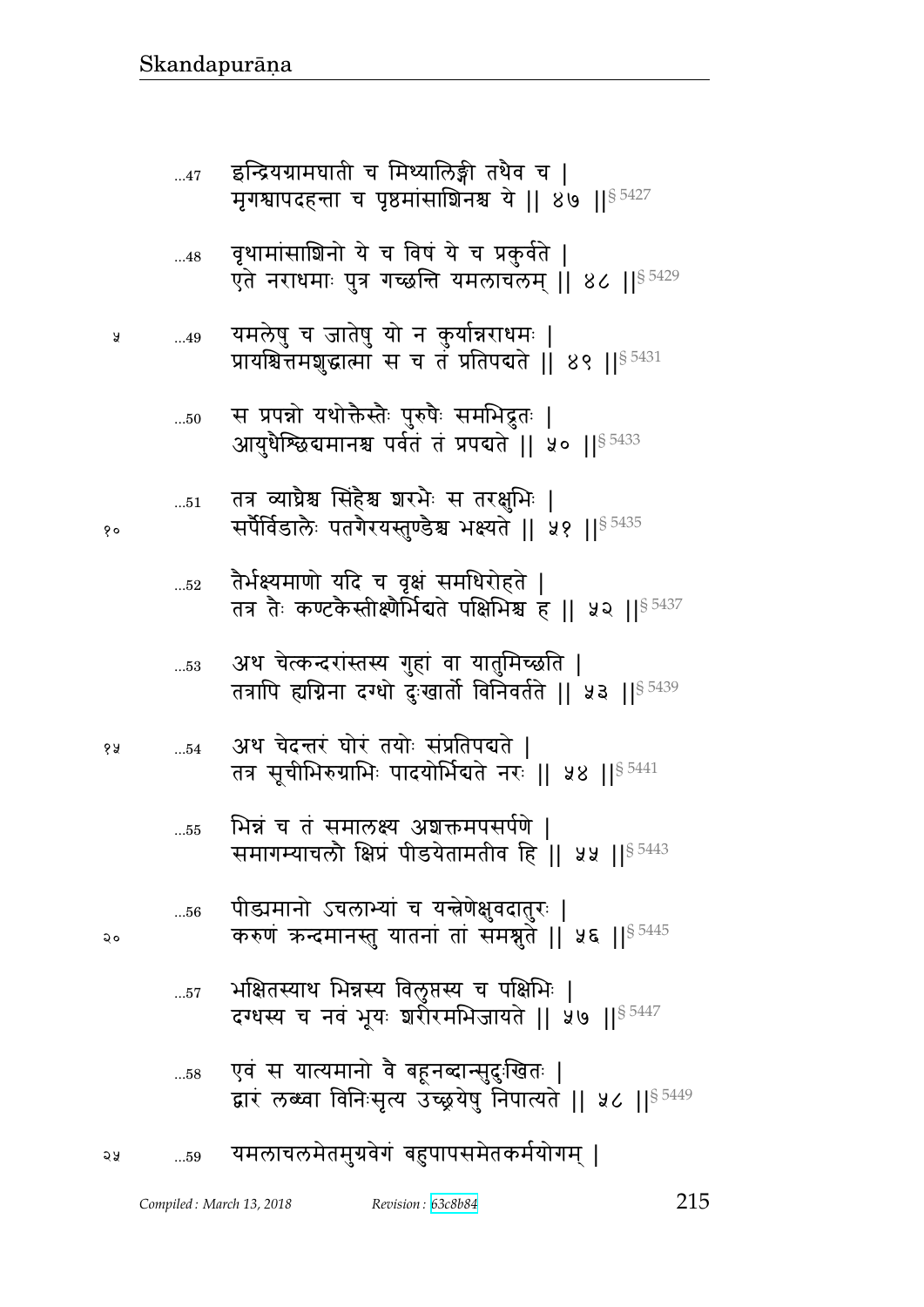|     | $\mathbf{x}$ , and $\mathbf{y}$ , and $\mathbf{x}$ , and $\mathbf{x}$ , and $\mathbf{y}$ , and $\mathbf{x}$ , and $\mathbf{y}$ |
|-----|--------------------------------------------------------------------------------------------------------------------------------|
| .10 | तत्र सूचीभिरुग्राभिः कण्टकैश्चायसैः पुनः  <br>भिद्यमानो नदन्दुःखान्निपतत्यतिदुःखितः ॥ १० ॥ $^{\$}$ $^{5475}$                   |

- तत उत्थाय भिन्नाङ्गः सो ऽनुबद्धश्च राक्षसैः |  $\ldots\!9$ सचीकण्टकसंयक्तं देशमन्यं प्रपद्यते ॥ ९ ॥ $\S$ 5473
- श्रावयन्तः पुरानेन कृतं पापं महाबलाः |  $...8$ भर्त्सयन्तश्च दुर्वृत्तं पतितं क्वचिदेव हि || ८ || 55471
- गर्तेषु पतितं चैव राक्षसाः प्राप्य सर्वश्चः |  $\dots 7$ शस्त्रेर्नानाविधाकारेर्निकृत्तन्यतिदारुणाः || ७ || \$ 5469
- छिद्यमानश्च तत्रापि राक्षसैः क्रूरकर्मभिः |  $...6$ दिशः प्रपद्यते सर्वा वेदनार्तः सुदुःखितः | व्रजते यत्र यत्रासौ तत्र तत्राभिहन्यते || ६ ||  $^{5.5467}$ १५
- अन्येश्च विविधाकारैरायुधैर्वृतपाणयः |  $\dots5$ यातयन्ति भूषं जन्तूनवंशास्ते सुदारुणाः || ५ || 5464
- पुरुषास्तत्र तिष्ठन्ति बहवो रुषिताननाः |  $\dots$ 4 वजटङ्कोपलधरा असिमुद्गरधारिणः || 8 || § 5462 १०
- लोहेन महता चैव प्राकारेणाभिसंवृताः |  $\ldots\!3$ जालेन महता सर्वा उपरिष्टात्समावृताः || ३ ||<sup>§ 5460</sup>
- शाल्मलीनां सहस्राणि बहूनि प्रवरेश्वर |  $\ldots$ 2 उद्याः सर्वाश्च ता घोरा बहुयोजनविस्तृताः | Ã महाशाखा महापत्रा महाकण्टकसंयुताः || २ || 5458
- अतः परं प्रवक्ष्यामि शाल्मलीनरकं पुनः |  $\ldots 1$ यात्यन्ते तत्र पुरुषाः सुभृष्ठां पापकर्मिणः || १ ||<sup>§ 5455</sup>
- सुशर्मोवाच | 85453
- शृणुयाद्य अभीक्ष्णश्चो ऽतिवेगं स न याति तमुग्रपापयोगम् ||  $98$  || $$^{5451}$ स्कन्दपुराणे सप्तत्रिंशो ऽध्यायः ||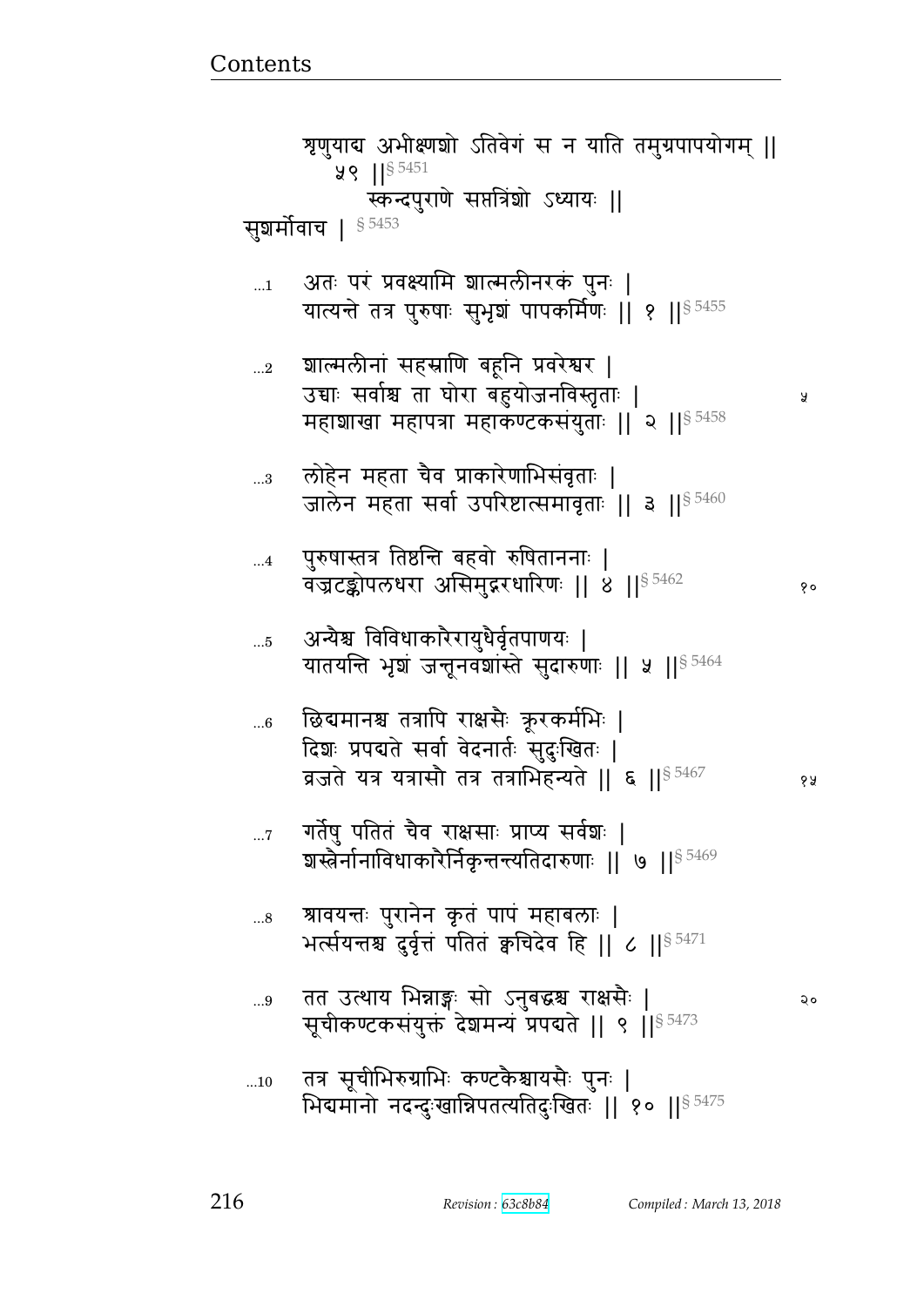$...20\,$ एषैव विधिरन्येषां नरकाणां मुने स्मृता || २० || $^{\$}$  5496 य इमं भृशदुःखितोपलम्भं सुकृतीनामतिदुर्गमाचलम् |  $...21\,$ ग्रुणुयात्प्रयतः कुतूहलात्मा न स गच्छेन्निरयं हि शाल्मलम् || २१ || $8\frac{5498}{5}$ स्कन्दपुराणे ऽष्टत्रिंशत्तमो ऽध्यायः || सुशर्मोवाच | § 5500

- पात्यन्ते नरके तस्मिन्यावत्क्षीणं तदेनसम् |
- कोटीद्वयेन तूत्तीर्णा वर्षाणां वै पुनश्च ते |  $\dots 19$ उच्छूये पातिताः स्तोकं कालं विश्राम्य वै पुनः || १९  $18\,5494$
- तथा वार्धुषिको लुब्धो विक्रेता ब्रह्मणश्च यः |  $\dots18$ एते गच्छन्ति दुर्वृत्ताः कूटशाल्मलिसंज्ञकम् || १८ ||<sup>§ 5492</sup>
- ब्रह्मोज्झ्मश्च विवासाश्च यो ऽपः प्रविश्वते द्विजः ।  $\dots 17$ घण्टिको ग्रामयाजी च शूद्राध्यापक एव च || १७ ||  $$^{5490}$
- समुद्रयायी दुष्टात्मा यश्चैको मृष्टमश्नुते |  $\dots 16$ अतिथिं नार्चयेबस्तु यस्तु मिथ्याव्रती भवेत् || १६ || $^{\S\,5488}$
- अग्निदो गरदाता च अयोनौ यश्च गच्छति | १०  $\dots15$ पुंसि योत्सृजते शुक्रं विषदो मांसविक्रयी || १५ || 5486
- एवं बहुविधाकारा यातनास्तत्र दुःखिताः |  $\dots14$ प्राप्नुवन्ति दुराचारा ये तान्निगदतः श्रृणु || १४ ||<sup>§ 5484</sup>
- हृतकर्णाक्षिनासोष्ठः पतितो धरणीतले |  $\dots13$ तत्र सूचीभिरुग्राभिः सर्वाङ्गेषु विभिद्यते || १३ || 5482
- तस्मादुत्थाय वेगेन वृक्षं यद्यधिरोहति |  $\dots 12$ तत्र ते कण्टकैस्तीक्ष्णैर्भिद्यते छिद्यते ऽपि च । यन्त्रेश्च विविधाकारैरयस्तुण्डैश्च पक्षिभिः ॥ १२ ॥ $^{\$}$   $^{5480}$
- तत्राप्येनं समासाद्य विविधायुधपाणयः |  $...11$ राक्षसाभिद्रवन्त्येव वैरिणो वैरिणं यथा || ११ ||§ 5477

१५

२०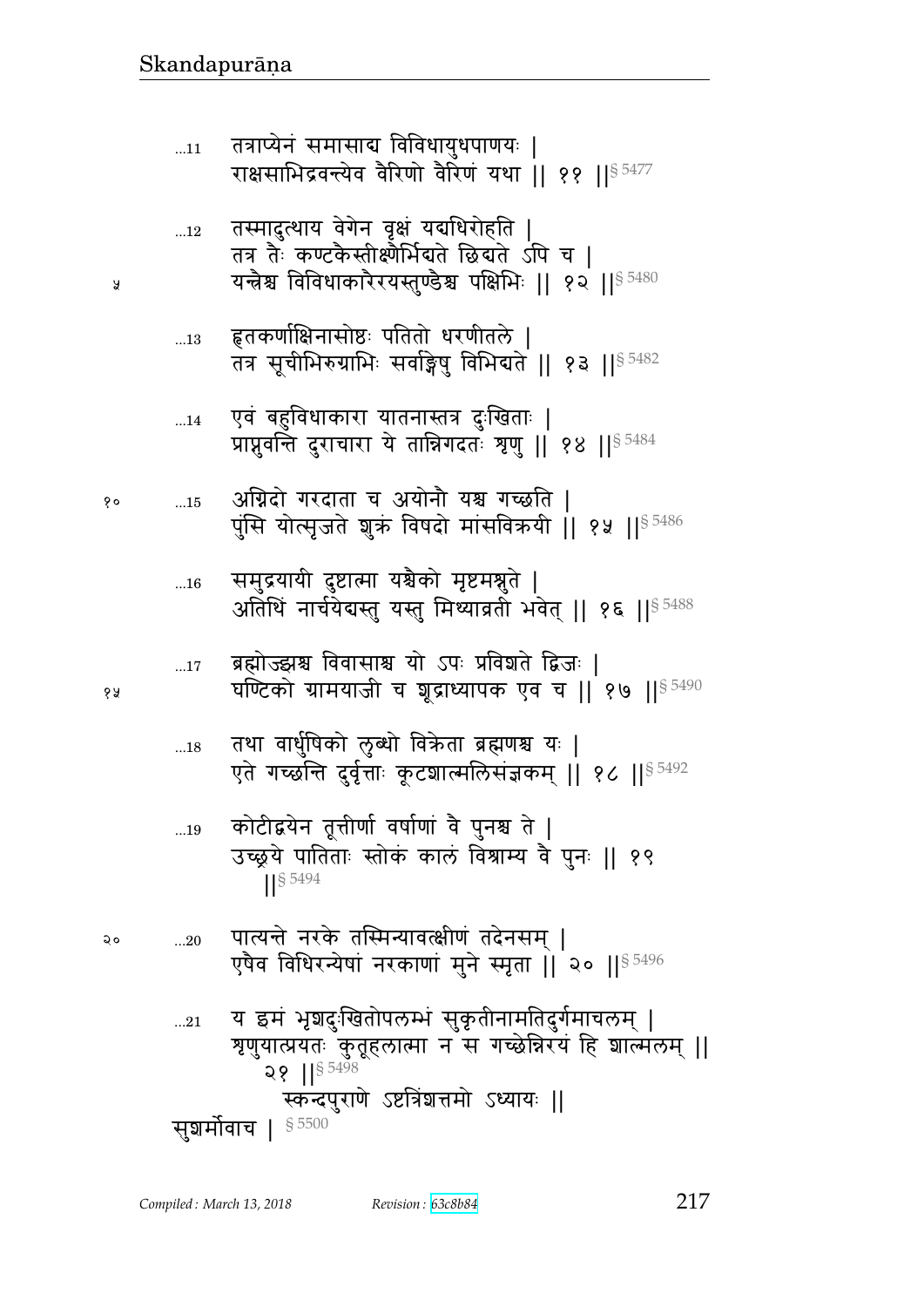| पूर्णे काले ततो जन्तुरुच्छ्रयान्प्रतिपद्यते  <br>विश्राम्य स तदा जन्तुः पात्यते नरके पुनः  <br>यावदस्य कृतं पापं क्षीणं सर्वमशेषतः     ९     § 5523 |                                      |
|-----------------------------------------------------------------------------------------------------------------------------------------------------|--------------------------------------|
| य इमं बहुपापकर्तृसूत्रं शृणुयात्सुरलोककर्मसूत्रम्  <br>न स याति तमुग्रदुःखसूत्रं नरकं यमलोककालसूत्रम्    १०<br>$18\,5525$                           | ২১                                   |
|                                                                                                                                                     | स्कन्दपुराण एकोनचबारिंशत्तमो ऽध्यायः |

- किंकरैस्तैरविश्रान्तं दिवारात्रिमतन्द्रितम् ॥ ८ ॥  $\frac{85520}{2}$
- कालसूत्रेण महता मित्ना मित्ना तु दुष्कृतम् |  $\ldots\!8$ छिद्यन्त्यङ्गानि जन्तूनां कुण्ठाग्रैरायुधैर्भृशम् |
- ते तत्र पतिता घोरे नरके पापचेतसः |  $\dots 7$ १५ तिस्रः कोट्यस्तु संपूर्णा वर्षाणां तु नराथमाः | यात्यन्ते मृत्युवचनात्क्रन्दमाना विचेतसः || ७ || $^{\$~5517}$
- आश्रमाणां तथा भेत्ता रहस्यानां च सर्वश्चः |  $...6$ अदत्तं यः समादद्यात्स गच्छेद्विज तत्र वै || ६ ||  $^{\$}$  5514
- गुरुं निन्दति यश्चापि पितरं मातरं तथा |  $\dots5$ र्येशुरं भ्रातरं ज्येष्ठं तथा चान्यान्गरीयसः | आक्रोशते च यस्तान्वे तथा चाप्यवमन्यते || ५ || 5512
- धर्मस्य चात्मनश्चैव ब्राह्मणानां च निन्दकाः |  $\dots 4$ छद्मना यश्च शास्त्राणि गुरुभ्यो ऽपहरेत्पुनः || ४ || \$ 5509
- श्चोकद्रोहजनास्तत्र यात्यन्ते पुरुषाधमाः |  $\ldots 3$ ये हरन्ति स्त्रियं वाजिविकेता यस्तथा गवाम् || ३ || 5507
- यथैकश्च तथा सर्वे नरका अभिसंवृताः |  $...2$ सोच्छ्रयाश्चेव विज्ञेया न वक्ष्ये तदह पुनः || २ || \$ 5505 y
- अतः परं तृतीयस्तु नरकः कालसूत्रकः |  $\dots$ 1 समन्तान्महतोचेन प्राकारेण सुसंवृतः | लोहजालेन च तथा आकाशे उप्यभिसंवृतः || १ || 5503

 $20$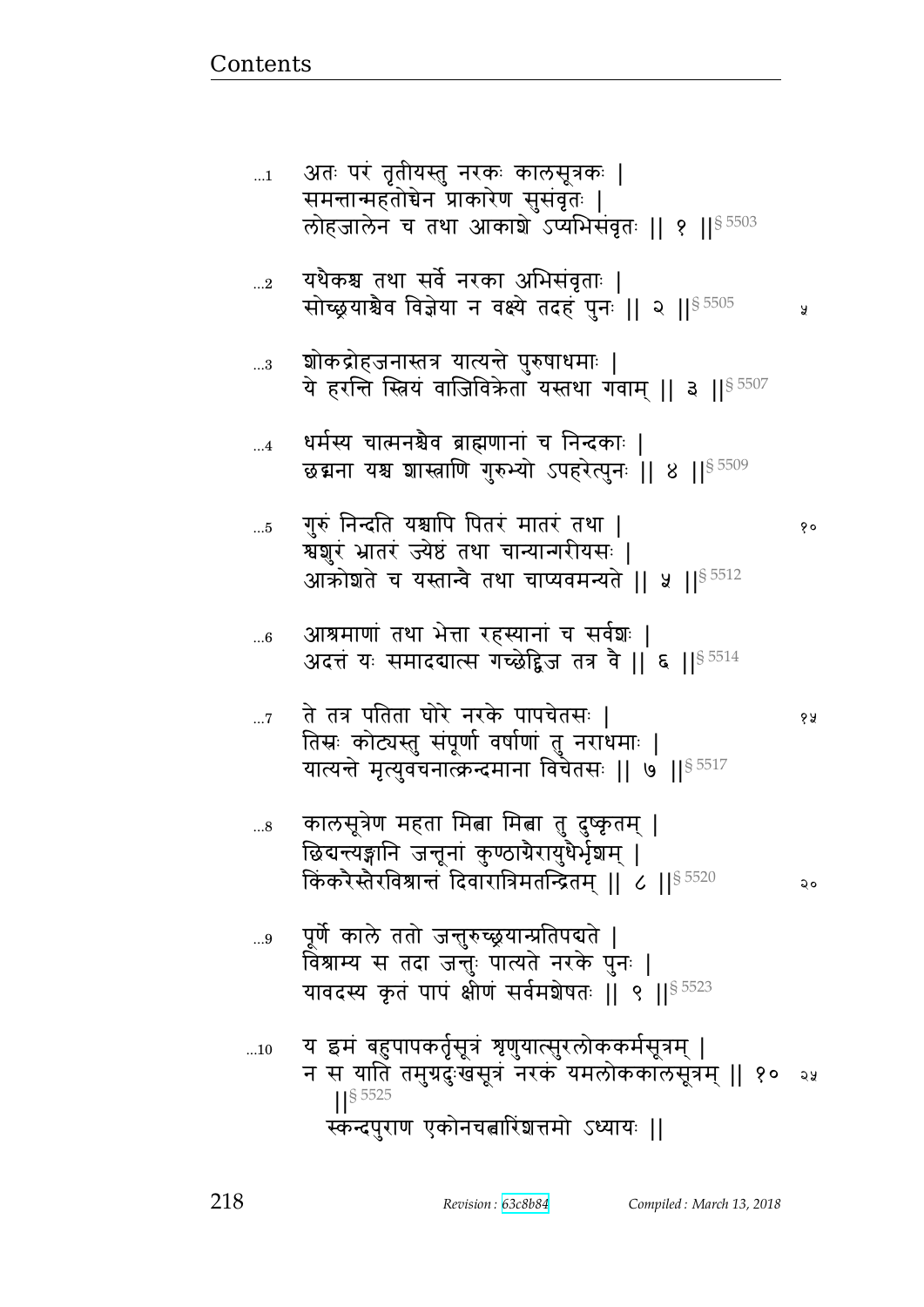नरकं पापकृदुःखं सर्वसत्त्वभयंकरम् ॥ १ ॥  $^{8}$  5551

कुम्भ्यस्तैलेन संपूर्णा वह्नितप्ताः सुदुःसहाः || २ ||<sup>§ 5531</sup> दुष्कृतींस्तासु तप्तासु बद्धा बद्धा भयावहाः |  $...3$ चरन्ति राक्षसा घोराः ऋन्दमानान्सुभैरवम् || ३ || $^{\$}$   $^{5533}$ वर्षकोटीश्वतस्रश्च पच्यन्ते तत्र जन्तवः |  $\dots4$ ये तानिमान्निबोध बमुच्यमानान्मया विभो || ४ || $^{\S\,5535}$ इष्टकापाककारी च कुम्भपाचक एव च |  $...5$ तौ विनाशयते यश्च अग्निदो यो गृहेषु च || ५ || § 5537 वने खले ऽथ गोष्ठे वा अन्नपाकविनाशकः |  $...6$ भोजने विघ्नकारी च यज्ञहा यज्ञदाहकः || ६ ||§ 5539 कूटकर्मकरो यश्च कूटसाक्षी तथैव च |  $\dots 7$ मिथ्याग्निचयनी चैव मिथ्याग्न्याहरणी तथा || ७ || \$ 5541 मिथ्यापाकप्रदाता च वेदानां यश्च दूषकः |  $\ldots\!8$ हर्तोपकरणानां च शिल्पिनां यो नराधमः ॥ ८ ॥  $\frac{85543}{2}$ एवं ते यातितास्तत्र विश्रामं पुनरुच्छूये |  $...9$ संप्राप्य नरके भूयो निपतन्ति क्षयान्तिकम् ॥ ९ ॥  $85545$ य इमं बहुदुष्कृतात्तपाकं शृणुयान्मनुजो हि कर्मवासम् |  $\ldots 10$ न स गच्छति तं दुरात्मतापं नरकं कुम्भिसमाख्यमुज्झिताघः<br>|| १० ||<sup>§ 5547</sup> स्कन्दपुराणे चत्नारिंशो ऽध्यायः ॥ सुशर्मोवाच | § 5549 अतः परं प्रवक्ष्यामि असिपत्रवनं पुनः |  $\dots$ 1

Å

१०

6 A

२०

 $...2$ 

अतः परं प्रवक्ष्यामि कुम्भीपाकं महाभयम् |  $\dots$ 1 श्रोतृणामपि तत्कालं भयदं ह्यकृतात्मनाम् ॥ १ ॥ 8 5529

आयस्यस्तत्र बह्यश्च अञ्जनाचलसंनिभाः |

सञ्चर्मोवाच | § 5527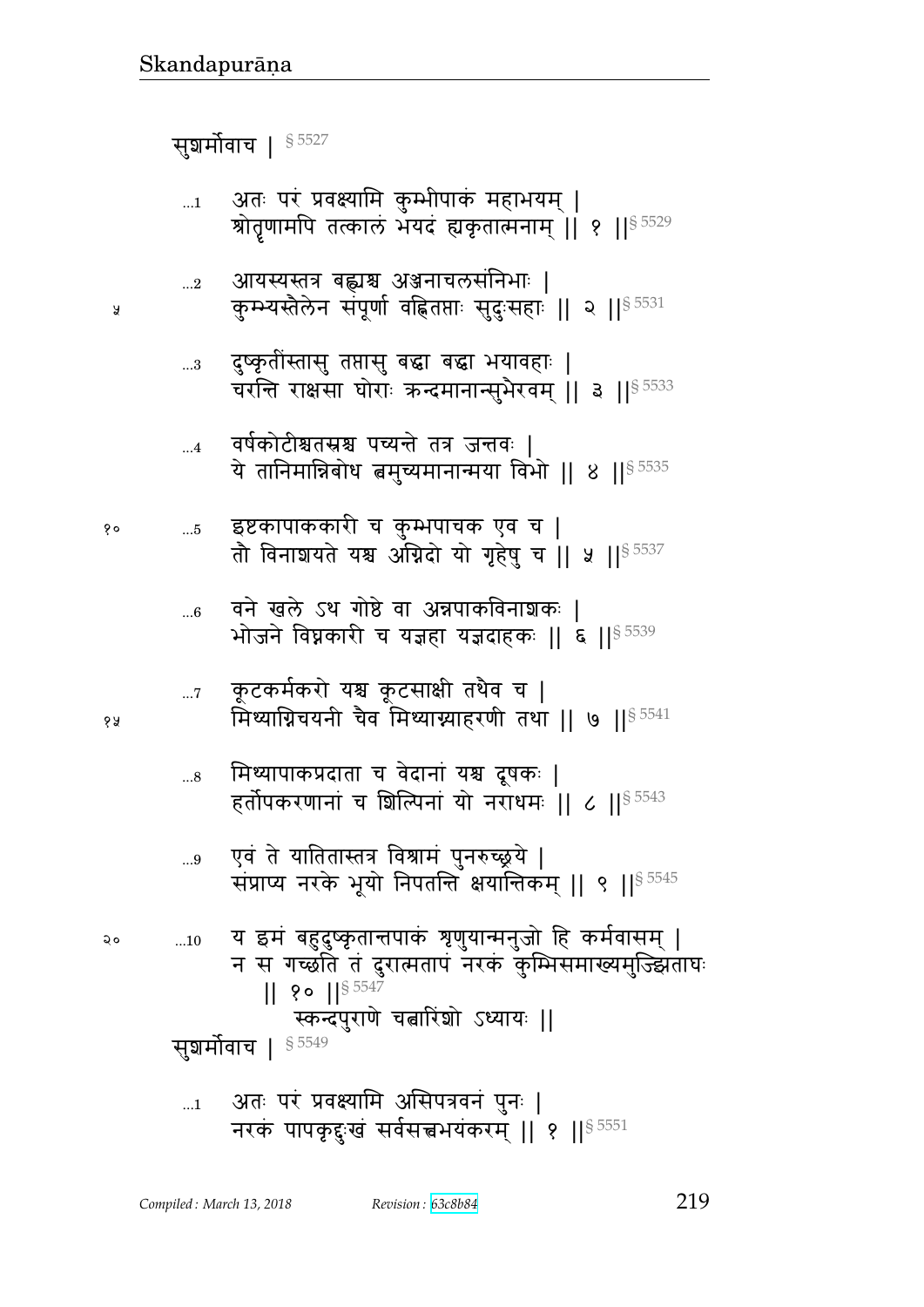Ã

- निष्पादितं तथा वृक्षमाश्रमे पथि वा पुनः |  $\dots 12$ तड़ागे वा तथोद्याने देवतायतनेषु वा || १२ ||  $$^{5574}$
- वृक्षं यः पुत्रकृतकं विनाशयति दुर्मतिः |  $...11$ २० आरामे वाथ ग्रामे वा विकीणति च दुर्मतिः || ११ || \$5572
- ये तु तं नरकं घोरं नरा गच्छन्ति पापिनः |  $...10$ तांस्ते ऽहं संप्रवक्ष्यामि शृणुष्वावहितो द्विज || १० ||<sup>§ 5570</sup>
- विश्रान्तास्तत्र ते गत्ना उच्छ्रयान्नरकं पुनः |  $...9$ पात्यन्ते विवशा मूढा यावत्पापं क्षयं गतम् || ९ || § 5568
- यात्यन्ते वर्षकोटीस्तु तत्र पञ्च सुदुःखिताः |  $...8$ ततो विमुक्तास्तेभ्यस्ते उच्छ्रयान्संविंशन्ति ह || ८ ||<sup>§ 5566</sup> १५
- ते निकृत्तशिरोग्रीवा देशात्तस्मात्प्रयान्ति वै |  $\dots 7$ ते गता राक्षसेर्भूयो भूयो वृक्षेर्दुरासदैः || ७ || 5564
- तानागतान्समीक्ष्यैव पर्णानि स्म पतन्त्युत |  $...6$ महागुरूणि तीक्ष्णानि विनिकृत्तन्ति तांश्च ह || ६ || 5562
- जन्तवस्तत्र रक्षोभिः पापकर्मनिबन्धनाः |  $...5$ वध्यमानासिमुसलेस्तथैवान्यैर्महायुधैः | अग्निना दह्यमानाश्च वृक्षांस्तान्संत्रयन्ति ते || ५ || 5560
- तैक्ष्ण्यात्तानि विशिष्टानि छेदने च महामते ।  $\dots$ 4 तैः पत्रैराचिताश्चैव तथा कण्टकिनश्च ते ।। ४ ।।<sup>§ 5557</sup>
- तेषां पत्राणि घोराणि तीक्ष्णान्यसिनिभानि च |  $\ldots$ 3 आयसेभ्यो विशिष्टानि न च तान्यायसानि हि || ३ ||<sup>§ 5555</sup>
- असिपत्र इति ख्याता वृक्षास्तत्र दुरासदाः |  $...2$ बहवः सुमहाशाखा घनाश्चोद्याश्च ते भृशम् || २ || \$ 5553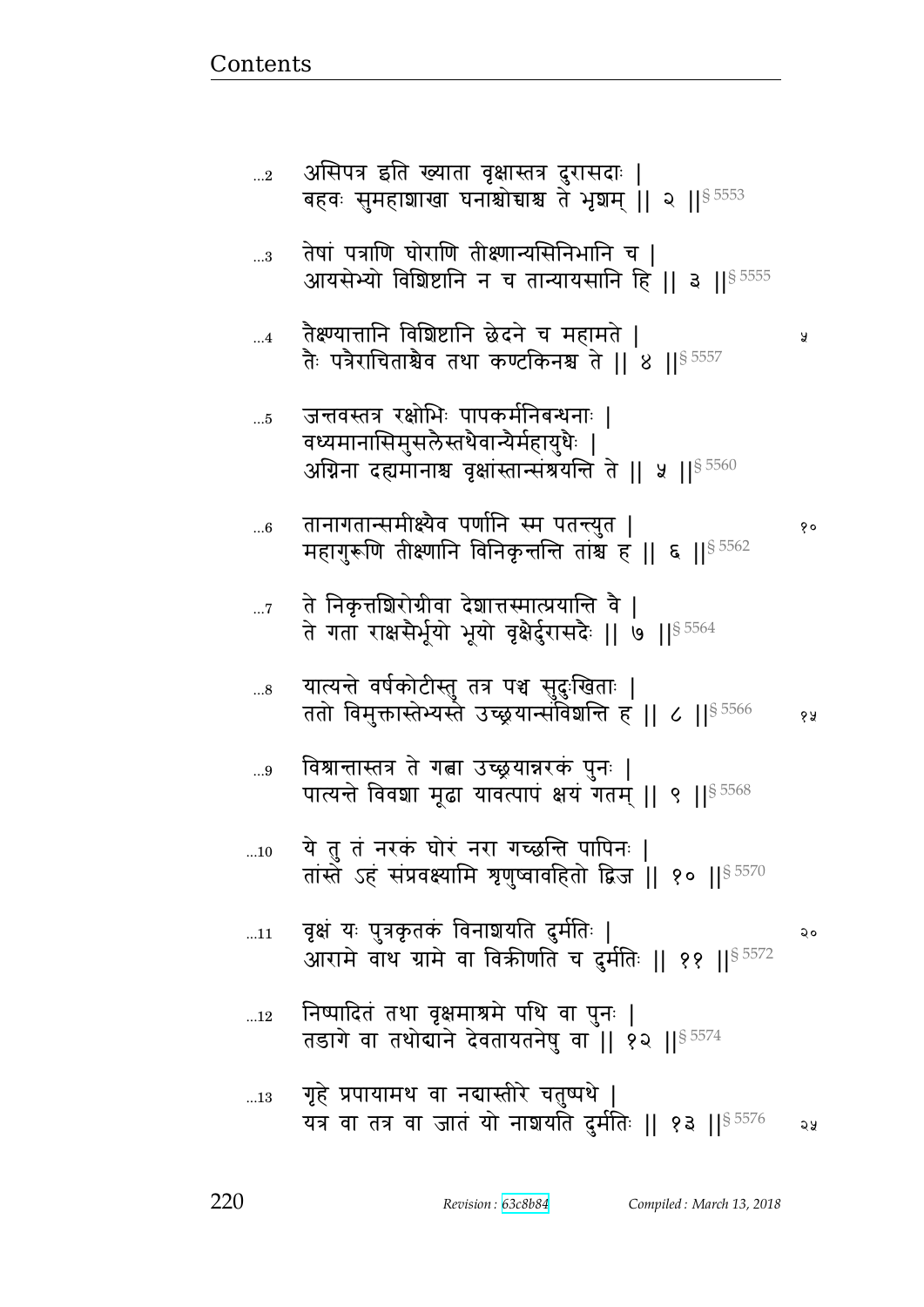У

१०

Ş

| R |             | $88$    $8\,5590$<br>स्कन्दपुराण एकचबारिंशो ऽध्यायः   <br>सुशर्मोवाच   85592                                                                             |
|---|-------------|----------------------------------------------------------------------------------------------------------------------------------------------------------|
|   | $\dots$ 1   | अतः परं वैतरणीं नदीं पापप्रणाञ्चनीम्  <br>त्रृणु मे ऽवहितः पुत्र पापकर्मभयावहाम् ॥ १ ॥ $^{\$~5594}$                                                      |
|   | $\ldots$ 2  | नदी वैतरणी पुत्र टङ्कच्छिन्नतटाशुभा  <br>केशास्थिरुधिरापूर्णा महाक्षाररसा तथा    २    \$ 5596                                                            |
|   | $\ldots\!3$ | उल्लुम्पकैर्गर्दभकैर्मकरैः कच्छपैरपि  <br>शिशुमारेश्व नकेश्व तन्तुके राक्षसेरपि  <br>महादंष्ट्रैर्महाकायैः पिश्चिताशैः समाकुला    ३    <sup>§ 5599</sup> |
| ۰ |             | असिपत्रैश्च तैर्वृक्षेस्तीरजातैः समावृता  <br>ग्रैवलेन च दीर्घेण वितानेनाभिसंवृता    ४    $\frac{8}{5601}$                                               |

- 
- य इमं शृणुयादतन्द्रितात्मा नरकं पापकृतामञ्चर्मभूतम् |  $\dots 19$ न स तं समुपैति पुण्यकर्मा विदितात्मा ह्यसिपत्रनामधेयम् ||
- सर्वे ते तं प्रपद्यन्ते सोच्छ्रयं नरकं महत् |  $\dots18$ उत्तीर्णाश्च ततो भूयः संसारं यान्ति ते ऽशुभाः || १८ ||§ 5588
- यश्च छायां समासन्नाअनून्वे संप्रबाधते |  $...17$ स्तस्थानं च समासीनास्त्रासयेद्वारयेदपि || १७ || \$ 5586
- नदीर्यश्चावरुध्नीयात्कूपान्यश्च प्रपूरयेत् |  $\dots 16$ यश्च पर्णबचामर्थे वृक्षं छिन्यान्नराधमः | विनाशयेद्वा तं वृक्षं स च तं प्रतिपद्यते || १६ || \$ 5584
- यश्चापहरते मूढः पुष्पाणि च फलानि च |  $\dots15$ आत्मार्थं कामसंमत्तो न देवपितृकारणात् || १५ ||<sup>§ 5581</sup>
- पादपान्गुल्मवल्लीर्वा क्षुपानथ तृणान्यपि |  $...14$ छायापुष्पफलार्थं हि स्नकार्यकरणाय वा | विनाशयति यो मूढः स च तं प्रतिपद्यते || १४ || \$ 5579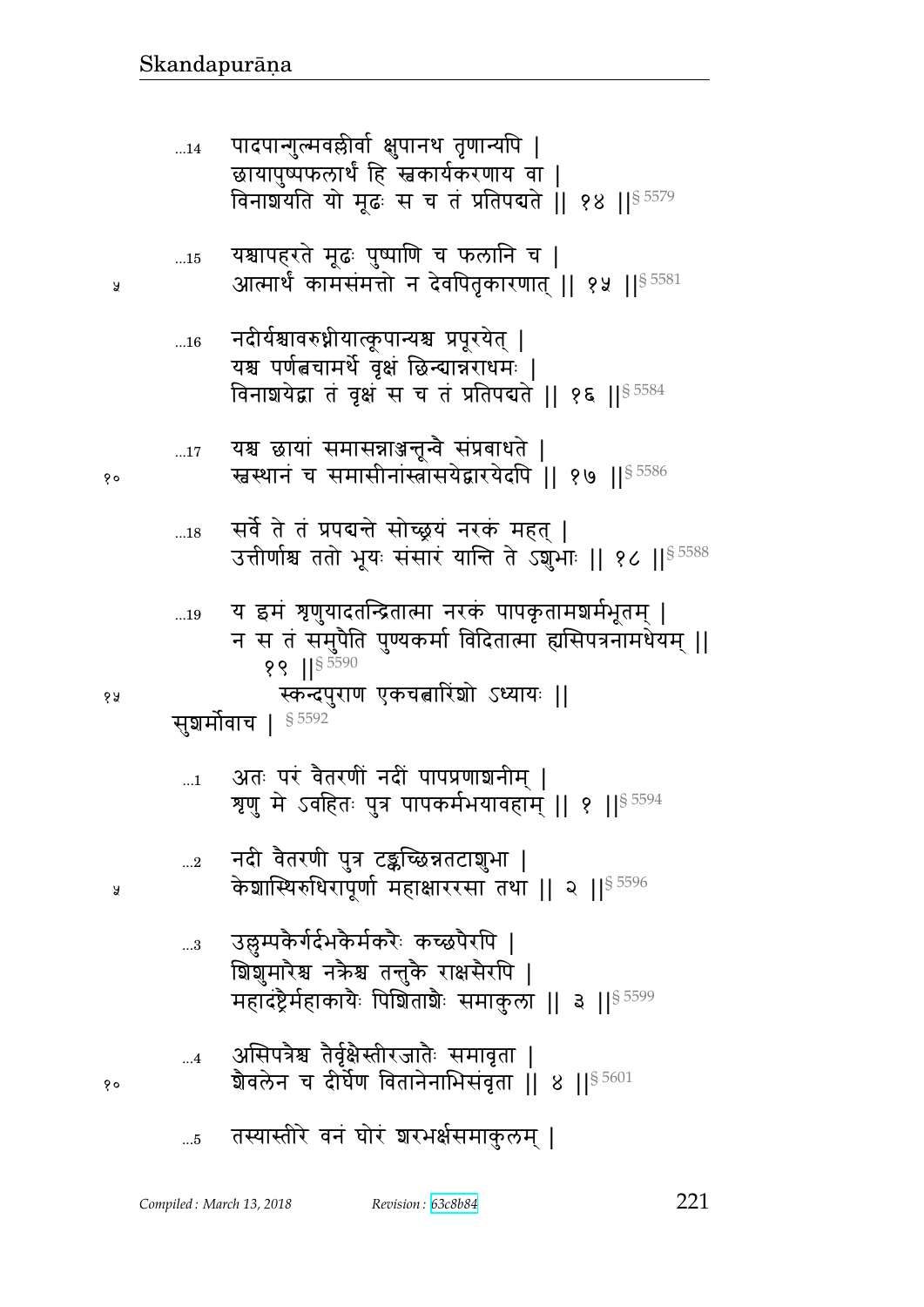Ã

- तथा पुष्करिणीनां च दूषको यश्च मानवः |  $\dots15$ दुष्टामदुष्टामथवा यश्च नारी प्रदूषयेत् || १५ || 55626
- आपश्च हरते यस्तु क्षेत्रारामजनोपगाः |  $...14$ अपां सेतुहरश्चैव तडागस्य च भेदकः || १४ ||<sup>§ 5624</sup>
- सरितं यो ऽभिञ्चपते यश्चैनामवमन्यते  $\dots 13$ यश्च नग्नः प्रविशति स्त्रियं यश्चात्र गच्छति । निष्ठीवेदथ मूत्रं वा पुरीषं वाप्यथोत्सृजेत् || १३ ||<sup>§ 5622</sup> २०
- ये तु गच्छन्ति तं घोरं नरकं दुष्टचेतसः |  $\dots 12$ त्रृणुष्वं तानिमान्सम्यगुच्यमानान्मयानघ || १२ || $^{\$}$ <sup>5619</sup>
- कोटिरेका तु कालस्य वर्धते ह्युत्तरोत्तरम् |  $...11$ उच्छ्रयाणां तु सर्वेषामेकैकस्य पृथक्पृथक् | सहस्रं वर्धते पुत्र वर्षाणां वे समासतः || ११ || \$5617 १५
- उत्तीर्णः सोच्छ्रयानेतान्संसारं प्रतिपद्यते |  $...10$ तीर्णो ऽन्तमेषु च पुनर्नरकेषु पृथक्पृथक् || १० || \$5614
- विश्रान्तास्तत्र ते गत्ना उच्छ्रयान्नरकं पुनः |  $...9$ पात्यन्ते विवशा मूढा यावत्पापं क्षयं गतम् || ९ || 55612  $90$
- वर्षकोटीर्भूष्रं तद्वै †यावत्पापस्य संक्षयः† |  $\ldots\!8$ ततो मुक्तास्तूच्छ्रयेषु पात्यन्ते वै पुनः पुनः || ८ || \$ 5610
- तत्र ते पतिता वत्स तन्तुकैः ग्रैवलेन च |  $\dots 7$ वितानेन च संबद्धा भक्ष्यन्ते तैर्झषादिभिः । क्षारोदकेन दह्यन्तो नादयन्तश्च दुःखिताः || ७ ||<sup>§ 5608</sup>
- तत्र दुष्कृतकर्माणस्तैर्व्याघ्रादिभिरर्दिताः |  $...6$ तां नदीं सुमहाघोरां पात्यन्ते दुःखितास्ततः || ६ || 5605

व्याघ्रद्वीपिसमाकीर्णं सिंहेभनरसंकुलम् || ५ || 55603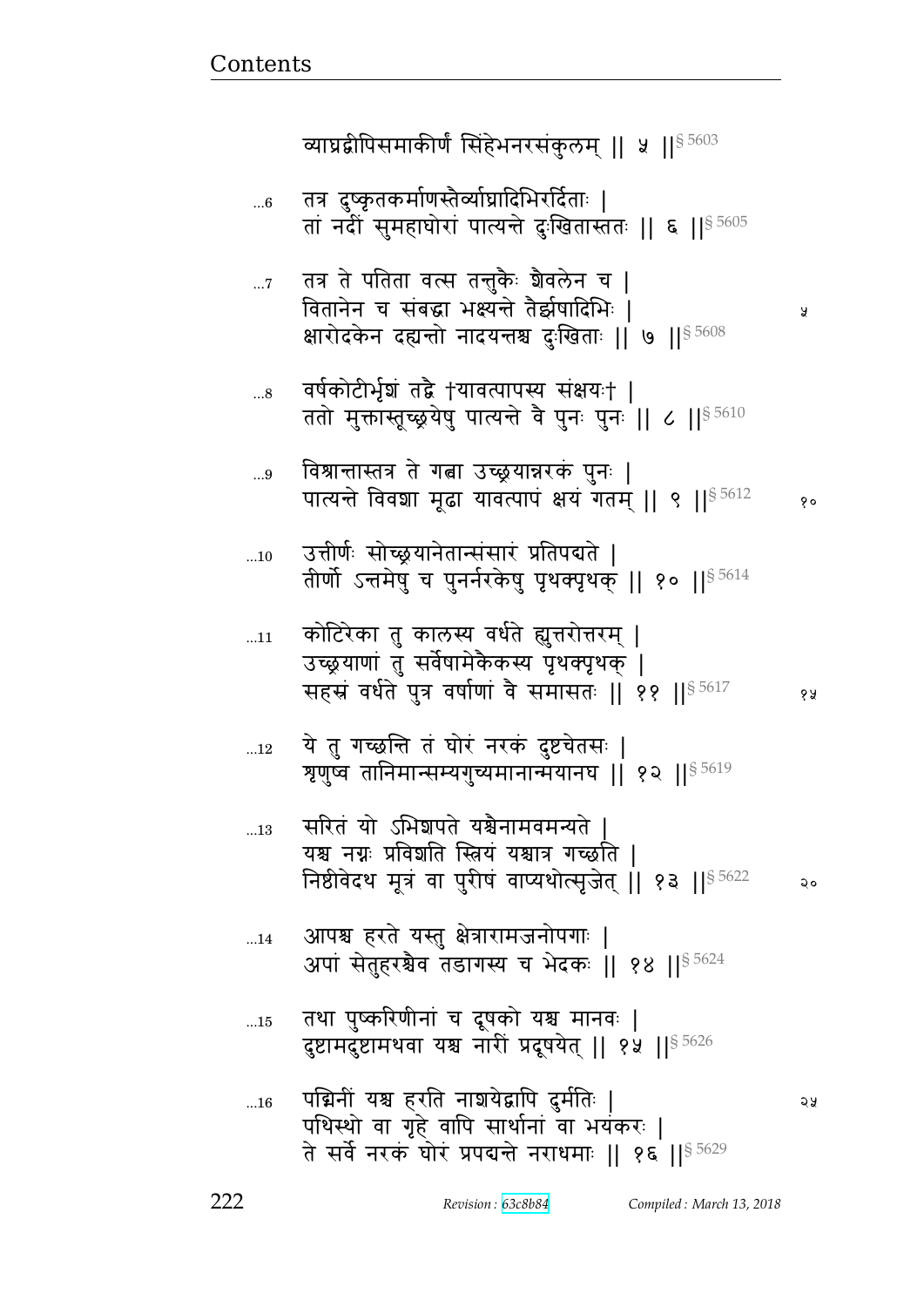$\dots10$ 

- भार्या पतिं वा पुत्रं वा तेषां सा गतिरुच्यते || १० ||<sup>§ 5654</sup>
- भ्रातृन्यश्चातिसंधत्ते द्रव्ये कस्मिंश्चिदेव हि |  $\ldots\!9$ पितरं वाथ दुर्बुद्धिर्मातरं भगिनीमपि || ९ || 55652

पतिर्यश्चैव भार्यां स्त्रां पुत्रांश्चैवातिसंधयेत् |

- बालमर्थकृते यश्च मृत्युना योजयेत्तथा |  $\ldots\!8$ स्त्रियं वाथ पुमांसं वा क्कीबं वान्यं नराधमः || ८ || $\frac{1}{5}$  5650
- पादेन हन्यात्पितरं मातरं पूज्यमेव वा  $\dots 7$ अन्यं कंचित्स्त्रियं वापि हस्तेनाथ कशादिभिः | तथा प्रव्रजितं चैव अग्निं वाप्यथ लङ्घयेत् || ७ ||<sup>§ 5648</sup>
- एते ये यान्ति पुरुषाः सोच्छ्रयं नरकं महत् |  $...6$ तानहं संप्रवक्ष्यामि अनिर्देश्यान्नराधमान् || ६ || 55645
- वर्षकोटीस्तथा सप्त यातिताः स्त्रेन कर्मणा |  $\dots5$ उच्छ्रयेषु तथा घोरां यातनां प्राप्नुवन्ति ते || ५ || 5643
- अभिघ्नन्ति घनैरन्यैस्तथा तत्रापि जन्तवः |  $\dots 4$ हन्यन्ते राक्षसैर्घोरेस्तर्जयद्भिः सुदारुणम् ॥ ४ ॥  $^{8.5641}$
- अयस्कारा यथा पिण्डमयसो ऽग्निप्रतापितम् |  $\ldots$ 3 संदंशेनापि संगृह्य स्थापयितायसे घने || ३ ||<sup>§ 5639</sup>
- यत्र ते पुरुषा घोरा यमाभा यमकिंकराः |  $\ldots 2$ महाबला महासच्चाः सर्वे योगेश्वरास्तथा || २ ||<sup>§ 5637</sup>
- अतः परं प्रवक्ष्यामि नरकं पापनाशनम् |  $\ldots 1$ अयोघनमिति ख्यातं सर्वप्राणिभयंकरम् ॥ १ ॥<sup>§ 5635</sup>
- सुशर्मोवाच | 85633

 $\dots 17$ 

- स्कन्दपुराणे द्वाचत्नारिंशो ऽध्यायः ||
- य इमामशुभप्रणाश्चनीं श्रृणुयान्नित्यमशुद्धबाधनीम् | प्रयतः स न याति भावनीं सरितं वैतरणीमसङ्गिनीम् ॥ १७  $\left| \right|$  \$ 5631

223

१५

२०

१०

Ã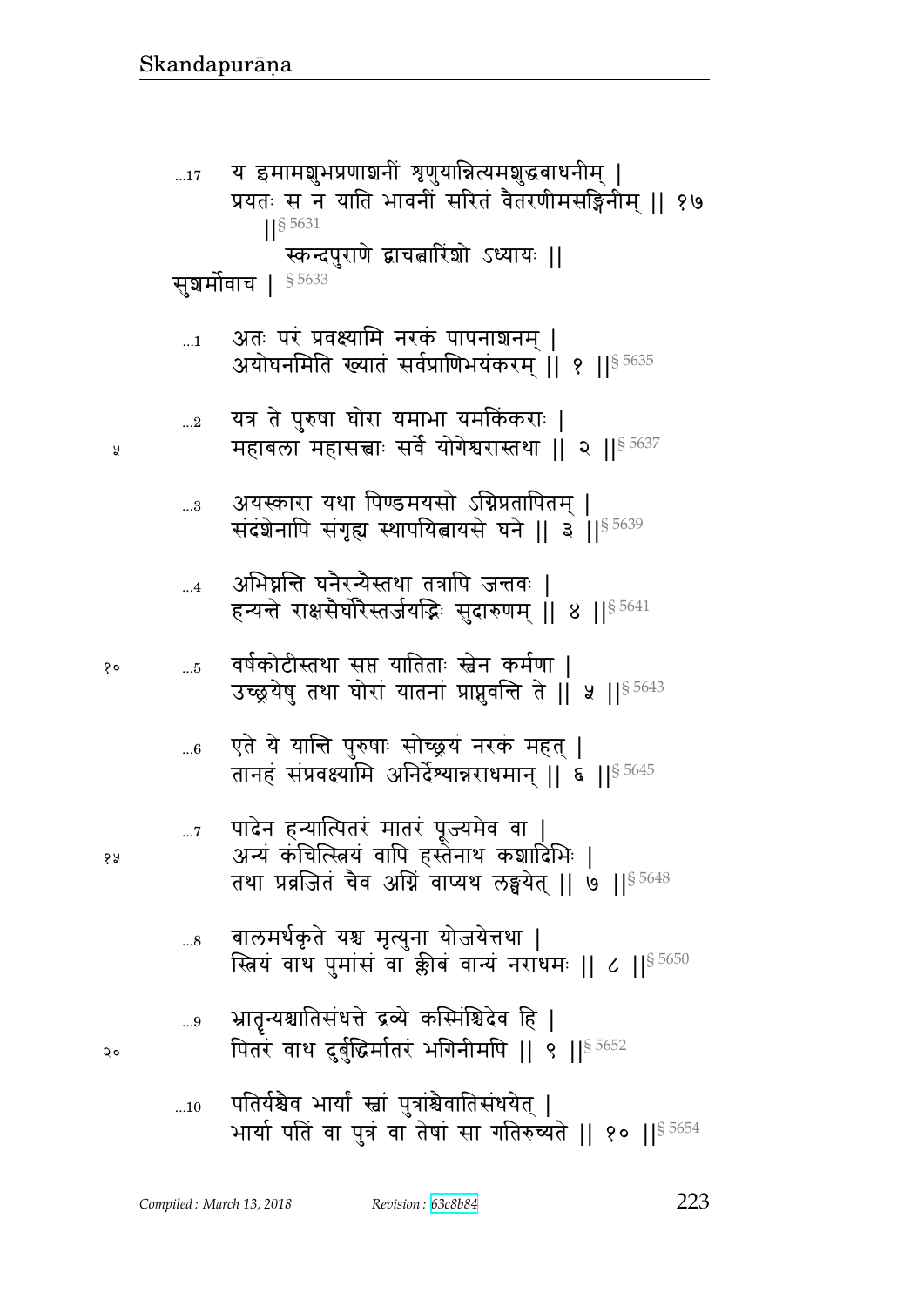Ã

Ã

- अग्निप्रहरणो यश्च विषप्रहरणश्च यः |  $...9$ अशस्त्रं यश्च संग्रामे हन्याच्छस्त्रेण मानवम् | २० याचमानं तथा चैव उपविष्टमथापि वा || ९ ||  $\frac{5680}{900}$
- सर्वभक्षश्च यः स्याद्वै यश्च पानीयविक्रयी |  $\ldots\!8$ सोमविक्रयिकश्चैव अग्नुत्सादक एव च | ८ | | 5677
- क्लीवांश्च त्यजते यश्च यो हन्याच्छरणागतम् |  $\dots 7$ धनं चास्याभिमन्येत देवद्रव्यहरश्च यः || ७ || 5675
- ब्राह्मणस्त्रं हरेदाश्च बलाद्वारयते ऽपि वा |  $...6$ बालद्रव्यापहारी च स्त्रीधनस्य तथैव च || ६ || $^{\$5673}$
- गुरुभार्यां च यो गच्छेद्रुरुस्तं वा हरेत यः |  $...5$ देवद्रव्यं भक्षयेच नाशयेंद्राप्यभीक्ष्णशः || ५ ||  $^{\$5671}$
- एवं तत्रानिशं घोरं यातितास्तूच्छूयेष्वपि |  $\dots 4$ नरास्तं यान्ति निःसङ्गं ये तान्मे बं निशामय || ४ ||<sup>§ 5669</sup> १०
- तस्य मध्ये महास्तम्भो लोहः समवतिष्ठते |  $\ldots 3$ तं ते गत्ना प्रगृह्णन्ति सो ऽप्यग्निमति दारुणः || ३ ||  $8\,5667$
- तत्राग्निस्तापनो नाम धम्यमान इव चुलन् |  $\ldots 2$ जन्तवस्तत्र ताप्यन्ते वह्निवर्णा भवन्ति च | पद्मपत्रनिभाः सर्वे धाम्यमानास्ततस्ततः || २ ||<sup>§ 5665</sup>
- अतः परं पद्ममहं प्रवक्ष्यामि सुदुर्गमम् |  $\dots$ 1 सुकृतीनामलभ्यं च दुष्कृतीनां भयावहम् || १ || 95662
- य इमं बहुपापयोगकारणं शृणुयान्नित्यमसौख्यसर्वदानम् |  $...12$ प्रणतः स न याति तं भयानकं नरकं दुर्गमयोघनावतानम् ॥  $\,$  2 || $\,$  5658 स्कन्दपुराणे त्रयश्चबारिंशो ऽध्यायः || सुशर्मोवाच | 85660
- कीलयेद्यश्च देवार्चास्तीर्थानि च दुरात्मवान् |  $...11$ विद्याः शास्त्राणि दिव्यानि तेषां सा गतिरुच्यते || ११ || 55656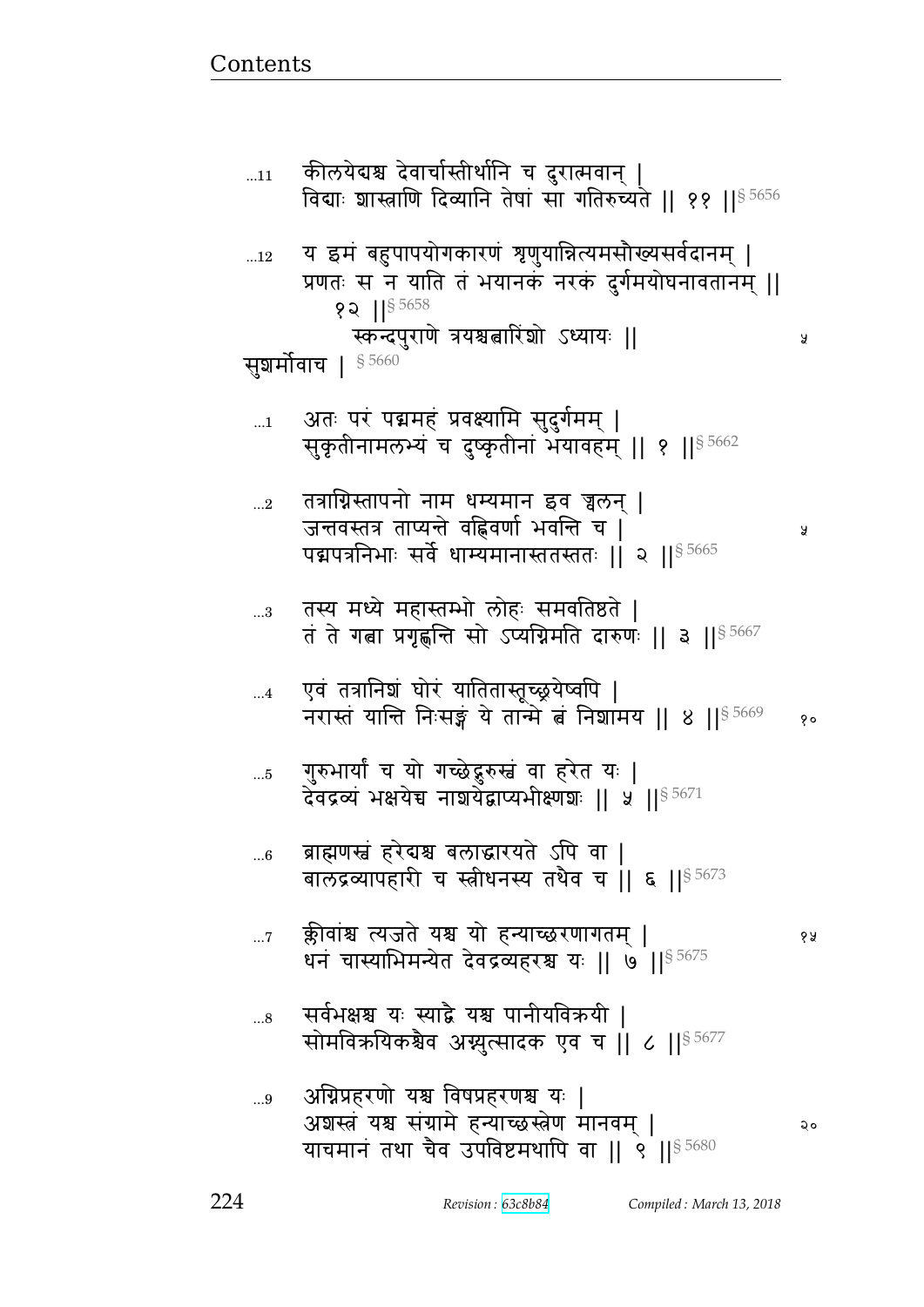- सुवर्णहारी यश्चैव मातृयायी च यो नरः |<br>माता पुत्रं च यो ऽभ्येति वेददोषावकीर्तकः || ८ ||<sup>§ 5703</sup>  $\ldots\!8$
- शिलाश्च बह्यस्तत्रान्यास्ताः श्लिष्यन्ति यदा च ते |  $\dots 7$ तदा ताश्चाग्निवर्णाभा दहन्ते तान्भृष्ठां नरान् | एवमेष महापद्मो नरकः संप्रकीर्तितः || ७ ||<sup>§ 5701</sup>
- वृक्षाश्च तत्र बहवः सुपुष्पफलपत्रिणः |  $...6$ तानाश्रयन्ति दुःखार्ता अग्निं वर्षन्ति ते ऽपि च || ६ ||<sup>§ 5698</sup>
- अयोमय्यस्तथा नार्यो नराश्चाग्निसमप्रभाः | १०  $...5$ समाश्लिष्यन्ति संगत्य द्रवमाणास्ततस्ततः || ५ || \$ 5696
- अनलेन च घोरेण द्रवीकृतमयः पुनः |  $...4$ मुखे ऽपावृत्य यच्छन्ति दारुणा यमकिंकराः || 8 || 5694
- ते भक्षयिबा मांसानि स्नानि दुष्कृतकारिणः |  $\ldots\!3$ पद्मपत्रनिभा जाता धाम्यन्ते ऽग्नो दिवानिशम् || ३ ||<sup>§ 5692</sup>
- जन्तूनामायुधैः कुण्ठेर्निर्घृणाः पापकर्मिणाम् |  $\ldots$ 2 उत्कृत्योत्कृत्य मांसानि तेभ्यो यच्छन्ति वै पुनः || २ || 55690
- महापद्मस्ततश्चान्यो निरयो रोमहर्षणः |  $\ldots\!1$ यत्र ते किंकरा घोरा यमस्य यमसंनिभाः || १ ||<sup>§ 5688</sup>

सूञ्चर्मोवाच | <sup>§ 5686</sup>

- स्कन्दपुराणे चतुश्चत्नारिंशो ऽध्यायः ||
- $|| 88 ||$ <sup>5684</sup>
- स न याति तमुग्रशोकपद्मं नरकं मृत्युमिवाति कालसद्मम्
- य इमं त्रृणुयात्कृतान्तसद्यं प्रयतो नित्यमनेकदुःखसद्यम् |  $...11$

पराञ्चुखं च संसक्तमन्येन सहवादिनम् |  $...10$ एते सर्वे नरास्तत्र गच्छन्त्यकृतबुद्धयः || १० || 5682

२०

१५

¥

Å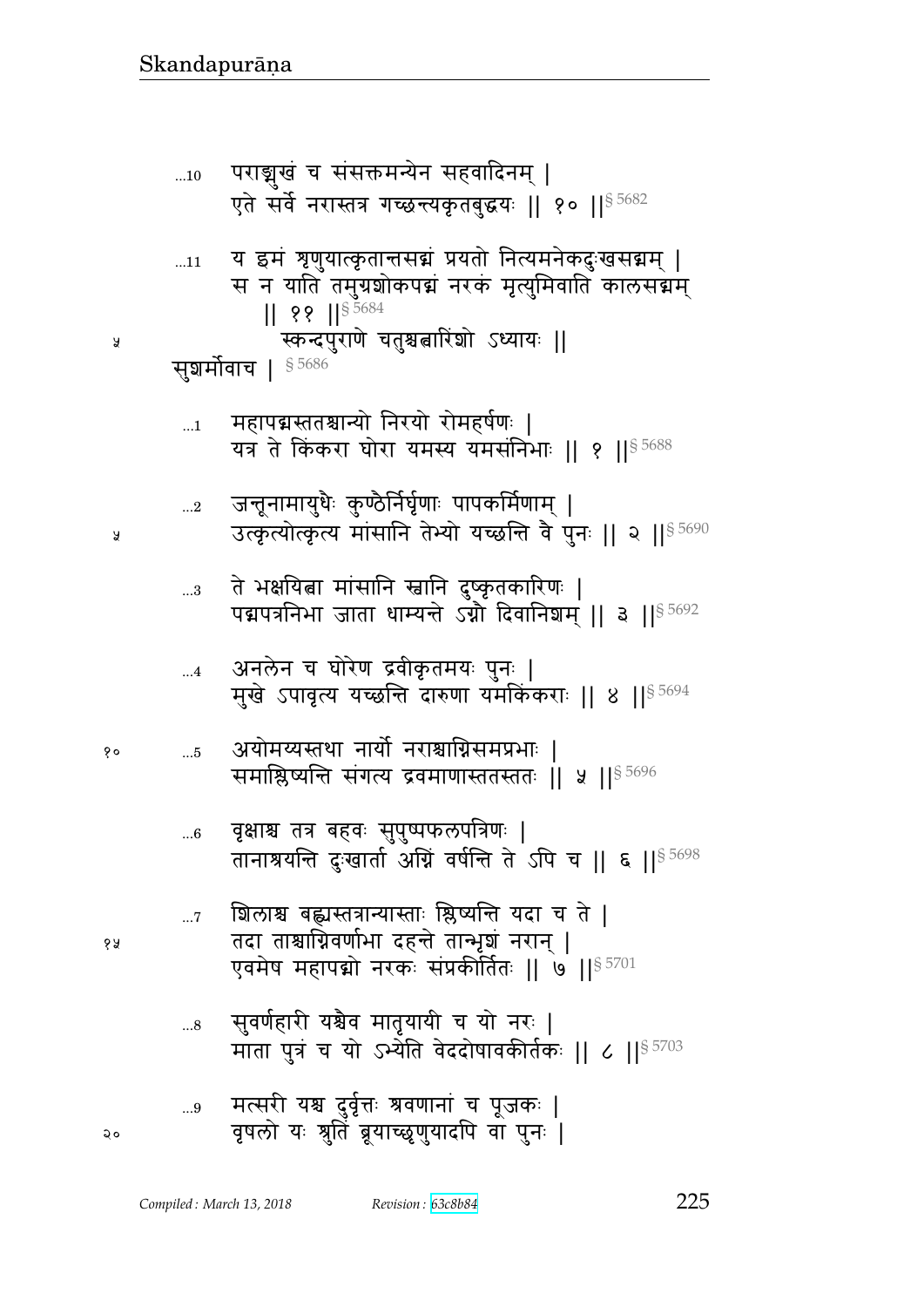ब्राह्मणेभ्यो रहस्यानि आश्रमान्तरजानि च |  $...10$ यस्मिन्नाधिकृतो यः स्याच्छृणुयाद्वा पठेत वा || १० || 5708 दुष्टश्रवणनिर्ग्रन्थास्तथेवाजीवकाश्च ये |  $\dots11$ भक्तस्तेभ्यो द्विजो यश्च नरकं संप्रपद्यते || ११ || 5710 y योगं परिवदेदयश्च पितृनथ पितामहान् |  $...12$ योगेश्वरांश्च दुर्वृत्तो योगधर्ममथापि च | वेदवर्णाश्रमज्ञांश्च तन्निन्दाभिरतः श्चठः || १२ ||<sup>§ 5713</sup> हेतुको नास्तिवादी च सर्वस्तं प्रतिपद्यते |  $\ldots\!13$ तथ्यमुक्तं मया सर्वमेवमेतन्न संशयः || १३ ||<sup>§ 5715</sup> १० एवं ते यातितास्तत्र स्वकर्मफलबन्धनाः |  $...14$ ततः शेषेण संबद्धा जायन्ते कीटकादिषु || १४ ||<sup>§ 5717</sup> शृणुयाद्य इमं विजित्य दोषान्मतिमान्नित्यमलोभमोहश्रोकः |  $\dots15$ स तु दैवविधिप्रवेरितात्मा दिवमेवैति न याति तं कदाचित् ||  $94$   $||$ <sup>§ 5719</sup> स्कन्दपुराणे पञ्चचत्नारिंशो ऽध्यायः || १५ सूञ्चर्मोवाच |  $^{\S\,5721}$ अतः परं प्रवक्ष्यामि रौरवं नरकं पुनः |  $\dots$ 1 यत्र ते विवशा बद्धाः कर्मणा स्तेन जन्तवः | यात्यन्ते दुःखश्चोकार्ता महानिरयगामिनः || १ ||<sup>§ 5724</sup> रु इति प्रोच्यते शब्दस्तत्रासौ श्रूयते यतः |  $\ldots$ 2 Å पुनः पुनर्वा भीमो हि रौरवस्तेन कीर्त्यते || २ || 5726 पूर्णस्तु सर्वः कारीष्या च्चलत्या सो ऽतिदारुणः |  $\ldots\!3$ मध्ये स्तम्भो ऽस्य लोहो वै तप्तकाश्चनसप्रभः || ३ ||  $5728$ तत्र जन्तुर्भृशं मग्नः प्रविशन्दह्यते भृशम् |  $\dots$ 4 आर्तनादान्प्रकुर्वाणो मूर्छितः पतितः पुनः || ४ ||<sup>§ 5730</sup> १०

गृह्णीयाद्वापि दुर्बुद्धिर्ब्राह्मणान्वावमन्यते || ९ ||<sup>§ 5706</sup>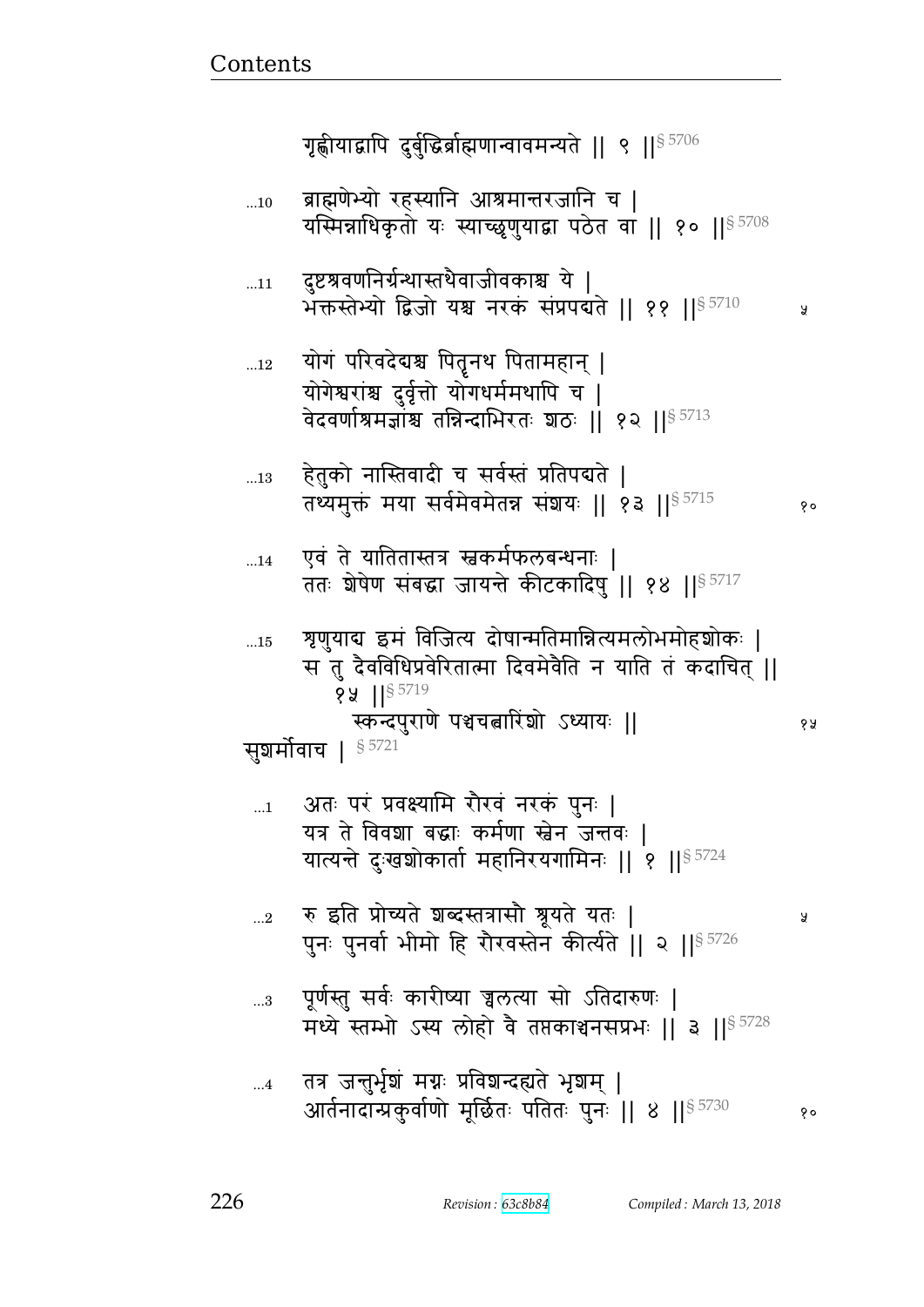| १५ | 11         | य इमं शृणुयाच रौरवं नरकं पापकृतां सुरौरवम्  <br>नियतं प्रयतो ऽतिरौरवं न स गच्छेन्मनसापि रौरवम्    ११<br>$18\,5745$<br>स्कन्दपुराणे षट्वत्नारिंशो ऽध्यायः   <br>सूशर्मोवाच   § 5747 |
|----|------------|------------------------------------------------------------------------------------------------------------------------------------------------------------------------------------|
|    | $\dots$ 1  | महारोरवमन्यच शृणु मे दुष्टयातनम्  <br>यत्र धाराश्च तोयस्य तडागानि च पुत्रक  <br>कारीषी कनकाभा च कुल्याश्चाग्निप्रपूरिताः    १    \$ 5750                                           |
| Ã  | $\ldots$ 2 | आयसा बहवः स्तम्भा वृक्षाश्च बहुकण्टकाः  <br>राक्षसा विविधाकारास्तीक्ष्णश्चस्त्रास्त्रधारिणः    २    ऽ 5752                                                                         |
|    | $\ldots 3$ | तत्र पापेन बहुना जन्तुः समभिपाशितः  <br>निपतेद्विकृताकारः ऋन्दमानो मुहुर्मुहुः    ३    <sup>§ 5754</sup>                                                                           |
| १० |            | स तत्र पतितः क्षिप्रं राक्षसैर्भिन्नमस्तकः  <br>कारीष्यामग्निवर्णायां पच्यते भृशदारुणम्    ४    \$ 5756                                                                            |

परिवित्तिः परिवेत्ता श्मञ्चानरतिरेव च |  $\ldots 10$ पुनर्भूसुतसंयोगी यस्य चोपपतिर्गृहे |<br>एते सर्वे ऽभिगच्छन्ति नरकं रौरवं नराः || १० ||<sup>§ 5743</sup>

गोप्नो ऽथ दमकश्चैव जन्तूनां भृशदारुणः |  $\ldots 9$ गलकर्त्ता कूटमानी कर्मणांश्च करोति यः || ९ ||<sup>§ 5740</sup>

तं हि गच्छन्ति पुरुषाः सुरापा धर्मदेशकाः |  $\ldots\!8$ पितृहा मातृहा चैव भ्रातृहा गुरुहा तथा || ८ || 5738

एवं स यात्यते तत्र बहूनब्दान्सुदुःखितः |  $\dots 7$ ततो विसृष्टो भूयश्च उच्छ्रयान्प्रतिपद्यते || ७ || 5736

ततस्तस्मादुपोत्पत्य स्तम्भमाश्रयते यदि |<br>तेनापि दह्यते भूयो विसृज्य प्रविश्वेत्पुनः || ६ ||<sup>§ 5734</sup>  $...6$ 

ततः क्लेशेन महता उद्धत्यात्मानमात्मना |  $...5$ भूयो ऽन्यं देशमासाब तथैव प्रविशन्स हि || ५ ||§ 5732

१०

Å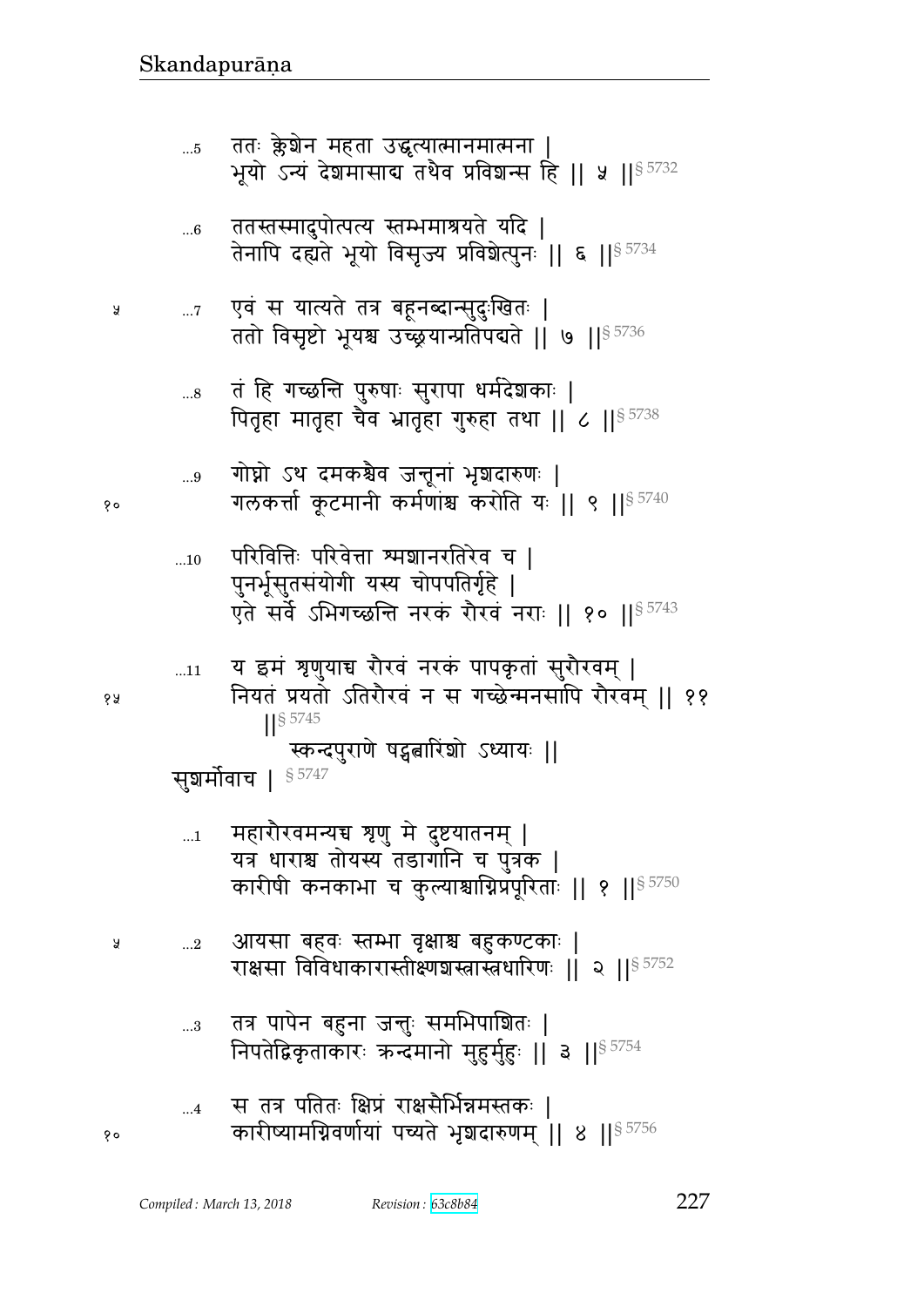| 6           | तत्र क्षारेण कष्टेन द्विगुणं वेदनार्दितः  <br>वेगेनोत्थाय वृक्षं वा स्तम्भं वाप्यभिरोहति    ६    $^{\S\,5760}$                                              |     |
|-------------|-------------------------------------------------------------------------------------------------------------------------------------------------------------|-----|
| $\dots 7$   | तत्र तैः कण्टकेस्तीक्ष्णैरायसैश्चावतक्षितः  <br>पतते ह्यग्निकुल्यायां करुणं बहुधा नदन्    ७    $^{\$5762}$                                                  | प्र |
| $\ldots 8$  | एवं स यात्यमानस्तु तृषातो विलपन्बहु  <br>धारामाश्रयते पातुं सापि तस्यायसं तदा  <br>अग्निवर्णं वहत्यम्भस्ततो मूर्छार्दितो म्रियेत्    ८    <sup>§ 5765</sup> |     |
| $\ldots 9$  | संपूर्णयातनश्चापि मुक्तस्तस्माद्भयावहात्  <br>उच्छ्रयेषु तदा जन्तुर्यात्यते भृशदारुणम् ॥ ९ ॥ ९ २ %                                                          | १०  |
| $\dots10$   | तत्र गच्छत्ति राजघ्नो राजभार्यावमन्यकः  <br>आशां दत्त्वा न दवावो यश्च तीर्थावदूषकः    १०    $^{\S\,5769}$                                                   |     |
| 11          | मोषकः सूचकश्चैव स्त्रीभृतो यश्च पापकृत्  <br>अग्नौ गवि च यो दानं ब्राह्मणे वापि वारयेत्    ११    $$^{5771}$                                                 | १५  |
| $\ldots 12$ | विकीणीयात्स्त्वभार्यां यो अपत्यं वा नराधमः  <br>हरते चाग्निभाण्डानि योगिनां चैव किंचन    १२   § 5773                                                        |     |
| $\dots13$   | चोरग्राहश्च दुर्बुद्धिर्मनुष्यास्तस्य ये च ह  <br>ब्राह्मणाधिकृतश्चेव धर्माधिकृत एव च    १३    <sup>§ 5775</sup>                                            |     |
| 14          | कपिला यस्य गौः स्याच अनग्नेर्ब्राह्मणस्य ह  <br>मिथ्याग्निहोत्री यश्चैव नैत्यके ऽपरिवेषकः ॥ १४ ॥ ऽ 5777                                                     | २०  |
| 15          | राजपुत्रहरश्चैव दुर्भिक्षं यश्च चित्तयेत्  <br>राष्ट्रलोपं दारलोपं धनलोपं च यो नरः  <br>देशस्य डामरं चैव सततं य इहेच्छति ।। १५ ।। $^{\$}$ $^{5780}$         |     |
| $\dots16$   | य इमं शृणुयादभीक्ष्णशो नियतं धर्ममतिश्च तिष्ठति                                                                                                             | ১ম  |

ततः स तेन दाहेन दुःखितः परमार्तिमान् |<br>दाहप्रशमनार्थाय तडागे ऽभिनिमज्जते || ५ ||<sup>§ 5758</sup>

 $...5$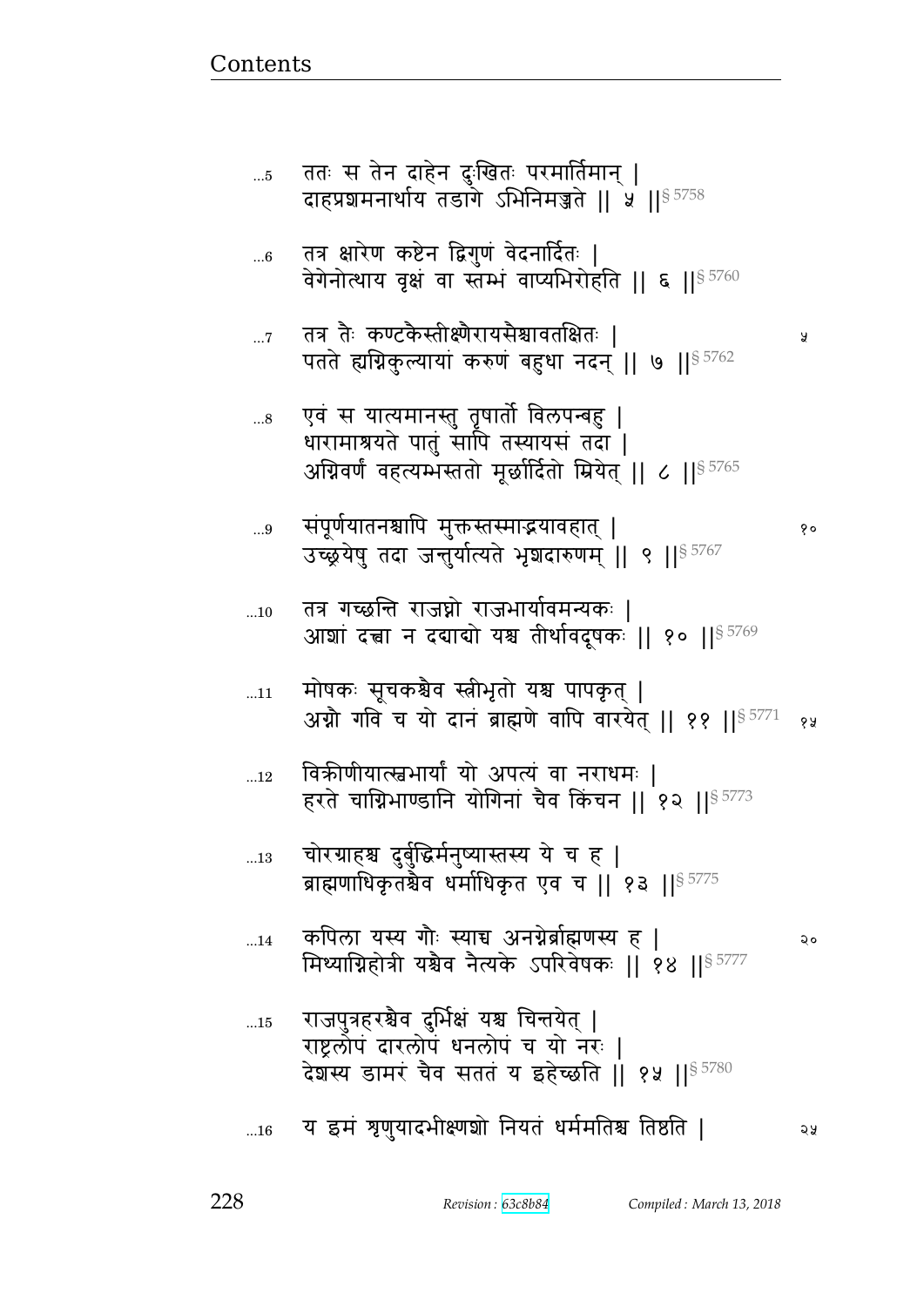- ...10 |ɕ\_ ^pF yு `/ਰ/ yு d^1 ״x6p1 ᅖ कपिलश्च वृथादृष्टिर्वेदधर्मार्थदूषकः | नास्तिकाश्च दुरात्मान इत्येते तं प्रयान्ति वै || १० ||<sup>§ 5805</sup>
- ...9 विघ्नं करोति मोहान्ध आहूय च कृषं तथा | ब्राह्मणं न ददात्यस्य अर्थिनं यश्च दूषयेत् || ९ ||<sup>§ 5802</sup>
- ...8 व्रह्महा भ्रूणहा चैव सुरापो ब्राह्मणश्च यः | गवां निपाने यश्चैव पिपासूनां नराधमः || ८ ||  $\frac{85800}{ }$
- ...7 समाप्तयातनश्चापि संतीर्णः स्त्वेन कर्मणा | १५ उच्छ्रयेषु पुनर्जन्तुर्यात्यते कर्मबन्धनः || ७ ||<sup>§ 5798</sup>
- ...6 सर्वा बहुविधाकारा यातना याः प्रकीर्तिताः । तास्तत्र समवाप्नोति स्त्वेन पापेन दुर्मतिः || ६ ||<sup>§ 5796</sup>
- <u> १० ..5 यस्मात्स तमसा ग्रस्त अनाश्वस्तो ऽतिदारुणम् |</u> यातनामश्नुते जन्तुस्तमस्तस्मात्स उच्यते || ५ ||  $s$   $^{5794}$
- ...4 स देहेन विनष्टेन तमसा मूर्छिताकृतिः | दुःखसंततिसंबद्धो यातनामश्नुते भृषभम् || ४ ||<sup>§ 5792</sup>
- ... $\,$  31न्येश्च विविधाकारेर्हतः कुद्धैः सुनिर्दयैः | मूर्छितस्तमसा ग्रस्तो नरकं तं प्रपद्यते || ३ ||<sup>§ 5790</sup>
- ...2 असिमुद्ररञ्चक्तायेर्गदामुसलपट्टसैः | ४ व्या अयदैः परिघेष्टङ्कैर्वज्रैरसिपरश्वधैः ॥ २ ॥ $^{\$~5788}$
- $_{\rm m1}$  ) तमो नामापरो घोरो नरको ऽतिभयंकरः | तत्र सो ऽभिपतन्नेव राक्षसैरभिहन्यते || १ || $^{\$~5786}$

सुशर्मोवाच |  $$^{5784}$ 

न स गच्छति तं भयावहं नरकं रोरवमुग्ररोरवम् || १६ ᅖᅖ§ 5782 स्कन्दपुराणे सप्तचत्नारिंशो ऽध्यायः ||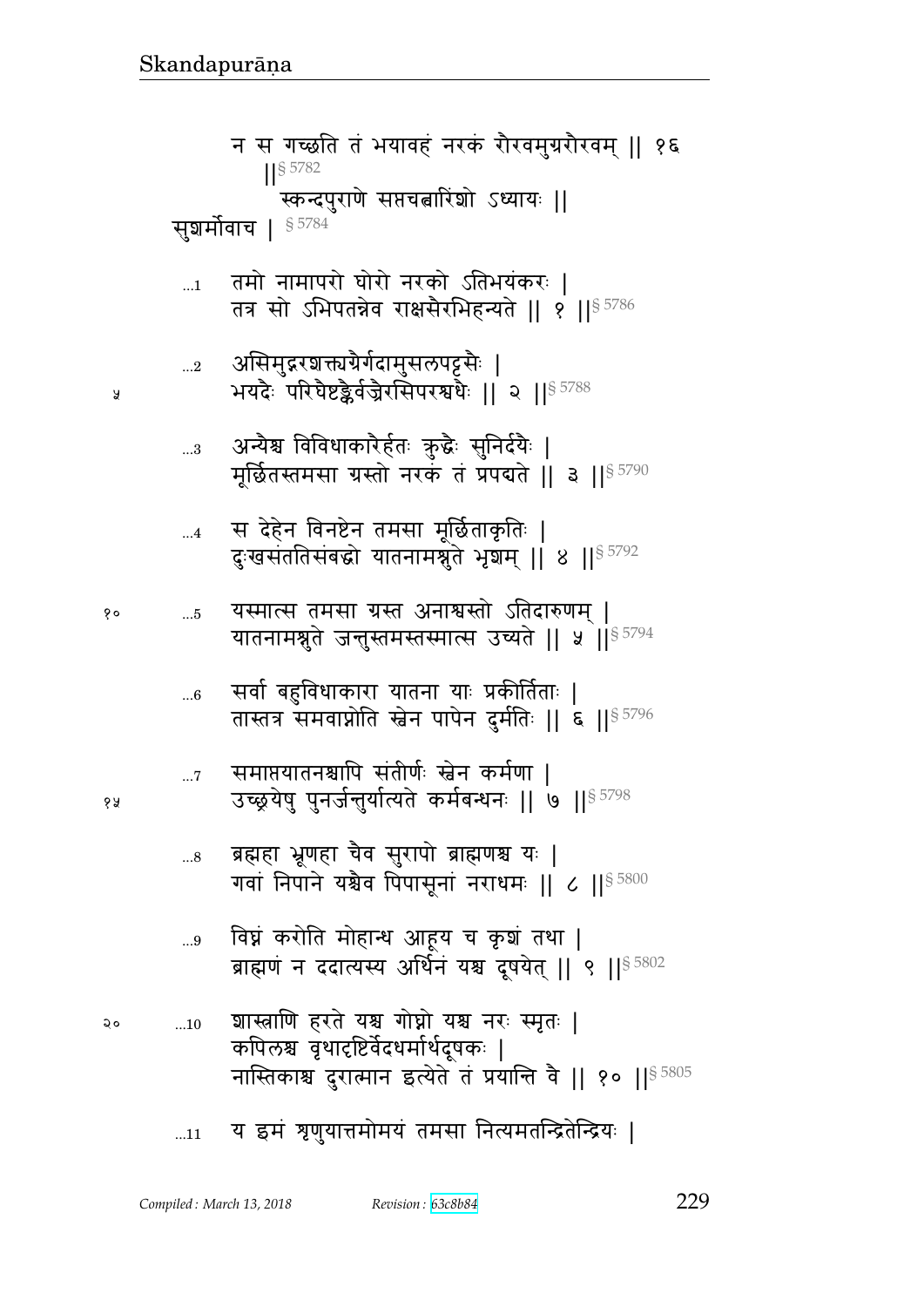## भगवन्न वयं शक्ताः पापस्यास्य विनाशने ।  $...11$

- कृतघ्नं तु समादाय नरकाः सर्व एव ते |  $\dots10$ यमं प्रणम्य ब्रुवते सह तैर्यमकिंकरैः || १० || 5831
- उपदेश च यो द्वेषादाचार्यो न प्रयच्छति ।  $...9$ २० स याति नरकं घोरं दुस्तरं तं तमोमयम् ॥ ९ ॥  $5829$
- अनाचार्यश्च यः कर्म आचार्याणां प्रपद्यते |  $...8$ शास्त्रविद्योपधीनां च गदानामगदैः सह | यो विनाशयिता कश्चिद्यः प्रशंसति दानवान् || ८ || § 5827
- गर्भपातनकारश्च राज्यकामश्च यो भवेत् ।  $\dots 7$ १५ इहैवानर्हमानो ऽसौ भृत्यो राजवधे रते || ७ || 5824
- एवं स यातना बह्वीस्त्रनुभूय सुदुःखितः |  $...6$ नरकात्तमनुप्राप्य उच्छूयेष्वभिपात्यते ॥ ६ ॥ § 5822
- ततो भूयश्च कूपेषु क्षिप्तो दुर्गेष्वचेतनः |  $...5$ निमग्नश्चाग्निकारीष्यां निष्कूजन्सो ऽभिजायते || ५ ||<sup>§ 5820</sup>
- तस्मादपि तथैवार्तः सो ऽन्यं देशं प्रपद्यते |  $\dots$ 4 तत्रापि निगृहीतस्तैः पशुमारेण वध्यते || ४ || § 5818 १०
- तत्रासौ पतितो मूढो वह्निना दह्यते भृषयम् |  $\ldots\!3$ मृतो वेगादुत्थितश्च दृष्टिहीनो विचेतनः | छिद्यते भिद्यते चैव राक्षसैः क्रूरकर्मभिः || ३ || 5816
- पतन्नेव नरस्तत्र विसंज्ञः क्रियते ऽशुभः |  $\ldots$ 2 राक्षसैर्विकृताकारैस्तमस्तेन स चोच्यते || २ ||<sup>§ 5813</sup> У
- तमस्तमतरं घोरं नरकं शृणु मे पुनः |  $\ldots 1$ प्रकाशो यत्र नैवास्ति नैव दृष्टिः प्रवर्तते ।। १ ।।<sup>§ 5811</sup>
- न स याति तमोमयं सदा नरकं दारुणजन्तुशोकदम् ।। ११  $||$ § 5807 स्कन्दपुराणे ऽष्टचबारिंशो ऽध्यायः || सुशर्मोवाच | 85809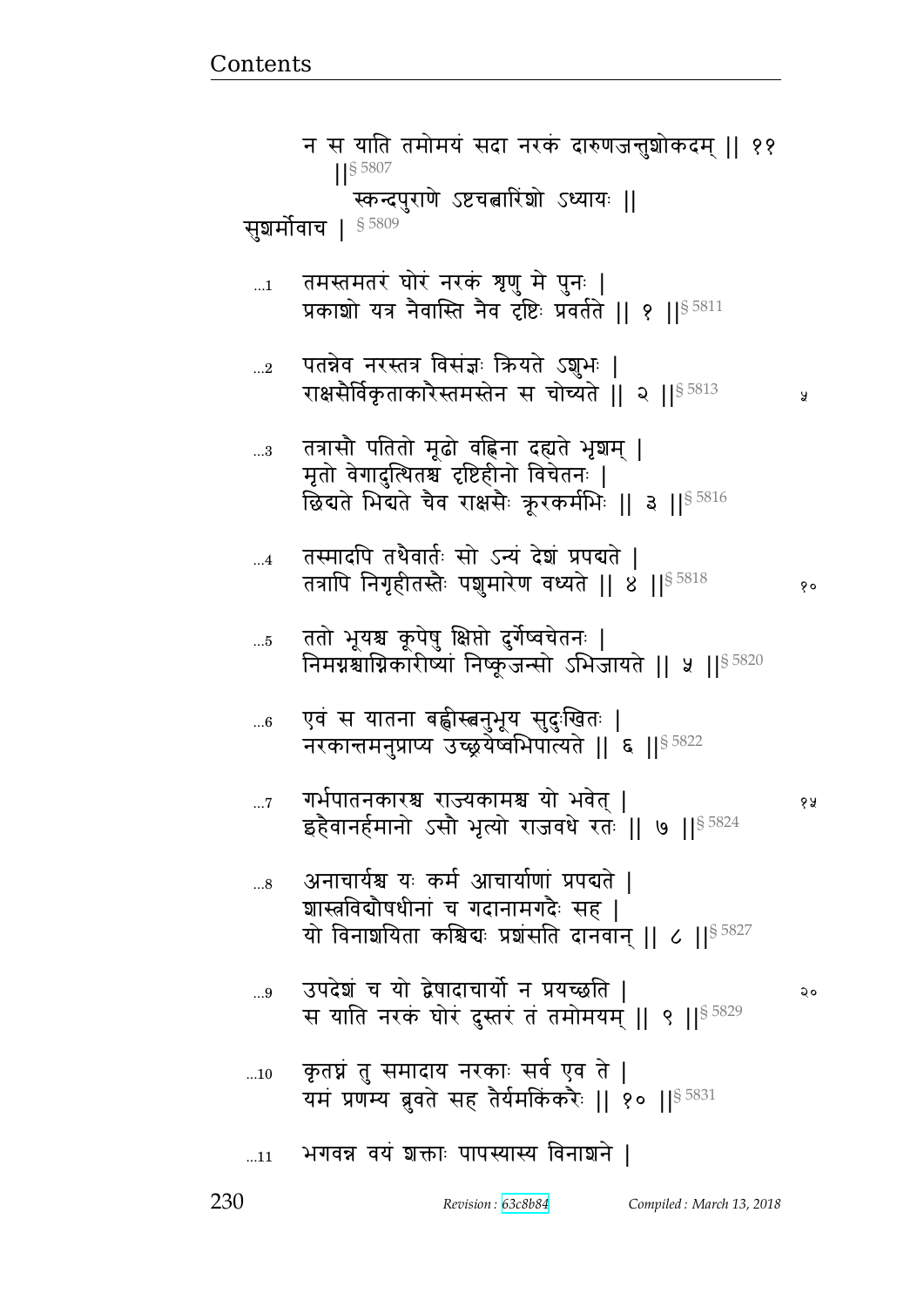- न दत्तं न हुतं किं चिदमुष्मिन्निति यो वदेत् |  $...21$ सर्वांस्तानृषिभिः सार्धं कृतघ्नानब्रवीन्मनुः || २१ ||<sup>§ 5856</sup>
- न पुष्णाति तथा वाहानाश्रितांश्चोपकारिणः |  $...20$ भृत्यांश्च कर्मनिरतांस्तथैव हितकारिणः | भार्याकर्मकरीणां च नर्माणि वदते च यः || २० || \$5854
- पुष्टश्च यः स्त्रं नान्वेति यश्च तं घातयेन्नरः |  $...19$ कृतस्य दोषं वदति सकामं न करोति च | न स्मरेघ कृतं यस्तु आश्रमान्यश्च दूषयेत् || १९ || \$ 5851
- भर्तृपिण्डापहर्ता च पितृपिण्डापहारकः | ४ ह  $\dots\!18$ तस्मादृहीबा विद्यां च दक्षिणां यो न यच्छति || १८ || § 5848
- ततस्ते तस्य वचनान्नरकाः पापकर्मिणम् |  $\dots$ 17 सर्वेष्वेवानुपूर्वेण यातयन्त्यतिदारुणम् || १७ || $^{\$5846}$
- ततः स भगवान्देवो मार्तण्डतनयो वरः |  $...16$ नरकेभ्यो ददात्याज्ञां सर्वे यूयमिमं नरम् | शोधयिष्यथ गच्छध्वं नैका ह्यस्य गतिः स्मृता || १६ ||<sup>§ 5844</sup>
- ब्रह्मघ्ने च सुरापे च चोरे भग्नव्रते तथा |  $\dots15$ निष्कृतिर्विहिता सद्भिः कृतघ्ने नास्ति निष्कृतिः || १५ ||<sup>§ 5841</sup>
- ततस्ते ऋषयः सर्वे दृष्ट्वा दीर्घेण चक्षुषा |  $...14$ यमं धर्मभृतां श्रेष्ठमिदं वे ब्रुवते वचः || १४ || \$5839
- भगवन्तः कथं तस्य कृतघ्नस्य दुरात्मनः |  $\dots 13$ निष्कृतिः सुमहाघोराद्भवेत्पापस्य कर्मणः ॥ १३ ॥<sup>§ 5837</sup>

Я

१०

२०

स एवमुक्तो भगवान्यमः प्रेताधिपस्तदा |  $...12\,$ सर्वधर्मार्थकुशलान्पृच्छते ऋषिसत्तमान् || १२ ||<sup>§ 5835</sup>

उपायमन्यं पश्यस्त प्रसादं कुरु नः प्रभो || ११ ||<sup>§ 5833</sup>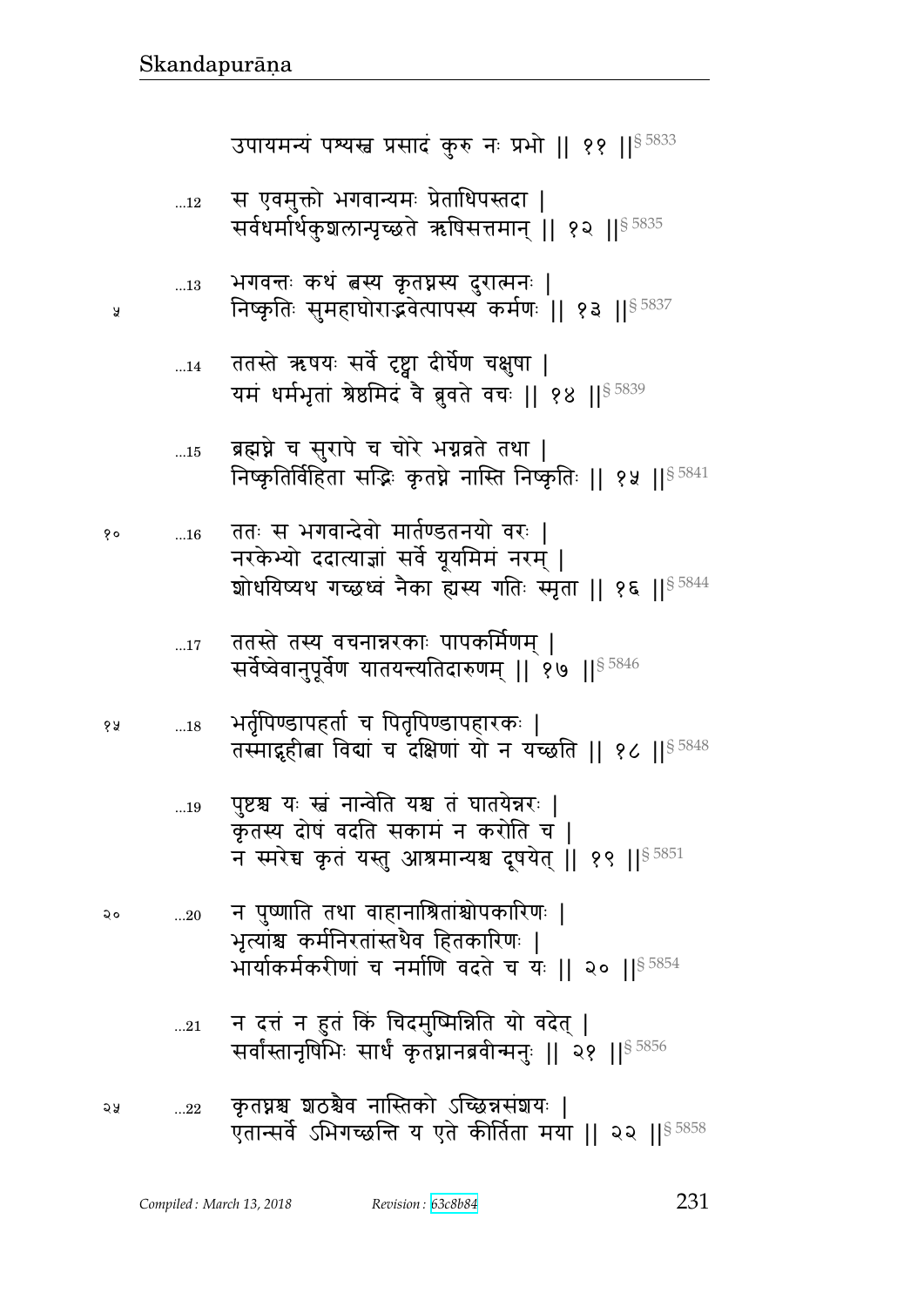तदा तत्र श्वतेनेव जन्मनां शेषतस्ततः | मानुषेषूपजायन्ते कुत्सितास्त्रेव योनिषु || 8 || 5881 तत्र ते कुर्वते भूयो यदि किंचिन्न किल्बिषम् |  $\dots5$ ततो विशुद्धां जातिं ते पुनरेव लभन्युत | न च भूयो ऽपि ते घोर संसारं प्राप्नुवन्ति वे || ५ || 5884

- तत्र तावत्परावृत्ता जायन्ते गोषु ते यदा |  $\dots 4$
- कृमियोनौ परावृत्ताः सहस्राणां श्वतं यदा |  $...3$ ततः पुनर्मर्कटास्ते जायन्ते ऽथ तरक्षवः || ३ || 5878
- प्रथमे नरके प्रोक्ता ये मया पापकर्मिणः ।  $\ldots$ 2 शेषेण कर्मणा ते तु जायन्ते कृमियोनिषु || २ ||<sup>§ 5876</sup> ¥
- अतः परं प्रवक्ष्यामि संसारपरिवर्तनम् |  $\dots$ 1 यथा वे नरकात्तीर्णाः संसरन्ति समासतः | १ | | 55874

सुशर्मोवाच | § 5872

य इमं तामसं घोरं शृणुयाद्वा पठेत वा |  $...28$ अधर्माच निवर्तेत स गच्छेद्रह्मणः पदम् || २८ || \$ 5870 स्कन्दपुराण एकोनपञ्चाशत्तमो ऽध्यायः ||

- एते सर्वे मया प्रोक्ता महानिरयगामिनः |  $...27\,$ उच्छ्रयानेव गच्छन्ति ये ऽन्ये पापकृतो जनाः || २७ ||<sup>§ 5868</sup> १०
- एते सर्वे नरा दुष्टाः सर्व एवाशुभे रताः |  $...26$ नरकान्संप्रपद्यन्ते बद्धाः पापेन कर्मणा ॥ २६ ॥ 5866
- मित्रधुग्यश्च दुष्टात्मा तस्य रन्ध्रावकीर्तकः |  $...25$ कृतोपकारिणे पूर्वं न करोति प्रियं च यः || २५ || \$5864

Ã

- यस्तेषां दोषवक्ता च अभ्यसूयक एव च |  $...24$ तथा द्रोहप्रवृत्तश्च संत्यजेत्तान्नराधमः || २४ || \$ 5862
- उत्पादकोपनेता च यश्च विद्यां प्रयच्छति |  $...23$ भयत्रातान्नदाता च पश्चेते पितरः स्मृताः || २३ || 5860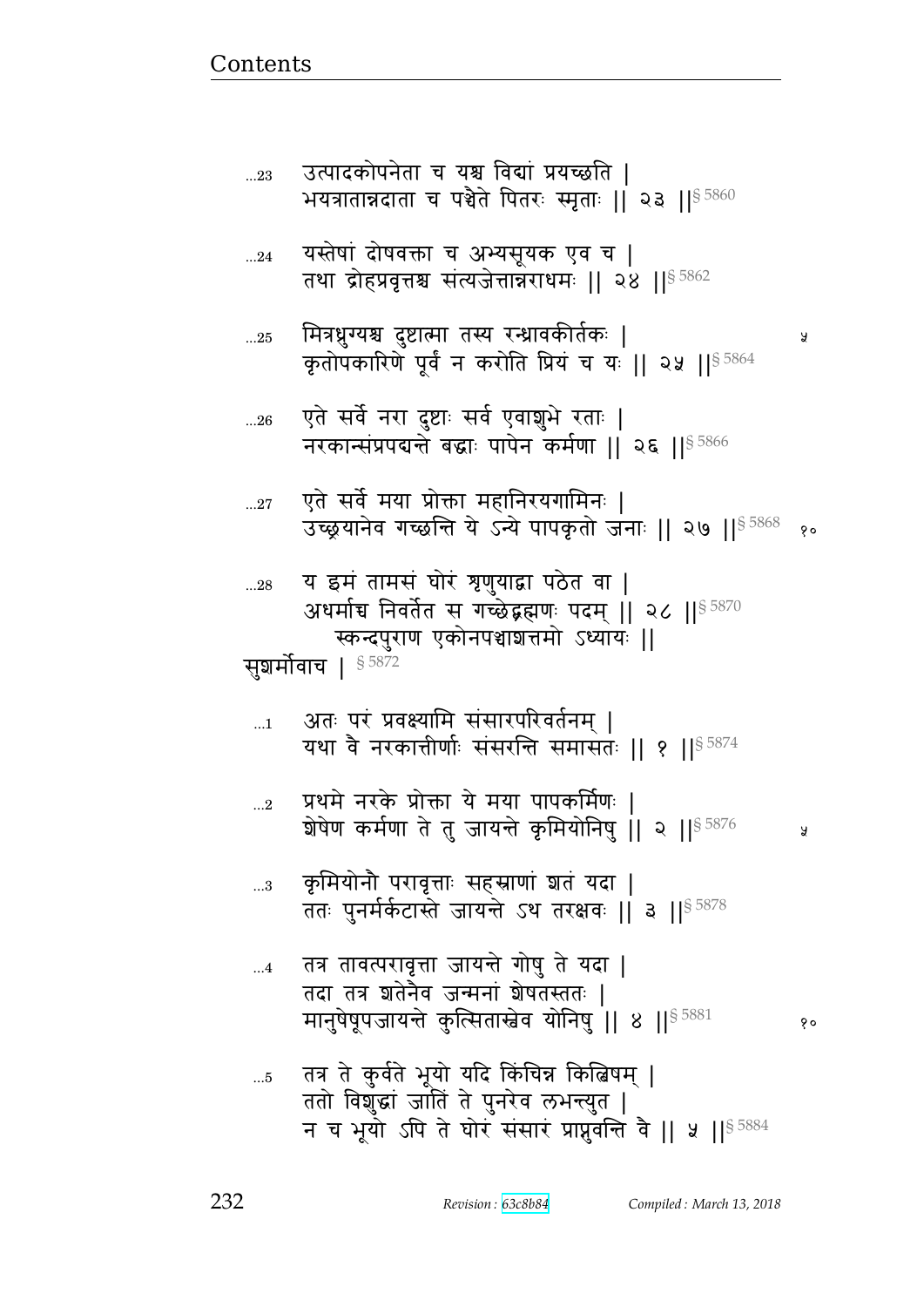- ...17 कोटिमेकां ततो यूका ततो मत्सो ऽथ सूकरः | x}ଉB pp1 Ìɍy `/ଉyFp xd4}1 ᅖ मानुषबे कुत्सितश्च व्याधितश्चैव जायते || १७ || $^{\$}$   $^{5910}$
- ...16 षष्ठाचैव विनिर्मुक्तास्ततः ञ्चेषेण कर्मणा | जायन्ते कृमिकीटेषु जन्मनां द्विगुणेन हि || १६ || $^{\$}$  5907
- २० ....15 हस्तियोनो च तावद्धि उष्ट्रेष्वश्वेषु चैव हि | ततो गोबं समासाय मानुष्यं प्राप्नुवन्ति ते || १५ || $^{\$~5905}$
- ...14 पञ्चमे ये मया प्रोक्तास्ते ऽपि ञ्चेषेण कर्मणा | कृमिकीटेषु जायन्ते जन्मनां कोटिमेव हि || १४ || $\$$  5903
- ... $_{13}$  y मृगभावाद्विनिर्मुक्ता जायन्ते च पुनः खराः | ततो ऽजा गवयाश्चापि गावो मानुष्यतान्ततः || १३ ||  $s$  5901
- ...12 सहस्राणां ञ्चतान्यष्टौ तथा चान्यानि षोडञ्च | १<sub>४</sub> योनीनां हि ततो भूयो जायन्ते ते ततो मृगाः || १२ ||<sup>§ 5899</sup>
- ... $\scriptstyle{11}$  चतुर्थे बथ ये प्रोक्ता मया दुष्कृतकारिणः | ते सर्वे शेषवन्तस्तु जायन्ते कृमियोनिषु || ११ ||  $^{\$}$  5897
- ...10 pqG{ r| bɄyd t\_ɕp{rF{ b ᅖ ततः सिंहाश्च सर्पाश्च गावः पश्चाच मानुषाः || १० || $^{\$~5895}$
- ...9 तृतीये <mark>ब</mark>थ ये प्रोक्ता मया दुष्कृतकारिणः | ते मुक्ताः कर्मणस्तस्माच्छेषेणं समवेष्टिताः | कृमिकीटेषु जायन्ते सहस्राणां शतानि षट् || ९ || $^{\$~5893}$
- ...8 pp/ ɓyÀு Rு pp/ `/ଉx{ɍypF ᅖ मानुषेषूपपद्यन्ते कुत्सिताः स्त्रेन कर्मणा ।।  $\epsilon$  ।।  $^{\$5890}$
- ...<sub>7</sub> तथा ञ्चतसहस्रं च ञ्चतानां ते पुनर्गताः | मत्सयोनौ प्रसूयन्ते तावदेव न संशयः || ७ ||  $$^{5888}$
- ...6 कितीये ये मया प्रोक्तास्ते मुक्ताः शेषकर्मणा | कृमिकीटेषु जायन्ते सहस्राणां शतानि षट् || ६ ||<sup>§ 5886</sup>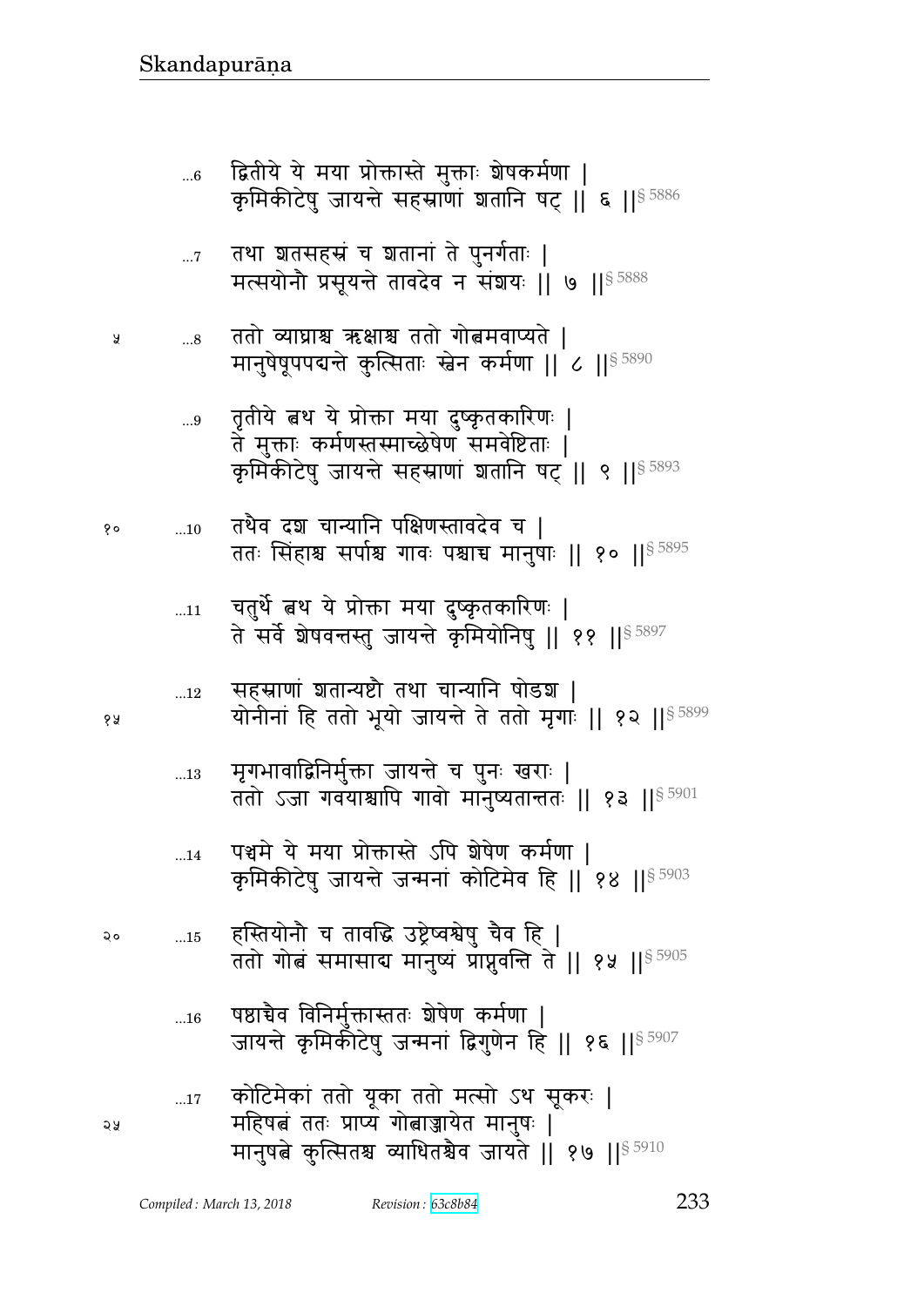| $\ldots$ 29 | ततः श्वा गर्दभश्चैव भैनाशी शुक एव च                             |  |
|-------------|-----------------------------------------------------------------|--|
|             | ततो भवति गौश्चापि ततः षण्ढः प्रजायते    २९    <sup>§ 5934</sup> |  |

- ...28 महारौरवनिर्मुक्तः सप्तकोटीः सुदुःखितः | जन्मनां कृमिकीटेषु ततो मत्संत मश्नुते || २८ ||  $^{\$5932}$
- ... $\rm{^{27}}$  वृक्षदारकमार्जारपिपिलीका च जायते | ततो गोषु प्रजातो ऽसौ मानुषेषूपजायते || २७ || ${}^{8\,5930}$  २०
- ... $_{26}$  वानरस्तावदेवेह तावदेव च कुक्कुटः | तावदेव च काकस्तु जीवंजीवक एव च || २६ ||§ 5928
- ...25 r|xrt b/ீ&\_@1 }ڱ/l&a@xdB f6 x1 ᅖ  शेषेण कर्मणा जातस्ततो भवति वानरः || २५ ||<sup>§ 5926</sup>
- ...24 किंनरबाद्विनिर्मुक्तस्ततो गोषूपजायते | ततो गोयोनिनिर्मुक्तो मानुषेषूपजायते || २४ || $^{\$~5924}$
- ...23 वतो मत्सश्च तावद्वै तावदेव सरीसुपः | श्वा ततस्तावदेवाथ ततो भवति किंनरः || २३ || $^{\$~5922}$
- ...22 वियमादपि चोत्तीर्णो बद्धः श्रेषेण कर्मणा । जायते कृमिकीटेषु पञ्चकोटीस्ततः खगः || २२ ||<sup>§ 5920</sup> १०
- ... $_{21}$  ततश्चोपधिभावेन वीरुत्सु च कुञ्चेषु च | ततो गोबाद्विनिर्मुक्तो जायते कुत्सितो नरः || २१ ||  $^{\$}$  5918
- ...20 Lसxૺ {dx4@୯/ v1 |F}F\_ fx@\_ ᅖ जायते कृमिकीटेपु द्वे कोटी द्विगुणे च सः || २० ||  $^{\$~5916}$
- ...19 ततो लता ततो गुल्मस्ततो हस्ती च जायते | गोबं च समनुप्राप्य जायते मानुषस्ततः || १९ || $^{\$~5914}$
- ...18 सप्तमाच विनिर्मुक्तः कृमिकीटेषु जायते | कोटित्रयं तावदेव वृक्षत्वमधिगम्य च || १८ ||§ 5912

<u>Contents and Contents are the contents of the contents of the contents of the contents of the contents of the contents of the contents of the contents of the contents of the contents of the contents of the contents of the</u>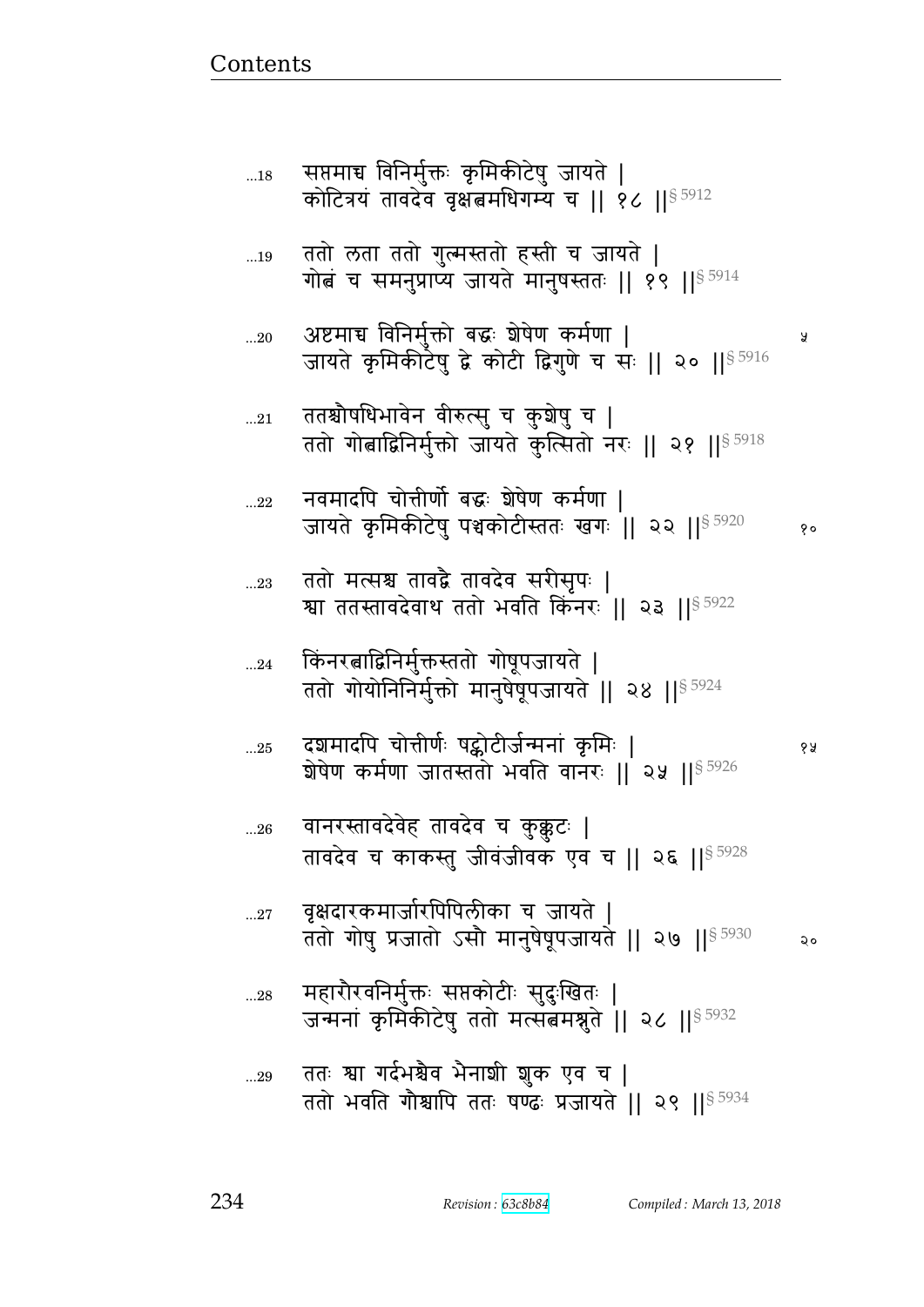- एतत्ते कथितं सर्वं समासात्पुत्र सर्वश्चः |  $...40$ नरकाणां सतत्त्वं च ऋमभेदौ यथागति || ४० || $^{\$5957}$ सनत्कुमार उवाच |  $$^{5958}$
- सुशर्मोवाच | 85955

Å

१०

6 A

- अनिष्टः सर्वभूतानां दुःखितो व्याधितस्तथा |  $...39$ विकृत रूपमाप्नोति कर्मणा स्तेन दूषितः || ३९ ||<sup>§ 5954</sup>
- यदि मानुष्यतां याति कदाचित्कालपर्ययात् |  $...38$ तत्रापि कुत्सितां योनिं भूयो भूयः प्रपद्यते ॥ ३८ ॥ § 5952
- यस्तु सर्वानिमान्प्राप्य नरकानिह जायते |  $...37\,$ स योनिषु समस्तासु सर्वसंसारमश्नुते || 3७ || 5950
- पुनः पुनर्जायमानः सहस्राणां श्वतं स तु |  $\dots\!36$ व्याधितः कुत्सितश्चैव जायते स नरः पुनः || ३६ || 5948
- पुनर्वृक्षश्च गुल्मश्च ततो भवति वै मृगः |  $\ldots\!35$ ततो गोर्मनुजयापि तत्र गर्भे स वे मृतः || ३५ || 5946
- ततो भवति काकश्च भासश्चैव स जायते |  $...34$ वान्ताशी च ततः पक्षी उलूकश्च ततः पुनः || ३४ ||<sup>§ 5944</sup>
- तमोनरकनिर्मुक्तः श्रेषेणैव हि कर्मणा |  $\dots33$ जायते कृमिकीटेषु नवकोटीः स जन्मनाम् || ३३ ||<sup>§ 5942</sup>
- जायते किंनरश्चापि द्वीपी शरभ एव च |  $...32$ ततो गोबं समासाय मानुषबमवाप्नुते || ३२ || $^{\$}$ <sup>5940</sup>
- ततः श्वा जायते भूयश्चक्राह्वश्च पुनः पुनः |  $...31\,$ ततो मण्डूकतां प्राप्य जायते मृगपक्षिषु || ३१ ||<sup>§ 5938</sup>
- तमोनरकनिर्मुक्तस्त्रष्टकोटीः सुदुःखितः |  $...30$ जन्मनां प्राप्नुते जन्तुर्विष्ठायां कृमियोनिषु || ३० ||<sup>§ 5936</sup>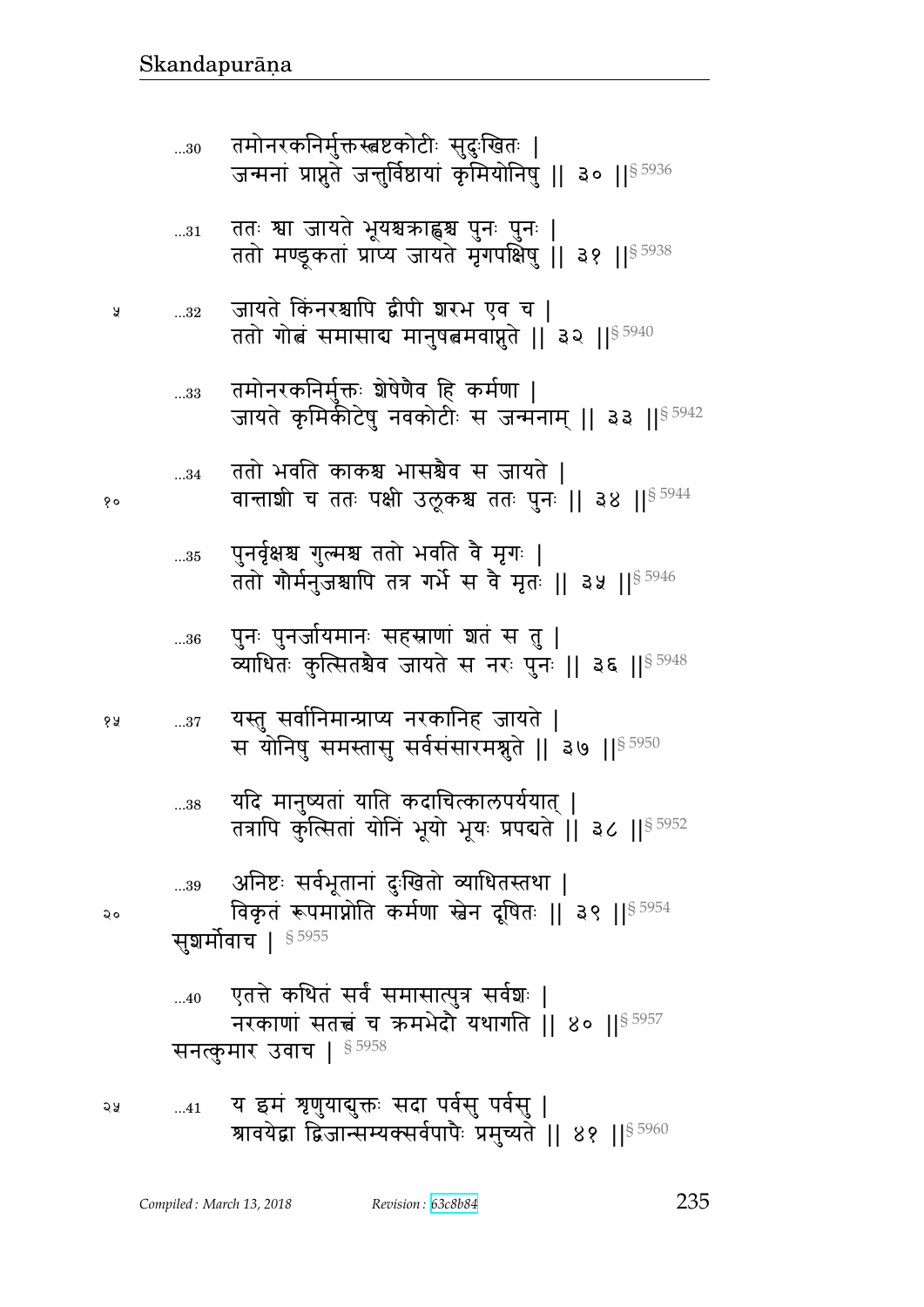श्राव्यं च पठितव्यं च सततं भूतिमिच्छता || ४२ ||<sup>§ 5962</sup> इदं तु सर्वार्थसुखावहं ध्रुवं महानुभावं सुगतिप्रदं शुभम् |  $...43$ सदैव विप्रेण समाहितात्मना अधीत्य धार्यं श्रुतिसंमितं ध्रुवम्  $|| 83 ||$ <sup>§ 5964</sup> स्कन्दपुराणे पञ्चाश्चो ऽध्यायः || Ã सनत्कुमार उवाच | 8 5966 सुकेश्चस्तु ततो व्यास पितुः श्रुत्ना सुदीनवान् |  $\dots$ 1 दीनवर्धिन्तयामास जन्तूनां तां गतिं तदा || १ ||<sup>§ 5968</sup> चित्तयाभिपरीतात्मा दुःखेन च समाहतः |  $\ldots 2$ जन्तूनां मोक्षणोपायं मूढचेता न जज्ञिवान् || २ || \$ 5970 y चित्तापन्नः स तु यदा पितृंस्तान्नाभ्यभाषत |  $\ldots$ 3 तदा ते पितरः सर्वे सुकेशमिदमूचिरे || ३ || 5972 पितर ऊचुः | § 5973 अतीव किं चिन्तयसि कुतश्चिन्ता तवानघ | ईश्वरस्य सतः पुत्र नेदं तव विधीयते || ४ || 5975  $90$ सुकेश उवाच | § 5976 जन्तूनां कर्मजं क्लेशं श्रुता युष्माभिरीरितम् |  $...5$ चिन्तयामि कथं तेषां मोक्षोपायो भवेदिति ॥ ५ ॥ 8 5978 पितर ऊचुः | 85979 अनादृत्य क्षयं पुत्र मोक्षस्तेषां न विद्यते |  $...6$ १५ कर्मणः स्तकृतस्येह स च भोगात्क्षयो मतः || ६ ||<sup>§ 5981</sup> भोगश्च नरके ऽवश्यं जन्तूनां स विधीयते |  $\dots 7$ न च ते नरकाः शक्या हर्तुं कर्मक्षयं विना || ७ || 5983 अशक्याः खलु ये ह्यर्था न तान्प्राज्ञः समारभेत् |  $\ldots 8$ अर्णवस्य प्रतरंणं यथा तन्मृत्युमर्छति || ८ ||<sup>§ 5985</sup> २० सनत्कुमार उवाच |  $$^{5986}$ 

धर्म्यं यञ्चस्यमायुष्यं स्नर्ग्यं सर्वार्थसाधकम् ।

 $...42$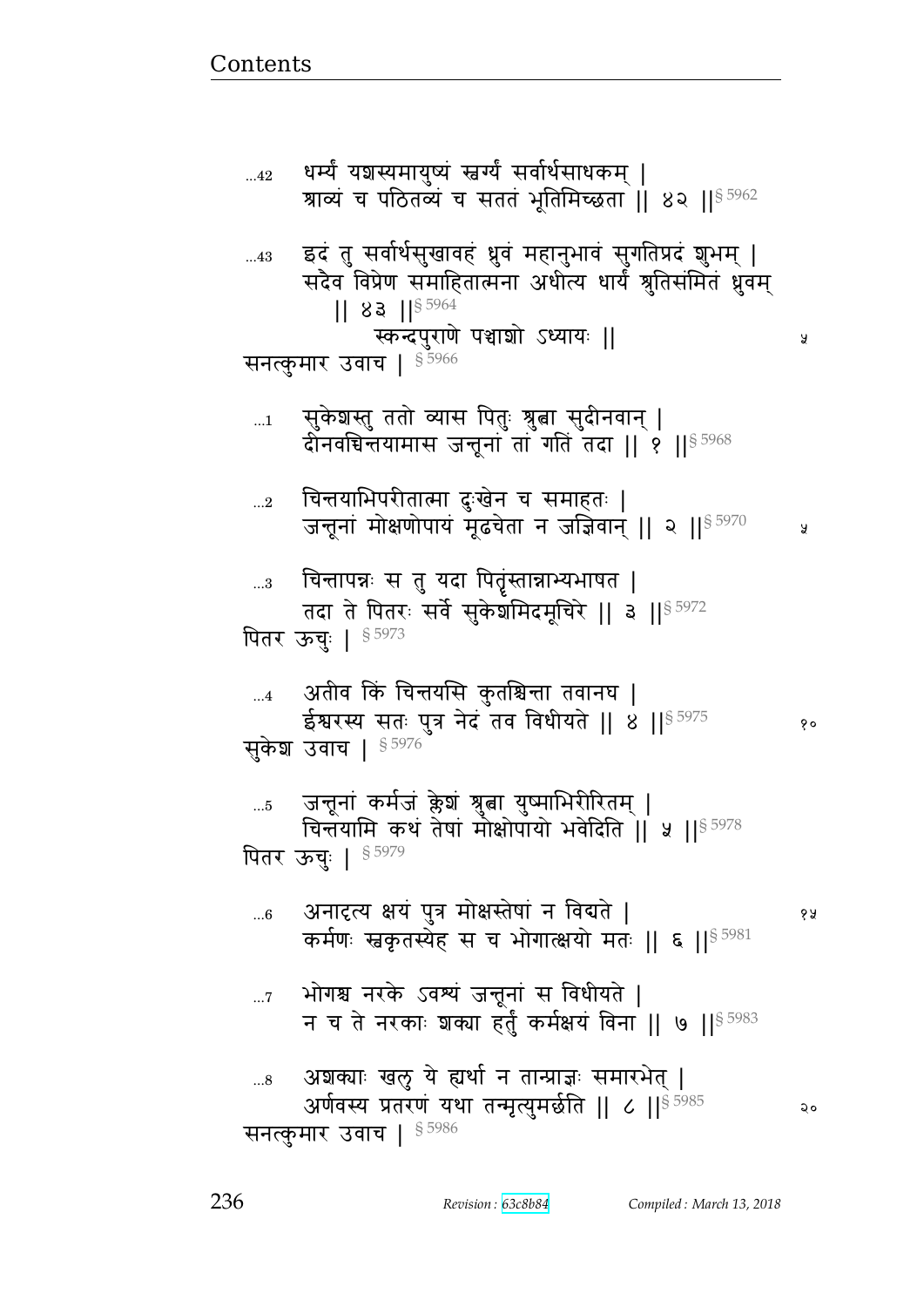- न चास्य दुष्टाभिप्रायो लोकान्प्रति महाबलाः |  $\ldots 19$ नारकानेष नरकादुद्धर्तुमभिमन्यते || १९ ||<sup>§ 6010</sup>
- एष रुद्रस्य देवस्य महात्मा गणनायकः |  $\dots18$ समुद्रान्तर्जलासीनो रुद्राञ्जपति योगवान् || १८ ||§ 6008
- स एवमुक्तो देवैस्तैर्भगवान्देवसत्तमः |  $\dots 17$ उवाच मा भयं वो ऽस्तु नायं कश्चिदसंमतः || १७ ||  $\frac{6006}{ }$
- यावदेवं न दहति यावचैव न कुप्यते |  $\dots16$ तावत्सर्वानभिप्रायांस्तस्य संपादय प्रभो || १६ || $8\,6004$
- कस्येदं तपसो वीर्यं कस्य योगो ऽयमीटृशः । १५  $...15$ क एष सुरशार्दूल तपस्तप्यति दारुणम् || १५ || 6002
- ततो देवास्तदा सर्वे पितामहमथाब्रुवन् |  $\dots$ 14 किमिदं भगवन्सर्वे तप्याम विवशा वयम् || १४ || \$6000
- जपतस्तस्य योगेन युक्तस्य च महात्मनः |  $\dots 13$ त्रैलोक्यमखिलं सर्वं तपसाभूत्प्रतापितम् || १३ ||<sup>§ 5998</sup>
- ततस्तान्स तदामन्त्य महात्मा गणनायकः |  $...12\,$ संप्रविश्य समुद्राम्भो अत्तर्जलगतस्तदा | जजाप रुद्राञ्छुद्धात्मा निश्चलः सुसमाहितः || १२ ||<sup>§ 5996</sup>
- यूयं यथैव तीर्णः स्थ नरकस्था विचेतसः |  $...11$ तथा ते जन्तवः सर्वे तरिष्यन्ति न संशयः || ११ ||<sup>§ 5992</sup> सनत्कुमार उवाच | 8 5993
- का ञक्तिर्मम ताअन्तून्बलात्तारयितुं सुताः |  $...10$ महादेवप्रसादात्तांस्तारयिष्यामि दुर्गतिम् || १० || १९ 5990
- एवमुक्तः स तेजस्त्री पितॄंस्तान्हच्छयावृतः |  $...9$ उवाच प्रणतो भूला मावमंस्थाः सुतं हि माम् ॥ ९ ॥ 55988

१०

 $\mathsf{Q}$ 

Å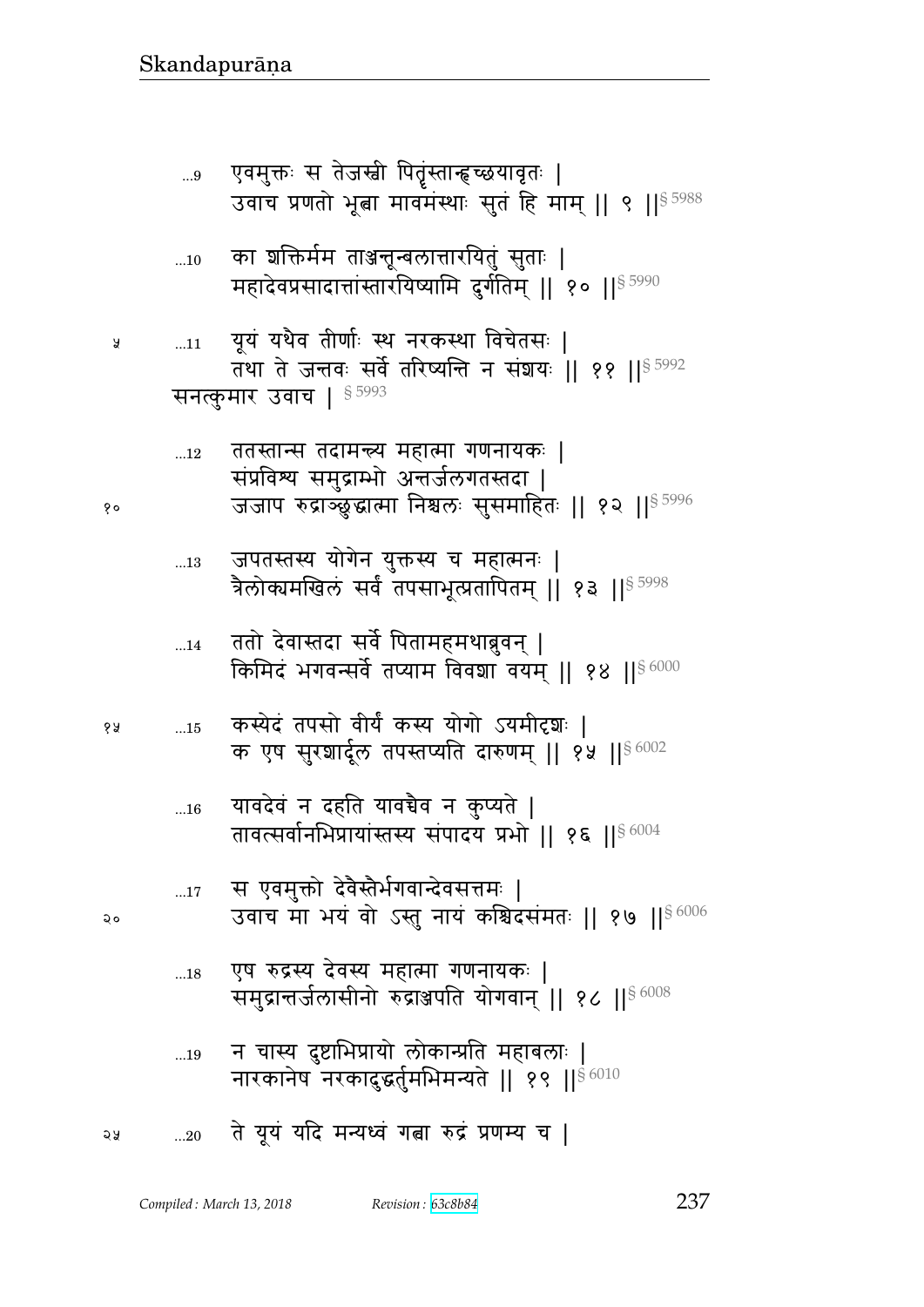Ã

१०

- ये चाधुना नरा देव यात्यन्ते नरकेषु वै |  $...30$ तेषां तु प्रतिमोक्षार्थं याचयेयं सुरेश्वर || ३० || 56034
- ते यथा प्रतिमुच्यन्ते सर्व एव जगत्पते |  $...29$  $\mathsf{Q} \circ$ तथा कुरु ममादैव वर एषो मयार्थितः || २९ ||§ 6032
- नरकेषु नरा देव यात्यन्ते पापकर्मिणः |  $...28$ तेषामुपरि चेतो मे दुःखेनार्दितमीश्वर || २८ || § 6030
- ततः सुकेश उत्थाय स्तुत्ना तं वृषभध्वजम् |  $...27\,$ प्रणिपत्य पुनर्वव्रे कामं पूर्वसमीहितम् || २७ ||  $^{86028}$
- वत्सोत्तिष्ठ सुकेश बं प्रार्थयस्त्र यथेप्सितम् |  $...26$ सर्वं तत्संप्रदास्यामि बं हि नन्दिसमो मम || २६ || 56026 १५
- तमसौ गणपश्रेष्ठं देवदेव इदं वचः |  $...25$ प्रोवाच मधुरं व्यास मनःश्रोत्रसुखावहम् || २५ || ९८ ||
- समुद्रस्तत्र ये चान्ये मुनयः संशितव्रताः |  $\ldots$ 24 अर्घ्यमादाय शतशो नेमुः शंकरमागतम् || २४ || ९८ %
- तेषां विज्ञप्तिमाकर्ण्य देवदेवस्तदा भवः |  $...23\,$ ब्रह्मादैः सहितो ऽभ्यागात्सुकेश्चस्य तदात्तिकम् || २३  $|$   $|$  \$ 6020
- सुकेशो भगवंस्तुभ्यं वल्लभो गणनायकः |  $...22$ कारुण्यं प्राणिनां कृता तपस्तप्यति दुश्चरम् | तस्य कामं सकामं बं कुरुष्व भुवनेश्वर || २२ || \$6018
- एवमस्त्रिति ते सर्वे ब्रह्मणा सह संगताः |  $...21$ गता मन्दरमव्यग्रा नन्दिना संप्रवेशिताः | ते दृष्ट्वा देवमीशानं स्तु बेदमब्रुवन्विभुम् || २१ ||  $\frac{86015}{3}$

अर्थयामो ऽस्य देवस्य क्रियतामीप्सितो वरः ॥ २० ॥ $$^{6012}$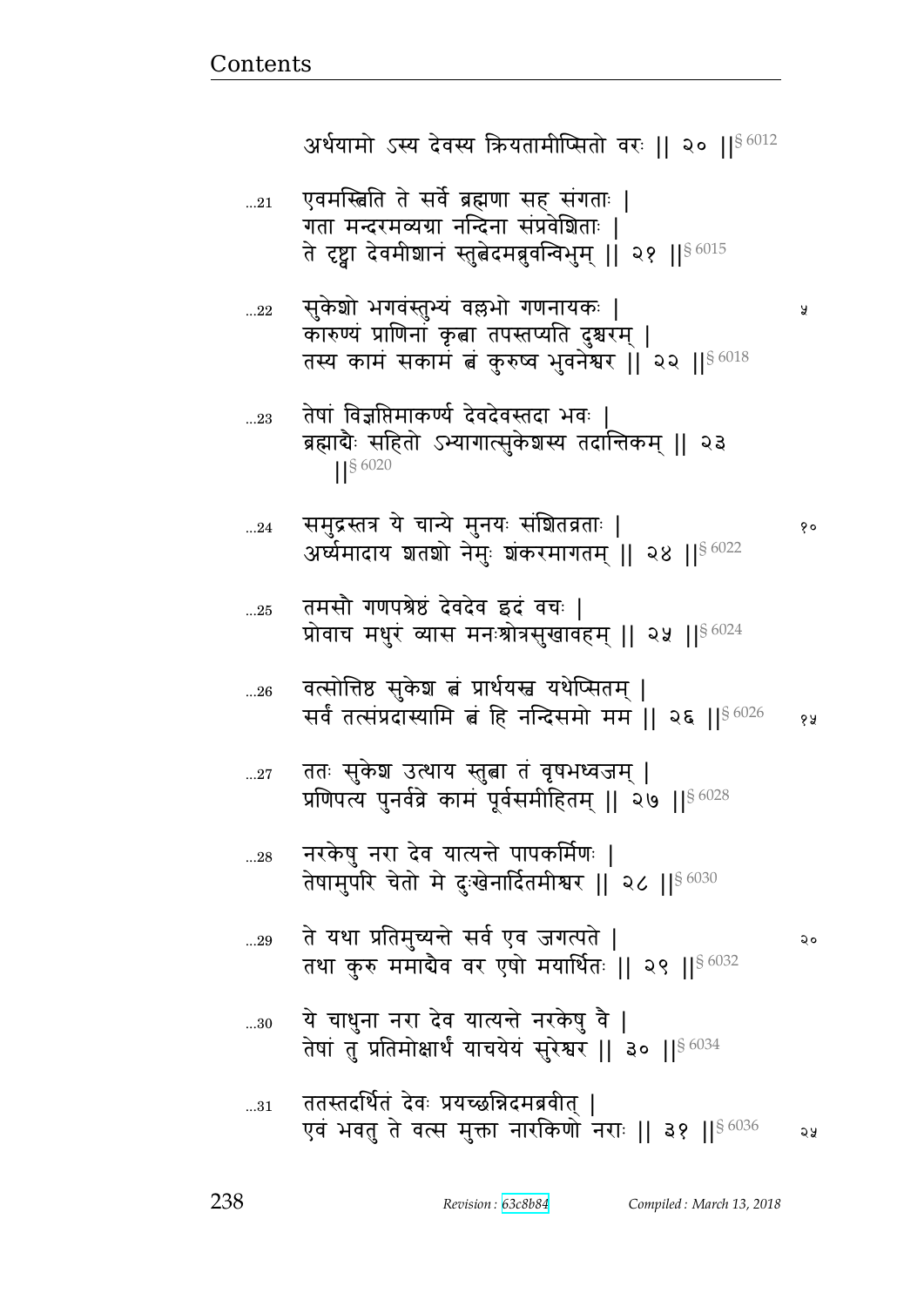- $_{\rm ...42}$   $\,$  य इमं नारकोत्तारं शृणुयाद्वा पठेत वा | <u>२५</u> स दुःखं समनुप्राप्य नावसीदति कर्हिचित् || ४२ ||<sup>§ 6061</sup>
- ...41 देवा अपि विमानस्थान्नारकान्वीक्ष्य सर्वश्चः । ञ्चात्तं च जगतो दुःखं दृष्ट्वा जग्मुर्यथागतम् || ४१ ||<sup>§ 6059</sup>
- ...40 pp1 ~ w`{ɄrF{/ {~:Ɂy `\_dyfx> ᅖ अभ्यगान्मन्दरं व्यास वृतः सर्वामरैस्तदा || ४० || $^{\$~6057}$
- ...39 व चान्यदस्ति कर्तव्यं कृत्यं यन्मे मनोगतम् | तवास्मि किंकरो दासो नाश्चर्यं यन्ममेदृशम् || ३९ || $8\,6054$ सनत्कुमार उवाच |  $$^{6055}$
- १४ …38 भगवंस्त्रतप्रसादान्मे सर्वमेतद्भविष्यति | ग्रक्तिर्मम कुतो देव बयेवैतत्कृतं विभो || ३८ || $^{\$6052}$
- सुकेश उवांच |  $$^{6050}$
- ...37 \_ स बं परेण योगेन ऐश्वर्येण च संयुतः | जनूनां तारणे युक्तस्त्वयान्यः कः समो भुवि || ३७ ||  $^{\$6049}$
- <sub>१० …36</sub> यश्चोपार्ज्य स्त्रयं धर्मं जन्तुभ्यः संप्रयच्छति | सुखार्थं सो ऽपि सर्वेभ्यो दुःखेभ्यः संप्रमुच्यते || ३६ ||<sup>§ 6047</sup>
- ... $_{\rm 35}$  मनसापि हि यः प्राणी क्लेश्वाञ्जन्तून्सदेच्छति | विमोक्तुं सो ऽपि धर्मात्मा सर्वदुःखैः प्रमुच्यते || ३५ ||<sup>§ 6045</sup>
- ...34 px4{b t4drF@{1 ~4fF |B `\_dyfx> ᅖ यो हि तारयते जन्तूनापदं किंचिदेव हि | तस्य धर्मो ऽमितो भूबा संसारं न प्रयच्छति || ३४ || $$^{6043}$
- ...33 ततस्ते नारकाः सर्वे विमानानि समाश्रिताः । देवदेवं ततो ऽभ्येत्य सुकेशं च प्रणेमिरे || इ. || $^{\$~6040}$
- ...32 अनयापि च भक्त्या बं कारुण्येन च वल्लभः | सुतरां भव निर्व्यग्रः परमैश्वर्यसंयुतः || ३२ ||<sup>§ 6038</sup>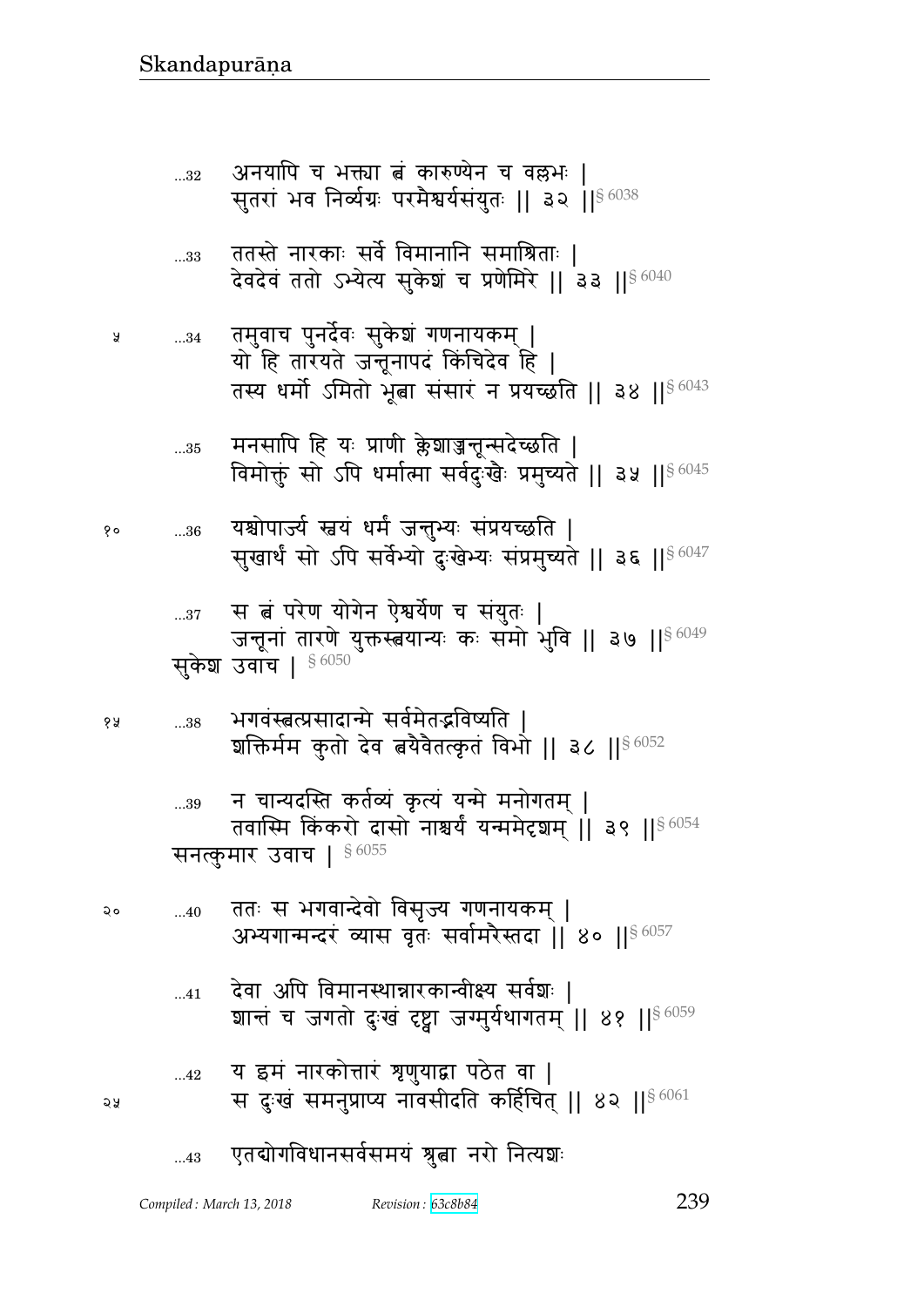- तपःशोचसमायुक्ता दयावन्तो दृढव्रताः |  $\ldots 10$ प्रतिग्रहनिवृत्ताश्च ईश्वभक्ताश्च ये द्विजाः || १० || 86088
- ब्राह्मणास्तं न गच्छन्ति वेदवेदाङ्गपारगाः |  $...9$ पद्धर्मनिरता व्यास आत्मधर्मव्यवस्थिताः || ९ || 86086 २०
- महेशं यश्च भावेन परेण च समाधिना |  $\ldots\!8$ भक्तः समर्चयेन्नित्यं स च तं नैव गच्छति || ८ || 56084
- तथा गां चैव संभग्नां पतितां शक्तिवर्जिताम् |  $\ldots 7$ १५ संरक्षति सुयुक्तात्मा स च तं नैव गच्छति || ७ ||<sup>§ 6082</sup>
- तमेव व्याधितं दीनमकर्मण्यं तथैव च |  $\ldots 6$ शुश्रूषेद्यावदर्थेन युक्तो धर्मेण मानवः || ६ || § 6080
- न च स्वाध्यायनित्यो यो रुद्रजापी च यो नरः|  $\dots 5$ ब्राह्मणं तारयेदाश्च आपदो मरणान्तिकात् || ५ ||  $\frac{86078}{2}$
- नाग्निचिन्नरकं याति न सत्पुत्री न गोव्रती |  $\dots 4$ नाश्वमेधेन यो यष्टा गोसहस्रप्रदो न च || ४ || $86076$
- न गच्छन्ति नरा ये तु नरकं तं सुदुःखिताः |  $\ldots$ 3 पापकर्मण्यभिरतास्तानिमाञ्छूणु मानद || ३ ||<sup>§ 6074</sup>
- तथा स्त्रीणां च का युक्ता गतिः परमिका शुभा |  $...2$ केन कर्मविपाकेन एतदिच्छामि वेदितुम् || २ || $^{8\,6071}$ У सनत्कुमार उवाच |  $$^{6072}$
- के पुनस्तं न गच्छन्ति नरकं शुभकर्मिणः |  $\dots$ 1 पापेष्वभिरता देव एतदिच्छामि वैदितुम् || १ ||<sup>§ 6069</sup>
- व्यास उवाच | 86067
- पापात्मापि सुनिर्घृणं प्रतिभयं नाभ्येति पापाश्रयम् | किं न्वेतं य इहाभ्युपेत्य सततं श्रौचान्वितः श्रावयेद् देवब्राह्मणवैद्यसंसदि दृढं भक्तः सदा शंकरम् || ४३ || 80065 स्कन्दपुराण एकपञ्चाशो ऽध्यायः ||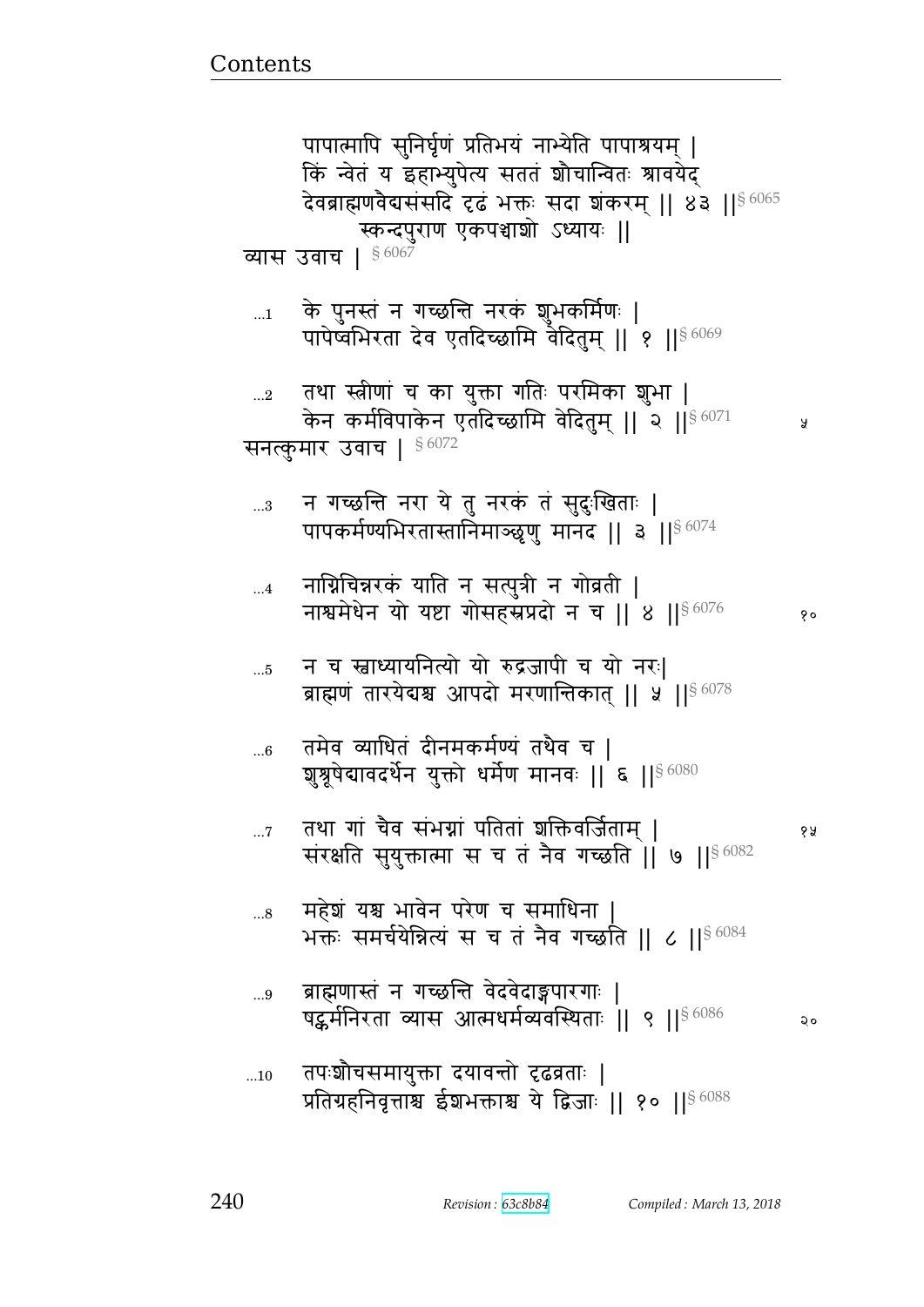- ध्यानी तु सर्वदा यो वै गणाञ्जपति वा शूचिः | योगी तु सर्वपापानि कुर्वन्नपि न लिप्यते || २० ||<sup>§ 6112</sup>
- सत्याभिधानसंयुक्ता दुष्कृतारम्भवर्जिताः|  $\mathfrak{g}\circ$  $\dots 19$ स्तथर्मकरणे सक्ताः पश्यन्ति नरकान्न ते || १९ || \$6109

लिङ्गार्चनरतस्तस्मात्सर्वस्मात्परिमुच्यते |

- अकोधनाश्च ये नित्यं देवब्राह्मणपूजकाः |  $\dots18$ नित्यं दानरताश्चैव न ते गच्छन्त्यधोगतिम् || १८ || $86107$
- परित्राणां द्विजातीनामन्येषां चैव दुःखिनाम् |  $\dots 17$ नित्यं प्रकुर्वते ये च ते ऽपि तान्न व्रजन्ति हि || १७ ||  $$^{6105}$
- खानिताः पुष्करिण्यश्च तडागानि ह्रदानि च |  $\dots16$ रोपितानि व षण्डानि ते ऽपि तानि न यान्ति हि || १६  $\left| \right|^{§}$  6103
- प्रासादं ये च वै कृत्वा देवदेवमुपासते |  $...15$ अन्यानपि पितृंस्ते तु नरकादुद्धरन्सुत || १५ ||  $^{86101}$
- ्चतुर्ष्वपि च वर्णेषु मनुजा भावतः बिवम् |  $...14$ श्वर्वार्पितक्रियावस्था भक्ता नित्यमनुव्रताः | न ते प्रयान्ति नरकान्प्राप्नुवन्ति परां गतिम् || १४ || $86099$
- भक्ता वर्णत्रयं ये च शूद्रा दर्पविवर्जिताः |  $\dots13$ ब्राह्मणांश्च विशेषेण ये नित्यं समुपासते | न ते पश्यन्ति नरकान्सुगतिं च मृता ययुः || १३ || $8\,6096$
- वैश्या वार्तासमायुक्ता न्यायधर्मव्यवस्थिताः |  $...12$ येषां वृत्तिरविच्छिन्ना देवब्राह्मणपूजने | नरकं ते न पश्यन्ति स्तर्गगास्ते प्रकीर्तिताः || १२ || $8\,6093$
- क्षत्रिया ये च रक्षार्थं प्रजानां नित्यमुद्यताः |  $...11$ त्यजन्ति समरे प्राणान्न ते नरकगामिनः || ११ ||§6090

241

१५

 $...20$ 

१०

¥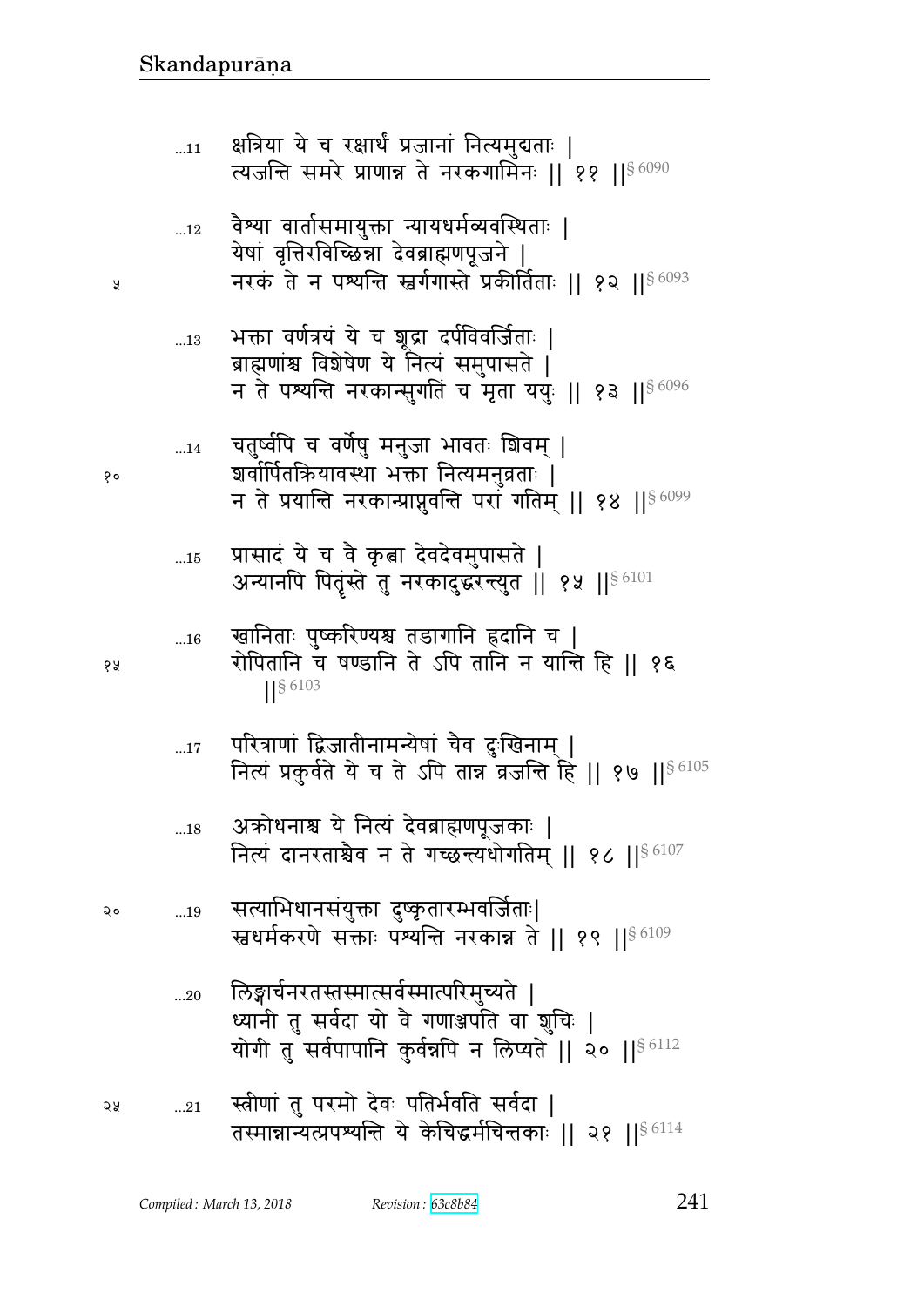y

१५

## सा बं कंचित्सगोत्रं मे अनुज्ञाता मया शुभे |  $...32$

- नाविन्दत सुतं तस्या जरया चाभिसंवृतः || ३० ||<sup>§ 6136</sup> स भार्यामाह दुःखार्त इदं वचनकोविदः |  $...31$ पुत्रेणेच्छन्ति लोकांश्च अनृणाश्च भवन्त्युत | जरापरिणतश्चाहं न च मे दृश्यते सूत: || ३१ || 86139 จม
- स कदाचित्कृतोद्वाहो भूमन्युर्नाम गौतमः |  $...30$
- गौतमस्यान्वये विप्रो नाम्ना कृष्ण इति प्रभुः |  $...29$ तस्य पुत्रो ऽभवत्ख्यातो भूमन्युरिति नामतः | तस्य पत्न्यभवत्सुभ्रूरात्रेयी नामतो यञ्चा || २९ || $^{\$6134}$ २०
- कस्य पुत्रः कस्य नप्ता किंनामा स च सत्तमः |  $\ldots 28$ एतदिच्छामि कथितं भगवन्विस्तराच्छुभम् || २८ ||<sup>§ 6130</sup> सनत्कुमार उवाच|  $^{\S\,6131}$
- किं तपस्तस्य भगवन्त्राह्मणस्य महात्मनः |  $...27$ कियता चैव कालेन वर लेभे महेश्वरात् || २७ || \$6128
- सुकेशं बनुगृहौवं काष्ठकूटाश्रमं गतः |  $...26$ १० अनुजग्राह तं विप्रं काष्ठकूटं तपोधनम् || २६ ||§ 6125 व्यास उवाच |  $§$ 6126
- संसारं नैव सा घोरं सर्वं संप्रतिपद्यते ।  $...25$ अन्यासां तु न संदेहो नरकं प्रति सुव्रत || २५ || § 6122 सनत्कुमार उवाच<sup>186123</sup>
- करोति पुण्यं यचापि पत्युः सर्वं प्रयच्छति |  $...24$ सा नारी नरकान्सर्वान्मनसापि न गच्छति || २४ || § 6120
- पतिशु्र्रषणे रक्ता त्रिविधेनापि कर्मणा |  $...23$ पतौ मृते ऽपि मनसा नान्यमिच्छति या नरम् || २३  $\left| \right|^{§ 6118}$
- कर्मणा मनसा वाचा यद्ददाति जुहोति वा |  $...22$ परित्यज्य पतिं नारी न तस्य फलमश्नुते | २२ | | \$ 6116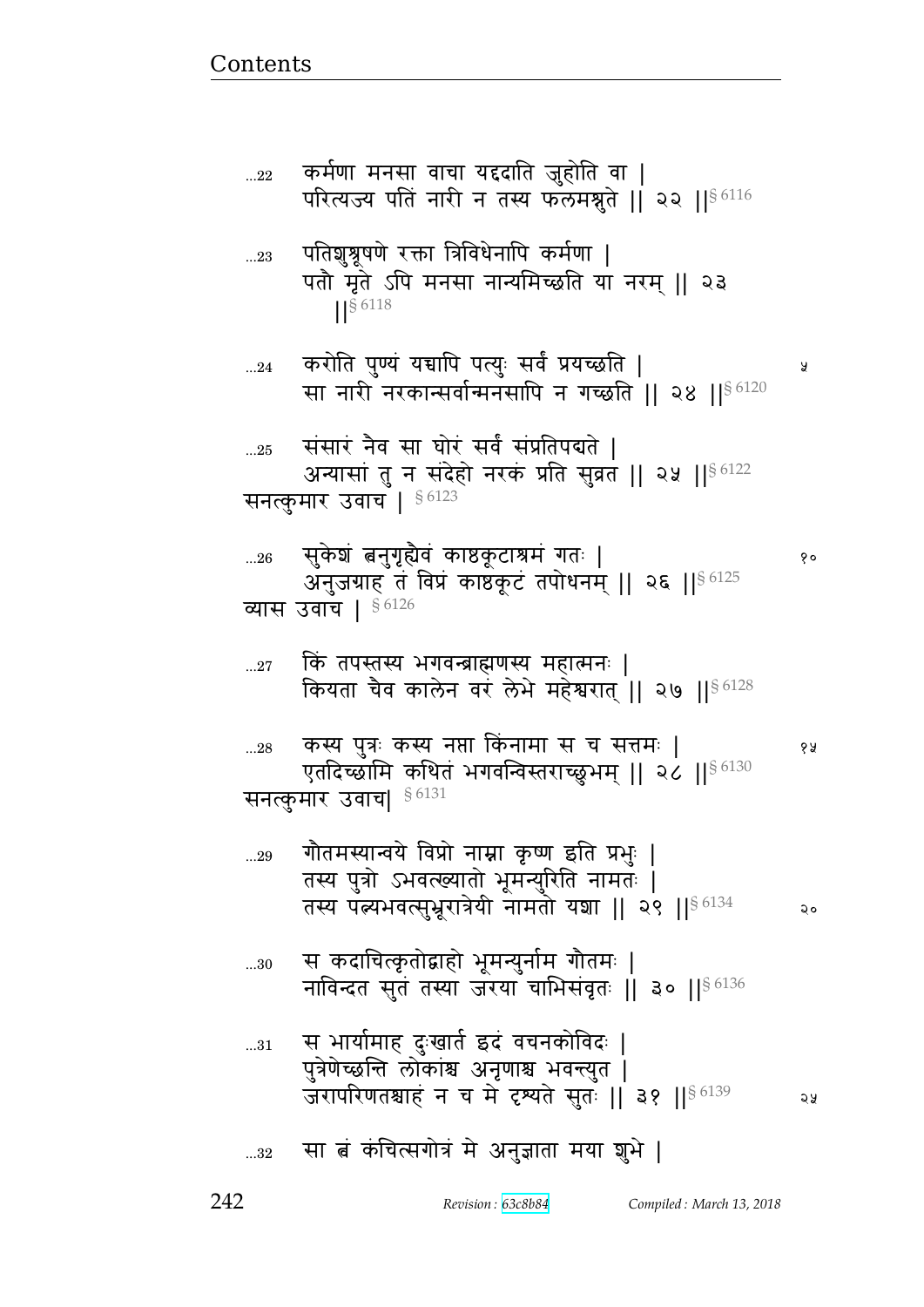स तु नैवाभवद्विप्रः कृतार्थस्तेन कर्मणा |  $...43$ ततः स दुःखितो भूयः प्राणायामेन तस्थिवान् || ४३ || 86165 २५

- .<br>बरितं स समागम्य नर्मदां हर्षसंयुतः |  $...42$ तस्यास्तीरे तमुद्दिश्य तस्थौ वाय्वञ्चनः समाः ॥ ४२ ॥ $$^{6163}$
- एवमुक्तः स तेजस्त्री हिया परमया युतः | २०  $...41$ तथैव समनुज्ञातो रुद्रं शरणमेयिवान् || ४१ ||  $^{86161}$

तपो ऽस्ति मयि यत्किंचित्त्वत्प्रसादात्समार्जितम् |  $...40$ तेन स्तेन च संयुक्तो रुद्रमाराथय प्रभो || ४० || $$^{6158}$ सनत्कुमार उवाच| § 6159

- मां हि दृष्ट्वा पुरा प्राह अत्रिर्ब्रह्मसुतः स्तवम् | १५  $...39$ सत्पुत्रिणी भवित्रीयं न मिथ्या तद्भविष्यति || ३९ || $86156$
- तथा भवानपि तपः करोतु सुसमाधिना |  $\dots38$ लप्स्यसे बं सुतं श्रेष्ठं महायोगबलान्वितम् || ३८ || § 6154
- वसिष्ठेन कपिञ्जल्यामिन्द्रप्रमतिरेव च।  $...37$ ग्रिलादो ऽजनयचैव तपसा नन्दिनं सुतम् || ३७ || ९६८
- तपसा हि सुतो लब्धः शक्तिना स पराशरः |  $...36$ ओर्वश्च तपसा स्नेन च्यवनेन महामुनिः || ३६ || § 6150
- तपसा धनमन्विच्छेञ्जीवितानि सुखानि च |  $\dots35$ पुत्रान्कुलं च लोकांश्च तपः कुरु महामुने || ३५ || 96148
- अत्रीणां तु कुले जाता गौतमं कुलमागता |  $...34$ मद्रिधा कथमेतद्धि कुर्यात्सद्भिर्विगर्हितम् || ३४ ||  $^{\$6146}$
- न मया श्रुतमेतत्ते तथा नोक्तं त्वयानघ |  $\dots33$ मादृशी कथमेतद्धि मनसाप्यभिचिन्तयेत् || ३३ ||<sup>§ 6144</sup>

अभिपद्यस्त पुत्रार्थं याचे बां प्राअलिर्नतः || ३२ ||<sup>§ 6141</sup> यशोवाच |  $§$ <sup>6142</sup>

१०

Å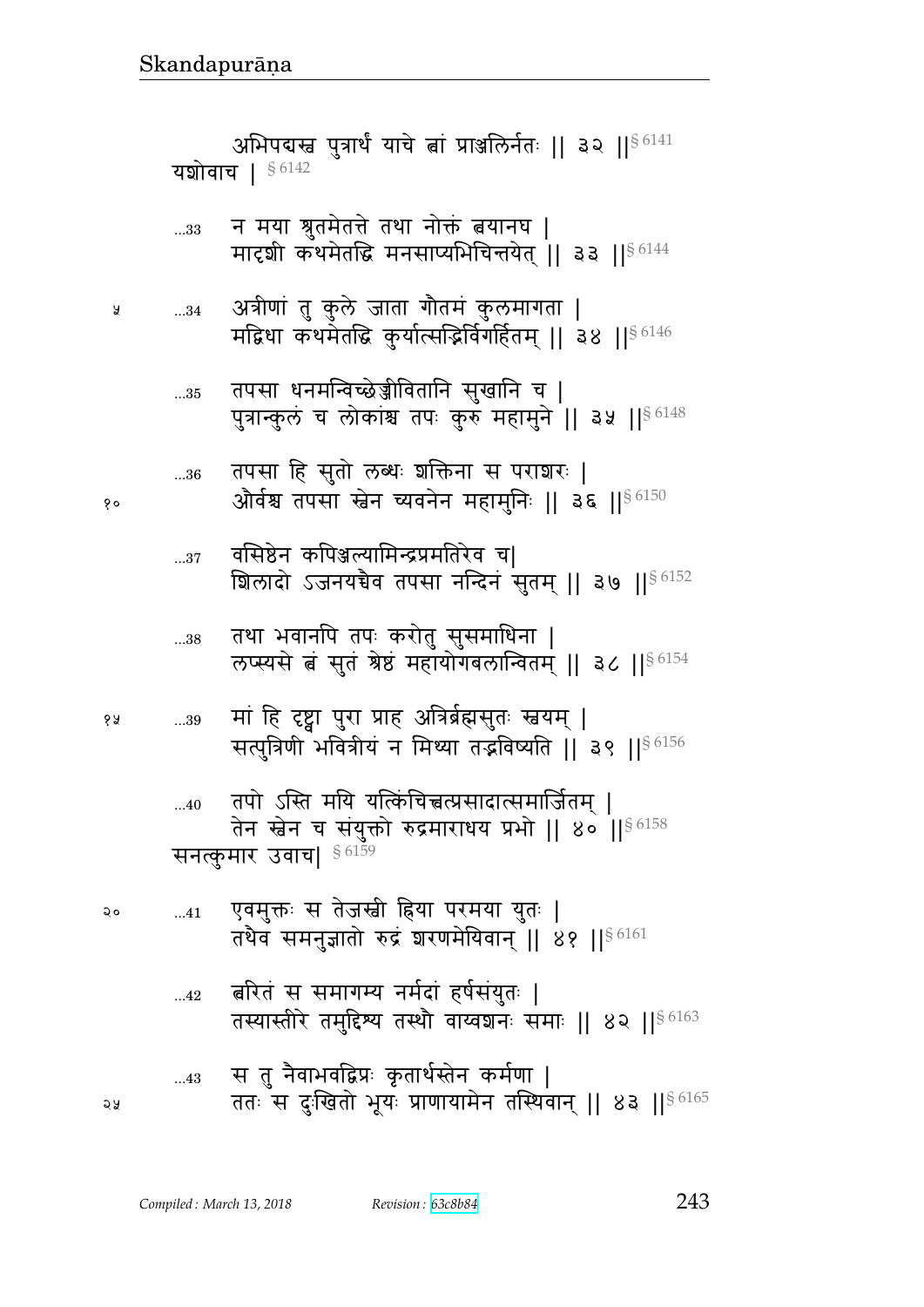১ম

सो ऽहं धर्मेष्वकुञ्चलः श्रुतिस्मृतिबहिष्कृतः |  $\dots 54$ कर्ताज्ञानेन तत्कर्म पितरो येन दुःखिताः | भवांश्च निरये मग्नश्चिरं वर्त्स्यति दुष्टवत् || ५४ || 56191

- इष्टांश्च लोकान्प्राप्स्याव सुपुत्रेणेति सर्वथा |  $...53$ पितॄणां चानृणौ स्याव इत्यभीष्टो ऽस्मि वां सुतः || ५३  $\left| \right|^{§}$  6188
- सुतो युवाभ्यां जातो ऽहं धर्महेतोर्न कामतः |  $\dots52$ आवां तारयिता चायं तथैव च पितामहान् | २० संततिश्चाप्यविच्छिन्ना भविष्यति न संञ्चयः ॥ ५२ ॥ $^{\$6186}$
- स गता मातरं विप्रः पितरं च महायशाः |  $...51$ प्रणम्य शिरसा पादौ इदं वचनमब्रवीत् || ५१ || 86183
- संस्कृतस्य तु कालेन तस्य बुद्धिरभूत्ततः |  $...50$ अशक्तो ऽयं वृद्धभावान्मामध्यापयितुं पिता | ४ ह तस्माद्यास्यामि चामन्त्य पितरं वेदकारणात् || ५० ||  $\frac{86181}{2}$
- अथ हृष्टमना विप्रो गत्ना पत्न्यां महातपाः | ...49 उत्पादयामास सुतं काष्ठकूटं महामुनिम् || ४९ || 86178
- पुत्रस्ते भविता गच्छ मा च त्नं साहसं कृथाः |  $...48$ १० काष्ठकूटेति नाम्ना च भविष्यति स ते सुतः || ४८ || 86176
- तस्य रुद्रः समालक्ष्य व्यवसायं सुदुष्करम् |  $...47$ पुत्र पुत्रेति गम्भीरमदृष्य इदमब्रवीत् || ४७ || 86174
- स काष्ठकूटं संभृत्य गृहीबाग्निं च दुःखितः |  $...46$ विलप्य बहु दुःखार्त आत्मानं दग्धुमैच्छत || ४६ || § 6172
- स एवमुक्तो निर्विण्णो निराशः पुत्रजन्मनि |  $...45$ विन्तयामास मरण न गनुं स्तं गृहं प्रति || ४५ ||  $84$  || ¥
- वर्षमेकं ततो देवस्तमुवाच तदा विभुः |  $...44$ किमेवं क्लिश्यसे विप्र न तवास्ति सुतः क्वचित् | व्यर्थस्ते ऽयं श्रमस्तावन्नास्ति पुत्रस्तवानघ | ४४ || 86168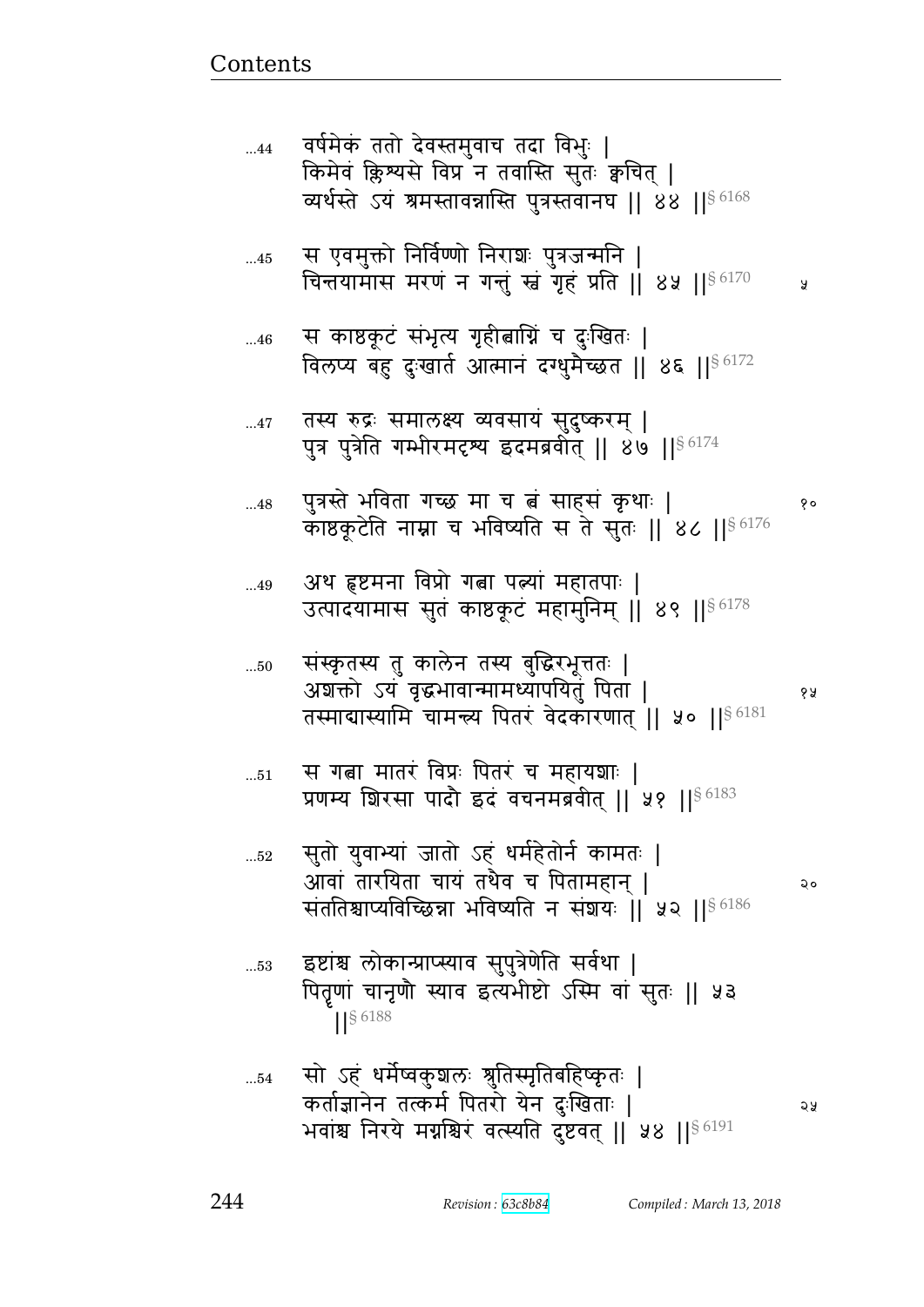- उदरेण मया दुःखं धारितस्त्वं महामते | ২५  $...65$ तथा च बहुभि क्लेश्चोर्लब्धः सर्वार्थसिद्धये || ६५ ||§6217
- यथा ते ऽयं पिता पुत्र ब्रवीति विदितात्मवान् |  $...64$ तथा कुरु यथा देवों वरदस्ते भवेद्भवः || ६४ || 86215
- तस्मादामुष्मिकं कर्म यद्भवेत्तत्समाचर |  $...63$ गच्छाधीष्व श्रुतिं चैव स्मृतिं चैव सुकर्मणाम् || ६३ || § 6212 मातोवाच | 86213
- ऐहिकी चाङ्गश्रुश्रूषा परत्रे या च धर्मदा |  $...62$ यया तरन्ति पितरः कामांश्चाप्नुवते ऽक्षयान् | तत्रैहिकं न नो हीष्टं यथा ह्यामुष्मिकं कृतम् || ६२ ||§6210
- श्चृश्रूषा द्विविधा पुत्र पितॄणां धर्मसंहिता |  $...61\,$ या कर्तव्या प्रयत्नेन सुतेन सुमहात्मना || ६१ || 86207
- भूमन्युरुवाच | 86205
- एवमुक्तो तु पितरो पुत्रेण सुमहात्मना |  $...60$ साश्रुपूर्णेक्षणो स्थिबा मुहूर्तमिदमूचतुः | आघ्रायालिङ्य संमार्ज्य स्नेहात्प्रियसुतं तदा || ६० ||<sup>§ 6204</sup>
- न च नाख्येयमेतद्वां मया चिन्ता कृता शुभम् |  $\dots59$ अशूभं वापि यत्किंचिद्युवां मम गतिः परा || ५९ || \$ 6201
- न चापि तद्यवस्यामि युवयोर्नास्ति कश्चन |  $...58$ कुर्याद्यः पादयोर्नित्यं शु्ब्रूषामिति चित्तयन् || ५८ || § 6199
- सो ऽहमन्यं तपोनित्यं निरनुक्रोश्चमेव च |  $\dots57$ आचार्यं मतिसंपन्नं संश्रयामीति मे मतिः || ५७ || 56197
- इयं च जननी नित्यमेकपुत्रो ऽयमित्युत |  $\dots56$ बया सम्यक्प्रशास्यन्तं नेव मामनुमंस्यते || ५६ || § 6195
- भवान्नाध्यापने शक्तः स्थविरत्नाद्दिने दिने |  $\dots55$ पुत्रस्रेहाच कार्यं च न सम्यग्धारयिष्यति ।। ५५ ।।<sup>§ 6193</sup>

१०

४ ह

२०

Å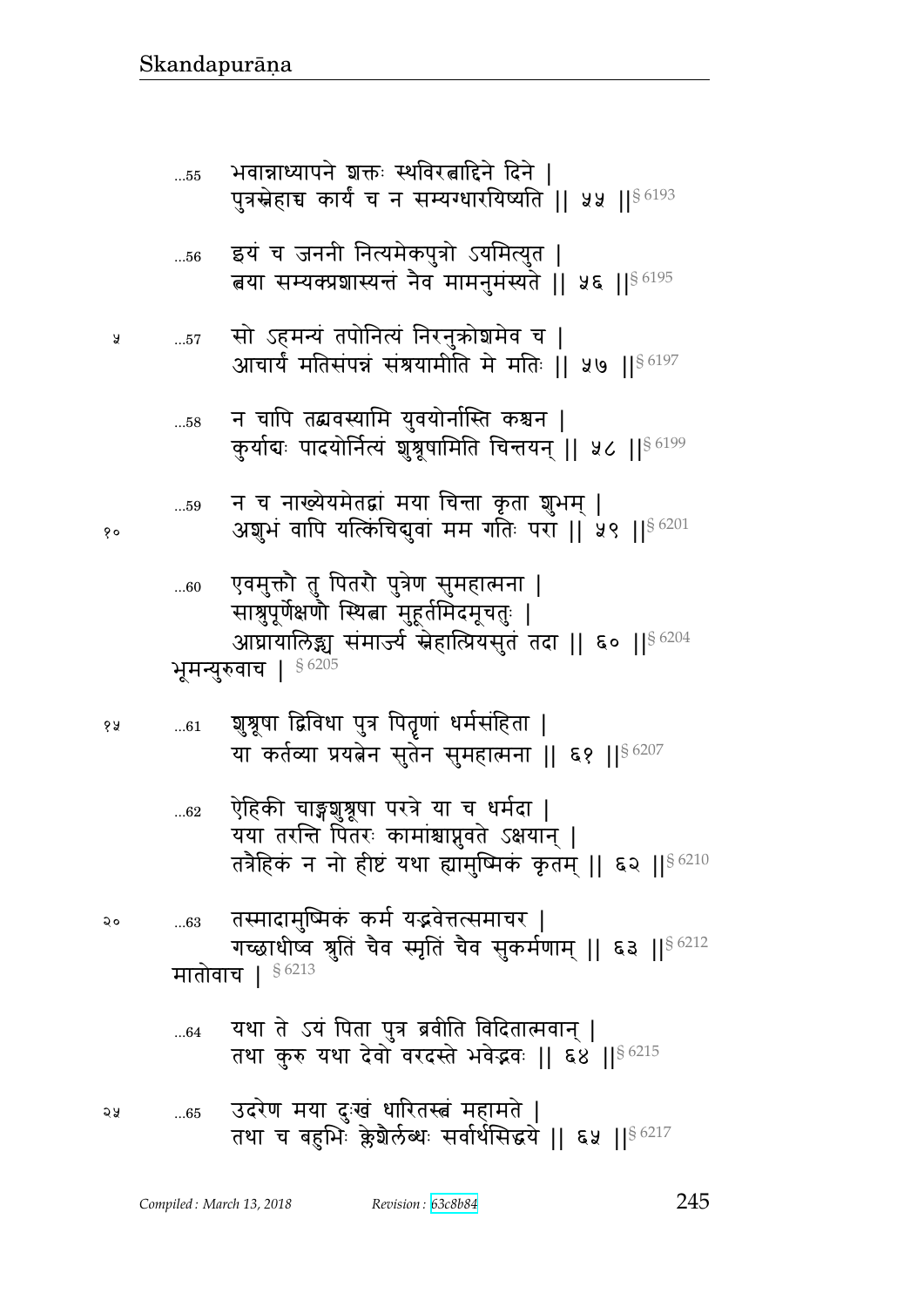Ã

१०

१५

अहं तेनात्मनात्मा वै सृष्टः स्त्रेनैव तेजसा |  $...76$ पश्य मां कृतकृत्यं बं गायत्रीवात्मनः सुतम् || ७६ || § 6242 จง

- देवानां च ऋषीणां च योगिनां च महात्मनाम् |  $\dots75$ मर्त्यानां किं पुनर्मातर्मा रुदस्त तपोधने || ७५ || 94240
- श्रुतं मयेदं प्रागेव कृता चैवोदकऋिया |  $\dots 74$ २० मा शोके मन आधत्स्त्र एष धर्मः सनातनः || ७४ ||  $$^{6238}$
- काष्ठकूटस्तु तां दृष्ट्वा दुःखेन समभिष्ठुताम् |  $...73$ जयन्त इव पौलोमीं शके नष्टे ऽब्रवीदिदम् || ७३ || § 6235 काष्ठकूट उवाच |  $$6236$
- सोमहीनामिव निशामाज्ञाहीनामिव त्रियम् ।  $...72$ रुदन्तीं सासुपूर्णाक्षीं विलपन्तीं सुदुःखिताम् || ७२ || § 6233
- अथ पुत्रे गते तस्मिन्पिता दिष्टात्तमेयिवान् |  $...71$ काष्ठकूटस्ततो ऽभ्येत्य कृतविद्यः सुधार्मिकः | अपश्यन्मातरं दीनामतोयामिव पद्मिनीम् || ७१ || $8\,6231$
- स तमासाब तुष्टेन तेनासौ सफलः कृतः |  $\dots70$ भागधेयमिव प्राप्य देवैर्मन्त्रपुरःसरः || ७० || § 6228
- स जगाम तदा ताभ्यां विसृष्टश्चवनं प्रति | ...69 ऋग्यजुर्भ्यामिवोत्सृष्टा स्नाहुतिर्वरुणं प्रति || ६९ || § 6226
- ततस्ताभ्यामनुज्ञात आघ्रातश्चेव मूर्धनि |  $...68$ प्रदक्षिणमुपावृत्य जगाम सुकृतात्मवान् || ६८ ||§ 6224
- यथा तुष्टौ बया पुत्र जीवौ जीवेन संगतौ |  $...67$ आवामुभावपि स्याव तथा सम्यक्तमाचर || ६७ || § 6221 सनत्कुमार उवाच | §6222
- पित्रा च तपसोग्रेण प्राणांस्त्यक्तातिदुस्त्यजान् |  $...66\,$ महादेवाद्भवांल् लब्धस्तस्य युक्तं समाचर || ६६ || § 6219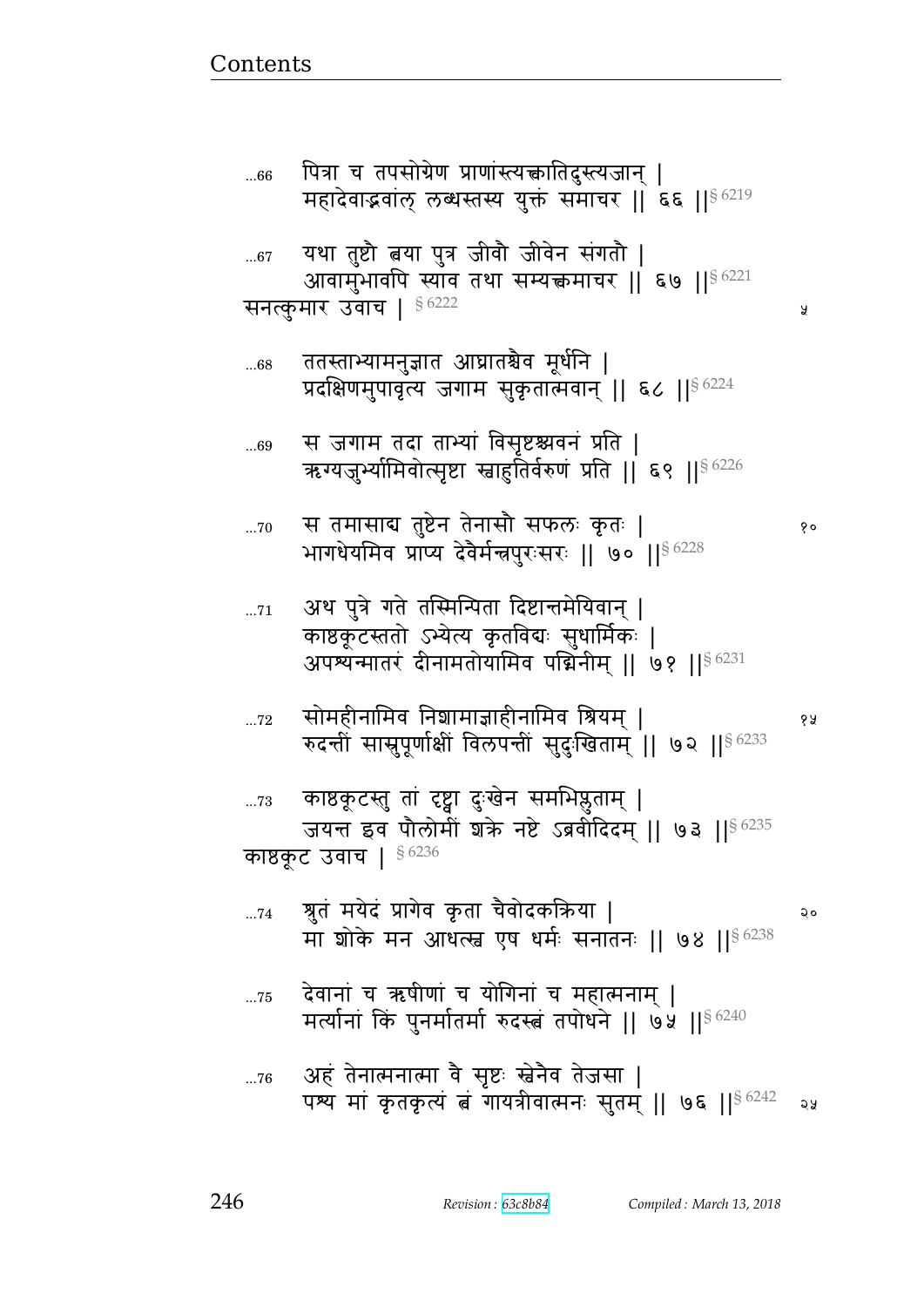|     |                                                                                                     |  | $\mathcal{P}$ and $\mathcal{P}$ and $\mathcal{P}$ |  |
|-----|-----------------------------------------------------------------------------------------------------|--|---------------------------------------------------|--|
| ่จะ | काश्यपस्योदलस्येयं सुता गुणवती भृष्ठाम्  <br>तामहं वरयिष्यामि काष्ठकूटस्य सुव्रताम्    ८८    § 6268 |  |                                                   |  |

बहुशः स हि मामाह काष्ठकूट इहेष्यति |

इदं च मे पुनर्दुःखं यच्चां तेन सहाद्य वै |  $\dots86$ नाभिनन्दामि संहृष्टा सुखं श्रीरिव विष्णुना || ८६ ||§ 6264

कृतविद्यस्ततस्तस्य वरयिष्ये स्नपां शभाम ।। ८७ ।। $8\,6266$ 

- पतिर्यदि ततः सर्वं नास्ति किंचित्पतिं विना ।  $\dots 85$ सर्वं हि दुःखदं तासां यासां नास्ति पतिः सुत || ८५ ||<sup>§ 6262</sup>
- नार्था न भोगस्तजना न पुत्रा नैव बान्धवाः |  $\ldots\!84$ योषितां तत्र तिष्ठन्ति पतिर्यत्रावतिष्ठते || ८४ || $$^{6260}$
- आत्मानं पुत्र शोचामि याहं तेन विना कृता | १५  $\dots83$ तमेवानुमृता नास्मि तवागमनकांक्षिणी || ८३ || $^{\$6258}$
- स चापि कृतकृत्यश्च महात्मा तपसान्वितः |  $\dots82$ न तस्य शोष्यमस्माभिरिह किंचिद्धि विद्यते || ८२ ||  $8\,6256$
- पुत्र नैतद्धि दुःखं मे मृतः स इति संमतः |  $\ldots81$ सर्वेषां प्राणिनामेतद्विहितं मर्त्यधर्मिणाम् || ८१ ||<sup>§ 6254</sup>
- यशोवाच | § 6252 १०
- श्रुत्वा तस्य वचस्तद्वै माता तथ्यं महात्मनः|  $...80$ भूयस्तरेण दुःखेन रुदन्ती तमुवाच ह || ८० ||<sup>§ 6251</sup>
- सनत्कुमार उवाच | \$6249
- अनेन हि प्रकर्षेण हृष्यमाणा मुदान्विता | ...79 मां पालय महासच्चे गायत्रीव संदा क्रतुम् || ७९ || १८२४८
- यत्किंचित्पुरुषैर्ज्ञेयं तत्सर्वं ज्ञातमेव च |  $\dots78$ श्रोतव्यं च श्रुतं सर्वमुपास्ताश्चापि योगिनः || ७८ || § 6246
- वेदाः सर्वे मयाधीताः साङ्गोपाङ्गाः सविस्तराः |  $...77$ तथोपवेदाः सर्वे च अध्यात्मं चैव कृत्स्नशः ॥ ७७ ॥  $\frac{86244}{96}$

२०

 $\dots87$ 

Ã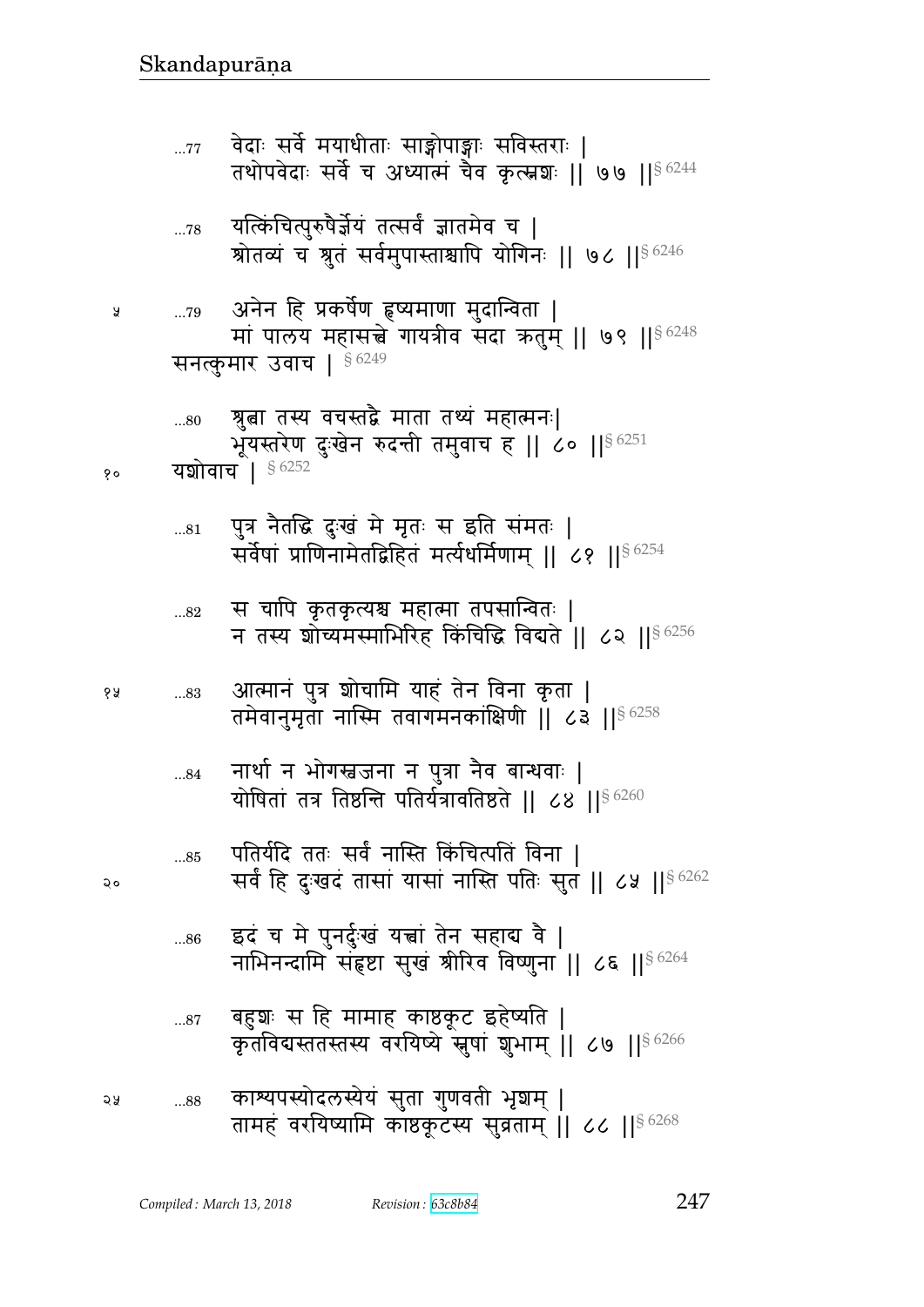$...100$ 

## किं मयापकृतं तात सहभार्यस्य ते ऽनघ | ...99 यन्मां सहाम्बयागता दृढं नैवाभिनन्दसि || ९९ || 86291

हा हतो ऽसि मयैकेन दुष्पुत्रेण दुरात्मना |

- ननु ते तपसा लब्धः परेण च समाधिना | ...98 २० पुत्रो ऽहं देवदेवाद्वै रुद्रात्किं नाभिभाषसे || ९८ || ९८ 5
- ननु बयाहं निर्दिष्टो गच्छाधीष्वेति हृष्टवत् |  $\ldots\!97$ सो ऽहमबागतो ऽधीबा कस्मान्मां नाभिभाषसे || ९७  $\frac{1}{5}$  6287
- हा तात मम दुर्बुद्धेरधर्मज्ञस्य चैव हि |  $...96$ क्व गतो ऽसि न मे ऽब त्नं सभार्यः संप्रभाषसे ॥ ९६  $\frac{1}{5}$  6285
- तां काष्ठकूटो दुःखार्तां पतितां गतजीविताम् | ...95 विसंज्ञामग्निना दग्ध्वा विललाप सुदुःखितः || ९५ ||<sup>§ 6283</sup> 6Я
- ततः सा कुररी यद्वद्विना पत्या महायज्ञा |  $...94$ विलप्य बहुदुःखार्ता पपात धरणीतले || ९४ ||  $$^{6281}$
- वज्रसारमयं मे ऽब हृदयं यन्न दीर्यते | ...93 या बां पश्यामि पुत्रेह विना तेनासती पुनः || ९३ || 93278  $\delta$  o सनत्कुमार उवाच |  $$^{6279}$
- मया बमुक्तः पूर्वं च गच्छन्वे तस्य सन्निधौ |  $\ldots 92$ जीवौ यथा तां पश्यावस्तन्न चैवाभवत्तथा || ९२ || $$^{6276}$
- एवं मनोरथवतस्तस्य पुत्रवतस्तथा |  $\ldots 91$ प्रियपुत्रस्य नेवाभूदेतद्दहति मां सुत || ९१ || $86274$
- Ã
- पत्न्या कदाहं पुत्रस्य पादग्रहणतोषितः |  $...90$ शुभानि मनसा वाचा विधास्यामि बहून्यपि || ९० ||<sup>§ 6272</sup>
- कदा द्रक्ष्यामि तं पुत्रं सपत्नीकं दृढव्रतम् | ...89 अग्निं चैवाहरिष्यामि पत्नीरत्नं समीक्ष्य ह ।। ८९ ।। $^{86270}$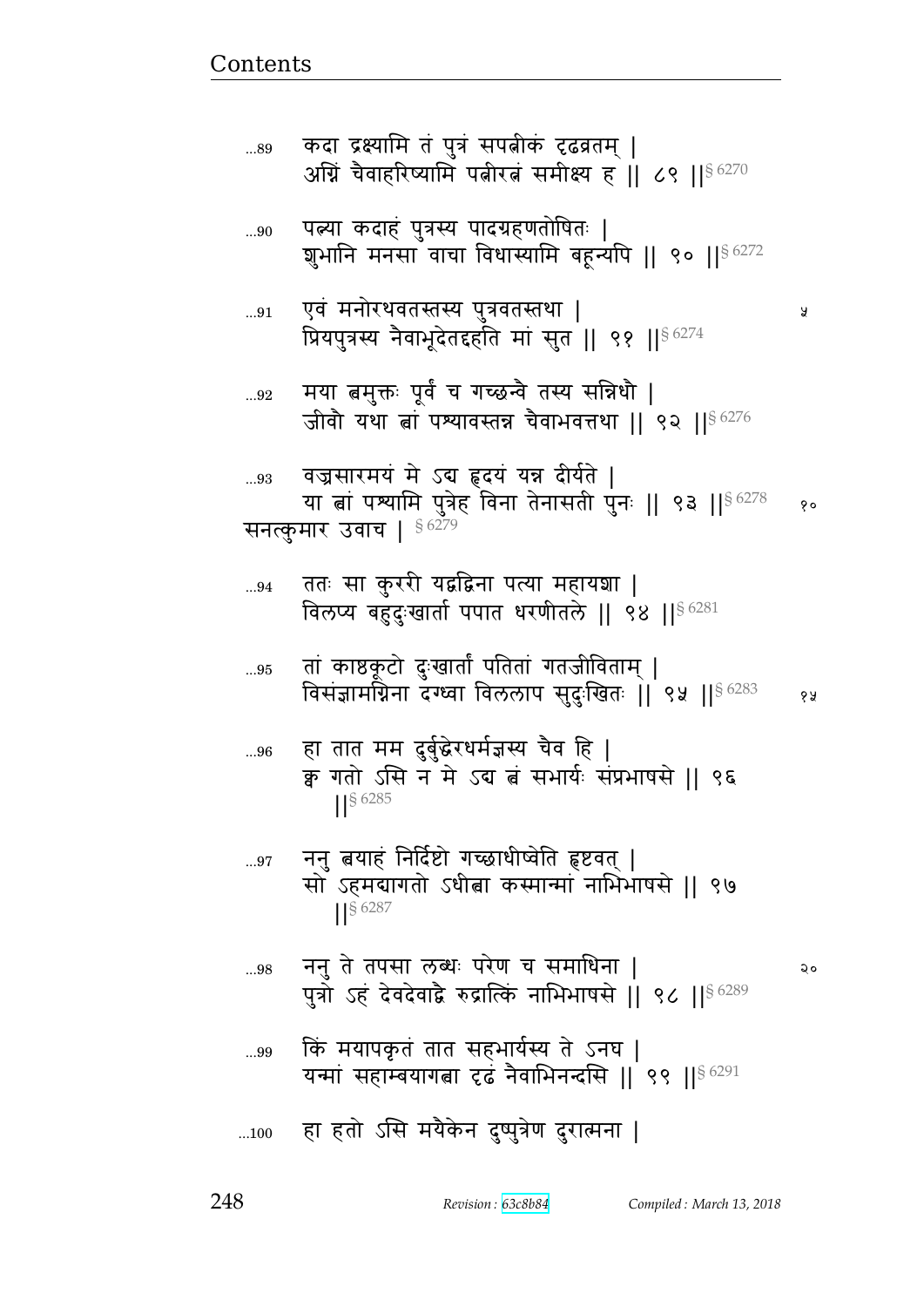Å

महेश्वरं सदा ध्यायंस्तत्रैव समतिष्ठत || १०६ || 86306 तस्य देवस्थितस्यैवं पितृभक्त्या तयापि च | १५  $\dots107$ तुष्टो दिने ऽष्टमे व्यास स्वयमेवाह शकरः || १०७ || 86308 देव उवाच | §6309 काष्ठकूट प्रयच्छामि दिव्यं चक्षुस्तवानघ |  $...108$ पश्य मां बं सुविश्रब्धमदृश्यं योगिनामपि || १०८ ||§ 6311 ब्रूहि पुत्र वरं चापि यस्ते हृदि समाहितः |  $...109$ २० प्रदास्यामि न संदेहः सुनिश्चिन्त्याभिधत्स्त्व तत् || १०९ S 6313 सनत्कुमार उवाच |  $$^{6314}$ ततः स दृष्ट्वा देवेश्वमुद्यत्तमिव भास्करम् |  $...110$ पपात पादयोईष्ट इदं चोवाच सुस्तरम् || ११० || 86316 काष्ठकूट उवाच | §6317 ২५

सनत्कुमार उवाच | 86304 ततः स ऋषिभिस्तैस्तु दृश्यमानो महातपाः |  $...106$ 

रुद्रं द्रष्टास्मि यावच यावच पितरं तथा | १०  $...105$ सभार्यं संप्रपश्यामि तावद्वतमिदं मम || १०५ ||<sup>§ 6303</sup>

निमेषोन्मेषरहित एकपादोर्ध्वबाहुमान् |  $...104$ काष्ठलोष्टोपलीभूतो भविष्यामि न संशयः || १०४ || 56301

अवप्रभृति नोच्छ्वासं करिष्यामि कथंचन |  $...103$ वायवो मे शरीरस्था न चरिष्यन्ति कर्हिचित् || १०३ ||<sup>§ 6299</sup>

इमां प्रतिज्ञां चक्रे स ऋषिमध्ये महातपाः |  $...102$ दुष्करां सर्वभूतानामुपस्पृष्य कृताञ्जलिः ॥ १०२ ॥§6297

एवं स विलपन्व्यास ऋषिभिर्बहुभिस्तथा |  $...101$ संस्थापितः समाश्वस्त अकरोदुदकऋियाम् || १०१ || १८२%

अराजकमिदं मन्ये पितृघ्नं मां न हन्ति यत् || १०० || § 6293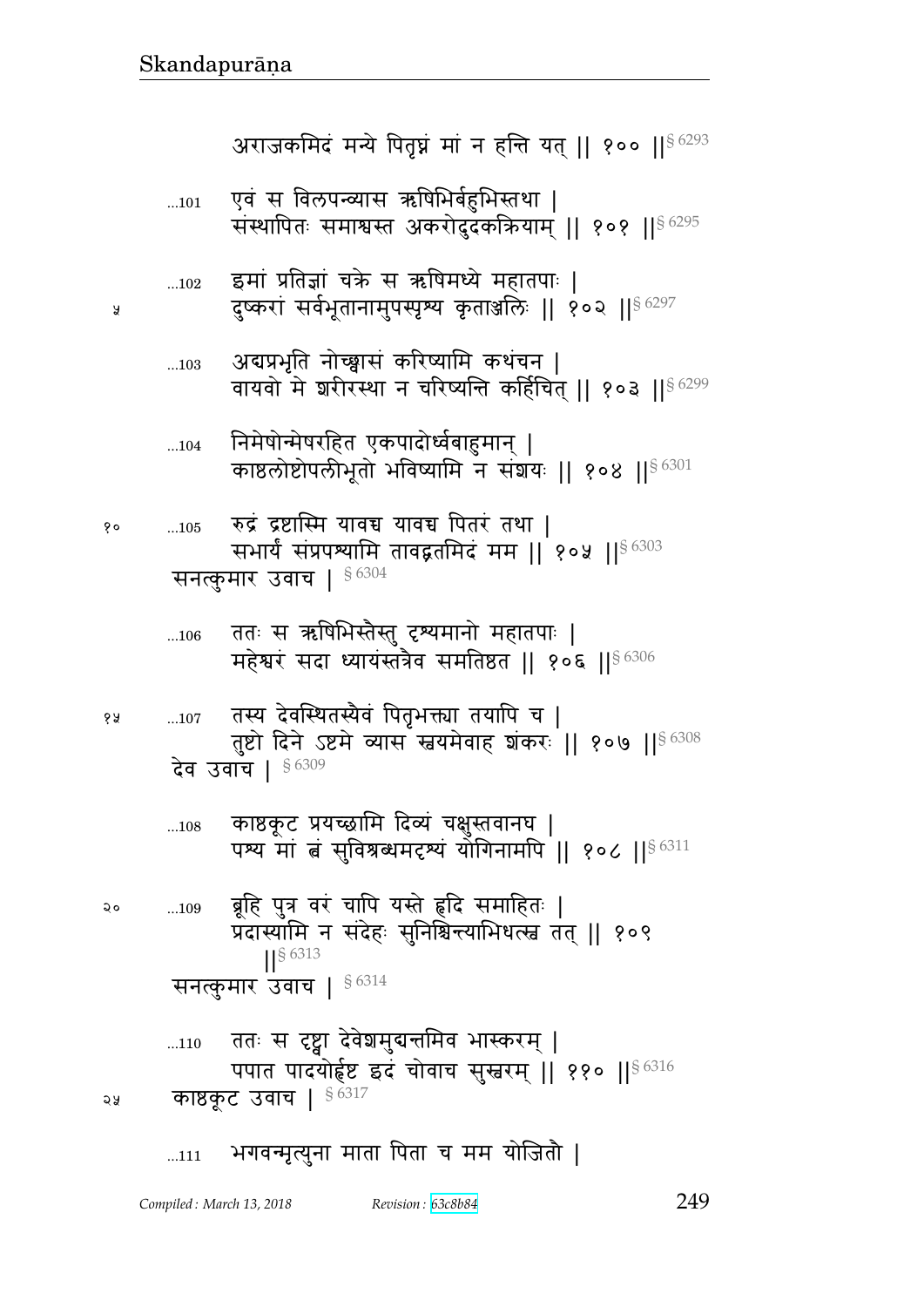...120 t^)FyB f6 p t4È p{ sx@w6pB {^ ᅖ पितृभक्त्यानया संम्यक्तुष्टो ऽस्मि शृणु मे वचः || १२० ||§ 6344

...<sub>119</sub> ततः स भगवान्देवः प्रहस्य ऋषिसत्तमम् | प्रीतात्मा प्रत्युवाचेदं युयुक्षुस्तं शुभेन हि | ११९ ||§ 6341 देव उवाच |  $$6342$ 

...118 तस्यैवेदं महादेव अङ्गादङ्गं समुत्थितम् | तस्माद्यच्छस्त देवेश न मे कार्यमनेन हि ॥ ११८ ॥ $\S$  6338 % २० सनत्कमार उवाच |  $$^{6339}$ 

...117 न चापि मे ञ्चरीरेण विना ताभ्यां रतिः प्रभो | तस्माद्गृहाण देवेश शरीरं यदि मन्यसे || ११७ ||<sup>§ 6336</sup>

...116 p4ɐyB {G dɕɊyfp@ɓyB fp@ɓyB bFxpB w{Fp> ᅖ  शरीरं च विना दृष्टमुत्थानं वे ध्रुवस्य तु || ११६ ||§ 6334

...115 यादृक्व स पिता तुभ्यं भवांस्तादृक्ञशिरतः | श्ररीरमेतत्त्वं यच्छ ततो जीवौ भविष्यतः || ११५ || $\S$  6331 काष्ठकूट उवाच |  $$6332$ 

... $_{114}$   $\,$  ञ्चरीरं चेन्मृतस्यास्ति तच्छक्यं जीवितेन हि | ~By/ayp4xɄyFd rþs״yGpਯ {ళpF ᅖ  तयोर्न चास्ति वे देहो न चान्यत्कारणं तथा || ११४ ||§ 6329

... $_{113}$  ) नाहमन्यं वरं देव कथंचिदपि कामये | पित्र्यर्थो ऽयं समारम्भस्तद्विधत्स्त्वं नमस्तव || ११३ ||§ 6325 देव उवाच |  $$^{6326}$ 

... $_{112}$   $\,$  तो मृतो नरक घोरं प्रपन्नो मृत्युनार्दितो | न तो शक्यो पुनर्जीवो कर्तुमन्यद्वणीष्व मे || ११२ ||<sup>§ 6322</sup> काष्ठकूट उवाच |  $$^{6323}$  |  $\,$ 

जीवेतां तावुभौ देव एतदिच्छाम्यहं वरम् || १११ ||§ 6319 देव उवाच |  $$^{6320}$ 

<u>Contents and Contents are the contents of the contents of the contents of the contents of the contents of the contents of the contents of the contents of the contents of the contents of the contents of the contents of the</u>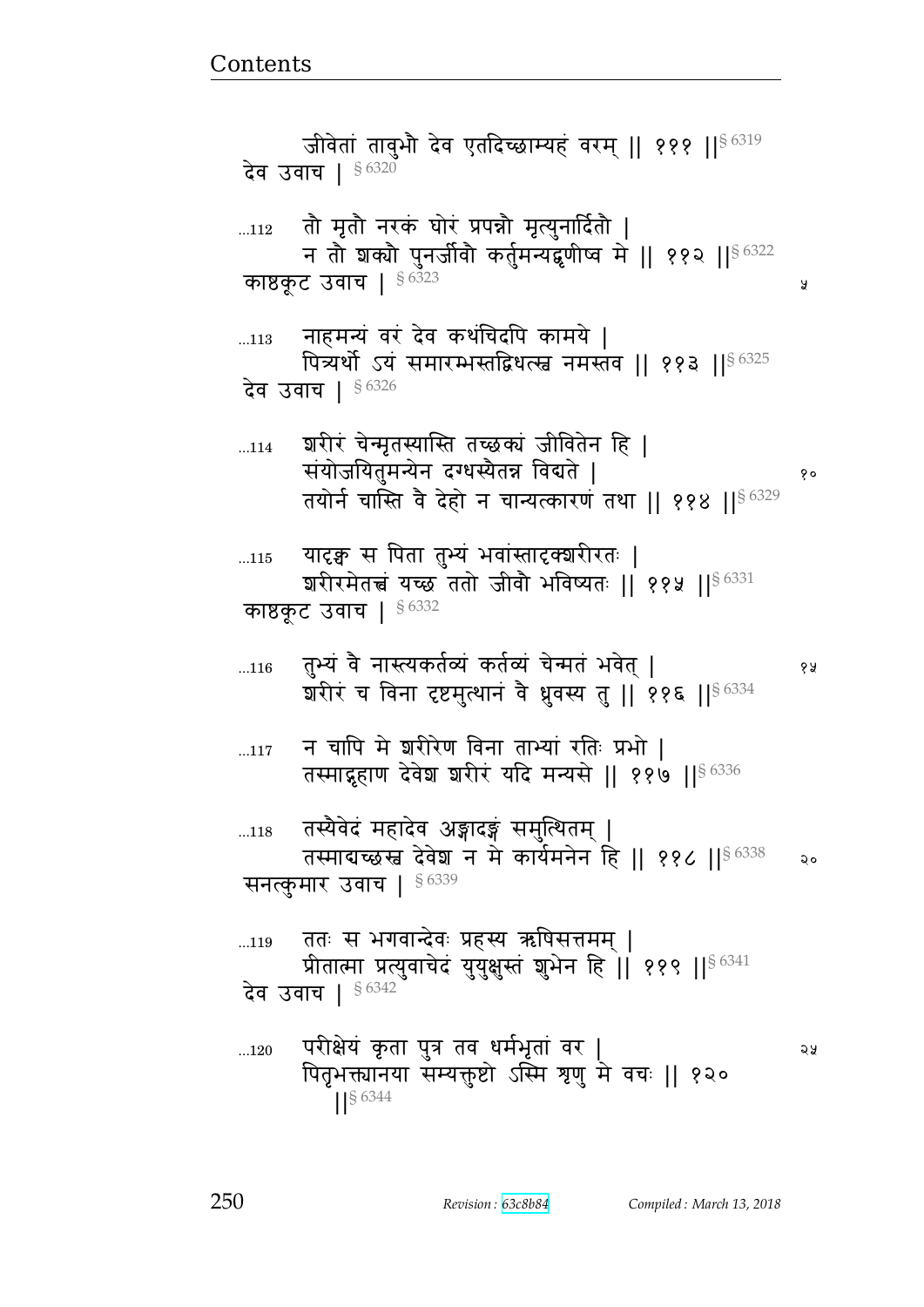१५

२०

 $...128$ 

# देवी भगवती सा हि हिमवत्तनयाव्यया |  $\dots$ 1

- य इमं देवदेवस्य चेष्टितं श्रुणुयान्नरः |  $...129$ श्रावयीत द्विजान्वापि न स दुर्गतिमाप्नुयात् || १२९ ||<sup>§ 6363</sup> नित्यमेतदधीयंश्च शुचिः प्रयतमानसः |  $\dots\!130$ देहभेदं समासाब रुद्रलोकं स गच्छति || १३० ||§ 6365 य इमं बहुपापनाञ्चनं परमं रुद्रसमीपयोजनम् |  $...131$ पठते ऽतिगुणप्रसाधनं स मृतो याति न दीनसंभवम् ||  $939$   $|$ <sup>§ 6367</sup> इति स्कन्दपुराणे द्विपञ्चाशो ऽध्यायः || व्यास उवाच | 86369
- 
- ्यावद्देवी तपोयुक्ता पितुः बिखरमाश्रिता | तावद्देव इदं सर्वं चकार कथितं हि यत् || १२८ ||<sup>§ 6361</sup>
- ततः स भगवान्देव अनुगृह्य तमूर्जितम् |  $...127$ जगाम मन्दरं भूयः सो ऽपीष्टं देशमावजत् || १२७ ||<sup>§ 6359</sup>
- श्वेतं च पर्वतं दिव्यं विमानैरुपशोभितम् ।  $...126$ कामगं संप्रयच्छामि निवासं स्वर्गसंनिभम् ॥ १२६ ॥<sup>§ 6356</sup> सनत्कुमार उवाच | 86357
- अयं च ते पिता पुत्र भूमन्युः सह भार्यया |  $\dots125$ तवैवानुचरो भूत्वा बत्समः समुपस्थितः || १२५ || § 6354
- अक्षयाश्चाव्ययाश्चैव महायोगबलान्विताः |  $\dots 124$ ऐश्वर्येण च तुल्यास्ते भविष्यन्ति न संशयः || १२४ ||§ 6352
- इमे च ऋषयः सर्वे आश्रमे ऽस्मिंस्तपस्त्विनः ।  $...123$ y तवैवानुचरा भूत्वा भविष्यन्ति गणेश्वराः || १२३ || $8,6350$
- ्काष्ठकूट इति ख्यातः सर्वयोगबलान्वितः |  $\dots122$ कामगेन विमानेन मत्कृतेन चरिष्यसि || १२२ ||§6348
- अक्षयश्चाव्ययश्चापि अजरो मृत्युवर्जितः |  $...121$ ऐश्वर्येण च संयुक्तः प्रियो मे गणपो भवान् || १२१ ||§6346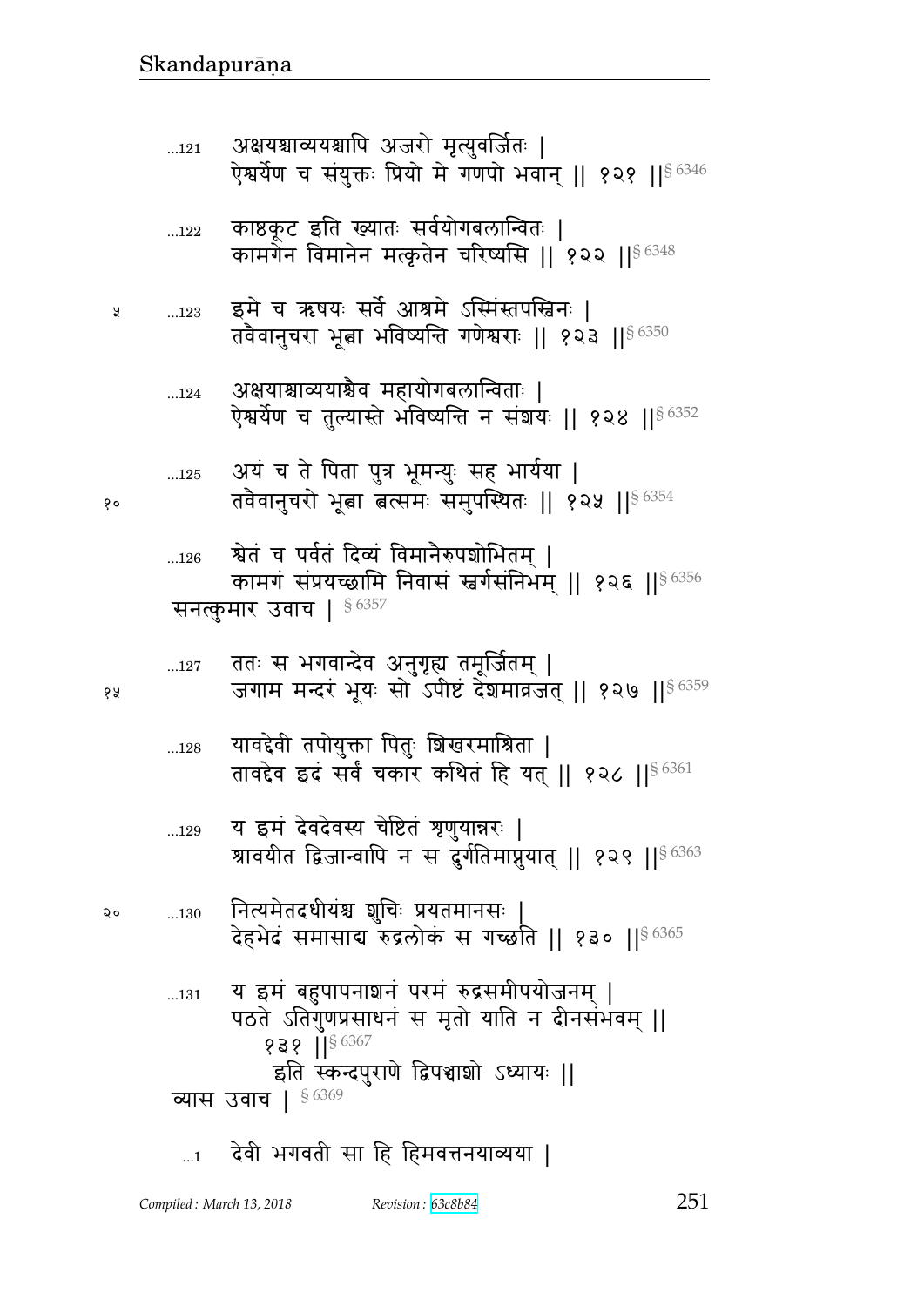कियन्तं कालमचरत्तपः परमदुश्चरम् || १ ||  $\frac{86371}{2}$ कथं लब्धवती चापि वरं वरशतारणी |  $\ldots$ 2 एतदिच्छामि कथितं सर्वं वे विप्रसत्तम || २ ||<sup>§ 6373</sup> सनत्कुमार उवाच | 56374 ग्रुणु काले व्यतीते हि तपो देव्याः सुदुश्चरम् |  $\ldots$ 3 Ã प्रयंता प्राअलिर्भूता समाधाय मनस्तथा || ३ || 86376 दिवाकरे ऽभिसंधाय चक्षुश्च मन एव च |  $\dots 4$ तस्थौ वृक्षावबद्धेव दार्वर्चानिमिषेक्षणा || ४ || § 6378 सुवर्चलेव सादित्यमीक्षती पर्यवर्तत |  $\ldots 5$ एकपादोर्ध्वबाहुश्च निरुच्छ्वासा बभूव ह || ५ || § 6380  $\delta$  o दिव्यं वर्षसहस्रं सा निश्चलोपलवत्स्थिता |  $...6$ व्याघ्रद्वितीया रुद्राणी तपोयुक्ता शुभव्रता || ६ || § 6382 न चास्या ग्लानिरभवन्न बलक्षय एव वा |  $\ldots 7$ पूर्ववच हि सा देवी तपसैवावतिष्ठति || ७ || \$ 6384 तस्यास्तपःप्रभावेन सर्वं सस्थाणुजङ्गमम् |  $...8$ १५ अभावोपहतं यद्वज्जगदार्तं व्यतिष्ठत || ८ || § 6386 नातिदीप्तो ऽभवत्सूर्यश्चन्द्रमा न प्रकाशते ।  $\ldots 9$ ज्योतींषि तिमिराण्यासन्व्योम्नि सिद्धा न यान्ति च ।। ९  $| \ \ 8 \ \ 6388$ मस्रुश्च देवमाल्यानि विमानानि च पेतिरे |  $...10$ र्स्बर्गे ऽपि न सुखं तेषामौत्सुक्यं चापि जायते || १० ||§ 6390  $\mathsf{a}$ धूमायन्ति दिशः सर्वास्त्रैलोक्यं चैव कृत्स्नशः |  $...11$ विद्याधृतां गतिर्भग्ना प्रचलन्त्यायुधानि च || ११ || 86392 मृगा व्याघ्राश्च सिंहाश्च विडालोलूकमूषिकाः |  $...12$ पन्नगा नकुलाश्चैव एकस्थाः संचरन्त्युत || १२ || 86394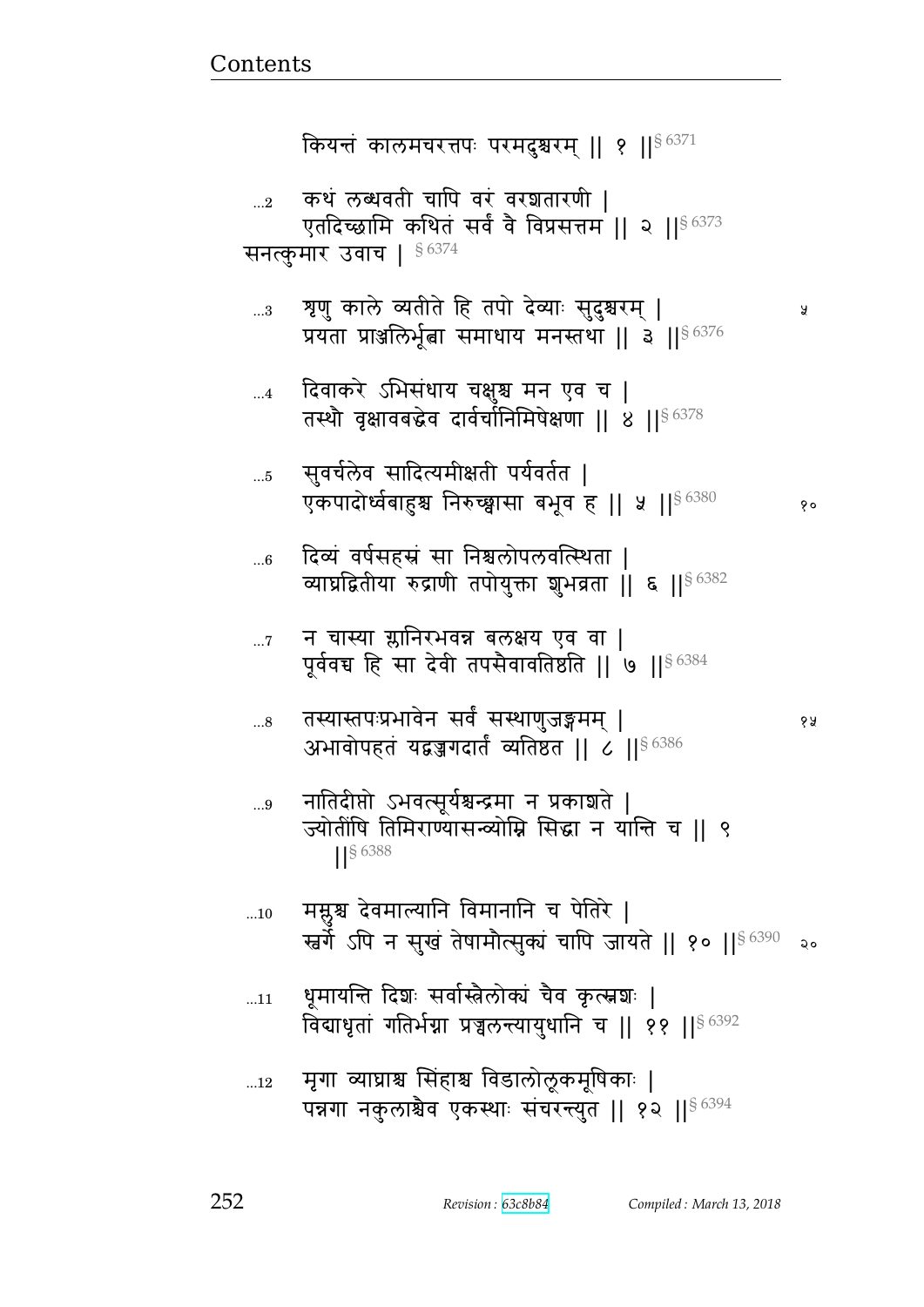| Compiled : March 13, 2018 |  |
|---------------------------|--|
|---------------------------|--|

तस्माल्लोकहितार्थाय अस्माकं वचनादपि | 58  $...24$ 

सा हि देवी तपोयुक्ता अतो भूयो विभावरी |  $...23\,$ लोकानिमान्सहास्माभिर्दहेदपि न संशयः ॥ २३ ॥<sup>§ 6418</sup>

Revision: 63c8b84

253

- यदि तस्याः प्रभावेन महोत्पातभयं बिदम् |  $...22$ अतो भूयो दहेल्लोकांस्तस्मात्तां संनिवारय || २२ || 86416
- प्रभावो येन लोकानां विपरीतत्वमागतम् ॥ २१ ॥<sup>§ 6413</sup> देवा ऊचुः | 86414 २०
- तपश्चरत्या योगेन तस्यैष तपसः सुराः |  $...21$
- अब वर्षसहस्रं हि दिव्यं तस्याः समाधिना |  $...20$ वर्षाणां द्वे श्वते चैव तथान्यच्छरदां शतम् || २० || 86411
- एषा हैमवती देवी रुद्राणी लोकधारणी |  $\dots 19$ तपश्चरति युक्तात्मा योगमास्थाय निश्चलम् || १९ || 86409
- तेषां तद्वचनं श्रुत्वा भीतानां सर्वयोगवित् |  $...18$ उवाच मधुरं स्रुक्ष्णमिदं गम्भीरवद्वचः || १८ || 86407
- भगवंल् लोकतत्त्वज्ञ सर्वप्रत्यक्षदग्विभो |  $\dots 17$ लोको ऽयं विपरीतो ऽब किमर्थं श्रंस नः प्रभो || १७  $|$  \section 6405
- पूजिता ब्रह्मणा सम्यगुपविष्टा यथार्हतः |  $...16$ पृष्टास्तेनागमे हेतुमूचुईच्छोकपीडिताः || १६ ||<sup>§ 6403</sup>
- इत्युक्ता ते सुराः सर्वे बृहस्पतिपुरोगमाः |  $\dots15$ वैराजभवनं गत्ना ब्रह्माणं सम्प्रणेमिरे || १५ ||  $^{86401}$
- 
- $\left| \right|^{56399}$

किं तिष्ठामः समुद्रिग्ना गच्छामो ब्रह्मणो ऽत्तिकम् ॥ १४

विपर्ययो ऽयं त्रैलोको अकस्मात्सम्प्रदृश्यते । कारणं महदत्रास्ति नेदं निष्कारणं भवेत् || १३ ||§6397

ततो देवाः समागम्य ऊचुः सर्वे परस्परम् |

तस्माद्वयमजानन्त एतं सर्वं विपर्ययम् |

 $...13$ 

 $...14$ 

Å

१०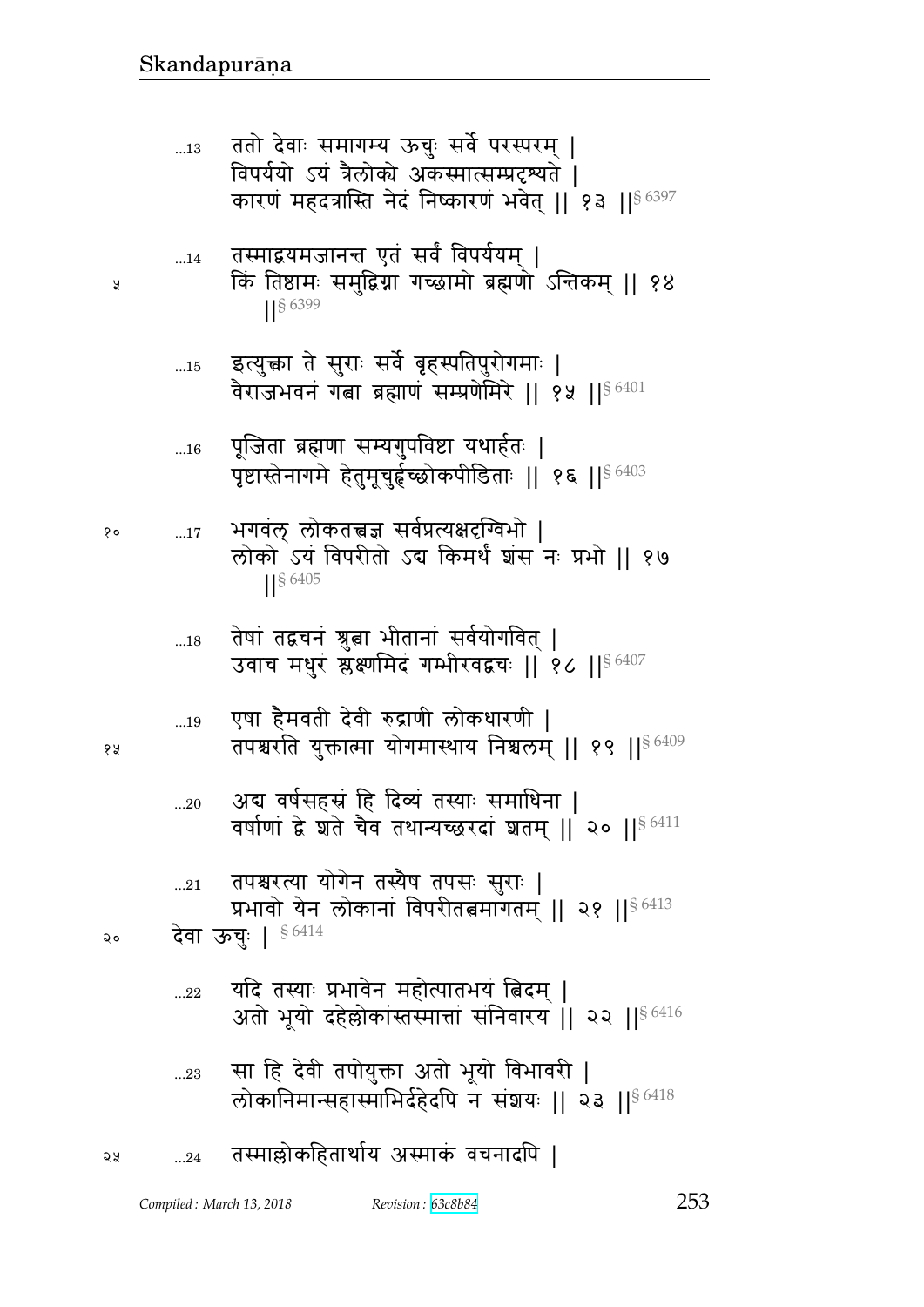एवं भवतु गच्छध्वं निर्वृता भवतानघाः |  $...25\,$ वरप्रदानेनेष्टेन रुद्राणीं स्थापयाम्यहम् || २५ || § 6423 गतेष्वथ तु देवेषु ब्रह्मा लोकपितामहः |  $...26$ Ã विमानं काञ्चनं शुभ्रं वेदिकाशतसंकुलम् || २६ ||§ 6425 किङ्किणीजालसंनद्धं मुक्तादामावभासितम् |  $...27$ इन्द्रनीलमयैः स्तम्भेर्जालेर्जाम्बूनदेस्तथा || २७ ||<sup>§ 6427</sup> घण्टाभिर्विश्वरूपाभिः समन्तात्परिवारितम् ।  $...28$ वज्रनीलेन्द्रवेडूर्यमहानीलादिभासितम् ॥ २८ ॥ १६८४२ १० स्तूपिकाभिश्च योग्याभिः स्फटिकाङ्काभिरावृतम् |  $...29$ सर्वलोकमयं तद्वै स्तयं देवेन निर्मितम् || २९ || 86431 पञ्चभूतमयं तद्धि प्रकृतिस्थमथापि च |  $...30$ शब्दादिजालसम्बद्धं घण्टेन्द्रियसुशब्दवत् || ३० || 86433 मुक्तादामाष्टकैर्युक्तं किङ्किणीषोडञ्चावृतम् |  $...31$ १५ विंशतिर्वेदिकाश्चात्र विमानं तन्महाप्रभम् || ३१ ||  $^{86435}$ श्चतार्धलक्षणेर्दिव्येर्मणिजातेस्तथाचितम् ।  $\ldots 32$ आसनेर्बहुभिर्युक्तं लोकस्थानैः समन्ततः || ३२ ||<sup>§ 6437</sup> आरुरोह विमानं तं ब्रह्मा स मुनिभिः सह | ..33 वेदैः सह तथा चापि मन्त्रैः सर्वैस्तथैव च || ३३ || \$ 6439 २० मध्ये तस्यासनं दिव्यं स्वर्णपद्मोपगं दृढम् |  $...34$ उपोपविष्टस्तत्रासौ ब्रह्मा लोकपितामहः ॥ ३४ ॥ 86441 तस्य पार्श्वे तु सावित्री गायत्री चैव सुप्रभा |  $...35$ ऋग्वेदो दक्षिणेनास्य यजुर्वेदश्च पश्चिमे | उत्तरे सामवेदस्तु अग्रतो ऽथर्वणस्तथा || ३५ ||  $^{86444}$ 2 y

तथा कुरु यथा साध्वी विनिवर्तति शोभना || २४ || § 6420 ब्रह्मोवाच ।  $$^{6421}$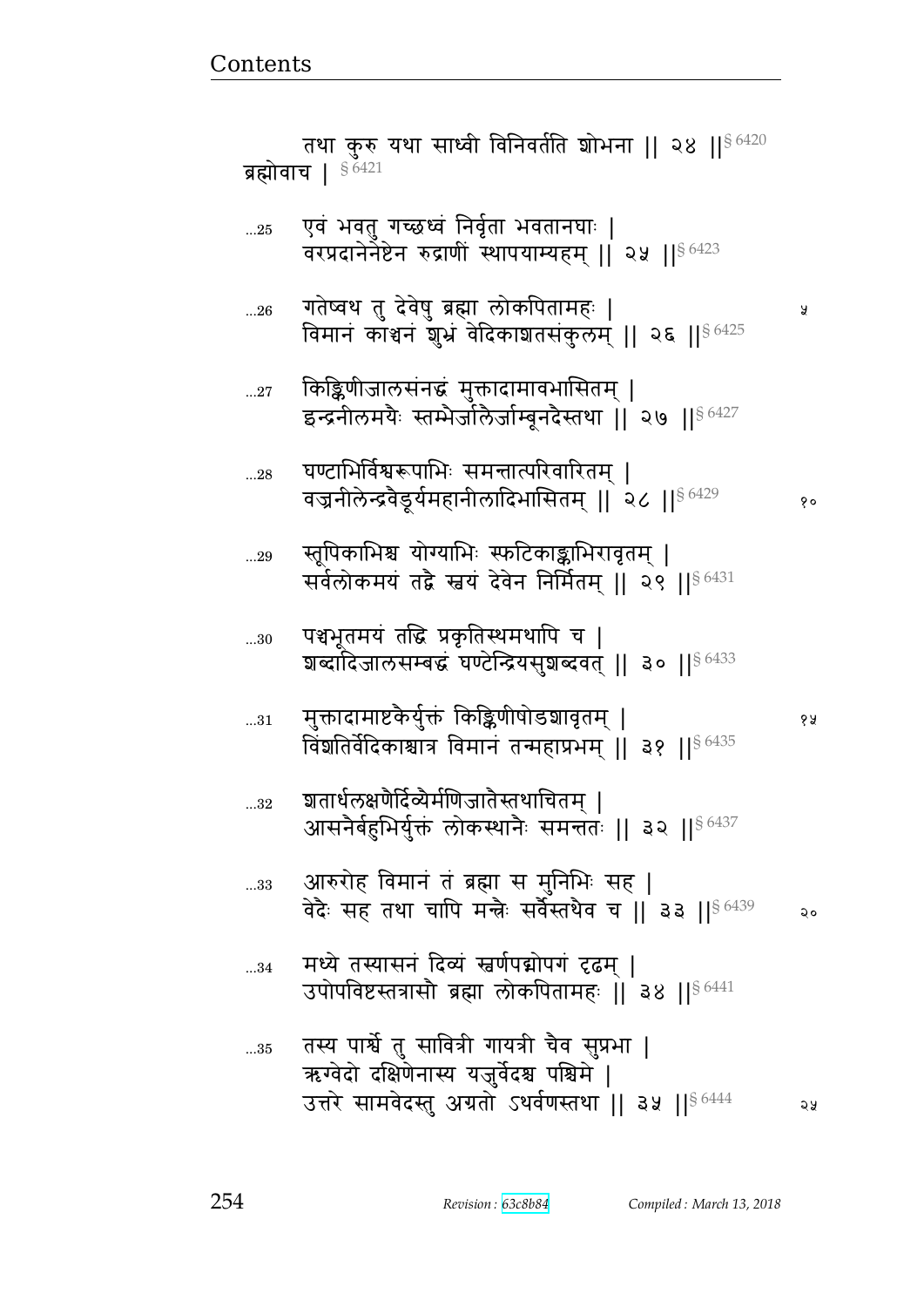| १० | 40          | पितरश्चैव देवाश्च ब्रह्मणो ये प्रसूतयः  <br>पृथिवी वायुराकाश्चमापो ज्योतिस्तथैव च    ४०    <sup>§ 6454</sup>                                                      |
|----|-------------|-------------------------------------------------------------------------------------------------------------------------------------------------------------------|
|    | 41          | एते चैव यथोदिष्टाः सागरा दिञ्च एव च  <br>विद्याश्च धर्मकाराश्च अग्रतस्ते ऽवतस्थिरे ॥ ४१ ॥ 86456                                                                   |
|    | 42          | ब्रह्मदण्डश्च दण्डश्च कलशः काञ्चनस्तथा  <br>कमण्डलृश्च तस्यासीत्पार्श्वयोरुभयोरपि    ४२    $80458$                                                                |
| १५ | 43          | यज्ञोपवीतं श्रीमच ओंकारश्च तथाग्रतः  <br>अक्षसूत्रं च योगं च जप्यं चैवाग्रतः स्थिताः  <br>स्ताहा स्तथा वर्षट्वैव अग्निश्चैतानि पार्श्वतः ॥ ४३ ॥ <sup>§ 6461</sup> |
|    | $\ldots$ 44 | यमाश्च नियमाश्चैव साधनानि बहूनि च  <br>धर्मस्यैतानि सर्वाणि पार्श्वस्थान्यभवंस्ततः ॥ ४४ ॥ $^{\$6463}$                                                             |
| २० | $\dots 45$  | ्दया कृपाथ दानं च श्रद्धा चैव हिया सह  <br>ऋषीणां पार्श्वगाः सर्वा दक्षिणा यज्ञपार्श्वतः ।। ४५ ।। <sup>§ 6465</sup>                                               |
|    | 46          | ततो देवाश्च ये केचिद्भह्मलोकनिवासिनः<br>सर्वे समधिरुह्याशु समन्तादवतस्थिरे    ४६    56467                                                                         |
| २५ | $\dots 47$  | एवं तेषु विमानं तं समारूढेषु सर्वश्चः  <br>सुखासीनेषु सर्वेषु ब्रह्मा समनुचोदयत्    ४७    86469                                                                   |

- 
- मरीचिरङ्गिराश्चेव रुचिश्चेव महायशाः |  $\dots39$ ऋभुः सनातनश्चेव विराजश्च महातपाः || ३९ ||<sup>§ 6452</sup>
- लोकपालाः प्रजाध्यक्षा दक्षो धर्मस्तथैव च |  $...38$ भृगुरत्रिर्वसिष्ठश्च पुलस्त्यः पुलहः क्रतुः || ac || 86450

¥

- तथा व्याहृतयः पुण्यास्तथा लोकाश्च सर्वश्चः |<br>पर्वताश्चेव नद्यश्च तथा लोकस्य मातरः || ३७ ||<sup>§ 6448</sup>  $...37\,$
- प्रायश्चित्तानि धर्माश्च तपांसि विविधानि च |  $...36$ दानानि च विचित्राणि कृतवः सेष्टयस्तथा | ३६ || § 6446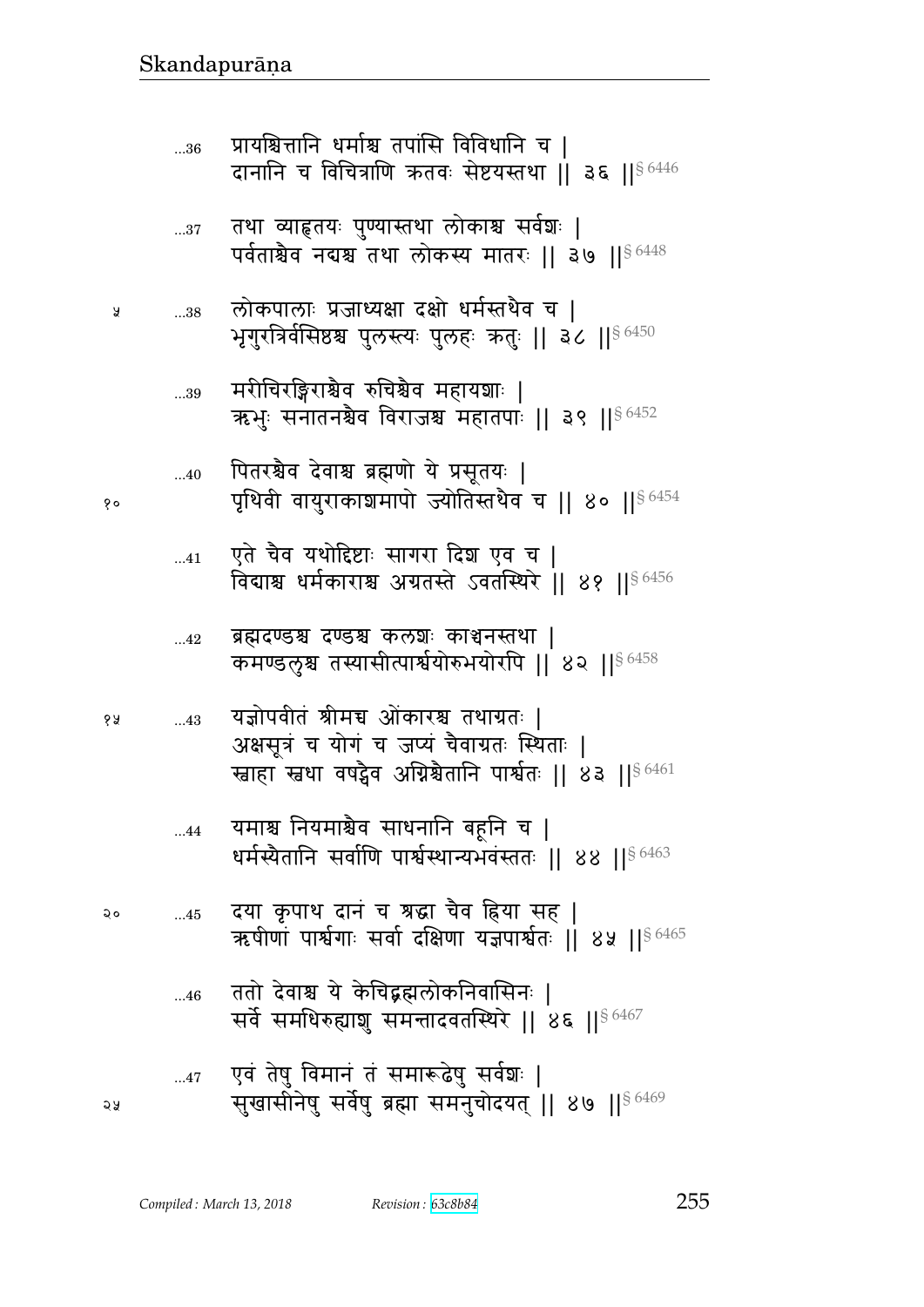У

१५

## ततः स भगवान्देवो ब्रह्मा लोकपितामहः ।  $...11$

एतदन्थं तमः कृता मेघो ऽसौ जीवनः स्तवम् ।  $...10$ २० वज्रोदातकरः स्रग्मी प्रत्युद्यात्यभिनादयन् || १० || 86493 सनत्कुमार उवाच | 56494

एतदस्मद्विमानस्य मार्गमावृत्य विष्ठितम् |

ऊर्ध्वं तिर्यगधस्ताच देवदेवस्य तेजसा ।। ९ ।।  $^{6491}$ 

- $...8$ वर्धते गिरिणा सार्धं विन्ध्यस्य शिखरं यथा || ८ || § 6489
- एतदस्मद्विमानस्य वायुनाभ्याहतं रुषा |
- अनिर्देश्यमिदं योगाद्योगिनामपि नित्यञ्चः |  $\dots 7$ अन्यस्तु कुत एवेदं वर्णयीत महानपि || ७ || \$ 6487
- इदं प्रविश्य धर्मात्मा दुःखं भूयो न विन्दते |  $...6$ न चापि जन्म प्राप्नोति नित्यमैश्वर्यगो हि सः || ६ ||  $^{86485}$
- एतत्सृष्टं स्त्वयं तेन मनसानुपमद्युति |  $\ldots 5$ १० न हास्य सदृशं किंचिदण्डे ऽस्मिन्विद्यते गृहम् ॥ ५ ॥  $\frac{86483}{2}$
- इदं प्रविश्य देवानां यज्ञश्रीर्नापसर्पति |  $\dots$ 4 जयश्च नित्यं युद्धेषु धर्मश्च सुमहानपि || ४ || 6481
- इदं रुद्रगृहं शुभ्रमदृष्यं सुकृतामपि ।  $\ldots$ 3 देवानामपि पश्यध्वं भास्कराकारवर्चसम् ॥ ३ ॥ $^{\$6479}$
- स तमासाब विस्तीर्णमनौपम्यमतिप्रभम् |  $...2$ दूरादृष्टिसुखं दृष्ट्वा सभास्थानिदमब्रवीत् || २ || 56477
- ततस्तेन विमानेन सर्वसृक्स चतुर्मुखः |  $\dots$ 1 जगाम मन्दरं धीमान्विचित्रोपलकन्दरम् ॥ १ ॥ ९ ॥ २
- सनत्कुमार उवाच | §6473
- $...48$ ययौ प्रभावेन मनोनुगामिना यथा मनः सर्वसृजेव हेतुना || 86  $\left| \right|^{86471}$ इति स्कन्दपुराणे त्रिपञ्चाशो ऽध्यायः ||

 $\ldots\!9$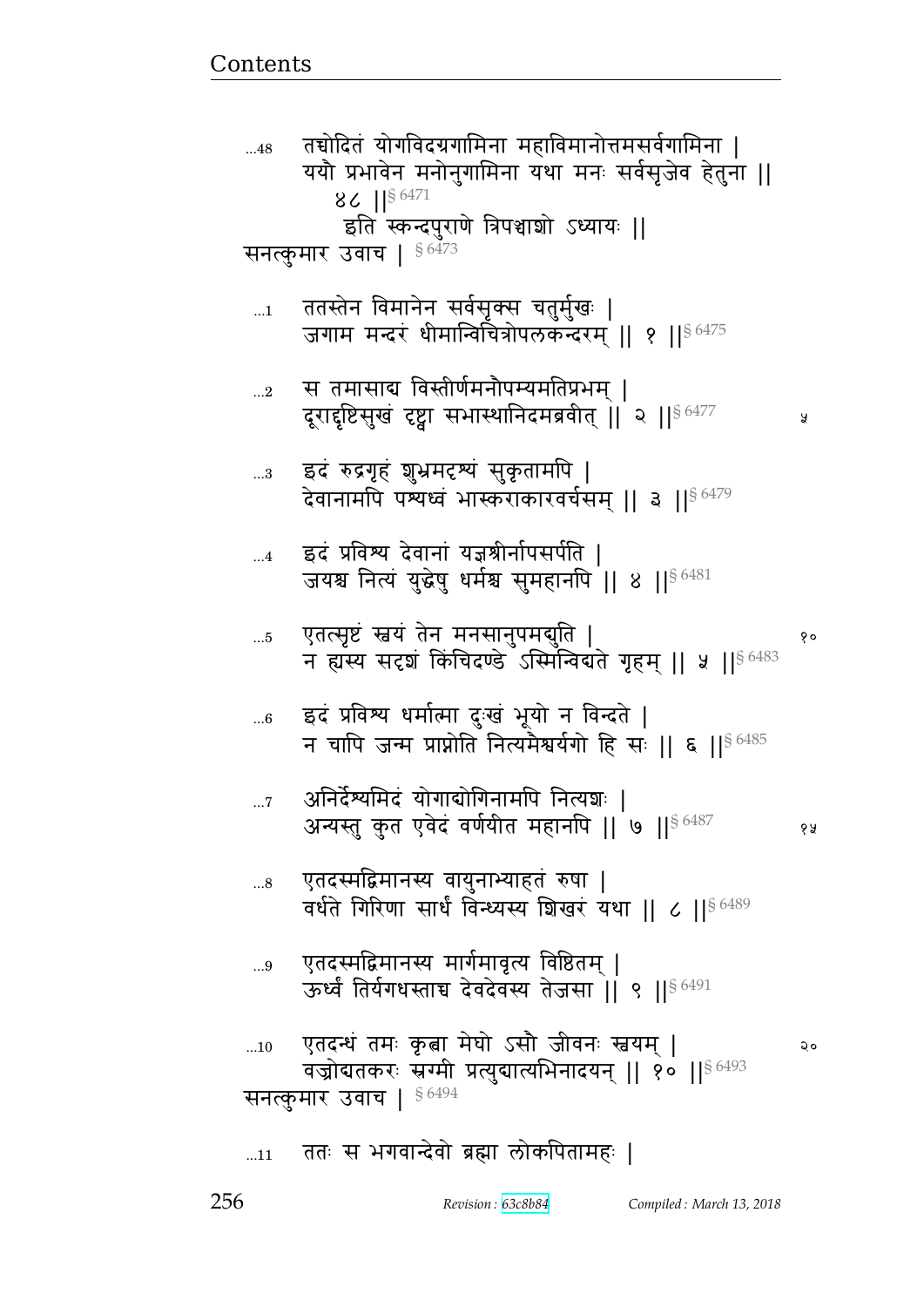$...22$ 

पालयन्ती जगत्सर्वं तपस्तप्यति शेलजा || २२ ||<sup>§ 6521</sup>

257

- युगात्तादित्यसंकाशं दूरात्समभिलक्ष्यते || २१ || 86519
- एतद्धिमवतः शृङ्गमुच्छ्रितं कान्तिमत्स्थितम् |  $...21$

अत्र सा जगतो धात्री धात्री पुत्रमिवोरसम् |

- स दृश्यमानो देवैश्व मुनिभिश्च यतव्रतैः |  $...20$ हिमवन्तं गिरिश्रेष्ठमुपागम्येदमब्रवीत् || २० || $86517$
- $...19$ शाकद्वीपस्य मध्येन जम्बूद्वीपमथागमत् || १९ ||§ 6515
- प्रदक्षिणमुपावृत्य मन्दरं प्रजगाम ह || १८ || § 6513 स मन्दरगिरिं सर्वं परिहृत्य महामनाः |
- $\frac{1}{5}$  6511 ततः स कृबा मनसा नमस्कारं हि श्रम्भवे |  $\dots18$
- यूयं ज्ञाता भगवता येन कार्येण चागताः | १५  $\dots 17$ कुरुध्वं किल तच्छीघ्रं कालो ऽयं तस्य वर्तते || १७
- स एवमुक्तो रुद्रेण नन्दी प्रमथनायकः |  $...16$ द्वाःस्थ-म्-एव विमानस्थं ब्रह्माणमिदमब्रवीत् || १६ || 86508 नन्दावाच | \$6509
- एष ब्रह्मा विमानेन मामिह द्रष्टुमागतः |  $...15$ ब्रूहि येनागतो ऽसीह कार्येण विदितो ऽसि मे | कुरु तद्रच्छ शीघ्रं बं कालस्तस्यायमागतः || १५ ||  $\frac{86505}{5005}$ सनत्कुमार उवाच |  $$^{6506}$
- तं जपन्तं विदित्ना च भगवान्गोवृषध्वजः |  $...14$ नन्दिनं द्वारदेशस्थमिदमाह सुरेश्वरः || १४ || \$ 6502
- ततः स मेघः स्त्रं स्थानमगमद्वष्टिसर्जनः |  $\dots13$ दिशश्च विमलाः सर्वाः प्रकाशश्चाभवद्भशम् ।। १३ ।।<sup>§ 6500</sup>
- तुष्टाव च तदा देवं श्वर्वमुग्रं कपर्दिनम् |  $\dots 12$ ते चैव ऋषयः सर्वे विमानस्थाः सुसंयताः || १२ || $^{\S\,6498}$

विष्टभ्य तं विमानाग्र्यमवतस्थे कृताञ्जलिः ॥ ११ ॥  $86496$ 

y

१०

 $20$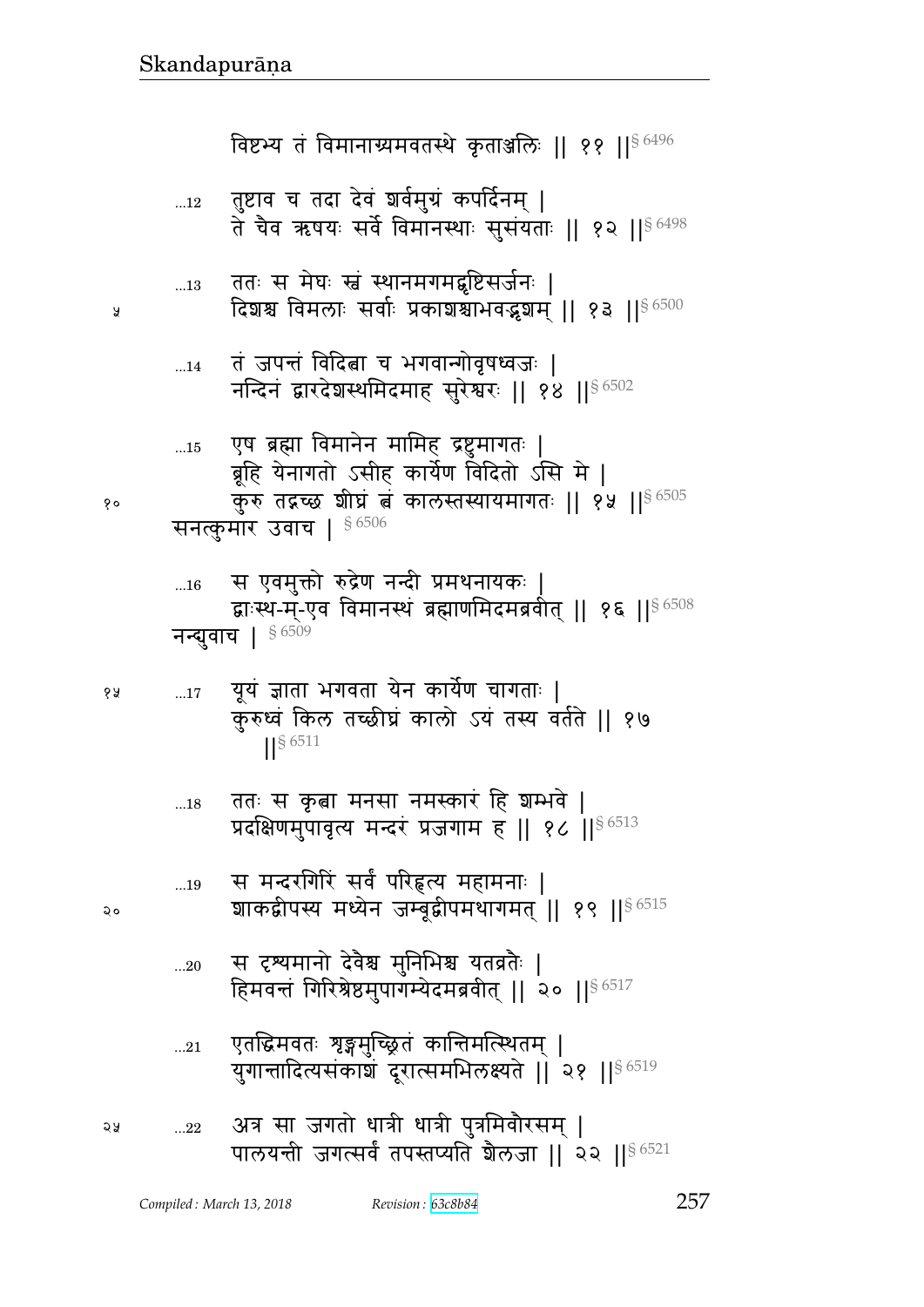स एवं कथयन्नेव विमानेन चतुर्मुखः |  $\ldots 25$ Ã ऋषिभिः सहितः सर्वैः शिखरद्वारमागतः || २५ ||§ 6527 तत्रैनं रुद्रसचिवा आयुधोद्यतपाणयः |  $...26$ भर्त्सयन्तो ऽभ्यवर्तन्त तिष्ठ तिष्ठेतिवादिनः || २६ ||§ 6529 तान्त्रह्मा श्लक्ष्णया वाचा सान्त्वपूर्वमुवाच ह |  $...27$ प्रशंसमानस्तान्सर्वान्प्राअलिर्युक्तमानसः || २७ || 86531 १० ब्रह्मोवाच |  $§$  6532 यूयं सर्वे महात्मान ऐश्वर्येण समन्विताः |  $...28$ अक्षया ह्यमराश्चेव तथाप्रतिहताश्च ह || २८ ||  $\frac{86534}{56534}$ महायोगबलोपेता अजय्या युधि केनचित् |  $...29$ को युष्मानभिवर्तेत शको ऽपि प्रवरेश्वराः || २९ ||§ 6536 68 देवदेवाज्ञया सो ऽहमायातो मन्दरादिह |  $...30$ देव्या वरप्रदानार्थमनुज्ञा क्रियतां मम || ३० || 86538 गणेश्वरा ऊचुः | § 6539 देव्या दाता स्त्वयं देवो वरानिष्टान्महामनाः |  $...31$ तानेव देवी बन्यस्मान्मनसापि न चिन्तयेत् || ३१ ||  $\frac{86541}{ }$  $\mathsf{Q}$  $...32$ बामप्यसौ ऽनुगृह्णाति किमु देवीं जगत्पतिः || ३२ ||<sup>§ 6543</sup> ब्रह्मोवाच |  $$^{6544}$ अशक्तो न महादेवो वरं दातुं महामनाः |  $...33$ य एवं चित्तयेद्देवं न भवेत्स कथंचन || ३३ || $86546$ 

पश्यध्वं तपसो वीर्यं देव्याः सुचरितस्य वै |  $\ldots$ 24

यदेतच्छिखरं दृष्ट्वा न पश्याम पुनर्यमम् || २४ || 96525

अहो नु शिखरं पुण्यं भाग्यवचापि सर्वथा |  $...23$ यदेन गिरिपुत्र्यर्थे वरैर्योक्ष्यति कामहा ।। २३ ।।  $86523$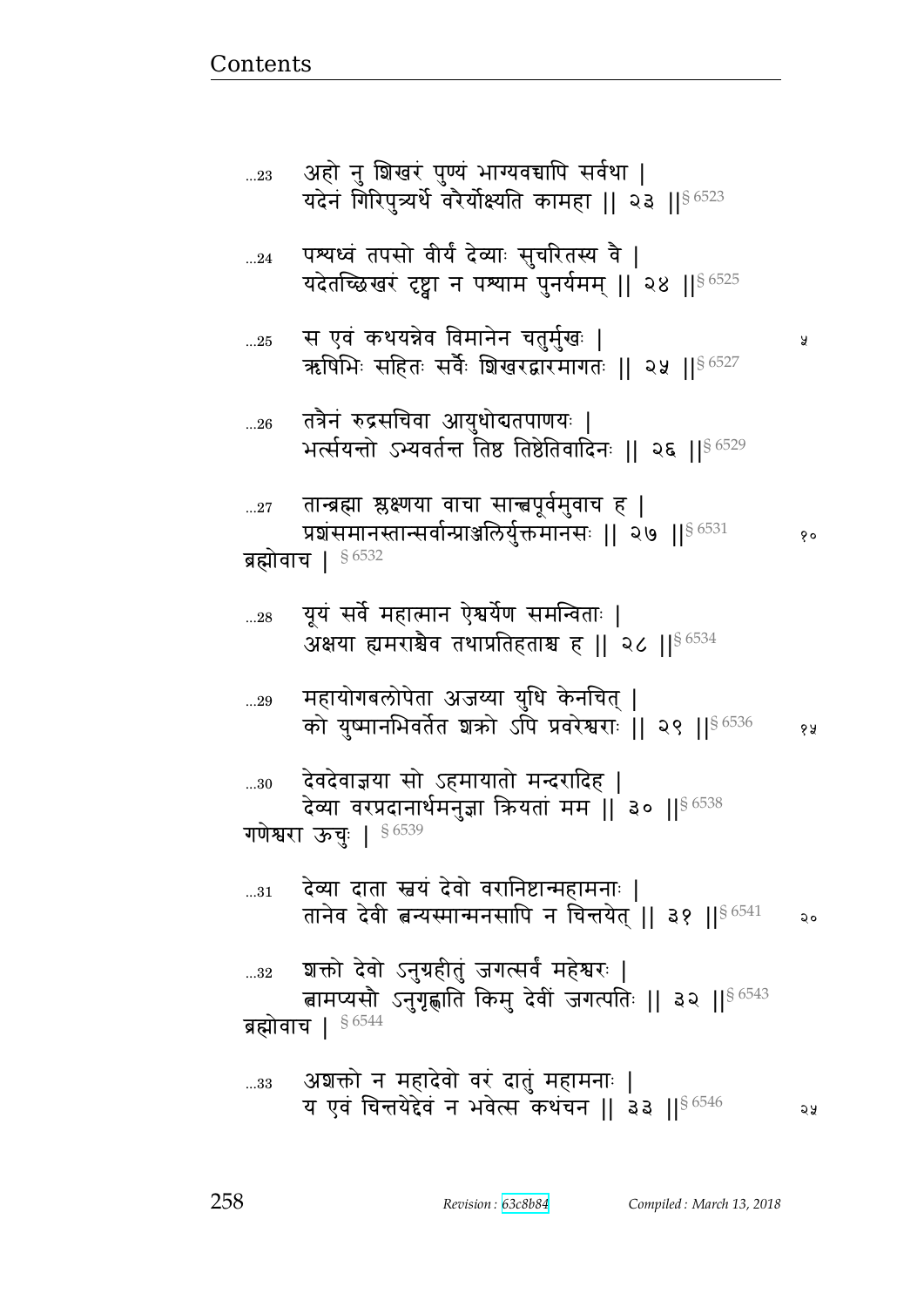- ह्नतो रुद्रेण लोको ऽयमहं चैव पुरानघे |  $...5$ सृष्टाः स्म वरदे देवि मा नः कृतां विनाशय || ५ || 96572
- मा सृष्ट्वा जगदेतत्त्वं तपस्यन्ती विनाशय |  $\dots 4$ बुद्धैवं धारयस्त्रेमं लोकं देवि नमस्तव || ४ || 56570
- लोकस्य जननी भूबा धारयिबा जगत्तथा |  $\ldots\!3$ किमिदं तपसा भूयों लोकं दग्धुमिहेच्छसि || 3 || § 6568
- ब्रह्मोवाच |  $$6566$
- सा तमर्घ्येण पाद्येन मधुपर्केण चैव ह |  $\ldots 2$ पूजयामास रुद्राणी चतुर्वक्तमुपागतम् || २ ||<sup>§ 6565</sup>
- अथ तं सहसायातमपश्यत्साचलात्मजा |  $\dots$ 1 ऋषिभिस्तैर्महाभागैः समन्तात्परिवारितम् । रश्मिभिस्तेजसां योनिं मध्याह्न इव भास्करम् ॥ १ ॥ $^{\$6563}$
- अथ सोपलधातुनिर्झरो गिरिराजो ऽतिमहाशिलोचयः |  $...39$ विनिसृष्टदिवाकरामलः स गिरिर्दिव्य इवोदयाचलः || ३९  $\frac{1}{5}6558$ इति स्कन्दपुराणे चतुष्पञ्चाशो ऽध्यायः || सनत्कुमार उवाच | § 6560
- अवतीर्य विमानात्तु ततः श्रीघ्रं पितामहः |  $...38$ निलिल्ये शिखरे तस्मिन्नानाधातुविचित्रिते || ३८ || § 6556
- प्रेषितो देवदेवेन ज्ञातो ऽस्माभिः पितामह |  $\ldots\!37$ त विशस्त्राधुना देव पार्वत्या वरदित्सया || ३७ || 86554
- नियुक्ताश्च पुनः सर्वे ब्रह्माणं लोककारणम् |  $...36$ ऊचुर्गणेश्वराः सर्वे विदितार्था महामुने || ३६ || § 6552
- अथ तं युक्तमनसो युक्तं प्रत्यक्षमीश्वराः |  $\dots\!35$ महेश्वरमपश्यन्त कृतानुज्ञं च लोकपम् || ३५ || 86550
- न देवी भगवत्पार्श्वादिच्छते किल पार्वती ।  $...34$ वरानिष्टांस्ततो देवो मामिह प्रेषयच्छिवः || ३४ || § 6548

Å

१०

Å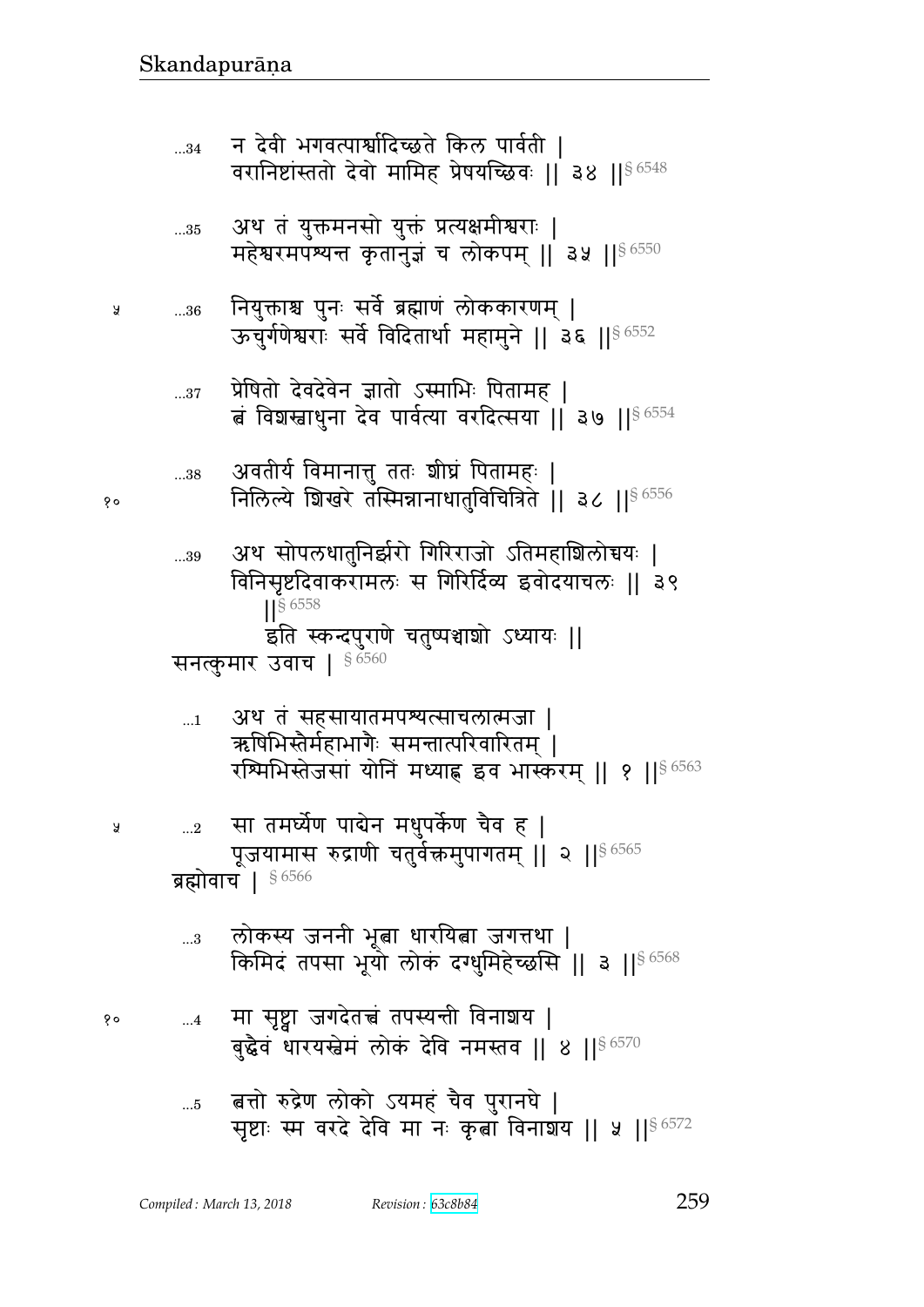...16 w{ଉyB rसbFp Lr 4 स/ { xve1 ᅖ 4 ममानुग्राह्य इत्येवं वरो ह्यस्मै प्रदीयताम् || १६ ||  $$^{6598}$ सनत्कुमार उंवाच |  $$^{6599}$ 

- ...15 अवतिष्ठेत किं यो ऽयं सहस्रमवतिष्ठत । वर्षाणां सुमहातेजा नायं तिर्यक्सुसंस्कृतः || १५ ||<sup>§ 6596</sup>
- <u>...1</u>4 भगवन्को हि लोकेषु तिर्य<del>क्</del>ते सति निश्चलः | स्तब्धकर्णेक्षणो दिव्यमहो ऽप्येकमभोजनः || १४ ||  $$^{6594}$
- ...13 अत्यन्तभक्तः पूर्वं मे जातिदोषेण दूषितः | विदितार्था ततो भूबा उवाच हिमवत्सुता || १३ || $^{\S~6592}$  २०
- ...12 अथ सा तद्वचः श्रुत्वा रुद्राणी लोकभावनी | दिव्येन चक्षुषापश्यदज्ञानात्कृतसाहसम् || १२ || $^{\$~6590}$

 $_{\rm ...11}$  एष तिर्यग्दुरात्मा च बां भक्षयितुमागतः |

नास्य शुद्धं मनो देवि क्रूरो ऽयं पापचेतनः | पश्येनं दुष्टमनसं नास्य श्रेयो मनस्त्रयि || ११ || $^{\S\,6587}$  १४ सनत्कुमार उवाच |  $$^{6588}$ 

- ...10 զyyp/ dx}״yG{ ɕpɏsf\_@״y e/ft ᅖ  अस्मै दत्स्त्व वरं देव नास्मि तावद्वरार्थिनी || १० || $^{\$~6583}$ ब्रह्मोवाच |  $§$  6584
- ...9 व्याघ्रस्य तावद्यच्छस्त ततो दास्यसि मे वरम् | अब वर्षसहस्रं वै स्थितस्यास्य ममाग्रतः ॥ ९ ॥ $^{\rm 6\,6581}$
- ... $s$  वरदो ऽसि यदीशान मम देव चतुर्मुख | अयं भक्तो ऽनुरक्तश्च मम नित्यं प्रैियः प्रभो || ८ ||<sup>§ 6579</sup>

...7 किं वा ते हृदये देवि यद्यपि स्यात्सुदुष्करम् | वरं वृणीहि शर्वाणि दातास्मि हिमवत्सुते || ७ ||  $^{86576}$ देव्यवाच ।  $$^{6577}$ 

...6 तपसा तव रुद्राणि जगत्स्थावरजङ्गमम् | तप्यते ग्रीष्ममध्याह्ने जलात्पद्ममिवोद्धृतम् || ६ ||<sup>§ 6574</sup>

<u>Contents and Contents are the contents of the contents of the contents of the contents of the contents of the contents of the contents of the contents of the contents of the contents of the contents of the contents of the</u>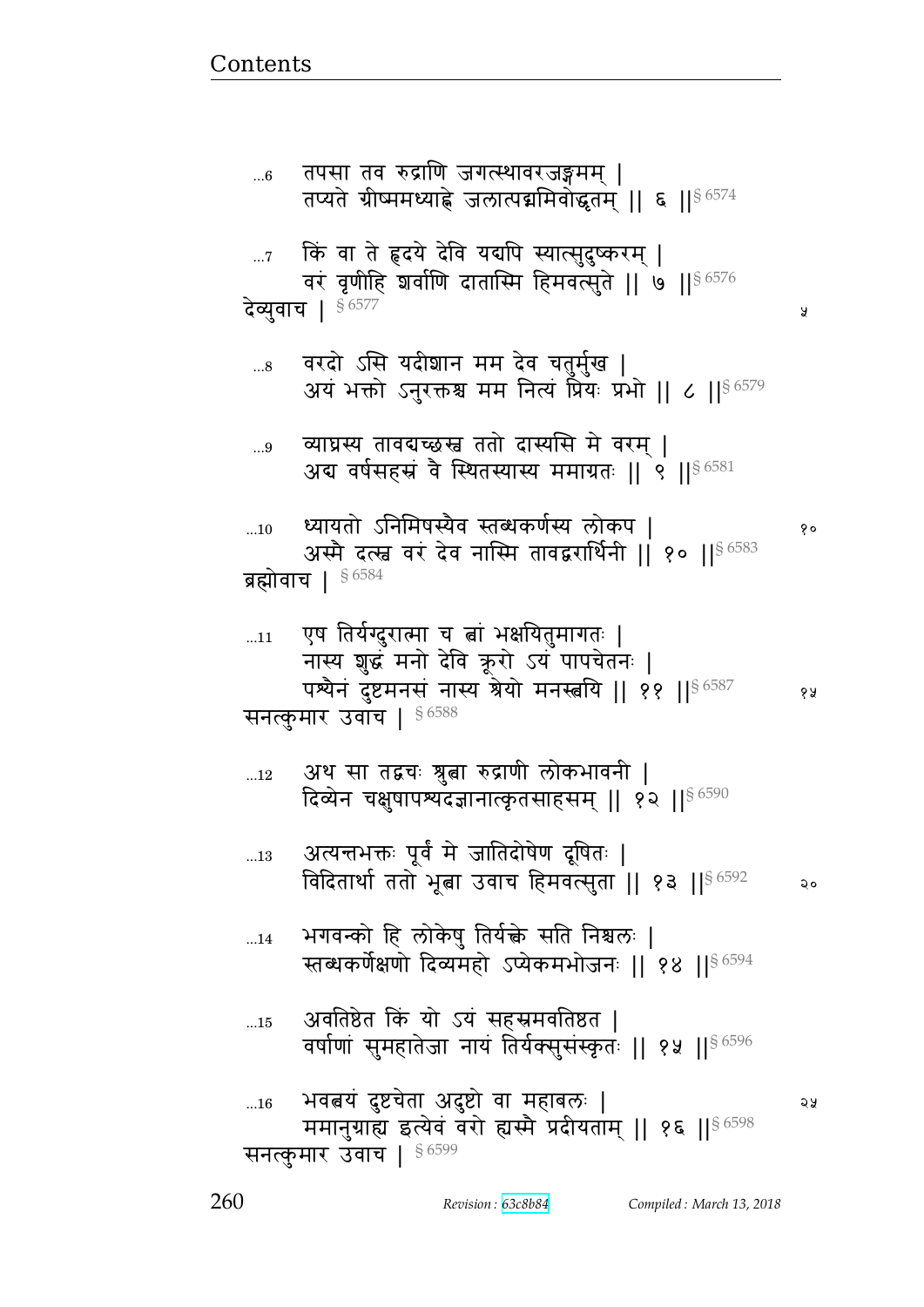- एवमस्तु जगन्मातर्यदिच्छसि महामते |  $...27$ अन्यं वरय भद्रं ते वरं यत्प्रददानि ते || २७ ||  $8\,6626$
- इच्छामि भगवन्दिव्यं वर्णं कनकसप्रभम् |  $...26$ गौरीति लोके ख्याता च भवेयं कमलोद्भव || २६ || § 6623 ब्रह्मोवाच | § 6624 ১১
- वद बमपि चेशानि यस्ते प्रियमनोरथः |  $\ldots 25$ यावद्दानि सर्वं ते नियोगात्परमेश्वरात् || २५ || 86620 **देव्युवाच | § 6621**
- यश्चैनं कीर्तयेद्दुर्गे कान्तारेषु भयेषु च |  $...24\,$ शार्दूलसिंहद्वीपिभ्यो न भयं तस्य जायते || २४ ||§6618
- बया मया च यद्यस्य कृतेयं नन्दिरीदृषी |  $...23$ तस्माद्रमिष्यति ख्यातिं सोमनन्दीति नामतः || २३ ||<sup>§ 6616</sup>
- एवं भवतु भद्रं ते सर्वमेतद्भविष्यति |  $...22\,$ पञ्चालस्य च यक्षो ऽयं प्रतीहारो ऽभवत्पुरा ॥ २२ ॥ 86614

ब्रह्मोवाच | 86612

- अमरो जरया त्यक्त अक्षयश्चाव्ययस्तथा |  $...21$ महायोगबलोपेतो महदैश्वर्यसंयुतः | गणेश्वरो ममेष्टश्च भवत्वेष यदिच्छसि ॥ २१ ॥  $86611$
- देव्युवाच | 86608
- अनुग्राह्यस्तवानिन्चे पापो ऽयं दुष्टचेतनः |  $...20$ अतो ऽस्मै ब्रूहि देवेशे वरो यस्तव रोचते || २० || $8\,6607$
- तस्मादार्याः सदा सेव्या नित्यं पापकृतापि हि |  $\dots 19$ Å सिद्धिमेति नरः क्षिप्रमपापानां समीपगः || १९ || 86605
- आर्याणां दस्यवो ऽपीह संसर्गात्सिद्धिमाप्नुयुः |  $\dots18$ यथायं क्रूरकर्मापि सिद्धिं यास्यत्यनुत्तमाम् ॥ १८ ॥ 86603
- ततः स भगवान्देवश्चतुर्वक्तः पितामहः |  $...17$

१५

 $20$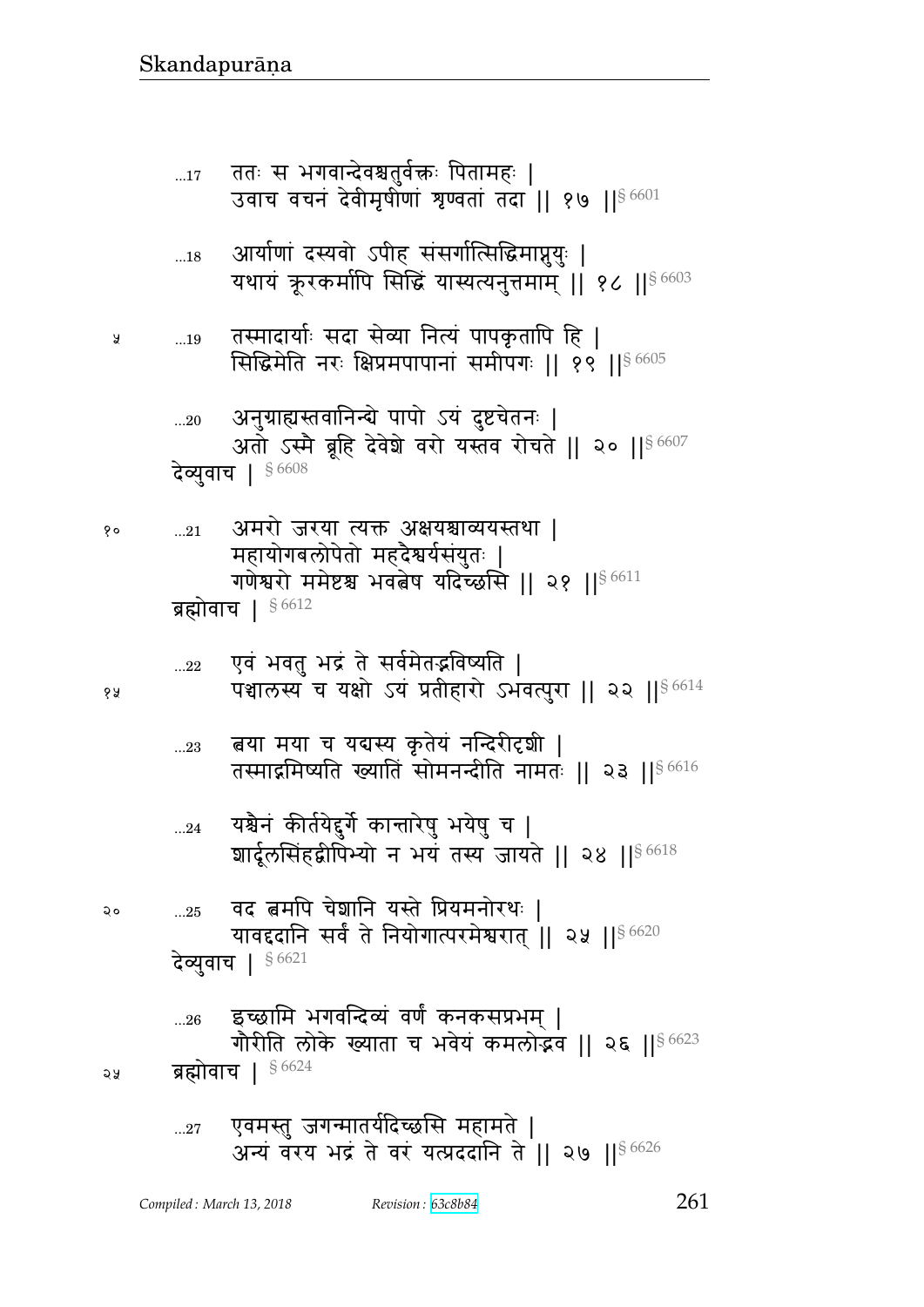देवब्राह्मणगोप्ता च विद्वान्सर्वज्ञ एव च || ३२ || 86638 ब्रह्मण्यश्च श्वरण्यश्च देवद्विद्वंघहा तथा |  $...33$ अयोनिजो महातेजा लोकानां सुखकृच हि | शनेरेतदुवाचासो ततश्च विरराम ह || ३३ || 36641 68 सनत्कुमार उवाच |  $§ 6642$ वरान्स दत्त्वा देवेशः कृत्वा चाभिप्रदक्षिणम् |  $...34$ विमानं तं समारुह्य स्तं लोकमगमत्तदा ।। ३४ ।।  $8\,6644$ रुद्राण्यपि गते तस्मिन्सोमनन्दिपुरःसरा |  $...35$ स्थिताकाशं समास्थाय रोहिणीवं बुधानुगा || ३५ ||  $\frac{86646}{5}$  $20$ मन्नानुगेव गायत्री जयन्तेन शयी यथा |  $...36$ तथा सा भाति रुद्राणी सोमनन्दिपुरःसरा || ३६ || 8648 य इमं पठते सदा विपश्चित्पुरुषः प्रातरतन्द्रितो हि कश्चित् |  $...37$ कुरुते नभयं हि सोमनन्दी वरदस्तस्य हरश्च सोमनन्दी ||  $39$  || $$6650$ इति स्कन्दपुराणे पञ्चपञ्चाशो ऽध्यायः || २५ व्यास उवाच | 86652

सदाबालो ऽथ सुभगो धर्मज्ञो धर्मवत्सलः |  $\ldots 32$ 

जेता हन्ता तथादेष्टा अजरो ऽवध्य एव च |  $\ldots 31$ अनावेश्यश्च सततं सर्वेषां प्राणिनां वरः || ३१ || 86636 १०

पुत्रस्ते भविता देवि महायोगबलान्वितः |  $...30$ अजेयः सर्वभूतानामष्टेश्वर्यगुणान्वितः || ३० ||<sup>§ 6634</sup>

ब्रह्मोवाच | 86632

इच्छामि भगवन्पुत्रं सर्वधर्मभृतां वरम् |  $...29$ महाबलं महोत्साहं सर्वलोकनमस्कृतम् || २९ ||<sup>§ 6631</sup> У

देव्युवाच | 5 6629

महद्रीदं तपस्तप्तं भवत्या लोकभावनम् |  $...28\,$ नानुरूपो वरस्तस्य तस्मादन्यो ऽपि मृग्यताम् || २८ ||  $$^{6628}$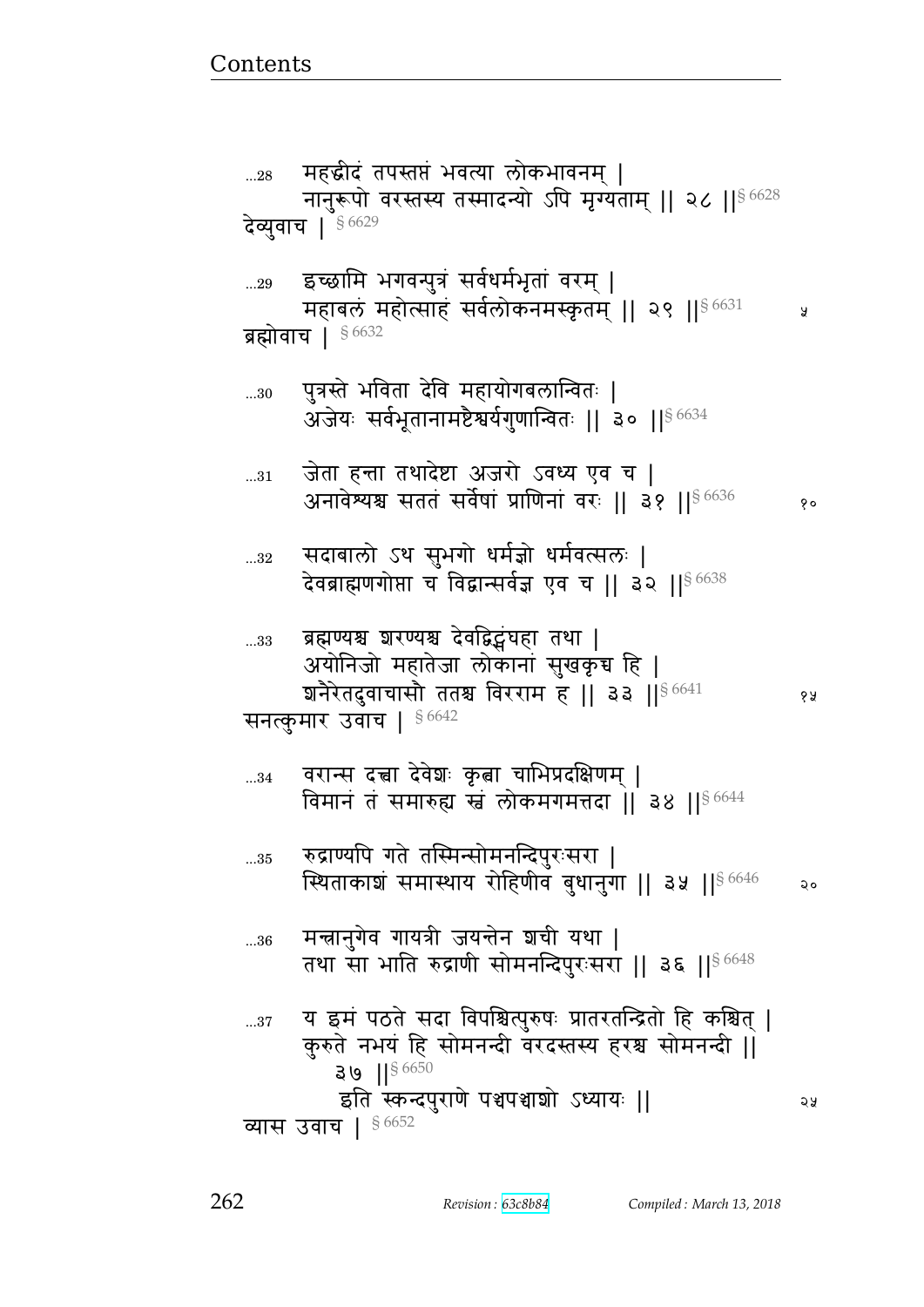# सप्तमे ऽहनि जाते च निराहाराः सुदुःखिताः |  $...12$

| $\dots$ 11 | अनावृष्ठ्या ततस्ते तु दुर्भिक्षे परिवर्तति              |  |
|------------|---------------------------------------------------------|--|
|            | क्षुधापरिगताः सर्वे किंभक्षाः सम्बभूविरे    ११   § 6677 |  |

- त एवमुक्तास्तेनैव माहिष्मत्यास्त्रतन्द्रिताः |  $...10$ गामादाय निवर्तन्तो मृत्तिकावतिमन्ततः || १० ||<sup>§ 6675</sup>
- उपाध्यायो ऽथ तान्विप्रान्प्रोवाचेदं महातपाः |  $...9$ अचिराद्रामितो गत्ना याज्यदत्तां सुरूपिणीम् | गबानयत होमार्थे शीघ्रं माहिष्मतीं पुरीम् || ९ ||<sup>§ 6673</sup>
- ग्रैशिरो गौतमश्चैव दण्डकीलश्च काश्यपः |  $\ldots\!8$ विदर्भश्चैव हारीत इतीमे सप्त विश्रुताः || ८ || § 6670
- आत्रेयः कण्डरो नाम उपमन्युश्च दामनः |  $\dots 7$ शाण्डिल्यश्चैव हालो ऽभूद्रार्ग्यश्च विदलस्तथा || ७ || 6668
- तस्य शिष्या बभूवुर्हि सप्त दुर्मेधसस्तु ते |  $...6$ गुरुशु्र्रूषणे रक्ता नामतस्तान्निबोध में || ६ ||<sup>§ 6666</sup>
- आसीत्सुपर्वा विख्यातः कौशिको ब्राह्मणः शुचिः |  $\dots5$ धार्मिकश्च वदन्यश्च विद्वान्विप्रैः सुपूजितः || ५ || $^{\$~6664}$
- शृणु व्यास पुरावृत्तं दञ्चार्णेषु तु यच्छुभम् |  $\dots$ 4 सप्तानां द्विजशिष्याणामशुभं शुभमेव च || ४ || १६ (662
- योनीर्वा कथमागम्य बह्वीः संकरजातिषु |  $\ldots$ 3 भूयः सुकृतिनो भूत्वा प्राप्नुवन्ति शुभां गतिम् || ३ ||<sup>§ 6659</sup> सनत्कुमार उवाच |  $$6660$
- ब्राह्मणा दुष्कृतं कृत्वा गत्ना दुर्गतिमापदम् |  $...2$ कथं भूयः समायान्ति स्तर्गसौंख्यफलं महत् || २ ||<sup>§ 6657</sup>
- भगवन्यत्त्वयाख्यातं पूर्वं नरकवर्णने |  $\dots$ 1 दुष्कृतं कर्म कृबा तु नरा नरकगामिनः | भवन्ति सुकृताः स्त्वर्गे सर्वसौख्यसमायुताः || १ ||<sup>§ 6655</sup>

१५

 $\mathsf{Q}$ 

১ম

y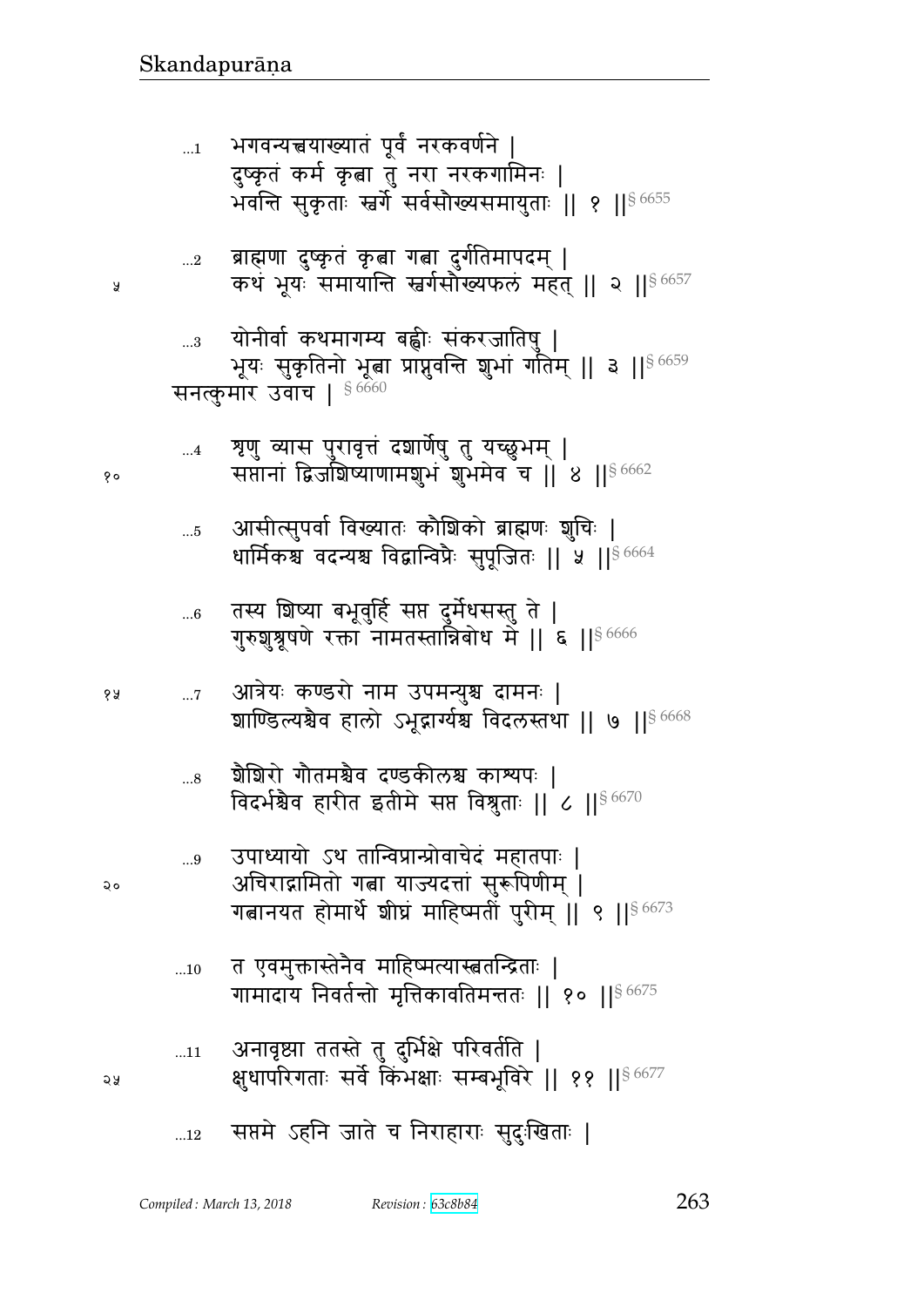|    | प्रोक्षयामासुरव्यग्राः पित्र्यर्थे तां पयस्त्रिनीम्    १८    <sup>§ 6691</sup>                                                               |     |
|----|----------------------------------------------------------------------------------------------------------------------------------------------|-----|
| 19 | ततः संस्कृत्य विधिवन्निवेद्य च महामुने  <br>हुताग्नयस्ततो भूबा प्रत्येकमुपयुज्य च  <br>वत्समेकं गले बद्धा आनिन्युर्गुरवे तदा    १९    § 6694 | 6 A |
| 20 | अथ दृष्ट्वा स तं वत्सं धेनुं पप्रच्छ तान्द्विजः  <br>त ऊचुः पथि शार्दूलो ऽवधीत्तामिति निर्घृणाः ।। २० ।। $8\,6696$                           |     |
| 21 | अथ तेषां वचः श्रुत्वा श्रद्धया च दुरात्मनाम्  <br>दिव्येन चक्षुषापश्यद्भक्षितां तेर्महातपाः    २१    <sup>§ 6698</sup>                       | २०  |
| 22 | ततः स रोषाद्रक्ताक्षो निर्दहन्निव तांस्तदा  <br>उवाच वर्त्स दृष्ट्वा च कृपया दुःखपीडितः    २२    ९ 6700                                      |     |
| 23 | युष्माभिर्भक्षिता सा हि तथ्यं न कथितं च मे  <br>कर्मणा तेन तस्माद्रो गतिः कष्टा भविष्यति    २३    56702                                      |     |
| 24 | प्रसादितः स तैः शिष्यैर्ब्राह्मणः सुमहाद्मुतिः                                                                                               | จง  |
|    |                                                                                                                                              |     |

...18 वि एवमुक्ताः सम्यक्तुं वचस्तस्यावधाय च |

...17 x d/ r/}जyFdF e/t/ w{p4 |/wd1 ᅖ  एवं ह्यल्पेन दोषेण वयं योक्ष्याम सर्वथा || १७ || $8\,6689}$ 

... $_{16}$  यदि वो ऽवधृतं विप्रा भक्षणे ऽस्यास्तपोधनाः | मा वृथा भक्षयामेनां पित्र्यर्थे प्रोक्षयामहे || १६ ||§ 6687

...15 ते यदा तद्वचो नैव जगृहुः क्षुत्प्रपीडिताः | स तदोवाच भूयस्तानिदं वचनमर्थवत् || १५ || $8\,6685$ 

 $_{\ldots 14}$  गुरोरर्थे हि नः श्लाघ्यो मृत्युरप्यविचक्षणाः | मा गुरोः कोधनिर्दग्धा यास्याम निधनं वयम् || १४ || $^{\$\,6683}$  प्र

...13 तेषां यः कण्डरो नाम आत्रेयकुलसम्भवः | स तानुवाच मा धेनुं भक्षयाम<sup>ॅ</sup>गुरोरिमाम् || १३ ||§ 6681

अमन्त्रयन्त गामेतां भक्षयाम किमास्यते || १२ || $8\,6679$ 

<u>Contents and Contents are the contents of the contents of the contents of the contents of the contents of the contents of the contents of the contents of the contents of the contents of the contents of the contents of the</u>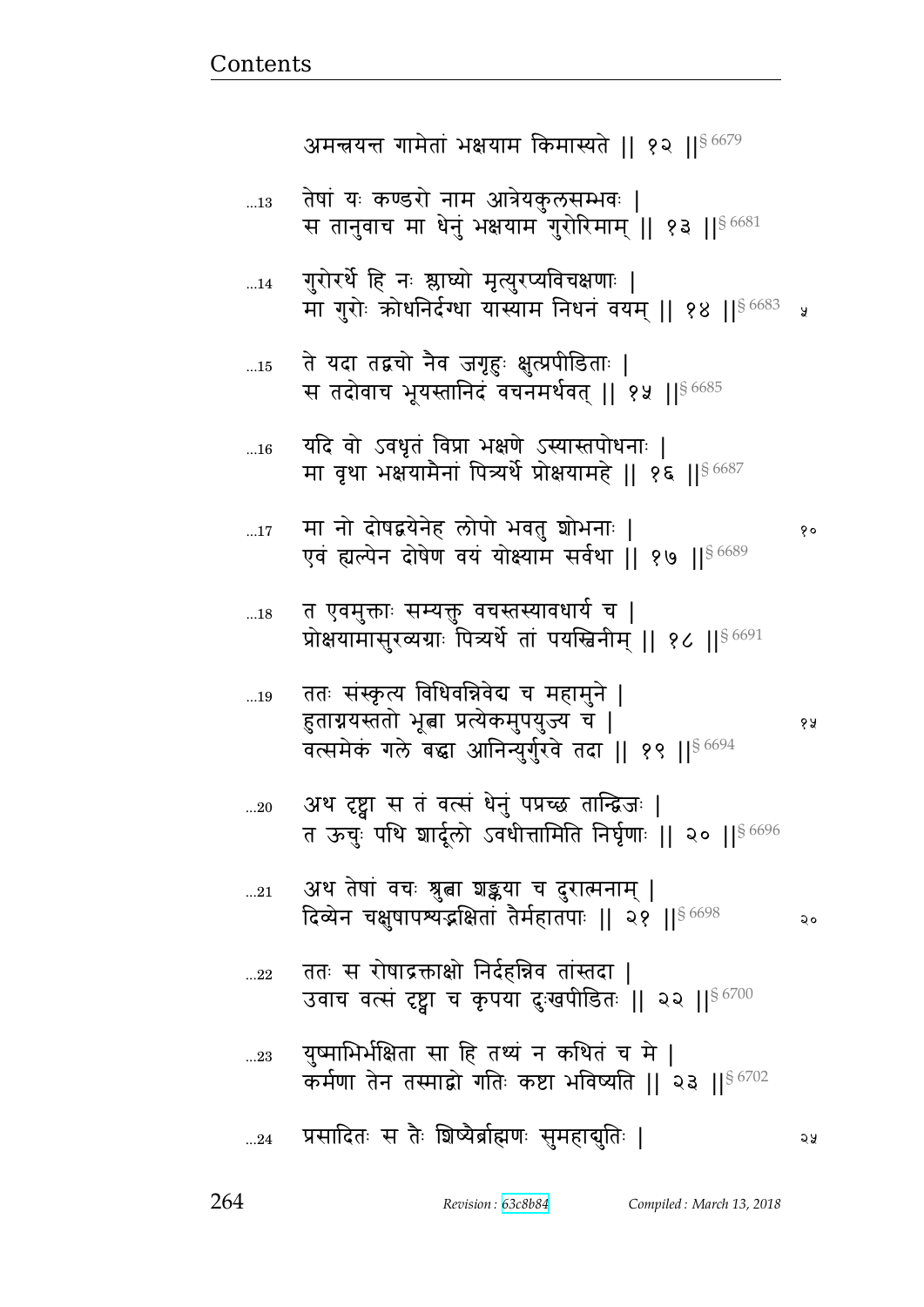- कदाचिद्विचरन्तस्ते मृगान्घ्रन्तस्तथेव च |  $...35$ उपाध्यायाश्रमं प्राप्ताः कर्मणा सुकृतेन ह || ३५ || ९ 6727
- एकतस्ते ऽटवीं घोरां चरन्ति पिश्चिताशनाः |  $...34\,$ हिंस्राः सत्तान्तकाः सर्वे योनिं दुष्टामुपागताः || ३४ || 6725
- ग्रैशिरो हिमवांश्वैव हस्तिको दण्डकीलकः ।  $...33$ विदर्भो वज्रकश्चैव नामान्येतानि तेषु हि || 33 || 86723
- तेषां नामानि यानि स्म व्याधबे तानि मे शृणु |  $\ldots 32$ काण्डरो ऽर्जुनको नाम दामनः सिंहको ऽभवत् | हालो ऽभूब्राघ्रकश्चैव विदलः शरभस्तथा || ३२ || 56721
- चरन्ति सधनुष्कास्ते घ्ननो वे मृगपक्षिणः |  $...31\,$ सिंहान्व्याघ्रान्गजांश्चैव वराहादींश्च सर्वशः || ३१ || 86718
- चितका सम्प्रसूता तु पुत्रांस्तान्सप्त संमतान् |  $...30$ व्याधाः सर्वे ऽभवस्ते वे चेतका इति विश्रुताः ॥ ३० ॥ 86716
- तत्र व्याधो ऽभवच्छूरः क्षुपको नाम वीर्यवान् | १०  $...29\,$ तस्य पुत्राभवंस्ते वै चितकायां महाबलाः ॥ २९ ॥  $86714$
- दश्चार्णा नाम सा व्यास सरित्पुण्या सदाजला |  $...28$ तस्यास्तीरे वनं दिव्यं विश्रुतं तत्सुभास्तरम् || २८ || ९८ || 18
- अथ ते सहिताः सर्वे विसंज्ञा नष्टचेतसः |  $...27$ कालेन समयुज्यन्त चिन्तयन्तो गुरोर्वचः || २७ ||  $^{86710}$
- मत्समीपे च न स्थेयमिदानीं वः कथंचन |  $...26$ ट्ट्वा वत्समिम बाल मा वो धक्ष्यामि गच्छत || २६ || \$ 6708
- यदुक्तं तन्मया तथ्यं न तन्मिथ्या भविष्यति |  $\dots 25$ येषां तु कृतवन्तः स्थ ते वो धास्यन्ति तच्छुभम् || २५  $|$   $|$  \$ 6706

कृपया स च तानाह भूयः सर्वानिदं वचः || २४ || ९८ %

२०

१५

У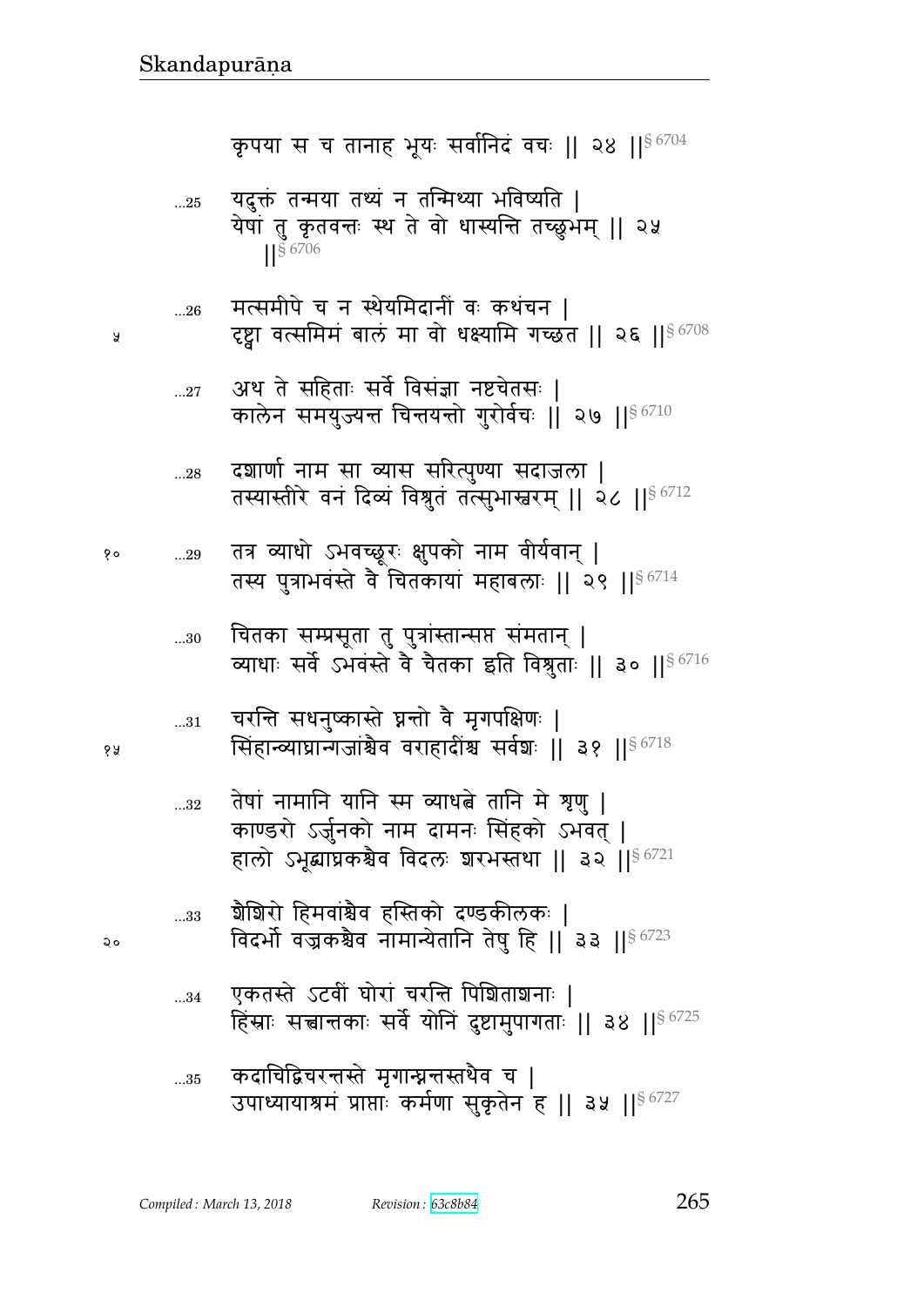| $36$         | तत्र तेषां भयोद्विग्नाः सर्व एवाभवन्मृगाः  <br>मृगान्भीतान्समालक्ष्य स विप्रः सुमहातपाः  <br>न्यवेक्षत दिशः सर्वा व्याधांश्चापश्यदागतान्    ३६    $8\,6730$ |    |
|--------------|-------------------------------------------------------------------------------------------------------------------------------------------------------------|----|
| $37$         | स्तशिष्यांस्तान्परिज्ञाय ध्यानाद्याधत्नमागतान्  <br>प्रोवाच करुणाविष्टस्तेषामेव शुभेप्सया    ३७   § 6732                                                    | A  |
| $\dots$ 38   | शूश्रूषितः पुरा विप्रैर्युष्माभिरहमादरात्  <br>कर्मणा तेन चेदानीम् - - - - - - - -    ३८    86734                                                           |    |
| $\ldots\!39$ | व्याधबमिह सम्प्राप्ताः कुत्सितं हिंस्रवृत्तिमत्    ३९    <sup>§ 6736</sup>                                                                                  |    |
| 40           | सा च गौः पितृकार्येण भक्षिता वो न हिंसया  <br>तस्माबूयमितो भ्रष्टा जातिस्मरणसंयुताः    ४०    8 6738                                                         | १० |
| $41$         | मृगाः कालञ्जरे भूबा चऋवाकाः पुनहेदे  <br>भूयश्च मानुषा भूबा जातौ जातौ सचेतनाः    ४१    ९८740                                                                |    |
| $42$         | योगयुक्ता महात्मानो मत्प्रसादादर्तान्द्रताः  <br>सर्वकित्बिषनिर्मुक्ता ब्रह्मलोकमवाप्स्यथ    ४२    ९८२                                                      | १५ |
| $43$         | एतच्छ्रुत्वा ततस्तेषां पूर्वा स्मृतिरजायत  <br>उपाध्यायो ऽयमस्माकमिति बुद्धौ तदाभवत्    ४३    <sup>§ 6744</sup>                                             |    |
| 44           | ततः कर्म जुगुप्सन्तः पूर्वजातिकृतं च यत्  <br>प्रदक्षिणमुपावृत्य दञ्चार्णामभितो ययुः    ४४    <sup>§ 6746</sup>                                             |    |
| 45           | दश्चार्णातीरमासाद्य संमन्त्य च परस्परम्  <br>जातिं पूर्वां स्मरन्तस्ते मृत्युमेव प्रवव्रिरे    ४५    <sup>§ 6748</sup>                                      | २० |
| 46           | निश्चितानां ततस्तेषां काण्डरो यो ऽभवद्विजः  <br>व्याधो ऽर्जुनकनामा स इदं वचनमब्रवीत्    ४६   § 6750                                                         |    |
| $\dots 47$   | भवन्तो यन्मया पूर्वमुक्तास्तन्न कृतं हि वः  <br>इदानीं समनुप्राप्तं मावमन्यत मे वचः    ४७    $8\%$    $8\%$                                                 | २५ |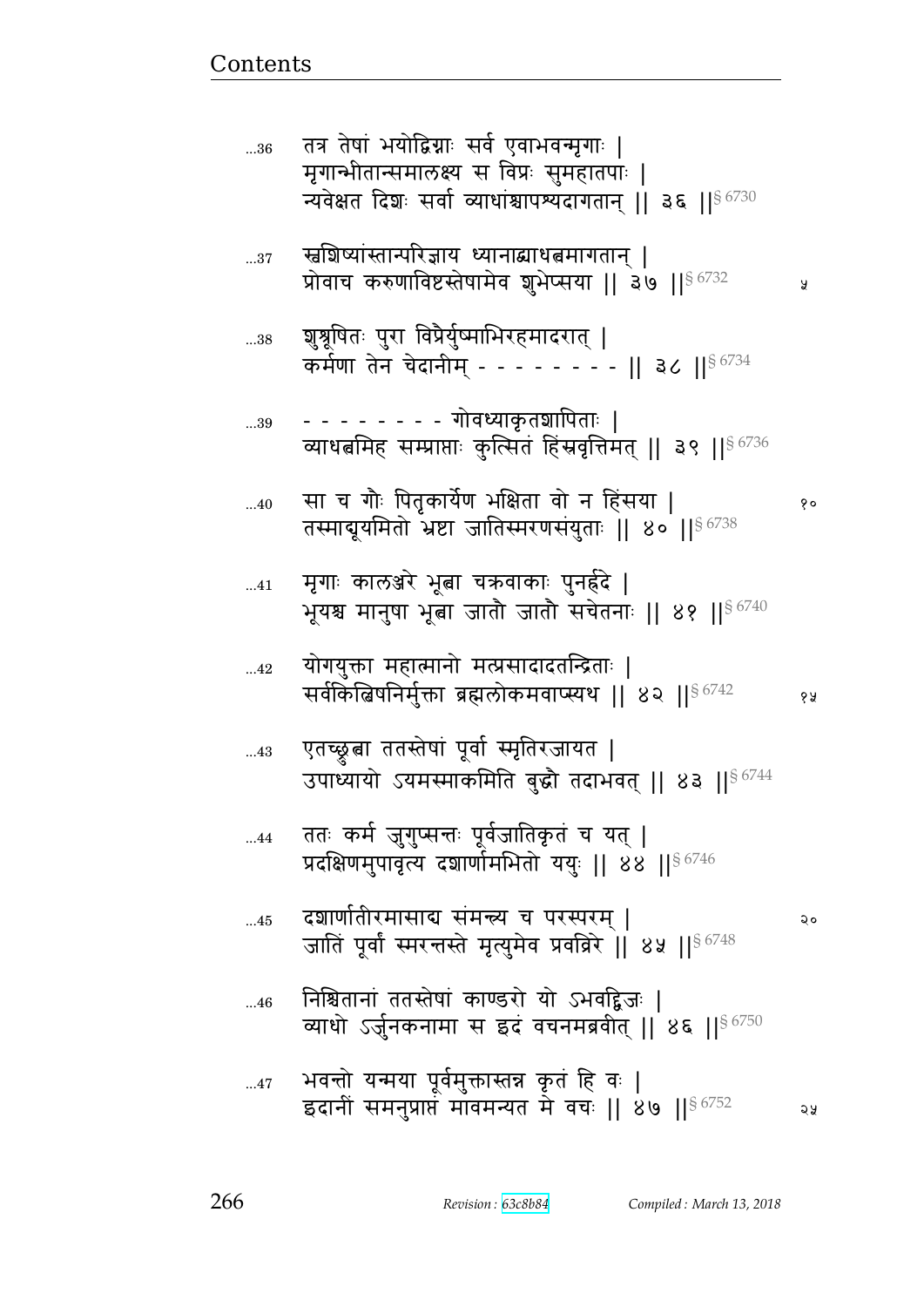- ते ऽपि जातिं जुगुप्सन्तः सर्वे वै पापयोनयः |  $\dots58$ इदमूचुः क्षुपं चैव चितकां च शुभं वचः || ५८ ||§ 6775
- क्षुधाविष्टः पिता वो ऽद्य पुत्रस्नेहेन पुत्रकाः |  $20$  $...57$ नाति मांसमिमं पक्वं सुरां च न पिंबत्ययम् || ५७ ||  $\frac{86773}{ }$
- पुत्रकाः सुचिरादद्य यूयमभ्यागता गृहान् |  $...56$ अद्यावां सुंदृढं मूढौ किं चिरं कृतमित्युत || ५६ || § 6770 चितकोवाच |  $$^{6771}$
- तानागतान्पिता रृष्ट्रा माता च चितका तदा | 6 A  $...55$ तुष्ठ्या परमया युक्ता इदं तानूचतुर्वचः || ५५ || 96768
- एवमस्बिति ते सर्वे गृहीबा तस्य तद्वचः |  $...54$ चिन्तयन्तः पुराजन्म गृहानेवाभिजग्मिरे || ५४ || $^{\$6766}$
- ततो वयं कृतात्मान अनृणाः सर्वथापि च |  $\dots53$ गमिष्यामो गतिं पुण्यामेतन्नः श्रेय उत्तमम् || ५३ || $^{\$6764}$
- न चेद्विसर्जयेतां तो ताभ्यां शु्र्रषुषणे रताः |  $\dots52$ ततस्तावद्धि तिष्ठामो यावत्कालेन तो मृतो || ५२ ||९ 6762
- ते यूयं यदि मन्यध्वमापृष्ट्वा तौ विसर्जिताः |  $\dots51$ योक्ष्यामः श्रेयसात्मानमेतद्वो हितमुत्तमम् || ५१ || $^{\$6760}$
- संवर्धिताश्च क्लेश्चेन मात्रा पित्रा तथैव च |  $...50$ अनापृष्ट्वा कथं तौ तु मृत्युमिच्छामहे वयम् || ५० || ९ 6758
- पुत्रानिच्छन्ति पितरः पुष्टार्थं तारणाय च |  $...49$ वयं च जनितास्तेन व्याधेन सुमहात्मना || ४९ ||<sup>§ 6756</sup>
- श्रेयो वो ऽहं प्रवक्ष्यामि शृणुध्वं कुरुतैव च |  $...48$ जातिमेतां विमोक्ष्याम येन हास्याम न स्मृतिम् || ४८  $186754$

จง

प्र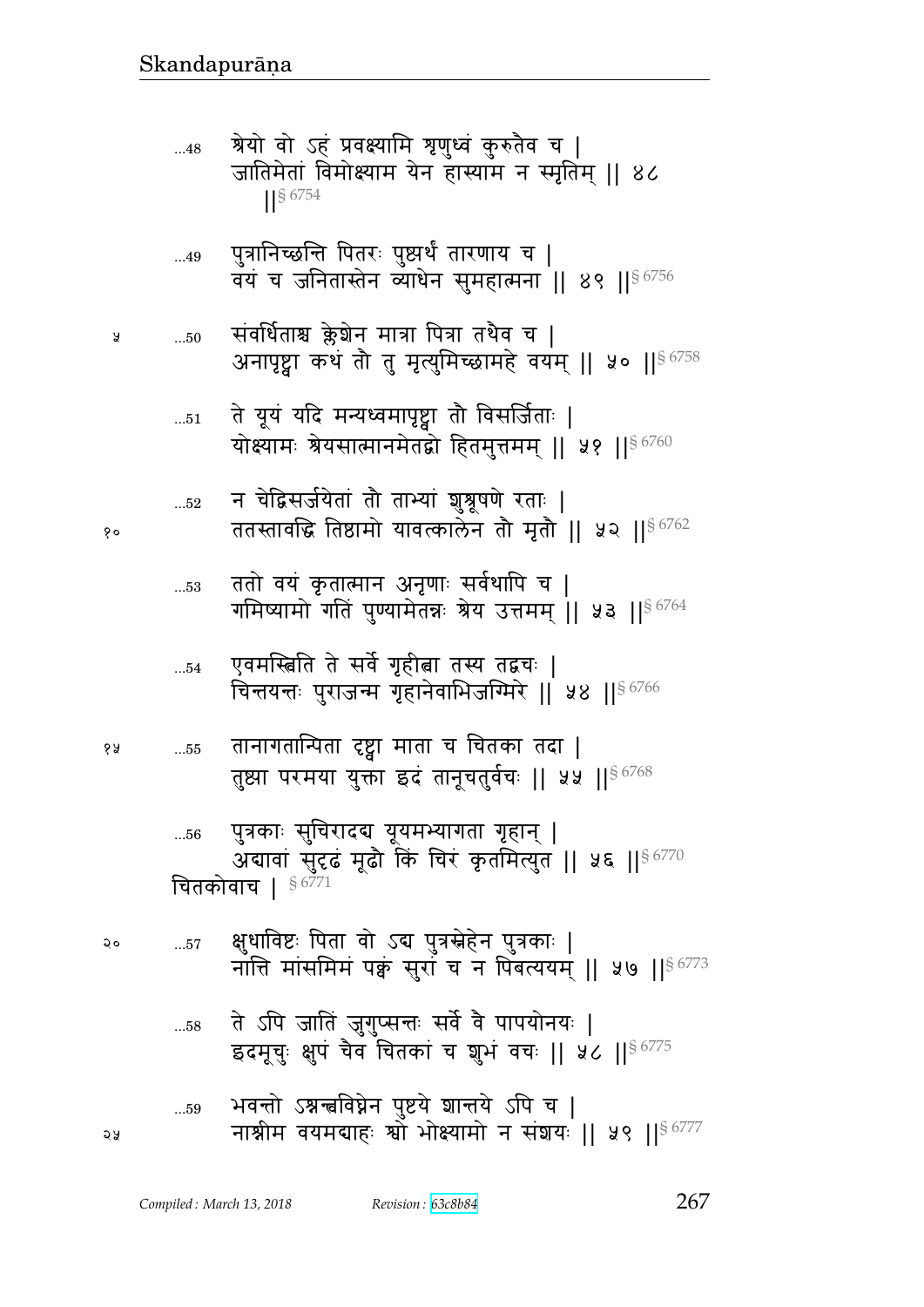- सो ऽहं तं मृतमालक्ष्य राज्ञा तेन विसर्जितः |  $\ldots70$ ब्रह्मवध्याभयाद्धोरात्पितरं परिपृष्टवान् || ७० || 86800
- तत्राभवत्स्थितो विप्रो मृगचारी टृढव्रतः | ...69 स तेन विद्धस्तेजस्ती ममार सहसैव च || ६९ || 86798
- स तथोक्तस्तदा महां सञ्चरं धनुरर्पयत् |  $...68$ तेनोक्तं लक्षमुद्दिश्य शरः क्षिप्तो मया ततः || ६८ || § 6796
- स मया हसता प्रोक्त आनयस्त्र धनुर्मम |  $...67$ यावत्क्षिपामि लक्षाय शरं यत्र ब्रवीषिं माम् || ६७ ||  $^{86794}$
- प्रोवाच राजा विप्राणां मन्त्रज्ञानं विधीयते |  $...66$ आमन्त्रणे भोजने च वाचा च कुशलाः सदा || ६६ ||<sup>§ 6792</sup> १थ
- स कदाचिद्वने रम्ये धनुषा कुरुते भृशम् |  $...65$ योग्यां तमहमाहेदं न तं वेत्सि धनुर्नृप | अजानन्किमिद क्लेश व्यर्थमेव करोपि च || ६५ || ९८७/
- अहमासं पुरा पुत्रा ब्राह्मणः संश्रितव्रतः |  $...64$ दिवोदासस्य राजर्षेः सखा परमसंमतः || ६४ || ९८ %
- तेषां तद्वचनं श्रुत्वा पिता तानिदमब्रवीत् | ..63 परिष्वज्य सुतान्सर्वान्बाष्पपर्याकुलेक्षणः || ६३ ||<sup>§ 6785</sup>
- पितरौ परिनिर्विण्णा वयमेतेन जन्मना |  $...62$ इच्छामस्तं परित्यक्तुं तन्नः संमन्तुमर्हथः || ६२ || 86783
- तो तु तुष्टो समालक्ष्य सर्वे ऽथ शिरसा नताः |  $...61$ ऊचुः प्रमनसो वाक्यमेकमत्येन ते तदा || ६१ ||<sup>§ 6781</sup>
- ततस्तौ वृद्धभावेन नबुभुक्षासहौ तदा |  $...60$ आहारयेतामाहारं सुतुष्टौ च बभूवतुः || ६० || 6779

 $\delta$  o

२०

Ã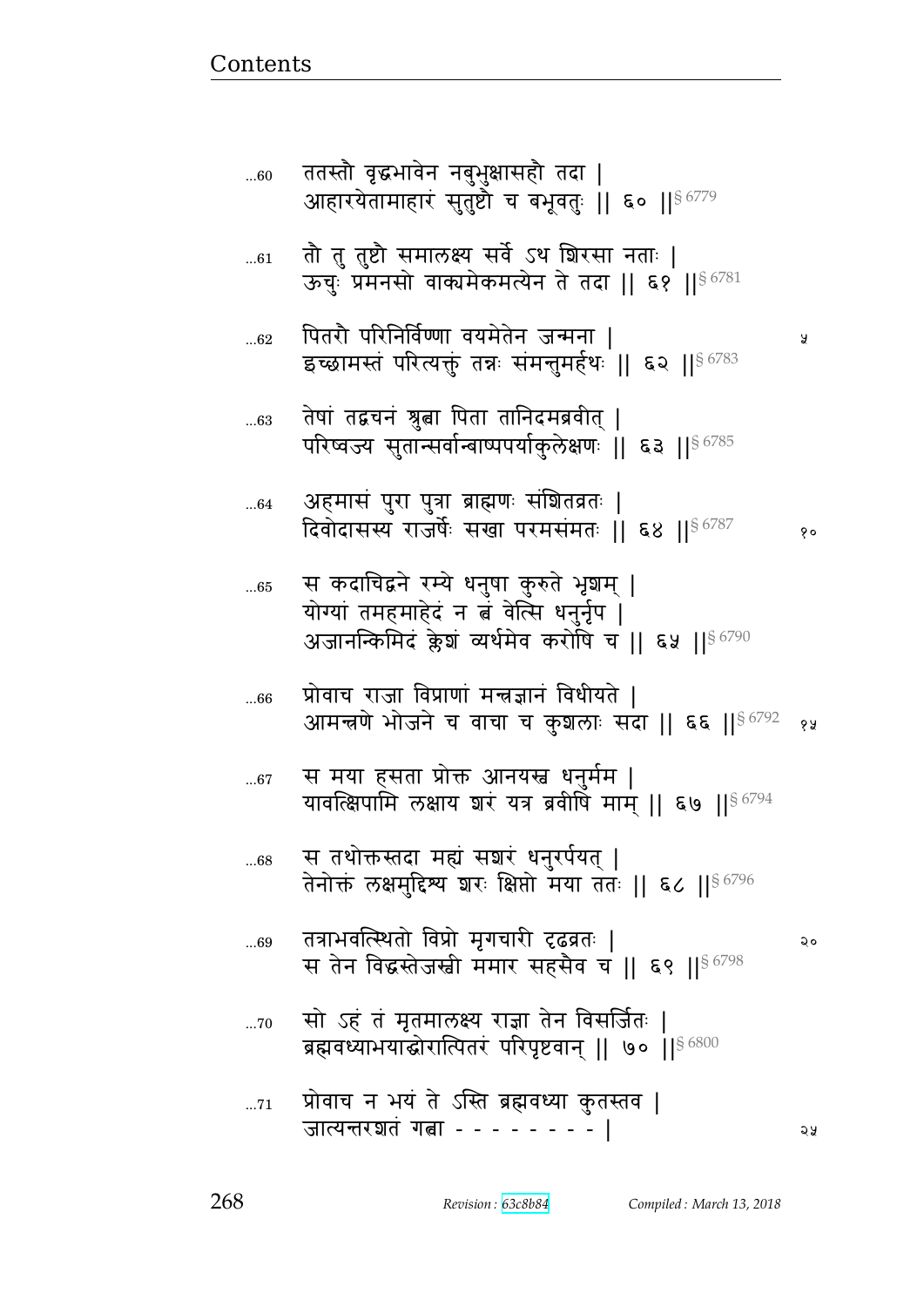|  |  | Compiled: March 13, 2018 | Revision : 63c8b84 |
|--|--|--------------------------|--------------------|
|--|--|--------------------------|--------------------|

- अवश्यं च सुतैर्माता पिता चैव सुखैधितैः |  $\dots82$
- ते यूयं मां प्रतीक्षध्वं किंचित्कालमतन्द्रिताः |  $...81$ स्तर्गते मयि यच्छ्रेयस्तत्करिष्यथ मा शूचः || ८१ || 56825
- पुत्रा जन्मेदमन्त्यं मे मनुष्यत्ने न संशयः |  $...80\,$ इतो मृतेन गत्तव्यं मया ब्रह्मसदः शुभम् || ८० || § 6823
- यदहं वो ब्रवीम्यद्य तत्कुरुध्वं मम प्रियम् |  $...79$ अवाप्स्यथ ततः श्रेयः सर्वे यूयमतन्द्रिताः | अनामया विशोकाश्च न च संज्ञां प्रहास्यथ || ७९ ||§ 6821
- लब्धसंज्ञांस्तथा चैव सर्वानद्य महाबलाः |  $\dots78$ माता चेयं हि वो वेत्ति साध्वी नित्यं पतिव्रता || ७८  $|$  \sep 6818
- जानामि ब्राह्मणान्भ्रष्टान्सर्वान्वै गोकृतेन वः |  $...77$ गुरोश्चैवानुशापेन भ्रष्टसंज्ञांस्तथैव च || ७७ || $^{\$6816}$
- जातो ऽस्मि जन्मनां पुत्राः सहस्रं भृशदारुणम् |  $...76$ पितृभक्त्या च हि तया सम्यगाराधनेन च | नानशन्मे स्मृतिः पुत्रा ज्ञानं मे सम्प्रवर्तते || ७६ || $86814$
- सो ऽहं गवा हतश्चेति मृगचारिवधेन च |  $\dots75$ व्याधजन्मनि विप्रताद्धष्टः पापेन जज्ञिवान् || ७५ ||<sup>§ 6811</sup>
- अथ कालेन महता गवाहं विनिपातितः |  $\dots 74$ अग्निस्थं चावरूढैषा रुदन्ती मां शुभेक्षणा || ७४ || $^{\$6809}$
- स कदाचित्पिता चापि मम कालेन संयुतः |  $\dots 73$ अवतस्थे च तत्रैव अनयैव सहानघाः || ७३ || $86807$
- ततो ऽहं परया भक्त्या पितृशुश्रूषणे रतः |  $\dots 72$ अनया भार्यया सार्थं स्थितो वै बहुलाः समाः || ७२  $186805$

- - - - - - - - दृष्टमेतत्स्त्वयम्भुवा || ७१ ||<sup>§ 6803</sup>

१०

y

४ प्र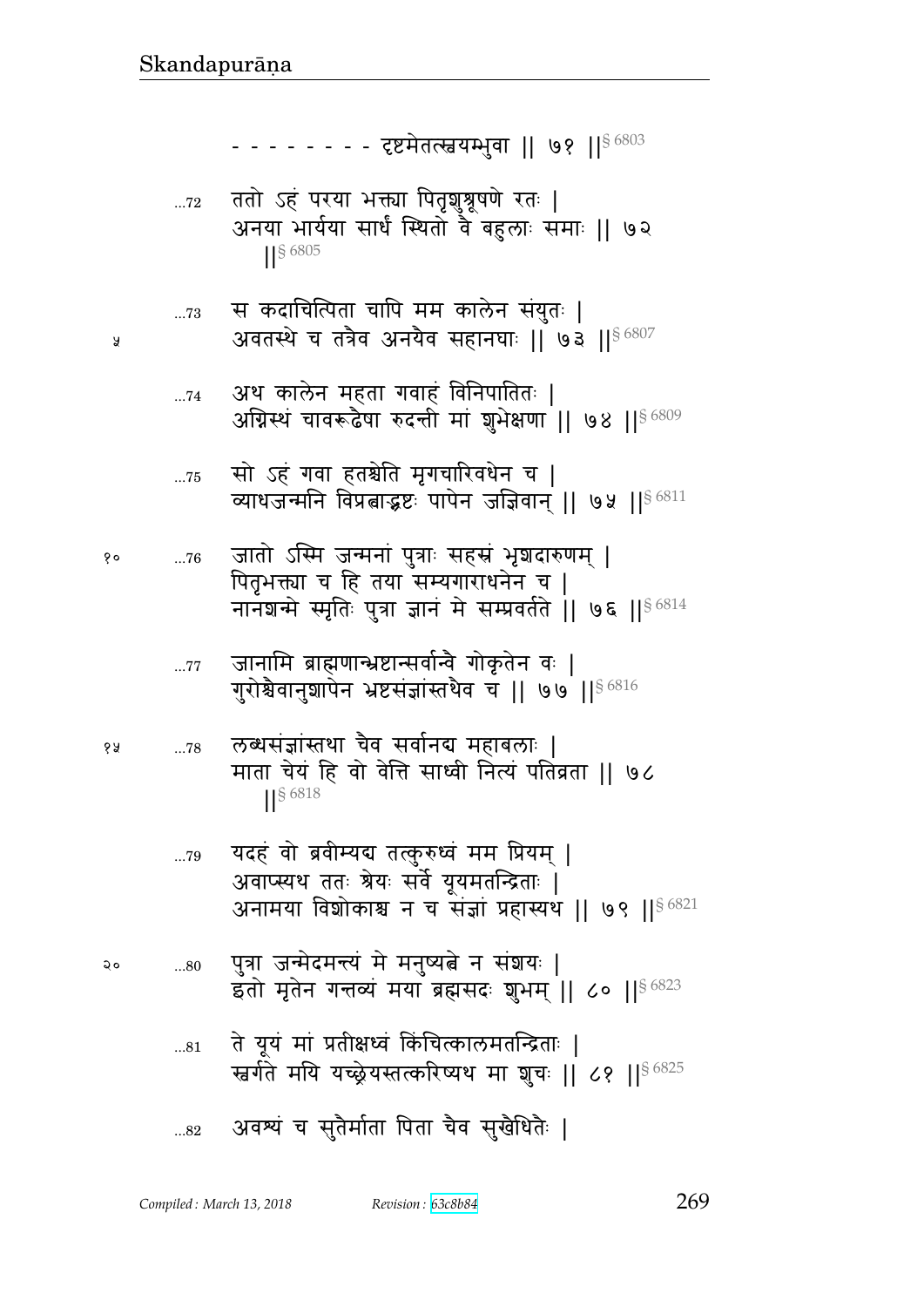### स तत्सरः समासाब स्त्रीभिः सह मुदान्वितः |  $\ldots 93$

- तेषां तत्रोपपन्नानां कदाचिदणुहः स्तवयम् |  $...92$ कम्पिल्यको महातेजा राजा तं देशमागमत् || ९२ ||<sup>§ 6849</sup>
- मरुद्देवः शिखण्डी च रथनेमिस्त्वरस्तथा |  $...91$ २० शिखी जीवो ऽथ वृक्षश्च ध्वज इत्येव ते स्मृताः ॥ ९१  $\left| \right|$  \  $\frac{6847}{50}$
- सरीद्वीप इति ख्यातं कम्पिल्ये वै सरः शुभम् | ...90 तत्रापि चक्रवाकास्ते सप्ताजायन्त सोदराः || ९० || 86845
- ते सप्तसंख्या व्याधेषु मृगेषु च तथा पुनः | ...89 जन्म प्राप्य पुनर्जाताः सरिद्वीपे खगास्ततः || ८९ ||<sup>§ 6843</sup>
- जातिं स्मरत्तस्ते पूर्वामन्योन्यमभिमान्य च | ...88 सहिताः सहसा प्राणान्मरुत्प्रपतनाज्जहः || ८८ || $^{\$6841}$
- मृगत्ने यानि नामानि तेषां तानि निबोध मे |  $...87$ दीर्घजीवी अनाधृष्टो वायुवेगो ऽतिकम्पनः | श्रीपार्श्वः श्चङ्खपाचैव सोमलक्ष्यश्च सप्तमः || ८७ ||§6839
- स्मरन्तस्तत्र ते जातिं मरुत्प्रपतनेन ह |  $...86$ साधयिता तदात्मानं चक्रवाकाश्च जज्ञिरे || ८६ ||§6836  $\delta$  o
- असाधयन्त आत्मानं व्याधाः सप्तापि ते तदा | ...85 कालअरे गिरौ भूयो मृगाः सप्तैव जज्ञिरे || ८५ || ९ 6834
- तयोरतीतयोः सम्यक्कबा ते ऊर्ध्वदेहिकम् | ...84 दशार्णायां महानद्यां विधिनानाशकेन ह || ८४ || § 6832
- ततस्ते विस्मिता भूबा नष्टशोका विमत्सराः | ...83 तत्कालं पर्युपासन्त यावत्तौ जहतुस्बसून् || ८३ ||<sup>§ 6830</sup>

श्चृश्रूषितव्यौ नान्यो ऽस्ति धर्मो ऽस्माद्वलवत्तरः || ८२  $\frac{1}{5}$  6827 सनत्कुमार उवाच | 56828

Ã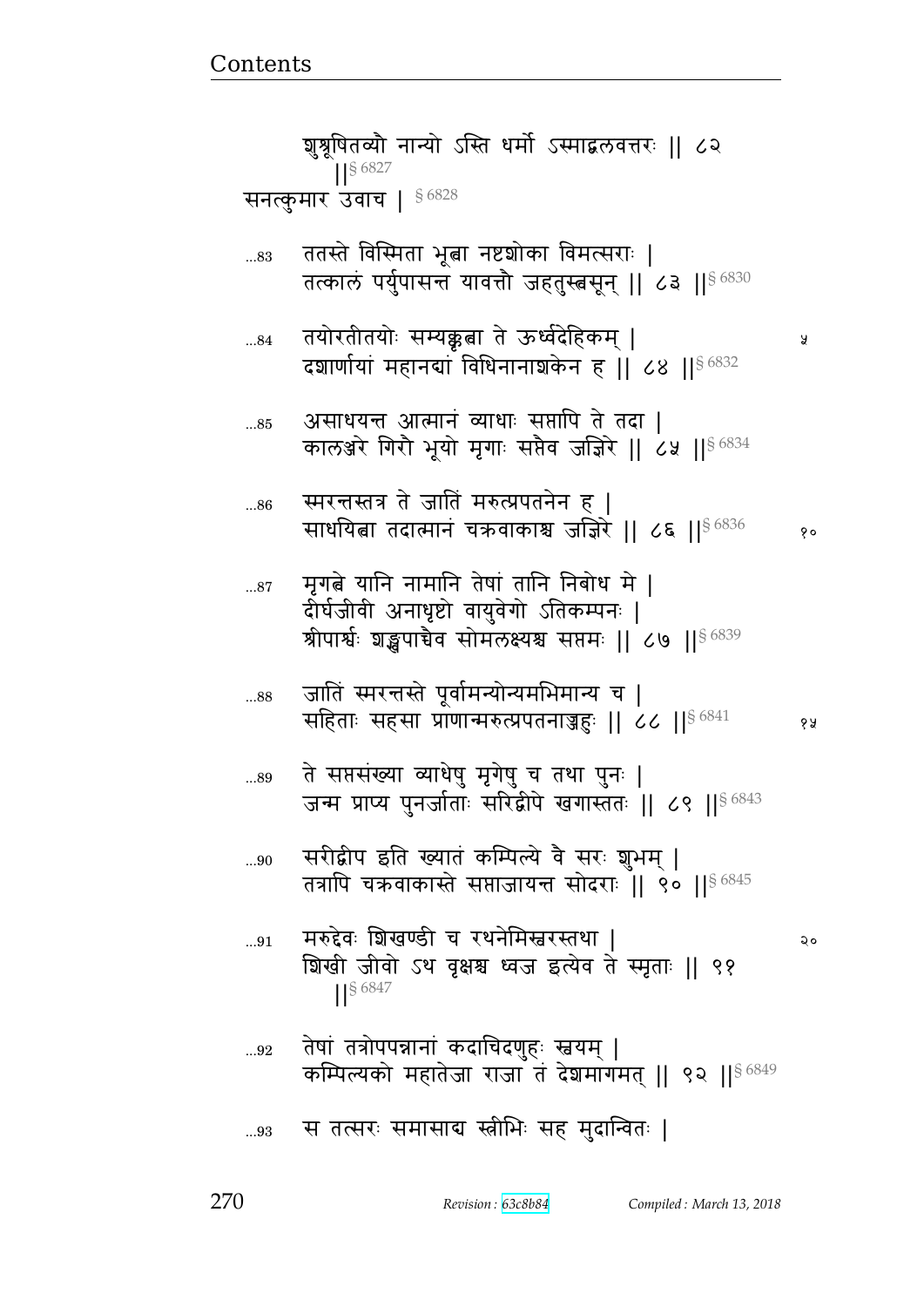तं कीडमानं संदृष्य मरुद्देवस्य तत्र वै |  $...94$ चक्रवाकस्य तस्यासीत्स्पृहा तान्विषयान्प्रति || ९४ ||<sup>§ 6853</sup> यबस्याहं सुतः स्यां वै प्राप्नुयां राज्यमेव च |  $\ldots\!95$ ततो ऽहं विषयानेतान्प्राप्नुयां नात्र संञ्चयः || ९५ ||<sup>§ 6855</sup> तस्य तचिन्तितं ज्ञाबा द्वितीयश्चऋसाह्वयः |  $...96$ <u> श्रिखण्डीति समाख्यातः स तमाह तदा हसन् || ९६</u>  $\frac{1}{5}6857$ भवता राजपुत्रत्नं राज्यं चैव विचिन्तितम् |  $...97$ तत्राहं ते पुरोधाः स्यां ममाप्येष मनोरथः || ९७ || 86859 ताभ्यां तचिन्तितं ज्ञात्ना रथनेमिस्त्वरस्ततः |  $\ldots 98$ अघिन्तयत तत्राहं सचिवः स्यां तव प्रभो || ९८ ||§ 6861 सनत्कुमार उवाच |  $$^{6862}$ तेषां तथा चिन्तयतां त्रयाणामितरे ततः |  $...99$ चक्राह्वयास्तदा कुद्धा इदं तानब्रुवन्वचः || ९९ || 86864 अचिन्तनीयं युष्माभिश्चिन्तितं विषयार्थिभिः |  $\dots100$ तस्माबूयमितो मुक्ता अवाप्स्यथ मनोरथम् || १०० || 56866 ताञ्छस्वा दीनमनसः समालक्ष्य पुनश्च ते |  $...101$ येन तद्राजपुत्रत्नं चिन्तितं राज्यमेव च || १०१ ||§ 6868 कृपया तमिदं वाक्यमब्रुवन्नष्टचेतसम् |  $...102$ बहुसान्त्वगुणोपेतं स्तवं दुःखितवद्यथा || १०२ ||§ 6870 वयं तव प्रभावेन तीर्णाः कृच्छ्रमिदं प्रभो |  $...103$ भवान्मतिप्रदो ऽस्माकं सेतुभूतो मतो हि नः || १०३  $\left| \right|^{56872}$  $...104$ 

रेमे मन्दाकिनीं प्राप्य अप्सरोभिरिवामरः ॥ ९३ ॥§6851

भवान्यदि हि न ब्रूयात्पितृणां गौर्निवेद्यताम् | शुश्रूषेमश्च न पितृन्न स्म संज्ञा ततो भवेत् || १०४ || § 6874

Compiled: March 13, 2018

Å

१०

१५

२०

Revision: 63c8b84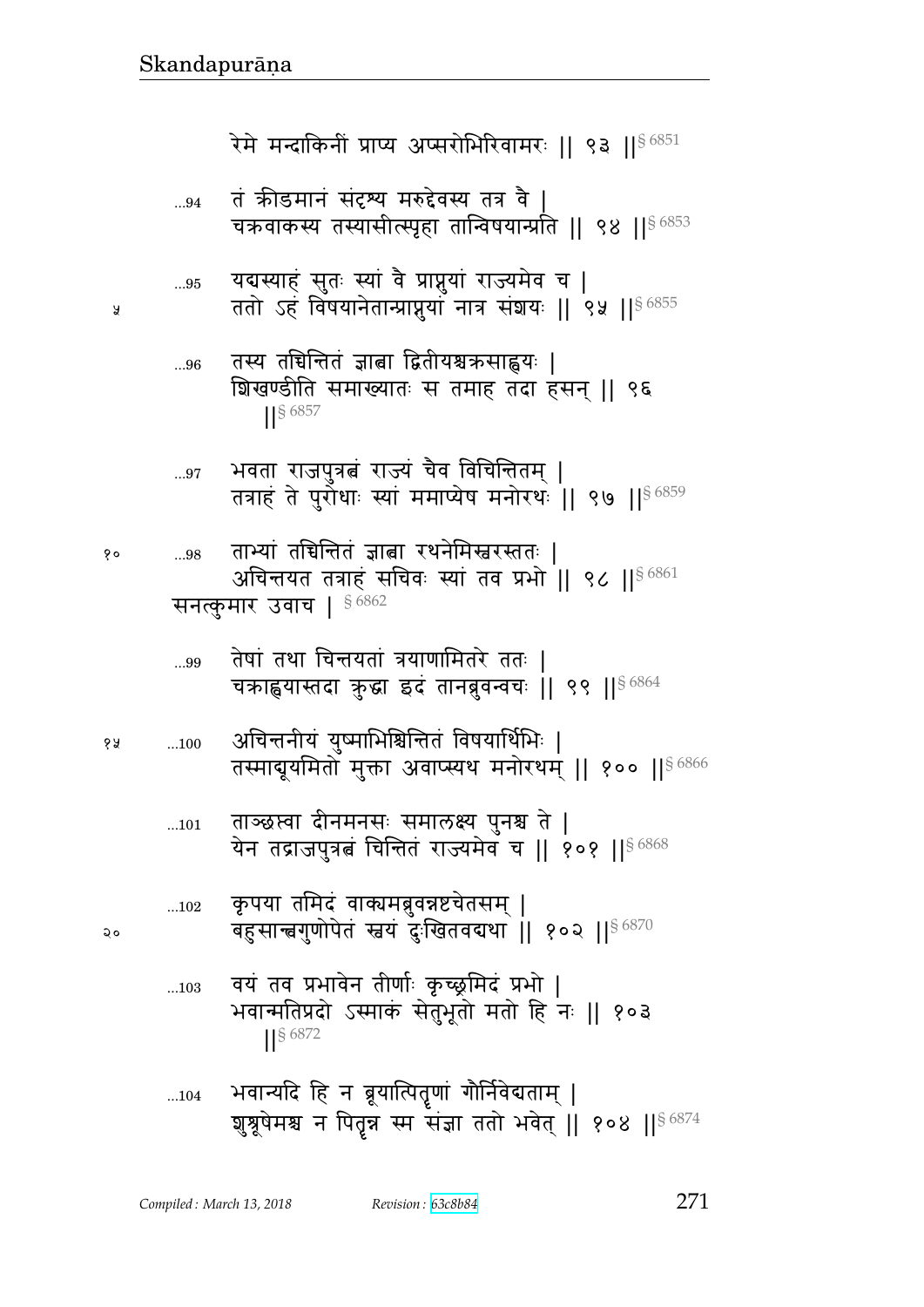- तेषामवाप्तविद्यानां योग्यानां स्त्रे च कर्मणि ।  $\ldots 7$ पितरः स्तानि कर्माणि प्रददुईष्टमानसाः || ७ || १८
- त्रयो ऽग्नय इवासंस्ते लोकास्त्रय इवाथवा |  $...6$ अवर्धन्त महात्मानस्त्रयस्ते सागरा इव || ६ || 86898
- एको ऽणुहस्य पुत्रो ऽभूद्वितीयस्तत्पुरोधसः |  $...5$ तृतीयः सचिवस्याथ त्रयस्ते जन्म तद्गताः || ५ || 96896
- इतरे ऽपि त्रयो व्यास कर्मणा स्तेन चोदिताः |  $\dots 4$ प्रत्यपद्यन्त तज्जन्म यत्पुरा तैर्विचिन्तितम् || ४ || $^{\$~6894}$
- चीर्णवेदव्रतास्ते तु वेदान्साङ्गानधीत्य च |  $...3$ योगमेवाभ्यसेवन्तं तन्निष्ठास्तत्परायणाः || ३ || 86892
- तेषु जातेषु विप्रो ऽसावक्लेश्चेन महातपाः |<br>वृत्तिं समानयामास तेषां भाग्यपुरःसरः || २ ||<sup>§ 6890</sup>  $\ldots 2$ ¥
- चत्नारस्ते तु शसारः खगाः स्वच्छन्दतः पुनः |  $\dots 1$ यायावरस्य विप्रस्य सुता जज्ञे महात्मनः || १ || § 6888
- सर्वे ततस्ते मुनिकोपदग्धा व्याधा मृगाश्चऋसमाह्वयाश्च |  $...108$ जाताः पुनर्मानुषविग्रहेषु योगेश्वरास्ते त्रय एव राज्ये || १०८ १० **S** 6884 इति स्कन्दपुराणे षद्दशाशो ऽध्यायः || सनत्कुमार उवाच | § 6886
- ततस्ते सहिताः सर्वे युक्तात्मानो महाखगाः |  $...107$ खगत्नं सम्परित्यज्य यौनिमन्यां प्रपेदिरे || १०७ || १८४८
- सनत्कुमार उवाच |  $$^{6880}$
- तावच्चं सक्तहृदयो भविष्यसि नराधिपः |  $...106$ यावदस्मद्वचस्तथ्यं न श्रोष्यसि सहायवान् । योगज्ञानमवाप्यैनं प्राप्स्यसे च शुभां गतिम् || १०६ ||§ 6879 श्र
- तव प्रभावादेतन्नो योगैश्वर्यप्रवर्तनम् ।  $...105$ ततो वयं पुनः श्रेयस्तव ब्रूमः शृणुष्व नः || १०५ || ९६%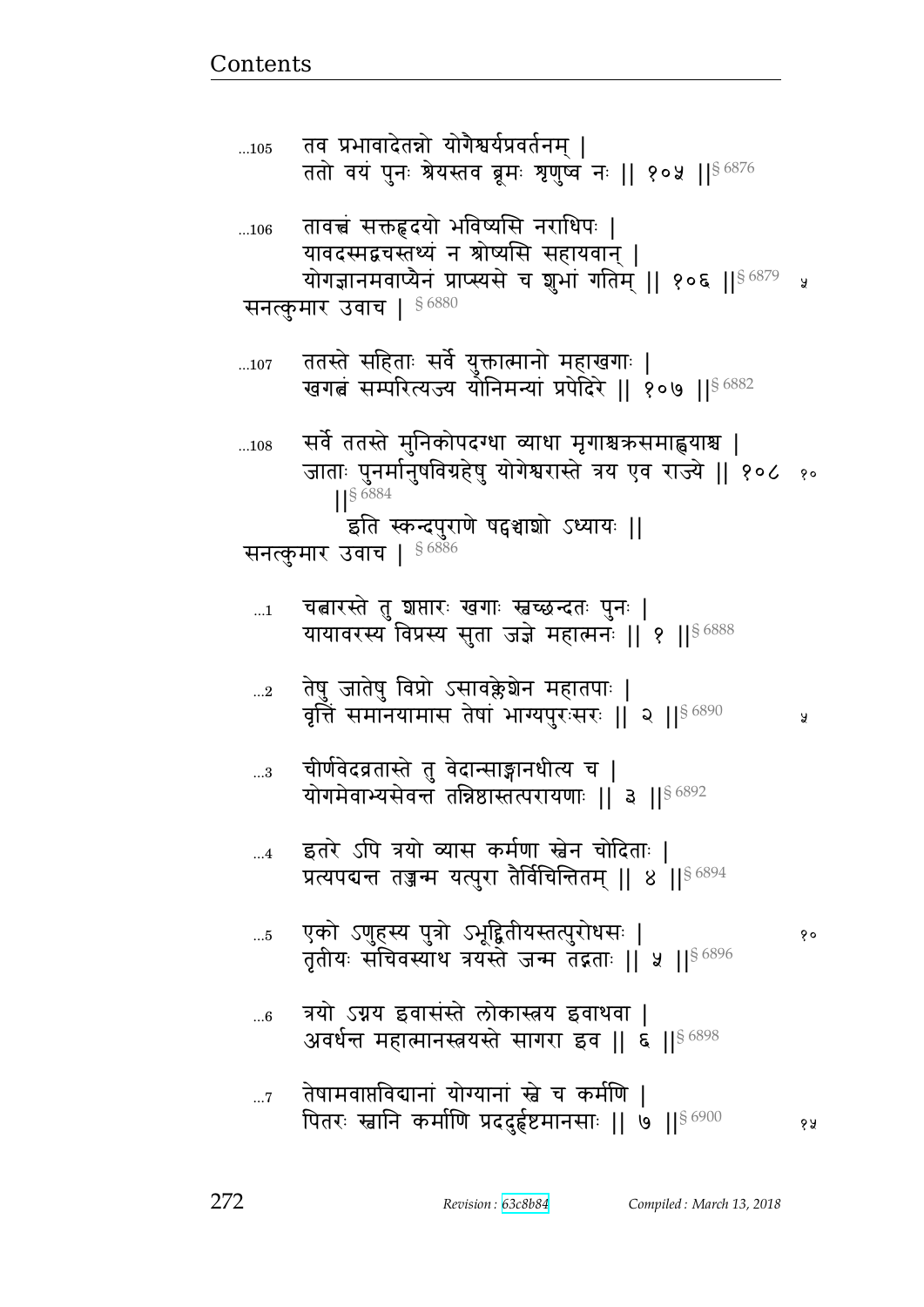|    |             | $10$ 11/12 12/13 12/2 12/2 12/13 12/14/2 11/11<br>चुकोप किमिदं मे ऽब विकृतं लक्षितं बया    १६   §6918   |
|----|-------------|---------------------------------------------------------------------------------------------------------|
| २० | 17          | तां स राजा समाविग्नः प्रियां प्राणैर्गरीयसीम्  <br>प्रसादयन्न चैवास्य प्रसीदत शुभानना    १७    $86920$  |
|    | $\dots 18$  | सा यदा बहु तथ्यं च उच्यमाना न तुष्यति  <br>तदा तस्याः प्रसादार्थे स विष्णुं सम्प्रसादयत्    १८    56922 |
|    | 19          | देवं सालवनं गत्ना पञ्चालेन सहैव सः  <br>ब्रह्मधन्वपुरोवाहो रथेन महता महान्    १९    § 6924              |
| २५ | $\ldots 20$ | तत्रासौ सप्तमे अह्नि विष्णुनाभिविसर्जितः                                                                |

- ततः सर्वरुतं ज्ञाबा पिपीलं कामकारणात् |  $\dots$ 14 पिपीलिकायाश्चाटूनि कुर्वाणं सो ऽनुपश्यत || १४ || § 6914
- अथ कालेन महता सभार्यः ससुहृजनः |  $\dots13$ तस्थौ स वेश्मनि सुखं कुबेर इव पुष्पके || १३ ||  $86912$
- प्रशासतस्तथा राज्यं यजतो भुञ्जतश्च ह |  $...12$ जग्मुः सुखेन बहुलाः समाः सुकृतिनस्तथा || १२ ||<sup>§ 6910</sup>
- गतेषु तेषु स्वांल् लोकान्त्रह्मदत्तः प्रतापवान् |  $...11$ पञ्चालब्रह्मधन्वाभ्यां सह राज्यं चकार ह || ११ || 86908
- सचिवो ऽपि सुधन्वा तु ब्रह्मधन्वानमच्युतम् |  $...10$ पुत्रं स्ते कर्मणि स्थाप्य जगाम सह भार्यया || १० || 56906
- पुरोधा धृतरातस्तु पुत्रं स्त्रे कर्मणि प्रभुः |  $\ldots\!9$ स्थापयिता जगामाथ पञ्चाल संशितव्रतः || ९ || 96904
- अणुहः प्रददौ राज्यं ब्रह्मदत्ताय पुष्कलम् |  $\ldots$ 8 कीर्तिमत्या च सहितस्ततो वनमगाच सः || ८ || § 6902

१०

¥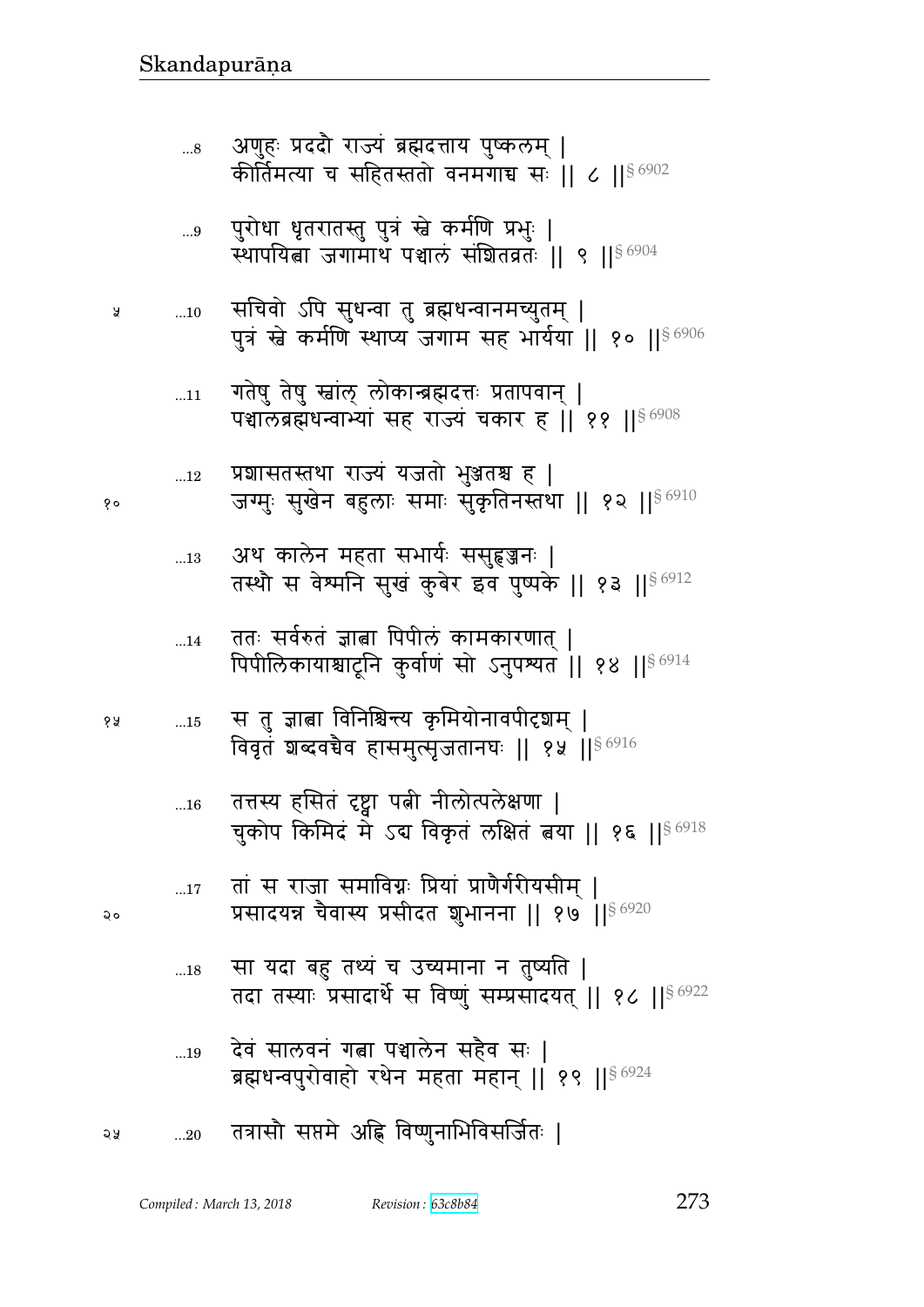|        | 27 ) त यूयमृणसयुक्ता अमुक्ता स्व निबन्धनम् ।<br>कथं गच्छथ भद्रं वो नाधर्मं परिपश्यत    २७    $8\,6941$                        | 68 |
|--------|-------------------------------------------------------------------------------------------------------------------------------|----|
|        | सुता ऊच्:   86942                                                                                                             |    |
| $28\,$ | वयं योगेश्वरास्तात लोकांस्तुभ्यमनामयान्  <br>प्रयच्छाम न संदेहो येषु गत्ना न शोचसि    २८    $$^{6944}$                        |    |
| $29$   | अस्माभिस्त्वं कथं पुत्रैर्ब्रह्मत्नं नाप्नुयाः पितः  <br>इहापि लोके द्रव्य ते विधास्यामंस्तथा शृणु    २९    <sup>§ 6946</sup> | २० |
| 30     | इमं त्नं पत्रमादाय ब्रह्मदत्तस्य दर्शय  <br>स वाचयन्नेव नृपो वृत्तिं ते संविधास्यति    ३०    § 6948                           |    |
|        | सनत्कुमार उवाच   56949                                                                                                        |    |

| भयं तर्घेहिकं पुत्राः परत्र च दुरासदम्    २६    86939 |
|-------------------------------------------------------|
| 27 ते यूयमृणसंयुक्ता अमुक्ता स्त्रं निबन्धनम्         |

पत्रानिच्छन्ति पितरस्तारयिष्यन्ति नो भयात ।

आपृच्छामो गमिष्यामः स्त्रां योनिं ब्रह्मनिर्मिताम् |  $...25$ त्यक्तेमान्मानुषान्देहान्विसर्जय नमस्तव || २५ ।।  $^{\circ}$   $^{6936}$ पितोवाच | 86937

१०

ततस्ते पितरं सर्वे प्रणम्योचुर्द्विजातयः |  $\ldots$ 24 वयं योगेश्वरास्तात सिद्धा वे स्तेन कर्मणा || २४ ||  $^{\$6934}$ 

अवसीदन्ति ते चैव त्रयो ऽस्माकं सहव्रताः |  $...23$ अवबोधयाम तांश्चेव यथा नेयुः पराभवम् || २३ ||§ 6932

वयं कृतार्थाः किंकार्यमिह तिष्ठाम मानुषे |  $...22$ गच्छाम ब्रह्मयोनिं स्त्रां मुच्यामो ऽस्मान्महाभयात् || २२ Å 

एतस्मिन्नेव काले तु चबारो ब्राह्मणाः शुभाः |  $\dots 21$ योगेन महता युक्ता इदमूचुः परस्परम् ॥ २१ ॥ 86928

जगाम नरशार्दूलः कम्पिल्यं स्तं पुरोत्तमम् || २० || \$6926

 $...26$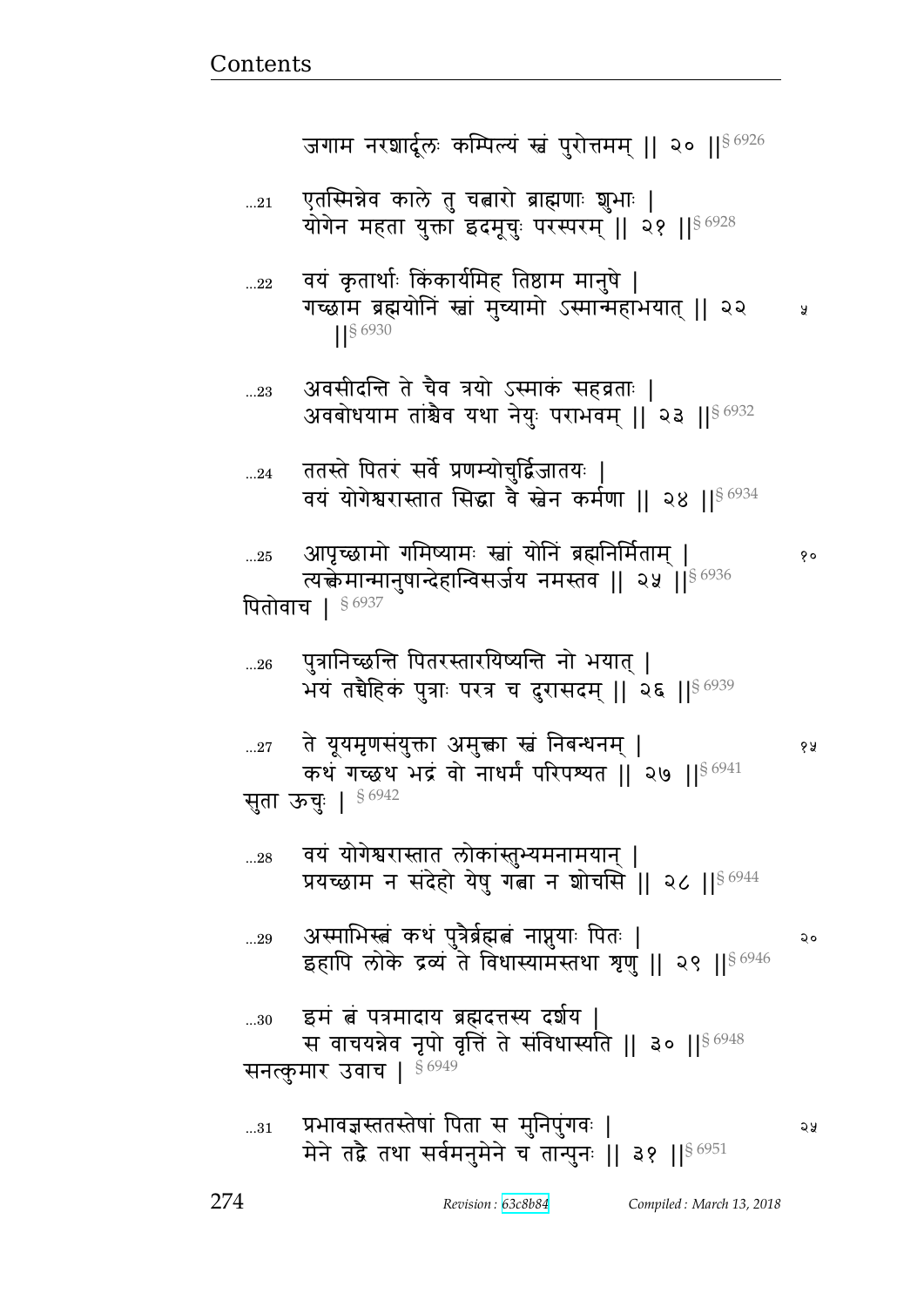सनत्कुमार उवाच | 56968

| 40          | श्लोकद्वयं तथा श्रुता त्रयस्ते विषपीतवत्  <br>मोहं तदानुसम्प्राप्य लब्धसंज्ञाविशन्पुरम्    ४०    86970      |
|-------------|-------------------------------------------------------------------------------------------------------------|
|             | 41 ते प्रविश्य पुरं चैव वेश्म चैवाप्युतन्द्रिताः  <br>इति चेति च संचिन्त्य वनाय दधिरे मनः ॥ ४१ ॥ $8^{6972}$ |
| $\ldots$ 42 | सापि पत्नी महाभागा अभिगम्य नराधिपम्  <br>इदमाह मुदा युक्ता राजानं ससूहृजनम्    ४२    ९८२                    |
| $\dots 43$  | भवान्योगेश्वरो भूबा सक्तो भोगेषु सर्वश्चः  <br>प्रबोधार्थं ततो ऽहं ते कोधमाहारयं तदा    ४३    86976         |

| 38   | ये ते गुरुकृताच्छापाद्नोवधेनावपीडिताः  <br>पितृभक्त्याहृतज्ञाना जाताः सर्वे शुभोदयाः    ३८    ९ 6965      |
|------|-----------------------------------------------------------------------------------------------------------|
| $39$ | सप्त व्याधा दश्चार्णेषु मृगाः कालश्जरे गिरौ  <br>चक्रवाकाः सरिद्वीपे यूयं तेभ्यो ऽवसीदथ । ३९ ॥ $^{86967}$ |

- गृहीत्ना लेखमव्यग्र अवाचयत तं तदा |  $...37\,$ स्रोकद्वयं चाप्यभवत्तस्मिल् लेखे शुभप्रदम् || ३७ || 86963
- स पुरद्वारसंस्थस्तु रथेन महता तदा |  $...36\,$ ब्रह्मधन्वधृतच्छत्रः पञ्चालावीजिताननः || ३६ || 86961
- निमित्तानि च संलक्ष्य शुभानि स नराधिपः |  $...35$ लेखमानयतेत्युक्ता धारयामास तं रथम् || ३५ || 86959
- स च राजा सालवनादागतः प्राविश्वत्पुरम् |  $...34\,$ ब्राह्मणो दूरतश्चास्य तं लेखं समदर्शयत् || ३४ || 86957
- स तु लेखं समादाय पुत्रान्स्त्वानभिचित्तयन् |  $...33$ कम्पिल्यमगमत्तूर्णं दिदृक्षुर्नृपसत्तमम् || ३३ ||  $^{86955}$
- अथासनानि बद्धा ते युक्ता जग्मुस्तपोधनाः |  $...32$ ज्योतिर्भूतानपश्यच पिता तेषामतिद्युतिः || ३२ ||<sup>§ 6953</sup>

१०

१५

 $\mathsf{a}$ 

২५

Å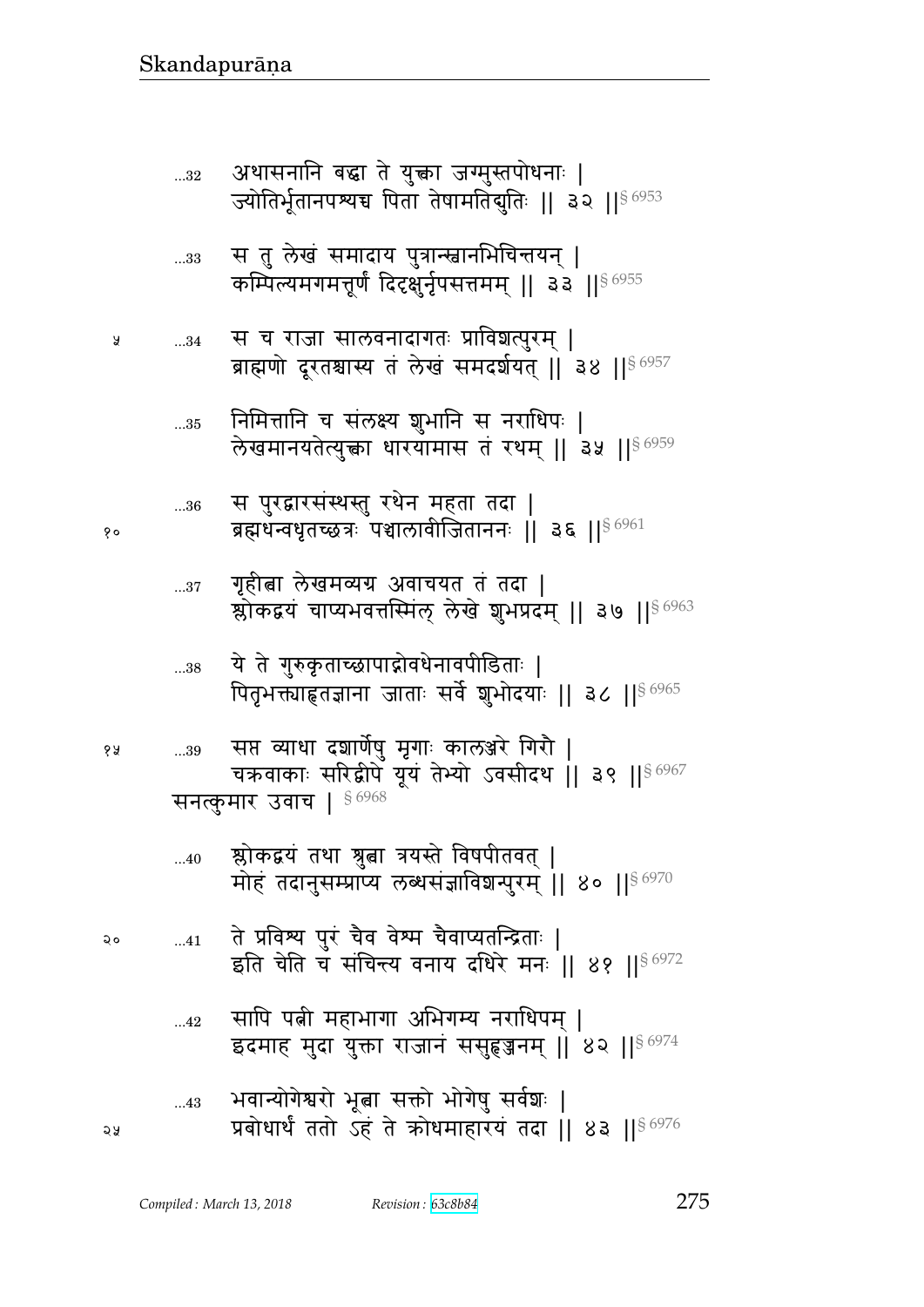|            | न च कश्चिद्विजानाति तथावर्तन्तमन्तशः    ५२    $$^{6996}$                                                          |
|------------|-------------------------------------------------------------------------------------------------------------------|
| 53         | अथ हाल इति ख्यातो मृगचारी महातपाः  <br>तस्य पत्नी सुधर्माभून्नाम्ना रूपवती दृढम् ॥ ५३ ॥ 86998                     |
| $\dots 54$ | कथयन्ति हि तां देवाः सिद्धाश्च सह चारणैः  <br>असमा रूपतो ऽन्याभिस्त्रिषु लोकेषु भामिनी    ५४    <sup>§ 7000</sup> |
| 55         | -------------- <br>न च तस्याः शुभापाञ्चा अन्तरं स बुबोध ह                                                         |

- अभिमेने स कन्याश्च ऋषिपत्नीश्च सर्वशः |  $...52$ भर्तृरूपेण गत्ना च कामेन स विमोहितः |
- ब्रह्मधन्वापि मत्तो ऽभून्मदनेन दुरात्मवान् |  $\ldots 51$ स भूबा धार्मिकः पूर्वमधर्मेणाभिपीडितः || ५१ ||<sup>§ 6993</sup>
- कृच्छूं महच प्राप्तस्य त्वयैवोद्धरणं ततः |  $...50$ एवमस्बिति सा चोक्ता जगामेष्टां गतिं तदा || ५० ||<sup>§ 6991</sup> १५
- वरदां तां तदा दृष्ट्वा ब्रह्मधन्वाब्रवीच्छुभाम् |  $...49$ इच्छामि कामरूपित बद्धक्तित च नित्यदा || ४९ || ९८९ |
- ब्रह्मधन्वा च कालेन सुमहात्मा दृढव्रतः |  $...48$ १० हिमवत्तनयां देवीं तपसा समपश्यत || 86 || \$6987
- पञ्चालो ऽपि गते तस्मिंस्तपः कृबा सुदुश्चरम् |  $\dots 47$ चकार पारणं चैव यक्षत्नं चाप्यवाप ह || ४७ ||  $86985$
- राजा तत्सर्वमखिलं कृता पत्न्या सहवतः |  $...46$ जगाम वनमुद्दिश्य योगेन च दिवं ययौ || ४६ ||  $86983$
- तस्माद्विप्रमिमं चैव तेषां पितरमव्ययम् |  $...45$ धनेन योजयस्ताब पुत्रं राज्ये ऽभिषिच्य च | श्वो गच्छावो वनं राजन्मा कालं प्रतिपालय || ४५ || ९२९ y
- जानामि बां रुतज्ञं च जानामि बां खगं तथा |  $...44$ अतो ऽहं जानती राजन्प्रतिबोधार्थमुबता || ४४ || 56978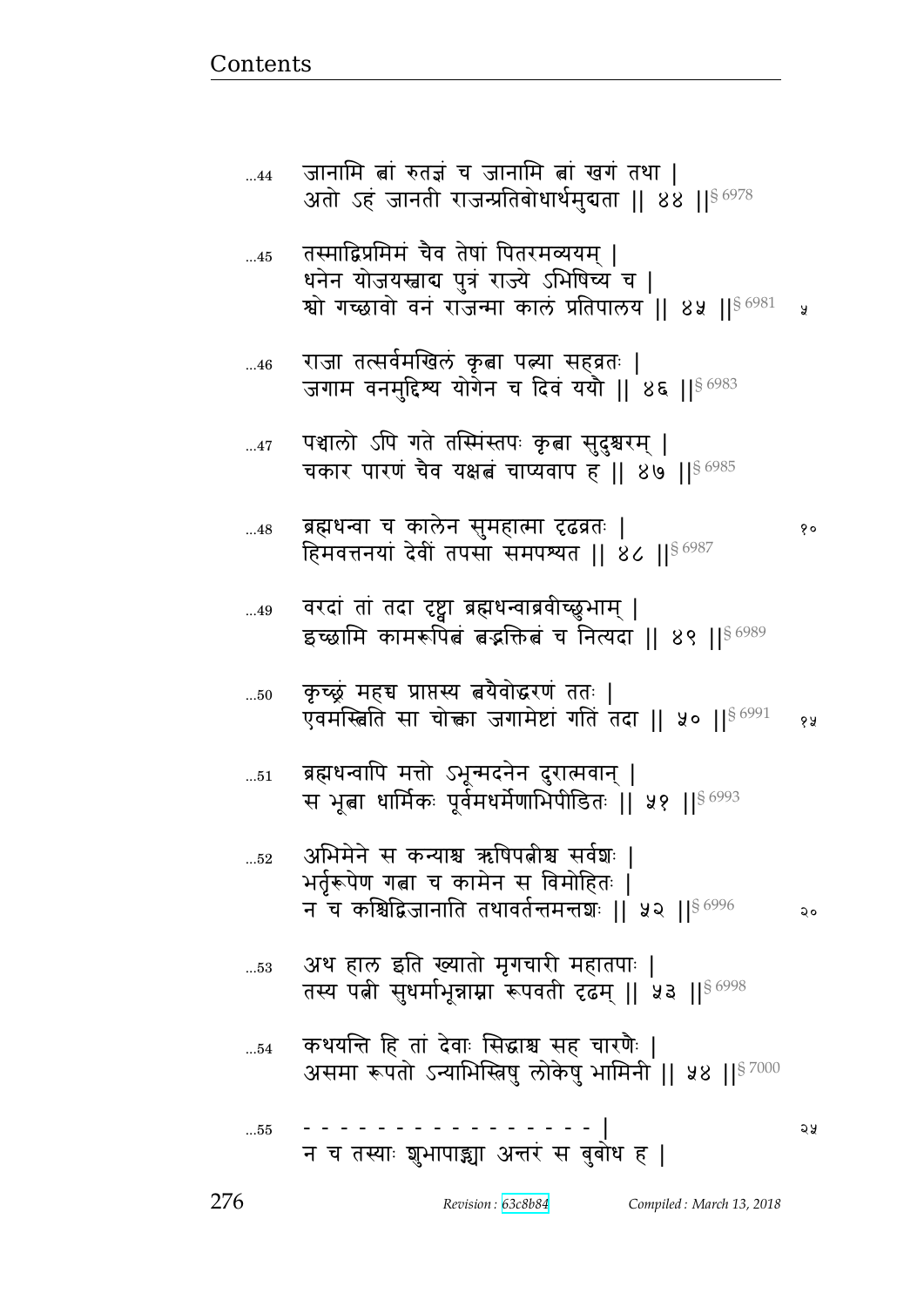न मामालिङ्गसे ऽद्य त्नं मृत्योरास्याद्विनिर्गतम् | ২५  $...65$ ननु ते ऽहं प्रियो भर्ता मा क़ुधो वरवर्णिनि | ६५ | | 57028

एतस्मिन्नन्तरे सो ऽथ ब्रह्मधन्वा करे ऽग्रहीत् |  $...64$ तामिदं चोचिवान्हष्टः किं बं चित्तयसे हृदा || ६४ ||<sup>§ 7026</sup>

देवेन्द्रो मां दुराचारः सदा धर्षत्यतन्द्रितः |  $...63\,$ सो ऽयं कामयितुं प्राप्तः किं न स्यादन्तरैषिवान् | तस्माद्रक्ष्याम्यहं सम्यग्दुष्टं दिव्येन चक्षुषा || ६३ ||<sup>§ 7023</sup> सनत्कुमार उवाच |  $$^{7024}$ 

- तं समाश्वस्य सापश्यत्पतिरूपं महायशा ।  $...62$ हृदा चाचिन्तयदृष्टो मयासौ तेर्मृगैः सह | जीवितेषी पलायन्वे कुतो ऽयं पुनरागतः || ६२ || 87020
- मा भीर्भवतु ते भद्रे पतिस्ते ऽहं सुमध्यमे |  $...61\,$ मृगराजो गतो ऽसौ च समाश्वस मम प्रिये || ६१ || $^{8\,7017}$
- एकाकिनीं च तां दृष्ट्वा ब्रह्मधन्वा दुरात्मवान् |  $...60$ व्याघ्ररूपं समुत्सृज्य तामिदं प्रत्यभाषत | मृदुना सान्त्वयुक्तेन वचसा भयपीडिताम् || ६० || 87015
- सुधर्मा ब्राह्मणी सापि भयाब्याघ्रस्य भामिनी |  $...59$ स्त्रीस्त्रभावाचे पतिता नान्वगच्छन्मृगव्रजम् || ५९ || $^{\$7012}$
- तब्राघ्रभयसंत्रस्तं मृगयूथं तदा विभो |  $\dots58$ मनोनिलवदव्यग्रमदृश्यं सम्प्रपद्यत | मृगैः सह च हालो ऽपि जीवितैषी तदा गतः || ५८ || $^{\$7010}$
- कृत्वा च सुमहद्रूपं विकृतं भैरवं तदा |  $\dots57$ अत्रासयन्मृगान्व्यास दर्शनेन सुबालिशः || ५७ ||<sup>§ 7007</sup>
- स ब्रह्मधन्वा तां श्रुत्वा तथा रूपवतीं सतीम् |  $...56$ पत्यास्या विरहाकांक्षी व्याघ्ररूपं चकार हूं || ५६ || \$7005

यस्मिन्काले भवेत्तस्या विरहः पतिना सह || ५५ ||<sup>§ 7003</sup>

१०

१५

२०

Я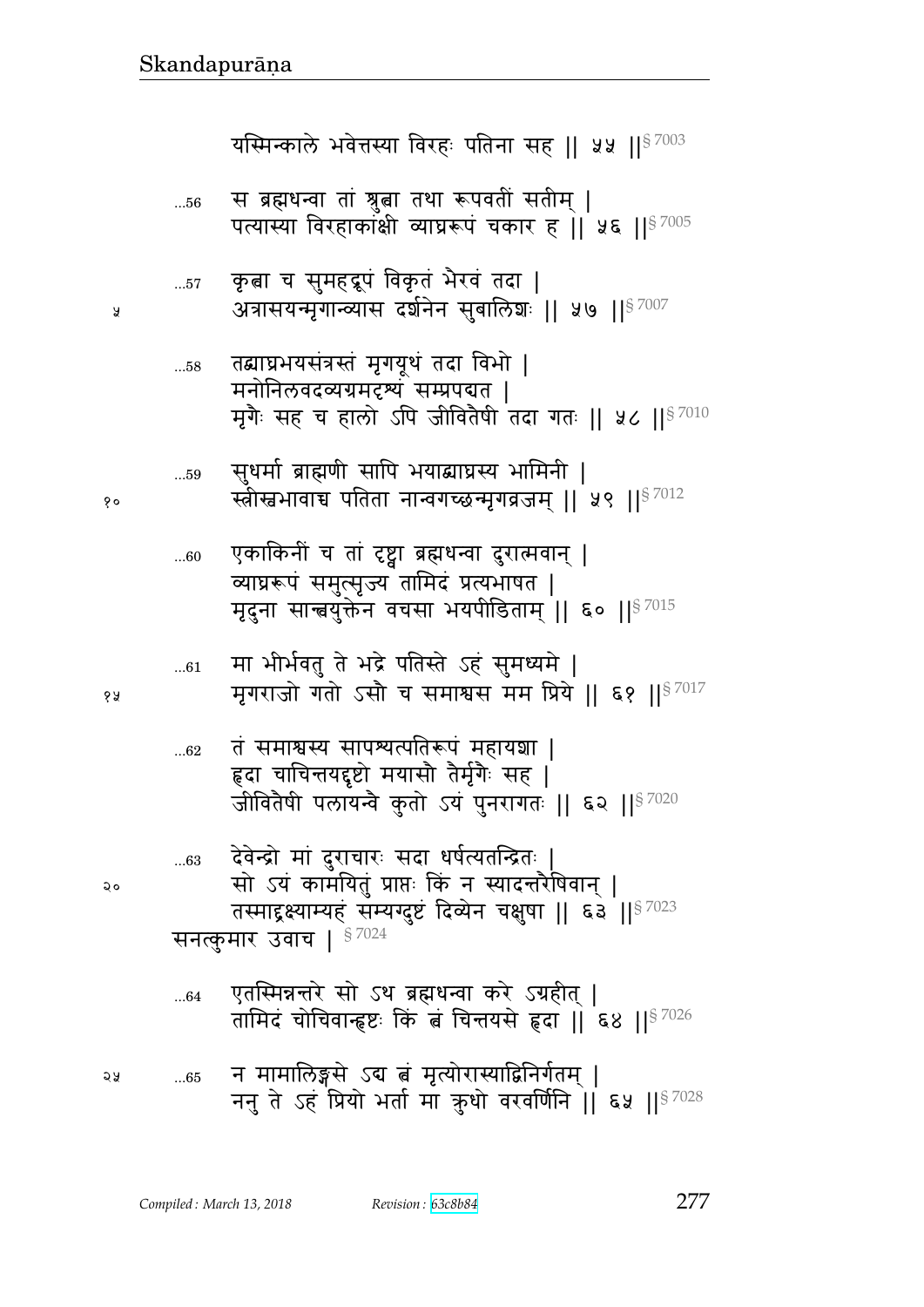Ã

| 76                      | सो ऽपि दुःखेन संतप्तो मन्वानस्तां हतेति च  <br>विलपन्नेव तां दृष्ट्वा परिष्वज्येदमब्रवीत्    ७६    57052       |    |  |
|-------------------------|----------------------------------------------------------------------------------------------------------------|----|--|
|                         | 77 दिष्ठा बमसि सम्प्राप्ता मृत्योरास्याद्विनिःसृता  <br>कघिन्न तेन दृष्टासि मृगराजेन शोभने    ७७    $^{87054}$ | จง |  |
| सूधर्मोवाच   $$^{7055}$ |                                                                                                                |    |  |

अभिव्याह्रत्य तत्कूरं शुभाचारा मनस्त्रिनी |  $...75$ जगाम तान्मृगांस्तत्र ततः पतिमपश्यत || ७५ || $^{8\,7050}$ 

अशक्तश्चापि हन्तुं त्नं भविता मानुषं क्वचित् |  $...74$ पष्ठे च काले सम्प्राप्ते मृगं भक्ष्यमवाप्स्यसि ॥ ७४ ॥ $\frac{87047}{36}$ सनत्कुमार उवाच |  $$^{7048}$ २०

यदेव रूपं कृत्वा तु मृगानत्रासयद्वलात् |  $...73$ विचरिष्यसि तेनैव रूपेण बहुलाः समाः || ७३ ||  $57045$ 

इदानीं कर्मणस्तस्य पूर्वमाचरितस्य ते |  $...72$ फलं प्राप्तमिदं पश्य मत्सकाशादुरासदम् ॥ ७२ ॥  $\frac{87043}{ }$ १५

ऋषिपत्न्यस्त्वया बह्यो व्यसिता दुष्टचेतसा |  $\ldots71$ न मारशी बया काचिदन्या ह्यासादिता पुरा || ७१ ||  $57041$ 

ततः सा क्रोधताम्राक्षी धक्ष्यमाणेव चक्षुषा |  $...70$ १० निरीक्ष्य वदनं सुभ्रूरिदं वचनमब्रवीत् | ७० ||  $57039$ 

स तया त्वेवमुक्तस्तु अवधूतश्च सर्वेशः |  $...69$ पपात धरणीपृष्ठे स्तं च रूपं प्रपद्यत || ६९ || 57037

न तं मम पतिर्मूढ शकस्त्वं नात्र संशयः |  $...68$ उभयोर्मदनस्यास्ति विषमो ऽध्वा सुदुर्मते || ६८ ||<sup>§ 7035</sup>

नीवीं विस्रंसयचैव अधरं चापिबद्वलात् |  $...67$ बुबुधे सा च तं दुष्टं कर्मणा तेन शोभना || ६७ || 57032 सुधर्मोवाच | § <sup>7033</sup>

ततस्तां स तदा दौष्ठात्कपोले समजिघ्रत |  $...66$ परिष्वज्य च दुष्टात्मा गात्रैर्गात्राण्यपीडयत् || ६६ ||§ 7030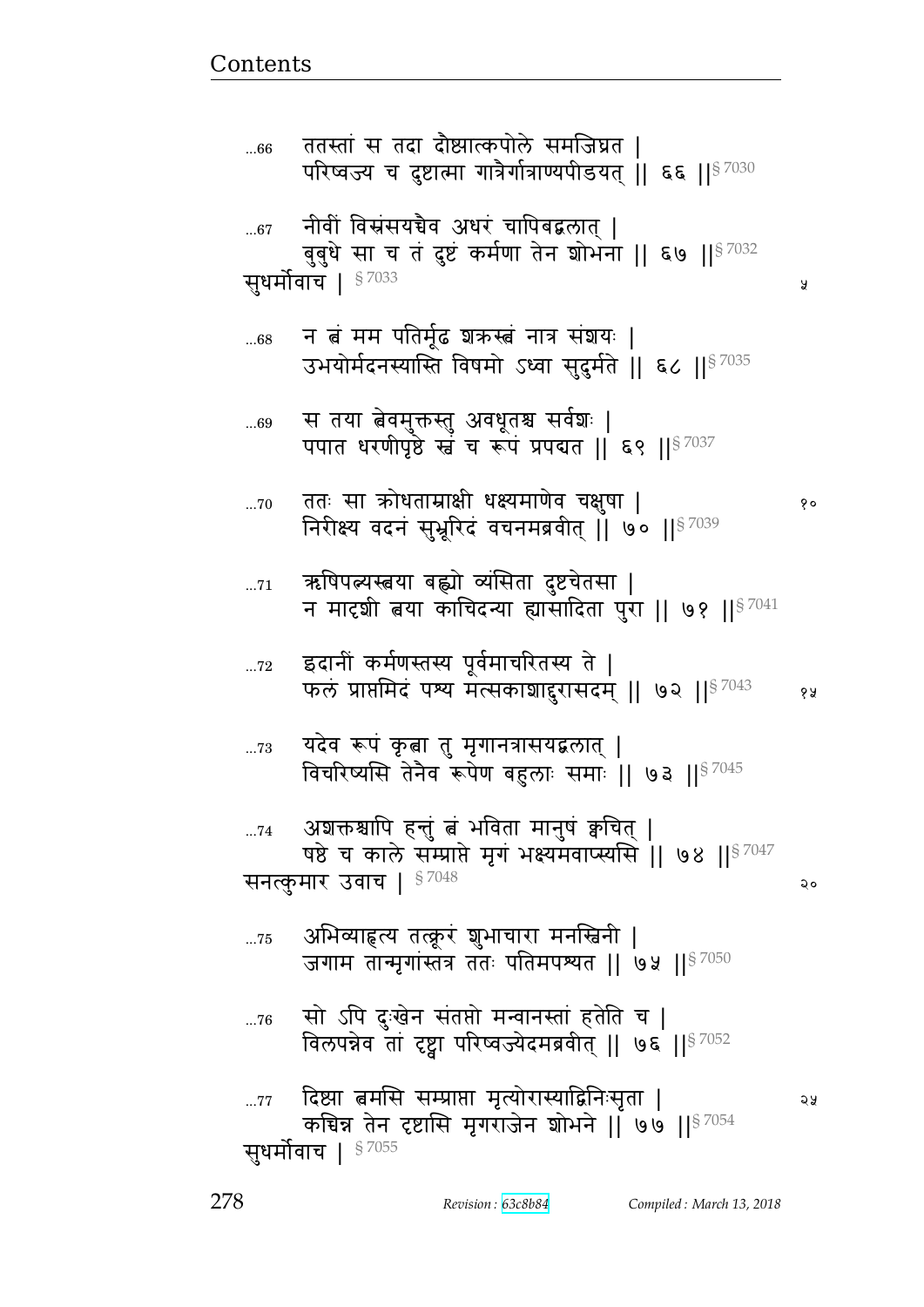- अपश्यन्हि कदाचिद्वै देवास्तां कमलेक्षणाम् |  $\dots 87$ तस्या रूपगुणोन्मत्ता लेभुर्न धृतिमेकशः || ८७ || 57078
- पतिव्रता महाभागा सर्वधर्मविदुत्तमा | २०  $...86$ तस्याः पतिमृते नान्यद्दैवतं भुवि विद्यते || ८६ || $^{\$7076}$
- ऋग्नामा तस्य भार्याभूद्वासिष्ठी पुण्यलक्षणा |  $...85$ रूपेणाप्रतिमा साध्वी न तस्याः स्त्री समा क्वचित् || ८५  $\frac{1}{5}$  7074
- आसीद्भलन्दलो नाम ऋषिः परमधार्मिकः |  $...84$ विद्वांश्चेव दयावांश्च पृथिवीवद्यवस्थितः | ८४ ||  $5^{7072}$
- अत्र ते वर्तयिष्यामि पुरावृत्तं महातपे |  $...83$ यत्पतिव्रतया पूर्वं कृतं दीप्तेन तेजसा || ८३ ||<sup>§ 7070</sup>
- न दुष्यन्ति स्त्रियः साध्वि नद्यो यद्वद्धि जन्तुभिः |  $...82$ न चैव शक्तो धर्मेण संगुप्तां त्वां प्रधर्षितुम् | यथा विषेण संछन्नमन्नं भोक्तुं हि मानवः ॥ ८२ ॥ 87068
- कृतं दुष्टं बयात्रेयि सद्भिः सर्वविगर्हितम् |  $\ldots81$ महतस्तपसस्ते ऽब क्षयो ऽयं सुमहान्कृतः || ८१ || 57065
- तस्यास्तद्वचनं श्रुता हालो धर्मार्थतच्चवित् |  $...80$ दिव्येन चक्षुषापश्यद्भह्मधन्वानमच्युतम् | तामुवाच सतीं भार्यामिदं स करुणात्मकः || ८० ||§7063
- सनत्कुमार उवाच §7060 Å
- स शापान्मम दुष्टात्मा शार्दूलप्रकृतिं गतः |  $\dots79$ राजेव शक्तिशापेन सौदासो राक्षसीं तनुम् || ७९ || $^{\$7059}$
- नासौ मृगेन्द्रो दुर्बुद्धिः को ऽप्यसौ कामरूपवान् |  $\dots 78$ मदर्थे समनुप्राप्तो मया दग्धः पतङ्गवत् || ७८ ||  $87057$

१०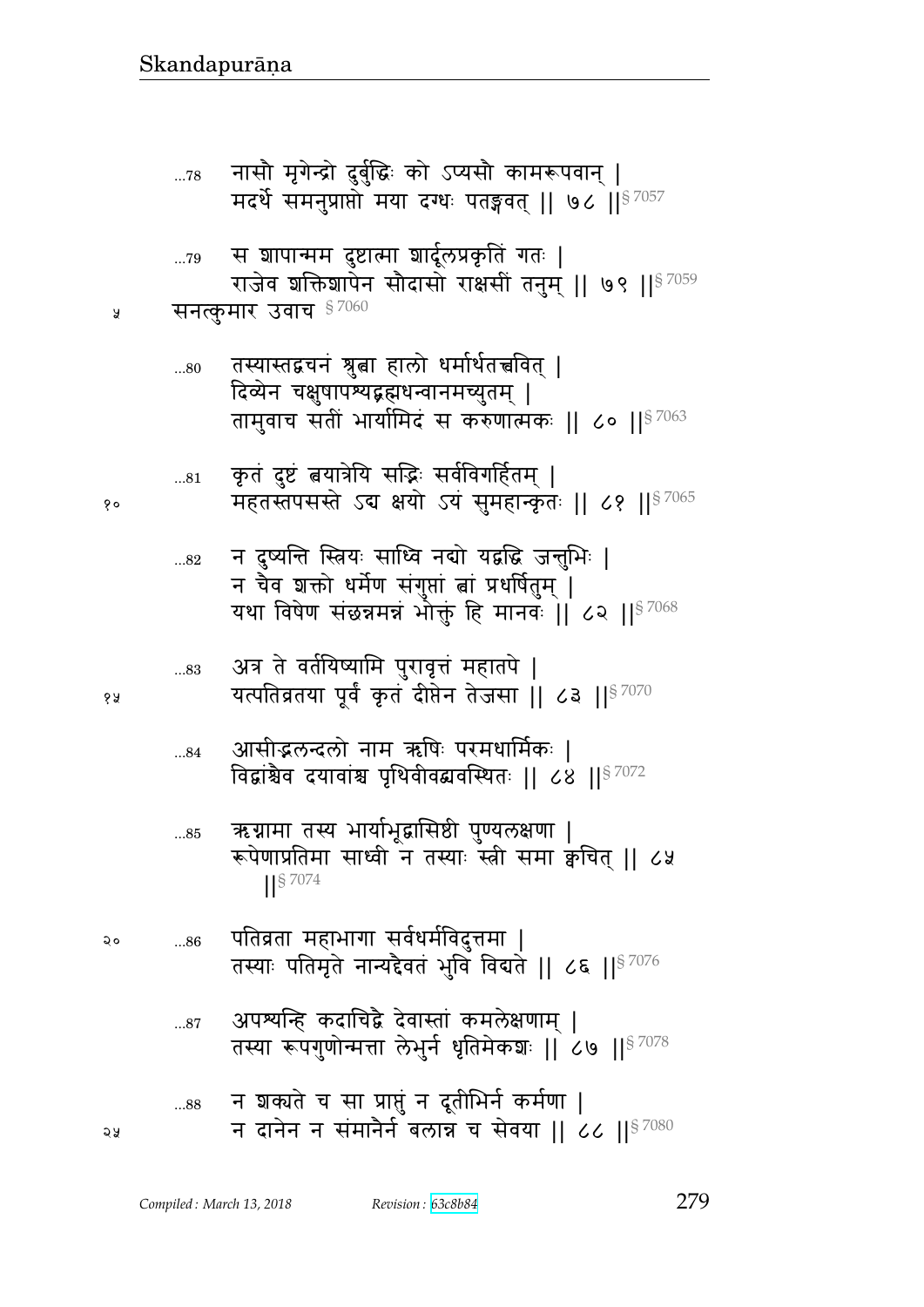ततस्ते तं नमस्कृत्य सभायं ब्रह्मवादिनम् |  $\ldots\!98$ जग्मुर्देवाः प्रशसन्तः सर्वे वह्रिपुरोगमाः || ९८ || 87103

...96 ऊचुर्वरं वृणीष्वाद्य तुष्टाः स्मस्तव सर्वथा ॥ ९६ ॥§7097 सोवाच रजसा स्त्रीणां शुद्धिः स्यान्मदनुग्रहात् |  $...97$ मनोवाक्कर्मभिर्मुक्ता व्यवहार्या भवन्तु च | पवित्राः सर्वतः शुद्धा अदुष्टाः स्त्रिय एव हि || ९७ || $^{8\,7100}$ २० हाल उवाच | 87101

ततस्ते देहवन्तो वै तुष्टुवुस्तं भलन्दलम् |

मत्तो ऽपि वो भयं नास्ति नाहं कुप्ये कथचन |  $...95$ मत्प्रसादाद्विदेहापि देहवन्तो भविष्यथ || ९५ ||<sup>§ 7095</sup>

इयं पत्नी महाभागा मम सर्वाङ्गसुन्दरी |  $...94$ नेयं कुप्यति युष्माकं जाने ह्यस्या व्रतं शुभम् || ९४ ||<sup>§ 7093</sup>

सापि तान्नावदत्किंचित्पुरुषात्माभिश्चङ्कया |  $...93$ १० भर्तुश्चाकथयत्सर्वं स तानिदमुवाच ह || ९३ || ${}^{87091}$ 

एवं वै भास्करो वायुर्वरुणश्चन्द्र एव च |  $...92$ सर्वे विदेहाः संवृत्तास्ततस्तां सम्प्रसादयन् || ९२ ||<sup>§ 7089</sup>

विभावसुरपि व्यक्तमियं मामिच्छतीति हू | ...91 अभ्युपेत्य नु दुष्टेति भावेन सुरसत्तमः | अथ हिबा स्तवं देहमदेहः समपद्यत || ९१ ||<sup>§ 7087</sup>

न क्रोधो नापि दर्पो ऽस्या न च मानो न मत्सरः | ...90 तस्याः प्रियमभून्नान्यत्पतिमेवाभ्यचित्तयत् || ९० || $^{\$7084}$ 

वह्रिस्तामग्न्यगारस्थः प्रविष्टामग्रहीच्छुभाम् | ...89 न चापि साहमस्मीति न च नास्मीत्यथाब्रवीत् || ८९  $\frac{1}{5}$  7082

จง

Ã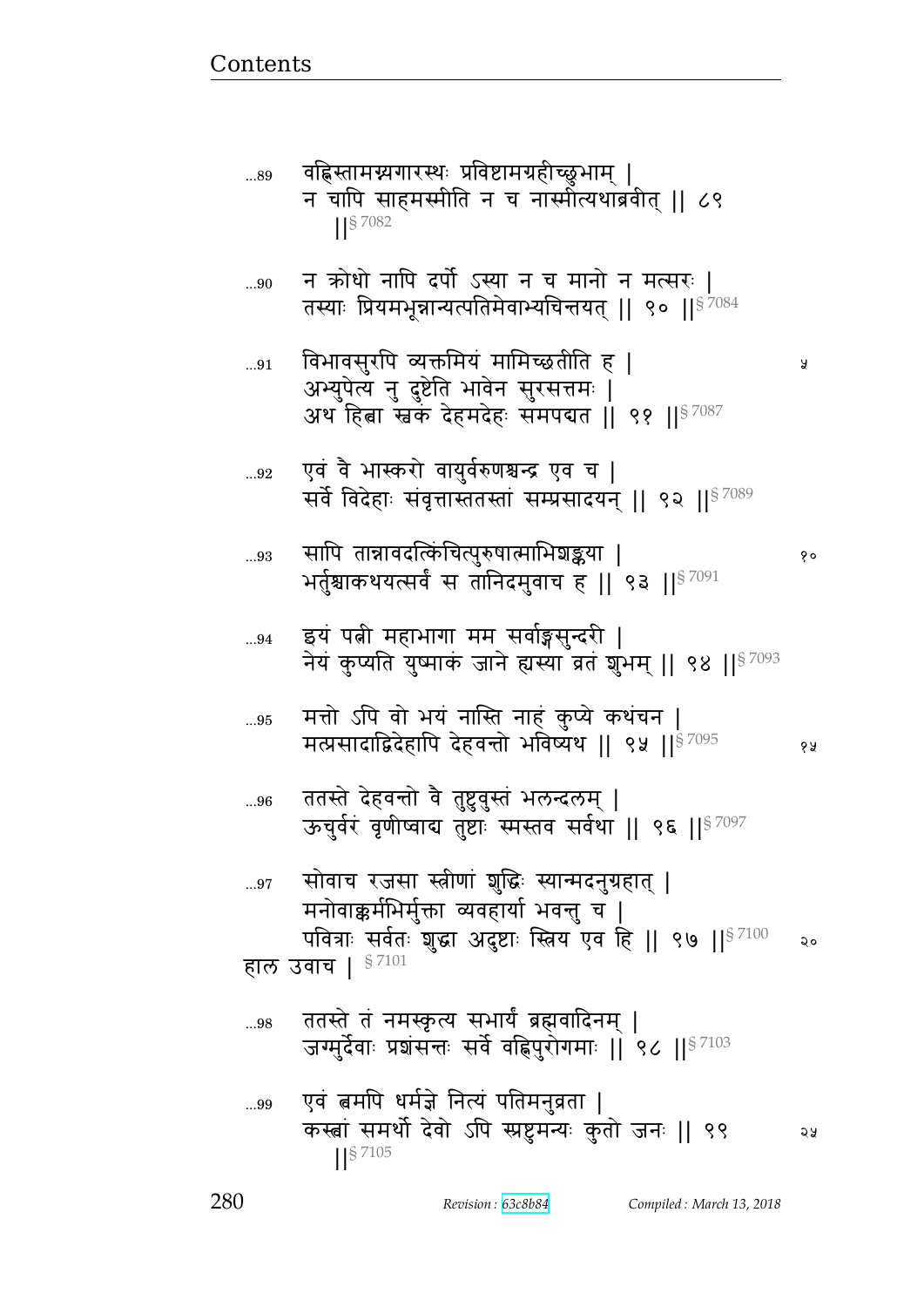- ...3 कस्यैनं कथयामीति देवं हित्नेति चाब्रवीत |
- ...2 ໎yԪw4{ `pF rF{& pt~/ {^^x ᅖ सा तुष्टा वरदानेन चिन्तयन्ती तदा वरम् | न्यवेक्षत दिशः सर्वाः प्रसन्नवदनेक्षणा || २ || ${}^{87130}$
- $_{\rm \ldots1}$   $\,$  वरान्गृहीबा रुद्राणी तस्मिञ्छिखरसत्तमे | अकरोत्किमिति ब्रूहि सर्वं देव्या विचेष्टितम् || १ ||  $s^{7126}$ सनत्कुमार उवाच |  $$^{7127}$
- स जहाति-म्-अधर्मकृतं स सुरेन्द्रपुरं व्रजते || १०७ ᅖᅖ§ 7122 इति स्कन्दपुराणे सप्तपश्चाशो ऽध्यायः || व्यास उवाच |  $$^{7124}$
- $_{\rm ...106}$  योगेश्वरत्वं कांक्षद्भिरेतदध्येयमन्तशः | १४ व्यान्तरं समासाद्य प्राप्नुवन्ति न संशयः || १०६ || १८९

...107 श्रुणुयाद्य इमं सततं शुचिरेकमना मनुजः |

- ...105 य इमं तस्य माहात्म्यं धारयेच्छ्रावयीत वा | सततं ब्राह्मणं व्यास योगैश्वर्यमवाप्नुयात् || १०५ || ${}^{8\,7118}$
- १०  $\quad \ldots 104$  स एष व्यास दुष्टात्मा विश्वामित्राश्रमे रतः | अग्रारण्ये सदा ह्यासीद्देव्या गणपतिः कृतः || १०४ || ${}^{87116}$
- ...103 यतो ऽस्य कामरूपित्वं येन मत्तः सदा ह्यभूत् | तत एव पुनः श्रेयः प्राप्स्यते मदनुग्रहात् || १०३ || $^{\$7113}$ सनत्कुमार उवाच |  $$^{7114}$
- » …102 व्याघ्रस्यापि प्रिये तस्य स्मृतिर्नित्यं भविष्यति | सर्वकार्येषु धर्मेषु धर्मेण च करिष्यति || १०२ || ${}^{87111}$
- ...101 तस्मात्करिष्ये तस्याहं दुष्टस्यापि हि श्रोभने | अनुग्रहं धर्मयुक्तं येन श्रेय अवाप्स्यति || १०१ || $87109$
- ...100 तीर्थभूताः स्त्रियश्चापि न दुष्यन्ति कथंचन | मद्रूपं कृतवान्यस्मात्तस्माच्छापं च नार्हति || १०० || $^{\$~7107}$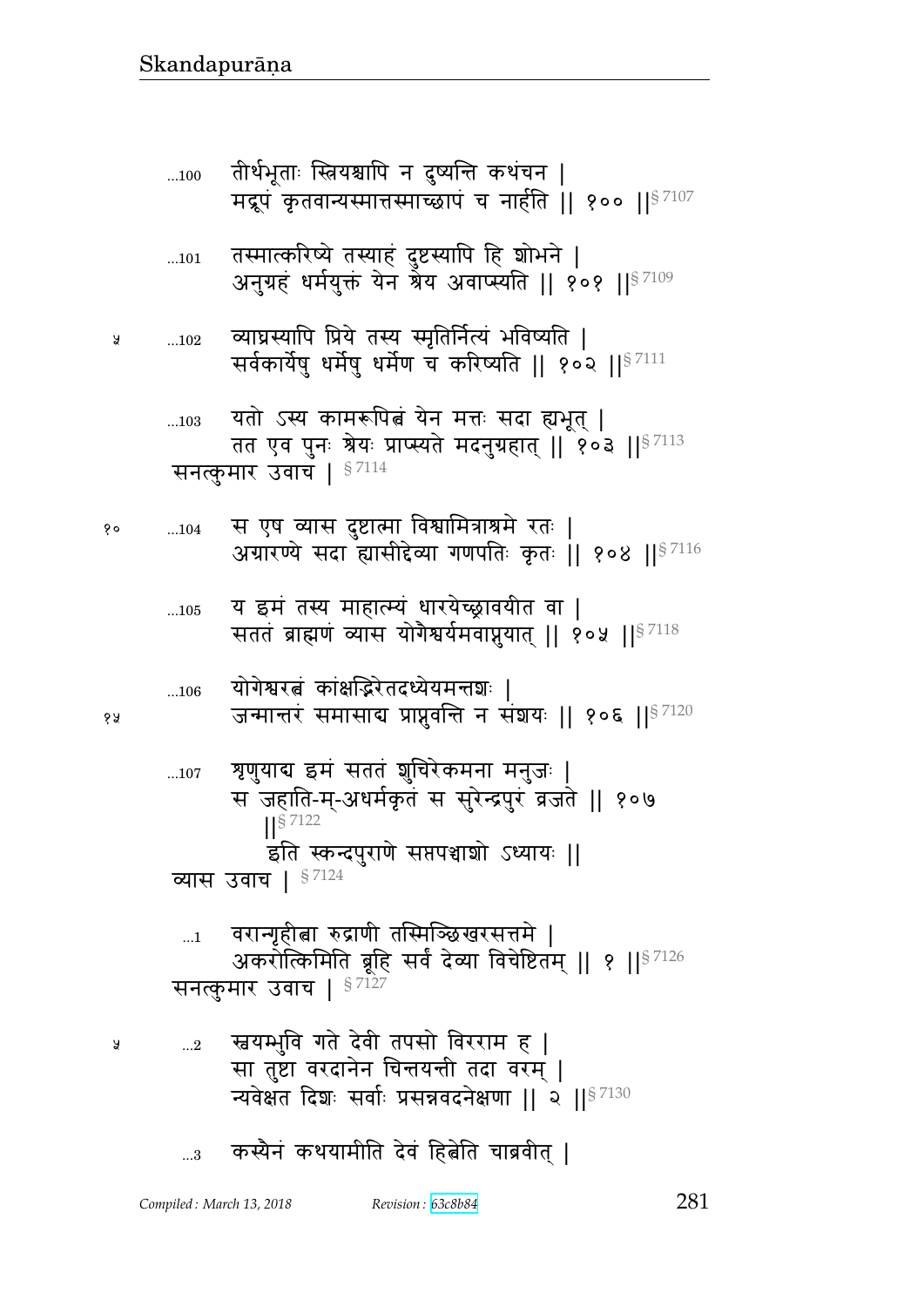$...11$ 

| 14     निबद्धतूणीरयुगा प्रगृहीतञ्चरासना                   |  |
|-----------------------------------------------------------|--|
| वसाना पद्मकिञ्जल्करुचिरे वाससी तदा    १४    $^{\S\,7154}$ |  |

- बद्धगोधाङ्गुलित्राणा कवचं बिभ्रती शुभम् |  $\dots 13$ २० दुर्भेदं सहजं भास्त्रत्सेन्द्रैरपि सुरासुरैः || १३ || 97152
- साङ्गदा बद्धकेयूरा कटकोद्भासितबिषा |  $\dots$ 12 बिभर्ति सा भुजानष्टौ सायुधानपराजिता || १२ ||  $57150$
- प्रसन्नरूपा प्रथमोद्गतस्तनी प्रफुल्लनीलाम्बुजचारुलोचना | सूसंस्कृतैर्वज्रमणिप्रवेकिभिर्विभूषिता चाभरणैः सुमध्यमा ||  $\{ \}$  || $\frac{$7148}{}$
- सुसंस्थिताभ्यां चरणाम्बुजाभ्यां प्रदक्षिणावर्तनिमग्ननाभिः |  $...10$ विगूढजान्वस्थिशिरा सुगुल्फा विनाकृतेवाम्बुरुहेण लक्ष्मी || १५  $\sqrt{9}$  || $\sqrt{5}$  7146
- बिम्बाधरा तीक्ष्णसितोस्रदंष्ट्रा प्रसन्नताराधिपचारुवक्ता |  $...9$ सुजातनीलाश्चितदीर्घकेशी किंचित्समभ्युन्नतरोमराजी || ९  $\frac{1}{5}$  7144
- तस्यां कोश्यां समभवत्कौशिकी लोकविश्नुता |  $...8$ विश्वं सिसृक्षतो धातुर्देहादिव पुरा निश्चा || ८ || 57142

१०

У

- विगाहमाना व्यजहत्कृष्णां कोशीं तदानघा |  $\dots 7$ सा विरेजे तया मुक्ता कलेवेन्दोर्घनात्यये || ७ ||<sup>§ 7140</sup>
- विगाहमाना सा देवी तत्सरो विमलोदकम् ।  $...6$ रेजे वियन्मध्यगता दीप्तेव सवितुः प्रभा || ६ ||<sup>§ 7138</sup>
- बह्वभूत्सरसि स्नच्छं तस्यास्तत्तेजसा जलम् |  $...5$ शिष्ये बुद्धिगुणेनेव गुरुणा ज्ञानमाहितम् || ५ ||  $\frac{8}{7136}$
- पुत्रलम्भकृतं हर्षं चित्तयन्त्या मुहुर्मुहुः |  $\dots 4$ अपतज्जलमत्यर्थं श्रीतलं सुसुगन्धि च || ४ || 37134

शास्त्रज्ञं कंचिदुद्दिश्य यथार्थं शास्त्रचित्तकः || ३ ||<sup>§ 7132</sup>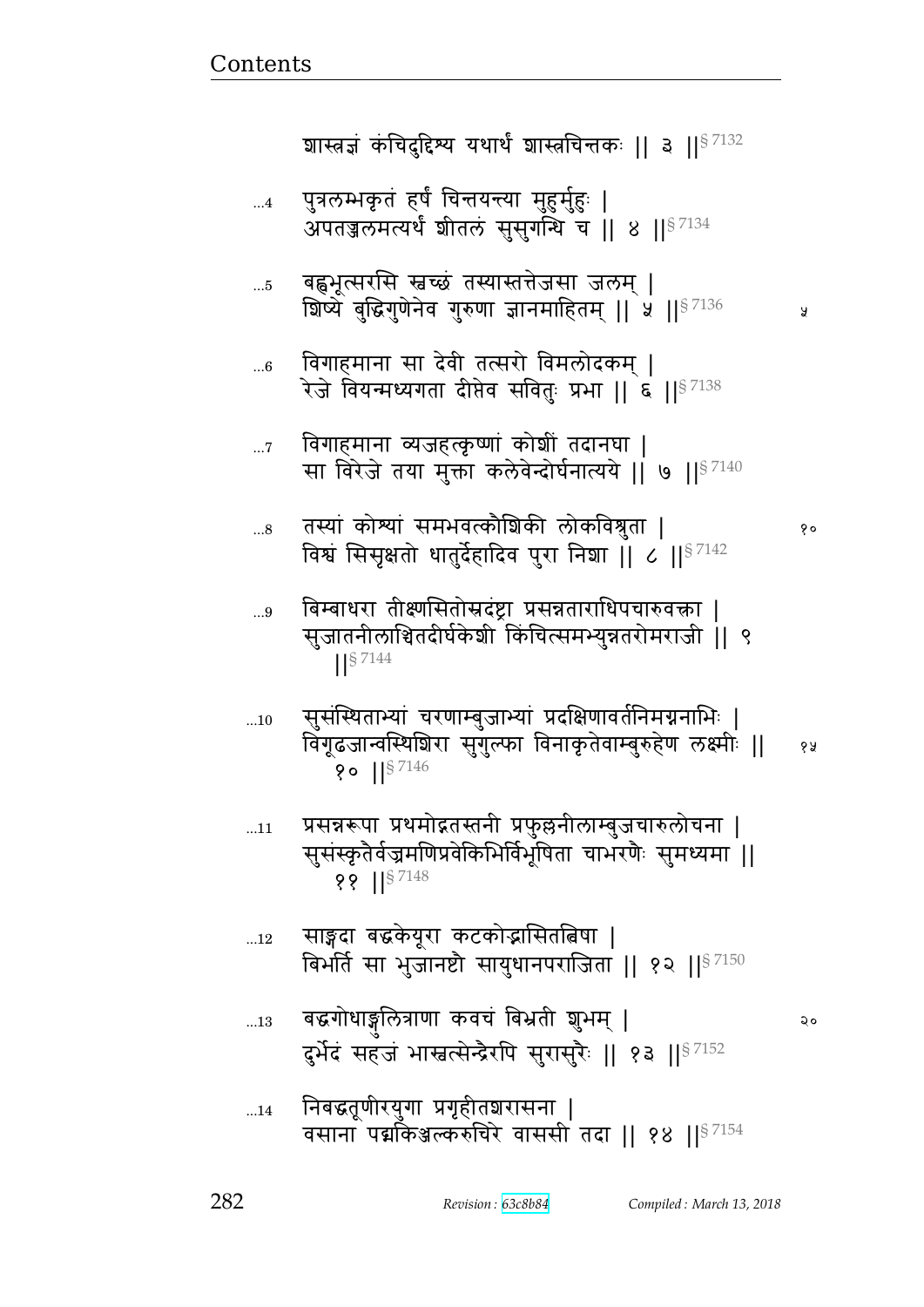- विहङ्गविरुतैर्विन्ध्यः स्नागतेनेव कौशिकीम् |  $\ldots 25$ अपूजयदमेयां तां तत्र प्राप्तां तदानघाम् || २५ || 97177
- व्योमगेन रथेनाथ नानारत्नांशुमालिना |  $...24$ २० जगामाशु ततो विन्ध्यं नानाद्रुमलताचितम् || २४ || $^{87175}$
- एवमुक्ता तदा देवी प्रणम्य भुवनेश्वरीम् |  $\ldots 23$ आरुरोह रथं दिव्यं कार्तस्तनमयं शुभम् || २३ ||<sup>§ 7173</sup>
- सिंहयुक्तं महद्दिव्यं रथमादित्यवर्चसम् |  $...22\,$ ससर्ज सपताकं च किङ्किणीजालमण्डितम् | विन्ध्यं गिरिवरं चास्या निवासाय समादिशत् || २२ ||  $^{87171}$
- जप्यैः प्रणतिभिर्होमैरुपहारैः पृथग्विधैः |  $...21$ प्राणिनः पूजयिष्यन्ति भवन्तीं भुवि सर्वदा || २१ ||<sup>§ 7168</sup>
- वरा वरेण्या वरदा दुर्गा सर्वार्थसाधनी |  $...20$ इत्थं बां नामभिर्दिव्ये स्तोष्यन्ति मुनयः सदा || २० ||<sup>§ 7166</sup>
- तव भक्त्या स्मरिष्यन्ति ये ऽतिदुर्गेषु संस्थिताः |  $\dots 19$ दुर्गाणि ते तरिष्यन्ति बत्प्रसादाद्वरानने || १९ || 87164
- कौशिकीति च नाम्ना बं ख्यातिं लोके गमिष्यसि |  $\dots18$ अन्येश्व नामभिः श्लाघ्येर्गुणकर्माभिसंत्रयैः || १८ ||<sup>§ 7162</sup>
- जरामरणहीना बं शोकदुःखविवर्जिता |  $...17$ भविष्यसि महायोगा संयुगेष्वपराजिता || १७ || ${}^{8\,7160}$
- मूर्ध्नुपाघ्राय तां देवीं परिष्वज्य च पीडितम् |  $\dots16$ भवानी प्राह संहष्टा मूर्तिस्थानं ममाव्यये || १६ || ${}^{87158}$
- जानुभ्यामवनिं गत्ना ग्रिरस्याधाय चाञ्जलिम् |  $\dots15$ व्यज्ञापयत सा देवी ब्रूहि किं करवाणि ते || १५ ||  $57156$

१०

6 A

১ম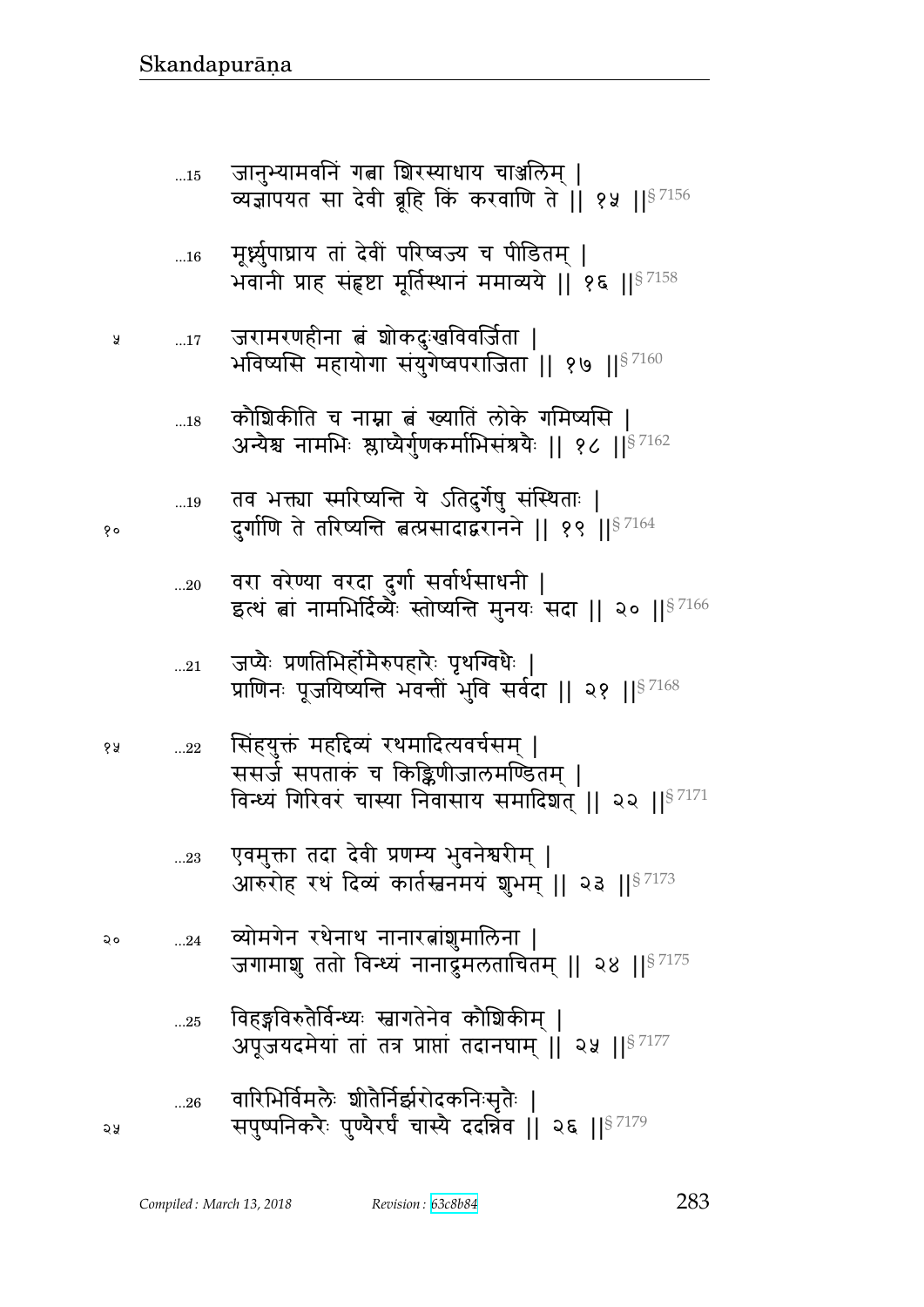|             | चकितहरिणयूथक्षुण्णदभोङ्कराग्रम्  <br>वरमहिषविषाणच्छिन्नगुल्मावतानं                                                                                                                       |    |
|-------------|------------------------------------------------------------------------------------------------------------------------------------------------------------------------------------------|----|
| 28          | गिरिवरमभिरम्यं कौशिकी साभ्यपश्यत्    २७    $^{\$7183}$<br>व्यरोचयत सा देवी वासाय शिखरं गिरेः  <br>उत्फुछपादपालीनविहङ्गगणनादितम्    २८    <sup>§ 7185</sup>                               | R  |
| 29          | निर्झरोदकसम्पर्कहरितोपलशाड्वलम्  <br>नानादूमलतापुष्पसुरभीकृतमारुतम्    २९    $^{87187}$                                                                                                  |    |
| $30\,$      | तुहिननिकरश्रीतेर्निर्झराम्बुप्रवाहेर्<br>निचितपृथुनितम्बोत्तुङ्गपर्यन्तसानुम्  <br>गिरिवरशिखरं तत्साध्युवासाथ देवी<br>कुसुमिततरुशाखाश्लिष्टमत्तद्विरेफम्    ३०    $^{\S\,7191}$          | १० |
| $\ldots 31$ | य इमं पठते नित्यं शृणुयाद्वा समाहितः  <br>कोशिक्याः सम्भवं सम्यक्स याति परमां गतिम्    ३१<br>$1$ <sup>S 7193</sup><br>स्कन्दपुराणे ऽष्टपञ्चाशो ऽध्यायः   <br>सनत्कुमार उवाच   $$^{7195}$ | १५ |
| $\dots$ 1   | ततस्तां कोशिकीं तत्र प्रस्थाप्य हिमवत्सुता  <br>विरेमे तपसस्तीव्रात्सस्रौ च विधिवत्तदा    १    <sup>§ 7197</sup>                                                                         |    |
| $\ldots$ 2  | वसाना वाससी शुक्ले दिव्यस्रगनुलेपना  <br>पार्श्वस्थमथ संवीक्ष्य प्रोवाच वरदास्मि ते    २    $^{\mathrm{S}\,7199}$                                                                        | A  |
|             | $\,$ एवमुक्तवतीं देवीं शिखरं मूर्तिमत्तदा  <br>प्रणिपत्य वरं वव्रे मयि सांनिध्यमस्तु ते    3    $^{87201}$                                                                               |    |
| $\dots 4$   | नाम चैव मम ख्याति तव नाम्नाभिरुक्षितम्  <br>यातु लोकेषु सर्वेषु बत्प्रसादान्महेश्वरि    8    57203                                                                                       |    |
| $\ldots$ 5  | अग्निश्च वरदां वव्रे मा गाः कोपं मयीश्वरि  <br>सदापुष्पफलत्नं च वृक्षास्तां तत्र वव्रिरे    ५    <sup>§ 7205</sup>                                                                       | १० |

Revision: 63c8b84

अथ मृगपतिनागत्रस्तपर्यन्तनागं

 $...27$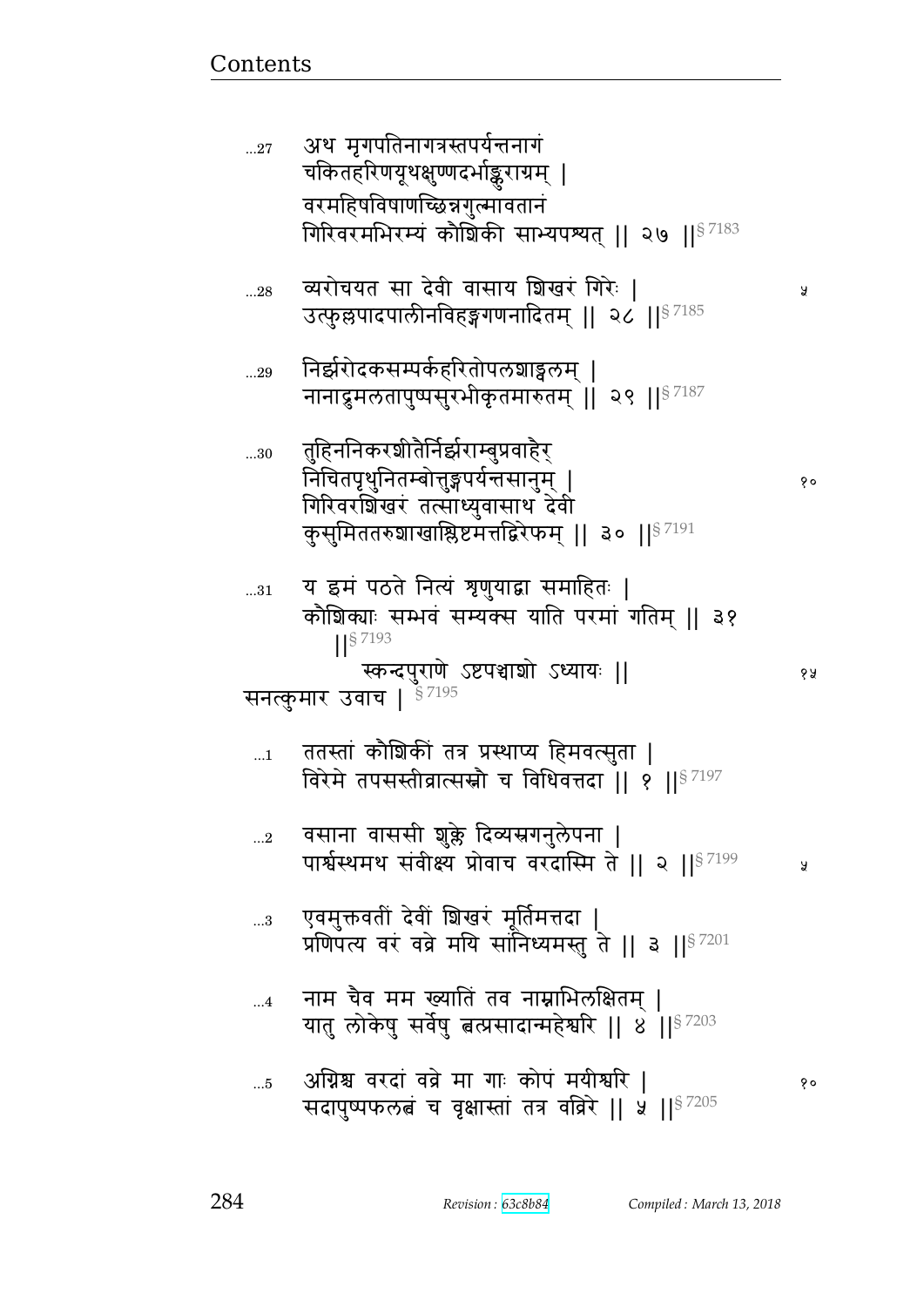- मयि वासो ऽस्तु ते नित्यमेवमादित्यरोधनः |  $\dots 4$ वव्रे गिरीन्द्रतनयां प्राह सा च तथास्त्रिति || ४ || ${}^{8}$   $^{7230}$
- आरिराधयिषुर्देवीं विन्ध्यस्तेपे पुरा तपः |  $\ldots$ 3 ततस्तुष्टाब्रवीद्रिन्ध्यं पार्वती वरदास्मि ते || ३ || 37228
- एवमुक्तस्तदा धीमान्व्यासेन ब्रह्मणः सुतः |  $\ldots 2$ यथावृत्तं पुरा सर्वमाख्यातुमुपचक्रमे || २ ||<sup>§ 7226</sup>
- अथासौ ब्रह्मणः पुत्रं व्यासः प्राह कृतार्श्नालेः |  $\dots$ 1 किमर्थं कौशिकी विन्ध्यं देव्या सम्प्रेषिता तदा ।। १ ।।<sup>§ 7224</sup>
- हिमजलकणश्चीतैर्वीज्यमाना मरुद्भिः | गिरिवरतनया सा पत्युरेव स्मरन्ती मदनदहनमूर्तेराशु पार्श्वं जगाम || १२ ||<sup>§ 7221</sup> स्कन्दपुराण एकोनषष्टितमो ऽध्यायः ॥
- वियति जलदवृन्दान्विक्षिपन्ती स्तधाम्ना  $\dots 12$
- उत्पपात ततो व्योम सा सार्धं सोमनन्दिना |  $...11$ सिंहेनेव जगद्धात्री गणैः परिजनेन च || ११ || $^{8\,7217}$
- नमस्कृता तद्वनदेवताभिः प्रदक्षिणीकृत्य समिद्धमग्निम् ।  $\dots10$ ऋषींस्ततो वन्यतमाभिवन्य जनं च तेषां प्रतिपूज्य पूज्या ||  $\{ \circ \mid \mid \frac{\$}{}^{7215}$
- अथ सा तेजसां धाम पतिं सर्वजगत्पतिम् |  $\ldots\!9$ वरदा वरदं द्रष्टुं गमनायोपचक्रमे || ९ ||<sup>§ 7213</sup>
- हृदये ऽपि स्थिता पत्युः पतौ हृदयसंस्थिते |  $\ldots\!8$ सा वे गिरीन्द्रतनया विमुक्तास्मीत्यमन्यत || ८ || $^{8\,7211}$
- उपास्यमाना बह्वीभिर्देवताभिर्गिरीन्द्रजा |  $\dots 7$ अभिभूयान्यतेजांसि भानवीव बभौ प्रभा ॥ ७ ॥ $$^{7209}$
- सुप्रसन्ना भवास्माकं बयि भक्तिश्च नो ऽस्बिति ।  $...6$ ततस्तां वव्रिरे देवीं सर्वाश्च परिचारकाः || ६ || 57207

१०

१५

Å

Å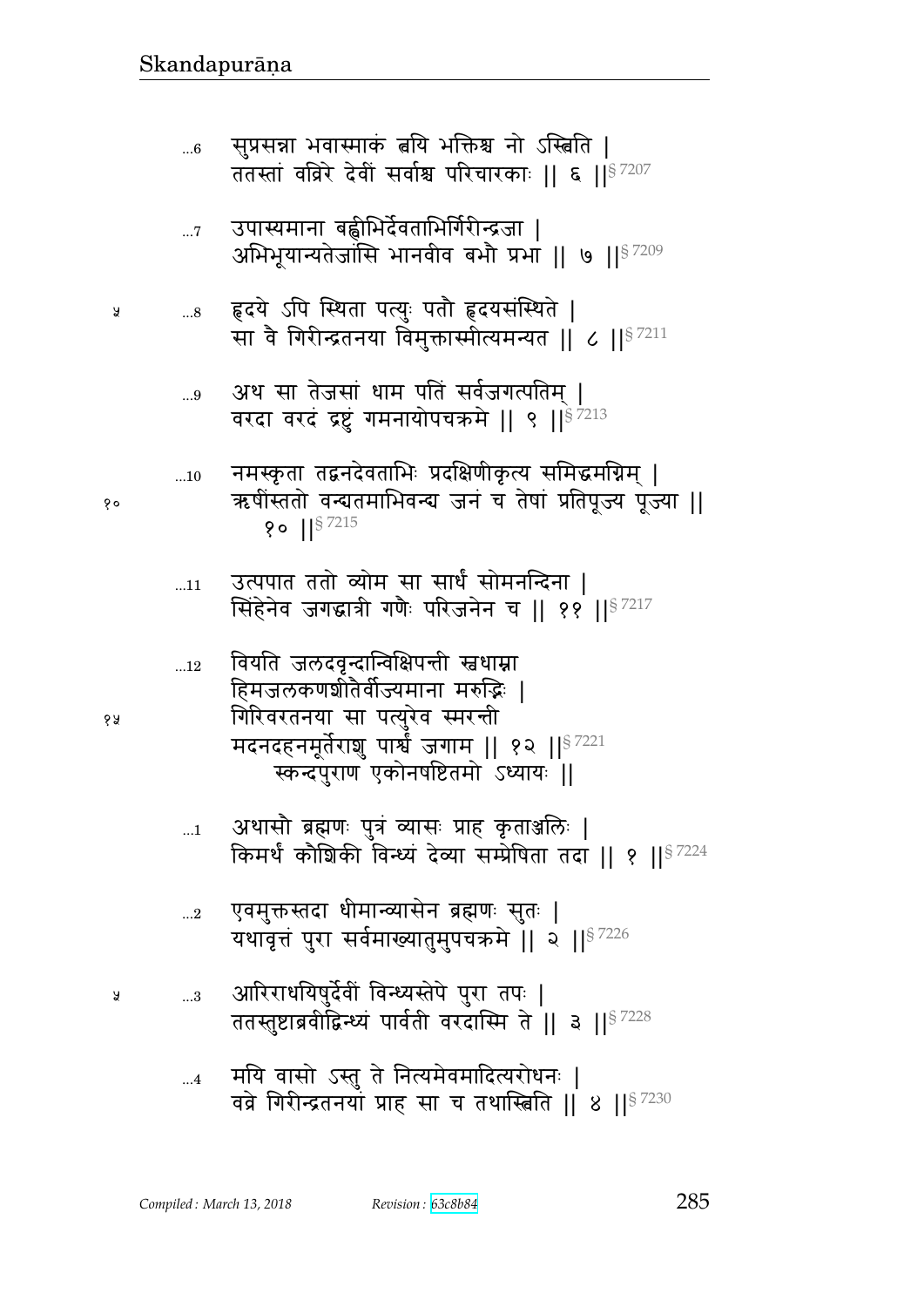- ... $\rm_{16}$  पितामहसुतो धीमान्व्यासेनैवं प्रचोदितः | प्रश्नमेतं समासेन व्याख्यातुमुपचक्रमे || १६ ||<sup>§ 7254</sup>
- ...15 के ते कस्य किमर्थं वा कौशिक्या दानवा हताः | एतत्सर्वं समासेन प्रश्नं मे वक्तुमर्हसि || १५ || $^{\frac{8}{7252}}$
- ...14 अथ पप्रच्छ तं व्यासः पितामहसुतं प्रभुम् | कौशिकी प्रहिता विन्ध्यं दानवानां विनाशने || १४ ||  $$^{7250}$  २०
- ...13 यावत्प्रतिनिवर्तेयं तावच स्थातुमर्हसि | ततः प्रभृति चैवेह नाभूदागमनं मुनेः || १३ || $^{8.7248}$
- ...12 px`ɕɊy/ `^B `ଉ Ì/{bFРqB xpt1 ᅖ  यास्यामि दक्षिणामाश्चां पन्थानं देहि पर्वत || १२ ||  $s^{7246}$
- $_{\rm ...11}$  = सवितुर्मार्गमावृत्य गिरिर्विन्ध्यो व्यवस्थितः | तं वारय महाप्राज्ञ गतिर्नः सर्वदा भवान् ।। ११ ।। $87244$
- ...10 वाष्टालोके ततो लोके देवाः संविग्नचेतसः । अगस्त्यमुपसंगम्य वाक्यमूचुः समाहिताः || १० ||<sup>§ 7242</sup>
- ...9 प्रत्याख्यातः स सूर्येण विन्ध्यो गिरिरवर्धत | रुद्धा तस्य स्थितो मार्गं तस्मादादित्यरोधनः || ९ || $s^{7240}$  %
- ...8 पुरा विन्ध्यो ऽब्रवीत्सूर्यं कस्मात्त्वं न करोषि माम् | प्रदक्षिण यथा मेरुं का ते ऽवज्ञा मयि प्रभो ||  $\epsilon$  ||§ 7238
- ...7 ~dɊf4 x^1 Ì/{b t6स/ ɓy~Fd s&xp ᅖ त्रृणु यस्मादभूद्विन्ध्यो गिरिरादित्यरोधनः || ७ || $^{87236}$
- ...6 अथ तं ब्रह्मणः सूनुमुवाच मुनिसत्तमः | गिरिर्विन्ध्यो महाप्रज्ञ कथमादित्यरोधनः || ६ || $^{87234}$

<u>Contents and Contents are the contents of the contents of the contents of the contents of the contents of the contents of the contents of the contents of the contents of the contents of the contents of the contents of the</u>

...5 स्त्रतनुं सा द्विधाभूतामग्नेर्दीप्तां बिखामिव | दाहाय दानवेन्द्राणां प्राहिणोत्कोशिकीमतः || ५ ||  $s^{7232}$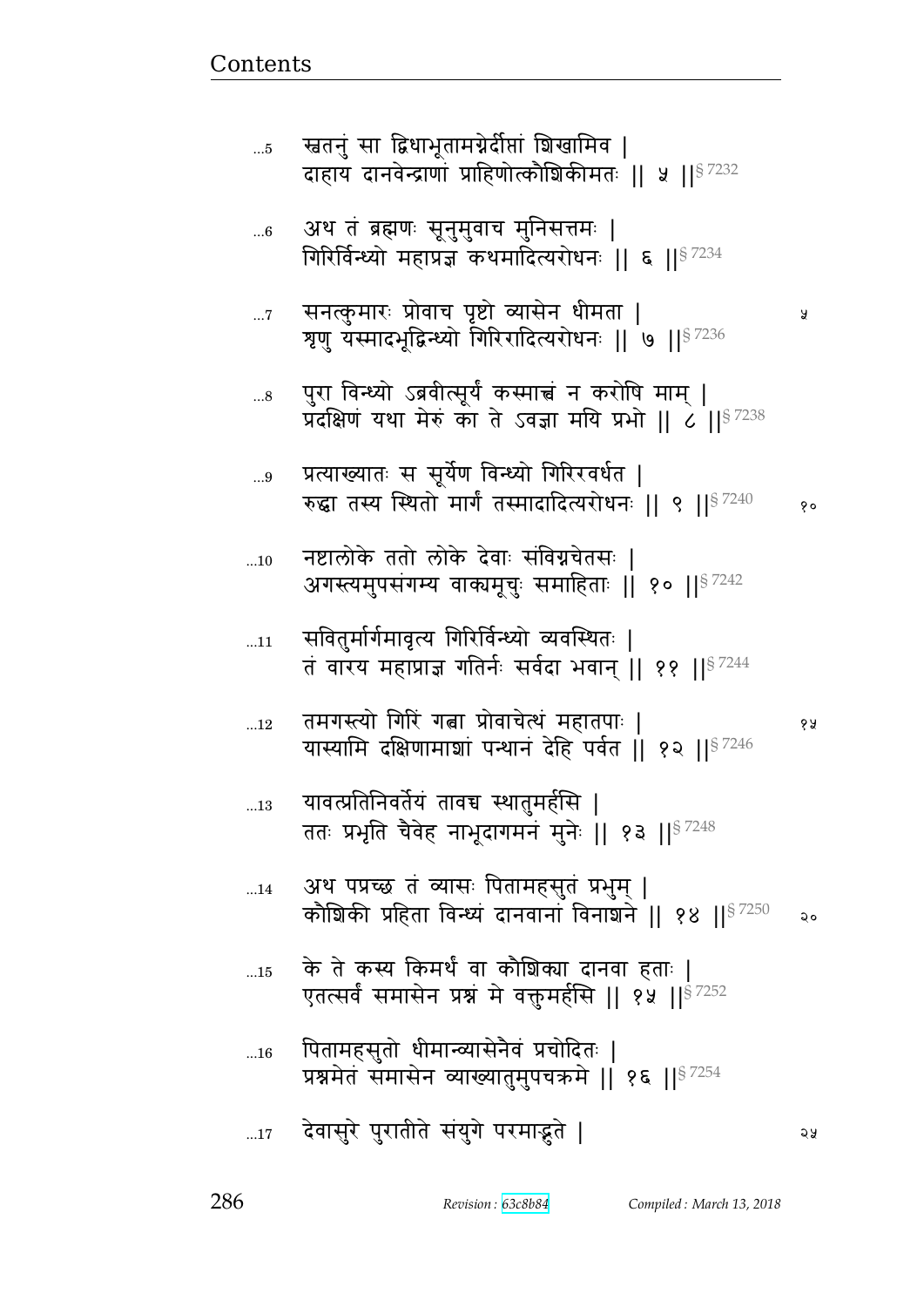|             | $\frac{1}{2}$ $\frac{1}{2}$ $\frac{1}{2}$ $\frac{1}{2}$ $\frac{1}{2}$ $\frac{1}{2}$ $\frac{1}{2}$ $\frac{1}{2}$ $\frac{1}{2}$ $\frac{1}{2}$ $\frac{1}{2}$ $\frac{1}{2}$ $\frac{1}{2}$ $\frac{1}{2}$ |
|-------------|-----------------------------------------------------------------------------------------------------------------------------------------------------------------------------------------------------|
| $\ldots 29$ | तस्य योगबलं दृष्ट्वा वीर्यं श्रौर्यं च संयुगे                                                                                                                                                       |
|             | ततो भीताः सुराः सर्वे ब्रह्माणं शरणं ययुः    २९    <sup>§ 7279</sup>                                                                                                                                |

- तस्याथ जुम्भमाणस्य निर्जगाम शतऋतुः |  $\ldots 28$ वदनादाञ्च संक्षिप्य स्त्रां तनं योगमायया ॥ २८ ॥ $87277$
- स निर्जित्यामरान्सर्वाञ्जग्रासेन्द्रं महाद्मुतिः |  $...27$ ततो महर्षिभिः सृष्टा जृम्भिका तं समाविश्वत् || २७ ||<sup>§ 7275</sup>
- सुक्षिप्तपार्श्वं सुकटिं दीर्घरक्तान्तलोचनम् |  $...26$ समरे सर्वदेवानां जेतारमपराजितम् || २६ ||<sup>§ 7273</sup>
- प्रलम्बबाहुं वृत्तास्यं पीनविस्तीर्णवक्षसम् | १५  $\dots25$ सुश्लिष्टजानुं सुहनुं जलदध्वाननिस्त्वनम् || २५ ||<sup>§ 7271</sup>
- हते त्रिशिरसि बष्टा पुत्रे ज्यायसि वज्रिणा |  $...24$ वृत्रं नाम पुनः पुत्रमसृजत्तपसां निधिः || २४ || $^{\$7269}$
- प्रोवाच ब्रह्मणः सूनुर्व्यासेनैवं प्रचोदितः |  $\ldots 23$ शृणु वत्स समासेन पुण्यं गोकर्णसम्भवम् || २३ || 97267
- अथोवाच ततो व्यासो गोकर्णं कथयस्त्र मे |  $...22\,$ कस्मिन्देशे किमर्थं वा केन वोत्पादितं पुरा ।। २२ ।।  $87265$
- तपस्याधाय तो चेतो गोकर्णं प्रति जग्मतुः |  $...21$ आरिराधयिषू देवं ब्रह्माणममितौजसौ || २१ ||<sup>§ 7263</sup>
- अशक्तो तो सुरेर्योद्धं हतपक्षो महासुरो |  $...20\,$ सुपर्णाविव संकुद्धो छिन्नपक्षो महाबलौ || २० || 37261
- सिंहाविव महासत्त्वौ हृतदंष्ट्रानखायुधौ |  $\dots 19$ श्वसन्तौ सविषावुग्रौ भग्नदंष्ट्राविवोरंगौ || १९ || 57259
- देवान्प्रति सुसंकुद्धौ गर्जन्तौ गोवृषाविव || १८ ||<sup>§ 7257</sup>  $...18$

सुन्दो निसुन्दश्च सुतौ निसुम्भस्य बभूवतुः || १७ ||<sup>§ 7256</sup>

१०

 $\mathsf{a}$ 

Å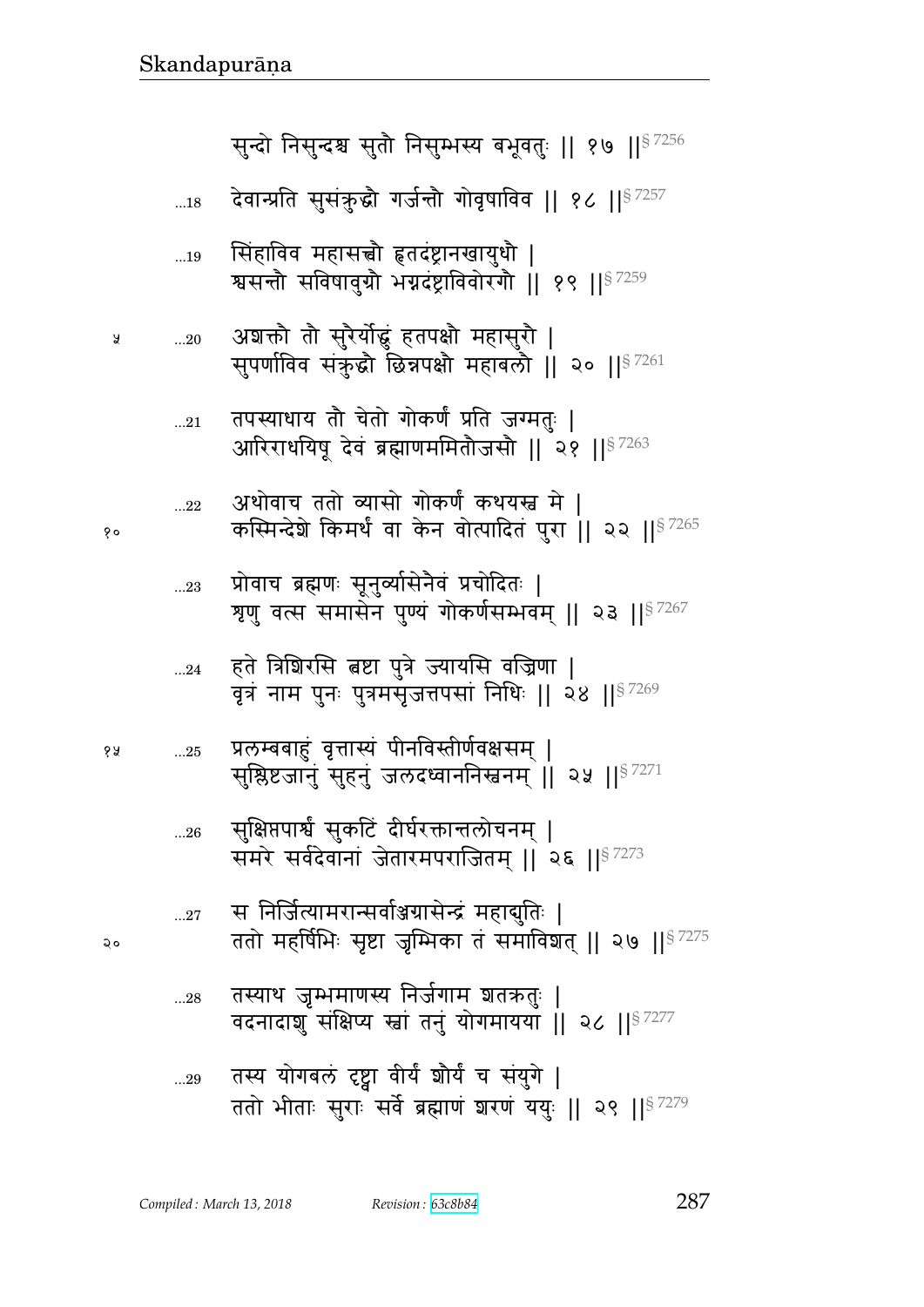¥

१५

दुर्गा ख्यातिर्महाविद्या गायत्री त्नं सरस्त्रती |  $...41$ खाहा स्तथा महामाया लक्ष्मी योगेश्वरेश्वरी || ४१ || 87303

- बमीशा देवि देवानां गणमाता गणाम्बिका  $...40$ भद्रकाली महागौरी कौशिकी विन्ध्यवासिनी || ४० ||<sup>§ 7301</sup>
- बं प्रभा शर्वरी ज्योत्स्ना कीर्तिस्तुष्टिरुमा धृतिः | ..39 बुद्धिर्मेधा स्मृतिः प्रज्ञा सन्ध्या कान्तिः स्तुतिर्मतिः || ३९ २०  $\frac{1}{5}$  7299
- ब स्रष्ट्री सर्वभूतानां संहर्त्री बं सुरेश्वरि |  $...38$ बमस्य जगतो धात्री नित्या प्रकृतिरव्यया || ३८ ||<sup>§ 7297</sup>
- विज्ञाय स तदा योगान्महायोगां सुरेश्वरीम् |  $...37$ ईश्वरो जगतो विष्णुर्जिष्णुस्तुष्टाव पार्वतीम् || ३७ || 37295
- लेखामिव नवामिन्दोः प्रातःसूर्यप्रभामिव |  $...36$ हविषा हूयमानस्य तन्वीमग्नेः शिखामिव || ३६ || $^{8\,7293}$
- अथ विष्णुर्महायोगी देवीं हिमवतः सुताम् |  $\dots35$ अपश्यत्पासुदिग्धाङ्गीमासीनां बालरूपिणीम् || ३५ ||<sup>§ 7291</sup>
- अथोत्तस्थुः सुराः सर्वे देवदेवं दिदृक्षवः |  $...34$ अपश्यन्तो विचेरुश्च महीं सोदधिपर्वताम् || ३४ ||§ 7289 १०
- स नः प्रणामैर्भक्त्या च स्तुत्या चाराधितः प्रभुः |  $...33$ महादेवो महायोगी श्वम्भुः शान्तिं विधास्यति || ३३ ||§ 7287
- यास्याम सहिताः सर्वे देवं द्रष्टुमुमापतिम् |  $...32$ विश्वेश्वरं विधातारं वरदं भक्तवत्सलम् || ३२ || 87285
- पराजितान्वो जानामि वृत्रेण रणमूर्धनि |  $...31$ उपायं तं न पश्यामि येनासौ जीयते युधि || ३१ ||<sup>§ 7283</sup>
- तान्दृष्ट्वा स तदा भीतानमरानमरद्विषः |  $...30$ प्रोवाचासौ प्रजेशानः पद्मयोनिः पितामहः || ३० || 87281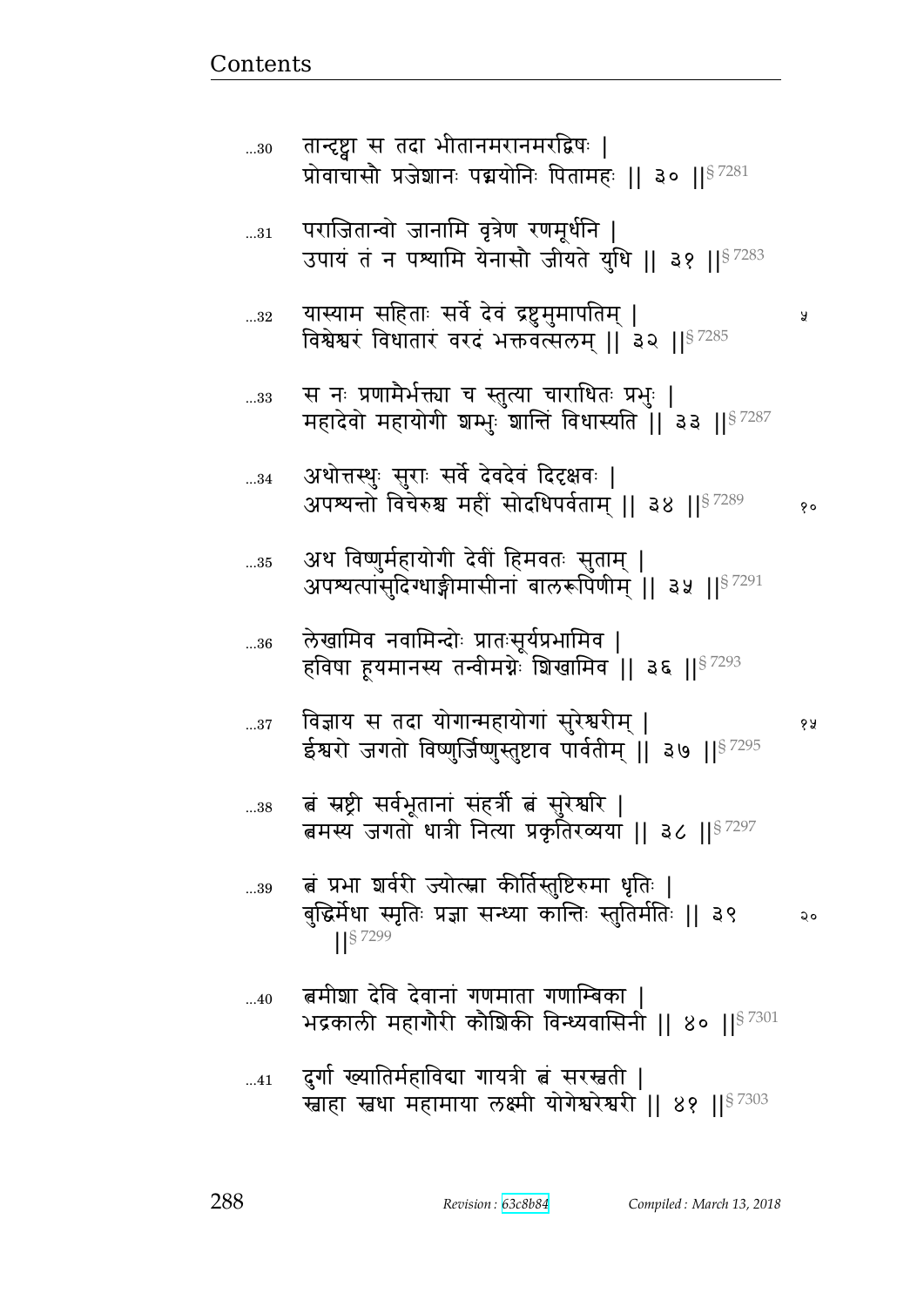Å

१०

- दीप्तामपि सुखालोकां शान्तामपि सविभ्रमाम् ।  $\dots53$ बालामपि जगद्धात्रीं तन्वीमपि सुसंहताम् || ५३ ||<sup>§ 7327</sup>
- अथ सा शैशवं हिता तनुमन्यां समाददे |  $...52$ एकीकृतामिवाकाशे संहतिं सर्वतेजसाम् || ५२ ||<sup>§ 7325</sup>
- परशूं शितमुद्गृह्य देवदानवसंयुगे |  $\dots51$ भ्राजसे देवि संकुद्धा पाटयन्तीव रोदसी || ५१ ||<sup>§ 7323</sup>
- जिघांसती रणे दैत्याञ्छरौघैर्भास्यजिह्मगैः |  $...50$ खर्मर्तिस्तमांसीव विकिरत्ती गभस्तिभिः ॥ ५० ॥  $8^{7321}$
- भासि सिंहं समारूढा चलत्पिङ्गलकेसरम् | १५  $...49$ दीप्ता प्रभेव सावित्री मेरोर्मूर्धानमास्थिता || ४९ ||<sup>§ 7319</sup>
- अर्च्यसे सिद्धगन्धर्वैर्गन्धपुष्पोत्करैः सदा |  $...48$ सदागतिपथप्राप्ता प्राप्त्या च स्तूयसे ऽनघे || ४८ || $^{87317}$
- देवि देवीभिरनिशं भक्ताभिर्वन्वसे दिवि ।  $...47$ ईज्यसे मुनिभिः श्रश्वद्गिरिजे गिरिमूर्धसु ॥ ४७ ॥  $\mathsf{S}^{7315}$
- मत्तान्यपुष्टाकलवल्गुभाषिता द्विरेफमालासितचारुमूर्धजा ।  $...46$ प्रफुल्लपुष्पस्तवकोद्गतस्तनी विराजसे कल्पलतेव पुष्पिता ||  $8\epsilon$  || $8^{7313}$
- श्चिरोभिर्माहिषेर्भ्रान्तरक्तपर्यन्तलोचनैः  $...45$ नृभिः क्षितितलन्यस्तकरजानुभिरीज्यसे || ४५ ||<sup>§ 7311</sup>
- प्रमत्तोत्फुल्लसंपूर्णान्नागोत्पलनिशाकरान् ।  $...44$ विशिनक्षिं सदा देवि गतिलोचनकान्तिभिः || ४४ || 87309
- कुन्दकार्मुकसारङ्गकोकिलाशोकपल्लवैः |  $...43$ तुल्यासि दत्तभूनेत्रस्तरपाणिभिरीश्वरि || ४३ ||<sup>§ 7307</sup>
- उल्का सती गिरेः पुत्री मैनेयी ब्रह्मचारिणी |  $...42$ तापसी रेवती षष्ठी वरा वरसहस्रदा || ४२ || $^{\$7305}$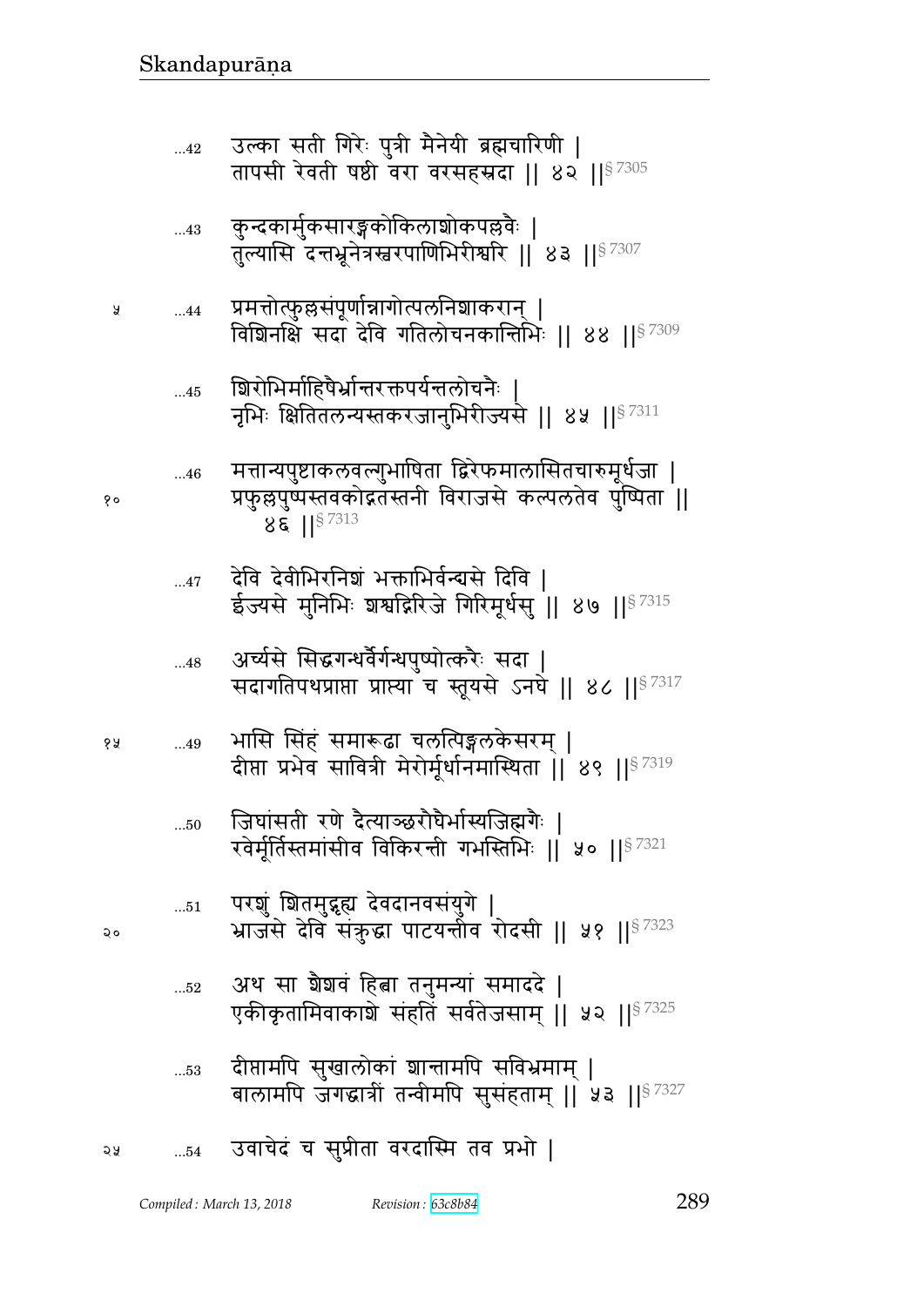У

| $60$       | त्रिधा तदभवच्छृङ्ग चलिते दीप्ततेजसि  <br>त्रयाणां सुरमुख्यानां पृथक्पाणिषु संस्थितम्    ६०    <sup>§ 7341</sup> |     |
|------------|-----------------------------------------------------------------------------------------------------------------|-----|
| $\dots61$  | अथादृश्यस्तदा ञ्चर्वस्तानुवाच सुरोत्तमान्  <br>यदर्थमागता यूयं तद्भूत सुरसत्तमाः    ६१    8 7343                | ४ ह |
| $62\,$     | अथोवाच ततो ब्रह्मा परमेश वृषध्वजम्  <br>राज्यं पुनरवाप्नोतु हत्ना वृत्रं पुरंदरः    ६२    87345                 |     |
| $63\,$     | ततस्तानमरांस्तत्र वृषकेतुः समागतान्  <br>स्त्रेण वारिदध्वानगम्भीरेणाब्रवीत्तदा    ६३    <sup>§ 7347</sup>       |     |
| $\dots 64$ | वैष्णवं परमं तेजः फेनमावेक्ष्यते सुराः  <br>ग्रिरश्छेत्स्यति वृत्रस्य तदादाय शतकतुः    ६४    87349              | २०  |
| $\dots 65$ | हृषीकेशो ऽथ तत्खण्डमनयत्स्त्वं निकेतनम्  <br>न्यवेशयत तत्रैव वारिजोदरसंभवः    ६५    <sup>§ 7351</sup>           |     |
| $66$       | नीयमानं तृतीयं च खण्डमाखण्डलेन तु  <br>रक्षसामधिपः श्रीमाञ्जग्राहाथ दशाननः    ६६    87353                       | 58  |

\* <del>JDA Aud M</del>  $\overline{\phantom{0}}$ 

अथ विष्णुर्द्धतं गत्ना शृङ्गे जग्राह तं प्रभुम् |  $...59$ १० तस्मिन्नेव ततो ब्रह्मा जग्राहेन्द्रश्च वीर्यवान् || ५९ || 57339

एकशृङ्गं महाग्रीवमेकाक्षममितौजसम् |  $\dots58$ एकपादं सुसंश्लिष्टमापाण्डुकपिलोदरम् || ५८ || 87337

तथास्त्रिति प्रतिज्ञाय कथयामास शंकरम् |  $\dots57$ मृगयूथस्य मध्यस्थं क्रीडन्तं मृगरूपिणम् ॥ ५७ ॥ 8 7335

कथयस्त्र च देवेशं शाश्वतं स्थाणुमव्ययम् |  $...56$ विश्वात्मानं महादेवं सर्वयोगेश्वरेश्वरम् || ५६ || 8 7333

शरण्ये देवि भक्तानां शरणागतवत्सले |  $\dots55$ भवानि भव मे नित्यं सुप्रसन्ना महेश्वरि || ५५ || 57331

एवमुक्तस्तया सो ऽथ प्रोवाचाम्भोदनिस्त्वनः || ५४ || 57329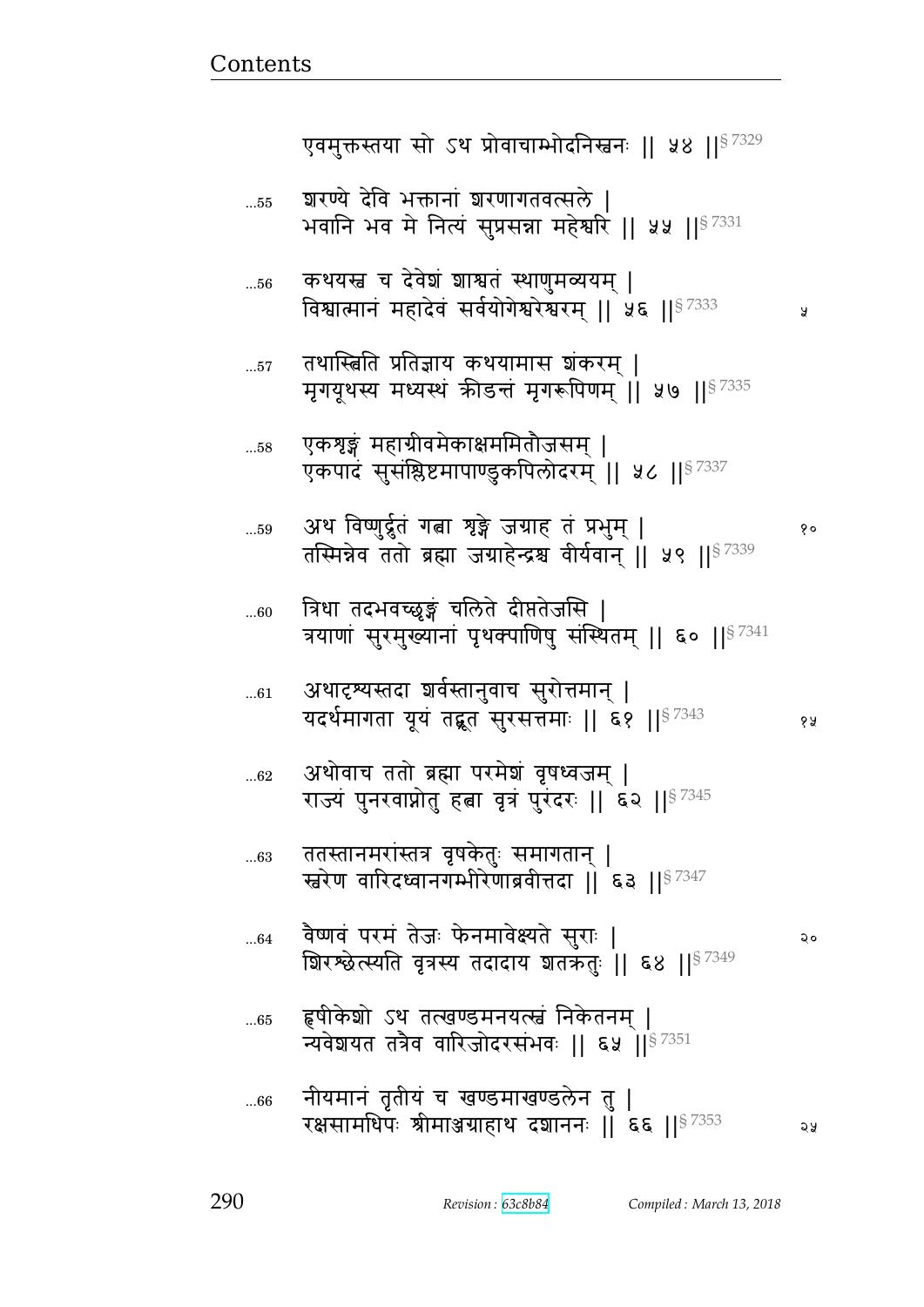- अवश्यमेष्यो युवयोर्मृत्युरेकेन केनचित् |  $\dots78$ अथामरत ववाते परस्परवधं विना || ७८ || 57377
- अमरत्नं तु वव्राते तो प्रणम्य पितामहम् |  $\dots 77$ ब्रह्माहाथ विना देवानमरत्नं न विद्यते || ७७ || $^{\$7375}$
- प्रीतो ऽस्मि युवयोः पुत्रावथोवाच पितामहः |  $...76$ अनेन तपसोग्रेण वर ब्रूतमभीप्सितम् || ७६ || $^{87373}$
- शूक्लाम्बरधरं दीप्तं शुक्लस्नगनुलेपनम् |  $\dots75$ एकीकृतमसम्प्रेक्ष्यं तैजो दिनकृतामिव || ७५ ||<sup>§ 7371</sup>
- अथ तो विश्वधातारं चतुर्वक्तं पितामहम् | 6 A  $\dots 74$ अपश्यतां महाबाहू ब्रह्माणं पुरतः स्थितम् || ७४ || 87369
- कस्यचित्त्वथ कालस्य विदित्नोग्रं तयोस्तपः |  $...73$ आजगाम तयोः पार्श्वं ब्रह्मा सुरनमस्कृतः || ७३ ||<sup>§ 7367</sup>
- अथ तो दानवो व्यास गोकर्णमभिजग्मतुः |  $\dots 72$ तत्र चेरतुरत्युग्रं तपो ऽम्बुपवनाशनौ || ७२ ||<sup>§ 7365</sup>
- यः शृणोति नरो नित्यं पुण्यं गोकर्णसम्भवम् |  $\ldots71$ सर्वपापविधूतात्मा स याति परमां गतिम् || ७१ ||§7363
- गोकर्णमुत्तरं व्यास स्थापितं पद्मयोनिना |  $\dots70$ उदन्वतः स्थितं तीरे स्तवमेव तु दक्षिणे || ७० ||  $^{87361}$
- तत्र गत्ना नरो भक्त्या प्रणिपत्य महेश्वरम् | ...69 अश्वमेधमवाप्नोति सर्वपापैः प्रमुच्यते || ६९ ||<sup>§ 7359</sup>
- तत्पुण्यं देवदेवस्य व्यास क्षेत्रं महाबुतेः |  $\dots68$ गोकर्णमिति नामास्य चकार कमलासनः ॥ ६८ ॥ $^{\$7357}$
- चकार सन्ध्यामुदधौ दक्षिणे न्यस्य तत्तदा |  $...67$ न विचालयितुं शक्तः सन्ध्यामास्थाय रावणः || ६७ || <sup>§ 7355</sup>

१०

২०

Å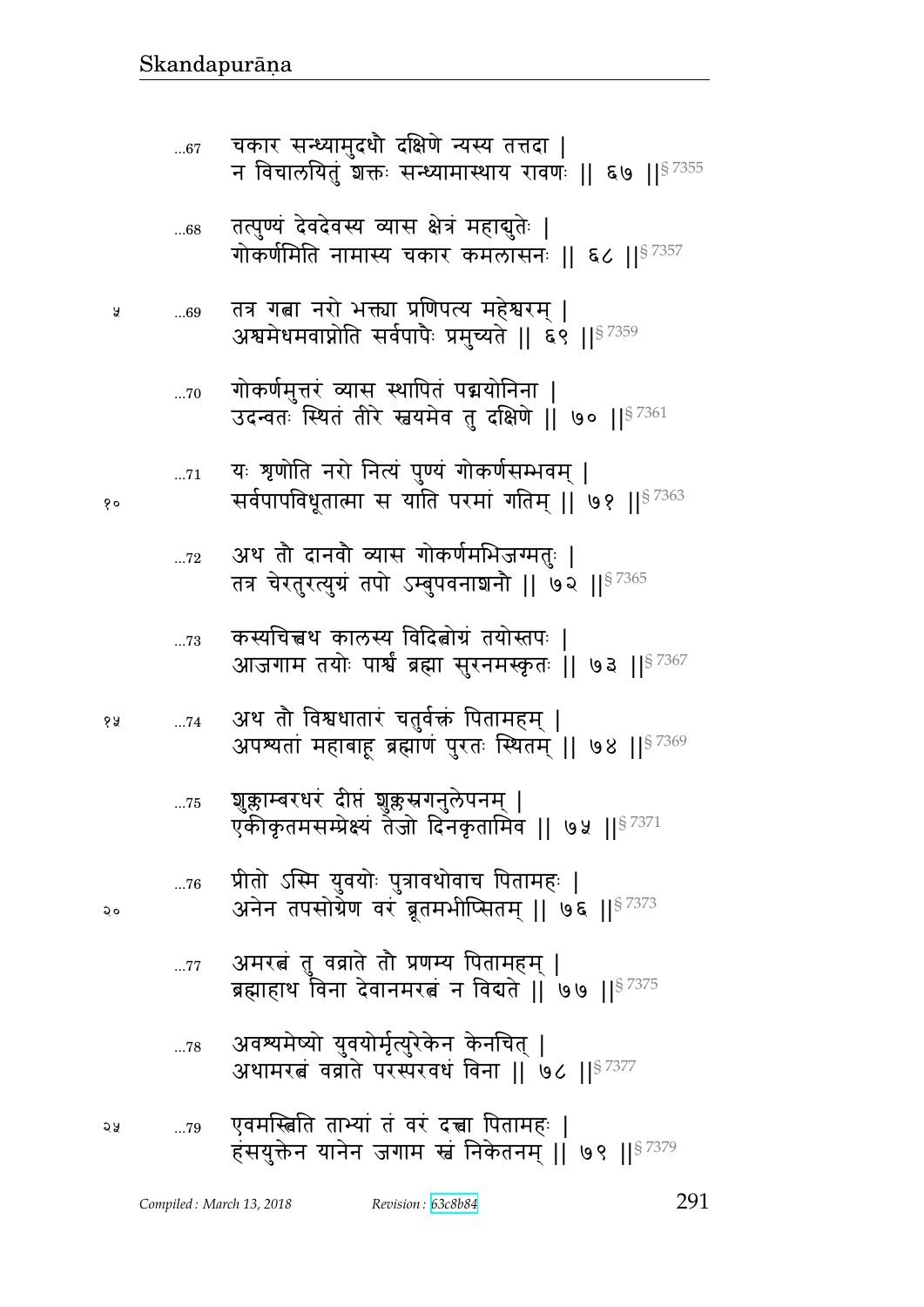| $\ldots81$  | वरदानं ततो ज्ञाबा दैत्याः पातालवासिनः  <br>आजग्मुर्दानवाश्चेव तयोः पार्श्वं मुदान्विताः    ८१    <sup>§ 7383</sup>     |       |
|-------------|------------------------------------------------------------------------------------------------------------------------|-------|
| $\ldots 82$ | केशिर्मुरो मयः शम्भुः कार्तस्तरमहारवौ  <br>इन्द्रशत्रुः कलिर्धुन्धुरिल्ललो नमुचिर्दूमः    ८२    <sup>§ 7385</sup>      | R     |
| $\dots83$   | वातापी दुन्दुभिर्मेषः प्रभुरन्ये च दानवाः  <br>सर्वे कवचिनः श्रूरा गदापरिघपाणयः    ८३    <sup>§ 7387</sup>             |       |
| $\dots84$   | ऊचुश्च शोकमग्नानामस्माकं शत्रुतापनौ  <br>युवां प्लवाविवायातौ शोकसागरतारणौ    ८४    57389                               | १०    |
| 85          | पुरे ऽप्रतिभये रम्ये कान्तां नाम ततः सभाम्  <br>आजग्मुस्तुष्टमनसो दानवेन्द्राः समागताः    ८५    <sup>§ 7391</sup>      |       |
| 86          | तस्यां प्रयस्ते विस्तीर्णे शातकौम्भे वरासने  <br>आससाद महाबाहुः सुन्दो दानवसत्तमः    ८६    <sup>§ 7393</sup>           |       |
| $\dots 87$  | निसुन्दो ऽन्यत्ततो भेजे हेमरत्नमयं शुभम्  <br>आससाद ततो धीमान्कार्तस्त्ररमये मयः    ८७    <sup>§ 7395</sup>            | १ प्र |
| 88          | अन्ये च दानवा भेजुरासनानि तदा मुने  <br>हेमरत्नविचित्राणि भास्त्वन्ति च महान्ति च    ८८    <sup>§ 7397</sup>           |       |
| 89          | विरेजे सा सभा तत्र दानवेन्द्रैः समागतैः  <br>सबलाकेस्तडित्नद्भिः प्रलये बोरिवाम्बुदैः    ८९    $^{\mathrm{S} \, 7399}$ | २०    |
| 90          | अथोन्नाम्य शिरो रत्नमरीचिपरिवेषवत्  <br>सुन्दो वचनमाहेत्थमम्भोदरुचिरस्तनः    ९०    $^{\$7401}$                         |       |
| 91          | दानवेन्द्राः करिष्यामि सर्वेषामसूमार्जनम्  <br>विजित्य देवतैः सार्धमिन्द्रमाहवमूर्धनि    ९१    $^{87403}$              |       |

असुरावपि तो तस्मात्तपसोग्राद्विरेमतुः |<br>आजग्मतुर्निकेतं स्त्रं वरं लब्ध्वा पितामहात् || ८० ||<sup>§ 7381</sup>

 $...80$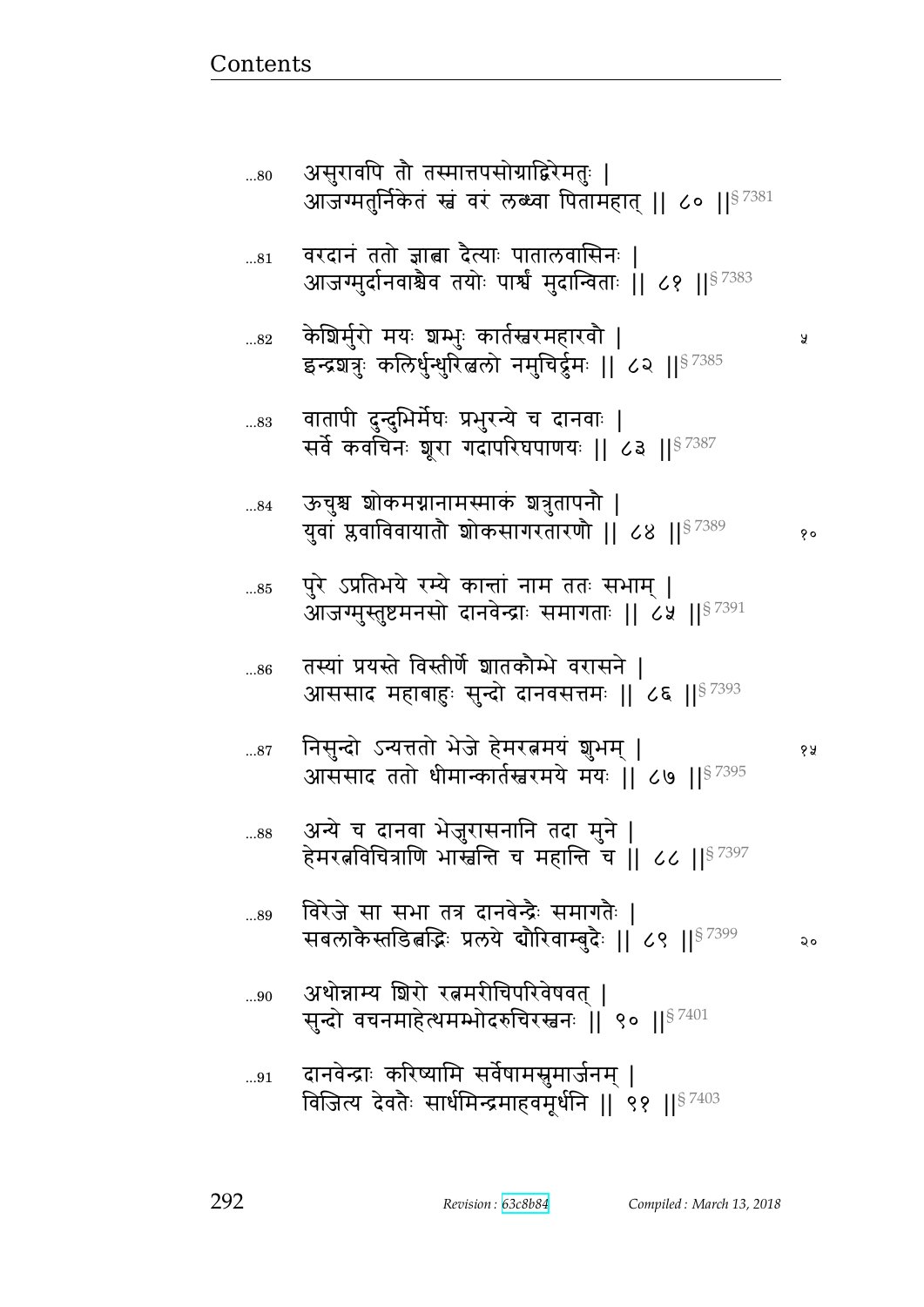| $\dots95$ | तस्य तद्वचन श्रुत्वा प्राहुदानवसत्तमाः  <br>आयतिं प्रथमं हत्ना विजेष्यामस्ततो ऽमरान्    ९५    <sup>§ 7411</sup>              |
|-----------|------------------------------------------------------------------------------------------------------------------------------|
| $96$      | अथोवाच ततो धुन्धुर्मेघदुन्दुभिनिस्त्वनः  <br>राजानुगामी लोको ऽयमपापो वध्यते कथम् ॥ ९६ ॥ 87413                                |
| 97        | अस्मत्तो देवते राज्यं लोकं हत्ना पुरा हृतम्  <br>विक्रमेणैव निर्जित्य दैत्यराज्यं सुरेर्हृतम्    ९७    $^{\mathrm{S}\,7415}$ |
| 98        | तथा तेभ्यो वयमपि प्रोच्छितध्वजसंकुले  <br>आनेप्यामो रणे जित्ना श्रियमाविग्नलोचनाम्    ९८    <sup>§ 7417</sup>                |
| 99        | अपकारे सति समे स्नभावेन मनस्निनाम्  <br>तेजो विजुम्भते दीप्तं शक्तिमत्स्त्वेव सर्वदा    ९९    <sup>§ 7419</sup>              |
| 100       | अथ धुन्थोर्वचः श्रुत्वा मुरो मुरजनिस्त्वनः  <br>उचेरुत्क्षिप्य मूर्थानं प्रोवाच प्रहसन्निव    १००    $^{8\,7421}$            |
| 101       | पुराभूवन्महात्मानो दानवेन्द्रा महाबलाः  <br>हिरण्यकशिपुर्वृत्रः प्रह्लादो नमुचिर्बलिः    १०१    $^{\$7423}$                  |
| 102       | कोटिशो दानवाश्चान्ये महासत्त्वा महाबलाः  <br>यैः कृता प्रसभं लक्ष्मीः स्त्रवक्षःस्थलवासिनी    १०२    <sup>§ 7425</sup>       |
| 103       | अल्पावश्चेषेरधुना युष्माभिरसुरोत्तमाः  <br>कथमानीयते राज्यं सुरान्निर्जित्य संयुगे    १०३    <sup>§ 7427</sup>               |
| 104       | इष्टार्थसाधकेनाशु देशकालाविरोधिना                                                                                            |

आप्याययन्ति संरब्धाः <mark>ञञ्चद्वर्णाश्रमा भुवि |</mark><br>तानेव प्रथमं हबा ततो जेष्याम देवताः || ९४ ||<sup>§ 7409</sup>  $...94$ ¥

तस्य तद्वचनं श्रत्वा प्राहर्दानवसत्तमाः ।

१०

१५

२०

- तस्य तद्वचनं श्रुत्वा प्रभुः प्राहासुरेश्वरम् |<br>यज्ञव्रततपोभिश्च नियमैश्चासुरद्विषः || ९३ ||<sup>§ 7407</sup>  $\dots93$
- प्रयाम दंशिताः सर्वे सञ्जीभवत दानवाः |<br>त्रैलोक्यविजयं कर्तुमुद्यतायुधपाणयः || ९२ ||<sup>§ 7405</sup>  $...92$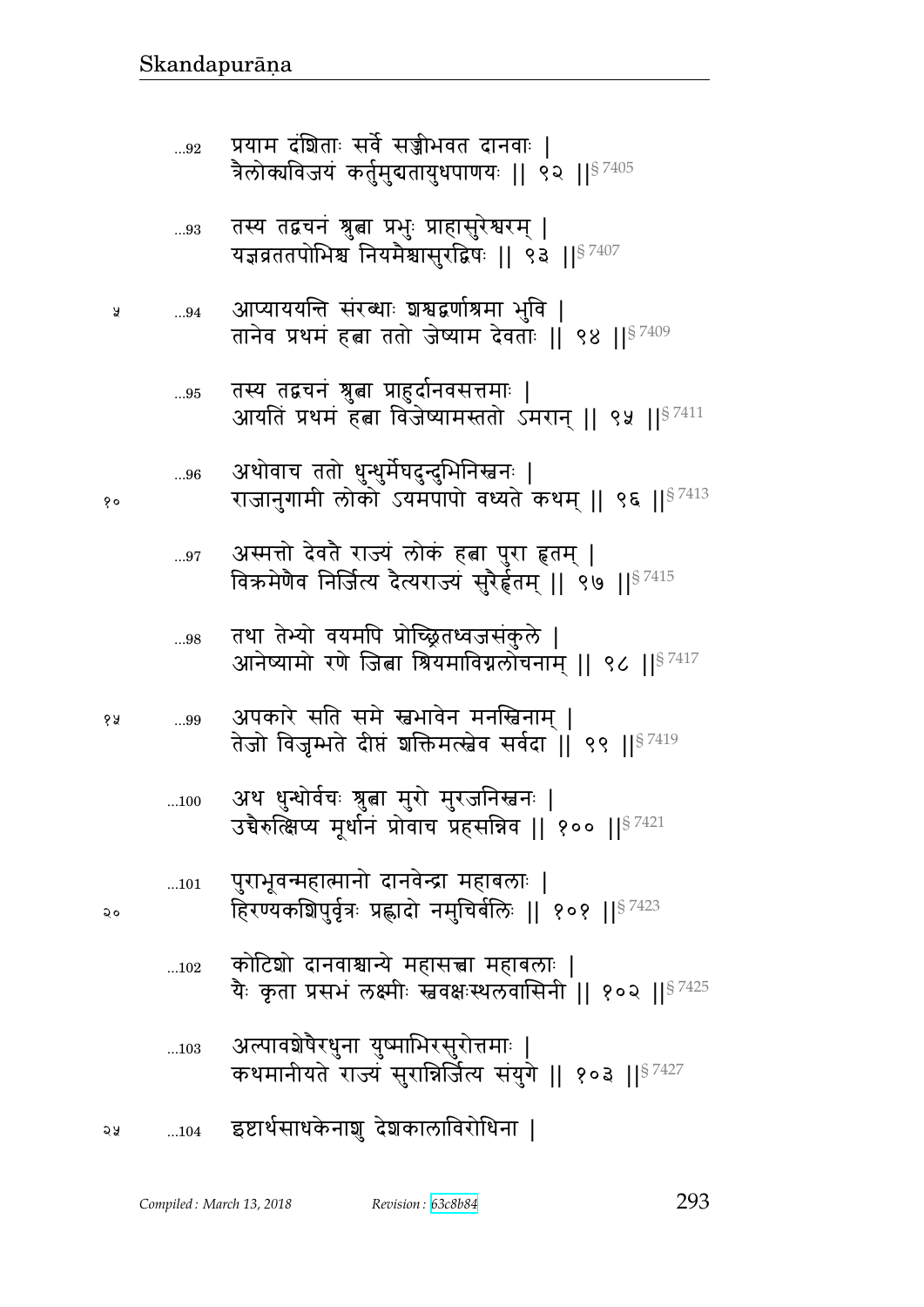- विदितं वः समस्तानां पूर्वजा भवतां यथा |  $...116$
- इत्थमंशुमतः श्रुत्ना वाक्यं वाक्यार्थकोविदः |  $...115$ गम्भीरमर्थवत्प्राह महिषो वदतां वरः || ११५ || $^{8\,7451}$
- आदास्यामो ऽथवा राज्यं देवान्निर्जित्य संयुगे |  $...114$ प्राप्स्यामो वा गतिं पुण्यां निहताः समरे ऽमरैः || ११४  $\left| \right|^{57449}$
- शिरांसि दानवेन्द्राणां कथं यास्यन्ति नम्रताम् |  $...113$ सुमेरोरिव शृङ्गाणि भानुमन्त्युच्छ्रितानि च || ११३ ||<sup>§ 7447</sup>
- प्रणामपूर्वः क्रियते हीनसन्धिः कुराजभिः |  $...112$ न चकुर्दानवाः पूर्वं कुर्वते न च साम्प्रतम् || ११२ ||<sup>§ 7445</sup>
- अथाह तेजसा स्नेन तेजांसि सुरविद्विषाम् |  $...111$ अभिभूय सदस्युचैरंशुमानंशुमानिव || १११ ||<sup>§ 7443</sup>
- युक्तो दानवमुख्यानां हीनसन्धिः सुरैः सह |  $...110$ स्थानवृद्धिपरीप्सूनां क्षीणानामधुना भृषाम् || ११० || 37441
- मन्नप्रभावशक्तिभ्यामुत्साहेन परेण च |  $...109$ सम्पन्नाः सर्वथा देवा न युद्धं तैः सहेष्यते || १०९ ||<sup>§ 7439</sup>
- एकार्थानर्थिनः सर्वे संहताश्चासुरद्विषः |  $...108$ न ते भेदयितुं शक्या दानवैर्दानवोत्तमाः || १०८ ||  $57437$
- सुरेषु मानसी सिद्धिर्विभुता भुवनत्रये |  $...107$ अणिमाद्यैर्गुणैर्योगस्तेषु दानमपार्थकम् ॥ १०७ ॥  $8^{7435}$
- सापराधा बलीयांसो बद्धवेराश्च दानवैः |  $...106$ जयिनः श्रीमदोन्मत्ताः साम देवेष्वनर्थकम् ॥ १०६ ॥ 87433 ¥
- एतच्छूबा तदा वाक्यमंशुमाली महासुरः |  $\dots105$ प्रोवाच मधुरं श्लक्ष्णमर्थानुगमिदं वचः || १०५ ||  $5^{7431}$

उपायेन परीप्सध्वं राज्यमन्येन केनचित् || १०४ || 87429

१५

२०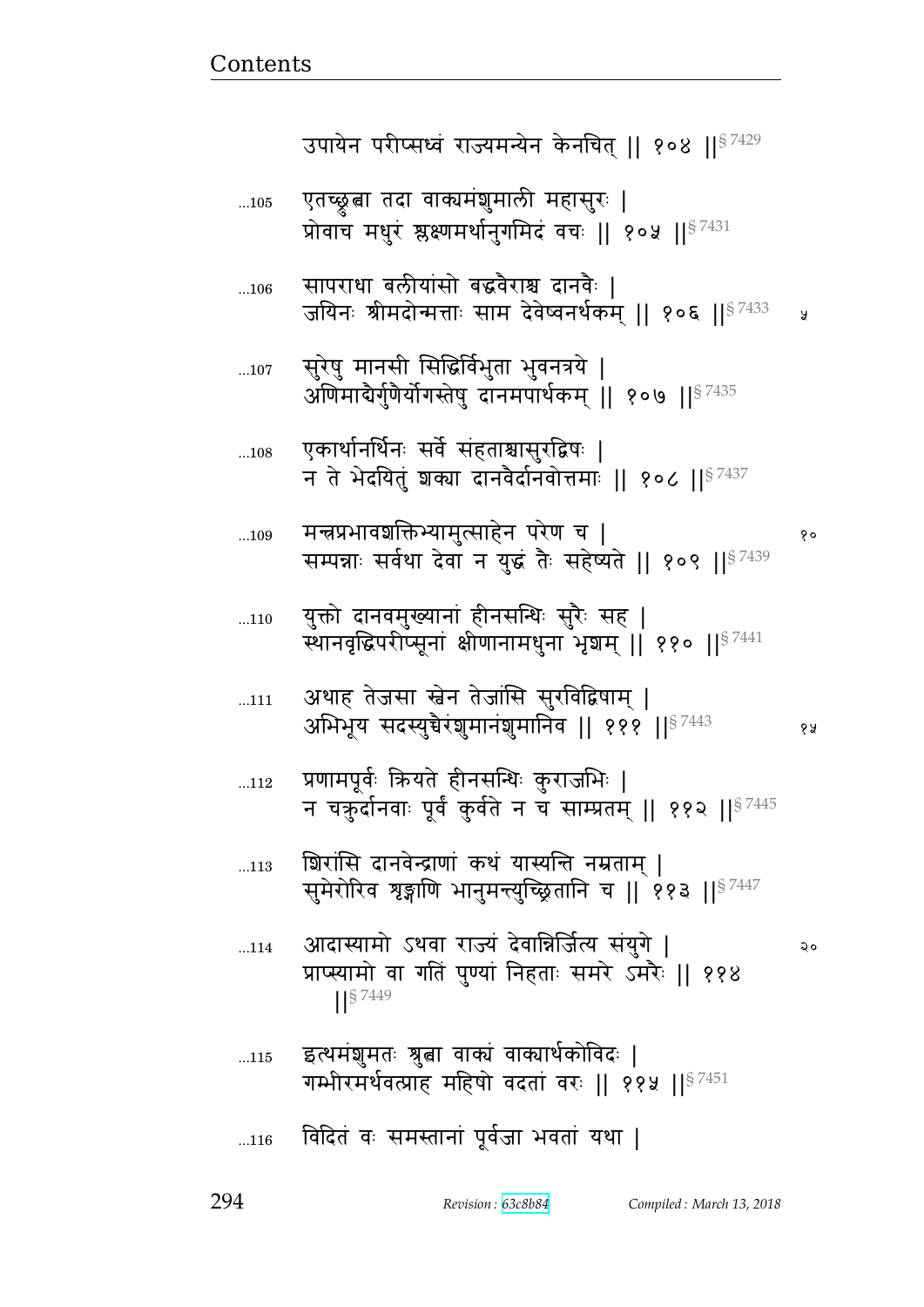| १० | 121         | रक्षांसि हुतशेषाणि चुलने शक्तिसूनुना  <br>श्रितानि देवतानेव भीतान्यबलवन्ति च   १२१    <sup>§ 7463</sup>                  |
|----|-------------|--------------------------------------------------------------------------------------------------------------------------|
|    | 122         | आयत्ताः सर्वदा यक्षाः कुबेरे ऽसुरसत्तमाः  <br>स चापि सुरमुख्यानां कुरुते कार्यमुबतः    १२२    <sup>§ 7465</sup>          |
| १५ | $\dots 123$ | अन्यत्र दैत्यशत्रुभ्यो भुवनेषु बलीयसः  <br>अभावादसुरश्रेष्ठा द्वैधीभावो न विद्यते    १२३    $^{\S\,7467}$                |
|    | 124         | महिषे सदसि स्नर्स्थमित्युक्तवति दानवे  <br>विस्पष्टमर्थवद्वाक्यं द्रुमः प्राह महासुरः ॥ १२४ ॥ $^{\mathrm{S}\,7469}$      |
|    | 125         | समरे ऽनिर्जिताः पूर्वमस्माभिरबलैः सह  <br>जयिनः शक्तिसम्पन्नाः संधास्यन्ते कथं सुराः ॥ १२५ ॥ $^{\$7471}$                 |
| २० | 126         | संविधायाशु दुर्गाणि पर्वतान्युदकानि च  <br>विजये सततं युक्ता विगृह्यासनमास्महे    १२६    $^{\S\,7473}$                   |
|    | 127         | नाञ्चयत्तः सदा यज्ञान्त्रतानि नियमांस्तथा  <br>वर्णाश्रमांश्च लोके ऽस्मिञ्जिघांसत्तः समन्ततः    १२७    <sup>§ 7475</sup> |
| २५ | 128         | ततो लोकविनाश्चेन विच्छिन्ने सत्क्रियापथे  <br>विदित्नापचितान्देवानभियास्याम दंशिताः    १२८    <sup>§ 7477</sup>          |
|    |             |                                                                                                                          |

- अथ सम्भूययानेन मन्यध्वं सिद्धिमात्मनः |  $\dots120$  $\vec{z}$ श्रिताः समरे यत्ताः समेता यक्षगक्षमैः ॥ १२० ॥ $87461$
- गुणातिश्चययुक्तानां यानमभ्युचये सति |  $...119$ मन्त्रोत्साहप्रभावानामवाप्तो देशकालयोः || ११९ ||<sup>§ 7459</sup>
- ज्यायोभिर्दानवा देवे रन्ध्रव्यसनवर्जितैः |  $...118$ विग्रहेण कथं सिद्धिमिच्छथ स्रस्तशक्तयः || ११८ ||<sup>§ 7457</sup>

प्र

तदलं दानवश्रेष्ठा वृत्त्या वो ऽग्निपतङ्गयोः |<br>संधाय देवतैः सार्धं वृत्तिं कुर्मः स्त्वकर्मभिः || ११७ ||<sup>§ 7455</sup>  $...117$ 

हता दानवशार्दूला विक्रमैकरसाः सुरैः || ११६ ||<sup>§ 7453</sup>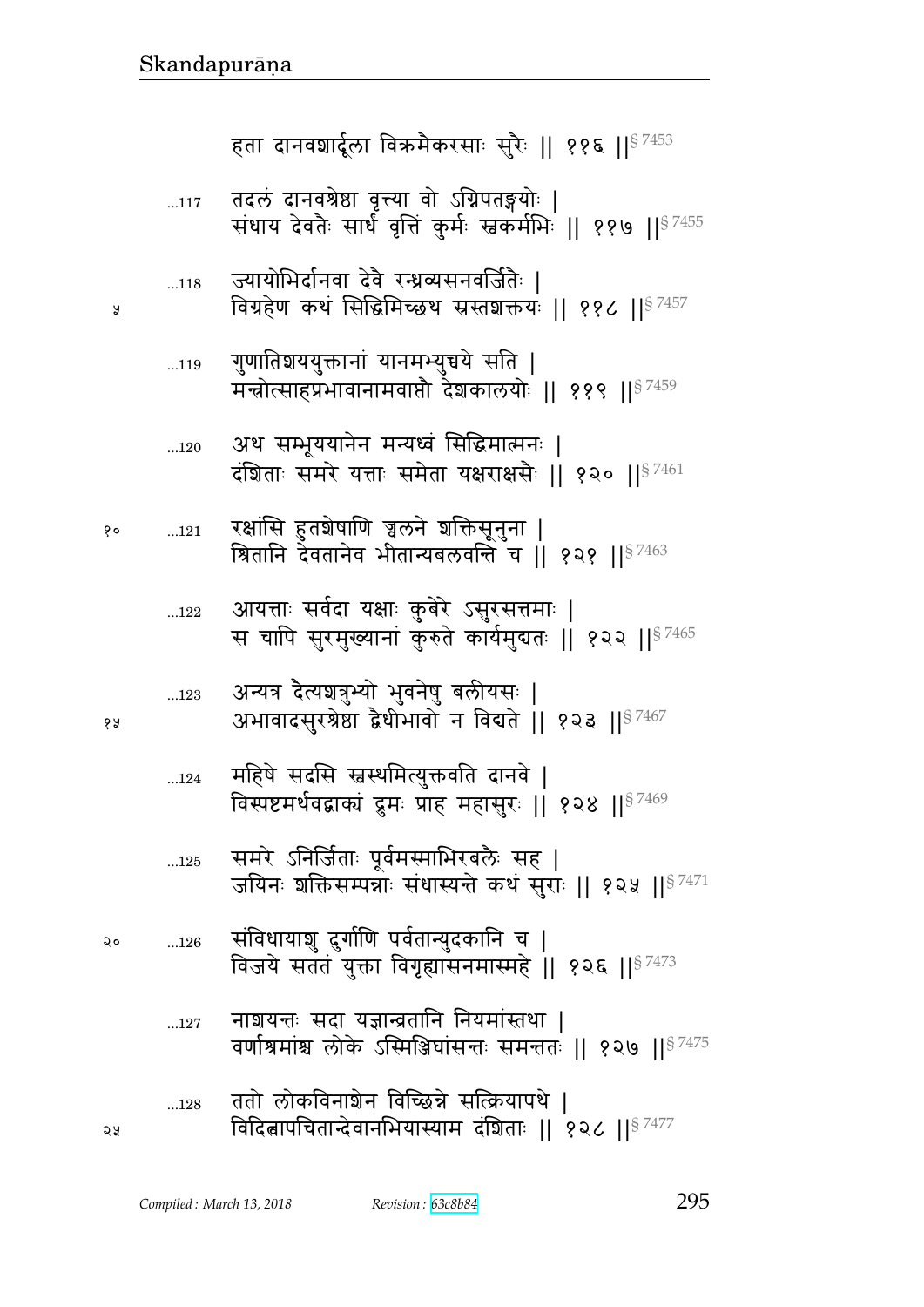Ã

Ã

|   | प्रभूतचीराजिनदर्भसचयान्निकामपर्यन्तर्हिमाम्बुनिर्झरान्    ५<br><b>S</b> 7499                                                                                   |
|---|----------------------------------------------------------------------------------------------------------------------------------------------------------------|
| 6 | उपान्तनीवारगवेधुकाचितान्प्रसुप्तविश्वस्तमृगर्क्षवानरान्  <br>हविर्भुजो धूमवितानसंकुलान्विसृत्य चान्ये परिजघूराश्रमान्   <br>$\binom{5}{1}$   $\binom{5}{7501}$ |

|        | यज्ञष्वन्न हावनादान्यूपाश्चामरावाद्वषः    ४   ९ <sup>7497</sup> |
|--------|-----------------------------------------------------------------|
| $.5\,$ | ऱ्ह्यधीतवेदाध्ययनाभिनादितान्मुनिप्रवेकाचितगुल्मपादपान्          |

- जग्रसुर्लिलिहुर्नेदुर्बभञ्जूश्च समन्ततः |  $\dots 4$
- निजप्नुर्बाह्मणान्केचित्केचिन्निष्पिपिषुर्विशः |  $\ldots$ 3 सुसुभुः क्षत्रियानन्ये शूद्रानन्ये बभाँक्षेरे || ३ ||<sup>§ 7495</sup>
- तत्तदा दानवानीकं विससार दिश्चो दिशः |  $\ldots 2$ प्रलये मारुतोद्धृतमुदन्वत इवोदकम् ॥ २ ॥ 87493
- अथ दानवमुख्यानां लोकनाशाय निर्ययौ |  $\dots$ 1 मत्तवारणसम्बाधं रथाश्वकलिलं बलम् || १ || 97491
- जलधिरिव विघूर्णन्फेनमाली युगान्ते || १३१ ||<sup>§ 7485</sup> तदनु तदनुजो ऽम्बुवाहनीलः परिघभुजः पृथुरक्तदीर्घनेत्रः |  $\dots132$ अजहदविमनाः स्तमासनान्तं प्रतिभयकृद्विषतां तदा निसुन्दः  $80$  $|| 832 ||$ <sup>§7487</sup> इति स्कन्दपुराणे षष्टितमो ऽध्यायः || सनत्कुमार उवाच | §7489
- जलद इव सुनीलः पीनवृत्तोन्नताङ्गो  $...131$ हिमकरकरशुभ्रां हारयष्टिं दधानः उदपतदथ सुन्दः स्नासनात्स्नात्तदानीं
- उत्तस्थुर्लोकनाशाय मतिं कृत्नामरद्विषः |  $\dots130$ उदन्वन्त इवोद्वेलाः प्रलये मारुताकुलाः || १३० ||<sup>§ 7481</sup>
- अथ ते तस्य वचनं सर्व एवानुमेनिरे |  $...129$ आसन्नमृत्यवो ऽपथ्यमन्नं प्राणभृतो यथा || १२९ ||<sup>§ 7479</sup>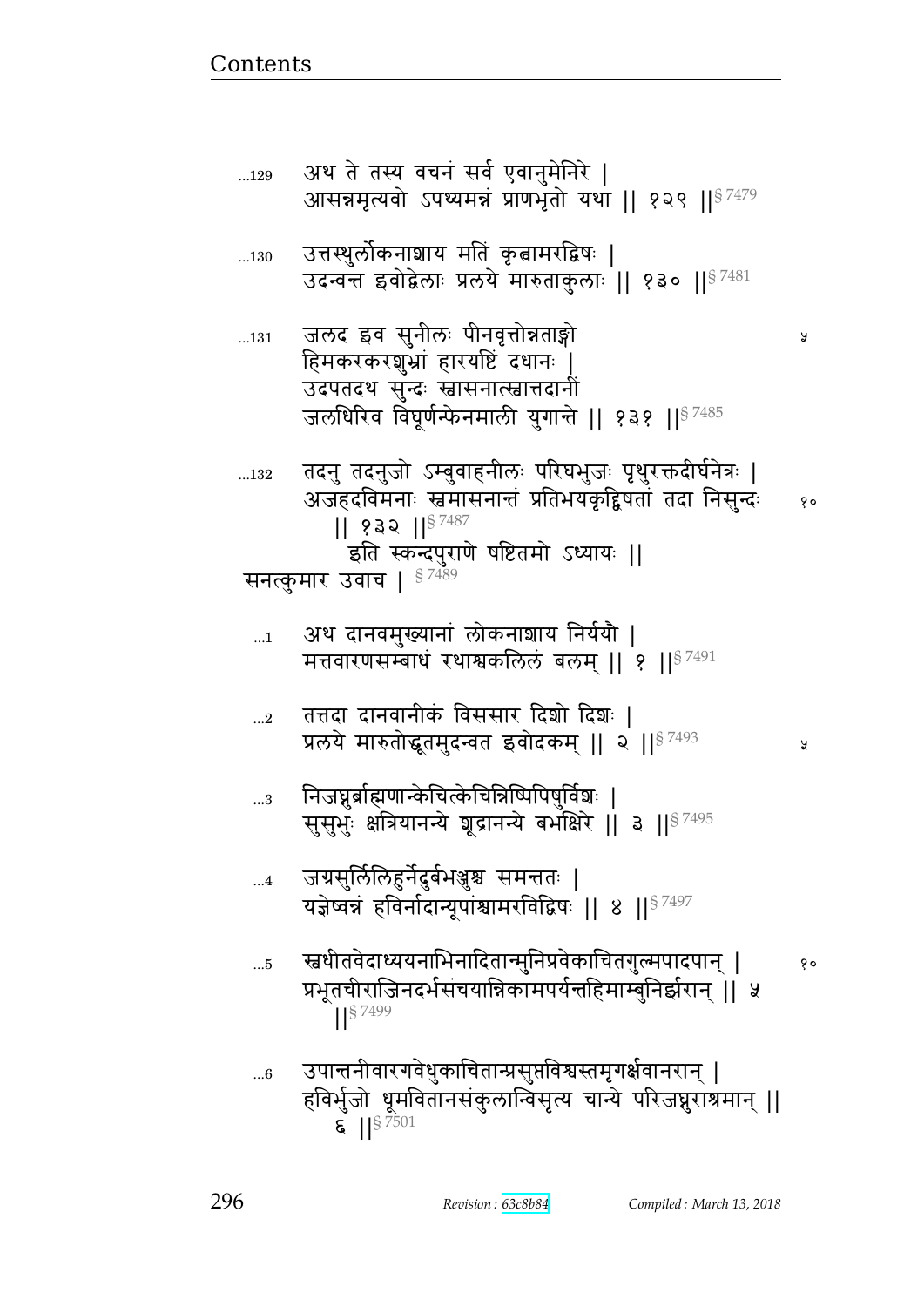| ১১ | $\dots 19$ | घण्टा वारणमुख्यानामाससञ्जुर्महास्त्रनाः |  |
|----|------------|-----------------------------------------|--|

- वैजयन्तीपताकाश्च विचित्राः स्त्वभिलक्षिताः |  $...18$ उच्छ्रयामासुरायत्ता दन्त्यनीकस्य दानवाः ॥ १८ ॥  $8^{7525}$
- क्षुरप्रमालाः संयस्ताः शातकुम्भमयीः शुभाः |  $\dots17$ आववन्धुश्च कुम्भेषु गजानां गजसादिनः || १७ || 87523
- संनाह्यानङ्कुशांल् लोहान्बालेन्दुसदृशयुतीन् |  $\ldots 16$ ग्रेवेयेषु सितांश्चऋर्मध्ये मस्तकपिण्डयोः || १६ || $^{\mathrm{S}\,7521}$
- सञ्जानि परमास्त्राणि बाणधीश्च सुसंस्कृतान् |  $\dots15$ सम्पूर्णान्गार्धवासोभिर्निशिताग्रैः शिलीमुखैः || १५ ||<sup>§ 7519</sup>
- तोमरान्कणपाञ्छंकूञ्छूलचऋपरश्वधान् |  $...14$ आबबन्धुर्नियुक्तांश्च मध्यमासनपार्श्वयोः || १४ ||<sup>§ 7517</sup>
- यच्नाणि धौतेर्नाराचैः पूर्णान्यासनपार्श्वयोः |  $...13$ बबन्धुः शक्तिपूर्णाश्च वेणूंस्तिर्यगवस्थितान् || १३ ||<sup>§ 7515</sup>
- संनाह्यान्बलिनो मत्तानानाय्य वरवारणान् |  $\ldots 12$ सम्यगभ्यर्ष्य वर्माणि बबन्धुर्विधिनासुराः | १२ || 87513
- प्रशस्ते ऽहनि नक्षत्रे मुहूर्ते च जयान्विते |  $\ldots\!11$ संनाहभेरीराहत्य क्रियाश्चक़ुर्जयावहाः ॥ ११ ॥ 8 7511
- अथ ते जगृहुर्यात्रां ज्ञात्नाभ्युदयमात्मनः |  $...10$ विक्षिप्तं लोकनाशाय बलमाहूय सर्वश्चः || १० || $^{\$7509}$
- शिरांसि मुनिपत्नीनां करैः केचित्तलत्रिभिः | ...9 पूतानि वारिभिः पुण्यैः पस्पृशुर्दानवाधमाः ॥ ९ ॥  $^8$   $^{7507}$
- पातयित्नासुराः केचिचरणैः पिपिषुः क्षितौ |  $...8$ ऋषीनात्मविनाशाय हुताशाञ्जलितानिव || ८ ||<sup>§ 7505</sup>
- केचिन्मुनीनामसुरा जीर्णोरगसमत्विषः |  $\dots 7$ जटाः संगृह्य लुलुचुः क्षालितास्तीर्थवारिणा || ७ ||<sup>§ 7503</sup>

 $90$ 

१५

 $\mathsf{Q}$ 

Å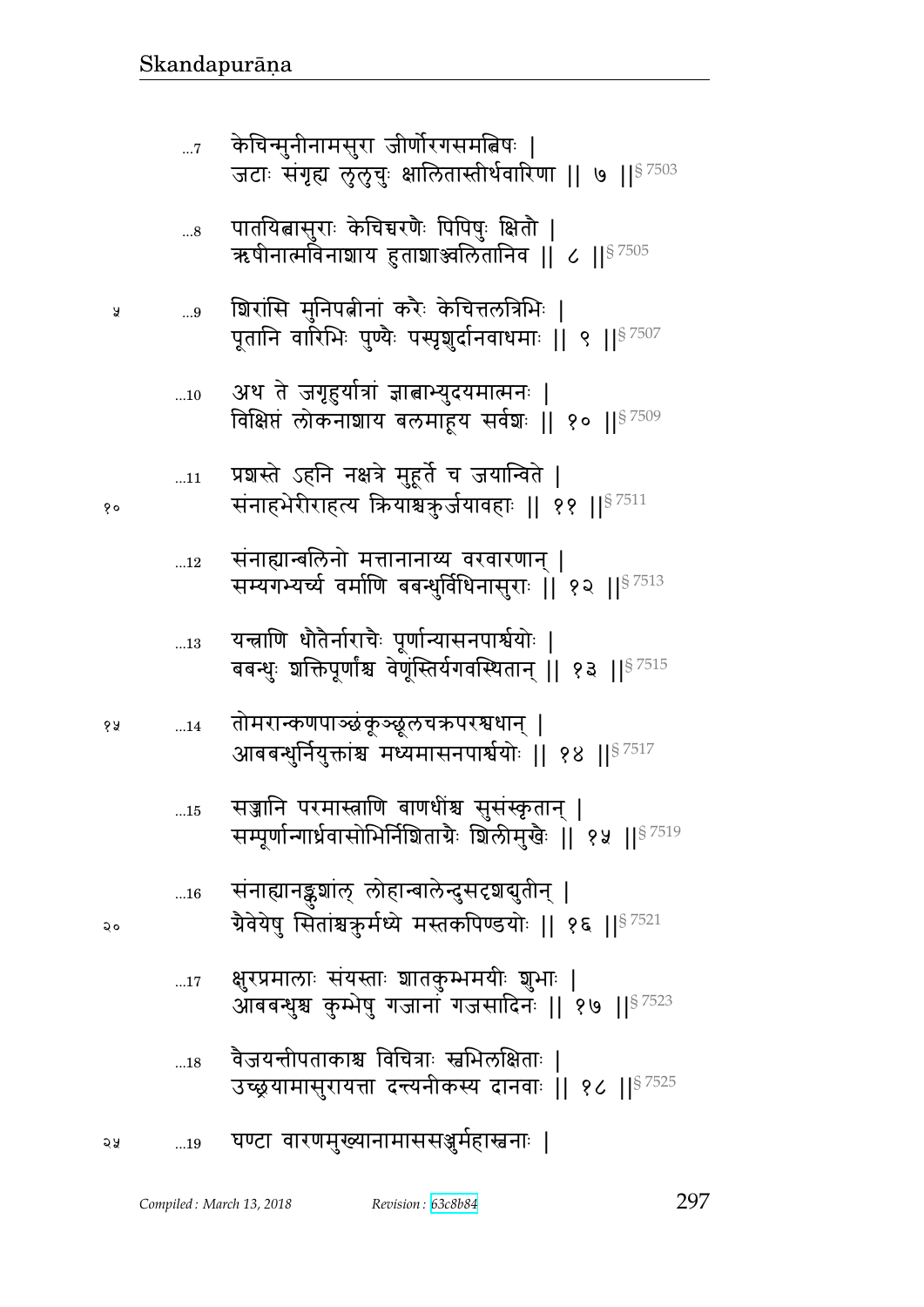चामराणि सुदीर्घाणि हंसांसरुचिराणि च || १९ || $8^{7527}$ ... $_{20}$  एकैकस्य चतस्रश्च करेण्वश्चारुदर्शनाः | स्थापिताः पुरतो देत्यैः परवारणवारणाः || २० ||<sup>§ 7529</sup>  $_{\rm ...21}$   $\quad$  यूनो युवभिरारूढाञ्छिक्षितानस्त्रकोविदैः | b¾4 ^¸F~^dౝɄ{x@\_/ e/aed1 ᅖᅖ 
 ᅖᅖ§ 7531  $_{\rm ...22}$   $\;$  वर्मिणो बद्धकवचाञ्छितनिस्त्रिंशधारिणः | तेषां पुरःसरान्पत्तीननुयातांश्च धन्विभिः || २२ || ${}^{87533}$ ...23 देत्ययोधास्ततश्चान्ये वर्मिणो लोहजालिनः | आरूढा बद्घनिस्त्रिंशाः स्नातपीतांस्तुरंगमान् || २३ || $^{\S\,7535}$ ...24 fF bजd&pGy4@{w1 tpG1 f6 pxeG 1 ᅖ  रथान्संयोजयामासुरश्वेरग्रजवेस्तदा || २४ ||  $^{87537}$ ...25 सायुधान्सपताकांश्च किंकिणीजालनादितान् | अधितस्थुस्तदा केचिद्रथान्हाटकसंस्कृतान् || २५ ||  $s^{7539}$ ...26 एवं तत्कल्पितं श्रुत्वा सैन्यं सैन्यनमस्कृतः | ~4Ʉr/ rd{|r@e/ dy@y0 f6 pxe1 ᅖᅖ 
 ᅖᅖ 5 § 7541  ...27 स्त्रीपं सुकूबरं स्त्रक्षं शातकुम्भमयं वरम् | नानामणिमयैश्वित्रैर्भक्तिपुष्पमृगद्विजैः || २७ ||<sup>§ 7543</sup> ...28 युक्तं परमसंहृष्टैर्मनोवेगेस्तुरंगमैः | आरुह्याथ रथं दिव्यं पताकाध्वजशोभितम् || २८ || $^{\$7545}$ ...29 f{b& vd%ɕB|/ {s5p!~pbx^1 ᅖ अभितः स्तूयमानश्च सूतमागधवन्दिभिः ॥ २९ ॥ $^{\$7547}$ ... $\frac{1}{30}$  निसुन्दो ऽपि मदश्यामकपोलालीनषद्दम् | आरुह्य निर्जगामाशु संग्रामिकमनेकपम् || ३० ||  $87549$ ... $_{31}$   $\,$  अन्ये च दानवास्तत्र रथैरश्वैर्मतङ्गजैः । निर्ययुः परमप्रीत्या युद्धश्रौण्डाः सुदंशिताः || ३१ ||<sup>§ 7551</sup> २५

<u>Contents and Contents are the contents of the contents of the contents of the contents of the contents of the contents of the contents of the contents of the contents of the contents of the contents of the contents of the</u>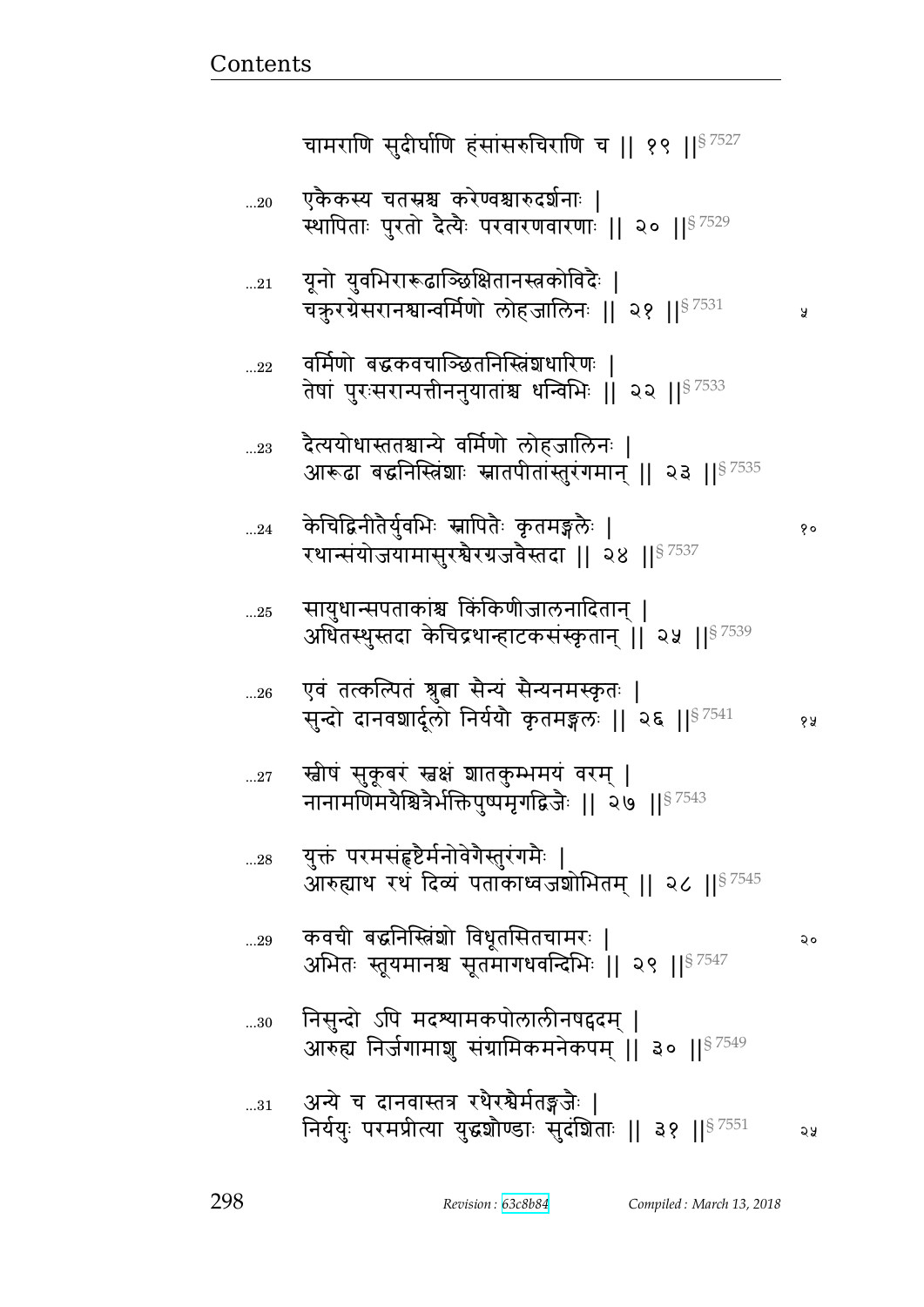...43 LtFpfxpɄpt&pɄ`p߆xd> ᅖ vv̺s41 fɅt{6F}4 fF bڪd{~Gdf1 ᅖᅖ ᅖᅖ§ 7575

...42 ~BddtdɄy4ு x4x4b41 f{bd b ᅖ pd4È\_ {bÈ\_ pr rd{~Gdf1 ᅖᅖ 
 ᅖᅖ§ 7573

...41 M؈o `afɄy~4 {x@\_ x4x4b41 |dG1 ᅖ My4sɄytd&y|4 ~Gdf xீr"ഒdx> ᅖᅖ  ᅖᅖ§ 7571

...40 rீd4ɕpp1 ~{F@ rd{ rd{/ீxG1 ᅖ ~BdഎxtdɄy4ɕpF ~{/@tf^\_B pr ᅖᅖ ᅖᅖ§ 7569

 ...39 Lq ~GɄy״y rGɊyFɄÊ ^xsy ~{@p1 ᅖ Ì{w୯d~ɑvsd{~ૹ`6ؙɕpp1 ᅖᅖ ᅖᅖ§ 7567

...38 xF^/1 |g^x؇എ ~{F@ q ~pɕpr ᅖ ~FdB d{F|yx~4d@ɄrdF pF ~4^ज}1 ᅖᅖ ᅖᅖ§ 7565

...37 pF}x`xdB ଉ ~ ໎e/@f{!~w1 ᅖ Lt~:Ɋy a`x|4 ad͋qdB |p¾p41 ᅖᅖ ᅖᅖ§ 7563

...36 Ìp%͋q^F ~4~Byீ r{B rd{~ீx1 ᅖ  ÌeyF x؇p/p hd1 ~B{p@f N{ ᅖᅖ ᅖᅖ 5 § 7561

...35 xզyF ~4Ʉr/ d~4Ʉrு xy1 |Ԫw41 g^/ x4^1 ᅖ ~Bd ved1 |5^1 t^~GɄyd{^\_1 ᅖᅖ ᅖᅖ§ 7559

 ...34 tౝ@y/؇wy/Ʉy@״y xFh໎dx໎d0 ᅖ ~GɄyFd xp `4ब0 rd{{^~5rd0 ᅖᅖ ᅖᅖ§ 7557

...33 t6हp1 ~B{sy|4 ve/xீB x~4^x> ᅖ veFd bp4^Fd x}B t^^\_x> ᅖᅖ ᅖᅖ§ 7555

...32 ve״y¸F~^B f6 ଉ p^fB x~4^x> ᅖ ~pB vؙw1 |5^G ^qd`ౝtீw1 ᅖᅖ 
 ᅖᅖ§ 7553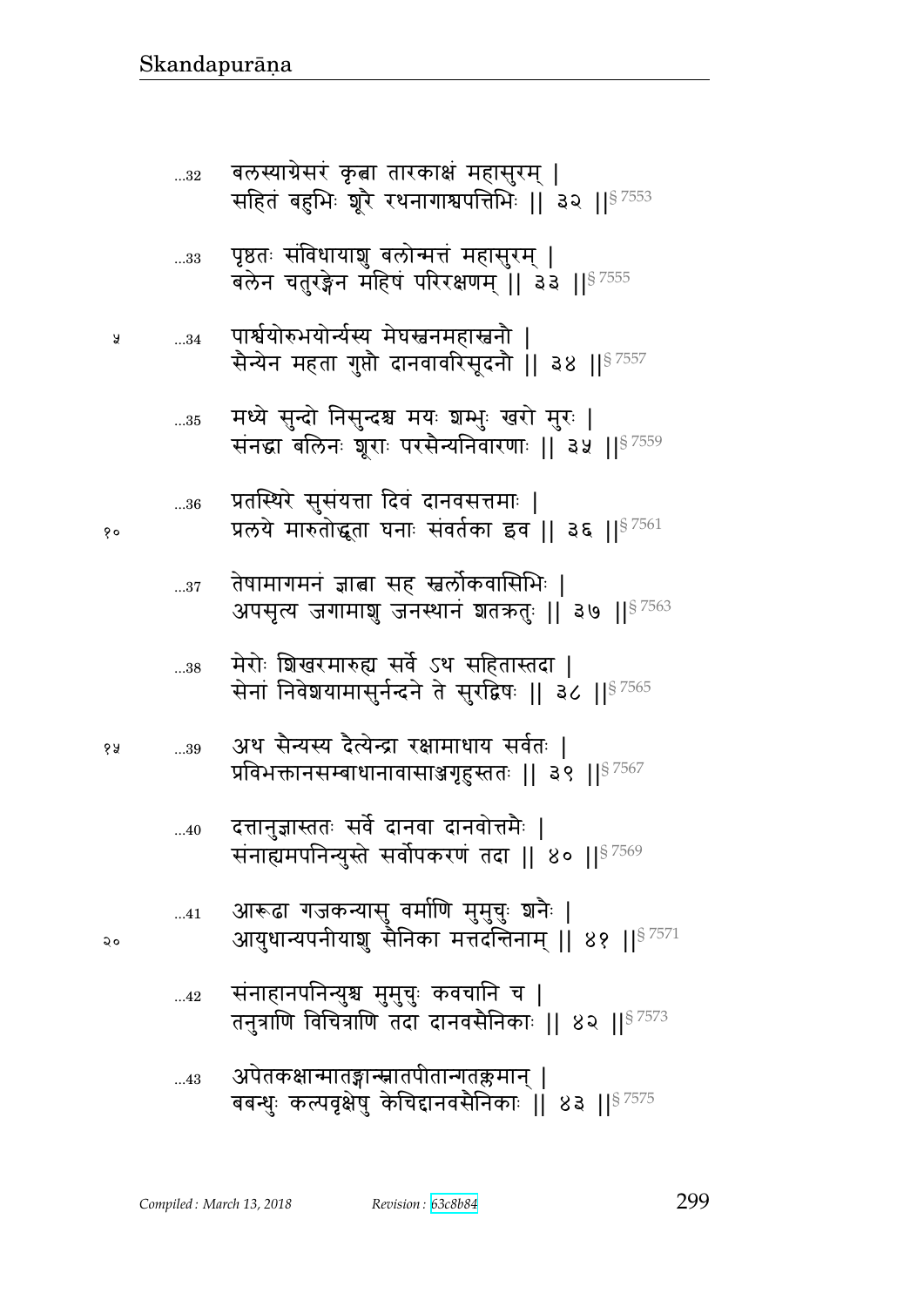| $45$       | चकर्षुर्बलिनः केचिन्मदश्यामान्मतङ्गजाः  <br>कपोलान्कल्पवृक्षेषु पुष्पालीनालिपङ्किषु ।। ४५ ।। $87579$                                                             |      |
|------------|------------------------------------------------------------------------------------------------------------------------------------------------------------------|------|
| $46$       | नागा जगाहिरे केचिन्मत्ता मन्दाकिनीं नदीम्  <br>हैमवारिजकिञ्जल्कपिञ्जरोपान्तरोधसम् ॥ ४६ ॥ $^{\$7581}$                                                             | A    |
| $\dots 47$ | विमुक्तसांग्रामिकवर्मजालान्प्रसन्नचित्तान्परिघृष्टकायान् ।<br>निपीततोयानपनीतखेदान्बबन्धुरश्चान्पृथगश्चबन्धाः    ४७<br>$1$ <sup>S</sup> 7583                      |      |
| 48         | अथ सूक्ष्माणि वासांसि विचित्राः परमस्रजः  <br>आनिन्युः कल्पवृक्षेभ्यः फलानि मधु चासुराः    ४८    <sup>§ 7585</sup> १०                                            |      |
| $49$       | ्हैमानि केचित्पद्मानि तद्रजोरुणमूर्तयः  <br>बभञ्जूर्दानवा हृष्टा गता मन्दाकिनीं नदीम्    ४९    <sup>§ 7587</sup>                                                 |      |
| 50         | आनिन्युः सैनिकाः केचिन्मन्दारकुसुमोत्करान्  <br>फलान्याजहिरे केचित्स्नादूनि च <sup>ं</sup> बहूनि च    ५०    <sup>§ 7589</sup>                                    |      |
| 51         | तत्रोष्य रजनीमेकां भेरीराहत्य दानवाः  <br>तेनैव विधिना यत्ताः प्रजग्मुरमरावतीम्    ५१    $^{87591}$                                                              | १५   |
| 52         | ततस्तूर्यनिनादेन गजानां बृहितेन च  <br>सिंहनादेेश्च देत्यानां चचालेवामरावती    ५२    <sup>§ 7593</sup>                                                           |      |
| $\dots53$  | अथ शून्यां समुद्रीक्ष्य पुरीं दानवसत्तमाः  <br>इत्थमूचुः सुसंहष्टा नदन्तो भैरवस्तनम्    ५३    <sup>§ 7595</sup>                                                  | २०   |
| $\dots54$  | जयति विबुधशत्रुः सुन्ददैत्येन्द्रसिंहः<br>कठिनरुचिरबाहुः पीनविस्तीर्णवक्षाः  <br>श्वतमखपुरजेता चारुपृथ्वायताक्षः<br>सजलघननिनादो मत्तनागेन्द्रगामी    ५४    57599 |      |
| 55         | तदनु जयति चारुप्रान्तरक्तायताक्षो<br>मृगपतिगतिलीलः संयुगेष्वप्रधृष्यः                                                                                            | ನಿಗಿ |

Revision: 63c8b84

Compiled: March 13, 2018

केचित्कल्पद्रुमान्नागा मदसंलीनषद्ववाः |<br>बभञ्जुर्बलिनस्त्रस्तमत्तोद्भान्तविहङ्गमान् || ४४ ||<sup>§ 7577</sup>

 $\ldots$ 44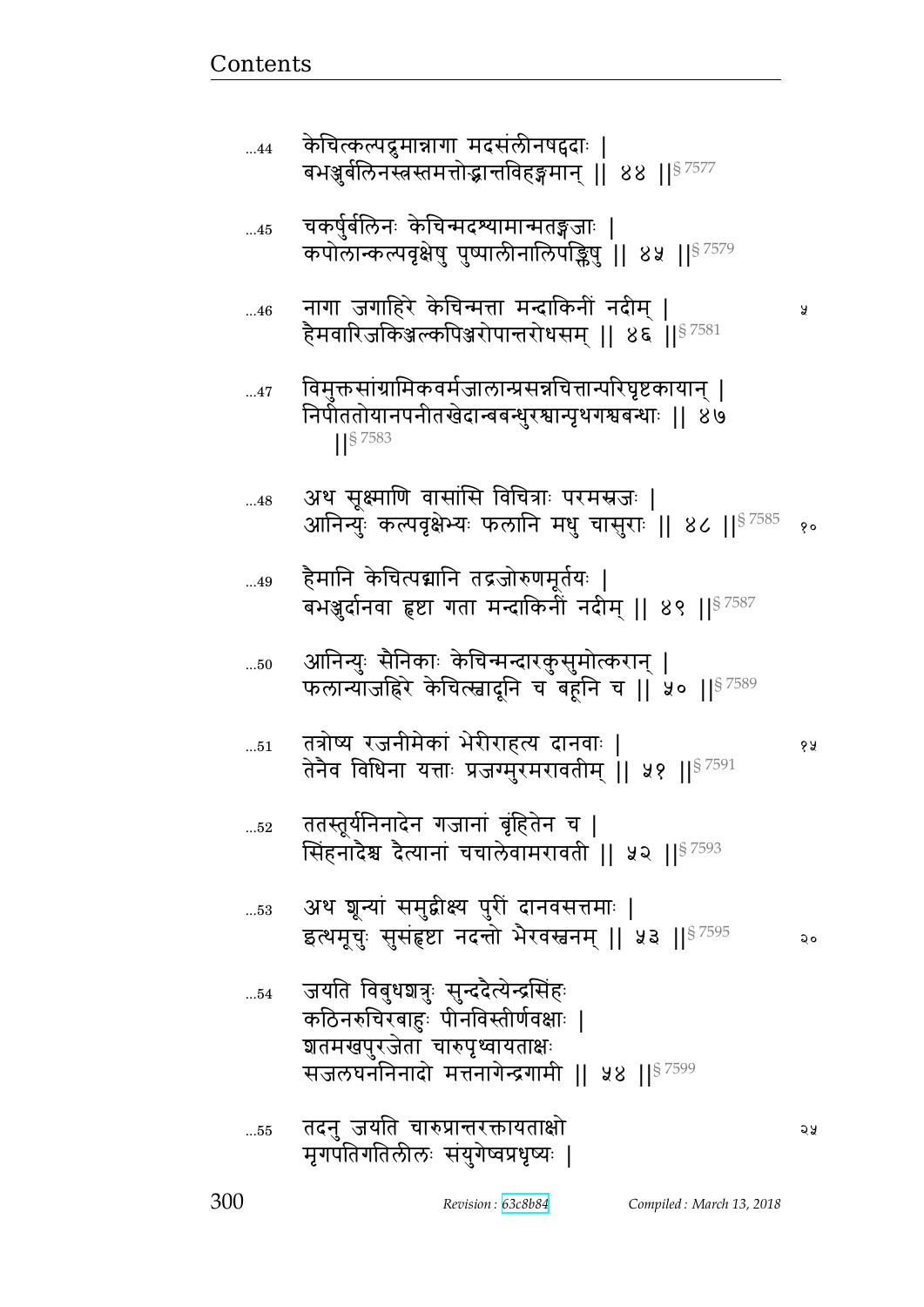$...11$ 

अथ ते ब्रह्मणा सार्थं तया चासुरविद्विषः |  $...10$ जग्मुर्विन्ध्यगिरेः शृङ्गं यत्रास्ते भगवान्हरः || १० ||§ 7625

तत्र शर्वमपश्यन्तो दध्युस्ते सुरसत्तमाः |

- तस्य प्रोद्भूतये यामः सर्वे पार्श्वं पिनाकिनः |  $...9$ तमाराध्य तथा कुर्मो यथा स्यान्मदनः पुनः || ९ || 97623
- तामुत्पाद्य ततो धाता पाकशासनमब्रवीत् ।  $...8$ ष्ठाम्भुना मदनः पूर्वं निर्दग्धो लोचनाग्निना || ८ || $^{\textrm{S}~7621}$
- लक्ष्मी निरीक्ष्य सव्रीडा पङ्कजेनावृणोन्मुखम् |  $\dots 7$ वपुर्भिः स्त्रेश्च चार्वञ्जां त्रेपुरुद्यानदेवताः || ७ ||<sup>§ 7619</sup>
- अतिसंपूर्णवक्तां तामतीन्दीवरलोचनाम् ।  $...6$ अतिहंसस्तनालापामतिमत्तेभगामिनीम् ॥ ६ ॥ $^{\$7617}$
- तिलोत्तमेति तस्याश्च नाम चक्रे पितामहः | १०  $\dots5$ दिव्यानामपि सा स्त्रीणामुपमेव तदा बभौ || ५ || 97615
- तिलं तिलं समादाय रत्नेभ्यश्चारुदर्शनाम् |  $\dots$ 4 ससर्ज कमनीयाङ्गीमङ्गनां वल्गुनिस्तनाम् || ४ ||<sup>§ 7613</sup>
- दैत्याभ्यामथ विज्ञाय ब्रह्मा सुरपराभवम् |  $...3$ विचिन्त्यैकमनाः सम्यग्वधोपायं तयोस्तदा || ३ || $^{87611}$
- सम्पूज्य विधिवद्दैत्यान्प्रस्थाप्य भ्रातरौ तदा |  $\ldots 2$ रेमाते विन्ध्यपादेषु फुल्लपादपसानुषु || २ || ९ /१
- अथ निर्जित्य दैत्येन्द्रौ दिवं विक्रमशालिनौ ।  $\dots$ 1 जग्मतुः सहितौ दैत्यैर्विन्ध्यं तुङ्गशिलोचयम् ॥ १ ॥<sup>§ 7607</sup>

त्रिदशवरविजेता दानवेन्द्रो निसुन्दः प्रहतमुरजनादः पीनदीर्घोरुबाहुः || ५५ ||<sup>§ 7603</sup> इति स्कन्दपुराण एकषष्टो ऽध्यायः || सनत्कुमार उवाच | §7605

१५

 $\mathsf{Q} \circ$ 

Ã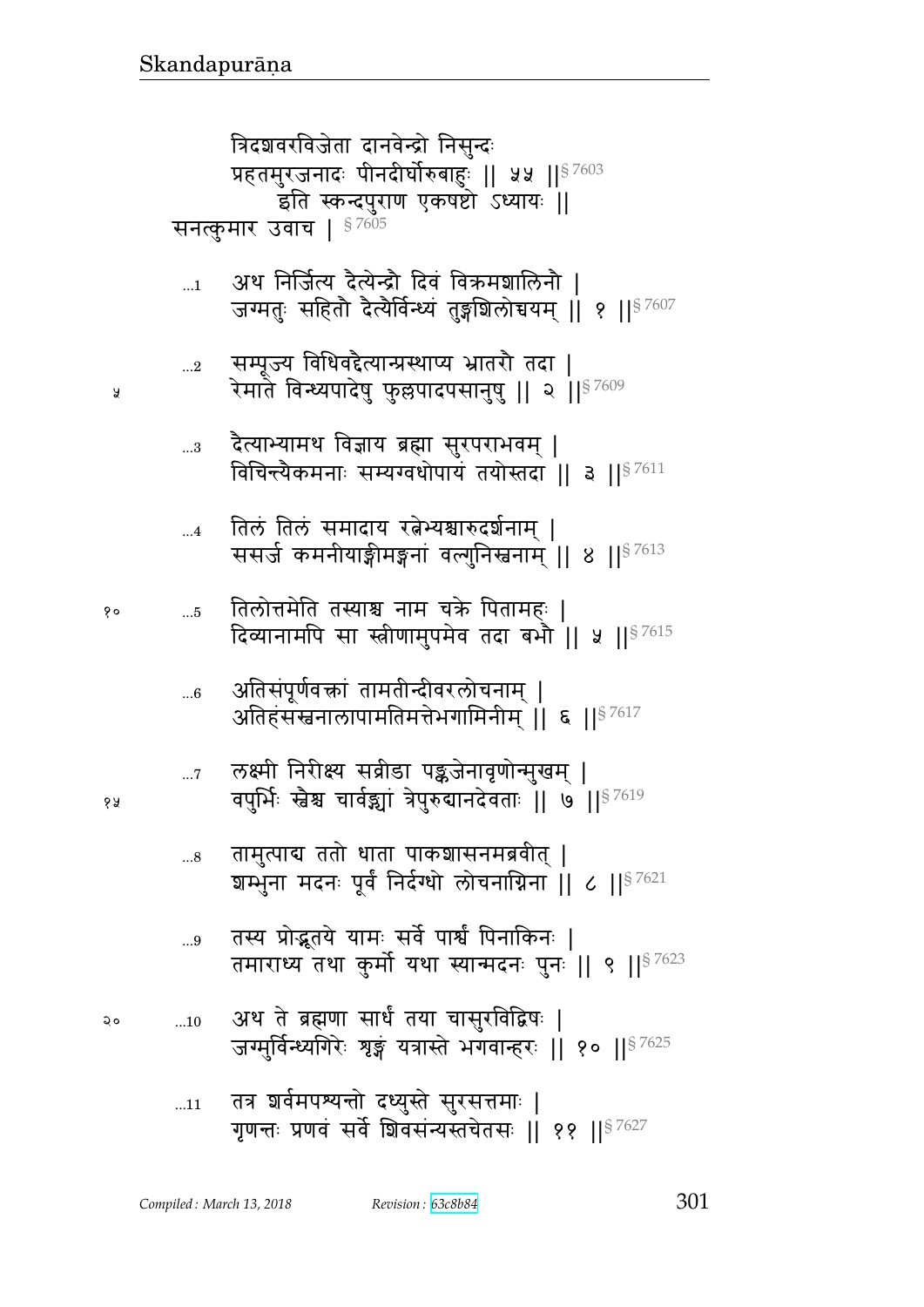| $\dots 23$ | उत्तरां मूर्तिमागम्य प्रणेमे सा कृताञ्जलिः                                |  |
|------------|---------------------------------------------------------------------------|--|
|            |                                                                           |  |
|            | तस्या मुखं सुसंपूर्णं सुप्रसन्नं विनिर्ययो    २३    $^{\mathrm{S}\,7651}$ |  |

...22 ततस्तेजो विनिःसृत्य मुखेन्दोर्मदनद्विषः |

दीप्यमानं विवेशाशु तामेव प्रमदोत्तमाम् || २२ || $8\,7649$ 

- ...21 प्रणेमे सा ततस्तस्य पश्चिमां मूर्तिमञ्जसा | निश्चक्राम ततस्तस्या मुखं व्यक्षमनुत्तमम् || २१ ||  $^{87647}$  २०
- ...20 अत्यादित्यं ततस्तेजो मुखान्निःसृत्य दक्षिणात् | टृश्यमानं सुरैः सर्वैर्विवेश प्रमदोत्तमाम् ॥ २० ॥ $8^{7645}$
- ..<u>.1</u>9 वारिभारालसाम्भोदरुचिमद्भीमनिस्त्वनम् | करालदशनोद्गासि दीप्तरक्तान्तलोचनम् || १९ ||  $87643$
- ...18 अथ सा दक्षिणां मूर्तिं प्रणेमे चारुदर्शना | निर्जगाम तदा दीप्त मुख सुरगुरोस्ततः || १८ || $^{8\,7641}$
- ...17 अथ तेजो विनिःसृत्य वदनेन्दोः पिनाकिनः | तां विवेशाङ्गनामाशु शरद्भास्करभास्त्ररम् || १७ || $^{\$7639}$
- ... $\scriptstyle\rm 16$   $\,$  नेमे मूर्तिं तदा पूर्वां निःससार ततो मुखम् | त्र्यक्षं प्रसन्नं बिम्बौष्ठममितद्गुतिकान्तिमत् || १६ || ${}^{87637}$  %
- ...15 एवमुक्ता महेञ्चेन सा चकार प्रदक्षिणम् | संनिधायाञ्जलिं मूर्धि रक्तेन्दीवरकोमलम् || १५ ||  $8\%$ 7635
- ...14 y4ɔxrqF@ {x/ɗyx fyئ} / y1 f^ɔyp ᅖ करोतु परितश्चेयं मां प्रदक्षिणमङ्गना || १४ ||  $$^{7633}$
- $_{\rm ...13}$   $\,$  उचचार तदा तस्मादुचैर्वाग्विञ्चदाक्षरा | निर्दग्धो ऽयं मया पापस्तपस्त्रिजनकण्टकः || १३ ||  $87631$
- ...12 अथ लिङ्गं समुत्तस्थौ तेषां मध्ये दिवौकसाम् | सुसंहतं सुसंश्लिष्टं समूहस्तेजसामिव || १२ ||<sup>§ 7629</sup>

<u>Contents and Contents are the contents of the contents of the contents of the contents of the contents of the contents of the contents of the contents of the contents of the contents of the contents of the contents of the</u>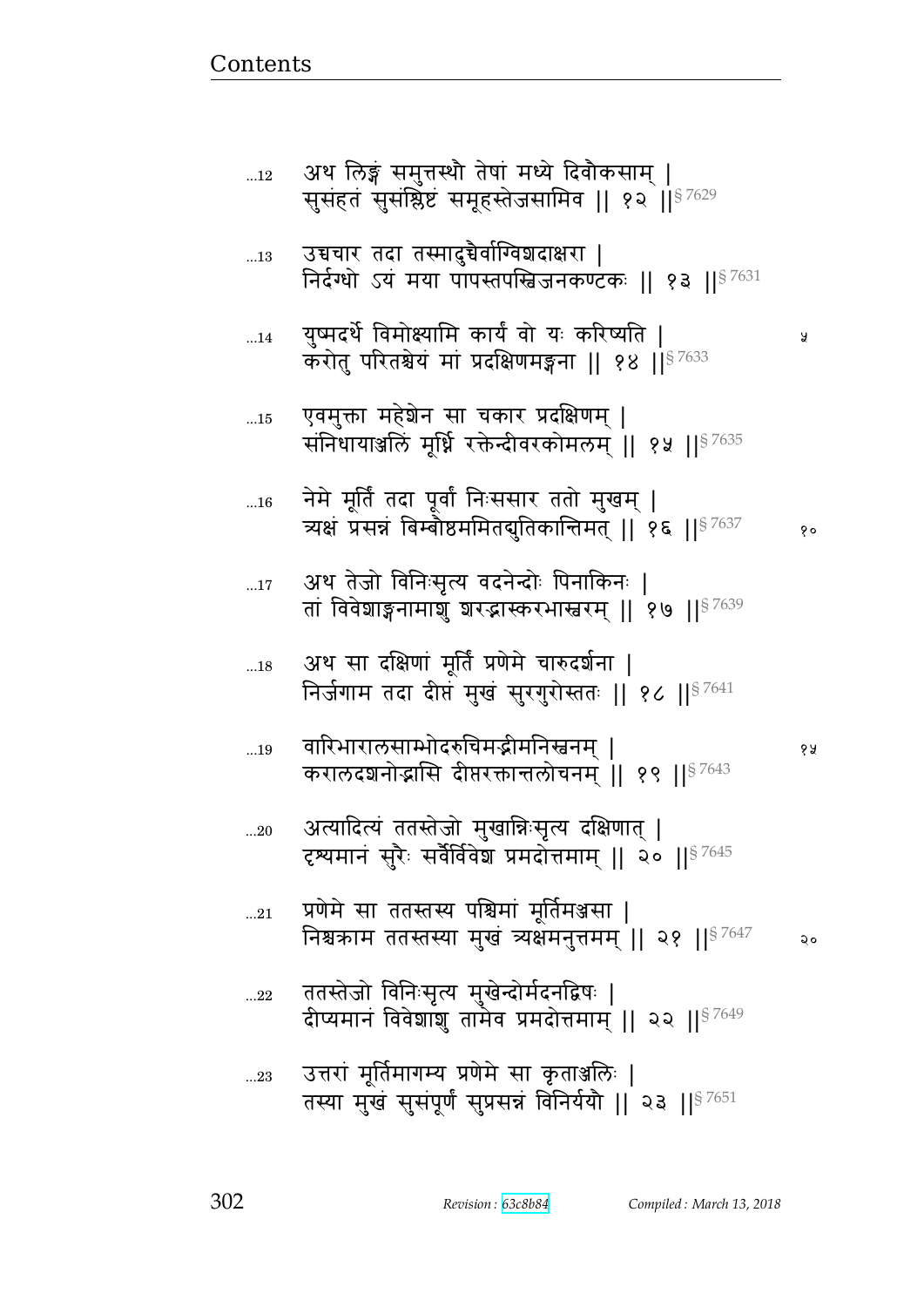<u>20 ...33 अजरा चामरा चैव सर्वाप्सरवरा शुभा |</u>

... $^{\rm 34}$  एवमुक्ते महेञ्चेन सुराः सुप्रीतचेतसः | तां स्त्रियं प्रेषयामासूर्वधार्थं दैत्ययोस्तदा || ३४ ||  $87675$ 

पूज्या चेह सदा स्थाने वन्या चैव भविष्यति || ३३ || $^{87672}$ सनत्कुमार उवाच |  $$^{7673}$ 

- ... $_{32}$  एतामवेक्ष्य तो दैत्यो मोहितो मदनार्दितो | अन्योन्यं यास्यतो नाशमेषां चैव भविष्यति || ३२ || $87670$
- $_{\rm ...31}$   $\,$  एषा तिलोत्तमा चैव यदर्थं सुरसत्तमाः | सृष्टा युष्माभिरव्यग्रा तद्वः कार्यं करिष्यति || ३१ ||  $87668$
- ... $_{\rm 0}$  वेकसिद्धञ्चताकीर्णं किंनरोरगसेवितम १४ युष्माभिः सर्वदा युक्तं भविष्यति ममं प्रियम् || ३० ||<sup>§ 7666</sup>
- ...<sub>29</sub> मण्डलेश्वरमीञ्चानं दृष्ट्वा तु प्रयतो नरः | अश्वमेधफलं प्राप्य मम लोकमवाप्स्यति ।। २९  $1 \frac{87664}{37664}$
- ...28 चके सर्वे सुरश्रेष्ठाः स्थानं तस्मादिदं मम | १० व्याविष्यति गिरो विन्ध्ये मण्डलेश्वरसंज्ञितम् | सांनिध्यं सर्वदा ह्यस्मिन्करिष्यामि वरप्रदम् || २८ ||  $$^{7662}$
- ... $\displaystyle$ 27  $\displaystyle$  अब्रवीच सुरान्सर्वांस्तत्रेदं वचनं शिवः | यस्मादियं मां यूयं च मण्डलेन प्रदक्षिणम् || २७ || $8\,7659$
- » ....26 आत्मसस्य पुरा तुजा दग्ध्वा युन्मदनं कृतम् | अनुजग्राह देवेश्वस्तेन तां प्रमदोत्तमाम् || २६ ||<sup>§ 7657</sup>
- ...25 मुखानि देवदेवस्य सुराणामर्थसिद्धये | चबारि निर्ययुर्दिक्षु न तस्या रूपविस्मयात् || २५ ||<sup>§ 7655</sup>
- ...24 तस्मात्तेजो विनिःसृत्य सूर्यदीप्तानलप्रभम् | विवेश प्रमदामाश्च तामेव वरवर्णिनीम् ॥ २४ ॥  $^{\$7653}$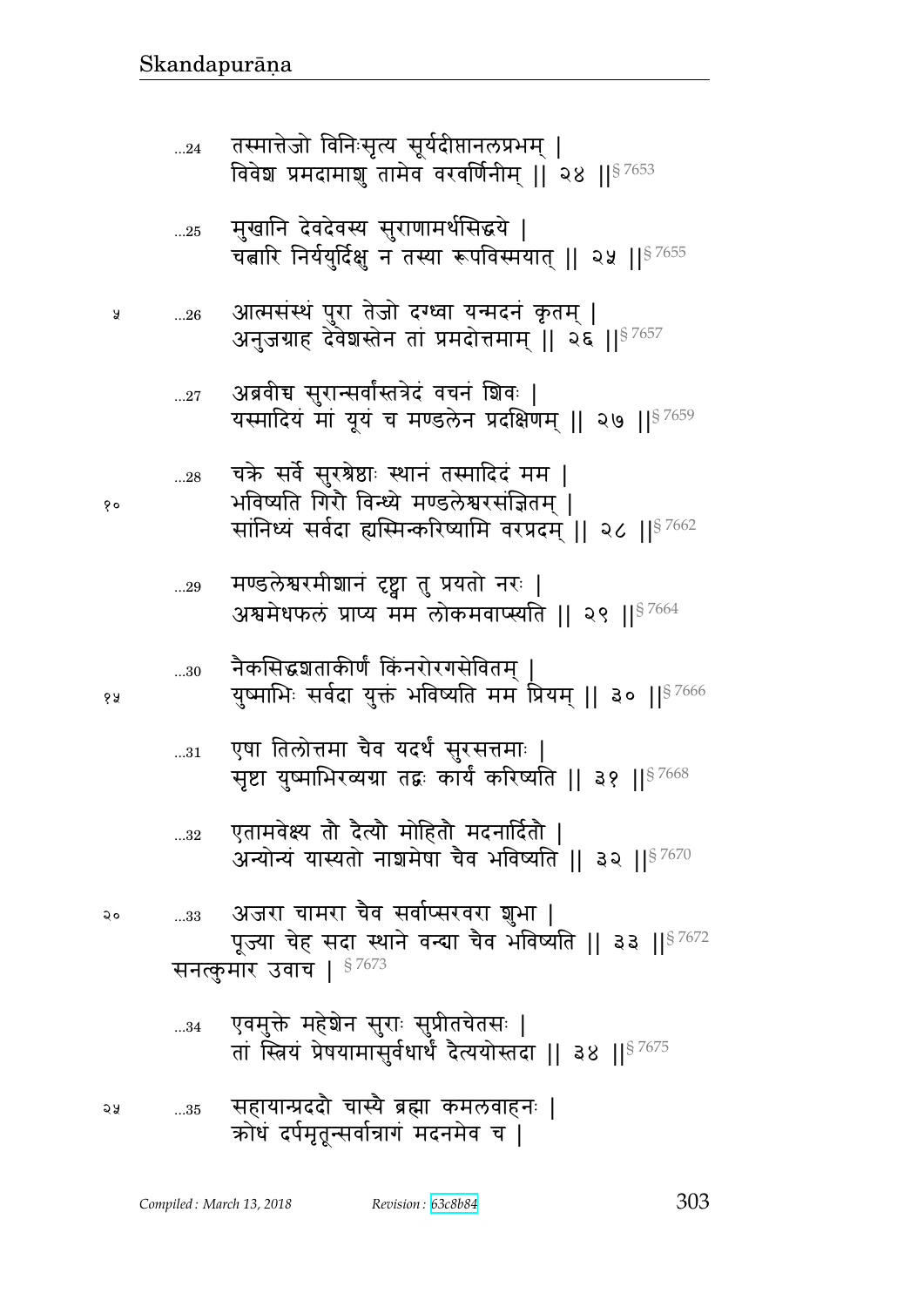|             | कालं मृत्युं च मोहं च विषादं चामितद्गुतिः    ३५    <sup>§ 7678</sup>                                                                                         |    |
|-------------|--------------------------------------------------------------------------------------------------------------------------------------------------------------|----|
| $\dots\!36$ | अथ सम्प्रेषयित्ना तु देवतास्तां तिलोत्तमाम्  <br>आत्मानं पिण्डयामासुर्देवास्ते सर्व एव हि    ३६    <sup>§ 7680</sup>                                         |    |
| $\dots37$   | कः कः कतम आयात इहाबेति सुरर्षभाः  <br>ततो मध्ये स्थितं भूयस्ते ऽपश्यन्परमेश्वरम्    ३७    $^{\$7682}$                                                        | A  |
| 38          | पिण्ड्यमानेषु देवेषु यस्मान्मध्ये समास्थितः<br>पिण्डारेश्वर इत्येव तत्रासावभवत्ततः    ३८    <sup>§ 7684</sup>                                                |    |
| 39          | पिण्डारेश्वरमीशानं दृष्ट्वा भक्त्या तु मानवः  <br>सर्वाशुभविनिर्मुक्तो देहभेदे गणो भवेत्    ३९    <sup>§ 7686</sup>                                          |    |
| 40          | ततस्ते देवताः सर्वे कृत्वा कार्यमतन्द्रिताः  <br>प्रणम्य परमेशानं स्त्रानि सद्मानि भेजिरे ॥ ४० ॥ <sup>§ 7688</sup>                                           | १० |
| $\dots 41$  | सापि चारुमुखापाङ्गी पीनोन्नतपयोधरा  <br>आक्षिपन्तीव चेतांसि सुराणां विभ्रमैस्तदा  <br>प्रतस्थे दक्षिणामाञ्चामासाते यत्र दानवौ    ४१    $^{\mathrm{S}\,7691}$ |    |
| $\dots 42$  | विन्ध्यपादेषु रम्येषु विहगोद्गीतसानुषु  <br>भ्रमत्तावथ देत्येन्द्रौ स्थितां ददृशतुस्तुं ताम्    ४२    37693                                                  | 68 |
| 43          | अशोकशाखामुत्फुल्लामालम्ब्योन्मत्तपद्वदाम् ।<br>वसानामंशुकं चित्रमालम्ब्य मणिमेखलाम्    ४३    <sup>§ 7695</sup>                                               |    |
| $\ldots$ 44 | गायन्तीं मधुरं रक्तं समं कलमनाकुलम्  <br>तारमन्द्रातितारेश्च स्त्रेः सम्यगलंकृतम्    ४४    87697                                                             | २० |
| 45          | साक्षादिव तपःसिद्धिं श्रियं मूर्तिमतीमिव  <br>प्राप्तामिव रतिं साक्षात्कान्तिं चान्द्रमसीमिव    ४५    <sup>§ 7699</sup>                                      |    |
| 46          | ममैवेयं ममैवेयमिति तो दानवोत्तमौ  <br>अभिसृत्य शुभां देवीं पाण्योर्जगृहतुः समम्    ४६    $^{87701}$                                                          |    |
| 47          | अथ दर्पमदक्रोधमात्सर्याविष्टचेतसौ                                                                                                                            | ২५ |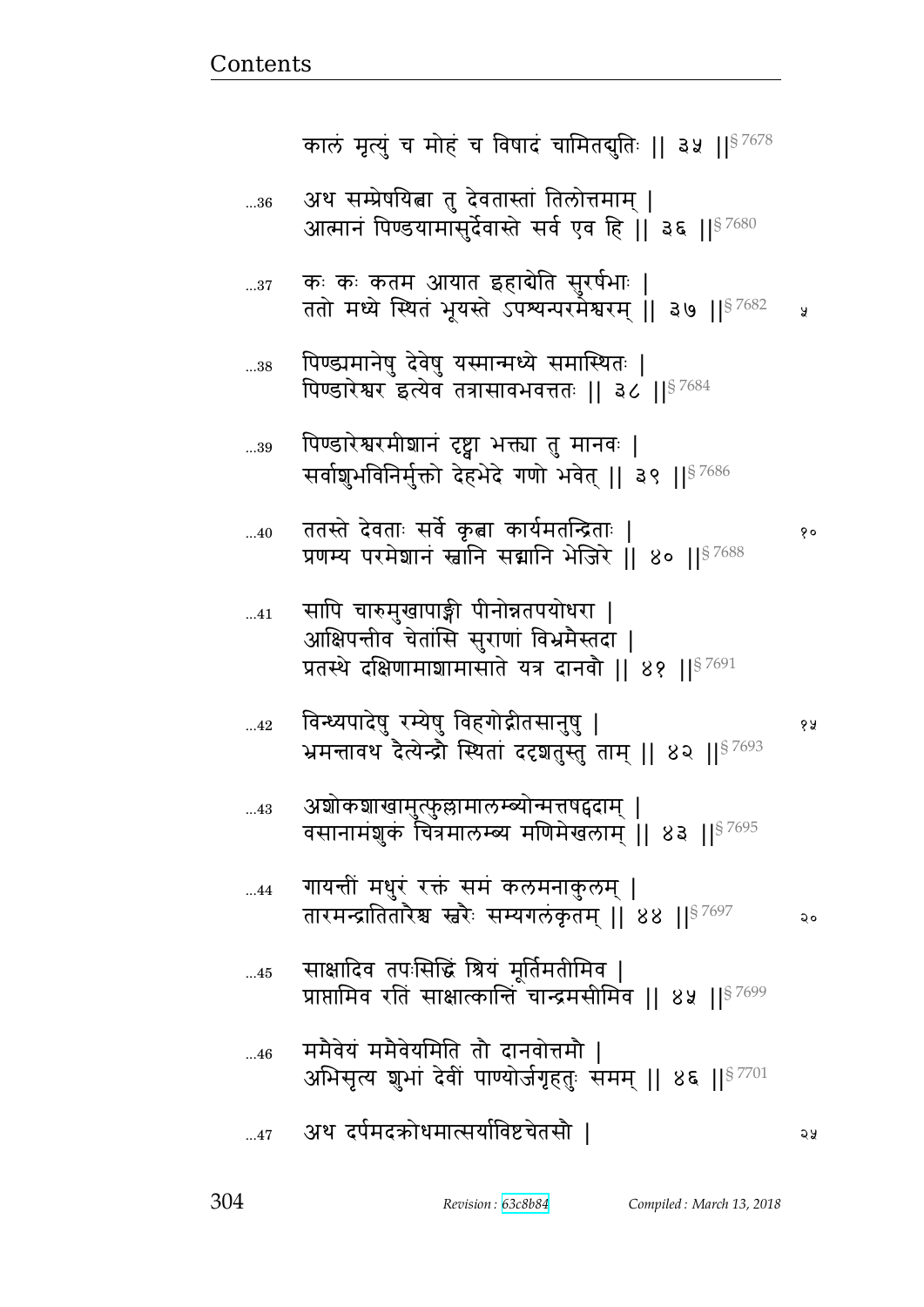$\overline{1}$ 

 $\mathbf{A}$ 

१०

१५

 $\mathsf{Q}\circ$ 

तौ चुक़ुधतुरत्यर्थमन्योन्यस्यासुरोत्तमौ || ४७ ||  $s^{7703}$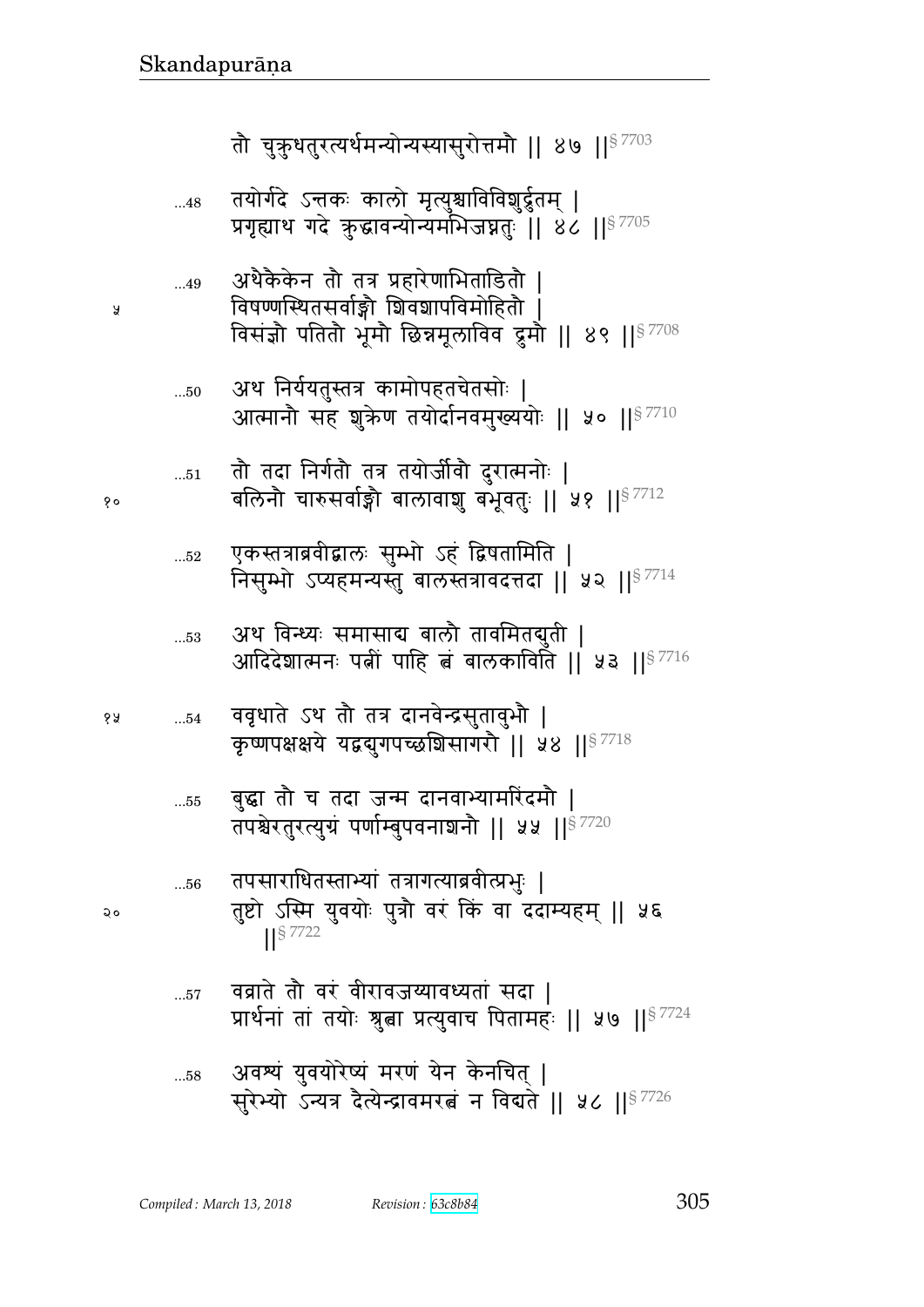| $60$   | जगन्मातैव या कन्या विना तस्याः पितामह  <br>मा भूतामावयोर्देव सदा मृत्युपराजयौ    ६०    87730                          |    |
|--------|-----------------------------------------------------------------------------------------------------------------------|----|
| 61     | एवमस्त्रिति तौ प्रोच्य दैत्येन्द्रतनयावुभौ  <br>विश्वस्य जगतः स्रष्टा तत्रैवान्तरधीयत    ६१    <sup>§ 7732</sup>      | A. |
| $62\,$ | अथ तो तपसस्तीव्राद्विरम्य कृतमङ्गलौ  <br>मोलिनो बद्धकेयूरो हाराङ्गदविभूषितो    ६२    $^{87734}$                       |    |
| 63     | हरिचन्दनदिग्धाङ्गौ पीतकौञ्चेयवाससौ  <br>विन्ध्यप्रस्थेषु रम्येषु चेरतुर्दानवोत्तमौ   ६३    87736                      | १० |
| $64$   | पितामहाद्वरप्राप्तिं श्रुत्ना सुम्भनिसुम्भयोः  <br>आजग्मुर्दानवा हृष्टाः पातालतलवासिनः    ६४    $^{\mathrm{S}\,7738}$ |    |
| $65$   | श्वम्भुर्मयो घनः केशिर्नरको नमुचिर्द्रमः  <br>अन्ये च कोटिशो दृप्ता हतशेषाः सुरद्विषः    ६५    <sup>§ 7740</sup>      |    |
| $66$   | विन्ध्यप्रस्थे निषेदुस्ते समेताः सर्वदानवाः  <br>नानादुमलतागुल्मविकीर्णकुसुमोत्करे    ६६    <sup>§ 7742</sup>         | १५ |
| $67$   | धन्विनो बद्घनिस्त्रिंशाश्चित्राभरणभूषिताः  <br>सेन्द्रचापास्तडित नो नभसीव बलाहकाः    ६७    <sup>§ 7744</sup>          |    |
| 68     | अथोवाच मयस्तत्र दानवो दानवोत्तमौ  <br>पितृभ्यां युवयोर्भुक्तं त्रैलोक्यमखिलं पुरा    ६८    <sup>§ 7746</sup>          | २० |
| $69$   | युवाभ्यामधुना दैत्यौ कस्मान्नादीयते पुनः  <br>समेतानमरान्सर्वान्निर्जित्य रणमूर्धनि    ६९    <sup>§ 7748</sup>        |    |
| 70     | ये सहाया हि वां पित्रोर्बभूवुः सुरविद्विषः<br>त एवामी बलोन्मत्ताः सहाया युवयोर्युधि    ७०    $^{\$7750}$              |    |
| 71     | इत्युक्तवति दैत्येन्द्रे मये सुम्भो महासुरः                                                                           | ১ম |

इत्युक्तवन्तं ब्रह्माणं वव्राते दानवो वरम् |<br>उभावपि सुनिश्चिन्त्य सम्प्रहृष्टतनूरुहो || ५९ ||<sup>§ 7728</sup>

 $...59$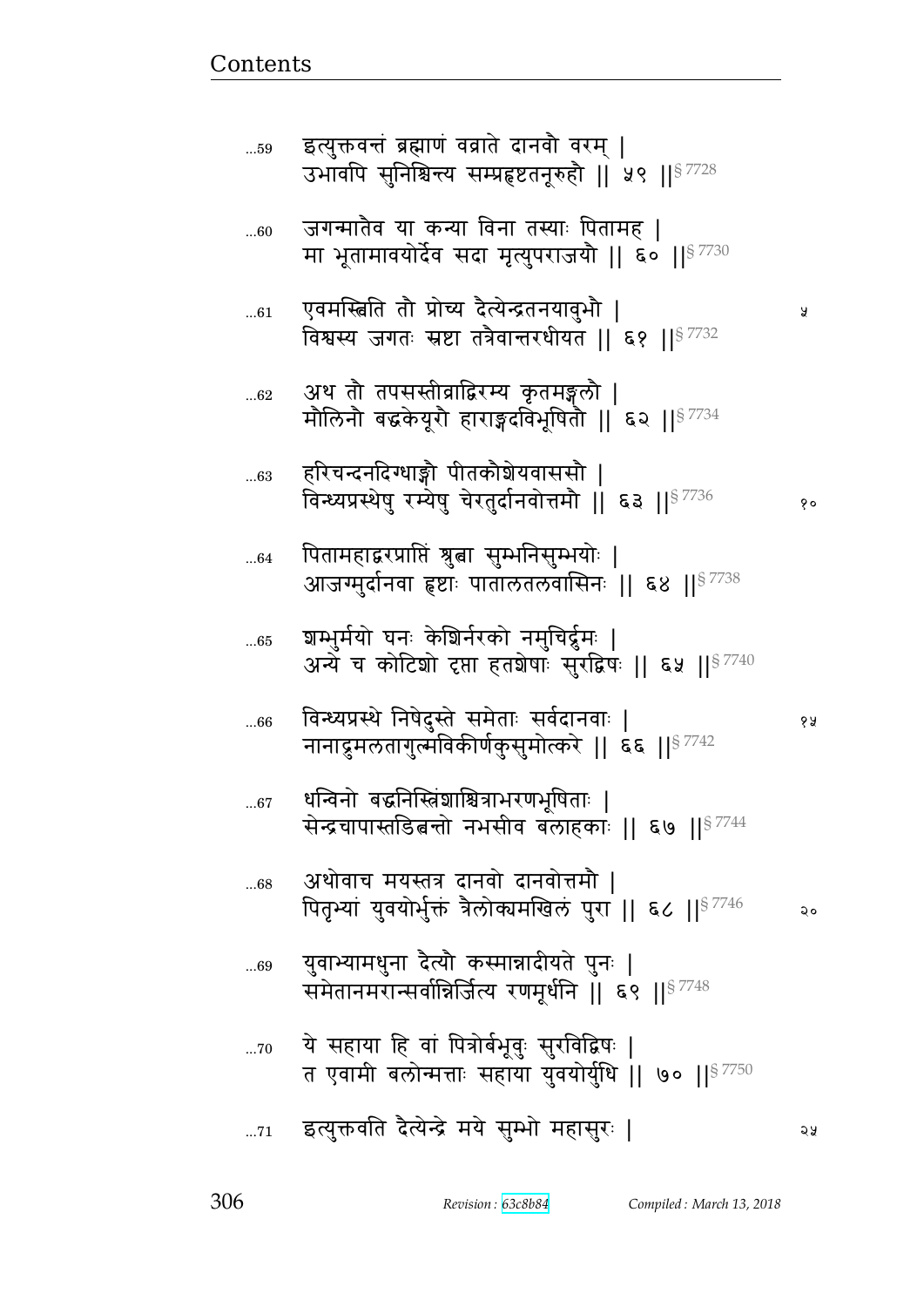प्रश्नस्तेषु कृताचारा मुहूर्तर्क्षदिनेषु ते |  $\ldots81$ रथेर्नागेस्तुरंगेश्च निर्ययुर्देत्यदानवाः || ८१ ||  $^{87774}$ पृष्ठतः पुरतः सम्यक्पार्श्वयोरुभयोरपि |  $\dots82$ विधाय रक्षां संयत्ता ययुर्देवाञ्जिगीषवः || ८२ ||§ 7776 ২५

- एवमुक्तास्तदा तेन दैत्यदानवसत्तमाः |  $...80$ बलं सर्वं समानाय्य कृता संग्रामिकीः क्रियाः || ८० ||<sup>§ 7772</sup>
- त्रैलोक्यमात्मनः कृत्ना जित्ना सर्वामरात्रणे |  $\dots79$ यज्ञभागांस्ततो दैत्याः सर्वानादातुमर्हथ || ७९ ||<sup>§ 7770</sup>
- एवमुक्तस्ततो दैत्यैर्मारीचः कश्यपस्तदा |  $...78$ गम्भीरमर्थवद्वाक्यमुवाचेत्थं स्मयन्निव || ७८ ||  $57768$
- आधिपत्यं हि नः कृत्स्ने भूर्लोके कश्यपाधुना |  $\dots 77$ सर्वावस्थासु यज्ञे ऽस्मिन्नस्मांस्त्रं यष्टुमर्हसि ॥ ७७ ॥ ९ ७७
- बभूवाथ ततो यज्ञः कश्यपस्य महात्मनः |  $...76$ आगत्य तं तदा यज्ञं ममृदुः सुरशत्रवः || ७६ || 37764
- एवं प्रतिविभज्याशु भूर्लोकमखिलं तदा |  $\dots75$ इज्याञ्जलिनमस्कारान्यज्ञान्सर्वाश्च सत्क्रियाः | आच्छिद्य देवतेभ्यस्ते जगृहुर्दैत्यदानवाः || ७५ || 87762
- शाल्मलिद्वीपगोमेदौ दानवेभ्यो ददौ प्रभुः |  $...74$ क्रोशद्वीपकुशद्वीपौ दैत्येभ्यः प्रददौ च सः | दैत्येन्द्रः पुष्करद्वीपं भार्गवाय न्यवेदयत् || ७४ || $^{\mathrm{g}\,7759}$
- जम्बूद्वीपं स्तयं सो ऽथ जग्राहासुरसत्तमः |  $\dots73$ शाकद्वीपं निसुम्भाय ददौ भ्रात्रे कनीयसे || ७३ ||<sup>§ 7756</sup>
- भूर्लोकमखिलं दैत्या युष्माभिः सह साम्प्रतम् |  $...72\,$ संविभज्य सुरान्सर्वाञ्जेष्यामो रणमूर्धनि || ७२ ||<sup>§ 7754</sup>

निसुम्भस्य मुखं प्रेक्ष्य वाक्यमित्थं तदाब्रवीत् || ७१ ||<sup>§ 7752</sup>

१०

१५

२०

¥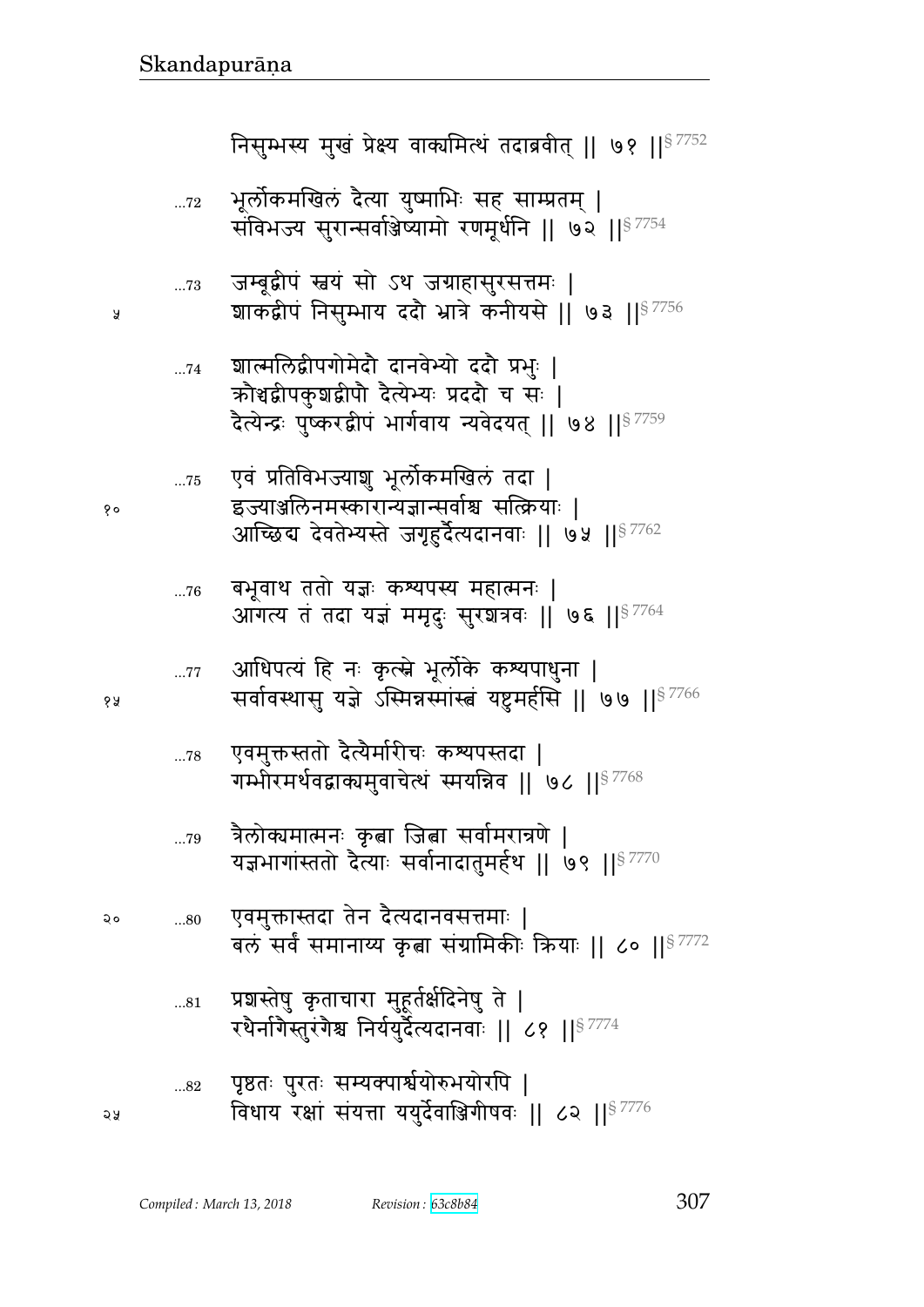| 83          | तेषामागमनं ज्ञाबा द्विषतां पाकशासनः  <br>संहतानां सुसंयत्तो युधा नाकं जिगीषताम्    ८३    <sup>§ 7778</sup>   |    |
|-------------|--------------------------------------------------------------------------------------------------------------|----|
| 84          | विधिं विधाय स्नपुरे समस्तं दौर्गकर्मिकम्  <br>पुण्येषु तिथिनक्षत्रमुहूर्तकरणेषु सः    ८४    ९७               |    |
| 85          | मुनीन्विधिवदभ्यर्च्य नमस्कृत्ना पिनाकिने  <br>सार्धं सुरगणैः सर्वैर्निर्ययो कृतमङ्गलः ॥ ८५ ॥ ९ 7782          | A  |
| $\dots86$   | हिमवच्छिखराकारं चतुर्दत्तमनेकपम्  <br>आरुह्यैरावतं  ञ्चश्वन्मदतोयोघवर्षिणम्    ८६    <sup>§ 7784</sup>       |    |
| 87          | महता हेमदण्डेन रत्नांशुपरिवेषिणा  <br>उच्छितेनातपत्रेण धियमांणेन भास्त्रता    ८७    $^{87786}$               | १० |
| 88          | वीज्यमानः श्वरचन्द्रकिरणोत्करनिर्मलैः  <br>चामरे रत्नदण्डांशुसमूहखचितोदरैः    ८८    $^{\S\,7788}$            |    |
| 89          | आशीभिर्जयश्चब्देश्च मुनिभिः परिवर्धितः  <br>अभितः स्तूयमानश्च सूतमागधवन्दिभिः    ८९    $^{\mathrm{S}\,7790}$ |    |
| 90          | अथावकाश्चे विस्तीर्णे समे पादपवर्जिते  <br>रचयामास देवानां पद्मव्यूहं बृहस्पतिः    ९०    <sup>§ 7792</sup>   | १५ |
| $\ldots 91$ | मरुद्भिः सहितं कृत्वा कर्णिकायां शतऋतुम्  <br>पत्रेषु च वसून्नुद्रानादित्यांश्च न्यवेशयत्   ९१   § 7794      |    |
| $92$        | केसरेषु यमं कालं कुबेरवरुणार्वापे  <br>अनन्तं सहितं नागैर्नाले गुरुरकल्पयत्    ९२    $^{\mathrm{S}\,7796}$   | २० |
| 93          | देवानन्यान्समेतांश्च रक्षोगन्धर्वसेनया  <br>पुरःसरान्स पद्मस्य परितः पर्यकल्पयत्    ९३    <sup>§ 7798</sup>  |    |
| 94          | अथ दानवतूर्याणां शब्दं श्रुत्ना दिवौकसः  <br>आजघुर्मुदिता भेरीर्नेदुर्नादांश्च सङ्घशः ॥ ९४ ॥ 57800           |    |
| 95          | विमिश्रं तूर्यश्चब्देन श्रुत्ना नादं दिवौकसाम्                                                               | ১ম |

<u>Contents and Contents are the contents of the contents of the contents of the contents of the contents of the contents of the contents of the contents of the contents of the contents of the contents of the contents of the</u>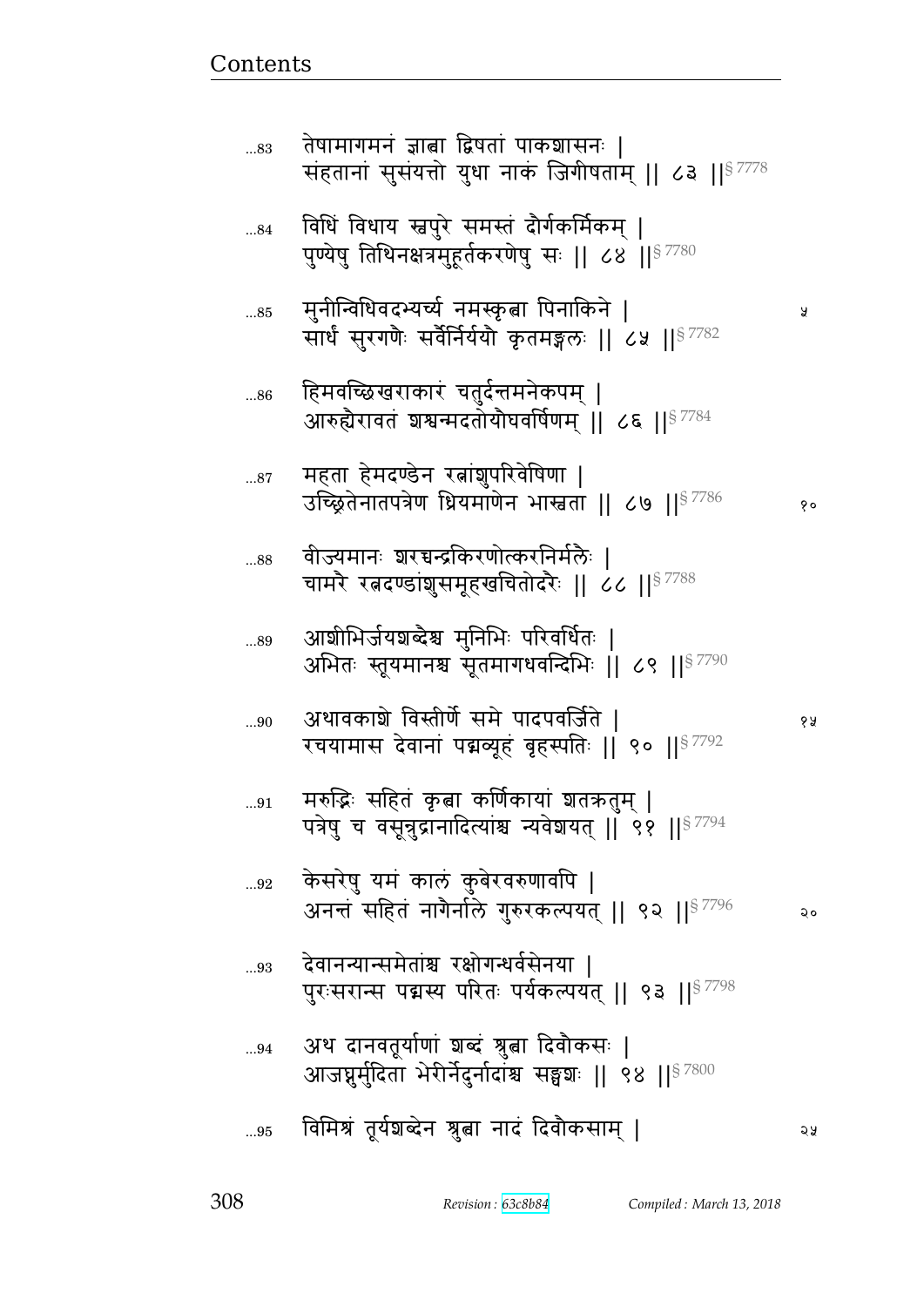| Ã     | 97  | स पृष्टो दानवश्रेष्ठैर्व्यूहभेदमनाकुलः  <br>विचिन्त्य भार्गवो धीमानित्थमाहासुरांस्तदा    ९७    $^{\$7806}$                                                         |
|-------|-----|--------------------------------------------------------------------------------------------------------------------------------------------------------------------|
|       | 98  | विकीर्णाः परितः सर्वे तुषारनिकरा इव  <br>पद्मव्यूहं सुरेन्द्राणां हत सम्यक्सुरद्विषः    ९८    <sup>§ 7808</sup>                                                    |
|       | 99  | एवमुक्तास्ततो दैत्या भार्गवेण महात्मना  <br>सिंहनादं विनद्याश्चु परितस्ते ऽभ्यसर्पत    ९९    $^{\$7810}$                                                           |
| १०    | 100 | ततो युद्धं समभवद्देवदानवसैन्ययोः  <br>आयुधैर्विविधैस्तीक्ष्णैः परस्परमभिघ्नतोः    १००    $^{\$7812}$                                                               |
|       | 101 | सादिनः सादिभिः सार्थं नागा नागै रथा रथैः  <br>पत्तयः पत्तिभिर्दृप्तेर्दृप्ताः संयुयुधुर्युधि    १०१    <sup>§ 7814</sup>                                           |
| ४ प्र | 102 | केचिद्विभिन्ना नाराचैश्छिन्नाः केचित्परश्वधैः  <br>निपेतुर्व्यसवो योधाः सेनयोरुभयोरपि    १०२    $^{\$7816}$                                                        |
|       | 103 | छिन्धि भिन्धि सहेदानीं तिष्ठ मूढ क्व गच्छसि  <br>इति वाचः समुत्तस्थुर्युधि योधैरुदीरिताः    १०३    $^{\$7818}$                                                     |
|       | 104 | वसारुधिरसंसिक्त तनुत्रावरणाचितम्  <br>हतनागाश्वकलिलं तद्बभूव रणाजिरम्    १०४    $^{\$7820}$                                                                        |
| २०    | 105 | अथ ते दानवैस्तत्र पीड्यमाना दिवौकसः  <br>सव्रणा हतभूयिष्ठाः श्रकमेवाभिसंश्रिताः  <br>अनन्तं नागमुख्याश्च कुबेरं यक्षराक्षसाः    १०५    $^{\mathrm{S}\,7823}$       |
| २५    | 106 | भिन्ने व्यूहे ऽथ देवानां प्रहृष्टा दैत्यदानवाः  <br>सिंहनादान्विनद्योचैस्तूर्याण्याहत्य भूयश्चः  <br>अभ्यद्रवत संयत्ताः समरे पाकशासनम्    १०६    <sup>§ 7826</sup> |

संयत्ताः सुतरां चक्रुः प्रयत्नं दानवेश्वराः || ९५ ||  $87802$ 

अथ ते दानवा दृष्ट्वा पद्मव्यूहं दिवोकसाम् |<br>पप्रच्छुर्भार्गवं तत्र तद्भेदममितोजसः || ९६ ||<sup>§ 7804</sup>

 $...96$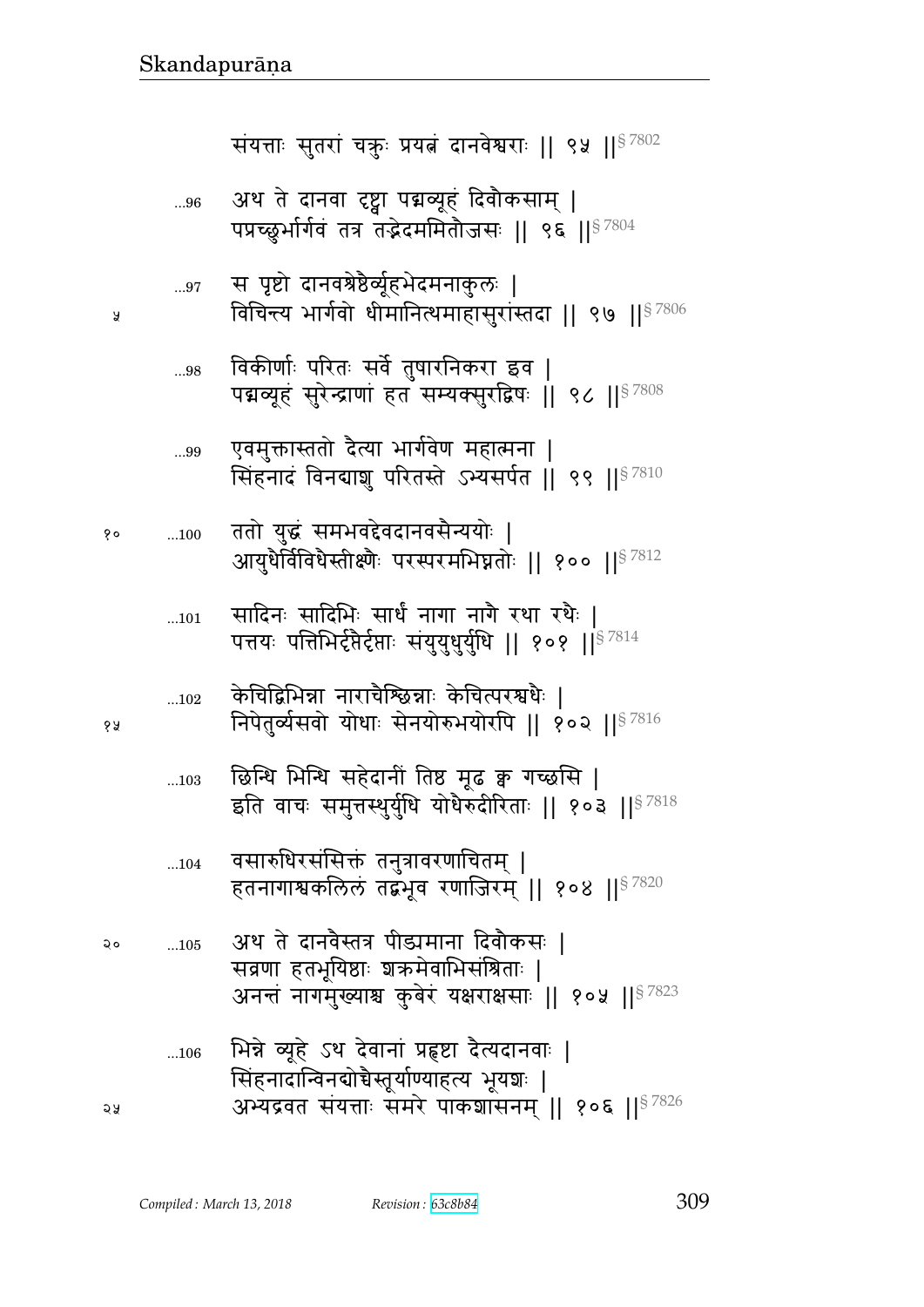| ददाह दानवानीकं परितः पाकश्चासनः  <br>108<br>निदाघसमये दीप्तः शुष्ककक्षमिवानलः    १०८    <sup>§ 7830</sup><br>अथ सुम्भः समभ्येत्य समरे श्रऋमब्रवीत्  <br>109<br>दृष्टो ऽस्यद्य मया श्रक्र न जीवन्प्रतियास्यसि    १०९<br>  §7832<br>अथागत्य तदा ब्रह्मा प्राहेत्थ सुरसत्तमान्  <br>110<br>न योद्धव्यं सुरा दैत्यैरवध्या वः सुरद्विषः    ११०    87834<br>अन्तर्दधुस्ततस्तस्य वाक्यं श्रुत्ना दिवौकसः  <br>111<br>विहाय समरं सर्वे क्षिप्रं सबलवाहनाः    १११    <sup>§ 7836</sup><br>अथ देत्याः सुसंहृष्टास्तूर्याण्याहत्य सर्वेशः  <br>112<br>नेदुरुचैर्वचश्चेदमूचुः समरशालिनः    ११२    87838<br>तुरगखुरपुटान्तक्षुण्णरेण्वन्धकारे<br>113<br>द्विरदरथनिनादत्रस्तपादातवृन्दे  <br>विगतभयविषादः संयुगे सुम्भसिंहो<br>जयति सुरविजेता वारिवाहोरुनादः    ११३    <sup>§ 7842</sup><br>तदनु जयति दीर्घः पीनबाहूरुपादः<br>114<br>पृथुरुचिरसुवक्षा उन्नतांसः सुनेत्रः  <br>मृगपतिसमंगामी तोयदध्वाननादी<br>अमरवरविजेता दैत्यनाथो निसुम्भः    ११४    <sup>§ 7846</sup><br>इति स्कन्दपुराणे द्विषष्टो ऽध्यायः   <br>§7848<br>सनत्कुमार उवाच  <br>अथ निर्जित्य समरे देवान्देवद्विषस्तदा  <br>$\dots$ 1<br>आजग्मुः सहिता विन्ध्यं बिखरालीनतोयदम्    १    <sup>§ 7850</sup><br>प्रस्थाप्य विधिवत्सर्वांस्तौ तदा दैत्यदानवान्  <br>$\ldots 2$<br>रेमाते सहितौ विन्ध्ये किंनरोद्गीतकन्दरे    २    <sup>§ 7852</sup> | R<br>y<br>आरक्षिकस्तयोस्तत्र मूको नाम महासुरः  <br>3 | चूर्णयामास संकुद्धो दैत्यदानववाहिनीम्    १०७    <sup>§ 7828</sup> |    |
|--------------------------------------------------------------------------------------------------------------------------------------------------------------------------------------------------------------------------------------------------------------------------------------------------------------------------------------------------------------------------------------------------------------------------------------------------------------------------------------------------------------------------------------------------------------------------------------------------------------------------------------------------------------------------------------------------------------------------------------------------------------------------------------------------------------------------------------------------------------------------------------------------------------------------------------------------------------------------------------------------------------------------------------------------------------------------------------------------------------------------------------------------------------------------------------------------------------------------------------------------------------------------------------------------|------------------------------------------------------|-------------------------------------------------------------------|----|
|                                                                                                                                                                                                                                                                                                                                                                                                                                                                                                                                                                                                                                                                                                                                                                                                                                                                                                                                                                                                                                                                                                                                                                                                                                                                                                  |                                                      |                                                                   |    |
|                                                                                                                                                                                                                                                                                                                                                                                                                                                                                                                                                                                                                                                                                                                                                                                                                                                                                                                                                                                                                                                                                                                                                                                                                                                                                                  |                                                      |                                                                   |    |
|                                                                                                                                                                                                                                                                                                                                                                                                                                                                                                                                                                                                                                                                                                                                                                                                                                                                                                                                                                                                                                                                                                                                                                                                                                                                                                  |                                                      |                                                                   |    |
|                                                                                                                                                                                                                                                                                                                                                                                                                                                                                                                                                                                                                                                                                                                                                                                                                                                                                                                                                                                                                                                                                                                                                                                                                                                                                                  |                                                      |                                                                   | १० |
|                                                                                                                                                                                                                                                                                                                                                                                                                                                                                                                                                                                                                                                                                                                                                                                                                                                                                                                                                                                                                                                                                                                                                                                                                                                                                                  |                                                      |                                                                   |    |
|                                                                                                                                                                                                                                                                                                                                                                                                                                                                                                                                                                                                                                                                                                                                                                                                                                                                                                                                                                                                                                                                                                                                                                                                                                                                                                  |                                                      |                                                                   | १५ |
|                                                                                                                                                                                                                                                                                                                                                                                                                                                                                                                                                                                                                                                                                                                                                                                                                                                                                                                                                                                                                                                                                                                                                                                                                                                                                                  |                                                      |                                                                   | २० |
|                                                                                                                                                                                                                                                                                                                                                                                                                                                                                                                                                                                                                                                                                                                                                                                                                                                                                                                                                                                                                                                                                                                                                                                                                                                                                                  |                                                      |                                                                   |    |
|                                                                                                                                                                                                                                                                                                                                                                                                                                                                                                                                                                                                                                                                                                                                                                                                                                                                                                                                                                                                                                                                                                                                                                                                                                                                                                  |                                                      |                                                                   |    |
|                                                                                                                                                                                                                                                                                                                                                                                                                                                                                                                                                                                                                                                                                                                                                                                                                                                                                                                                                                                                                                                                                                                                                                                                                                                                                                  |                                                      |                                                                   |    |

310 *Revision : 63c8b84 Compiled : March 13, 2018*

<u>Contents and Contents are the contents of the contents of the contents of the contents of the contents of the contents of the contents of the contents of the contents of the contents of the contents of the contents of the</u>

...107 अथात्थाप्य गज शका वज्रण शतपुवणा |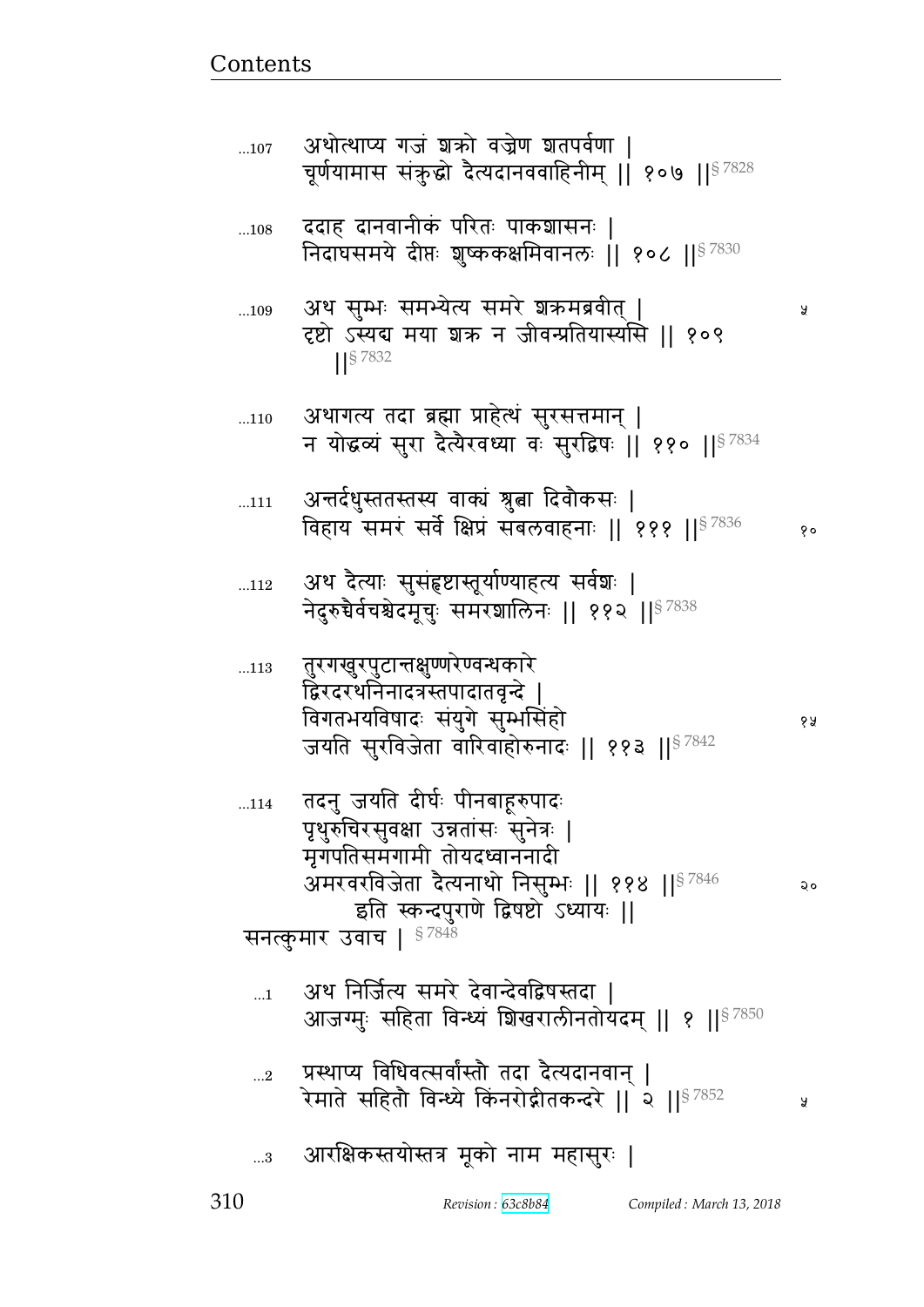| 13 जाज्ञाप्ताास्म तदा मात्रा प्रदायास्त्रााण दानव  <br>वस विन्ध्ये गिरो रम्ये योग्यां च कुरु सर्वदा    १३    <sup>§ 7874</sup> |
|--------------------------------------------------------------------------------------------------------------------------------|
| 14 साहं वचनमार्यायाः पालयन्ती नगोत्तमे  <br>वसामि सिंहशार्दूलमातङ्गमृगसेविते    १४    <sup>§ 7876</sup>                        |
| 15 इति देव्या वच्ः श्रुत्ना मूकः सहृष्टमानसः  <br>जगाम दानवश्रेष्ठं सुम्भं द्रष्टुं कृततरः    १५    $87878$                    |

- विहाय मां पुरा बालां माताप्यनुगता पतिम् || १२ ||<sup>§ 7872</sup> <del>गणि</del> बा
- आत्रेयः स्वर्गतो विद्वान्पिता चक्रचरो मम |  $\dots 12$
- स्मितपूर्वमिदं प्राह वाक्यं वाक्यविशारदा |  $...11$ मानुर्षों मां विजानीहि गिरावस्मिन्कृतालयाम् || ११ ||<sup>§ 7870</sup>
- एवमुक्ताथ मूकेन महायोगा सुरेश्वरी |  $...10$ विज्ञाय मनसा कालं प्राप्तं सम्भनिसम्भयोः ॥ १० ॥ 87868
- कः पिता ते ऽनवद्याङ्गि का वा माता तवानघे |  $\ldots 9$ किमर्थ वा वसस्यत्र गिरौ दानवसेविते || ९ || $^{8\,7866}$
- इति संचिन्त्य मनसा तामुवाच सुमध्यमाम् | १०  $\ldots\!8$ का बं त्रस्तसमुद्धान्तमृगशावविलोचने || ८ ||  $\frac{87864}{37}$

Å

१५

 $\mathsf{Q}$ 

58

- विस्तीर्णवक्षसस्तस्य विशालजघनस्थला |  $\dots 7$ अनुरूपा भवेत्पत्नी दीर्घाक्षस्यासितेक्षणा || ७ || 57862
- यथेयं चारुसर्वाङ्गी प्रधाना सर्वयोषिताम् |  $...6$ तथा पुंसां प्रधानो ऽसौ सुम्भो दैत्येन्द्रचन्द्रमाः || ६ || 57860
- अथ मूकस्तदा देवीं विस्मयोत्फुल्लोचनः |  $...5$ दृष्ट्वा जगाम मनसा सुम्भं दानवसत्तमम् || ५ || 87858
- पुण्यलक्षणसंपूर्णं दिव्याभरणभूषिताम् |  $\dots 4$ आगतां तत्र तां सिद्धिं पुण्यानां कर्मणामिव || ४ ||<sup>§ 7856</sup>

अपश्यच्छिखरे देवीं चलन्तीमिव तेजसा || ३ ||<sup>§ 7854</sup>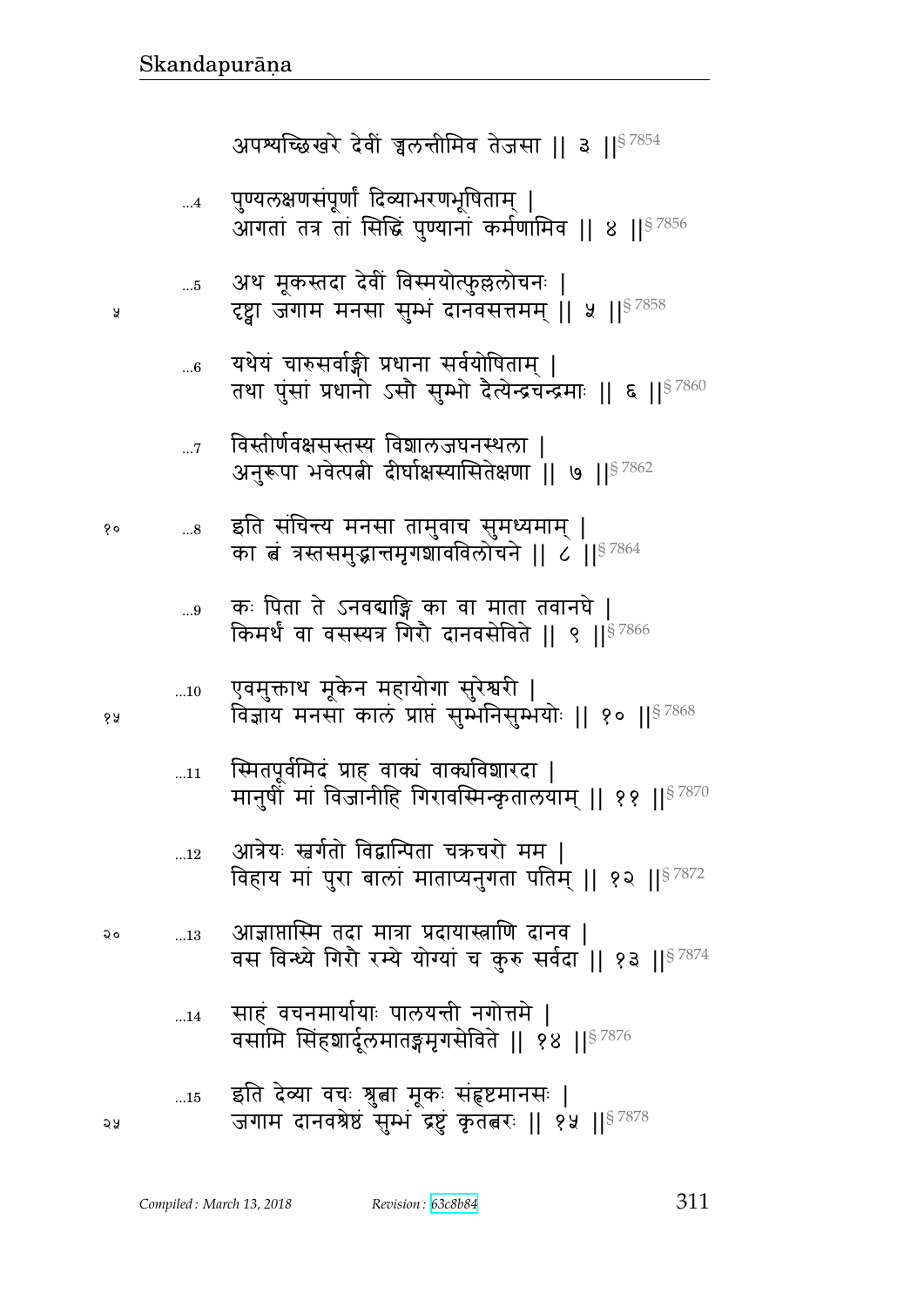|             | पृष्टाब्रवीन्मया वाक्यमात्रेयदुहिता ह्यहम्    २१    <sup>§ 7890</sup>                                               |    |
|-------------|---------------------------------------------------------------------------------------------------------------------|----|
| 22          | वसामि चात्र विन्ध्यस्य शिखरे मातुराज्ञया  <br>इति भर्तुः समाख्याय विरेमे मूकदानवः    २२    87892                    |    |
| 23          | अथ सुम्भस्य हृदये मूकस्य वचसा सह  <br>कामो ऽवकाशमकरोद्विनाशाय सुरद्विषाम् ॥ २३ ॥ ९ ७२९                              | १५ |
| 24          | ततः प्रोवाच दैत्येन्द्रः कामार्कुालेतमानसः  <br>गच्छ मूक मदर्थे तां प्रलोभय सुमध्यमाम् ॥ २४ ॥ $87896$               |    |
| 25          | एवमुक्तः स सुम्भेन द्रुतमुत्थाय दानवः  <br>प्रययो यत्र सा देवी प्रागनेनाभिलक्षिता    २५    <sup>§ 7898</sup>        | २० |
| $\ldots 26$ | तं दृष्ट्वा दानवं देवी कृताञ्जलिमुपस्थितम्  <br>किमर्थमागतो ऽसीति मूकं पृष्टवती तदा    २६    <sup>§ 7900</sup>      |    |
| 27          | एवं पृष्टो ऽथ कौशिक्या प्राहेत्थं मूकदानवः  <br>आर्ये दूतो ऽस्मि सुम्भस्य बत्समीपमुपागतः    २७    <sup>§ 7902</sup> |    |
| 28          | अथ देवी स्मितं कृत्ना प्रसन्नमभिवीक्ष्य तम्                                                                         | จง |

दृष्टपूर्वा मया राजन्यादशा सा वराङ्गना || २० || ९  $^{87888}$  % ... $21$  का बं कस्य किमर्थं वा वससीह गिराविति |

...20 न नागेषु न सिद्धेषु न दैत्यपतिवेश्मसु |

...19 न तादृशा मनुष्येषु न देवेष्वस्ति सुन्दरी | न रक्षःसु न यक्षेषु न गन्धर्वपुरेषु वा || १९ ||  $87886$ 

...18 X{x4୯1 ~ ~4ԪwFd x5f/ {bdxÎ{&p> ᅖ अपूर्वमद्य दृष्टं मे स्त्रीरत शिखरे गिरेः || १८ || $^{\$7884}$ 

...17 तं दृष्ट्वा विस्मयोत्फुल्लरक्तायतविलोचनम् | मूकमाह तदा सुम्भः कस्मात्तुष्टो ऽसि दानव || १७ ||  $$^{7882}$ 

...16 . अथ सुम्भं समासाब हर्षेणोत्फुल्लोचनः | आचचक्ष इवाकारेरपूर्व रत्नदर्शनम् || १६ ||  $^{8\,7880}$ 

<u>Contents and Contents are the contents of the contents of the contents of the contents of the contents of the contents of the contents of the contents of the contents of the contents of the contents of the contents of the</u>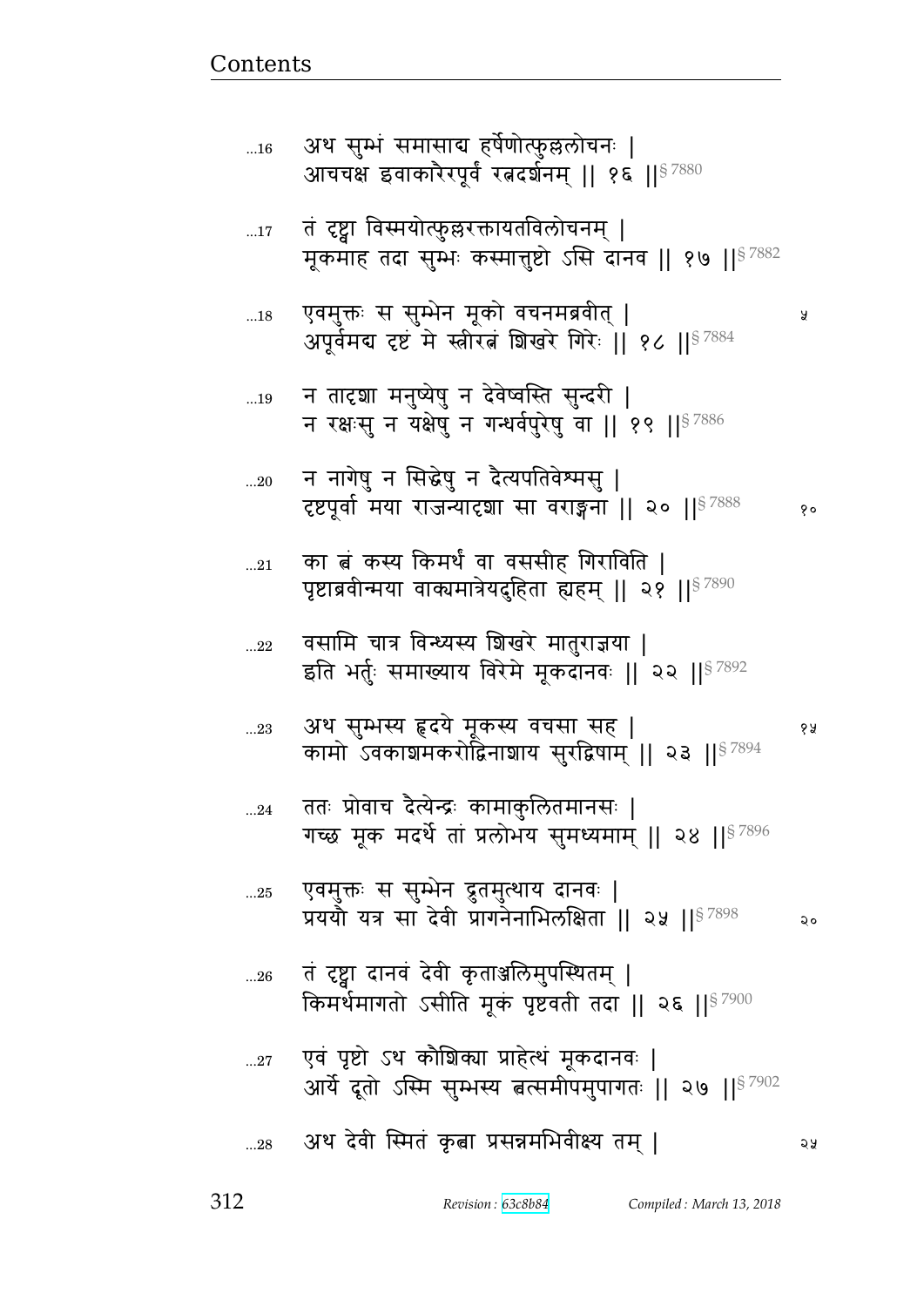श्रुत्वा तद्वचनं तस्य प्राह देवी स्मयन्निव |  $...35$ तृणानि मम दैत्येन्द्राः सर्वे ऽपि रणमूर्धनि || ३५ ||  $57918$ निवेदयस्त्र सुम्भस्य गच्छ बं दानवाधम |  $\dots\!36$ दौत्येनासि यतः प्राप्तो मयातो न विहन्यसे || ३६ ||<sup>§ 7920</sup> अथ प्रणम्य तां मूको ययौ पार्श्वं सुरद्विषः |  $...37$ अनुज्ञातश्च तेनासावाख्यातुमुपचक्रमे || ३७ || 57922 सा मया प्रार्थिता कन्या ब्रदर्थे दानवोत्तम |  $\ldots\!38$ उवाच युद्धशुल्कास्मि जिबा मां नेतुमर्हति || ३८ ||<sup>§ 7924</sup> भूयश्चोक्तवती राजन्गर्वमालम्ब्य साङ्गना |  $...39$ तुणानि मम संग्रामे दैत्या इति संविस्मया ।। ३९ ।। $5^{7926}$ तत्तदा वचनं तस्या मूकेनोक्तं निशाम्य सः |  $...40$ कोधादर्पाच कामाच ममृषे नासुरोत्तमः || ४० || 87928

क़ुद्धय तस्य समरे न शशाक निरीक्षितुम् |  $...34\,$ मुखमैरावतस्कन्धगतो ऽपि वलवृत्रहा || ३४ || 87916

एवमुक्तवतीं देवीमाह मूको हसन्निव |  $\ldots 33$ पत्या दानवदैत्यानां किं ते युद्धेन भामिनि || ३३ ||<sup>§ 7914</sup>

मां विनिर्जित्य दैत्यो ऽसौ पत्नीं वे कर्तुमर्हति |  $...32$ मया वा निहतो यातु काकगोमायुभोज्यताम् || ३२ ||<sup>§ 7912</sup>

एवमुक्ता तदा तेन विहस्याहामरेश्वरी |  $...31\,$ स्त्रबाहूनवलोकोत्थं युद्धशुल्कामवैहि माम् || ३१ ||<sup>§ 7910</sup>

तस्य दानवसिंहस्य जेतुः शक्रस्य संयुगे |  $...30$ भवाग्र्या सर्वपत्नीनां पत्नी मृगविलोचने || ३० ||<sup>§ 7908</sup>

इति पृष्टस्तदा देव्या प्राह मूकः कृताञ्जलिः |  $...29$ आर्ये दैत्येश्वरः सुम्भः पत्नीत्वेन वृणोति ते || २९ ||<sup>§ 7906</sup>

इत्थमाहागतं दूतं किमाहासौ ऽसुरेश्वरः ॥ २८ ॥  $87904$ 

จง

Å

१०

१५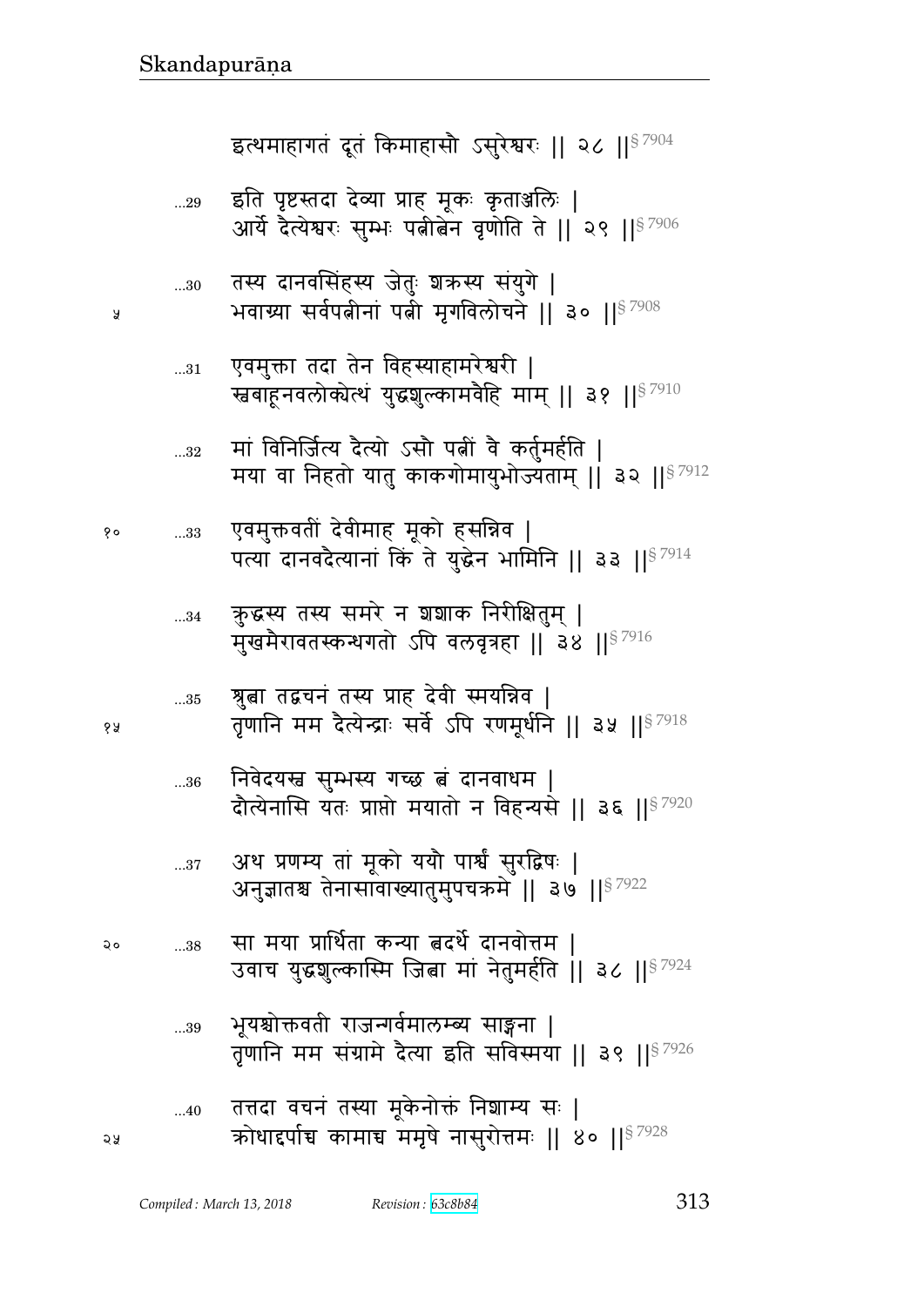| 42        | तस्यां सिंहासने हैमे स्नास्तीर्णे महति स्थिरे  <br>निषसाद महाबाहुः सुखायां वरुणो यथा    ४२    <sup>§ 7932</sup>        |    |
|-----------|------------------------------------------------------------------------------------------------------------------------|----|
| $43$      | अनु तस्य निसुम्भो ऽपि निषसाद वरासने  <br>रत्नाङ्गदांशुनिवहच्छुरितोरःस्थलस्तदा    ४३    <sup>§ 7934</sup>               | R  |
| 44        | तयोरनु महासच्चा विविशुर्दैत्यदानवाः  <br>दरीं हिमवतो रम्यां करिश्यामा इवाम्बुदाः    ४४    <sup>§ 7936</sup>            |    |
| $45$      | अथ तेषूपविष्टेषु दैत्यदानवराजसु  <br>प्रोवाच वचनं सुम्भो घनस्तनितनिस्त्वनः    ४५    $^{\$7938}$                        | १० |
| $46$      | आरक्षिको गिरौ विन्ध्ये मदीयो मूकदानवः  <br>विन्ध्यस्य शिखरे कन्यां दृष्टवांश्वारुरूपिणीम्    ४६   § $^{7940}$          |    |
| $47$      | युद्धशुल्काहमित्याह मदर्थे ऽनेन सा वृता  <br>तृणानि मम दैत्येन्द्रा भूयश्चोक्तवती किल    ४७    <sup>§ 7942</sup>       |    |
| 48        | जि <mark>बा</mark> तां प्रसभं कन्यां समरे गर्वशालिनीम्  <br>विचेष्टमानामवशामबैवानेतुमुत्सहे    ४८    <sup>§ 7944</sup> | १५ |
| 49        | अथ तस्य वचः श्रुत्ना श्रम्भुर्नाम महासुरः  <br>प्रहस्योचैर्महाबाहुरित्थमाहासुरेश्वरम् ॥ ४९ ॥ $^{\mathrm{S}\,7946}$     |    |
| $50$      | वामप्रकृतयः सर्वाः स्तभावेन वराङ्गनाः  <br>परिसान्त्यासकृद्राजंस्त्रं तामादातुमर्हसि    ५०    $^{\S\,7948}$            |    |
| $\dots51$ | ञ्जुत्नाथ वचन् ञम्भोर्मयो दानवसत्तमः  <br>प्रोवाचाभिनवोत्फुल्लनीलनीरजलोचनः    ५१    <sup>§ 7950</sup>                  |    |
| $52\,$    | आकारः कः पुनस्तस्याः का वा चेष्टासुराधिप  <br>पार्श्वस्थानि च कान्यस्याः सदोपकरणानि वा    ५२    <sup>§ 7952</sup>      |    |
| $\dots53$ | इत्युक्तवति दैत्येन्द्रे मये मत्तेभविक्रमे                                                                             | २५ |

...41 अथात्थाय सभा रम्यामगच्छद्दानवााधपः ।

स्फाटिकस्तम्भनिर्यूहां विचित्रमणितोरणाम् || ४१ ||<sup>§ 7930</sup>

<u>Contents and Contents are the contents of the contents of the contents of the contents of the contents of the contents of the contents of the contents of the contents of the contents of the contents of the contents of the</u>

314 *Revision : 63c8b84 Compiled : March 13, 2018*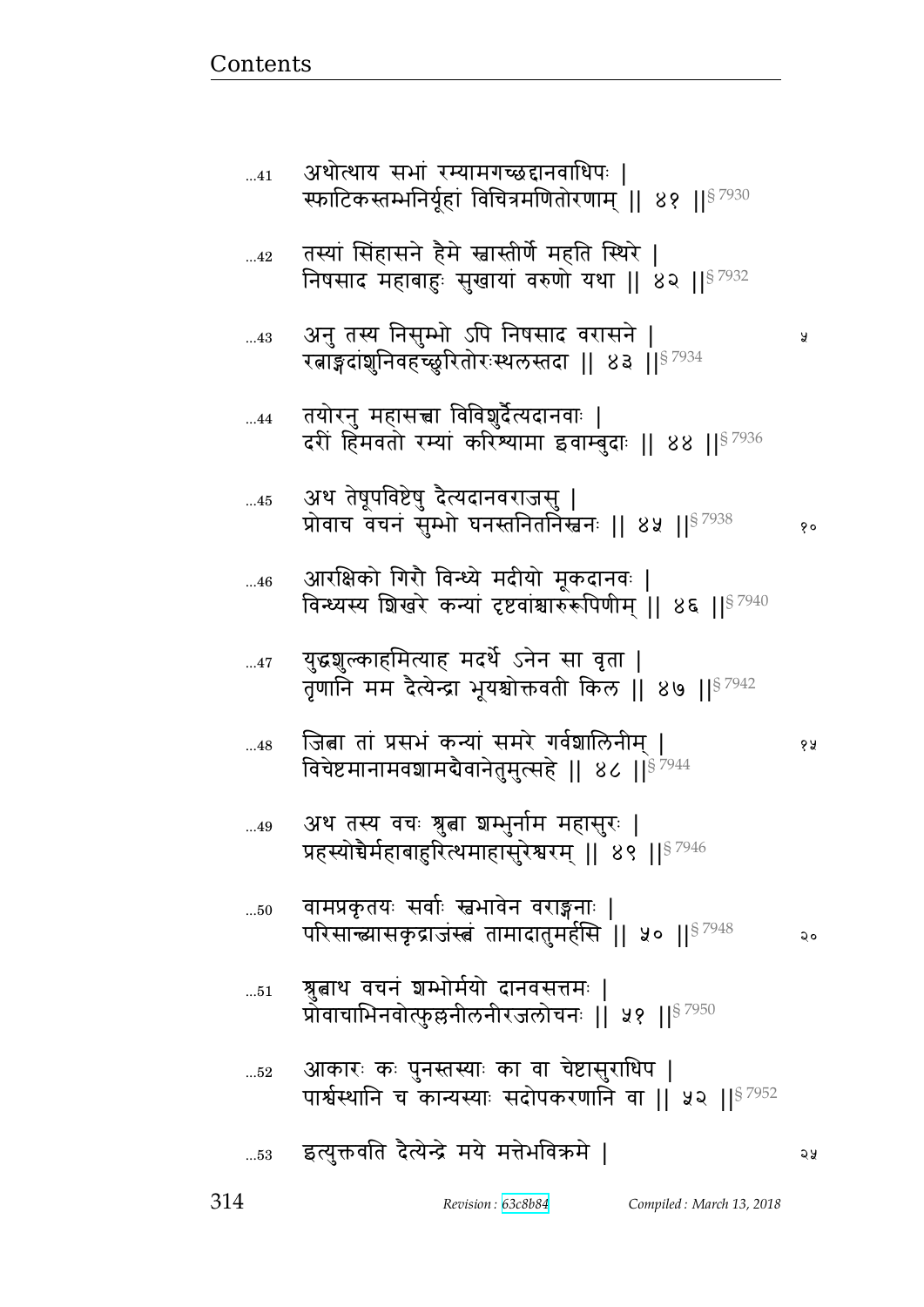|    |        | यथेष्टं क्रीड सततं प्रासादोदरसंस्थितः ॥ ६१ ॥ $^{\$7970}$                                                      |
|----|--------|---------------------------------------------------------------------------------------------------------------|
|    | $62\,$ | एवमुक्ते तदा वाक्ये मयेनासुरसंसदि  <br>प्राह वाक्यं तदा सुम्भो विहस्येत्थं महासुरः    ६२    <sup>§ 7972</sup> |
| २० | $63$   | यदि सा देवतैः सृष्टा कृत्या दानवशासने  <br>अहबा दानवानाशुं तदा सा न विरंस्यते    ६३    <sup>§ 7974</sup>      |
|    | $64$   | यावदेव न कृत्यास्मानभियुङ्के कृतोद्यमा  <br>तावदेव प्रसह्याशु तां वशे कर्तुमर्हथ    ६४    87976               |
| ২५ | $65$   | ततो ऽनुमेनिरे सर्वे दैत्यदानवसत्तमाः  <br>वचनं दैत्यराजस्य कालेनाभिप्रचोदिताः    ६५    <sup>§ 7978</sup>      |

...61 सम्यगाह्रूय ता राजन्ननुरूपाः कुलस्तनाः |

...60 तदलं ते तया राजन्सन्ति कन्याः सुमध्यमाः | १४ व्या दोर्घाक्ष्यश्चारुसर्वाञ्चो देत्यदानववेश्मसु ॥ ६० ॥  $^{\$7968}$ 

...59 नूनमुत्पादिता दवः कृत्या युधि पराजितः | विन्ध्यं महीध्रमायाता विनाञ्चाय सुरद्विषाम् || ५९ ||<sup>§ 7966</sup>

 ...58 Lq r&hئ} d1ౝ״y pr xyx~4^1 ᅖ प्रोवाच सदसि स्त्रन्तं वचो वचनकोविंदः || ५८ ||  $87964$ 

...57 अत्यादित्यं वपुस्तस्याः कान्तिश्चातिनिश्चाकरा | इत्याख्याय तदा मूको विरेमे दैत्यसंसदि || ५७ ||  $^{87962}$ 

...56 पार्श्वस्थानि सदा तस्याः सर्वप्रहरणानि च | तनुत्राणि च मुख्यानि चित्राण्याभरणानि च || ५६ || $87960$ 

...55 . असौ सुसंस्थिता त्र्यक्षा करालदञ्चनानना | ४ अष्टबाहुर्घनश्यामा सुनसा वल्गुनिस्तना ।। ५५ ।। $^{\mathrm{S}~7958}$ 

 $_{\ldots 54}$  यं प्रश्नं पृष्टवांस्तत्र मयो मतिमतां वरः | मूकस्तु तं तदा सर्वमाख्यातुमुपचक्रमे || ५४ ||  $^{87956}$ 

अथ दैत्यपतिर्मूकं पार्श्वस्थं समचोदयत् || ५३ ||  $87954$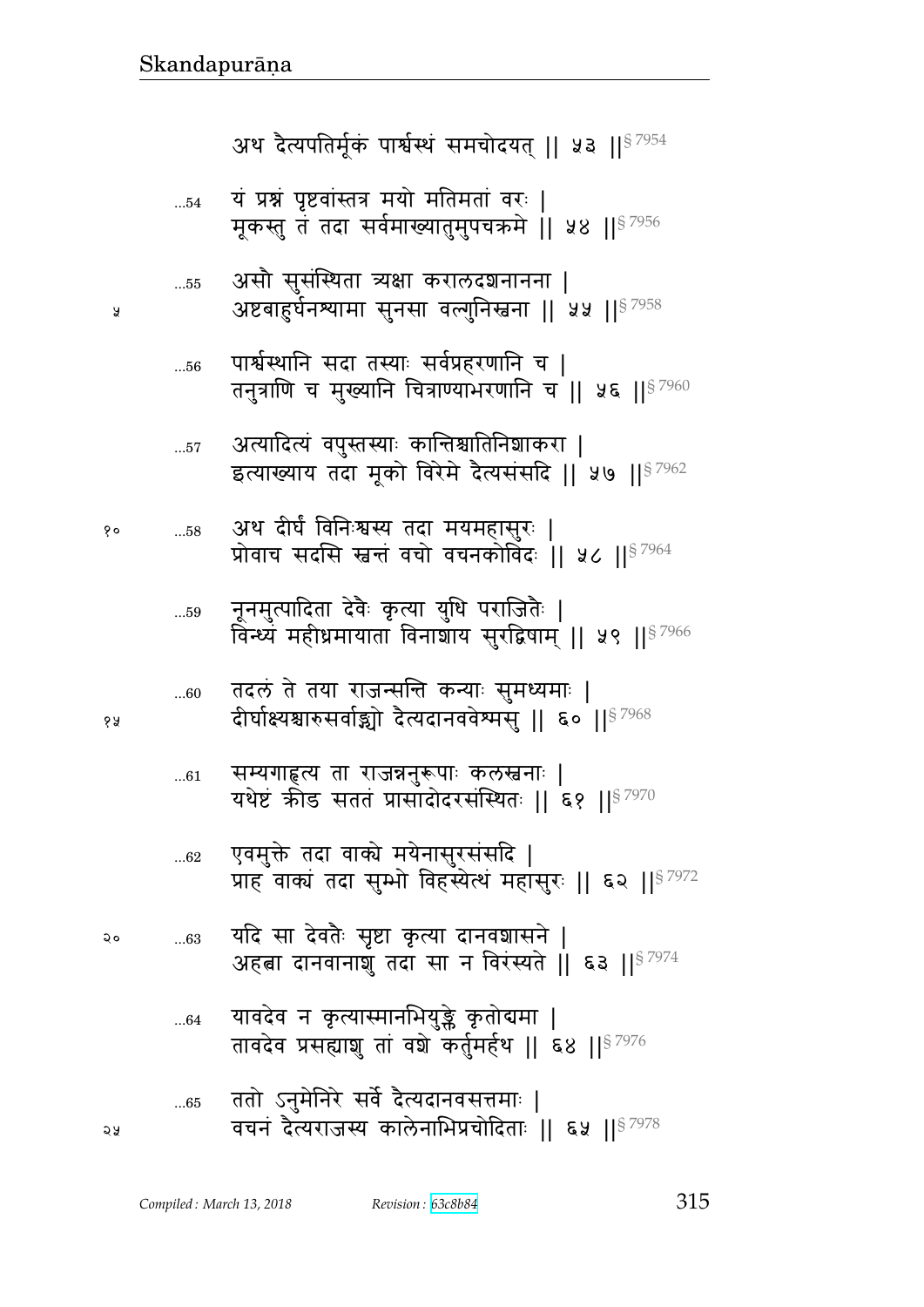| 66          | अप सदास समस्तान्दत्पासहास्तदाना<br>त्रिदशपतिविजेता वाक्यमेतद्विवृत्य  <br>उदपतदवलम्बस्तच्छश्चभोरुहारो                                                            |     |
|-------------|------------------------------------------------------------------------------------------------------------------------------------------------------------------|-----|
|             | नवजलभरनम्नः प्रावृषीवाम्बुवाहः    ६६    87982<br>इति स्कन्दपुराणे त्रिषष्टो ऽध्यायः ॥                                                                            | A   |
|             | सनत्कुमार उवाच   $^{\$~7984}$                                                                                                                                    |     |
| $\dots$ 1   | आहत्य भेरीः संनाह्या दितिजा दानवाश्च ते  <br>तदा संनाहयामासू रथनागतुरंगमान्    १    $^{87986}$                                                                   |     |
| $2$         | गृहीततोयानानीय देत्या मत्तान्मतङ्गजान्  <br>मदस्फातिकरान्दत्ता धूपांश्च कवलानि च    २    <sup>§ 7988</sup>                                                       | R   |
| $\ldots\!3$ | बद्धा कक्षाश्च संनाह्या ग्रैवेयांश्च सुसंस्कृतान्  <br>अङ्कुशान्सर्वलोहांश्च हेमरत्नपरिष्कृतान्  <br>करेणुषु समारूढाः समन्ताद्गजसादिनः    ३    <sup>§ 7991</sup> |     |
| $\dots 4$   | आबबन्धुर्विचित्राणि वर्माणि विधिवत्तदा  <br>तिर्यगृर्ध्वमुखान्सम्यग्बबन्धुस्तोमरेषुधीन्    ४    $^{\$^{7993}}$                                                   | १०  |
| $\dots\!5$  | आयुधानि च सर्वाणि बबन्धुरुभयोरपि  <br>पार्श्वयोरासनानां तु त्रयाणामपि भागञ्चः  <br>वैजयन्तीपताकाश्च समुच्छिश्रियिरे ततः    ५    <sup>§ 7996</sup>                |     |
| $6$         | तुरंगान्स्नातपीतांश्च वर्मिणो बद्धवालधीन्  <br>आरूढा बद्घनिस्त्रिंशा दानवा लोहजालिनः    ६    <sup>§ 7998</sup>                                                   | 6 A |
| $\dots 7$   | आरूढा रथिनः केचिद्रथान्युक्ततुरंगमान्  <br>सायुधान्सपताकाश्च प्रयस्तान्स्वक्षकूबरान्    ७    $^{\$~8000}$                                                        |     |
| 8           | अथ सुम्भो निसुम्भश्च भ्रातरौ दानवेश्वरौ  <br>आरुह्य बद्धकवचौ बलोन्मत्तौ महासुरौ    ८    ९ $\mathrm{^{8\,8002}}$                                                  |     |
| 9           | संग्रामिको सुसंयत्तो रथो वल्गत्तुरंगमो  <br>सायुधो सपताको च कार्तस्तरमयो पृथक्    ९    ९ %                                                                       | २०  |

<del>ندى.</del>

↛

 $\widehat{\mathbb{P}}$ 

 $2TOT$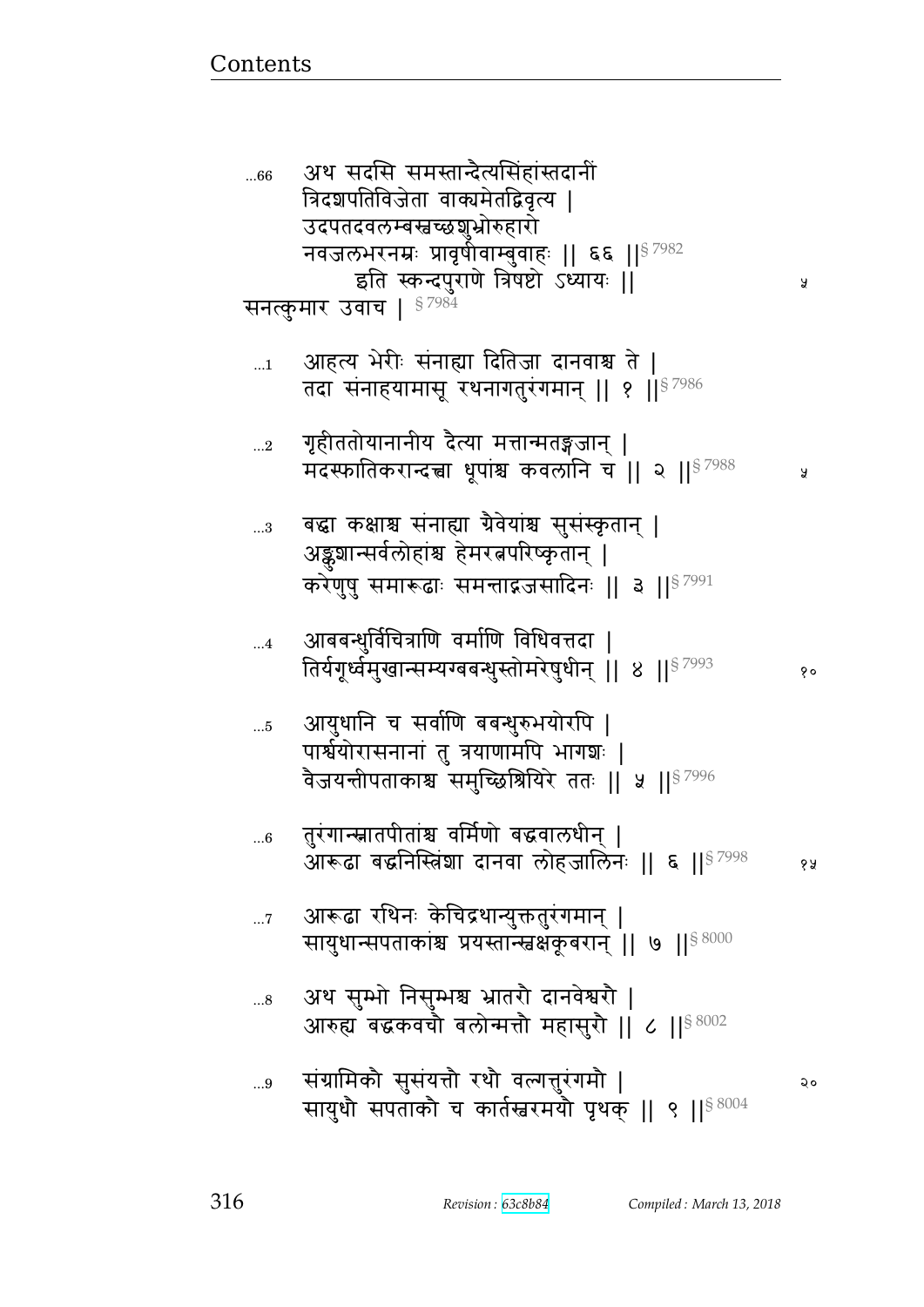- ... $_{21}$  प्रचण्डा सिंहवक्ताभिर्देवीभिरभिसंवृता | उग्रा व्याघ्रमुखाभिश्च परितः परिरक्षिता || २१ || $^{\$8028}$
- ...20 वायसी वायसास्यानां स्त्रीणां कोट्या समावृता | उपका कोशिकास्याभिस्तावतीभिर्महाबला || २० ||<sup>§ 8026</sup>
- ...19 अथ तस्याः समुत्पेदुर्गात्रेभ्यः प्रमदोत्तमाः | २० बद्धगोधाङ्गुलित्राणाः सायुधा भीमदर्शनाः || १९ || $^{\rm 8\,8024}$
- ...18 एवमस्बिति सा प्रोच्य तं विसृज्य च दानवम् | व्यवर्धत महायोगा योगमास्थाय कौशिकी || १८ || ${}^{8\,022}$
- १४  $\quad \ldots 17$  स गत्ना वचनात्तस्य प्रणम्योवाच कोशिकीम् | शुल्कं किल गृहाणार्ये दीयमानं सुरद्विषा || १७ ||<sup>§ 8020</sup>
- ...16 आदिदेशाथ दैत्येन्द्रो मूकमारक्षिकं तदा | गृहाण शुल्कमिति तां ब्रूहि गत्ना सुमध्यमाम् || १६ || $^{\$~8018}$
- ... $\scriptstyle\rm 15$  पराजयनिमित्तानि बुध्यमानाः सुरद्विषः | अभिजग्मुः कृतान्तेन कृष्यमाणा इवावशाः || १५ || $^{\$8016}$
- ...14 प्रतीपं च ववौ तेषां रजोगर्भः समीरणः | १० व्यास परुषं व्योम चचाल च वसुन्धरा || १४ || $^{\$8014}$
- ... $_{13}$  पपात नभसो रेणुः कपोतोदरधूसरः | उपरिष्टाच सेनाया बभ्रमुर्गृधवायसाः || १३ || ${}^{8\,0012}$
- ...12 Lq rd{!~BdB Ɍ{a1 tFp4y@y~px> ᅖ अश्विवं च शिवा नेदुर्दीप्तायां दिशि संस्थिताः || १२ ||<sup>§ 8010</sup>
- ...11 ततो यातुं समारब्धास्तूर्याण्याहत्य संघञ्चः | यत्रास्ते कौशिकी देवी तं शैलमभितो ऽसुराः || ११ || $^{\$8008}$
- ...10 निर्जग्मतुर्महोरस्कौ प्रयुक्तजयमङ्गलौ | मागधैर्वन्दिभिः सूतैः स्तूयमानौ पुरःसरैः || १० || $^{\$~8006}$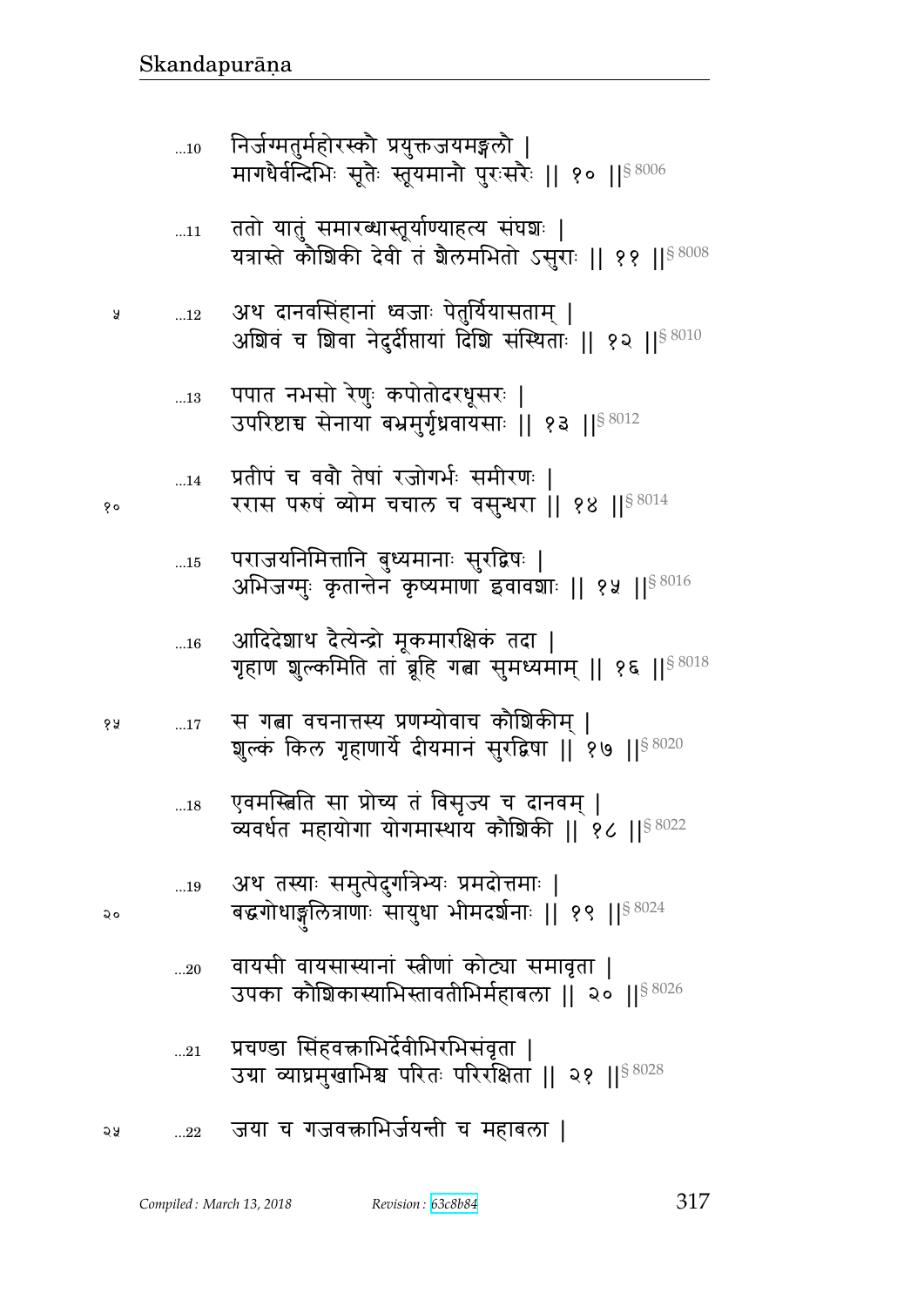| 23     | जयमानाश्ववक्राभिर्हंसास्याभिः प्रभा वृता  <br>प्रभावती च चक्राह्ववदनाभिर्महाबला    २३    <sup>§ 8032</sup>                |    |
|--------|---------------------------------------------------------------------------------------------------------------------------|----|
| $24$   | श्चिवा गोमायुवक्ताभिरश्चिवा विद्विषां रणे  <br>सरमा श्वमुखीभिश्च वृता परमदुर्जया    २४    $^{88034}$                      | Ã  |
| 25     | विजया श्येनवक्राभिः सर्वतः परिरक्षिता  <br>कङ्कास्याभिर्वृता मृत्युर्हन्त्रीभिः समरे रिपून्    २५   § $8036$              |    |
| 26     | नियतिर्मद्भवक्ताभिर्दुर्जयाभिः परैर्युधि  <br>अश्वनिः कुक्कुटास्याभिर्बह्वीभिरभिपालिता    २६    <sup>§ 8038</sup>         |    |
| $27\,$ | रेवती वृषदंशा च पूतना कटपूतना  <br>आलम्बा किंनरी षष्ठी श्चकुनिर्मुखमण्डिका    २७    <sup>§ 8040</sup>                     | १० |
| 28     | अलक्ष्मीरधृतिर्लक्ष्मी पोतकी वानरी स्पृहा  <br>एताश्चान्याश्च कोशिक्याः संबभूवुर्महाबलाः ॥ २८ ॥ <sup>§ 8042</sup>         |    |
| 29     | नानावेषधराभिश्च बह्वीभिः परितो वृताः  <br>बिभ्रतीभिर्विचित्राणि कवचान्यायुधानि च    २९    $^{\$~8044}$                    | १५ |
| $30$   | ससर्ज कोशिकी तूर्णं हैमान्सांग्रामिकात्रथान्  <br>युक्तानश्वेर्मनोवेगेः सायुधानुच्छ्रितध्वजान्    ३०    <sup>§ 8046</sup> |    |
| $31$   | वाजिनः सोपकरणान्मत्तोन्मत्तान्मतङ्गजान्  <br>आयुधानि तनुत्राणि तूर्याणि विविधानि च   ३१     ऽ 3048                        |    |
| 32     | उवाच च महायोगा ता देवीः पुरतः स्थिताः  <br>देव्यः सुम्भो निसुम्भश्च भ्रातरौ देवकण्टकौ    ३२    <sup>§ 8050</sup>          | २० |
| 33     | नेतुं मां किल संग्रामे विजित्य रणमूर्धनि  <br>आगतो तो बलोन्मत्तो सहितो देत्यदानवैः    ३३    <sup>§ 8052</sup>             |    |
| 34     | तावहं विनिहंस्यामि ञ्चेषान्हत सुरद्विषः  <br>अजराश्चामराश्चेव भविष्यथ महाबलाः ॥ ३४ ॥ $^{8\,054}$                          | ২५ |

देवीभिः शिखिवक्राभिरमेयाभिर्वृतानघा || २२ || $^{\$8030}$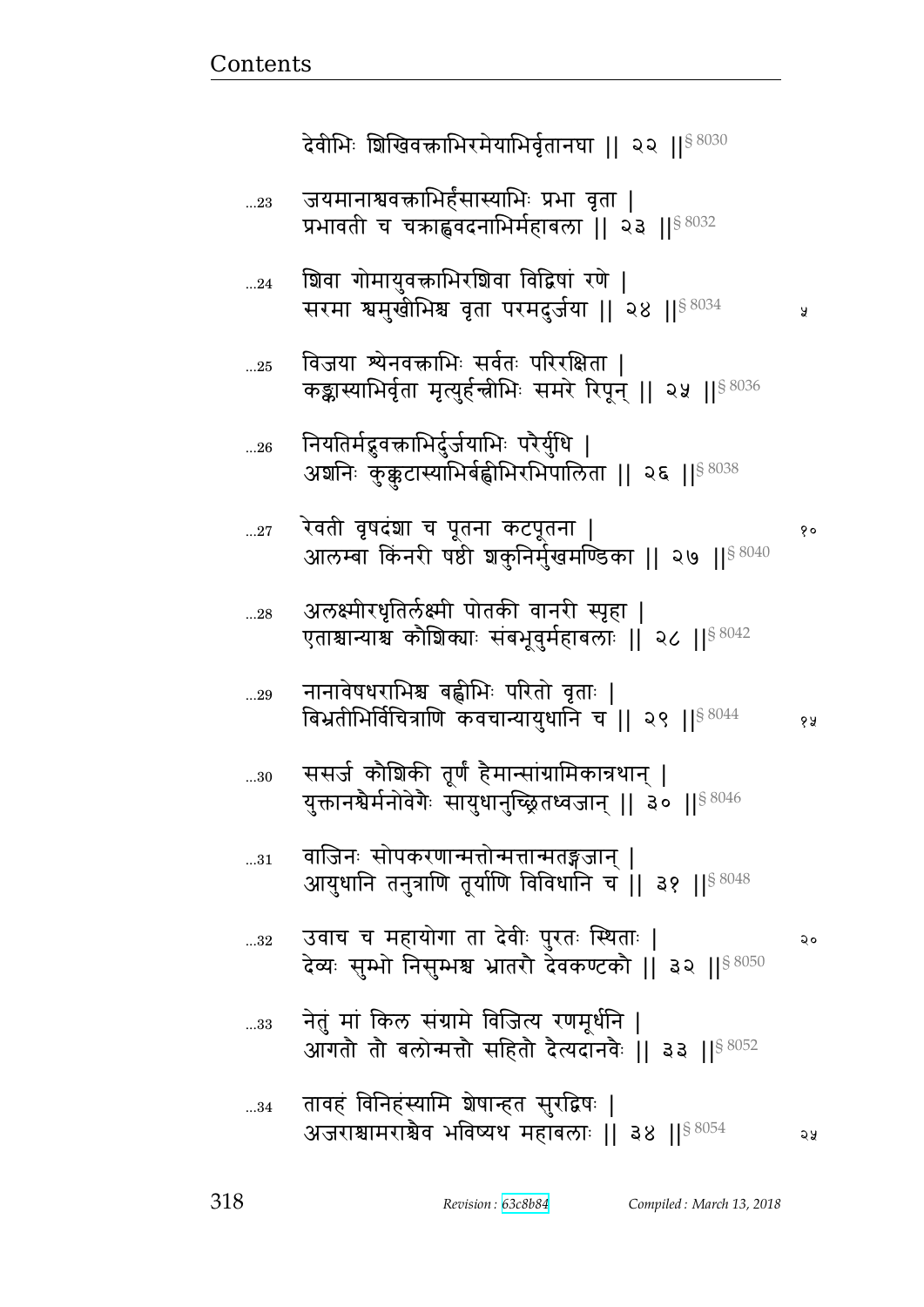|    | 35 | इति ताभ्यो वरं दत्त्वा समादिश्य च तास्तदा  <br>देवीर्देवी महायोगा युद्धाय कृतनिश्चया    ३५    $^{\$8056}$                            |
|----|----|--------------------------------------------------------------------------------------------------------------------------------------|
|    | 36 | अथ सा स्नरथं महारथा मनसाचित्तयदच्युता तदा  <br>तमुपस्थितमाशु चिन्तितं प्रददौ यं गिरिराजनन्दना    ३६<br>$ $ \section 8 8058           |
| y  | 37 | `ञ्चलदग्निसमानवर्चसं परितो रत्नमयूखमालिनम्  <br>पुरतः समवेक्ष्य कौशिकी सुकृतं हेममयं नभश्चरम्    ३७<br>$ $ \sepsals 8060             |
|    | 38 | विविधायुधवर्मसंयुतं प्रचलत्पिङ्गसटाकलापिभिः  <br>समरे जयिभिर्द्विषद्वलं युक्तं केसरिभिर्महाबलैः    ३८<br>$\left \right $ \ 8062      |
| १० | 39 | नृत्यन्मयूरेण विकीर्णभासा समुच्छ्रितेनातितरां दृढेन  <br>हैमेन रत्नद्युतिभास्त्वरेण ध्वजप्रवेकेन विराजमानम्    ३९<br>$ $ $ $ \$ 8064 |
|    | 40 | जग्राह विजया छत्तं सिंही सूता तदाभवत्  <br>जयन्ती च जया चास्या दधतुश्चामराण्यथ    ४०    $^{\$~8066}$                                 |
|    | 41 | ततः सा बद्धकवचा विविधायुधधारिणी  <br>आरुरोह रथं दिव्यं कृताशीर्जयमङ्गला ।। ४१ ।। <sup>§ 8068</sup>                                   |
| १५ | 42 | संपूर्णचन्द्रद्युतिनाथ मूर्ध्नि समुच्छ्रितेनातपवारणेन  <br>संवीज्यमाना च विचित्रदण्डैः सुचामरैरिन्दुमरीचिगौरैः    ४२<br>$  $ § 8070  |
|    | 43 | ततस्तास्तूर्यमाहत्य नेदुर्नादान्पृथग्विधान्  <br>देव्या देव्यः सुसंयत्ता बभूवुश्च पुरःसराः    ४३    8072                             |
| २० | 44 | तेन नादेन दैत्यानां हृदयानि चकम्पिरे  <br>विससजे शकृन्मूत्रं हस्त्यश्वं चासुरे बले    ४४    88074                                    |
|    | 45 | चकम्प इव भूलोकश्रुक्षुभुः सागरा इव                                                                                                   |

Compiled: March 13, 2018

Revision: 63c8b84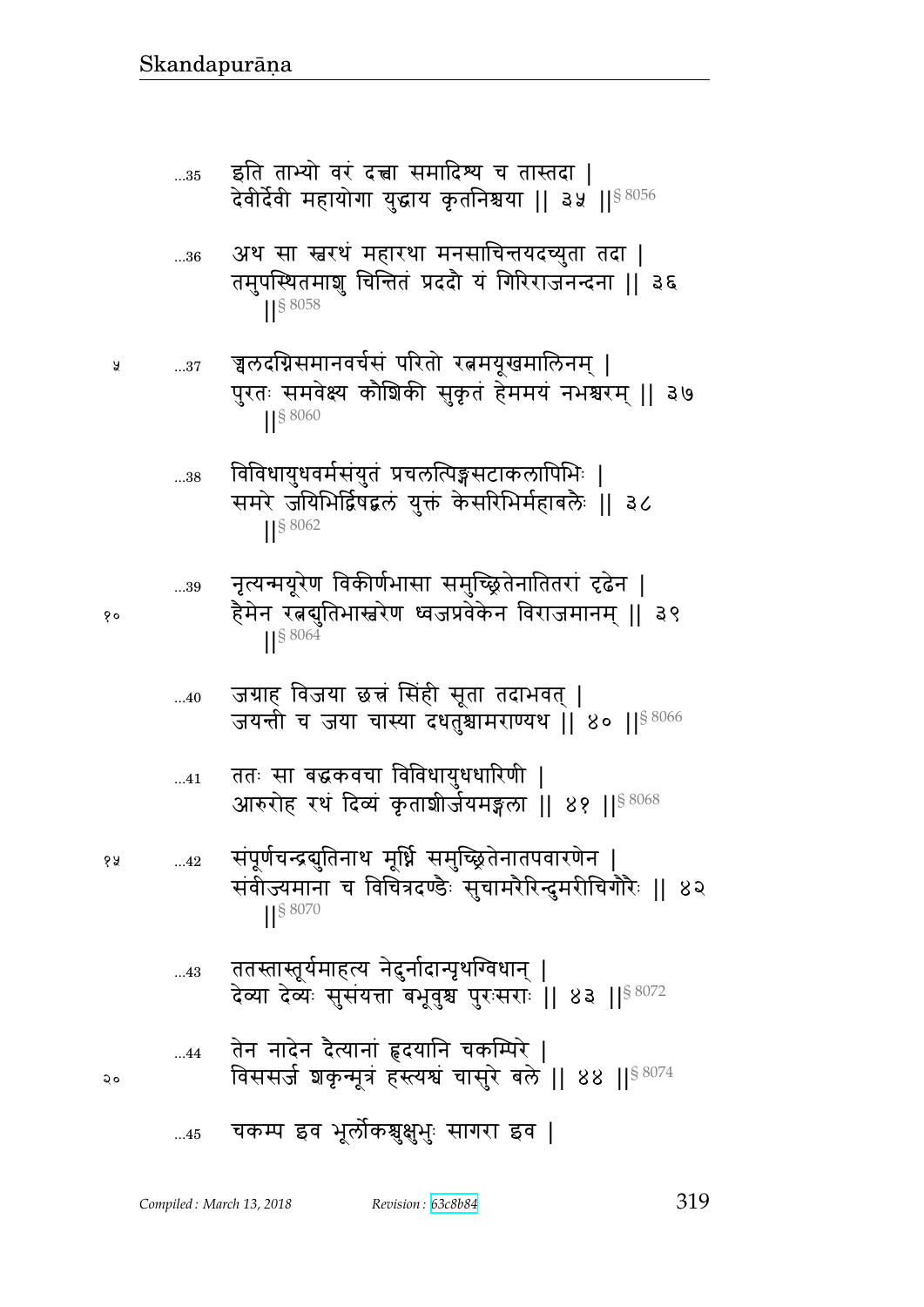विचेलुरिव शैलेन्द्राः पुस्फोटेव नभस्तलम् ॥ ४५ ॥  $8076$ तदा तद्देवतानीकं पताकाध्वजश्रोभितम् ।  $...46$ विरेजे विनदत्तूर्यं शितनिस्त्रिंशसंकुलम् ॥ ४६ ॥  $8078$ बलाकापङ्क्षिबलं सेन्द्रचापं महास्ननम् |  $\dots 47$ नभस्ये मासि सतडिद्वन्दं जलमुचामिव ॥ ४७ ॥ ९ ३०१ У ततो जगाम संयत्तं दैत्येन्द्राभिमुखं तदा |  $...48$ जवेन देवतानीकं संक्षिप्येव दिशेंगे दिशः || ४८ || 88082 अथ ददृशुरनीकमागतं सुररिपवो विविधोच्छ्रितध्वजम् |  $...49$ प्रतिभयजननं महास्तनं प्रलय इवाम्बुदवृन्दमुन्नतम् || ४९ इति स्कन्दपुराणे चतुःषष्टो ऽध्यायः || १० सनत्कुमार उवाच |  $$^{8086}$ अथ ता देवताः कुद्धा दैत्यानग्रेसरांस्तदा |  $\dots 1$ निजघूर्विविधेः शस्त्रेस्ते च ता बिभिदुर्युधि || १ ||<sup>§ 8088</sup> दैत्या नानायुधोपेता देवीर्जघ्नुस्तदाभयाः |  $\ldots 2$ अबला बलिनो धीराः समरे ऽमरविद्विषः || २ ||<sup>§ 8090</sup> y तुरंगिणस्तुरंगस्थाः पदातीश्च पदातयः |  $...3$ रथिनो रथसंस्थाश्च गजस्था गजसादिनः ॥ ३ ॥ $^{\$8092}$ रथान्नागास्तुरंगाश्च रथी नागांस्तुरंगमान् |  $\dots$ 4 पदातीः सादिनः शूराः सादिनीश्च पदातयः || ४ || 8 8094 देव्यो ऽपि युधि संकुद्धाः पत्तिसादिरथद्विपान् |  $\dots 5$ १० निजघूर्दानवेन्द्राणां प्रासशक्तिपरश्वधैः || ५ || ९ 8096 पादेश्च पिपिषुः भूरान्निपात्य युधि दानवान् |  $...6$ बिभिदुर्मुष्टिभिः काश्चिच्छिरांसि सुरविद्विषाम् || ६ ||<sup>§ 8098</sup> विदार्योरःस्थलं काश्चित्समरे दर्पश्चालिनाम् ।  $\dots 7$ पपुश्च रुधिरं देव्यः प्राणैः सह सुरद्विषाम् ।। ७ ।। 88100 १५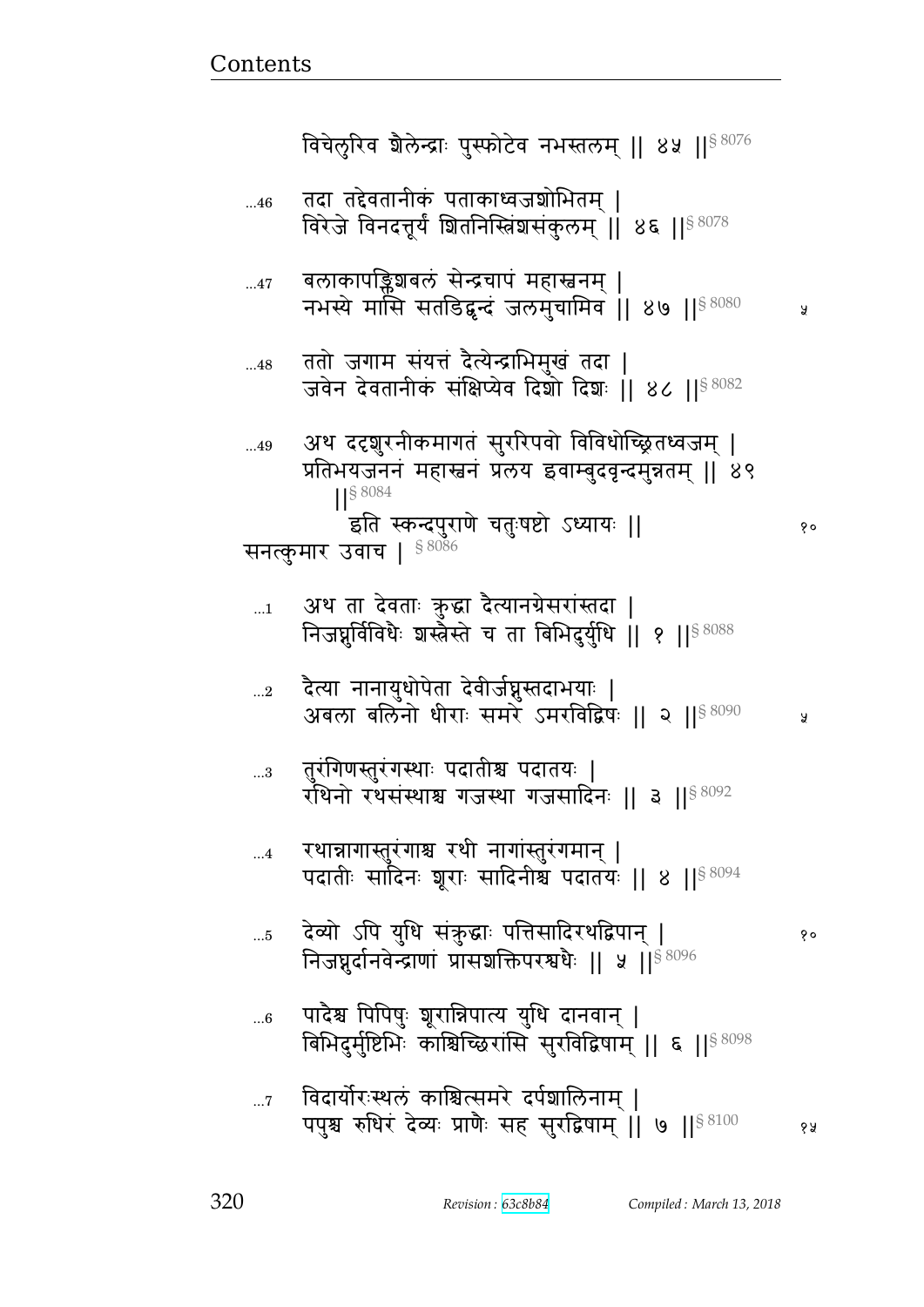छिन्नांश्च खण्डशः काश्चिद्धेतीनुत्सुज्य वेगिताः |  $\ldots\!8$ निजघुर्देवताः कुद्धा मुष्टिभिर्वजसंहतेः || ८ || § 8102 केचिन्मदाम्बुविष्यन्दश्यामगण्डस्थला गजाः |  $\ldots\!9$ पिपिषु परमकुद्धाः समरे देवतारथान् || ९ || 8 8104 कपोलभित्तिसंलीनमत्तपद्वदपङ्कयः |  $...10$ हतारोहा गजाः केचिन्निजघूर्दैत्यदेवताः || १० ||§ 8106 वर्मिणः केचिदुद्भान्तशितनिस्त्रिंशपाणयः |  $...11$ चिच्छिदुर्देवतानीकं देवता दानवानपि || ११ || \$8108 मत्ताः प्रतिच्छन्नमुखाश्च केचिद्रन्थेन विज्ञाय गजं गजेन्द्राः |  $\dots12$ ग्राबा तु गन्धं सहसाभिजन्नुराधोरणैरप्यतिसंगृहीताः || १२ ||§ 8110 विस्फार्यमाणानि महाधनूषि महाबलैर्दानवयोधमुख्यैः |  $\dots13$ तारं विरेसुः समराजिरेषु क्रोधा इव व्योम शरन्निशान्ते ||

**?३** || $§$  8112 तूर्यस्त्रनेज्यातलसंनिपातेर्नागाश्वनादे रथनेमिघोषैः |  $...14$ 

- सम्पूर्णकुओदरकन्दरो ऽसौ विन्ध्यश्चचालेव तदा समग्रः || **98 ||S 8114**
- देव्यः समुत्सार्य रणे रिपूणामुचैर्विनेदुः प्रसभं बलानि | १५  $...15$ नेदुश्च नादान्परिहृष्टचित्ताः प्रोत्सार्य देवीर्युधि दैत्ययोधाः || १५  $||\frac{88116}{1}$ 
	- बलानि किंचित्क्षतजोक्षितानि प्रचक्रिरे तत्र गतागतानि |  $...16$ महावनानीव समीरणेन समीरितान्युद्रतपल्लवानि || १६  $\left| \right|^{§ \, 8118}$
	- छिन्नानि वक्ताणि पुरःसराणां विचित्रहेमाभरणोञ्जलानि |  $...17$ देवीभिराजौ पतितानि रेजुर्निकृत्तनालानि यथाम्बुजानि || १७ || $88120$
	- प्रत्याहता विद्रुतभीतनागा सा देवताभिर्निहताश्वयोधा |  $\dots18$

१०

Å

 $\mathsf{a} \circ$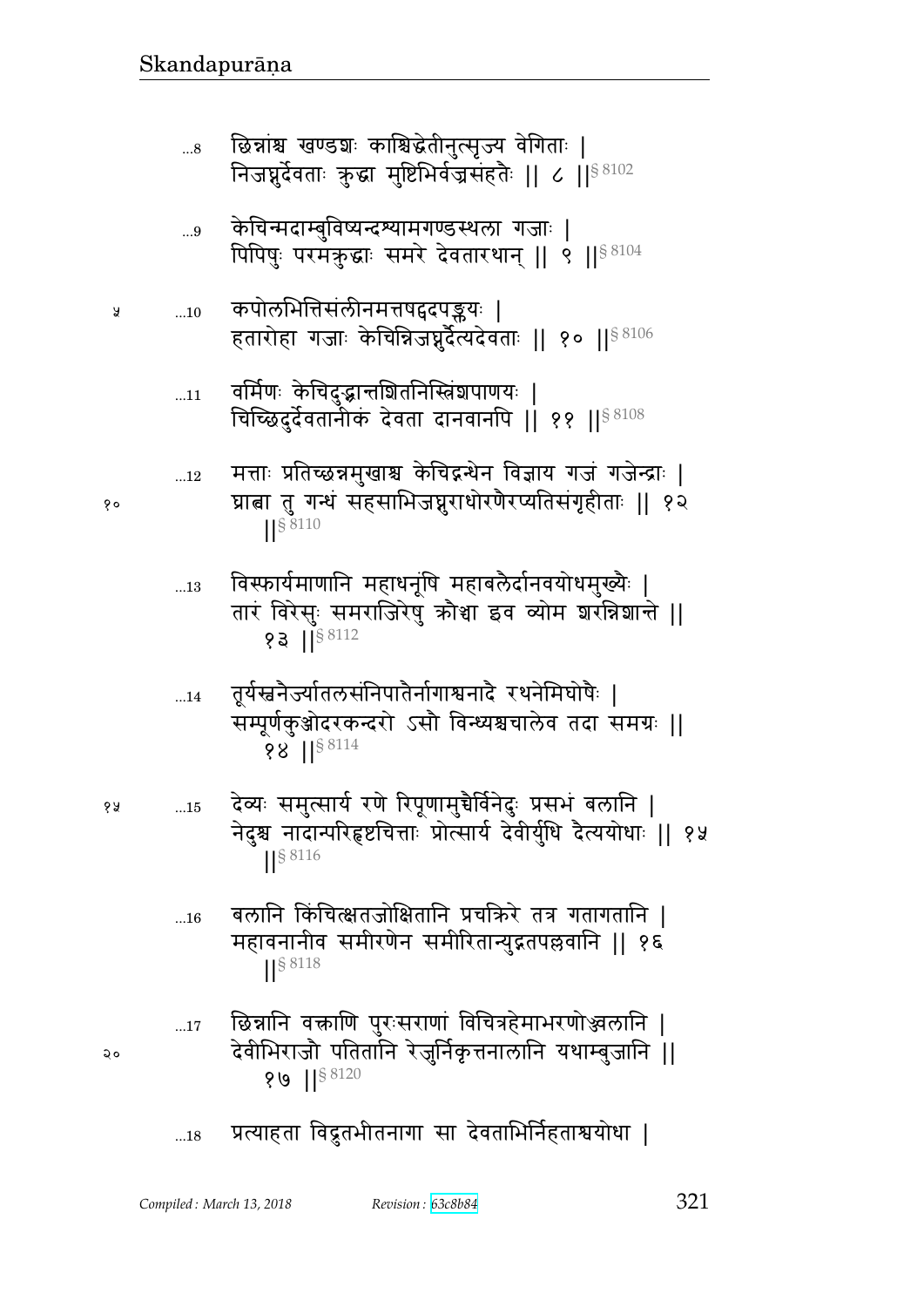दैत्येन्द्रसिंहैः प्रतिसंनिवृत्तैर्दोलायमानेव चमूर्बभूव ।। १८  $|| \frac{1}{5} 8122$ 

- हता निपेतुः समरे नदन्तो देवद्विषामञ्जनशैलकल्पाः |  $...19$ देवीभिराबद्धविचित्रघण्टा मर्मातिगेर्बाणवरेर्गजेन्द्राः || १९  $|| \frac{1}{5} 8124$
- बलानि तेषामभिसृत्य वेगादभ्याहतान्याश्वपसेरुराजौ |  $...20$ महोदधिं प्राप्य विवृद्धकाले प्रत्याहतानीव सरिज्जलानि || २० ५  $\frac{1}{5}$  8126
- देव्यश्च दैत्याश्च महासमाजे विरेजिरे ऽन्योन्यविषक्तबाणाः |  $...21$ संसक्तभासो ऽपगमे घनानामभ्रे समूहा इव तारकाणाम् ॥  $28$  || $88128$
- उद्धृष्य नामान्यथ दानवेन्द्रा निर्जग्मुराशु स्वबलाद्रथस्थाः |  $...22$ क्रुद्धाः सुयत्ता रथिनां वरिष्ठा विस्फार्य चित्राणि ञ्चरासनानि ||  $22$   $||$ <sup>§ 8130</sup>
- देव्यो ऽपि संयत्ततरा रथस्थाः कुद्धा जवेनाथ तदाभिससूः | १०  $...23$ मेघस्तनं प्रत्युदियाय षष्ठी कार्तस्तरं मृत्युरुदीर्णकोपा || २३
- द्रुमेण लक्ष्मीर्युधि संससञ्जे मयेन कान्तिः सरमा मुरेण |  $\ldots$ 24 घनेन चण्डा नियतिः खरेण प्रभावती धुन्धुमयात्सरोषा || २४  $\left| \right|$  \$ 8134
- दैत्या युयुत्सोत्सुकमानसास्ते देवीः समायाः स्त्रभुजैः सञ्चस्त्नैः  $...25$ अभ्याययुः श्रीघ्रममृष्यमाणाः ख्यातावलेपाः स्तरथैः सुयत्ताः ॥ १५  $22$  || $88136$
- ज्योतिःप्रकाशांस्तपनीयपुङ्खानाकर्णपूर्णायतचापमुक्तान् |  $...26$ सम्प्रेषयामासुरदीनसत्त्वा बाणप्रवेकान्युधि देवतानाम् || २६  $\left| \right|^{88138}$
- देव्यो ऽथ तेषां निशितान्सुपुङ्खान्मर्मच्छिदो दूरगमान्सुपत्रान् |  $...27$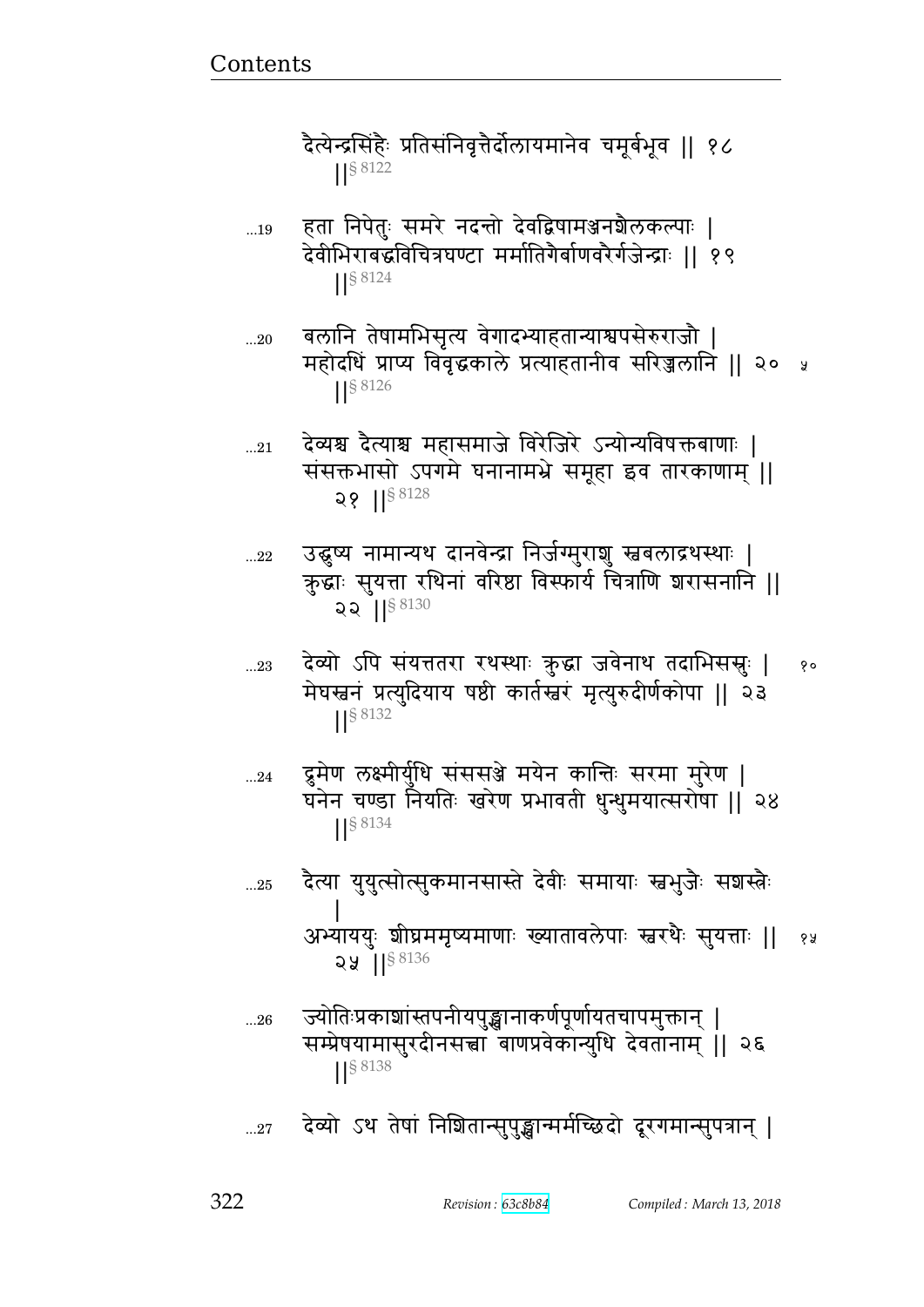आगच्छता दानवयूथपानां बाणाननन्तान्ससृज़ुस्तथैव || २७ ||§ 8140

- 
- ...<sub>28</sub> ते बाणमुख्या विविधा विरेज़ुरन्योन्यमुक्ता व्यतिषज्यमानाः | ते पूर्णमास्यां विघने दिनान्ते भासां समूहा इव चन्द्रसौराः ||  $2C$  || $88142$
- ...29 छिन्ना निपेतुर्युधि देवताभिर्भुजाः सञ्चस्त्रा दितिजाधिपानाम् | <sub>४</sub> निरस्तभोगा निबिडा बृहन्तो निगीर्णजिह्वा इव पन्नगेन्द्राः ||  $29$  || $88144$ 
	- ...30 मेघस्तनस्याथ रणे तदानीं कुद्धा शरौघान्विससर्ज षष्ठी | आगच्छतस्तानभितः पृषत्कैश्चिच्छेद दैत्यः श्वतश्चो ऽन्तरिक्षे ||  $30$   $||$ <sup>§ 8146</sup>
	- ...31 बाणानथोद्वीक्ष्य तदा निकृत्तांल् लष्वीयसो ऽन्यान्विससर्ज तूर्णम् । दैत्यो ऽपि तानापततः पृषत्कान्त्रातैः श्वराणां बहुश्चश्चकर्त ॥  $38$   $||$ <sup>§ 8148</sup>
- १० . ...32 विकृत्य बाणान्दितिजः पुरस्तांश्चिक्षेप षष्ठ्या दश रुक्मपुङ्खान् | तानाशु षष्ठी प्रतिवार्य दैत्यं विव्याथ षष्ठ्या तपनीयपुङ्खैः ।। ३२  $\frac{88150}{ }$ 
	- ...33 स तैर्विभिन्नो रुधिराक्तमूर्तिः प्रविह्वलः किंचिदवाङ्मभूव | अपाकरोत्तं समरात्स सूतो रथेन जाम्बूनदचित्रितेन || ३३ ||§ 8152
- ...34 कार्तस्तरः काञ्चनचित्रपुङ्खान्ससर्ज देव्याः समरे पृषत्कान् । <sub>१५</sub> चिच्छेद तान्मृत्युरुदारपुङ्खैरनागतानेव ञ्चराञ्छरोधैः || ३४ ||§ 8154
	- ... $_{35}$   $\,$  छिच्चा ञ्चरांस्तस्य ञ्चरेर्विचित्रेर्विव्याध तं वक्षसि पञ्चषष्ठ्या | भिन्नः स तैराशु तथा विरेजे व्योम्सर्कपादैरिव वारिवाहः ||  $32$   $||^{88156}$
	- ...36 अश्वाश्च तस्याशु जघान मृत्युः पृथक्पृषत्केस्तपनीयपुर्ङ्खैः |

*Compiled : March 13, 2018 Revision : 63c8b84* 323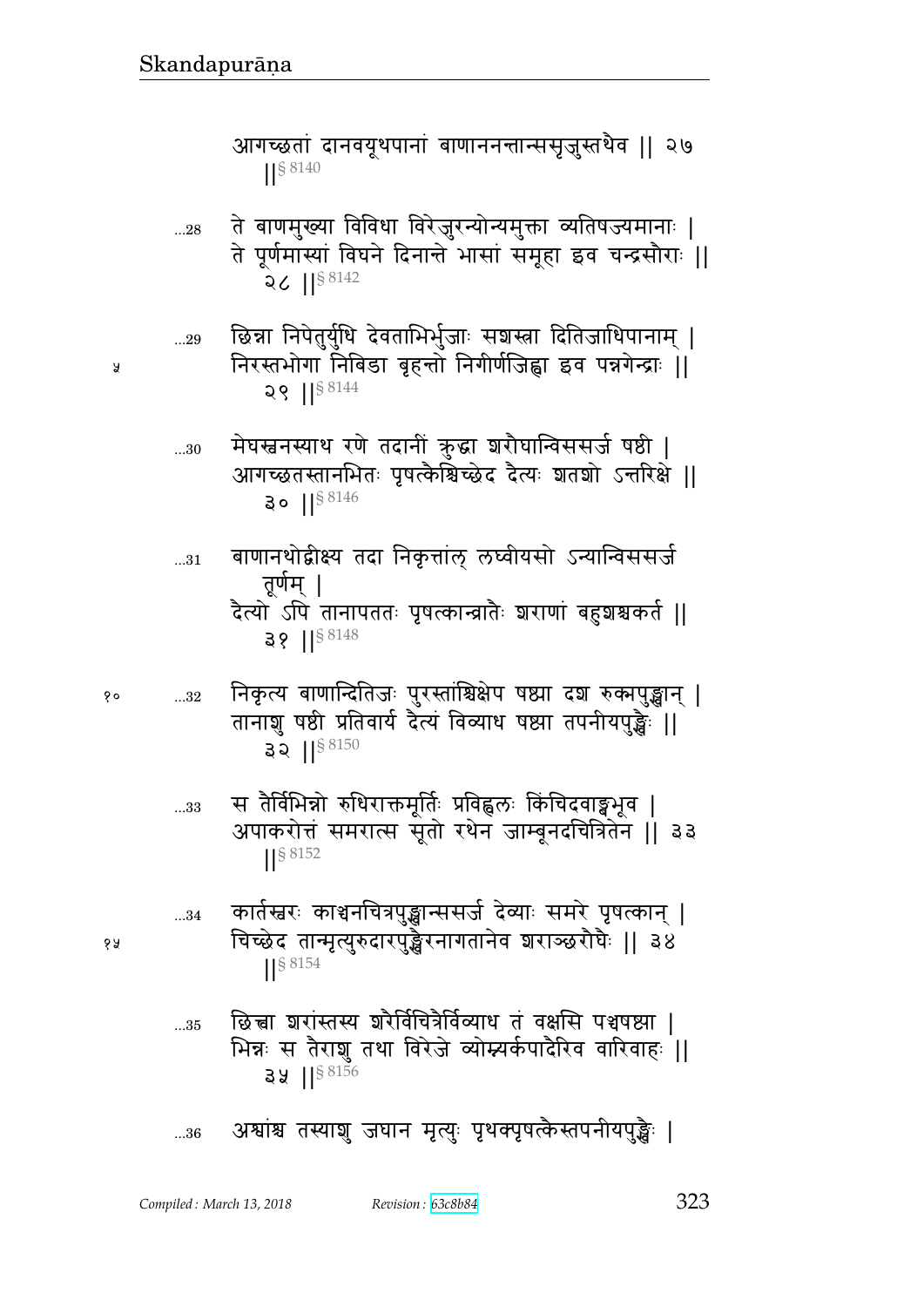आप्नुत्य दैत्यो ऽथ रथाद्धताश्वात्प्रगृह्य चर्मासिवरं च धौतम् ॥  $36$  ||<sup>§ 8158</sup>

क्रुद्धो नितान्तायतरक्तनेत्रो वेगेन देवीमभितः ससार |  $...37$ तद्यर्म तस्यापततः श्वरौघेश्वकर्त मृत्युः शतशः श्रिताग्रैः ।। ३७ S 8160

स कृत्तचर्मावरणो ऽसुरेन्द्रो निस्त्रिंश्चमुद्यम्य निशातधारम् |  $...38$ अभ्यद्रवन्मृत्युमृभूं तदानीं खे रोहिणीं मेघ इवाभिविद्युत् || त्र  $36$  || $88162$ 

तमापतन्तं युधि कालकत्पं मृत्युः श्ररैरुग्रभुजंगतुल्यैः |  $...39$ जघान मर्मस्त्वभिलक्षितेषु व्ययोजयद्यासुभिरेनमाशु || ३९  $\left| \right|$  \$ 8164

लक्ष्मी द्रुमं बाणवरेरजय्या समाकिरद्वारणराजलीलम् |  $...40$ कर्णान्तमुक्तेर्निश्चितेरजिह्मे रणाजिरे चारुसुवर्णपुङ्खैः || ४०  $||\frac{88166}{2}$ 

- अजिह्मगास्ते विविधाः सुपत्रिता द्रुमस्य गात्रेषु निपेतुराहवे | १०  $...41$ स तैर्विचित्रैः शुशुभे विषक्तैर्महाद्रुमः पक्षिगणैरिवाश्रितैः || ४१ S 8168
- लक्ष्मीं ततः किंपुरुषाधिपो ऽसौ विव्याध बाणैर्दश्चभिः सुपुङ्खैः |  $...42$ वक्ते सुपूर्णेन्दुसमानवक्तां बाह्वोः पृथक्वाष्टञ्चतेन धीरः || ४२  $\frac{1}{5}$  8170
- अचिन्तयित्वेषुवरान्वरास्या मुखे ऽस्य तीक्ष्णान्निचखान बाणान् |  $...43$ अन्यानसंख्यांश्च पृथक्शरीरे सुपत्रितान्हाटकमृष्टपुङ्खान् || ४३ १५  $\frac{1}{5}$  8172
- लक्ष्म्यास्ततो दैत्यपतिः श्रितेन भल्लेन चिच्छेद रथध्वजाग्रम् |  $...44$ अश्वांश्च तस्याश्चतुरश्चतुर्भिः सूतं च विव्याध श्ररेण तूर्णम् || 88 ||§ 8174

नाराचमादाय ततो ऽस्य लक्ष्मीर्जघान सूतं युधि देवञ्चत्रोः |  $...45$ विव्याध वाहांश्च पृथक्पृषत्केर्ध्वजं च चिच्छेद रथस्य तूर्णम् ॥ 82  $\frac{1}{5}$  8176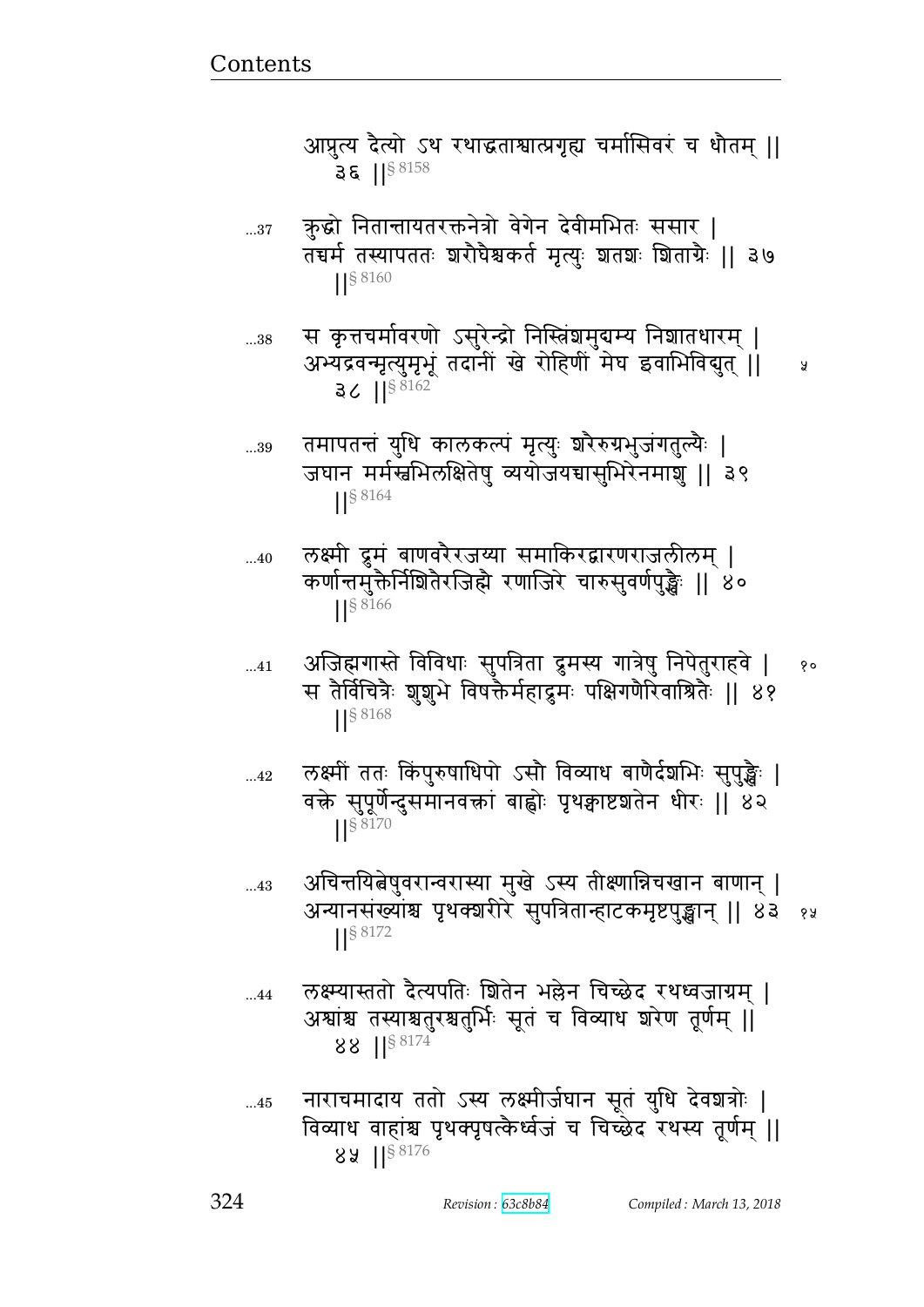- यन्त्रा विना तस्य रथं तदानीं ते सायकैरप्रतिमैः प्रतप्ताः |  $...46$ संग्रामभूमेरपनिन्युराशु प्राणानिवाश्वाः परिरक्षमाणाः || ४६  $|$   $|$   $\frac{1}{8}$  8178
- कान्तिर्मयं बाणञ्चतेरवाकिरन्मयश्च कान्तिं निर्शितैः श्वरोघैः |  $...47$ नीहारपातैरिव सान्धकारं तदा तयोरत्तरमास तत्र || ४७  $\left| \right|^{§ \, 8180}$
- आदानसंधानविकर्षणेषु स्थानक्रमप्रग्रहतेजनेषु | Å  $...48$ ब्रिक्षागुणैस्तावपरस्परेण विशेषयामासतुराजिमध्ये || ४८  $||\frac{88182}{2}$ 
	- कान्तिर्मयास्तान्निचकर्त बाणान्मयश्च कान्त्या विशिखान्विसृष्टान् ..49 छिद्रं समासेदतुरप्रधृष्यौ किंचिन्न तौ तत्र परस्परस्य || ४९ ||§8184
	- अश्वेषु सूते सरथे ध्वजे च सर्वेषु गात्रावयवेषु चास्य |  $...50$ अजिह्मगान्हाटकमृष्टपुञ्ज्ञान्मयस्य कान्तिर्निचखान बाणान् ॥  $90$  || $$8186$
	- मयश्च कान्तिं सरथां ससूतां सचारुचित्रध्वजवाजिमुख्याम् |  $...51$ संछादयामास श्रितैः पृषत्कैर्वनस्थलीं मेघ इवाम्बुवर्षैः || ५१ S 8188
	- क़ुद्धाथ कान्तिः समरे मयस्य नाराचमुख्येन सुपत्रितेन |  $\dots52$ सूतं जघानाशु रिपोस्तदानीमष्टाभिरष्टौ तुरगांश्च बाणैः || ५२ S 8190
- हताश्वसूतो विरथो मयो ऽथ निस्त्रिंशमादाय निशातधारम् | १५  $\dots53$ ज्ञात्नैव कान्त्याः समरे प्रभावं विहाय युद्धं वियदुत्पपात ॥  $93$   $\left| \right|^{88192}$ 
	- विव्याध तीक्ष्णैः सरमा रणाजिरे बाणैर्मुरं दानवदैत्ययूथपम् |  $\dots54$ दैत्यो ऽपि बाणैः सरमामजिह्मगेरभ्याहनद्रृध्रमयूरपत्रिभिः ||  $98$  || $$8194$

१०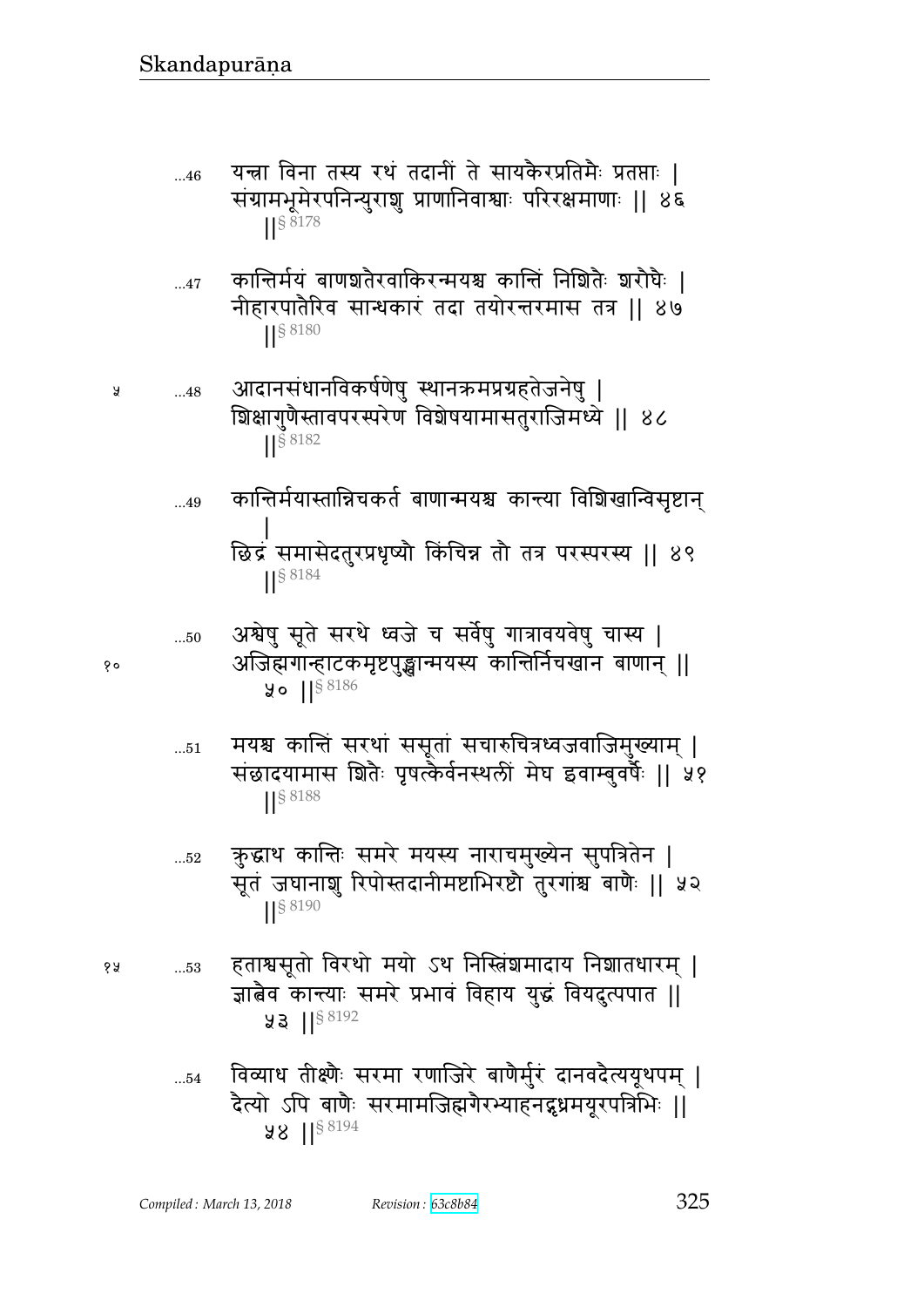$\dots55$ 

क़ुद्धाथ देवी निशितेन तस्य चिच्छेद भल्लेन धर्नुविचित्रम् | अन्यद्धनुः सो ऽथ तदा गृहीत्ना विव्याथ देव्याश्चतुरस्तुरंगान्  $|| \; 22 \; ||^{58196}$ 

- ते विह्वलाः शोणितमुद्वमन्तो दैत्येन्द्रबाणाभिहतास्तुरंगाः |  $...56$ भूमौ निपेतुः समरे श्वसन्तः प्राणाञ्जहश्चाशु समं समस्ताः ॥  $95$   $15^{8198}$
- कुद्धाथ देवी सरमासुरस्य निस्त्रिंशमुद्यम्य सुपीतधारम् |  $\dots 57$ प्र उत्पत्य ख तस्य तदा जघान यन्तारमश्वाश्च महाप्रमाणान || ४७ || $88200$
- मुरो ऽथ वेगेन तदान्तरिक्षमुत्पत्य कोपान्निहताश्वसूतः |  $...58$ विव्याध देवीं दश्रभिः शिताग्रैः शरेरुरस्युग्रभुजंगकल्पैः || ५८  $|$   $|$  \$ 8202
- अचिन्तयित्ना सरमा ञ्चरांस्तान्धनुर्विचिच्छेद तदा मुरस्य | ..59 स कृत्तधन्वा वियतीन्द्रशत्रुरत्तर्दधे संयुगमाशु हित्ना || ५९ १० S 8204
- विव्याध चण्डा घनमापतन्तं श्रोः शिताग्रेर्युधि रुक्मपुङ्कैः |  $...60$ विद्धः स तैर्दैत्यपतिर्बभासे करैरिवेन्दोरसितः पयोदः || ६०  $|$   $|$  \$ 8206
- अभ्यद्रवत्तानविचिन्त्य बाणांश्वण्डां घनः सायकजालवर्षी |  $...61$ आगच्छतस्तस्य श्ररैः सुपत्रैर्विव्याध चण्डा रथवाजिमुख्यान् ||  $58$  || $$8208$
- चिच्छेद दैत्यो ऽपि समुच्छ्रिताग्रं ध्वजं तुरंगांश्च जघान देव्याः १५  $...62$ हित्ना रथो ताववतीर्य भूमिं गृहीतचर्मासिवरो प्रयत्तो || ६२
- विचेरतुर्मण्डलमाजिमध्ये भूमिं तदाग्राङ्गलिभिः स्पृश्चन्तौ | ..63 तांस्तांश्च मार्गांल् लघुपादचारो छिद्रं न चान्योन्यमवापतुस्तो ||  $53$  || $88212$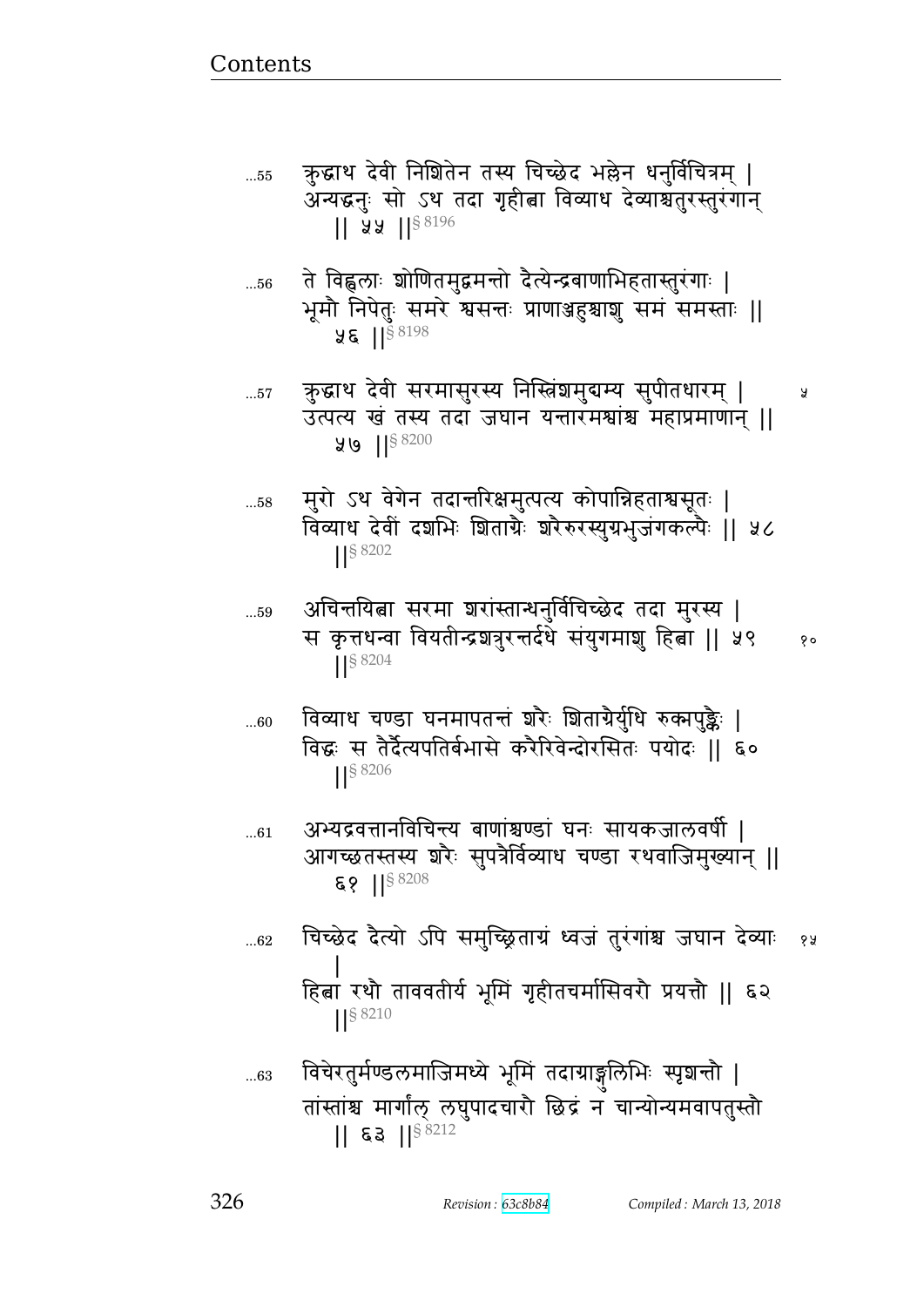- अभिपुतोचपुतसिंहयातान्निवृत्तकाऋीडितकोर्ध्वबाहून् |  $...64$ खगावलीनाभिहतापयातान्निषण्णकाविद्धश्चिरोभिघातान् ।। ६४  $\frac{1}{5}$  8214
- उत्पुत्य वेगेन तदाथ तस्य शिरोधरामाशु चकर्त चण्डा |  $...65$ स कृत्तमूर्धा निपपात तस्यां संग्रामभूमावुरसाशु दैत्यः || ६५
- स ञ्चोणितादिग्धवपुस्तदानीं घनः परासुः पतितो धरित्र्याम् | Å  $...66$ रराज सन्ध्याच्छुरितोरुमूर्त्तिर्वियद्गतो नील इवाम्बुवाहः || ६६  $||$  \$ 8218
	- विव्याध तीक्ष्णैर्नियतिः सुपत्रैः खरं श्रोर्यक्षसि हेमपुङ्खैः |  $...67$ आयोधने संमुखमापतन्तं भल्लेन चास्य ध्वजमुचकर्त || ६७  $\frac{1}{5}$  8220
- $90$

 $...68$ 

- विद्धः स तैरभ्यपतत्सरोषो देवीं जिघांसुः समरे ऽरिहन्ता | गुर्वी गदां चाञ्च तदा गृहीत्ना चिक्षेप देव्या रुधिराक्तमूर्त्तिः ||  $56$   $1$ <sup>S 8222</sup>
- सा दानवाग्र्येण गदा प्रमुक्ता विचित्रहेमोञ्जलचारुघण्टा |  $...69$ संचूर्णयामास रथं नियत्या यत्त्रीं ध्वजं चाशु समुच्छ्रिताग्रम्  $|| 69 ||$ <sup>§ 8224</sup>
- उत्पत्य तूर्णं नियतिः स्तवाहात्क्रोधेन संरक्तविलोलनेत्रा |  $...70$ अभ्येत्य तं दानवयोधमुख्यं खङ्गेन मध्ये ऽस्य शिरः पफाल  $|| \cdot \$  ||  $\frac{1}{5}$  8226
- स दानवो विस्फुटितोत्तमाङ्गः क्षितौ विरेजे सूतरक्तथारः | १५  $...71$ वज्रेण भिन्नः शिखराग्रदेशे गिरिर्यथा धातुरसप्रवाही || ७१ S 8228
	- प्रभावती धुन्धुमजिह्मयातेः बिलीमुखैरभ्यहनत्सुपत्रैः |  $...72$ उरस्युदारा दंशभिः शिताग्रैर्घने घनव्रातसमानवर्णैः || ७२ || \$8230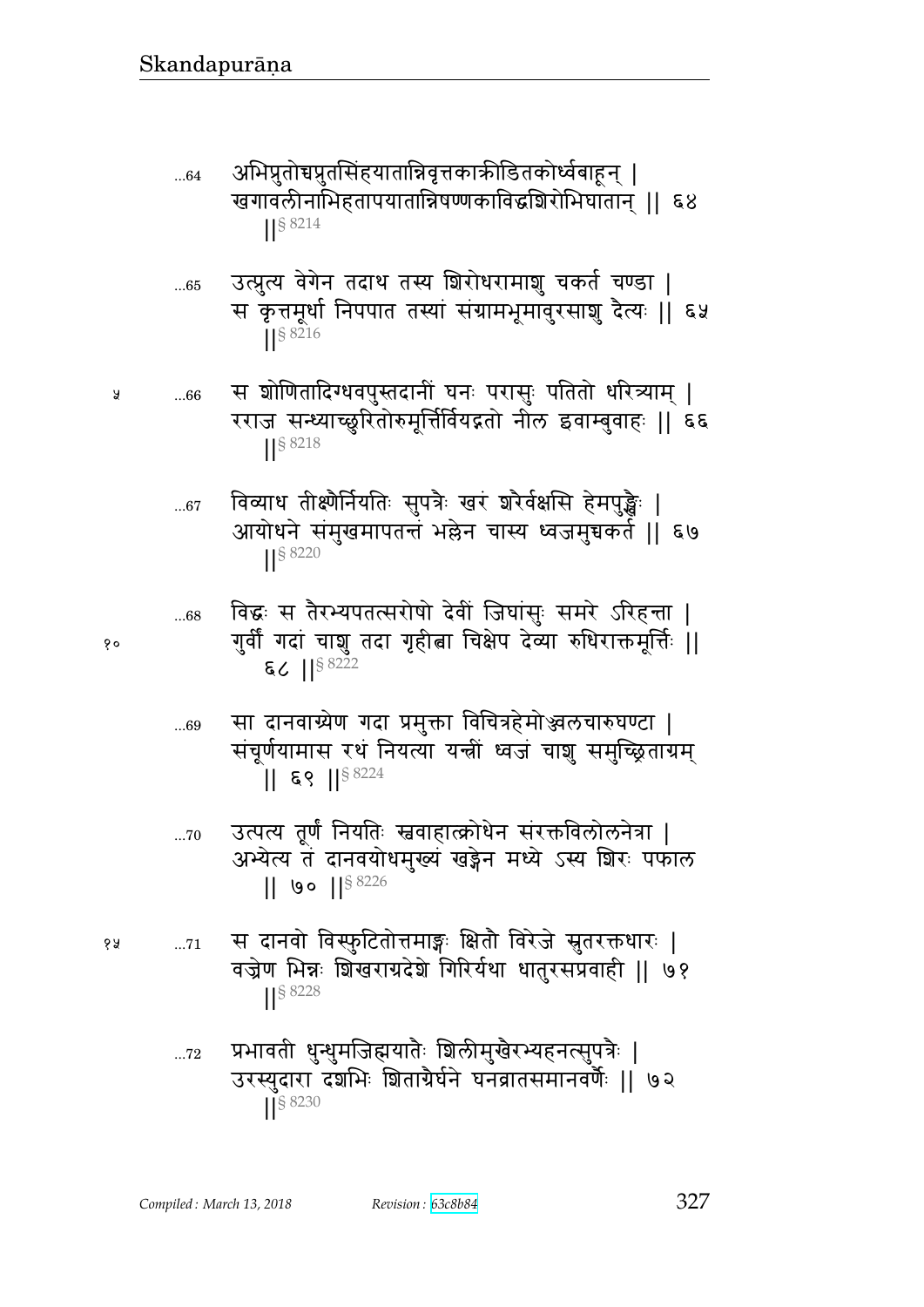जघान सा षोडश देवतारेस्तूरंगमान्योडशभिः पृषत्कैः |  $...73$ निहत्य चैकेन रथस्य सूतमेकेन चास्य ध्वजमुचकर्त || ७३  $\left| \right|$  \ 8232

- धुन्धुर्गदां भारसहस्रगुर्वी चिक्षेप कार्तस्त्वरचारुघण्टाम् |  $...74$ तामापतन्तीं ञ्चतञ्चश्चकर्त प्रभावती दैत्यपतिप्रमुक्ताम् ।। ७४  $\frac{1}{5}$  8234
- आदाय दैत्यः परिघं महान्तमाप्नुत्य वाहादभितः ससार |  $...75$ Å देवीमसावञ्जनशैलनीलो रणाजिरे काल इवात्तदण्डः ॥ ७५  $\left| \right|^{88236}$
- अभ्यापतन्तं युधि दानवेन्द्रं देवी श्ररैरभ्यहनत्सुपत्रैः |  $...76$ देव्या समस्तानविचिन्त्य बाणानभ्येत्य तामाहवमूर्ध्नि रोषात् ॥ ७६ ||§ 8238
- उद्भाम्य वैवस्नतदण्डकल्पं लौहं प्रयस्तं परिघोरुबाहुः |  $...77$ न्यपातयत्तं परिघं रथे ऽस्या गिरेर्नितम्बे कुलिशं यथेन्द्रः || १०  $99 |$ <sup>§ 8240</sup>
- अचूर्णयत्तं रथमाशु देव्याः साश्वं ससूतध्वजहेमचक्रम् |  $...78$ कालायसो ऽसौ परिघो ऽसुरास्तो वेगेन तत्रापससार देवी  $|| 96 ||$ <sup>§ 8242</sup>
- दृष्ट्वा स तां तत्र तदापयातां तमेव लौहं परिघं गृहीत्ना |  $\dots 79$ अभ्यद्रवद्दानवयोधमुख्यो दिवीव चित्रामसितः पयोदः || ७९  $\left| \right|$  \$8244
- उत्पत्य सा दिव्यवरास्त्रमुक्तैः क्षुरप्रमुख्यैः परिघं चकर्त |  $...80$ १५ उद्यम्य मुष्टिं निबिडं ततो ऽस्या भूयो ऽथ दैत्यो वियदुत्पपात  $||$  60  $||$ <sup>§ 8246</sup>
- तं मर्मगेर्मर्मसु बाणमुख्यैः साताडयद्दानवमाशु देवी |  $...81$ भिन्नः स तैर्मर्मगमैः सुपुङ्खैरन्तर्दधे दानवयोधमुख्यः || ८१  $\frac{1}{5}$  8248
- अथ समरमपास्य योधमुख्यैर्विहतपराक्रमपोरुषेरुपेतैः |  $...82$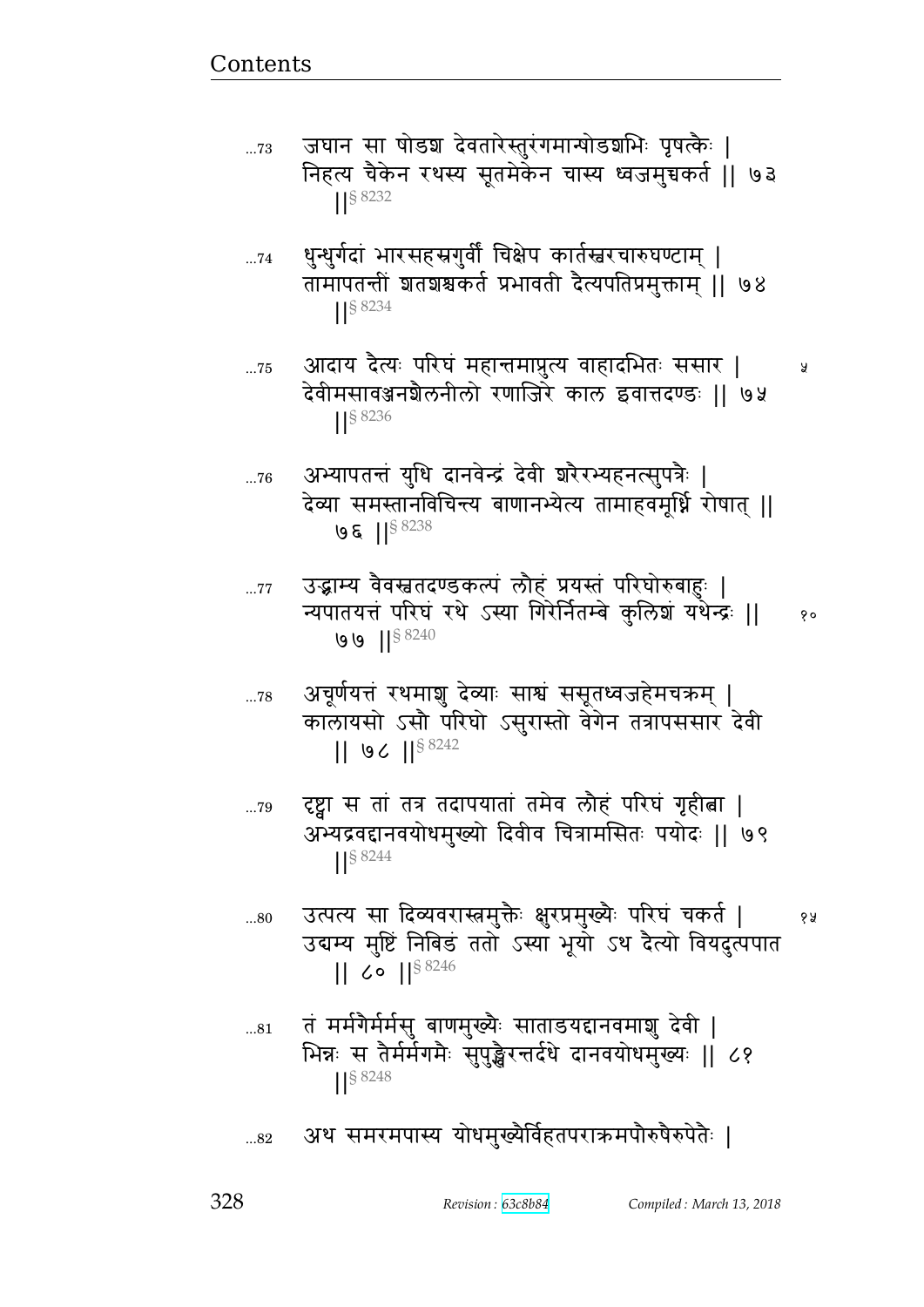सुरपतिरिपवो विनद्य नादान्द्विरदवरानधितस्थुरात्तशक्षतः ||  $62$   $||$ <sup>§ 8250</sup> इति स्कन्दपुराणे पञ्चषष्टो ऽध्यायः || सनत्कुमार उवाच | § 8252

देव्यो ऽपि तेषां विदितप्रयत्ना गजोत्तमानारुरुहुः समन्तात् |  $\dots 1$ आविर्मदान्वष्मेवतः सुदन्तान्प्रञ्चस्तगात्राम्बरहस्तपक्षान् || १  $||$ § 8254

५

१०

१५

- संग्रामिकानग्रजवान्वयःस्थान्सुशिक्षितानुन्नतपूर्वकायान् |  $...3$ आबद्धवर्मायुधचित्रघण्टान्समुच्छ्रितोरुध्वजवैजयन्तीन् || ३  $\frac{1}{5}$  8258
- तासां पताकाध्वजञ्चोभितानि विचित्रनानायुधभूषणानि |  $\ldots$ 4 मातङ्गवृन्दानि तदा बभूवुर्वने वनानीव समागतानि || ४  $|$  \section 8 8260
- दैत्यापि ते वारणमूर्ध्नि सन्ना विस्फारयन्तो विबभुर्धनूषि |  $\dots 5$ सेन्द्रायुधाः साशनिशब्दगर्भाः शैलेषु मेघा इव सनिलीनाः ||  $\mathsf{Q}$  ||  $\{$  8262
	- सेन्यानि तान्याहनने गजानामाधोरणैराश्वभिचोदितानि |  $...6$ अन्योन्यमापेतुरभीरितानि वातेन वृन्दानि यथा घनानाम् || ६  $\frac{1}{5}$  8264
	- वेगेन नागानभिसृत्य नागा मदान्मदश्याममुखान्विषाणैः |  $\dots 7$ लोहाभिनद्धैर्बिसकाण्डगौरैः श्चम्बूकदेशे-र्-अभिजन्नुराजौ || ७  $||\frac{88266}{1}$
	- प्रसार्य हस्तानभितश्च केचिद्दानानुगन्धं द्विरदाभिसेरूः |  $...8$ आधोरणैरङ्कशपादवाग्मिराविध्यमानापि मदाभिदृप्ताः || ८  $||\frac{$}{88268}$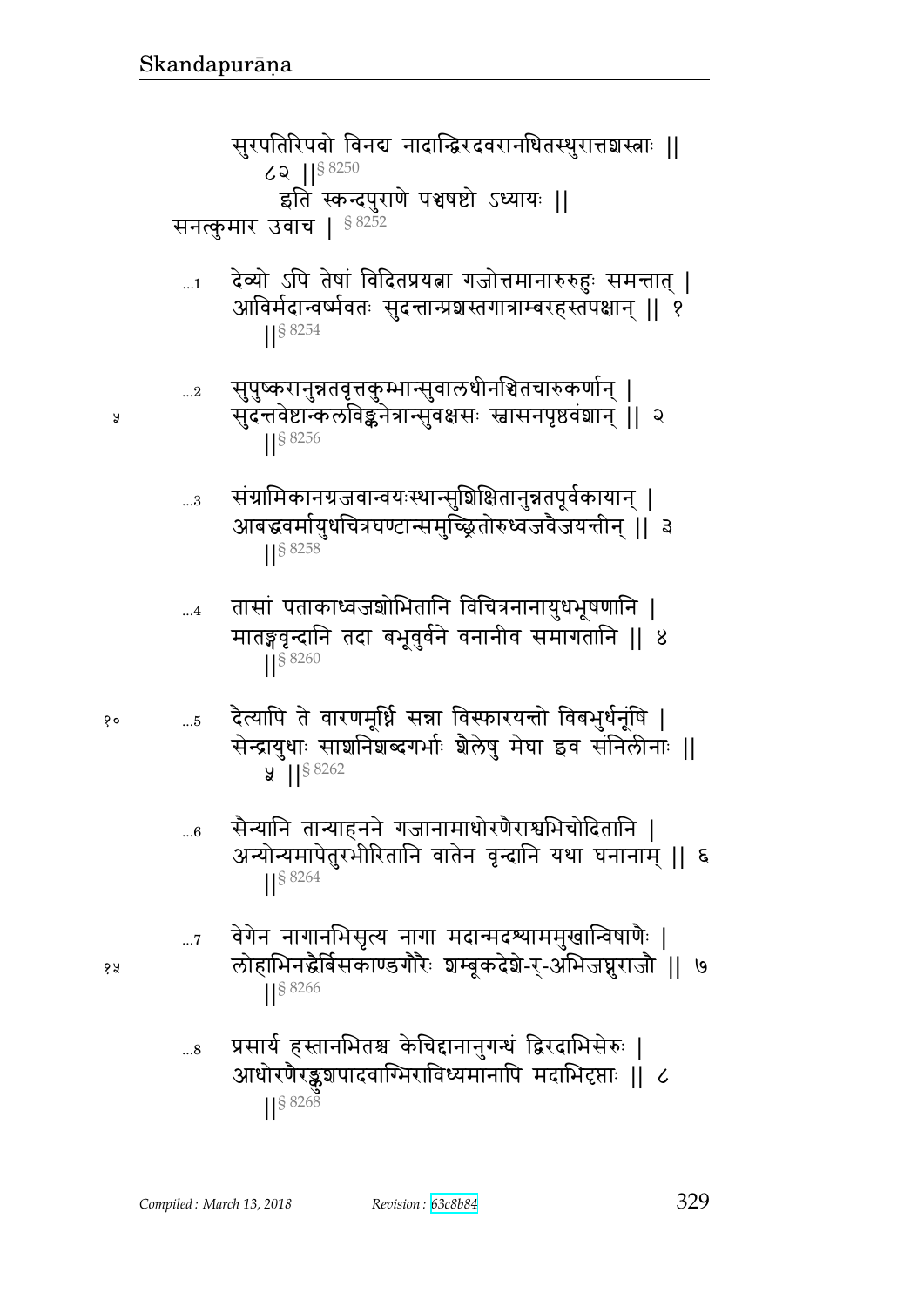- छिन्नानि पेतुर्निशितैः क्षुरप्रैः समुच्छितान्यातपवारणानि |  $...9$ चित्राः पताका विविधा ध्वजाश्च परस्परेणाहनने गजेभ्यः ॥ ९  $| \cdot |$  \$ 8270
- योधा निपेतुः परिनिष्टनन्तो विद्धाः श्ररैर्मर्मसु देवताभिः |  $...10$ सफेनमास्यै रुधिरं वमन्तो धनुषि सञ्जानि करैर्दधानाः ॥ १० S 8272
- नागा निपेतुः परितो ऽभिपद्मा मर्मातिगैर्बाणवरैर्विभिन्नाः | ५  $...11$ देवीभिराजो दितिजाधिपानां वाताभिनुन्ना इव गण्डशैलाः ||  $\{8\}$  || $\frac{$8274}$
- मातङ्गमुख्यान्पतितान्परासूत्रणाजिरे नीलगिरीन्द्रकल्पान् |  $...12$ गन्धेन नागाः समदाः परीत्य विनम्य किंचिद्वदनैर्विनेदुः ॥ १२  $\frac{88276}{5}$
- छिन्नानि वक्ताणि सकुण्डलानि भुजाः सश्चस्त्राश्च सुचन्दनाक्ताः  $...13$ पेतुर्गजेभ्यो ऽसुरयूथपानां देवीभिराजौ निश्चितैः क्षुरप्रैः || १३ १०  $|| \frac{1}{5} 8278$
- चुकूजुरुचैः परितो धनूंषि विनेदुराहत्य सुरारिमुख्याः |  $...14$ विपुस्फुरुज्या परिकृष्य मुक्ता शराभिविद्धाश्च गजा निषेदुः || **98 ||S 8280**
- नागैः पतद्भिर्विशिखाभिविद्धैः समुच्छ्रितोरुध्वजचारुपृष्ठैः |  $...15$ आस्तीर्यते भूरनिलप्रनुन्नैः सतालवृक्षेरिव श्रैलपादैः || १५
- नागा गजानाहनने ऽभिजघुर्दैत्याश्च देवीर्दितिजांश्च देव्यः |  $\dots\!16$ १५ दैत्या गजेन्द्रान्द्विरदाश्च दैत्यान्कुद्धाः सरोषानभिसृत्य तत्र ॥ १६ ||§ 8284
- ञ्चस्त्राभितप्तैः पतितैः समन्तान्मातङ्गवृन्देर्गिरिसानुकल्पैः |  $\dots 17$ संचारयोग्या न बभूव भूमिरायोधने देवतदानवानाम् ॥ १७  $\frac{1}{5}8286$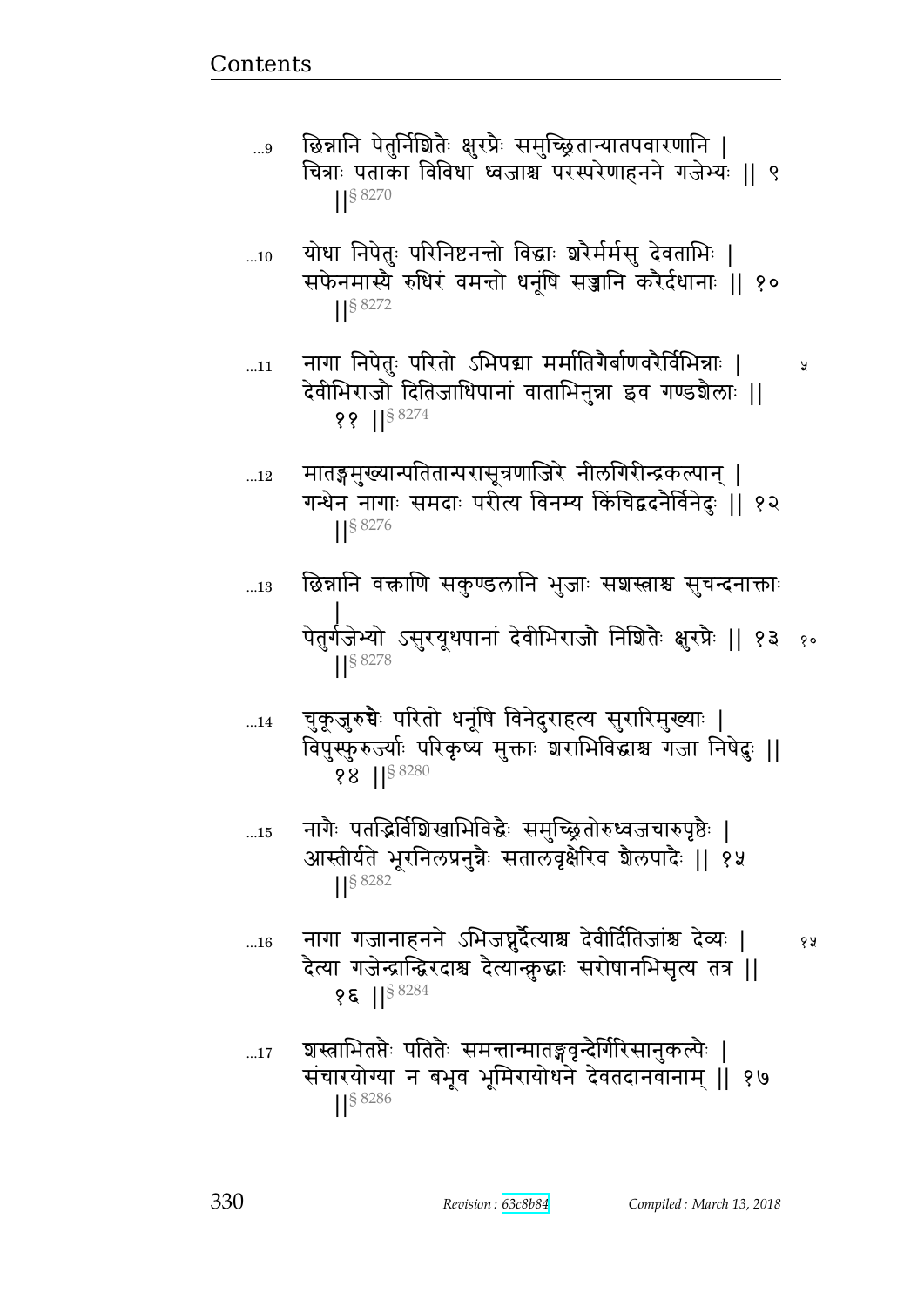- ...18 अभ्यर्दितानि स्नबलानि दृष्ट्वा देवीभिराजौ निहतद्विपानि । सुम्भो निसुम्भश्च समाजभूमिमाजग्मतुर्दैत्यपती रथस्थौ || १८ ||<sup>§ 8288</sup>
- ...19 अग्रेसरेः पत्तितुरंगनागेर्व्रातेश्व देवद्विषतामुपेतो | विस्फारयन्तो धनुषी विचित्रे युद्धाय यत्तो परिघोरुबाहू || १९ ||§ 8290
- ...20 ଉ py/^`xdB prd&B rF{& be%ɊtefF ~^ඃd> ᅖ संचोदयामास रथस्य सिंहान्विस्फारयत्ती समरे धनूंषि || 20 ||§ 8292
	- ...21 ज्यानिं जवस्याथ तुरंगमानां मदप्रमोषं च महाद्विपानाम् | चेतोविमोहं सुरविद्विषां च चापस्त्वनेनैव चकार देवी || २१ ||§ 8294
- ...22 आजो समास्थाय पर प्रयत्न शराः सुराणां रिपुभिः समस्ताः | <sub>१०</sub> अप्राप्य देवीं पतिताः पृथिव्यां पराजयं प्राहुरिवासुराणाम् ॥  $22 | 1$ <sup>§ 8296</sup>
	- ...23 गभस्तिभिः स्थावरजङ्गमानि व्याप्नोति यद्वत्सविता दिनेषु | तद्वच्छरोघैर्दितिजाधिपानां रणाजिरे व्याप बलानि देवी ।। २३ ||§ 8298
	- ...24 निपेतुराशु व्यसवस्तुरंगमा विचस्खलूर्मत्तगजाः क्षरन्मदाः | चकम्पिरे योधवराः सुरद्विषां समं समस्ताः समरे शराहताः  $|| 28 ||$ <sup>§ 8300</sup>
- <u>१५ ..25 अर्चिर्भिरिद्वैन्न</u>्रेलितो यथानलः कक्षाणि शुष्कानि दहत्यवारितः | दीप्तैः शरोघैः समरे ऽमरद्विषां सैन्यानि तद्वत्प्रददाह कौशिकी  $|| 22 ||$ <sup>§ 8302</sup>
	- ...26 द्धायां यथा स्थावरजङ्गमानां मध्यंदिने ऽल्पां कुरुते विवस्नान् ᅖ दवा तथा ता ध्वाजना ारपूणामल्पावाश्वष्टा समर चकार ||  $25$   $15^{8304}$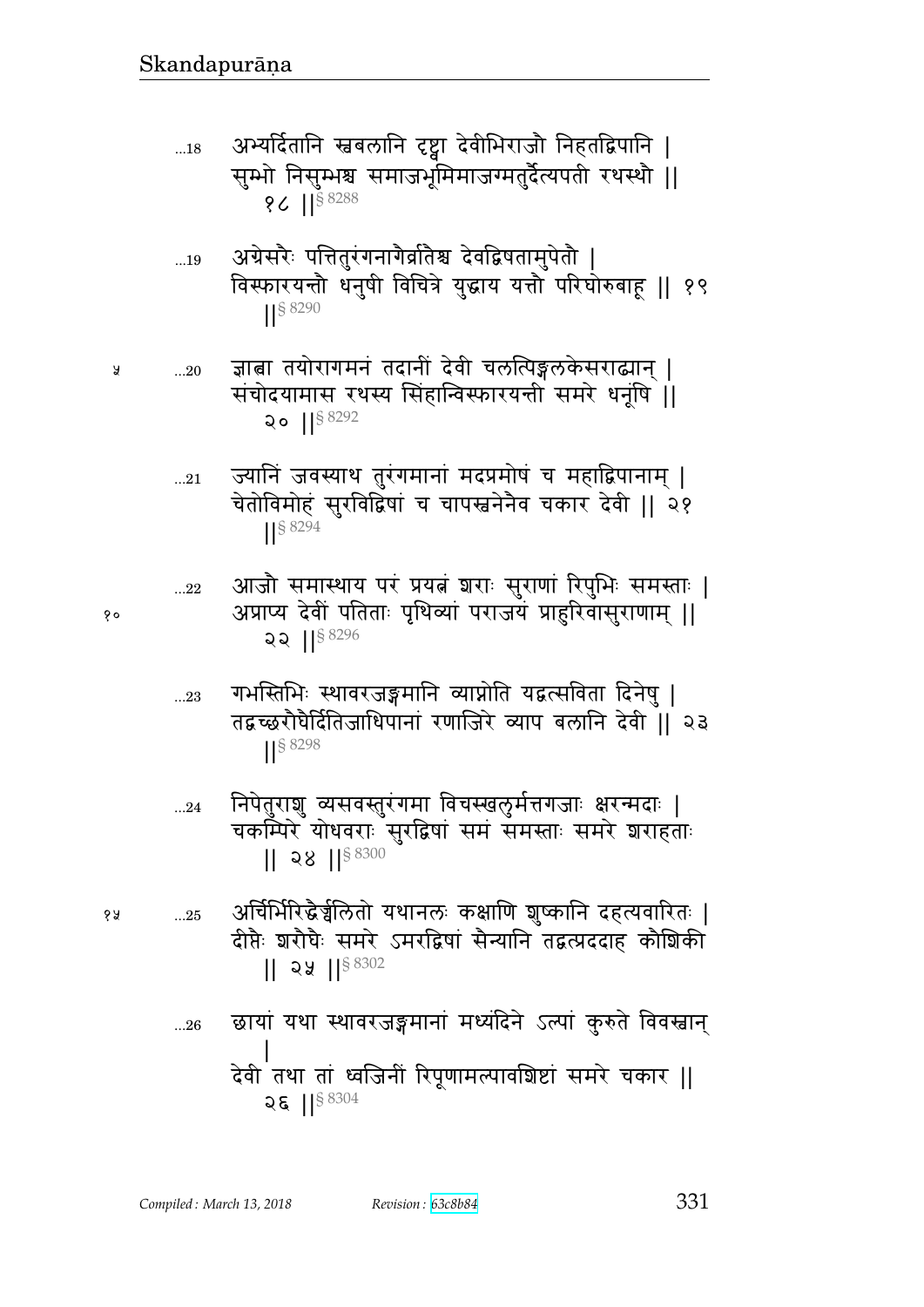Compiled: March 13, 2018

अथ नभसि विमेघे धौतनिस्त्रिंशनीले  $...34$ द्रुततरमभिसृत्य ग्रीवयोः सम्प्रगृह्य | दितितनयपती तो निष्पिपेषाशु देवी

 $33$  || $$^{8318}$ 

१५

२०

Å

 $32$  || $$8316$ सुम्भो निसुम्भश्च रथावपास्य दैत्येश्वरौ बाणवराभितप्तौ |  $...33$ आदाय निस्त्रिंशवरौ तदानीमुत्पेततुर्व्योम शितासिनीलम् ॥

- जघान चाश्वानथ सारथी च ध्वजौ च चित्रौ रथयोश्चकर्त |  $\ldots 32$ चखान चान्यानपि सा पृषत्कान्सुरद्विषोर्मर्मसु हेमपुङ्खान् ॥
- $\frac{1}{5}$  8312 ते व्योम्नि बाणैः श्वतशो निकृत्य सुपर्वभिर्हाटकचारुपुङ्खैः |  $...31$ चिच्छेद देवी कवचे विचित्रे तयोः क्षुरप्रैरपरैः शिताग्रैः || ३१ ् २०  $\left| \right|^{§ \, 8314}$
- $\frac{1}{5}$  8310 दैत्यावपीषूनविचिन्त्य श्रूरो गदे प्रगृह्योञ्जलचारुघण्टे |  $...30$ उद्भाम्य यत्नातिशयेन देव्या रणाजिरे चिक्षिपतुर्वृहत्यौ || ३०
- दैत्येश्वरास्तानथ सायकोघानचित्तयित्वा रिपुदर्पहच्नी | विव्याध देत्यो युधि रुक्मपुङ्खैः सुपर्वभिर्बाणवरैः सुपत्रैः || २९
- चापेषु यन्त्यां हरिषु ध्वजेषु महाभुजौ क्रोधपरीतचित्तौ |  $...28$ दैत्येश्वरौ संयति देवताया निचख्नतुर्बाणवरान्सुपत्रान् || २८ ||§8308
- तीक्ष्णैः सुपत्रैर्विशिखेश्च कौशिकीं संछादयामासतुराहवाजिरे ||  $29$   $1$ <sup>§ 8306</sup>

आहूय देवीमथ दानवाधिपौ विस्फार्य चापे महती ऽभिसेरतुः

 $...27$ 

 $...29$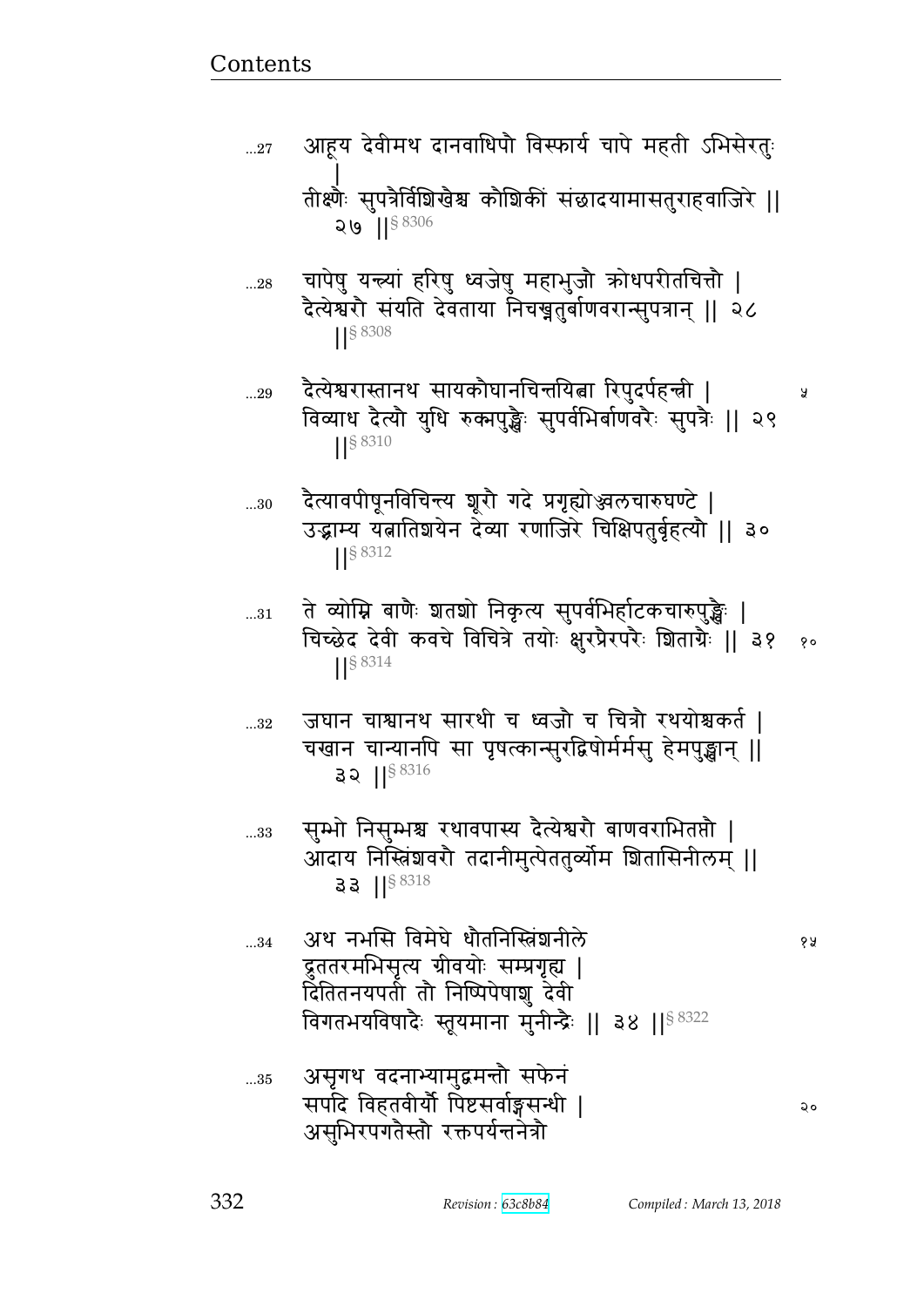|  |  | 12 इदानीं च पुनर्जाता गिरयो गिरिजात्मजे |  |
|--|--|-----------------------------------------|--|
|  |  |                                         |  |

- जलानि देवि सरितः स्वच्छानि शिशिराणि च |  $\dots 11$ बत्प्रसादान्महायोगे वहन्ति विगतक्लमाः || ११ ||§ 8350
- लोकपालाः शिरांस्युचैस्त्रत्प्रसादाच बिभ्रति |  $\dots10$ पृक्तः पुष्परजोभिश्च सुखो वाति समीरणः | १० | | 5 8348
- आसते निर्भया देवि सन्तः सन्मार्गमाश्रिताः | ...9 आविर्भूतः पुनर्लोके विच्छिन्नः सत्क्रियापथः ॥ ९ ॥<sup>§ 8346</sup>
- यज्ञो ऽयमधुना विप्रैरीज्यते बहुदक्षिणः |  $\ldots\!8$ उटजेषु च विश्वस्ता मुनयः शेरते सुखम् || ८ || S 8344
- ऋषयः पावनं देवि हविर्जुह्वन्ति साम्प्रतम् ।  $\dots 7$ छन्दांस्यधीयते चोचैराचरन्ति व्रतानि च || ७ ||  $^{88342}$
- दानवेन्द्रौ महासत्त्वौ तया त्रैलोक्यकण्टकौ |  $...6$ निघ्नत्या देवि लोकानां दुःखश्चल्यमपाकृतम् || ६ || §  $^{8340}$
- अथोचुर्देवता देवीं द्युतिमत्यो महाद्युतिम् |  $\dots 5$ प्रहृष्टा हृष्टमनसामासीनामसुरद्विषः || ५ || 8338
- समुद्राः सरितः श्रैलास्तीर्थानि विविधानि च |  $\dots 4$ मातरो लोकपालाश्च नक्षत्राणि धुवो ग्रहाः || ४ || § 8336
- अप्सरोयक्षगन्धर्वाः सिद्धा नागमहोरगाः |  $\ldots$ 3 उपवेदाश्च यज्ञाश्च वेदा विद्याः सरस्त्वती || ३ || § 8334
- धर्माङ्गिरोशनोदक्षवसिष्ठभृगुकश्यपाः |  $\ldots 2$ पुलस्त्यपुलहागस्त्यसनकात्रिसनन्दनाः || २ || 8332

Å

१०

६ २

२०

आजग्मुः कौशिकीं द्रष्टुमथ विन्ध्यं दिवौकसः |  $\dots$ 1 आदित्या वसवो रुद्रा मरुतान्मरुतो ऽश्विनौ || १ ||<sup>§ 8330</sup>

क्षितितलमभितस्तो पेततुर्दैत्यसिंहो || ३५ ||<sup>§ 8326</sup> इति स्कन्दपुराणे षद्वष्टो ऽध्यायः || सनत्कुमार उवाच | § 8328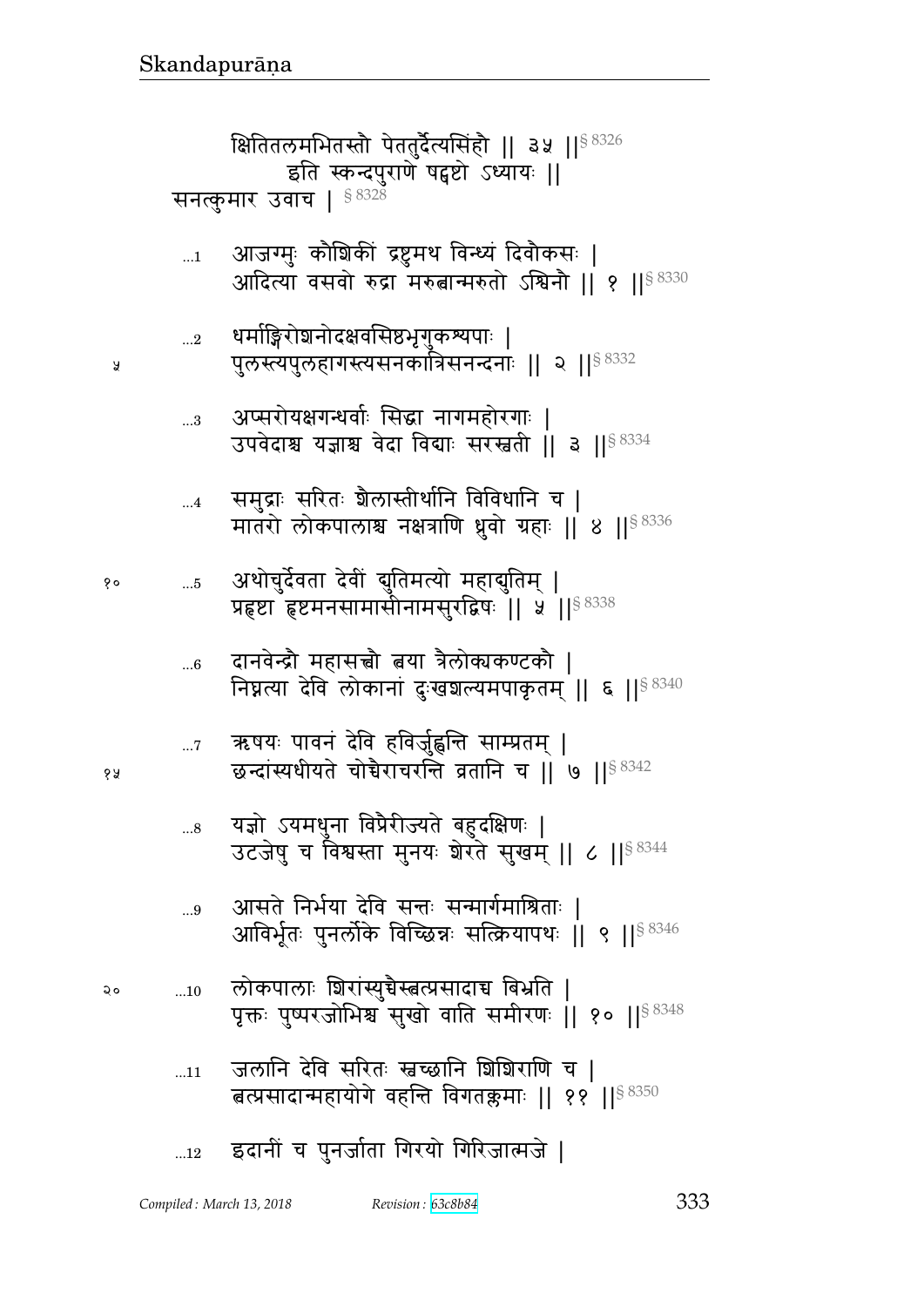| $\dots13$   | फणान्स्नस्तिकचऋाङ्कानुचैर्दधति भोगिनः  <br>उदन्वन्तश्च विश्वासादिदानीं सुखमासते    १३    <sup>§ 8354</sup>         |    |
|-------------|--------------------------------------------------------------------------------------------------------------------|----|
| 14          | भ्रमन्त्यप्सरसो देवि त्नतप्रसादाच साम्प्रतम्  <br>सचेतो विमले व्योम्नि विलासालसलोचनाः    १४    <sup>§ 8356</sup>   | Ã  |
| 15          | सिद्धाङ्गनाश्च सेवन्ते विश्वस्ता देवि साम्प्रतम्  <br>शिखरेषु महीध्राणामुत्फुल्लांश्चन्दनद्रुमान्    १५    ९८ %    |    |
| 16          | <b>खभावान्मधुपानाच</b> रक्तलोलविलोचनाः  <br>विचरन्त्यधुना यक्षा गन्धमादनसानुषु    १६    $^{\$8360}$                |    |
| $\dots17$   | सुखं बिभर्ति वसुधामिदानीं विगतक्लमः  <br>ष्ठोषः फणैः स्त्वरत्नांशुवितानपरिवेषिभिः    १७    <sup>§ 8362</sup>       | १० |
| 18          | माता बमसि लोकानां भीतानामभयप्रदा  <br>वृणु देवि वरानिष्टानभिषिच्यस्त चाच्युते    १८    <sup>§ 8364</sup>           |    |
| 19          | एवमुक्ता सुरेर्देवी प्राह किंचित्स्मयन्निव  <br>इच्छामि पितरं द्रष्टुमसमग्रेन्दुमौलिनम्    १९    <sup>§ 8366</sup> | १५ |
| 20          | सुप्रसन्नं प्रसन्नां च जननीं शैलनन्दनाम्  <br>पितृभ्यां चाभ्यनुज्ञातामभिषेक्ष्यथ मां ततः    २०    8368             |    |
| $\ldots 21$ | एवमुक्ताः सुरा दध्युरव्यग्रमनसा तदा  <br>सपत्नीकं महादेवममितबुतिपौरुषम्    २१    <sup>§ 8370</sup>                 |    |
| 22          | अथ ते दद्दञ्चुर्देवा देवदेवमुमापतिम्  <br>तेजसामिव सर्वेषां संघातं पुरतः स्थितम्    २२    8372                     | २० |
| 23          | जटानां प्रान्तबभ्रूणां शिरसा भारमुन्नतम्  <br>बिभ्राणं चलितं वहिं दीप्तानामर्चिपामिव    २३    $^{\$8374}$          |    |
| $\ldots$ 24 | कर्पूरभङ्गगौरेण स्नातं पुण्येन भस्मना  <br>प्रान्तहेमलताजालं रौप्यं गिरिमिवोच्छ्रितम्    २४    <sup>§ 8376</sup>   | 58 |

विच्वराः शिशिरस्रादुनिर्झरोदकवाहिनः || १२ ||<sup>§ 8352</sup>

<u>Contents and Contents are the contents of the contents of the contents of the contents of the contents of the contents of the contents of the contents of the contents of the contents of the contents of the contents of the</u>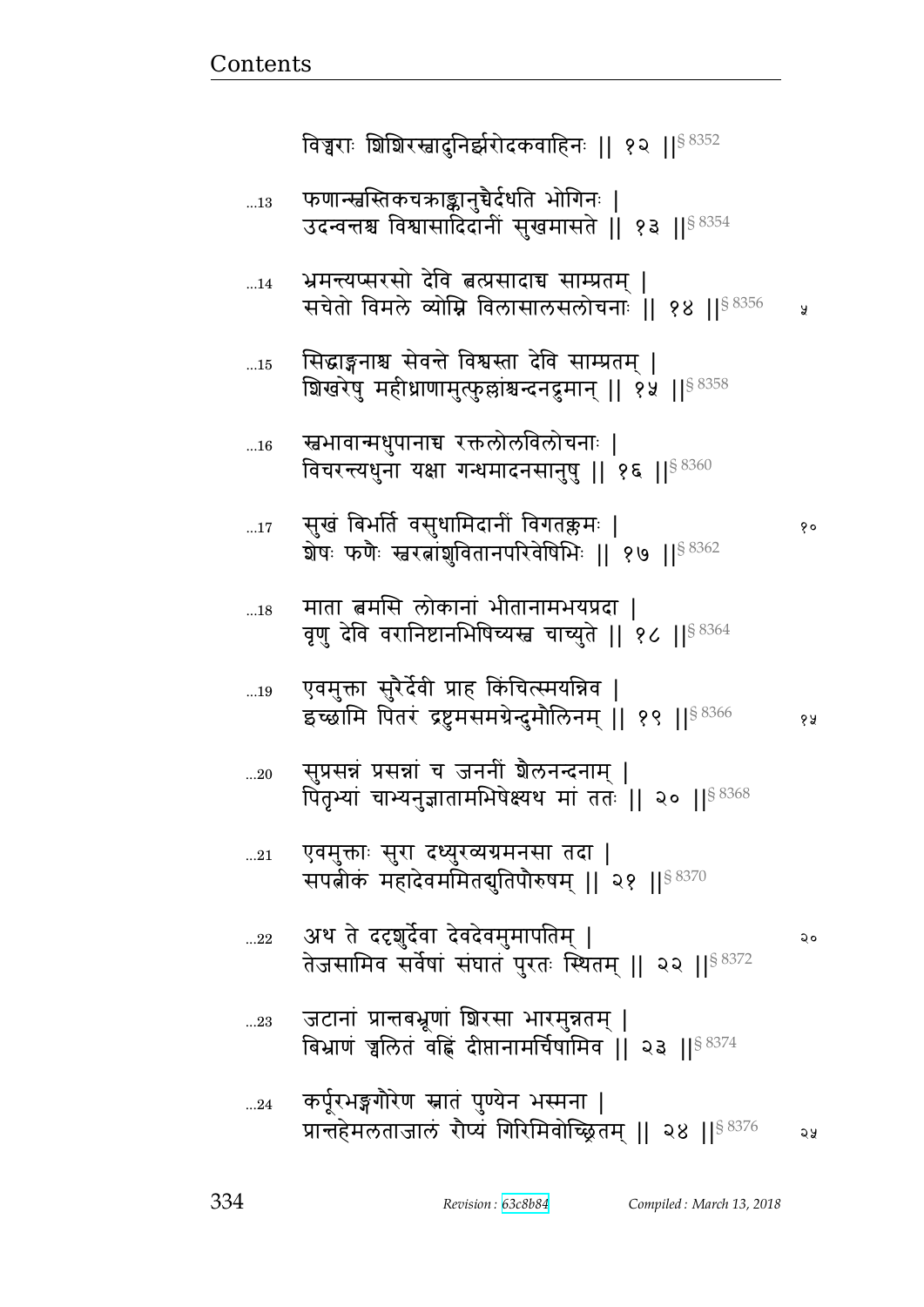| 28          | छुरितोपान्तकायेन फणरत्नमरीचिभिः  <br>महता भोगपतिना वक्षःस्थलविसर्पिणा    २८    <sup>§ 8384</sup>                                                     |
|-------------|------------------------------------------------------------------------------------------------------------------------------------------------------|
| 29          | भवानीं चास्य पार्श्वस्थां दीप्यमानां स्त्रतेजसा  <br>वसानामंशुकं रक्तं कल्पपादपसम्भवम्    २९    <sup>§ 8386</sup>                                    |
| 30          | मन्दारमालामुत्फुल्लां मत्तालिकुलसेविताम्  <br>दधानामुत्तमाङ्गेन स्त्वरेणूत्करपिअराम्    ३०    <sup>§ 8388</sup>                                      |
| 31          | रत्नःशिल्पिघटितैश्चित्रै रत्नांशुपरिवेषिभिः  <br>ञ्चातकुम्भमयेः श्लाष्येर्भूषितां भूषणोत्तमैः    ३१    <sup>§ 8390</sup>                             |
| 32          | बिभ्रतीं रुचिरां शुद्धां शरचन्द्रांशुनिर्मलाम्  <br>ष्ठिरोधरण्या महतीमेकावलिमनुत्तमाम्    ३२    <sup>§ 8392</sup>                                    |
| $33$        | अथोत्थाय सुराः सर्वे कौशिकी चानतानना  <br>तयोश्चरणपद्मेषु निपेतुस्तुष्टमानसाः    ३३    <sup>§ 8394</sup>                                             |
| $\ldots 34$ | अथोद्वीक्ष्य महादेवः कौशिकीमिदमब्रवीत् ।<br>अजेया सर्वभूतानां महायोगा महाबुतिः  <br>विचरिष्यसि लोकांस्त्वं सर्वत्राप्रतिघातिनी    ३४    $^{\$~8397}$ |
| 35          | इमाश्च देवताः सर्वास्त्रत्प्रसादादनिन्दिते  <br>$-$ -    3\,    <sup>§ 8399</sup>                                                                    |
| 36          | भक्त्या बल्युपहारैश्च पूजयिष्यन्ति मानवाः  <br>वरदा चापि भक्तानां भविष्यसि सदानघे    ३६    $8\,8401$                                                 |

- विजिह्मनखरां गुर्वीं धूसरां भस्मरेणुना |<br>सेहीं वसानमालम्बामीषद्भङ्गवतीं त्वचम् || २७ ||<sup>§ 8382</sup>  $...27\,$
- सुधाम्बुस्यन्दिनीं तन्वीमेकतः परिवेषिणीम् |<br>दधानं मौलिना किश्चित्कुटिलामैन्दवीं कलाम् || २६ ||<sup>§ 8380</sup>  $\ldots 26$
- तेजसा स्तेन तेजांसि तिरस्कुर्वन्दिवोकसाम् |<br>मध्यंदिने प्रदीपानामर्चीसीव दिवाकरः || २५ ||<sup>§ 8378</sup>  $\ldots 25$

१०

१५

২०

ঽৼ

Å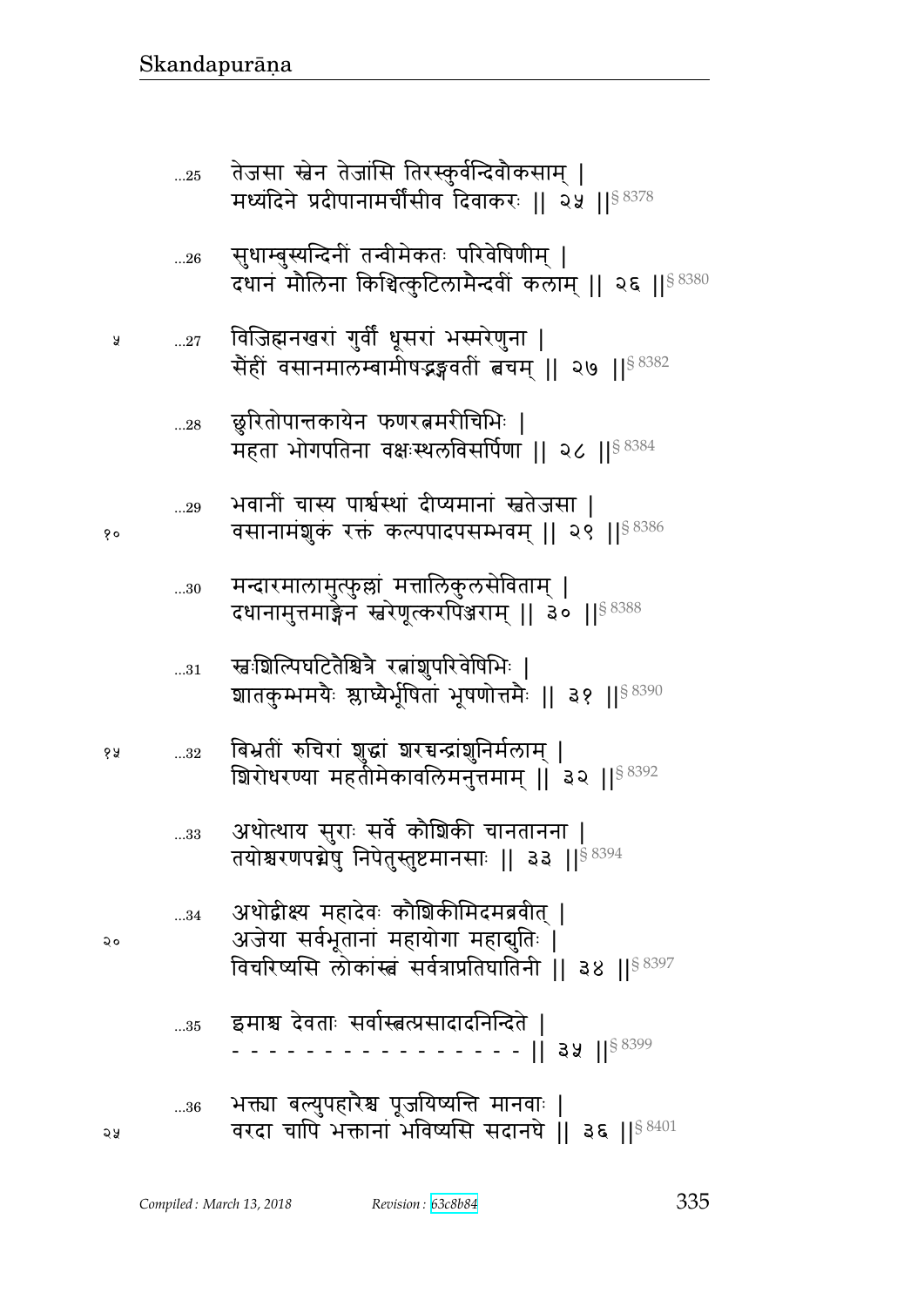Ã

- आहन्यन्तां समन्ताच देवदुन्दुभयो भृशम् |  $...47$ पाणिभिः कठिनैस्तूर्णं चित्ररूपा महास्त्वनाः || ४७ ||<sup>§ 8424</sup>
- प्रतिसार्याशु वीणाश्च गन्धर्वा मधुरस्तराः |  $...46$ २० लयतालसमें गेयं गायन्तु च समन्ततः | ४६ | | 58422
- नृत्यन्तु परितश्चित्रा दर्शयन्तः पृथग्विधान् |  $...45$ रसान्भावान्विलासांश्च सर्वे चाप्सरसां गणाः ।। ४५ ।।<sup>§ 8420</sup>
- सिञ्चन्तु वारिभिः पुण्यैर्विन्ध्यप्रस्थं पयोमुचः |  $\dots$ 44 तारं नदन्तु शिखिनः प्रहृष्टाः सर्वतोदिशः || 88 || 88418
- क्षुपगुल्मलतावृक्षपुष्परेणुसुगन्धयः |  $...43$ आक्षिपत्तो मनांस्यत्र सुखा वान्तु समीरणाः || ४३ || 8416 १५
- ऋतूंश्च सर्वांस्तत्रेत्थमादिदेश शतकतुः |  $...42$ नानापुष्पोत्करैः क्षिप्रं भूमिः सम्यग्विभूष्यताम् || ४२ || 88414
- अथेन्द्रो विश्वकर्माणमादिदेश तदा प्रभुः |  $...41$ १० सुधर्मेव सभा दिव्या क्रियतामिह साम्प्रतम् || ४१ || 88412
- एवं तस्यै वरान्दत्त्वा गिरिजावृषभध्वजौ |  $...40$ नमस्कृतो तदा देवेरन्तर्दधतुरव्ययो || ४० || 8410
- अर्चयन्ति यथा मां च सुरा यक्षा महोरगाः | ..39 गन्धर्वा मुनयः सिद्धास्तथा बामप्यनिन्दिते | अर्घयिष्यन्ति सर्वत्र भक्ताः स्तोष्यन्ति चाव्यये || ३९ ||<sup>§ 8408</sup>
- श्वर्वाणी च परिष्वज्य मूर्ध्नि चाघ्राय कौश्चिकीम् |  $\dots38$ प्राह प्रीता महाभागा मत्प्रसादाद्भविष्यसि || ३८ ||§ 8405
- अभिषिच्यस्त च क्षिप्रं सुरेरसुरसूदनि |  $...37$ कृत्स्नं रक्ष च भूर्लोकं पूज्यमाना सदाव्यये || ३७ ||§  $8403$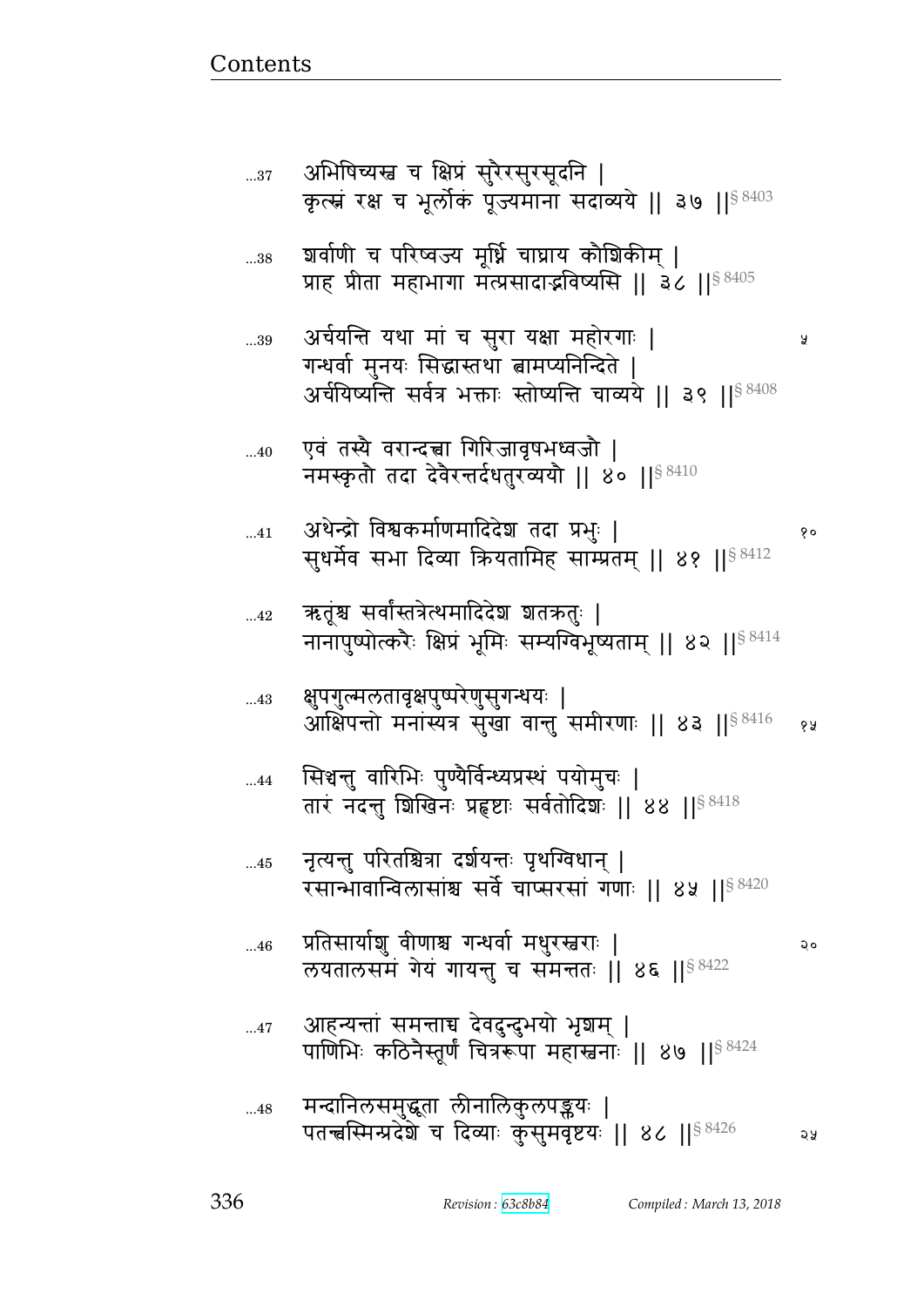$...60$ 

|    | कृतस्तदस्ययना विप्रैः सुहुते जातवेदसि    ६०    <sup>§ 8450</sup> |
|----|------------------------------------------------------------------|
| จง | 61 वसाना वाससी शुक्ले कल्पद्रुमसमुद्भवे                          |

- ऋषिभिर्देवताभिश्च देवदेवसुता ततः || ५९ ||<sup>§ 8448</sup> तस्मिन्सिंहासने दिव्ये निषसादाथ कौशिकी |
- स्तुतिभिर्जयश्चब्देश्च स्तूयमाना समत्ततः |  $\dots59$
- सर्वरत्नप्रभाजालखचितोपान्तमण्डलम् ।  $...58$ कल्पयामास देव्याश्च विश्वकर्मा वरासनम् || ५८ || § 8446
- पद्मरागमयैः सिंहैश्चतुर्भिर्वज्रकेसरैः |  $\dots57$ उच्छसद्भिरिव श्रीमदुह्यमानं हिरण्मयम् || ५७ || ९४९
- सर्वरत्नोषधेर्गन्धैः पूर्णाः पुण्येश्च वारिभिः | ४ प्र  $...56$ आनीतास्तत्र कलशा हेमरतमयाः शुभाः || ५६ || 8442
- प्रगीताः सुरगन्धर्वा ननृतुश्चाप्सरोगणाः |  $\dots55$ ऋषयस्तुष्टुवुर्गीर्भिः पुण्याभिः कौशिकीं तदा || ५५ ||<sup>§ 8440</sup>
- पुष्पकिञ्जल्कगर्भाश्च सुखस्पर्शाः सुगन्धयः |  $\dots54$ नादयन्तो मुहुर्घण्टा ववुस्तत्र समीरणाः || ५४ ||§ 8438
- भिन्नकालानि पुष्पानि ददृशुर्देवतास्तदा |  $...53$ समं सुपुण्यगन्धानि विचित्राणि बहूनि च || ५३ || § 8436
- सध्वजां सपताकां च घण्टास्नननिनादिताम् |  $\dots52$ तपोनियमयज्ञानां साक्षात्सिद्धिमिवोद्गताम् || ५२ || § 8434
- वज्रस्फटिकनिर्यूहां जाम्बूनदमयीं शुभाम् |  $...51$ इन्द्रनीलोरुसोपानां मुक्तादामावलम्बिनीम् ॥ ५१ ॥  $8432$
- अथाशु निर्मिमे तत्र विश्वकर्मा महाद्गुतिः |  $...50$ नानारतोञ्जलस्तम्भां विचित्रमणिवेदिकाम् || ५० || § 8430
- उच्छ्रयन्तां समन्ताच पताकाश्चित्रमूर्तयः |  $...49$ ध्वजाश्च विविधाकारा हेमदण्डाः सुसंस्कृताः || ४९ ||<sup>§ 8428</sup>

१०

 $\mathsf{Q}$ 

५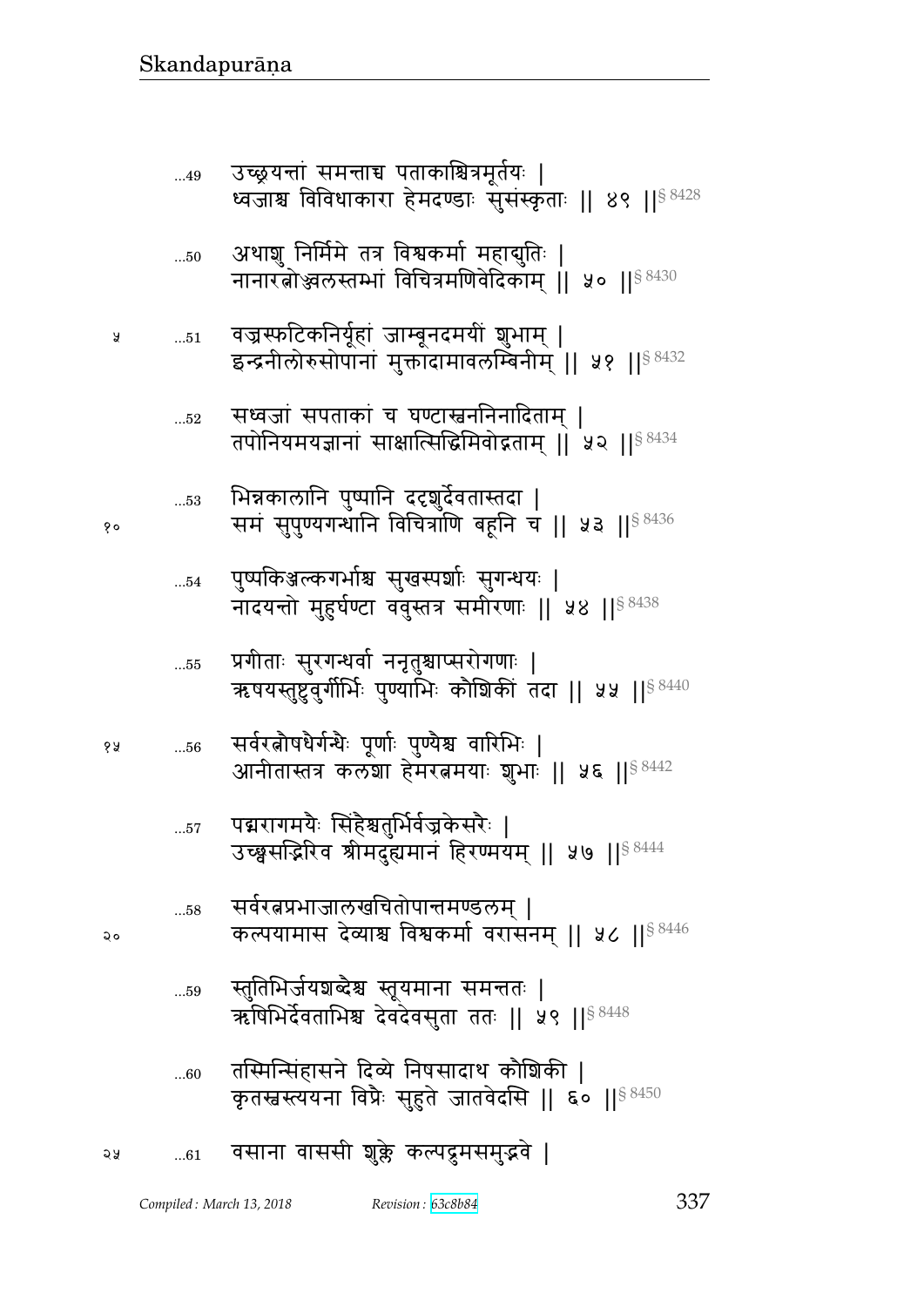#### बहुपुत्रां प्रलम्बां च लङ्कायां संन्यवेशयत् |  $\ldots$ 2

### अथ ता देवता देवी कौश्चिकी देहसम्भवाः |  $\dots$ 1 न्यवेशयन्महाभागा देशेषु नगरेषु च || १ ||  $8\,476$

पूर्णेन्दुबिम्बप्रतिमं रत्नदण्डं महाद्युतिम् |  $...65$ जयाह च ततश्छन्नं स्तवमेव शतकतुः || ६५ || 8460 चामरेर्हेमदण्डैश्च दीर्घेश्वन्द्रांशुनिर्मलैः |  $...66$ १० वीजयामासुरायस्तैर्लोकपालास्तदाव्ययाम् ॥ ६६ ॥<sup>§ 8462</sup> उवाच च ततः श्रीमान्कौश्चिकीं पाकशासनः |  $...67$ पाहि कृत्स्नां भुवं देवि भगिनी बं ममाव्यये || ६७ || 8464 भक्ताननुगृहाणेशे जहि चामरकण्टकान् | ...68 विचरस्त समस्तांश्च लोकान्सिद्धगणार्चिता || ६८ ||<sup>§ 8466</sup> १५ इति वचनमथो<del>क</del>ा कोशिकीं देवराजः ..69 त्रिदशगणसमेतः शुभ्रलोलोरुहारः | उदपतदथ विन्ध्याद्विक्षिपन्व्योम्नि नीलान् सलिलभरविनम्रानम्बुवाहान्समन्तात् || ६९ || $^{\$~8470}$ य इमं शृणुयान्नित्यं पठेद्वा सत्समागमे |  $...70$ २० इह लोके सुख प्राप्य स याति परमां गतिम् || ७० S 8472 इति स्कन्दपुराणे सप्तषष्टो ऽध्यायः || सनत्कुमार उवाच | § 8474

श्चेलेन्द्राः पृथिवी गङ्गा चन्द्रमा मरुतो ऽश्विनौ |  $...63$ समुद्रा वसवो लक्ष्मी सन्ध्या कीर्तिः सरस्त्रती || ६३ ||<sup>§ 8456</sup> श्र

आदाय कलशान्सर्वानभ्यपिश्चन्त कौशिकीम् || ६४ ||§ 8458

नागेन्द्रा विहगेशाश्च विविधाश्च सरिद्वराः |

 $...64$ 

ततः सप्तर्षयो विष्णुर्धर्मो यज्ञः प्रजापतिः |  $...62$ आदित्याः कश्यपो रुद्रा लोकपाला हुताशनाः || ६२ ||<sup>§ 8454</sup>

मुक्तादामावबद्धाङ्गी शुक्लस्रगनुलेपना || ६१ ||<sup>§ 8452</sup>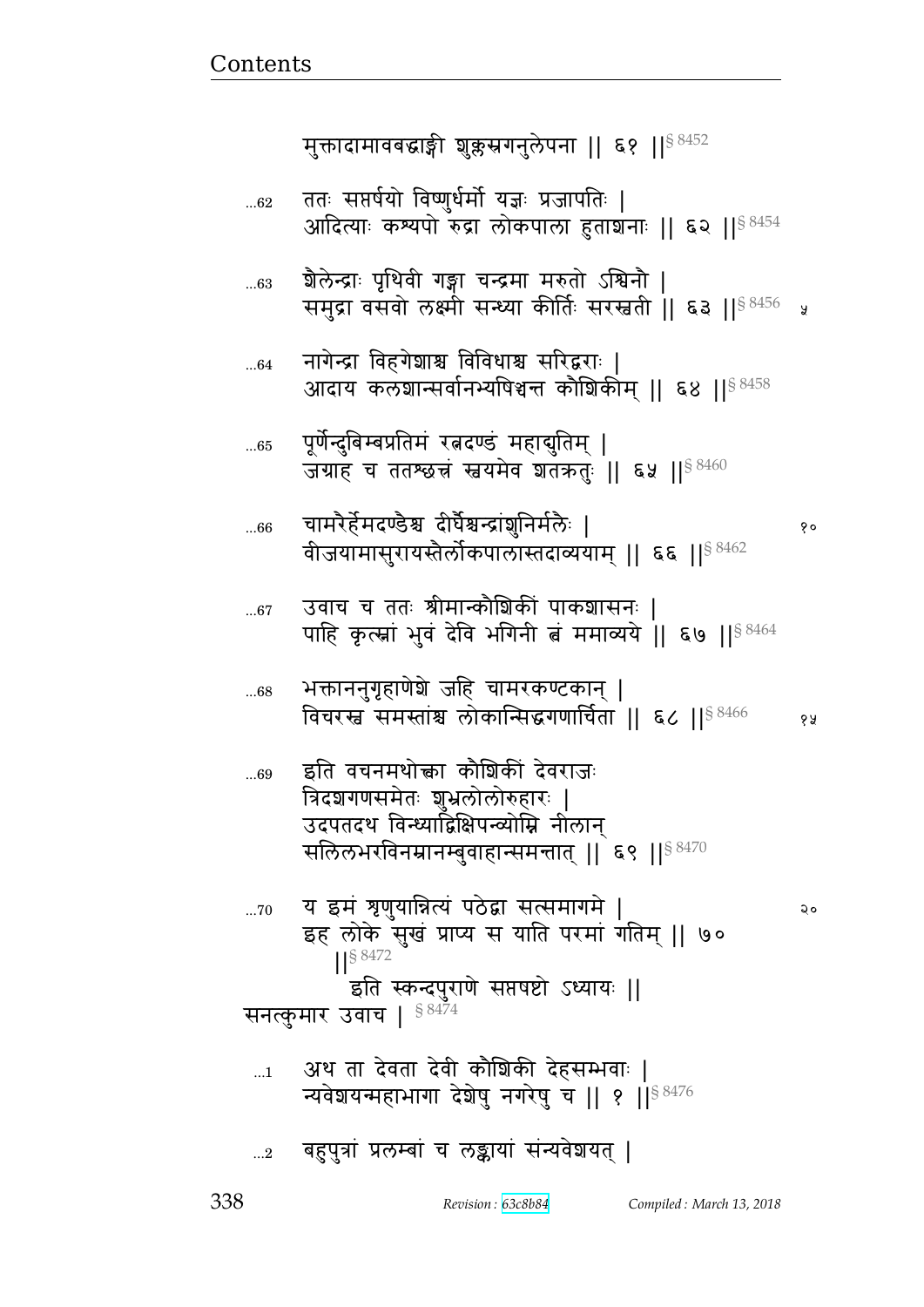सुसंहतः पृथूरस्को महाग्रीवः सुवालधिः |  $...13$ वक्रशृङ्गः पृथुखुरो विशालोच्छितमस्तकः || १३ || 8502 จม

- तस्यास्तत्रागमं ज्ञात्ना सूनुः सुम्भस्य वीर्यवान् |  $...12$ आजगामाशु तं देशं महिषो नाम दानवः || १२ ||<sup>§ 8500</sup>
- ऋषिरास्ते महाभागः श्वरद्वान्नाम गौतमः | २०  $...11$ तस्य यज्ञं जगामाथ देवी तेन निमन्त्रिता || ११ ||<sup>§ 8498</sup>
- कस्यचित्त्वथ कालस्य स्तर्णाक्षे हि महातपाः |  $...10$ यत्र विष्णुर्वराल् लेभे देवमाराध्य शंकरम् | चक्रं सुदर्शनं नाम द्विषतामन्तकोपमम् || १० ||  $8496$
- श्रेषाश्च देवताः सर्वा ग्रामेषु नगरेषु च | ४ प्र  $\ldots 9$ कर्वटेषु महीध्रेषु कौशिकी संन्यवेशयत् || ९ ||§ 8493
- अस्पृष्टां मध्यदेशे तु किंनरीं बर्बरेषु च |  $\ldots$ 8 वाराणस्यां निरायासां चित्रघण्टां च कौशिकी । महाकाली महाकाले वानरी शबरेषु च || ८ || S 8491
- पूतनां च सुवीरेषु मृत्युं पिष्टपुरे तथा | १०  $\dots 7$ कोटीवर्षे बहुमांसां पौण्ड्रेषु कटपूतनाम् || ७ || \$8488
- प्रभावती कलिङ्गेषु जयन्ती नागसाह्वये  $...6$ काश्मीरेषु स्थिता पष्ठी सरमा मलयेषु च || ६ || 8486
- प्रचण्डां च तुखारेषु कौसलेषु च लम्बिकाम् |  $\dots 5$ जयां च विजयां चैव स्तूपुरे संन्यवेशयत् || ५ ||  $88484$
- वत्सगुल्मे प्रभां देवीं लक्ष्मीं कोलगिरावपि |  $\dots 4$ उपकां पारसीकेषु वायसीं यवनेषु च || ४ || 88482

Я

गोकर्णे रेवतीं देवीं पाण्ड्येषु मुखमण्डिकाम् |  $\ldots 3$ आभीरेषु शिवां चैव शान्तिं च वरणातटे || ३ || § 8480

लम्बोष्ठीं वृषदंशां च किंनरीं चैव सिंहले || २ || 8 8478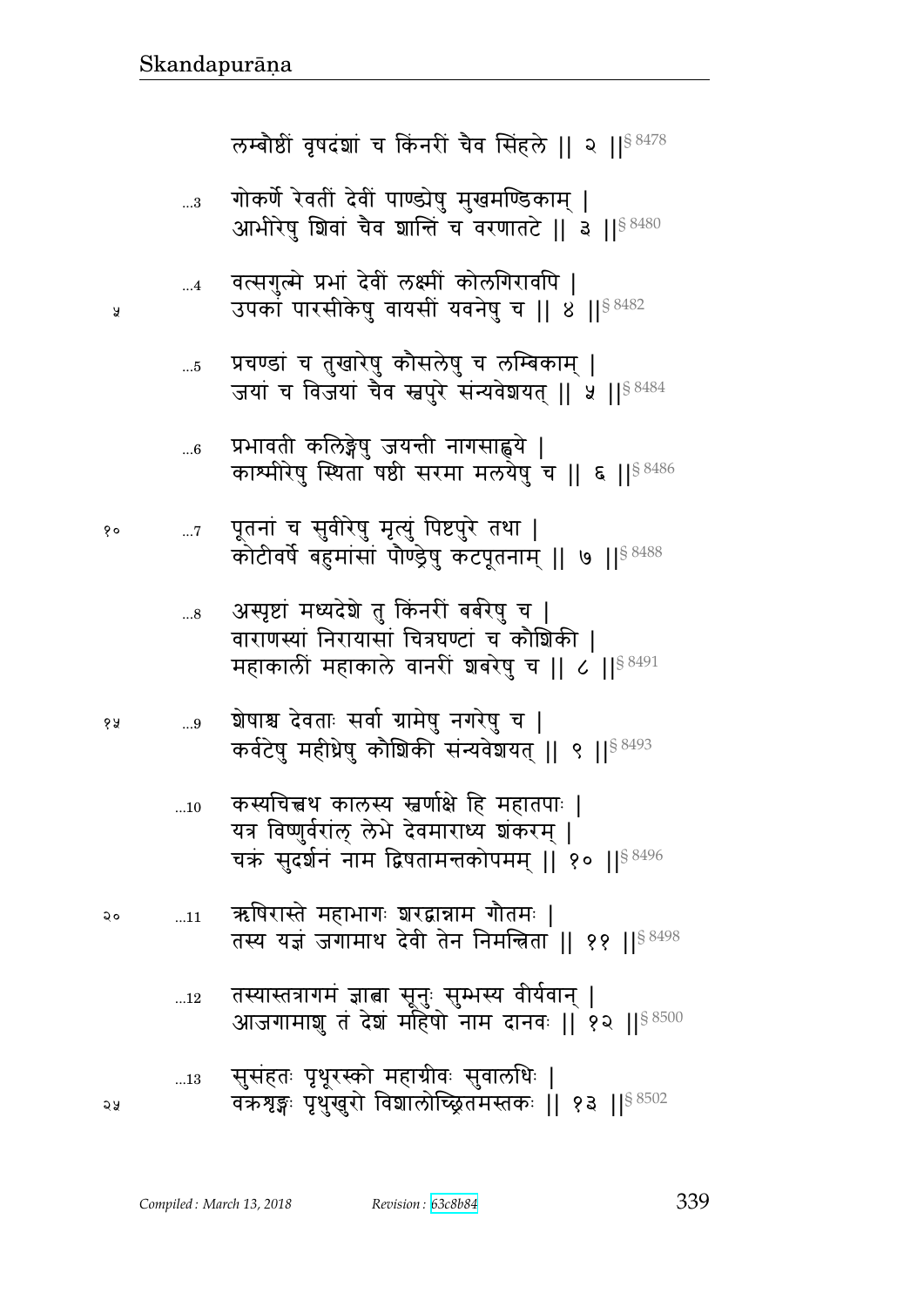२०

 $...22$ 

कुलिशकठिनशृङ्गं नीलजीमूतकल्पं  $...23$ महिषमथ निहत्य प्रौढदर्पं तदानीम् | विविधकुसुमवृष्ट्या सर्वतः कीर्यमाणा धरणिधरमगच्छत्कौशिकी स्तं निवासम् || २३ || $^{\$8524}$ इति स्कन्दपुराणे ऽष्टषष्टो ऽध्यायः ||

उद्भूह्य सा वालधिमिन्द्रञ्चत्रोः कृत्वा च पादं ज्ञिरसि प्रसह्य | त्रिशूलमादाय बिभेद पृष्ठे व्ययोजयचासुभिराशु दैत्यम् ॥ २२  $\left| \right|^{s}$  8520

- विषह्य तं तस्य तदा प्रहारं जग्राह शृङ्गे महिषं करेण | १५  $...21$ उद्भाम्य चोचैः परितः सरोषा न्यपातयद्भूमितले श्वसन्तम् ॥
- अभ्येत्य तां दानवराजसूनुर्बलेन मत्तः परमेण देवीम् |  $...20$ अभ्याहनद्वक्षसि लोलहारे शृङ्गेण श्रकायुथकर्कशेन || २०  $\frac{1}{5}$  8516

 $28$  || $88518$ 

- तं कौशिकी वीक्ष्य तदापतन्तं दैत्येन्द्रपुत्रं महिषं सरोषम् |  $\dots 19$ चुक्रोध ताम्रायतचारुनेत्रा स्थिता धरण्यामसुरेन्द्रह्क्ती || १९  $\frac{1}{5}$  8514
- उद्वालधिस्तीक्ष्णविषाणकोटिः सुपीनवक्षाः कठिनोर्ध्वकर्णः |  $...18$ अभ्यापतद्रुग्गुलुताम्रनेत्रो जवेनं देवीमसिताद्रिकल्पः || १८  $\delta$  o S 8512
- अथ दृष्ट्वा स तां देवीं क्रोधाद्रक्ततरेक्षणः |  $...17$ अभ्याजगाम वेगेन यत्नमास्थाय दानवः ॥ १७ ॥ $88510$
- विज्ञाय तस्यागमनं योगेश्चा विन्ध्यवासिनी |  $...16$ जगाम बरिता तत्र यत्रासौ दानवाधमः || १६ ||<sup>§ 8508</sup>
- Y
- अञ्जनाद्रिसमप्रख्यो युयुत्सुर्बलदर्पितः |  $\dots15$ देव्याः पन्थानमावृत्य दानवेन्द्रसुतः स्थितः || १५ || § 8506
- बद्धवैराशयः क्रूरो महासच्चो ऽतिदुर्जयः |  $...14$ वज्रनिष्पेषपरुषं नर्दमानो महास्तनः ॥ १४ ॥  $8504$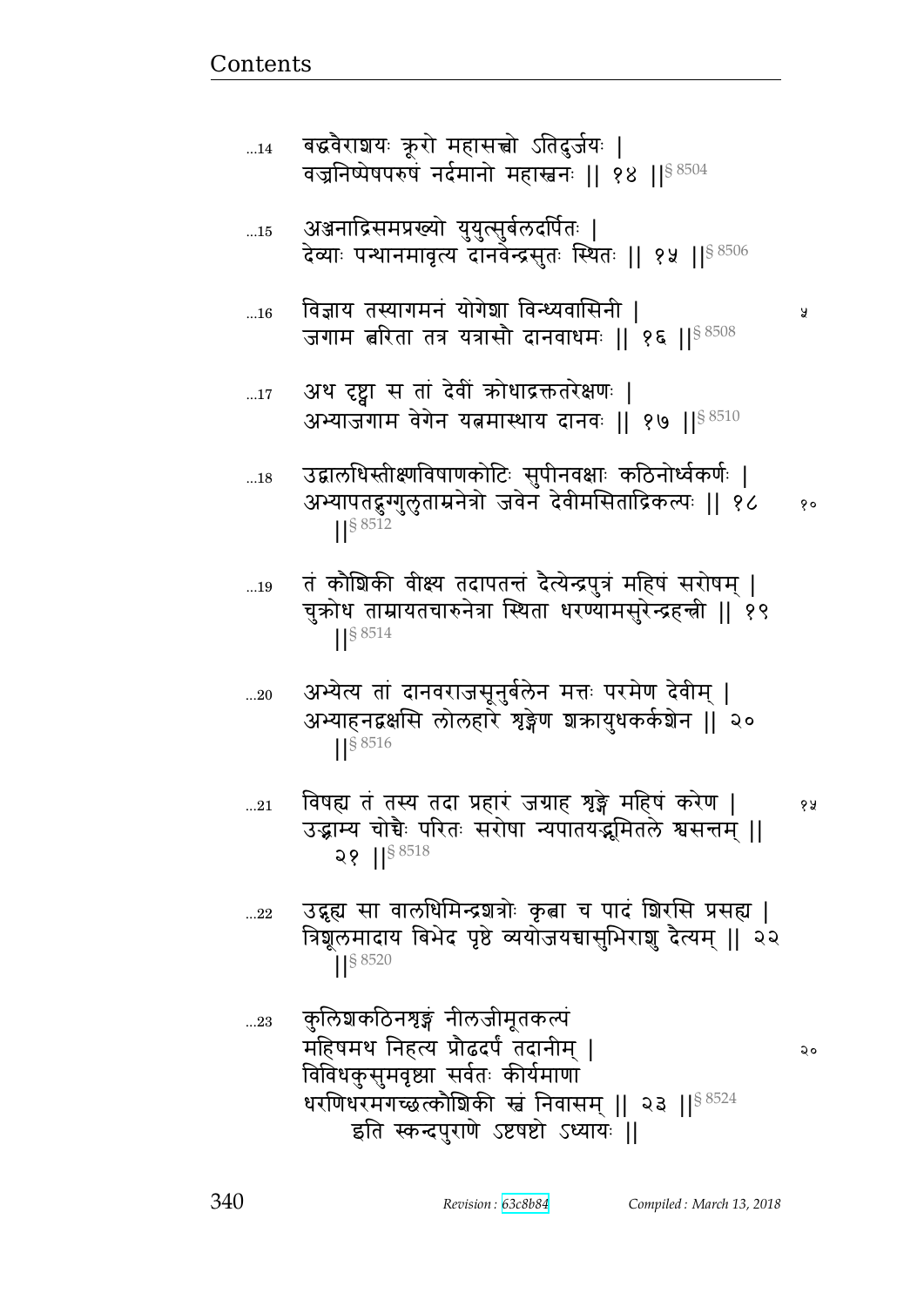## ... $11$  नमः सिद्धे महादेव्ये रतये गतये नमः |

| $\dots$ 10 | नन्दी सम्प्रेक्ष्य तां चापि गौराङ्गीं हेमसप्रभाम्                  |
|------------|--------------------------------------------------------------------|
|            | हर्षेण महता युक्तः पादयोरपतद्भृशम्                                 |
| จง         | प्रणम्य स तदा धीमानस्तुवत्पर्वतात्मजाम्    १०    <sup>§ 8550</sup> |

- ...9 ततो नन्दीश्वरं दृष्ट्वा भक्तं प्रेम्णा गिरीन्द्रजा | एहि वत्स चिरादृष्टस्बमित्युक्तवती तदा || ९ || $^{\$~8547}$
- ...8 मन्दरं गिरिमागम्य सहिता सोमनन्दिना | अपश्यद्भवने भर्तुर्द्वारमूले समास्थितम् | २० विन्दिनं गणपं देवी दीप्तपट्टिसधारिणम $\,$  || ८ || $\,$   $\,$  8545 $\,$
- १४ ...7 तस्मिन्हिमवतः श्रुङ्गे तपः कृत्वा सुदुष्करम् | गोराङ्गी सा तदा भूबा शुद्धहेमसमप्रभा | दर्शने शकरस्याथ शर्वाणी मतिमादधे || ७ || § 8542
- ... $\epsilon$  जोर्या समागमो व्यास न्नंकरस्य यथाभवत् | तत्प्रवक्ष्यामि ते सर्वं शृणु योगविदां वर || ६ ||  $s$  8539
- ... $_5$  ) योगिनश्चैव पड्विंश ब्रह्माद्याश्च दिवौकसः | प्रणम्य परया भक्त्या शिरसा तं त्रिलोचनम् || ५ ||  $88537$
- ...4 विमस्कृत्वा महादेवं परमं ब्रह्म शाश्वतम् | <sub>१०</sub> यं पठन्ति सदा सांख्याः पुरुषं पञ्चविंशकम् ॥ ४ ॥ $^{\$8535}$

### सनत्कुमार उवाच | ९८५३३

- ...3 सोमनन्दी च श्चार्दूलः किमवाप वरं शुभम् | एतन्मे पृच्छतो ब्रूहि भक्ताय प्रणताय च || 3 || $^{8.8532}$
- $_{\rm ...2}$   $\,$  वरं यथेप्सितं लब्ध्वा ब्रह्मणो गोरवर्णताम् | <sub>थ</sub> किमन्यदकरोद्विप्र तपसो ऽन्ते महामुने || २ ||<sup>§ 8530</sup>
- $_{\rm ...1}$  ) भगवन्सर्वलोकज्ञ पितामहसमद्युते । तपः कृत्वा तदा देवी पुष्कलं हिमवत्सुता || १ || $^{\$~8528}$

व्यास उवाच |  $$^{8526}$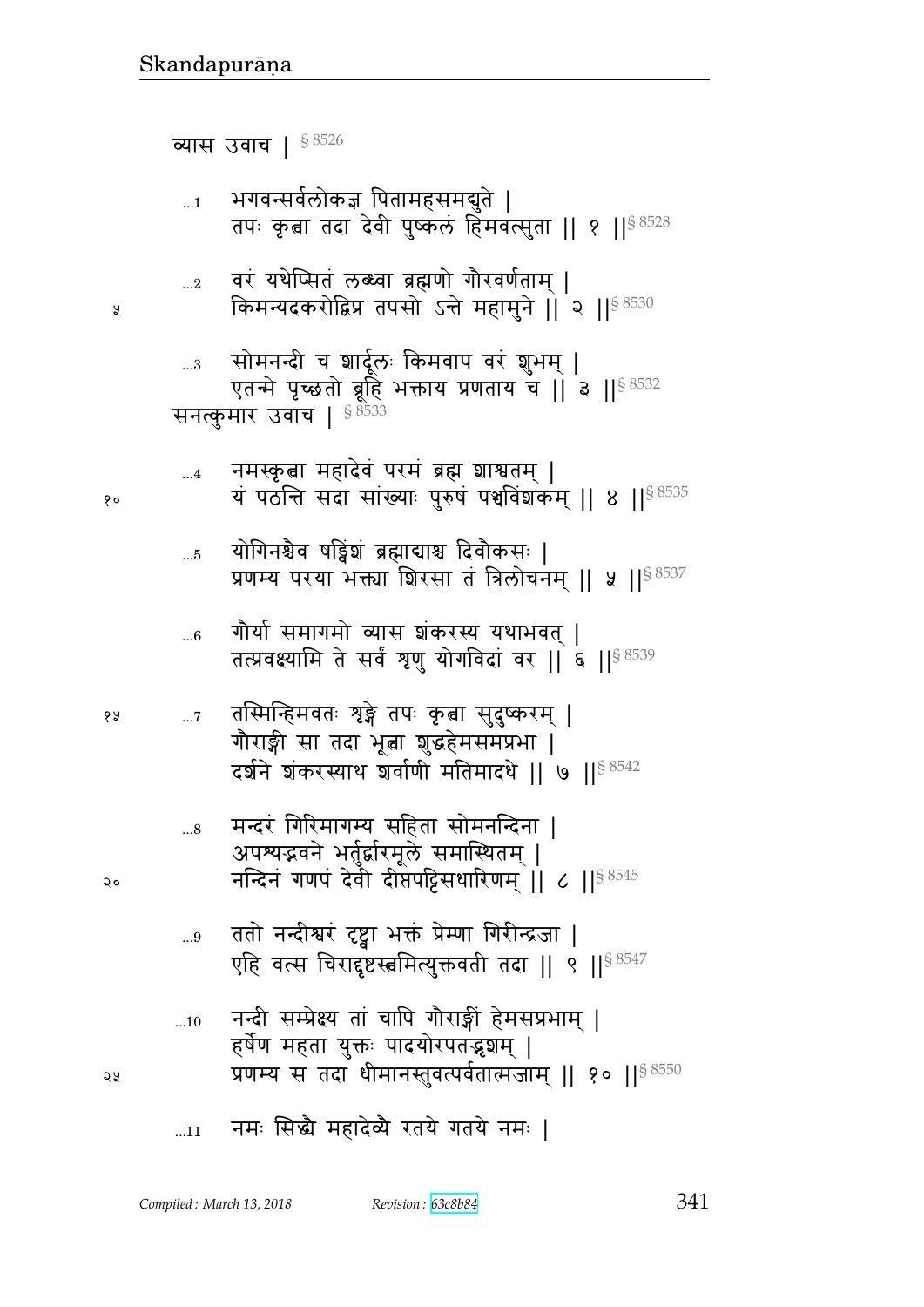#### प्रागहं यत्त्वया देव कृष्णवर्णेति भाषिता |  $...23$

प्रसन्ना नित्यमेव त्नमेषो ऽस्तु वर-म्-उत्तमः |  $...16$ १० एवमस्त्रिति सा प्रोच्य प्रविवेशायतेक्षणा । १६ ।। \$8562 अग्रतो ऽस्या ययौ नन्दी सोमनन्दी च पृष्ठतः |  $\dots17$ चन्द्रलेखा तयोर्मध्ये ग्रहयोरिव सा बभौ || १७ || § 8564 दूरादेव समालोक्य देवदेवो मुदान्वितः |  $...18$ आजगाम महातेजाः संभ्रमोत्फुल्लोचनः | ४ ह पपात पादयोर्देवी देवदेवस्य धीमतः || १८ || \$8567 अथ देवस्तदायातां देवीं गिरिवरात्मजाम् |  $...19$ तामुवाच सुरश्रेष्ठः समालोक्य मुहुर्मुहुः ॥ १९ ॥ 88569 दिष्ठासि प्रीतवदना दिष्ट्या च सफलं तपः |  $...20\,$ दिष्ट्या चेदं वरं वर्णं गौरं कनकसप्रभम् || २० || \$8571 २० प्रियं नः सर्वथा देवि परमं यत्त्वमागता ।  $...21$ प्रतिज्ञां पूरयिबेह शार्दूलो ऽयं कुतश्च ते || २१ || 8573 एवमुक्ता तदा देवी भर्त्रा प्रणयपेशलम् |  $\ldots$ 22 कथयामास देवाय सर्वं चरितमात्मनः || २२ || 8575 देव्युवाच |  $$^{8576}$ **SA** 

अथ देवी तदा दृष्ट्वा नन्दिनं पादयोर्नतम् |  $\dots15$ प्रोवाच वरदास्मीति स च वव्रे वरं शूभम् || १५ || ९४560

- कृष्णा कात्यायनी गौरी भूतमाता तथेश्वरी |  $...14$ भव देवि प्रसन्ना मे भक्तस्य प्रणतस्य च || १४ ||  $88558$
- पृथिवी कौशिकी श्रीश्च शर्वाणी शर्ववल्लभा ।  $\dots$ 13 गणमातादितिश्चैव पवित्रा विन्ध्यवासिनी || १३ ||<sup>§ 8556</sup> У
- कान्तिर्युतिस्तथा तुष्टिः शान्तिः स्तरस्ययनं परम् |  $\dots 12$ दक्षिणा नियतिर्मृत्युः सन्ध्या विद्युदहः क्षपा || १२ || § 8554

बं किया कारणं बं च प्रकृतिर्मुक्तिरेव च || ११ || \$8552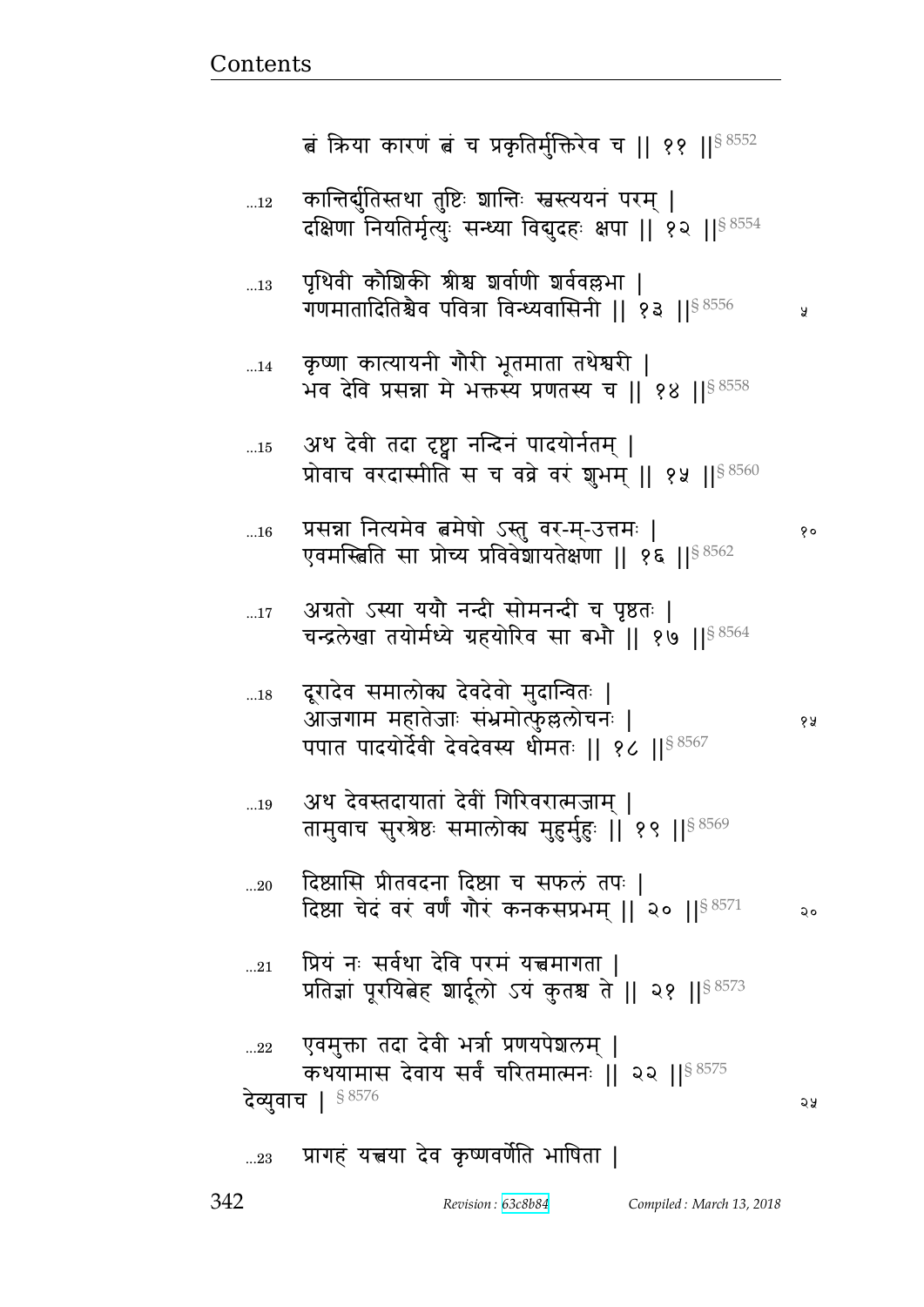5A

Я

 $\ldots 28$ 

- नन्दिनं स तदाहूय गणपांश्च सहस्रशः |  $\dots33$ जगाम सहितो देव्या हिमवन्तं महागिरिम् || ३३ ||<sup>§ 8604</sup>
- एवमुक्तः स पार्वत्या प्रोवाच परमेश्वरः |  $...32\,$ रोचते चारुसर्वाङ्गि गत्तुं तत्र ममाव्यये | रम्यं तद्धिमवच्छुङ्गं तप्तं यत्र तपस्त्वया || ३२ ||  $8602$
- यस्मिन्देशे महादेव तपश्चरितमुत्तमम् |  $...31\,$ तं भूयो ऽपि बया सार्धं द्रष्टुमिच्छामि शंकर || ३१ || 58599
- यदन्यद्बूहि तत्सर्वं करिष्यामि तव प्रिये || ३० || § 8596 देव्युवाच | § 8597 २०
- यादृशो मम नन्दीशस्तादृशस्ते भविष्यति ।  $...30$
- परितुष्टो ऽस्मि ते देवि वरं वृणु यथेप्सितम् |  $...29$ मृगेन्द्रो ऽयं गणश्रेष्ठः सोमनन्दी महाबलः || २९ ||<sup>§ 8594</sup>
- ममैवानुचरः पार्श्वे कृतो योगी च शंकर | वर्णं चेदमदान्मह्यं तवादेशात्पितामहः || २८ || \$8591 देव उवाच | § 8592 १५
- आगतस्तपसश्चान्ते ब्रह्मा मह्यं वरप्रदः | १०  $...27\,$ तमहं पूर्वमस्यार्थे वरमप्रार्थयं विभो || २७ || 88588

तेनायममरो देव जराशोकविवर्जितः |

- दिव्यं वर्षसहस्रं तु तपोयुक्ताहमास्थिता |  $...26\,$ तावन्तं कालमेषो ऽपि ममातिष्ठत्समीपतः । स्तब्धलाङ्गलनेत्रास्यो निराहारो विलोकयन् || २६ ||<sup>§ 8586</sup>
- यस्मिन्नेव दिने तत्र तपो ऽहं समुपाश्रिता |  $\ldots 25$ तस्मिन्नेवेष शार्दूलः सोमनन्दी ममाग्रतः | व्यतिष्ठत महादेव भक्त्या परमया युतः || २५ || \$8583
- हिमवच्छिखरं गत्ना तपो ऽहं महदास्थिता |  $...24$ चिन्तयन्ती सदैव बामेकपादेन संस्थिता || २४ || \$8580

तदा मन्युपरीताङ्गी गौरवर्णसमीप्सया || २३ || $^{\$8578}$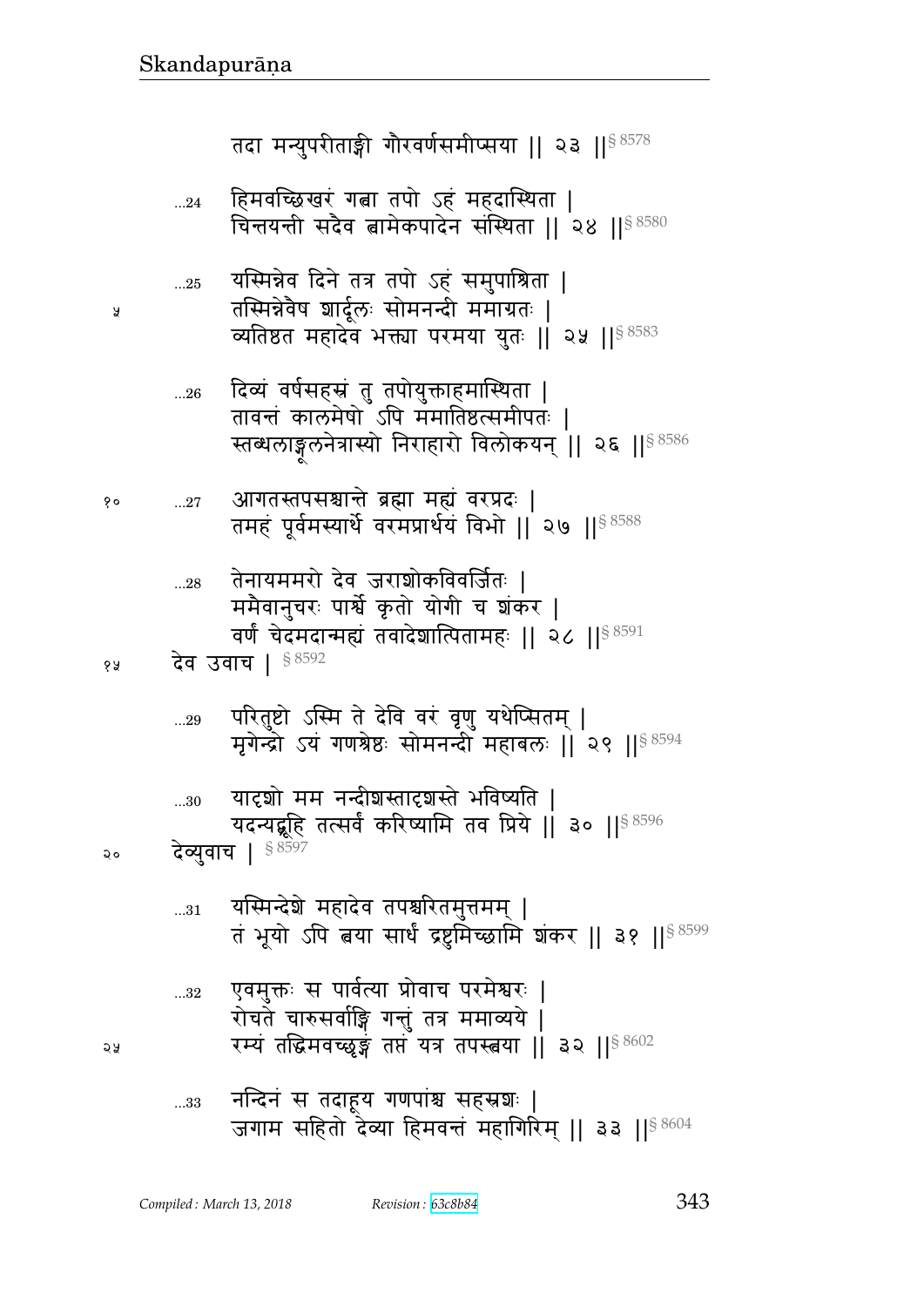- ...43 yுF ɊyɗypF Ì\_ਯyxFd ~xp1 ᅖ स गाणपत्यं सम्प्राप्य मया सार्धं चरिष्यति | गोर्याश्रात्रेव सांनिध्यं सर्वदा ते भविष्यति || ४३ || $88626$
- $_{\ldots42}$  विरात्रमुषितो यस्त्वामभिरुह्य शुचिव्रतः | ट्व्या गौरीमथाभ्यर्च्य ब्राह्मणं तर्पयिष्यति | नारी वाथ नरो वापि लोक गौर्याः स यास्यति || ४२ ᅖᅖ§ 8623
- ...41 r^rF{ d`ÔFह ࣸ ଉx4%ՠÂpB ad1 ᅖ 5  सर्वपापेर्विमोक्ष्यन्ति यास्यन्ति च परां गतिम् || ४१ ||  $88620$
- ...40 पुण्यस्त्वमचलश्रेष्ठ भविता पापमोचनः | गोरीशिखर इत्येव लोके ख्यातिं गमिष्यसि || ४० || ${}^{8\,6618}$
- ...39 अमरो जरया त्यक्तः सर्वदुःखविवर्जितः | अभेद्यश्चैव वज्रेण मत्प्रसादाद्भविष्यसि || ३९ ||  $^{\$8616}$
- ... $\mathrm{^{138}}$  कृत्वा तदर्घकुण्डं तु तस्मिञ्छिखरसत्तमे | वरदानेन शैलेन्द्रमनुगृह्णत्पिनाकधृक् || ३८ || ${}^{8\,8614}$  ... ... ...
- ...37 अागतं तमथो दृष्ट्वा मूर्तिमानचलस्तदा | उपतस्थे महादेवं प्रणिपत्य कृताञ्जलिः || ३७ ||  $8612$
- ...36 ~ pB |g^x~ళ ^ɑyB sp4{w5}px> ᅖ तुतोष परमप्रीतो रेमे च सगर्णेश्वरः || डेर्ढ || ९ ४६ छ ।
	-
- ... $_{35}$  नादिनं वृषमारूढः प्रक्रीडितगणेश्वरः | हिमवद्गिरिमागम्य तं प्रदेशसुपागमत् || ३५ ||  $$^{8608}$
- ...34 देवैर्विद्यार्थरैः सिद्धैर्गन्धर्वैर्मुनिसत्तमैः | वन्द्यमानो ऽसकृद्देवः स्तूयमानश्च सर्वतः ॥ ३४ ॥  $88606$

<u>Contents and Contents are the contents of the contents of the contents of the contents of the contents of the contents of the contents of the contents of the contents of the contents of the contents of the contents of the</u>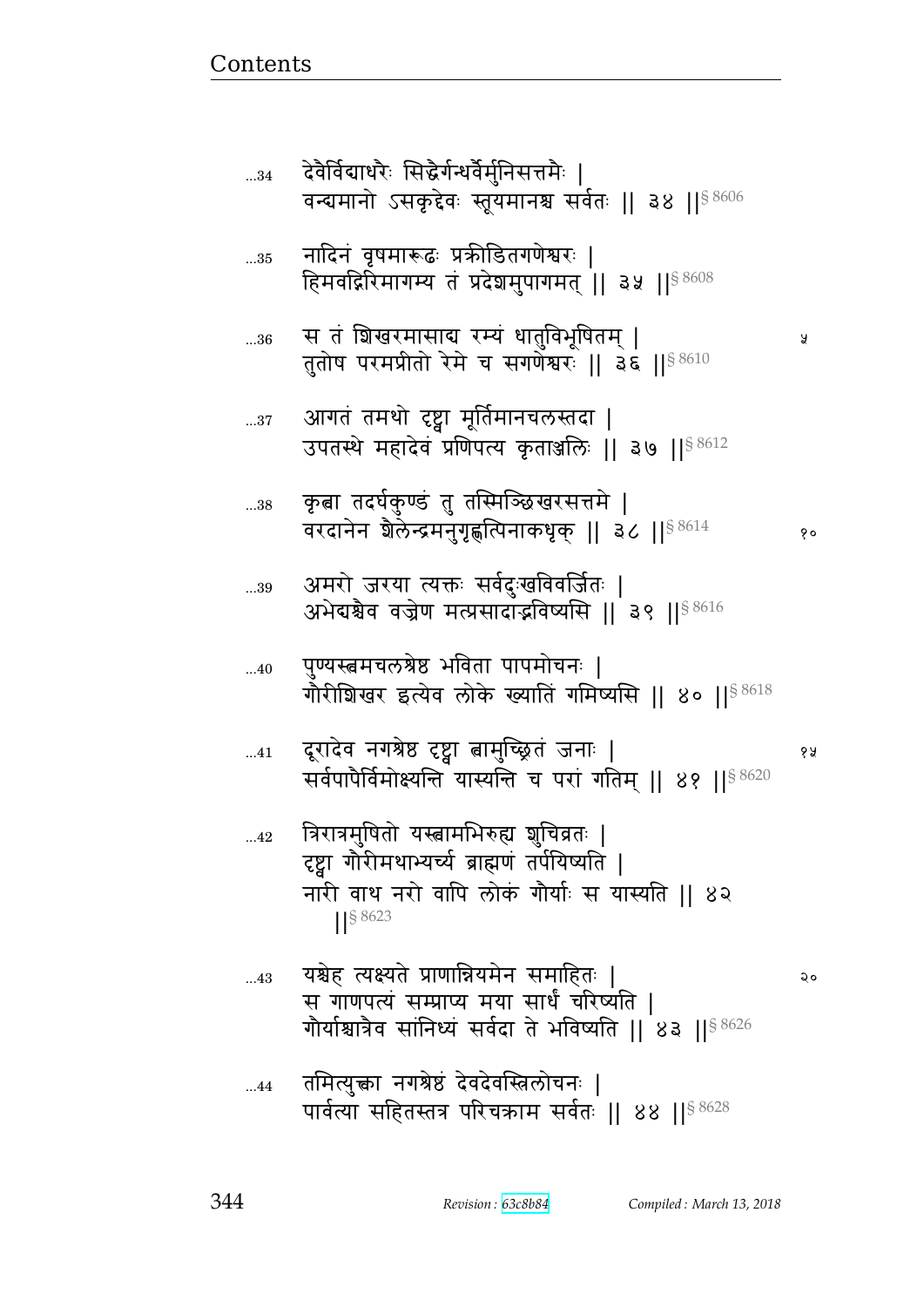शुचिरस्यां निराहारस्त्रिरात्रं यः करिष्यति | भवेत्तप्तं तपस्तेन लोकं च तव यास्यति || ४७ ||<sup>§ 8635</sup> एकपादेन यो मर्त्यस्तिष्ठेदेकमहः शुचिः |  $...48$ तपनाभिमुखो भूबा बद्रक्तस्बत्परायणः | सो ऽपि यास्यति ते लोकं गणपश्च भविष्यति || ४८ ||<sup>§ 8638</sup> १० प्राणान्परित्यजेद्यश्च शिलायामिह दुस्त्यजान् |  $...49$ सो ऽपि तप्ततपा भूबा ब्रह्मलोक गमिष्यति || ४९ ||<sup>§ 8640</sup> इमं च पर्वतोद्देशमास्पदं सोमनन्दिनः |  $...50$ यो ऽभिगच्छेदहोरात्रं सो ऽपि नन्दिसमो भवेत् || ५० S 8642 अथापृच्छत्पुनर्देवः पार्वतीं विचरन्प्रभुः | १५  $\dots51$ कथमेतानि कुण्डानि बभूवुरिह शैलजे | एवं पृष्टा पुनर्देवी वाक्यमेतज़ुगाद ह || ५१ || § 8645 यदाहमागता देव तपस्तप्तुमिह प्रभो |  $...52$ स्तनयोः प्रसूते धारे महत्यौ मे तदासकृत् | एते ताभ्यां कृते कुण्डे सिततोये महाप्लवे || ५२ ||§ 8648 २० तपस्तसुमलंकारानहं त्यक्तवती यदा |  $\dots53$ तदा तेभ्यः स्नुता देव जलधारापतद्रुतम् | तया हीदं महत्कुण्डं द्वितीयं मे कृतं शुभम् || ५३ || 58651 ब्रह्मणश्च यदा लब्धं गौरवर्णत्नमुत्तमम् |  $\dots\!54$ शरीरान्मे तदा देव कृष्णा कोशी व्यनिष्क्रमत् | 24 तस्यां कोश्यां समुत्पन्नमेतत्कुण्डं तृतीयकम् || ५४ ||<sup>§ 8654</sup>

- अथ तामनुजग्राह शिलां प्रीत्या भवस्तदा | Å  $...47$
- तमाह देवी देवेश्वमिह तप्तं मया तपः |  $...46$ प्रियमेतन्मम स्थानं सोमनन्दिन एव च || ४६ ||<sup>§ 8632</sup>
- अथापश्यच्छिलां व्यास सौवर्णां मणिभूषिताम् |  $...45$ कथयामास तां देव्ये शिलां पश्येति स प्रभुः || ४५ || \$8630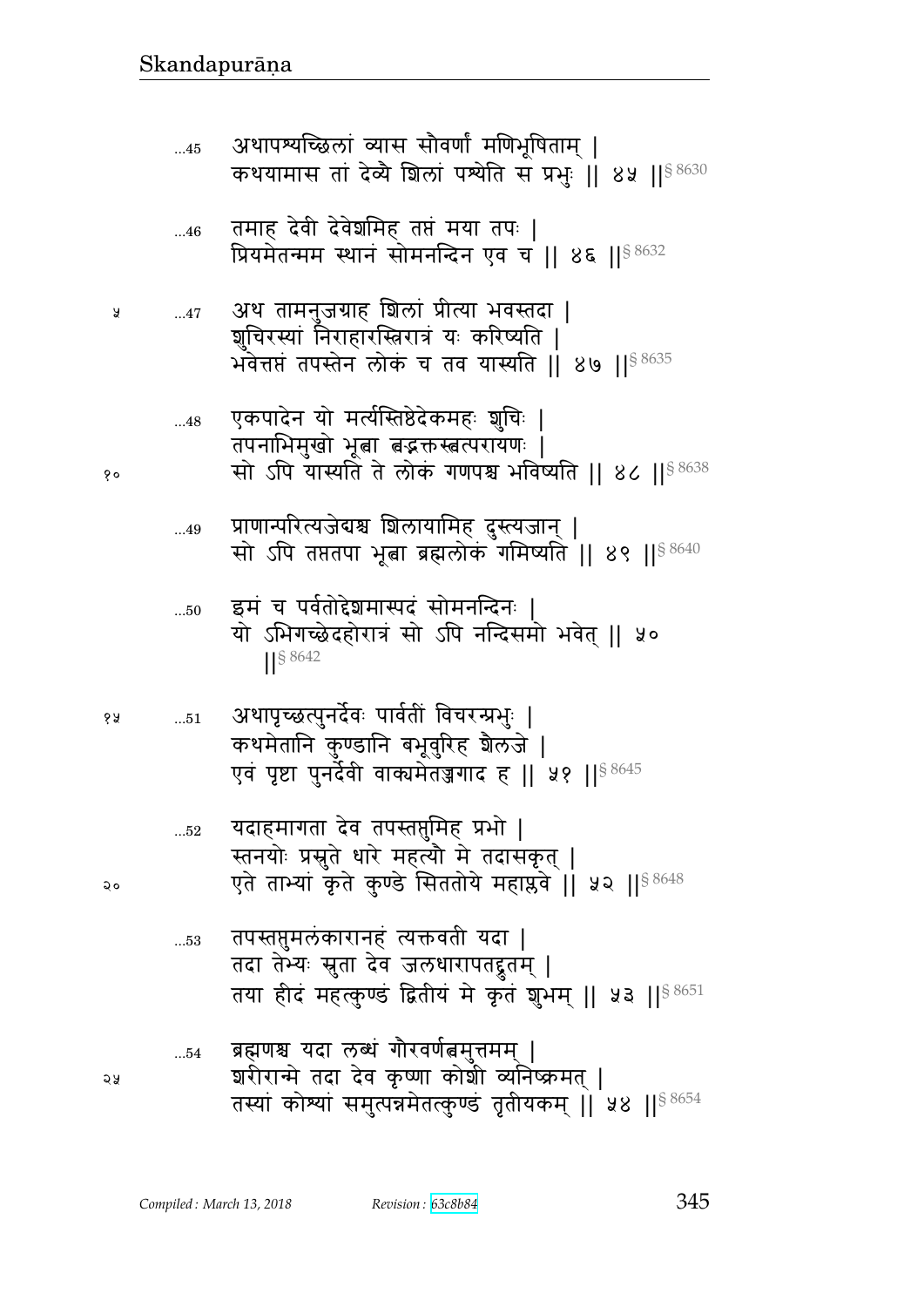|      | एषालकारधारात नाम्ना ख्याति गामप्यात ।। ६० ।।४०००८                                                                                                |      |
|------|--------------------------------------------------------------------------------------------------------------------------------------------------|------|
| $61$ | अस्यां स्नाबा नरो यस्तु पितृन्संतर्पयिष्यति  <br>अक्षयं तद्भवेच्छ्राद्धमश्वमेधं च विन्दति    ६१    8669                                          | 6 A  |
| 62   | नीलतोयमिदं यत्ते महत्कुण्डं शुभोदकम्  <br>नीलकुण्डमिति ख्यातिमेतत्सर्वत्र यास्यति    ६२    8671                                                  |      |
| 63   | यो ऽस्मिन्नियमवान्स्नात्ना तर्पयेत्पितृदेवताः  <br>तस्याक्षयं भवेत्सर्वं पापेभ्यश्च प्रमुच्यते    ६३    8673                                     |      |
| 64   | मृतश्च स नरो देवि यत्र तत्र यथा तथा  <br>कौशिक्या विन्ध्यवासिन्या महागणपतिर्भवेत्    ६४    $^{\$8675}$                                           | ನಿ ೦ |
| 65   | अग्निकार्यमिह स्नात्ना यः कुर्याद्भाह्मणः शुचिः  <br>अग्निहोत्रं हुतं तेन भवेद्वादशवार्षिकम् ॥ ६५ ॥ $8677$                                       |      |
| 66   | एवमुक्ता महादेवः प्रोत्थाय मुनिसत्तम  <br>गृहीत्वा पादपस्थानि वल्कलानि तदा प्रभुः  <br>नदी भवेति सम्प्रोच्य चिक्षेप प्रहसन्निव   ६६    $8\,8680$ | ১১   |

...60 अलकारात्स्नुता धारा यय तव वरानन | एषालंकारधारेति नाम्ना ख्यातिं गमिष्यति || ६० ||<sup>§ 8667</sup>

...59 उपवासी नरो यो ऽत्र स्नात्नाभ्यर्च्य च देवताः | pt@yଉ tp;Ʉ~{@ɄÎഐ\_w/ayɔyp ᅖ  तद्भवेदक्षयं तस्य गणश्चेव भविष्यति || ५९ ||  $8665$ 

... $_{58}$  स्तनतोयेन ये पूर्णे तव कुण्डे श्रशिप्रभे | स्तनकुण्डेति तेनेते यास्येते ख्यातिमुत्तमाम् || ५८ || $^{\$8662}$ 

...57 Lq Ô4ଉ xrF{1 t{@Ɋy {bdB Ìw41 ᅖ प्रत्युवाचे तदा देवीं प्रीत्या परमया युतः || ५७ || § 8660

...56 इमानि पादपस्थानि वल्कलानि समासते | इदं कृष्णाजिनं शुभ्रं स्थापितं तत्पुरा मया || ५६ ||<sup>§ 8658</sup>

...55 अस्मिन्प्रदेशे देवेश बामभ्यर्च्य यथाविधि | हविर्भिर्मन्त्रयुक्ताभिरग्निकार्यं कृतं मया || ५५ ||  $8\,8656$ 

<u>Contents and Contents are the contents of the contents of the contents of the contents of the contents of the contents of the contents of the contents of the contents of the contents of the contents of the contents of the</u>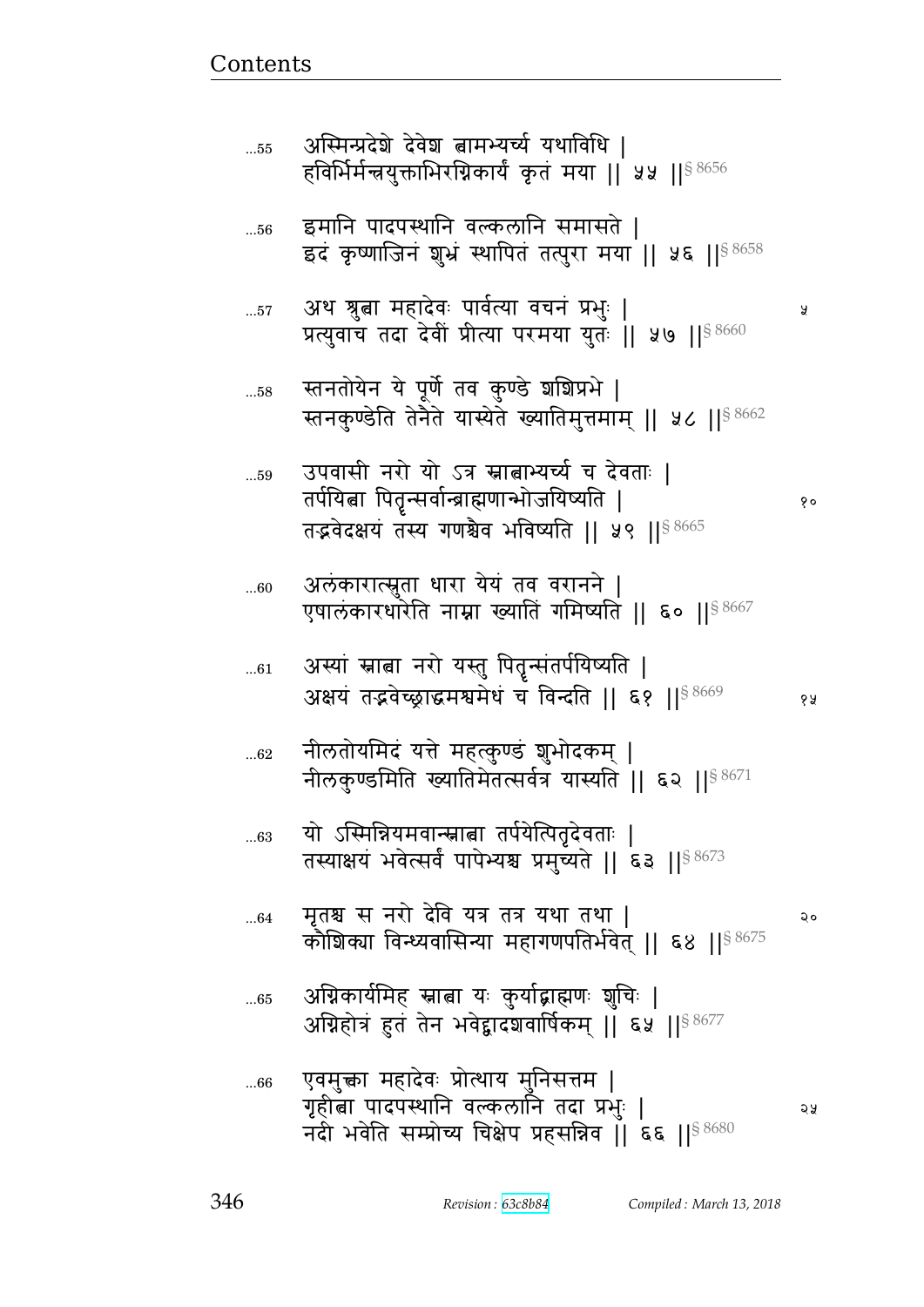$$
0.44
$$
 ११५७ रुग्साजना द्रजना। ७३ ।।  
\n30 ...76 वत्स्यामि चैव सततं बया सार्धमिह प्रिये |  
\n31191मिह स्थितो देवि यो ६र्चयिष्यति मानवः |  
\n311931मिस सूबा जगत्स विचरिष्यति || ७६ ||<sup>§ 8702</sup>  
\n...77 एवं नगेन्द्रं स तदानुगृह्य मुनीन्द्र सार्ध गिरिराजपुत्र्या |  
\nदेवे: ससिद्धेरनुगम्यमानः इार्वः पुनर्मन्दरमाजगाम || ७७  
\n|<sup>§ 8704</sup>  
\nइति स्कन्दपुराण एकोनसप्ततो ०ध्यायः ||

यत्फलं नैमिशारण्ये पुष्करेषु च यत्फलम् |

१५

 $\pmb{\mathsf{y}}$ 

 $\ldots75$